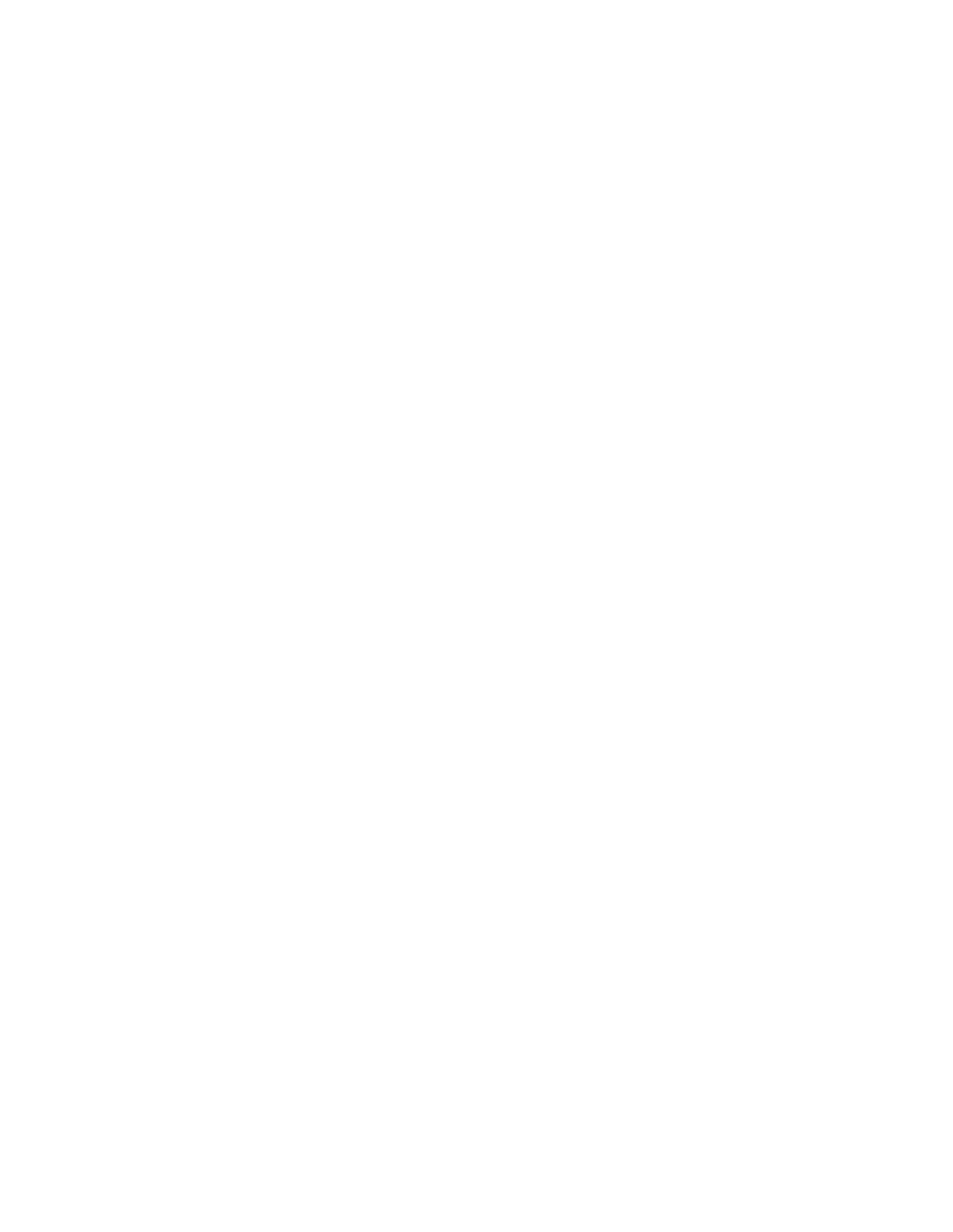This part of the report presents an analysis of U.S. merchandise trade and overall economic performance from 2007 to 2008. Overall U.S. merchandise trade performance in 2008 is summarized for 10 merchandise sectors and compared with such performance for 2007. Coverage of the individual merchandise sectors includes data showing U.S. export, import, and trade balance shifts by sectors, industry/commodity groups (and in some cases subgroups), and shifts in trade with U.S. trade partners. Major shifts in trade are highlighted and examined in greater detail in the rest of the report. Part I also examines U.S. imports under trade preference programs, most notably the African Growth and Opportunity Act, the Andean Trade Preference Act, the Caribbean Basin Initiative, and the Generalized System of Preferences.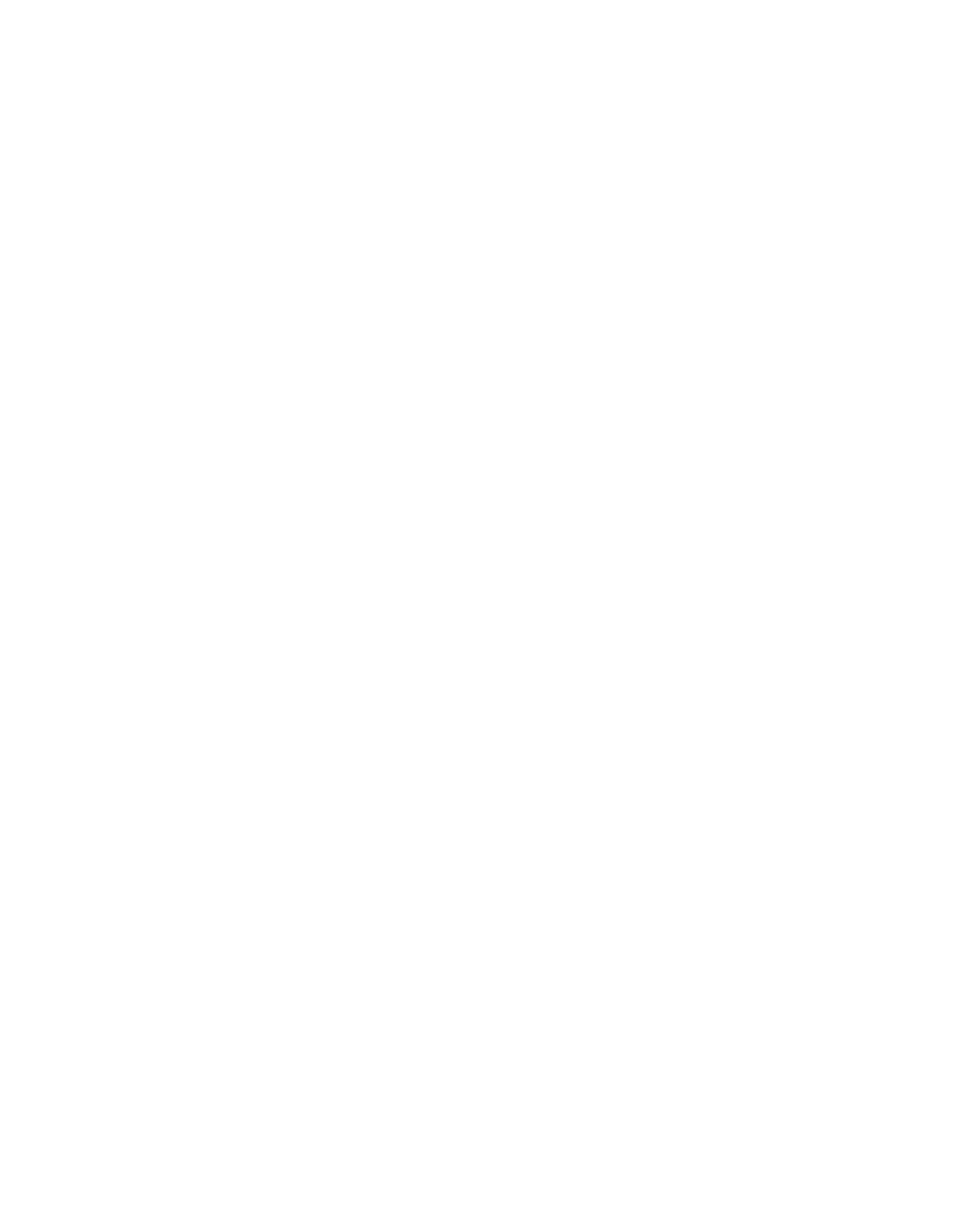# **Overall Economic Performance**

#### **Cathy Jabara (202) 205-3309 cathy.jabara@usitc.gov**

In 2008, U.S. merchandise trade reached a record high, with the merchandise trade deficit increasing by \$24.2 billion (3 percent) to \$920.7 billion (table US.1). U.S. domestic merchandise exports and imports for consumption were \$1.2 trillion and \$2.1 trillion, respectively, in 2008, an increase of 12 percent and 8 percent.<sup>1</sup> Total trade in goods and services (exports plus imports) was up by 9 percent to almost \$4.4 trillion; U.S. exports of goods and services totaled \$1.8 trillion while U.S. imports were \$2.5 trillion.<sup>2</sup> The downturn in the world economy contributed to a decrease in U.S. trade in last quarter 2008, when both exports and imports decreased.

The United States is a significant exporter of capital goods and industrial supplies and materials (which includes energy-related products). According to the Bureau of Economic Analysis, In 2008 exports of capital goods accounted for 36 percent of all U.S. merchandise exports, followed by industrial supplies and materials (30 percent), and motor vehicles, parts, and engines (9 percent). The remainder of U.S. merchandise exports consisted of consumer goods (12 percent); foods, feeds, and beverages (8 percent); and other products (4 percent).<sup>3</sup> As in previous years, the largest component of U.S. imports in 2008 was industrial supplies and materials, accounting for 37 percent of all merchandise imports, followed by imports of consumer goods (23 percent) and capital goods (22 percent).4

<sup>&</sup>lt;sup>1</sup> Although not a focus of this report, in 2008 U.S. services exports and imports were \$551.6 billion and \$407.6 billion, respectively, resulting in a surplus of \$144.1 billion. The services surplus rose to a record high in 2008, increasing by 21 percent over 2007. U.S. services exports increased across almost all services sectors, with "other private services" (e.g., business, professional, and technical services; insurance services; and financial services) increasing the most on a value basis (\$17.6 billion). "Other private services" and "other transportation" (e.g., freight and port services) registered the largest jumps in imports (\$9.8 billion and \$5.8 billion, respectively). USDOC, Census, "FT900: U.S. International Trade in Goods and Services," exhibit 1, February 11, 2009.

<sup>&</sup>lt;sup>2</sup> Aggregate merchandise goods trade data are reported on a balance of payments (BOP) basis. Trade data reported on a BOP basis are adjusted by the Bureau of Economic Analysis (BEA) to bring the data in line with BEA national and international accounts. The BEA also reports the data for international trade in services from the balance of payments. Data on individual components of U.S. merchandise exports and country trade are reported on a Census basis. These data are not adjusted for consistency with the balance of payments. USDOC, Census, "FT900: U.S. International Trade in Goods and Services," exhibit 1, February 11, 2009. The overall trade deficit decreased to 4.8 percent of U.S. gross domestic product (GDP) in 2008, compared with 5.1 percent in 2007. USDOC, BEA, "U.S. International Trade in Goods and Services," March 13, 2009.

<sup>&</sup>lt;sup>3</sup> Ibid., exhibit 13. The Bureau of Economic Analysis was product groupings that cannot be directly compared to the sectors that are broken out in table 1 and referred to throughout the report. In 2008, the four largest export product categories by sector, together accounted for 63 percent of total exports. These sectors included transportation equipment, chemicals and related products, electronic products, and agricultural products.

 <sup>4</sup> Ibid. The Bureau of Economic Analysis was product groupings that cannot be directly compared to the sectors that are broken out in table 1 and referred to throughout the report. In 2008, the four largest import product categories, by sector, together accounted for 64 percent of total imports. These sectors included energy-related products, electronic products, transportation equipment, and chemicals and related products.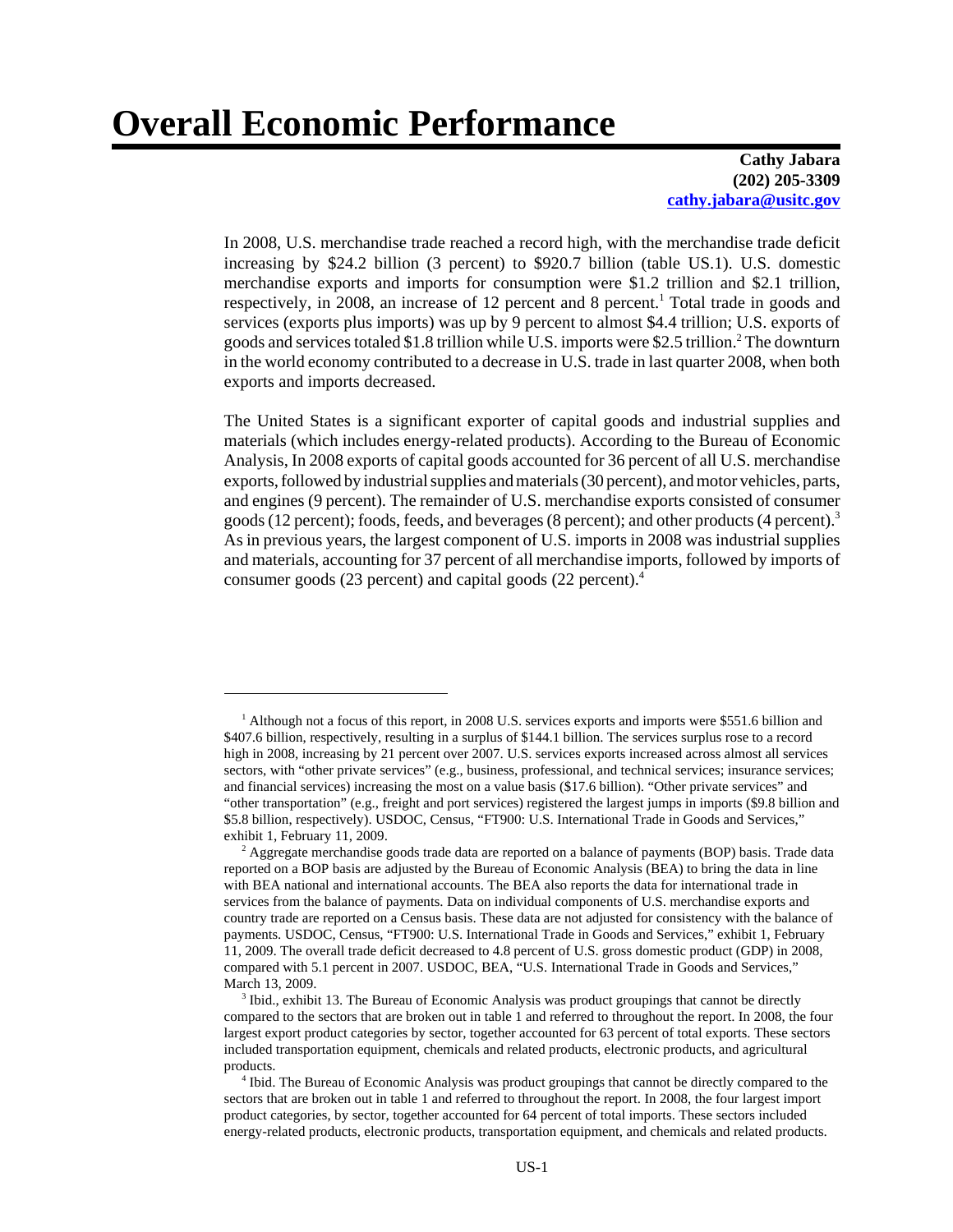| 2004<br>2005<br>2006<br>2007<br>2008<br>Absolute<br>Item<br>Million dollars<br>U.S. exports of domestic merchandise:<br>76,924<br>Agricultural products<br>66,908<br>68,698<br>96,041<br>121,077<br>25,036<br>25,637<br>27,809<br>30.156<br>33,088<br>35,362<br>2.273<br>Forest products<br>149.848<br>189.784<br>20,375<br>Chemicals and related products<br>121,383<br>132.734<br>169.409<br>21,783<br>29,892<br>38,999<br>46,674<br>35,063<br>81,737<br>Energy-related products<br>17,864<br>17,663<br>18,088<br>17,805<br>271<br>Textiles and apparel ..........................<br>17,535<br>450<br>673<br>95<br>507<br>573<br>578<br>Minerals and metals<br>50.588<br>62.911<br>82.944<br>119.753<br>19.493<br>100.260<br>92,886<br>75,096<br>80,405<br>101,289<br>107,869<br>6.580<br>182,731<br>6.992<br>158,135<br>218,326<br>249.421<br>256,413<br>Transportation equipment<br>155,552<br>169,381<br>174,810<br>2,308<br>149,564<br>172,502<br>Electronic products<br>22,438<br>25,954<br>27,821<br>16,223<br>18,435<br>1.867<br>Miscellaneous manufactures<br>23,753<br>28,925<br>33,607<br>36,716<br>Special provisions<br>26,454<br>3,109<br>727,183<br>929,486<br>1,046,358<br>1,169,821<br>123,464<br>803,992<br>Total<br>U.S. imports of merchandise for consumption:<br>67,012<br>73,050<br>81,456<br>88,136<br>96,238<br>8,102<br>Agricultural products<br>47,591<br>50.003<br>50.416<br>42,291<br>$-4,270$<br>46.561<br>194,331<br>223,492<br>141.683<br>163,050<br>179,410<br>29.160<br>Chemicals and related products<br>319.168<br>344,829<br>472.325<br>127.496<br>195,553<br>273.197<br>Energy-related products<br>94,045<br>100,485<br>104,563<br>107,678<br>104,329<br>$-3,349$<br>17,834<br>16.498<br>19,038<br>19,270<br>19,451<br>181<br>169,510<br>137,367<br>174,207<br>184.994<br>Minerals and metals $\ldots \ldots \ldots \ldots \ldots \ldots \ldots$<br>120,897<br>10.787<br>101,958<br>131,091<br>139,131<br>142,560<br>3,429<br>116,187<br>264,620<br>282,881<br>303,979<br>309,924<br>288,235<br>-21.688<br>Transportation equipment<br>332,485<br>353,009<br>351,622<br>280,463<br>305,667<br>$-1.387$<br>Electronic products<br>78,669<br>86,559<br>94,099<br>103,905<br>100,837<br>$-3,069$<br>Miscellaneous manufactures<br>2,227<br>51,171<br>56,098<br>59,837<br>61,882<br>64,109<br>Special provisions<br>1.460.160<br>1,662,380<br>1.845.053<br>147,620<br>1,942,863<br>2.090.483<br>Total<br>U.S. merchandise trade balance:<br>$-104$<br>$-4.352$<br>$-4,532$<br>7.906<br>24.839<br>16,933<br>Agricultural products<br>$-6.930$<br>$-21.953$<br>$-22.194$<br>$-20.260$<br>6.543<br>$-13,473$<br>Forest products.<br>$-29,562$<br>$-20.299$<br>$-30,317$<br>-24,923<br>$-33,708$<br>-8,785<br>Chemicals and related products<br>$-243,304$<br>$-173.770$<br>$-298.155$<br>$-92.433$<br>$-280.170$<br>$-390.588$<br>Energy-related products<br>$-86.523$<br>3.620<br>-76.382<br>$-82.621$<br>$-86.476$<br>$-90.143$<br>$-17.327$<br>$-18.778$<br>$-16.048$<br>$-18.465$<br>$-18.692$<br>-86<br>Minerals and metals<br>$-74.456$<br>$-86,567$<br>$-65,240$<br>8.706<br>$-70,309$<br>$-73,947$<br>$-35.783$<br>$-38,205$<br>$-37.842$<br>$-34,690$<br>3,151<br>-26.863<br>$-85.654$<br>$-31.823$<br>28,680<br>$-106.485$<br>-100.150<br>-60.503<br>Transportation equipment<br>$-176.812$<br>3.695<br>$-130.899$<br>$-150.115$<br>$-163.105$<br>$-180.507$ |                            |           |           |           |         |           |       | Change, 2008 from 2007                                                                                                   |
|---------------------------------------------------------------------------------------------------------------------------------------------------------------------------------------------------------------------------------------------------------------------------------------------------------------------------------------------------------------------------------------------------------------------------------------------------------------------------------------------------------------------------------------------------------------------------------------------------------------------------------------------------------------------------------------------------------------------------------------------------------------------------------------------------------------------------------------------------------------------------------------------------------------------------------------------------------------------------------------------------------------------------------------------------------------------------------------------------------------------------------------------------------------------------------------------------------------------------------------------------------------------------------------------------------------------------------------------------------------------------------------------------------------------------------------------------------------------------------------------------------------------------------------------------------------------------------------------------------------------------------------------------------------------------------------------------------------------------------------------------------------------------------------------------------------------------------------------------------------------------------------------------------------------------------------------------------------------------------------------------------------------------------------------------------------------------------------------------------------------------------------------------------------------------------------------------------------------------------------------------------------------------------------------------------------------------------------------------------------------------------------------------------------------------------------------------------------------------------------------------------------------------------------------------------------------------------------------------------------------------------------------------------------------------------------------------------------------------------------------------------------------------------------------------------------------------------------------------------------------------------------------------------------------------------------------------------------------------------------------------------------------------------------------------------------------------------------------------------------------------------------------------------------------------------------------------------------------------------------------------------------------------------------------------------------------------------------------------------------------------------------------------------|----------------------------|-----------|-----------|-----------|---------|-----------|-------|--------------------------------------------------------------------------------------------------------------------------|
|                                                                                                                                                                                                                                                                                                                                                                                                                                                                                                                                                                                                                                                                                                                                                                                                                                                                                                                                                                                                                                                                                                                                                                                                                                                                                                                                                                                                                                                                                                                                                                                                                                                                                                                                                                                                                                                                                                                                                                                                                                                                                                                                                                                                                                                                                                                                                                                                                                                                                                                                                                                                                                                                                                                                                                                                                                                                                                                                                                                                                                                                                                                                                                                                                                                                                                                                                                                                         |                            |           |           |           |         |           |       | Percent                                                                                                                  |
|                                                                                                                                                                                                                                                                                                                                                                                                                                                                                                                                                                                                                                                                                                                                                                                                                                                                                                                                                                                                                                                                                                                                                                                                                                                                                                                                                                                                                                                                                                                                                                                                                                                                                                                                                                                                                                                                                                                                                                                                                                                                                                                                                                                                                                                                                                                                                                                                                                                                                                                                                                                                                                                                                                                                                                                                                                                                                                                                                                                                                                                                                                                                                                                                                                                                                                                                                                                                         |                            |           |           |           |         |           |       |                                                                                                                          |
|                                                                                                                                                                                                                                                                                                                                                                                                                                                                                                                                                                                                                                                                                                                                                                                                                                                                                                                                                                                                                                                                                                                                                                                                                                                                                                                                                                                                                                                                                                                                                                                                                                                                                                                                                                                                                                                                                                                                                                                                                                                                                                                                                                                                                                                                                                                                                                                                                                                                                                                                                                                                                                                                                                                                                                                                                                                                                                                                                                                                                                                                                                                                                                                                                                                                                                                                                                                                         |                            |           |           |           |         |           |       | 26.1<br>6.9<br>12.0<br>75.1<br>1.5<br>16.4<br>19.4<br>6.5<br>$2.\overline{8}$<br>1.3<br>7.2<br>$9.\overline{3}$          |
|                                                                                                                                                                                                                                                                                                                                                                                                                                                                                                                                                                                                                                                                                                                                                                                                                                                                                                                                                                                                                                                                                                                                                                                                                                                                                                                                                                                                                                                                                                                                                                                                                                                                                                                                                                                                                                                                                                                                                                                                                                                                                                                                                                                                                                                                                                                                                                                                                                                                                                                                                                                                                                                                                                                                                                                                                                                                                                                                                                                                                                                                                                                                                                                                                                                                                                                                                                                                         |                            |           |           |           |         |           |       | 11.8                                                                                                                     |
|                                                                                                                                                                                                                                                                                                                                                                                                                                                                                                                                                                                                                                                                                                                                                                                                                                                                                                                                                                                                                                                                                                                                                                                                                                                                                                                                                                                                                                                                                                                                                                                                                                                                                                                                                                                                                                                                                                                                                                                                                                                                                                                                                                                                                                                                                                                                                                                                                                                                                                                                                                                                                                                                                                                                                                                                                                                                                                                                                                                                                                                                                                                                                                                                                                                                                                                                                                                                         |                            |           |           |           |         |           |       | $-9.2$<br>15.0<br>37.0<br>$-3.1$<br>0.9<br>6.2<br>2.5<br>$-7.0$<br>$-0.4$<br>$-3.0$<br>3.6<br>7.6                        |
| $-27,418$<br>$-29,644$<br>$-30,912$<br>$-27,393$<br>882<br>Special provisions<br>$-28,275$<br>-732,977<br>$-858,388$<br>$-915.567$<br>$-896.505$<br>$-920.661$<br>$-24.156$<br>Total                                                                                                                                                                                                                                                                                                                                                                                                                                                                                                                                                                                                                                                                                                                                                                                                                                                                                                                                                                                                                                                                                                                                                                                                                                                                                                                                                                                                                                                                                                                                                                                                                                                                                                                                                                                                                                                                                                                                                                                                                                                                                                                                                                                                                                                                                                                                                                                                                                                                                                                                                                                                                                                                                                                                                                                                                                                                                                                                                                                                                                                                                                                                                                                                                    | Miscellaneous manufactures | $-62,445$ | $-68.124$ | $-71.661$ | -77.951 | $-73,015$ | 4.936 | 214.2<br>48.6<br>$-35.3$<br>$-31.0$<br>4.0<br>$-0.5$<br>11.8<br>8.3<br>47.4<br>2.0<br>$\overline{6}$ .3<br>3.1<br>$-2.7$ |

**TABLE US.1** U.S. exports of domestic merchandise, imports for consumption, and merchandise trade balance, by major industry/commodity sectors, 2004–08a

,,,,,,,,,,,,,,,,,,,,,,,,,,,,,,,,,,,,,,,,,,,,,,,,,,,,,,,,,,,,,,,,,,,,,,,,,,,,,,,,,,,,,,,,,,,,,,,,,,,,,,,,,*Source*: Compiled from official statistics of the U.S. Department of Commerce.

*Note*: Calculations based on unrounded data. Sectors are ordered by the level of processing of the products classified therein.

<sup>a</sup>Import values are based on customs value; export values are based on f.a.s. value, U.S. port of export.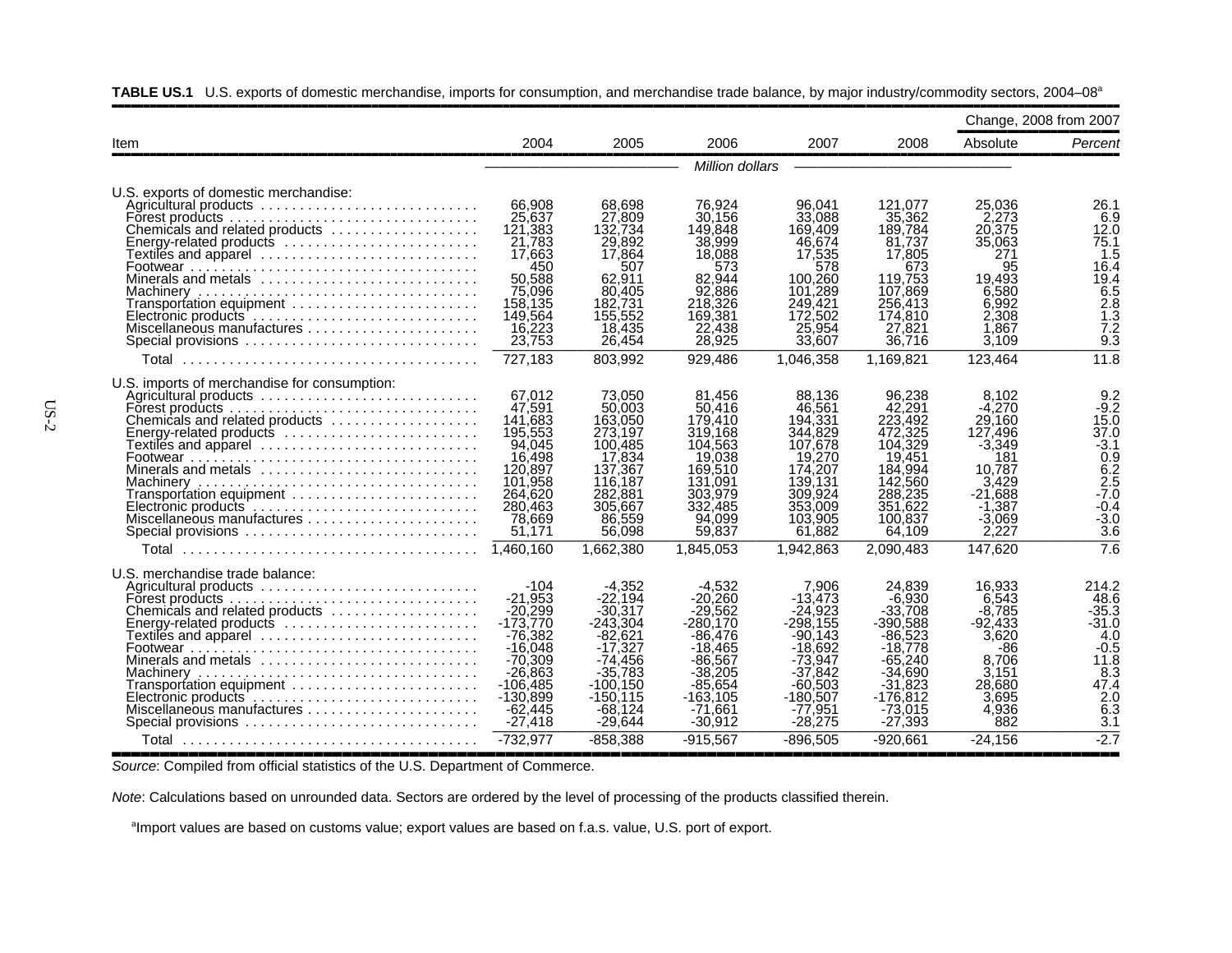Merchandise sectors with the highest annual rates of export and import growth were foods, feeds, and beverages, and industrial supplies and materials, both due largely to higher world commodity prices. Among export sectors, foods, feeds, and beverages exhibited the highest annual growth rate (29 percent), reflecting higher prices and export values of agricultural commodities such as corn, wheat, and soybeans. The value of exports of industrial materials and supplies grew by 22 percent, followed by consumer goods (10 percent) and capital goods (5 percent), whereas motor vehicles, parts, and engines registered a slight decline (0.1 percent). On the import side, industrial supplies and materials grew by 22 percent in value, followed by foods, feeds, and beverages (9 percent), capital goods (2 percent), and consumer goods (2 percent); motor vehicles, parts, and engines registered a significant decrease (10 percent).<sup>5</sup> Important factors affecting U.S. trade performance in 2008 included rapidly rising agricultural and industrial commodity prices and exchange rate fluctuations. In addition, the global financial crisis and declining GDPs in major trading countries also affected U.S. trade.

Prices for agricultural commodities, including wheat, corn, and soybeans, rose strongly in the first half of 2008 due to the overall depreciation of the dollar against major currencies, increased global food demand, and higher energy prices.<sup>6</sup> Although agricultural prices fell in the latter part of 2008 due to the slowdown in the world economy, they were still significantly higher on average for full year 2008 than in 2007. For example, average export unit values were up by 48 percent for wheat, 45 percent for corn, and 49 percent for soybeans in 2008. These record-high commodity prices were largely responsible for the increased value of U.S. agricultural crop exports in 2008.

The 2008 merchandise trade deficit was substantially affected by higher global prices for crude petroleum, which resulted in a large increase in the value of U.S. imports of energyrelated products. Imports of energy-related products grew by 37 percent in 2008 to reach a record high of \$472.3 billion (table US.1). In contrast, U.S. imports of non-energy-related merchandise grew by a mere 1 percent. As a result, imports of energy-related products increased as a share of total imports on a value basis, from 18 percent in 2007 to 23 percent in 2008. World crude petroleum prices increased to an average of \$95 per barrel in 2008, up from an average of \$68 per barrel in the previous year.<sup>7</sup>

The 2008 shift in U.S. merchandise trade balances with major trading partners reflects a number of economic factors, including the depreciation of the dollar against currencies such as the Japanese yen and the euro and slower economic growth throughout the year in the United States and major trading partners.<sup>8</sup> The trade-weighted average value of the dollar measured against a broad basket of foreign currencies fell by nearly 4 percent in 2008, contributing to the strong growth in exports in the first eight months of the year and the decrease in the merchandise trade deficits with the EU and Japan.<sup>9</sup> The trade deficit with China increased by 3 percent, although the dollar depreciated by approximately 9 percent against the yuan in 2008. The trade deficit with Canada also increased, reflecting a higher value of imports of crude petroleum.

 <sup>5</sup> Ibid.

 <sup>6</sup> Trostle, "Fluctuating Food Commodity Prices," November 2008.

 <sup>7</sup> USDOE, EIA, *Monthly Energy Review*, February 2009.

 <sup>8</sup> On December 1, 2008, the National Bureau of Economic Research declared that the United States officially entered a recession in December 2007. This, followed by the banking crisis of 2008, weakened consumer confidence and slowed consumer consumption across most discretionary categories. Standard & Poor's, *Industry Surveys,* February 19, 2009, 1.

 <sup>9</sup> Board of Governors of the Federal Reserve System, "Foreign Exchange Rates," January 2, 2009.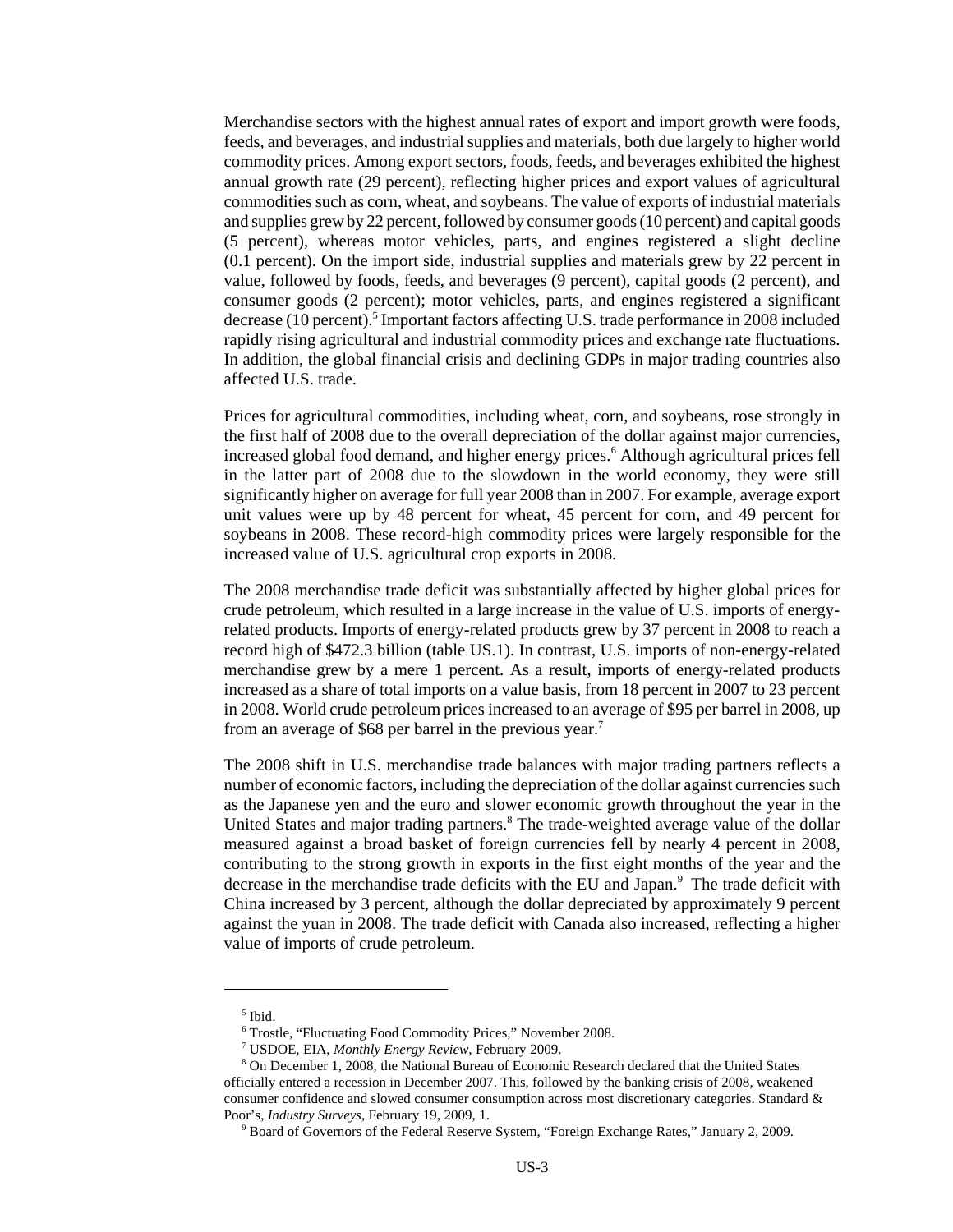U.S. real GDP growth declined from 2.0 percent in 2007 to 1.1 percent in 2008 and contributed to slower growth in U.S. imports, particularly non-energy-related goods.<sup>10</sup> Average global real GDP growth was slower in 2008 (4 percent) than in 2007 (5 percent), which contributed to a slowdown in U.S. trade, particularly in fourth quarter  $2008$ .<sup>11</sup> Real income growth for many major U.S. export markets—including Canada, the EU, Mexico, and Japan—was much lower than the world average, ranging from 0.5 percent in Japan to 1.9 percent in Mexico. By contrast, real GDP in China increased at a faster-than-average rate of 10 percent in 2008.

#### *Fourth Quarter U.S. Trade*

U.S. merchandise exports and imports grew steadily through the first two quarters of 2008. U.S. exports fell slightly in the third quarter while U.S. imports continued to grow. However, U.S. imports and exports both dropped substantially in the fourth quarter, reflecting the acceleration of the 2008 economic downturn (figure US.1). Overall, U.S. domestic merchandise exports grew by 18 percent through third quarter 2008, compared with the same period in 2007, but fell by 13 percent in the last quarter. Similarly, imports rose by 13 percent through third quarter 2008, but fell by 16 percent in the last quarter of the year. U.S. exports and imports of consumer goods posted the largest declines in fourth quarter 2008, followed by exports of motor vehicles, parts, and engines.



**FIGURE US.1** U.S. merchandise exports, imports, and trade balance, by quarter, 2008

*Source*: Compiled from official statistics of the U.S. Department of Commerce.

<sup>&</sup>lt;sup>10</sup> For a description of the effects of the financial crisis on world trade, see Michael Ferrantino, "The Global Trade Contraction," April 2009.

 <sup>11</sup> Council of Economic Advisors, *2009 Economic Report of the President,* table B112, 2009.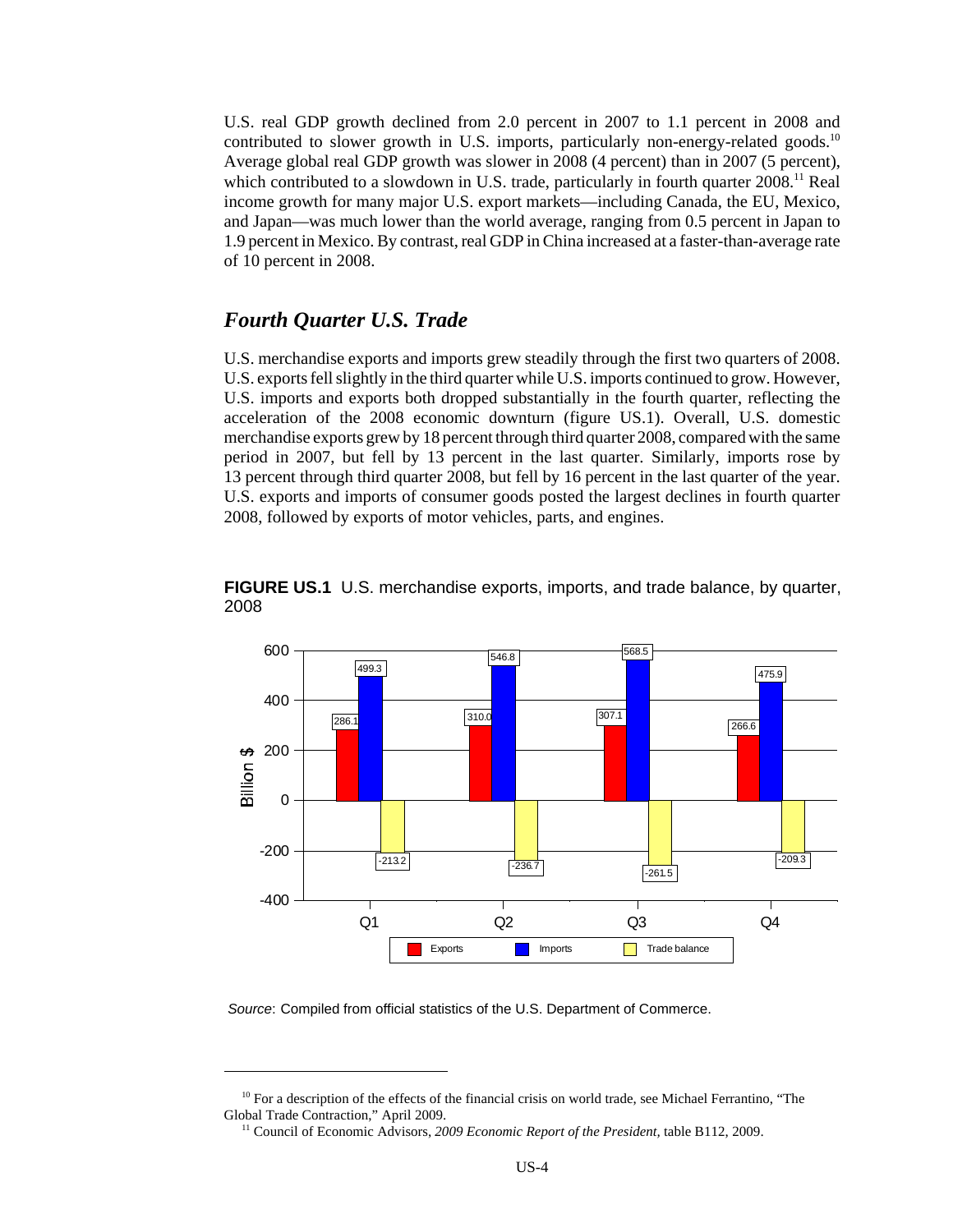# **U.S. Trade by Industry/Commodity Groups** and Sectors<sup>12</sup>

**Brendan Lynch (202) 205-3313 brendan.lynch@usitc.gov**

### *U.S. Trade Balance*

All industry/commodity sectors except agricultural products registered a trade deficit in 2008, and the overall merchandise deficit increased by 3 percent to \$920.7 billion (table US.1). However, despite the overall increase in the deficit, only two merchandise sectors registered larger deficits—energy-related products and chemicals and related products. The largest deficit (\$390.6 billion), as well as the largest absolute deficit increase, was in energy-related products—principally crude petroleum, petroleum products, and natural gas and components. The deficit trend in this sector resulted from substantially higher prices throughout the first half of 2008. The deficit in chemicals and related products increased as higher world energy prices contributed to the rise in value of fertilizer imports. The economic slowdown also increased demand for less expensive medicinal chemicals from abroad. The electronic products sector recorded the second-largest trade deficit in 2008 (\$176.8 billion), although the deficit in this sector decreased by 2 percent. The U.S. deficit in transportation equipment experienced the largest absolute decline, falling by \$28.7 billion (or 47 percent) to \$31.8 billion, as imports of motor vehicles declined due to the weakening U.S. economy.

#### *U.S. Exports*

In 2008, U.S. exports increased in all merchandise sectors, rising by a combined total of \$123.5 billion (12 percent) to \$1.2 trillion and setting a new high for total U.S. exports (table US.1). The greatest absolute increase was in energy-related products; exports grew by \$35.1 billion (75 percent) to \$81.7 billion in 2008. Most of the growth occurred in petroleum products, which increased by \$27.3 billion (87 percent) to \$58.8 billion. U.S. exports of petroleum products, primarily destined for Canada and Mexico, tend to fluctuate based on refinery output in the major U.S. export markets.13 Although the quantity of petroleumproduct exports grew by 26 percent, the increase in the value of such exports was driven primarily by higher prices of crude petroleum, the principal feedstock.14

In 2008, U.S. exports of agricultural products increased by \$25.0 billion, or 26 percent. The largest increases were in cereals and oilseeds, which accounted for a combined \$13.3 billion

<sup>&</sup>lt;sup>12</sup> Each of the 10 industry sectors is analyzed in a separate chapter of part III in this report. They are: agricultural products; chemicals and related products; electronic products; energy-related products; forest products; machinery; minerals and metals; miscellaneous manufactures; transportation equipment; and textiles, apparel, and footwear.

<sup>&</sup>lt;sup>13</sup> For example, if a refinery in Canada closes for routine maintenance, U.S. exports could increase to supplement the decreases in Canadian production.

<sup>&</sup>lt;sup>14</sup> World prices for crude petroleum increased from an average of \$68 per barrel in 2007 to an average of \$95 per barrel in 2008.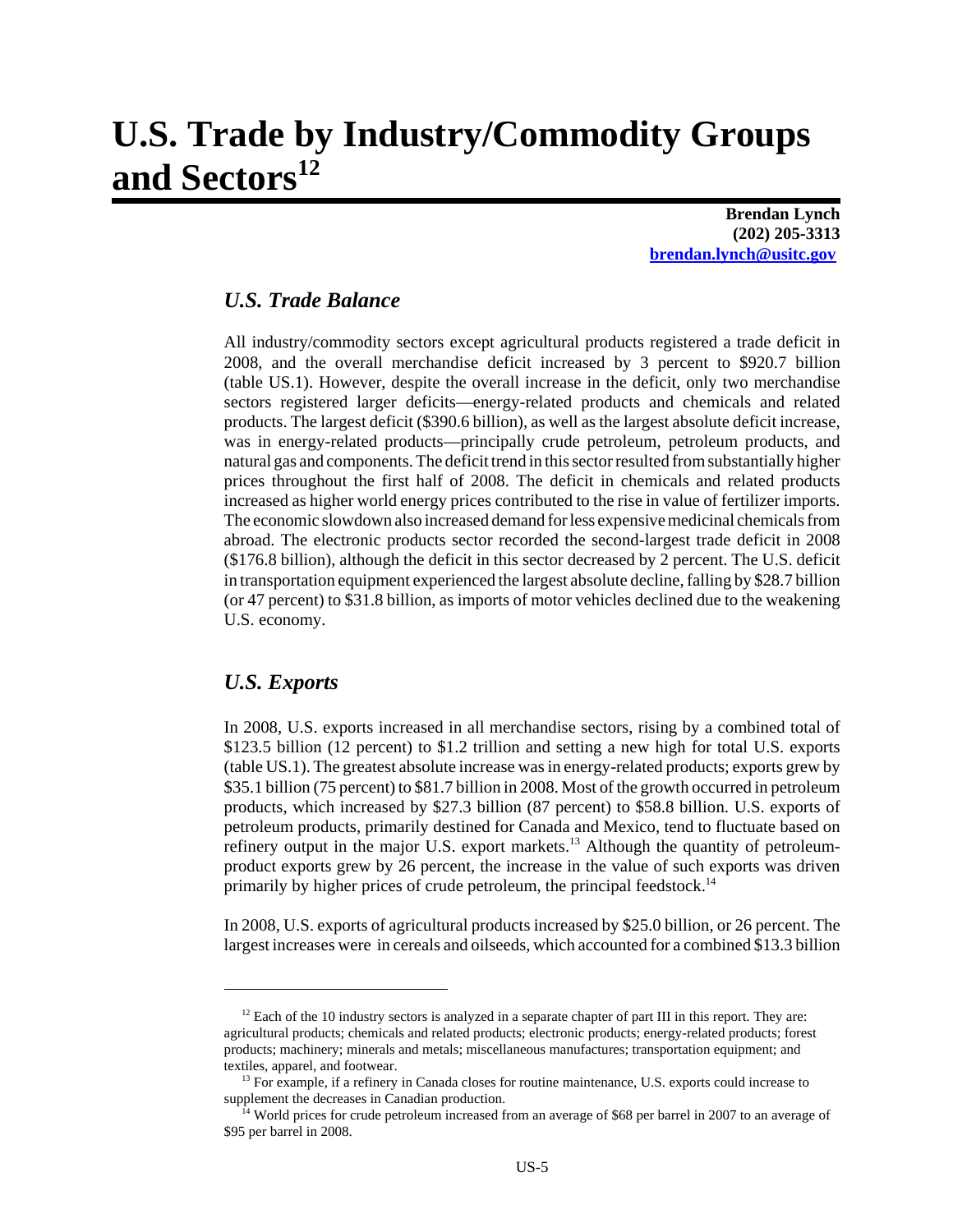(53 percent) of the growth of agricultural products (table US.2). Exports by these industries (primarily corn, wheat, and soybeans) grew largely as a result of record-high commodity prices throughout summer 2008, resulting from increased demand in developing countries, the depreciation of the U.S. dollar relative to other major currencies, and increased energy costs.15

U.S. exports of chemicals and related products increased by \$20.4 billion (12 percent) to \$189.8 billion in 2008. Medicinal chemicals accounted for the largest absolute increase in this sector, growing by approximately \$5.1 billion, followed by fertilizers, which rose by \$3.7 billion. Much of the growth in exports of medicinal chemicals, principally used in the production of pharmaceuticals, resulted from growing related-party transfers between the United States and the EU, primarily Germany.<sup>16</sup> Increased global sales of pharmaceuticals, largely due to rising demand in emerging markets, also contributed to the growth in U.S. medicinal chemical exports. The increase in the value of fertilizer exports can be attributed to higher world prices resulting from tight supplies and higher input and energy prices.

U.S. exports of minerals and metals increased by \$19.5 billion (19 percent) to \$119.8 billion in 2008. Precious metals and non-numismatic coins accounted for the largest share of the growth, increasing by \$7.2 billion (38 percent); gold exports accounted for most of the increase in precious metals exports. Exports of steel mill products and iron and steel waste and scrap increased by \$4.2 billion and \$3.5 billion, respectively, and together accounted for 40 percent of the growth in minerals and metals exports. The increase in U.S. minerals and metals exports can be attributed to the depreciation of the U.S. dollar against major currencies, decreased demand in the United States, and rising global metal prices.

#### *U.S. Imports*

In 2008, U.S. imports increased by \$147.6 billion (8 percent) to a record \$2.1 trillion. Energy-related products accounted for \$127.5 billion of the overall import increase, followed by chemicals and related products, which increased by \$29.2 billion. Imports of transportation equipment declined by \$21.7 billion (7 percent), principally due to decreased demand for motor vehicles as a result of the weakening U.S. economy. Crude petroleum, petroleum products, and medicinal chemicals recorded the largest commodity group increases in 2008, accounting for a combined \$124.5 billion (84 percent) of import growth. Production cuts and disruptions, such as labor unrest, in certain crude petroleum exporting countries, along with increased demand from developing countries in the first half of 2008, helped drive up world prices and the value of U.S. crude petroleum imports.<sup>17</sup> Although the quantity of U.S. crude petroleum imports actually declined slightly, the value increased by \$88.5 billion (47 percent) to \$275.0 billion and accounted for 58 percent of total imports in the energy-related products sector in 2008. U.S. imports of crude petroleum continued to account for more than 60 percent of domestic consumption.

<sup>&</sup>lt;sup>15</sup> Trostle, "Fluctuating Food Commodity Prices," November 2008.

<sup>&</sup>lt;sup>16</sup> Frost & Sullivan, "Use of Therapeutic Monoclonal Antibodies Increasing in Europe," September 15, 2008.

<sup>&</sup>lt;sup>17</sup> See Energy-related Products chapter for more details.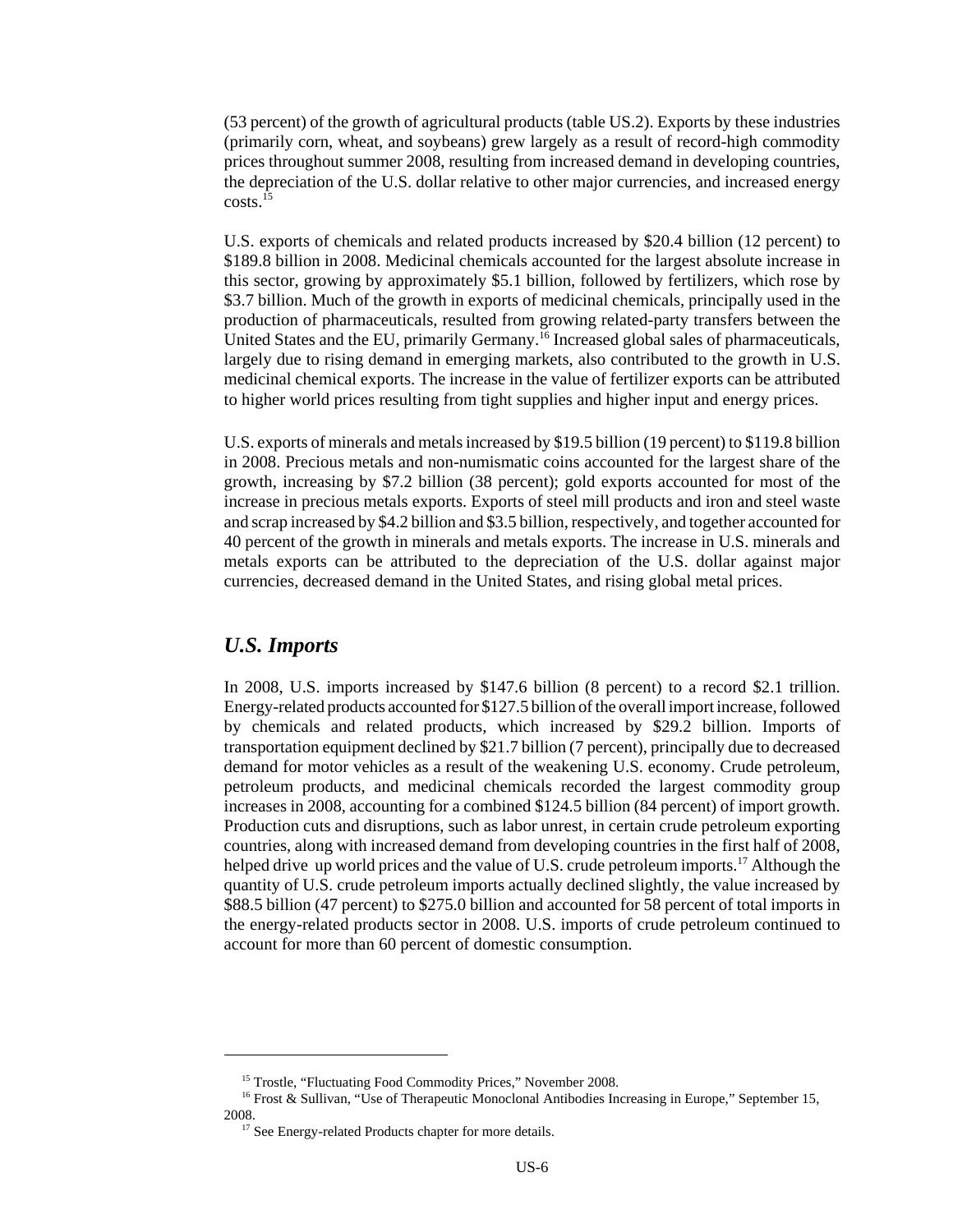|                                                                            |                  |                  |                  |                  |                  | Change, 2008 from 2007 |                   |
|----------------------------------------------------------------------------|------------------|------------------|------------------|------------------|------------------|------------------------|-------------------|
| Industry/commodity group                                                   | 2004             | 2005             | 2006             | 2007             | 2008             | Absolute               | Percent           |
|                                                                            |                  |                  |                  | Million dollars  |                  |                        |                   |
| <b>U.S. EXPORTS:</b>                                                       |                  |                  |                  |                  |                  |                        |                   |
| Increases:                                                                 |                  |                  |                  |                  |                  |                        |                   |
| Petroleum products (EP005)                                                 | 12,651           | 18,302           | 26,407           | 31,484           | 58,765           | 27,282                 | 86.7              |
|                                                                            | 12,683           | 11.096           | 13.341           | 20.860           | 28,625           | 7.765                  | 37.2              |
| Precious metals and non-numismatic coins (MM020).                          | 6.204            | 7.522            | 13.360           | 19,289           | 26.534           | 7.245                  | 37.6              |
| Oilseeds (AG032)                                                           | 6,911            | 6,527            | 7,172            | 10,346           | 15,853           | 5,507                  | 53.2              |
| Medicinal chemicals (CH019)                                                | 27,098           | 29,296           | 32,460           | 37,041           | 42,146           | 5,105                  | 13.8              |
| Steel mill products (MM025)                                                | 7,015            | 9,331            | 10,479           | 12,535           | 16,737           | 4,202                  | 33.5              |
| Fertilizers (CH010)                                                        | 2.718            | 3.005            | 3.014            | 3.470            | 7.171            | 3.701                  | 106.7             |
| Decreases:                                                                 |                  |                  |                  |                  |                  |                        |                   |
| Semiconductor manufacturing equipment                                      |                  |                  |                  |                  |                  |                        |                   |
| Aircraft, spacecraft, and related equipment (TE013)                        | 13,257<br>40.076 | 11,435<br>47.981 | 14,733<br>64.374 | 17,476<br>73,406 | 12,385<br>69.516 | $-5,090$<br>$-3.890$   | $-29.1$<br>$-5.3$ |
| Certain motor-vehicle parts (TE010)                                        | 30,785           | 31.524           | 33.346           | 34,052           | 30.985           | $-3,067$               | $-9.0$            |
| Computers, peripherals, and parts (EL017)                                  | 27,350           | 28.862           | 29.969           | 28.051           | 26.554           | $-1,498$               | $-5.3$            |
|                                                                            | 540,434          | 599,110          | 680,831          | 758,350          | 834,550          | 76,200                 | 10.0              |
|                                                                            |                  |                  |                  |                  |                  |                        |                   |
|                                                                            | 727.183          | 803.992          | 929.486          | 1,046,358        | 1,169,821        | 123.464                | 11.8              |
| <b>U.S. IMPORTS:</b>                                                       |                  |                  |                  |                  |                  |                        |                   |
| Increases:                                                                 |                  |                  |                  |                  |                  |                        |                   |
| Crude petroleum (EP004) $\ldots \ldots \ldots \ldots \ldots \ldots \ldots$ | 100.338          | 137.331          | 171,243          | 186.476          | 274,950          | 88.474                 | 47.4              |
| Petroleum products (EP005)                                                 | 51,579           | 77,684           | 89,448           | 98,577           | 126,441          | 27,864                 | 28.3              |
| Medicinal chemicals (CH019)                                                | 52,677           | 56,104           | 65,218           | 71,777           | 79,943<br>52.757 | 8,166                  | 11.4<br>17.5      |
| Natural gas and components (EP006)<br>Steel mill products (MM025)          | 34,195<br>21,559 | 46,211<br>23.534 | 45,118<br>31.500 | 44,910<br>29.204 | 36,870           | 7,847<br>7.666         | 26.2              |
| Fertilizers (CH010)                                                        | 5,510            | 7.439            | 7.525            | 9.507            | 16.485           | 6,978                  | 73.4              |
| Decreases:                                                                 |                  |                  |                  |                  |                  |                        |                   |
| Motor vehicles (TE009)                                                     | 142,861          | 146,308          | 159,537          | 158,895          | 142,541          | $-16,354$              | $-10.3$           |
| Certain motor-vehicle parts (TE010)                                        | 46,493           | 50,998           | 53,307           | 55,619           | 49,190           | $-6,429$               | $-11.6$           |
| Computers, peripherals, and parts (EL017)                                  | 89,264           | 93,950           | 102.468          | 106.789          | 102,338          | $-4,451$               | $-4.2$            |
| Apparel (TX005)                                                            | 72,404           | 76,503           | 79,299           | 81,366           | 79,031           | $-2,334$               | $-2.9$            |
| Consumer electronics (EL003)                                               | 41,938           | 48,577           | 54,831           | 57,581           | 55,257           | $-2,325$               | $-4.0$            |
| Precious jewelry and related articles (MS006)                              | 7,492            | 8.359            | 9,553            | 9.463            | 7,322            | $-2,141$               | $-22.6$           |
| Lumber (FP002)                                                             | 8,808            | 9.005            | 8,335            | 6,508            | 4.404            | $-2,104$               | $-32.3$           |
|                                                                            | 785,043          | 880.377          | 967.672          | 1,026,193        | 1,062,954        | 36.761                 | 3.6               |
|                                                                            |                  | 1.662.380        | 1.845.053        | 1,942,863        | 2.090.483        | 147.620                | 7.6               |

#### TABLE US.2 Leading changes in U.S. exports and imports of all sectors, 2004–08<sup>a</sup>

**Source: Compiled from official statistics of the U.S. Department of Commerce.** 

*Note*: Calculations based on unrounded data.

<sup>a</sup>Import values are based on customs value; export values are based on f.a.s. value, U.S. port of export.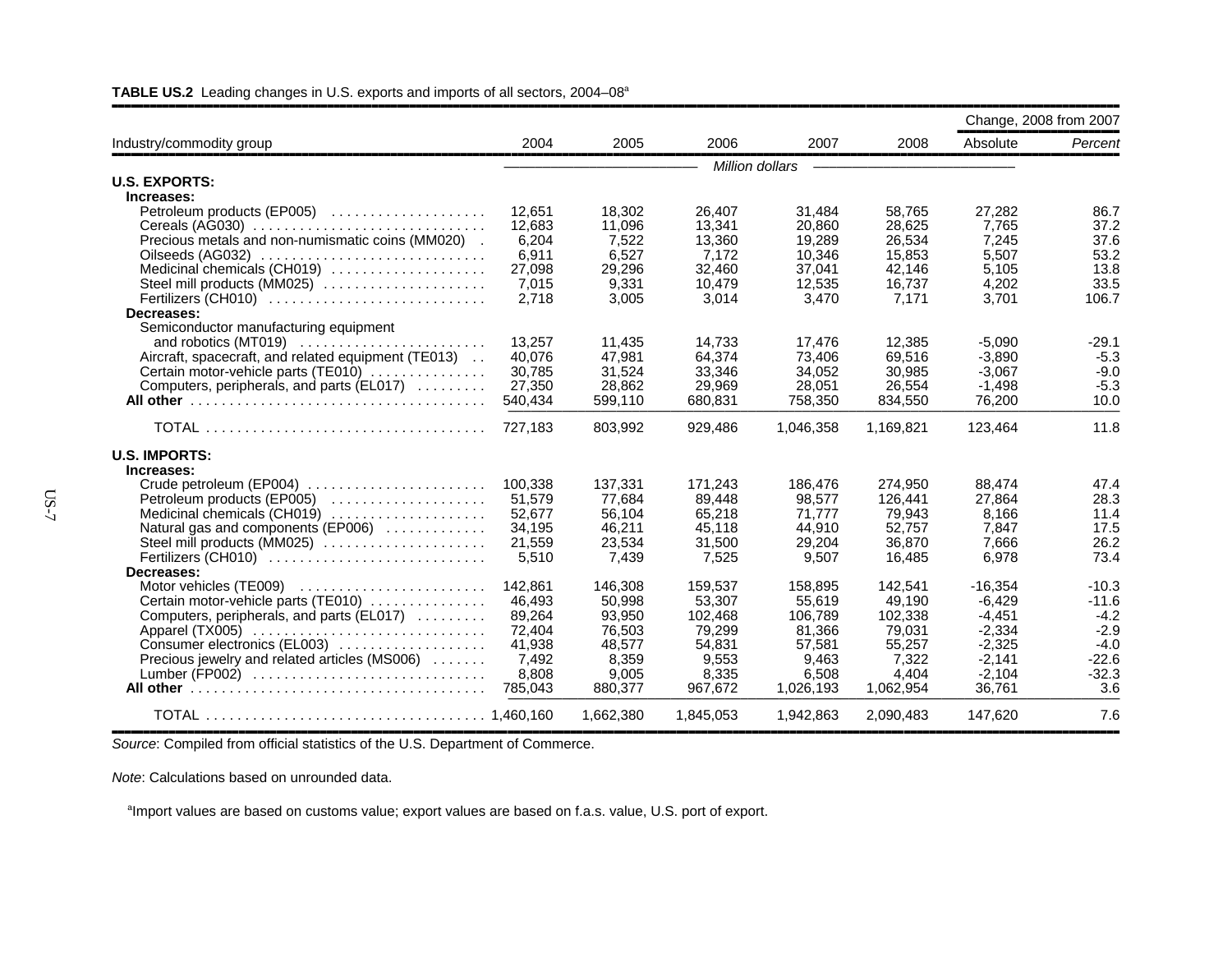U.S. imports of chemicals and related products rose by \$29.2 billion (15 percent) in 2008. Imports of medicinal chemicals accounted for the largest absolute increase in this sector, growing by \$8.2 billion (11 percent). This growth is attributable to increased U.S. demand for less expensive and often imported generic pharmaceuticals, resulting from the economic slowdown, ongoing patient enrollment in the Medicare Part D prescription drug plan, and the expiration of U.S. firms' patent exclusivity for numerous drugs.<sup>18</sup> Fertilizer imports accounted for the second-largest absolute increase in this sector, growing by \$7.0 billion (73 percent). Higher world prices contributed to the rise in the value of fertilizer imports, as the volume increased at a slower pace.<sup>19</sup>

#### *Significant Shifts in U.S. Bilateral/Multilateral Trade*

The five principal U.S. trading partners—the EU, Canada, China, Mexico, and Japan—which together accounted for more than 70 percent of the U.S. trade deficit, maintained their relative positions from 2007 to 2008 (table US.3). However, while the U.S. deficits decreased with the EU (11 percent), Japan (11 percent), and Mexico (7 percent), the deficits with Canada and China—the individual countries with which the United States maintains the largest deficits—increased by 13 and 3 percent, respectively.

The U.S. trade deficit with the EU declined as the growth in U.S. exports of energy-related products (primarily distillate fuels) and chemicals and related products outpaced the growth in U.S. imports. The U.S. trade deficit with Japan declined as U.S. exports increased due to higher prices for U.S. agricultural products, petroleum products, and coal. In addition, U.S. imports from Japan decreased primarily because imports of motor vehicles fell as a result of lower demand caused by the downturn in the U.S. economy. The U.S. trade deficit with Mexico declined as the growth in U.S. exports of petroleum products (primarily distillate fuels) and agricultural products (primarily corn, wheat, and soybeans) outpaced the growth in U.S. imports of crude petroleum.

The U.S. deficit with Canada increased primarily because the value of U.S. imports of crude petroleum increased due to rising prices. Increased imports of steel mill products from China (primarily iron or nonalloy steel casing of a kind used in drilling for oil or natural gas) contributed to that growing bilateral deficit; high energy prices in 2008 increased U.S. demand related to drilling equipment. Increased imports of television receivers and video monitors from China also contributed to the deficit trend, as firms continued to shift production facilities to China in order to reduce costs.<sup>20</sup>

<sup>&</sup>lt;sup>18</sup> IMS Health, "IMS Health Reports U.S. Prescription Sales Grew 1.3 Percent in 2008 to \$291 Billion," March 19, 2009; Center for Medicare Advocacy, Inc., "Medicare Part D Prescription Drug Coverage," undated (accessed April 16, 2009).

 <sup>19</sup> USDA, ERS, "U.S. Fertilizer Use and Price," November 20, 2008.

<sup>&</sup>lt;sup>20</sup> For more detail, please refer to the country-specific chapters in part II of this report.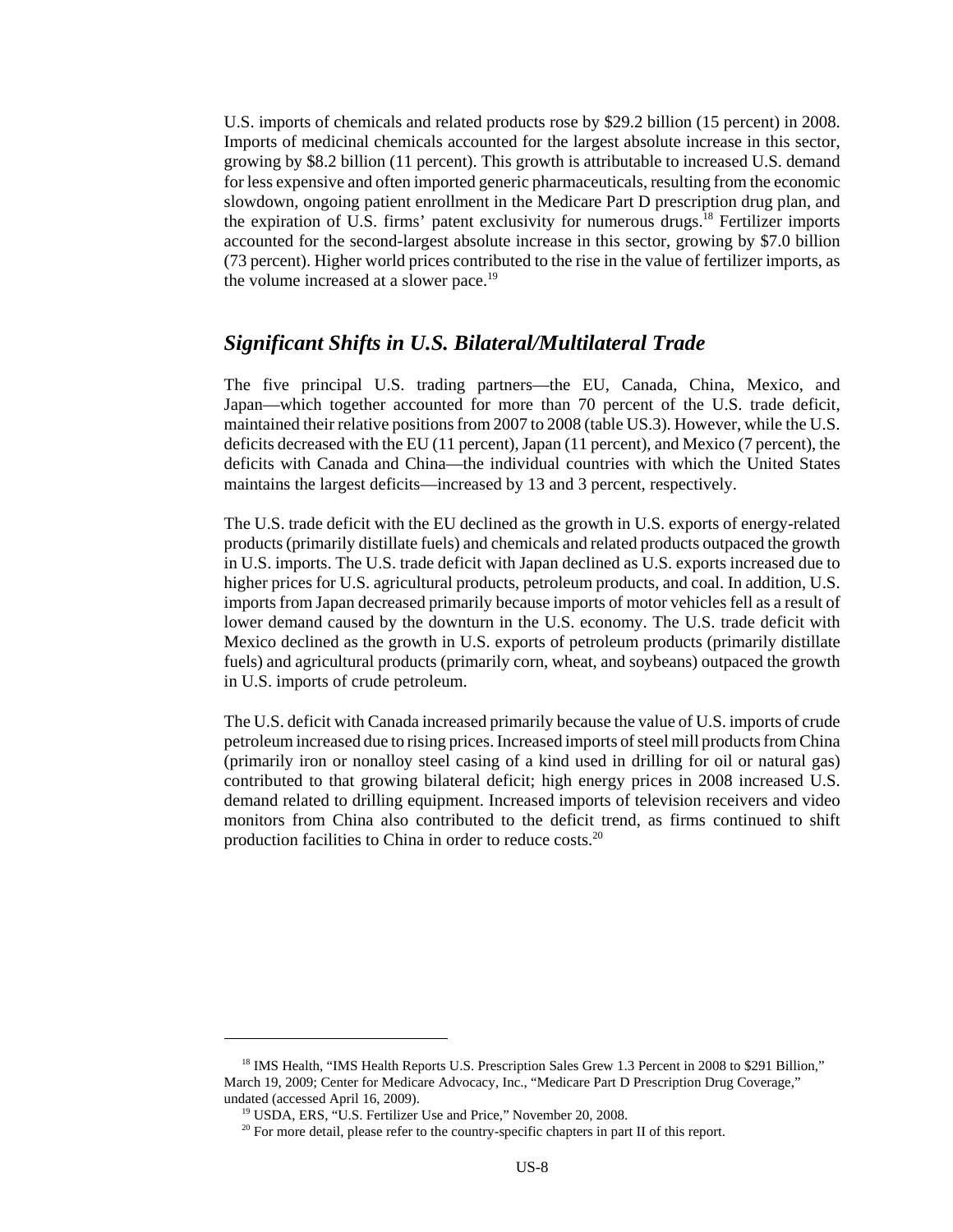|                                                                                                                                    |                                                                                                                 |                                                                                                                 |                                                                                                                 |                                                                                                                     |                                                                                                                 |                                                                                                   | Change, 2008 from 2007                                                                             |
|------------------------------------------------------------------------------------------------------------------------------------|-----------------------------------------------------------------------------------------------------------------|-----------------------------------------------------------------------------------------------------------------|-----------------------------------------------------------------------------------------------------------------|---------------------------------------------------------------------------------------------------------------------|-----------------------------------------------------------------------------------------------------------------|---------------------------------------------------------------------------------------------------|----------------------------------------------------------------------------------------------------|
| Item                                                                                                                               | 2004                                                                                                            | 2005                                                                                                            | 2006                                                                                                            | 2007                                                                                                                | 2008                                                                                                            | Absolute                                                                                          | Percent                                                                                            |
|                                                                                                                                    |                                                                                                                 |                                                                                                                 | <b>Million dollars</b>                                                                                          |                                                                                                                     |                                                                                                                 |                                                                                                   |                                                                                                    |
| U.S. exports of domestic merchandise:                                                                                              | 163.168<br>32,606<br>93,018<br>50,493                                                                           | 183.235<br>38,857<br>101,667<br>51.499                                                                          | 198.226<br>51.624<br>114,562<br>55,596                                                                          | 213.119<br>61.013<br>119,381<br>58,096<br>44.294                                                                    | 222.424<br>67.166<br>131,507<br>61,435                                                                          | 9.306<br>6.153<br>12.126<br>3,339                                                                 | 4.4<br>10.1<br>10.2<br>5.7                                                                         |
| France<br>Venezuela                                                                                                                | 27,223<br>31.734<br>24.994<br>19,626<br>4,678<br>4.482<br>275,161                                               | 29,227<br>34.065<br>26,210<br>20.658<br>5.559<br>6.035<br>306,980                                               | 37,850<br>41.335<br>30.794<br>22,590<br>7,262<br>8.476<br>361.171                                               | 45,436<br>33,012<br>25,784<br>9.847<br>9.762<br>426.614                                                             | 50,150<br>49,061<br>33.074<br>26.748<br>11,846<br>.829<br>11<br>504,579                                         | 5,856<br>3,626<br>63<br>964<br>1.999<br>2.067<br>77,965                                           | 13.2<br>$\frac{8.0}{0.2}$<br>3.7<br>20.3<br>21.2<br>$\overline{18.3}$                              |
| Total<br><b>EU-27</b><br><b>OPEC</b><br>Latin America ,,,,,,,,,,,,,,,,,,,,,,,,,,,,,<br>CBERA<br>Asia<br>Central and Eastern Europe | 727,183<br>156,337<br>22,643<br>149,534<br>11,048<br>192,485<br>8,236<br>3,942                                  | 803.992<br>168,289<br>31,855<br>167,686<br>13,521<br>204.120<br>9,919<br>4.529                                  | 929.486<br>197,281<br>42.469<br>196,723<br>16,323<br>237.021<br>11,709<br>5.732                                 | 1,046,358<br>226.252<br>49.952<br>218,553<br>18,850<br>266,513<br>13,860<br>7.598                                   | 1,169,821<br>251.196<br>63.365<br>258,616<br>23,497<br>284,302<br>18,008<br>9.528                               | 123.464<br>24,945<br>13.413<br>40.063<br>4.646<br>17.789<br>4.147<br>1,930                        | 11.8<br>11.0<br>26.9<br>18.3<br>24.6<br>6.7<br>29.9<br>25.4                                        |
| U.S. imports of merchandise for consumption:                                                                                       | 255.660<br>196,160<br>154,959<br>129,535<br>75,622<br>45,920<br>45.064<br>31,505<br>20.434<br>24,440<br>480,864 | 287.534<br>242.638<br>169,216<br>137,831<br>84,345<br>50.758<br>43,155<br>33,499<br>26.150<br>32.750<br>554.504 | 303.034<br>287,052<br>197,056<br>148,071<br>87.756<br>53.502<br>44.714<br>36,837<br>31,142<br>36,283<br>619,606 | 312.506<br>323,085<br>210.159<br>144.940<br>94.424<br>56,875<br>45,389<br>.262<br>41<br>35,284<br>37,582<br>641.453 | 334.840<br>337,504<br>216,328<br>139.112<br>95,828<br>58.419<br>46,687<br>43.372<br>54.283<br>50,281<br>713,828 | 22.333<br>14.419<br>6.170<br>-5.828<br>.404<br>544<br>.299<br>2.109<br>18.998<br>12,699<br>72.375 | 7.1<br>4.5<br>$\frac{2.9}{-4.0}$<br>$\frac{1.5}{2.7}$<br>$\frac{2.9}{5.1}$<br>53.8<br>33.8<br>11.3 |
| Total<br><b>EU-27</b><br><b>OPEC</b><br>CBERA<br>Asia<br>Sub-Saharan Africa<br>Central and Eastern Europe                          | 1.460.160<br>281.115<br>100,697<br>253.154<br>13,190<br>526,404<br>35.769<br>9.716                              | 1,662,380<br>308,628<br>136,438<br>290,720<br>17.166<br>593.811<br>49,925<br>10,303                             | 1.845.053<br>330,898<br>.216<br>161<br>329,153<br>18,093<br>668.735<br>58,762<br>11.071                         | 1.942.959<br>352,248<br>176.154<br>340,985<br>18,457<br>704.468<br>66,889<br>11.467                                 | 2.090.483<br>363,667<br>240,846<br>374,538<br>19,486<br>711.690<br>86,082<br>11,888                             | 147.523<br>11,418<br>64,692<br>33,553<br>.029<br>7.221<br>19.193<br>421                           | $\frac{7.6}{3.2}$<br>36.7<br>9.8<br>$5.\overline{6}$<br>1.0<br>28.7<br>3.7                         |

**TABLE US.3** All merchandise sectors: U.S. exports of domestic merchandise, imports for consumption, and merchandise trade balance, by selected countries and country groups, 2004–08ª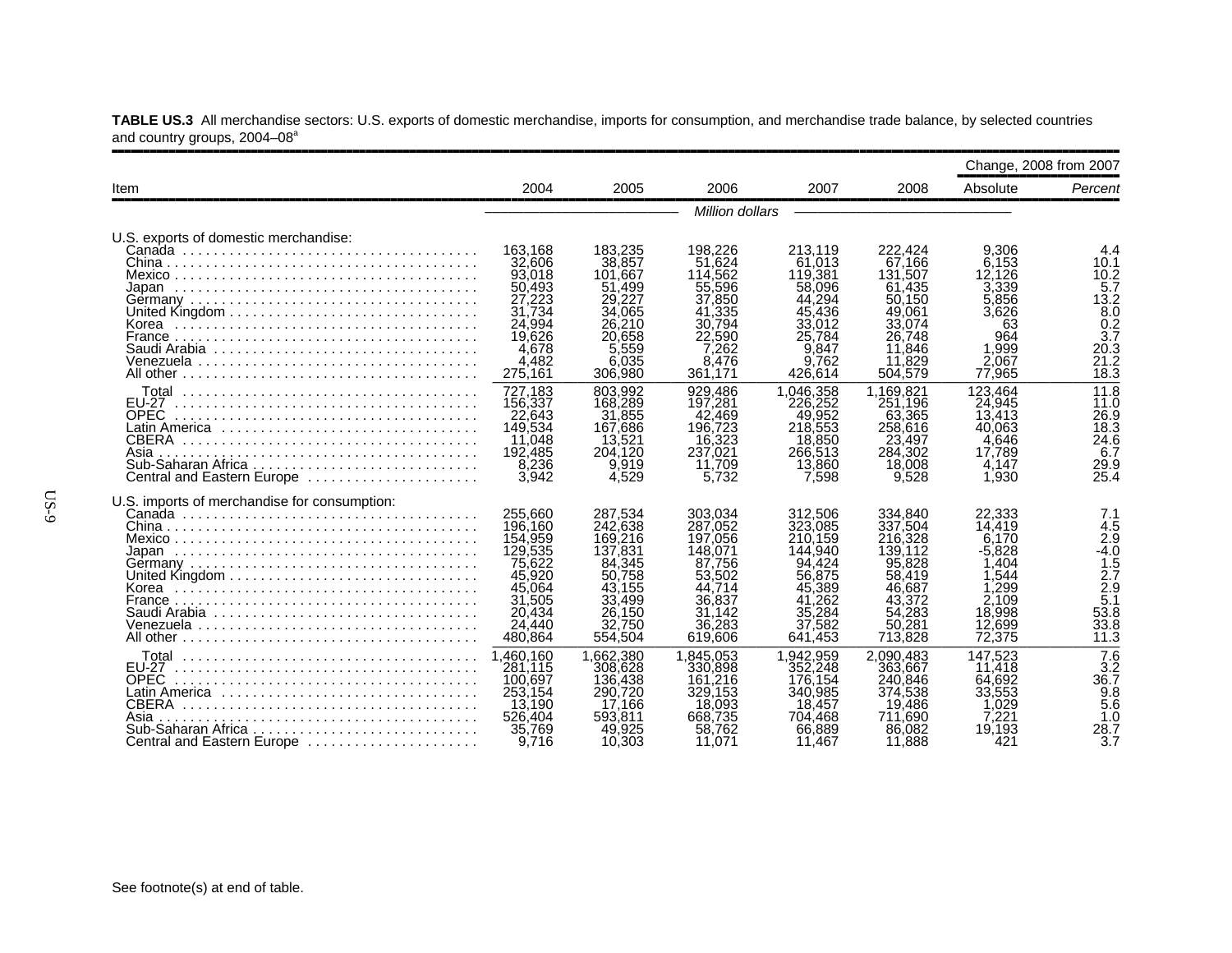|                                                                                      |                                                                                                                                               |                                                                                                                                              |                                                                                                                                                |                                                                                                                                           |                                                                                                                                             |                                                                                                                    | Change, 2008 from 2007                                                                          |
|--------------------------------------------------------------------------------------|-----------------------------------------------------------------------------------------------------------------------------------------------|----------------------------------------------------------------------------------------------------------------------------------------------|------------------------------------------------------------------------------------------------------------------------------------------------|-------------------------------------------------------------------------------------------------------------------------------------------|---------------------------------------------------------------------------------------------------------------------------------------------|--------------------------------------------------------------------------------------------------------------------|-------------------------------------------------------------------------------------------------|
| Item                                                                                 | 2004                                                                                                                                          | 2005                                                                                                                                         | 2006                                                                                                                                           | 2007                                                                                                                                      | 2008                                                                                                                                        | Absolute                                                                                                           | Percent                                                                                         |
|                                                                                      |                                                                                                                                               |                                                                                                                                              | <i>Million dollars</i>                                                                                                                         |                                                                                                                                           |                                                                                                                                             |                                                                                                                    |                                                                                                 |
| U.S. merchandise trade balance:<br>Canada<br>Japan<br>France                         | $-92,492$<br>$-163.553$<br>$-61,941$<br>$-79,042$<br>$-48.399$<br>$-14.186$<br>$-20.070$<br>$-11.879$<br>$-15,755$<br>$-19,957$<br>$-205.703$ | -104,299<br>$-203.781$<br>$-67,549$<br>$-86,333$<br>$-55.118$<br>$-16.693$<br>$-16.944$<br>$-12.841$<br>$-20.591$<br>$-26.716$<br>$-247.523$ | $-104,808$<br>$-235.428$<br>$-82.493$<br>$-92,475$<br>$-49.907$<br>$-12.166$<br>$-13.920$<br>$-14.247$<br>$-23,880$<br>$-27.807$<br>$-258.436$ | $-99,387$<br>-262.072<br>$-90.778$<br>$-86,844$<br>$-50.129$<br>$-11.439$<br>$-12.377$<br>$-15,478$<br>$-25,438$<br>$-27.820$<br>-214.839 | $-112,415$<br>$-270.338$<br>$-84.821$<br>$-77.677$<br>-45.677<br>$-9,357$<br>$-13.613$<br>$-16.624$<br>$-42.437$<br>$-38.452$<br>$-209.249$ | $-13,028$<br>-8.266<br>5,957<br>9,167<br>4.452<br>2.082<br>$-1.236$<br>$-1.146$<br>$-16.999$<br>$-10.632$<br>5,590 | -13.1<br>$-3.2$<br>6.6<br>10.6<br>8.9<br>18.2<br>$-10.0$<br>$-7.4$<br>$-66.8$<br>$-38.2$<br>2.6 |
| Total<br>EU-27<br><b>OPEC</b><br>Latin America<br>Asia<br>Central and Eastern Europe | $-732,977$<br>$-124.778$<br>$-78.054$<br>$-103.620$<br>$-2,143$<br>$-333.920$<br>$-27.533$<br>-5.774                                          | $-858.388$<br>$-140.339$<br>$-104.583$<br>$-123.034$<br>$-3.645$<br>$-389.691$<br>$-40.005$<br>-5.774                                        | $-915,567$<br>$-133.617$<br>$-118.746$<br>$-132.430$<br>$-1.770$<br>$-431.714$<br>$-47.053$<br>$-5.339$                                        | $-896.602$<br>$-125.997$<br>$-126.202$<br>$-122.432$<br>394<br>-437.955<br>$-53.028$<br>-3.869                                            | $-920.661$<br>$-112.470$<br>$-177.481$<br>$-115.922$<br>4,011<br>$-427.388$<br>$-68.074$<br>-2.359                                          | $-24.060$<br>13.527<br>$-51.279$<br>6.510<br>3,618<br>10.567<br>$-15.046$<br>.510                                  | $-2.7$<br>10.7<br>$-40.6$<br>5.3<br>919.1<br>2.4<br>$-28.4$<br>39.0                             |

**TABLE US.3** All merchandise sectors: U.S. exports of domestic merchandise, imports for consumption, and merchandise trade balance, by selected countries and country groups, 2004-08<sup>a</sup>-Continued

Source: Compiled from official statistics of the U.S. Department of Commerce.

*Note*: Calculations based on unrounded data. The countries shown are those with the largest total U.S. trade (U.S. imports plus U.S. exports) in these products in 2008.

<sup>a</sup>Import values are based on customs value; export values are based on f.a.s. value, U.S. port of export.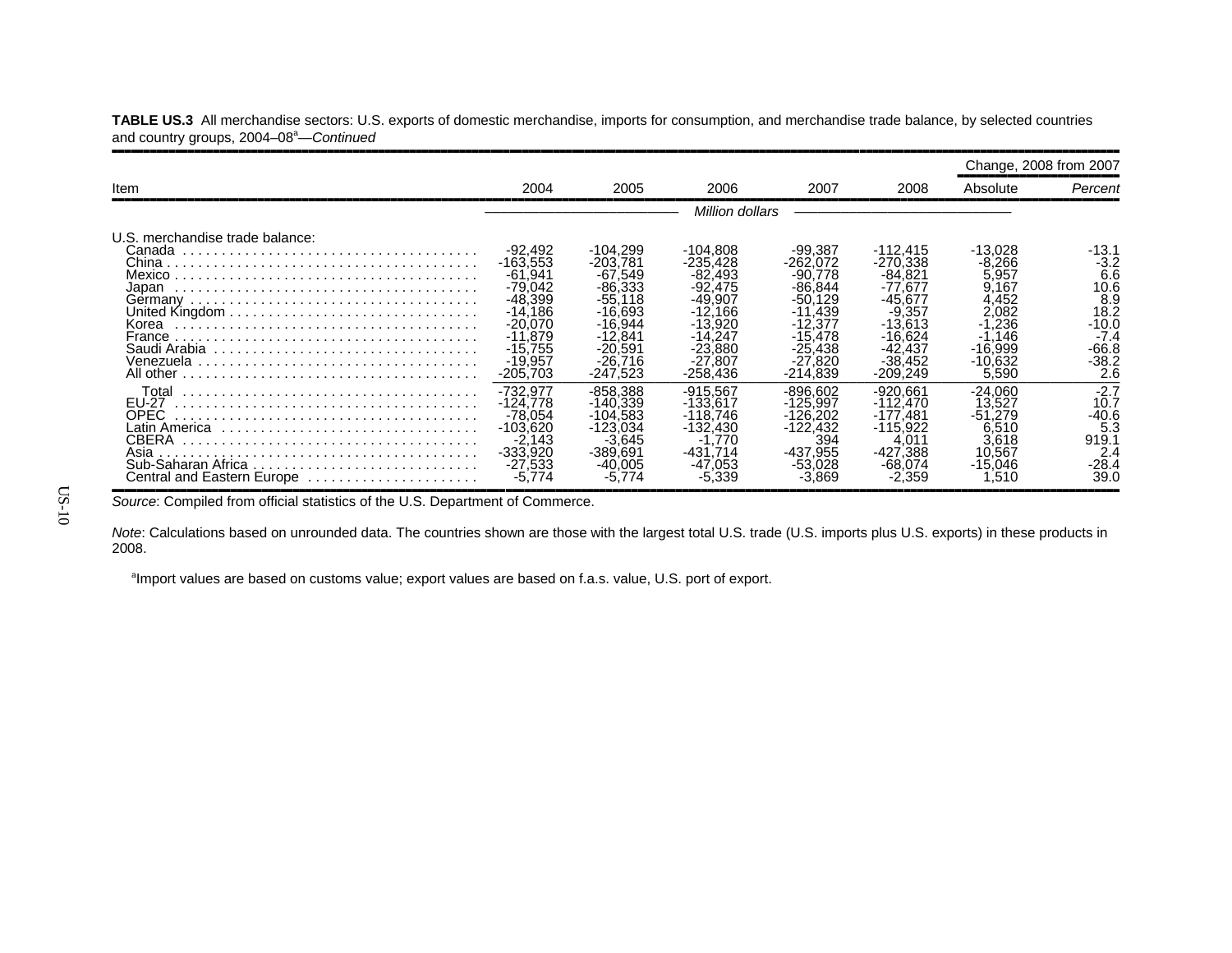# **U.S. Imports from Trade Preference Program Beneficiaries**<sup>21</sup>

**Karl S. Tsuji (202) 205-3434 karl.tsuji@usitc.gov**

To assist developing, industrializing, and transitional economies, the United States offers duty-free market access through several trade preference programs (TPPs):<sup>22</sup> the African Growth and Opportunity Act  $(AGOA)$ ,<sup>23</sup> the Andean Trade Preference Act  $(ATPA)$ ,<sup>24</sup> the Caribbean Basin Initiative (CBI),<sup>25</sup> and the Generalized System of Preferences (GSP).<sup>26</sup> U.S. imports under these four programs rose slightly as a share of all U.S. imports, from approximately 4 percent in 2004 to 5 percent in 2008 (tables US.1 and US.4). Although most TPP beneficiaries are not major U.S. trade partners, their TPP and non-TPP shipments together accounted for 19 percent of all U.S. imports in 2008, 3 percentage points higher than in  $2004.<sup>27</sup>$ 

Certain TPP beneficiaries are significant producers of crude petroleum; hence, U.S. imports from TPP beneficiaries of energy-related products regardless of import program claimed accounted for the largest value and percentage growth during the 2004–08 period (table US.5). Import values rose as the price of crude petroleum reached record levels in 2008 largely due to production cutbacks and disruptions in several major petroleumexporting countries and rising worldwide consumption.<sup>28</sup> Likewise, record-high commodity

 $21$  Import trends in this portion of the report are presented over a longer five-year period, from 2004 to 2008, to gain greater insight into the shifts in U.S. imports from a large group of trade partners designated as beneficiaries of U.S. trade preference programs (TPPs) (for more information see app. A.). In this section, shifts in imports entering under specific TPP provisions are compared with those entering outside the TPP provisions. In both cases, the leading shifts over the five-year period are identified in terms of the relevant merchandise sectors (and products within), along with the predominant TPP beneficiary sources.

<sup>&</sup>lt;sup>22</sup> Product eligibility can differ significantly among TPPs. Further, some trade partners may be designated beneficiaries of the GSP program in addition to a regional TPP. For more information about these TPPs, see USTR, "Preference Programs," http://www.ustr.gov/Trade\_Development/Preference\_Programs.

 $23$  AGOA, initiated by Congress and the Clinton Administration in May 2000 and a cornerstone of sub-Saharan African trade and investment policies of the Bush administration, is intended to promote free markets by expanding U.S.-African trade and investment, stimulating economic growth, and facilitating sub-Saharan Africa's integration into the global economy.

 $24$  ATPA was expanded under the Trade Act of 2002 and is now called the Andean Trade Promotion and Drug Eradication Act (ATPDEA). As of December 31, 2008, it provided duty-free access to the U.S. markets for approximately 5,600 products from 4 Andean countries.

<sup>&</sup>lt;sup>25</sup> The CBI, launched in 1983 through the Caribbean Basin Economic Recovery Act (CBERA) and substantially expanded in 2000 through the U.S.-Caribbean Basin Trade Partnership Act (CBTPA) is intended to facilitate the economic development and export diversification of the Caribbean Basin economies. During 2008, the CBI provided 19 beneficiary countries with duty-free access to the U.S. market for most goods. There are also certain reduced-duty provisions under the CBERA, e.g., for handbags, wallets, luggage, and other flat goods.

 $26$  The GSP program is designed to promote economic growth in the developing world and provides preferential duty-free entry for about 4,900 products from 132 designated beneficiary countries and territories. The GSP program is currently authorized through December 31, 2009.

 $27$  Major U.S. trade partners Brazil, India, and Russia are industrializing or transitional economies eligible for benefits under the GSP program. Bilateral shifts between the United States and these three trade partners are analyzed in more detail in the respective country-specific chapters in part II of this report.

<sup>&</sup>lt;sup>28</sup> See the Energy-related Products chapter of this report.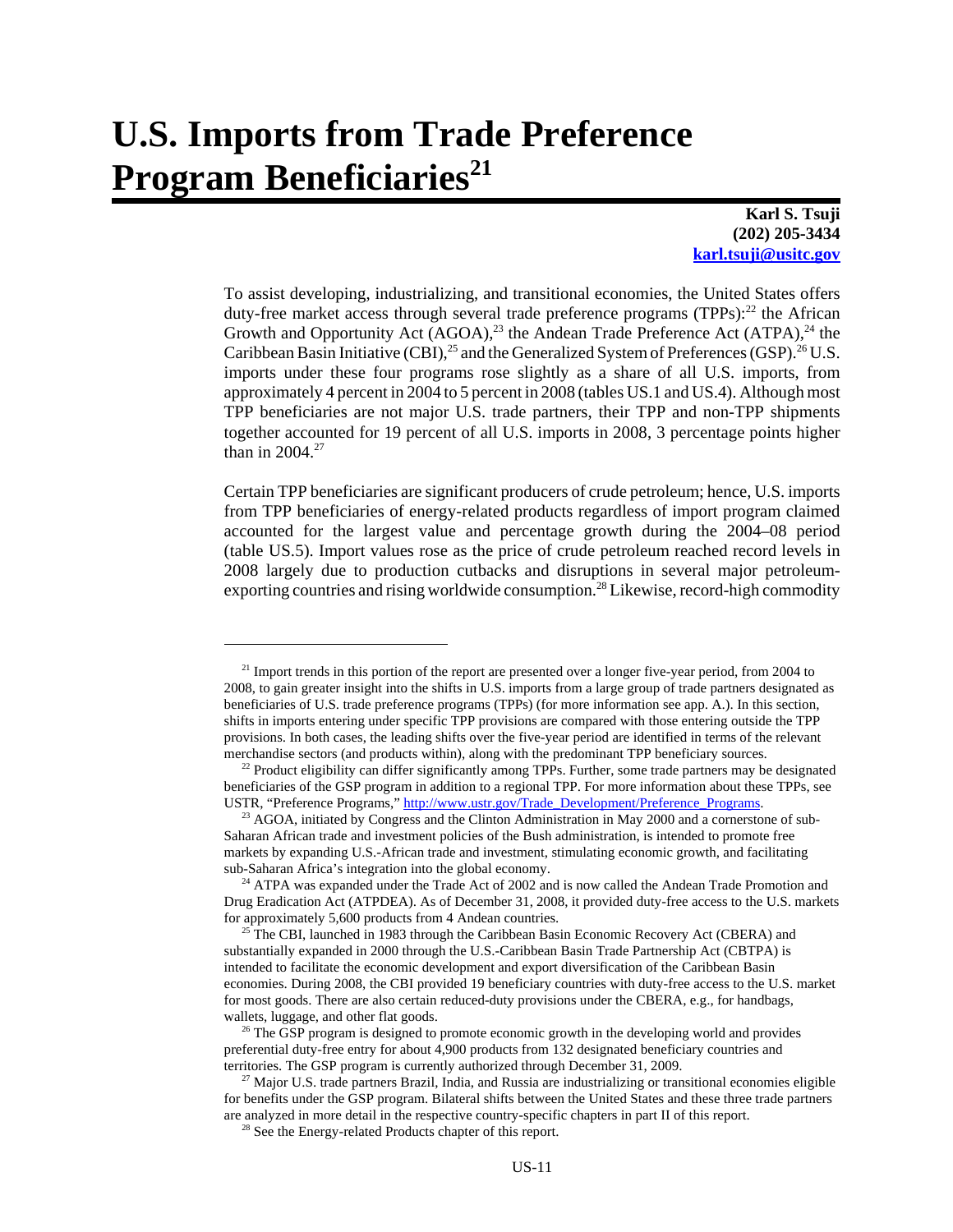#### **TABLE US.4** Trade preference program beneficiaries: U.S. imports for consumption, by program, 2004–08<sup>a</sup>

|                                                                                                                                                                                                                        |                                     |                                      |                                     |                                     |                                     |                                      | Change, 2008 from 2004            |
|------------------------------------------------------------------------------------------------------------------------------------------------------------------------------------------------------------------------|-------------------------------------|--------------------------------------|-------------------------------------|-------------------------------------|-------------------------------------|--------------------------------------|-----------------------------------|
| Program                                                                                                                                                                                                                | 2004                                | 2005                                 | 2006                                | 2007                                | 2008                                | Absolute                             | Percent                           |
|                                                                                                                                                                                                                        |                                     |                                      | Million dollars                     |                                     |                                     |                                      |                                   |
| Trade preference programs:<br>African Growth and Opportunity Act <sup>b</sup><br>Andean Trade Preference Act <sup>c</sup><br>Caribbean Basin Initiative <sup>d</sup><br>Generalized System of Preferences <sup>e</sup> | 21,986<br>8,359<br>10.810<br>22,274 | 32,743<br>11,464<br>12.195<br>26,747 | 36.133<br>13,484<br>9.915<br>32,598 | 42,270<br>12,307<br>5,495<br>30,820 | 56.374<br>17,243<br>4.724<br>31,633 | 34,387<br>8,883<br>$-6,086$<br>9,358 | 156.4<br>106.3<br>$-56.3$<br>42.0 |
| Total                                                                                                                                                                                                                  | 63.430                              | 83,149                               | 92,131                              | 90,892                              | 109,973                             | 46,543                               | 73.4                              |
| Other:<br>Industry-specific agreements <sup>f</sup><br>Free trade agreements <sup>9</sup><br>No program claimed'                                                                                                       | 261<br>21<br>1,055<br>165,540       | 298<br>246<br>1,354<br>199,812       | 449<br>4.447<br>1.668<br>224,261    | 629<br>8.977<br>1.666<br>232,658    | 704<br>10.139<br>1.635<br>284,697   | 443<br>10,118<br>581<br>119,157      | 169.8<br>48,892.1<br>55.1<br>72.0 |
| Total                                                                                                                                                                                                                  | 166.877                             | 201.711                              | 230,826                             | 243.930                             | 297.176                             | 130.299                              | 78.1                              |
| Grand total $\ldots \ldots \ldots \ldots \ldots \ldots \ldots \ldots \ldots$                                                                                                                                           | 230,306                             | 284,859                              | 322,957                             | 334,822                             | 407,149                             | 176,842                              | 76.8                              |

*Source*: Compiled from official statistics of the U.S. Department of Commerce.

*Note*: Calculations based on unrounded data. Trade partners are included as beneficiaries if they were eligible for any of the TPPs during the 2004–08 period.

<sup>a</sup> Import values are based on customs value.

**b Excludes imports under the Generalized System of Preferences (GSP) program.** 

c Includes imports under the Andean Trade Promotion and Drug Eradication Act; excludes imports under the GSP program.

<sup>d</sup> Caribbean Basin Trade Partnership Act and Caribbean Basin Economic Recovery Act; excludes imports under the GSP program. Partners of the Dominican Republic-Central America Free Trade Agreement with the United States (DR-CAFTA) are no longer eligible for CBI benefits after the agreement enters into force. As of the end of 2008, DR-CAFTA had entered into force for a number of countries, including, El Salvador on March 1, 2006; Honduras and Nicaragua on April 1, 2006; Guatemala on July 1, 2006; and the Dominican Republic on March 1, 2007. DR-CAFTA did not enter into force for Costa Rica until January 1, 2009.

<sup>e</sup> Includes least developed beneficiary countries.

f Agreement on Trade in Civil Aircraft, Uruguay Round Concessions on Intermediate Chemicals for Dyes, and Agreement on Trade in Pharmaceutical Products. <sup>9</sup> DR-CAFTA and the U.S.-Jordan Free Trade Agreement. None of the other signatories of FTAs with the United States were eligible for any of the TPPs during the 2004–08 period. When a country eligible for a TPP enters into an FTA with the United States, it is no longer eligible for TPPs.

h CBI trade for Puerto Rico's recorded separately; and West Bank, Gaza, and qualifying industrial zones in Egypt and Jordan..

<sup>i</sup> Imports that enter the United States under tariff rate lines with a normal trade relations rate of "free." equal to the MFN rate, or at a reduced duty rate. This category also includes nonreported or unknown import sources.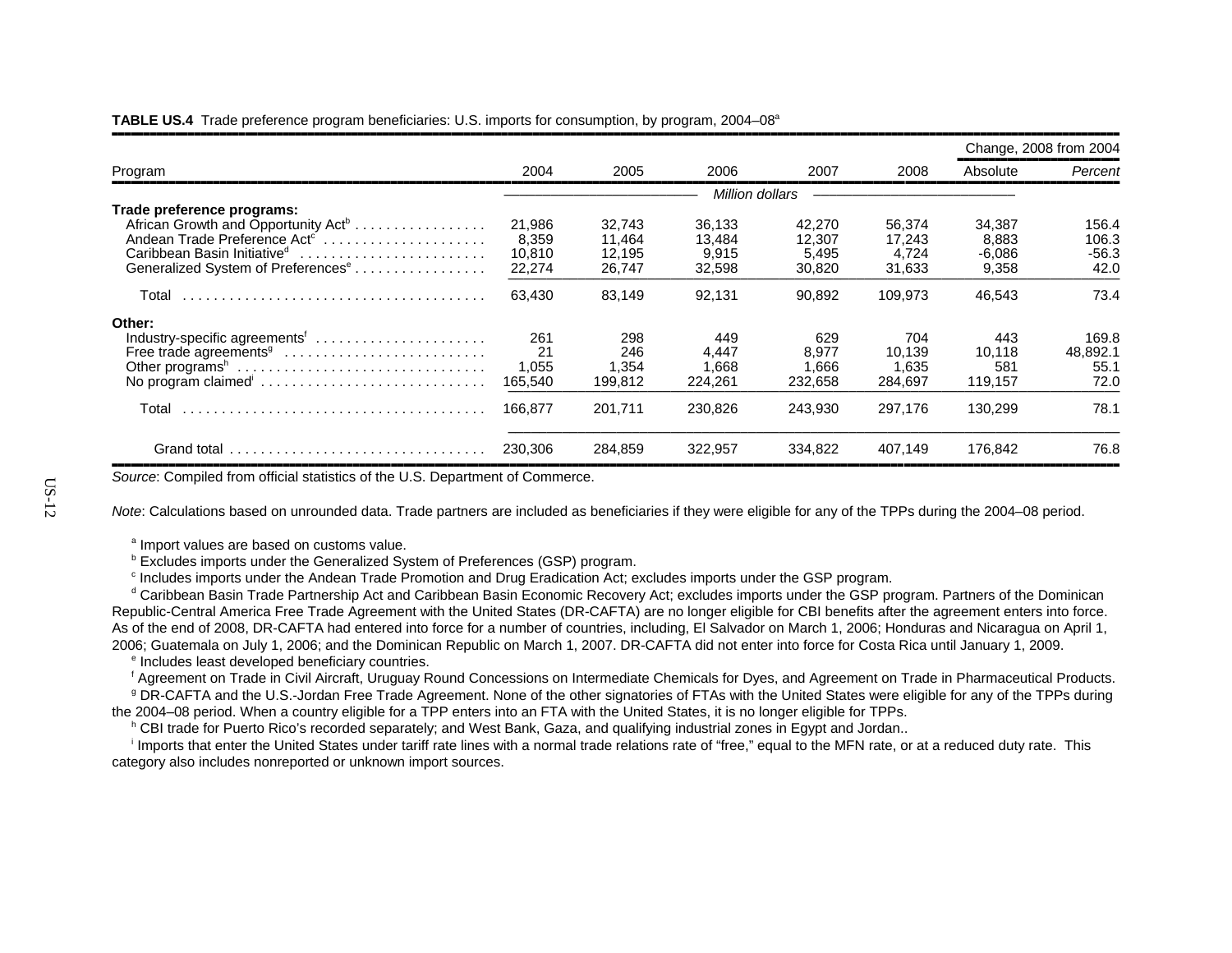prices amplified the value of U.S. imports from TPP beneficiaries that are major producers of agricultural products, forest products, chemicals and plastics, minerals and metals, and other raw materials.29

### *U.S. Imports Under Trade Preference Programs*

Twenty-seven percent of all TPP beneficiary merchandise was imported into the United States under TPP provisions in 2008, slightly less than the average annual percentage during the 2004–07 period (table US.4). Among the four programs, imports under AGOA provisions grew most rapidly. The value of AGOA imports grew by 156 percent during the 2004–08 period, and expanded from 35 percent to 51 percent of all TPP-provision imports. The value of ATPA imports rose by 106 percent over the same period and expanded from 13 percent to 16 percent of all TPP imports.

Only imports under CBI provisions fell in terms of value (by 56 percent) and share (from 17 percent to 4 percent of all TPP imports) from 2004 to 2008. CBI imports declined largely because parties to the Dominican Republic-Central American Free Trade Agreement with the United States (DR-CAFTA) lost their CBI beneficiary status upon the DR-CAFTA's entry into force during 2006 and 2007. The value of imports under the GSP program fluctuated, rising by 42 percent over the five-year period but contracting in terms of share, from 35 to 29 percent of all imports under TPP provisions.

Among merchandise sector imports entering the United States under TPP provisions, energyrelated products posted the largest increase, rising by 156 percent during the 2004–08 period, and accounted for an increasing share of TPP imports, rising from 48 percent to 71 percent (table US.5). During 2004–08, the products posting the greatest import increases under TPP provisions were crude petroleum, primarily from Nigeria and Angola under AGOA provisions, followed by petroleum products from Nigeria under AGOA, Peru under ATPA, and Angola under GSP provisions.<sup>30</sup> Other merchandise sectors (and leading products) that registered significant increases in TPP impots during the five- year period were chemicals and related products (fatty substances), $31$  minerals and metals (ferroalloys), $32$  and transportation equipment (passenger motor vehicles).<sup>33</sup>

The textiles and apparel sector (especially apparel) posted the largest decline in TPP imports, falling by 65 percent during the 2004–08 period. Honduras, the Dominican Republic, and El Salvador accounted for the largest declines due DR-CAFTA entering into force.<sup>34</sup>

<sup>&</sup>lt;sup>29</sup> See the U.S. Trade by Industry/Commodity Groups and Sectors section of this chapter.

<sup>&</sup>lt;sup>30</sup> For more information about primary energy production (crude petroleum, natural gas, and coal) and petroleum products refining in selected TPP beneficiaries, see USDOE, EIA, *Country Energy Profiles* and *Country Analysis Briefs* at http://tonto.eia.doe.gov/country/index.cfm#countrylist and http://www.eia.doe.gov/emeu/cabs/newint.html, respectively.

<sup>&</sup>lt;sup>31</sup> See the Miscellaneous Chemicals and Specialties section in the Chemicals and Related Products chapter of this report.

 $32$  See the Ferroalloys section in the Minerals and Metals chapter of this report.

<sup>&</sup>lt;sup>33</sup> See the Transportation Equipment chapter of this report.

<sup>&</sup>lt;sup>34</sup> DR-CAFTA offers permanent enhancements to textile and apparel eligibility provisions covering retroactive duty elimination, rules of origin, foreign content, and cumulation. For more information, see USITC, *The Impact of the Caribbean Basin Economic Recovery Act*, September 2007, I-14, I-15.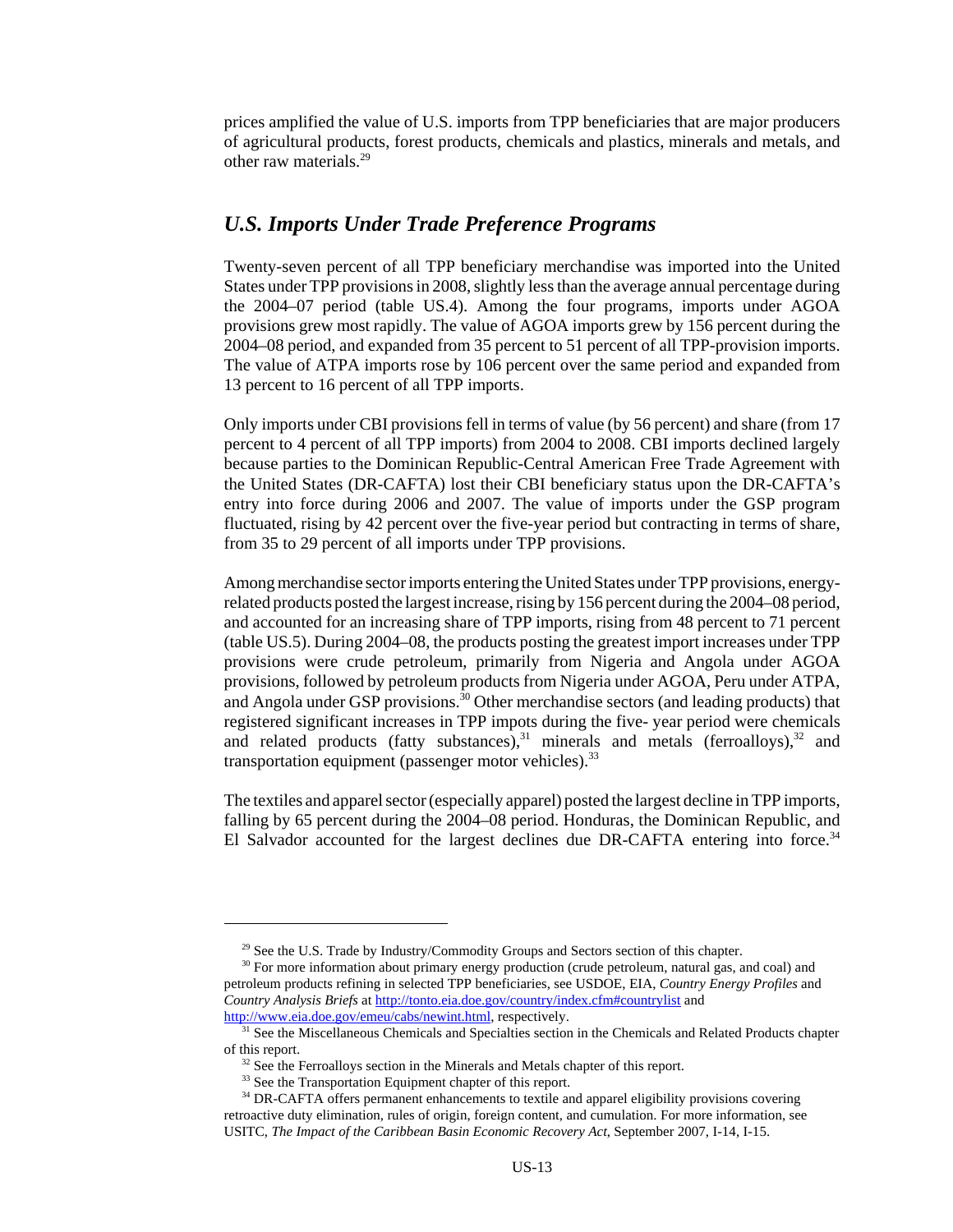|  |  |  |  | <b>TABLE US.5</b> Trade preference program (TPP) beneficiaries: U.S. imports for consumption, by sector, 2004–08 <sup>a</sup> |
|--|--|--|--|-------------------------------------------------------------------------------------------------------------------------------|
|--|--|--|--|-------------------------------------------------------------------------------------------------------------------------------|

|                                                                                      |         |         |                 |         |         | Change, 2008 from 2004 |         |
|--------------------------------------------------------------------------------------|---------|---------|-----------------|---------|---------|------------------------|---------|
| Sector                                                                               | 2004    | 2005    | 2006            | 2007    | 2008    | Absolute               | Percent |
|                                                                                      |         |         | Million dollars |         |         |                        |         |
| Imports entering under TPP provisions:                                               |         |         |                 |         |         |                        |         |
|                                                                                      | 4.424   | 5.017   | 5.641           | 5,029   | 5,276   | 852                    | 19.3    |
| Forest products $\dots\dots\dots\dots\dots\dots\dots\dots\dots\dots\dots\dots\dots$  | 1,073   | 1,035   | 1,046           | 992     | 699     | $-373$                 | $-34.8$ |
| Chemicals and related products                                                       | 3,423   | 4,705   | 5,393           | 5,266   | 6,584   | 3,161                  | 92.3    |
| Energy-related products                                                              | 30,523  | 46.818  | 54,792          | 59,096  | 78,247  | 47.723                 | 156.3   |
| Textiles and apparel                                                                 | 9,767   | 9,859   | 6,383           | 3,998   | 3,464   | $-6,302$               | $-64.5$ |
|                                                                                      | 68      | 95      | 111             | 19      | 5       | -63                    | $-92.0$ |
| Minerals and metals                                                                  | 4,692   | 5,282   | 6,401           | 6,210   | 6,427   | 1,735                  | 37.0    |
|                                                                                      | 1,472   | 1.787   | 2.224           | 2.062   | 1.982   | 511                    | 34.7    |
| Transportation equipment                                                             | 2,585   | 2,522   | 2,966           | 2,838   | 3,847   | 1,261                  | 48.8    |
|                                                                                      | 1,164   | 1,266   | 1,467           | 1,279   | 1,104   | -61                    | $-5.2$  |
| Miscellaneous manufactures                                                           | 4,239   | 4.764   | 5.708           | 4.104   | 2,337   | $-1,902$               | $-44.9$ |
|                                                                                      | 63,430  | 83,149  | 92,131          | 90,892  | 109,973 | 46,543                 | 73.4    |
| All other imports from TPP beneficiaries:                                            |         |         |                 |         |         |                        |         |
| Agricultural products                                                                | 13,475  | 14.976  | 17.354          | 18,821  | 21,210  | 7,735                  | 57.4    |
|                                                                                      | 3,020   | 3,251   | 3,409           | 3.165   | 3.047   | 27                     | 0.9     |
| Chemicals and related products                                                       | 11,655  | 15,207  | 16,008          | 19,271  | 27,398  | 15,744                 | 135.1   |
| Energy-related products                                                              | 51,834  | 74.592  | 87,355          | 94.207  | 131.372 | 79,538                 | 153.4   |
| Textiles and apparel                                                                 | 28,598  | 30,019  | 35,217          | 36,914  | 36,079  | 7,481                  | 26.2    |
|                                                                                      | 2,207   | 2,167   | 1,994           | 1,801   | 1,614   | -593                   | $-26.9$ |
| Minerals and metals $\ldots, \ldots, \ldots, \ldots, \ldots, \ldots, \ldots, \ldots$ | 24,227  | 25,366  | 32.106          | 29.797  | 33.711  | 9.483                  | 39.1    |
|                                                                                      | 2,197   | 2,705   | 3,066           | 3,965   | 3,932   | 1.736                  | 79.0    |
| Transportation equipment                                                             | 5,636   | 5,987   | 6,181           | 6,461   | 7,646   | 2,010                  | 35.7    |
| Electronic products                                                                  | 15,974  | 18,524  | 18,655          | 19,099  | 19,756  | 3,782                  | 23.7    |
| Miscellaneous manufactures                                                           | 3,842   | 3.961   | 3.980           | 5.427   | 5.692   | 1.850                  | 48.1    |
| Special provisions                                                                   | 4,212   | 4,958   | 5,500           | 5,002   | 5,718   | 1,506                  | 35.8    |
| Total                                                                                | 166.877 | 201,711 | 230,826         | 243,930 | 297,176 | 130,299                | 78.1    |
| Grand total $\ldots \ldots \ldots \ldots \ldots \ldots \ldots \ldots \ldots$         | 230,306 | 284,859 | 322,957         | 334,822 | 407,149 | 176,842                | 76.8    |

,,,,,,,,,,,,,,,,,,,,,,,,,,,,,,,,,,,,,,,,,,,,,,,,,,,,,,,,,,,,,,,,,,,,,,,,,,,,,,,,,,,,,,,,,,,,,,,,,,,,,,,,,,,,,,,,,,,,,,,,,,,,,,,,,,,,,,,,,,,,,,,,,,,,,,,,,,,,,,,,

,,,,,,,,,,,,,,,,,,,,,,,,,,,,,,,,,,,,,,,,,,,,,,,,,,,,,,,,,,,,,,,,,,,,,,,,,,,,,,,,,,,,,,,,,,,,,,,,,,,,,,,,,,,,,,,,,,,,,,,,,,,,,,,,,,,,,,,,,,,,,,,,,,,,,,,,,,,,,,,,*Source*: Compiled from official statistics of the U.S. Department of Commerce.

*Note*: Calculations based on unrounded data. Countries are included as beneficiaries if they were eligible for any of the TPPs during the 2004–08 period.

<sup>a</sup>Import values are based on customs value.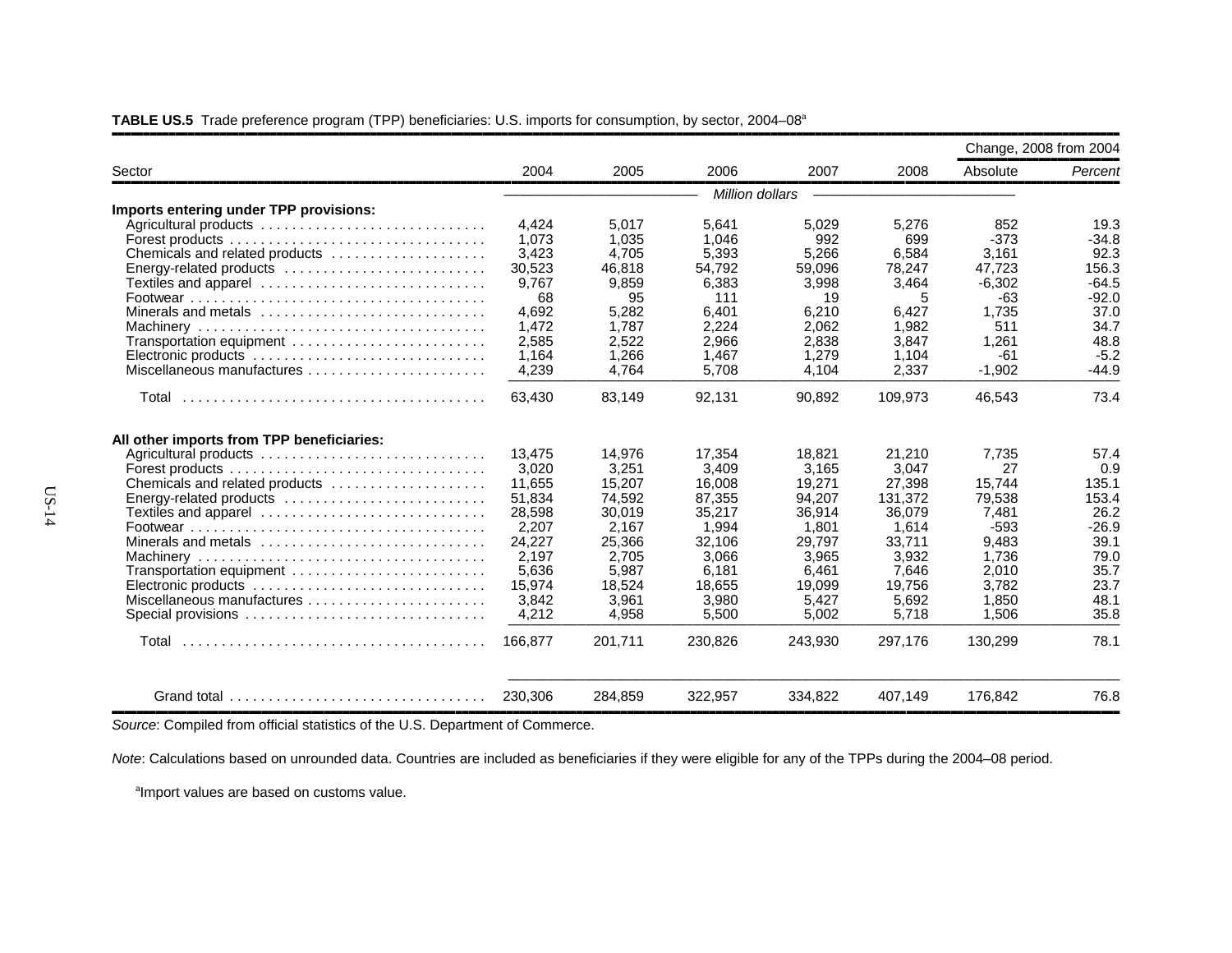Miscellaneous manufactures (principally precious jewelry)<sup>35</sup> posted the second-largest decrease in imports under TPP provisions over the five-year period.

#### *U.S. Imports Other Than Under Trade Preference Programs*

U.S. imports from TPP beneficiaries that did not enter the United States under TPP provisions as a share of all imports from beneficiaries remained steady during the period, rising only slightly from 72 percent in 2004 to 73 percent in 2008 (table US.4). Most of these imports entered the United States without claiming any import program, and the share of imports entering under FTAs rose over the five-year period due to DR-CAFTA entering into force. If the product is covered under a TPP, among the considerations influencing an importer to opt out of TPP provisions in favor of other programs or no programs include modest preference margins (potential duty savings) due to already free or low MFN duty rates, cumulative importation caps (competitive need limitations), and rules-of-origin requirements and other provisions.36

Among imports from TPP beneficiaries entering the U.S. market outside of TPP provisions, energy-related products registered the largest sector-specific increase, rising by 153 percent during the 2004–08 period (table US.5), as not all energy-related products are covered in all TPPs.37 However, they accounted for 31 percent of non-TPP imports in 2004, rising to 44 percent in 2008, a much smaller share than the share that energy-related products accounted for among TPP imports (71 percent in 2008). The leading import increases were primarily from GSP-eligible beneficiaries, particularly crude petroleum from Venezuela and Brazil, and petroleum products from Russia, Venezuela, and Algeria.<sup>38</sup>

Other leading merchandise sector (and product) increases were chemicals and related products (fertilizers, major primary olefins, natural rubber, and pharmaceuticals); $39$  minerals and metals (precious metals, primary iron products, and gemstones); $40$  agricultural products (coffee and tea, shellfish, fresh or frozen fish, animal or vegetable fats and oils, nonbeverage ethanol, and cocoa);<sup>41</sup> and textiles and apparel (particularly with the advent of DR-CAFTA provisions for apparel). By contrast, footwear was the only sector that registered a decline in the value of non-TPP imports from TPP beneficiaries, as U.S. footwear imports increasingly came from non-TPP beneficiary sources China and Vietnam.<sup>42</sup>

<sup>&</sup>lt;sup>35</sup> Imports under TPP provisions declined in part because major precious-jewelry producers India, Thailand, and Turkey lost their GSP eligibility for certain forms of precious jewelry in 2007 and 2008. Further, consumers cut back on spending for luxury goods at the same time that rising gold prices drove up precious-jewelry prices in 2008. See the Miscellaneous Manufactures chapter of this report.

 <sup>36</sup> GAO, *International Trade: U.S. Trade Preference Programs Provide Important Benefits*, March 2008, 17–18, 73–78.

<sup>&</sup>lt;sup>37</sup> For example, petroleum is covered in AGOA, ATPA, and for the Least-Developed Beneficiaries of GSP, but it is not covered in CBERA.

 <sup>38</sup> U.S. importers might not claim GSP benefits for energy-related products for various reasons, including avoidance of exceeding the competitive need limit and low duty savings. For example, the ad valorem equivalent U.S. tariff on crude petroleum was less than one-hundredth of a percent in 2008; therefore, the cost of applying for TPP treatment may outweigh the benefit.

<sup>&</sup>lt;sup>39</sup> See the Chemicals and Related Products chapter of this report.

 <sup>40</sup> See the Precious Metals and Non-numismatic Coins and the Primary Iron Products sections in the Minerals and Metals chapter of this report.

<sup>&</sup>lt;sup>41</sup> See the Agricultural Products chapter of this report.

<sup>&</sup>lt;sup>42</sup> See the Footwear section in the Textiles, Apparel, and Footwear chapter of this report.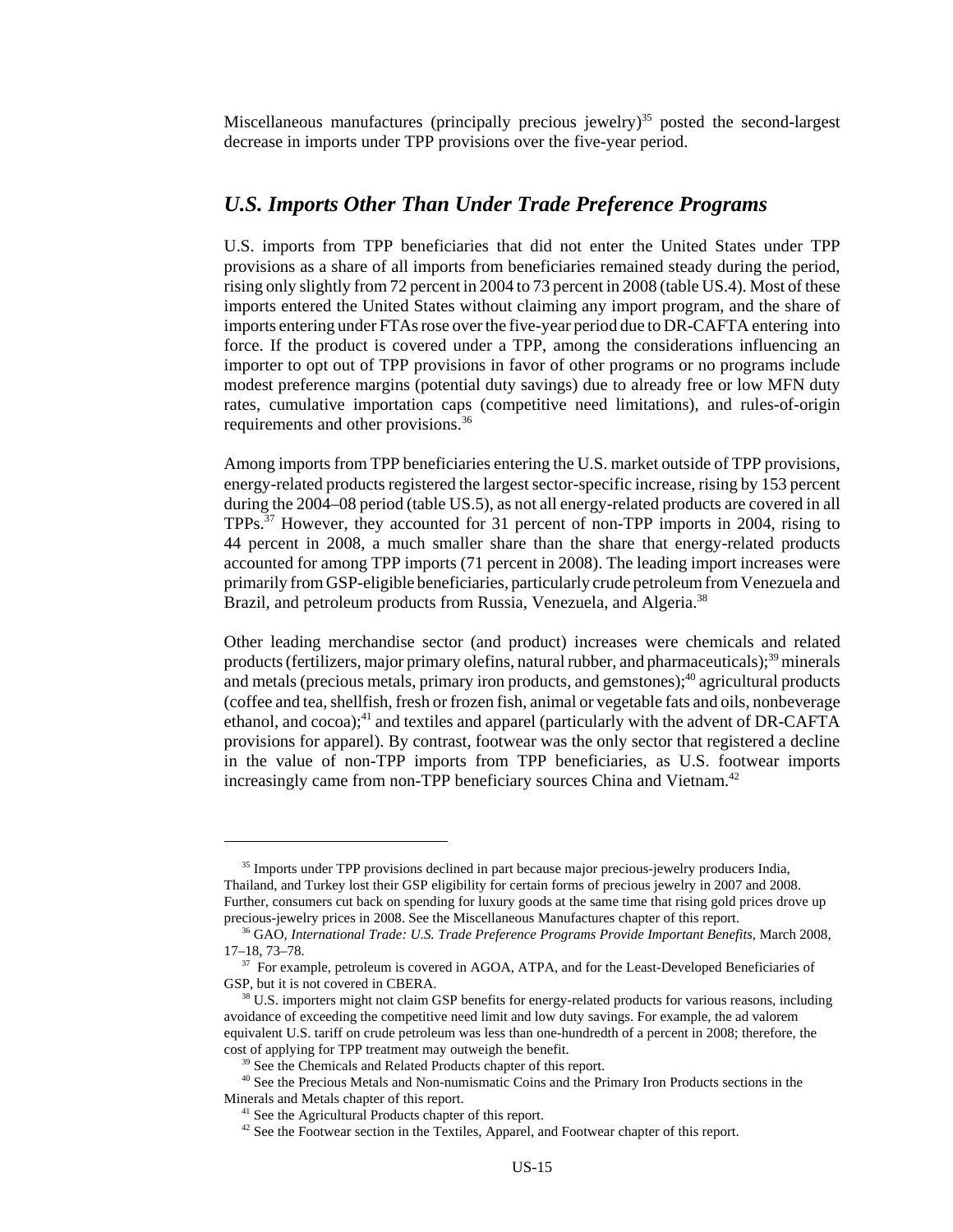## **Bibliography - U.S. Merchandise Trade and Overall Performance**

- Board of Governors of the Federal Reserve System. "Foreign Exchange Rates (Annual)." Federal Reserve Statistical Release G.5A, Release date January 2, 2009. http://www.federalreserve.gov/ releases/g5a/.
- Council of Economic Advisers. *2009 Economic Report of the President*. Washington, DC: U.S. Government Printing Office, 2009.
- Ferrantino, Michael. "The Global Trade Contraction: How Much is 2008–09 Like 1929–33?" *USITC Executive Briefings on Trade.* U.S. International Trade Commission, April 2009. http://www.usitc.gov/ind\_econ\_ana/research\_ana/research\_work\_papers/documents/executive\_br iefings/TradeandRecessionExecutiveBriefing.pdf.
- Frost & Sullivan. "Use of Therapeutic Monoclonal Antibodies Increasing in Europe," September 15, 2008. http://www.frost.com/prod/servlet/press-release.pag?docid=143883030 &ctxixpLink=FcmCtx6&ctxixpLabel=FcmCtx7.
- Standard & Poor's. *Industry Surveys: Apparel & Footwear; Retailers & Brands*, February 19, 2009.
- Trostle, Ronald. "Fluctuating Food Commodity Prices: A Complex Issue With No Easy Answers." *Amber Waves: The Economics of Food, Farming, Natural Resources and Rural America*. U.S. Department of Agriculture, Economic Research Service, November 2008. http://www.ers.usda.gov/amberwaves/november08/features/FoodPrices.htm.
- U.S. Department of Agriculture (USDA). Economic Research Service (ERS). "U.S. Fertilizer Use and Price," November 20, 2008. http://www.ers.usda.gov/Data/FertilizerUse.
- U.S. Department of Commerce (USDOC). Bureau of Economic Analysis (BEA). "U.S. International Trade in Goods and Services." News release, March 13, 2009.
	- ———. Census Bureau (Census). "FT900: U.S. International Trade in Goods and Services; December 2008," Released February 11, 2009. http://www.census.gov/foreign-trade/www/press.html#full.
- ———. Census. Official U.S. trade statistics. http://www.census.gov/foreign-trade/download/ dvd/index.html#merch (accessed monthly).
- U.S. Department of Energy (USDOE). Energy Information Administration (EIA). *Monthly Energy Review*. Washington, DC: USDOE, February 2009.
- U.S. General Accountability Office (GAO). *International Trade: U.S. Trade Preference Programs Provide Important Benefits, But a More Integrated Approach Would Better Ensure Programs Meet Shared Goals*. GAO Publication GAO-08-443. Washington, DC: GAO, March 2008. http://www.gao.gov/new.items/d08443.pdf.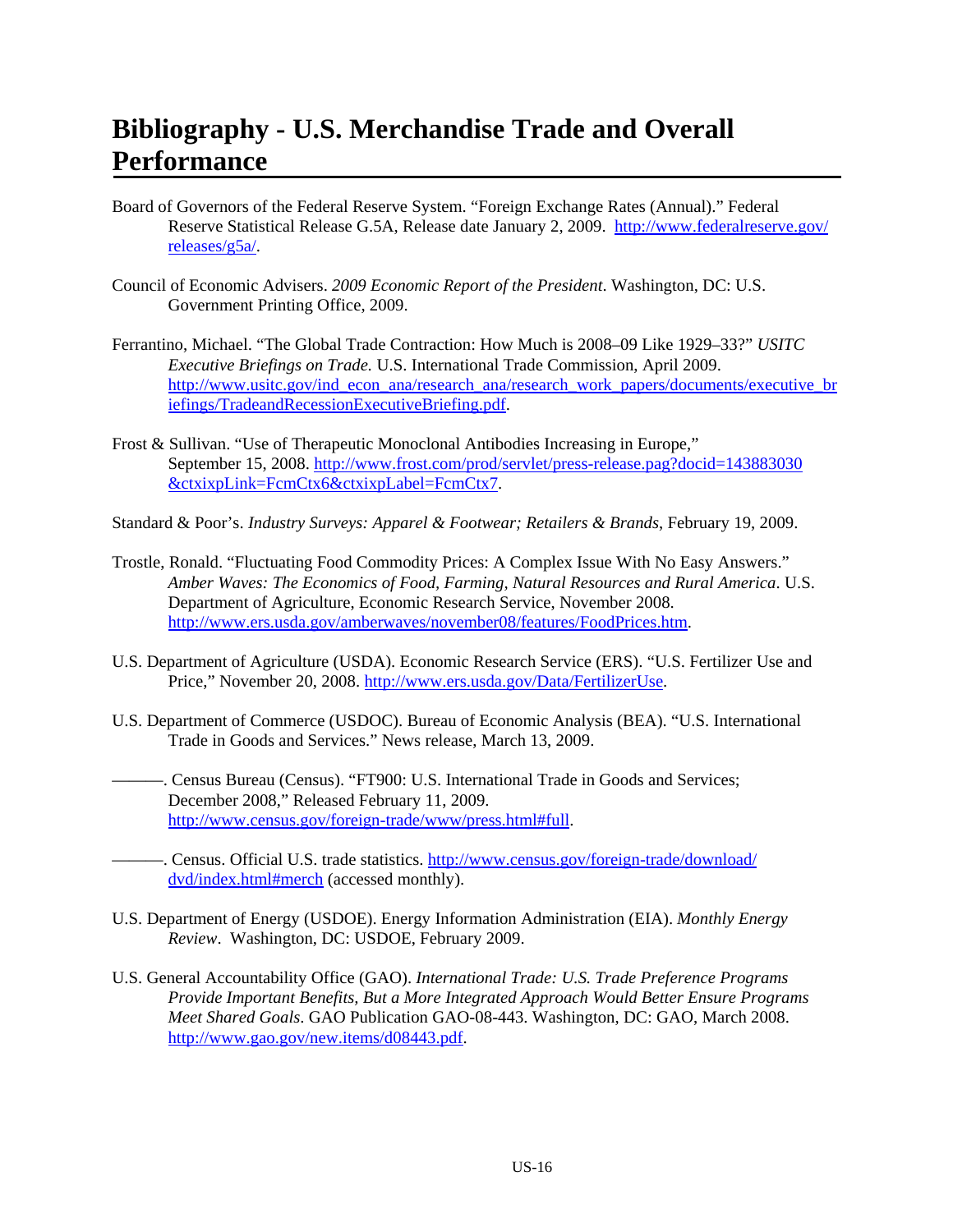This part of the report analyzes shifts in trade between the United States and its five leading trading partners (based on total trade)—the EU, Canada, China, Japan, and Mexico. Trade with Brazil, India, and Russia is also examined in light of the rising importance of these countries as trading partners. Countries are listed alphabetically herein.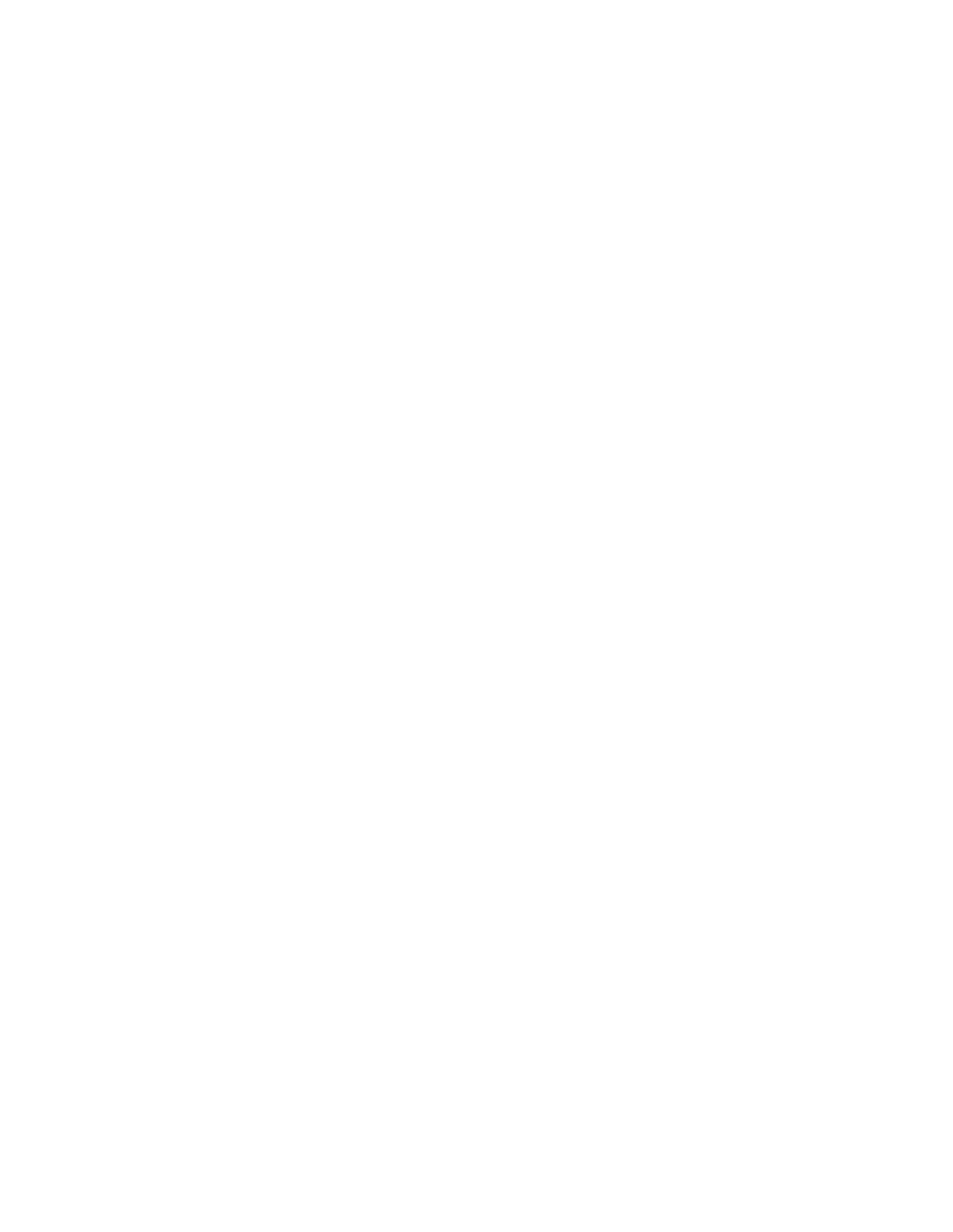# **Brazil**

**Mihir P. Torsekar (202) 205-3350 mihir.torsekar@usitc.gov**

**Change in 2008 from 2007:**

### **U.S. trade deficit: Decreased by \$2.3 billion (69 percent) to \$1.0 billion U.S. exports: Increased by \$7.3 billion (34 percent) to \$29.0 billion U.S. imports: Increased by \$5.0 billion (20 percent) to \$30.1 billion**

Total U.S. merchandise trade with Brazil, the 12th-largest individual U.S. trading partner, increased by \$12.4 billion (27 percent) to \$59.1 billion in 2008. The U.S. merchandise trade deficit with Brazil decreased by 69 percent to \$1.0 billion. Collectively, U.S. exports of transportation equipment, chemicals and related products, and energy-related products accounted for 65 percent (\$18.8 billion) of U.S. exports to Brazil in 2008 (table BR.1).

The Brazilian government's antipoverty initiatives and adherence to prudent macroeconomic policies reportedly contributed to economic growth of 5 percent in 2008, more than double the average rate of the past two decades.<sup>1</sup> The Brazilian real appreciated by 10 percent against the U.S. dollar between January and August 2008<sup>2</sup>—boosting Brazil's imports—before depreciating by more than one-third of its value against the dollar by the end of 2008, as investors withdrew money from Brazil's markets in response to the global financial crisis.3 Despite this reduction in purchasing power, Brazil's total imports increased by 44 percent in 2008.<sup>4</sup> Moreover, the currency depreciation did not appear to inhibit economic growth.

### *U.S. Exports*

In 2008, the industry/commodity groups contributing the most to the \$7.3-billion increase in U.S. exports to Brazil were petroleum products; aircraft engines and gas turbines; aircraft, spacecraft, and related equipment; and coal, coke, and related chemical products (table BR.2). Collectively, these industry/commodity groups represented 29 percent (\$8.3 billion) of total U.S. exports to Brazil in 2008.

U.S. exports of energy-related products to Brazil increased by 118 percent (\$1.3 billion) to \$2.4 billion in 2008. The leading U.S. export to Brazil in this sector was petroleum products, which grew by \$922 million (188 percent) to \$1.4 billion (table BR.2). Much of the increase in the value of U.S. exports was due to crude petroleum price increases during the year; the price rose from an average of \$68 per barrel in 2007 to an average of \$95 per barrel in 2008.<sup>5</sup>

<sup>&</sup>lt;sup>1</sup> EIU, *Country Commerce: Brazil*, September 2008.

<sup>&</sup>lt;sup>2</sup> The U.S. dollar depreciated from R\$1.768 in January 2008 to R\$1.635 in August 2008. Board of Governors of the. Federal Reserve System, "Brazil/U.S. Foreign Exchange Rates," updated March 5, 2009.

<sup>&</sup>lt;sup>3</sup> Wheatley, "Brazil Steps in to Shore up Real," October 9, 2008.

 <sup>4</sup> GTIS, Global Trade Atlas Database.

<sup>&</sup>lt;sup>5</sup> See the Energy-related Products chapter.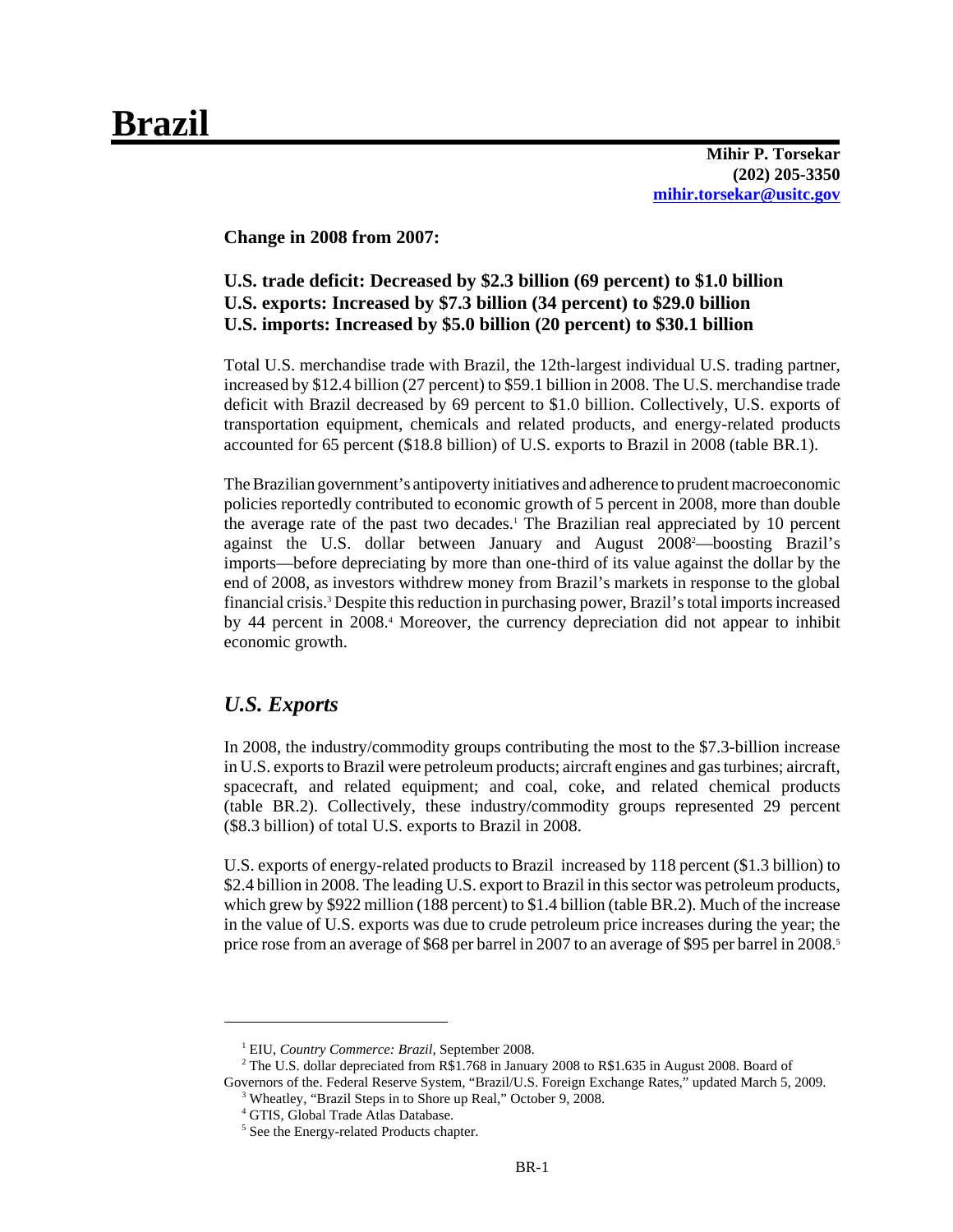**TABLE BR.1** Brazil: U.S. exports of domestic merchandise, imports for consumption, and merchandise trade balance, by major industry/commodity sectors,  $2004 - 08$ <sup>a</sup>

|                                                                                                                                                                                                                                                                                                       |                                                                                                                                          |                                                                                                                               |                                                                                                                        |                                                                                                                             |                                                                                                                        |                                                                                                       | Change, 2008 from 2007                                                                                                  |
|-------------------------------------------------------------------------------------------------------------------------------------------------------------------------------------------------------------------------------------------------------------------------------------------------------|------------------------------------------------------------------------------------------------------------------------------------------|-------------------------------------------------------------------------------------------------------------------------------|------------------------------------------------------------------------------------------------------------------------|-----------------------------------------------------------------------------------------------------------------------------|------------------------------------------------------------------------------------------------------------------------|-------------------------------------------------------------------------------------------------------|-------------------------------------------------------------------------------------------------------------------------|
| Item                                                                                                                                                                                                                                                                                                  | 2004                                                                                                                                     | 2005                                                                                                                          | 2006                                                                                                                   | 2007                                                                                                                        | 2008                                                                                                                   | Absolute                                                                                              | Percent                                                                                                                 |
|                                                                                                                                                                                                                                                                                                       |                                                                                                                                          |                                                                                                                               | Million dollars                                                                                                        |                                                                                                                             |                                                                                                                        |                                                                                                       |                                                                                                                         |
| U.S. exports of domestic merchandise:<br>Agricultural products<br>Forest products<br>Chemicals and related products<br>Energy-related products<br>Textiles and apparel<br>Minerals and metals<br>Transportation equipment<br>Special provisions                                                       | 247<br>212<br>3.604<br>486<br>125<br>353<br>1,020<br>3,792<br>2,187<br>101<br>333                                                        | 203<br>241<br>3.651<br>705<br>136<br>419<br>1.203<br>3.980<br>2.535<br>93<br>388                                              | 265<br>251<br>4.399<br>891<br>169<br>517<br>1.474<br>5.637<br>2.923<br>129<br>320                                      | 394<br>329<br>5.778<br>1.093<br>195<br>з<br>718<br>1.820<br>7,209<br>3.534<br>154<br>458                                    | 646<br>409<br>7.381<br>2.381<br>244<br>1,227<br>2.712<br>9.056<br>4,213<br>191<br>563                                  | 252<br>80<br>1.603<br>1,287<br>49<br>509<br>892<br>1.847<br>679<br>37<br>105                          | 64.0<br>24.4<br>27.7<br>117.8<br>25.4<br>45.7<br>71.0<br>49.0<br>25.6<br>19.2<br>24.3<br>23.0                           |
| Total                                                                                                                                                                                                                                                                                                 | 12,462                                                                                                                                   | 13,554                                                                                                                        | 16,977                                                                                                                 | 21,684                                                                                                                      | 29,027                                                                                                                 | 7,343                                                                                                 | 33.9                                                                                                                    |
| U.S. imports of merchandise for consumption:<br>Chemicals and related products<br>Energy-related products<br>Textiles and apparel ............................<br>Minerals and metals<br>Transportation equipment<br>Electronic products<br>Miscellaneous manufactures<br>Special provisions<br>Total | 1,995<br>2,203<br>1.149<br>1.664<br>515<br>1.081<br>4.666<br>1,127<br>4.860<br>687<br>561<br>591<br>21,098                               | 2.246<br>2,305<br>1.549<br>2.757<br>494<br>1.019<br>5.347<br>1,463<br>4.751<br>.000<br>613<br>800<br>24,346                   | 3,451<br>2.365<br>.567<br>3.582<br>455<br>896<br>5.849<br>1.484<br>4.460<br>770<br>533<br>759<br>26,169                | 3.222<br>2.064<br>1.976<br>3.950<br>469<br>758<br>5.249<br>1.720<br>4.110<br>479<br>520<br>501<br>25,018                    | 3,204<br>.928<br>2,374<br>8.345<br>366<br>518<br>5.496<br>1,406<br>4.879<br>428<br>429<br>688<br>30,061                | -18<br>-136<br>398<br>4,395<br>-102<br>$-240$<br>247<br>$-314$<br>769<br>-51<br>$-91$<br>187<br>5,043 | $-0.5$<br>$-6.6$<br>20.2<br>111.3<br>$-21.8$<br>$-31.7$<br>4.7<br>$-18.3$<br>18.7<br>$-10.7$<br>$-17.5$<br>37.3<br>20.2 |
| U.S. merchandise trade balance:<br>Agricultural products<br>Chemicals and related products<br>Energy-related products<br>Textiles and apparel<br>Minerals and metals<br>Transportation equipment<br>Electronic products<br>Miscellaneous manufactures<br>Special provisions<br>Total                  | $-1.749$<br>$-1.991$<br>2.455<br>$-1,177$<br>$-391$<br>$-1.078$<br>$-4.313$<br>-107<br>$-1.068$<br>1,500<br>$-459$<br>$-258$<br>$-8,636$ | -2.043<br>$-2.064$<br>2.101<br>$-2.052$<br>-358<br>$-1.018$<br>$-4.928$<br>-261<br>-771<br>1.534<br>-521<br>-411<br>$-10,792$ | -3,186<br>-2.113<br>2.832<br>$-2.690$<br>-286<br>-894<br>$-5.332$<br>-10<br>1.177<br>2.154<br>-404<br>-439<br>$-9,192$ | $-2.827$<br>$-1.736$<br>3.802<br>$-2.857$<br>-274<br>$-755$<br>-4.531<br>100<br>3.099<br>3.055<br>$-366$<br>-43<br>$-3,334$ | -2.558<br>$-1.519$<br>5.007<br>-5.965<br>-122<br>-514<br>-4.268<br>1,306<br>4.177<br>3.785<br>-238<br>-125<br>$-1,033$ | 270<br>217<br>1.204<br>$-3.108$<br>152<br>242<br>263<br>1,206<br>1.078<br>730<br>128<br>-81<br>2,300  | 9.5<br>12.5<br>31.7<br>$-108.8$<br>55.4<br>32.0<br>5.8<br>1,208.8<br>34.8<br>23.9<br>35.0<br>$-189.1$<br>69.0           |

**Source: Compiled from official statistics of the U.S. Department of Commerce.** 

*Note*: Calculations based on unrounded data. Sectors are ordered by the level of processing of the products classified therein.

<sup>a</sup>Import values are based on customs value; export values are based on f.a.s. value, U.S. port of export.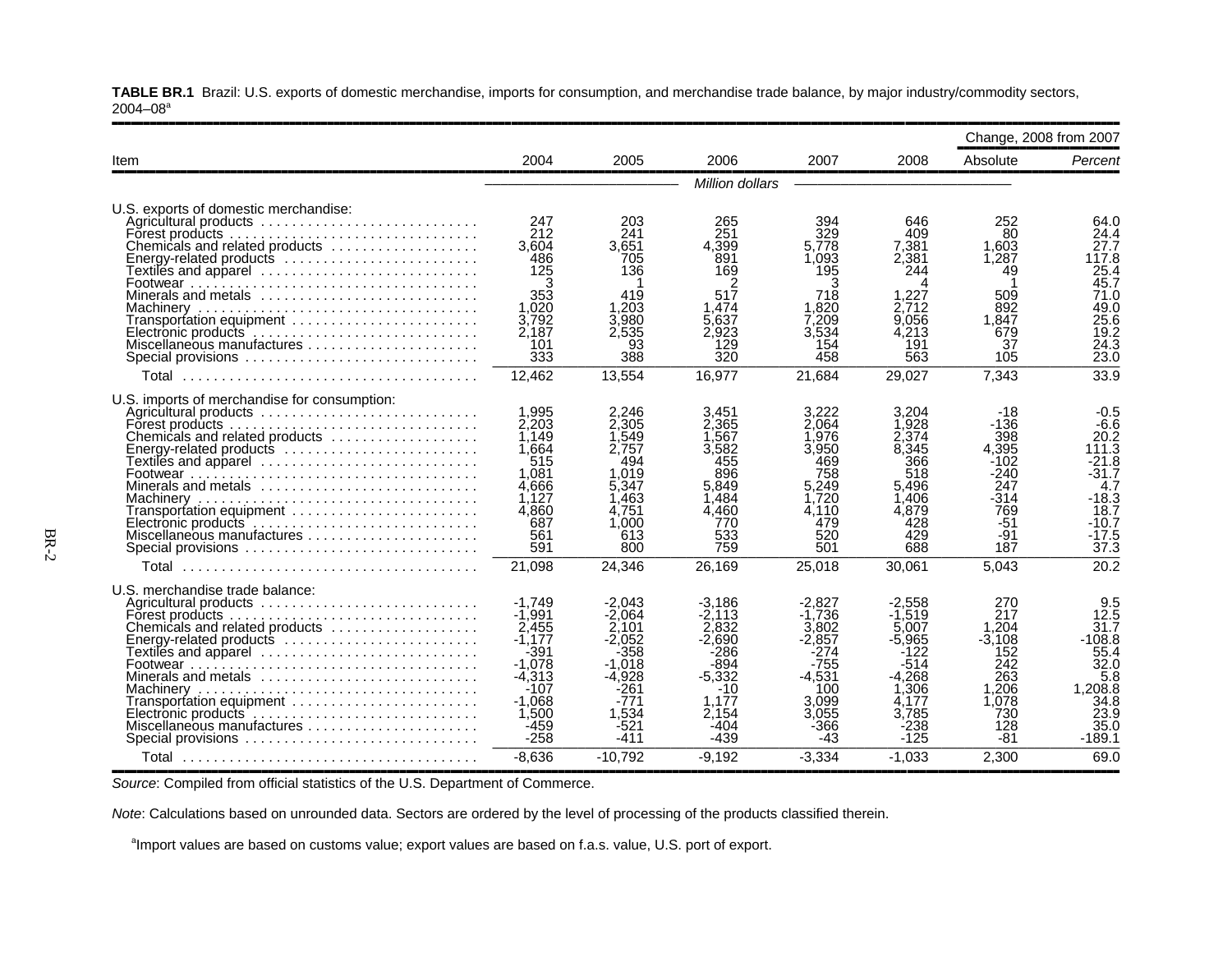|                                                                       |        |        |                 |        |        | Change, 2008 from 2007 |              |
|-----------------------------------------------------------------------|--------|--------|-----------------|--------|--------|------------------------|--------------|
| Sector/commodity                                                      | 2004   | 2005   | 2006            | 2007   | 2008   | Absolute               | Percent      |
|                                                                       |        |        | Million dollars |        |        |                        |              |
| <b>U.S. EXPORTS:</b>                                                  |        |        |                 |        |        |                        |              |
| Increases:                                                            |        |        |                 |        |        |                        |              |
| Energy-related products:                                              |        |        |                 |        |        |                        |              |
| Petroleum products (EP005)                                            | 186    | 328    | 443             | 491    | 1,413  | 922                    | 187.6        |
| Coal, coke, and related chemical                                      |        |        |                 |        |        |                        |              |
|                                                                       | 295    | 373    | 444             | 593    | 951    | 358                    | 60.4         |
| Transportation equipment:                                             |        |        |                 |        |        |                        |              |
| Aircraft engines and gas turbines (TE001)                             | 1.012  | 1,140  | 1,131           | 1,563  | 2,271  | 709                    | 45.3         |
| Aircraft, spacecraft, and related                                     |        |        |                 |        |        |                        |              |
|                                                                       | 1,243  | 1,031  | 2,323           | 3,149  | 3.699  | 551                    | 17.5<br>30.2 |
| All other                                                             | 9,726  | 10,682 | 12,637          | 15,889 | 20,693 | 4,805                  |              |
| TOTAL                                                                 | 12,462 | 13,554 | 16,977          | 21,684 | 29,027 | 7,343                  | 33.9         |
| <b>U.S. IMPORTS:</b>                                                  |        |        |                 |        |        |                        |              |
| Increases:                                                            |        |        |                 |        |        |                        |              |
| Energy-related products:                                              |        |        |                 |        |        |                        |              |
| Crude petroleum (EP004)                                               | 628    | 1.265  | 2.546           | 2.682  | 6.522  | 3.839                  | 143.1        |
| Petroleum products (EP005)                                            | 947    | 1,343  | 899             | 988    | 1,404  | 416                    | 42.1         |
| Primary iron products (MM021)                                         | 914    | 1.198  | 1,126           | 1.124  | 1.993  | 869                    | 77.3         |
| Transportation equipment:                                             |        |        |                 |        |        |                        |              |
| Aircraft, spacecraft, and related                                     |        |        |                 |        |        |                        |              |
| equipment (TE013)                                                     | 2,508  | 1,806  | 1,202           | 1,712  | 2,278  | 566                    | 33.1         |
| Motors and engines, except internal combustion,                       |        |        |                 |        |        |                        |              |
| $aircraft$ , or electric (TE015) $\ldots \ldots \ldots \ldots \ldots$ | 7      | 9      | 26              | 62     | 458    | 396                    | 637.5        |
| All other                                                             | 16,094 | 18,725 | 20,370          | 18,450 | 17,406 | $-1.044$               | $-5.7$       |
| TOTAL                                                                 | 21,098 | 24,346 | 26,169          | 25,018 | 30,061 | 5,043                  | 20.2         |

#### **TABLE BR.2** Brazil: Leading changes in U.S. exports and U.S. imports, 2004–08a

**Source: Compiled from official statistics of the U.S. Department of Commerce.** 

*Note*: Calculations based on unrounded data.

<sup>a</sup>Import values are based on customs value; export values are based on f.a.s. value, U.S. port of export.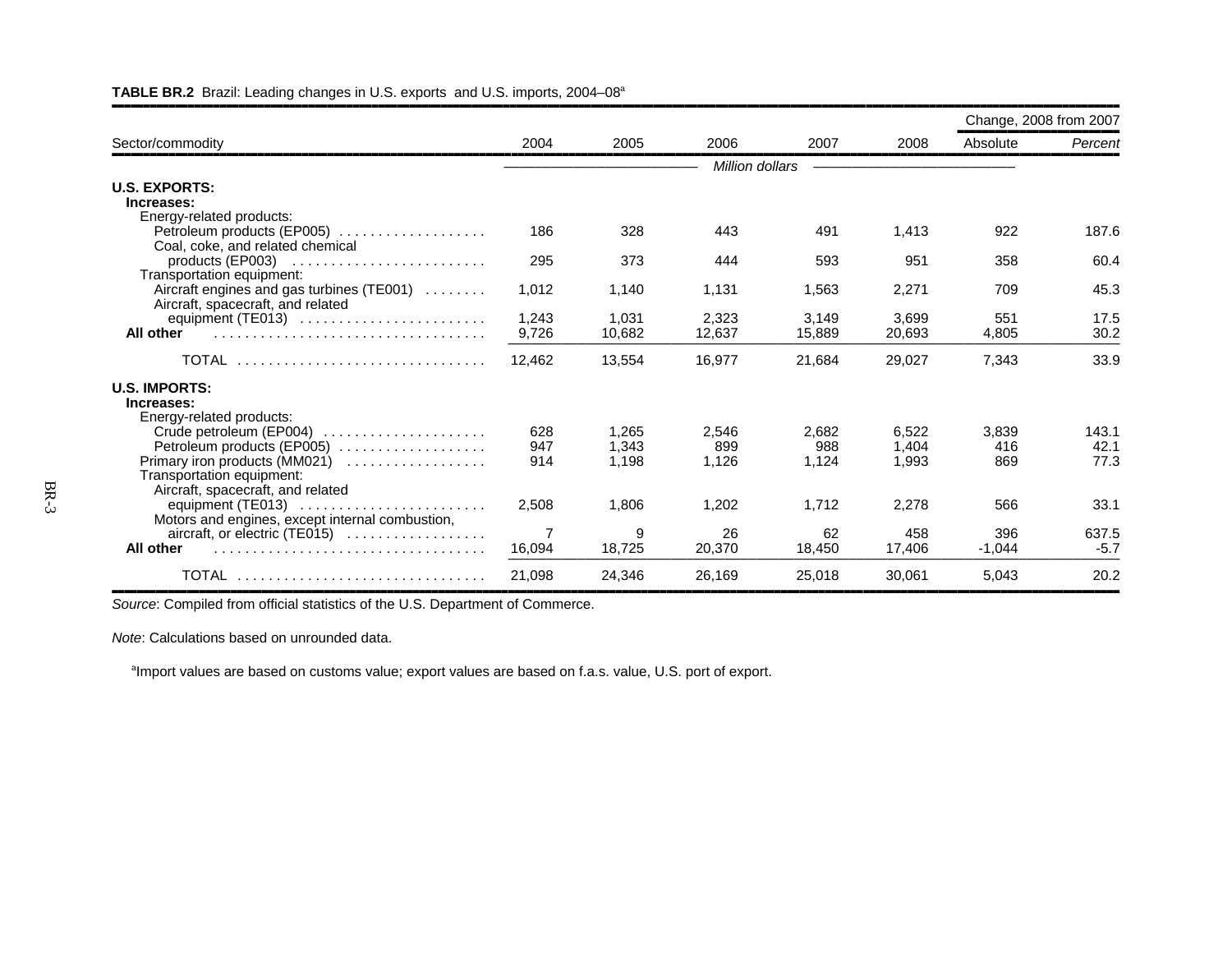U.S. exports to Brazil of coal, coke, and related chemical products increased by \$358 million (60 percent) to \$951 million in 2008. The United States is a major world supplier of coal, and Brazil typically accounts for about 8 percent of total U.S. coal exports.<sup>6</sup> Although the quantity of U.S. coal exports to Brazil decreased by 3 percent from 2007 to 2008, the price of coal increased from \$88 per short ton in 2007 to \$156 in 2008, driving the increase in export value.<sup>7</sup> The price increase during this time was due to rising demand for coal in Asia and concomitant supply reductions from other major exporters like China, Chile, and South Africa<sup>8</sup>

In 2008, U.S. exports of transportation equipment increased by \$1.8 billion (26 percent) to \$9.1 billion. This gain was driven by a \$709 million (45 percent) increase to \$2.3 billion, in U.S. exports of aircraft engines and gas turbines and an increase in exports of aircraft, spacecraft, and related equipment, which rose by \$551 million (18 percent) to \$3.7 billion (table BR.2).

Total aircraft engine and gas turbine exports to Brazil in 2008 were valued at \$2.3 billion, with much of this growth stemming from a 55 percent increase in shipments of turbojet engines, from \$816 million in 2007 to \$1.3 billion in 2008. Embraer, a Brazil-based company and one of the world's leading suppliers of regional aircraft, uses U.S. manufactured engines, including turbojet engines, in its aircraft. In 2008, the company's shipments of aircraft increased by 20 percent, from 169 to 204 aircraft.<sup>9</sup>

The increase in U.S. exports of aircraft in 2008 reflects Brazil's purchase of a different mix of large civil aircraft with a higher value than in 2007. In 2007, Brazil imported 15 Boeing 737s with an approximate value of \$1.2 billion, compared with 11 Boeing 737s and 4 Boeing 777s purchased in 2008 that were valued at \$1.6 billion.10

#### *U.S. Imports*

Industry/commodity groups accounting for a significant portion of the \$5.0-billion increase in U.S. imports from Brazil in 2008 included crude petroleum; petroleum products; primary iron products; aircraft, spacecraft and related equipment; and motors and engines.11 Together, these industry/commodity groups accounted for 42 percent (\$12.7 billion) of the total value (\$30.1 billion) of U.S. imports from Brazil for 2008 (table BR.2).

U.S. imports of crude petroleum and petroleum products from Brazil increased by \$4.3 billion (116 percent) in 2008 (table BR.2). Much of this increase is attributable to the fact that Brazilian crude petroleum and petroleum products replaced imports from Nigeria and Venezuela in 2008.12 Price increases for crude petroleum during 2008 also contributed to the increase in the value of such imports from Brazil.

 <sup>6</sup> USDOE, EIA, "Table 7: U.S. Coal Exports," April 2009.

 <sup>7</sup> Ibid.

<sup>&</sup>lt;sup>8</sup> Adverse weather and energy shortages were leading contributors to supply reductions in these countries. EIU, "World Automotive: EIU's Quarterly Copper Outlook," April 15, 2008; Breem, "Coal: Old Favourite Sees Price Rise," June 30, 2008.

<sup>&</sup>lt;sup>9</sup> Embraer, "Embraer in Numbers," undated (accessed April 6, 2009).

<sup>&</sup>lt;sup>10</sup> Boeing Company, "Orders and Deliveries," undated (accessed April 7, 2009); Boeing Company, "Commercial Airplanes, Jet Prices," undated (accessed April 7, 2009)

<sup>&</sup>lt;sup>11</sup> See commodity groups EP004, TE013, EP005, and TE015 in table BR.2 for the full commodity description.

<sup>&</sup>lt;sup>12</sup> See the Energy-related Products chapter.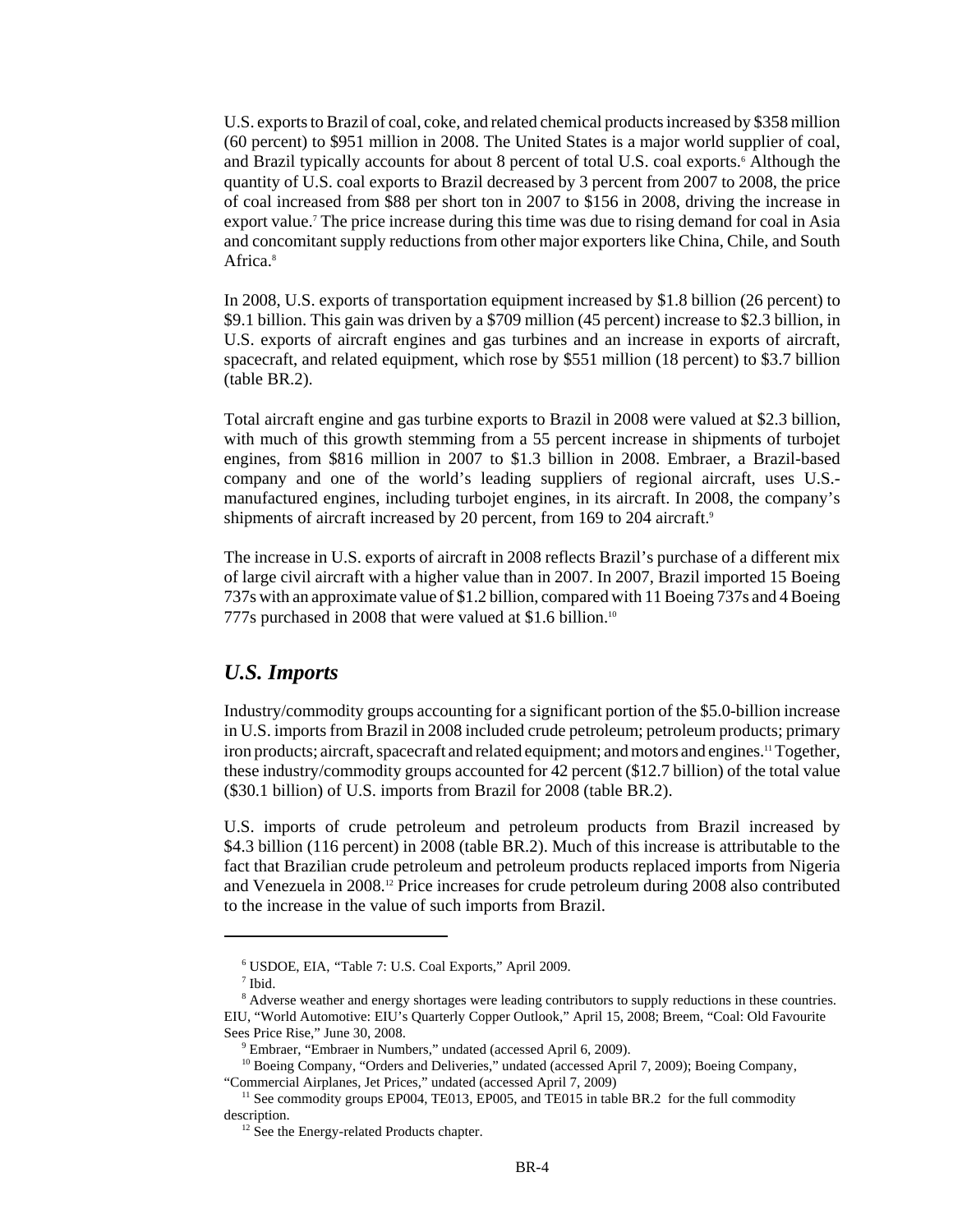U.S. imports from Brazil of primary iron products grew by \$869 million (77 percent) to \$2.0 billion in 2008. This growth reflects higher prices resulting from increased global steel demand and supply shortages of iron ore and primary iron products used as inputs in steel production.13 Brazil is the leading exporter of primary iron (primarily pig iron) to the United States, and the increase in prices resulted in higher U.S. imports, by value, of primary iron from Brazil. The volume of U.S. imports from Brazil grew by only 1 percent.

In 2008, U.S. imports of aircraft, spacecraft, and related equipment from Brazil increased by \$566 million (33 percent) to \$2.3 billion; this increase reflected the 20 percent increase in total global shipments of Embraer aircraft in 2008, 80 percent of which were commercial aircraft.14 Because the demand for commercial aircraft is based on projections of passenger demand, and orders are placed 18 to 24 months in advance of their delivery, most of these aircraft were likely ordered in 2006 when passenger traffic in the United States was expected to increase.<sup>15</sup>

U.S. imports of certain motors and engines including associated parts, from Brazil increased by \$396 million (638 percent) to \$458 million in 2008.16 Brazil is the largest U.S. source for parts in this sector, and parts accounted for 25 percent of U.S. imports from Brazil in this sector in 2008. Greater U.S. demand for wind turbine parts (such as blades) drove most of the increase.<sup>17</sup> In an effort to encourage wind energy as an alternative to more carbonintensive technologies, the United States extended production tax credits for renewable energy each year between 2005 and 2008.18 This incentive contributed to the consistent increase in installation of wind power capacity during this period; the United States had the most wind power capacity additions in the world in 2008.19

<sup>&</sup>lt;sup>13</sup> See the Primary Iron Products section of the Minerals and Metals chapter.

<sup>&</sup>lt;sup>14</sup> Embraer, "Embraer in Numbers," undated (accessed April 6, 2009).

<sup>&</sup>lt;sup>15</sup> Industry official, telephone interview by Commission staff, April 9, 2009.

<sup>&</sup>lt;sup>16</sup> Excluding internal combustion, aircraft, or electric engines. See commodity group TE015 in table BR.2.

<sup>&</sup>lt;sup>17</sup> See the Motors and Engines section of the Transportation Equipment chapter.

<sup>&</sup>lt;sup>18</sup> Union of Concerned Scientists, "Production Tax Credit for Renewable Energy," November 14, 2008.

<sup>&</sup>lt;sup>19</sup> Global Wind Energy Council, "North America: United States," undated (accessed April 7, 2009).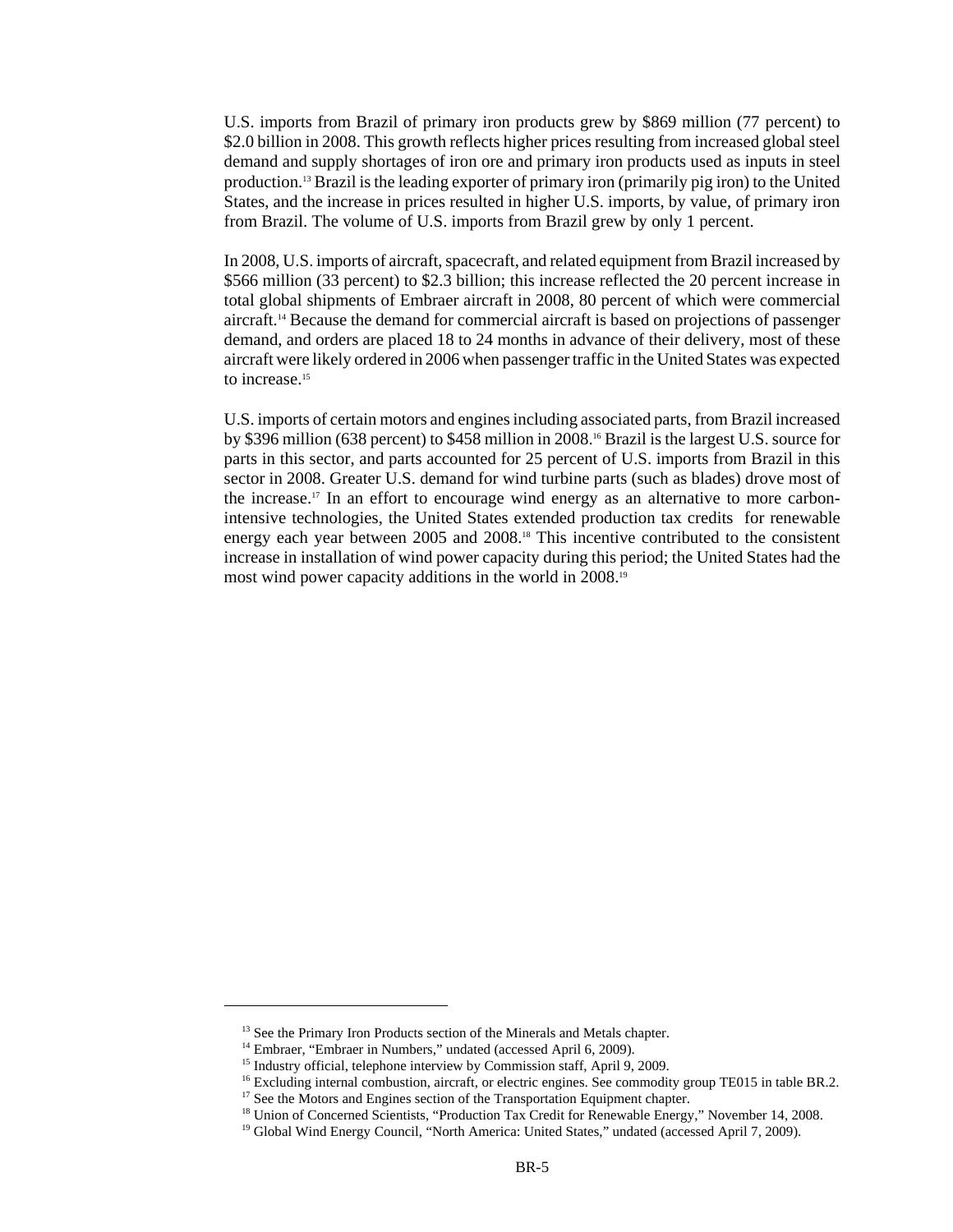## **Bibliography - Brazil**

- Board of Governors of the Federal Reserve System. "Brazil/U.S. Foreign Exchange Rates," updated March 5, 2009. http://research.stlouisfed.org/fred2/data/DEXBZUS.txt (accessed March 24, 2009).
- Boeing Company. "Commercial Airplanes: Jet Prices," undated. http://www.boeing.com/commercial/prices/index.html (accessed April 7, 2009).
- "Orders and Deliveries," undated. http://active.boeing.com/commercial/orders/index.cfm?content=displaystandardreport.cfm&pagei d=m25062&RequestTimeout=100000 (accessed April 7, 2009).
- Breem, Rebecca. "Coal: Old Favourite Sees Price Rise." *Financial Times,* June 30, 2008. http://www.ft.com/cms/s/0/43d17e50-43d6-11dd-842e-0000779fd2ac.html (accessed March 23, 2009).
- Economist Intelligence Unit (EIU). *Country Commerce: Brazil.* New York: Economist Intelligence Unit, September 2008.
- –––—–. "World Automotive: EIU's Quarterly Copper Outlook." *Industry Briefing,* April 15, 2008. Embraer. "Embraer in Numbers," undated. http://www.embraer.com/english/content/imprensa/embraer\_numeros.asp (accessed April 6, 2009).
- Global Trade Information Service, Inc. (GTIS). Global Trade Atlas Database (accessed March 23, 2009).
- Global Wind Energy Council. "North America: United States," undated. http://www.gwec.net/ index.php?id=24 (accessed April 7, 2009).
- Union of Concerned Scientists. "Production Tax Credit for Renewable Energy," November 14, 2008. http://www.ucsusa.org/clean\_energy/solutions/big\_picture\_solutions/production-tax-credit-for.ht ml (accessed April 7, 2009).
- U.S. Department of Commerce. Census Bureau. Official U.S. trade statistics. http://www.census.gov/foreign-trade/download/ dvd/index.html#merch (accessed monthly).
- U.S. Department of Energy (USDOE). Energy Information Association (EIA). Table 7: U.S. Coal Exports," April 2009. http://www.eia.doe.gov/cneaf/coal/quarterly/html/t7p01p1.html (accessed April 7, 2009).
- Wheatley, Jonathan. "Brazil Steps In to Shore Up Real." *Financial Times,* October 9, 2008. http://www.ft.com/cms/s/0/040d7086-959c-11dd-aedd-000077b07658.html.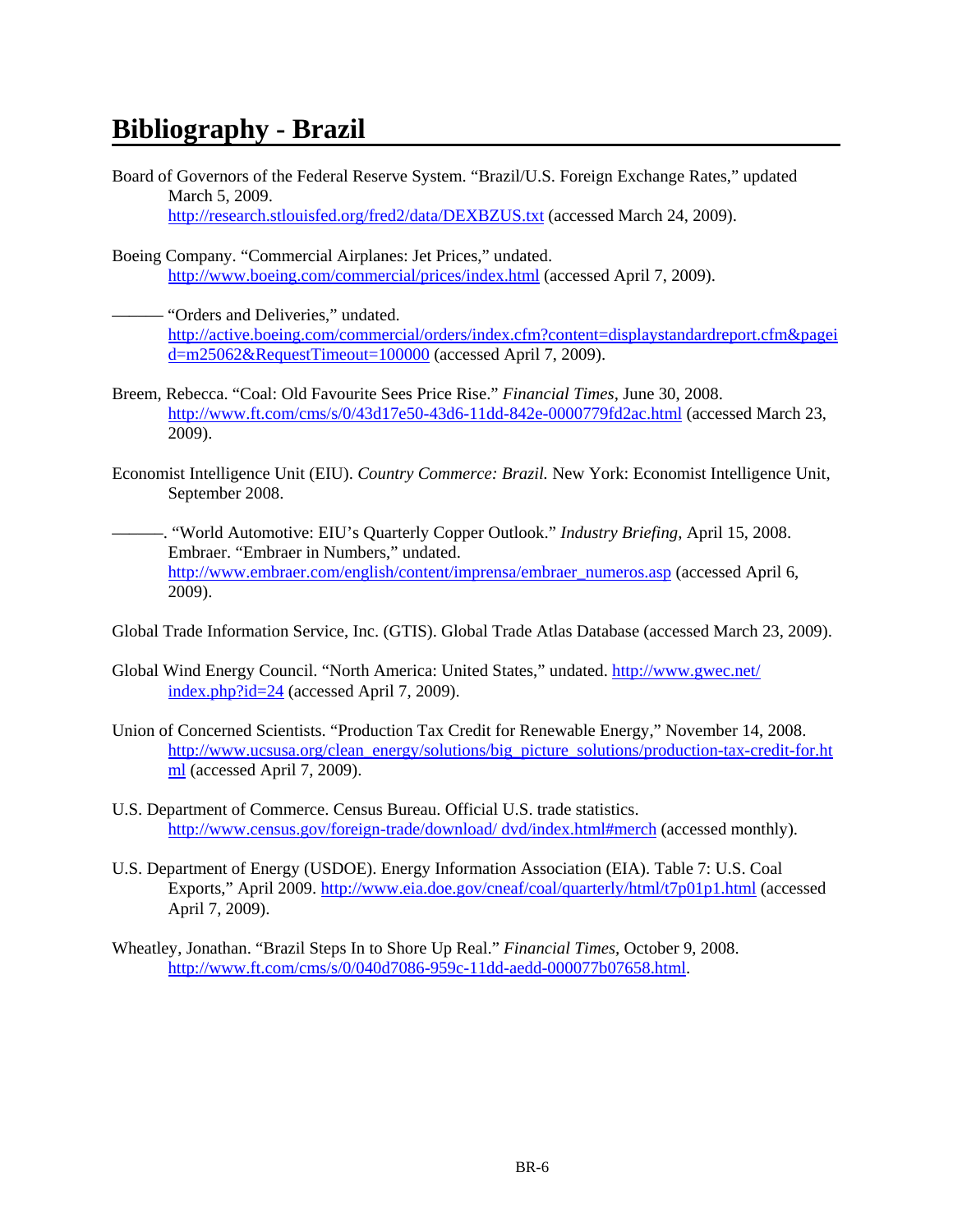# **Canada**

**Jacob Mohs (202) 205-3492 jacob.mohs@usitc.gov**

**Change in 2008 from 2007:**

### **U.S. trade deficit: Increased by \$13.0 billion (13 percent) to \$112.4 billion U.S. exports: Increased by \$9.3 billion (4 percent) to \$222.4 billion U.S. imports: Increased by \$22.3 billion (7 percent) to \$334.8 billion**

U.S. merchandise trade with Canada, the largest U.S. trading partner, increased by \$31.6 billion (6 percent) to \$557.3 billion in 2008. After declining in 2007, the U.S. trade deficit with Canada increased by \$13.0 billion (13 percent) to \$112.4 billion in 2008, as exports rose by \$9.3 billion and imports rose by \$22.3 billion (table CA.1). The deficit in energy-related products trade was the leading contributor to the total U.S. trade deficit.

In 2008, nearly one-half of U.S.-Canadian bilateral trade occurred within two sectors: energy-related products (23 percent) and transportation equipment (23 percent). Bilateral trade in these categories moved in opposite directions, increasing by 44 percent in energyrelated products and declining by 13 percent in transportation equipment. Higher crude petroleum prices, rather than volume, contributed to the growth in the value of energy products trade.1On the other hand, total U.S.-Canadian trade in the transportation equipment sector declined significantly, as the economic downturn negatively affected the auto industry. The highly integrated motor vehicle industry in North America contributes to large trade flows of vehicles and components between the United States and Canada.<sup>2</sup>

### *U.S. Exports*

Total U.S. exports to Canada increased by \$9.3 billion (4 percent) to \$222.4 billion in 2008. Energy-related products exports were the leading contributor to this shift, increasing by \$6.2 billion (59 percent) to \$16.8 billion. Canada is the primary market for U.S. exports of petroleum products, as well as the single largest U.S. supplier. The rise in crude petroleum prices increased the value of exports, while the volume remained relatively flat. Exports of petroleum products to Canada fluctuate depending on refining capacity on each side of the border.

U.S. exports of minerals and metals to Canada increased by \$3.1 billion (13 percent) to \$27.8 billion in 2008, driven by a depreciation of the U.S. dollar and higher commodity prices. In particular, exports of steel mill products increased by 19 percent to \$7.2 billion (table CA.2). Depreciation of the U.S. dollar against the Canadian dollar through October gave U.S. steel exporters a competitive advantage, compensating for slower economic growth and

<sup>&</sup>lt;sup>1</sup> The price for crude petroleum increased from an average of \$68 per barrel in 2007 to \$95 per barrel in 2008. See the Energy-related Products chapter for more detail.

<sup>&</sup>lt;sup>2</sup> Yi, "The Collapse of Global Trade," March 2009, 45–48.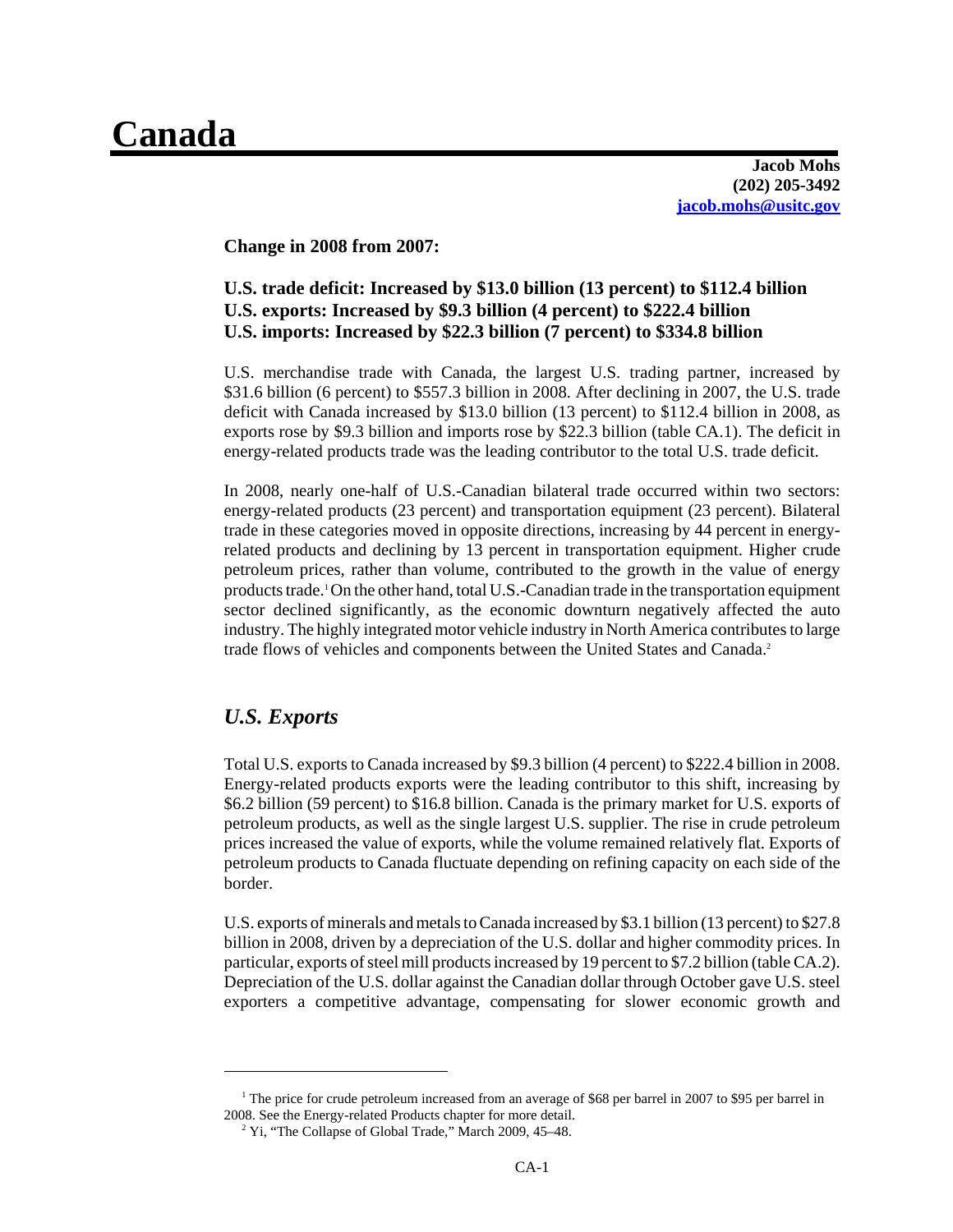|                                                                                                                                                                                                                                                                                                                                                                     |                                                                                                                     |                                                                                                                 |                                                                                                                |                                                                                                                |                                                                                                                 |                                                                                                    | Change, 2008 from 2007                                                                                              |
|---------------------------------------------------------------------------------------------------------------------------------------------------------------------------------------------------------------------------------------------------------------------------------------------------------------------------------------------------------------------|---------------------------------------------------------------------------------------------------------------------|-----------------------------------------------------------------------------------------------------------------|----------------------------------------------------------------------------------------------------------------|----------------------------------------------------------------------------------------------------------------|-----------------------------------------------------------------------------------------------------------------|----------------------------------------------------------------------------------------------------|---------------------------------------------------------------------------------------------------------------------|
| Item                                                                                                                                                                                                                                                                                                                                                                | 2004                                                                                                                | 2005                                                                                                            | 2006                                                                                                           | 2007                                                                                                           | 2008                                                                                                            | Absolute                                                                                           | Percent                                                                                                             |
|                                                                                                                                                                                                                                                                                                                                                                     |                                                                                                                     |                                                                                                                 | Million dollars                                                                                                |                                                                                                                |                                                                                                                 |                                                                                                    |                                                                                                                     |
| U.S. exports of domestic merchandise:<br>Agricultural products<br>Forest products $\ldots \ldots \ldots \ldots \ldots \ldots \ldots \ldots \ldots \ldots$<br>Chemicals and related products<br>Energy-related products<br>Minerals and metals<br>Transportation equipment<br>Miscellaneous manufactures<br>Special provisions                                       | 10.111<br>8,536<br>23,495<br>5,754<br>3,275<br>59<br>16,835<br>15,550<br>53.694<br>17,608<br>3,446<br>4,805         | 11.151<br>9.111<br>26.412<br>8,487<br>3.471<br>65<br>19.110<br>17,333<br>59.821<br>18.941<br>3,918<br>5,414     | 12.514<br>9.846<br>28.475<br>8,953<br>3,561<br>73<br>22.687<br>19.418<br>64.407<br>18,378<br>4,425<br>5,490    | 14.882<br>10.236<br>29,033<br>10.563<br>3,531<br>78<br>24.689<br>20.182<br>69,291<br>18.183<br>5.067<br>7,385  | 17,241<br>10.557<br>30.657<br>16,772<br>3,645<br>86<br>27,816<br>21,251<br>63,809<br>18.474<br>5.449<br>6.668   | 2.359<br>320<br>1.624<br>6.209<br>115<br>8<br>3.127<br>1.069<br>-5.482<br>291<br>382<br>-717       | 15.9<br>3.1<br>$\frac{5.6}{58.8}$<br>3.2<br>10.7<br>12.7<br>5.3<br>$-7.9$<br>1.6<br>7.5<br>$-9.7$                   |
| Total                                                                                                                                                                                                                                                                                                                                                               | 163,168                                                                                                             | 183,235                                                                                                         | 198,226                                                                                                        | 213,119                                                                                                        | 222,424                                                                                                         | 9,306                                                                                              | 4.4                                                                                                                 |
| U.S. imports of merchandise for consumption:<br>Agricultural products<br>Forest products $\ldots \ldots \ldots \ldots \ldots \ldots \ldots \ldots \ldots \ldots$<br>Chemicals and related products<br>Energy-related products<br>Minerals and metals<br>Transportation equipment<br>Miscellaneous manufactures<br>Special provisions                                | 14,130<br>27,584<br>21,996<br>49,278<br>3,834<br>77<br>22,636<br>10,986<br>74.189<br>10,982<br>5,889<br>14,079      | 14,963<br>28,224<br>25,535<br>66.116<br>3,633<br>94<br>25.590<br>11,866<br>78.374<br>12,480<br>5,903<br>14,757  | 16,128<br>26.717<br>28,036<br>73.748<br>3,395<br>79<br>32,155<br>13.124<br>76.768<br>11,958<br>6,013<br>14,911 | 17,919<br>23.435<br>29.939<br>79,138<br>3.080<br>76<br>34.562<br>13.740<br>77,758<br>12.141<br>5,825<br>14,892 | 20,691<br>20,496<br>33.124<br>111,953<br>2,484<br>77<br>36.695<br>13,697<br>63.462<br>11,830<br>5,264<br>15,065 | 2.772<br>-2.939<br>3.185<br>32,815<br>$-595$<br>2.134<br>-42<br>$-14.296$<br>-312<br>$-560$<br>173 | 15.5<br>-12.5<br>10.6<br>41.5<br>$-19.3$<br>1.9<br>$6.\overline{2}$<br>$-0.3$<br>$-18.4$<br>$-2.6$<br>$-9.6$<br>1.2 |
| Total                                                                                                                                                                                                                                                                                                                                                               | 255,660                                                                                                             | 287,534                                                                                                         | 303,034                                                                                                        | 312,505                                                                                                        | 334,840                                                                                                         | 22,335                                                                                             | 7.1                                                                                                                 |
| U.S. merchandise trade balance:<br>Chemicals and related products<br>Energy-related products $\ldots \ldots \ldots \ldots \ldots \ldots \ldots$<br>Textiles and apparel ............................<br>Minerals and metals $\ldots, \ldots, \ldots, \ldots, \ldots, \ldots, \ldots$<br>$Transportion$ equipment $\ldots \ldots \ldots \ldots \ldots \ldots \ldots$ | $-4,019$<br>$-19.047$<br>1,499<br>$-43.524$<br>$-559$<br>$-18$<br>$-5.801$<br>4,563<br>-20.496<br>6,626<br>$-2,443$ | $-3,811$<br>$-19.113$<br>878<br>$-57.629$<br>$-162$<br>-29<br>$-6.480$<br>5,467<br>-18.553<br>6.461<br>$-1,985$ | $-3,614$<br>$-16,871$<br>439<br>$-64.796$<br>166<br>-6<br>-9.468<br>6,293<br>$-12.361$<br>6.419<br>$-1,588$    | $-3.037$<br>$-13,199$<br>-906<br>$-68.575$<br>451<br>$-9.873$<br>6.442<br>$-8.468$<br>6.041<br>$-758$          | $-3,450$<br>-9,939<br>$-2.467$<br>$-95.182$<br>1,161<br>я<br>$-8.879$<br>7,554<br>347<br>6.644<br>184           | $-413$<br>3.260<br>$-1.561$<br>$-26.607$<br>710<br>993<br>1,112<br>8.814<br>603<br>942             | $-13.6$<br>24.7<br>$-172.3$<br>$-38.8$<br>157.3<br>329.3<br>10.1<br>17.3<br>10.0                                    |
| Special provisions<br>Total                                                                                                                                                                                                                                                                                                                                         | $-9,274$<br>$-92.492$                                                                                               | $-9,343$<br>$-104.299$                                                                                          | $-9,421$<br>$-104.808$                                                                                         | $-7,507$<br>$-99.386$                                                                                          | $-8,397$<br>$-112.415$                                                                                          | $-890$<br>$-13.029$                                                                                | $-11.9$<br>$-13.1$                                                                                                  |

**TABLE CA.1** Canada: U.S. exports of domestic merchandise, imports for consumption, and merchandise trade balance, by major industry/commodity sectors,  $2004 - 08$ <sup>a</sup>

Source: Compiled from official statistics of the U.S. Department of Commerce.

*Note*: Calculations based on unrounded data. Sectors are ordered by the level of processing of the products classified therein.

 $^{\text{a}}$ Import values are based on customs value; export values are based on f.a.s. value, U.S. port of export.

<sup>b</sup>Not meaningful for purposes of comparison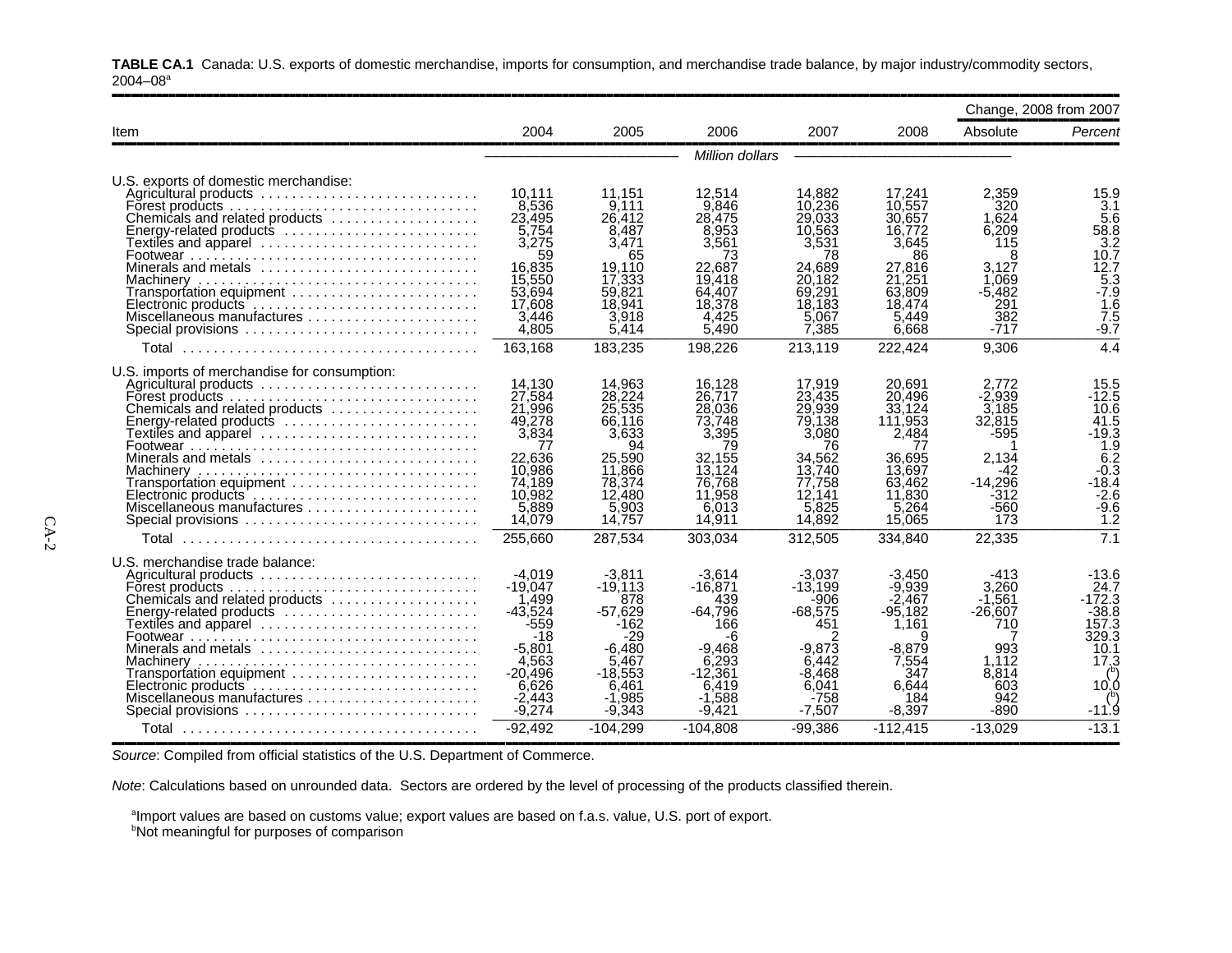|                                                                         |                 |                 |                  |                  |                  | Change, 2008 from 2007 |              |
|-------------------------------------------------------------------------|-----------------|-----------------|------------------|------------------|------------------|------------------------|--------------|
| Sector/commodity                                                        | 2004            | 2005            | 2006             | 2007             | 2008             | Absolute               | Percent      |
|                                                                         |                 |                 | Million dollars  |                  |                  |                        |              |
| <b>U.S. EXPORTS:</b>                                                    |                 |                 |                  |                  |                  |                        |              |
| Increases:                                                              |                 |                 |                  |                  |                  |                        |              |
| Energy-related products:                                                |                 |                 |                  |                  |                  |                        |              |
| Petroleum products (EP005)                                              | 1,725           | 2.605           | 3,272            | 4,105            | 6,968            | 2,863                  | 69.7         |
| Natural gas and components (EP006)                                      | 2,176           | 3,171           | 2,532            | 3,308            | 4,840            | 1,532                  | 46.3         |
| Crude petroleum (EP004)                                                 | 237             | 606             | 850              | 993              | 2,296            | 1,303                  | 131.1        |
| Minerals and metals:                                                    |                 |                 |                  |                  |                  |                        |              |
| Steel mill products (MM025)                                             | 3,887           | 5,009           | 5.600            | 6,085            | 7,245            | 1,160                  | 19.1         |
| Precious metals and non-numismatic<br>$\cos(MM020)$                     | 1,131           | 802             | 1,563            | 2,016            | 3,009            | 993                    | 49.3         |
| Decreases:                                                              |                 |                 |                  |                  |                  |                        |              |
| Transportation equipment:                                               |                 |                 |                  |                  |                  |                        |              |
| Certain motor-vehicle parts (TE010)                                     | 18.011          | 18,417          | 18,263           | 18,261           | 15,268           | $-2,993$               | $-16.4$      |
| Motor vehicles (TE009)                                                  | 18,104          | 20,639          | 22,936           | 25,135           | 22,320           | $-2,815$               | $-11.2$      |
| Internal combustion piston engines, other                               |                 |                 |                  |                  |                  |                        |              |
|                                                                         | 6,899           | 7,595           | 8.084            | 8,284            | 7,318            | -965                   | -11.7        |
| All other                                                               | 110,997         | 124,391         | 135,126          | 144,931          | 153,160          | 8,229                  | 5.7          |
| TOTAL                                                                   | 163.168         | 183,235         | 198,226          | 213,119          | 222,424          | 9,306                  | 4.4          |
| <b>U.S. IMPORTS:</b>                                                    |                 |                 |                  |                  |                  |                        |              |
| Increases:                                                              |                 |                 |                  |                  |                  |                        |              |
| Energy-related products:                                                |                 |                 |                  |                  |                  |                        |              |
| Crude petroleum (EP004)                                                 | 18.888          | 24.120          | 32.889<br>27.039 | 37.929           | 62.485<br>30.205 | 24.556<br>4.794        | 64.7<br>18.9 |
| Natural gas and components (EP006)<br>Petroleum products (EP005)        | 21,535<br>6,747 | 29.357<br>8,977 | 10,131           | 25.410<br>11,856 | 14,420           | 2,565                  | 21.6         |
| Electrical energy (EP001)                                               | 1,261           | 2,479           | 2,518            | 2,713            | 3,641            | 927                    | 34.2         |
| Fertilizers (CH010)                                                     | 1,753           | 2,470           | 2,422            | 2,947            | 5,529            | 2,582                  | 87.6         |
| Minerals and metals:                                                    |                 |                 |                  |                  |                  |                        |              |
| Steel mill products (MM025)                                             | 3,700           | 4,334           | 4.702            | 5,275            | 6,950            | 1,674                  | 31.7         |
| Precious metals and non-numismatic                                      |                 |                 |                  |                  |                  |                        |              |
| coins (MM020) $\ldots \ldots \ldots \ldots \ldots \ldots \ldots \ldots$ | 2,080           | 1,960           | 2,660            | 2,922            | 4,220            | 1,298                  | 44.4         |
| Decreases:                                                              |                 |                 |                  |                  |                  |                        |              |
| Transportation equipment:                                               |                 |                 |                  |                  |                  |                        |              |
| Motor vehicles (TE009)                                                  | 46.744          | 48.581          | 48.623           | 47.606           | 37.071           | $-10.535$              | -22.1        |
| Certain motor-vehicle parts (TE010)                                     | 12,378          | 13,172          | 12,597           | 12,526           | 9.897            | $-2,629$               | $-21.0$      |
| Internal combustion piston engines, other                               |                 |                 |                  |                  |                  |                        |              |
| than for aircraft $(TE002)$                                             | 4,314           | 4,683           | 4,129            | 4,403            | 3,512            | $-890$                 | $-20.2$      |
| Aircraft, spacecraft, and related equipment (TE013).                    | 5,347           | 6.006           | 5,082            | 6,421            | 5,751            | -671                   | $-10.4$      |
| Lumber (FP002)                                                          | 6,997           | 6,944           | 6,308            | 5,028            | 3,331            | $-1,696$               | $-33.7$      |
| All other                                                               | 123,916         | 134,452         | 143,932          | 147,469          | 147,829          | 360                    | 0.2          |
| <b>TOTAL</b>                                                            | 255,660         | 287,534         | 303,034          | 312,505          | 334.840          | 22,335                 | 7.1          |

#### TABLE CA.2 Canada: Leading changes in U.S. exports and U.S. imports, 2004–08<sup>a</sup>

,,,,,,,,,,,,,,,,,,,,,,,,,,,,,,,,,,,,,,,,,,,,,,,,,,,,,,,,,,,,,,,,,,,,,,,,,,,,,,,,,,,,,,,,,,,,,,,,,,,,,,,,,,,,,,,,,,,,,,,,,,,,,,,,,,,,,,,,,,,,,,,,,,,,,,,,,,,,,,,,*Source*: Compiled from official statistics of the U.S. Department of Commerce.

*Note*: Calculations based on unrounded data.

<sup>a</sup>Import values are based on customs value; export values are based on f.a.s. value, U.S. port of export.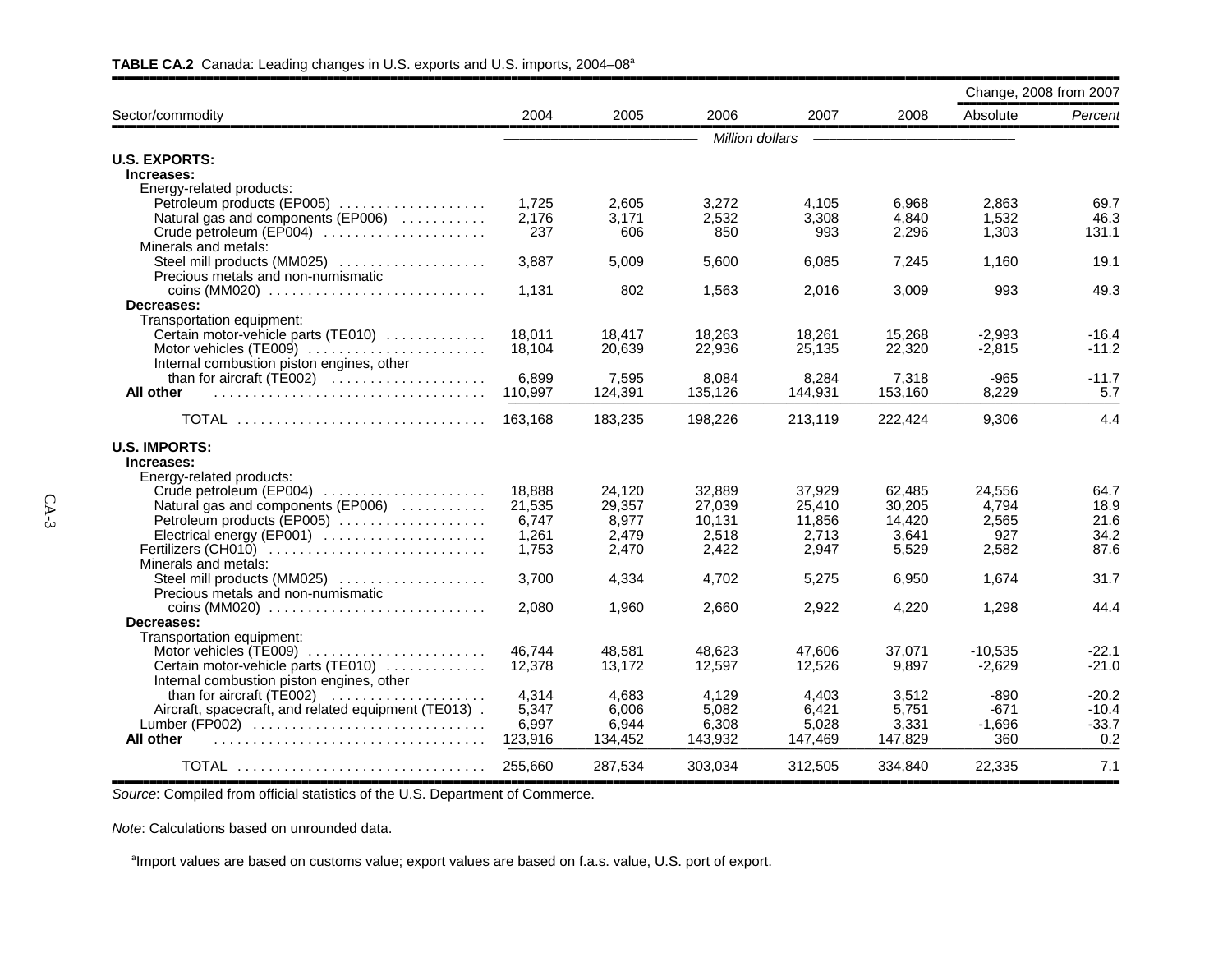and weakening domestic demand from the construction and automotive sectors.<sup>3</sup> Although the value of U.S. gold scrap exports to Canada increased by 43 percent to \$1.8 billion in 2008, the volume of gold scrap exports to Canada actually declined, by 34 percent to 154 metric tons, as exports of gold scrap were shifted to Western Europe.<sup>4</sup> Higher export unit values, due to a 25 percent increase in the average price of gold, offset the quantity decline.<sup>5</sup>

U.S. transportation equipment exports to Canada declined by \$5.5 billion (8 percent) to \$63.8 billion in 2008, as North American automotive production declined in response to the collapse in demand. U.S. exports of motor-vehicle parts declined by 16 percent to \$15.3 billion, as Canadian light-vehicle production fell by 19 percent to 2.1 million units.<sup>6</sup>

#### *U.S. Imports*

Total U.S. imports from Canada increased by \$22.3 billion (7 percent) to \$334.8 billion in 2008, primarily as a result of higher energy prices. U.S. imports of energy-related products alone increased by \$32.8 billion (42 percent) to \$112.0 billion in 2008. Imports from Canada of petroleum products and natural gas decreased in terms of volume in 2008, while the volume of imports of crude petroleum increased only modestly.

U.S. imports of chemicals and related products increased by \$3.2 billion (11 percent) to \$33.1 billion in 2008. Higher prices of crude petroleum and natural gas, which are feedstocks for the production of chemicals, largely contributed to the higher unit values of these products. In this category, fertilizer imports increased by \$2.6 billion (88 percent) to \$5.5 billion, mainly due to rising prices rather than volume. Fertilizer prices rose because of tight supply and demand fundamentals.7 Global demand for fertilizer is driven by demand for agricultural commodities, which surged in 2008.

U.S. imports of transportation equipment declined by \$14.3 billion (18 percent) to \$63.5 billion in 2008. This decline primarily reflected the impact of the economic crisis on the automotive industry, including the reduced availability of consumer financing for vehicle purchases. U.S. imports of motor vehicles from Canada declined by \$10.5 billion (22 percent) to \$37.1 billion, as U.S. sales of domestic and imported light vehicles fell by 18 percent in 2008 to 13.2 million units.<sup>8</sup> U.S. imports of motor-vehicle parts also posted a decline, falling by \$2.6 billion to \$9.9 billion. This 21 percent decline was largely commensurate with the drop in U.S. light-vehicle production, which fell by 19 percent in 2008, from 11 million units to 9 million units.<sup>9</sup>

 <sup>3</sup> *American Metal Market*, "A Weak Dollar Translates into a Strong Increase in Steel Exports," July 2008.

 <sup>4</sup> Precious-metal refinery contracts are negotiated annually between traders and refiners. Due to its high unit value, gold waste and scrap can be sent anywhere in the world.

<sup>&</sup>lt;sup>5</sup> See table MM.4 in the Precious Metals and Non-numismatic Coins section of the Minerals and Metals chapter.

 <sup>6</sup> *Automotive News*, "North America Car and Truck Production," January 12, 2009, 33.

 <sup>7</sup> Potash Corporation, "2008 Summary Annual Report," February 20, 2009, 13.

 <sup>8</sup> *Automotive News,* "North America Car and Truck Production," January 12, 2009, 33.

 <sup>9</sup> Ibid.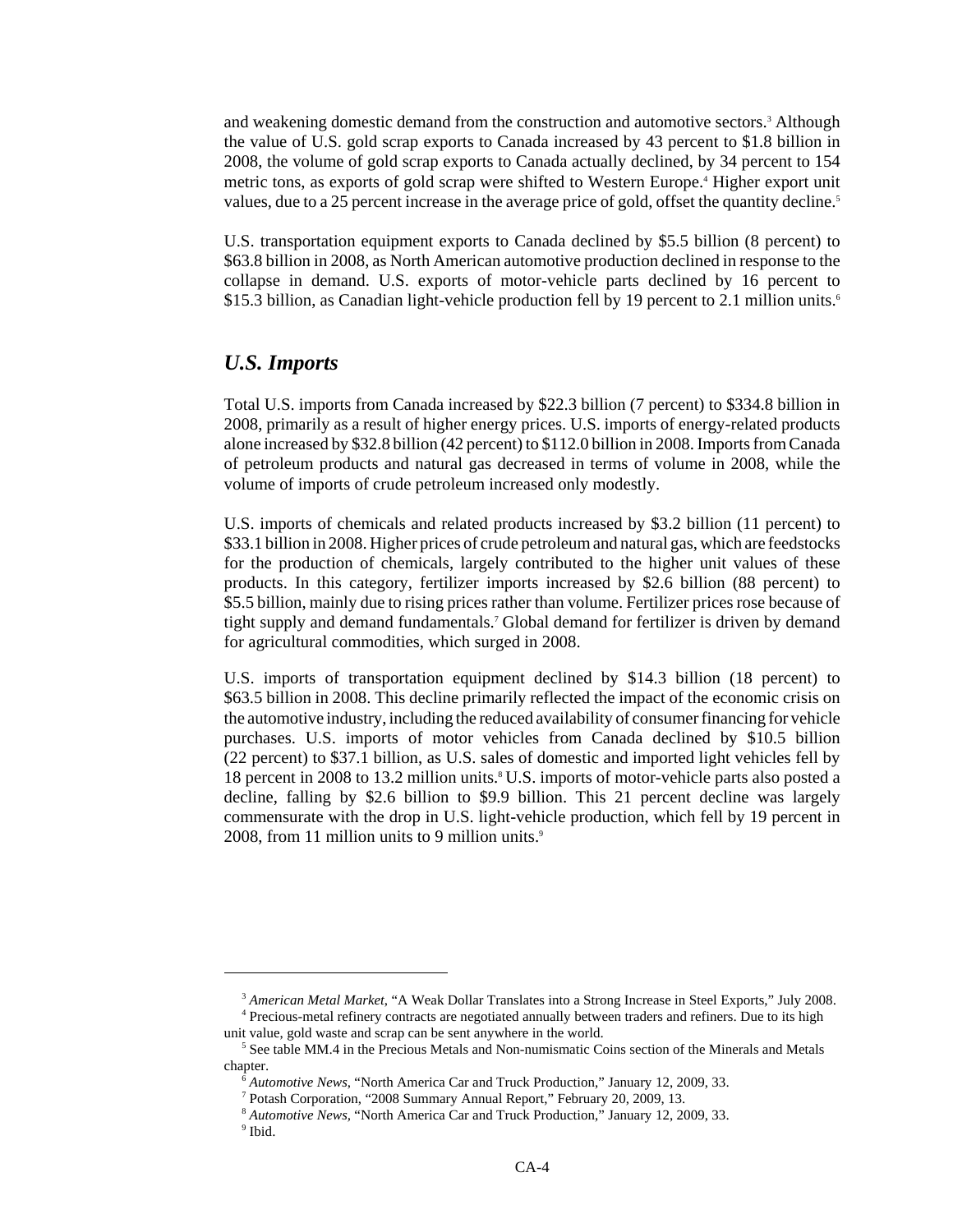## **Bibliography - Canada**

*American Metal Market*. "A Weak Dollar Translates into a Strong Increase in Steel Exports," July 2008.

*Automotive News*. "North American Car and Truck Production," January 12, 2009.

- Potash Corporation. "2008 Summary Annual Report," February 20, 2009. http://s3.amazonaws.com/potashcorp/main/2008\_ar/PotashCorp\_2008\_Summary\_AR.pdf (accessed March 31, 2008).
- U.S. Department of Commerce. Census Bureau. Official U.S. trade statistics. http://www.census.gov/foreign-trade/download/ dvd/index.html#merch (accessed monthly).
- Yi, Kei-Mu. "The Collapse of Global Trade: the Role of Vertical Specialisation." In *The Collapse of Trade, Murky Protectionism, and the Crisis: Recommendations for the G20*, edited by Richard Baldwin and Simon Evenett, 45–48. London: Centre for Economic Policy Research, March 2009.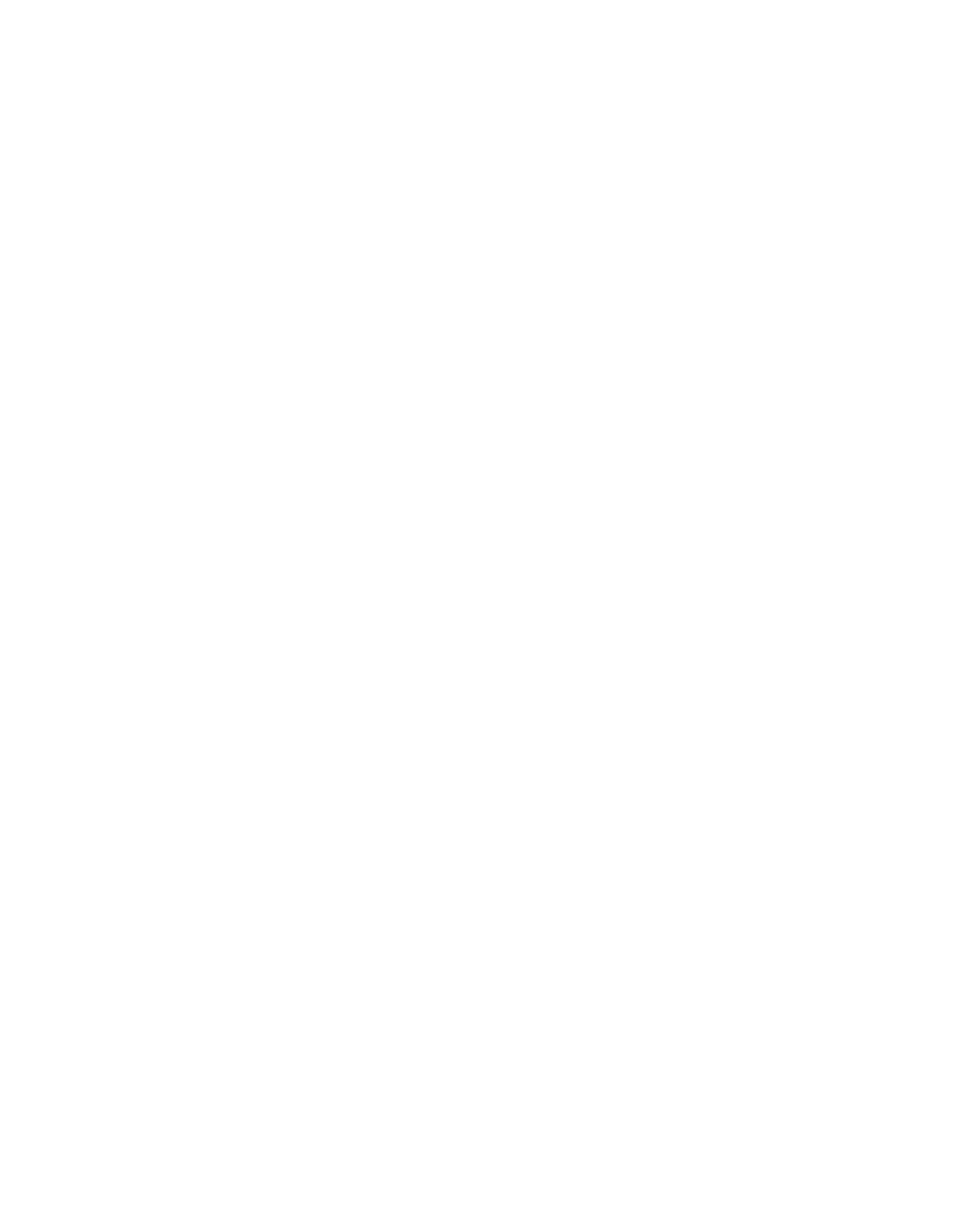# **China**

**Aaron Miller (202) 205-3431 aaron.miller@usitc.gov**

**Change in 2008 from 2007:** 

### **U.S. trade deficit: Increased by \$8.3 billion (3 percent) to \$270.3 billion U.S. exports: Increased by \$6.2 billion (10 percent) to \$67.2 billion U.S. imports: Increased by \$14.4 billion (5 percent) to \$337.5 billion**

U.S. merchandise trade with China, the second-largest U.S. trading partner, increased by \$20.6 billion (5 percent) to \$404.7 billion in 2008. Although U.S. export growth (10 percent) continued to outpace import growth (5 percent), the trade deficit with China widened by 3 percent to \$270.3 billion. For the second consecutive year, China was the single-largest source of U.S. imports and the third-largest market for U.S. exports behind Canada and Mexico.

Agricultural products accounted for more than one-half (\$3.8 billion) of the total growth in U.S. exports to China in 2008. Rising international prices for agricultural commodities contributed to the increase in U.S. exports. Meanwhile, strong economic growth in China, together with a corresponding increase in demand for electricity, provided a market for U.S. exports of grain-oriented electrical steel and electric generators.

On the import side, commodity groups contributing most to the \$14.4-billion increase of U.S. imports were oil country tubular goods; coke; organic specialty chemicals; and television receivers and video monitors. The underlying factors behind these increases vary by commodity and are sector specific.

Manufacturing, particularly by foreign-invested enterprises engaged in processing trade,<sup>1</sup> has been the driving force behind China's export-oriented economy.<sup>2</sup> In recent years, China has become increasingly integrated into global production chains by supplying low-wage labor for the final assembly of products.<sup>3</sup> However, trade statistics record f.a.s. value and do not capture domestic value added, thus data on Chinese exports likely capture a significant amount of content produced outside of China. This fact is of particular significance in the electronic products sector, which accounted for more than one-third of all U.S. imports from China in 2008, but where foreign content was particularly high.4

<sup>&</sup>lt;sup>1</sup> Processing trade refers to the business activity of importing all or part of the raw and auxiliary materials, parts and components, accessories, and packaging materials from abroad in bond, and re-exporting the finished products after processing or assembly by enterprises within China. It includes processing with supplied materials and processing with imported materials. Hong Kong Trade Development Council, "Processing Trade," April 2008.

<sup>&</sup>lt;sup>2</sup> WTO, Trade Policy Review Body, "Trade Policy Review," April 16, 2008, xiii.

<sup>&</sup>lt;sup>3</sup> Dean, Fung, and Wang, "How Vertically Specialized is Chinese Trade?" September 2008, 1.

 <sup>4</sup> Koopman, Wang, and Shang, "How Much of Chinese Exports is Really Made in China?" March 2008,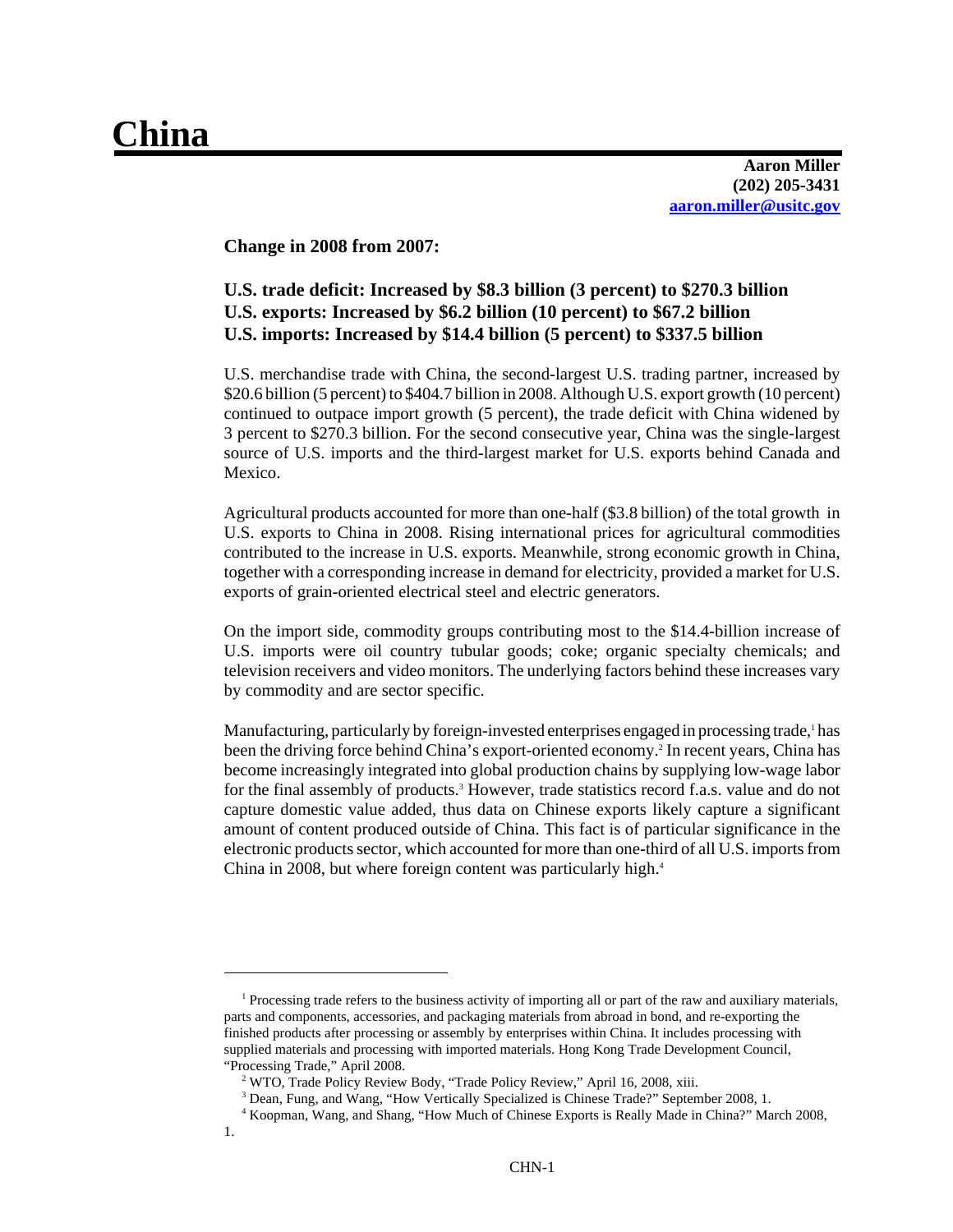#### *U.S. Exports*

U.S. exports to China increased by \$6.2 billion (10 percent) to \$67.2 billion in 2008 (table CHN.1). Certain agricultural products, steel mill products, and electric generators registered the largest increases.

 Overall, exports of agricultural products increased by \$3.8 billion (43 percent), accounting for more than one-half of the total growth in U.S. exports to China in 2008. Within this sector, exports of oilseeds, primarily soybeans, rose by \$3.1 billion (76 percent) to \$7.3 billion (table CHN.2). Rising international prices and a perceived need to enhance food security stocks drove demand for soybeans in China.<sup>5</sup> Continued urbanization and population and income growth have also increased China's import demand for soybeans for the past several years.<sup>6</sup>

Strong economic growth in China has led to corresponding increases in demand for electricity in the construction and industrial sectors, as well as an increase in demand for products used in the generation and transmission of electric power.7 In 2008, U.S. exports of steel mill products to China rose by \$491 million (92 percent) to \$1.0 billion. Exports of grain-oriented electrical steel, used in the manufacture of power transformers for electrical transmission and distribution, increased by \$231 million (705 percent), accounting for nearly one-half of the growth in U.S. exports of steel mill products. U.S. exports of electric motors, generators, and related equipment increased by \$296 million (76 percent) in 2008 due to the growth in Chinese demand for electricity. Exports of small and large electric generators, primarily used for reserve and off-grid power applications, accounted for \$191 million (65 percent) of the increase in this product category.

#### *U.S. Imports*

U.S. imports from China increased by \$14.4 billion (5 percent) to \$337.5 billion in 2008. Television receivers and video monitors; steel mill products; organic specialty chemicals; and coal, coke, and related chemical products registered the largest increases (table CHN.2).

U.S. imports of television receivers and video monitors from China increased by \$2.4 billion (26 percent) to \$11.8 billion in 2008. Imports of flat-panel television receivers alone increased by \$1.0 billion (32 percent). The rise in imports reflects the continuing shift of foreign firms' production facilities to China for cost-saving reasons, along with strong U.S. demand for consumer electronics. Imports of other television apparatus not incorporating a video display (primarily digital converter boxes) increased by \$822 million as U.S. consumers prepared for the transition from analog to digital TV in 2009.

U.S. imports of iron or nonalloy steel casing of a kind used in drilling for oil or natural gas accounted for 85 percent of the \$2.0 billion increase in steel mill product imports from

 <sup>5</sup> USDA, FAS, *Oilseeds: World Markets and Trade,* November, 2008. The price of soybeans rose from \$326.77 per metric ton in 2007 to \$486.52 per metric ton in 2008.

 <sup>6</sup> Cao, Cheng, and Tuan, *China's Soybean Imports*, October 2004, 3–5.

 <sup>7</sup> Total electricity generation in China increased from around 3.9 trillion kilowatt hours in 2007 to approximately 4.6 trillion kilowatt hours in 2008.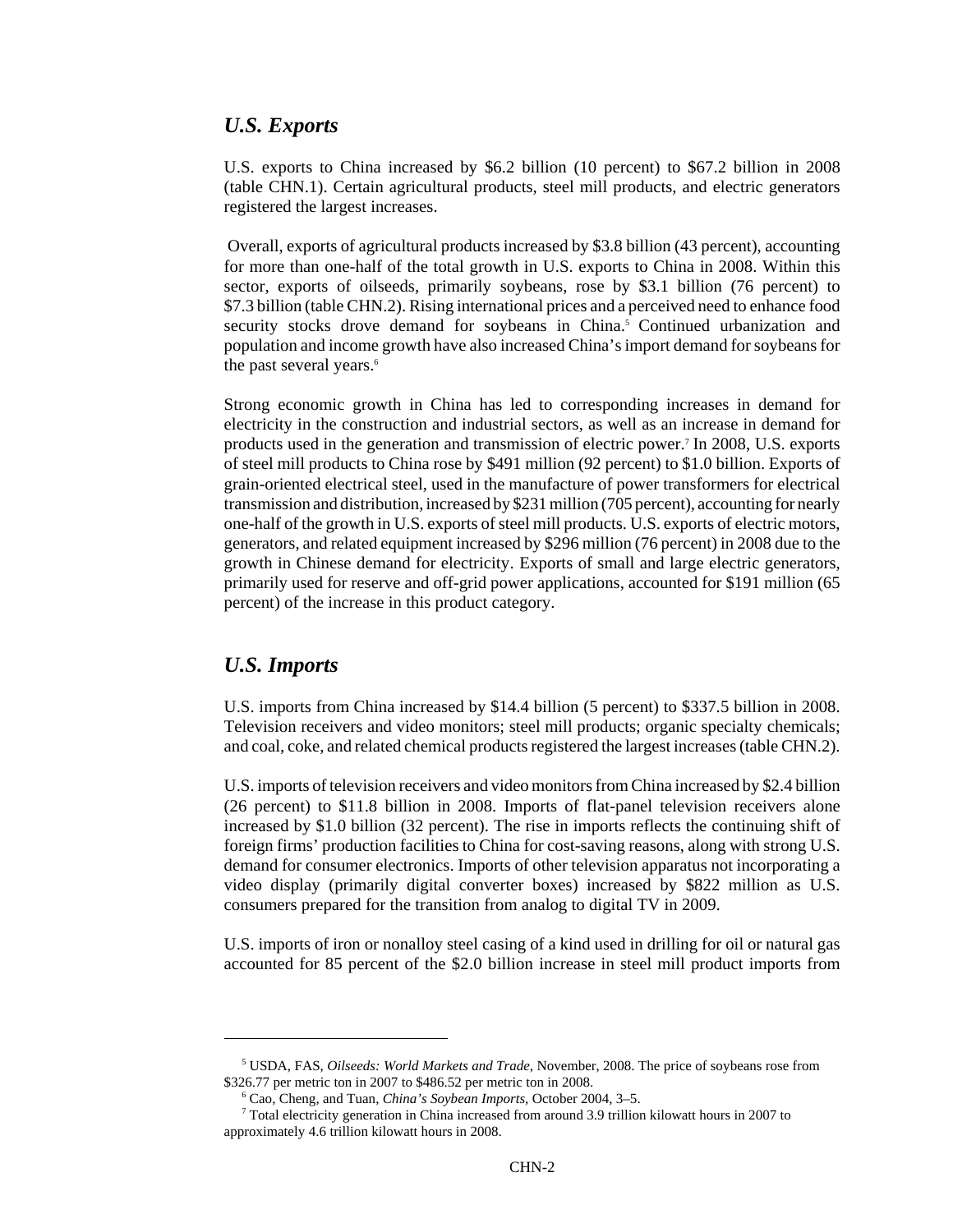**TABLE CHN.1** China: U.S. exports of domestic merchandise, imports for consumption, and merchandise trade balance, by major industry/commodity sectors,  $2004 - 08$ <sup>a</sup>

| 2004                                                                                                                                      | 2005                                                                                                                                | 2006<br>Million dollars                                                                                                                  | 2007                                                                                                                                    | 2008                                                                                                                                            | Absolute                                                                                                        | Percent                                                                                                                 |
|-------------------------------------------------------------------------------------------------------------------------------------------|-------------------------------------------------------------------------------------------------------------------------------------|------------------------------------------------------------------------------------------------------------------------------------------|-----------------------------------------------------------------------------------------------------------------------------------------|-------------------------------------------------------------------------------------------------------------------------------------------------|-----------------------------------------------------------------------------------------------------------------|-------------------------------------------------------------------------------------------------------------------------|
|                                                                                                                                           |                                                                                                                                     |                                                                                                                                          |                                                                                                                                         |                                                                                                                                                 |                                                                                                                 |                                                                                                                         |
|                                                                                                                                           |                                                                                                                                     |                                                                                                                                          |                                                                                                                                         |                                                                                                                                                 |                                                                                                                 |                                                                                                                         |
| 1.651<br>5,061<br>289<br>501<br>31<br>3.197<br>4.699<br>3,893<br>6,903<br>156<br>346                                                      | 5.648<br>1.995<br>5,831<br>221<br>629<br>41<br>5,215<br>4.244<br>6,508<br>7.952<br>185<br>389                                       | 7,264<br>2.572<br>6,863<br>307<br>731<br>57<br>7,736<br>5.275<br>9,015<br>11.113<br>207<br>483                                           | 8.981<br>3.272<br>8.975<br>407<br>844<br>38<br>9.043<br>6.098<br>11.065<br>11.433<br>307<br>551                                         | 12.811<br>3.518<br>9,885<br>584<br>940<br>35<br>9.701<br>6.640<br>9.647<br>12,375<br>367<br>663                                                 | 3.830<br>246<br>910<br>176<br>96<br>-2<br>659<br>542<br>$-1,418$<br>942<br>60<br>111                            | 42.7<br>7.5<br>10.1<br>43.3<br>11.3<br>$-6.0$<br>7.3<br>8.9<br>$-12.8$<br>8.2<br>19.6<br>20.2                           |
| 32,606                                                                                                                                    | 38.857                                                                                                                              | 51,624                                                                                                                                   | 61,013                                                                                                                                  | 67,166                                                                                                                                          | 6,153                                                                                                           | 10.1                                                                                                                    |
| 2.925<br>4.398<br>9,287<br>1.063<br>18,902<br>11,348<br>13,890<br>17,391<br>4.865<br>69,252<br>40,490<br>2,348                            | 3,365<br>5.463<br>12,240<br>.023<br>26.937<br>12.654<br>17.553<br>21,056<br>6.476<br>86,858<br>46,122<br>2,891                      | 4.303<br>6,630<br>14,389<br>1,139<br>31.284<br>13.795<br>23.462<br>25,585<br>8,640<br>103.289<br>51,068<br>3.467                         | 4,945<br>7.317<br>16,889<br>641<br>36.162<br>14,090<br>25.749<br>28,415<br>10.155<br>116,467<br>58,306<br>3,950                         | 5,588<br>7.371<br>20.918<br>2.025<br>36,368<br>14,444<br>28.975<br>29,954<br>10,806<br>117.986<br>58,917<br>4,151                               | 644<br>54<br>4.028<br>1,384<br>207<br>355<br>3.226<br>1,539<br>651<br>1.519<br>611<br>201                       | 13.0<br>0.7<br>23.9<br>215.9<br>0.6<br>2.5<br>12.5<br>$\overline{5}$ .4<br>6.4<br>1.3<br>1.0<br>5.1<br>$\overline{4.5}$ |
|                                                                                                                                           |                                                                                                                                     |                                                                                                                                          |                                                                                                                                         |                                                                                                                                                 |                                                                                                                 |                                                                                                                         |
| 2,954<br>$-2.747$<br>$-4,225$<br>$-774$<br>-18.401<br>$-11.317$<br>$-10.692$<br>$-12,692$<br>$-972$<br>$-62.350$<br>$-40,334$<br>$-2,002$ | 2,283<br>$-3.468$<br>-6.409<br>-802<br>$-26,308$<br>$-12.613$<br>$-12.339$<br>$-16,812$<br>32<br>$-78.906$<br>$-45,938$<br>$-2,502$ | 2.961<br>$-4.058$<br>$-7.526$<br>$-832$<br>$-30,553$<br>$-13.738$<br>$-15.726$<br>$-20,310$<br>375<br>$-92.176$<br>$-50,861$<br>$-2.984$ | 4.036<br>$-4.045$<br>$-7.914$<br>-234<br>$-35,317$<br>$-14.052$<br>$-16.707$<br>$-22.318$<br>910<br>$-105.034$<br>$-57,999$<br>$-3,399$ | 7,223<br>$-3,853$<br>$-11.033$<br>$-1.441$<br>$-35.429$<br>$-14.409$<br>$-19.274$<br>$-23.314$<br>$-1.159$<br>$-105.611$<br>$-58,550$<br>-3.489 | 3,187<br>192<br>$-3.119$<br>$-1.207$<br>-111<br>$-357$<br>$-2.567$<br>-996<br>$-2.069$<br>-577<br>$-551$<br>-89 | 79.0<br>4.7<br>$-39.4$<br>-516.4<br>$-0.3$<br>$-2.5$<br>-15.4<br>$-4.5$<br>(5)<br>$-0.5$<br>$-1.0$<br>$-2.6$<br>$-3.2$  |
|                                                                                                                                           | 5.879<br>196,160<br>$-163,553$                                                                                                      | 242.638<br>$-203,781$                                                                                                                    | 287.052<br>$-235,428$                                                                                                                   | 323.085<br>$-262,072$                                                                                                                           | 337.504<br>$-270,338$                                                                                           | 14.419<br>$-8,266$                                                                                                      |

**Source: Compiled from official statistics of the U.S. Department of Commerce.** 

*Note*: Calculations based on unrounded data. Sectors are ordered by the level of processing of the products classified therein.

 $^{\text{\tiny{a}}}$ Import values are based on customs value; export values are based on f.a.s. value, U.S. port of export.

<sup>b</sup>Not meaningful for purposes of comparison.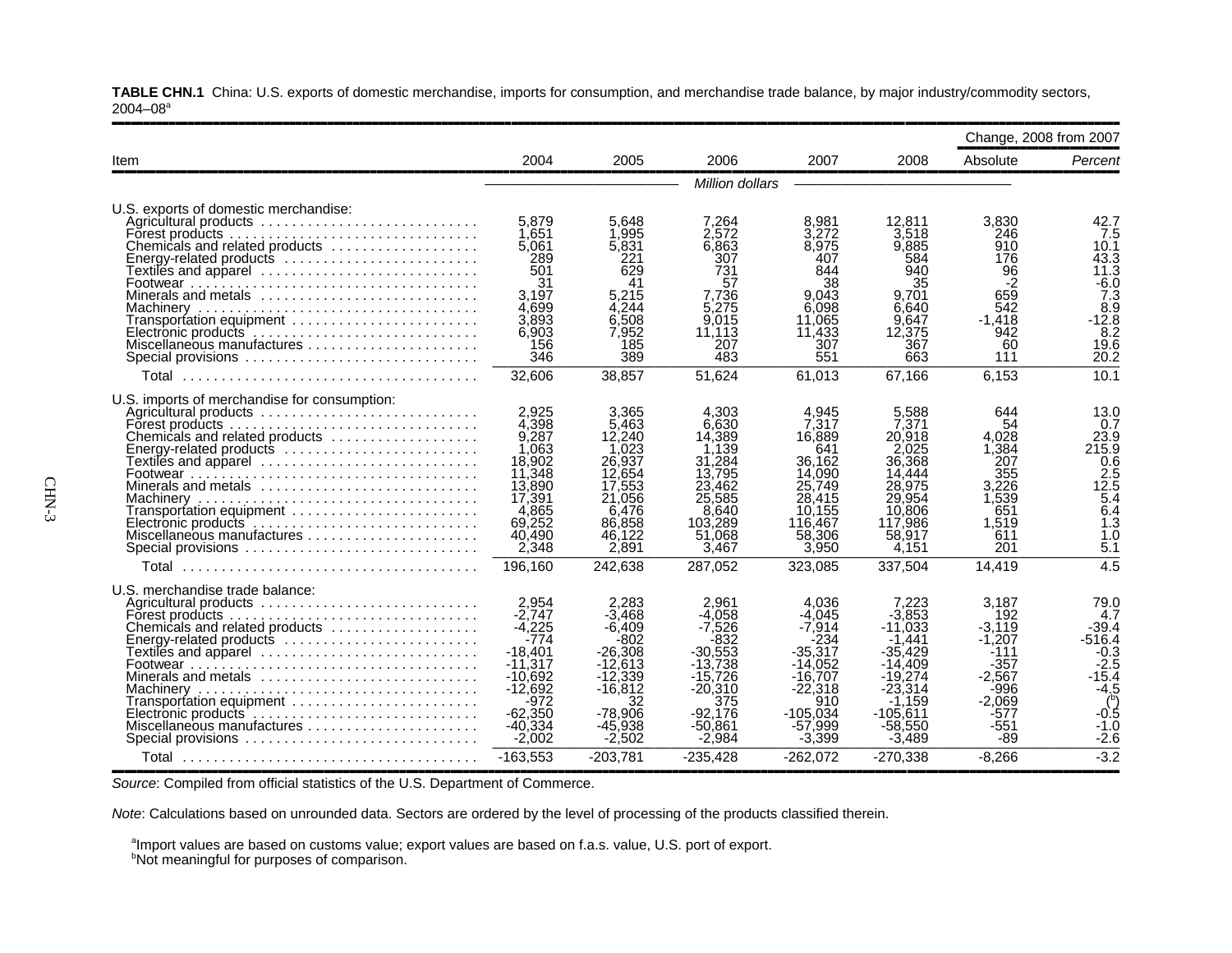|                                                                      |         |         |                 |         |         | Change, 2008 from 2007 |         |
|----------------------------------------------------------------------|---------|---------|-----------------|---------|---------|------------------------|---------|
| Sector/commodity                                                     | 2004    | 2005    | 2006            | 2007    | 2008    | Absolute               | Percent |
|                                                                      |         |         | Million dollars |         |         |                        |         |
| <b>U.S. EXPORTS:</b>                                                 |         |         |                 |         |         |                        |         |
| Increases:                                                           |         |         |                 |         |         |                        |         |
|                                                                      | 2,333   | 2,255   | 2,536           | 4,121   | 7,261   | 3,140                  | 76.2    |
| Steel mill products (MM025)                                          | 228     | 402     | 321             | 532     | 1,023   | 491                    | 92.4    |
| Electronic products:                                                 |         |         |                 |         |         |                        |         |
| Semiconductors and integrated circuits (EL015)                       | 2,303   | 2.676   | 4,633           | 4,880   | 5,305   | 425                    | 8.7     |
| Measuring, testing, and controlling                                  |         |         |                 |         |         |                        |         |
|                                                                      | 996     | 1,109   | 1,349           | 1,533   | 1,885   | 352                    | 23.0    |
| Electric motors, generators, and related                             |         |         |                 |         |         |                        |         |
| equipment (MT023) $\ldots \ldots \ldots \ldots \ldots \ldots \ldots$ | 204     | 239     | 298             | 388     | 684     | 296                    | 76.2    |
| Decreases:                                                           |         |         |                 |         |         |                        |         |
| Transportation equipment:                                            |         |         |                 |         |         |                        |         |
| Aircraft, spacecraft, and related equipment (TE013).                 | 1.948   | 4.338   | 6.047           | 7.159   | 5.079   | $-2.080$               | $-29.1$ |
| Certain motor-vehicle parts (TE010)                                  | 438     | 392     | 526             | 733     | 530     | $-204$                 | $-27.8$ |
| Semiconductor manufacturing equipment                                |         |         |                 |         |         |                        |         |
|                                                                      | 1.270   | 688     | 1,159           | 1.608   | 1.098   | $-510$                 | $-31.7$ |
| Polypropylene resins in primary forms (CH026)                        | 181     | 222     | 280             | 398     | 265     | $-133$                 | $-33.5$ |
| All other                                                            | 22,706  | 26,535  | 34,476          | 39,661  | 44,037  | 4,375                  | 11.0    |
| <b>TOTAL</b>                                                         | 32,606  | 38,857  | 51,624          | 61,013  | 67,166  | 6,153                  | 10.1    |
| <b>U.S. IMPORTS:</b>                                                 |         |         |                 |         |         |                        |         |
| Increases:                                                           |         |         |                 |         |         |                        |         |
| Television receivers and video monitors (EL003A)                     | 2.438   | 5,130   | 7,836           | 9,423   | 11.833  | 2,410                  | 25.6    |
| Steel mill products (MM025)                                          | 1,104   | 1,687   | 3,605           | 3,968   | 5,995   | 2,027                  | 51.1    |
| Organic specialty chemicals (CH005)                                  | 502     | 728     | 946             | 1,231   | 2,513   | 1,282                  | 104.1   |
| Toys and games $(MS013)$                                             | 12,549  | 13,910  | 15,082          | 20,051  | 21,272  | 1,221                  | 6.1     |
| Coal, coke, and related chemical products (EP003)                    | 657     | 379     | 415             | 250     | 1,250   | 1,000                  | 400.1   |
| Decreases:                                                           |         |         |                 |         |         |                        |         |
| Miscellaneous manufactures:                                          |         |         |                 |         |         |                        |         |
| Furniture (MS009)                                                    | 9.773   | 11.726  | 13,481          | 14.305  | 13.600  | $-704$                 | $-4.9$  |
| Works of art and miscellaneous manufactured                          |         |         |                 |         |         |                        |         |
| goods $(MS017)$                                                      | 3,458   | 3,680   | 3,829           | 4,020   | 3,786   | $-234$                 | $-5.8$  |
| Machinery:                                                           |         |         |                 |         |         |                        |         |
| Printing and related machinery (MT012)                               | 1,350   | 1,743   | 1,886           | 807     | 442     | $-364$                 | $-45.2$ |
| Air-conditioning equipment and parts (MT002)                         | 1,978   | 2,442   | 3,048           | 3.450   | 3,171   | $-279$                 | $-8.1$  |
| Consumer electronics (EL003)                                         | 14.020  | 18.764  | 22,696          | 22,561  | 22.209  | $-352$                 | $-1.6$  |
| All other                                                            | 148,330 | 182,450 | 214,229         | 243,020 | 251,432 | 8,412                  | 3.5     |
| TOTAL                                                                | 196,160 | 242,638 | 287,052         | 323,085 | 337,504 | 14,419                 | 4.5     |

#### **TABLE CHN.2** China: Leading changes in U.S. exports and U.S. imports, 2004–08a

,,,,,,,,,,,,,,,,,,,,,,,,,,,,,,,,,,,,,,,,,,,,,,,,,,,,,,,,,,,,,,,,,,,,,,,,,,,,,,,,,,,,,,,,,,,,,,,,,,,,,,,,,,,,,,,,,,,,,,,,,,,,,,,,,,,,,,,,,,,,,,,,,,,,,,,,,,,,,,,,*Source*: Compiled from official statistics of the U.S. Department of Commerce.

*Note*: Calculations based on unrounded data.

<sup>a</sup>Import values are based on customs value; export values are based on f.a.s. value, U.S. port of export.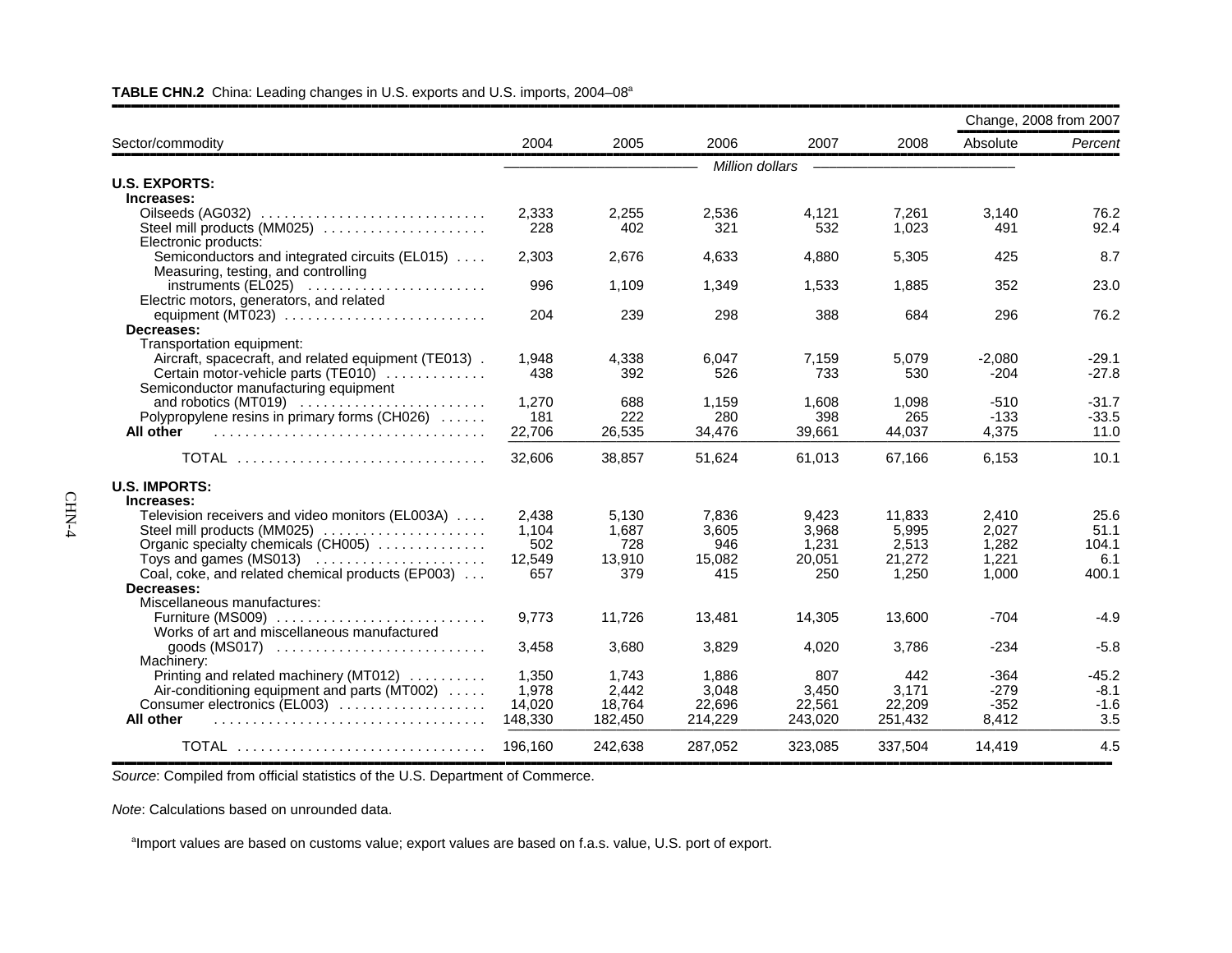China. High energy prices contributed to an increase in drilling activities in the United States in 2008, which in turn drove U.S. demand for these oil country tubular goods.

U.S. imports of organic specialty chemicals increased by \$1.3 billion (104 percent) in 2008, with imports of other nonaromatic organo-inorganic compounds accounting for \$900 million of the increase. Within this category, glyphosate, an active ingredient in herbicides, registered the largest increase in imports. China accounts for roughly two-thirds of the global production capacity for key components of glyphosate, which is widely used in herbicides for crops.

The value of U.S. imports of coal and other carbonaceous materials from China increased by about 400 percent in 2008, although the quantity of such imports decreased by nearly 5 percent. The increase in the value of these imports is primarily due to the rapid rise in the price of Chinese coke, which rose from \$190 per ton in 2007 to more than \$475 per ton by mid-2008.<sup>8</sup> China accounts for 80–85 percent of the total quantity of U.S. coke imports.

 <sup>8</sup> USDOE, EIA, *Quarterly Coal Report,* various issues.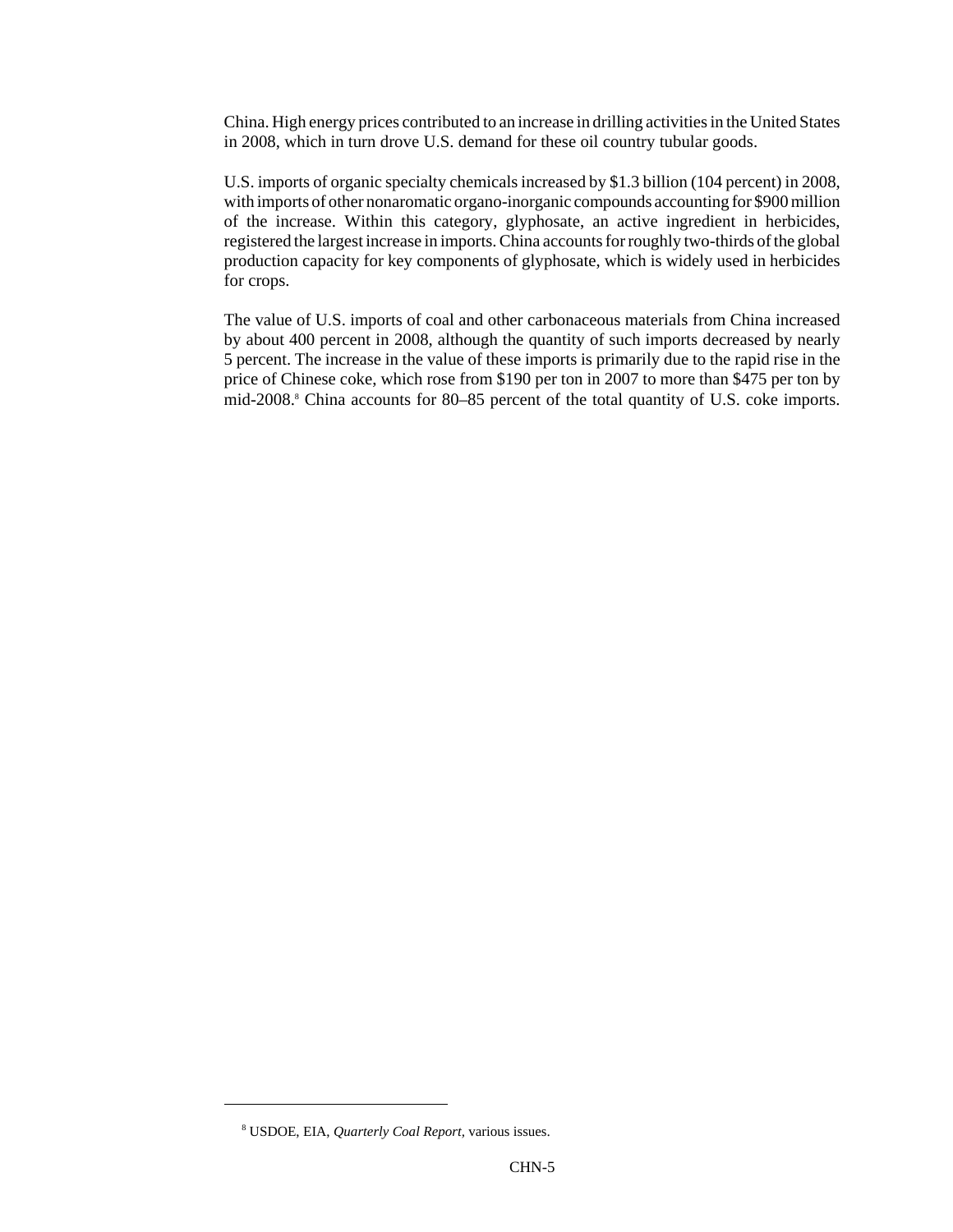# **Bibliography - China**

- Cao, Zhi, Cheng Fang, and Francis C. Tuan. *China's Soybean Imports Expected to Grow Despite Short-Term Disruptions*. Electronic Outlook Report no. OCS-04-01. U.S. Department of Agriculture, Economic Research Service, October 2004.
- Dean, Judith M., K.C. Fung, and Zhi Wang. "How Vertical Specialized is Chinese Trade?" Office of Economics Working Paper no. 2008-09-D. U.S. International Trade Commission, September 2008.
- Hong Kong Trade Development Council. "Processing Trade." *Guide to Doing Business in China 2004/05*, April 2008. http://info.hktdc.com/chinaguide/eng/02/2-3.pdf.
- Koopman, Robert, Zhi Wang, and Shang Jin-wei. "How Much of Chinese Exports is Really Made in China? Assessing Foreign and Domestic Value Added in Gross Exports." Office of Economics Working Paper no. 2008-03-B. U.S. International Trade Commission, March 2008.
- U.S. Department of Agriculture (USDA). Foreign Agricultural Service (FAS). *Oilseeds: World Markets and Trade.* Circular Series FOP 11-08, November 2008.
- U.S. Department of Commerce. Census Bureau. Official U.S. trade statistics. http://www.census.gov/foreign-trade/download/ dvd/index.html#merch (accessed monthly).
- U.S. Department of Energy (USDOE). Energy Information Administration (EIA). *Quarterly Coal Report.* various issues.
- WTO. Trade Policy Review Body. "Trade Policy Review: Report by the Secretariat; China." WT/TPR/S/199, April 16, 2008.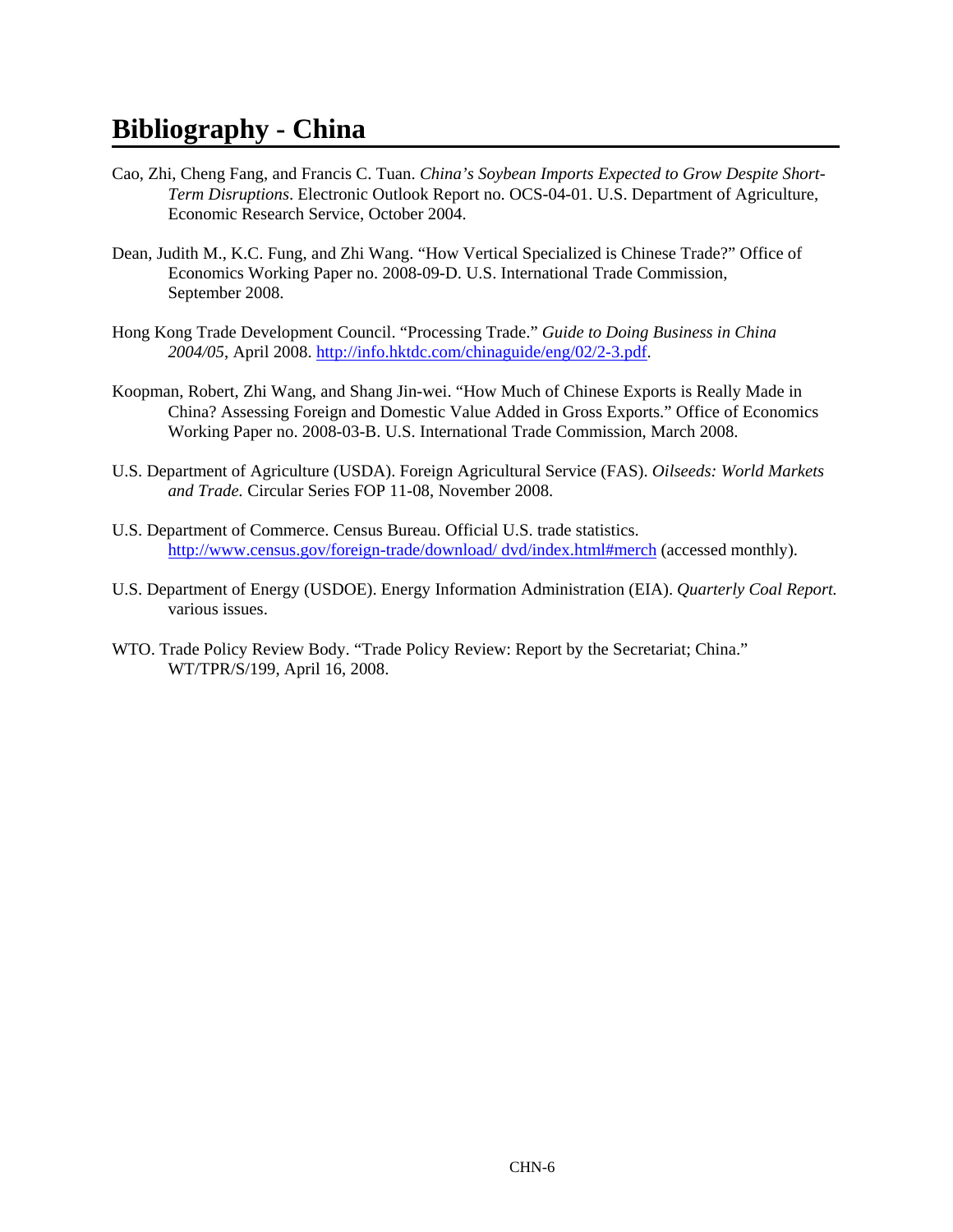**Vincent DeSapio (202) 205-3435 vincent.desapio@usitc.gov**

**Change in 2008 from 2007:**

# **U.S. trade deficit: Decreased by \$13.5 billion (11 percent) to \$112.5 billion U.S. exports: Increased by \$24.9 billion (11 percent) to \$251.2 billion U.S. imports: Increased by \$11.5 billion (3 percent) to \$363.7 billion**

The U.S. merchandise trade deficit with the EU decreased for the third consecutive year, declining by 11 percent to \$112.5 billion in 2008, while total bilateral trade between the United States and the EU increased by 6 percent. The decrease in the deficit is partly attributable to slowing economic growth in the United States during 2008, as well as a depreciation of the U.S. dollar vis-à-vis the euro during much of the year.<sup>1</sup>

U.S. exports to the EU accounted for 21 percent of total U.S. merchandise exports in 2008, and imports from the EU accounted for 17 percent of total U.S. merchandise imports. The EU was the third-largest regional market for U.S. exports and imports in 2008, after Asia and Latin America. Nearly one-quarter of all U.S.-EU trade reportedly consisted of intrafirm transactions.2

Germany, the United Kingdom, the Netherlands, France, and Belgium together accounted for 75 percent of U.S. exports to the EU in 2008, and Germany, the United Kingdom, France, Italy, and Ireland accounted for 73 percent of all U.S. imports. These countries and the percentage of trade for which they accounted remained virtually unchanged in 2008 as compared to 2007.

Throughout 2008, U.S.-EU merchandise trade was negatively affected by three factors: (1) the exceptionally sharp rise in energy and food prices, which reduced real incomes and production in these economies; (2) international financial and credit turmoil that effectively raised the cost of financing for firms and households; and (3) the decline in U.S. and EU housing prices,<sup>3</sup> which led to sharp decreases in construction activity and consequently, GDP.4

<sup>&</sup>lt;sup>1</sup> The euro/U.S. dollar exchange rate averaged 1euro = \$1.37 in 2007 and 1 euro = \$1.47 in 2008. Board of Governors of the Federal Reserve System, "Foreign Exchange Rates (Annual)," January 2, 2009.

 <sup>2</sup> European Commission, "Bilateral Trade Relations," October 2008.

<sup>&</sup>lt;sup>3</sup> For more information on recent developments in the housing market in the United States, see the Forest Products chapter.

 <sup>4</sup> OECD, *OECD Economic Surveys*, January 2009, 26.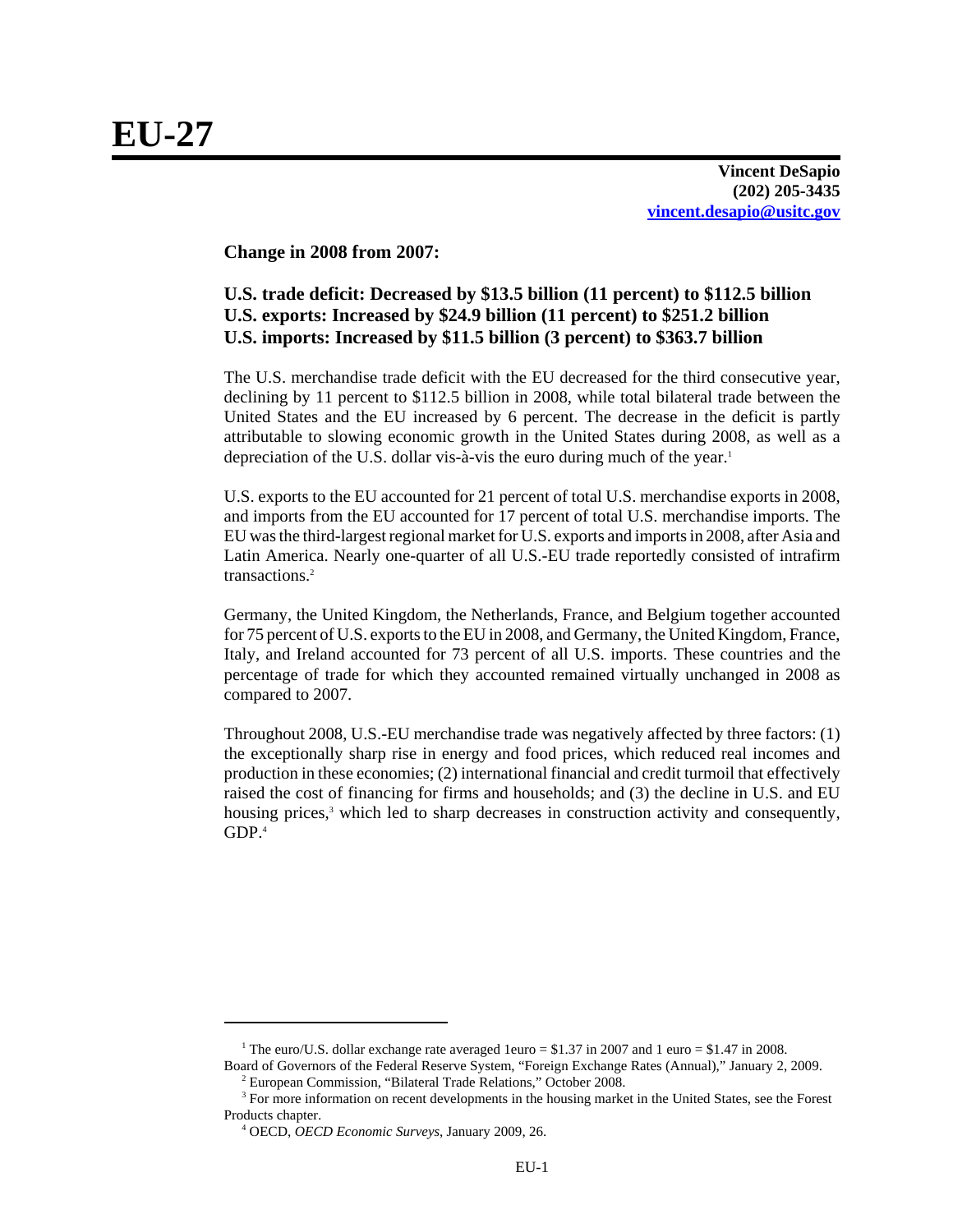## *U.S. Exports*

U.S. exports to the EU rose by 11 percent to \$251.2 billion in 2008, slower than the 17 percent and 14 percent increases registered in 2006 and 2007, respectively, largely due to the worldwide financial and credit crises during 2008. Increases in U.S. exports of energyrelated products, chemicals and related products, and transportation equipment accounted for most of the increase in total U.S. exports to the EU. Together, these industry/commodity groups accounted for 72 percent (\$18.0 billion) of the total increase in exports in 2008 (table EU.1).

The value of U.S. exports of energy-related products to the EU increased by 110 percent to \$15.7 billion in 2008 (table EU.2), even as U.S. exports of leading petroleum products such as distillate and residual fuel oils (used in the production of diesel fuel and home and commercial heating oils) declined in terms of quantity. The value of U.S. exports increased as world prices for crude petroleum (the feedstock for the production of refined petroleum products) increased from an average of \$68 per barrel during 2007 to an average of \$95 per barrel during 2008; during summer 2008, when these products were exported most heavily, the world price for crude was over \$130 per barrel.

U.S. exports of chemicals and related products to the EU rose by 13 percent to \$56.0 billion in 2008, driven largely by exports of medicinal chemicals, which grew by 16 percent to \$27.1 billion, and by exports of miscellaneous chemicals and specialties, which more than doubled to \$4.0 billion. Exports of medicinal chemicals to the EU are largely driven by growing overall demand for pharmaceuticals and by related-party transfers. Most of the export growth was in blood fractions<sup>5</sup> and prepackaged psychotherapeutic agents such as tranquilizers and antidepressants, likely from U.S. companies to affiliated companies in the EU. U.S. exports of medicinal chemicals to the EU continued to grow in 2008 despite fierce price competition in the global pharmaceutical market between branded and generic drugs and despite increased cost-containment measures enforced by both private insurance and government payers in the EU.6

U.S. exports of miscellaneous chemicals and specialties were led by exports of fatty substances of animal or vegetable origin and mixtures thereof, including biodiesel. Biodiesel products largely accounted for the increase in exports to the EU in this category. The EU is a ready market for U.S. biodiesel exports because relatively larger quantities of biodiesel are consumed in Europe as a result of EU environmental mandates.<sup>7</sup>

<sup>&</sup>lt;sup>5</sup> Blood fractions are components of blood, such as red blood cells, white blood cells, platelets, and plasma. By administering blood fractions to patients, rather than whole blood, the supply of donated blood can be stretched to serve more patients and wastage can be reduced.

<sup>&</sup>lt;sup>6</sup> IMS Health, "IMS Health Reports Annual Global Generics Prescription Sales Growth," December 11, 2008.

 <sup>7</sup> European Biodiesel Board, "About Biodiesel," undated (accessed April 27, 2009).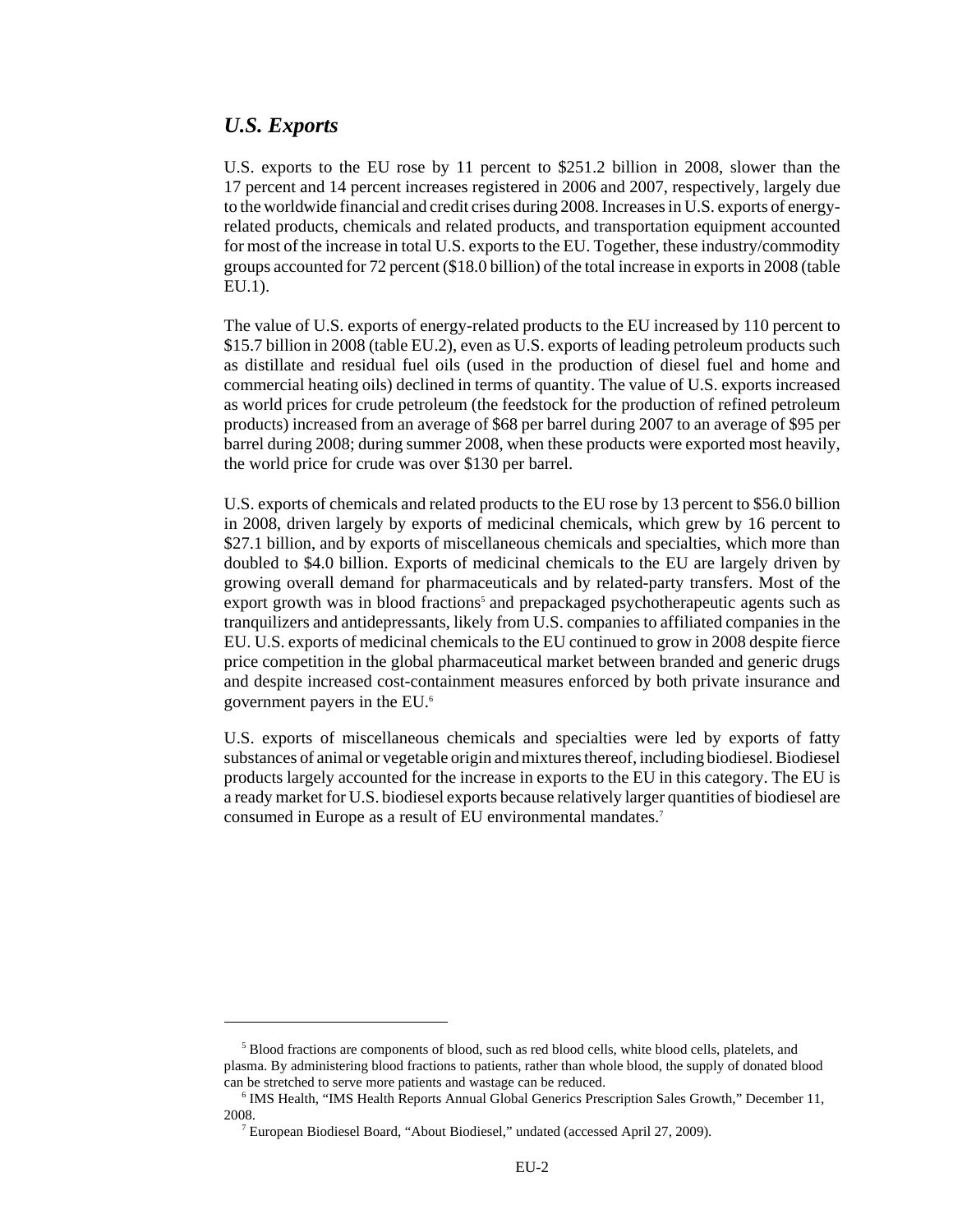|                                                                                                                                                                                                                                                                                                                      |                                                                                                                                                            |                                                                                                                                                  |                                                                                                                                                          |                                                                                                                                                          |                                                                                                                                                    |                                                                                                             | Change, 2008 from 2007                                                                                                                   |
|----------------------------------------------------------------------------------------------------------------------------------------------------------------------------------------------------------------------------------------------------------------------------------------------------------------------|------------------------------------------------------------------------------------------------------------------------------------------------------------|--------------------------------------------------------------------------------------------------------------------------------------------------|----------------------------------------------------------------------------------------------------------------------------------------------------------|----------------------------------------------------------------------------------------------------------------------------------------------------------|----------------------------------------------------------------------------------------------------------------------------------------------------|-------------------------------------------------------------------------------------------------------------|------------------------------------------------------------------------------------------------------------------------------------------|
| <b>Item</b>                                                                                                                                                                                                                                                                                                          | 2004                                                                                                                                                       | 2005                                                                                                                                             | 2006                                                                                                                                                     | 2007                                                                                                                                                     | 2008                                                                                                                                               | Absolute                                                                                                    | Percent                                                                                                                                  |
|                                                                                                                                                                                                                                                                                                                      |                                                                                                                                                            |                                                                                                                                                  | Million dollars                                                                                                                                          |                                                                                                                                                          |                                                                                                                                                    |                                                                                                             |                                                                                                                                          |
| U.S. exports of domestic merchandise:<br>Agricultural products<br>Forest products<br>Chemicals and related products<br>Energy-related products<br>Textiles and apparel<br>Minerals and metals $\ldots \ldots \ldots \ldots \ldots \ldots \ldots$<br>Transportation equipment<br>Electronic products                  | 7.997<br>4.385<br>35,398<br>3.128<br>1,582<br>66<br>8.101<br>13,209<br>35,812<br>37,797<br>3.891                                                           | 8,160<br>4.745<br>37,550<br>4.119<br>1,749<br>65<br>11,040<br>14.607<br>37,320<br>39,009<br>4.461                                                | 8,704<br>4,947<br>43.015<br>6.896<br>1,899<br>60<br>16.389<br>16.439<br>45,091<br>41.767<br>5.684                                                        | 10.210<br>5,539<br>49.656<br>7.449<br>2.064<br>65<br>20.757<br>17.594<br>55,438<br>43.632<br>6.639                                                       | 11,527<br>5.698<br>55,958<br>15.653<br>2,121<br>68<br>22,965<br>18,829<br>58,945<br>43,636<br>7,862                                                | 1,318<br>159<br>6.303<br>8,204<br>57<br>3<br>2.208<br>1.235<br>3,506<br>1,222                               | 12.9<br>2.9<br>12.7<br>110.1<br>$\frac{2.8}{4.3}$<br>10.6<br>7.0<br>6,3<br>18.4                                                          |
| Special provisions                                                                                                                                                                                                                                                                                                   | 4,971<br>156,337                                                                                                                                           | 5,466<br>168,289                                                                                                                                 | 6,389<br>197,281                                                                                                                                         | 7.208<br>226,252                                                                                                                                         | 7,934<br>251,196                                                                                                                                   | 726<br>24,945                                                                                               | 10.1<br>11.0                                                                                                                             |
| U.S. imports of merchandise for consumption:<br>Agricultural products<br>Forest products<br>Chemicals and related products<br>Energy-related products<br>Textiles and apparel<br>Minerals and metals<br>Transportation equipment<br>Electronic products<br>Miscellaneous manufactures<br>Special provisions<br>Total | 13,913<br>6.276<br>63.165<br>16,028<br>6,291<br>1.904<br>22,094<br>29,316<br>62,448<br>34,145<br>12,250<br>13,285<br>281,115                               | 14.871<br>6.668<br>68.160<br>22,623<br>6.095<br>1.738<br>24,533<br>33,464<br>66,934<br>36,184<br>12,473<br>14,885<br>308.628                     | 16,220<br>6.797<br>74.042<br>26,057<br>5,988<br>1.700<br>27,836<br>36.544<br>69,998<br>36,405<br>13,602<br>15,709<br>330.898                             | 17.558<br>6.140<br>78,521<br>28.011<br>6.287<br>1.776<br>29,375<br>39,950<br>73,105<br>38.114<br>15,931<br>17,420<br>352,189                             | 17,569<br>5.671<br>84,791<br>33,956<br>5,791<br>1,586<br>29.376<br>41.610<br>70,038<br>40,399<br>14,520<br>18,360<br>363,667                       | 11<br>$-470$<br>6,271<br>5,945<br>$-497$<br>$-190$<br>1.660<br>$-3.067$<br>2,286<br>-1.411<br>940<br>11,478 | 0.1<br>$-7.6$<br>8.0<br>21.2<br>$-7.9$<br>$-10.7$<br>$\binom{6}{4.2}$<br>$-4.2$<br>$6.\overline{0}$<br>$-8.9$<br>5.4<br>$\overline{3.3}$ |
| U.S. merchandise trade balance:<br>Agricultural products<br>Forest products $\ldots \ldots \ldots \ldots \ldots \ldots \ldots \ldots \ldots$<br>Chemicals and related products<br>Energy-related products<br>Textiles and apparel<br>Minerals and metals<br>Transportation equipment<br>Special provisions<br>Total  | $-5,916$<br>$-1.892$<br>$-27.767$<br>$-12.899$<br>$-4,710$<br>$-1.838$<br>$-13,993$<br>-16.107<br>$-26.636$<br>3,652<br>$-8,359$<br>$-8,313$<br>$-124.778$ | -6.712<br>-1.923<br>$-30.610$<br>$-18.504$<br>-4.347<br>-1.673<br>$-13,493$<br>$-18,857$<br>-29.614<br>2.825<br>-8,012<br>$-9,420$<br>$-140.339$ | $-7,516$<br>$-1.850$<br>$-31.027$<br>$-19.161$<br>$-4.089$<br>$-1.640$<br>-11.446<br>-20.105<br>$-24.908$<br>5,362<br>$-7.918$<br>$-9,320$<br>$-133.617$ | $-7.348$<br>$-602$<br>$-28.865$<br>$-20.563$<br>$-4.223$<br>$-1.711$<br>-8.618<br>$-22,357$<br>$-17,667$<br>5.519<br>$-9,292$<br>$-10,212$<br>$-125.937$ | $-6,042$<br>27<br>$-28.833$<br>$-18.303$<br>-3.670<br>$-1.518$<br>$-6,410$<br>$-22.782$<br>$-11.093$<br>3.237<br>-6,658<br>$-10,426$<br>$-112.470$ | 1,306<br>629<br>32<br>2,259<br>554<br>193<br>2,207<br>-425<br>6.574<br>-2.282<br>2,634<br>$-214$<br>13.467  | 17.8<br>0.1<br>11.0<br>13.1<br>11.3<br>25.6<br>$-1.9$<br>37.2<br>41.3-<br>28.3<br>$-2.1$<br>10.7                                         |

,,,,,,,,,,,,,,,,,,,,,,,,,,,,,,,,,,,,,,,,,,,,,,,,,,,,,,,,,,,,,,,,,,,,,,,,,,,,,,,,,,,,,,,,,,,,,,,,,,,,,,,,,,,,,,,,,,,,,,,,,,,,,,,,,,,,,,,,,,,,,,,,,,,,,,,,,,,,,,,,

**TABLE EU.1** EU-27: U.S. exports of domestic merchandise, imports for consumption, and merchandise trade balance, by major industry/commodity sectors,  $2004 - 08$ <sup>a</sup>

*Source*: Compiled from official statistics of the U.S. Department of Commerce.

*Note*: Calculations based on unrounded data. Sectors are ordered by the level of processing of the products classified therein.

aImport values are based on customs value; export values are based on f.a.s. value, U.S. port of export.

**Less than 0.05 percent.** 

<sup>c</sup>Not meaningful for purposes of comparison.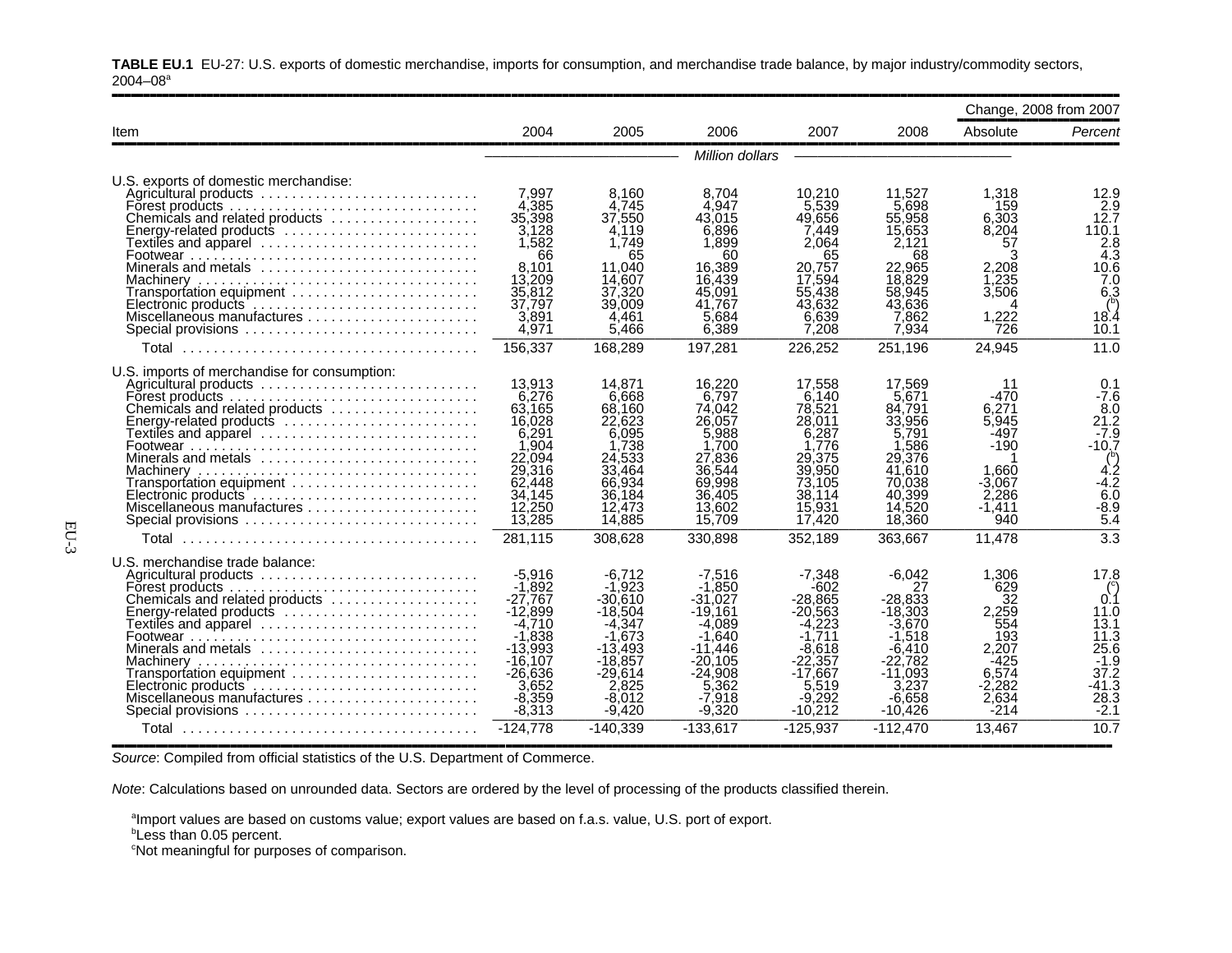|                                                                            |         |         |                 |         |         | Change, 2008 from 2007 |         |
|----------------------------------------------------------------------------|---------|---------|-----------------|---------|---------|------------------------|---------|
| Sector/commodity                                                           | 2004    | 2005    | 2006            | 2007    | 2008    | Absolute               | Percent |
|                                                                            |         |         | Million dollars |         |         |                        |         |
| <b>U.S. EXPORTS:</b>                                                       |         |         |                 |         |         |                        |         |
| Increases:                                                                 |         |         |                 |         |         |                        |         |
| Energy-related products:                                                   |         |         |                 |         |         |                        |         |
| Petroleum products (EP005)                                                 | 1,785   | 1,935   | 4,270           | 4,142   | 10,850  | 6,708                  | 162.0   |
| Coal, coke, and related chemical products (EP003).                         | 817     | 1,339   | 1.711           | 2.168   | 3,836   | 1,668                  | 77.0    |
| Chemicals and related products:                                            |         |         |                 |         |         |                        |         |
| Medicinal chemicals (CH019)                                                | 17.045  | 17,924  | 19.753          | 23.277  | 27,085  | 3,808                  | 16.4    |
| Miscellaneous chemicals and specialties (CH023)                            | 939     | 961     | 1,182           | 1,927   | 3,950   | 2,023                  | 105.0   |
| Motor vehicles (TE009)                                                     | 3,929   | 3.334   | 7.594           | 10,322  | 12.271  | 1.948                  | 18.9    |
| Decreases:                                                                 |         |         |                 |         |         |                        |         |
| Aircraft, spacecraft, and related equipment (TE013)                        | 15,029  | 13,594  | 15,916          | 20,798  | 19,868  | $-930$                 | $-4.5$  |
| Electronic products:                                                       |         |         |                 |         |         |                        |         |
| Computers, peripherals, and parts (EL017)                                  | 8,578   | 8,485   | 8,493           | 7,335   | 6.704   | $-631$                 | $-8.6$  |
| Telecommunications equipment (EL002)                                       | 3,563   | 4,066   | 3,918           | 5,121   | 4,593   | $-528$                 | $-10.3$ |
| Semiconductor manufacturing equipment                                      |         |         |                 |         |         |                        |         |
|                                                                            | 1.781   | 1.867   | 2,028           | 2.105   | 1.691   | $-414$                 | $-19.7$ |
| Certain organic chemicals (CH006)                                          | 2,102   | 2,015   | 3,239           | 3,281   | 2,963   | $-318$                 | $-9.7$  |
| All other                                                                  | 100,768 | 112,768 | 129,177         | 145,776 | 157,385 | 11,609                 | 8.0     |
| TOTAL                                                                      | 156,337 | 168,289 | 197,281         | 226,252 | 251,196 | 24.945                 | 11.0    |
| <b>U.S. IMPORTS:</b>                                                       |         |         |                 |         |         |                        |         |
| Increases:                                                                 |         |         |                 |         |         |                        |         |
| Medicinal chemicals (CH019)                                                | 40,893  | 42,901  | 48.030          | 51.787  | 57.442  | 5,655                  | 10.9    |
| Petroleum products (EP005)                                                 | 11,757  | 17,157  | 21,354          | 22,244  | 27,568  | 5,324                  | 23.9    |
| Electronic products:                                                       |         |         |                 |         |         |                        |         |
|                                                                            | 9.763   | 10.250  | 10.662          | 11,499  | 12.915  | 1,415                  | 12.3    |
| Telecommunications equipment (EL002)                                       | 2,551   | 3,338   | 2,370           | 2,560   | 3,226   | 666                    | 26.0    |
| Motors and engines, except internal combustion,                            |         |         |                 |         |         |                        |         |
| aircraft, or electric (TE015)                                              | 590     | 749     | 826             | 1,073   | 1,563   | 490                    | 45.7    |
| Decreases:                                                                 |         |         |                 |         |         |                        |         |
| Transportation equipment:                                                  |         |         |                 |         |         |                        |         |
| Motor vehicles (TE009)                                                     | 32,737  | 33,637  | 32,883          | 33,701  | 30,250  | $-3,451$               | $-10.2$ |
| Certain motor-vehicle parts (TE010)                                        | 5,252   | 5.722   | 5.753           | 5.779   | 5.182   | $-597$                 | $-10.3$ |
| Works of art and miscellaneous manufactured                                |         |         |                 |         |         |                        |         |
| $q$ oods (MS017) $\dots\dots\dots\dots\dots\dots\dots\dots\dots\dots\dots$ | 4.741   | 4.759   | 5.697           | 7.304   | 6.190   | $-1.114$               | $-15.3$ |
| Organic specialty chemicals (CH005)                                        | 3,963   | 4,121   | 4,218           | 4,144   | 3,611   | $-533$                 | $-12.9$ |
| Semiconductor manufacturing equipment (MT019A)                             | 1,202   | 1,348   | 1,757           | 2,863   | 2,406   | $-457$                 | $-16.0$ |
| All other                                                                  | 167,665 | 184,648 | 197,348         | 209,235 | 213,313 | 4,078                  | 1.9     |
| <b>TOTAL</b>                                                               | 281.115 | 308.628 | 330.898         | 352.189 | 363.667 | 11.478                 | 3.3     |

#### **TABLE EU.2** EU-27: Leading changes in U.S. exports and U.S. imports, 2004–08a

,,,,,,,,,,,,,,,,,,,,,,,,,,,,,,,,,,,,,,,,,,,,,,,,,,,,,,,,,,,,,,,,,,,,,,,,,,,,,,,,,,,,,,,,,,,,,,,,,,,,,,,,,,,,,,,,,,,,,,,,,,,,,,,,,,,,,,,,,,,,,,,,,,,,,,,,,,,,,,,,*Source*: Compiled from official statistics of the U.S. Department of Commerce.

*Note*: Calculations based on unrounded data.

<sup>a</sup>Import values are based on customs value; export values are based on f.a.s. value, U.S. port of export.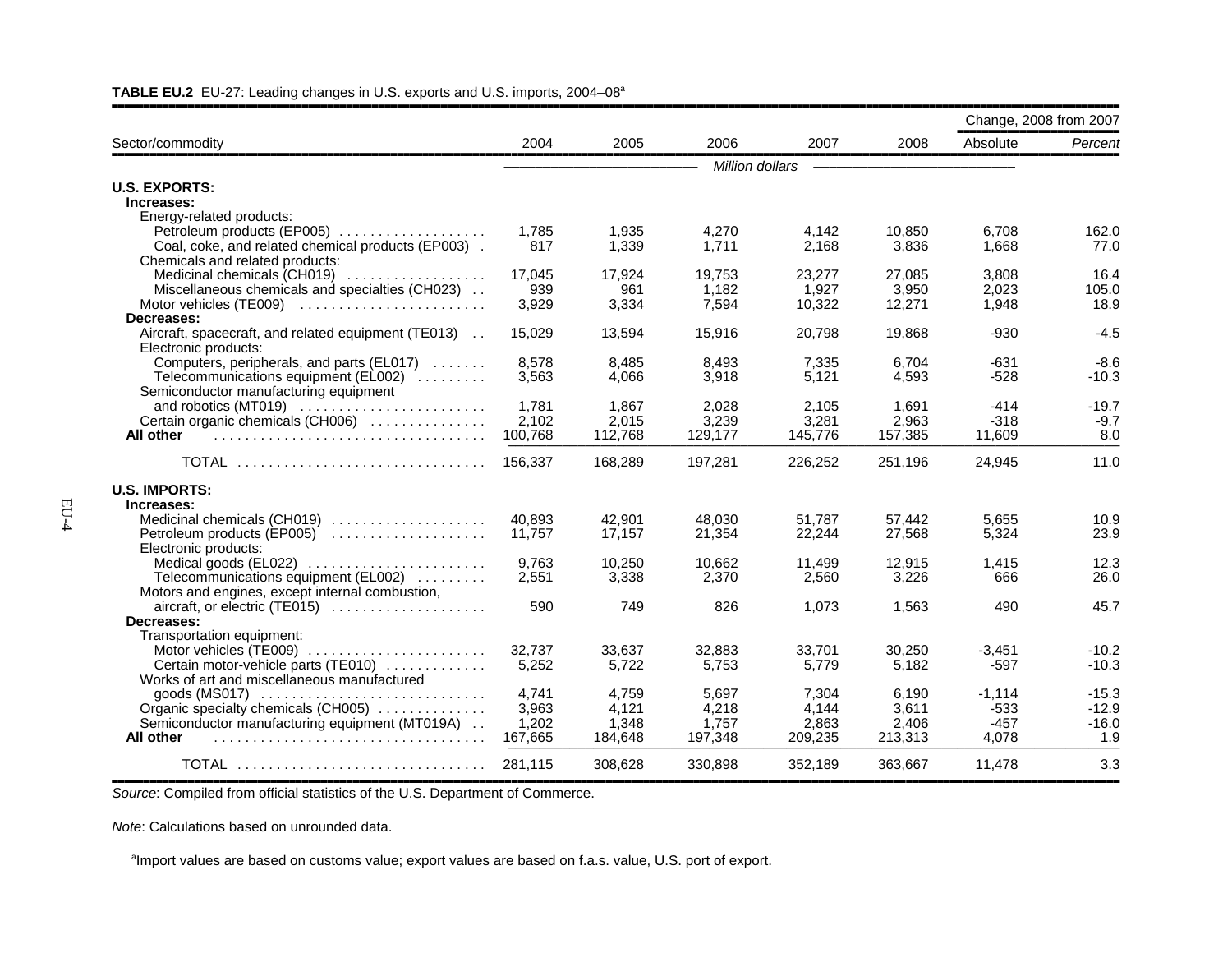U.S. exports to the EU of transportation equipment rose by 6 percent to \$58.9 billion in 2008, led by increases in motor vehicle exports. The largest increase in motor vehicle exports was to Germany; such exports rose by \$2.0 billion, or 35 percent. Germany was the secondleading U.S. export market in the world for motor vehicles behind Canada. Vehicles built by BMW and Mercedes Benz in their U.S. plants accounted for a significant share of U.S. motor vehicle exports to Germany.

## *U.S. Imports*

In 2008, U.S. imports from the EU rose by \$11.5 billion (3 percent) to \$363.7 billion, despite the sluggish U.S. economic conditions that prevailed particularly during the latter part of the year (table EU.1). The 3 percent increase in 2008 was slower than the 7 percent and 6 percent import growth rates registered in 2006 and 2007, respectively. Increases in imports of chemicals and related products and petroleum products accounted for virtually all of the growth in imports for the year, while imports of most other product sectors, including transportation equipment, registered declines. Chemicals and related products and transportation equipment accounted for over 40 percent of U.S. imports from the EU in 2008.

U.S. imports of chemicals and related products from the EU rose by \$6.3 billion (8 percent) to \$84.8 billion in 2008. In particular, U.S. imports of medicinal chemicals increased by \$5.7 billion (11 percent) to \$57.4 billion in 2008. Ireland, the United Kingdom, and Germany are the top three suppliers of medicinal chemicals to the United States. Combined, these three nations accounted for one-half of U.S. medicinal chemical imports in 2008. Increased U.S. demand, along with greater availability of generic pharmaceuticals as patents on many popular medicines expired, reportedly contributed to the increase in imports from the EU.<sup>8</sup>

U.S. imports of energy-related products from the EU increased by \$5.9 billion (21 percent) to \$34.0 billion in 2008. Although the quantity of U.S. imports of distillate and residual fuel oils from the EU declined by nearly 9 percent in 2008, the value of U.S. imports increased due to the rise in the price of crude petroleum, the principal feedstock.

 <sup>8</sup> IMS Health, "IMS Health Reports U.S. Prescription Sales Grew 3.8 Percent in 2007," March 10, 2008.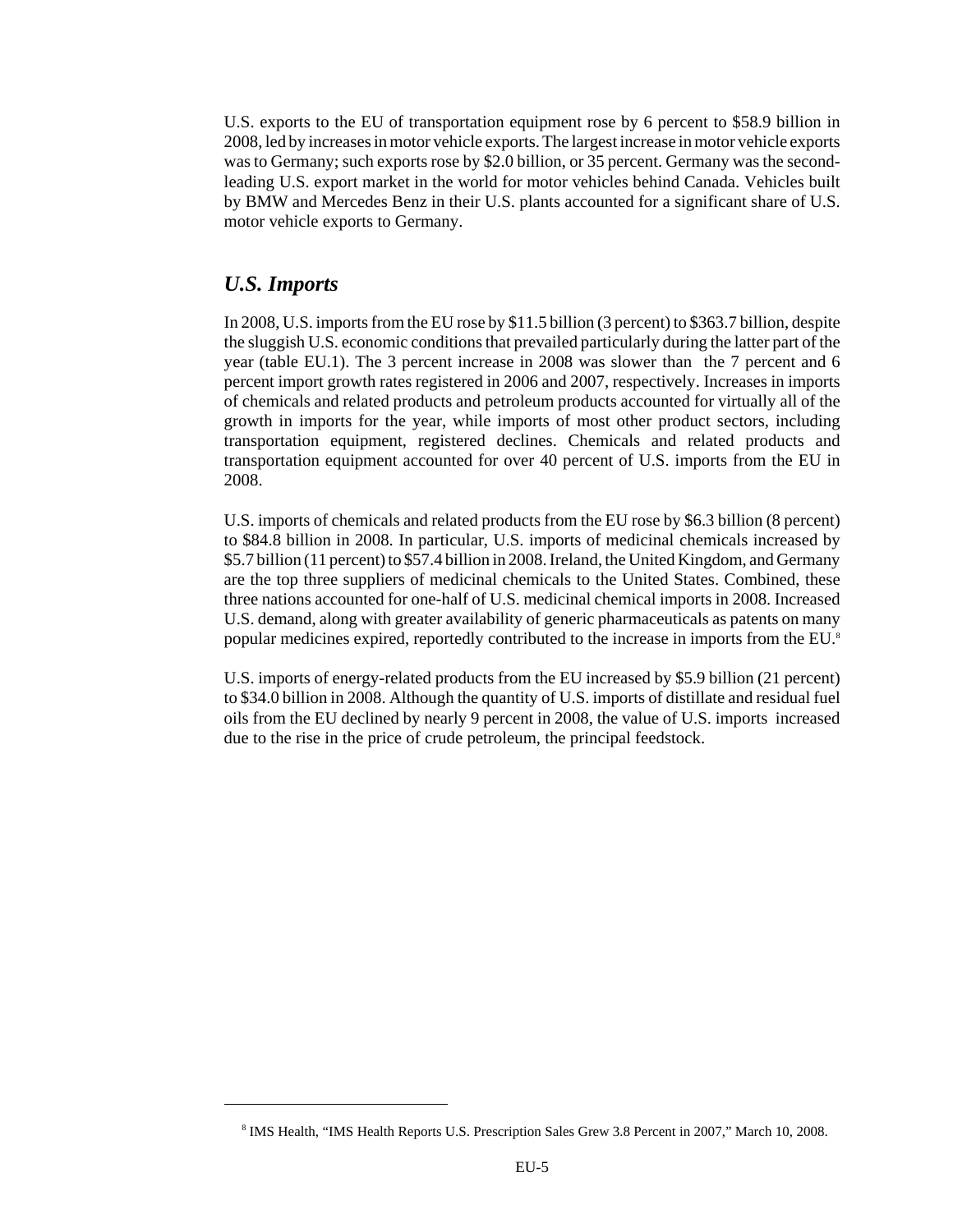- Board of Governors of the Federal Reserve System. *Foreign Exchange Rates (Annual)*, January 2, 2009. http://www.federalreserve.gov/releases/g5a/current/ (accessed May 14, 2009). European Biodiesel Board. "About Biodiesel," undated. http://www.ebb-eu.org/biodiesel.php (accessed April 27, 2009).
- European Commission. "Bilateral Trade Relations: USA." *EU and the World/External Trade/Trade Issues*, October 2008. http://ec.europa.eu/trade/issues/bilateral/countries/usa.
- IMS Health. "IMS Health Reports Annual Global Generics Prescription Sales Growth of 3.5 Percent, to \$78 Billion." *Medical News Today*, December 11, 2008. http://www.medicalnewstoday.com/ articles/132702.php.
- ———. "IMS Health Reports U.S. Prescription Sales Grew 3.8 Percent in 2007, to \$286.5 Billion." *Drug Information Online*, March 10, 2008. http://www.drugs.com/news/ims-health-reports-u-ssales-grew-3-8-percent-2007-286-5-billion-7909.html.
- Organization for Economic Cooperation and Development (OECD). *OECD Economic Surveys: Euro Area*, January 2009.
- U.S. Department of Commerce. Census Bureau. Official U.S. trade statistics. http://www.census.gov/foreign-trade/download/ dvd/index.html#merch (accessed monthly).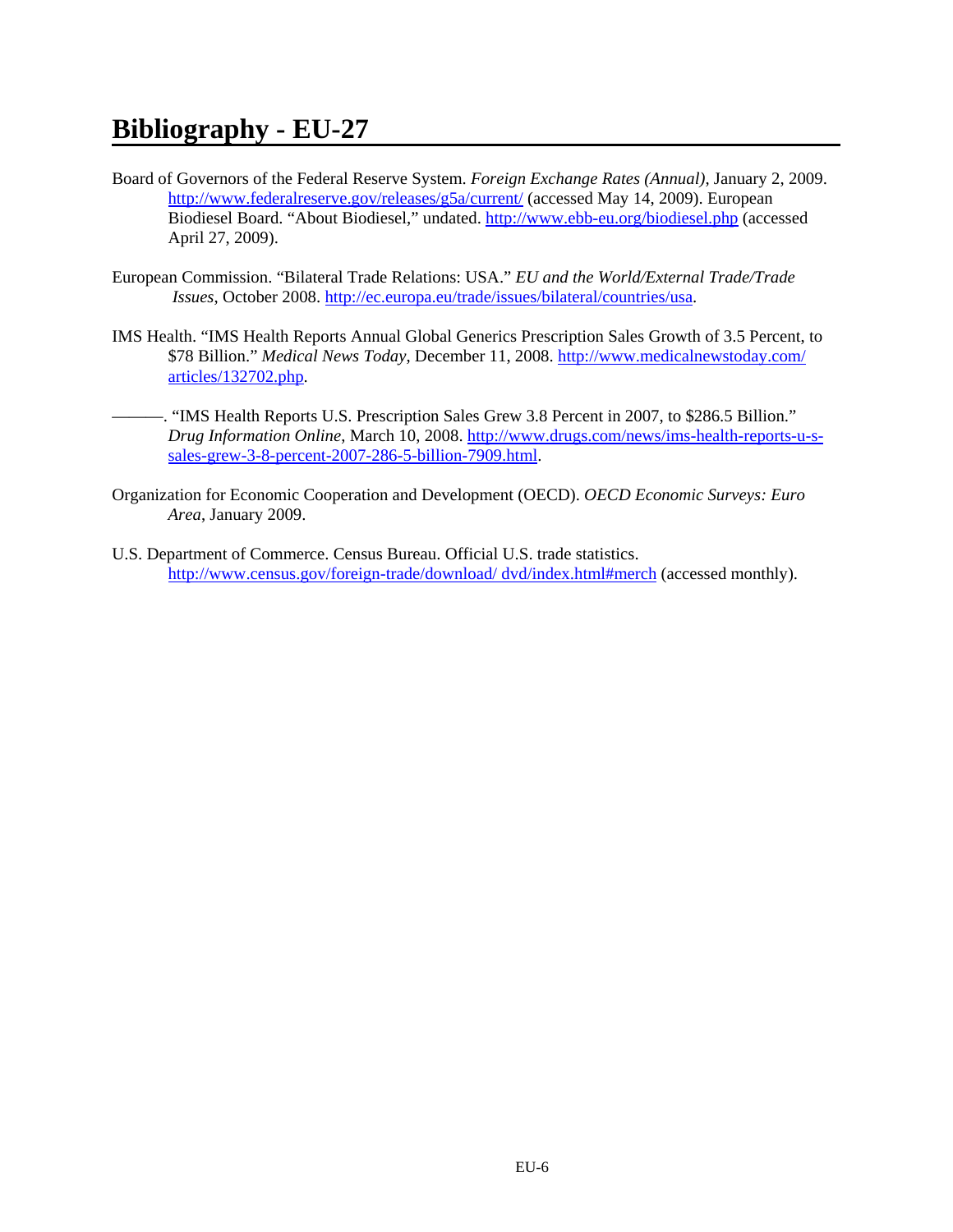**Brendan Lynch (202) 205-3313 brendan.lynch@usitc.gov**

**Change in 2008 from 2007:**

# **U.S. trade deficit: Increased by \$1.0 billion (13 percent) to \$8.5 billion U.S. exports: Increased by \$1.0 billion (6 percent) to \$17.3 billion U.S. imports: Increased by \$2.0 billion (8 percent) to \$25.9 billion**

U.S. bilateral trade with India increased by more than \$3.0 billion (8 percent) to a record \$43.2 billion in 2008. As a result of the slowing world economy, the growth in bilateral trade was less than the growth rate in the previous three years. The U.S. trade deficit increased by almost \$1.0 billion (13 percent), as U.S. exports grew by \$1.0 billion (6 percent) and U.S. imports grew by \$2.0 billion (8 percent) (table IN.1).

Despite the global economic downturn, India's GDP grew by more than 7 percent in 2008, which contributed to the rise in U.S. exports to India.<sup>1</sup> Chemicals and related equipment, minerals and metals, and energy-related products accounted for the majority of the increase in U.S. exports to India in 2008. These export increases were partially offset by a sharp decline in exports of transportation equipment.

The slowing U.S. economy likely restricted the growth of U.S. imports from India during the second half of 2008. The majority of the increase in U.S. imports from India occurred in chemicals and related products and minerals and metals. Import growth in these sectors was partly offset by a decline in imports of miscellaneous manufactures.

# *U.S. Exports*

U.S. exports continued to benefit from economic growth in India, but the global economic downturn restricted the growth rate to levels below those of previous years. In 2008, U.S. exports to India increased by 6 percent, compared with an average annual growth rate of 47 percent during the 2004–07 period. In 2008, the largest absolute increase in exports was in chemicals and related products, particularly fertilizers. Exports of minerals and metals and energy-related products also increased significantly. The growth in exports in these sectors was partly offset by a significant decline in exports of transportation equipment (table IN.2).

The chemicals and related products sector accounted for the largest share of growth in U.S. exports to India, increasing by \$2.6 billion (110 percent) to \$4.9 billion in 2008. Two product categories—fertilizers and inorganic acids—accounted for the majority of this increase. Fertilizer exports rose by \$2.0 billion (259 percent) as a result of the wider use in India of modern agricultural techniques. India is one of the world's largest fertilizer

<sup>&</sup>lt;sup>1</sup> IMF, "Global Economic Slump Challenges Policies," January 28, 2009.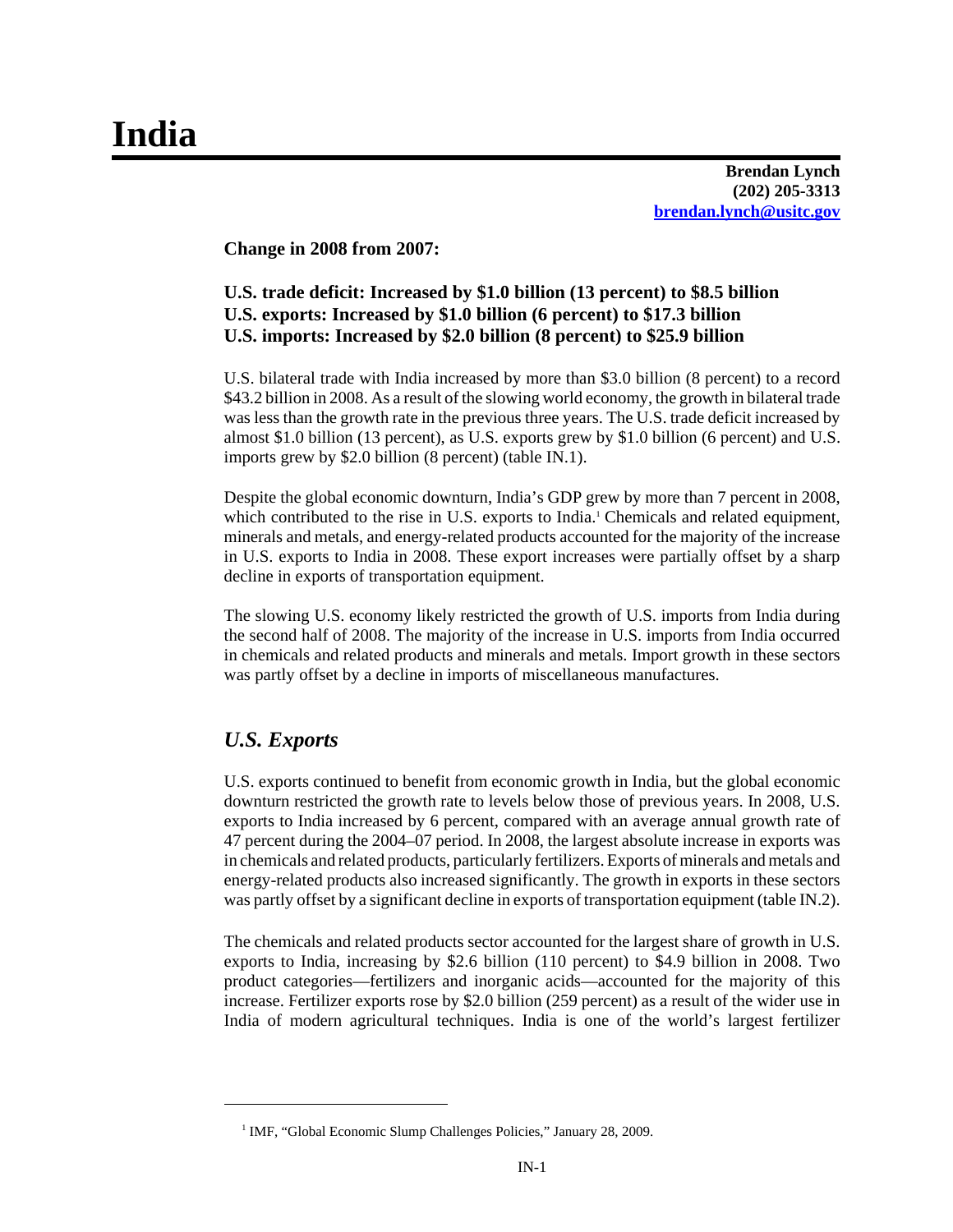**TABLE IN.1** India: U.S. exports of domestic merchandise, imports for consumption, and merchandise trade balance, by major industry/commodity sectors,  $2004 - 08$ <sup>a</sup>

| 2004<br>2005<br>2006<br>2007<br>2008<br>Item<br>Million dollars<br>U.S. exports of domestic merchandise:<br>251<br>296<br>363<br>Agricultural products<br>465<br>481<br>179<br>225<br>378<br>239<br>460<br>1.849<br>Chemicals and related products<br>1.094<br>1.470<br>2.354<br>4.941<br>316<br>414<br>Energy-related products<br>381<br>429<br>933<br>101<br>101<br>68<br>78<br>114<br>Textiles and apparel ............................<br>8<br>388<br>719<br>902<br>1.981<br>2.868<br>Minerals and metals $\ldots$ , , , , , , ,<br>542<br>1.325<br>715<br>784<br>1.113<br>671<br>2.114<br>3,582<br>1.027<br>6.881<br>Transportation equipment<br>1.859<br>2.057<br>1.576<br>1.709<br>2.139<br>90<br>167<br>191<br>191<br>228<br>Miscellaneous manufactures<br>118<br>171<br>200<br>273<br>346<br>Special provisions<br>5,295<br>6.965<br>16,309<br>17,340<br>9,025<br>U.S. imports of merchandise for consumption:<br>1,217<br>1,226<br>1,261<br>1,320<br>1.629<br>Agricultural products<br>145<br>84<br>94<br>109<br>134<br>Forest products.<br>1,334<br>2,952<br>1.732<br>2,230<br>4.148<br>Chemicals and related products<br>248<br>287<br>767<br>349<br>579<br>Energy-related products $\ldots \ldots \ldots \ldots \ldots \ldots \ldots$<br>4.106<br>5,568<br>5,583<br>5,194<br>5.611<br>Textiles and apparel ........................... |     |     |     |     |     |                                                                                                      | Change, 2008 from 2007                                                                                      |
|-----------------------------------------------------------------------------------------------------------------------------------------------------------------------------------------------------------------------------------------------------------------------------------------------------------------------------------------------------------------------------------------------------------------------------------------------------------------------------------------------------------------------------------------------------------------------------------------------------------------------------------------------------------------------------------------------------------------------------------------------------------------------------------------------------------------------------------------------------------------------------------------------------------------------------------------------------------------------------------------------------------------------------------------------------------------------------------------------------------------------------------------------------------------------------------------------------------------------------------------------------------------------------------------------------------------------------------------------------|-----|-----|-----|-----|-----|------------------------------------------------------------------------------------------------------|-------------------------------------------------------------------------------------------------------------|
|                                                                                                                                                                                                                                                                                                                                                                                                                                                                                                                                                                                                                                                                                                                                                                                                                                                                                                                                                                                                                                                                                                                                                                                                                                                                                                                                                     |     |     |     |     |     | Absolute                                                                                             | Percent                                                                                                     |
|                                                                                                                                                                                                                                                                                                                                                                                                                                                                                                                                                                                                                                                                                                                                                                                                                                                                                                                                                                                                                                                                                                                                                                                                                                                                                                                                                     |     |     |     |     |     |                                                                                                      |                                                                                                             |
|                                                                                                                                                                                                                                                                                                                                                                                                                                                                                                                                                                                                                                                                                                                                                                                                                                                                                                                                                                                                                                                                                                                                                                                                                                                                                                                                                     |     |     |     |     |     | 16<br>83<br>2.586<br>503<br>13<br>2<br>887<br>211<br>$-3,299$<br>$-82$<br>37<br>73                   | 3.4<br>21.9<br>109.9<br>117.2<br>12.7<br>52.1<br>44.8<br>19.0<br>$-47.9$<br>$-3.8$<br>19.6<br>26.9          |
|                                                                                                                                                                                                                                                                                                                                                                                                                                                                                                                                                                                                                                                                                                                                                                                                                                                                                                                                                                                                                                                                                                                                                                                                                                                                                                                                                     |     |     |     |     |     | 1,031                                                                                                | 6.3                                                                                                         |
| Minerals and metals<br>4.748<br>6.424<br>5.091<br>5.816<br>7.534<br>1.588<br>552<br>1,255<br>1.485<br>858<br>400<br>1,080<br>588<br>748<br>883<br>529<br>674<br>896<br>865<br>1,166<br>1,958<br>3.021<br>2,310<br>2.915<br>2.121<br>203<br>223<br>327<br>337<br>334<br>Special provisions<br>15,503<br>18.710<br>21,674<br>23,857<br>25,866                                                                                                                                                                                                                                                                                                                                                                                                                                                                                                                                                                                                                                                                                                                                                                                                                                                                                                                                                                                                         | 125 | 139 | 155 | 164 | 188 | 308<br>11<br>1.196<br>$-419$<br>$-28$<br>25<br>1.110<br>103<br>197<br>301<br>$-794$<br>$-3$<br>2,009 | 23.4<br>8.2<br>40.5<br>$-54.6$<br>$-0.5$<br>15.1<br>17.3<br>7.0<br>22.4<br>34.8<br>$-27.2$<br>$-0.8$<br>8.4 |
| U.S. merchandise trade balance:<br>$-966$<br>$-898$<br>$-930$<br>$-855$<br>$-1.148$<br>Agricultural products<br>95<br>131<br>244<br>316<br>131<br>Forest products.<br>$-240$<br>-598<br>-381<br>792<br>Chemicals and related products<br>-263<br>69<br>-199<br>127<br>-338<br>584<br>Energy-related products<br>$-4,039$<br>$-5.467$<br>$-5.470$<br>Textiles and apparel<br>-5.117<br>-5.510<br>$-122$<br>$-131$<br>$-148$<br>$-160$<br>$-182$<br>Minerals and metals<br>$-4,360$<br>$-4.372$<br>$-4,915$<br>-4.443<br>-4.666<br>-264<br>$-10$<br>-143<br>-471<br>-371<br>272<br>439<br>Transportation equipment<br>1.366<br>5.998<br>2.501<br>1.047<br>1.035<br>963<br>1,274<br>891<br>$-1,868$<br>$-2.144$<br>$-2,830$<br>$-2.724$<br>$-1.893$<br>$-85$<br>$-52$<br>Special provisions<br>-127<br>-64<br>12<br>$-10.208$<br>$-11.745$<br>$-12.649$<br>$-7.548$<br>$-8.526$                                                                                                                                                                                                                                                                                                                                                                                                                                                                        |     |     |     |     |     | $-293$<br>72<br>1,390<br>922<br>41<br>-23<br>-223<br>108<br>$-3.496$<br>-383<br>831<br>76<br>$-978$  | -34.2<br>29.4<br>0.7<br>$-14.2$<br>$-5.0$<br>29.0<br>-58.3<br>-30.0<br>30.5<br>$-13.0$                      |

,,,,,,,,,,,,,,,,,,,,,,,,,,,,,,,,,,,,,,,,,,,,,,,,,,,,,,,,,,,,,,,,,,,,,,,,,,,,,,,,,,,,,,,,,,,,,,,,,,,,,,,,,,,,,,,,,,,,,,,,,,,,,,,,,,,,,,,,,,,,,,,,,,,,,,,,,,,,,,,,

*Source*: Compiled from official statistics of the U.S. Department of Commerce.

*Note*: Calculations based on unrounded data. Sectors are ordered by the level of processing of the products classified therein.

<sup>a</sup>Import values are based on customs value; export values are based on f.a.s. value, U.S. port of export.

**bNot meaningful for purposes of comparison.**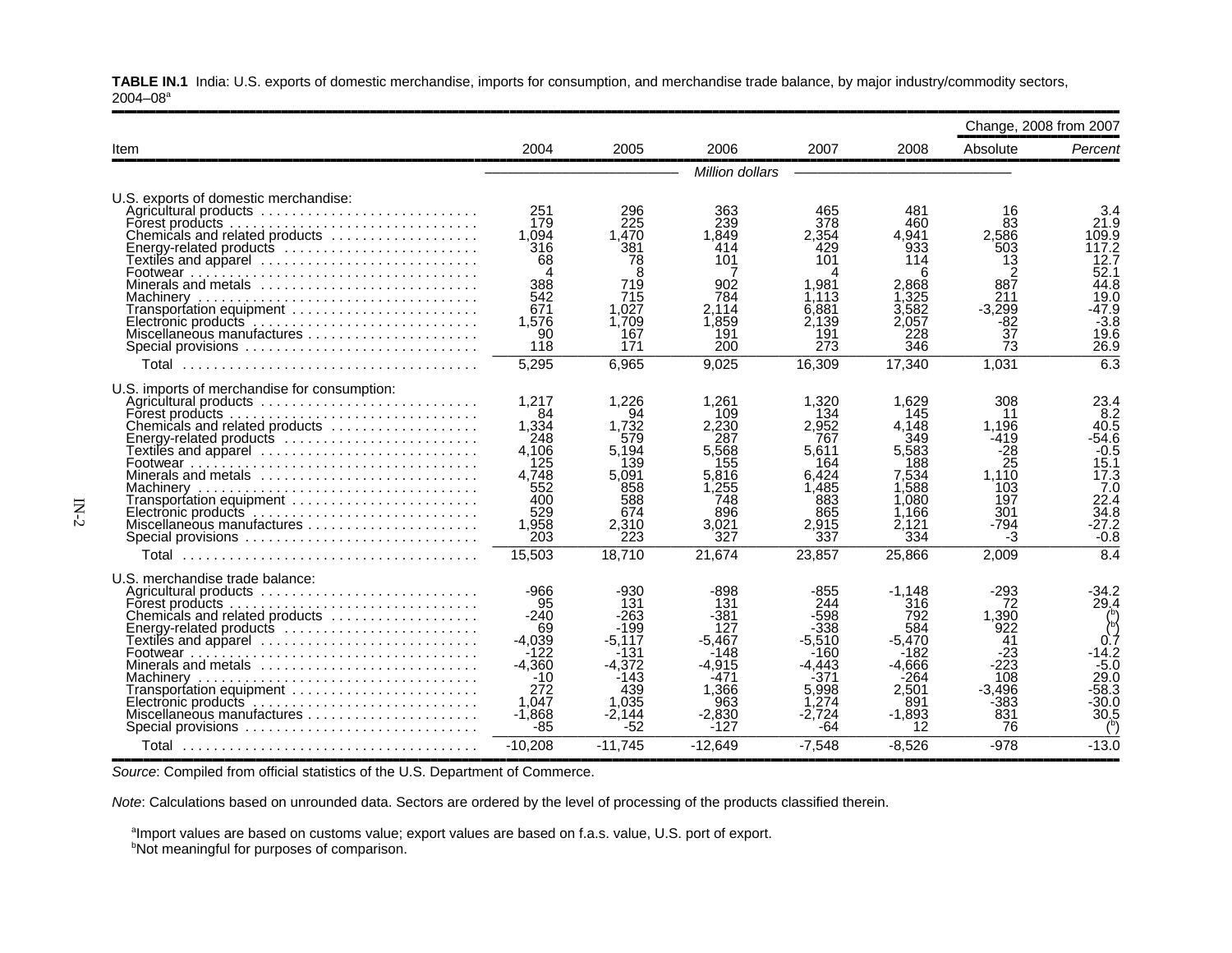|                                                                               |        |        |                 |        |        |          | Change, 2008 from 2007 |
|-------------------------------------------------------------------------------|--------|--------|-----------------|--------|--------|----------|------------------------|
| Sector/commodity                                                              | 2004   | 2005   | 2006            | 2007   | 2008   | Absolute | Percent                |
|                                                                               |        |        | Million dollars |        |        |          |                        |
| <b>U.S. EXPORTS:</b>                                                          |        |        |                 |        |        |          |                        |
| Increases:                                                                    |        |        |                 |        |        |          |                        |
| Chemicals and related products:                                               |        |        |                 |        |        |          |                        |
| Fertilizers (CH010) $\ldots \ldots \ldots \ldots \ldots \ldots \ldots \ldots$ | 114    | 415    | 587             | 778    | 2,791  | 2,012    | 258.5                  |
|                                                                               |        |        |                 |        | 230    | 229      | 25,944.4               |
| Minerals and metals:                                                          |        |        |                 |        |        |          |                        |
| Natural and synthetic gemstones (MM019)                                       | 37     | 63     | 241             | 510    | 1,239  | 728      | 142.7                  |
| Unrefined and refined gold (MM020A)                                           | (5)    | 34     | $(b)$           | 373    | 497    | 124      | 33.1                   |
| Coal, coke, and related chemical products (EP003)                             | 228    | 254    | 320             | 284    | 731    | 447      | 157.8                  |
| Decreases:                                                                    |        |        |                 |        |        |          |                        |
| Transportation equipment:                                                     |        |        |                 |        |        |          |                        |
| Aircraft, spacecraft, and related                                             |        |        |                 |        |        |          |                        |
| equipment (TE013)                                                             | 286    | 595    | 1,510           | 5,955  | 2,555  | $-3,400$ | $-57.1$                |
| Aircraft engines and gas turbines (TE001)                                     | 158    | 128    | 225             | 329    | 215    | $-113$   | $-34.5$                |
| Computers, peripherals, and parts (EL017)                                     | 358    | 357    | 401             | 402    | 309    | $-94$    | $-23.3$                |
| All other                                                                     | 4,114  | 5,119  | 5,740           | 7,677  | 8,774  | 1,098    | 14.3                   |
| TOTAL                                                                         | 5,295  | 6,965  | 9,025           | 16,309 | 17,340 | 1,031    | 6.3                    |
| <b>U.S. IMPORTS:</b>                                                          |        |        |                 |        |        |          |                        |
| Increases:                                                                    |        |        |                 |        |        |          |                        |
| Medicinal chemicals (CH019)                                                   | 456    | 575    | 814             | 1.352  | 2,018  | 666      | 49.3                   |
| Minerals and metals:                                                          |        |        |                 |        |        |          |                        |
| Pipes and tubes of carbon and alloy                                           |        |        |                 |        |        |          |                        |
| steels $(MM025L)$                                                             | 91     | 198    | 117             | 575    | 974    | 399      | 69.4                   |
| Natural and synthetic gemstones (MM019)                                       | 2,991  | 3,203  | 3,385           | 3,824  | 4,022  | 198      | 5.2                    |
| Decreases:                                                                    |        |        |                 |        |        |          |                        |
| Precious jewelry and related articles (MS006)                                 | 1,500  | 1,769  | 2,421           | 2,334  | 1,524  | $-810$   | $-34.7$                |
| Petroleum products (EP005)                                                    | 231    | 559    | 277             | 749    | 345    | $-405$   | $-54.0$                |
| Textiles and apparel: Apparel (TX005)                                         | 2,360  | 3,152  | 3,320           | 3,296  | 3,204  | $-92$    | $-2.8$                 |
| All other                                                                     | 7,875  | 9.254  | 11.340          | 11.727 | 13.780 | 2,052    | 17.5                   |
| <b>TOTAL</b>                                                                  | 15,503 | 18.710 | 21.674          | 23,857 | 25,866 | 2,009    | 8.4                    |

### **TABLE IN.2** India: Leading changes in U.S. exports and U.S. imports, 2004–08a

*Source*: Compiled from official statistics of the U.S. Department of Commerce.

*Note*: Calculations based on unrounded data.

<sup>a</sup>Import values are based on customs value; export values are based on f.a.s. value, U.S. port of export.  $b$ Less than \$500,000.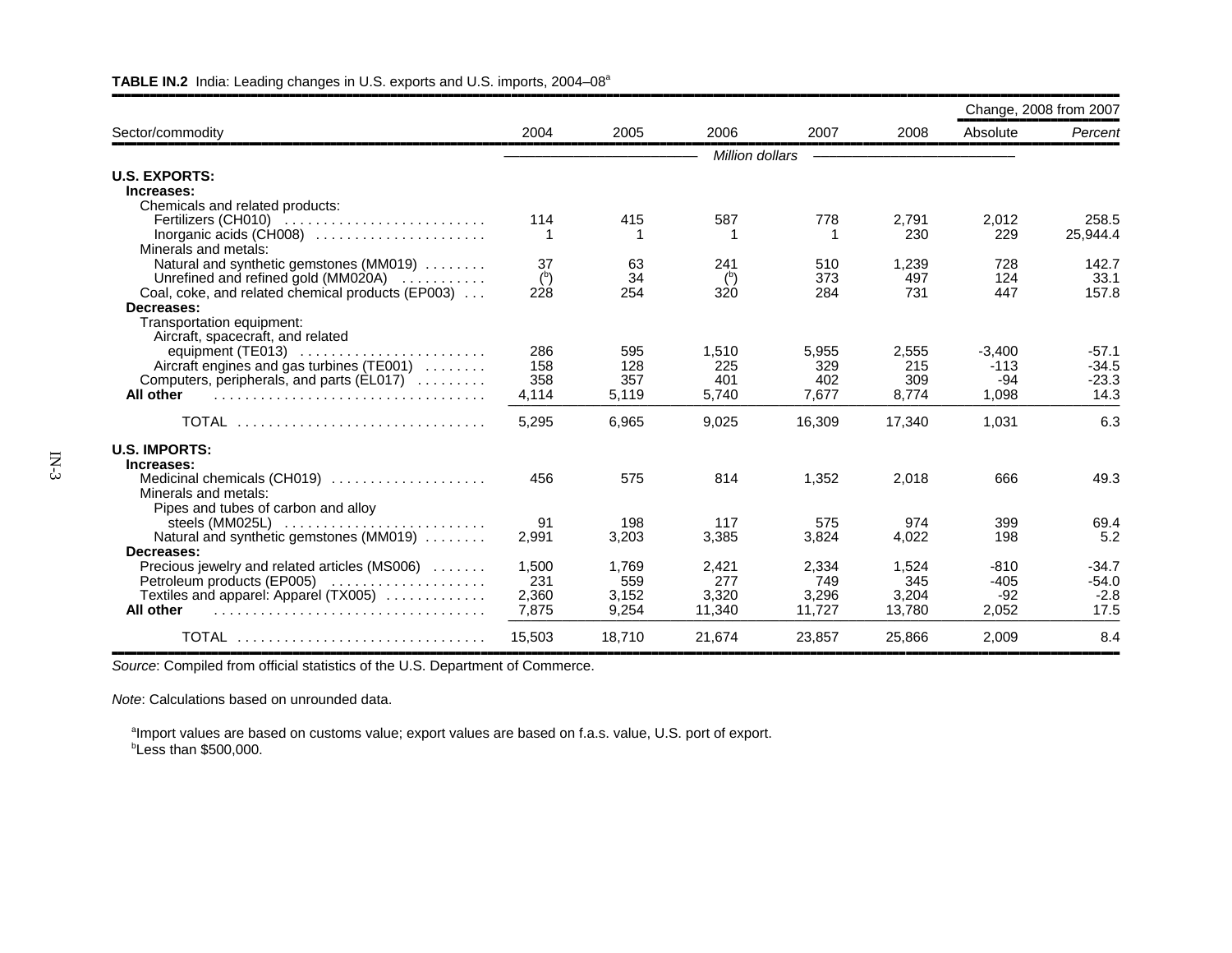consumers and relies on imports of phosphate fertilizers due to limited domestic production.2 The United States supplies significant quantities of phosphate fertilizers in the form of granular diammonium phosphate and monoammonium phosphate, both of which are in high demand in India. The increase in the value of U.S. fertilizer exports to India also occurred due to higher prices. From 2007 to 2008, the U.S. domestic price of diammonium phosphate, which makes up the majority of U.S. fertilizer exports to India, increased from \$442 per ton to  $$850$  per ton.<sup>3</sup>

U.S. exports of minerals and metals to India increased by \$887 million (45 percent) to \$2.9 billion in 2008. Exports in one product category—natural and synthetic gemstones—increased by \$728 million (143 percent) and contributed significantly to the growth in the sector. The increase in the value of U.S. exports of gemstones to India was principally due to a 45 percent increase in the export price of industrial diamonds.4 The quantity of U.S. gemstone exports also increased slightly as India, a global hub for jewelry production that depends on imported raw materials, continued to expand production in early 2008 prior to the decline in demand following the economic downturn.<sup>5</sup>

U.S. exports of energy-related products to India increased by \$503 million (117 percent) to \$933 million in 2008. Exports of coal, coke, and related chemical products increased by \$447 million and contributed significantly to export growth in the energy-related products sector. U.S. exports of coal to India, which accounted for less than 1 percent of total U.S. coal exports, increased from 600,000 short tons in 2007 to about 1.5 million short tons in 2008, primarily because China reduced its level of coal exports to India. The value of U.S. coal exports also increased substantially during 2008 as the price of U.S. coal exports increased from \$88 per short ton in 2007 to \$156 per short ton in 2008.

At the same time, U.S. exports in the transportation equipment sector to India declined significantly, falling by \$3.3 billion (48 percent) to \$3.6 billion in 2008. Most of the decrease in this sector occurred in aircraft, spacecraft, and related equipment, as U.S.-based Boeing Company delivered only 15 new aircraft to Indian airlines in 2008, compared with 36 in 2007.6

## *U.S. Imports*

U.S. imports from India increased by \$2.0 billion (8 percent) to \$25.9 billion in 2008. This growth was slower than in previous years due to weak U.S. demand caused by the economic downturn. The largest absolute increases in U.S. imports from India were in chemicals and related products and minerals and metals. However, strong growth in these sectors was somewhat offset by a large decline in imports of miscellaneous manufactures.

U.S. imports of chemicals and related products increased by \$1.2 billion (41 percent) to \$4.1 billion in 2008. Medicinal chemical imports from India increased by \$666 million

 <sup>2</sup> Economy Watch, *Indian Fertilizer Industry*, undated (accessed March 7, 2009).

<sup>&</sup>lt;sup>3</sup> USDA, ERS, "Table 7: Average U.S. Farm Prices of Selected Fertilizers," undated (accessed March 17, 2009).

 <sup>4</sup> Compiled from official statistics of the U.S. Department of Commerce.

 <sup>5</sup> Ahmad, "Outlook for Indian Gems and Jewelley Sector: 2009," Associated Chambers of Commerce and Industry of India, April 2009, 6.

 <sup>6</sup> Boeing Company,"Orders and Deliveries," undated (accessed March 23, 2009); Boeing Company, "Jet Prices," undated (accessed March 24, 2009).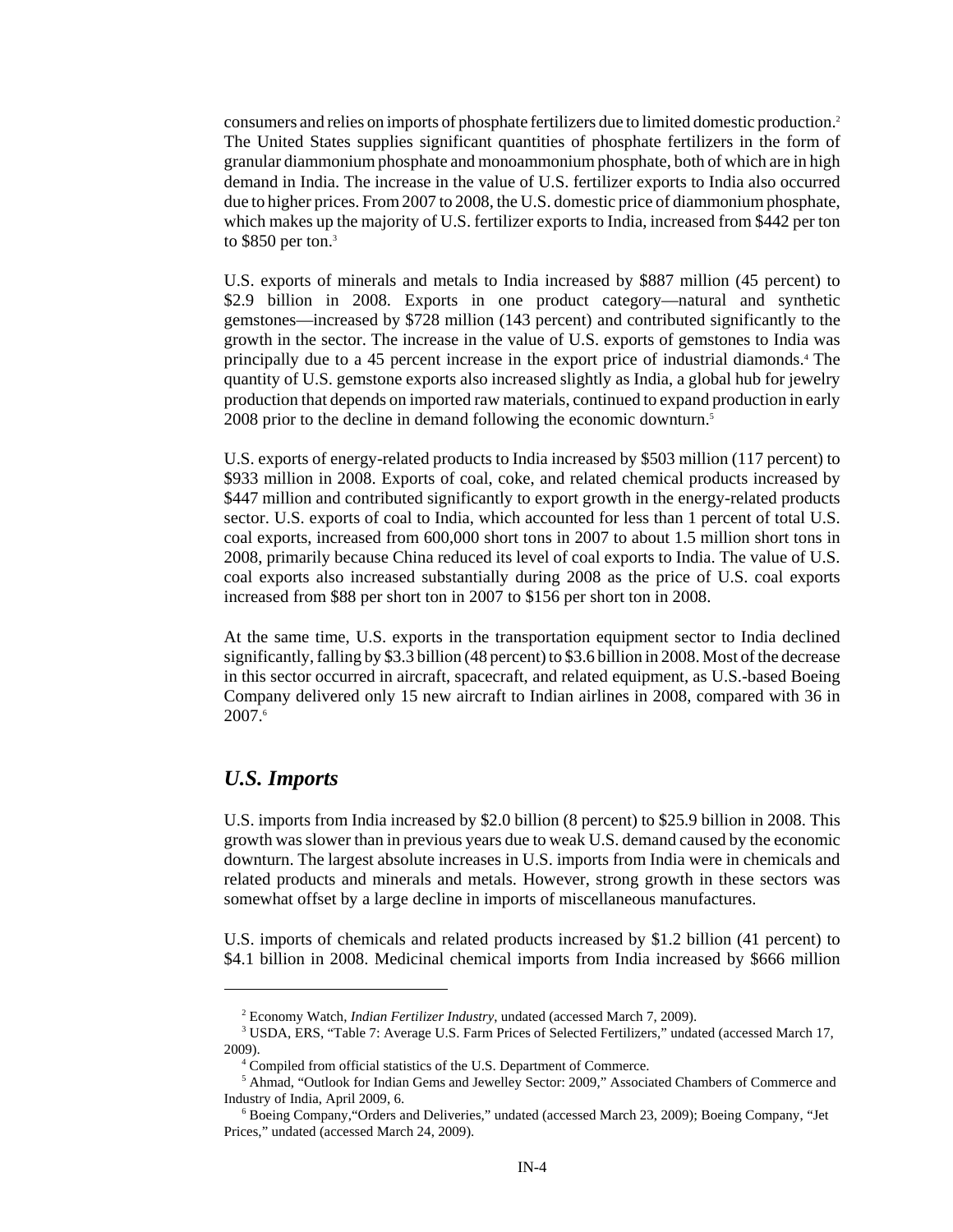(49 percent) to \$2.0 billion in 2008, contributing significantly to the import growth in this sector. Greater U.S. demand for less-expensive generic pharmaceuticals, which are increasingly produced in developing countries, such as China and India, led to the increase in medicinal chemical imports. In 2008, use of generic pharmaceuticals in the United States increased as patents on pharmaceuticals worth approximately \$20 billion in annual sales expired during this year.7 Indian manufacturers have been expanding output based on expired patents in order to serve the growing U.S. generic market.<sup>8</sup>

U.S. imports of minerals and metals increased by \$1.1 billion (17 percent) to \$7.5 billion. Imports in one product category—steel mill products—increased by \$707 million (68 percent) and contributed significantly to the import growth in this sector. The growth of U.S. steel mill product imports was accounted for primarily by pipes and tubes of carbon and alloy steel, which increased by \$399 million (69 percent) to approximately \$1.0 billion in 2008. In 2007, several of India's top line-pipe producers won a number of multiyear contracts to supply natural-gas line-pipe projects in the southern region of the United States. These contracts were spurred by a rise in U.S. demand for interstate pipe infrastructure owing to the rise in energy prices that occurred throughout 2007.

U.S. imports of miscellaneous manufactures declined by \$794 million (27 percent) to \$2.1 billion. Imports in one product category—precious jewelry and related articles—declined by \$810 million (35 percent) to \$1.5 billion. The poor economic climate in the United States caused jewelry retailers and importers to adjust their product mix and reduce inventory throughout 2008. Weak demand forced importers and retailers to order lower-value jewelry, such as silver and gold necklaces, and reduce their imports of highervalue gold jewelry. As a result, there was a \$51-million increase in silver jewelry imports, a \$95-million increase in gold necklace imports, and a \$957-million decline in imports of higher-value gold jewelry.<sup>9</sup>

 <sup>7</sup> CSM Services, "Indian Pharmaceutical Industry Ranks 4th Globally," March 25, 2008.

<sup>&</sup>lt;sup>8</sup> India has the largest number of U.S. Food and Drug Administration-approved manufacturing plants outside of the United States; this number has increased significantly over the past two years. Directories Today, "Industry Overview: Drugs and Pharmaceuticals," undated (accessed March 26, 2009).

 <sup>9</sup> Zale Co., "Zale Reports Second Quarter Fiscal 2009 Results," February 25, 2009.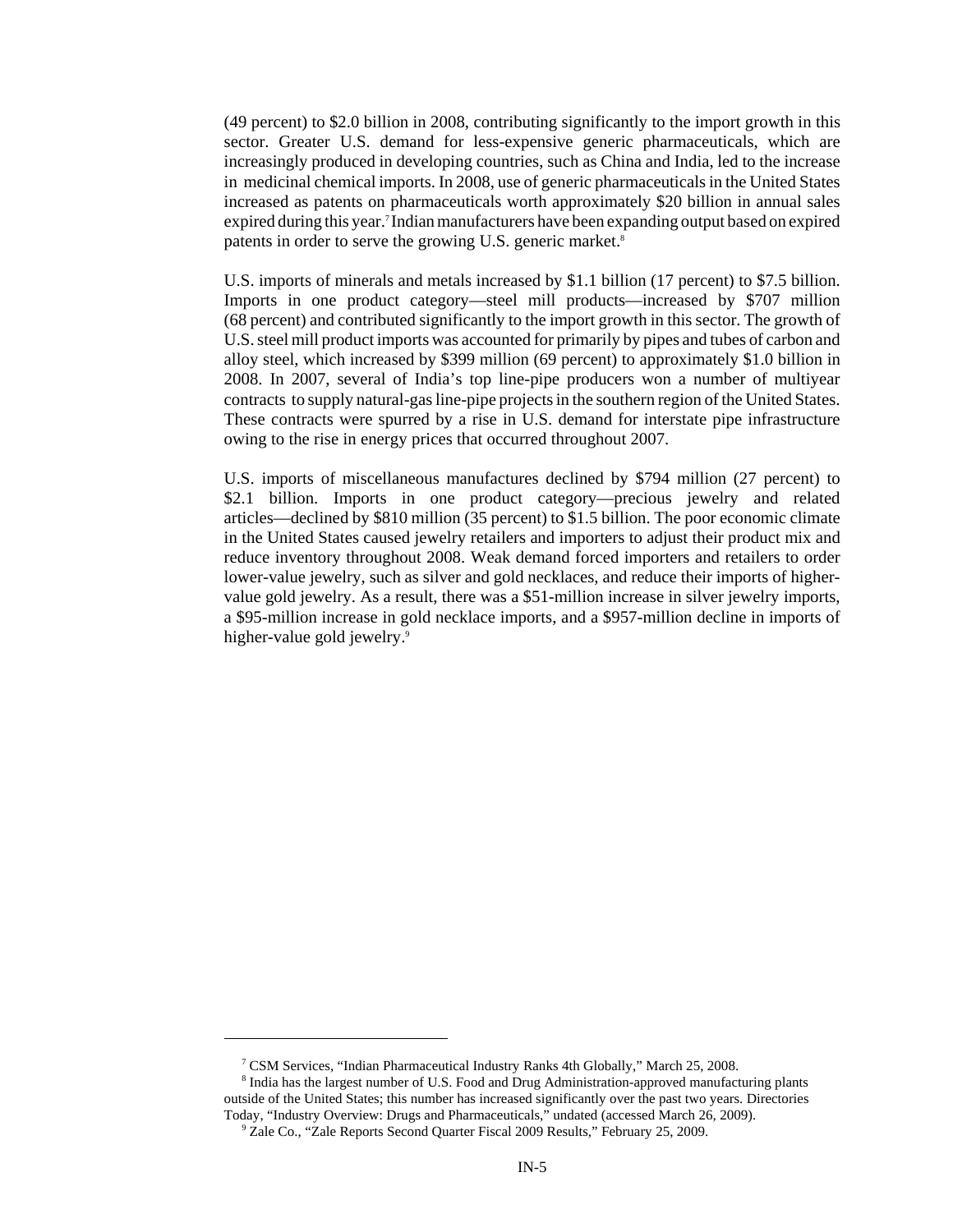# **Bibliography - India**

- Ahmad, Nusrat, "Outlook for Indian Gems and Jewelley Sector: 2009," Associated Chambers of Commerce and Industry of India, April 2009.
- Boeing Company. "Jet Prices," undated. http://www.boeing.com/commercial/prices/index.html (accessed March 24, 2009).
- ———. "Orders and Deliveries," undated. http://active.boeing.com/commercial/orders/index.cfm? (accessed March 23, 2009).
- CSM Services. "Indian Pharmaceutical Industry Ranks 4th Globally," March 25, 2008. http://www.csmservicesindia.com/news\_details.asp?id=36.
- Directories Today. "Industry Overview: Drugs and Pharmaceuticals," undated. http://www.directories-today.com/drugs.html (accessed March 26, 2009).
- Economy Watch. *Indian Fertilizer Industry*, undated. http://www.economywatch.com/indian-fertilizer-industry/ (accessed March 7, 2009).
- International Monetary Fund (IMF). "Global Economic Slump Challenges Policies." *World Economic Outlook Update,* January 28, 2009. http://www.imf.org/external/pubs/ft/weo/2009 /update/01/pdf/0109.pdf.
- U.S. Department of Agriculture (USDA). Economic Research Service (ERS). "Table 7: Average U.S. Farm Prices of Selected Fertilizers," undated. http://www.ers.usda.gov/Data/FertilizerUse/ Tables/Table7.xls (accessed March 17, 2009).
- U.S. Department of Commerce. Census Bureau. Official U.S. trade statistics. http://www.census.gov/foreign-trade/download/ dvd/index.html#merch (accessed monthly).
- Zale Co. "Zale Reports Second Quarter Fiscal 2009 Results Announces Additional \$140 Million in Cost Savings and Inventory Reductions." News release, February 25, 2009.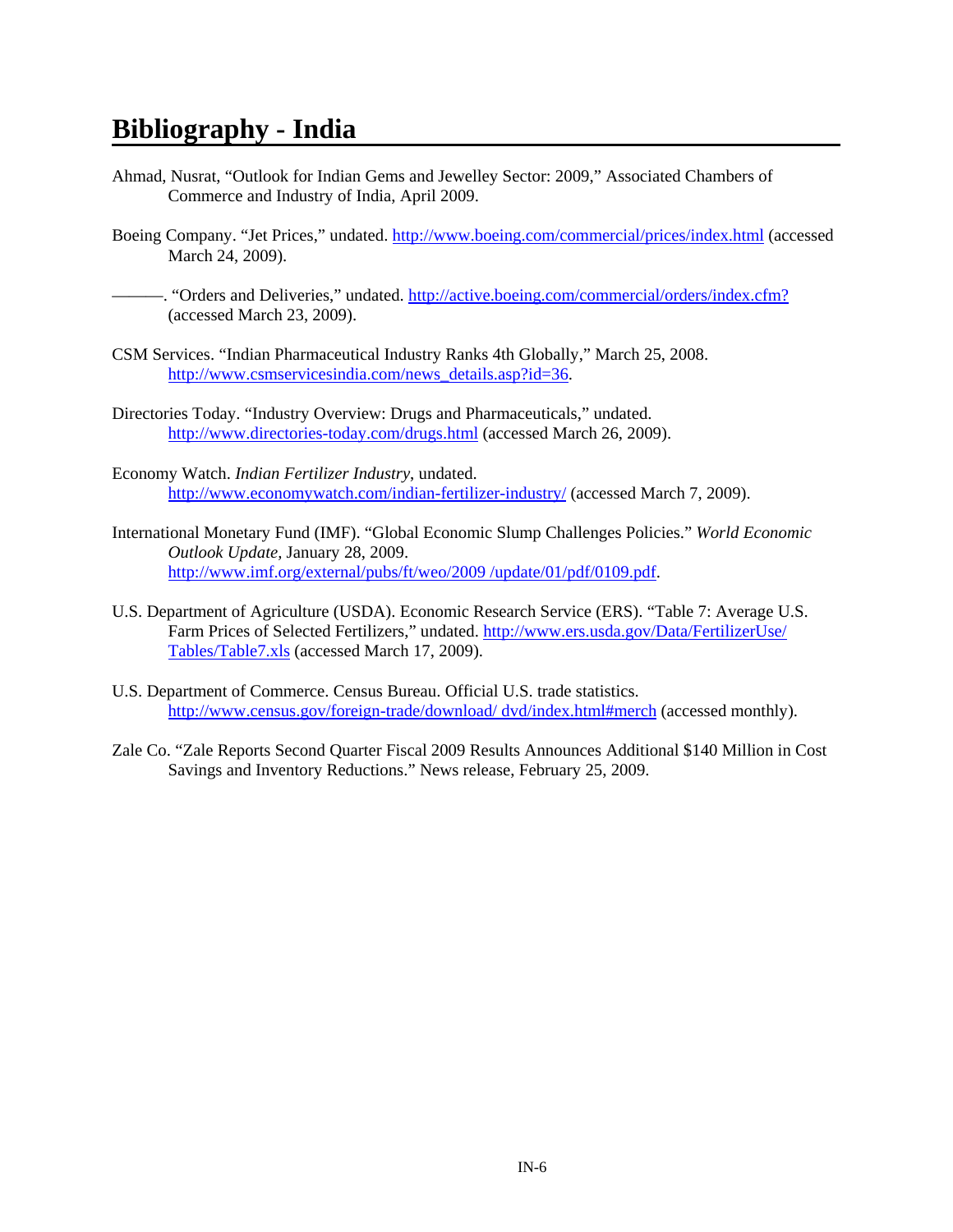# **Japan**

**Michelle Koscielski (202) 205-3489 michelle.koscielski@usitc.gov**

#### **Change in 2008 from 2007:**

## **U.S. trade deficit: Decreased by \$9.2 billion (11 percent) to \$77.7 billion U.S. exports: Increased by \$3.3 billion (6 percent) to \$61.4 billion U.S. imports: Decreased by \$5.8 billion (4 percent) to \$139.1 billion**

U.S. merchandise trade with Japan decreased by \$2.5 billion (1 percent) to \$200.5 billion in 2008. The U.S. trade deficit with Japan decreased by \$9.2 billion to \$77.7 billion as a result of a \$3.3-billion increase in U.S. exports to Japan and a \$5.8-billion decrease in U.S. imports from Japan (table JA.1). Japan was the fifth-largest market for U.S. merchandise exports (after the EU, Canada, Mexico, and China) and the fourth-largest source of U.S. imports (after China, Canada, and Mexico).

Although the U.S. and Japanese economies were both contracting by the end of 2008, U.S. exports to Japan grew. The contraction was offset by the appreciation of the Japanese yen relative to the U.S. dollar.1 In addition, the U.S. merchandise trade deficit with Japan decreased due to the higher prices of U.S. commodity exports in the agriculture, chemicals, and energy-related markets. In 2008, approximately 44 percent of all U.S. exports to Japan occurred within these market sectors.

## *U.S. Exports*

U.S. exports to Japan rose by \$3.3 billion (6 percent) to \$61.4 billion in 2008, with export growth found principally in the agricultural products, chemicals and related products, and energy-related products sectors. U.S. exports in five categories—cereals; petroleum products; swine and pork; fertilizers; and coal, coke, and related chemical products—registered the most significant increases (table JA.2). Although these categories represented only 15 percent of total U.S. exports to Japan, they represented an increase of \$3.5 billion.

U.S. exports of agricultural products to Japan increased by \$3.0 billion (25 percent) to \$14.7 billion, of which exports of cereals (primarily wheat and corn) rose by \$2.1 billion (56 percent).2 The increase in the value of cereal exports is largely attributable to rising

<sup>&</sup>lt;sup>1</sup> From 2007 to 2008, the U.S. dollar depreciated relative to the Japanese yen by approximately 12 percent in nominal terms. Board of Governors of the Federal Reserve System, "Foreign Exchange Rates (Annual)," January 2, 2009.

<sup>&</sup>lt;sup>2</sup> See the Agricultural Products chapter for more detail.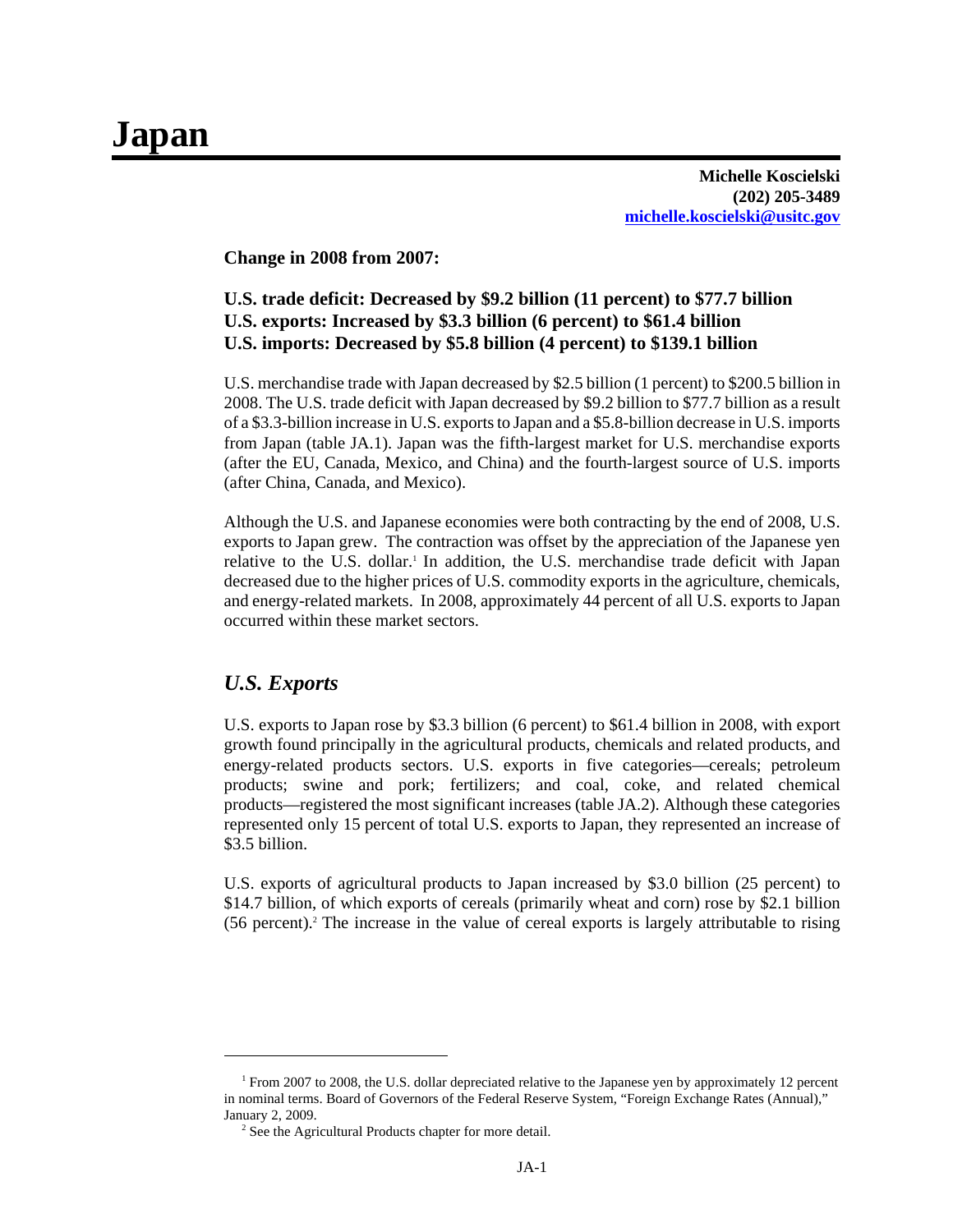**TABLE JA.1** Japan: U.S. exports of domestic merchandise, imports for consumption, and merchandise trade balance, by major industry/commodity sectors,  $2004 - 08$ <sup>a</sup>

|                                                                                                                                                                                                                                                                                                                                                                                                                                     |                                                                                                                                     |                                                                                                                       |                                                                                                                       |                                                                                                                        |                                                                                                                         |                                                                                                        | Change, 2008 from 2007                                                                                                                                      |
|-------------------------------------------------------------------------------------------------------------------------------------------------------------------------------------------------------------------------------------------------------------------------------------------------------------------------------------------------------------------------------------------------------------------------------------|-------------------------------------------------------------------------------------------------------------------------------------|-----------------------------------------------------------------------------------------------------------------------|-----------------------------------------------------------------------------------------------------------------------|------------------------------------------------------------------------------------------------------------------------|-------------------------------------------------------------------------------------------------------------------------|--------------------------------------------------------------------------------------------------------|-------------------------------------------------------------------------------------------------------------------------------------------------------------|
| Item                                                                                                                                                                                                                                                                                                                                                                                                                                | 2004                                                                                                                                | 2005                                                                                                                  | 2006                                                                                                                  | 2007                                                                                                                   | 2008                                                                                                                    | Absolute                                                                                               | Percent                                                                                                                                                     |
|                                                                                                                                                                                                                                                                                                                                                                                                                                     |                                                                                                                                     |                                                                                                                       | Million dollars                                                                                                       |                                                                                                                        |                                                                                                                         |                                                                                                        |                                                                                                                                                             |
| U.S. exports of domestic merchandise:<br>Forest products $\ldots \ldots \ldots \ldots \ldots \ldots \ldots \ldots \ldots \ldots$<br>Chemicals and related products<br>Energy-related products<br>Textiles and apparel ............................<br>Minerals and metals $\ldots \ldots \ldots \ldots \ldots \ldots \ldots$<br>Transportation equipment<br>Electronic products<br>Miscellaneous manufactures<br>Special provisions | 10.087<br>1.963<br>7,153<br>1,744<br>592<br>27<br>1.955<br>4.575<br>8,120<br>11,236<br>1,501<br>1,540                               | 9,840<br>1.907<br>7.797<br>1.394<br>649<br>27<br>2.385<br>4,526<br>8.630<br>10.967<br>1,728<br>1,650                  | 10.342<br>1.964<br>8,383<br>1.348<br>629<br>28<br>3.221<br>5,151<br>9.611<br>11,538<br>2,034<br>1,346                 | 11.750<br>1.859<br>8.847<br>1.556<br>544<br>33<br>4.094<br>4.877<br>10.556<br>10.794<br>1,915<br>1.271                 | 14.715<br>2,019<br>9,911<br>2,286<br>548<br>53<br>3.995<br>4,251<br>10.655<br>9,791<br>1,862<br>1,348                   | 2.966<br>160<br>1.064<br>730<br>$\Delta$<br>19<br>-98<br>-626<br>99<br>$-1,003$<br>$-53$<br>78         | 25.2<br>8.6<br>12.0<br>46.9<br>$0.\overline{8}$<br>58.5<br>$-2.4$<br>$-12.8$<br>$\overline{0.9}$<br>$-9.3$<br>$-2.8$<br>6.1                                 |
|                                                                                                                                                                                                                                                                                                                                                                                                                                     | 50.493                                                                                                                              | 51.499                                                                                                                | 55.596                                                                                                                | 58.096                                                                                                                 | 61.435                                                                                                                  | 3,339                                                                                                  | $\overline{5.7}$                                                                                                                                            |
| U.S. imports of merchandise for consumption:<br>Agricultural products<br>Forest products.<br>Chemicals and related products<br>Energy-related products<br>Textiles and apparel ............................<br>Minerals and metals<br>Electronic products<br>Miscellaneous manufactures<br>Special provisions                                                                                                                       | 503<br>683<br>10.684<br>225<br>964<br>4.724<br>16.810<br>57.126<br>32,023<br>1,906<br>3,886                                         | 540<br>692<br>11.100<br>534<br>730<br>5.013<br>18,333<br>62,745<br>31.512<br>2.474<br>4,155<br>137.831                | 573<br>649<br>10,739<br>970<br>737<br>5,871<br>19.455<br>71.493<br>30,838<br>2,026<br>4.718<br>148.071                | 601<br>648<br>11.065<br>1.191<br>784<br>5.780<br>17.146<br>69.851<br>31.542<br>.969<br>4,349<br>144.928                | 685<br>642<br>11,315<br>601<br>765<br>5,996<br>17.094<br>65.691<br>30.734<br>1.835<br>3,752<br>139.112                  | 84<br>-6<br>251<br>-590<br>$-19$<br>216<br>-52<br>$-4.161$<br>-808<br>$-134$<br>$-597$                 | 14.0<br>$-0.9$<br>$\tilde{2}.\tilde{3}$<br>$-49.\bar{6}$<br>$-2.4$<br>27.0<br>$3.\overline{7}$<br>$-0.3$<br>$-6.0$<br>$-2.6$<br>$-6.8$<br>$-13.7$<br>$-4.0$ |
| U.S. merchandise trade balance:<br>Agricultural products<br>Forest products.<br>Chemicals and related products<br>Energy-related products<br>Textiles and apparel<br>Minerals and metals<br>Transportation equipment<br>Electronic products $\ldots \ldots \ldots \ldots \ldots \ldots \ldots \ldots \ldots$<br>Miscellaneous manufactures<br>Special provisions                                                                    | 129,535<br>9,583<br>1.280<br>$-3,531$<br>1,519<br>-371<br>25<br>$-2.770$<br>$-12,234$<br>$-49.006$<br>$-20.787$<br>-404<br>$-2,346$ | 9,301<br>1.214<br>$-3,304$<br>859<br>-81<br>24<br>$-2,628$<br>$-13,807$<br>$-54.115$<br>$-20,545$<br>-746<br>$-2,505$ | 9,769<br>1.315<br>$-2,356$<br>378<br>$-108$<br>26<br>$-2.650$<br>$-14.304$<br>$-61,882$<br>$-19.300$<br>8<br>$-3,372$ | 11,149<br>1.212<br>$-2,218$<br>365<br>-240<br>31<br>$-1,687$<br>$-12.269$<br>$-59.296$<br>$-20.748$<br>-54<br>$-3,079$ | 14,030<br>1.377<br>$-1.404$<br>1.685<br>-217<br>50<br>$-2.001$<br>$-12.843$<br>$-55.036$<br>$-20.943$<br>27<br>$-2,404$ | $-5,816$<br>2,882<br>166<br>814<br>1,320<br>23<br>19<br>$-314$<br>-574<br>4.260<br>$-195$<br>81<br>675 | 25.8<br>13.7<br>36.7<br>361.1<br>9.7<br>60.5<br>$-18.6$<br>$-4.7$<br>7.2<br>$-0.9$<br>21.9                                                                  |
|                                                                                                                                                                                                                                                                                                                                                                                                                                     | $-79,042$                                                                                                                           | $-86,333$                                                                                                             | $-92.475$                                                                                                             | $-86.832$                                                                                                              | $-77.677$                                                                                                               | 9.155                                                                                                  | 10.5                                                                                                                                                        |

,,,,,,,,,,,,,,,,,,,,,,,,,,,,,,,,,,,,,,,,,,,,,,,,,,,,,,,,,,,,,,,,,,,,,,,,,,,,,,,,,,,,,,,,,,,,,,,,,,,,,,,,,,,,,,,,,,,,,,,,,,,,,,,,,,,,,,,,,,,,,,,,,,,,,,,,,,,,,,,,

*Source*: Compiled from official statistics of the U.S. Department of Commerce.

*Note*: Calculations based on unrounded data. Sectors are ordered by the level of processing of the products classified therein.

<sup>a</sup>Import values are based on customs value; export values are based on f.a.s. value, U.S. port of export.

**bNot meaningful for purposes of comparison.**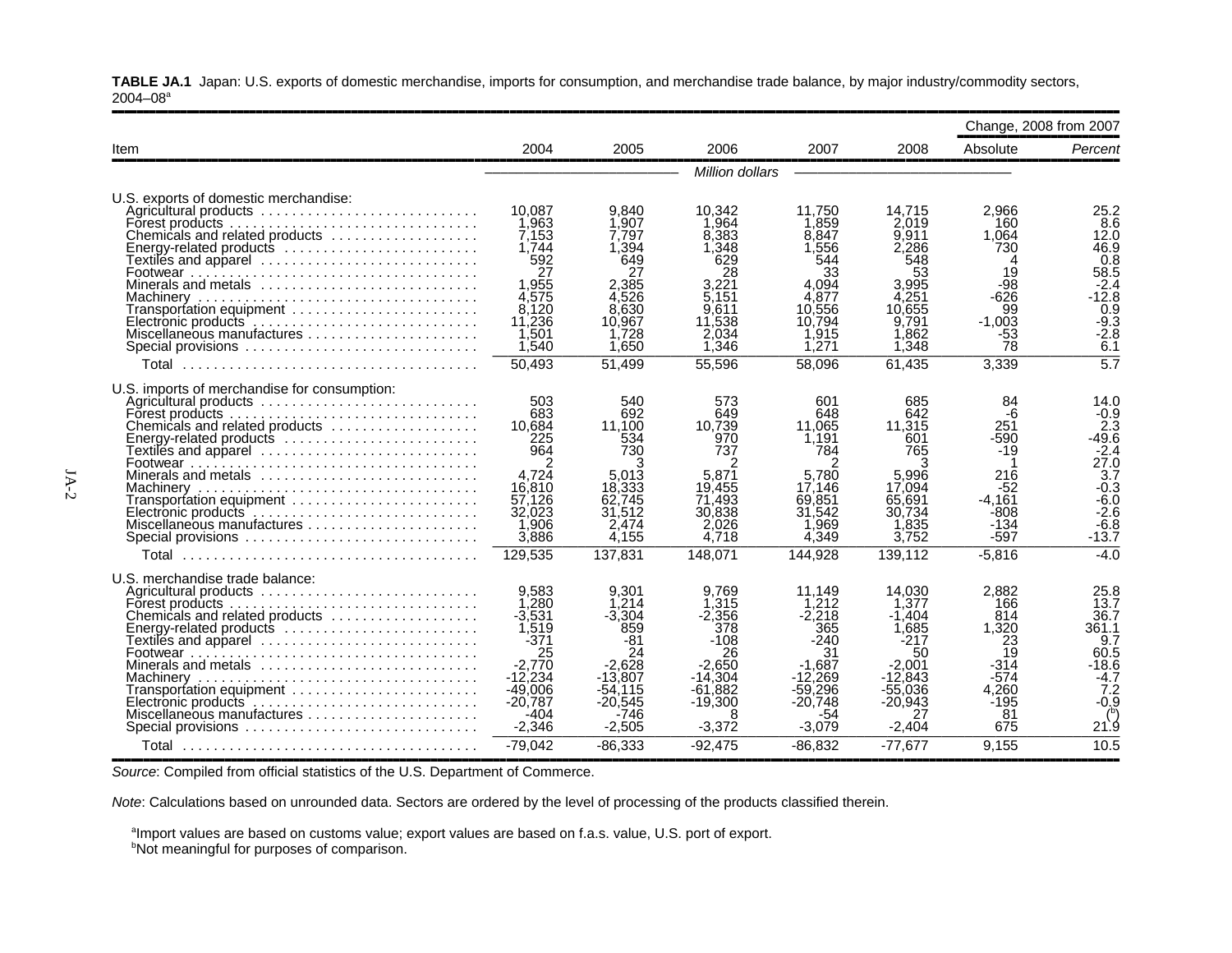|                                                                                                 |         |                |                 |         |         | Change, 2008 from 2007 |              |
|-------------------------------------------------------------------------------------------------|---------|----------------|-----------------|---------|---------|------------------------|--------------|
| Sector/commodity                                                                                | 2004    | 2005           | 2006            | 2007    | 2008    | Absolute               | Percent      |
|                                                                                                 |         |                | Million dollars |         |         |                        |              |
| <b>U.S. EXPORTS:</b>                                                                            |         |                |                 |         |         |                        |              |
| Increases:                                                                                      |         |                |                 |         |         |                        |              |
| Agricultural products:                                                                          |         |                |                 |         |         |                        |              |
| Cereals (AG030)                                                                                 | 2,697   | 2,428          | 2,895           | 3,768   | 5,890   | 2,122                  | 56.3         |
| Swine and pork (AG003)                                                                          | 953     | 1.067          | 1,015           | 1,127   | 1,511   | 383                    | 34.0         |
| Energy-related products:                                                                        |         |                |                 |         |         |                        |              |
| Petroleum products (EP005)                                                                      | 473     | 536            | 512             | 564     | 957     | 393                    | 69.6         |
| Coal, coke, and related chemical products (EP003).                                              | 416     | 232            | 71              | 57      | 366     | 309                    | 541.8        |
| Fertilizers (CH010)                                                                             | 124     | 123            | 142             | 147     | 461     | 314                    | 213.3        |
| Decreases:                                                                                      |         |                |                 |         |         |                        |              |
| Semiconductor manufacturing equipment                                                           |         |                |                 |         |         |                        |              |
| and robotics (MT019)                                                                            | 2,080   | 1,964          | 2,302           | 2,388   | 1,600   | -788                   | $-33.0$      |
| Electronic products:                                                                            |         |                |                 |         |         |                        |              |
| Computers, peripherals, and parts (EL017)                                                       | 2.040   | 1.871          | 1.890           | 1,595   | 1.081   | -514                   | -32.3        |
| Semiconductors and integrated circuits (EL015)                                                  | 1.607   | 1,281          | 1,279           | 1,014   | 797     | $-217$                 | $-21.4$      |
| Measuring, testing, and controlling                                                             |         |                |                 |         |         |                        |              |
| $instruments$ (EL025) $\ldots$                                                                  | 1,508   | 1,405          | 1,685           | 1,457   | 1,349   | $-108$                 | $-7.4$       |
| Aircraft, spacecraft, and related equipment (TE013)                                             | 4,750   | 5,182          | 5,721           | 6,528   | 6,247   | $-281$                 | $-4.3$       |
| All other                                                                                       | 33,845  | 35,409         | 38,082          | 39,451  | 41,177  | 1.726                  | 4.4          |
| TOTAL                                                                                           | 50,493  | 51,499         | 55,596          | 58,096  | 61,435  | 3,339                  | 5.7          |
|                                                                                                 |         |                |                 |         |         |                        |              |
| <b>U.S. IMPORTS:</b><br>Increases:                                                              |         |                |                 |         |         |                        |              |
| Electronic products:                                                                            |         |                |                 |         |         |                        |              |
|                                                                                                 | 6,799   | 6,536          | 6,681           | 7,399   | 7,878   | 479                    | 6.5          |
| Computers, peripherals, and parts (EL017)<br>Optical goods, including ophthalmic goods (EL020). | 1.366   | 1.279          | 1.296           | 1.264   | 1.503   | 239                    | 18.9         |
| Machinery:                                                                                      |         |                |                 |         |         |                        |              |
|                                                                                                 |         |                |                 |         |         |                        |              |
| Electric motors, generators, and related                                                        |         |                |                 |         |         | 420                    |              |
| equipment (MT023) $\ldots$                                                                      | 1,113   | 1,279<br>1,652 | 1,341<br>1.926  | 1,425   | 1,844   | 314                    | 29.4<br>17.3 |
| Metal cutting machine tools (MT015)<br>Steel mill products (MM025)                              | 1,266   |                |                 | 1,813   | 2,127   | 401                    | 23.2         |
|                                                                                                 | 1,015   | 1,392          | 1,886           | 1,727   | 2,128   |                        |              |
| Decreases:                                                                                      |         |                |                 |         |         |                        |              |
| Transportation equipment:                                                                       |         | 35.947         |                 |         |         |                        |              |
| Motor vehicles (TE009)                                                                          | 33,171  |                | 44.609          | 44,965  | 42.407  | $-2,557$               | $-5.7$       |
| Certain motor-vehicle parts (TE010)                                                             | 8,625   | 9,003          | 8,612           | 8,257   | 7,339   | $-918$                 | $-11.1$      |
| Petroleum products (EP005)                                                                      | 84      | 357            | 808             | 1,029   | 320     | $-708$                 | $-68.9$      |
| Consumer electronics (EL003)                                                                    | 7,510   | 6.909          | 5.677           | 5,404   | 4,823   | -581                   | $-10.7$      |
| Semiconductor manufacturing equipment                                                           |         |                |                 |         |         |                        |              |
| and robotics (MT019)                                                                            | 2,060   | 2,229          | 2,701           | 3,646   | 3,162   | $-484$                 | $-13.3$      |
| All other                                                                                       | 66,526  | 71,248         | 72,535          | 68,000  | 65,579  | $-2,420$               | $-3.6$       |
| TOTAL                                                                                           | 129,535 | 137,831        | 148.071         | 144.928 | 139,112 | $-5,816$               | $-4.0$       |

#### **TABLE JA.2** Japan: Leading changes in U.S. exports and U.S. imports, 2004–08a

*Source*: Compiled from official statistics of the U.S. Department of Commerce.

*Note*: Calculations based on unrounded data.

<sup>a</sup>Import values are based on customs value; export values are based on f.a.s. value, U.S. port of export.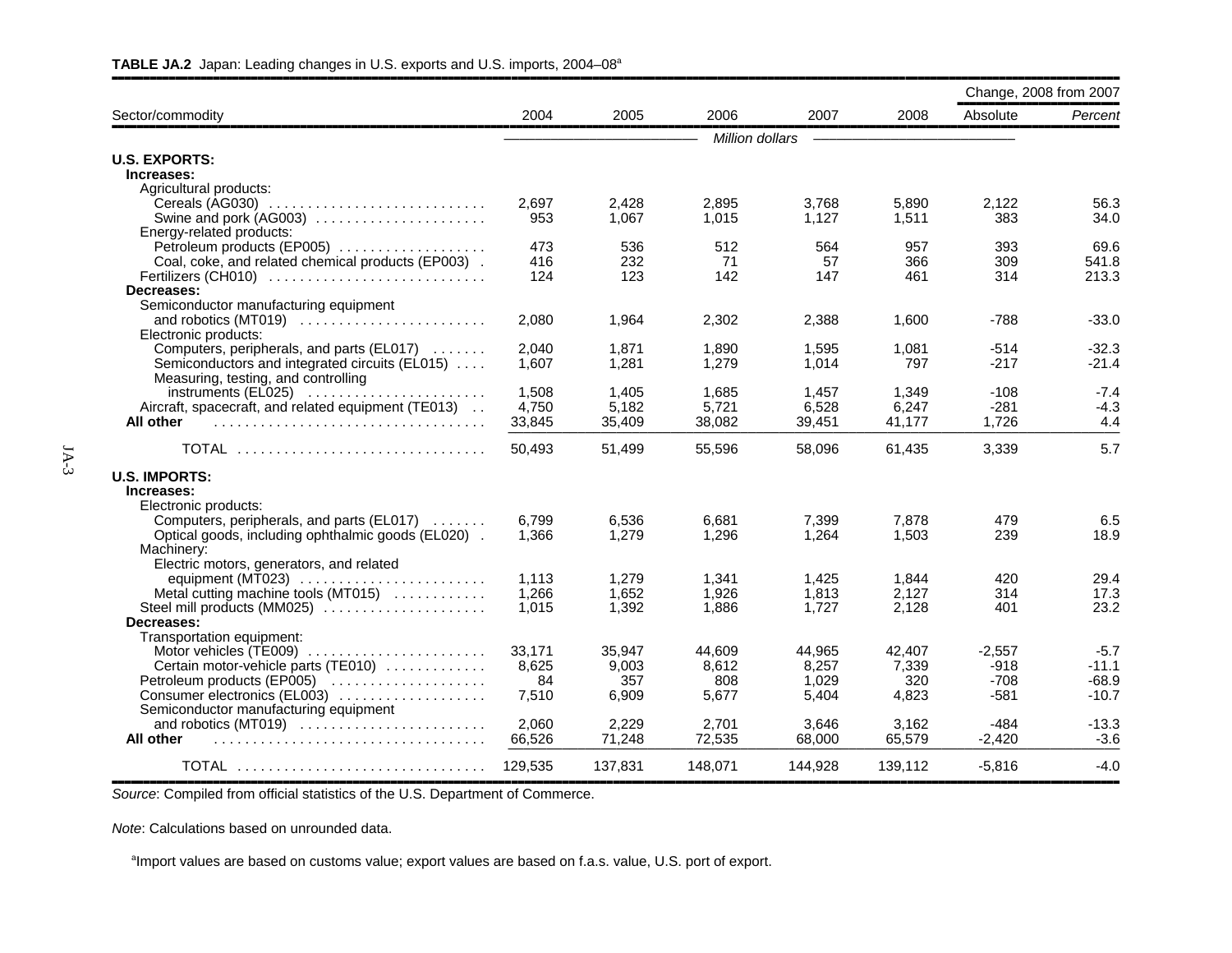global prices due to global production falling short of consumption, other exporting nations' imposition of export restrictions on cereals,<sup>3</sup> and increased overall demand for corn to produce ethanol.4 U.S. exports of swine and pork to Japan rose by \$383 million (34 percent) to \$1.5 billion. The value of Japan's imports of pork from all sources in 2008 increased due to food price inflation and the desire to find an inexpensive alternative to costlier beef imports.5 In addition, the U.S. dollar's depreciation relative to the Japanese yen increased the competitiveness of U.S. pork relative to other suppliers.<sup>6</sup>

U.S. exports of energy-related products to Japan increased by \$730 million (47 percent) to \$2.3 billion in 2008. Within that commodity group, U.S. exports of petroleum products to Japan rose by \$393 million (70 percent) to \$957 million. The increase in the value of U.S. exports principally reflects the higher price per barrel for crude petroleum, the feedstock for producing petroleum products. The price per barrel increased from an average of \$68 in 2007 to \$95 in 2008. In addition, U.S. coal, coke, and related chemical products exports rose sharply, by \$309 million (542 percent) to \$366 million. This increase was due to both price and quantity increases. The average price of U.S. coal exports increased from \$88 per short ton in 2007 to \$156 per short ton in 2008. The quantity of U.S. coal exports to Japan increased by approximately 200 percent from 2007 to 2008, primarily in response to a decline in Chinese exports of coal to Japan.7

U.S. exports of fertilizers to Japan rose by \$314 million (213 percent) to \$461 million in 2008. This increase was also due primarily to price. In 2008, U.S. fertilizer prices rose significantly due to higher raw material costs and energy prices, as well as increased demand for fertilizer caused by record harvests and record crop prices.<sup>8</sup>

#### *U.S. Imports*

Total U.S. merchandise imports from Japan decreased in 2008, and the decrease occurred in most product sectors (table JA.1). The most significant decrease was in the transportation equipment sector. Imports of motor vehicles decreased by \$2.6 billion (6 percent) to \$42.4 billion, and imports of certain motor-vehicle parts decreased by \$918 million (11 percent) to \$7.3 billion (table JA.2). The drop in imports of motor vehicles and parts was due to the appreciation of the yen relative to the U.S. dollar and the downturn in the U.S. economy, which led to the collapse of demand for new cars.<sup>9</sup>

While U.S. imports from Japan decreased overall, imports in certain market sectors increased. U.S. imports of computers, peripherals, and parts from Japan rose by \$479 million (7 percent) to \$7.9 billion; the steady increase is the result of an overall steady growth in U.S. demand for these items. U.S. imports of electric motors, generators, and related equipment from Japan rose by \$420 million (29 percent) to \$1.8 billion. Imports of wind turbines accounted for a large portion of the increase, as U.S. demand for renewable energy and renewable energy-generation equipment increased. New installed U.S. wind energy

<sup>&</sup>lt;sup>3</sup> China, a major supplier of corn to Japan, imposed a number of export controls on the commodity throughout 2008. From 2007 to 2008, exports of corn from China to Japan decreased by 710,000 tons.

 <sup>4</sup> USDA, OCE, Written testimony submitted to U.S. Congress Joint Economic Committee, May 1, 2008.

 <sup>5</sup> Obara, *Japan: Livestock and Products; Livestock Annual 2008*, October 1, 2008, 6.

 <sup>6</sup> USDA, FAS, *Livestock, Dairy, and Poultry Outlook*, March 18, 2009, 9.

<sup>&</sup>lt;sup>7</sup> See the Energy-related Products chapter for more detail.

<sup>&</sup>lt;sup>8</sup> From June 2007 to June 2008, crude petroleum prices increased by more than 98 percent, and natural gas prices increased by more than 65 percent. Huang, "Factors Contributing to the Recent Increase in U.S. Fertilizer Prices, 2002–08." February 2009, 8.

 <sup>9</sup> Domby, "Output Falls 2.5 Million Units," January 12, 2009, 33.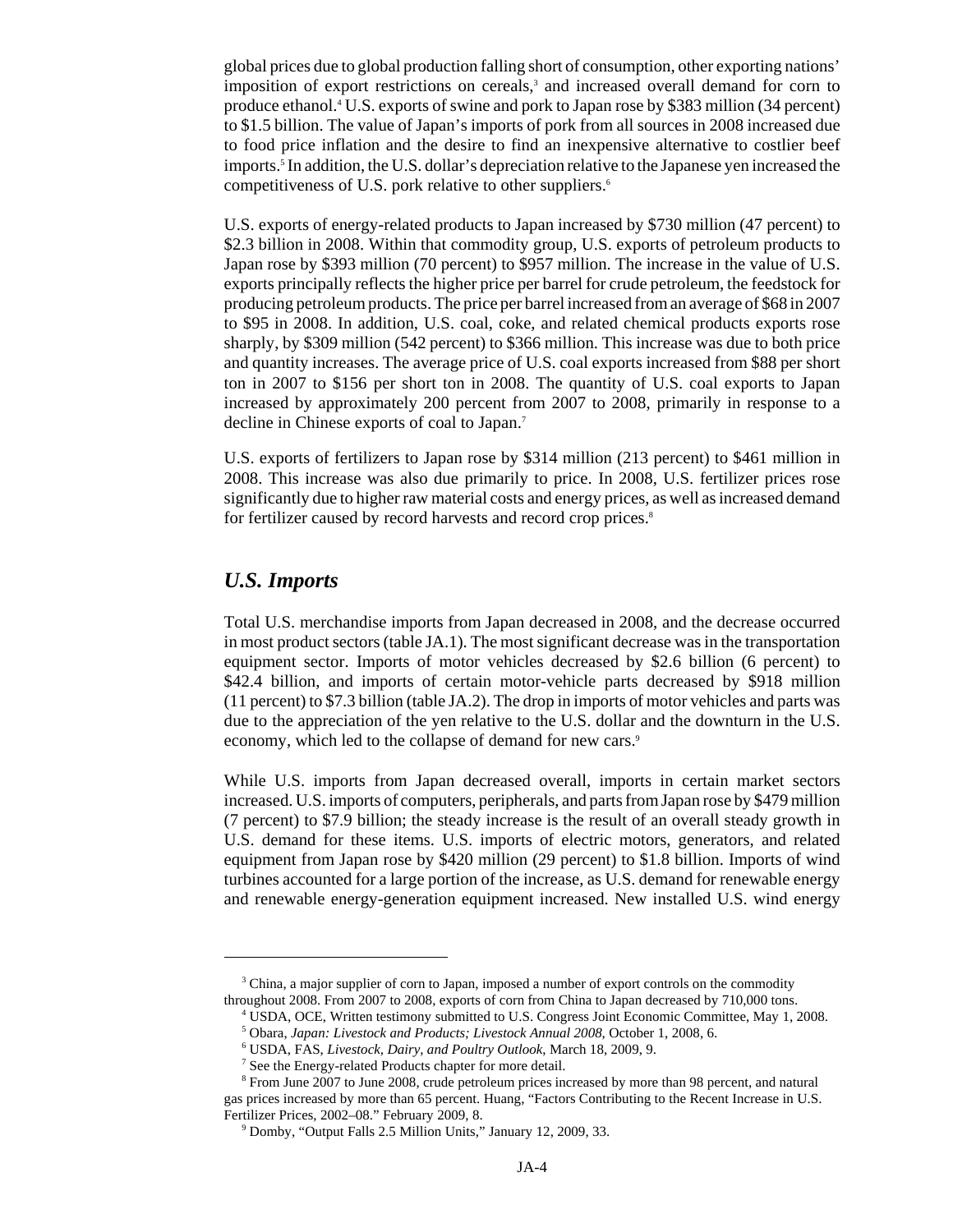capacity rose by an estimated 43 percent in 2008.10 Mitsubishi, a Japanese firm, is one of the world's largest wind turbine producers.

 $^{10}$  See the section on Certain Motors and Engines in the Transportation Equipment chapter.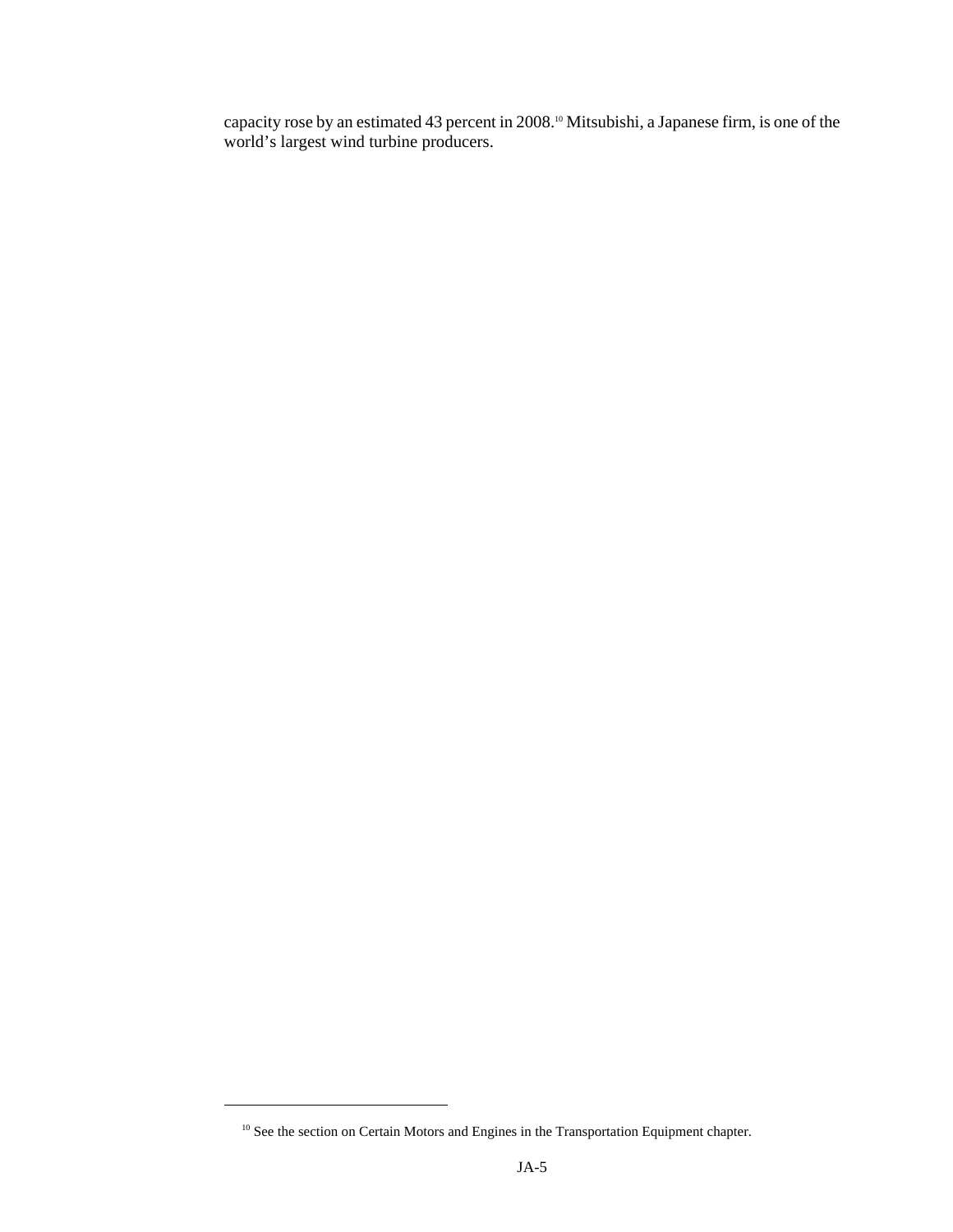# **Bibliography - Japan**

- Board of Governors of the Federal Reserve System. "Foreign Exchange Rates (Annual)." Federal Reserve Statistical Release G.5A, Release date January 2, 2009. http://www.federalreserve.gov/releases/g5a/current/ (accessed May 19, 2009).
- Domby, Debi. "Output Falls 2.5 Million Units." *Automotive News*, January 12, 2009.
- Huang, Wen-yuan. "Factors Contributing to the Recent Increase in U.S. Fertilizer Prices, 2002–08." U.S. Department of Agriculture, Economic Research Service, February 2009.
- Obara, Kakuyu. *Japan: Livestock and Products; Livestock Annual 2008*. GAIN Report no. JA8060. U.S. Department of Agriculture, Foreign Agricultural Service, October 1, 2008.
- U.S. Department of Agriculture (USDA). Foreign Agricultural Service (FAS). *Livestock, Dairy, and Poultry Outlook*, March 18, 2009.
- ———. Office of the Chief Economist (OCE). Written testimony submitted to U.S. Congress Joint Economic Committee, May 1, 2008.
- U.S. Department of Commerce. Census Bureau. Official U.S. trade statistics. http://www.census.gov/foreign-trade/download/ dvd/index.html#merch (accessed monthly).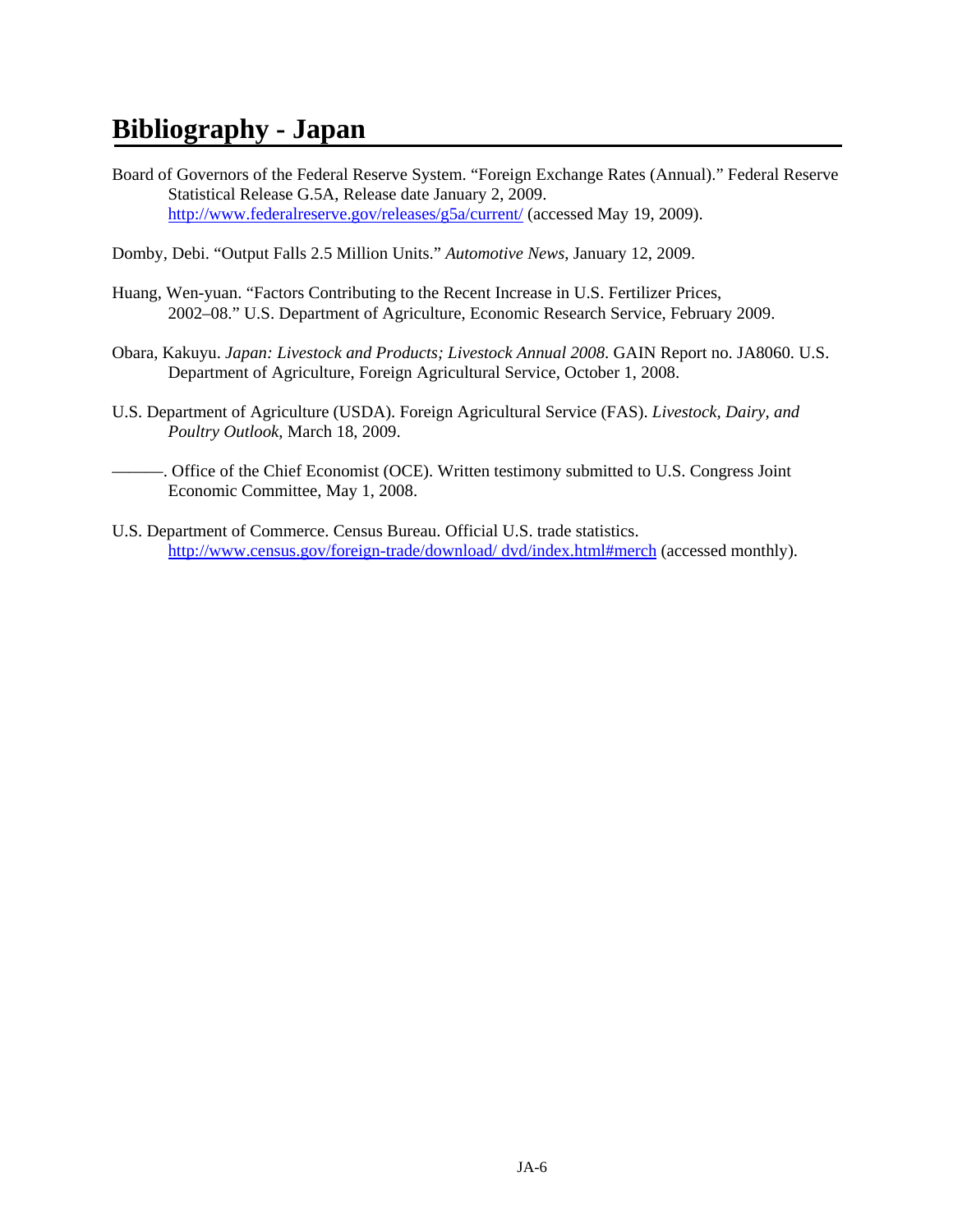# **Mexico**

**Ruben Mata (202) 205-3403 ruben.mata@usitc.gov**

**Change in 2008 from 2007:**

# **U.S. trade deficit: Decreased by \$6.0 billion (7 percent) to \$84.8 billion U.S. exports: Increased by \$12.1 billion (10 percent) to \$131.5 billion U.S. imports: Increased by \$6.2 billion (3 percent) to \$216.3 billion**

The U.S. trade deficit with Mexico, the third-largest trading partner of the United States, declined in 2008 by \$6.0 billion (7 percent) to \$84.8 billion, as export growth outpaced import growth (table MX.1). The increase in U.S. exports to Mexico was driven in part by the value of global commodity prices. The U.S. merchandise trade deficit with Mexico declined due to an expanding Mexican economy and continued phase-in of the North American Free Trade Agreement (NAFTA) that benefitted U.S. exports. The reduction in the U.S. trade deficit with Mexico in 2008 was only the second since 1994 when NAFTA was implemented and the first since 1997. A large proportion of U.S.-Mexican bilateral trade is accounted for by intracompany trade and conducted in U.S. dollars. The Mexican economy has become increasingly int ertwined with that of the United States since the implementation of NAFTA and is therefore strongly linked to the U.S. business cycle.

A decrease in U.S. imports of transportation equipment and electronic products, the two largest sectors that accounted for 47 percent of total U.S. imports in 2008, led to the improvement in the trade deficit with Mexico. The decrease in U.S. demand for products in these sectors was largely due to the financial turmoil in the United States during 2008.

# *U.S. Exports*

In 2008, Mexico was the second-largest U.S. export market. U.S. exports to Mexico rose by \$12.1 billion (10 percent) to \$131.5 billion, driven in part by a 1 percent expansion of the Mexican economy in 2008.<sup>1</sup> Leading U.S. export growth sectors were energy-related products, agricultural products, and minerals and metals.

U.S. exports of energy-related products to Mexico consisted largely of petroleum products, the bulk of which were distillate fuel oils and unleaded gasoline. U.S. exports of these products to Mexico increased by \$3.9 billion (69 percent) to \$9.7 billion in  $2008$ .<sup>2</sup> The increase in value of U.S. petroleum products exported to Mexico was largely the result of global price increases for crude petroleum (the feedstock for petroleum products), which

<sup>&</sup>lt;sup>1</sup> U.S. Department of State, U.S. Consulate, Monterrey, "Mexican Economists Expect Dismal Economy through 2010," February 23, 2009.

 <sup>2</sup> USDOE, EIA, "Mexico," February 17, 2009.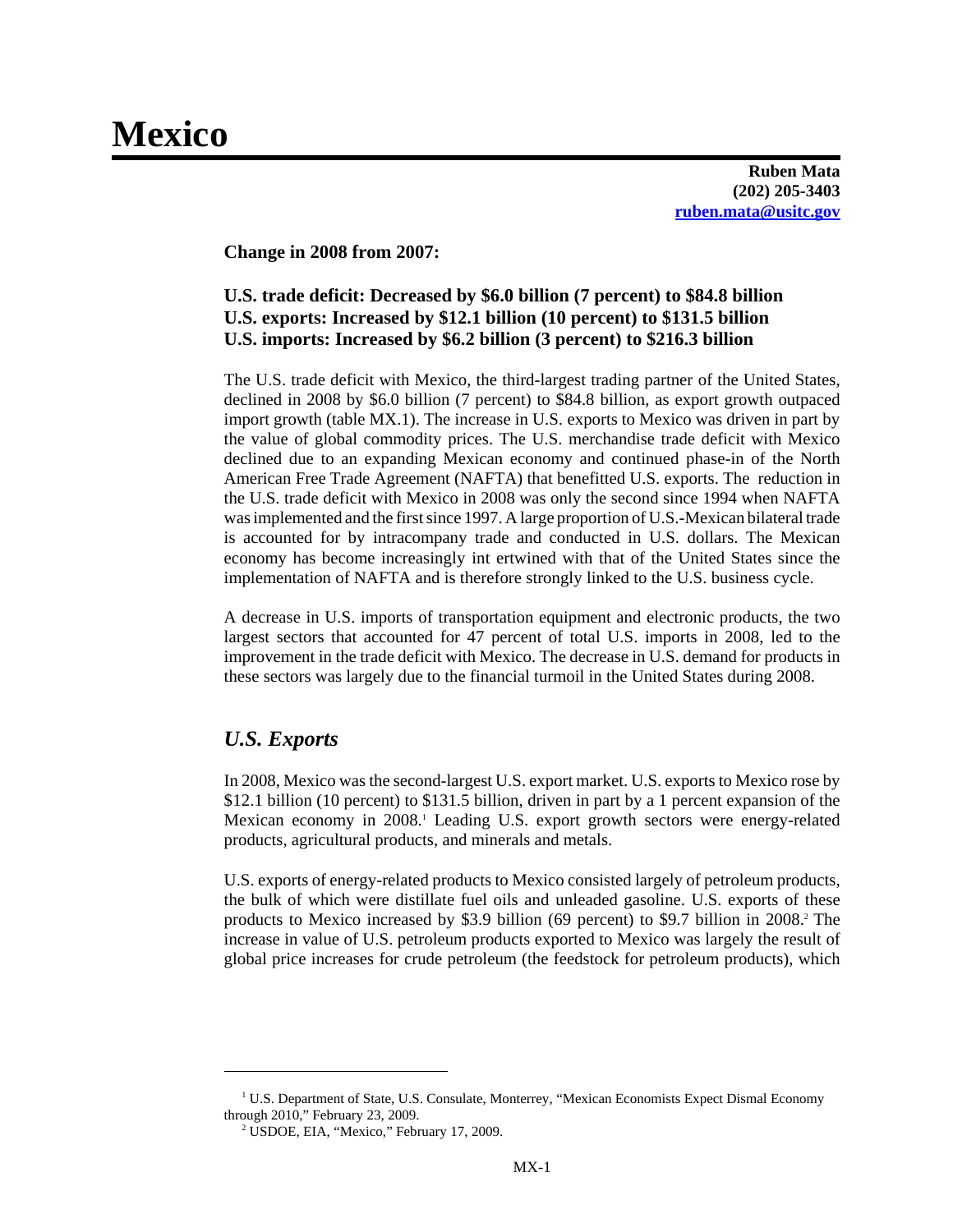**TABLE MX.1** Mexico: U.S. exports of domestic merchandise, imports for consumption, and merchandise trade balance, by major industry/commodity sectors,  $2004 - 08$ <sup>a</sup>

|                                                                                                                                   |                                                                                                                                 |                                                                                                                             |                                                                                                                               |                                                                                                                               |                                                                                                  | Change, 2008 from 2007                                                                                  |
|-----------------------------------------------------------------------------------------------------------------------------------|---------------------------------------------------------------------------------------------------------------------------------|-----------------------------------------------------------------------------------------------------------------------------|-------------------------------------------------------------------------------------------------------------------------------|-------------------------------------------------------------------------------------------------------------------------------|--------------------------------------------------------------------------------------------------|---------------------------------------------------------------------------------------------------------|
| 2004                                                                                                                              | 2005                                                                                                                            | 2006                                                                                                                        | 2007                                                                                                                          | 2008                                                                                                                          | Absolute                                                                                         | Percent                                                                                                 |
|                                                                                                                                   |                                                                                                                                 |                                                                                                                             |                                                                                                                               |                                                                                                                               |                                                                                                  |                                                                                                         |
| 8,994<br>3,451<br>15,797<br>3,379<br>4.730<br>60<br>7.958<br>9,754<br>16,368<br>17.403<br>1,344<br>3,781                          | 9,678<br>3.860<br>18.122<br>5.508<br>4,705<br>46<br>9.258<br>11,132<br>17,370<br>16.649<br>1,358<br>3,981                       | 11.066<br>4,258<br>20,573<br>5.925<br>4.551<br>47<br>11.635<br>12.121<br>19,936<br>18,357<br>1,665<br>4,428                 | 12,876<br>4.312<br>21,385<br>7.015<br>3,947<br>44<br>11.896<br>11.627<br>21,143<br>18,394<br>2,031<br>4.711                   | 16.112<br>4.837<br>22,882<br>11,329<br>3.718<br>79<br>13.492<br>12.732<br>21,365<br>18.246<br>1,650<br>5,064                  | 3.237<br>525<br>1.497<br>4,314<br>$-230$<br>35<br>1.596<br>1.106<br>223<br>$-148$<br>-380<br>353 | 25.1<br>12.2<br>7.0<br>61.5<br>$-5.8$<br>80.7<br>13.4<br>9.5<br>1.1<br>$-0.8$<br>$-18.7$<br>7.5         |
| 93,018                                                                                                                            | 101,667                                                                                                                         | 114,562                                                                                                                     | 119,381                                                                                                                       | 131,507                                                                                                                       | 12,126                                                                                           | 10.2                                                                                                    |
| 8,189<br>1.274<br>4.790<br>18,966<br>8,826<br>242<br>9,623<br>13,562<br>40.496<br>38,991<br>3,506<br>6,493                        | 9,323<br>.420<br>5.429<br>25,029<br>8,305<br>247<br>11.366<br>15,500<br>42,032<br>40.221<br>3,845<br>6,499                      | 10,498<br>1.559<br>6.347<br>32,116<br>7.497<br>274<br>13.266<br>18.305<br>49,028<br>47.107<br>3,953<br>7,105                | 11.360<br>1.584<br>6.360<br>33,549<br>6.712<br>248<br>13.877<br>20.045<br>50.954<br>53,999<br>3,800<br>7.671                  | 12,059<br>1.457<br>6.820<br>42,626<br>5,957<br>255<br>14.715<br>20.074<br>47.996<br>53,228<br>3,483<br>7,658                  | 699<br>$-127$<br>460<br>9,077<br>-755<br>838<br>29<br>$-2.958$<br>-771<br>$-317$<br>-12          | 6.2<br>$-8.0$<br>7.2<br>27.1<br>$-11.3$<br>3.0<br>6.0<br>0.1<br>$-5.8$<br>$-1.4$<br>$-8.3$<br>$-0.2$    |
|                                                                                                                                   |                                                                                                                                 |                                                                                                                             |                                                                                                                               |                                                                                                                               |                                                                                                  | 2.9                                                                                                     |
| 805<br>2.177<br>11.007<br>$-15.587$<br>-4.097<br>$-183$<br>$-1.665$<br>$-3,808$<br>$-24.128$<br>$-21.588$<br>$-2,162$<br>$-2,713$ | 355<br>2.440<br>12.694<br>$-19.522$<br>$-3,600$<br>-201<br>$-2.108$<br>$-4.368$<br>-24.661<br>$-23.572$<br>$-2,488$<br>$-2,518$ | 568<br>2,698<br>14.226<br>$-26.191$<br>-2.946<br>-227<br>$-1.631$<br>-6.185<br>-29.091<br>$-28.750$<br>$-2,288$<br>$-2.677$ | 1.516<br>2.728<br>15.025<br>$-26.534$<br>-2.765<br>-204<br>$-1.981$<br>$-8,418$<br>$-29.811$<br>-35.605<br>-1.769<br>$-2,959$ | 4,053<br>3,380<br>16.062<br>$-31,297$<br>$-2.239$<br>-176<br>-1.223<br>$-7.342$<br>-26.631<br>-34.981<br>$-1,832$<br>$-2.594$ | 2.538<br>652<br>1.036<br>-4.763<br>526<br>28<br>758<br>1,077<br>3.181<br>624<br>$-63$<br>365     | 167.4<br>23.9<br>6.9<br>$-18.0$<br>19.0<br>13.6<br>38.3<br>12.8<br>10.7<br>1.8<br>$-3.6$<br>12.3<br>6.6 |
|                                                                                                                                   | 154,959<br>$-61,941$                                                                                                            | 169.216<br>$-67,549$                                                                                                        | 197,056<br>$-82,493$                                                                                                          | Million dollars<br>210.159<br>$-90,778$                                                                                       | 216,328<br>$-84,821$                                                                             | 6.170<br>5,957                                                                                          |

**Source: Compiled from official statistics of the U.S. Department of Commerce.** 

*Note*: Calculations based on unrounded data. Sectors are ordered by the level of processing of the products classified therein.

<sup>a</sup>Import values are based on customs value; export values are based on f.a.s. value, U.S. port of export.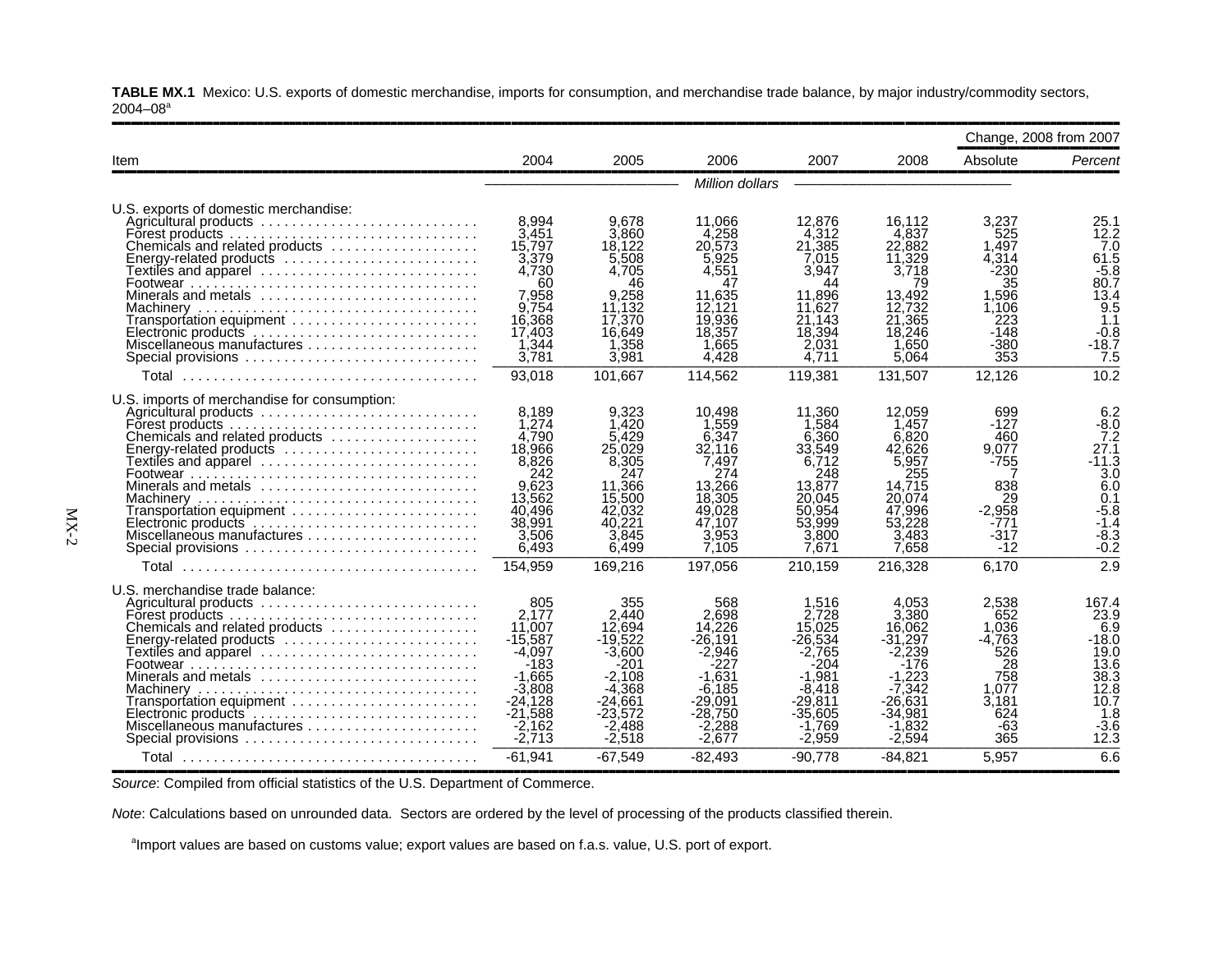rose from an average of \$68 per barrel in 2007 to an average of \$95 per barrel in 2008.<sup>3</sup> However, the quantity of U.S. exports of petroleum products to Mexico also increased by approximately 20 percent to 128 million barrels in 2008. Mexico accounted for an average of 20 percent of total U.S. exports of petroleum products during 2007 and 2008.

In 2008, U.S. exports of agricultural products to Mexico rose by \$3.2 billion (25 percent) to \$16.1 billion, largely due to the final stage of NAFTA duty elimination for farm products in January 2008.<sup>4</sup> Mexico was the second-largest market for U.S. agricultural products in 2008. U.S. exports to Mexico of yellow corn, the leading U.S. agricultural export product to Mexico, rose by \$794 million (56 percent) to \$2.3 billion. Yellow corn is used primarily in animal feed. Another major U.S. agricultural product export to Mexico was winter wheat, which increased from \$397 million (25 percent) to \$1.0 billion in 2008. A growing population and emerging middle class have generated increased demand for U.S. wheat products in Mexico.<sup>5</sup>

U.S. exports of minerals and metals to Mexico increased by \$1.6 billion (13 percent) to \$13.5 billion in 2008. Leading export products included steel mill products for use in the automotive, major household appliances, food processing, chemical, and petroleum and natural gas industries.<sup>6</sup> The increase in U.S. exports of these products was largely the result of a commercial and residential building boom in Mexico that continued through the first half of 2008.<sup>7</sup>

#### *U.S. Imports*

In 2008, the leading U.S. imports by value from Mexico were energy-related products, chemicals and related products, agricultural products, and minerals and metals. Mexico depends on the U.S. market for approximately 80 percent of its total exports, and certain industrial sectors of the two nations are closely integrated.

U.S. imports of energy-related products from Mexico increased by \$9.1 billion (27 percent) to \$42.6 billion in 2008. The rise in the value of these imports from Mexico was due in large part to global price increases for crude petroleum, rather than increased import quantities. In 2008, the United States imported 433 million barrels of crude petroleum from Mexico, of which 97 percent went to the Gulf Coast of the United States for refining. The United States also imported about 41.8 million barrels of refined petroleum products from Mexico in 2008, the bulk of which consisted of residual fuel oil, naphtha, and unfinished oils.<sup>8</sup>

U.S. imports of chemicals and related products from Mexico rose by \$460 million (7 percent) to \$6.8 billion in 2008, despite the continued depreciation of the U.S. dollar vis-à -vis the Mexican peso during the first half of 2008. Major worldwide increases in the prices of natural gas and naphtha (produced from crude petroleum), used as a primary component

<sup>&</sup>lt;sup>3</sup> See the Energy-related Products chapter of this report for more detailed information.

 <sup>4</sup> On January 1, 2008, Mexico eliminated the remaining tariffs and tariff-rate quotas on corn, dry beans, nonfat dry milk, and sweeteners. Grupo Financiero BanaMex, "Review of the Economic Situation of Mexico," February 2008.

 <sup>5</sup> Latzke, "Mexico's Population Offers Opportunity for U.S. Wheat Exports," May 15, 2008, 1.

 <sup>6</sup> *Purchasing*, "U.S. Steel Exports Increased in January," March 29, 2008.

 <sup>7</sup> Robinson, "A Soft Dollar Serves Up the World Market for U.S. Mills," June 2008.

<sup>&</sup>lt;sup>8</sup> According to official statistics of the U.S. Department of Energy, Mexico was the seventh-largest crude petroleum producer in the world in 2008.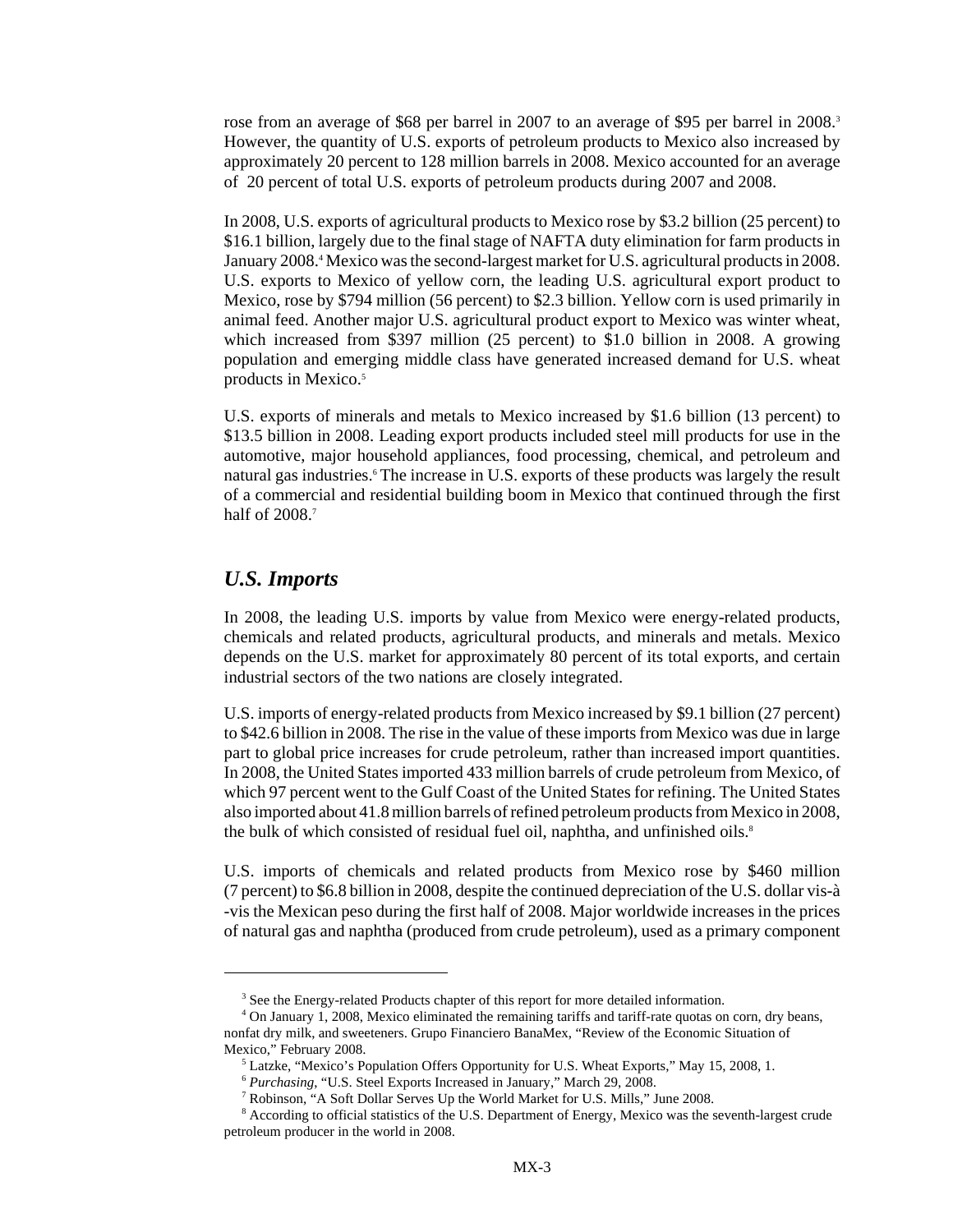of nitrogen-based fertilizers, accounted for the majority of the increase in value of chemical products imported from Mexico. In 2008, strong U.S. demand for anhydrous ammonia fertilizers, used by farmers to maximize production of corn, cotton, rice, and other crops, led to an increase of \$211 million (290 percent) in U.S. imports of fertilizers from Mexico, to  $$284$  million.<sup>9</sup>

U.S. imports of agricultural products from Mexico, which largely consisted of tropical fruit, vegetables, other fresh fruit, pasta, cereals, and other bakery goods, increased by \$699 million (6 percent) to \$12.1 billion in 2008. The increase in value of U.S. agricultural imports continued to reflect price advantages and preferential access for Mexican products under NAFTA.10

U.S. imports of minerals and metals from Mexico increased by \$838 million (6 percent) to \$14.7 billion. Imports of steel mill products for use in the automotive, major household appliance, food processing, and chemical industries grew by the largest amount, increasing by \$832 million (34 percent) to \$3.3 billion (table MX.2). The U.S. energy development and production markets were strong in 2008, which increased demand for carbon and alloy steel pipe and tube products. Imports of these products increased by 18 percent in 2008, following comparable increases in the three previous years and bucking the trend of reduced imports for most iron and steel mill products.<sup>11</sup>

 <sup>9</sup> Brandon, "High Natural Gas Costs Bring Increased Fertilizer Imports," March 10, 2008.

<sup>&</sup>lt;sup>10</sup> USDA, FAS, "Factsheet: North American Free Trade Agreement (NAFTA)," January 2008, 1.

<sup>&</sup>lt;sup>11</sup> Haflich, "Mexico Steel: No Bull in the China Shop," February 6, 2008.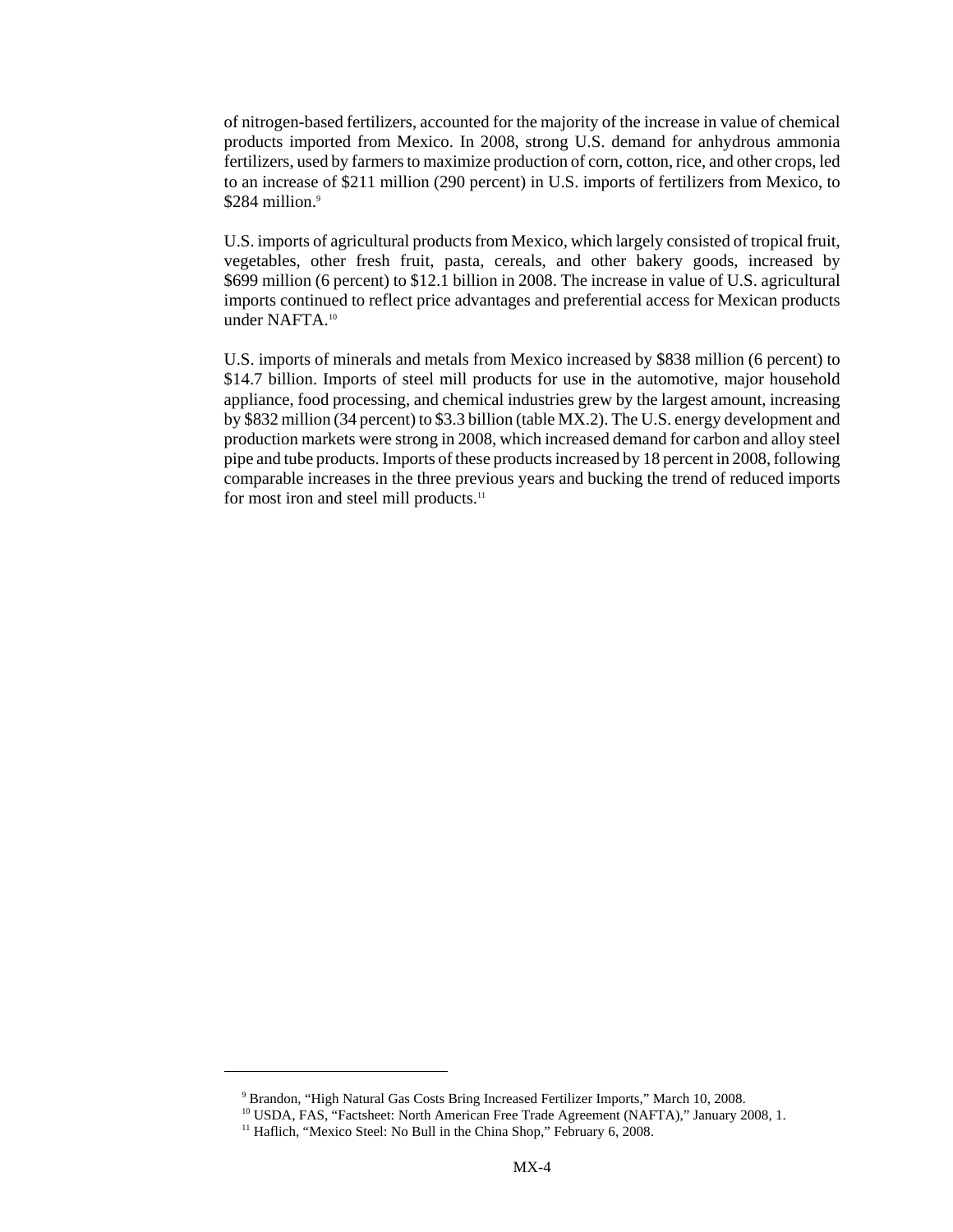|                                      |         |         |         |                 |         |          | Change, 2008 from 2007 |
|--------------------------------------|---------|---------|---------|-----------------|---------|----------|------------------------|
| Sector/commodity                     | 2004    | 2005    | 2006    | 2007            | 2008    | Absolute | Percent                |
|                                      |         |         |         | Million dollars |         |          |                        |
| <b>U.S. EXPORTS:</b>                 |         |         |         |                 |         |          |                        |
| Increases:                           |         |         |         |                 |         |          |                        |
| Petroleum products (EP005)           | 2,799   | 4,781   | 5,024   | 5,725           | 9,672   | 3,947    | 68.9                   |
| Agricultural products:               |         |         |         |                 |         |          |                        |
|                                      | 1.695   | 1.553   | 2.038   | 2.711           | 4.078   | 1.367    | 50.5                   |
| Oilseeds (AG032)                     | 853     | 917     | 1.000   | 1,256           | 1,874   | 618      | 49.2                   |
| Steel mill products (MM025)          | 1,338   | 1,690   | 1.998   | 2.189           | 3,022   | 833      | 38.1                   |
| All other                            | 86,333  | 92,725  | 104,503 | 107,500         | 112,861 | 5,361    | 5.0                    |
| TOTAL                                | 93,018  | 101.667 | 114,562 | 119,381         | 131,507 | 12,126   | 10.2                   |
| <b>U.S. IMPORTS:</b>                 |         |         |         |                 |         |          |                        |
| Increases:                           |         |         |         |                 |         |          |                        |
| Energy-related products:             |         |         |         |                 |         |          |                        |
| Crude petroleum (EP004)              | 17,186  | 22,364  | 29,195  | 29,848          | 37.629  | 7,782    | 26.1                   |
| Petroleum products (EP005)           | 1.698   | 2.500   | 2.697   | 3,243           | 4.677   | 1,435    | 44.2                   |
| Telecommunications equipment (EL002) | 5,913   | 5.645   | 7,123   | 8,961           | 10.535  | 1.574    | 17.6                   |
| Steel mill products (MM025)          | 2,410   | 2.600   | 2.437   | 2.426           | 3.257   | 832      | 34.3                   |
| Decreases:                           |         |         |         |                 |         |          |                        |
| Transportation equipment:            |         |         |         |                 |         |          |                        |
| Certain motor-vehicle parts (TE010)  | 14.005  | 15.219  | 16.791  | 18,215          | 16.213  | $-2.001$ | $-11.0$                |
| Motor vehicles (TE009)               | 19,116  | 18.521  | 23.548  | 23,300          | 22.205  | $-1.095$ | $-4.7$                 |
| Consumer electronics (EL003)         | 10.034  | 12.213  | 16.549  | 20.826          | 19.717  | $-1,108$ | $-5.3$                 |
| Apparel (TX005)                      | 6,944   | 6,322   | 5,530   | 4.708           | 4.214   | $-494$   | $-10.5$                |
| All other                            | 77,653  | 83.831  | 93.185  | 98.633          | 97,880  | $-754$   | $-0.8$                 |
| TOTAL                                | 154,959 | 169.216 | 197,056 | 210.159         | 216,328 | 6.170    | 2.9                    |

#### **TABLE MX.2** Mexico: Leading changes in U.S. exports and U.S. imports, 2004–08a

**Source: Compiled from official statistics of the U.S. Department of Commerce.** 

*Note*: Calculations based on unrounded data.

<sup>a</sup>Import values are based on customs value; export values are based on f.a.s. value, U.S. port of export.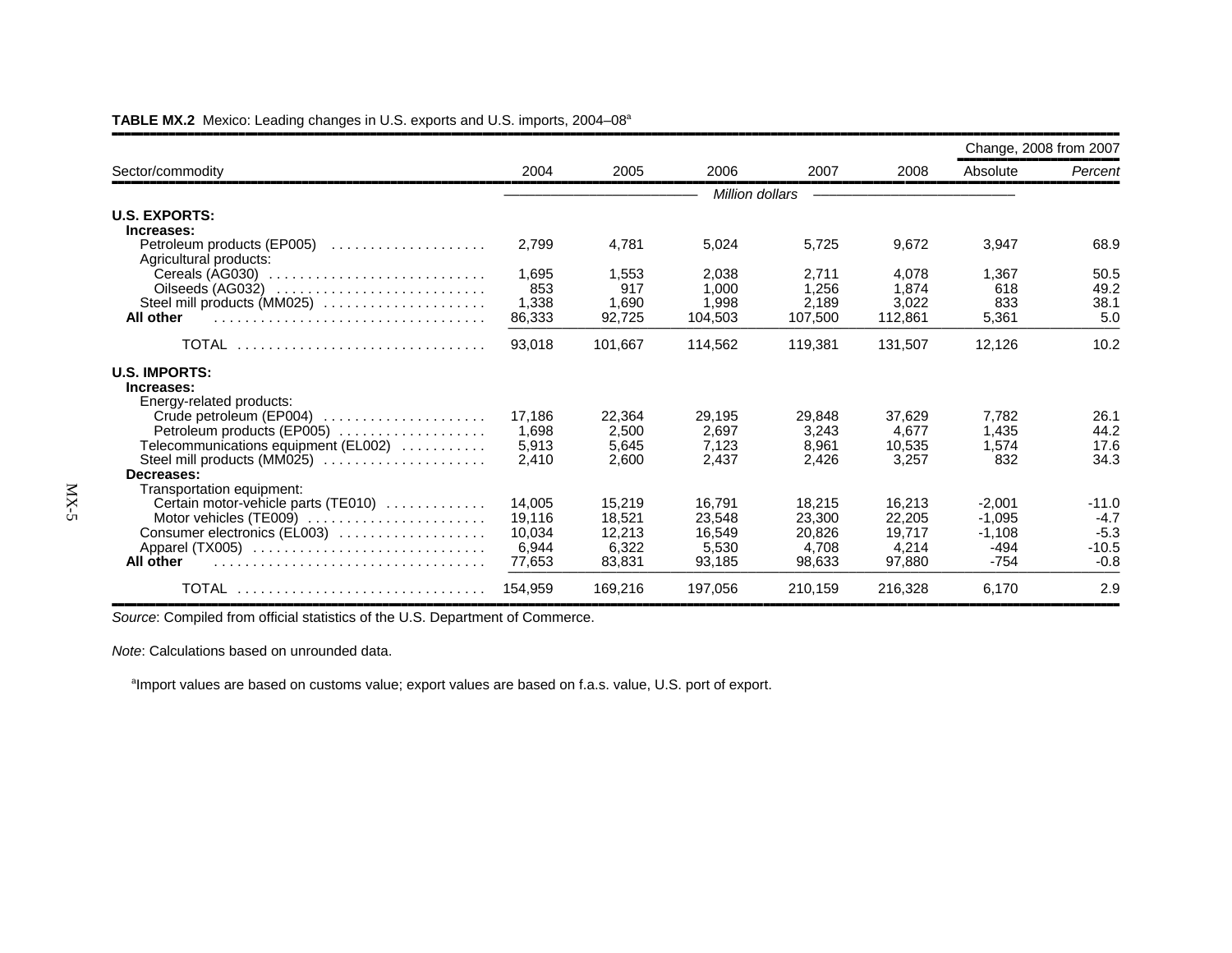# **Bibliography - Mexico**

- Board of Governors of the Federal Reserve System. *Monetary Policy Report to the Congress*, February 2009.
- Brandon, Hembree. "High Natural Gas Costs Bring Increased Fertilizer Imports." *SouthWest Farm Press*, March 10, 2008.
- Grupo Financiero BanaMex. "Review of the Economic Situation of Mexico," February 2008.
- Haflich, Frank. "Mexico Steel: No Bull in the China Shop, but Still Growing." *American Metal Market,*  February 6, 2008.
- Latzke, Jennifer. "Mexico's Population Offers Opportunity for U.S. Wheat Exports." *High Plains/Midwest AG Journal*, May 15, 2008. http://www.hpj.com/archives/2008/may08/may19/ Mexicospopulationoffersoppo.cfm.

Owen Media Partners. "2008 Complete Twin Plant Guide." *Solunet: Info-Mex*, 2008.

*Purchasing.* "U.S. Steel Exports Increased in January," March 29, 2008. http://www.purchasing.com/.

Robinson, Scott. "A Soft Dollar Serves Up the World Market for U.S. Mills." *Metal Center News*, June 2008.

U.S. Department of Agriculture (USDA). Foreign Agricultural Service (FAS). "Factsheet: North American Free Trade Agreement (NAFTA)," January 2008. http://www.fas.usda.gov/ infofactsheets/ NAFTA.14.2008.pdf.

- U.S. Department of Commerce. Census Bureau. Official U.S. trade statistics. http://www.census.gov/foreign-trade/download/ dvd/index.html#merch (accessed monthly).
- U.S. Department of Energy (USDOE). Energy Information Administration (EIA). "Mexico." *Country Analysis Brief*, February 17, 2009. http://www.eia.doe.gov/emeu/cabs/Mexico/Background.html.
- U.S. Department of State. U.S. Consulate, Monterrey. "Mexican Economists Expect Dismal Economy through 2010," February 23, 2009.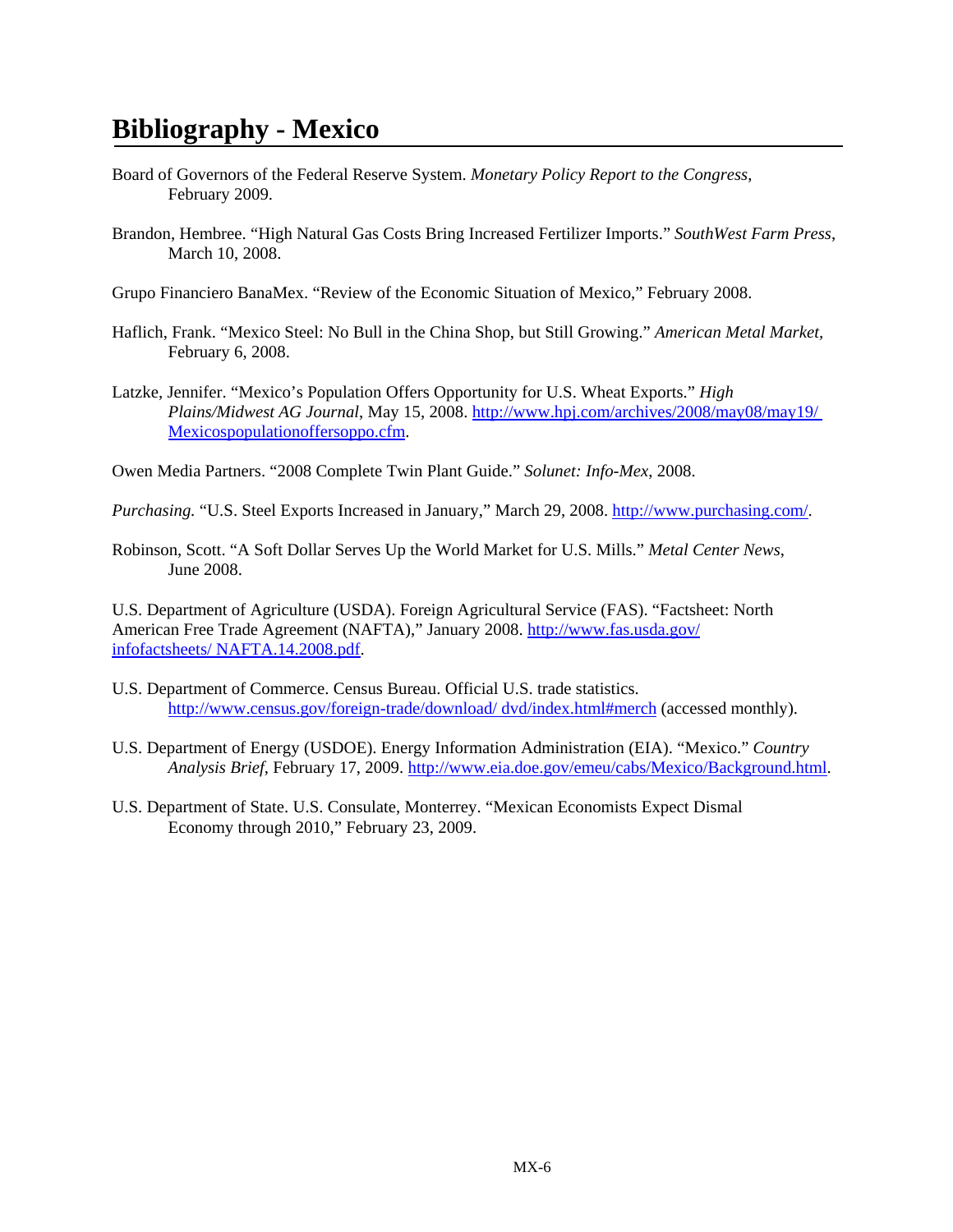# **Russia**

**Shannon Gaffney (202) 205-2043 shannon.gaffney@usitc.gov**

**Change in 2008 from 2007:**

# **U.S. trade deficit: Increased by \$5.3 billion (43 percent) to \$17.8 billion U.S. exports: Increased by \$2.3 billion (34 percent) to \$8.9 billion U.S. imports: Increased by \$7.6 billion (40 percent) to \$26.7 billion**

U.S. merchandise trade with Russia, the 22nd-largest individual trading partner, increased by \$9.8 billion (38 percent) to \$35.7 billion in 2008. The U.S. merchandise trade deficit with Russia rose by 43 percent to \$17.8 billion, the highest level of the 2004–08 period (table RU.1). Transportation equipment, agricultural products, and machinery contributed to the \$2.3-billion (34 percent) increase in U.S. exports to Russia in 2008. However, higher prices for imported crude petroleum, due to higher world energy prices, accounted for most of the \$7.6-billion increase in the value of U.S. imports from Russia in 2008, which outpaced the growth in exports.

Russia's GDP grew by 6 percent in 2008, despite a downturn in the second half of the year that was due to a decline in crude petroleum prices, the global financial crisis, corporate governance concerns, and military conflict with Georgia.<sup>1</sup> Russia's total imports from all countries grew by 35 percent in 2008, as a result of strong economic growth in the first half of the year.2 In early October 2008, the government implemented a stimulus plan worth \$220 billion to support the financial sector, consumers, and industry.<sup>3</sup>

Historically, Russia's export performance has depended heavily on commodity prices, especially the price for crude petroleum.<sup>4</sup> Despite volatile swings in 2008 and a pronounced dip in the last quarter, average commodity prices achieved new heights that year. As a result, U.S. imports from Russia increased in value disproportionately to their minor volume changes, and the bilateral trade deficit widened. Although the ruble appreciated slightly in the first two quarters of the year, by the end of 2008 it had depreciated 12 percent against the dollar<sup>5</sup>

<sup>&</sup>lt;sup>1</sup> CIA, "Russia," undated (accessed March 26, 2009).

<sup>&</sup>lt;sup>2</sup> GTIS, World Trade Atlas Database.

<sup>&</sup>lt;sup>3</sup> CIA, "Russia," undated (accessed March 26, 2009).

 <sup>4</sup> U.S. Department of State, Bureau of European and Eurasian Affairs, "Background Note: Russia," July 2008.

<sup>&</sup>lt;sup>5</sup> IMF, International Financial Statistics Database.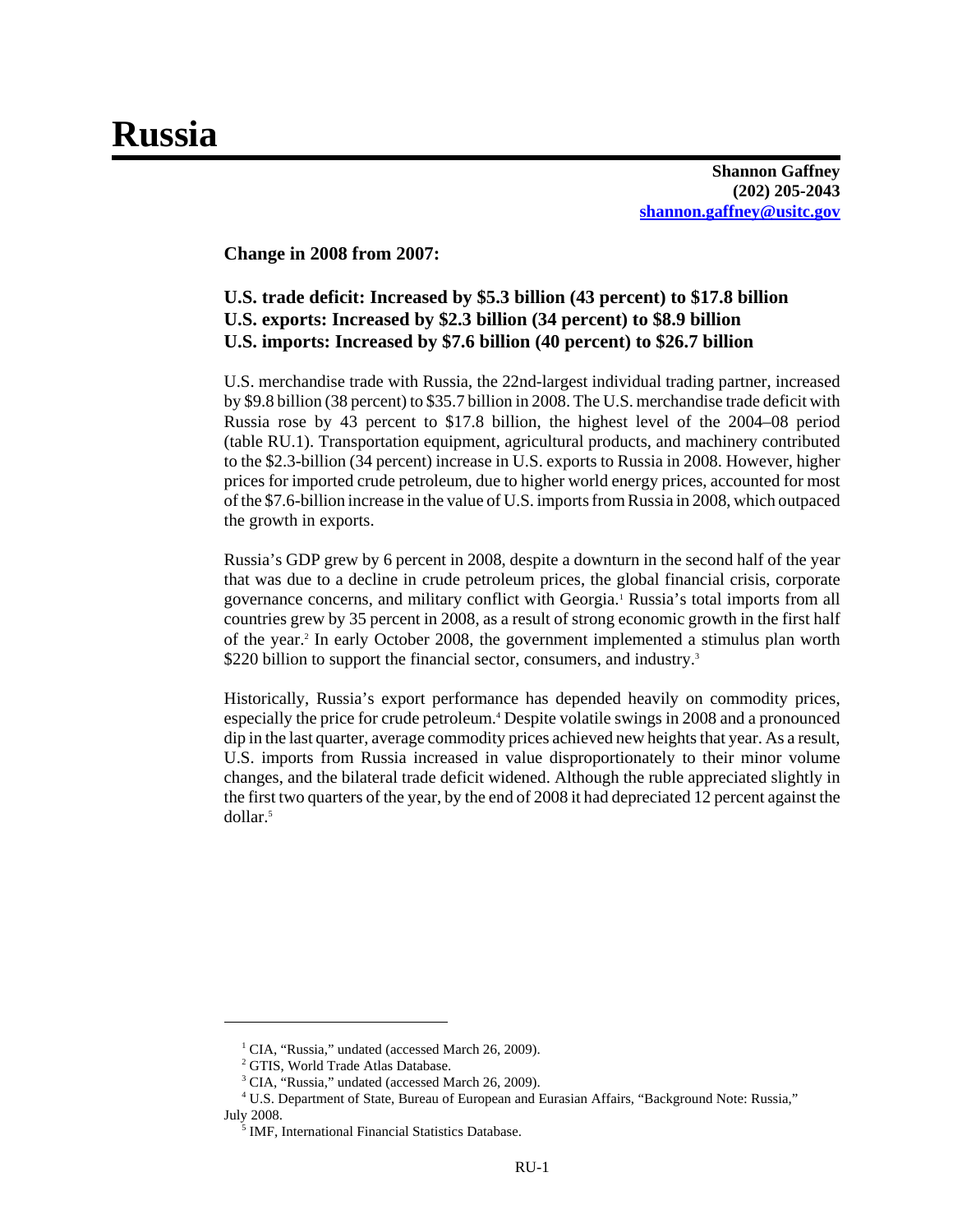**TABLE RU.1** Russia: U.S. exports of domestic merchandise, imports for consumption, and merchandise trade balance, by major industry/commodity sectors,  $2004 - 08$ <sup>a</sup>

|                                                                                                                                                                                                                                                                                                                                                                                                           |                                                                                                |                                                                                         |                                                                                              |                                                                                            |                                                                                                  |                                                                                                       | Change, 2008 from 2007                                                                                             |
|-----------------------------------------------------------------------------------------------------------------------------------------------------------------------------------------------------------------------------------------------------------------------------------------------------------------------------------------------------------------------------------------------------------|------------------------------------------------------------------------------------------------|-----------------------------------------------------------------------------------------|----------------------------------------------------------------------------------------------|--------------------------------------------------------------------------------------------|--------------------------------------------------------------------------------------------------|-------------------------------------------------------------------------------------------------------|--------------------------------------------------------------------------------------------------------------------|
| Item                                                                                                                                                                                                                                                                                                                                                                                                      | 2004                                                                                           | 2005                                                                                    | 2006                                                                                         | 2007                                                                                       | 2008                                                                                             | Absolute                                                                                              | Percent                                                                                                            |
|                                                                                                                                                                                                                                                                                                                                                                                                           |                                                                                                |                                                                                         | Million dollars                                                                              |                                                                                            |                                                                                                  |                                                                                                       |                                                                                                                    |
| U.S. exports of domestic merchandise:<br>Agricultural products<br>Forest products $\ldots \ldots \ldots \ldots \ldots \ldots \ldots \ldots \ldots \ldots$<br>Chemicals and related products<br>Energy-related products<br>Textiles and apparel ............................<br>Minerals and metals<br>Transportation equipment<br>Electronic products<br>Miscellaneous manufactures<br>Special provisions | 830<br>20<br>231<br>$\frac{26}{63}$<br>90<br>443<br>556<br>404<br>76<br>13                     | 991<br>34<br>295<br>81<br>74<br>3<br>91<br>629<br>939<br>416<br>90<br>14                | 883<br>30<br>408<br>48<br>69<br>3<br>136<br>767<br>1,207<br>574<br>74<br>15                  | 1.367<br>50<br>577<br>84<br>62<br>162<br>.481<br>1.997<br>706<br>141<br>51                 | 1,865<br>77<br>762<br>116<br>101<br>338<br>1.831<br>2,892<br>735<br>190<br>28                    | 498<br>26<br>185<br>33<br>39<br>-3<br>176<br>350<br>895<br>$\overline{29}$<br>$\overline{49}$<br>-23  | 36.4<br>52.7<br>32.0<br>39.2<br>63.4<br>$-59.7$<br>109.0<br>23.6<br>44.8<br>4.1<br>34.8<br>$-44.5$                 |
|                                                                                                                                                                                                                                                                                                                                                                                                           | 2,755                                                                                          | 3,657                                                                                   | 4.215                                                                                        | 6.681                                                                                      | 8.936                                                                                            | 2,255                                                                                                 | 33.8                                                                                                               |
| U.S. imports of merchandise for consumption:<br>Agricultural products<br>Chemicals and related products<br>Energy-related products $\ldots \ldots \ldots \ldots \ldots \ldots \ldots$<br>Minerals and metals<br>Transportation equipment<br>Miscellaneous manufactures<br>Special provisions                                                                                                              | 317<br>217<br>810<br>4.935<br>335<br>4,679<br>22<br>69<br>50<br>164<br>37<br>11,637            | 416<br>223<br>1.026<br>8.471<br>95<br>4,687<br>21<br>132<br>63<br>99<br>117<br>15,353   | 507<br>177<br>1.254<br>10.195<br>59<br>6,915<br>28<br>140<br>64<br>122<br>179<br>19,642      | 585<br>165<br>1.360<br>11.234<br>12<br>5,207<br>43<br>161<br>67<br>201<br>107<br>19,143    | 456<br>142<br>2.686<br>17,313<br>5,344<br>43<br>123<br>85<br>367<br>152<br>26,721                | $-129$<br>$-22$<br>1,327<br>6,079<br>-3<br>137<br>$\int_0^b$<br>18<br>166<br>45<br>7,578              | -22.1<br>$-13.6$<br>97.6<br>54.1<br>$-27.8$<br>$-28.3$<br>2.6<br>$-0.3$<br>$-23.8$<br>26.7<br>83.0<br>41.5<br>39.6 |
| U.S. merchandise trade balance:<br>Agricultural products<br>Forest products.<br>Chemicals and related products<br>Energy-related products<br>Textiles and apparel<br>Minerals and metals<br>Transportation equipment<br>Miscellaneous manufactures<br>Special provisions                                                                                                                                  | 513<br>$-196$<br>$-578$<br>$-4.910$<br>-273<br>$-4,589$<br>421<br>487<br>354<br>$-87$<br>$-24$ | 576<br>-189<br>-731<br>$-8.390$<br>20،<br>$-4,596$<br>608<br>806<br>353<br>-9<br>$-102$ | 376<br>-147<br>$-845$<br>$-10.147$<br>10<br>-6.779<br>739<br>1.068<br>510<br>$-47$<br>$-164$ | 782<br>-115<br>-783<br>$-11,150$<br>50<br>$-5.045$<br>.438<br>1.836<br>639<br>-59<br>$-57$ | 1.409<br>-66<br>$-1.925$<br>$-17,197$<br>92<br>$-5,007$<br>1.788<br>2.770<br>650<br>-176<br>-124 | 627<br>49<br>$-1.142$<br>$-6,047$<br>42<br>-2<br>$3\overline{9}$<br>350<br>934<br>11<br>$-117$<br>-67 | 80.2<br>42.6<br>$-145.9$<br>$-54.2$<br>85.4<br>$-79.5$<br>0.8<br>24.3<br>50.9<br>1.8<br>$-197.8$<br>$-118.8$       |
|                                                                                                                                                                                                                                                                                                                                                                                                           | $-8.882$                                                                                       | $-11.695$                                                                               | $-15,427$                                                                                    | $-12.462$                                                                                  | $-17.785$                                                                                        | $-5,323$                                                                                              | $-42.7$                                                                                                            |

,,,,,,,,,,,,,,,,,,,,,,,,,,,,,,,,,,,,,,,,,,,,,,,,,,,,,,,,,,,,,,,,,,,,,,,,,,,,,,,,,,,,,,,,,,,,,,,,,,,,,,,,,,,,,,,,,,,,,,,,,,,,,,,,,,,,,,,,,,,,,,,,,,,,,,,,,,,,,,,,*Source*: Compiled from official statistics of the U.S. Department of Commerce.

*Note*: Calculations based on unrounded data. Sectors are ordered by the level of processing of the products classified therein.

<sup>a</sup>Import values are based on customs value; export values are based on f.a.s. value, U.S. port of export.

**Less than \$500,000.**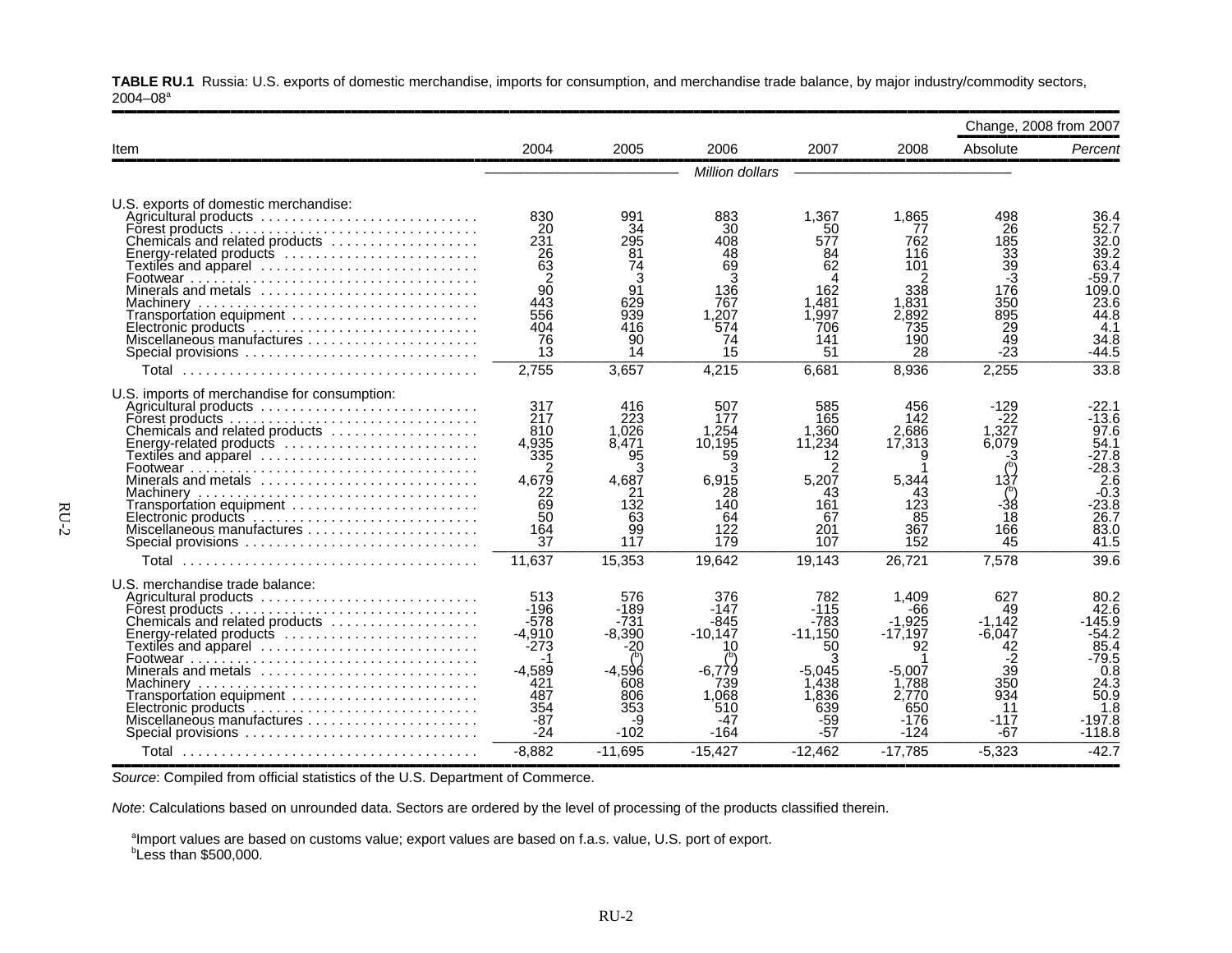## *U.S. Exports*

In 2008, transportation equipment, agricultural products, and machinery accounted for nearly three-quarters of U.S. exports to Russia. These three sectors also experienced the largest shifts in 2008, accounting for the majority of the overall increase in U.S. exports to Russia.

U.S. exports of transportation equipment increased by \$895 million (45 percent) to \$2.9 billion, of which \$452 million of the increase was attributable to motor vehicles (table RU.2). The Russian passenger vehicle market has grown rapidly and is forecast to be the largest market in Europe by 2012. Foreign automakers have increased their market share in Russia, and currently account for 40 percent of passenger vehicle sales.<sup>6</sup> U.S. automakers General Motors and Ford are the leading foreign automakers in terms of sales in the Russian market.7 U.S. exports of motor-vehicle parts increased by \$107 million (300 percent) to \$143 million in 2008. Many parts are imported for the major European and U.S. automakers with assembly plants in Russia; largely because local production is of lower quality.<sup>8</sup> Auto body parts accounted for the majority of the increase in U.S. sector exports, likely related to a stipulation in Russian law requiring the localization of painting and welding as a condition for motor vehicle assembly.<sup>9</sup>

U.S. exports of agricultural products to Russia climbed by \$498 million (36 percent) to \$1.9 billion in 2008. In particular, swine and pork exports increased by \$208 million (114 percent) to \$389 million.10 Strong economic growth in Russia during the first half of 2008 lifted incomes, resulting in increased meat consumption. The domestic industry has not been able to supply sufficient pork to satisfy demand. On a quantity basis, Russian pork imports from all sources increased by roughly 13 percent in 2008, and the United States accounted for the majority of these products. The volume of imports of pork and pork products from the United States nearly doubled in 2008. Although Russia's leading suppliers of agricultural imports are the EU and Brazil, U.S. producers benefitted from a depreciation of the dollar, relative to the euro and the real, against the ruble during the first three quarters of the year.

U.S. exports of farm and garden equipment, a component of the machinery products sector, rose by 63 percent to \$761 million. The United States was the second-largest supplier of agricultural machinery to Russia in 2008.<sup>11</sup> Russia's agricultural machinery market expanded by 68 percent in the first six months of 2008, the largest increase in the last 10 years. During this period, overall Russian imports of agricultural machinery totaled \$2.0 billion, a 55 percent increase over 2007. Market drivers were higher food prices and a government initiative to help local agricultural companies and farmers replace tractors and combines.12 Tractors accounted for approximately half (47 percent) of U.S. exports to Russia in the agricultural machinery sector.

 <sup>6</sup> McClellan, "BRIC Nations Battered," November 2008, 36.

 <sup>7</sup> Ibid.

 <sup>8</sup> US&FCS and U.S. Department of State, *Doing Business in Russia*, 2008.

 <sup>9</sup> *Kommersant* (Russia), "New Procedure for Auto Parts Imports," November 3, 2006, 3.

 $10$  See the Swine and Pork section of the Agricultural Products chapter for more detail.

 <sup>11</sup> US&FCS and U.S. Department of State, *Doing Business in Russia*, 2008.

 $^{12}$  Ibid.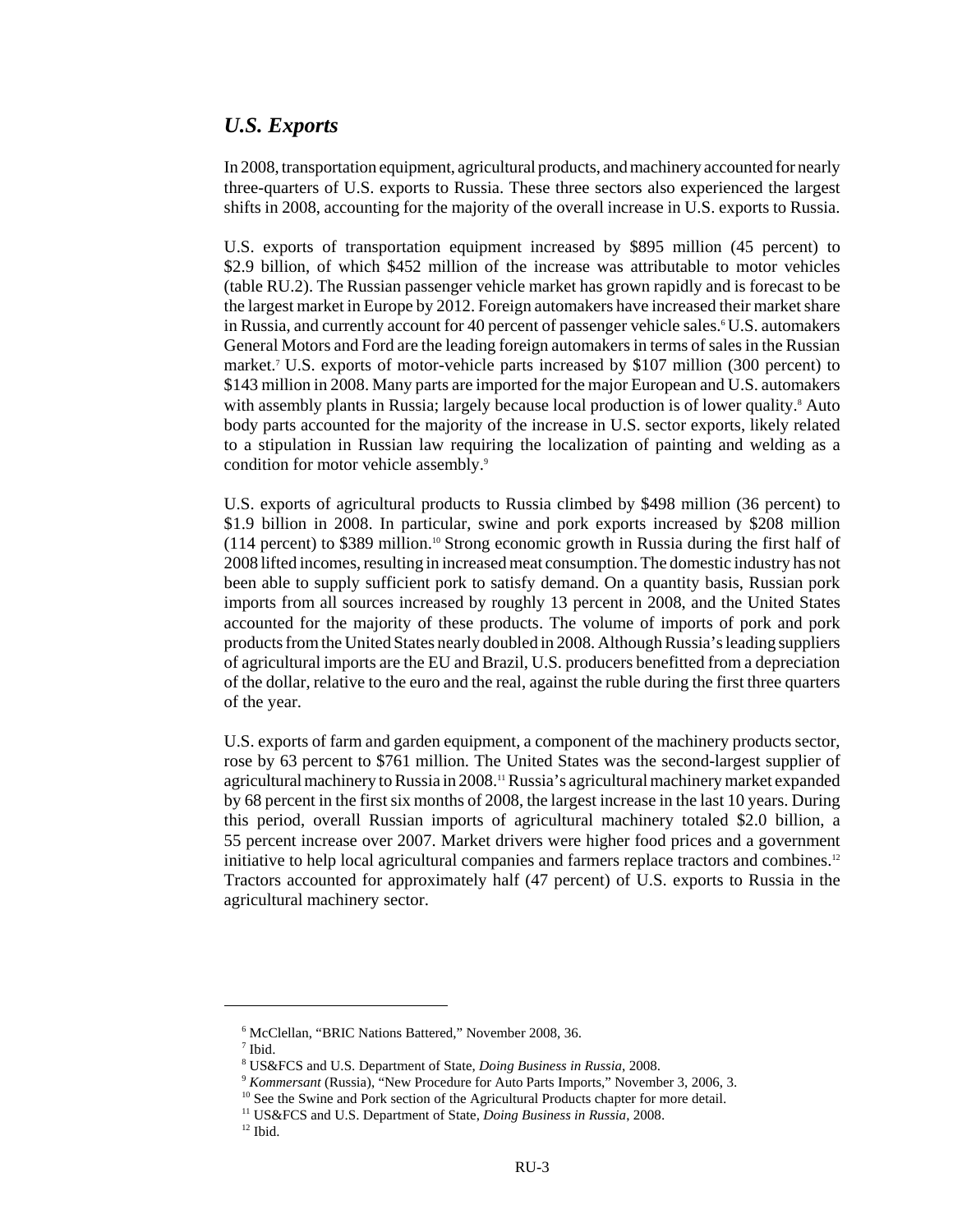|                                                                                                                                  |                        |                         |                          |                          |                            | Change, 2008 from 2007   |                               |
|----------------------------------------------------------------------------------------------------------------------------------|------------------------|-------------------------|--------------------------|--------------------------|----------------------------|--------------------------|-------------------------------|
| Sector/commodity                                                                                                                 | 2004                   | 2005                    | 2006                     | 2007                     | 2008                       | Absolute                 | Percent                       |
|                                                                                                                                  |                        |                         | Million dollars          |                          |                            |                          |                               |
| <b>U.S. EXPORTS:</b><br>Increases:                                                                                               |                        |                         |                          |                          |                            |                          |                               |
| Transportation equipment:<br>Construction and mining equipment (TE004)<br>Farm and garden machinery and equipment (MT009).       | 133<br>287<br>82<br>37 | 253<br>448<br>174<br>59 | 367<br>464<br>207<br>145 | 712<br>560<br>468<br>182 | 1,164<br>757<br>761<br>389 | 452<br>196<br>293<br>208 | 63.6<br>35.0<br>62.6<br>114.1 |
| Decreases:<br>Computers, peripherals, and parts (EL017)<br>Machinery:                                                            | 155                    | 138                     | 168                      | 160                      | 108                        | $-52$                    | $-32.5$                       |
| Semiconductor manufacturing equipment<br>Electric motors, generators, and related                                                | 9                      | 11                      | 19                       | 64                       | 24                         | $-40$                    | $-62.3$                       |
| equipment (MT023) $\ldots \ldots \ldots \ldots \ldots \ldots \ldots$<br>Miscellaneous machinery (MT030)<br>All other             | 8<br>52<br>1,993       | 34<br>66<br>2,474       | 32<br>111<br>2,702       | 219<br>197<br>4,120      | 191<br>170<br>5,372        | $-28$<br>$-26$<br>1,252  | $-12.7$<br>$-13.4$<br>30.4    |
| <b>TOTAL</b>                                                                                                                     | 2,755                  | 3,657                   | 4,215                    | 6,681                    | 8,936                      | 2,255                    | 33.8                          |
| <b>U.S. IMPORTS:</b><br>Increases:                                                                                               |                        |                         |                          |                          |                            |                          |                               |
| Energy-related products:<br>Petroleum products (EP005)<br>Crude petroleum (EP004)<br>Fertilizers (CH010)<br>Minerals and metals: | 2,929<br>818<br>330    | 5.741<br>1.500<br>350   | 7,392<br>1.271<br>444    | 8,238<br>1.524<br>716    | 12,838<br>2,974<br>1,913   | 4.600<br>1.450<br>1,197  | 55.8<br>95.2<br>167.1         |
| Precious metals and non-numismatic<br>$\cos(MM020)$<br>Steel mill products (MM025)<br>Decreases:                                 | 476<br>1,195           | 565<br>860              | 699<br>1,763             | 832<br>661               | 1,263<br>976               | 431<br>315               | 51.8<br>47.7                  |
| Minerals and metals:<br>Unwrought aluminum (MM037)<br>Certain base metals and chemical                                           | 1.633                  | 1,586                   | 1.691                    | 1,200                    | 800                        | $-400$                   | $-33.4$                       |
| elements (MM041) $\ldots \ldots \ldots \ldots \ldots \ldots \ldots$<br>Copper and related articles (MM036)<br>All other          | 472<br>142<br>3,641    | 515<br>389<br>3.848     | 951<br>742<br>4.689      | 1,098<br>357<br>4,517    | 818<br>199<br>4.940        | $-279$<br>$-158$<br>423  | $-25.5$<br>$-44.3$<br>9.4     |
| TOTAL                                                                                                                            | 11,637                 | 15,353                  | 19,642                   | 19,143                   | 26,721                     | 7,578                    | 39.6                          |

#### **TABLE RU.2** Russia: Leading changes in U.S. exports and U.S. import, 2004–08a

,,,,,,,,,,,,,,,,,,,,,,,,,,,,,,,,,,,,,,,,,,,,,,,,,,,,,,,,,,,,,,,,,,,,,,,,,,,,,,,,,,,,,,,,,,,,,,,,,,,,,,,,,,,,,,,,,,,,,,,,,,,,,,,,,,,,,,,,,,,,,,,,,,,,,,,,,,,,,,,,*Source*: Compiled from official statistics of the U.S. Department of Commerce.

*Note*: Calculations based on unrounded data.

<sup>a</sup>Import values are based on customs value; export values are based on f.a.s. value, U.S. port of export.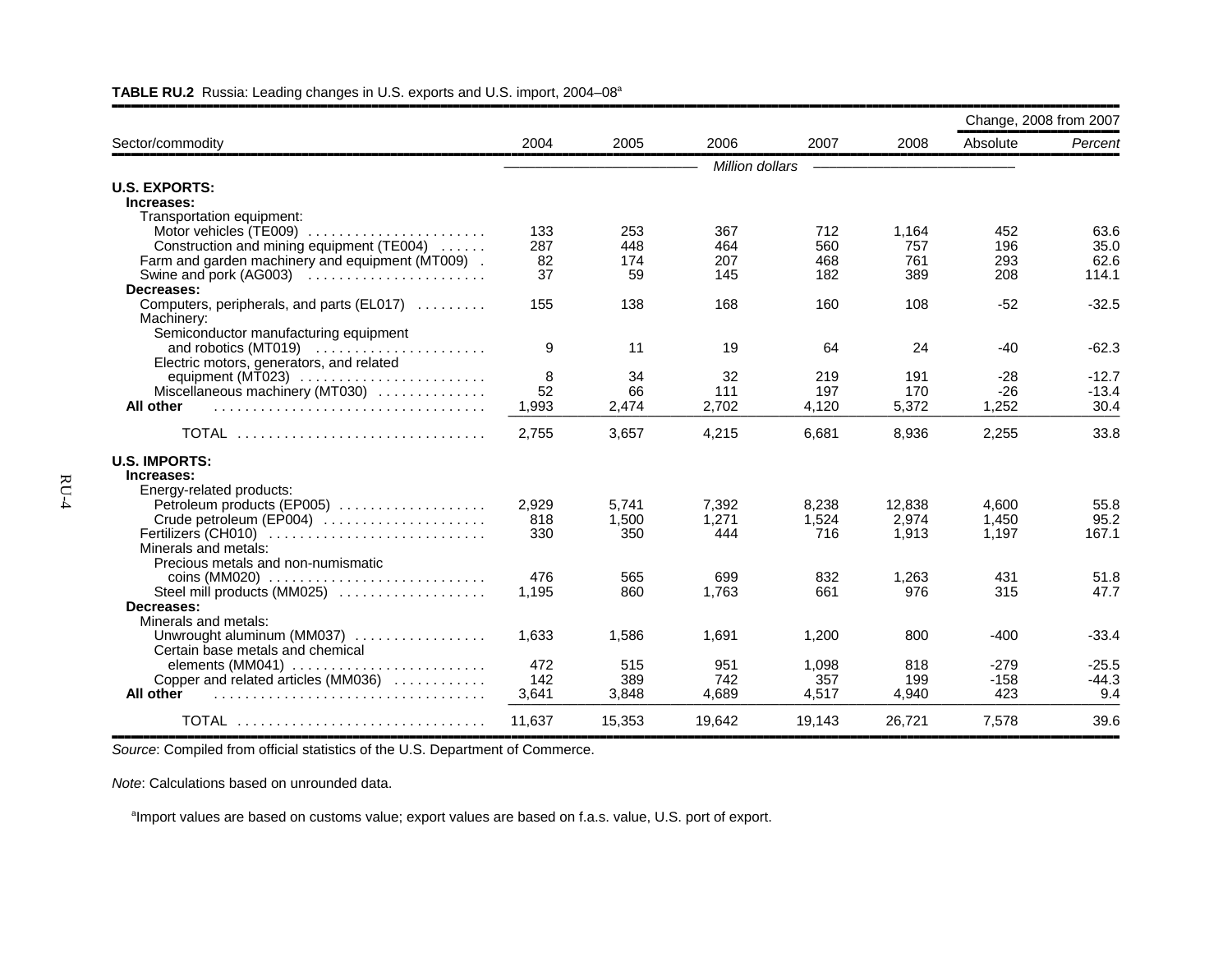### *U.S. Imports*

In 2008, increases in U.S. imports of energy-related products and chemicals and related products were largely responsible for the significant growth in U.S. imports from Russia. Imports from both of these sectors increased by more than 50 percent and more than \$1.0 billion.

U.S. imports of energy-related products exhibited the largest sectoral gain in 2008, rising \$6.1 billion (table RU.2). Petroleum products and crude petroleum accounted for nearly 60 percent of U.S. imports from Russia by value in 2008. Imports of petroleum products increased by \$4.6 billion (56 percent) to \$12.8 billion, and crude petroleum imports rose by \$1.5 billion (95 percent) to \$3.0 billion. However, the bulk of these increases reflect a steep rise in the price of crude petroleum during 2008.<sup>13</sup> By volume, Russia accounted for less than 0.05 percent of total U.S. imports of crude petroleum and the quantity of U.S. imports of crude petroleum from Russia increased by less than 2 percent, from 41 million barrels in 2007 to 42 million barrels in 2008. The quantity of U.S. imports of refined petroleum products from Russia increased by 16 percent, from 110 million barrels in 2007 to 128 million barrels in 2008, largely in response to the shutting down of several U.S. refineries for routine and weather-related maintenance.14

U.S. imports of chemicals and related products from Russia, primarily fertilizer, rose 98 percent in 2008, to \$2.7 billion. U.S. imports of fertilizers increased by \$1.2 billion (167 percent) to \$1.9 billion, mainly due to the price for anhydrous ammonia, which increased significantly in 2008.<sup>15</sup> Natural gas is a feedstock of ammonia, and as the price of all fossil fuels increased in 2008, so did the price of anhydrous ammonia, a key component of fertilizers. Russia was the second-largest supplier of anhydrous ammonia to the United States in 2008, accounting for 19 percent of U.S. anhydrous ammonia imports that year. U.S. imports of anhydrous ammonia from Russia amounted to \$760 million in 2008, an increase of 60 percent over 2007; however, the volume of imports dropped from 1.6 million metric tons in 2007 to 1.4 million metric tons in 2008.

<sup>&</sup>lt;sup>13</sup> The price per barrel for crude petroleum increased from \$68 per barrel during 2007 to \$95 per barrel in 2008; during several months in 2008, the world price for crude rose above \$130 per barrel. See the Energyrelated Products chapter for more detail.

<sup>&</sup>lt;sup>14</sup> See the Petroleum Products section of Energy-related Products chapter for more detail.

<sup>&</sup>lt;sup>15</sup> See the Fertilizers section of Chemicals and Related Products chapter for more detail.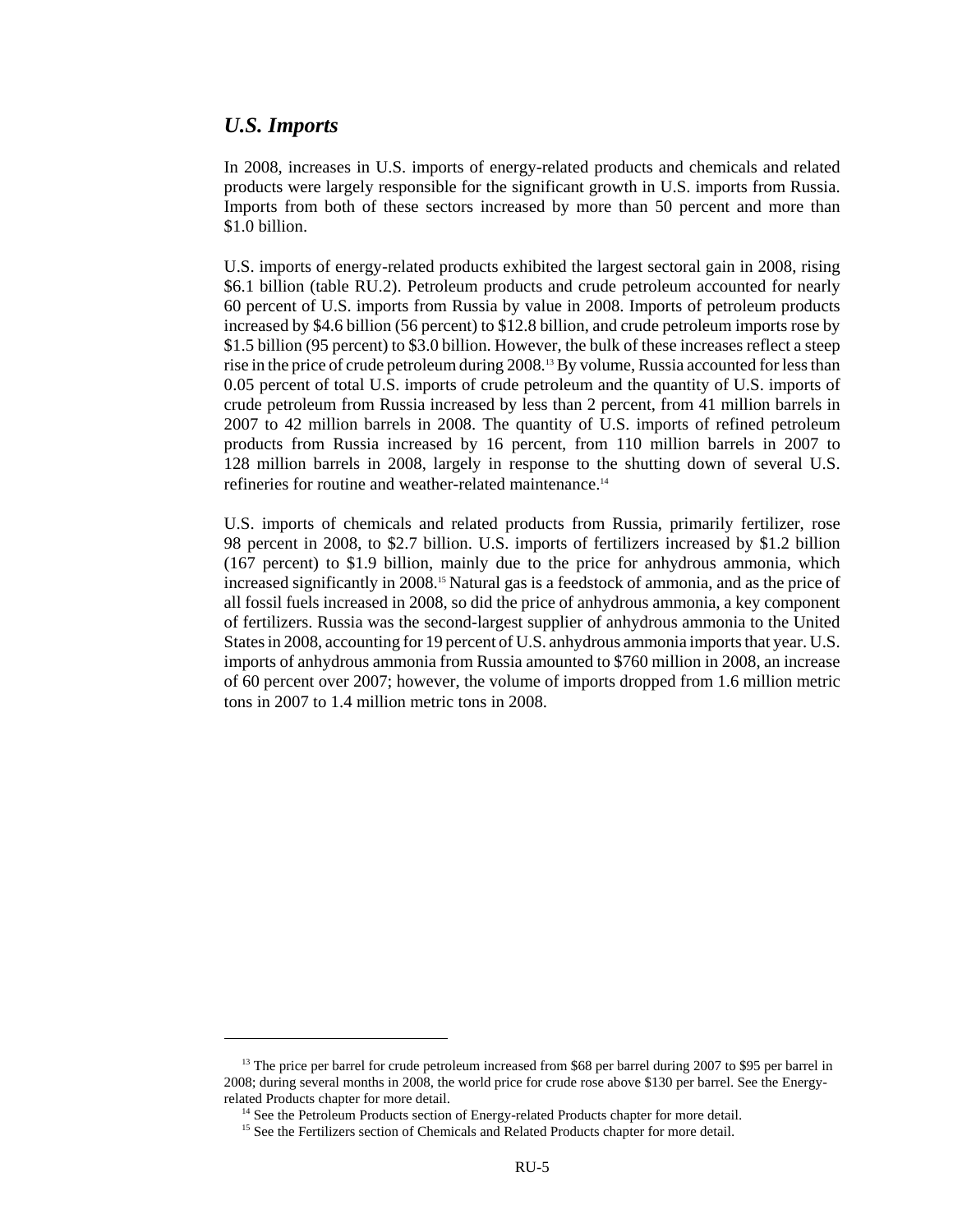# **Bibliography - Russia**

- Central Intelligence Agency (CIA). "Russia." *The World Factbook*, undated. https://www.cia.gov/ library/publications/the-world-factbook/geos/rs.html (accessed March 26, 2009).
- Global Trade Information Service, Inc. (GTIS). World Trade Atlas Database (accessed March 19, 2009).
- International Monetary Fund (IMF). International Statistics Database. http://www.imfstatistics.org/imf (accessed May 20, 2009).
- Kommersant (Russia). "New Procedure for Auto Parts Imports," November 3, 2006. http://www.kommersant.com/p718936/r\_1/customs\_benefits\_automobile\_parts\_import/.
- McClellan, Barbara. "BRIC Nations Battered, but Standing Firm in Face of Global Slowdown." *Ward's Autoworld*, November 2008.
- U.S. Department of Commerce. Census Bureau. Official U.S. trade statistics. http://www.census.gov/foreign-trade/download/ dvd/index.html#merch (accessed monthly).
- U.S. Department of State. Bureau of European and Eurasian Affairs. "Background Note: Russia," July 2008. http://www.state.gov/r/pa/ei/bgn/3183.htm.
- U.S. & Foreign Commercial Service (US&FCS) and U.S. Department of State. *Doing Business in Russia: 2009 Country Commercial Guide for U.S. Companies,* 2008. http://www.buyusa.gov/russia/en/russia\_ccg\_2009.pdf.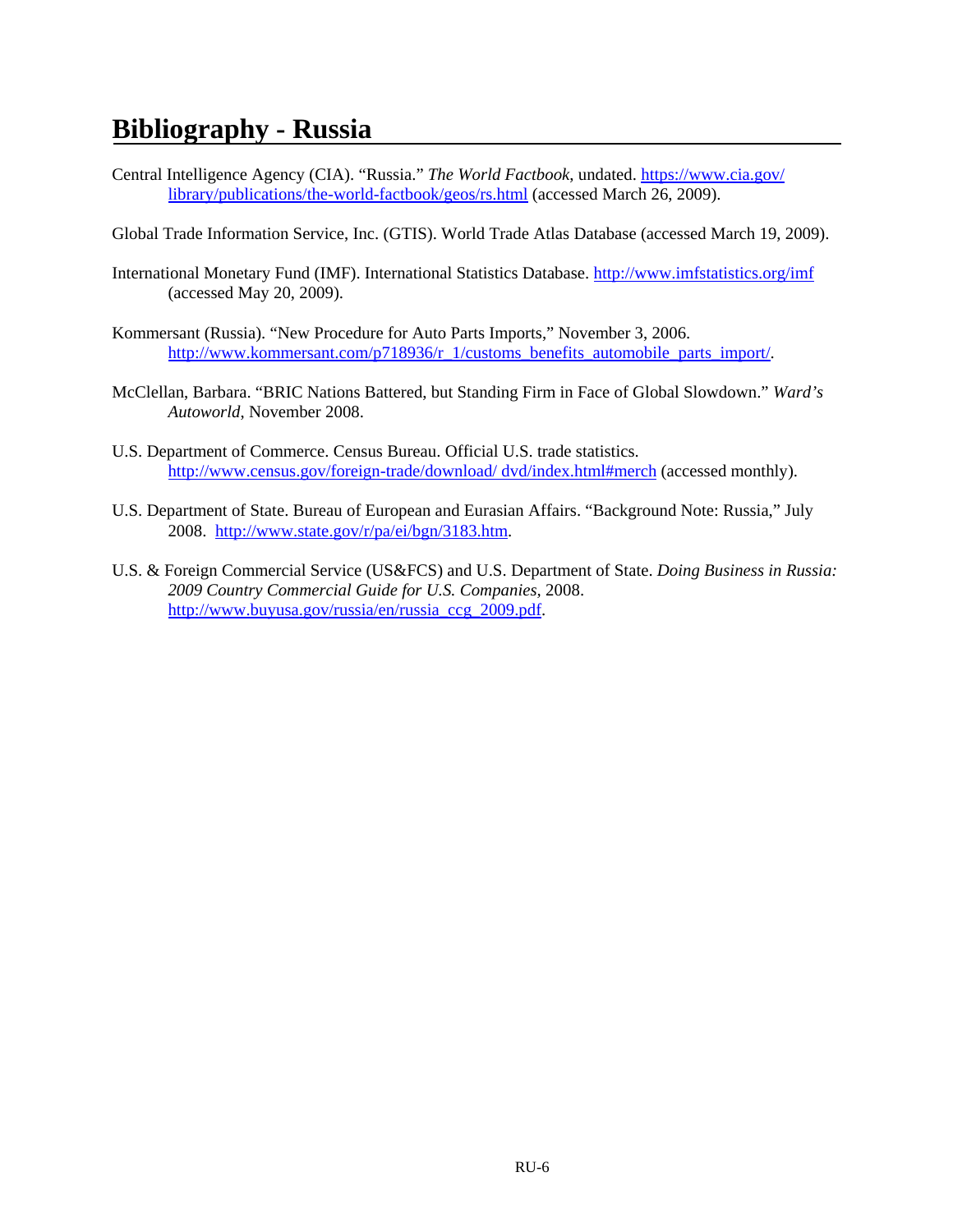This part of the report examines shifts in trade for each of the 10 merchandise sectors. In addition to the sectors, 20 industries, subsets of the sectors, are examined in greater detail. These industries were selected because a shift in imports, exports, or the balance of trade from 2007 to 2008, both on an absolute and percentage basis, exceeded both \$1.0 billion and 50 percent.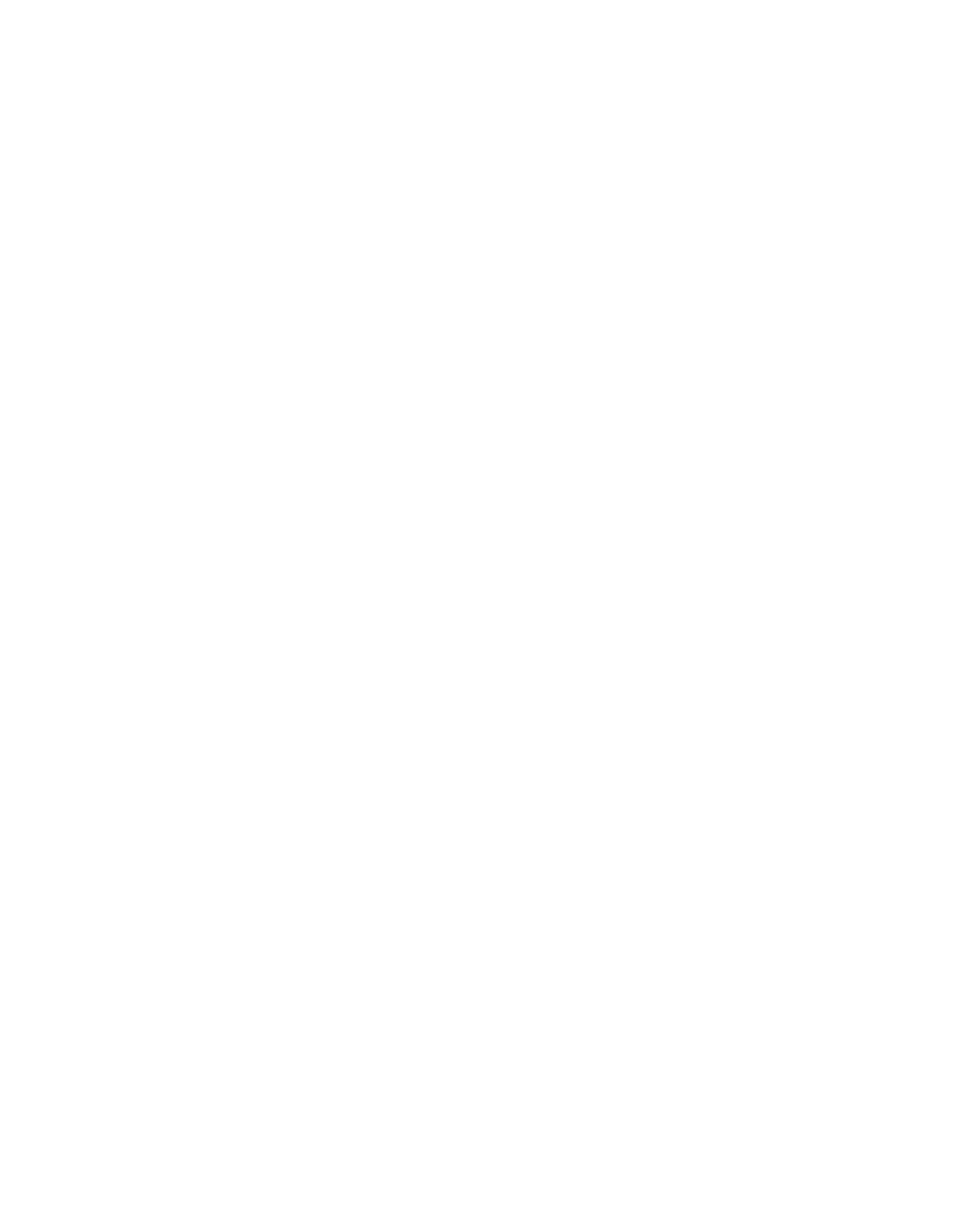# **Agricultural Products1**

**Marin Weaver (202) 205-3461 marin.weaver@usitc.gov**

**Change in 2008 from 2007:**

### **U.S. trade surplus: Increased by \$16.9 billion (214 percent) to \$24.8 billion U.S. exports: Increased by \$25.0 billion (26 percent) to \$121.1 billion U.S. imports: Increased by \$8.1 billion (9 percent) to \$96.2 billion**

The increase in U.S. agricultural exports was approximately three times greater than the increase in imports, resulting in a 214 percent increase in the U.S. trade surplus in agricultural products, to \$24.8 billion in 2008 (table AG.1). The increase in U.S. agricultural exports in 2008 was led by cereals, oilseeds, animal feeds, swine and pork, and animal or vegetable fats and oils (table  $AG.2$ ).<sup>2</sup> As in 2007, cereals registered the largest absolute increase among U.S. agricultural exports in 2008. Higher prices in 2008, compared to 2007 resulted in an increased value of cereal exports, as well as other agricultural commodity exports. Moreover, U.S. agricultural exports were helped in the first half of the year by the depreciation of the U.S. dollar against other major currencies.<sup>3</sup> The U.S. dollar's depreciation was a major driver of U.S. agricultural trade growth and helped offset the impact of higher transportation costs and the slowing of world economic growth.4

The increase in U.S. agricultural imports in 2008 was led by imports of animal or vegetable fats and oils; cereals; coffee and tea; and cocoa, chocolate, and confectionery. Animal or vegetable fats and oils and cereals registered the largest absolute increase. Higher prices of many agricultural products resulted in the increased value of U.S. imports.

#### *U.S. Exports*

U.S. exports of agricultural products rose by \$25.0 billion (26 percent) to \$121.1 billion in 2008. The four leading markets for U.S. agricultural exports in 2008 were Canada, Mexico, China, and Japan, which together accounted for 50 percent of the total (table AG.1). Exports to Canada, Mexico, China, and Japan increased by \$2.4 billion (16 percent), \$3.2 billion (25 percent), \$3.8 billion (43 percent), and \$3.0 billion (25 percent), respectively.

The largest absolute trade shift among agricultural product exports in 2008 was the \$7.8-billion (37 percent) increase in U.S. exports of cereals (table AG.2). About 87 percent of the \$28.6 billion in U.S. cereal exports consisted of corn and wheat. In 2008, U.S. corn exports increased by \$3.7 billion (38 percent), and wheat exports, by \$3.0 billion (36 percent).

<sup>&</sup>lt;sup>1</sup> Agricultural products include, but are not limited to, cereals, dairy, fruit, vegetables, processed foods, meat, livestock, seeds, beverages, fish, wool, cotton, and hides.

<sup>&</sup>lt;sup>2</sup> Trade statistics for all industry/commodity groups in this sector are presented in app. B, table B.1.

 <sup>3</sup> USDA, ERS, *Outlook for U.S. Agricultural Trade*, December 1, 2008, 2.

 <sup>4</sup> Ibid., August 28, 2008, 2.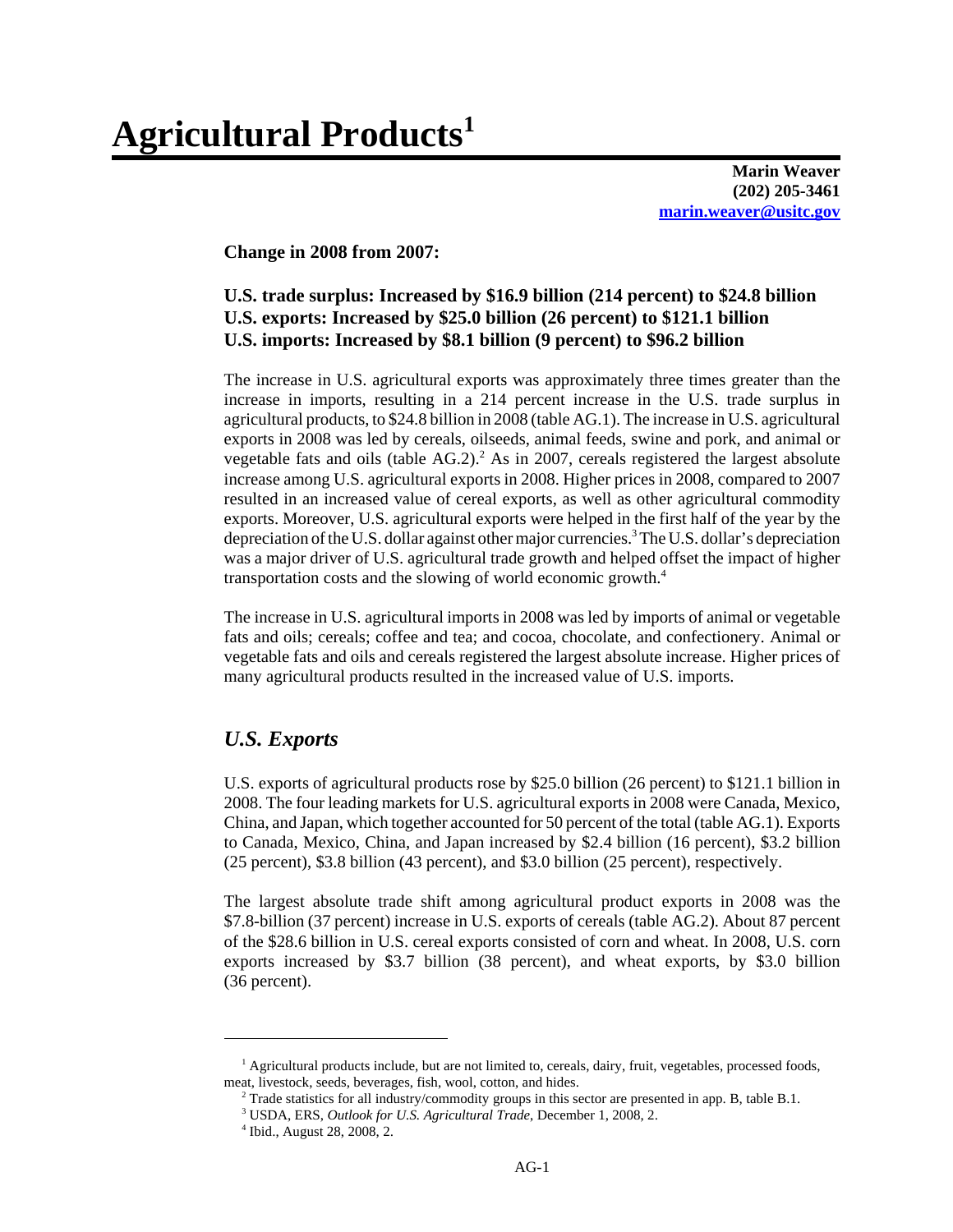**TABLE AG.1** Agricultural products: U.S. exports of domestic merchandise, imports for consumption, and merchandise trade balance, by selected countries and country groups, 2004–08a

|                                                                                                                                           |                                                                                               |                                                                                     |                                                                                            |                                                                                               |                                                                                                | Change, 2008 from 2007                                                           |                                                                                        |
|-------------------------------------------------------------------------------------------------------------------------------------------|-----------------------------------------------------------------------------------------------|-------------------------------------------------------------------------------------|--------------------------------------------------------------------------------------------|-----------------------------------------------------------------------------------------------|------------------------------------------------------------------------------------------------|----------------------------------------------------------------------------------|----------------------------------------------------------------------------------------|
| Item                                                                                                                                      | 2004                                                                                          | 2005                                                                                | 2006                                                                                       | 2007                                                                                          | 2008                                                                                           | Absolute                                                                         | Percent                                                                                |
|                                                                                                                                           |                                                                                               |                                                                                     | Million dollars                                                                            |                                                                                               |                                                                                                |                                                                                  |                                                                                        |
| U.S. exports of domestic merchandise:                                                                                                     | 10.111                                                                                        | 11.151                                                                              | 12.514                                                                                     | 14.882                                                                                        | 17.241                                                                                         | 2.359                                                                            | 15.9                                                                                   |
|                                                                                                                                           | 8.994<br>5.879<br>10.087<br>2.863                                                             | 9.678<br>5.648<br>9.840<br>2.646                                                    | 11,066<br>7.264<br>10.342<br>3,279                                                         | 12.876<br>8.981<br>11.750<br>3.904                                                            | 16.112<br>12,811<br>14.715<br>5.859                                                            | 3.237<br>3.830<br>2.966<br>.956                                                  | 25.1<br>42.7<br>25.2<br>50.1                                                           |
|                                                                                                                                           | 697<br>520<br>920<br>1.220                                                                    | 777<br>573<br>950<br>1.260                                                          | 736<br>632<br>1.100<br>1.789                                                               | 918<br>686<br>.531<br>.680                                                                    | 1.027<br>764<br>2.222<br>1.973                                                                 | 110<br>78<br>692<br>293                                                          | 11.9<br>11.4<br>45.2<br>17.4                                                           |
| Thailand                                                                                                                                  | 719<br>24,898                                                                                 | 687<br>25.487                                                                       | 717<br>27,485                                                                              | 919<br>37,916                                                                                 | 1,082<br>47,269                                                                                | 163<br>9,354                                                                     | 17.7<br>24.7                                                                           |
| Гotal<br>EU-27<br><b>OPEC</b><br><b>CBERA</b><br>Asia<br>Central and Eastern Europe                                                       | 66.908<br>7,997<br>2.389<br>14.249<br>1.139<br>26.035<br>1.408<br>362                         | 68.698<br>8.160<br>2.581<br>15.157<br>1.193<br>25,594<br>1.508<br>402               | 76.924<br>8.704<br>2.847<br>17,502<br>$\dot{.}324$<br>29.015<br>1,349<br>317               | 96.041<br>10.210<br>.334<br>4<br>21.446<br>1.624<br>35,321<br>1.967<br>328                    | 121.077<br>11.527<br>6.592<br>28.188<br>2.225<br>46,987<br>2,655<br>453                        | 25.036<br>⊟318<br>2.258<br>6.743<br>601<br>11.667<br>688<br>125                  | 26.1<br>12.9<br>52.1<br>31.4<br>37.0<br>33.0<br>35.0<br>38.1                           |
| U.S. imports of merchandise for consumption:                                                                                              | 14.130<br>8.189<br>2,925<br>503<br>296<br>2.640<br>2.723<br>1.264<br>2.079<br>2.116<br>30.148 | 14.963<br>9.323<br>3.365<br>540<br>330<br>2.935<br>.467<br>2.044<br>2.291<br>32,865 | 16.128<br>10.498<br>4.303<br>573<br>343<br>3.173<br>3.277<br>.580<br>.293<br>742<br>36.546 | 17.919<br>11,360<br>4.945<br>601<br>363<br>3.464<br>3.723<br>.656<br>2.472<br>2.830<br>38,803 | 20.691<br>12,059<br>5,588<br>685<br>391<br>3.645<br>3.713<br>2.175<br>2.370<br>3.258<br>41.662 | 2.772<br>699<br>644<br>84<br>29<br>181<br>$-10$<br>520<br>$-103$<br>428<br>2.859 | 15.5<br>6.2<br>13.0<br>14.0<br>$7.9$<br>5.2<br>$-0.3$<br>31.4<br>$-4.2$<br>15.1<br>7.4 |
| Γotal<br><b>FU-27</b><br><b>OPEC</b><br>Latin America ,,,,,,,,,,,,,,,,,,,,,,,,,,,,,<br><b>CBERA</b><br>Asia<br>Central and Eastern Europe | 67,012<br>13,913<br>1,307<br>20,092<br>548<br>11.369<br>1.149<br>494                          | 73,050<br>14,871<br>.413<br>22,876<br>614<br>12.421<br>1,334<br>479                 | 81,456<br>16,220<br>475<br>26,589<br>752<br>14.418<br>$\overline{.285}$<br>468             | 88,136<br>17,558<br>.516<br>28.109<br>782<br>15.931<br>1.157<br>509                           | 96.238<br>17,569<br>.591<br>29.943<br>949<br>19.115<br>1,375<br>564                            | 8,102<br>11<br>74<br>1,834<br>167<br>3.184<br>218<br>55                          | 9.2<br>0.1<br>4.9<br>6.5<br>21.4<br>20.0<br>18.9<br>10.8                               |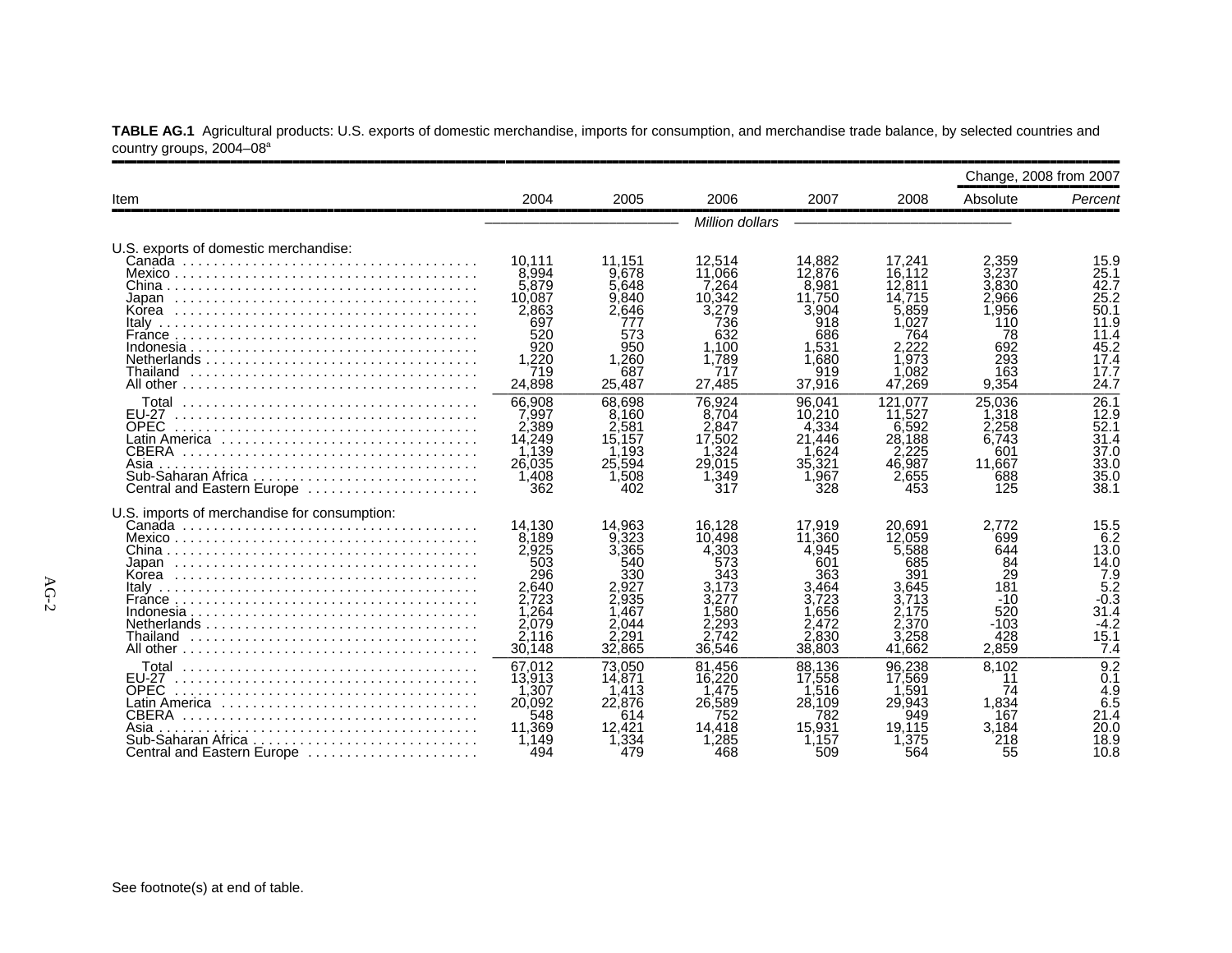|                                                 |  | TABLE AG.1 Agricultural products: U.S. exports of domestic merchandise, imports for consumption, and merchandise trade balance, by selected countries and |  |  |
|-------------------------------------------------|--|-----------------------------------------------------------------------------------------------------------------------------------------------------------|--|--|
| country groups, 2004-08 <sup>a</sup> -Continued |  |                                                                                                                                                           |  |  |

|                                                                                                                      |                                                                                              |                                                                                                      |                                                                           |                                                                                                  |                                                                                              | Change, 2008 from 2007                                                                |                                                                            |
|----------------------------------------------------------------------------------------------------------------------|----------------------------------------------------------------------------------------------|------------------------------------------------------------------------------------------------------|---------------------------------------------------------------------------|--------------------------------------------------------------------------------------------------|----------------------------------------------------------------------------------------------|---------------------------------------------------------------------------------------|----------------------------------------------------------------------------|
| Item                                                                                                                 | 2004                                                                                         | 2005                                                                                                 | 2006                                                                      | 2007                                                                                             | 2008                                                                                         | Absolute                                                                              | Percent                                                                    |
|                                                                                                                      |                                                                                              |                                                                                                      | Million dollars                                                           |                                                                                                  |                                                                                              |                                                                                       |                                                                            |
| U.S. merchandise trade balance:<br>Canada<br>Japan<br>Korea<br>Italy<br>France<br>Indonesia<br>Thailand<br>All other | -4.019<br>805<br>2.954<br>9,583<br>2.567<br>.942<br>.203<br>-343<br>-859<br>.397<br>$-5.250$ | -3.811<br>355<br>2.283<br>9.301<br>2,316<br>2.150<br>2,361<br>$-517$<br>$-785$<br>$-1.604$<br>-7.378 | -3.614<br>568<br>2.961<br>.769<br>:.936<br>.646<br>-504<br>.025<br>-9.061 | -3.037<br>.516<br>.036<br>.149<br>.541<br>.546<br>·3.037<br>-125<br>-792<br>911. ا<br>-1<br>-887 | -3.450<br>.053<br>.223<br>14,030<br>.468<br>.61<br>2.949<br>4<br>$-397$<br>$-2.176$<br>5.607 | -413<br>2,538<br>3.187<br>2.882<br>.927<br>-71<br>88<br>172<br>395<br>$-265$<br>6,494 | -13.6<br>167.4<br>79.C<br>25.8<br>54.4<br>$-2.8$<br>2,9<br>49.9<br>$-13.9$ |
| Total<br><b>EU-27</b><br>OPEC<br>CBERA<br>Asia<br>Sub-Saharan Africa<br>Central and Eastern Europe                   | -104<br>$-5,916$<br>.082<br>-5,843<br>59<br>14.666<br>259<br>-132                            | -4.352<br>.168<br>-7.718<br>579<br>13.173<br>175<br>$-77$                                            | $-4.532$<br>.516<br>.373<br>$-9.087$<br>572<br>14,597<br>63<br>-151       | 906.'<br>.348<br>.818<br>-6.663<br>842<br>19.390<br>810<br>-181                                  | 24.839<br>.042<br>5,001<br>.754<br>.275<br>27.872<br>,280                                    | 16.933<br>.306<br>2,183<br>4.909<br>434<br>8.483<br>470<br>70                         | 214.2<br>17.8<br>77.5<br>73.7<br>51.5<br>43.7<br>58.C<br>38.6              |

*Source*: Compiled from official statistics of the U.S. Department of Commerce.

*Note*: Calculations based on unrounded data. The countries shown are those with the largest total U.S. trade (U.S. imports plus U.S. exports) in these products in 2008.

 $^{\text{a}}$ Import values are based on customs value; export values are based on f.a.s. value, U.S. port of export.

<sup>b</sup>Not meaningful for purposes of comparison.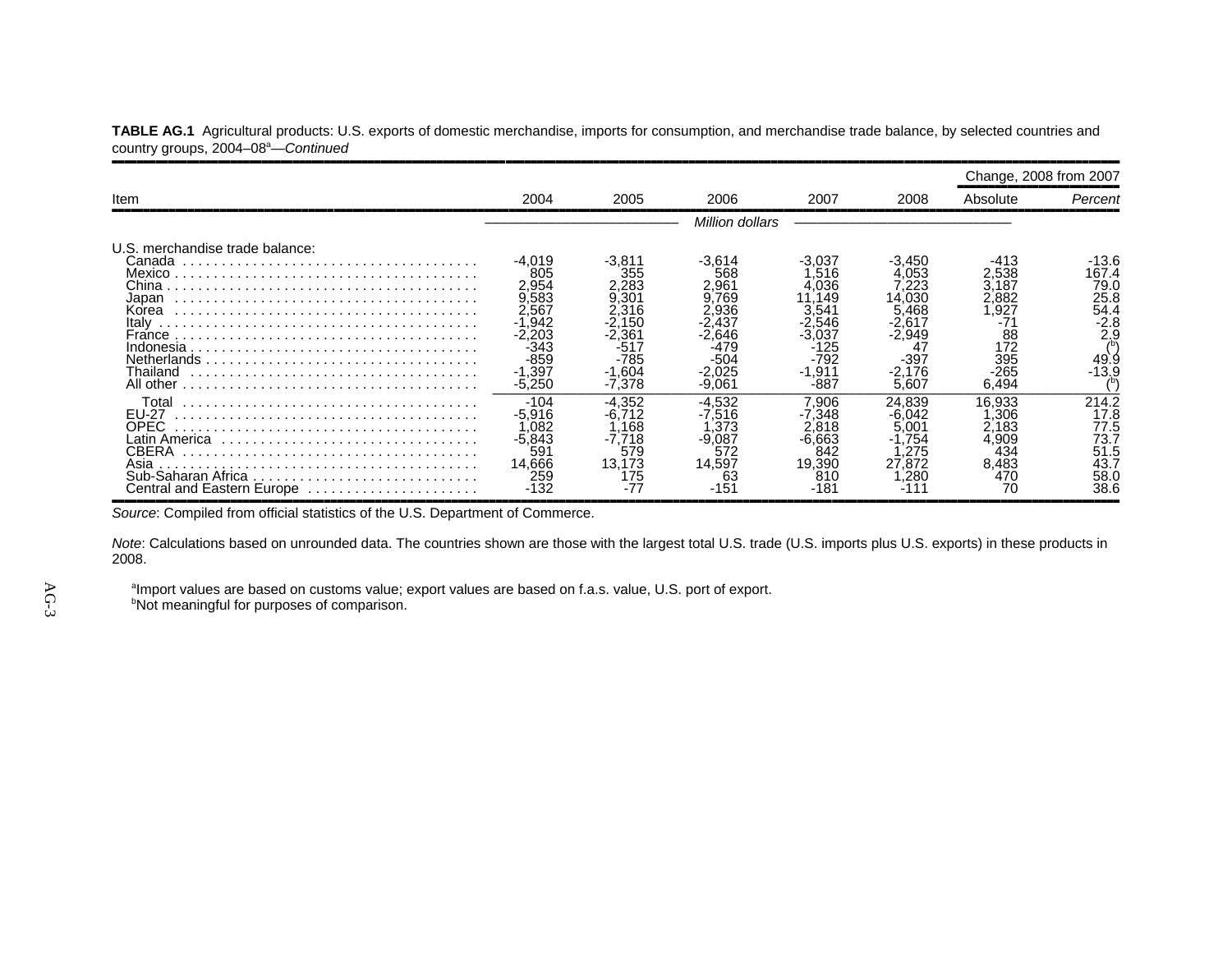|                                                 |              |                 |                        |                 |                 | Change, 2008 from 2007 |                    |
|-------------------------------------------------|--------------|-----------------|------------------------|-----------------|-----------------|------------------------|--------------------|
| Industry/commodity group                        | 2004         | 2005            | 2006                   | 2007            | 2008            | Absolute               | Percent            |
|                                                 |              |                 | <b>Million dollars</b> |                 |                 |                        |                    |
| <b>U.S. EXPORTS:</b>                            |              |                 |                        |                 |                 |                        |                    |
| Increases:                                      |              |                 |                        |                 |                 |                        |                    |
|                                                 | 12,683       | 11.096          | 13.341                 | 20.860          | 28.625          | 7.765                  | 37.2               |
|                                                 | 6,911        | 6.527           | 7.172                  | 10.346          | 15.853          | 5,507                  | 53.2               |
| Animal feeds (AG013)                            | 4,160        | 4.535           | 5.065                  | 6.144           | 8,467           | 2,323                  | 37.8               |
| Swine and pork (AG003)                          | 1,866        | 2,246           | 2,422                  | 2,709           | 4,277           | 1,568                  | 57.9               |
| Animal or vegetable fats and oils (AG033)       | 1,965        | 1.808           | 2,010                  | 2,981           | 4,475           | 1,494                  | 50.1               |
| Decreases:                                      |              |                 |                        |                 |                 |                        |                    |
| Milled grains, malts, and starches (AG031)      | 610          | 668             | 858                    | 1.179           | 840             | $-339$                 | $-28.8$            |
| Hides, skins, and leather $(AG046)$             | 2.730        | 2,580           | 2,755                  | 2,932           | 2,607           | $-325$                 | $-11.1$            |
| Cigarettes (AG045)                              | 1.294<br>435 | 1,200<br>538    | 1.214<br>754           | 1.012           | 705<br>931      | $-308$<br>$-144$       | $-30.4$<br>$-13.4$ |
| Sugar and other sweeteners (AG012)              | 2,357        | 2,602           | 2.672                  | 1,074<br>2,706  | 2,576           | $-129$                 | $-4.8$             |
| Fresh or frozen fish (AG006)                    | 31,896       | 34.898          | 38.662                 | 44.099          | 51.720          | 7.622                  | 17.3               |
|                                                 |              |                 |                        |                 |                 |                        |                    |
|                                                 | 66,908       | 68.698          | 76,924                 | 96,041          | 121,077         | 25,036                 | 26.1               |
| <b>U.S. IMPORTS:</b>                            |              |                 |                        |                 |                 |                        |                    |
| Increases:                                      |              |                 |                        |                 |                 |                        |                    |
| Animal or vegetable fats and oils (AG033)       | 2.193        | 2,294           | 2,753                  | 3.358           | 5.261           | 1.902                  | 56.6               |
| Cereals (AG030)                                 | 699          | 657             | 963                    | 1.425           | 2,496           | 1,071                  | 75.2               |
| Coffee and tea (AG028)                          | 2,560        | 3,309           | 3,694                  | 4,173           | 4,855           | 683                    | 16.4               |
| Cocoa, chocolate, and confectionery (AG037)     | 3,627        | 3,927           | 3,846                  | 3,882           | 4,534           | 652                    | 16.8               |
| Oilseeds (AG032)                                | 335          | 335             | 387                    | 572             | 1,002           | 430                    | 75.2               |
| Decreases:                                      |              |                 |                        |                 |                 |                        |                    |
| Cattle and beef (AG002)                         | 3,909        | 4.410           | 4,443                  | 4.844           | 4.524           | $-319$                 | $-6.6$             |
|                                                 | 1,335        | 1,314           | 1,205                  | 1,224           | 1,021           | $-203$                 | $-16.6$            |
| Nonalcoholic beverages, excluding fruit and     |              |                 |                        |                 |                 |                        |                    |
| vegetable juices (AG039)                        | 1.158        | 1,329           | 1.769                  | 2,012           | 1,875           | $-137$<br>$-122$       | $-6.8$             |
| Hides, skins, and leather $(AG046)$             | 886          | 896             | 841                    | 810             | 688             | $-120$                 | $-15.1$            |
| Certain miscellaneous animals and meats (AG001) | 1,972        | 2,128<br>52,449 | 2,234<br>59,323        | 2,399<br>63,437 | 2,279<br>67,703 | 4,266                  | $-5.0$<br>6.7      |
|                                                 | 48,338       |                 |                        |                 |                 |                        |                    |
|                                                 | 67,012       | 73,050          | 81,456                 | 88,136          | 96,238          | 8,102                  | 9.2                |

#### **TABLE AG.2** Agricultural products: Leading changes in U.S. exports and imports, 2004–08<sup>a</sup>

*Source*: Compiled from official statistics of the U.S. Department of Commerce.

*Note*: Calculations based on unrounded data.

<sup>a</sup>Import values are based on customs value; export values are based on f.a.s. value, U.S. port of export.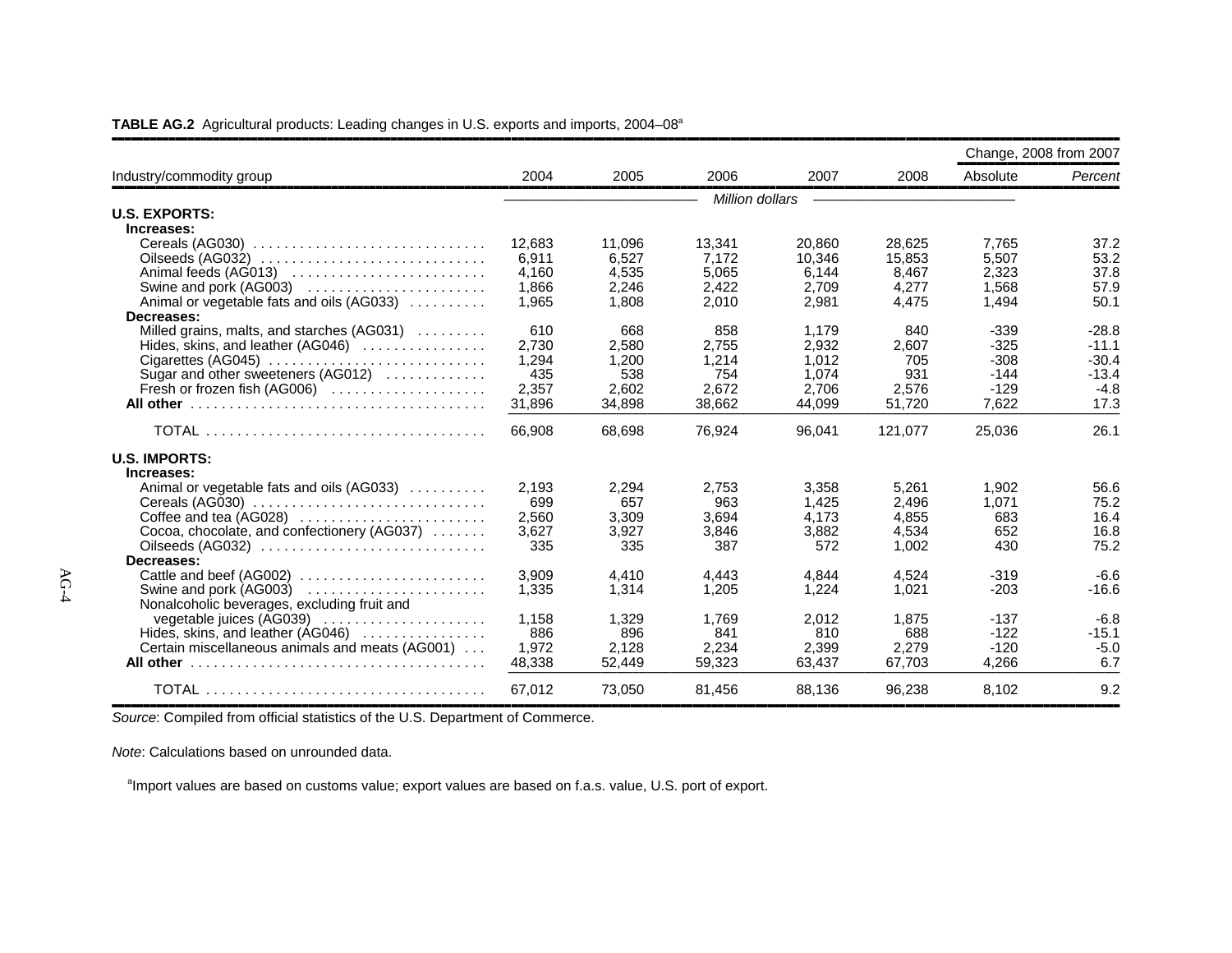Oilseeds, chiefly soybeans, registered the second-largest absolute shift in U.S. exports in 2008, increasing by \$5.5 billion (53 percent). Global prices for food commodities, particularly grains and oilseeds, rose rapidly through summer 2008 because of a variety of factors, including insufficient food production to meet demand in developing countries, higher energy costs, and strong demand for biofuels.<sup>5</sup> Despite the fact that commodity prices began to fall somewhat in the latter part of 2008, the average export unit values for wheat, corn, and soybeans were 45–49 percent greater than in 2007.<sup>6</sup> While high prices increased the value of U.S. exports in 2008, the quantity of U.S. wheat and corn exports fell by approximately 9 percent and 5 percent, respectively.<sup>7</sup> By contrast, the volume of U.S. soybeans exports grew by approximately 14 percent, largely because of growing Chinese demand for animal proteins and vegetable oils, as well as China's decision to expand its food security stocks.<sup>8</sup>

The third-largest absolute shift in U.S. agricultural exports in 2008 was in animal feed, of which seed grains are a major component. Animal feed exports increased by \$2.3 billion (38 percent) to \$8.5 billion in 2008.

The fourth-largest absolute export shift was in swine and pork exports, which increased by \$1.6 billion (58 percent) to \$4.3 billion. Pork accounted for over 99 percent of the total value of these exports, and the volume of pork exports rose by 61 percent. <sup>9</sup> The rise in pork exports was caused by increased demand, particularly in Japan, China, and Russia, due in part to rising incomes, decreased production in important foreign markets, the depreciation of the U.S. dollar relative to other currencies, and increased U.S. production.<sup>10</sup>

#### *U.S. Imports*

U.S. agricultural imports rose by \$8.1 billion (9 percent) to \$96.2 billion in 2008. As in each of the previous five years, Canada, at \$20.7 billion, was the largest supplier of agricultural products to the United States, with Mexico second at \$12.1 billion. In 2008, U.S. imports from Canada and Mexico also registered the largest absolute increases at \$2.8 billion (16 percent) and \$699 million (6 percent), respectively. China was the third-largest U.S. supplier and accounted for the third-largest absolute increase in agricultural product imports to the United States. Imports from China rose by \$644 million (13 percent) to \$5.6 billion in 2008. Canada, Mexico, and China together accounted for 40 percent of total U.S. agricultural imports in 2008.

The two largest U.S. import shifts in 2008 were in animal or vegetable fats and oils and cereals, which rose by \$1.9 billion (57 percent) and \$1.1 billion (75 percent), respectively. As with exports, the increase in import values was largely due to higher prices. However, the volume of U.S. imports of animal or vegetable fats and oils and cereals also increased, by approximately 20 percent and 15 percent, respectively.<sup>11</sup> This increase was due to a variety

 <sup>5</sup> Trostle, "Fluctuating Food Commodity Prices," November 2008.

 <sup>6</sup> Compiled from official statistics of the U.S. Department of Commerce.

 <sup>7</sup> For further detail, see the Cereals (Food and Feed Grains) section of this chapter.

 <sup>8</sup> Sanchez, Jiang, and Wu, *China, People's Republic of: Agricultural Situation, Grain and Oilseeds,*

July 31, 2008, 9; USDA, FAS, *Oilseeds: World Market and Trade,* November 2008. For further detail, see the Oilseeds section of this chapter.

<sup>&</sup>lt;sup>9</sup> Compiled from official statistics of the U.S. Department of Commerce.

 $10$  For further detail, see the Swine and Pork section of this chapter.

<sup>&</sup>lt;sup>11</sup> Compiled from official statistics of the U.S. Department of Commerce.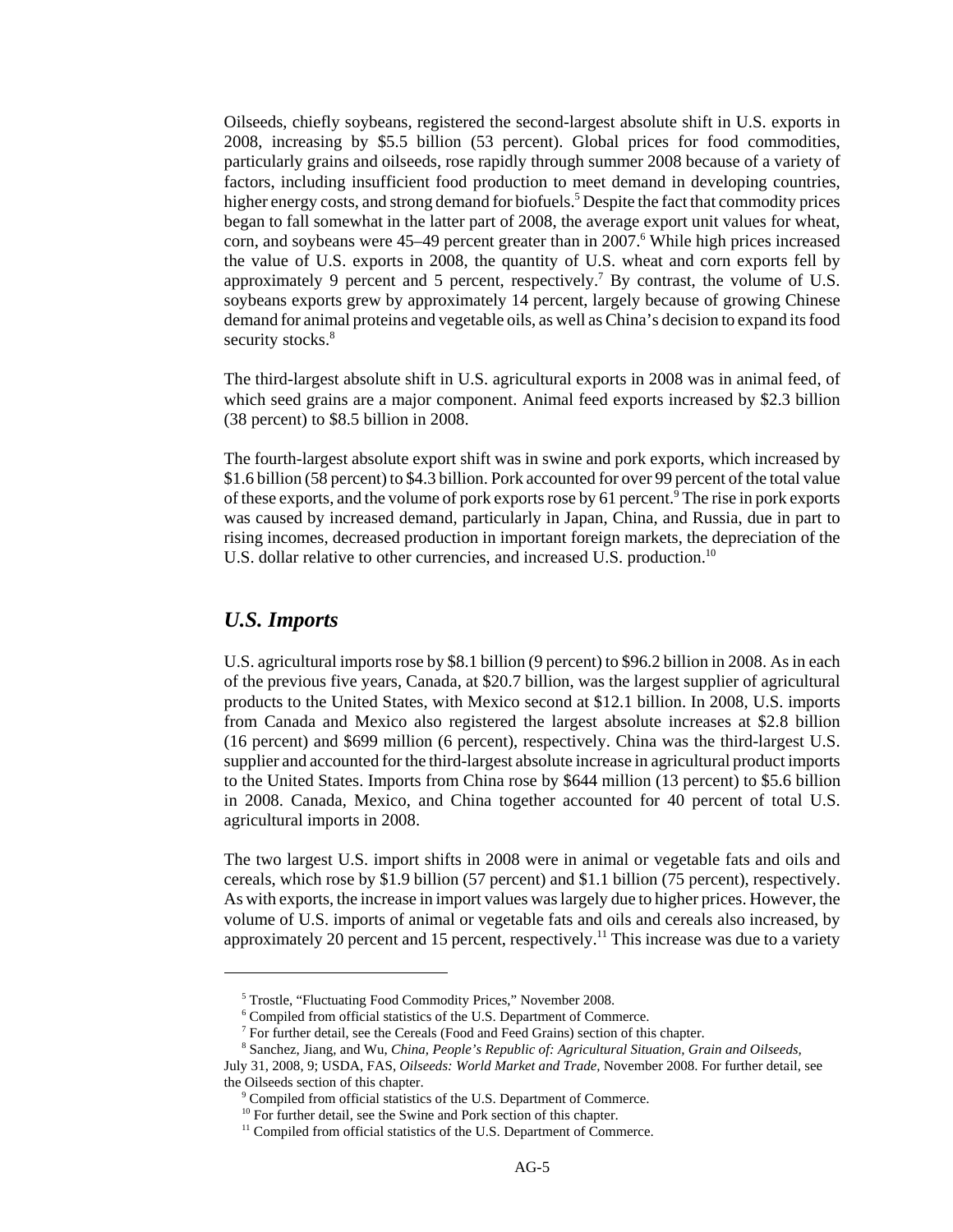of reasons, including rising U.S. demand for healthier oils, such as canola oil, which is imported from Canada, $12$  and the growing use of oils, particularly canola and palm, as a biodiesel feedstock.<sup>13</sup> Within the cereal category the large increase in the volume of barley imports (65 percent) was due to a need to fill domestic production shortfalls.<sup>14</sup>

<sup>&</sup>lt;sup>12</sup> Menzie, "Global Oilseed Complex Outlook," October 15, 2008, 26.

<sup>&</sup>lt;sup>13</sup> Industry official, telephone interview by Commission staff, March 25, 2009.

<sup>&</sup>lt;sup>14</sup> Industry official, e-mail message to Commission staff, March 31, 2009.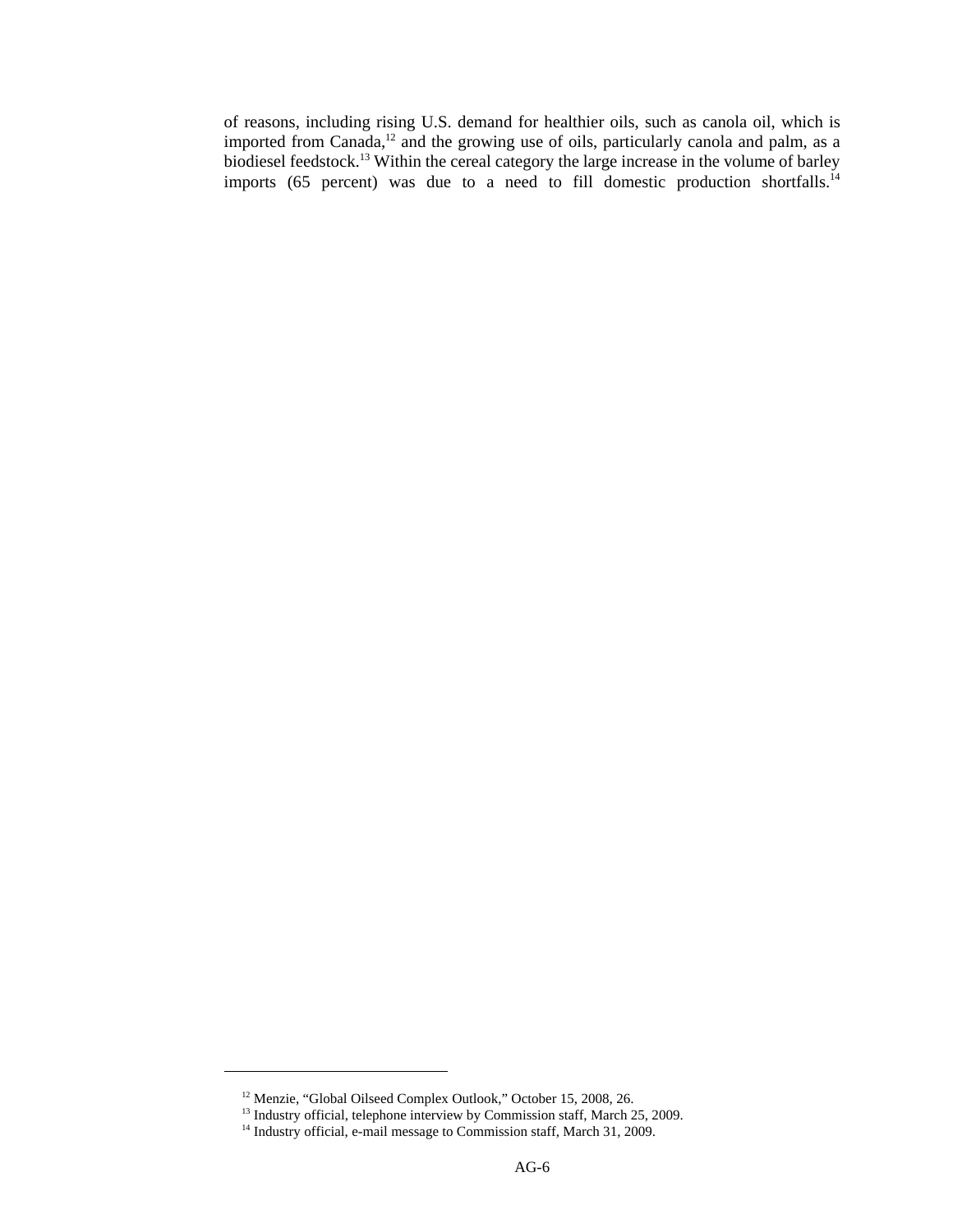**Marin Weaver (202) 205-3461 marin.weaver@usitc.gov**

**Change in 2008 from 2007:**

# **U.S. trade surplus: Increased by \$6.7 billion (34 percent) to \$26.1 billion U.S. exports: Increased by \$7.8 billion (37 percent) to \$28.6 billion U.S. imports: Increased by \$1.1 billion (75 percent) to \$2.5 billion**

High prices, especially the record high prices in the first half of the year, were the key reason for the growth in the value of U.S. cereal trade during 2008. The U.S. trade surplus in cereals rose by 34 percent, with the increase in the absolute value of exports (\$7.8 billion) rising by significantly more than the increase in the absolute value of imports (\$1.1 billion) (table AG.3). Wheat and corn continued to be the dominant U.S. cereal exports, together accounting for about 87 percent of total 2008 cereal exports by value in 2008.<sup>16</sup> U.S. wheat exports rose by \$3.0 billion (36 percent) to \$11.3 billion, and U.S. corn exports increased by \$3.7 billion (38 percent) to \$13.5 billion. The 75 percent increase in the value of U.S. cereal imports was primarily due to high prices.

# *U.S. Exports*

Among the major markets for cereals, U.S. exports to Japan increased by \$2.1 billion (56 percent) to \$5.9 billion in 2008; to Mexico by \$1.4 billion (51 percent) to \$4.1 billion; and to Korea by \$1.6 billion (130 percent) to \$2.8 billion (table AG.3). Record high wheat and corn prices caused the value of U.S. cereal exports to increase by 37 percent in 2008, even though the quantity of wheat and corn exported declined by 9 percent and 5 percent, respectively.

The value of U.S. wheat and corn exports rose by \$3.0 billion (36 percent) to \$11.3 billion and \$3.7 billion (38 percent) to \$13.5 billion, respectively, in 2008. Wheat and corn prices rose in the first part of the year largely because of greater food demand, increased energy costs, and a depreciated U.S. dollar against other major currencies.17 Additionally, corn prices also increased because of worldwide growth in demand for biofuels.<sup>18</sup>

In the latter part of 2008, wheat and corn prices declined, in part because of the slowing world economy. Additionally, wheat prices fell because of increased production in the Northern Hemisphere and the availability of a large quantity of low-quality wheat available from suppliers such as Russia, Ukraine, and the  $EU<sup>19</sup>$  Corn prices fell in the latter part of 2008 in part because of expectations of a better harvest, as well as concerns about current

<sup>&</sup>lt;sup>15</sup> Grains include rice, wheat, barley, corn, sorghum, oats, and rye. Milled grain products, such as wheat flour, are not included.

<sup>&</sup>lt;sup>16</sup> Compiled from official statistics of the U.S. Department of Commerce.

<sup>&</sup>lt;sup>17</sup> Trostle, "Fluctuating Food Commodity Prices," November 2008.

 <sup>18</sup> Ibid.

<sup>&</sup>lt;sup>19</sup> EIU, "World Food: EIU's Quarterly Grains Outlook," December 5, 2008.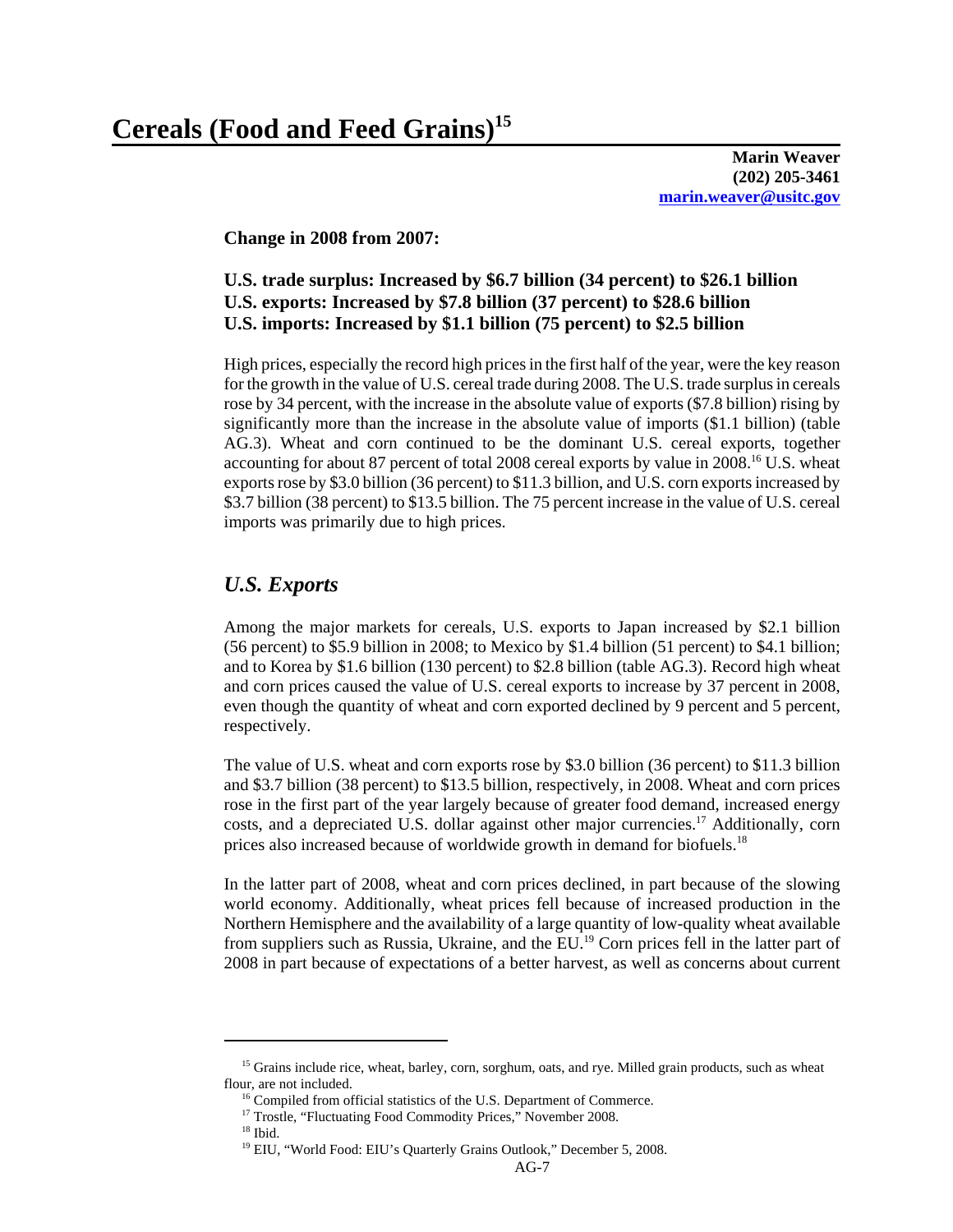|                                                                                                                                                                             |                                                                                |                                                             |                                                                                 |                                                                                    |                                                                                     | Change, 2008 from 2007                                                              |                                                                                         |
|-----------------------------------------------------------------------------------------------------------------------------------------------------------------------------|--------------------------------------------------------------------------------|-------------------------------------------------------------|---------------------------------------------------------------------------------|------------------------------------------------------------------------------------|-------------------------------------------------------------------------------------|-------------------------------------------------------------------------------------|-----------------------------------------------------------------------------------------|
| Item                                                                                                                                                                        | 2004                                                                           | 2005                                                        | 2006                                                                            | 2007                                                                               | 2008                                                                                | Absolute                                                                            | Percent                                                                                 |
|                                                                                                                                                                             |                                                                                |                                                             | Million dollars                                                                 |                                                                                    |                                                                                     |                                                                                     |                                                                                         |
| U.S. exports of domestic merchandise:<br>Korea<br>Venezuela                                                                                                                 | 2.697<br>1.695<br>793<br>349<br>768<br>812<br>308<br>390<br>169<br>51<br>4,651 | 2,428<br>1.553<br>345<br>749<br>513<br>184<br>312<br>3,677  | 2,895<br>2.038<br>943<br>355<br>685<br>747<br>456<br>457<br>177<br>435<br>4,150 | 3.768<br>2.711<br>.202<br>576<br>.346<br>.123<br>728<br>653<br>321<br>516<br>7,917 | 5,890<br>4.078<br>2.765<br>753<br>.240<br>.158<br>966<br>927<br>881<br>799<br>9,167 | 2.122<br>1.367<br>1.563<br>177<br>$-106$<br>34<br>238<br>274<br>561<br>284<br>1.251 | 56.3<br>50.5<br>130.0<br>30.8<br>$-7.9$<br>3.1<br>32.7<br>41.9<br>175.0<br>55.0<br>15.8 |
| <b>EU-27</b><br><b>OPEC</b><br>Latin America $\ldots \ldots \ldots \ldots \ldots \ldots \ldots$<br><b>CBERA</b><br>Asia<br>Sub-Saharan Africa<br>Central and Eastern Europe | 12,683<br>401<br>986<br>3.671<br>322<br>5,320<br>776<br>69                     | 11.096<br>340<br>1.293<br>3.500<br>331<br>4,185<br>921<br>3 | 13.341<br>257<br>.462<br>4.335<br>371<br>5,322<br>776                           | 20.860<br>1.083<br>2.432<br>6.261<br>473<br>7.174<br>1.167<br>13                   | 28.625<br>927<br>3,786<br>9.396<br>753<br>11.471<br>1.550<br>25                     | 7.765<br>$-155$<br>1,354<br>3.135<br>280<br>4.297<br>12                             | 37.2<br>$-14.4$<br>55.7<br>50.1<br>59.2<br>59.9<br>32.8<br>93.6                         |
| U.S. imports of merchandise for consumption:<br>Korea<br>Iraq                                                                                                               | 399<br>289                                                                     | 260                                                         | 316                                                                             | 996<br>378                                                                         | 1.872<br>580                                                                        | 876<br>202                                                                          | -20.5<br>0.9<br>39.0<br>88.0<br>-75.6<br>46.7<br>203.5<br>0.0<br>0.0<br>0.0<br>53.4     |
| <b>EU-27</b><br><b>OPEC</b><br>Latin America<br>Asia<br>Sub-Saharan Africa<br>Central and Eastern Europe                                                                    | 699<br>45<br>$\frac{23}{6}$                                                    | 657<br>48<br>$\frac{2}{9}$<br>209                           | 963<br>14<br>23<br>小<br>29                                                      | 1.425<br>14                                                                        | 2.496<br>51<br>51                                                                   | 1,071<br>37                                                                         | 75.2<br>271.0<br>102.3<br>3.1<br>·58.0<br>45.4<br>79.9<br>41.4                          |

**TABLE AG.3** Cereals (AG030): U.S. exports of domestic merchandise, imports for consumption, and merchandise trade balance, by selected countries and country groups, 2004–08ª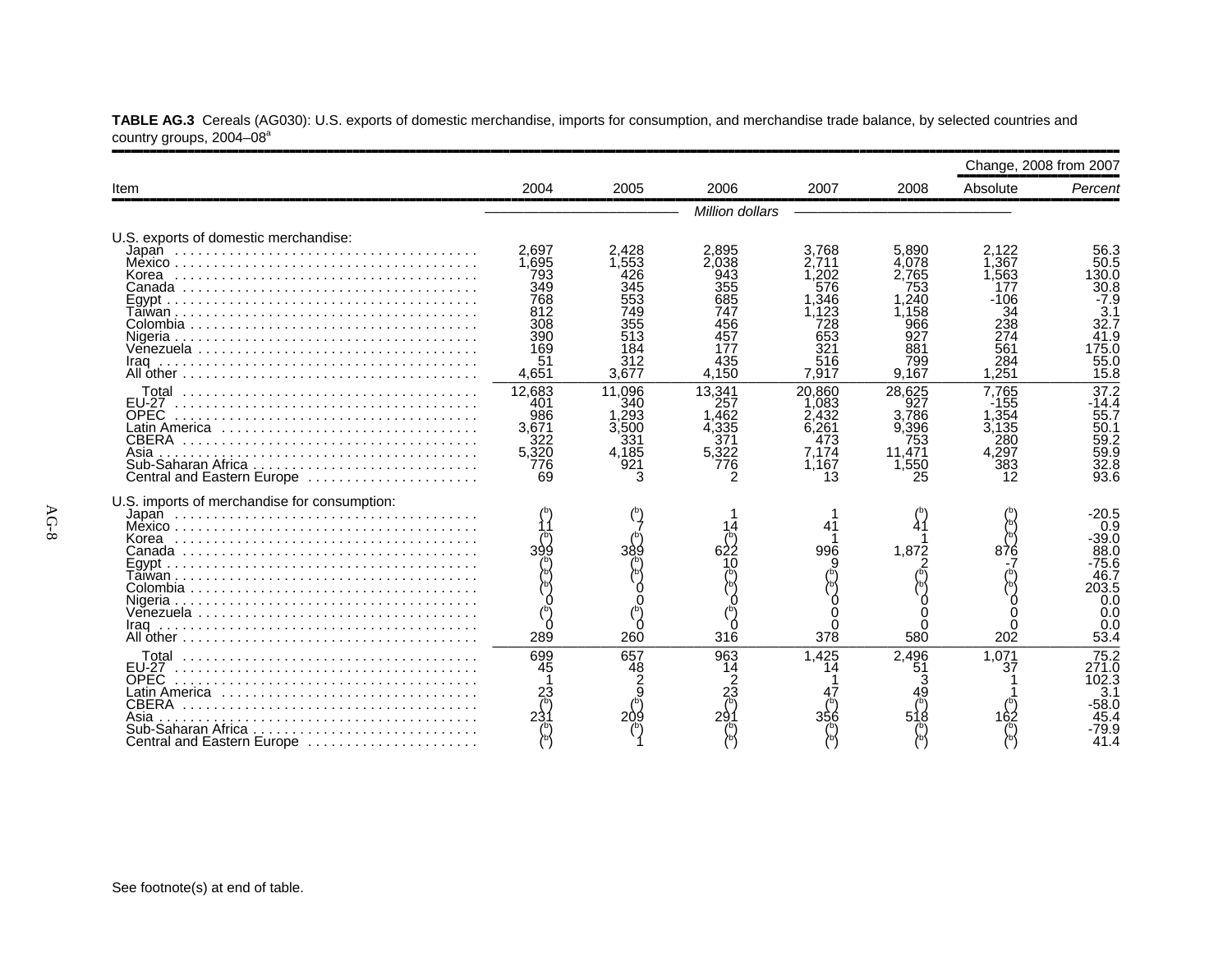**TABLE AG.3** Cereals (AG030): U.S. exports of domestic merchandise, imports for consumption, and merchandise trade balance, by selected countries and country groups, 2004–08<sup>a</sup>—Continued

|                                                                                                                     |                                                                               |                                                                               |                                                                         |                                                                                              |                                                                 | Change, 2008 from 2007                                                           |                                                                               |
|---------------------------------------------------------------------------------------------------------------------|-------------------------------------------------------------------------------|-------------------------------------------------------------------------------|-------------------------------------------------------------------------|----------------------------------------------------------------------------------------------|-----------------------------------------------------------------|----------------------------------------------------------------------------------|-------------------------------------------------------------------------------|
| Item                                                                                                                | 2004                                                                          | 2005                                                                          | 2006                                                                    | 2007                                                                                         | 2008                                                            | Absolute                                                                         | Percent                                                                       |
|                                                                                                                     |                                                                               |                                                                               | Million dollars                                                         |                                                                                              |                                                                 |                                                                                  |                                                                               |
| U.S. merchandise trade balance:<br>Japan<br>Mexico<br>Korea<br>Canada<br>Iraq                                       | 2.697<br>.684<br>793<br>-49<br>768<br>812<br>308<br>390<br>169<br>51<br>4,362 | 2.428<br>546<br>426<br>-44<br>553<br>749<br>355<br>513<br>184<br>312<br>3,416 | 2.894<br>943<br>-266<br>675<br>747<br>456<br>457<br>177<br>435<br>3,833 | 3.767<br>670<br>.20 <sup>.</sup><br>-419<br>.338<br>123<br>728<br>653<br>321<br>516<br>7.539 | 5.890<br>764<br>238<br>157<br>966<br>927<br>881<br>799<br>8,587 | 2.122<br>.367<br>.563<br>-699<br>-100<br>34<br>238<br>274<br>561<br>284<br>1.049 | 56.3<br>51.2<br>30.1<br>166.5<br>3.1<br>32.7<br>41.9<br>175.0<br>55.C<br>13.9 |
| Total<br><b>EU-27</b><br>OPEC<br>Latin America<br>CBERA<br>Asia<br>Sub-Saharan Africa<br>Central and Eastern Europe | 11.984<br>356<br>986<br>3.648<br>5,089<br>776<br>68                           | 10.439<br>293<br>29′.<br>3,490<br>331<br>3.977<br>92.                         | 12.378<br>243<br>.460<br>4.312<br>37<br>5,031<br>776                    | 19.435<br>069<br>.431<br>.213<br>473<br>6.818<br>.167                                        | 26.129<br>876<br>3.783<br>9.347<br>753<br>10,953<br>.550        | 6.694<br>-192<br>.352<br>3.134<br>280<br>4,135<br>383<br>12                      | 34.4<br>-18.0<br>55.6<br>50.4<br>59.3<br>60.6<br>32.8<br>94.8                 |

*Source*: Compiled from official statistics of the U.S. Department of Commerce.

*Note*: Calculations based on unrounded data. The countries shown are those with the largest total U.S. trade (U.S. imports plus U.S. exports) in these products in 2008.

<sup>a</sup>Import values are based on customs value; export values are based on f.a.s. value, U.S. port of export. *b***Less than \$500,000.**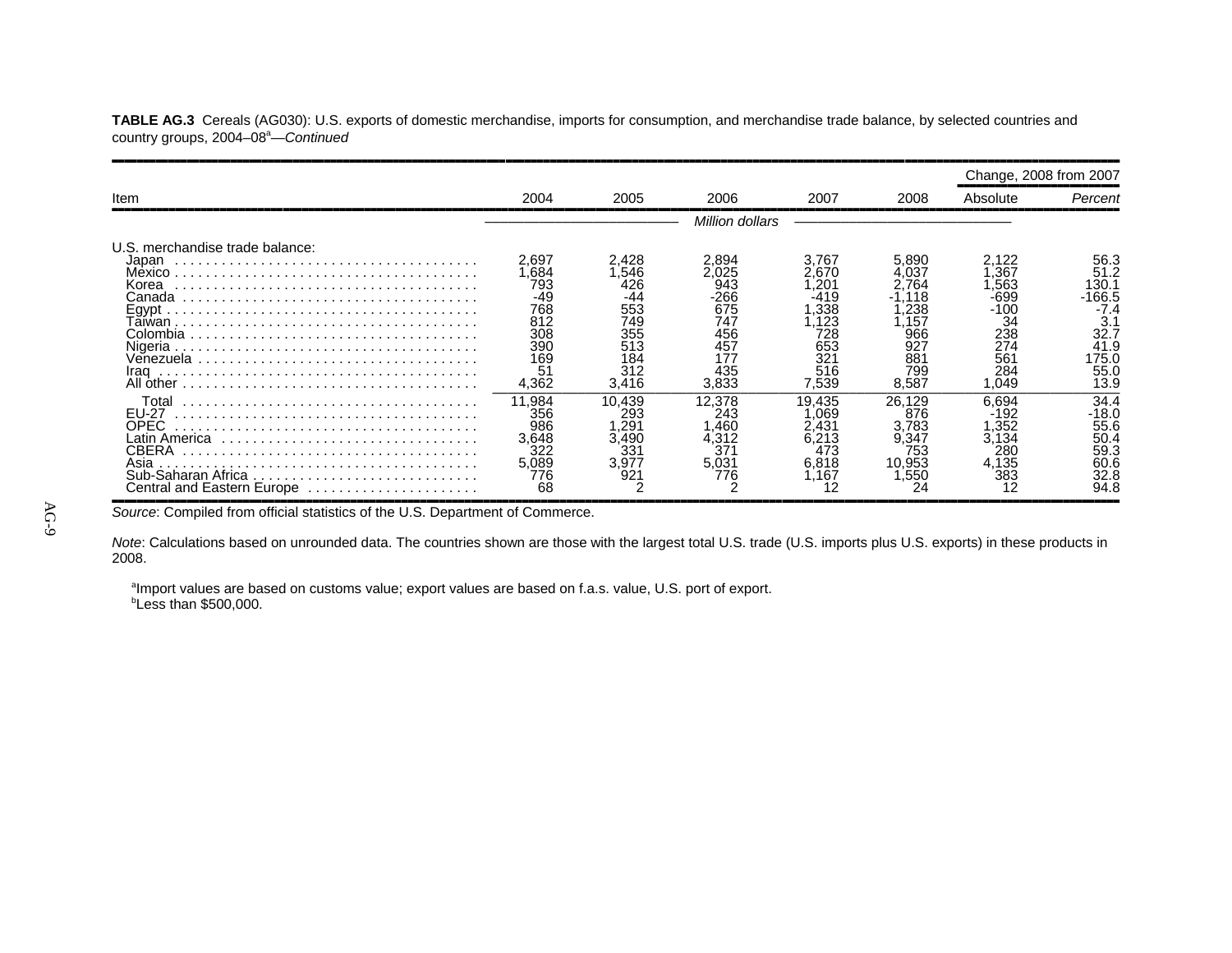and future demand for corn.20 Despite these price declines in late 2008, export values grew year over year, as the average 2008 export unit value for wheat (\$376 per metric ton) exceeded the 2007 average by 48 percent, and the average export unit value for corn ( $$251$  per metric ton) exceeded the 2007 average by 45 percent.<sup>21</sup>

Although the value of wheat exports rose in 2008, the quantity exported fell by 2.8 million metric tons (mmt) (approximately 9 percent) to 30 mmt. U.S. wheat exports to Egypt and Morocco collectively fell by 1.8 mmt, as the United States lost market share to lower-cost suppliers.<sup>22</sup> In Egypt, the United States lost market share primarily to Russia, and in Morocco, principally to European countries.<sup>23</sup> Additionally, the United States lost market share in Morocco because, for most of the year, U.S. preferential access (through tariff-rate quotas) was negated by the Moroccan government's suspension of its wheat import duties.<sup>24</sup> Morocco suspended these duties for most of the year in an attempt to keep local prices low at a time when world wheat prices were rising.25 The largest increase in U.S. wheat exports was to Iran increasing from 0 mt to approximately 1.7 mmt.<sup>26</sup> For the first time in many years, Iran chose to purchase U.S. wheat because it experienced a serious drought in 2008.<sup>27</sup>

As with wheat, the quantity of U.S. corn exports decreased in 2008, down by 2.9 mmt (approximately 5 percent) to 54 mmt. The quantity of corn exports declined to large markets such as Egypt  $(1.3 \text{ mm})$  and Taiwan  $(0.9 \text{ mm})$ .<sup>28</sup> The United States continued to lose market share in Egypt because of competition from Russia and other suppliers of lower-priced and lower-quality corn.<sup>29</sup> U.S. corn exports to Taiwan declined because of reduced corn feed demand, increased local corn production, and the loss of market share to lower-cost competitors.30 Offsetting these losses, U.S. corn exports worldwide in 2008 were helped by declining competition from China and Argentina,<sup>31</sup> and the comparative attractiveness of U.S. corn in a number of markets.<sup>32</sup>

Exports to the three biggest markets for U.S. corn by volume (Japan, Mexico, and Korea) remained constant or grew, with exports to Korea accounting for the largest quantity increase (3.4 mmt or 74 percent). The United States gained market share in Korea primarily because of the reduced competition from China.<sup>33</sup> Additionally in 2008, because of limited worldwide

<sup>&</sup>lt;sup>20</sup> Trostle, "Fluctuating Food Commodity Prices," November 2008.

<sup>&</sup>lt;sup>21</sup> Compiled from official statistics of the U.S. Department of Commerce.

 $^\mathrm{22}$  Ibid.

 <sup>23</sup> Guven and Ibrahim, *Egypt: Grain and Feed; Annual 2009*, March 10, 2009, 5; Abdelali, *Morocco: Grain and Feed; Annual 2009*, March 3, 2009, 3.

 <sup>24</sup> Abdelali, *Morocco: Grain and Feed; Morocco Eliminates Non-durum Wheat Import Duty 2008*, August 26, 2008, 2; Abdelali, *Morocco: Grain and Feed; Annual 2009*, March 3, 2009, 3, 7, 9, and 10.

 <sup>25</sup> Abdelali, *Morocco: Grain and Feed; Annual 2009*, March 3, 2009, 3.

<sup>&</sup>lt;sup>26</sup> Compiled from official statistics of the U.S. Department of Commerce.

 <sup>27</sup> USDA, FAS, *World Agricultural Production*, July 2008, 1; EIU, *Country Report: Iran*, September 14, 2008; and Paul, "Wheat May Cause Iran-U.S. Thaw," August 21, 2008.

<sup>&</sup>lt;sup>28</sup> Compiled from official statistics of the U.S. Department of Commerce.

<sup>&</sup>lt;sup>29</sup> Guven and Ibrahim, *Egypt: Grain and Feed; Annual 2009*, March 10, 2009, 4–5.

 <sup>30</sup> Perng, *Taiwan: Grain and Feed; Annual 2008,* August 14, 2008, 4.

 <sup>31</sup> Choi and Francom, *Korea, Republic of: Grain and Feed; Annual 2008*, May 2, 2008, 9; Wilder and

Pirvano*, Argentina: Grain and Feed; Lock-Up 2008*, July 13, 2008, 3. China established export controls to keep corn in the country, and Argentina reinstated an export tax on corn in July 2008, as well as put in place new requirements for exporters that made it more complicated to export.

 <sup>32</sup> USDA, ERS, *Outlook for U.S. Agricultural Trade,* May 29, 2008, 3; Wilder and Pirvano, *Argentina: Grain and Feed; Lock-Up 2008*, July 31, 2008, 3.

 <sup>33</sup> Francom and Choi, *Korea, Republic of: Grain and Feed*, April 4, 2008, 2; Choi and Francom, *Korea, Republic of: Grain and Feed; Annual 2008*, May 2, 2008, 9; and Choi and Francom, *Korea, Republic of: Grain and Feed; Semi-Annual 2008*, November 3, 2008, 11.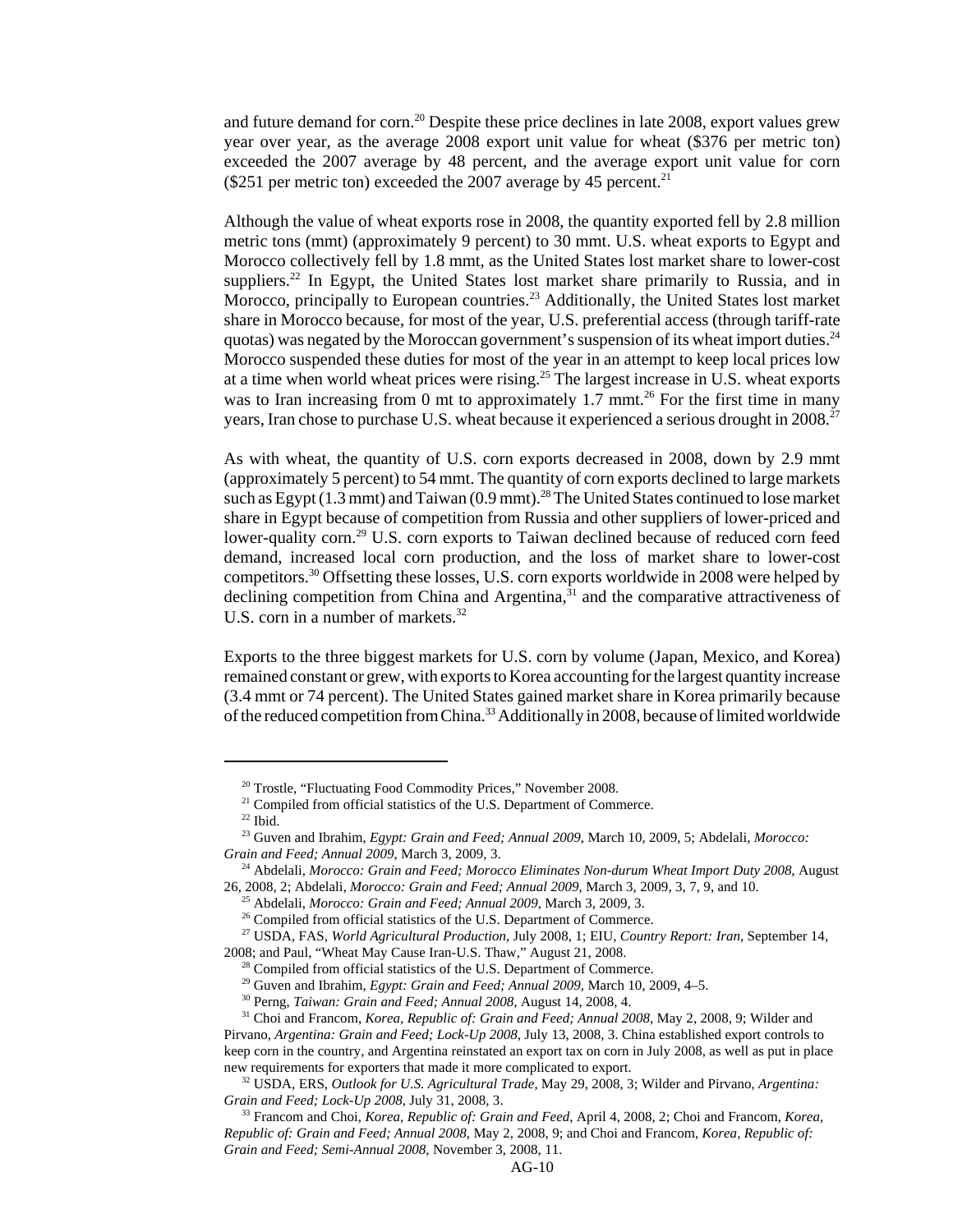corn supplies, Korea imported genetically modified corn from the United States for the first time.<sup>34</sup>

#### *U.S. Imports*

Similar to cereal exports, U.S. cereal imports increased by \$1.1 billion (75 percent) to \$2.5 billion in 2008, largely due to high prices rather than a large volume increase. In 2008, cereal imports by volume increased by approximately 15 percent. U.S. imports of the major grains showed slower growth in terms of volume (i.e., wheat by 6 percent and oats by 14 percent) or declined (i.e., rice by 7 percent).<sup>35</sup> The largest cereal imports in 2008 were wheat, rice, and oats, which together accounted for 85 percent of the total value<sup>36</sup> and 80 percent of the total volume of U.S. cereal imports.<sup>37</sup>

Primarily because of the rise in prices in 2008, imports from Canada increased by \$876 million (88 percent) to \$1.9 billion. Based on quantity, cereal imports from Canada rose by only approximately 17 percent. By value, Canada supplied 75 percent of all U.S. grain imports in 200838 and was the near-exclusive supplier of U.S. imports of wheat, oats, and barley.39 Among grain imports from Canada, the quantity of barley (primarily malting barley) imported increased substantially, by 66 percent.<sup>40</sup> U.S. barley production shortfalls likely accounted for the increased imports from Canada in 2008.<sup>41</sup>

Rice imports increased by \$160 million (42 percent) to \$545 million in 2008. However, the volume of rice imports decreased by approximately 51,000 metric tons (7 percent) to 632,000 metric tons. Rice prices were pushed higher by global shortages, which were caused in part by rice export bans and other restrictive measures such as export taxes imposed by countries such as India, Vietnam, and Egypt, in an attempt to reduce domestic rice prices. The United States, primarily imported rice primarily from Thailand, which accounted for 61 percent of the value and 69 percent of the volume of total imports.<sup>42</sup> In 2008, the value of rice imports from Thailand grew by 54 percent and the volume, by 15 percent. The bulk of U.S. rice imports was aromatic varieties, such as jasmine from Thailand and basmati from India.43 In 2008, rice imports from Thailand grew because the primary U.S. consumers of aromatic rices are disinclined to switch to other rice varieties as prices rise, due to taste preferences. Unlike other countries, Thailand did not place restrictions or bans on its rice exports.44 Rice import volumes from India declined by 21 percent because of rice export

 <sup>34</sup> Choi and Francom, *Korea, Republic of: Grain and Feed; Annual 2008*, May 2, 2008, 9.

<sup>&</sup>lt;sup>35</sup> Compiled from official statistics of the U.S. Department of Commerce.

<sup>&</sup>lt;sup>36</sup> Wheat represents approximately 43 percent, rice approximately 22 percent, and oats approximately 20 percent. Compiled from official statistics of the U.S. Department of Commerce.

 <sup>37</sup> Wheat represents approximately 38 percent, rice approximately 10 percent, and oats approximately 33 percent. Compiled from official statistics of the U.S. Department of Commerce.

 $38$  By value, Canadian wheat accounted for approximately 55 percent (\$1.0 billion), oats accounted for 27 percent (\$503 million), and barley, 11 percent (\$210 million) of total imports. Compiled from official statistics of the U.S. Department of Commerce.

<sup>&</sup>lt;sup>39</sup> By both quantity and value, at least 95 percent of imports of each of these three cereals was supplied by Canada. Compiled from official statistics of the U.S. Department of Commerce.

<sup>&</sup>lt;sup>40</sup> Compiled from official statistics of the U.S. Department of Commerce.

<sup>&</sup>lt;sup>41</sup> Industry official, e-mail message to Commission staff, March 31, 2009.

<sup>&</sup>lt;sup>42</sup> Compiled from official statistics of the U.S. Department of Commerce.

 <sup>43</sup> USDA, ERS, "U.S. Rice Industry," April 30, 2008.

 <sup>44</sup> Ibid.; Prasertsri, *Thailand: Grain and Feed; Annual 2008*, March 20, 2008, 5; and Prasertsri, *Thailand: Grain and Feed; Annual* 2009, March 16, 2009, 5.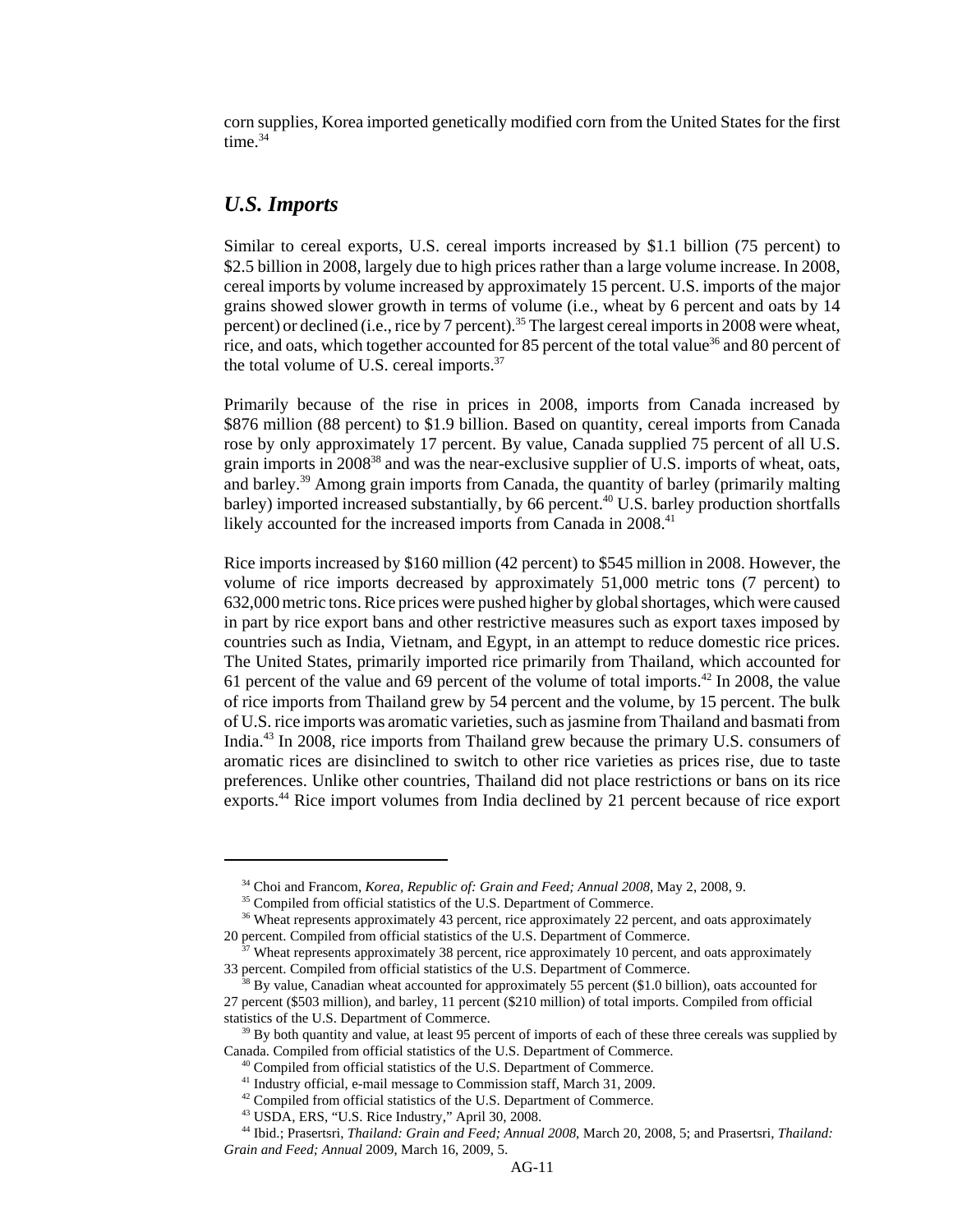restrictions, which included bans and export taxes depending on the type of rice.<sup>45</sup> By value, however, rice imports from India still grew by 65 percent, and India was the second-largest supplier of rice, accounting for 23 percent of the value of imports and 13 percent of the volume.<sup>46</sup>

 <sup>45</sup> USDA, ERS, "U.S. Rice Industry," April 30, 2008; Govindan, *India: Grain and Feed; Update 2009*, January 14, 2009, 1; and Govindan, *India: Agricultural Situation Weekly Highlights*, September 26, 2008, 2. <sup>46</sup> Compiled from official statistics of the U.S. Department of Commerce.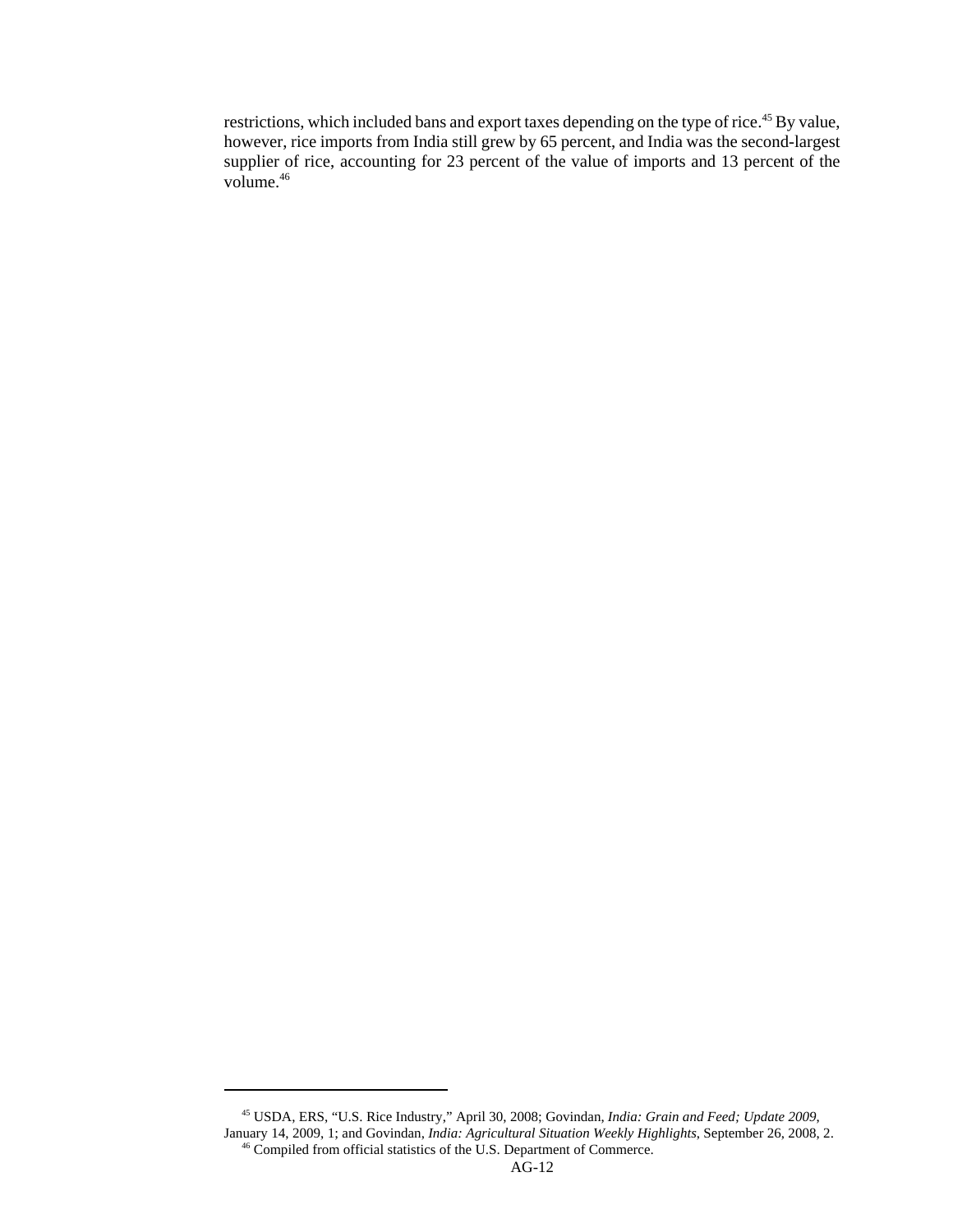**Change in 2008 from 2007:**

# **U.S. trade surplus: Increased by \$5.1 billion (52 percent) to \$14.9 billion U.S. exports: Increased by \$5.5 billion (53 percent) to \$15.9 billion U.S. imports: Increased by \$430 million (75 percent) to \$1.0 billion**

High global oilseed prices, especially through summer 2008, and continued strong import demand from China led to the \$5.1-billion (52 percent) rise in the U.S. trade surplus in oilseeds in 2008 (table AG.4). The value of U.S. oilseed exports increased by \$5.5 billion (53 percent), while the quantity exported increased by only about 13 percent. Similarly, the value of U.S. oilseed imports increased by \$430 million (75 percent), while the quantity imported increased more slowly  $(21$  percent).<sup>48</sup>

Agricultural commodity prices in general, including soybean prices, rose in the first half of 2008, in part because of greater global food demand, especially China's demand for soybeans; increased energy costs; and a declining U.S. dollar relative to other major currencies.49 Growing demand for biofuels worldwide also contributed to higher prices for biofuel feedstocks, such as soybeans and rapeseed.<sup>50</sup> In the latter part of  $2008$ , prices declined (although they were still high compared with 2007) because of lower fuel prices,  $51$ the global economic slowdown, and good weather that raised expectations of a larger harvest.<sup>52</sup>

# *U.S. Exports*

Soybeans were the largest component of the oilseeds group and accounted for approximately \$15.5 billion (98 percent) of the value of U.S. oilseed exports. The value of U.S. soybean exports increased by approximately 55 percent in 2008, substantially greater than the approximately 14 percent increase in volume. The value of exports increased because global soybean prices continued to rise steadily from May 2007 through July 2008, reaching record levels and resulting in an average 2008 unit value (\$487 per metric ton) that was 49 percent above the average 2007 unit value (\$327 per metric ton).<sup>53</sup>

 <sup>47</sup> Oilseeds include soybeans, rapeseed (including canola), sunflower, and flaxseed. Meals and oils obtained from the processing of oilseeds are not included in this group.

 <sup>48</sup> Compiled from official statistics of the U.S. Department of Commerce.

<sup>&</sup>lt;sup>49</sup> Trostle, "Fluctuating Food Commodity Prices," November 2008.

 $50$  Ibid.

<sup>&</sup>lt;sup>51</sup> The lower fuel prices reduced the value of soybean oil for biodiesel production and thus lowered the premium that food processors would pay. Ash, Dohlman, and Wittenberger, *Oil Crops Outlook,* December 12, 2008, 2.

 <sup>52</sup> Trostle, "Fluctuating Food Commodity Prices," November 2008.

<sup>53</sup> Compiled from official statistics of the U.S. Department of Commerce.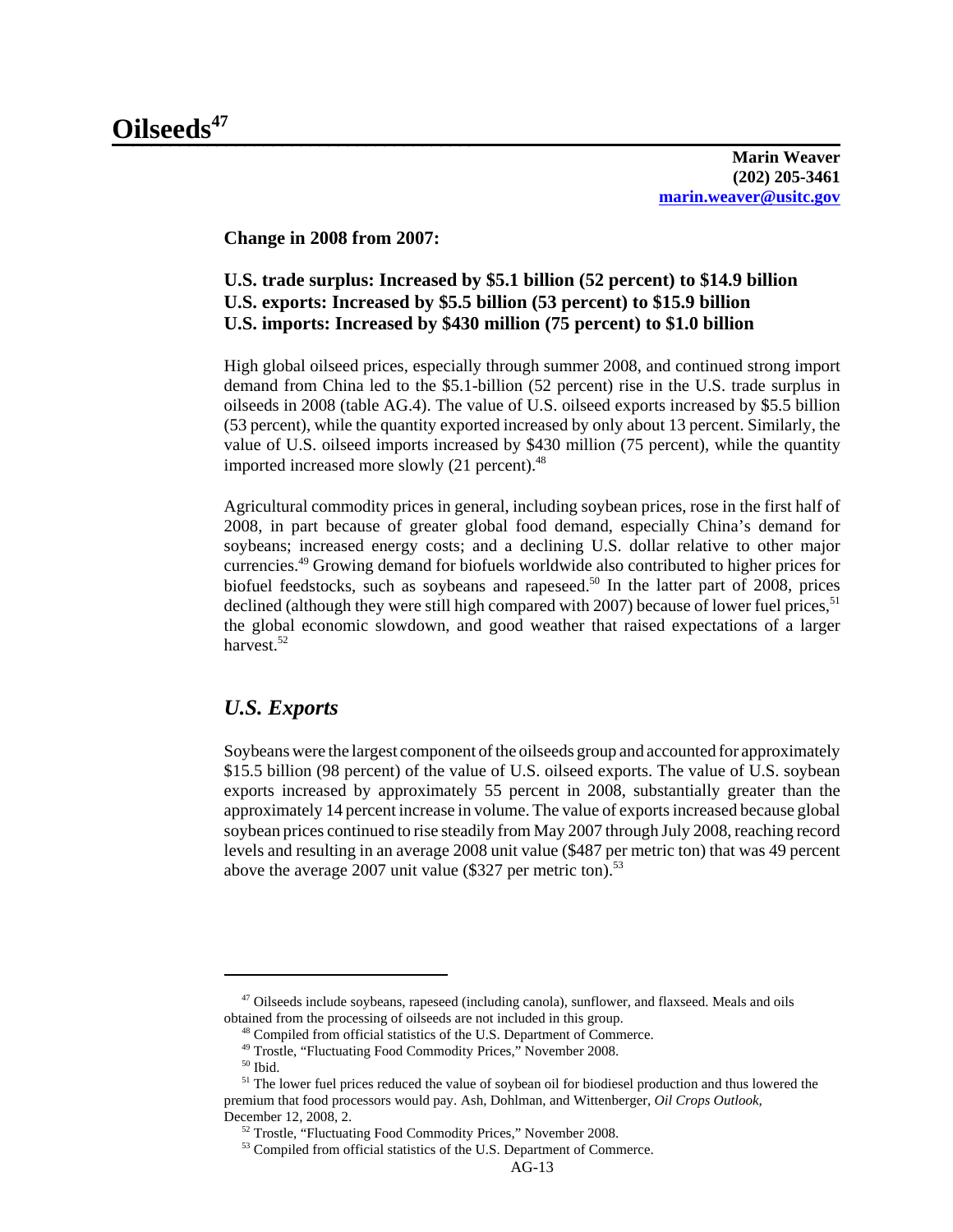|                                                                                                              |                                                                               |                                                               |                                                                              |                                                                                 |                                                                                 |                                                                            | Change, 2008 from 2007                                                                       |
|--------------------------------------------------------------------------------------------------------------|-------------------------------------------------------------------------------|---------------------------------------------------------------|------------------------------------------------------------------------------|---------------------------------------------------------------------------------|---------------------------------------------------------------------------------|----------------------------------------------------------------------------|----------------------------------------------------------------------------------------------|
| Item                                                                                                         | 2004                                                                          | 2005                                                          | 2006                                                                         | 2007                                                                            | 2008                                                                            | Absolute                                                                   | Percent                                                                                      |
|                                                                                                              |                                                                               |                                                               | Million dollars                                                              |                                                                                 |                                                                                 |                                                                            |                                                                                              |
| U.S. exports of domestic merchandise:<br>All other $\ldots \ldots \ldots \ldots \ldots \ldots \ldots \ldots$ | 2.333<br>853<br>1.010<br>208<br>303<br>394<br>264<br>42<br>74<br>215<br>1.218 | 2,255<br>917<br>788<br>134<br>302<br>93<br>120<br>91<br>1.185 | 2,536<br>1.000<br>870<br>109<br>474<br>35<br>289<br>94<br>491<br>67<br>1.209 | 4.121<br>.256<br>.116<br>142<br>715<br>342<br>402<br>166<br>338<br>117<br>1.630 | 7.261<br>.874<br>.383<br>262<br>953<br>764<br>625<br>385<br>321<br>303<br>1.723 | 3.140<br>618<br>267<br>120<br>239<br>122<br>222<br>219<br>-17<br>186<br>93 | 76.2<br>49.2<br>23.9<br>84.7<br>33.4<br>23.2<br>55.2<br>131.9<br>$-5.1$<br>158.9<br>5.7      |
| OPEC<br>Latin America<br>CBERA<br>Asia<br>Central and Eastern Europe                                         | 6.911<br>937<br>35<br>994<br>30<br>4.399                                      | 6.527<br>662<br>22<br>1,094<br>18<br>4,175<br>5               | 7.172<br>789<br>41<br>1,176<br>4,504                                         | 10.346<br>1.115<br>1,507<br>14<br>6,810                                         | 15.853<br>1.701<br>46<br>2,189<br>16<br>10,618<br>27                            | 5.507<br>586<br>682<br>3<br>3,808<br>5<br>17                               | 53.2<br>52.6<br>3.7<br>45.3<br>20.8<br>55.9<br>250.4,ا<br>163.6                              |
| U.S. imports of merchandise for consumption:                                                                 | 20<br>202<br>100                                                              | 31<br>200<br>93                                               | 25<br>266<br>85                                                              | 29<br>105                                                                       | 68<br>750<br>167                                                                | 38<br>$\frac{3}{62}$                                                       | 130.9<br>70.4<br>126.6<br>75.6<br>-24.5<br>$-85.9$<br>0.0<br>280.8<br>-18.8<br>227.8<br>58.5 |
| <b>EU-27</b><br><b>OPEC</b><br>CBERA<br>Asia<br>Sub-Saharan Africa<br>Central and Eastern Europe             | 335<br>13<br>47<br>61                                                         | 335<br>5<br>12<br>44<br>$\Omega$<br>64<br>17<br>2             | 387<br>13<br>37<br>∩<br>64                                                   | 572<br>6<br>10<br>34<br><sup>0</sup><br>75<br>23                                | 1.002<br>15<br>50<br>150                                                        | 430<br>3<br>$\overline{5}$<br>$1\bar{6}$<br>$\Omega$<br>75<br>12           | 75.2<br>48.9<br>$53.\overline{3}$<br>47.0<br>0.0<br>99.5<br>52.8<br>20.7                     |

**TABLE AG.4** Oilseeds (AG032): U.S. exports of domestic merchandise, imports for consumption, and merchandise trade balance, by selected countries and country groups, 2004–08ª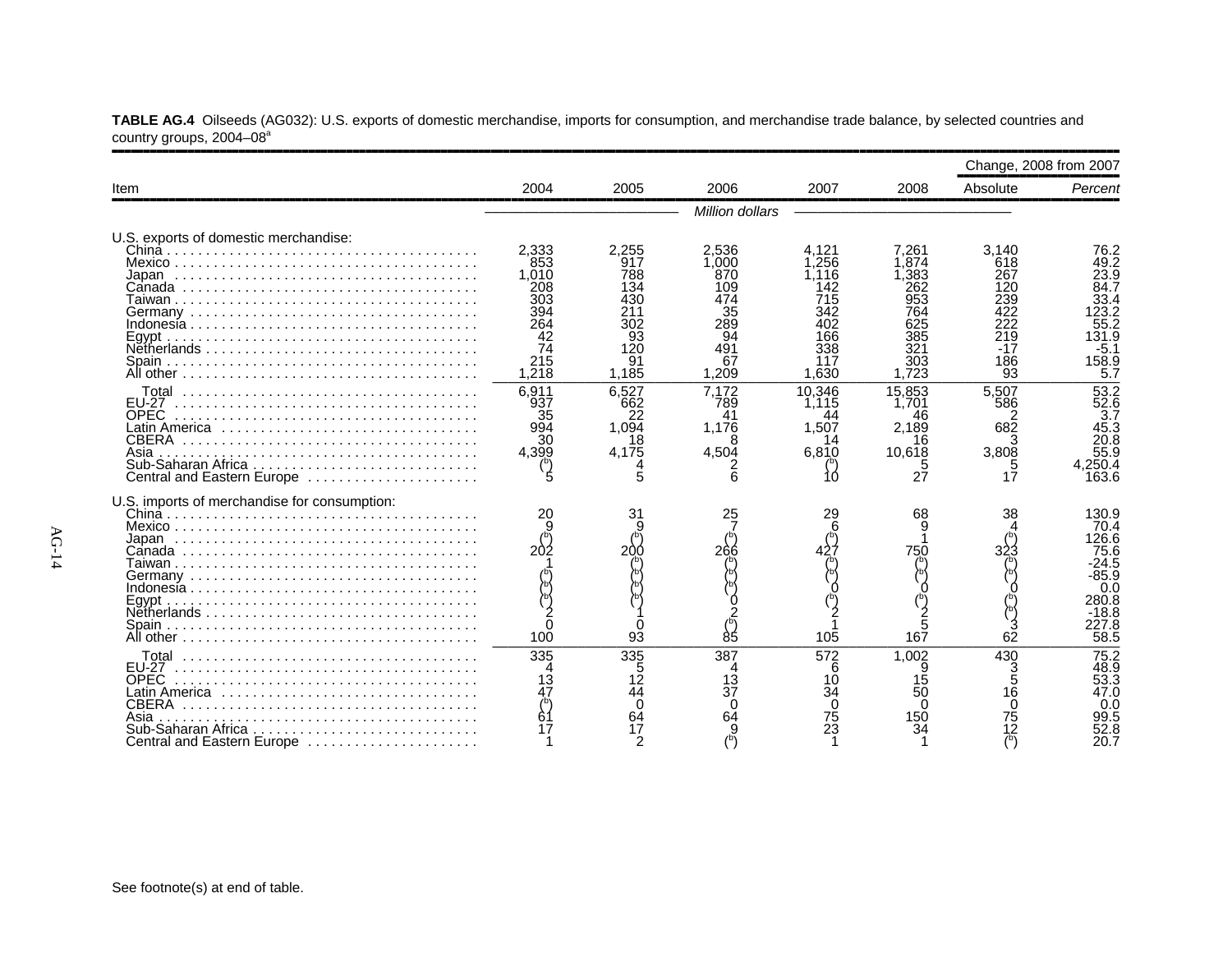|                                                                                                              |                                                                       |                                                                             |                                                                               |                                                                              |                                                                                 | Change, 2008 from 2007                                                        |                                                                                           |
|--------------------------------------------------------------------------------------------------------------|-----------------------------------------------------------------------|-----------------------------------------------------------------------------|-------------------------------------------------------------------------------|------------------------------------------------------------------------------|---------------------------------------------------------------------------------|-------------------------------------------------------------------------------|-------------------------------------------------------------------------------------------|
| Item                                                                                                         | 2004                                                                  | 2005                                                                        | 2006                                                                          | 2007                                                                         | 2008                                                                            | Absolute                                                                      | Percent                                                                                   |
|                                                                                                              |                                                                       |                                                                             | Million dollars                                                               |                                                                              |                                                                                 |                                                                               |                                                                                           |
| U.S. merchandise trade balance:<br>Mexico<br>Japan<br>Canada<br>. aiwan<br>Eavpt<br>Netherlands<br>All other | 2,313<br>843<br>1,010<br>302<br>394<br>264<br>42<br>72<br>215<br>.118 | 2.224<br>908<br>788<br>-66<br>430<br>211<br>302<br>93<br>119<br>91<br>1,092 | 2,511<br>993<br>869<br>$-158$<br>473<br>35<br>289<br>94<br>488<br>67<br>1,123 | 4.092<br>251<br>116<br>285<br>715<br>342<br>402<br>166<br>335<br>115<br>.525 | 7.194<br>.864<br>.382<br>·488<br>953<br>764<br>625<br>385<br>319<br>298<br>.556 | 3,102<br>614<br>266<br>$-203$<br>239<br>422<br>222<br>219<br>-17<br>182<br>31 | 75.8<br>49.1<br>23.9<br>-71.1<br>33.4<br>123.2<br>55.2<br>131.9<br>$-5.0$<br>158.1<br>2.0 |
| Total<br>EU-27<br>OPEC<br>Latin America<br>CBERA<br>Asia<br>Central and Eastern Europe                       | 6,576<br>933<br>22<br>947<br>30<br>4,338                              | 6,192<br>657<br>1,050<br>18<br>4.110<br>-13                                 | 6,786<br>785<br>28<br>1,138<br>4.440                                          | 9.774<br>.108<br>35<br>473. ا<br>14<br>6,734<br>-22                          | 14,851<br>.692<br>2,139<br>Iĥ<br>10.468<br>-29<br>26                            | 5.077<br>583<br>666<br>3.733                                                  | 51.9<br>52.6<br>-10.2<br>45.2<br>20.8<br>55.4<br>-30.0<br>178.9                           |

**TABLE AG.4** Oilseeds (AG032): U.S. exports of domestic merchandise, imports for consumption, and merchandise trade balance, by selected countries and country groups, 2004-08<sup>a</sup>-Continued

Source: Compiled from official statistics of the U.S. Department of Commerce.

*Note*: Calculations based on unrounded data. The countries shown are those with the largest total U.S. trade (U.S. imports plus U.S. exports) in these products in 2008.

<sup>a</sup>Import values are based on customs value; export values are based on f.a.s. value, U.S. port of export. *b***Less than \$500,000.**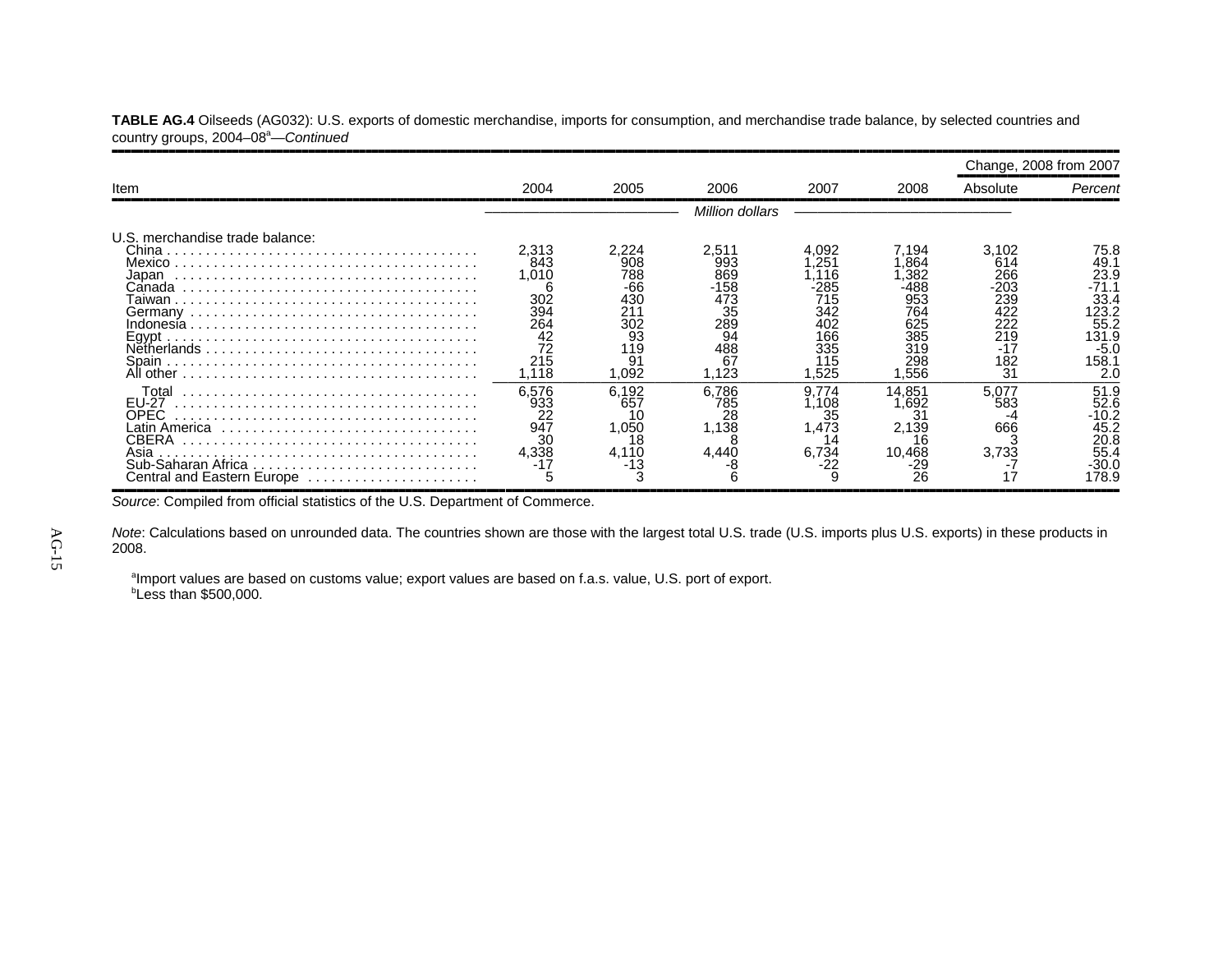U.S. soybean export competitiveness was helped by the appreciation of the Brazilian real against the U.S. dollar, which enhanced the price competitiveness of U.S. soybeans in markets such as China.<sup>54</sup> Additionally, U.S. export competitiveness was aided by a 21-day general strike in Argentina in March 2008 that seriously disrupted Argentina's soybean harvest and exports.<sup>55</sup>

In 2008, China was the primary destination for U.S. oilseeds, followed by Mexico and Japan. China accounted for 46 percent of the total value of U.S. oilseed exports (table AG.4). The value of U.S. oilseed exports to China increased by \$3.1 billion (76 percent) to \$7.3 billion, primarily because of high soybean prices, as the volume of exports grew at a relatively slower rate of 40 percent.<sup>56</sup> As soybean prices declined in the latter part of 2008, Chinese demand continued to grow,<sup>57</sup> driven by the demand for animal proteins and vegetable oils.<sup>58</sup> In addition, China's 2008 record soybean imports in 2008 were fueled by China's desire to expand its food security stocks.<sup>59</sup> In 2008, more than 99 percent (by value) of U.S. oilseed exports to China was soybeans.

#### *U.S. Imports*

High agricultural commodity prices in general increased the value of U.S. oilseed imports by \$430 million (75 percent) to \$1.0 billion in 2008; the quantity of U.S. oilseed imports increased by approximately 21 percent. By far, the largest oilseed import was canola (rapeseed), accounting for 49 percent of the total value, and 60 percent of the total volume. The second-largest oilseed import was soybeans, accounting for 16 percent of the total value, and 19 percent of the total volume.<sup>60</sup>

Canada was the dominant supplier of oilseeds in 2008, accounting for 75 percent of total imports. In 2008, U.S. imports from Canada increased by \$323 million (76 percent) to \$750 million. The value of canola imports from Canada increased by \$258 million (110 percent), the largest increase for U.S. oilseed imports, both in absolute and percentage terms. During the same period, the quantity of imports of canola from Canada increased by approximately 52 percent. $61$  Canola oil use has gained popularity with U.S. consumers as a "healthy oil,"62 and its profile as such was raised by a new health accreditation by the Food and Drug Administration.<sup>63</sup> While U.S. demand for canola oil rose in 2008, U.S. production was flat, so increased consumption was satisfied by imports.<sup>64</sup>

U.S. soybean and sunflower seed imports from Canada showed a substantial increase (approximately 200 percent by volume) in 2007, but then slowed considerably in 2008. Soybean imports increased in volume approximately 7 percent, but because of high oilseed prices generally, the value of soybeans imported from Canada grew by 57 percent in 2008.

 <sup>54</sup> USDA, ERS, *Outlook for U.S. Agricultural Trade,* May 29, 2008, 3.

 <sup>55</sup> Wilder, *Argentina: Oilseeds and Products; Annual 2008,* May 6, 2008, 3.

<sup>&</sup>lt;sup>56</sup> Compiled from official statistics of the U.S. Department of Commerce.

 <sup>57</sup> Petry, Wu, and Jiang, *China, People's Republic of: Agricultural Situation*, September 4, 2008, 2.

 <sup>58</sup> Sanchez, Jiang, and Wu, *China, People's Republic of: Agricultural Situation,* July 31, 2008, 9.

 <sup>59</sup> USDA, FAS, *Oilseeds: World Market and Trade,* November 2008.

 <sup>60</sup> Compiled from official statistics of the U.S. Department of Commerce.

 $61$  Ibid.

 $62$  Certain oils, like canola oil and olive oil, are generally viewed as healthier alternatives to other oils, such as those that contain transfat.

 <sup>63</sup> Dessureault, *Canada: Oilseeds and Products,* May 5, 2008, 5.

 <sup>64</sup> Ash, Dohlman, and Wittenberger, *Oil Crops Outlook*, January 13, 2009, 4.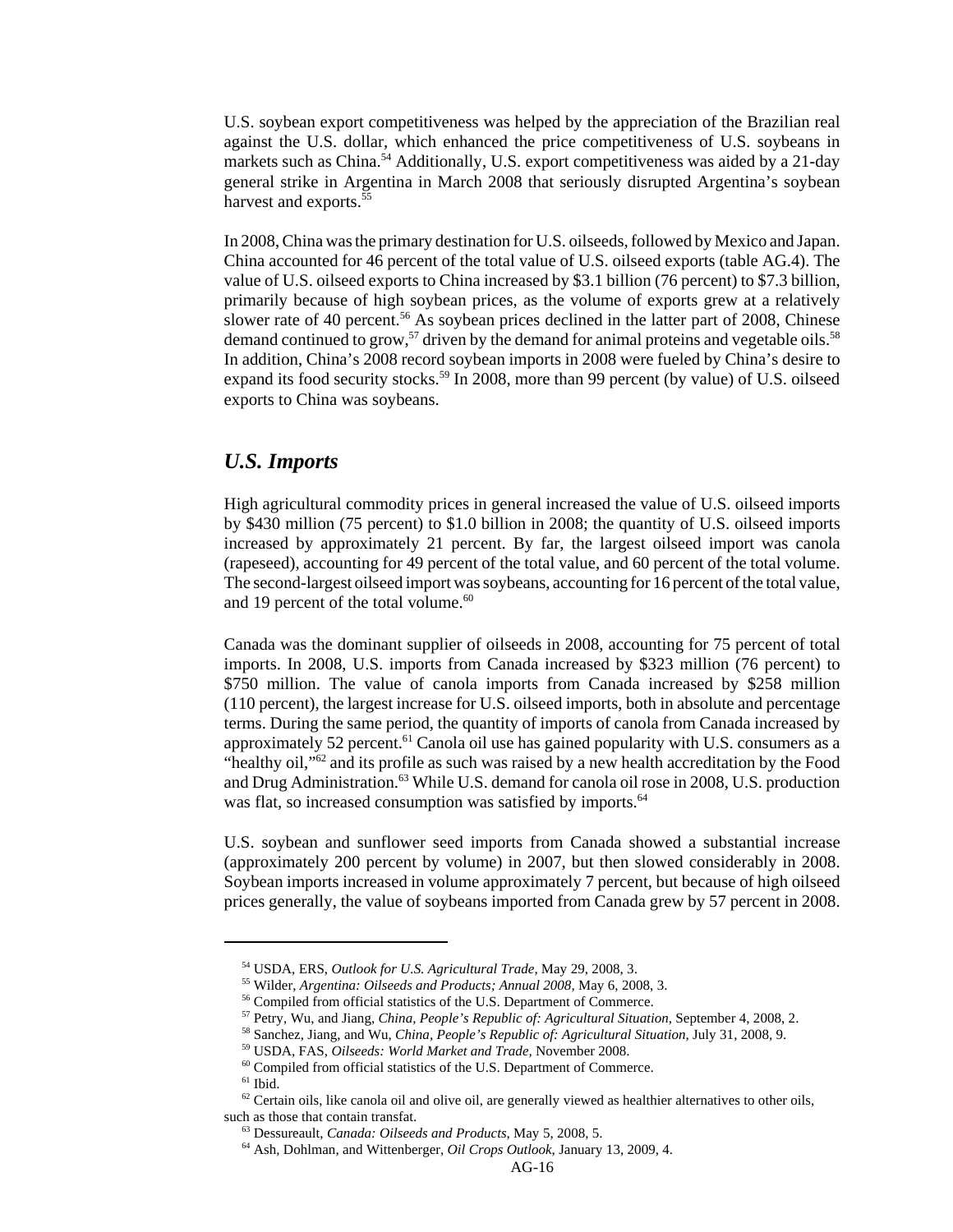Meanwhile, sunflower imports from Canada declined significantly by volume (approximately 42 percent) in 2008, although the decline in value (approximately 6 percent) was less steep because of higher prices.<sup>65</sup> U.S. sunflower seed production increased by 19 percent in 2008 to the highest level in three years.<sup>66</sup>

<sup>&</sup>lt;sup>65</sup> Compiled from official statistics of the U.S. Department of Commerce.

 <sup>66</sup> Ash, Dohlman, and Wittenberger, *Oil Crops Outlook*, January 13, 2009, 3.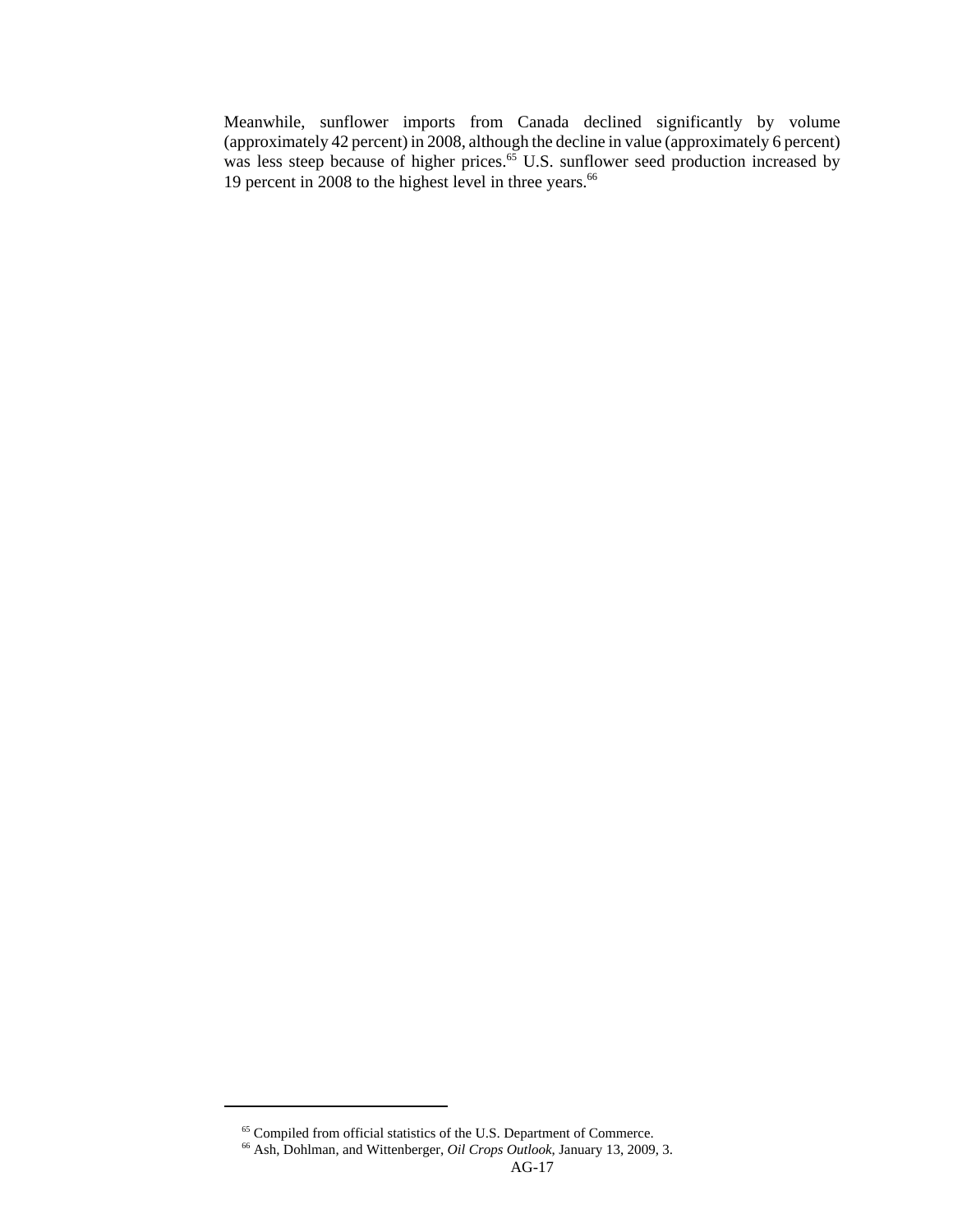**Brian Allen (202) 205-3034 brian.allen@usitc.gov**

**Change in 2008 from 2007:**

#### **U.S. trade deficit: Increased by \$408 million (108 percent) to \$786 million U.S. exports: Increased by \$1.5 billion (50 percent) to \$4.5 billion U.S. imports: Increased by \$1.9 billion (57 percent) to \$5.3 billion**

U.S. imports of animal or vegetable fats and oils increased by \$1.9 billion in 2008, leading to a doubling of the U.S. trade deficit, to \$786 million. Growing U.S. demand for healthier oils for food consumption, increased demand for feedstocks for biodiesel production, and comparatively higher prices for domestically produced substitutes resulted in U.S. fats and oils import values exceeding \$5.0 billion for the first time. The value of U.S. fats and oils imports increased by 57 percent, while the quantity imported increased by 20 percent. Similarly, the value of U.S. fats and oils exports increased by 50 percent, while the quantity exported increased by 8 percent.<sup>68</sup>

#### *U.S. Exports*

U.S. fats and oils exports rose by 50 percent—a record \$1.5 billion increase—to \$4.5 billion in 2008 (table AG.5). Soybean oils represented 30 percent of total U.S. exports of fats and oils, followed by lard and beef fat at 20 percent. Compared with the overall volume increase of 8 percent in 2008, soybean oil unit values rose by 37 percent, and lard and beef fat unit values rose by 31 percent.<sup>69</sup> Prices rose in 2008 because of increased demand from China, especially for soybeans; increased energy costs; increased demand for biodiesel, of which fats and oils are a feedstock; and a declining U.S. dollar relative to other major currencies.<sup>70</sup>

As in previous years, the top export markets were Mexico and Canada, which together accounted for almost one-third of total exports. The composition and primary end use of those exports, however, varied notably. Roughly 41 percent of U.S. fats and oils exports to Mexico was lard and beef fat, which are mixed with vegetable oil for flavoring in commercial food preparation, specifically french fries.<sup>71</sup> The use of those fats in the U.S. market has declined because they are not considered to be as healthy as vegetable oils.<sup>72</sup> Approximately 32 percent of U.S. fats and oils exports to Canada was hydrogenated vegetable oil and soybean oil, $73$  which Canadian manufacturers use in processed food production, largely for export to the United States.74

 $67$  This industry/commodity group includes vegetable oils such as soybean, olive, canola, palm, peanut, corn, sunflower seed, and sesame and animal fats such as from cattle, swine, and poultry, as well as mixtures or hydrogenated varieties of each or both.

 <sup>68</sup> Compiled from official statistics of the U.S. Department of Commerce.

 $^{69}$  Ibid.

 <sup>70</sup> Trostle, "Fluctuating Food Commodity Prices," November 2008.

 $71$  Compiled from official statistics of the U.S. Department of Commerce.

 $72$  Industry association representative, e-mail message to Commission staff, March 24, 2009.

<sup>&</sup>lt;sup>73</sup> Compiled from official statistics of the U.S. Department of Commerce.

<sup>&</sup>lt;sup>74</sup> Industry official, telephone interview by Commission staff, March 24, 2009.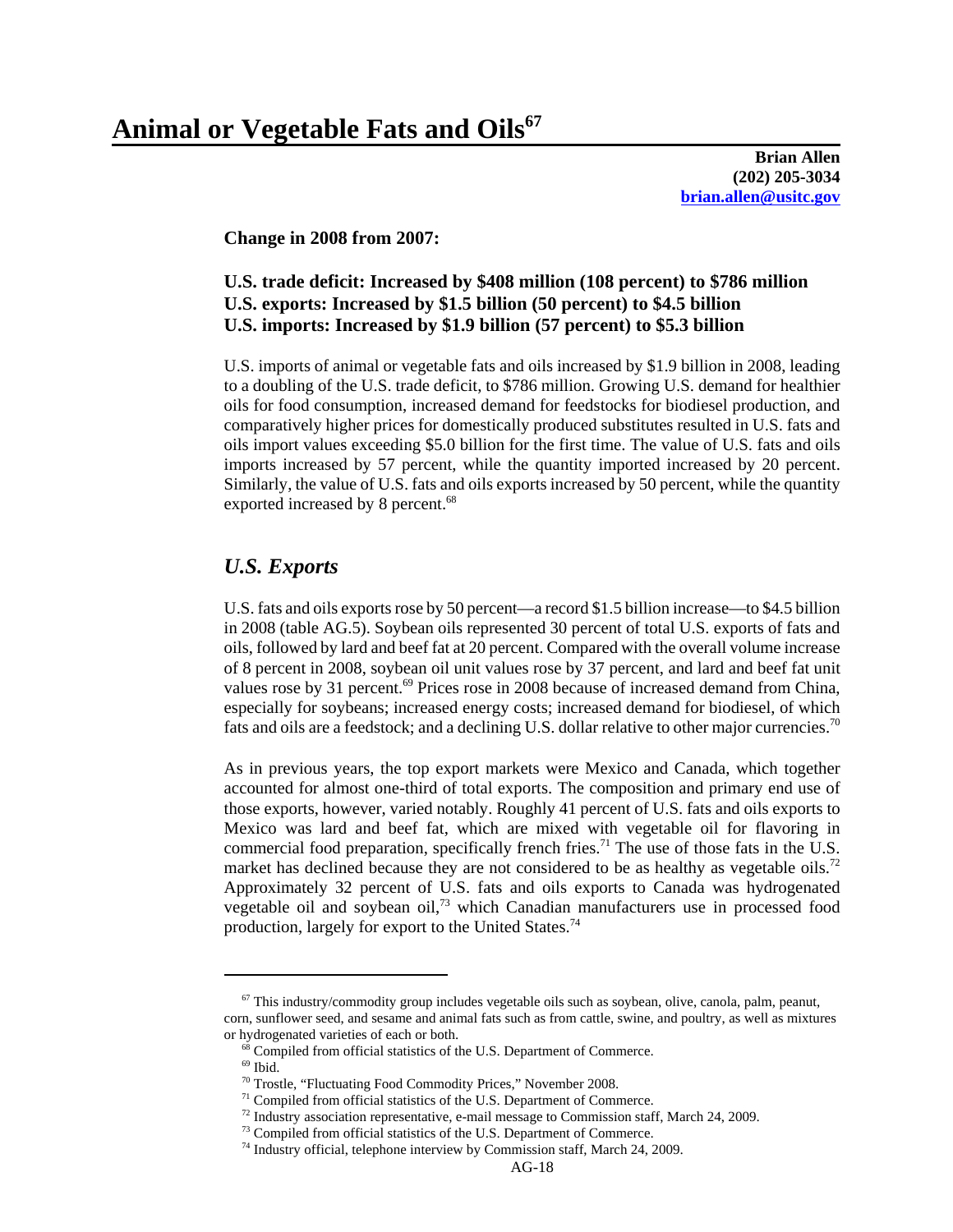|                                                                                                                                                                      |                                                                             |                                                                |                                                                     |                                                                      |                                                                          |                                                                           | Change, 2008 from 2007                                                               |
|----------------------------------------------------------------------------------------------------------------------------------------------------------------------|-----------------------------------------------------------------------------|----------------------------------------------------------------|---------------------------------------------------------------------|----------------------------------------------------------------------|--------------------------------------------------------------------------|---------------------------------------------------------------------------|--------------------------------------------------------------------------------------|
| Item                                                                                                                                                                 | 2004                                                                        | 2005                                                           | 2006                                                                | 2007                                                                 | 2008                                                                     | Absolute                                                                  | Percent                                                                              |
|                                                                                                                                                                      |                                                                             |                                                                | Million dollars                                                     |                                                                      |                                                                          |                                                                           |                                                                                      |
| U.S. exports of domestic merchandise:<br>Italv                                                                                                                       | 309<br>496                                                                  | 317<br>421<br>$\frac{3}{3}$                                    | 345<br>383                                                          | 455<br>607<br>56                                                     | 596<br>863<br>35                                                         | 140<br>256<br>-21                                                         | 30.8<br>305.1<br>42.2<br>$-38.2$<br>26.9                                             |
|                                                                                                                                                                      | $\frac{46}{95}$<br>$\overline{34}$<br>973                                   | 46<br>Λ<br>119<br>22<br>864                                    | 123<br>67<br>1.002                                                  | 6<br>100<br>165<br>166<br>1,413                                      | 59<br>249<br>2<br>201<br>163<br>2,295                                    | $\begin{array}{c} 52 \\ 149 \\ -3 \\ 36 \end{array}$<br>-3<br>$88\bar{2}$ | 306.0<br>149.2<br>61.7<br>21.6<br>$-1.8$<br>62.5                                     |
| Total<br><b>EU-27</b><br><b>OPEC</b><br>CBERA<br>Asia<br>Central and Eastern Europe                                                                                  | 1,965<br>114<br>186<br>787<br>51<br>228<br>142<br>10                        | 1.808<br>125<br>144<br>683<br>46<br>211<br>123                 | 2.010<br>234<br>129<br>690<br>47<br>296<br>78<br>3                  | 2.981<br>280<br>317<br>1.075<br>85<br>482<br>134                     | 4.475<br>375<br>600<br>1.715<br>132<br>541<br>298                        | 1,494<br>95<br>283<br>639<br>48<br>60<br>164<br>3                         | 50.1<br>34.0<br>89.2<br>89.2<br>59.5<br>56.3<br>12.4<br>121.8<br>146.2               |
| U.S. imports of merchandise for consumption:<br>Italv<br>Venezuela                                                                                                   | 497<br>263<br>32<br>501<br>208<br>127<br>$\int_{51}^{b}$<br>28<br>10<br>476 | 468<br>307<br>46<br>579<br>190<br>152<br>96<br>57<br>13<br>386 | 594<br>413<br>52<br>645<br>222<br>181<br>0<br>96<br>43<br>17<br>490 | 854<br>677<br>67<br>603<br>314<br>172<br>0<br>102<br>42<br>29<br>498 | 1.643<br>1.199<br>94<br>653<br>470<br>228<br>0<br>240<br>15<br>41<br>678 | 789<br>521<br>26<br>50<br>156<br>56<br>0<br>138<br>$-27$<br>12<br>180     | 92.4<br>77.0<br>39.0<br>8.4<br>49.7<br>32.7<br>0.0<br>135.1<br>-64.6<br>40.9<br>36.2 |
| <b>FU-27</b><br><b>OPEC</b><br>Latin America $\ldots \ldots \ldots \ldots \ldots \ldots$<br><b>CBERA</b><br>Asia<br>Sub-Saharan Africa<br>Central and Eastern Europe | 2,193<br>761<br>153<br>666                                                  | 2.294<br>864<br>133<br>684                                     | 2,753<br>968<br>168<br>828                                          | 3.358<br>882<br>3<br>219<br>1,216                                    | 5.261<br>992<br>296<br>2,106                                             | 1.902<br>110<br>77<br>890                                                 | 56.6<br>12.5<br>41.5<br>35.1<br>-8.9<br>73.2<br>47.8<br>9.3                          |

**TABLE AG.5** Animal or vegetable fats and oils (AG033): U.S. exports of domestic merchandise, imports for consumption, and merchandise trade balance, by selected countries and country groups, 2004–08<sup>a</sup>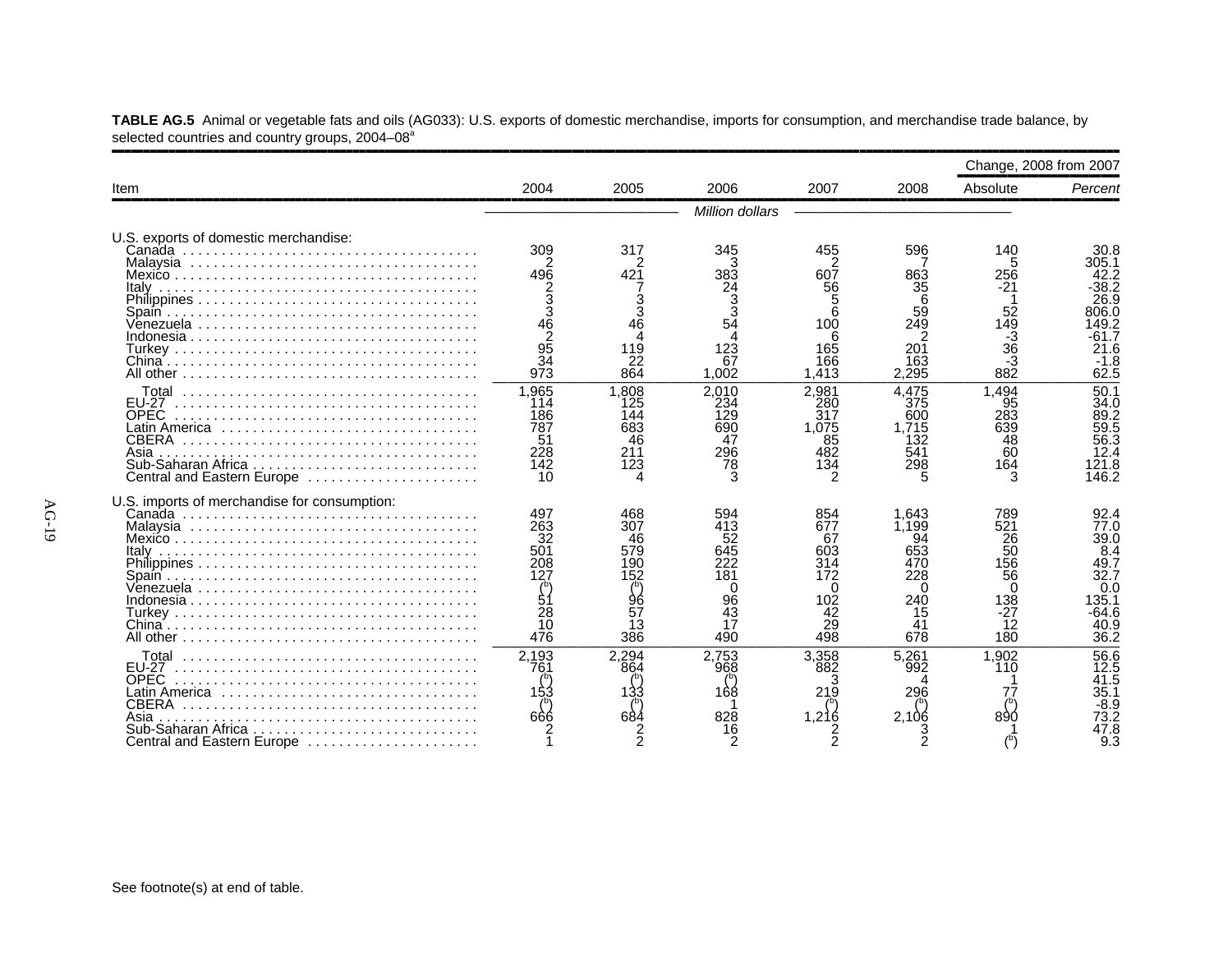**TABLE AG.5** Animal or vegetable fats and oils (AG033): U.S. exports of domestic merchandise, imports for consumption, and merchandise trade balance, by selected countries and country groups, 2004–08<sup>a</sup>—*Continued* ,,,,,,,,,,,,,,,,,,,,,,,,,,,,,,,,,,,,,,,,,,,,,,,,,,,,,,,,,,,,,,,,,,,,,,,,,,,,,,,,,,,,,,,,,,,,,,,,,,,,,,,,,,,,,,,,,,,,,,,,,,,,,,,,,,,,,,,,,,,,,,,,,,,,,,,,,,,,,,,,

|                                                                                            |                                                                                   |                                                                       |                                                                                 |                                                                               |                                                                                                 | Change, 2008 from 2007                                                            |                                                                                                     |
|--------------------------------------------------------------------------------------------|-----------------------------------------------------------------------------------|-----------------------------------------------------------------------|---------------------------------------------------------------------------------|-------------------------------------------------------------------------------|-------------------------------------------------------------------------------------------------|-----------------------------------------------------------------------------------|-----------------------------------------------------------------------------------------------------|
| Item                                                                                       | 2004                                                                              | 2005                                                                  | 2006                                                                            | 2007                                                                          | 2008                                                                                            | Absolute                                                                          | Percent                                                                                             |
|                                                                                            |                                                                                   |                                                                       | Million dollars                                                                 |                                                                               |                                                                                                 |                                                                                   |                                                                                                     |
| U.S. merchandise trade balance:<br>Canada<br>Italv<br>All other                            | $-188$<br>-261<br>464<br>$-500$<br>-205<br>$-123$<br>46<br>-49<br>67<br>24<br>496 | -151<br>-305<br>375<br>-573<br>-187<br>-148<br>46<br>-92<br>62<br>478 | -248<br>-411<br>331<br>-621<br>$-219$<br>-178<br>54<br>$-92$<br>79<br>50<br>513 | -398<br>-676<br>539<br>-546<br>-309<br>166<br>100<br>-97<br>123<br>137<br>915 | $-1,047$<br>$\, .192 \,$<br>769<br>$-618$<br>-464<br>-170<br>249<br>-238<br>186<br>122<br>1,617 | -649<br>-516<br>230<br>$-72$<br>$-155$<br>-4<br>149<br>-142<br>63<br>$-15$<br>702 | ·162.8<br>$-76.4$<br>42.6<br>-13.2<br>-50.0<br>$-2.5$<br>149.2<br>$-146.6$<br>51.3<br>-10.8<br>76.7 |
| Total<br><b>EU-27</b><br>OPEC<br>CBERA<br>Sub-Saharan Africa<br>Central and Eastern Europe | $-228$<br>-647<br>186<br>634<br>50<br>-437<br>140                                 | -486<br>-739<br>144<br>550<br>45<br>$-473$<br>121                     | -743<br>-733<br>129<br>522<br>47<br>-531<br>62                                  | $-377$<br>-602<br>314<br>856<br>84<br>-735<br>133                             | -786<br>$-617$<br>596<br>.419<br>132<br>$-1,565$<br>295                                         | -408<br>-15<br>282<br>563<br>48<br>-830<br>163                                    | $-108.1$<br>$-2.6$<br>89.7<br>65.7<br>56.7<br>$-113.0$<br>22.8<br>713.8                             |

Source: Compiled from official statistics of the U.S. Department of Commerce.

*Note*: Calculations based on unrounded data. The countries shown are those with the largest total U.S. trade (U.S. imports plus U.S. exports) in these products in 2008.

<sup>a</sup>Import values are based on customs value; export values are based on f.a.s. value, U.S. port of export. *b***Less than \$500,000.**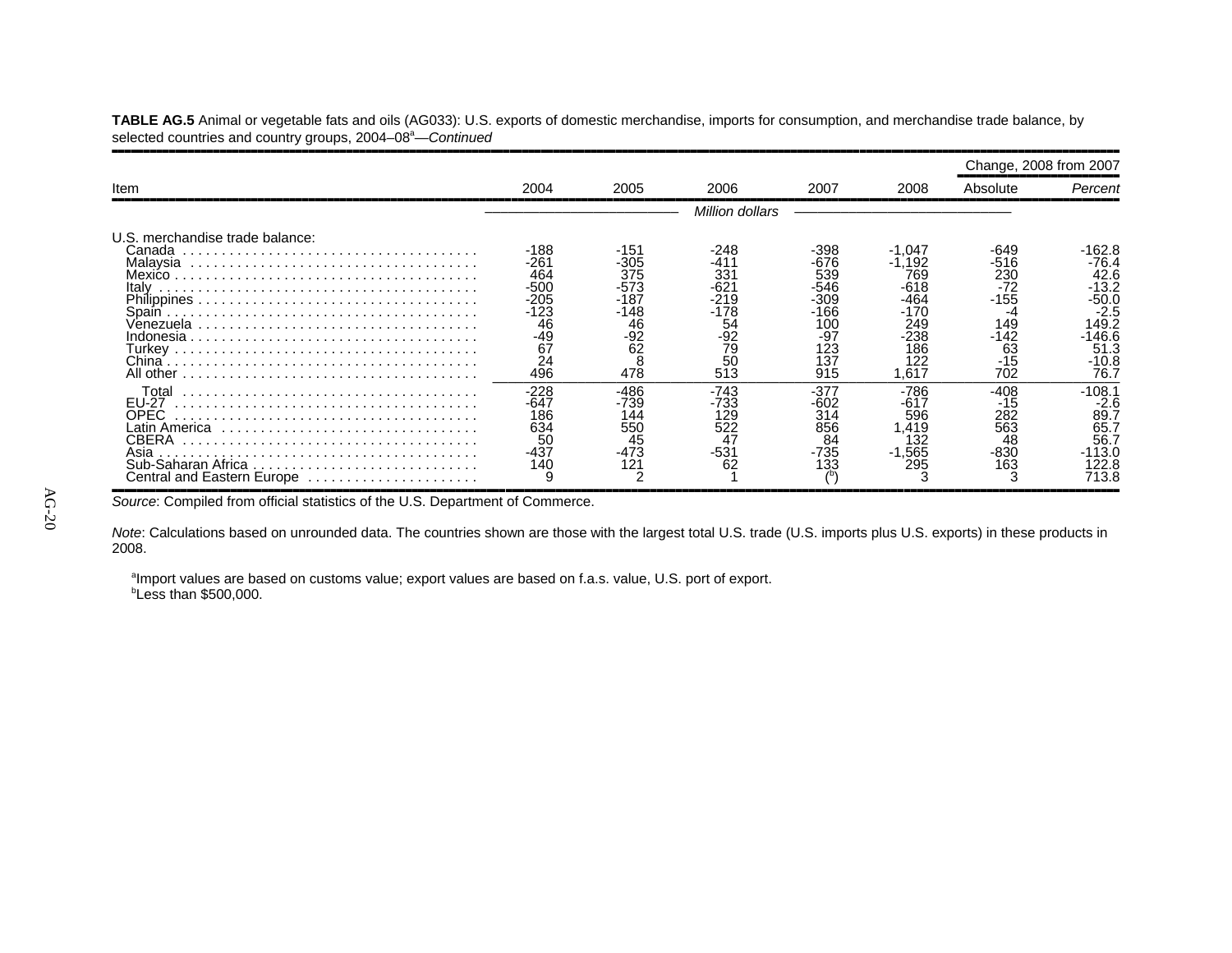#### *U.S. Imports*

U.S. fats and oils imports rose by 57 percent to \$5.3 billion in 2008 (table AG.5). Canola oils represented 25 percent of this amount, followed by palm oils at 24 percent and olive oils at 19 percent. Compared with the overall volume increase of 20 percent in 2008, canola oil unit values rose by 44 percent, palm oil unit values rose by 49 percent, and olive oil unit values rose by 11 percent.<sup>75</sup>

As in 2007, the top two import sources were Canada and Malaysia, which together accounted for 54 percent of total imports in 2008, however each supplied different oils to different segments of the U.S. market. Canada was the largest supplier of canola oil,<sup>76</sup> which is a healthier substitute in U.S. household food preparation for other vegetable oils having higher levels of transfats.77 Demand for healthier food oils such as canola has grown steadily in the U.S. market for several years, outpacing increased Canadian canola production.<sup>78</sup> Some Canadian canola oil was also used as a feedstock in U.S. biodiesel production,<sup>79</sup> especially as increasing U.S. prices for soybean oil made its use as a biodiesel feedstock less economically feasible.<sup>80</sup> Malaysia was the largest supplier of palm oil,<sup>81</sup> which U.S. companies imported primarily for use as a biodiesel feedstock, although some palm oil is used in food preparation and in the production of lotions and soaps.<sup>82</sup>

<sup>&</sup>lt;sup>75</sup> Compiled from official statistics of the U.S. Department of Commerce.

 $^{76}$  Ibid.

 <sup>77</sup> Industry official, telephone interview by Commission staff, March 25, 2009; Menzie, "Global Oilseed Complex Outlook," October 15, 2008, 59.

 <sup>78</sup> Menzie, "Global Oilseed Complex Outlook," October 15, 2008, 26.

<sup>&</sup>lt;sup>79</sup> Industry official, telephone interview by Commission staff, March 25, 2009.

<sup>&</sup>lt;sup>80</sup> As soybean prices increased through mid-2008 and remained higher throughout 2008 compared with 2007, soybean use as a biodiesel feedstock dropped from 79 percent of all feedstocks used in 2007 to 65 percent in 2008, with other fats and oils, including canola and palm, increasing from 16 percent in 2007 to 24 percent in 2008. National Biodiesel Board, "Biodiesel Review and Outlook," October 16, 2008, 37–38.

<sup>&</sup>lt;sup>1</sup> Compiled from official statistics of the U.S. Department of Commerce.

 $82$  Industry official, telephone interview by Commission staff, March 25, 2009.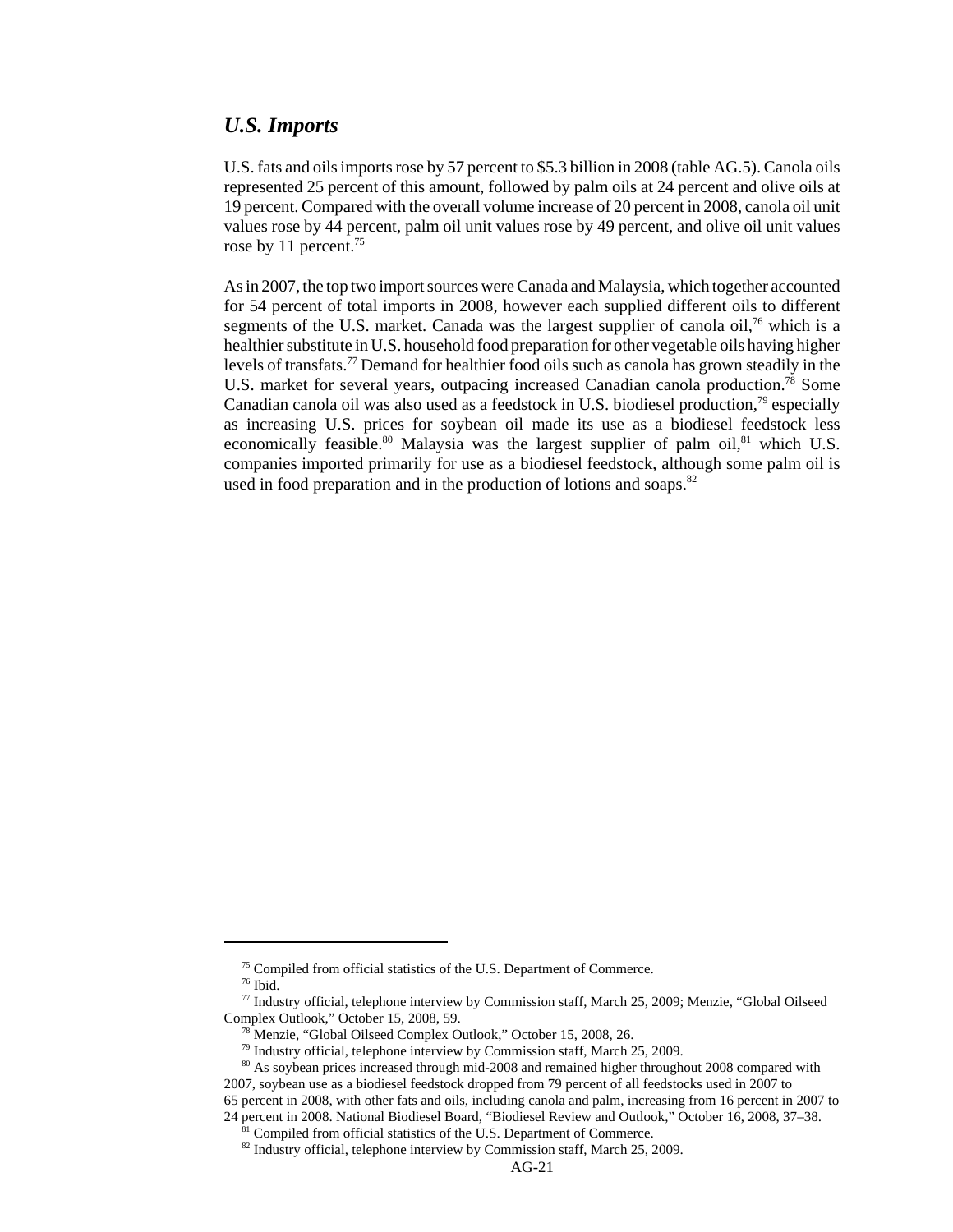**John N. Giamalva (202) 205-3329 john.giamalva@usitc.gov**

**Change in 2008 from 2007:**

#### **U.S. trade surplus: Increased by \$1.8 billion (119 percent) to \$3.3 billion U.S. exports: Increased by \$1.6 billion (58 percent) to \$4.3 billion U.S. imports: Decreased \$203 million (17 percent) to \$1.0 billion**

After increasing steadily during the 2004–07 period, the U.S. trade surplus in swine and pork more than doubled in 2008, driven by three major factors: increased demand for pork, particularly in Asia and Russia; the depreciation of the U.S. dollar relative to the currencies of other major pork exporters; and an increase in U.S. productivity. U.S. exports of swine and pork increased by more than 50 percent in 2008, despite a slight decline in the average unit value of pork exports. Imports, which had increased slightly in 2007, declined in 2008, due to a decline in the value of imports of both swine and pork from Canada.<sup>84</sup>

#### *U.S. Exports*

U.S. pork exports increased in 2008 as a result of rising demand, primarily in Russia and Asia; the declining value of the dollar compared to other currencies, especially the Danish kroner, the euro, and the Brazilian real; and increased U.S. pork production due to improvements in efficiency (table AG.6). Japan was the largest export market for U.S. swine and pork in 2008, and the increase in exports to Japan was the largest absolute increase (\$383 million) to any single country.<sup>85</sup> However, exports to Hong Kong, China, Russia, and Mexico increased by large percentage.

U.S. exports of pork to China increased significantly in both value and in quantity in 2008. The United States was the largest foreign supplier of pork to China; the second largest was Denmark. Together, China and Hong Kong were the second-largest export market (\$602 million) for U.S. pork in 2008, and registered the largest annual increase (\$391 million). China is the world's largest producer and consumer of pork, and several trends aided U.S. exports to that market in 2008. Rising incomes and the 2008 summer Olympic Games in Beijing increased China's demand for pork in 2008.<sup>86</sup> Additionally, in 2006 and 2007, a disease first known as "blue-ear disease" and later identified as Porcine Reproductive and Respiratory Syndrome (PRRS) significantly decreased China's swine and pork production. USDA estimated that in those two years, China lost as many as 10 million pigs to PRRS.87 Average pork prices in China increased rapidly through 2007. The severe

<sup>&</sup>lt;sup>83</sup> This industry/commodity group includes swine other than purebred breeding animals, as well as pork and pork variety meats.

<sup>&</sup>lt;sup>84</sup> Exports of live swine account for less than 1 percent of the value of total exports of swine and pork.

<sup>&</sup>lt;sup>85</sup> Japan increased its consumption and imports of pork in 2008, as inflation in food and energy prices led consumers to shift from more expensive beef to pork and poultry. The United States is Japan's largest supplier of pork, and U.S. exports met the majority of increased Japanese demand. Obara, *Japan: Livestock and Products,* October 1, 2008, 6.

 <sup>86</sup> USDA, ERS, *Outlook for U.S. Agricultural Trade*, May 29, 2008, 4.

 <sup>87</sup> Zhang and Trachtenberg, *China, People's Republic of: Livestock and Products*, September 25, 2007, 1.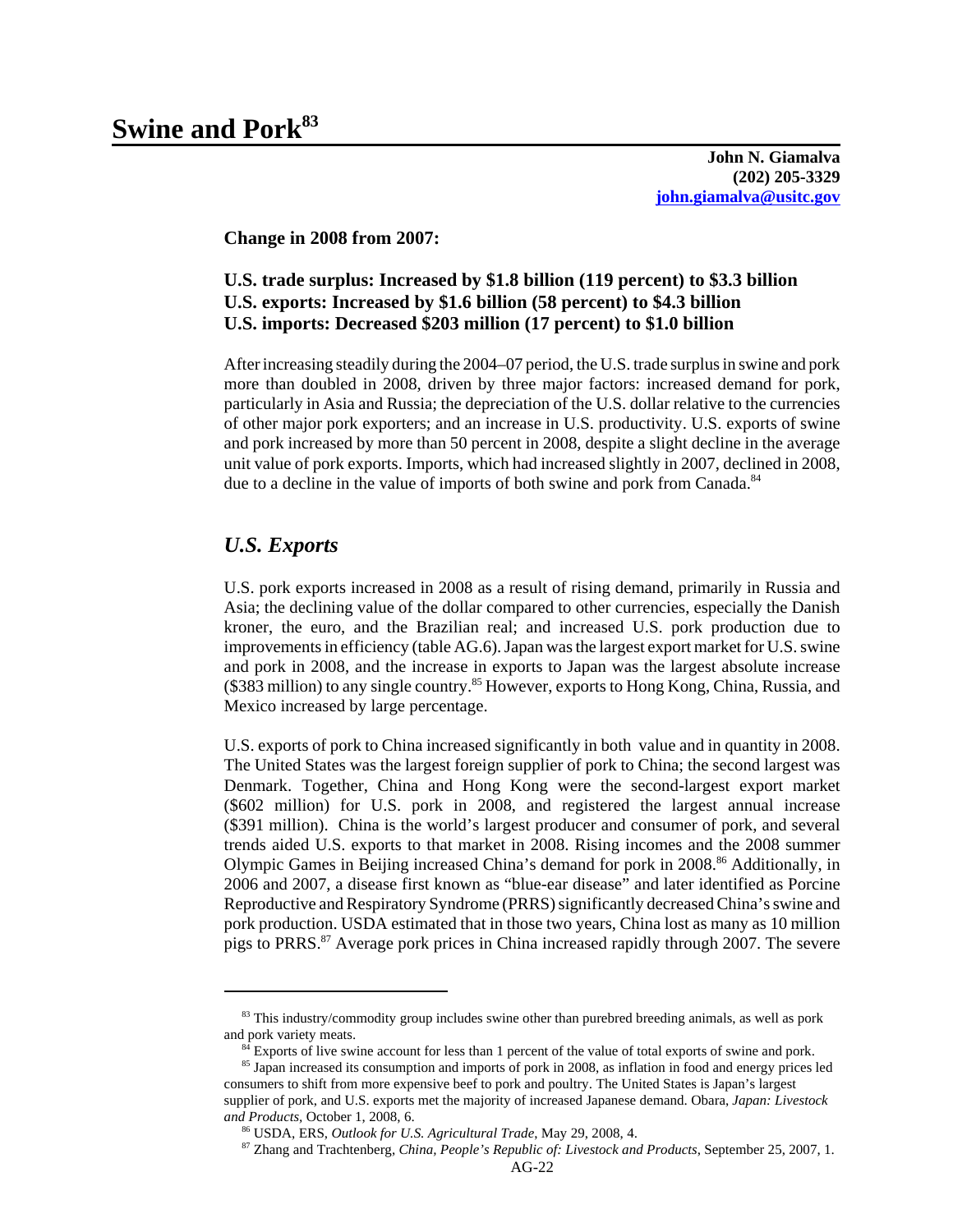|                                                                                                                               |                                                                      |                                                          |                                                            |                                                                   |                                                                    | Change, 2008 from 2007                                         |                                                                                                                           |
|-------------------------------------------------------------------------------------------------------------------------------|----------------------------------------------------------------------|----------------------------------------------------------|------------------------------------------------------------|-------------------------------------------------------------------|--------------------------------------------------------------------|----------------------------------------------------------------|---------------------------------------------------------------------------------------------------------------------------|
| Item                                                                                                                          | 2004                                                                 | 2005                                                     | 2006                                                       | 2007                                                              | 2008                                                               | Absolute                                                       | Percent                                                                                                                   |
|                                                                                                                               |                                                                      |                                                          | Million dollars                                            |                                                                   |                                                                    |                                                                |                                                                                                                           |
| U.S. exports of domestic merchandise:<br>Korea<br>Denmark<br>Australia                                                        | 953<br>207<br>436<br>37<br>19<br>$5\bar{0}$<br>34<br>$\frac{54}{73}$ | 1,067<br>293<br>382<br>59<br>20<br>46<br>54<br>38<br>136 | 1.015<br>325<br>406<br>145<br>36<br>219<br>45<br>35<br>147 | 1.127<br>372<br>341<br>182<br>74<br>217<br>137<br>65<br>22<br>172 | 1.511<br>420<br>547<br>389<br>344<br>265<br>258<br>84<br>48<br>410 | 383<br>48<br>206<br>208<br>270<br>48<br>121<br>19<br>26<br>239 | 34.0<br>12.8<br>60.4<br>14.1<br>362.6<br>22.1<br>$\overline{8}\overline{8}\overline{.}5$<br>71.8<br>30.2<br>20.3<br>139.0 |
| Total<br>EU-27<br><b>OPEC</b><br>Latin America ,,,,,,,,,,,,,,,<br>CBERA<br>Asia<br>Central and Eastern Europe                 | 1,866<br>32<br>467<br>1,114<br>15                                    | 2.246<br>70<br>2<br>433<br>16<br>1.333<br>$\int_{5}^{5}$ | 2,422<br>51<br>2<br>479<br>19<br>1.358<br>27               | 2,709<br>56<br>421<br>21<br>1,596<br>18                           | 4,277<br>136<br>667<br>25<br>2.522<br>39                           | 1,568<br>80<br>245<br>926<br>$\frac{2}{21}$                    | 57.9<br>142.0<br>315.9<br>58.3<br>20.2<br>58.0<br>97.8<br>112.1                                                           |
| U.S. imports of merchandise for consumption:<br>Korea<br>Denmark<br>Australia                                                 | 1.112<br>184<br>36                                                   | O<br>1.114<br>156<br>40                                  | 1.022<br>35                                                | 1.026<br>159<br>32                                                | 0<br>824<br>43                                                     | 11                                                             | 0.0<br>$-19.7$<br>2.7<br>0.0<br>0.0<br>0.0<br>189.4<br>-7.6<br>O.C<br>32.8                                                |
| Total<br>EU-27<br><b>OPEC</b><br>Latin America<br>.<br>CBERA<br>Asia<br>.<br>Sub-Saharan Africa<br>Central and Eastern Europe | 1,335<br>220                                                         | 1,314<br>196                                             | 1,205<br>178                                               | 1.224<br>187                                                      | 1.021<br>182                                                       | $-203$<br>-5                                                   | $-16.6$<br>$-2.9$<br>0.0<br>36.7<br>0.0<br>189.4<br>0.0                                                                   |

**TABLE AG.6** Swine and pork (AG003): U.S. exports of domestic merchandise, imports for consumption, and merchandise trade balance, by selected countries and country groups, 2004–08ª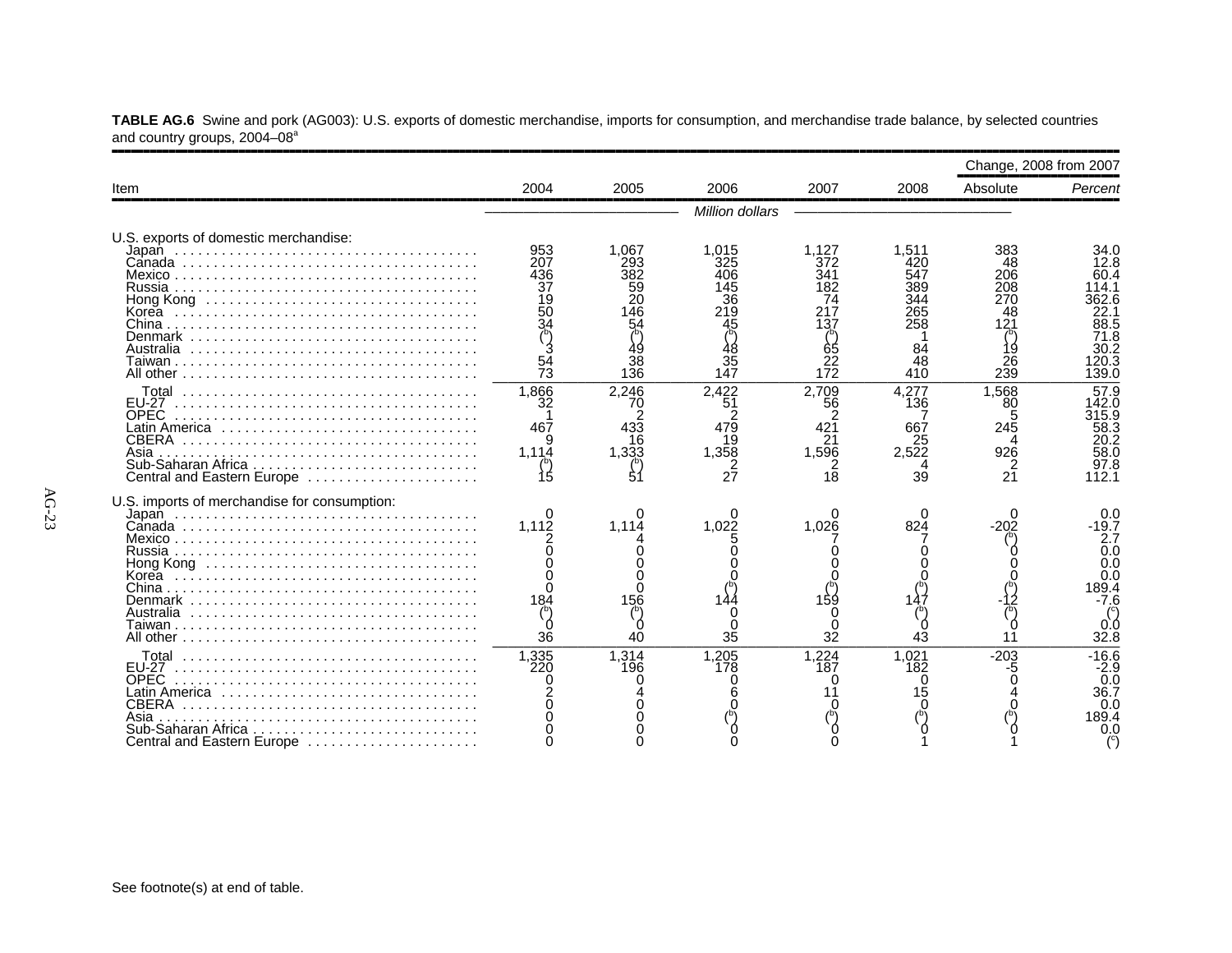|                                                                                                                                |                                                                                |                                                                           |                                                                             |                                                                            |                                                                            | Change, 2008 from 2007                                                |                                                                                        |
|--------------------------------------------------------------------------------------------------------------------------------|--------------------------------------------------------------------------------|---------------------------------------------------------------------------|-----------------------------------------------------------------------------|----------------------------------------------------------------------------|----------------------------------------------------------------------------|-----------------------------------------------------------------------|----------------------------------------------------------------------------------------|
| Item                                                                                                                           | 2004                                                                           | 2005                                                                      | 2006                                                                        | 2007                                                                       | 2008                                                                       | Absolute                                                              | Percent                                                                                |
|                                                                                                                                |                                                                                |                                                                           | Million dollars                                                             |                                                                            |                                                                            |                                                                       |                                                                                        |
| U.S. merchandise trade balance:<br>Japan<br>Canada<br>Mexico<br>Russia<br>Hong Kong<br>Korea<br>Denmark<br>Australia<br>Γaiwan | 953<br>-906<br>433<br>37<br>$\frac{19}{50}$<br>34<br>$-184$<br>$\frac{54}{37}$ | 1.067<br>-821<br>378<br>59<br>20<br>146<br>54<br>$-156$<br>49<br>38<br>96 | 1,015<br>-697<br>401<br>145<br>36<br>219<br>45<br>$-143$<br>48<br>35<br>112 | 1,127<br>-654<br>334<br>182<br>74<br>217<br>137<br>-159<br>65<br>22<br>139 | .511<br>-404<br>539<br>389<br>344<br>265<br>258<br>-146<br>84<br>48<br>367 | 383<br>250<br>206<br>208<br>270<br>48<br>121<br>12<br>19<br>26<br>228 | 34.0<br>38.2<br>61.7<br>14.1<br>362.6<br>22.7<br>88.4<br>7.7<br>30.0<br>120.3<br>163.5 |
| Total<br><b>EU-27</b><br>OPEC<br>Latin America ,,,,,,,,,,,,,,,,,,,,,,,,,,,,,<br>CBERA<br>Asia<br>Central and Eastern Europe    | 531<br>-189<br>465<br>1.114                                                    | 931<br>-127<br>429<br>16<br>1.333                                         | 1,216<br>-126<br>473<br>1,358                                               | 1,485<br>-131<br>410<br>2 <sub>1</sub><br>.596                             | 3,256<br>65'<br>25<br>2,522<br>38                                          | .771<br>85<br>241<br>926<br>19                                        | 119.3<br>65.1<br>315.9<br>58.9<br>20.2<br>58.0<br>97.8<br>105.2                        |

**TABLE AG.6** Swine and pork (AG003): U.S. exports of domestic merchandise, imports for consumption, and merchandise trade balance, by selected countries and country groups, 2004–08<sup>a</sup>—Continued

Source: Compiled from official statistics of the U.S. Department of Commerce.

*Note*: Calculations based on unrounded data. The countries shown are those with the largest total U.S. trade (U.S. imports plus U.S. exports) in these products in 2008.

aImport values are based on customs value; export values are based on f.a.s. value, U.S. port of export.

 $b$ Less than \$500,000.

<sup>c</sup>Not meaningful for purposes of comparison.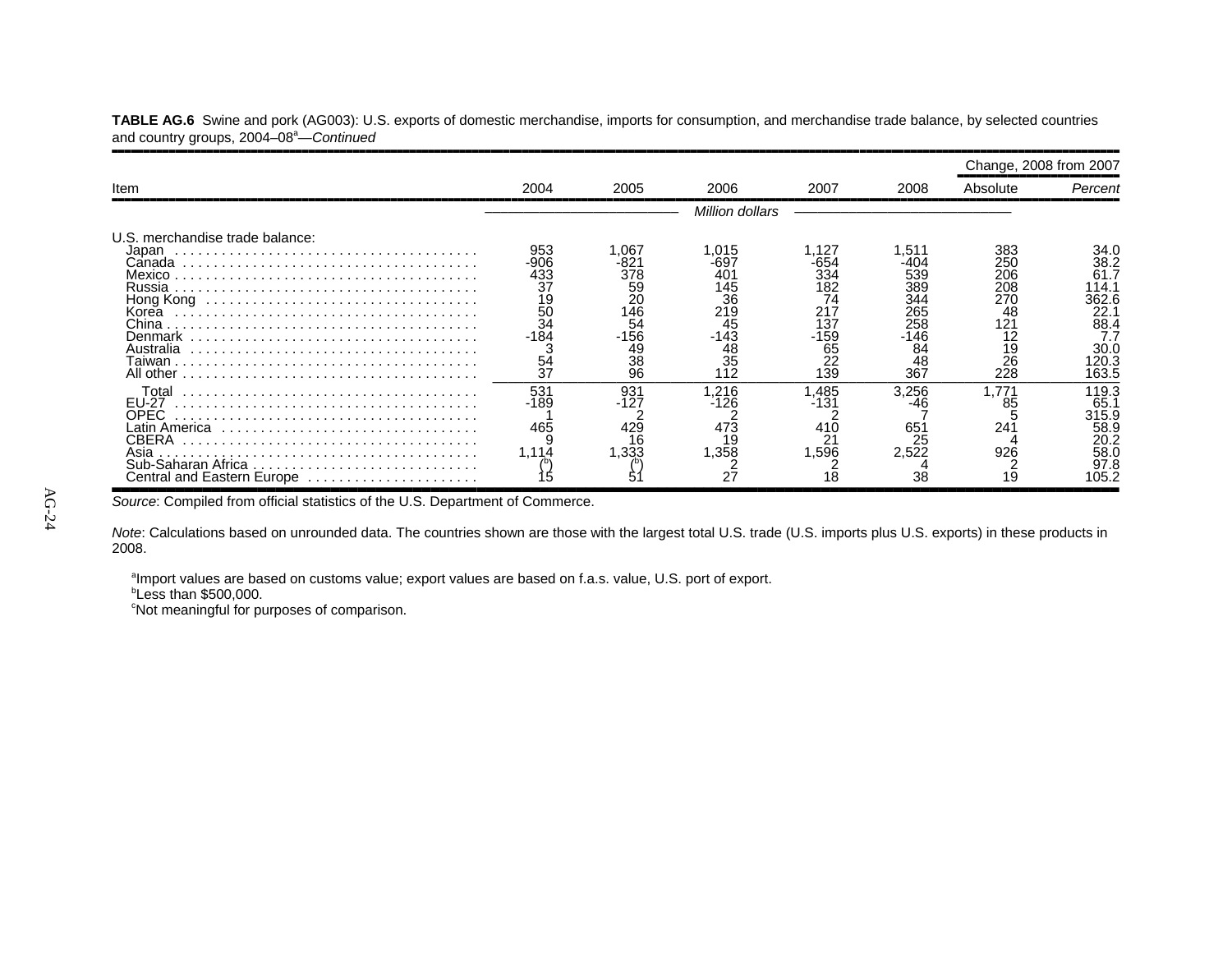ice storm in early 2008 and the earthquake in Sichuan province in May 2008 further disrupted China's production. The decline in China's domestic production and sharp increase in price led the government to increase purchases of frozen pork for its strategic meat reserves and to cut tariffs on frozen pork from 12 percent to 6 percent from June 1 to December 1, 2008. Both of these measures benefitted U.S. exports.<sup>88</sup>

Increased U.S. pork exports in 2008 followed higher domestic swine production in 2007 and 2008. Sow beginning stocks and swine production both increased in 2007 and again in 2008, as did the number of surviving pigs per litter. As a result, U.S. pork production increased by 4 percent in 2007 and by an additional 7 percent in 2008, on a quantity basis. Productivity gains on the part of U.S. swine producers have largely been due to increasing industry concentration and product specialization. Vertical coordination and contracting have also increased effective capacity.89 Domestic consumption of pork declined slightly in 2008, after increasing slightly in 2007. With increasing production and declining consumption, exports as a share of U.S. production increased from 14 percent in 2007 to 23 percent in 2008.<sup>90</sup>

In addition, costs to U.S. producers for important feed components, such as corn and soybean meal, increased at a slower rate than costs to competing producers in the EU and Brazil. A poor grains crop in production year 2007/08 led to increased prices in the EU and caused the EU to be a net importer of grains.<sup>91</sup> This, in turn, increased the demand for Brazilian corn exported to the EU, leading to an increase in its price.<sup>92</sup> The depreciation of the dollar relative to the euro and the real also moderated the impact of the increase in feed prices in the United States. U.S. annual average producer prices for swine increased by 1.6 percent in 2008 but remained 8.9 percent lower than prices in 2004.<sup>93</sup>

#### *U.S. Imports*

U.S. imports of live swine accounted for nearly one-half of the value of imports of swine and pork in 2008. U.S. imports of live swine, virtually all from Canada, increased in number in 2008, but declined in value. Swine over 50 kilograms (kg) declined in both number and value; however, most imports of swine are animals under 50 kg, to be fed to slaughter weight for the production of pork in the United States. In order to increase efficiency, an increasing number of U.S. pork producers have been shifting from "farrow-to-finish" operations to facilities that specialize in only part of the production cycle.<sup>94</sup> Higher feed costs led many Canadian swine producers to shift to breeding and farrowing operations only, and many of these producers exported swine to the United States.<sup>95</sup> U.S. imports of swine under 50 kg increased in number, but declined in value, in 2008.

U.S. imports of pork, predominately from Canada and the EU, declined in both 2007 and 2008 from the peak in 2005. U.S. pork imports from Canada and Mexico consist of a wide

 <sup>88</sup> Zhang and Beckman, China, *People's Republic of: Agricultural Situation,* December 22, 2008, 6–7.

 <sup>89</sup> Jones and Shane, *Factors Shaping Expanding U.S. Meat Trade*, February 2009, 6.

 <sup>90</sup> USDA, FAS, Production, Supply and Distribution Online. Production and consumption data are on a quantity basis.

 <sup>91</sup> Knight and Achilles, *EU-27: Grain and Feed; Annual 2008*, April 30, 2008, 5.

 <sup>92</sup> USDA, ERS, *Outlook for U.S. Agricultural Trade*, May 29, 2008, 3.

 <sup>93</sup> USDA and WAOB, *World Agricultural Supply and Demand Estimates*, December 9, 2005, 29; USDA and WAOB, *World Agricultural Supply and Demand Estimates*, April 9, 2009, 31.

 <sup>94</sup> Key and McBride, *The Changing Economics of U.S. Hog Production*, December 2007, 5–6. Swine production may be divided into four phases: breeding and gestation, farrowing (birth through weaning), growing, and finishing. Farrow-to-finish producers engage in all four phases of production.

 <sup>95</sup> Myles, *Canada: Livestock and Products*, May 2, 2008, 4.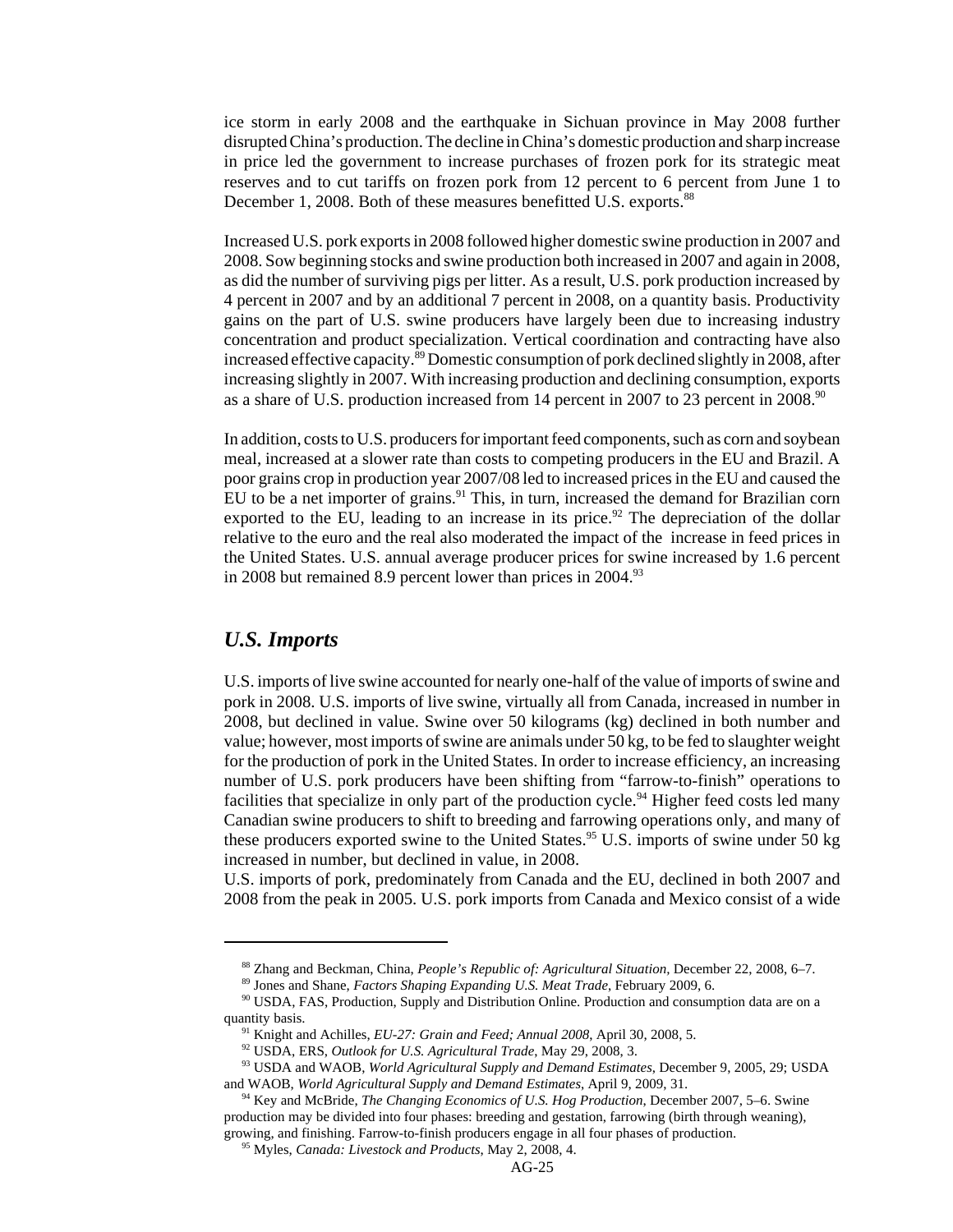variety of products and are facilitated by the proximity of production to population centers and corresponding lower transportation costs. Imports from Denmark and Poland are generally of specialized products.96

 <sup>96</sup> Jones and Shane, *Factors Shaping Expanding U.S. Meat Trade*, February 2009, 6. AG-26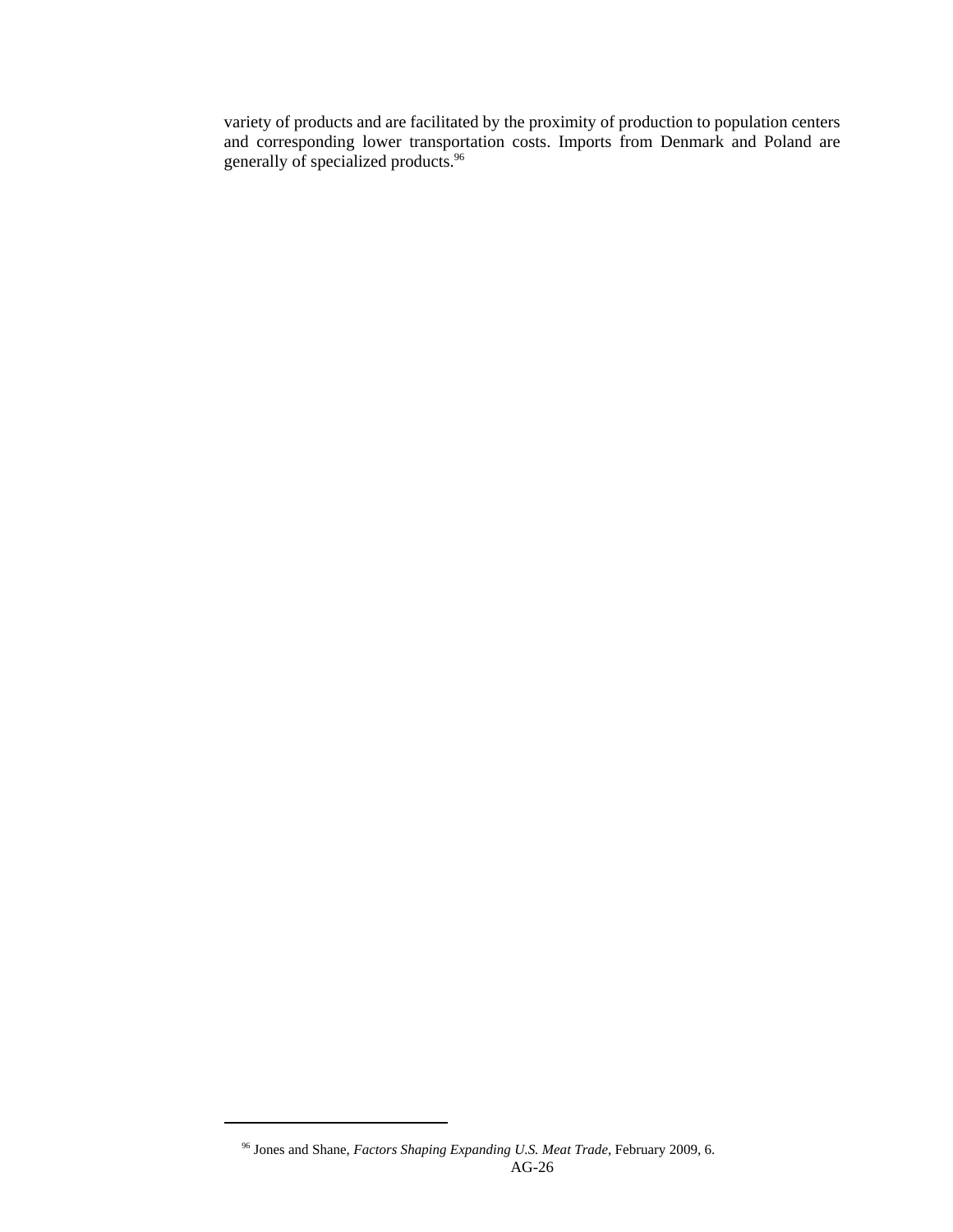# **Bibliography - Agricultural Products**

- Abdelali, Aziz. *Morocco: Grain and Feed; Annual 2009.* GAIN Report no. MO9002. U.S. Department of Agriculture, Foreign Agricultural Service, March 3, 2009.
	- ———. *Morocco: Grain and Feed; Morocco Eliminates Non-durum Wheat Import Duty 2008*. GAIN Report no. MO8013. U.S. Department of Agriculture, Foreign Agricultural Service, August 26, 2008.
- Ash, Mark, Erik Dohlman, and Kelsey Wittenberger. *Oil Crops Outlook*. U.S. Department of Agriculture, Economic Research Service, December 12, 2008.

———. *Oil Crops Outlook*. U.S. Department of Agriculture, Economic Research Service, January 13, 2009.

- Choi, Sunchul, and Michael Francom. *Korea, Republic of: Grain and Feed; Annual 2008.* GAIN Report no. KS8028. U.S. Department of Agriculture, Foreign Agricultural Service, May 2, 2008.
- ———. *Korea, Republic of: Grain and Feed; Semi-Annual 2008*. GAIN Report no. KS8061. U.S. Department of Agriculture, Foreign Agricultural Service, November 3, 2008.
- Dessureault, Darlene. *Canada: Oilseeds and Products; Oilseeds, Annual Report 2008.* GAIN Report no. CA8029. U.S. Department of Agriculture, Foreign Agricultural Service, May 5, 2008.
- Economist Intelligence Unit (EIU). *Country Report: Iran.* London: Economist Intelligence Unit, September 14, 2008.
- ———. "World Food: EIU's Quarterly Grains Outlook." *Consumer Goods Briefing and Forecasts*, December 5, 2008.
- Francom, Michael, and Sunchul Choi. *Korea, Republic of: Grain and Feed; Korea Increases Imports of U.S. Corn 2008*. GAIN Report no. KS8020. U.S. Department of Agriculture, Foreign Agricultural Service, April 4, 2008.
- Govindan, A. *India: Agricultural Situation Weekly Highlights and Hot Bites; #39 2008.* GAIN Report no. IN8111. U.S. Department of Agriculture, Foreign Agricultural Service, September 26, 2008.

- Guven, Cynthia I., and Sherif Ibrahim. *Egypt: Grain and Feed; Annual 2009*. GAIN Report no. EG9002. U.S. Department of Agriculture, Foreign Agricultural Service, March 10, 2009.
- Jones, Keithly, and Mathew Shane. *Factors Shaping Expanding U.S. Meat Trade.* Outlook Report no. LDPM-17501. U.S. Department of Agriculture, Economic Research Service, February 2009.

<sup>———.</sup> *India: Grain and Feed; Update 2009.* GAIN Report no. IN9007. U.S. Department of Agriculture, Foreign Agricultural Service, January 14, 2009.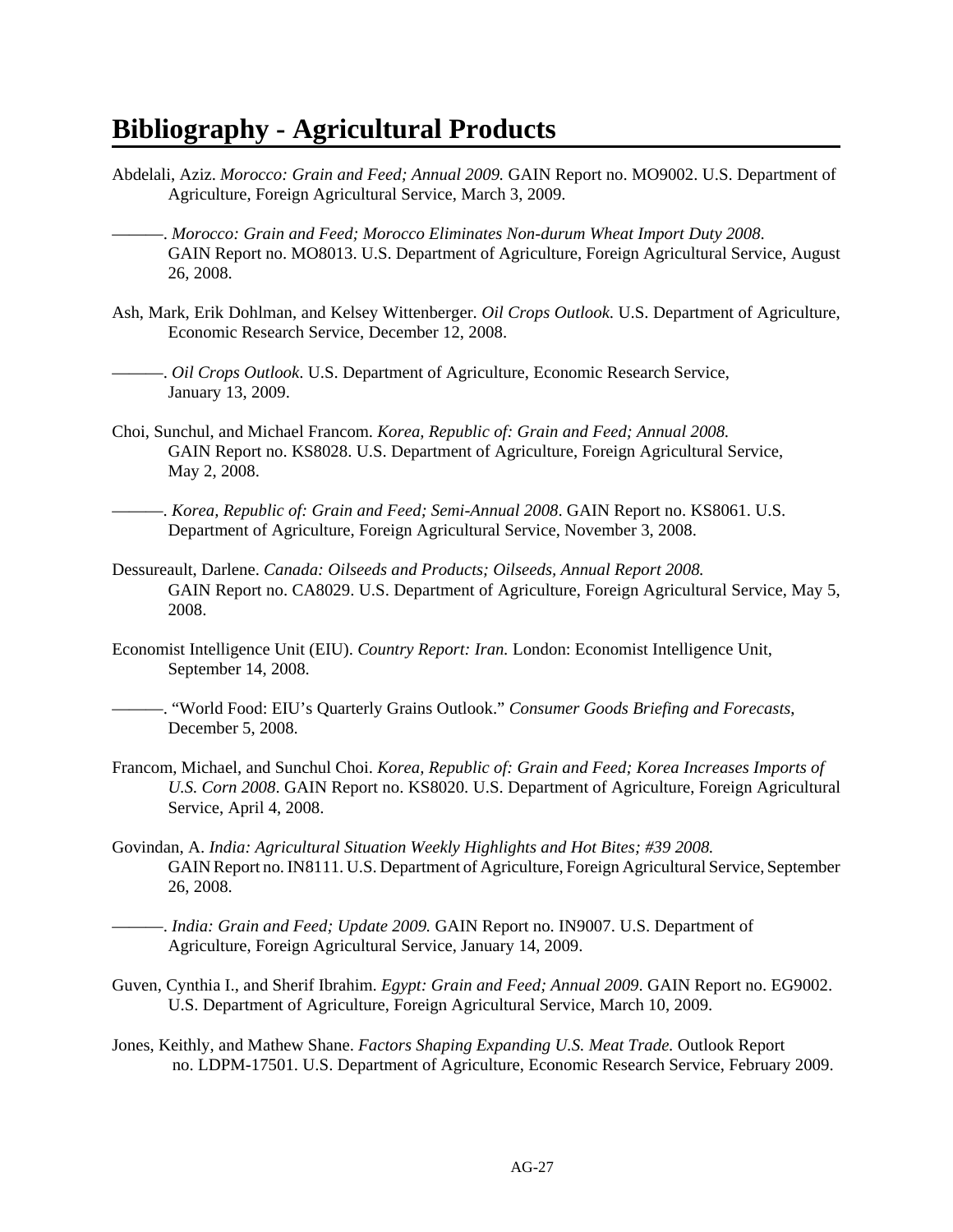- Key, Nigel, and William McBride. *The Changing Economics of U.S. Hog Production*. ERR no. 52. U.S. Department of Agriculture. Economic Research Service, December 2007.
- Knight, Steve, and Dietmar Achilles. *EU-27: Grain and Feed; Annual 2008.* GAIN Report no. E48050. U.S. Department of Agriculture, Foreign Agricultural Service, April 30, 2008.
- Menzie, Keith. "Global Oilseed Complex Outlook." Prepared for the American Fats & Oils Association, October 15, 2008.
- Myles, George. *Canada: Livestock and Products; Hog Production in Transition, 2008*. GAIN Report no. CA8027. U.S. Department of Agriculture, Foreign Agricultural Service, May 2, 2008.
- National Biodiesel Board. "Biodiesel Review and Outlook." Prepared for the American Fats & Oils Association, October 16, 2008.
- Obara, Kakuyu. *Japan: Livestock and Products; Livestock, Annual 2008*. GAIN Report no. JA8060. U.S. Department of Agriculture, Foreign Agricultural Service, October 1, 2008.
- Paul, Geena. "Wheat May Cause Iran-U.S. Thaw." *CommodityOnline*, August 21, 2008.
- Perng, Chiou-Mey. *Taiwan: Grain and Feed; Annual 2008.* GAIN Report no. TW8024. U.S. Department of Agriculture, Foreign Agricultural Service, August 14, 2008.
- Petry, Mark, Wu Xinping, and Jiang Junyang. *China, People's Republic of: Agricultural Situation; Grain and Oilseeds, Highlights 2008*. GAIN Report no. CH8074. U.S. Department of Agriculture, Foreign Agricultural Service, September 4, 2008.
- Prasertsri, Ponnarong. *Thailand: Grain and Feed; Annual 2008.* GAIN Report no. TH8048. U.S. Department of Agriculture, Foreign Agricultural Service, March 20, 2008.
	- ———. *Thailand: Grain and Feed; Annual 2009*. GAIN Report no. TH9044. U.S. Department of Agriculture, Foreign Agricultural Service, March 16, 2009.
- Sanchez, Jorge, Jiang Junyang, and Wu Xinping. *China, People's Republic of: Agricultural Situation; Grain and Oilseeds, Market Situation Update 2008.* GAIN Report no. CH8062. U.S. Department of Agriculture, Foreign Agricultural Service, July 31, 2008.
- Trostle, Ronald. "Fluctuating Food Commodity Prices: A Complex Issue With No Easy Answers." *Amber Waves: The Economics of Food, Farming, Natural Resources and Rural America.* U.S. Department of Agriculture, Economic Research Service, November 2008. http://www.ers.usda.gov/AmberWaves/November08/Features/Food.htm.
- U.S. Department of Agriculture (USDA). Economic Research Service (ERS). *Outlook for U.S. Agricultural Trade*. Washington, DC: USDA, May 29, 2008.
- ———. ERS. *Outlook for U.S. Agricultural Trade*. Washington, DC: USDA, August 28, 2008.
- ———. ERS. *Outlook for U.S. Agricultural Trade*. Washington, DC: USDA, December 1, 2008.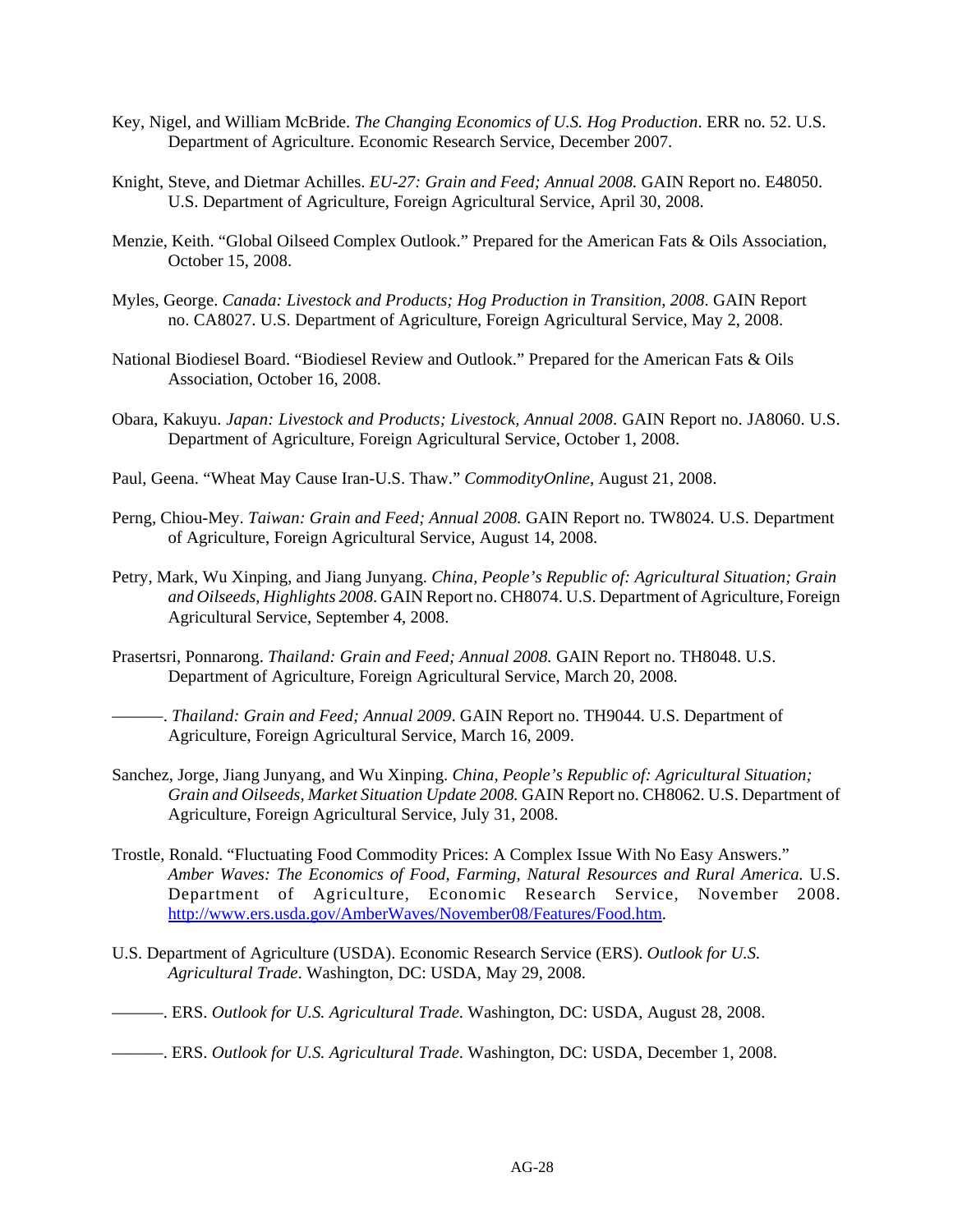- ———. ERS. "U.S. Rice Industry: Background Statistics and Information," April 30, 2008. http://www.ers.usda.gov/news/ricecoverage.htm.
- ———. Foreign Agricultural Service (FAS). *Oilseeds: World Market and Trade*, November 2008.
- ———. FAS. *World Agricultural Production,* July 2008.
- ———. Production, Supply and Distribution Online. http://www.fas.usda.gov/psdonline/psdhome.aspx (accessed March 23, 2009).
- USDA and World Agricultural Outlook Board (WAOB). *World Agricultural Supply and Demand Estimates*. WASDE-429, December 9, 2005.
- ———. *World Agricultural Supply and Demand Estimates*. WASDE-469, April 9, 2009.
- U.S. Department of Commerce. Census Bureau. Official U.S. trade statistics. http://www.census.gov/foreign-trade/download/ dvd/index.html#merch (accessed monthly).
- Wilder, Dwight A. *Argentina: Oilseeds and Products; Annual 2008.* GAIN Report no. AR8021. U.S. Department of Agriculture, Foreign Agricultural Service, May 6, 2008.
- Wilder, Dwight A., and Francisco Pirvano. *Argentina: Grain and Feed; Lock-Up 2008.* GAIN Report no. AR8033. U.S. Department of Agriculture, Foreign Agricultural Service, July 31, 2008.
- Zhang, Jianping, and Chanda Beckman. *China, People's Republic of: Agricultural Situation; Livestock and Products 2008*. GAIN Report no. CH8078. U.S. Department of Agriculture, Foreign Agricultural Service, December 22, 2008.
- Zhang, Jianping, and Eric Trachtenberg. *China, People's Republic of: Livestock and Products; Annual Report 2007*. GAIN Report no. CH7076. U.S. Department of Agriculture, Foreign Agricultural Service, September 25, 2007.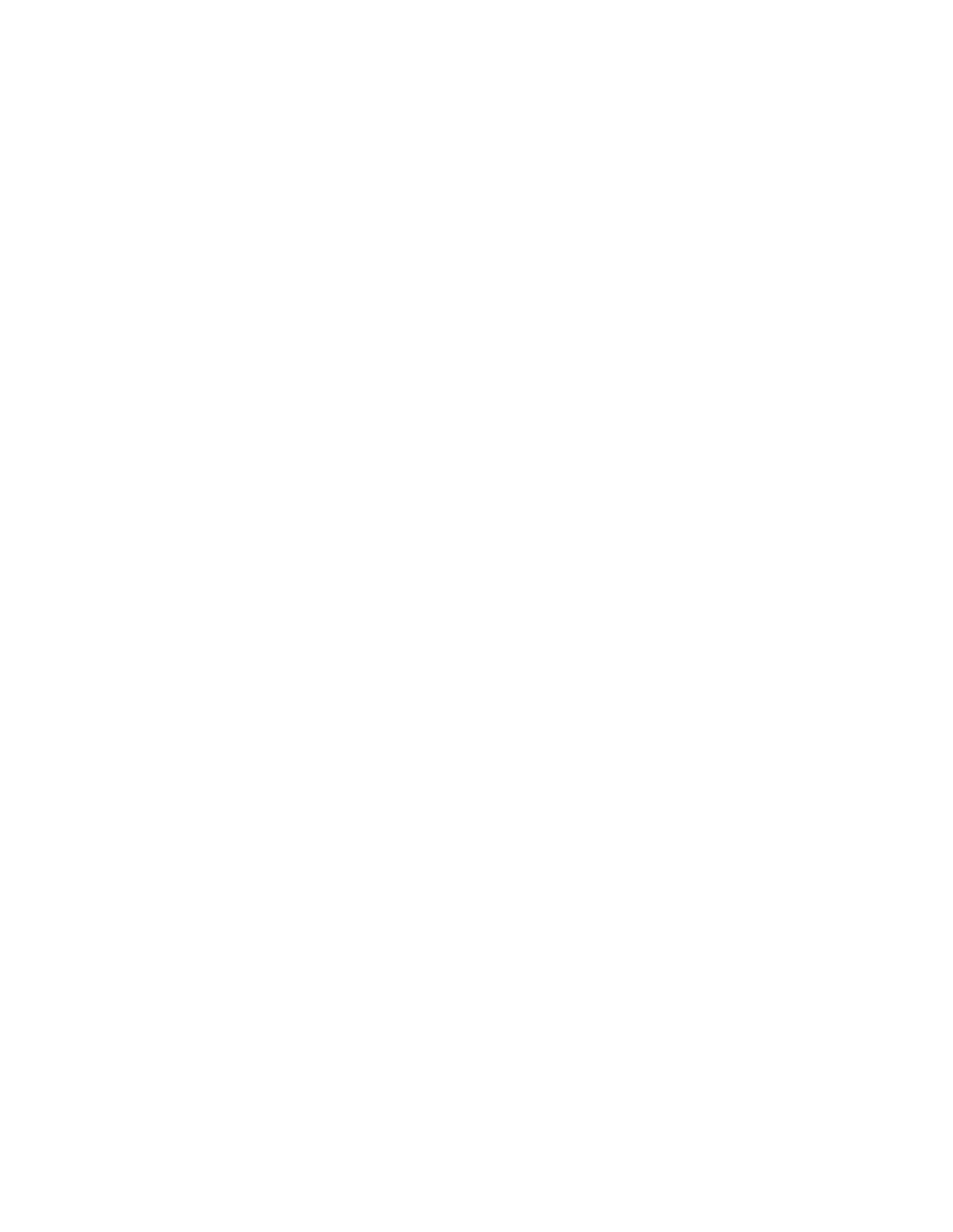# **Chemicals and Related Products**

**Elizabeth R. Nesbitt (202) 205-3355 elizabeth.nesbitt@usitc.gov**

**Change in 2008 from 2007:**

# **U.S. trade deficit: Increased by \$8.8 billion (35 percent) to \$33.7 billion U.S. exports: Increased by \$20.4 billion (12 percent) to \$189.8 billion U.S. imports: Increased by \$29.2 billion (15 percent) to \$223.5 billion**

In 2008, the U.S. trade deficit in chemicals and related products increased by \$8.8 billion (35 percent) to \$33.7 billion after declines of 16 percent in 2007 and 3 percent in 2006 (table CH.1). The volume of trade declined during the second half of 2008, as world economic fundamentals changed significantly in response to the cascading progression of the global economic slowdown. The increase in the U.S. trade deficit in chemicals primarily resulted from growth in imports outpacing that of exports. U.S. exports declined significantly in the last four months of 2008, as the downturn escalated and as several petrochemical refineries shut down temporarily because of two major hurricanes in the U.S. Gulf Coast region.

The global chemical industry was also affected by volatile energy prices in 2008. Energy prices declined significantly in the latter part of the year after increasing strongly through July. The impact on the global chemical industry, however, was mixed, given the extreme volatility over the time period for the relative prices of crude petroleum and natural gas, the two major chemical feedstocks and energy inputs. Whereas the price of natural gas, a feedstock for many U.S. producers, ended the year higher than in past years, the price of crude petroleum, the feedstock generally used by the chemical industries in Europe and Asia, declined from a high of about \$130 a barrel to a low of about \$40.<sup>1</sup>

# *U.S. Exports*

U.S. exports of chemicals increased by \$20.4 billion (12 percent) to \$189.8 billion in 2008. The monthly data trends for the sector, however, illustrate significant shifts that occurred toward the end of the year. As shown in figure CH.1, monthly shipments increased steadily in value by about 2–4 percent per month through August 2008, reaching \$18.2 billion, before declining by 11–16 percent per month through the rest of the year, falling to a low of \$11.7 billion in December. Exports of most product groupings in this sector declined by approximately 25–60 percent during the last four months of 2008; exports of fertilizers and many petrochemicals registered the largest changes, declining by over 75 percent from there peak. By comparison, monthly exports of medicinal chemicals reached a peak of \$3.8 billion in November before declining to about \$3.5 billion in December.

<sup>&</sup>lt;sup>1</sup> USDOE, EIA, "World Crude Oil Prices," undated (accessed March 2, 2009); USDOE, EIA "Natural Gas Prices," undated (accessed March 23, 2009).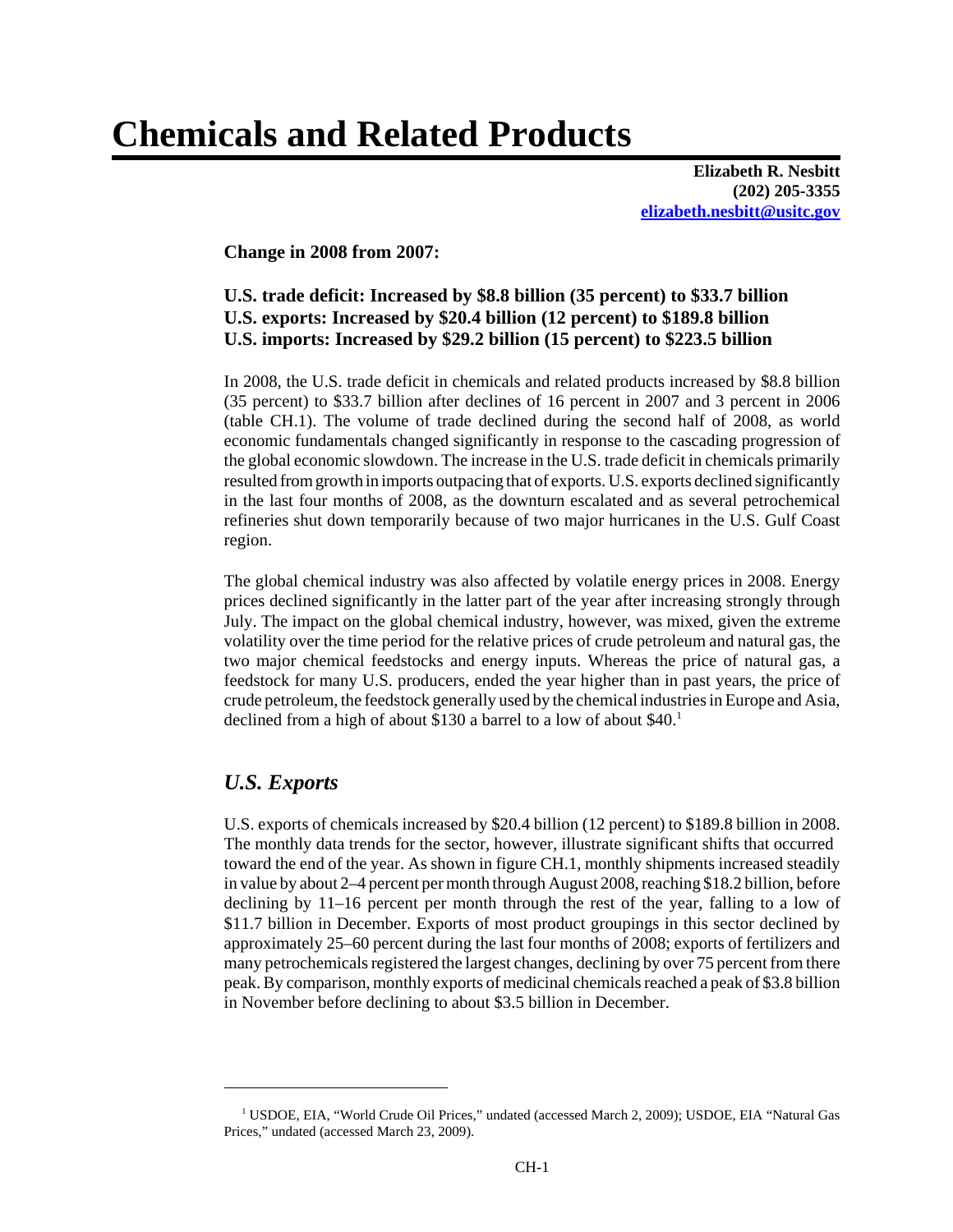|                                                                                                                                   | Change, 2008 from 2007                                                                               |                                                                                                      |                                                                                                        |                                                                                                        |                                                                                                        |                                                                                           |                                                                                        |
|-----------------------------------------------------------------------------------------------------------------------------------|------------------------------------------------------------------------------------------------------|------------------------------------------------------------------------------------------------------|--------------------------------------------------------------------------------------------------------|--------------------------------------------------------------------------------------------------------|--------------------------------------------------------------------------------------------------------|-------------------------------------------------------------------------------------------|----------------------------------------------------------------------------------------|
| Item                                                                                                                              | 2004                                                                                                 | 2005                                                                                                 | 2006                                                                                                   | 2007                                                                                                   | 2008                                                                                                   | Absolute                                                                                  | Percent                                                                                |
|                                                                                                                                   |                                                                                                      |                                                                                                      |                                                                                                        |                                                                                                        |                                                                                                        |                                                                                           |                                                                                        |
| U.S. exports of domestic merchandise:                                                                                             | 23.495<br>5.061<br>15,797<br>4,922<br>1.591<br>5.413<br>7.153                                        | 26,412<br>5.831<br>18.122<br>5.235<br>1.656<br>6.183<br>7.797                                        | 28,475<br>6.863<br>20.573<br>6.601<br>1.475<br>7.492<br>8.383                                          | 29.033<br>8.975<br>21,385<br>8.941<br>1.721<br>7.746<br>8.847                                          | 30,657<br>9.885<br>22,882<br>10,658<br>1.788<br>7.844<br>9.911                                         | 1.624<br>910<br>1.497<br>1.718<br>66<br>97<br>1.064                                       | 5.6<br>10.1<br>7.0<br>19.2<br>$\frac{3.9}{1.3}$<br>$12.\overline{0}$                   |
|                                                                                                                                   | 7.295<br>4,142<br>7,294<br>39,220                                                                    | 7.457<br>4,311<br>7.659<br>42.071                                                                    | 8.793<br>4.418<br>.956<br>8.<br>47,819                                                                 | 10.061<br>5.107<br>9.345<br>58,248                                                                     | 10.581<br>5,186<br>11.201<br>69.192                                                                    | 519<br>79<br>1.856<br>10.944                                                              | $\overline{5.2}$<br>1.6<br>19.9<br>18.8                                                |
| Total<br><b>EU-27</b><br><b>OPEC</b><br><b>CBERA</b><br>Asia<br>Central and Eastern Europe                                        | 121.383<br>35,398<br>2.058<br>26,557<br>899<br>27,513<br>867<br>365                                  | 132.734<br>37,550<br>2.461<br>29,910<br>1.149<br>29,618<br>958<br>438                                | 149.848<br>43.015<br>3.320<br>35.134<br>359<br>32,443<br>,235<br>493                                   | 169.409<br>49.656<br>4.141<br>39,506<br>.559<br>37,591<br>1.387<br>580                                 | 189.784<br>55,958<br>.236<br>44.974<br>.575<br>43.047<br>1,533<br>818                                  | 20.375<br>6,303<br>1.095<br>5,468<br>17<br>5,455<br>146<br>239                            | 12.0<br>12.7<br>26.4<br>13.8<br>1.1<br>14.5<br>10.5<br>41.2                            |
| U.S. imports of merchandise for consumption:<br>Netherlands                                                                       | 21.996<br>9,287<br>4,790<br>11.064<br>19.488<br>9,843<br>10.684<br>2,569<br>7,333<br>1,867<br>42.762 | 25.535<br>12,240<br>5,429<br>12.116<br>20,409<br>9.772<br>11.100<br>2.376<br>8.171<br>.969<br>53,933 | 28,036<br>14,389<br>6,347<br>13.370<br>20,884<br>12.207<br>10.739<br>3.444<br>8.262<br>2.280<br>59.452 | 29.939<br>16,889<br>6.360<br>15,251<br>22,082<br>13.523<br>11.065<br>3.407<br>8.527<br>2.305<br>64.984 | 33.124<br>20,918<br>6,820<br>17,067<br>21,839<br>14.904<br>11.315<br>4.614<br>9.755<br>2,262<br>80,872 | 3.185<br>4.028<br>460<br>1.816<br>-242<br>1.381<br>251<br>1.207<br>1,228<br>-42<br>15,888 | 10.6<br>23.9<br>7.2<br>11.9<br>$-1.1$<br>10.2<br>2.3<br>35.4<br>14.4<br>$-1.8$<br>24.4 |
| Total<br><b>FU-27</b><br><b>OPEC</b><br>Latin America<br><b>CBERA</b><br>Asia<br>Sub-Saharan Africa<br>Central and Eastern Europe | 141,683<br>63.165<br>8.557<br>11,315<br>1.699<br>30,487<br>716<br>1.198                              | 163.050<br>68,160<br>10.841<br>13,950<br>2,356<br>36,805<br>875<br>1.228                             | 179.410<br>74.042<br>10.667<br>14.453<br>2.619<br>41.739<br>778<br>.228                                | 194.331<br>78.521<br>12,851<br>15,668<br>2.956<br>46,520<br>992<br>1.268                               | 223.492<br>84.791<br>18,403<br>19.472<br>.837<br>53,187<br>.415<br>1.207                               | 29,160<br>6,271<br>5.552<br>3,804<br>880<br>6.667<br>424<br>-61                           | 15.0<br>8.0<br>43.2<br>24.3<br>29.8<br>14.3<br>42.7<br>$-4.8$                          |

**TABLE CH.1** Chemicals and related products: U.S. exports of domestic merchandise, imports for consumption, and merchandise trade balance, by selected countries and country groups, 2004–08<sup>a</sup>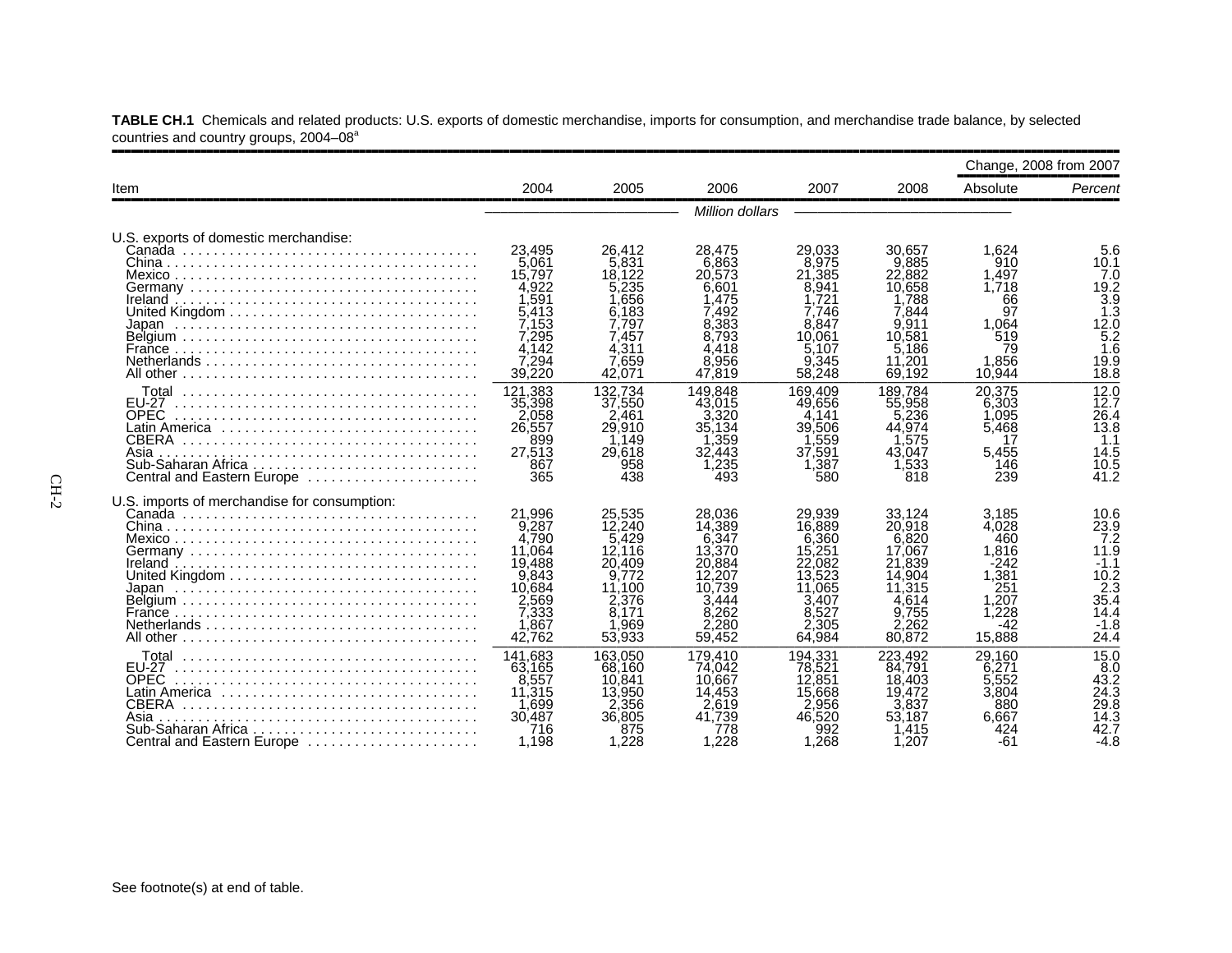|                                                                                               |                                                                                                                   |                                                                                                             |                                                                                  |                                                                                                            |                                                                                                          | Change, 2008 from 2007                                                                                 |                                                                                         |  |  |
|-----------------------------------------------------------------------------------------------|-------------------------------------------------------------------------------------------------------------------|-------------------------------------------------------------------------------------------------------------|----------------------------------------------------------------------------------|------------------------------------------------------------------------------------------------------------|----------------------------------------------------------------------------------------------------------|--------------------------------------------------------------------------------------------------------|-----------------------------------------------------------------------------------------|--|--|
| Item                                                                                          | 2004                                                                                                              | 2005                                                                                                        | 2006                                                                             | 2007                                                                                                       | 2008                                                                                                     | Absolute                                                                                               | Percent                                                                                 |  |  |
|                                                                                               | Million dollars                                                                                                   |                                                                                                             |                                                                                  |                                                                                                            |                                                                                                          |                                                                                                        |                                                                                         |  |  |
| U.S. merchandise trade balance:<br>Canada<br>France<br>Netherlands<br>All other               | .499<br>$-4.225$<br>11.007<br>$-6,142$<br>$-17.897$<br>-4.429<br>-3.531<br>4.726<br>$-3,191$<br>5.427<br>$-3,541$ | 878<br>$-6.409$<br>12.694<br>-6.881<br>-18.754<br>-3.588<br>-3.304<br>5.081<br>$-3.860$<br>5.689<br>-11.862 | 439<br>-7.526<br>.226<br>769<br>$-19.409$<br>.356<br>5.349<br>6.676<br>$-11.633$ | -906<br>$-7.914$<br>15.025<br>-6.310<br>$-20.360$<br>-5.777<br>.218<br>6.654<br>-3,421<br>.040<br>$-6.736$ | -2,467<br>$-11.033$<br>16.062<br>-6.409<br>-20.051<br>060<br>.404<br>5.966<br>-4.570<br>8.938<br>-11.680 | $-1,561$<br>$-3.119$<br>036<br>-99<br>309<br>$-1,283$<br>814<br>$-688$<br>$-1.149$<br>.898<br>$-4,945$ | 172.3<br>$-39.4$<br>6.9<br>$-1.6$<br>1.5<br>36.7<br>$-10.3$<br>-33.6<br>27.0<br>$-73.4$ |  |  |
| Total<br>EU-27<br>OPEC<br>Latin America<br><b>CBERA</b><br>Asia<br>Central and Eastern Europe | $-20.299$<br>$-27.767$<br>$-6.499$<br>15,242<br>-800<br>$-2,973$<br>151<br>-832                                   | -30.317<br>$-30.610$<br>-8.379<br>15.960<br>$-1,207$<br>-7.187<br>83<br>-790                                | $-29.562$<br>$-31.027$<br>7.347<br>20.681<br>,260<br>-9,295<br>457<br>$-735$     | $-24.923$<br>$-28.865$<br>.710<br>-8.<br>23,838<br>$-1.397$<br>-8.929<br>396<br>-688                       | -33.708<br>$-28.833$<br>-13.168<br>25.502<br>-2.261<br>$-10.140$<br>118<br>-388                          | $-8.785$<br>32<br>$-4,457$<br>.664<br>-864<br>$-1.212$<br>-278<br>300                                  | $-35.3$<br>0.1<br>$-51.2$<br>7 <sub>0</sub><br>$-61.8$<br>-13.6<br>$-70.2$<br>43.6      |  |  |

**TABLE CH.1** Chemicals and related products: U.S. exports of domestic merchandise, imports for consumption, and merchandise trade balance, by selected countries and country groups, 2004–08<sup>a</sup>—Continued

Source: Compiled from official statistics of the U.S. Department of Commerce.

*Note*: Calculations based on unrounded data. The countries shown are those with the largest total U.S. trade (U.S. imports plus U.S. exports) in these products in 2008.

<sup>a</sup>Import values are based on customs value; export values are based on f.a.s. value, U.S. port of export.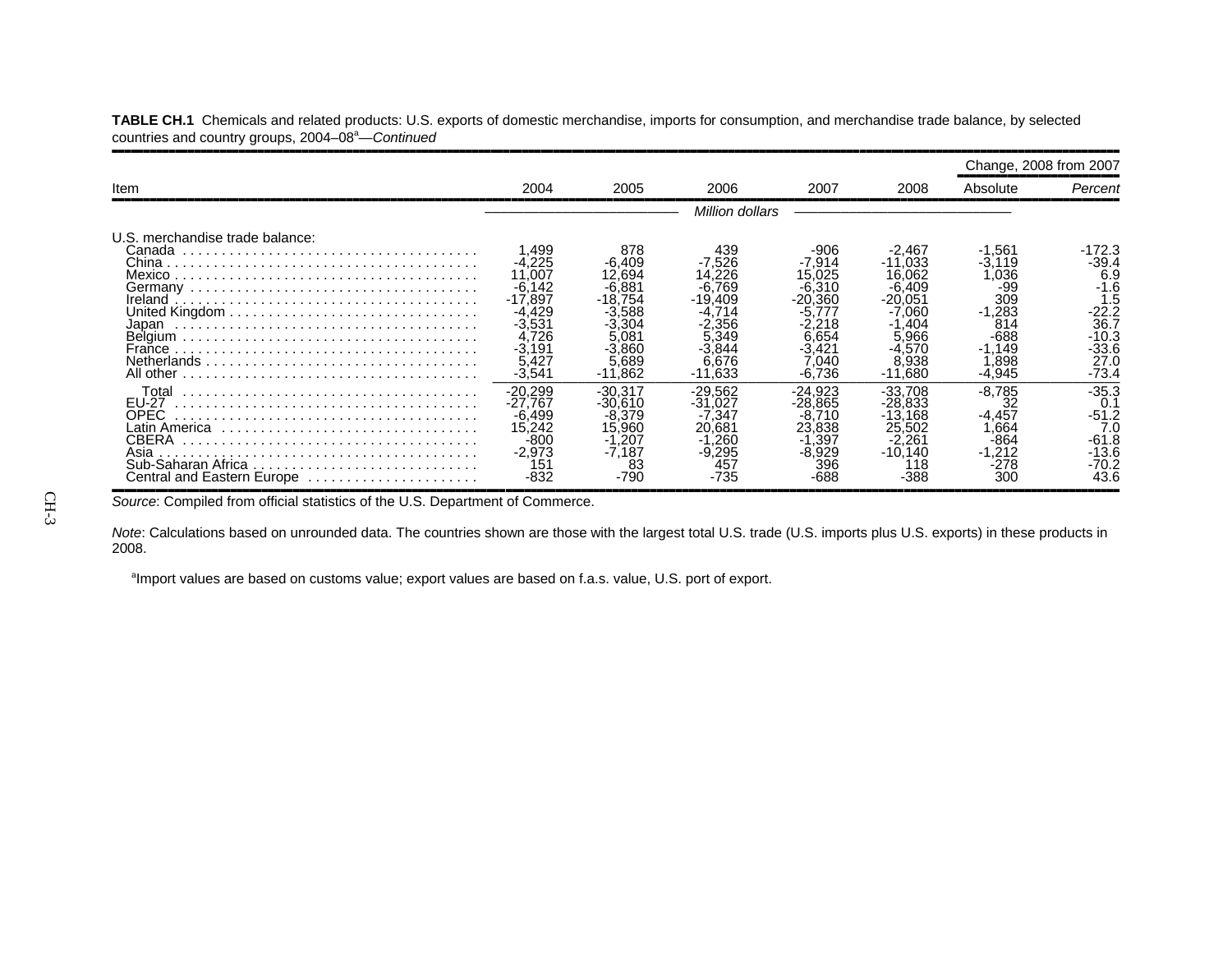



*Source*: Compiled from official statistics of the U.S. Department of Commerce.

Industry sources attribute much of the overall export increase in the first two-thirds of 2008 to increased foreign sales by U.S. companies to offset slowing domestic demand, resulting from slowdowns in several major U.S. market segments, including the automotive, housing, and electronics sectors, prompting many companies to idle or shutdown production facilities and/or lay off workers during the second half of the year.<sup>2</sup> In January 2009, capacity utilization within the industry declined to 69 percent from 79 percent in January 2008.<sup>3</sup> Hurricanes Gustav and Ike, which made U.S. landfall in September 2008, exacerbated the impact of the downturn by curtailing U.S. petrochemical production at refineries along the Gulf Coast for several weeks.<sup>4</sup>

Medicinal chemicals accounted for the largest absolute export increase in the sector, growing by about \$5.1 billion (table CH.2),<sup>5</sup> followed by fertilizers, which gained \$3.7 billion and posted the second-largest percentage increase in the sector (107 percent).<sup>6</sup> Much of the increase in exports of medicinal chemicals, particularly to Germany, is likely accounted for by related-party transfers of products such as monoclonal antibodies, a relatively new class of therapeutics that is increasingly being used in the EU, as well as increasing demand in emerging markets such as China.<sup>7</sup> Industry sources attribute the increase in fertilizers exports to higher world product prices resulting from tight supplies after two record harvests, higher input prices (sulfur), and higher energy prices (natural gas).

<sup>&</sup>lt;sup>2</sup> Official statistics of the U.S. Department of Commerce; Swift and Moore, "1st Quarter 2009 Situation & Outlook," February 2009; Miller, "WTO Predicts Global Trade Will Slide," March 24, 2009, A8; Tullo, et al., "World Chemical Outlook," January 12, 2009; and Voith, "Chemical Industry Mirrors Larger Economy," January 12, 2009, 12–14. Voith adds, "Companies that produced chemicals in the U.S. to sell overseas also benefitted from the weak dollar. The currency exchange benefit, as high as 7 percent for some firms, went straight to the bottom line."

<sup>&</sup>lt;sup>3</sup> Swift and Moore, "1st Quarter 2009 Situation & Outlook," February 2009.

 <sup>4</sup> Voith, "Chemical Industry Mirrors Larger Economy," January 12, 2009, 12–14. Petrochemicals are generally used as intermediates in the production of other chemicals. Refineries located along the U.S. Gulf Coast supply a large share of U.S. production of petrochemicals.

 <sup>5</sup> Trade statistics for all industry/commodity groups in this sector are presented in app. B, table B.2.

 <sup>6</sup> U.S. pharmaceutical production slowed in 2008, increasing by about 1 percent compared with 3 percent growth in 2007. By comparison, the output of chemicals, not including pharmaceuticals, declined by 6 percent versus an increase of 0.2 percent in 2007. Swift and Moore, "1st Quarter 2009 Situation & Outlook," February 2009.

 <sup>7</sup> See Frost & Sullivan, "Use of Therapeutic Monoclonal Antibodies Increasing in Europe," September 15, 2008.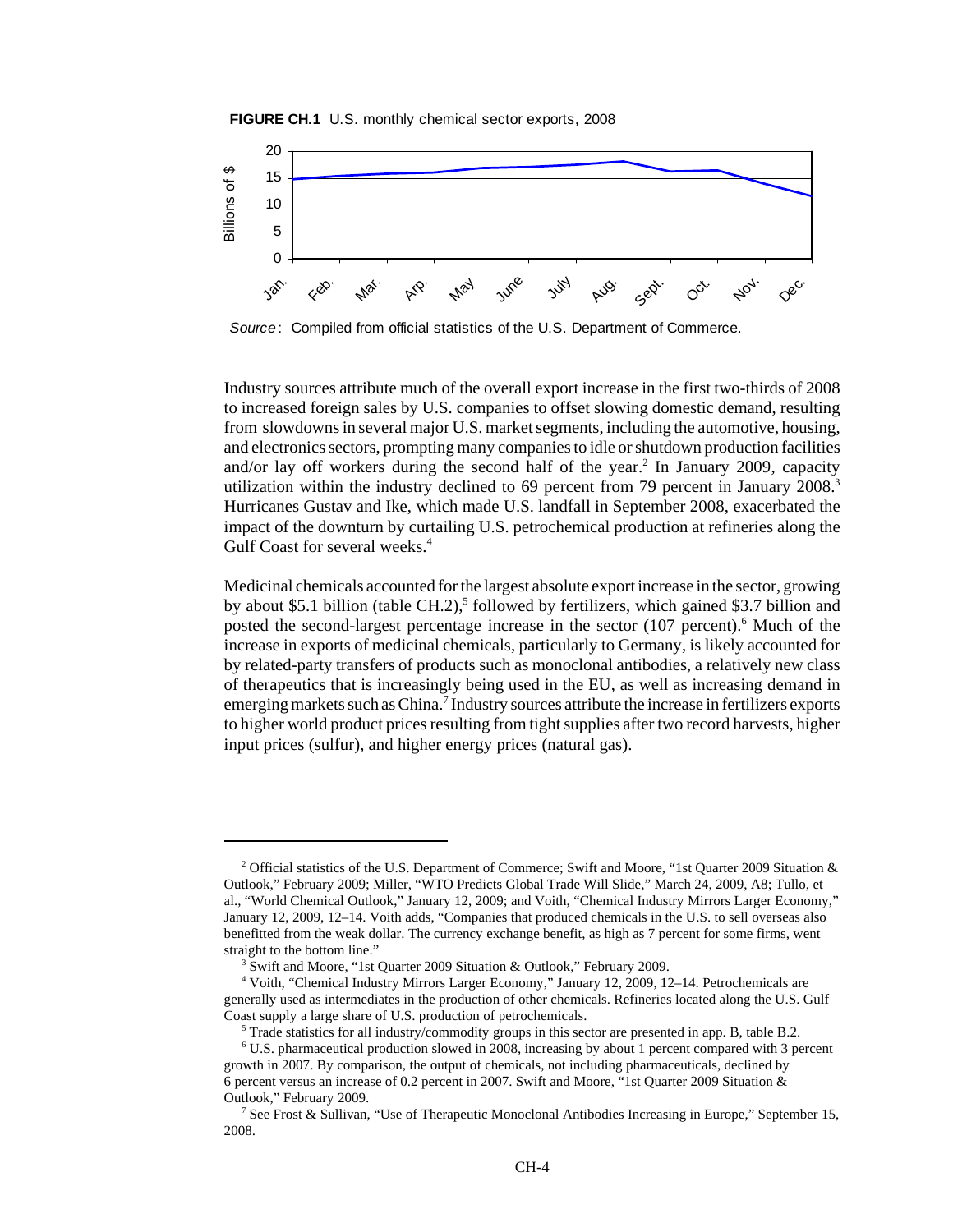| Industry/commodity group                        |         |         |                 |         |         | Change, 2008 from 2007 |         |
|-------------------------------------------------|---------|---------|-----------------|---------|---------|------------------------|---------|
|                                                 | 2004    | 2005    | 2006            | 2007    | 2008    | Absolute               | Percent |
|                                                 |         |         | Million dollars |         |         |                        |         |
| <b>U.S. EXPORTS:</b>                            |         |         |                 |         |         |                        |         |
| Increases:                                      |         |         |                 |         |         |                        |         |
| Medicinal chemicals (CH019)                     | 27,098  | 29,296  | 32,460          | 37,041  | 42,146  | 5,105                  | 13.8    |
| Fertilizers (CH010)                             | 2.718   | 3.005   | 3.014           | 3.470   | 7.171   | 3.701                  | 106.7   |
| Miscellaneous chemicals and specialties (CH023) | 3,444   | 3,708   | 4,249           | 5,259   | 7,854   | 2,594                  | 49.3    |
| Miscellaneous inorganic chemicals (CH007)       | 5,608   | 7,003   | 8,737           | 10,169  | 11,674  | 1,505                  | 14.8    |
| Polyethylene resins in primary forms (CH025)    | 3,698   | 4,448   | 5,103           | 6,312   | 7,578   | 1,266                  | 20.1    |
| Decreases:                                      |         |         |                 |         |         |                        |         |
| Organic commodity chemicals (CH004)             | 4.631   | 4,295   | 4.360           | 5.787   | 4.845   | $-942$                 | $-16.3$ |
| Major primary olefins (CH001)                   | 474     | 451     | 611             | 801     | 685     | $-116$                 | $-14.5$ |
| Saturated polyester resins (CH029)              | 1.014   | 1,059   | 1,159           | 1,295   | 1,188   | $-107$                 | $-8.2$  |
|                                                 | 72,698  | 79,469  | 90,155          | 99,275  | 106,643 | 7,368                  | 7.4     |
|                                                 | 121,383 | 132,734 | 149,848         | 169,409 | 189,784 | 20,375                 | 12.0    |
| <b>U.S. IMPORTS:</b>                            |         |         |                 |         |         |                        |         |
| Increases:                                      |         |         |                 |         |         |                        |         |
| Medicinal chemicals (CH019)                     | 52,677  | 56,104  | 65,218          | 71.777  | 79,943  | 8.166                  | 11.4    |
| Fertilizers (CH010)                             | 5,510   | 7,439   | 7,525           | 9,507   | 16,485  | 6,978                  | 73.4    |
| Major primary olefins (CH001)                   | 5,908   | 7.774   | 8.062           | 9,472   | 12.812  | 3,340                  | 35.3    |
| Certain organic chemicals (CH006)               | 5,811   | 7,263   | 7.103           | 7,441   | 9,184   | 1.743                  | 23.4    |
| Miscellaneous chemicals and specialties (CH023) | 2.497   | 2.907   | 3,249           | 3,799   | 5,315   | 1,516                  | 39.9    |
| Decreases:                                      |         |         |                 |         |         |                        |         |
| Paints, inks, and related items, and certain    |         |         |                 |         |         |                        |         |
| components thereof (CH011)                      | 2,241   | 2,598   | 2,825           | 2,958   | 2.748   | $-210$                 | $-7.1$  |
| Polypropylene resins in primary forms (CH026)   | 359     | 415     | 395             | 463     | 379     | -83                    | $-18.0$ |
|                                                 | 66.679  | 78.550  | 85.031          | 88,916  | 96.625  | 7.710                  | 8.7     |
|                                                 | 141.683 | 163.050 | 179.410         | 194,331 | 223,492 | 29,160                 | 15.0    |

#### TABLE CH.2 Chemicals and related products: Leading changes in U.S. exports and imports, 2004–08<sup>a</sup>

,,,,,,,,,,,,,,,,,,,,,,,,,,,,,,,,,,,,,,,,,,,,,,,,,,,,,,,,,,,,,,,,,,,,,,,,,,,,,,,,,,,,,,,,,,,,,,,,,,,,,,,,,,,,,,,,,,,,,,,,,,,,,,,,,,,,,,,,,,,,,,,,,,,,,,,,,,,,,,,,*Source*: Compiled from official statistics of the U.S. Department of Commerce.

*Note*: Calculations based on unrounded data.

<sup>a</sup>Import values are based on customs value; export values are based on f.a.s. value, U.S. port of export.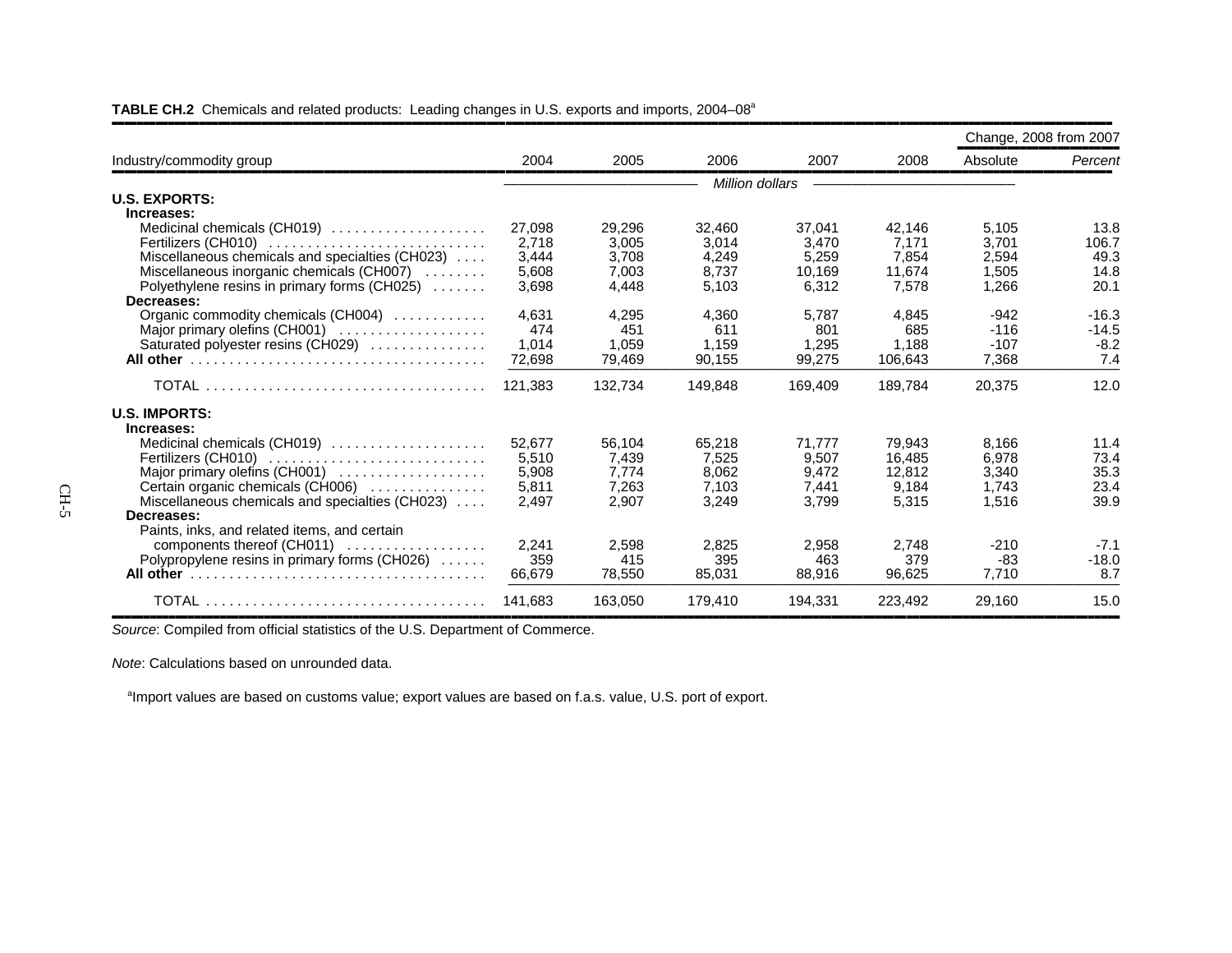The two largest markets for U.S. exports of chemicals and related products were Canada and Mexico, accounting for a combined 28 percent of total exports. Canada and Mexico were also the third- and fourth-largest markets, respectively, for U.S. fertilizer exports in 2008. However, U.S. exports to the Netherlands and Germany grew the most, both in terms of absolute value and percentage increase. The Netherlands was the largest market for U.S. exports of miscellaneous chemicals and specialties, particularly certain fatty substances of animal or vegetable origin and mixtures thereof, including biodiesel. The Netherlands and Germany were also the top two markets for U.S. exports of medicinal products in 2008, accounting for 27 percent of total U.S. medicinal exports. Germany also accounted for the largest absolute increase in medicinal exports in 2008. U.S. medicinal exports to Germany were driven by the aforementioned related-party trade and the fact that Germany was the world's third-largest market for retail sales of pharmaceuticals in 2007, accounting for \$43 billion, or about 6 percent of the world market.<sup>8</sup>

#### *U.S. Imports*

In 2008, U.S. imports of chemicals and related products increased by \$29.2 billion (15 percent) to \$223.5 billion. The increase was driven largely by efforts to offset the impact of production outages resulting from the hurricanes and continued import strength in several industry segments, including fertilizers and medicinal chemicals.<sup>9</sup> As with exports, higher world product prices contributed to the increase in value of fertilizer imports, as the volume increased at a slower pace. In pharmaceuticals, the economic slowdown and ongoing patient enrollment in the Medicare Part D prescription drug plan contributed to continuing demand for less-expensive generic products. Despite the steady increase in U.S. imports of medicinal chemicals, the value of U.S. sales of prescription drugs grew by only a little over 1 percent in 2008 versus 4 percent in 2007, reaching \$291 billion. Factors cited for the slowing growth include increased demand for lower-priced generic pharmaceuticals and declines in sales of new products and consumer demand.10 The United States remains, however, the world's largest market for retail sales of pharmaceuticals, with sales of about \$371 billion in 2008 compared with about \$350 billion in 2007, or slightly less than one-half the world market.

The two largest sources of U.S. imports of chemicals and related products were Canada and Ireland, together accounting for 25 percent of total sector imports. Canada was the largest source of U.S. imports of fertilizers, while Ireland was the largest source of U.S. imports of medicinal chemicals. Canada is not only well-situated logistically and geographically to serve U.S. fertilizer markets, but it also has a large indigenous supply of raw materials. Major fertilizer imports from Canada include potash, nitrogen fertilizers, and sulfur. Ireland has maintained a strong role in pharmaceuticals as a result of strong government support, the country's development of a life sciences infrastructure, "the lowest corporation tax in Europe" (about 13 percent), and "a young, skilled, well-educated workforce."<sup>11</sup>

 <sup>8</sup> EIU, "USA: Healthcare and Pharmaceuticals Report," February 6, 2009.

 <sup>9</sup> The trade deficit in medicinal chemicals is a strong contributing factor to the overall trade deficit for chemicals and related products. If medicinal chemicals are excluded from the total, the chemicals sector had a positive trade balance of about \$4 billion in 2008 and about \$10 billion in 2007. Compiled from official statistics of the U.S. Department of Commerce; Swift, Sanchez, and Moore, *Guide to the Business of Chemistry 2008*, 2008, 65.

<sup>&</sup>lt;sup>10</sup> IMS Health, "IMS Health Reports U.S. Prescription Sales," March 19, 2009.

<sup>&</sup>lt;sup>11</sup> Duke, "Life Sciences in Ireland," July, 2008.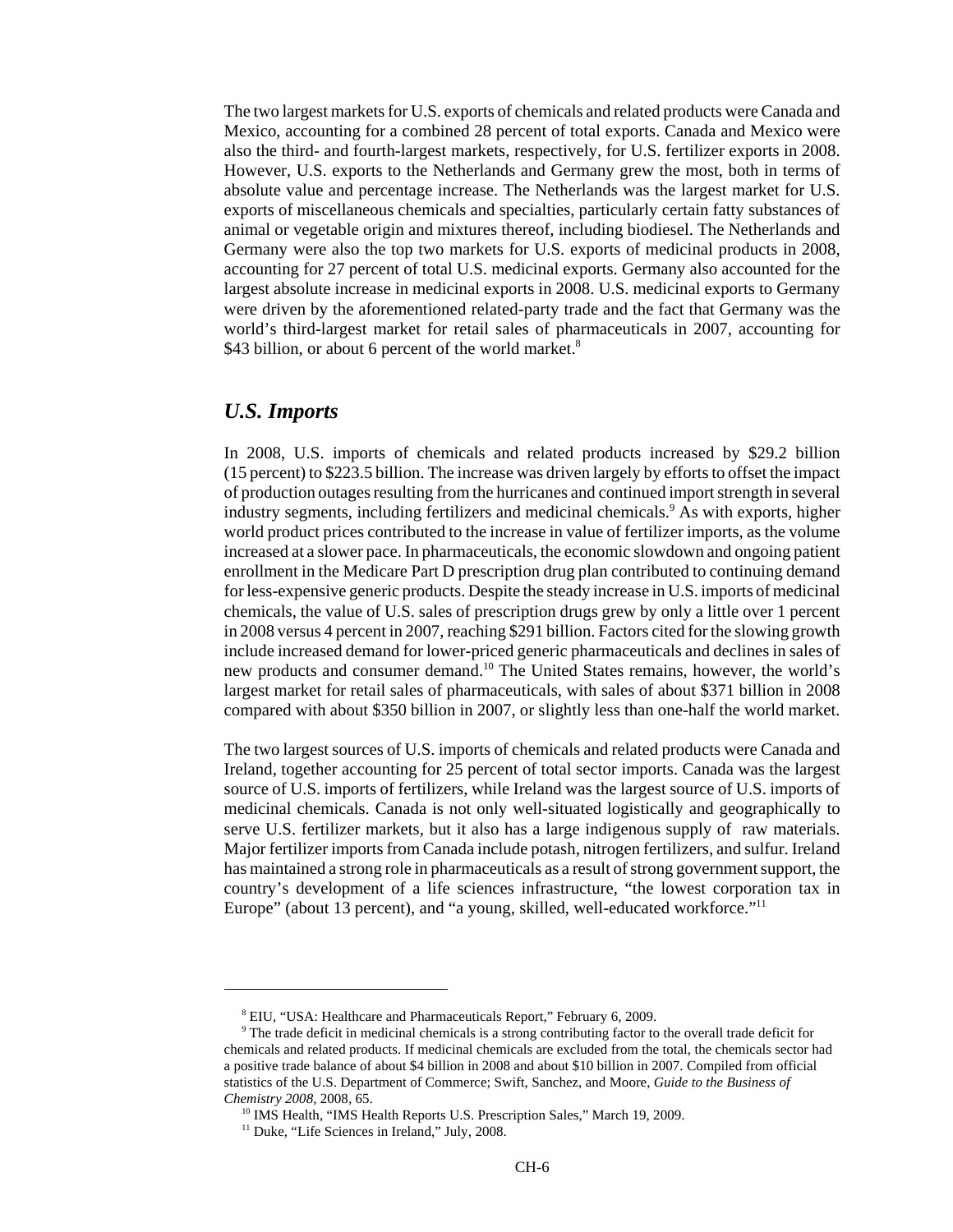**Raymond L. Cantrell (202) 205-3362 raymond.cantrell@usitc.gov**

**Change in 2008 from 2007:**

#### **U.S. trade deficit: Increased by \$3.3 billion (54 percent) to \$9.3 billion U.S. exports: Increased by \$3.7 billion (107 percent) to \$7.2 billion U.S. imports: Increased by \$7.0 billion (73 percent) to \$16.5 billion**

The U.S. trade deficit in fertilizers continued to rise in 2008. Imports increased by \$7.0 billion, compared with a \$3.7-billion increase in exports (table CH.3). The increase in trade was largely driven by strong upward movement in demand for, and prices of, grains and fertilizers.13 In the United States, fertilizer consumption increased as a result of record coarse grain plantings and harvests in the 2006–08 time period; however farmers were also able to afford to purchase more fertilizers because of record net U.S. farm income during the first half of  $2008$ <sup>14</sup> Income increased as grain prices continued to grow;<sup>15</sup> prices spiked in the third quarter of 2008 as a result of several factors, including demand from ethanol production.16 The depreciating U.S. dollar against other major currencies and a significant rise in energy prices—natural gas for domestic fertilizer feedstock and petroleum for process energy and transportation—also contributed to higher prices for domestic and imported fertilizer in the United States in 2008.<sup>17</sup> Conversely, the depreciation of the U.S. dollar may have been beneficial to U.S. fertilizer exports.<sup>18</sup>

Two sectors—the U.S. phosphate fertilizer industry and the U.S. nitrogen fertilizer industry—accounted for much of the strong upward price trends in 2008. The increase in the value of total U.S. imports of fertilizers and related products was seven times greater than the increase in the volume. The U.S. phosphate fertilizer industry is the largest in the world, produces a significant surplus, and is the largest global net exporter of ammonium phosphate fertilizers.19 Because of strongly rising prices, the increase in value of U.S. phosphate fertilizer exports was 10 times greater than the increase in the volume. On the other hand, the U.S. nitrogen fertilizer industry, although relatively large in itself, has experienced a significant growing trade deficit for years, owing to unfavorable natural gas feedstock production economics relative to other major global producers.20 In fact, the United States is the largest global importer of nitrogen fertilizers. Any increase in nitrogen fertilizer exports was insignificant compared with that of the export-oriented phosphate industry.

 $12$  This industry/commodity group includes: finished fertilizers, ammonia, a finished fertilizer and process chemicals, elemental sulfur, and other miscellaneous intermediate fertilizer process chemicals and ores).

<sup>&</sup>lt;sup>13</sup> Huang, McBride, and Vasavada, "Recent Volatility in U.S. Fertilizer Prices," March 2009.

 <sup>14</sup> Slater and Kirby, *Commercial Fertilizers 2007*, October 2008.

 <sup>15</sup> USDA and WAOB, *Agricultural Projections to 2018*, February 2009.

 <sup>16</sup> USDA and WAOB, *World Agricultural Supply and Demand Estimates*, March 11, 2009.

 <sup>17</sup> USDOE, EIA, *Short-Term Energy Outlook,* March 10, 2009.

 <sup>18</sup> Huang, *Factors Contributing to the Recent Increase in U.S. Fertilizer Prices,* February 2009.

 $^{\rm 19}$  Ibid.

 $20$  Ibid.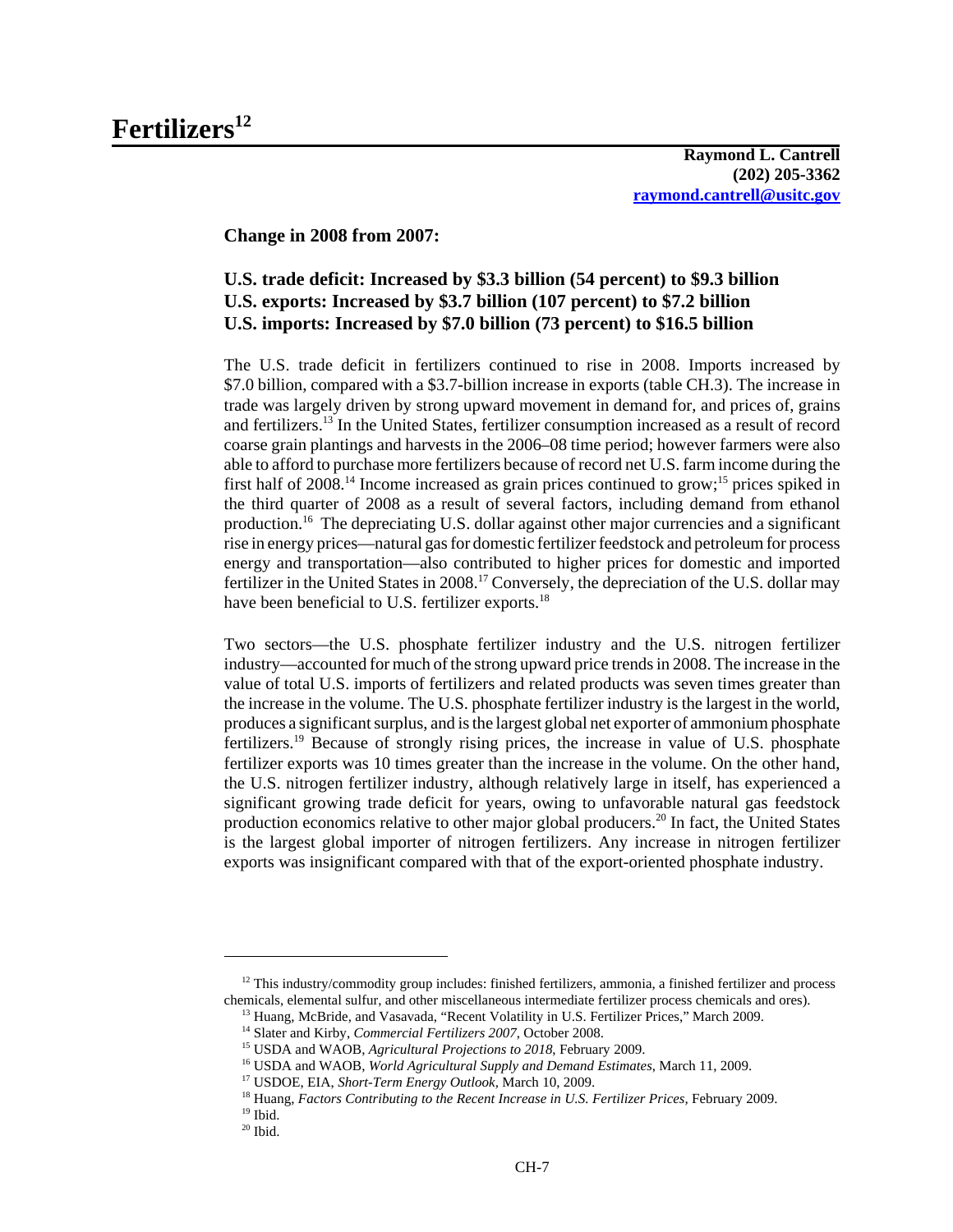|                                                                                                                   |                                                                              |                                                                              |                                                                             |                                                                        |                                                                                 | Change, 2008 from 2007                                                     |                                                                                             |
|-------------------------------------------------------------------------------------------------------------------|------------------------------------------------------------------------------|------------------------------------------------------------------------------|-----------------------------------------------------------------------------|------------------------------------------------------------------------|---------------------------------------------------------------------------------|----------------------------------------------------------------------------|---------------------------------------------------------------------------------------------|
| Item                                                                                                              | 2004                                                                         | 2005                                                                         | 2006                                                                        | 2007                                                                   | 2008                                                                            | Absolute                                                                   | Percent                                                                                     |
|                                                                                                                   |                                                                              |                                                                              | Million dollars                                                             |                                                                        |                                                                                 |                                                                            |                                                                                             |
| U.S. exports of domestic merchandise:<br>India                                                                    | 308<br>114<br>$\frac{29}{379}$<br>311<br>321                                 | 319<br>415<br>354                                                            | 341<br>587<br>256<br>390<br>226                                             | 433<br>778<br>414<br>390<br>115                                        | 676<br>2.791<br>692<br>464<br>186                                               | 243<br>2,012<br>2۔<br>278<br>74                                            | 56.0<br>258.5<br>202.9<br>37.9<br>38.0<br>$-7.4$<br>67.0<br>19.1<br>61.4                    |
| Iraq                                                                                                              | 1,253<br>2.718                                                               | 1,338<br>3.005                                                               | 1,188<br>3.014                                                              | 1,311<br>3,470                                                         | 2,337<br>7.171                                                                  | 1,026<br>3.701                                                             | 209.4<br>78.2<br>106.7                                                                      |
| <b>FU-27</b><br><b>OPEC</b><br><b>CBERA</b><br>Asia<br>Central and Eastern Europe                                 | 36<br>54<br>1.171<br>17<br>836<br>50                                         | 37<br>31<br>999<br>19<br>1,302<br>38                                         | 33<br>64<br>1,210<br>20<br>1,181                                            | 37<br>70<br>1,549<br>21<br>1,152<br>29                                 | 61<br>87<br>2,216<br>29<br>3.583                                                | 24<br>17<br>667<br>2.431                                                   | 64.6<br>24.9<br>43.0<br>35.4<br>211.0<br>155.7<br>86.3                                      |
| U.S. imports of merchandise for consumption:<br>India<br>Iraq                                                     | 1.753<br>1.016<br>330<br>497<br>385<br>$\frac{21}{53}$<br>78<br>222<br>1,155 | 2.470<br>1.375<br>350<br>628<br>428<br>$\frac{25}{37}$<br>60<br>248<br>1.816 | 2.422<br>.253<br>444<br>801<br>489<br>$\frac{29}{59}$<br>74<br>252<br>1.699 | 2,947<br>1.419<br>716<br>953<br>587<br>32<br>73<br>229<br>256<br>2,294 | 5.529<br>27<br>.221<br>.913<br>1.488<br>874<br>74<br>284<br>398<br>578<br>3.098 | 2,582<br>26<br>802<br>.197<br>535<br>288<br>42<br>211<br>169<br>323<br>804 | 87.6<br>3,170.8<br>56.5<br>167.1<br>56.1<br>49.1<br>131.2<br>289.5<br>73.8<br>126.2<br>35.0 |
| <b>FU-27</b><br><b>OPEC</b><br>Latin America<br>CBERA<br>Asia<br>Sub-Saharan Africa<br>Central and Eastern Europe | 5,510<br>251<br>.462<br>1.539<br>1,017<br>130<br>83                          | 7,439<br>454<br>1.762<br>1.944<br>1.375<br>186<br>247                        | 7,525<br>327<br>2.043<br>.922<br>.258<br>131<br>129                         | 9.507<br>518<br>2.504<br>2.182<br>.419<br>300<br>174                   | 16.485<br>626<br>.992<br>587<br>48.<br>150                                      | 6.978<br>109<br>.488<br>.404<br>805<br>188<br>21<br>$-25$                  | 73.4<br>21.0<br>59.4<br>64.3<br>56.7<br>62.5<br>$-14.2$                                     |

**TABLE CH.3** Fertilizers (CH010): U.S. exports of domestic merchandise, imports for consumption, and merchandise trade balance, by selected countries and country groups, 2004–08ª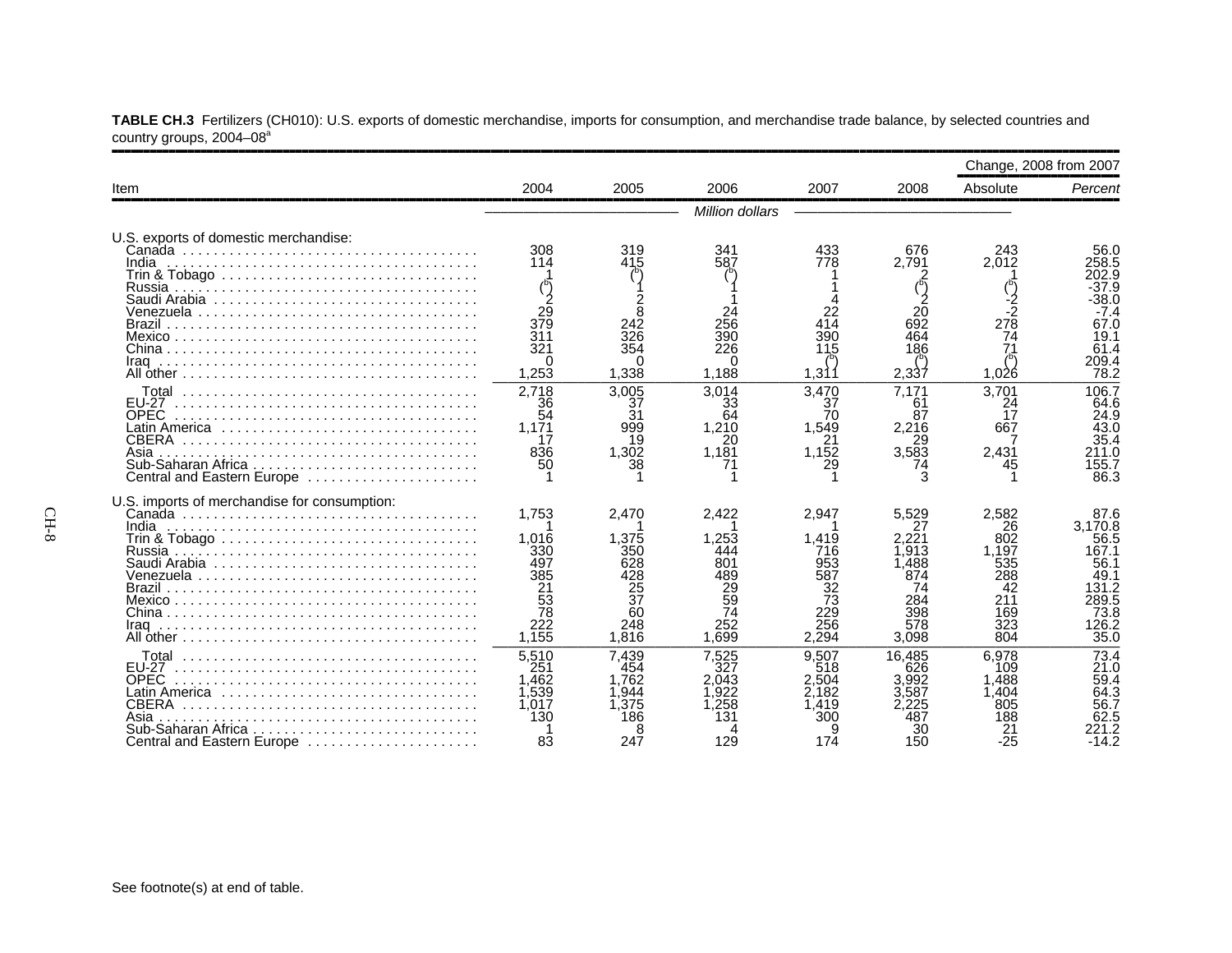|                                                                                                             |                                                                                     |                                                                                 |                                                                                      |                                                                                  |                                                                              | Change, 2008 from 2007                                                                  |                                                                                                      |
|-------------------------------------------------------------------------------------------------------------|-------------------------------------------------------------------------------------|---------------------------------------------------------------------------------|--------------------------------------------------------------------------------------|----------------------------------------------------------------------------------|------------------------------------------------------------------------------|-----------------------------------------------------------------------------------------|------------------------------------------------------------------------------------------------------|
| Item                                                                                                        | 2004                                                                                | 2005                                                                            | 2006                                                                                 | 2007                                                                             | 2008                                                                         | Absolute                                                                                | Percent                                                                                              |
|                                                                                                             |                                                                                     |                                                                                 | Million dollars                                                                      |                                                                                  |                                                                              |                                                                                         |                                                                                                      |
| U.S. merchandise trade balance:<br>Canada<br>India<br>Russia                                                | $-1,445$<br>$-1.015$<br>-330<br>-494<br>$-357$<br>358<br>258<br>244<br>$-222$<br>97 | $-2,151$<br>413<br>$-1.374$<br>349<br>-419<br>217<br>288<br>293<br>-248<br>-479 | -2.082<br>586<br>-1,253<br>-443<br>-799<br>-465<br>227<br>331<br>151<br>-252<br>-512 | $-2,514$<br>778<br>$-1,418$<br>-716<br>-949<br>-565<br>382<br>317<br>256<br>-983 | 4.853<br>764<br>.913<br>.485<br>-854<br>618<br>180<br>-212<br>$-578$<br>-762 | -2,339<br>.986<br>-801<br>$-1.197$<br>-536<br>-289<br>236<br>-137<br>-98<br>-323<br>222 | -93.1<br>255.5<br>$-56.5$<br>$-167.3$<br>$-56.5$<br>-51.3<br>61.6<br>-43.2<br>-86.3<br>126.2<br>22.6 |
| Total<br><b>EU-27</b><br>OPEC.<br>Latin America<br>Asia<br>Sub-Saharan Africa<br>Central and Eastern Europe | $-2.792$<br>-215<br>$-1,408$<br>-368<br>$-1.000$<br>706<br>49<br>-83                | $-4.434$<br>-417<br>$-1,731$<br>$-944$<br>$-1,356$<br>.116<br>ЗС<br>-246        | -4.512<br>-294<br>-1.980<br>$-1,238$<br>.050<br>67<br>-128                           | -6.037<br>-480<br>-2,434<br>-633<br>$-1,398$<br>852<br>19<br>-173                | -9.314<br>-565<br>.905<br>37<br>2.196<br>3.096<br>-147                       | $-3.277$<br>-85<br>$-1,470$<br>-738<br>-798<br>2,244<br>$^{24}_{26}$                    | $-54.3$<br>-17.7<br>$-60.4$<br>116.5<br>-57.1<br>263.2<br>124.1<br>15.0                              |

**TABLE CH.3** Fertilizers (CH010): U.S. exports of domestic merchandise, imports for consumption, and merchandise trade balance, by selected countries and country groups, 2004–08<sup>a</sup>—*Continued* 

Source: Compiled from official statistics of the U.S. Department of Commerce.

*Note*: Calculations based on unrounded data. The countries shown are those with the largest total U.S. trade (U.S. imports plus U.S. exports) in these products in 2008.

<sup>a</sup>Import values are based on customs value; export values are based on f.a.s. value, U.S. port of export. *b***Less than \$500,000.**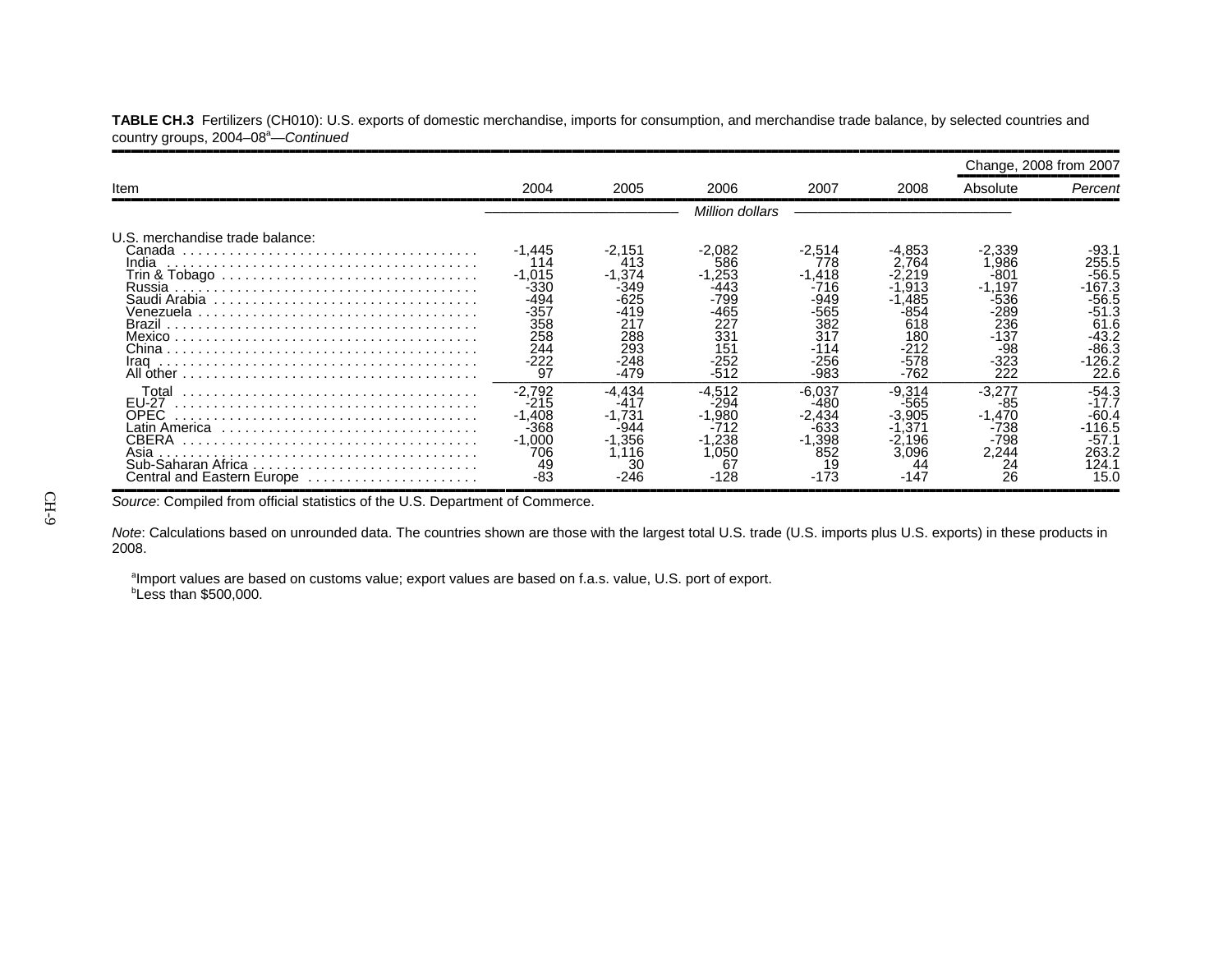#### *U.S. Exports*

Driven by rising prices, U.S. exports of fertilizer products increased by \$3.7 billion (107 percent) to \$7.2 billion in 2008, but the volume increase was only an estimated 10 percent.<sup>21</sup> The rise in prices was due principally to inordinately tight global supplydemand conditions in both the fertilizer and grain markets, which created supply shortages in each sector.<sup>22</sup> U.S. exports of ammonium phosphate fertilizers accounted for about 76 percent of the total increase in U.S. exports of fertilizer products in 2008. Potash and elemental sulfur accounted for another 7 percent of the total, while minor increases in nitrogen fertilizers exports  $(4$  percent) were also observed.<sup>23</sup>

Ammonium phosphate fertilizers, diammonium phosphate (DAP), and monoammonium phospahte (MAP) accounted for a large portion of U.S. fertilizer exports in 2008. India accounted for 51 percent, by value, of all U.S. ammonium phosphate fertilizer exports, 68 percent of total U.S. DAP exports,  $^{24}$  and 7 percent of total exports of MAP.<sup>25</sup> Aside from India, where demand is driven by a large population and a growing demand for phosphate fertilizers, the majority of U.S. DAP and MAP export shipments were either to countries lacking indigenous reserves of phosphate rock ore or to smaller phosphate producers with insufficient capacity. The United States exported DAP to a large number of countries, principally in Asia and South America, while MAP export shipments were mostly to Canada, Australia, Brazil, and Japan, which together accounted for 66 percent of total MAP exports.

#### *U.S. Imports*

In 2008, U.S. imports of fertilizer products increased by \$7 billion (73 percent) to \$16.5 billion, but only increased by an estimated 10 percent by volume. The rise in prices, which led to higher imports by value, was attributable to global fertilizer and grain supply shortages, the depreciated U.S. dollar, and higher energy prices, and was further compounded by China's decision to restrict exports of urea nitrogen fertilizer due to domestic shortages.

The United States, although a major producer of nitrogen fertilizers, has traditionally been a large importer of these fertilizers.<sup>26</sup> Ammonia and urea (nitrogen fertilizers) accounted for 41 percent of total U.S. fertilizer imports by value in 2008 (25 percent and 16 percent, respectively). The value of U.S. imports of these two fertilizers in 2008 rose by 52 percent, while volume declined by 12 percent.<sup>27</sup> Ammonia prices averaged \$559 per metric ton in 2008, compared with \$305 per metric ton in 2007; and urea was \$485 per metric ton in 2008, compared with \$309 per metric ton in 2007.

<sup>&</sup>lt;sup>21</sup> Volume data for 2007 and 2008 (finished fertilizers in HTS chap. 31 and ammonia in HTS chap. 28) were obtained from USGS, *Mineral Commodity Summaries 2009,* January 29, 2009.

 <sup>22</sup> Heffner and Prud'homme, *World Agriculture and Fertilizer Demand,* December 2008.

<sup>&</sup>lt;sup>23</sup> Compiled from official statistics of the U.S. Department of Commerce.

<sup>&</sup>lt;sup>24</sup> Indian importers favor DAP over MAP because of its more balanced nitrogen-to-phosphate ratio.

<sup>&</sup>lt;sup>25</sup> DAP has a fertilizer nutrient analysis of 18-46-0; 18 percent nitrogen (N), 46 percent phosphorus pentoxide  $(P_2O_5)$ , and 0 percent potassium oxide  $(K_2O)$ , while MAP is an 11-52-0 analysis phosphate fertilizer.

 <sup>26</sup> Huang, *Factors Contributing to the Recent Increase in U.S. Fertilizer Prices,* February 2009.

<sup>&</sup>lt;sup>27</sup> Ammonia is an 82 percent nitrogen (N) analysis fertilizer, while urea contains 46 percent N.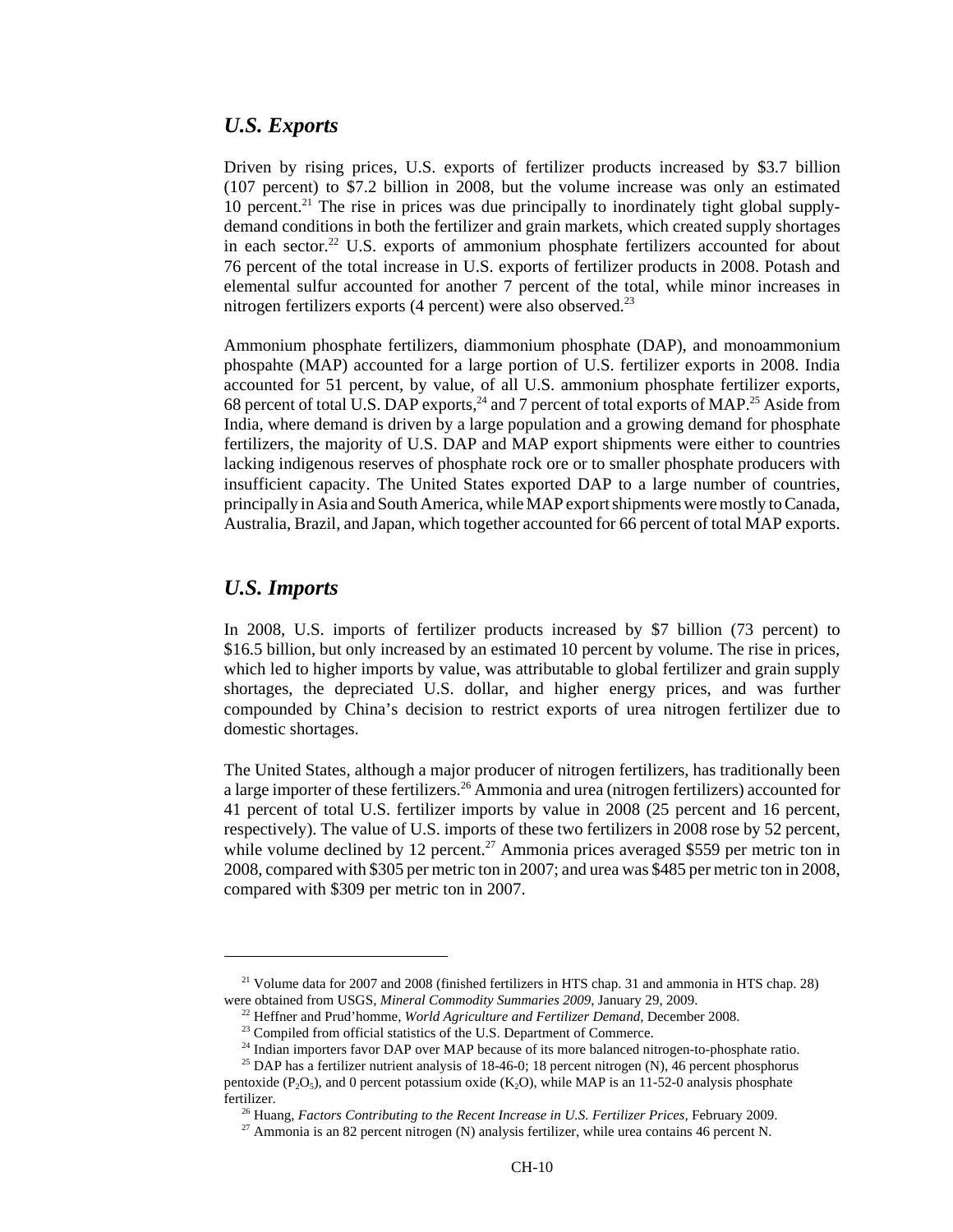The United States is also a major importer of potash fertilizers because of its limited reserves of indigenous potash (potassium chloride). Potash accounted for 24 percent of the total value of U.S. imports of fertilizers in 2008. Canada supplied 79 percent of U.S. potash imports and Russia, 18 percent. The world's largest reserves of potash and related production capacity are in the Canadian province of Saskatchewan.<sup>28</sup>

Canada is also a major source of U.S. imports of elemental sulfur, a fertilizer intermediate recovered from petroleum and natural gas used to produce sulfuric acid for the processing of phosphate fertilizers and other products.<sup>29</sup> The United States, despite being a large volume producer of elemental sulfur, also imports relatively large amounts. Increases in world prices for elemental sulfur contributed to the overall growth in value of U.S. fertilizer imports.<sup>30</sup>

Trinidad and Tobago (Trinidad) is a traditional source of U.S. imports of ammonia. Imports from Trinidad rose by 57 percent in 2008 and accounted for 49 percent of total U.S. imports of ammonia. As a Caribbean Basin Economic Recovery Act beneficiary country, Trinidad has strong ties to the U.S. marketplace due to geographic proximity and traditional manufacturing and marketing affiliations with the United States; Trinidad also has abundant supplies of low-cost natural gas feedstocks.<sup>31</sup> Canada, Russia, and Ukraine, also traditional suppliers, accounted for 44 percent of U.S. imports of ammonia in 2008.

Canada is also a significant supplier of urea. Imports from Canada in 2008 were up by 42 percent in value compared with 2007, and accounted for 31 percent of total U.S. imports of urea. However, Middle Eastern suppliers Saudi Arabia, Kuwait, Qatar, and Bahrain provided a combined 34 percent of total U.S. urea imports, and the value of these imports, in aggregate, was up by 58 percent compared to 2007. These countries have commissioned several urea and ammonia plants in recent years due to plentiful supplies of low-cost natural gas feedstocks. The Middle Eastern countries, however, prefer to export value-added urea fertilizer products to global markets rather than ammonia,<sup>32</sup> the feedstock for urea.<sup>33</sup> China accounted for 10 percent of total U.S. urea imports, and Trinidad and Venezuela, 13 percent each. The remaining 12 percent of total U.S. imports of urea was provided primarily by a large number of countries in Europe.

<sup>&</sup>lt;sup>28</sup> ICIS and IFA, "ICIS Pricing: Fertilizers," October 2007 (accessed various dates). Potash has a nutrient analysis of 60 percent potassium oxide  $(K_2O)$ .

 <sup>29</sup> Ober, "Sulfur," January 2009.

 <sup>30</sup> Green Markets, "Green Markets Price Scan," 2008.

<sup>&</sup>lt;sup>31</sup> Industry official, telephone interview by Commission staff, March 23, 2009.

<sup>&</sup>lt;sup>32</sup> Ammonia may be used both directly as a fertilizer or as a fertilizer intermediate, but is predominately used only directly as a nitrogen fertilizer in the vast organic soil acreages of the corn belt region of the United States because of its high nitrogen nutrient analysis (82 percent N), and the U.S.'s superior modes of transportation, storage, and application compared with most other countries.

<sup>&</sup>lt;sup>33</sup> Industry official, telephone interview by Commission staff, March 23, 2009.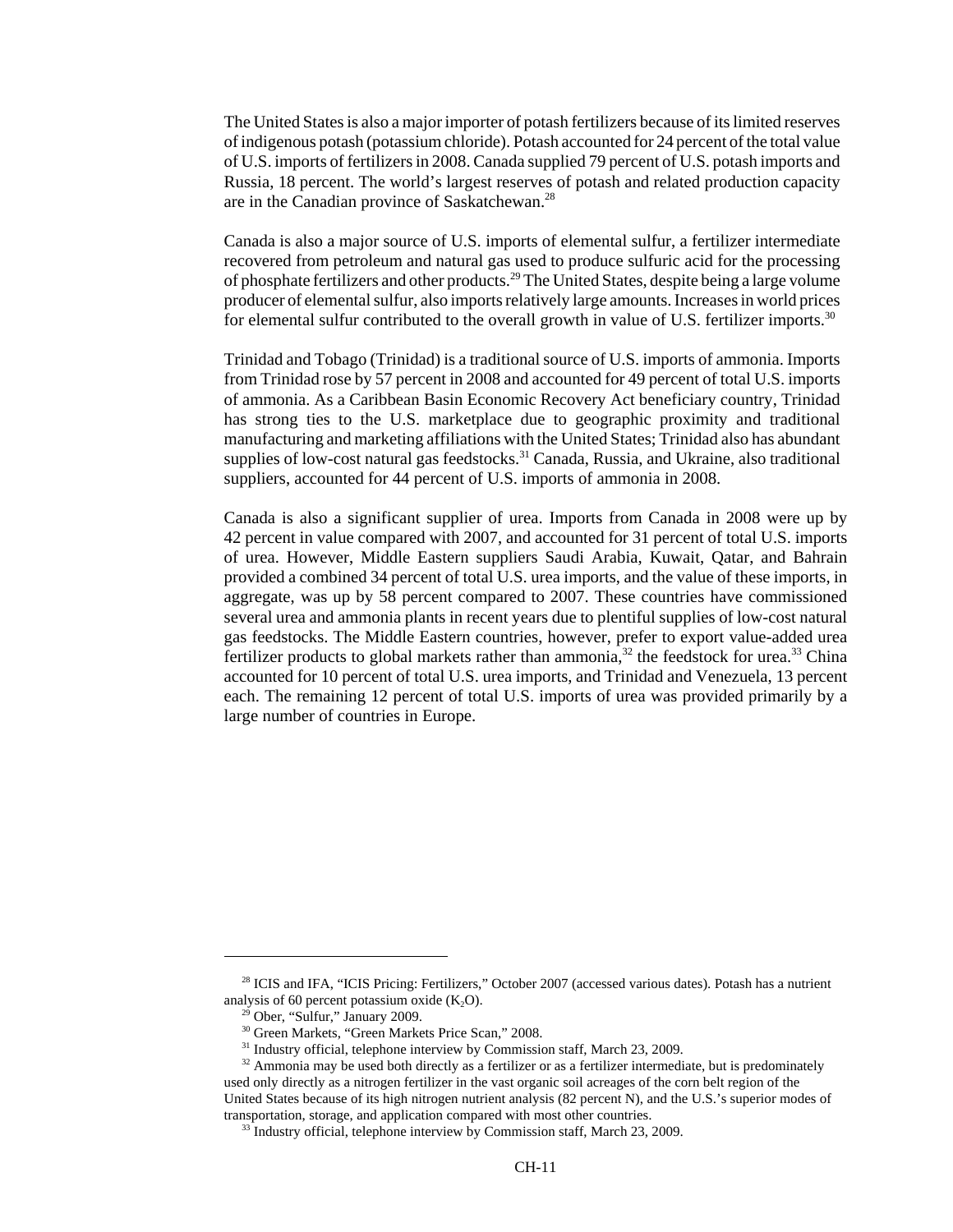**Jeff Clark (202) 205-3318 jeffrey.clark@usitc.gov**

**Change in 2008 from 2007:**

# **U.S. trade surplus: Decreased by \$1.5 billion (56 percent) to \$1.2 billion U.S. exports: Decreased by \$942 million (16 percent) to \$4.8 billion U.S. imports: Increased by \$550 million (18 percent) to \$3.7 billion**

In 2008, the U.S. trade surplus in organic commodity chemicals decreased by 56 percent. U.S. exports fell by 16 percent (\$942 million) and imports increased by 18 percent (\$550 million). Hurricanes Gustav and Ike forced unplanned shutdowns of U.S. refineries along the Gulf Coast, reducing production and causing a rise in U.S. imports and a fall in U.S. exports of organic commodity chemicals.<sup>35</sup> Although the price of petroleum, the primary input for most organic commodity chemicals, was highly volatile in 2008, such price swings affected both imports and exports of these heavily traded products.<sup>36</sup>

Shifts in the trade of organic commodity chemicals reflected the trend toward increasing value-added production in OPEC countries, as these countries are undergoing a transition from shipping crude petroleum (i.e., to developed countries for processing) to increasingly refining near their source of cheap feedstock. China is also producing more of these basic petrochemicals as it works to develop a full range of industries. This increased overseas production was able to meet some of the global demand that was filled in previous years by U.S. exports.

# *U.S. Exports*

Production outages, the requirement to meet domestic contractual obligations before making export spot sales, and an ongoing industry shift toward greater production in China and the Middle East resulted in reduced U.S. exports. Moreover, the hurricanes forced the temporary closure of the port of Houston, the largest U.S. petroleum and petrochemical port, restricting U.S. exports for more than a month.

Total U.S. exports of organic commodity chemicals decreased by 16 percent (\$942 million) to \$4.8 billion in 2008 (table CH.4). Exports to Asia declined by \$703 million (36 percent).

<sup>&</sup>lt;sup>34</sup> This industry/commodity group includes synthetic organic chemicals that are used as intermediates in a number of industries ranging from plastics and rubber to adhesives and solvents. Specifically, this group includes the basic cyclic hydrocarbons of cyclohexane; *ortho*-, *meta*-, and *para*-xylene (individually, not mixed); styrene; ethylbenzene; cumene; cyclohexanol, methylcyclohexanol, and dimethylcyclohexanol; phenol; phthalic anhydride; terephthalic acid; dimethyl terephthalate; aniline; aniline salts; and 6 hexanelactam (ε-caprolactam).

<sup>&</sup>lt;sup>35</sup> The hurricanes forced the temporary closure of 13 refineries that account for 19 percent of total U.S. refining capacity. U.S. production of refined products fell by 8 percent from 2007 levels. Schmollinger and Bakhsh, "U.S. Refiners Accelerate Closings as Ike Strengthens," September 12, 2008; USDOE, EIA, "Refinery Net Production," undated (accessed March 3, 2009).

 <sup>36</sup> USDOE, EIA, "World Crude Oil Prices," undated (accessed March 2, 2009).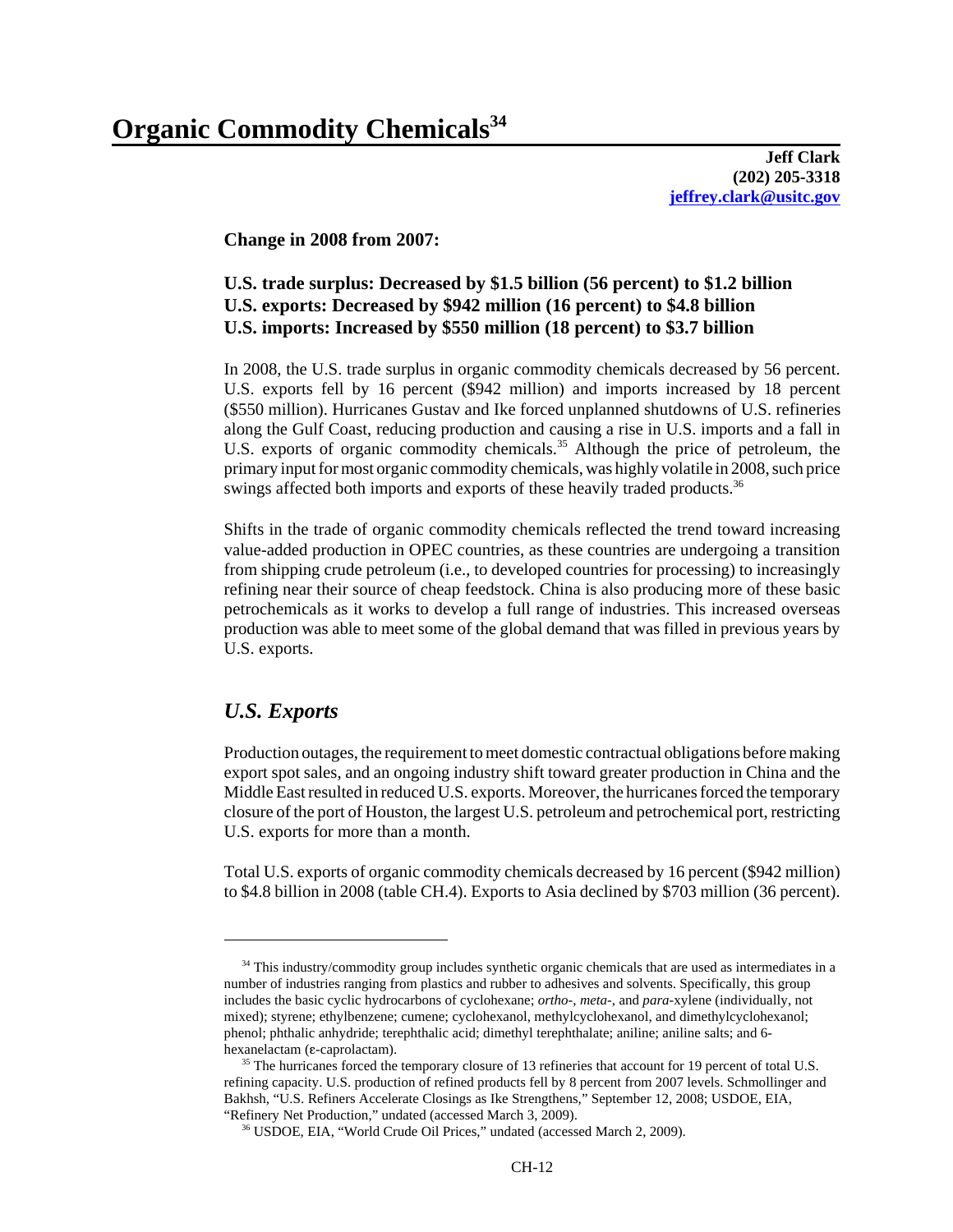|                                                                                                                   |                                                                                        |                                                                       |                                                                 |                                                                       |                                                                         | Change, 2008 from 2007                                                     |                                                                                          |
|-------------------------------------------------------------------------------------------------------------------|----------------------------------------------------------------------------------------|-----------------------------------------------------------------------|-----------------------------------------------------------------|-----------------------------------------------------------------------|-------------------------------------------------------------------------|----------------------------------------------------------------------------|------------------------------------------------------------------------------------------|
| Item                                                                                                              | 2004                                                                                   | 2005                                                                  | 2006                                                            | 2007                                                                  | 2008                                                                    | Absolute                                                                   | Percent                                                                                  |
|                                                                                                                   |                                                                                        |                                                                       | Million dollars                                                 |                                                                       |                                                                         |                                                                            |                                                                                          |
| U.S. exports of domestic merchandise:<br>China<br>Saudi Arabia                                                    | 501<br>1.116<br>146<br>239<br>37<br>430<br>814                                         | 549<br>1.193<br>143<br>254<br>33<br>327                               | 634<br>1.318<br>251<br>324<br>41<br>167<br>31                   | 555<br>1.522<br>330<br>478<br>43<br>495<br>513                        | 344<br>1.520<br>449<br>327<br>51<br>470<br>336                          | $-212$<br>-2<br>119<br>$-150$<br>8<br>-25<br>$-177$                        | -38.1<br>$-0.2$<br>36.0<br>-31.4<br>19.7<br>$-5.0$<br>-80.1<br>-34.6<br>0.0              |
|                                                                                                                   | 1,349                                                                                  | 1,334                                                                 | 1,309                                                           | O<br>1,850                                                            | 1,348                                                                   | $-502$                                                                     | 0.0<br>$-27.1$                                                                           |
| <b>FU-27</b><br><b>OPEC</b><br><b>CBERA</b><br>Asia<br>Central and Eastern Europe                                 | 4.631<br>382<br>39<br>1,579<br>49<br>2.115                                             | 4.295<br>498<br>39<br>1.659<br>54<br>1.561<br>18<br>2                 | 4.360<br>697<br>48<br>1.984<br>78<br>961<br>68                  | 5.787<br>874<br>48<br>2.280<br>87<br>1.953<br>79<br>3                 | 4.845<br>705<br>56<br>2.427<br>83<br>1,250<br>53                        | $-942$<br>$-169$<br>9<br>-3<br>-703<br>$-\frac{26}{5}$                     | $-16.3$<br>-19.4<br>18.0<br>6.4<br>$-3.6$<br>$-36.0$<br>$-33.0$<br>$-0.8$                |
| U.S. imports of merchandise for consumption:<br>Brazil<br>Iraq                                                    | 903<br>85<br>15<br>64<br>270<br>$\frac{23}{123}$<br>2<br>$17\overline{2}$<br>38<br>300 | 1.025<br>23<br>13<br>140<br>320<br>12<br>110<br>Λ<br>157<br>60<br>533 | 1.056<br>25<br>49<br>203<br>382<br>8<br>170<br>166<br>54<br>618 | 1.278<br>19<br>43<br>234<br>401<br>12<br>216<br>6<br>136<br>89<br>707 | 1.325<br>19<br>131<br>239<br>458<br>17<br>370<br>9<br>228<br>216<br>680 | 87<br>$\frac{5}{58}$<br>$\Delta$<br>154<br>3<br>$9\bar{3}$<br>127<br>$-26$ | 3.7<br>$-1.7$<br>201.5<br>2.1<br>14.4<br>33.3<br>71.4<br>44.4<br>68.2<br>142.1<br>$-3.7$ |
| EU-27<br><b>OPEC</b><br>Latin America<br><b>CBERA</b><br>Asia<br>Sub-Saharan Africa<br>Central and Eastern Europe | 1,997<br>162<br>649<br>424                                                             | 2,398<br>378<br>682<br>415<br>10<br>129<br>6<br>2                     | 2,736<br>492<br>825<br>542<br>12<br>58                          | 3.141<br>521<br>899<br>530<br>8<br>129                                | 3.691<br>501<br>1.379<br>672<br>14<br>92<br>27                          | 550<br>-21<br>480<br>142<br>6<br>-37<br>20                                 | 17.5<br>$-3.9$<br>53.4<br>26.7<br>28.5<br>56.6<br>30.3                                   |

**TABLE CH.4** Organic commodity chemicals (CH004): U.S. exports of domestic merchandise, imports for consumption, and merchandise trade balance, by selected countries and country groups, 2004–08<sup>a</sup>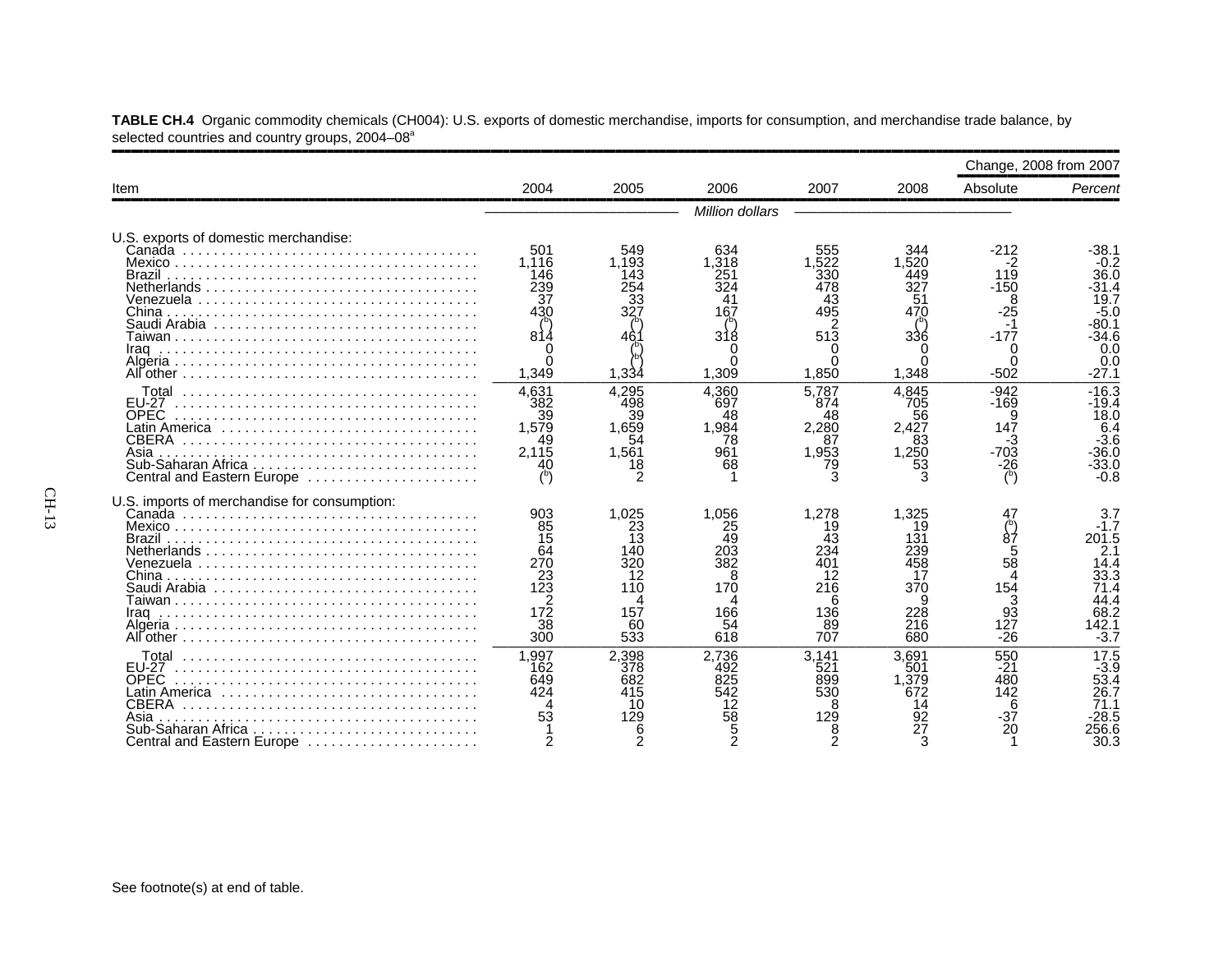|                                                                              |                                                                                                     |                                                                         |                                                                          |                                                                                  |                                                                                 | Change, 2008 from 2007                                                      |                                                                                                           |
|------------------------------------------------------------------------------|-----------------------------------------------------------------------------------------------------|-------------------------------------------------------------------------|--------------------------------------------------------------------------|----------------------------------------------------------------------------------|---------------------------------------------------------------------------------|-----------------------------------------------------------------------------|-----------------------------------------------------------------------------------------------------------|
| Item                                                                         | 2004                                                                                                | 2005                                                                    | 2006                                                                     | 2007                                                                             | 2008                                                                            | Absolute                                                                    | Percent                                                                                                   |
|                                                                              |                                                                                                     |                                                                         | Million dollars                                                          |                                                                                  |                                                                                 |                                                                             |                                                                                                           |
| U.S. merchandise trade balance:<br>Canada<br>Brazil<br>China<br>Iraq         | -403<br>031. ا<br>131<br>175<br>$-234$<br>407<br>$-123$<br>81 <sup>°</sup><br>-172<br>$-38$<br>.049 | -476<br>1.169<br>131<br>115<br>-287<br>315<br>458<br>-157<br>-60<br>801 | .293<br>202<br>120<br>-341<br>159<br>-170<br>314<br>$-166$<br>-54<br>691 | -722<br>.503<br>287<br>243<br>$-358$<br>482<br>214<br>507<br>-136<br>-89<br>.143 | -981<br>.50<br>318<br>88<br>$-407$<br>453<br>-369<br>327<br>-228<br>-216<br>668 | -259<br>31<br>$-155$<br>-49<br>-29<br>$-155$<br>-180<br>-93<br>-127<br>-475 | -35.8<br>$-0.1$<br>10.9<br>$-63.7$<br>-13.8<br>$-6.0$<br>$-72.6$<br>$-35.5$<br>$-68.2$<br>-142.1<br>-41.5 |
| Total<br><b>EU-27</b><br>OPEC<br>CBERA<br>Asia<br>Central and Eastern Europe | 2,635<br>22C<br>$-610$<br>1.155<br>44<br>2.062<br>39                                                | .897<br>12′<br>-643<br>1,244<br>45<br>1.432<br>3                        | .625<br>205<br>-778<br>.442<br>65<br>903<br>63<br>٠                      | 2,647<br>353<br>-851<br>.749<br>78<br>.824<br>72                                 | .155<br>204<br>1,323<br>.754<br>69<br>1.158                                     | $-1,492$<br>-149<br>-472<br>-9<br>-667<br>-46                               | $-56.4$<br>-42.1<br>-55.4<br>0.3<br>-36.5<br>-64.0<br>-67.3                                               |

**TABLE CH.4** Organic commodity chemicals (CH004): U.S. exports of domestic merchandise, imports for consumption, and merchandise trade balance, by selected countries and country groups, 2004–08<sup>a</sup>—*Continued* 

Source: Compiled from official statistics of the U.S. Department of Commerce.

*Note*: Calculations based on unrounded data. The countries shown are those with the largest total U.S. trade (U.S. imports plus U.S. exports) in these products in 2008.

<sup>a</sup>Import values are based on customs value; export values are based on f.a.s. value, U.S. port of export. *b***Less than \$500,000.**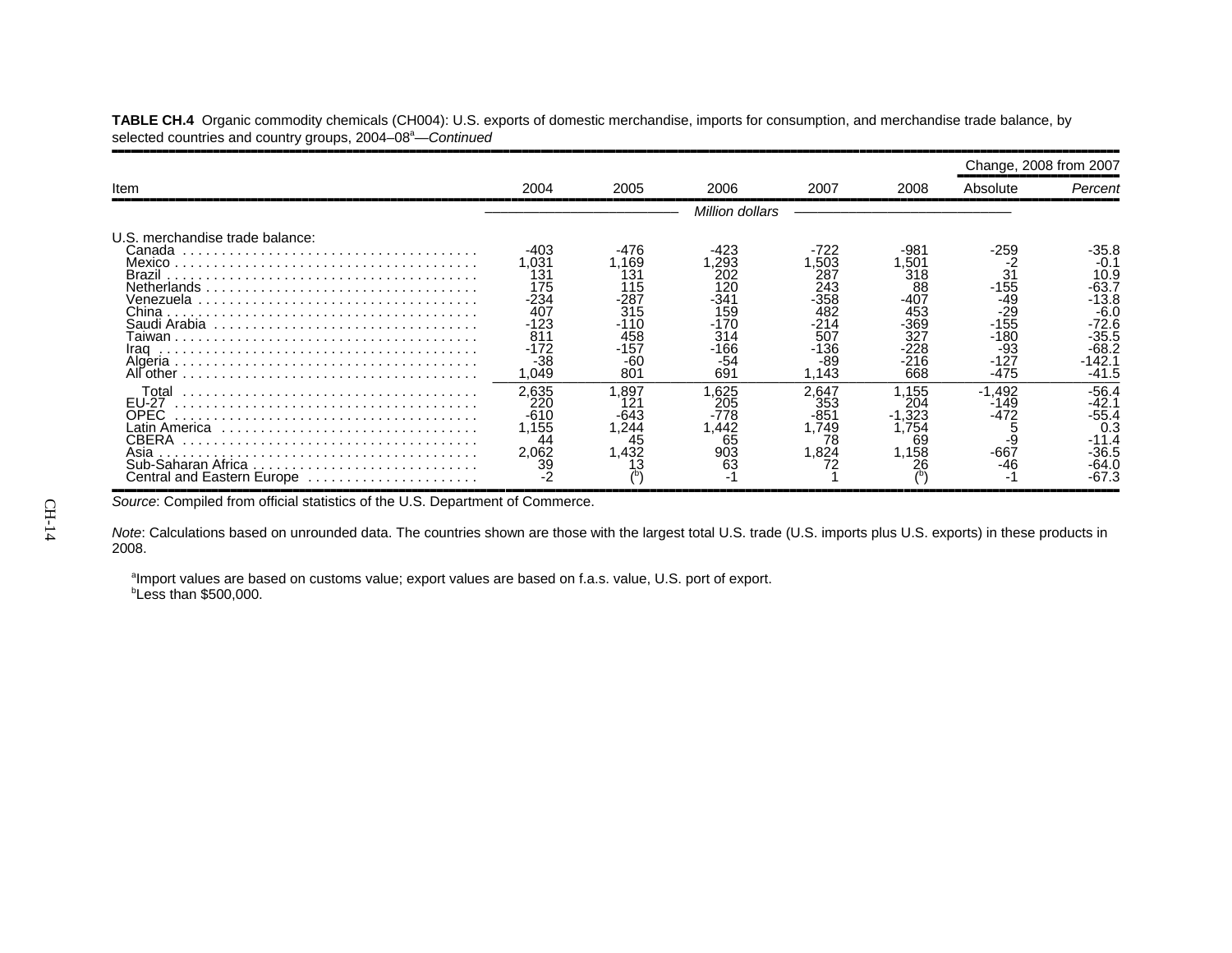Among individual countries, exports to Canada fell by \$212 million (38 percent), to Taiwan by \$177 million (35 percent), and to the Netherlands by \$150 million (31 percent). The chemicals accounting for the greatest decline in exports to Canada were *meta*-xylene, down by \$137 million (97 percent), and cyclohexane, down by \$44 million (38 percent). Styrene exports to China and Taiwan fell by \$147 million (95 percent) and \$127 million (45 percent), respectively.

U.S. exports to Brazil, which have increased in each of the last four years, increased by 36 percent (\$119 million) in 2008, with styrene accounting for the bulk of this expanded trade. Brazil's expanding regional trade of polystyrene resins and their downstream products made from styrene has been growing.<sup>37</sup> U.S. exports have increased to supplement the insufficient Brazilian production of styrene for conversion into these downstream products.

#### *U.S. Imports*

The hurricanes caused outages in many components of the petrochemical industry, including downstream operations. U.S. production of organic commodity chemicals fell more than demand did in 2008, and imports made up the difference.

Total U.S. imports increased by \$550 million (18 percent) to \$3.7 billion in 2008. Reflecting the previously mentioned trend of increased production near the source of the feedstock, imports from OPEC countries increased by \$480 million (53 percent), accounting for 37 percent of total imports. Saudi Arabia, Algeria, and Iraq supplied most of the increased imports. Imports of *para*-xylene from Iraq increased by \$79 million (99 percent), and from Saudi Arabia by \$98 million (96 percent). Likewise, imports of cumene from Saudi Arabia increased by \$51 million (52 percent), and from Algeria by \$27 million (34 percent). Imports of cyclohexane from Algeria increased from zero in 2007 to \$66 million in 2008.

 <sup>37</sup> SRIC, "Polystyrene," November 2008, 580.1502 M-T; SRIC, "Styrene," December 2006, 694.3001 Q-R.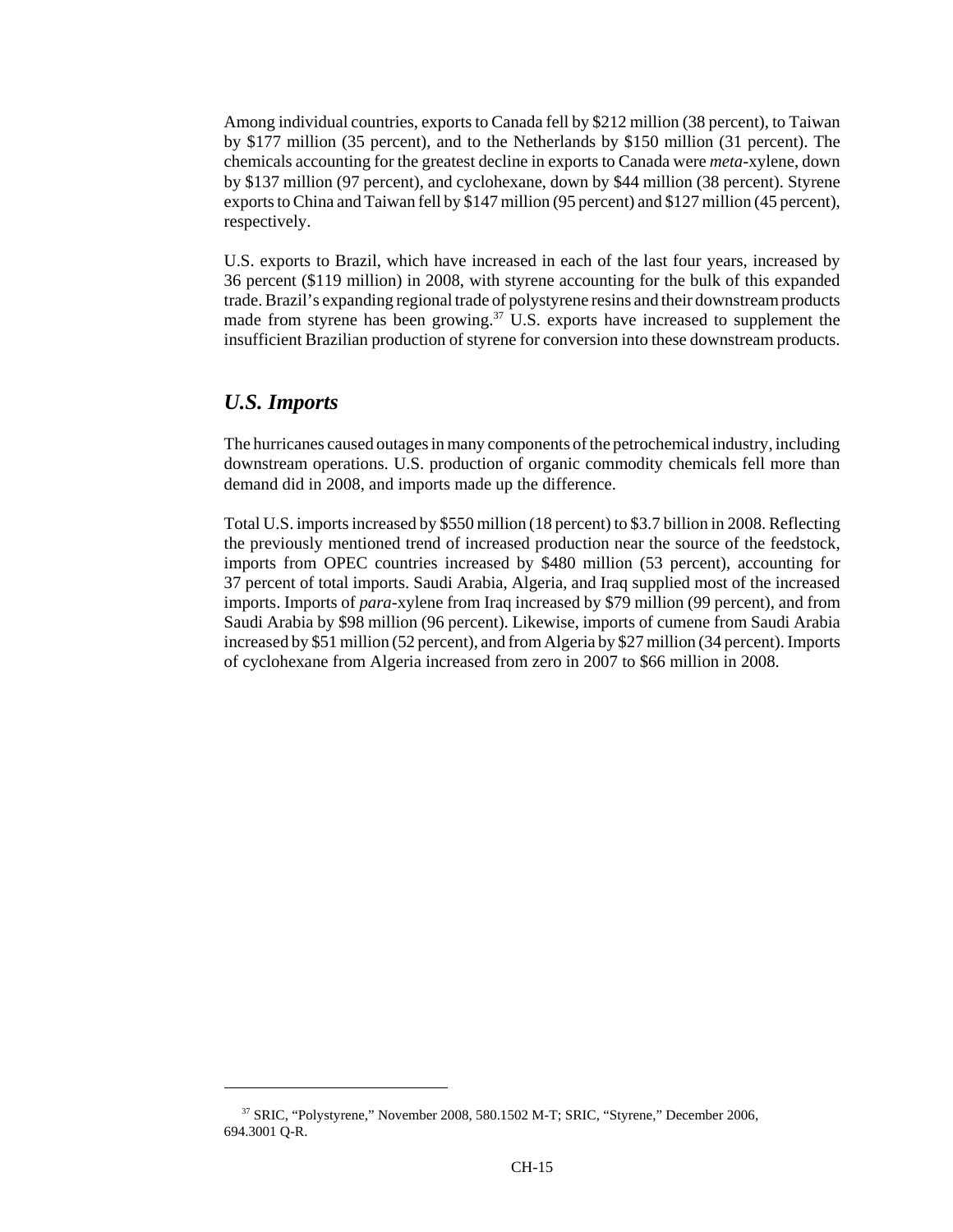**Elizabeth R. Nesbitt (202) 205-3355 elizabeth.nesbitt@usitc.gov**

**Change in 2008 from 2007:** 

# **U.S. trade surplus: Increased by \$1.1 billion (74 percent) to \$2.5 billion U.S. exports: Increased by \$2.6 billion (49 percent) to \$7.9 billion U.S. imports: Increased by \$1.5 billion (40 percent) to \$5.3 billion**

The large trade shifts reported in this grouping of miscellaneous chemicals and specialties products are principally due to increased in trade in biodiesel.<sup>39</sup> Production and demand for this biofuel have increased rapidly in the United States and Europe during the past five years. In the United States alone, shipments increased to 485 million gallons in 2007, an increase of more than 1,000 percent from 2004 levels. Much of the increase in U.S. shipments was driven by higher demand generated by the Renewable Fuels Standard, as well as the blenders' tax credit.<sup>40</sup>

# *U.S. Exports*

U.S. exports of these products increased by \$2.6 billion (49 percent) to \$7.9 billion in 2008. Exports of biodiesel accounted for a large share of the increase, particularly to markets such as the Netherlands and Belgium (table CH.5).

Exports of certain fatty substances<sup>41</sup> (including biodiesel) to the Netherlands increased by \$1.1 billion (252 percent) to \$1.6 billion in 2008, and exports to Belgium increased by \$284 billion (400 percent) to \$355 million in 2008. Rotterdam and Antwerp are ocean/inland transfer ports, co-located with major petroleum refineries, from which biodiesel is distributed further inland by pipeline, barge, rail, or road transport in the European fuel distribution network.

Biodiesel is consumed in larger quantities in Europe than in the United States for various reasons, including the predominant use of diesel in the region, EU environmental mandates, a more pervasive "green" consciousness in the EU, an appreciation of biodiesel's

<sup>&</sup>lt;sup>38</sup> This industry/commodity group includes a large number of disparate, unrelated miscellaneous chemicals and specialty chemical products not classified elsewhere.

<sup>&</sup>lt;sup>39</sup> Generally methyl esters of mixed fatty acids made from vegetable oils. This product grouping only addresses pure (100 percent) biodiesel.

 <sup>40</sup> The blenders' credit is a federal tax credit for biodiesel that was included in the American Jobs Creation Act of 2004 and extended by the Energy Policy Act of 2005. Fuel blenders can claim a tax credit for each gallon of biodiesel blended with petroleum diesel. The amount of the credit varies by the biodiesel feedstock (\$1 per gallon for biodiesel from agricultural products such as soybean oil and \$0.50 per gallon for biodiesel from recycled oils). USITC, *Industrial Biotechnology*, 2008, 2-5, 2-6.

<sup>&</sup>lt;sup>41</sup> Fatty substances of animal or vegetable origin and mixtures thereof, not elsewhere specified or included.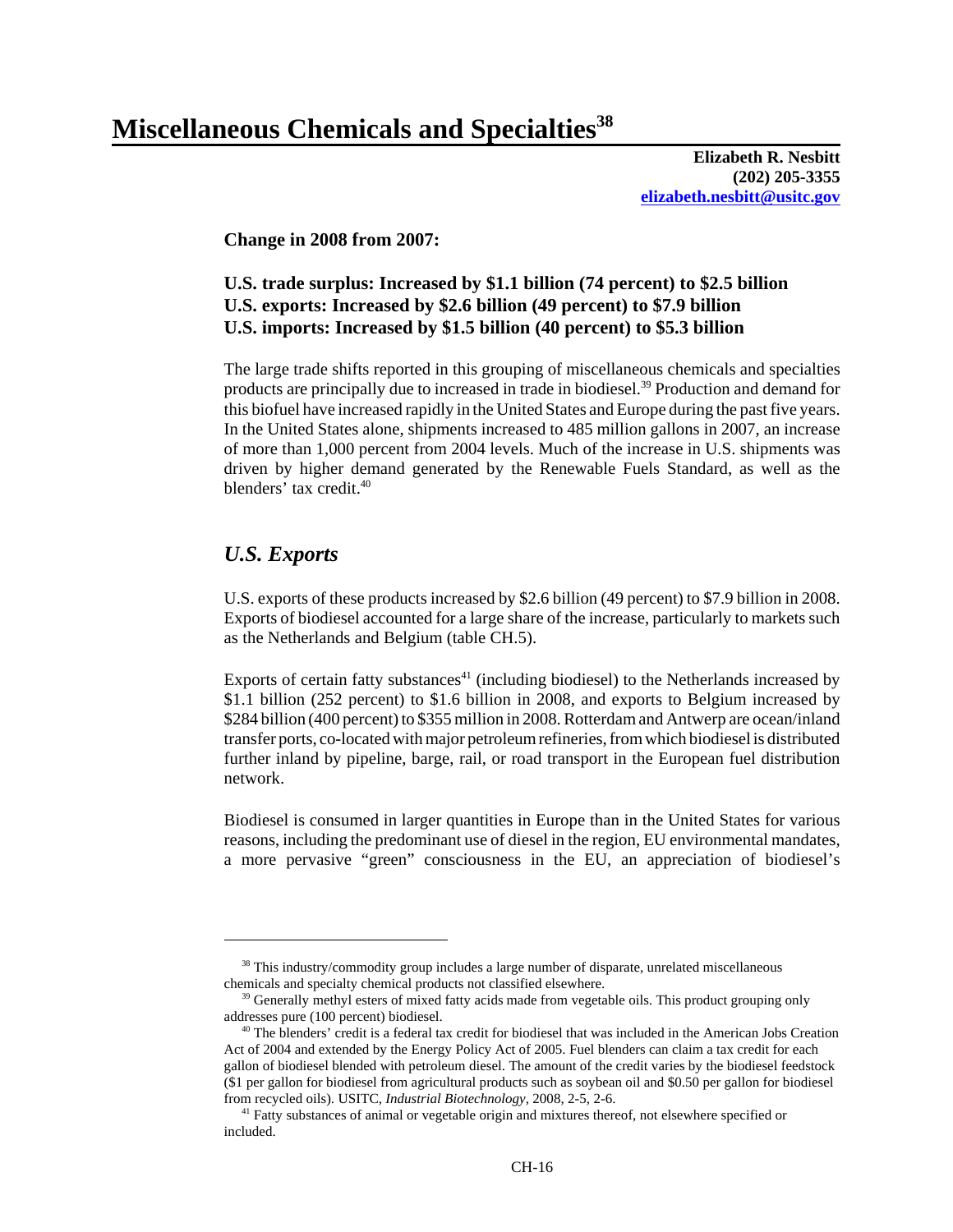|                                                                                                                                              |                                                                                        |                                                                           |                                                                           |                                                                           |                                                                             | Change, 2008 from 2007                                              |                                                                                        |
|----------------------------------------------------------------------------------------------------------------------------------------------|----------------------------------------------------------------------------------------|---------------------------------------------------------------------------|---------------------------------------------------------------------------|---------------------------------------------------------------------------|-----------------------------------------------------------------------------|---------------------------------------------------------------------|----------------------------------------------------------------------------------------|
| Item                                                                                                                                         | 2004                                                                                   | 2005                                                                      | 2006                                                                      | 2007                                                                      | 2008                                                                        | Absolute                                                            | Percent                                                                                |
|                                                                                                                                              |                                                                                        |                                                                           | Million dollars                                                           |                                                                           |                                                                             |                                                                     |                                                                                        |
| U.S. exports of domestic merchandise:                                                                                                        | 126<br>702<br>202<br>25<br>$1\overline{29}$<br>408<br>199<br>280<br>171<br>23<br>1,179 | 101<br>774<br>211<br>24<br>131<br>403<br>213<br>357<br>217<br>23<br>1,254 | 186<br>820<br>238<br>26<br>184<br>450<br>259<br>447<br>211<br>23<br>1,406 | 637<br>871<br>292<br>39<br>245<br>429<br>310<br>443<br>240<br>21<br>1,733 | 1,752<br>918<br>517<br>49<br>281<br>462<br>669<br>536<br>278<br>30<br>2,361 | 1,115<br>48<br>225<br>10<br>37<br>33<br>359<br>93<br>39<br>9<br>628 | 175.0<br>5.5<br>77.0<br>26.3<br>14.9<br>7.6<br>115.6<br>20.9<br>16.1<br>42.9<br>36.2   |
| Total<br><b>EU-27</b><br><b>OPEC</b><br><b>CBERA</b><br>Asia<br>Central and Eastern Europe                                                   | 3.444<br>939<br>80<br>537<br>18<br>991<br>28<br>11                                     | 3,708<br>961<br>83<br>648<br>50<br>1.019<br>32<br>12                      | 4.249<br>1.182<br>87<br>771<br>37<br>1.152<br>37<br>18                    | 5.259<br>1.927<br>84<br>814<br>35<br>1.276<br>48<br>18                    | 7.854<br>3.950<br>147<br>1.088<br>32<br>1.446<br>50<br>56                   | 2,594<br>2.023<br>63<br>274<br>-3<br>171<br>$\overline{2}$<br>38    | 49.3<br>105.0<br>75.5<br>33.7<br>$-9.1$<br>13.4<br>$\frac{4.2}{211.5}$                 |
| U.S. imports of merchandise for consumption:                                                                                                 | 47<br>287<br>295<br>423<br>161<br>$\frac{29}{59}$<br>149<br>176<br>866                 | 43<br>331<br>300<br>174<br>37<br>66<br>170<br>214<br>1,142                | 70<br>388<br>307<br>442<br>193<br>22<br>80<br>171<br>234<br>.338          | 68<br>409<br>337<br>38<br>477<br>232<br>18<br>107<br>176<br>332<br>1.606  | 68<br>506<br>379<br>776<br>504<br>307<br>26<br>133<br>203<br>389<br>2,024   | 97<br>42<br>738<br>28<br>75<br>26<br>26<br>27<br>57<br>418          | 23.8<br>12.6<br>1.928.5<br>5.8<br>32.5<br>41.9<br>41.9<br>24.5<br>15.1<br>17.0<br>26.0 |
| <b>FU-27</b><br><b>OPEC</b><br>Latin America ,,,,,,,,,,,,,,,,,,,<br><b>CBERA</b><br>Asia<br>Sub-Saharan Africa<br>Central and Eastern Europe | 2,497<br>887<br>72<br>143<br>981<br>14                                                 | 2.907<br>952<br>128<br>234<br>1.129<br>57<br>23                           | 3.249<br>.018<br>137<br>250<br>.297<br>32                                 | 3.799<br>.059<br>132<br>305<br>1.689<br>72<br>43                          | 5.315<br>1.142<br>169<br>1.061<br>52                                        | 1,516<br>83<br>37<br>755<br>29<br>q                                 | 39.9<br>7.8<br>28.1<br>247.5<br>45.2<br>26.8<br>40.7<br>19.9                           |

**TABLE CH.5** Miscellaneous chemicals and specialties (CH023): U.S. exports of domestic merchandise, imports for consumption, and merchandise trade balance, by selected countries and country groups, 2004–08<sup>a</sup>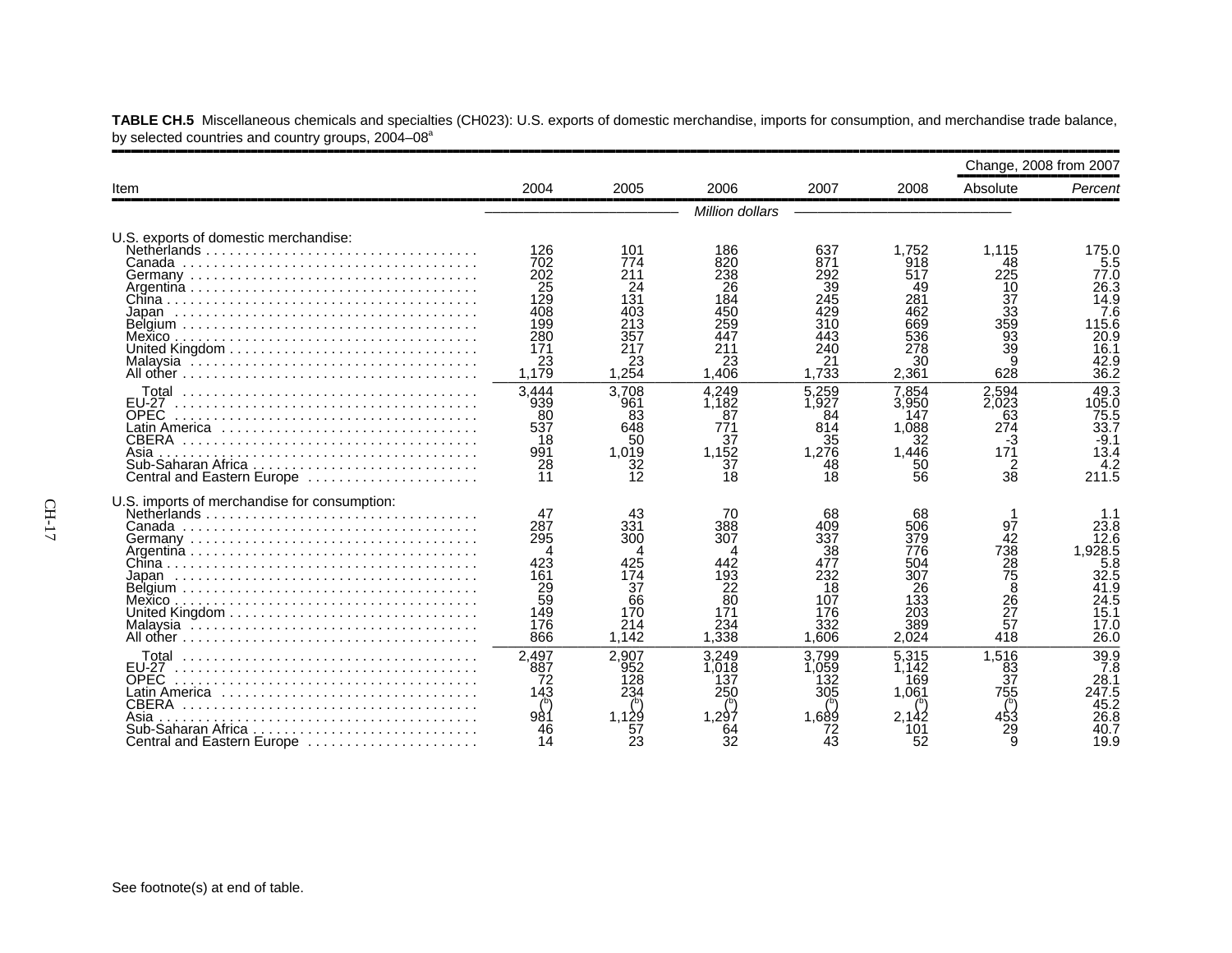**TABLE CH.5** Miscellaneous chemicals and specialties (CH023): U.S. exports of domestic merchandise, imports for consumption, and merchandise trade balance, by selected countries and country groups, 2004–08<sup>a</sup>—Continued

|                                                                                                    |                                                                                          |                                                                           |                                                                              |                                                                       |                                                                             | Change, 2008 from 2007                                                 |                                                                  |
|----------------------------------------------------------------------------------------------------|------------------------------------------------------------------------------------------|---------------------------------------------------------------------------|------------------------------------------------------------------------------|-----------------------------------------------------------------------|-----------------------------------------------------------------------------|------------------------------------------------------------------------|------------------------------------------------------------------|
| Item                                                                                               | 2004                                                                                     | 2005                                                                      | 2006                                                                         | 2007                                                                  | 2008                                                                        | Absolute                                                               | Percent                                                          |
|                                                                                                    |                                                                                          |                                                                           | Million dollars                                                              |                                                                       |                                                                             |                                                                        |                                                                  |
| U.S. merchandise trade balance:<br>Netherlands<br>Canada<br>Chinal<br>Japan<br>Mexico<br>All other | 79<br>415<br>-94<br>21<br>$-295$<br>247<br>17C<br>221<br>2 <sup>1</sup><br>$-153$<br>313 | 58<br>443<br>-89<br>20<br>294<br>230<br>176<br>290<br>46<br>$-191$<br>112 | 115<br>432<br>-69<br>22<br>$-258$<br>257<br>236<br>367<br>40<br>$-211$<br>68 | 569<br>462<br>$-45$<br>-232<br>197<br>292<br>336<br>64<br>-311<br>127 | .683<br>413<br>138<br>-727<br>223<br>155<br>643<br>403<br>75<br>-359<br>337 | 1.114<br>49<br>183<br>-727<br>$-43$<br>351<br>66<br>12<br>$-48$<br>210 | 195.7<br>$-10.7$<br>20.7،<br>19.8<br>18.7<br>$-15.3$<br>165.0    |
| Total<br>EU-27<br>OPEC<br>Latin America<br>CBERA<br>Asia<br>Central and Eastern Europe             | 947<br>52<br>395<br>18<br>10<br>-3                                                       | 801<br>-45<br>414<br>50<br>$-110$<br>-25<br>-10                           | 1.000<br>164<br>-50<br>522<br>37<br>-144<br>$-27$<br>$-15$                   | .461<br>868<br>-48<br>508<br>35<br>-413<br>-24<br>$-25$               | 2.539<br>2.808<br>-695<br>-5                                                | .078<br>,941<br>26<br>-481<br>-3<br>282 <sup>.</sup><br>27-<br>30      | 73.8<br>223.7<br>55.<br>$-94.6$<br>$-9.5$<br>$-68.3$<br>$-113.3$ |

Source: Compiled from official statistics of the U.S. Department of Commerce.

*Note*: Calculations based on unrounded data. The countries shown are those with the largest total U.S. trade (U.S. imports plus U.S. exports) in these products in 2008.

aImport values are based on customs value; export values are based on f.a.s. value, U.S. port of export.

*b***Less than \$500,000.** 

<sup>c</sup>Not meaningful for purposes of comparison.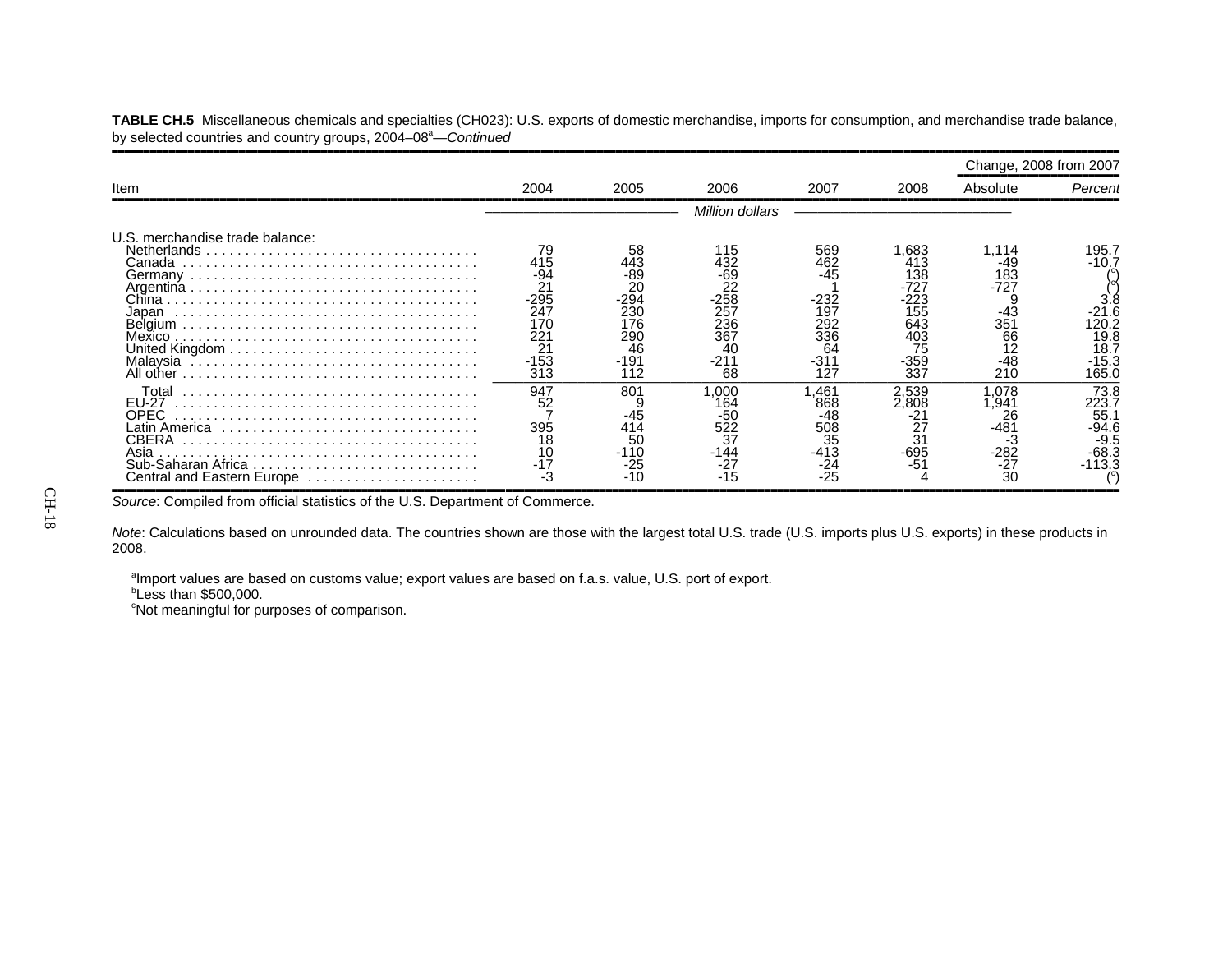performance advantages, and land-use policies of the Common Agricultural Policy.42 European producer concerns about U.S. biodiesel export levels to the EU resulted in the initiation of an antidumping proceeding and antisubsidy proceeding by the EU on June 13, 2008. The EU subsequently imposed provisional antidumping and antisubsidy duties on March 11, 2009.<sup>43</sup> The ongoing EU investigations and other factors such as the global economic downturn contributed to a significant slowing in monthly export shipments of the aforementioned fatty substances, including biodiesel, toward the end of 2008, tempering the overall annual increase in such exports.

#### *U.S. Imports*

U.S. imports of mixtures of fatty acid esters, including methyl-ester biodiesel, from Argentina increased by \$723 million (2,135 percent) to \$757 million in 2008, while similar imports from Indonesia increased by \$137 million (100 percent) to \$275 million in 2008. The substantial growth in U.S. imports of biodiesel in 2008 is attributable primarily to countries such as Argentina, Indonesia, and Singapore. An October 2008 report to the Argentine Renewable Energies Chamber indicated that the rapid growth in biodiesel production capacity in Argentina is the result of factors such as availability of competitively priced soy oil and low labor costs.44

Biodiesel (often derived from oilseed crushings) represents an important new market opportunity for oilseed producers around the world. Methyl-ester biodiesel can be made in large quantities at low production cost by adaptation of continuous fat-splitting process technology by substituting methanol for the water conventionally used.<sup>45</sup>

 $42$  The EU Common Agricultural Policy allows for biodiesel imports to be grown on land that would otherwise be taken out of production. European Biodiesel Board, "About Biodiesel," undated (accessed March 29, 2009).

 <sup>43 &</sup>quot;Commission Regulation (EC) No 193/2009 of 11 March 2009 Imposing a Provisional Anti-dumping Duty on Imports of Biodiesel Originating in the United States of America" and "Commission Regulation (EC) No 194/2009 of 11 March 2009 Imposing a Provisional Countervailing Duty on Imports of Biodiesel Originating in the United States of America," *Official Journal of the European Union,* March 12, 2009, L67/22 through L67/84.

 <sup>44</sup> Argentine Renewable Energies Chamber, "Outlook for the Argentine Biodiesel Industry," October 2008.

 <sup>45</sup> Potts, "Carboxylic Acids (Manufacture)," 1978, 838.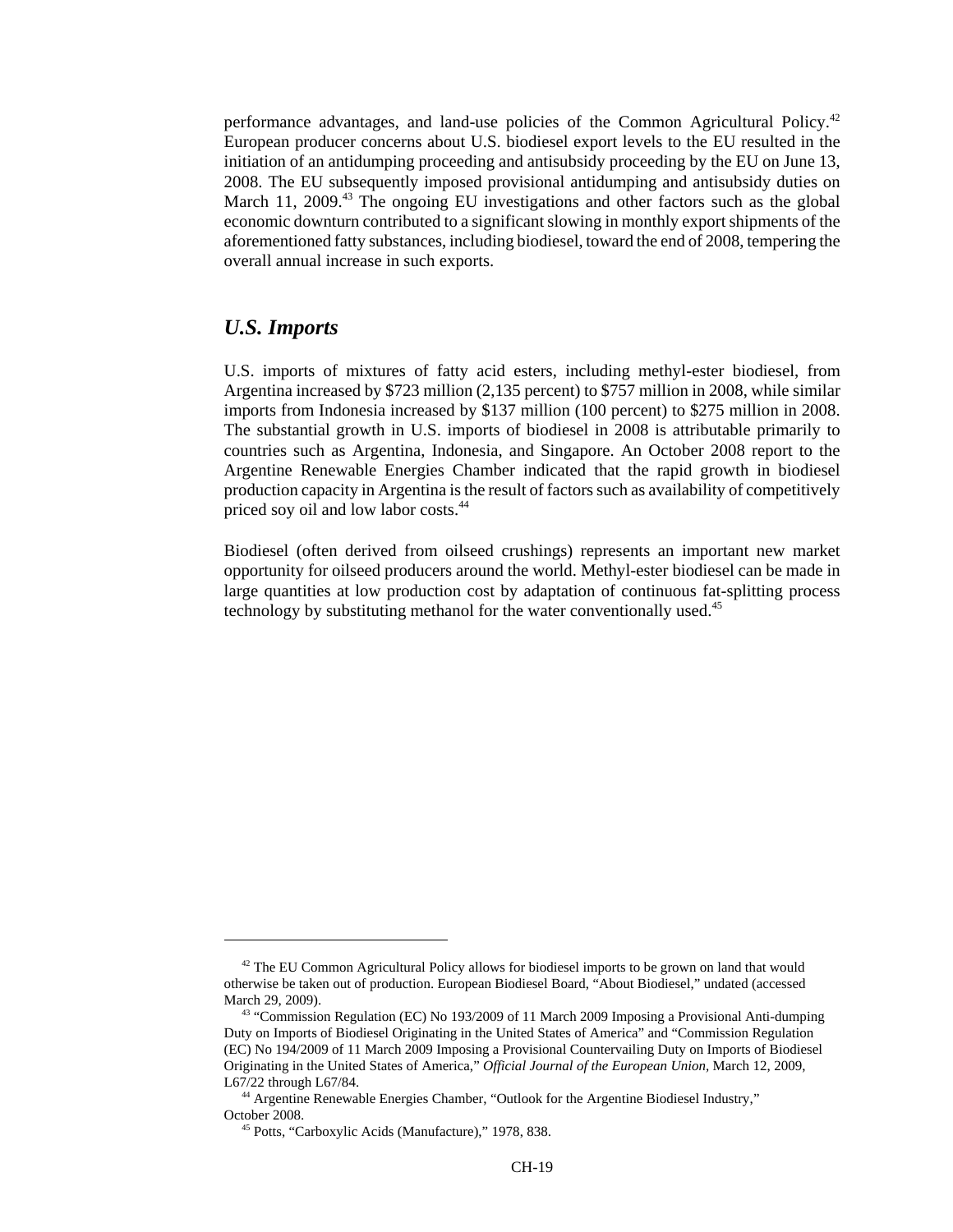# **Bibliography - Chemicals and Related Products**

- Argentine Renewable Energies Chamber. "Outlook for the Argentine Biodiesel Industry," October 2008. http://www.argentinarenovables.org/ingles/eventos\_detalle.php?vid=54.
- Duke, Sean. "Life Sciences in Ireland: A New Celtic Culture; Celtic Legends, How Ireland Grew from Life Science Irrelevance to Global Research Hub in 50 Years." *The Scientist*, July 1, 2008. http://www.the-scientist.com/2008/07/01/s10/1/.
- Economist Intelligence Unit (EIU). "USA: Healthcare and Pharmaceuticals Report." *Healthcare Briefing and Forecasts*, February 6, 2009. http://www.eiu.com/.
- European Biodiesel Board. "About Biodiesel," undated. http://ebb-eu.org/biodiesel.php (accessed March 29, 2009).
- Frost & Sullivan. "Use of Therapeutic Monoclonal Antibodies Increasing in Europe." News release, September 15, 2008. http://www.frost.com/prod/servlet/pressrelease.pag?docid=143883030&ctxixpLink=FcmCtx6&ctxixpLabel=FcmCtx7.

Green Markets. "Green Markets Price Scan." *Fertilizer Market Intelligence Weekly*, various issues 2008.

- Heffner, Patrick, and Michel Prud'homme. *World Agriculture and Fertilizer Demand, Global Fertilizer Supply and Trade 2008–2009.* Summary Report. International Fertilizer Industry Association, December 2008. http://www.fertilizer.org/ifacontent/download/13122/189967/version/2/file/ 2008 council hcmc ifa summary.pdf.
- Huang, Wen-yuan. *Factors Contributing to the Recent Increase in U.S. Fertilizer Prices, 2002–08.* Report AR-33. U.S. Department of Agriculture, Economic Research Service, February 2009. http://www.ers.usda.gov/Publications/AR33/.
- Huang, Wen-yuan, William McBride, and Utpal Vasavada. "Recent Volatility in U.S. Fertilizer Prices, Causes and Consequences." *Amber Waves: The Economics of Food, Farming, Natural Resources, and Rural America*. U.S. Department of Agriculture, Economic Research Service*,* March 2009. http://www.ers.usda.gov/AmberWaves/march09/.
- ICIS and International Fertilizer Industry Association (IFA). "ICIS Pricing: Fertilizers; Global Fertilizer Trade-Flow Map," October 2007. http://www.fertilizer.org/ifa/content/download/15417/222600/ version/1/file/map\_icis\_ifa.pdf.
- IMS Health. "IMS Health Reports U.S. Prescription Sales Grew 1.3 Percent in 2008 to \$291 Billion." News release, March 19, 2009. http://www.imshealth.com/portal/site/imshealth/menuitem. a46c6d4df3db4b3d88f611019418c22a/?vgnextoid=078ce5b87da10210VgnVCM100000ed152ca 2RCRD&vgnextfmt=default.
- Miller, John W. "WTO Predicts Global Trade Will Slide 9% This Year." *Wall Street Journal*, March 24, 2009.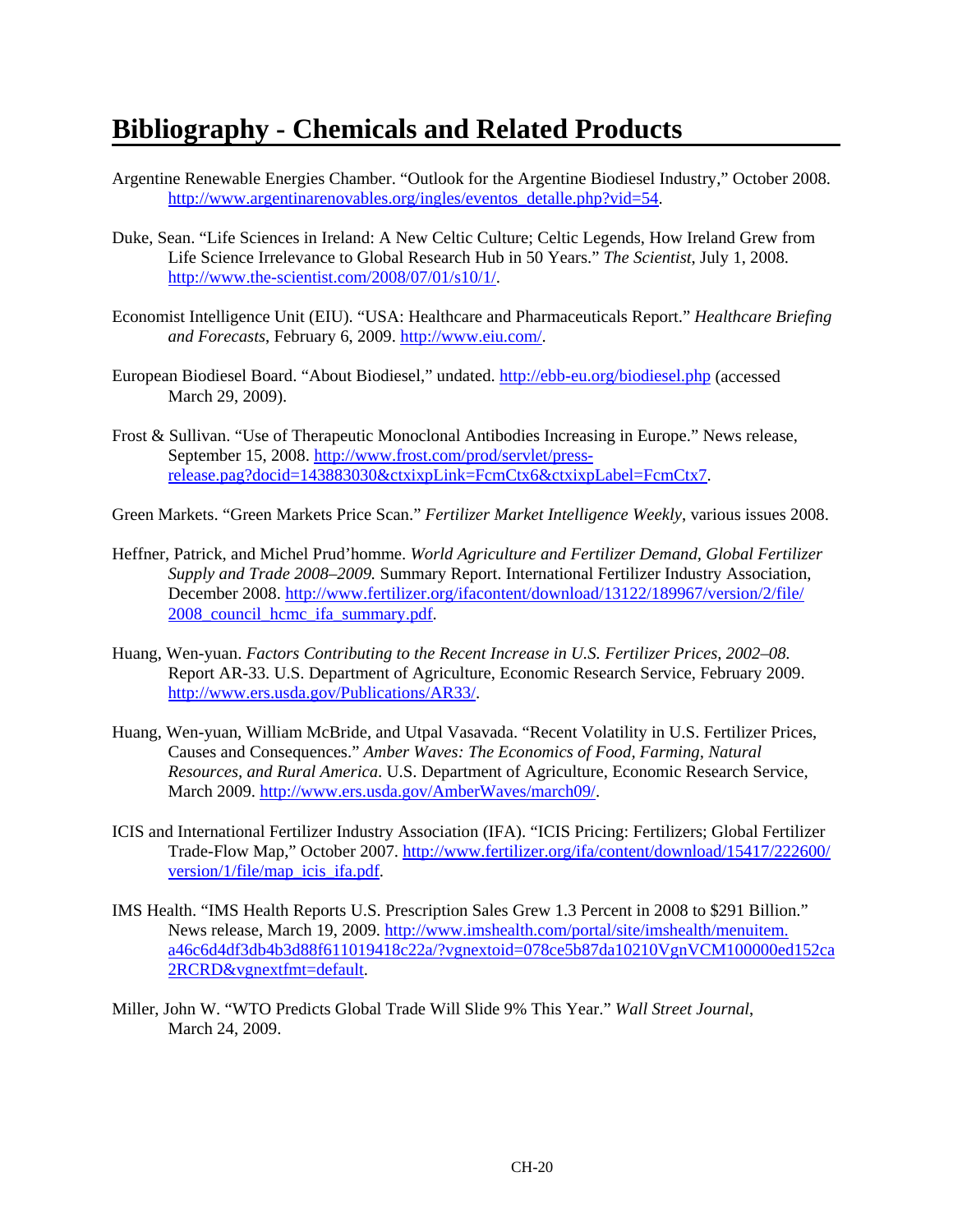- Ober, Joyce. "Sulfur." In *Mineral Commodity Summaries 2009*. U.S. Department of Interior, U.S. Geological Survey, 160–61. Washington, DC: U.S. Government Printing Office, January 2009. http://minerals.usgs.gov/minerals/ pubs/mcs/2009/mcs2009.pdf.
- Potts, Ralph H. "Carboxylic Acids (Manufacture)." In *Kirk-Othmer Encyclopedia of Chemical Technology*, 3d ed., vol. 4, 838. New York: Wiley-Interscience, 1978.
- Schmollinger, Christian, and Nidaa Bakhsh. "U.S. Refiners Accelerate Closings as Ike Strengthens (Update1)." *Bloomberg.com*, September 12, 2008. http://www.bloomberg.com/apps/news?pid =20601087&sid=asJVNMXFF4yc&refer=home.
- Slater, Joseph, and Bill Kirby. *Commercial Fertilizers 2007.* Association of American Plant Food Control Officials and The Fertilizer Institute, October 2008.
- SRI Consulting. "Polystyrene." In *Chemical Economics Handbook*, November 2008.

——— "Styrene." In *Chemical Economics Handbook,* December 2006.

- Swift, Thomas Kevin, Emily Sanchez, and Martha Gilchrist Moore. *Guide to the Business of Chemistry 2008*. Washington, DC: American Chemistry Council, 2008.
- Swift, Thomas Kevin, and Martha Gilchrist Moore, "1st Quarter 2009 Situation & Outlook." Washington, DC: American Chemistry Council, February 2009.
- Tullo, Alexander H., Melody Voith, Patricia L. Short, and Jean-François Tremblay. "World Chemical Outlook." *Chemical & Engineering News*, January 12, 2009. http://pubs.acs.org/cen/coverstory/ 87/8702cover.html.
- U.S. Department of Agriculture (USDA) and World Agricultural Outlook Board (WAOB). *USDA Agricultural Projections to 2018*. Long-term Projections Report OCE-2009-1. Prepared by Interagency Agricultural Projections Committee, February 2009. http://www.ers.usda.gov/publications/oce091/.
	- ——— *World Agricultural Supply and Demand Estimates*. WASDE-468. Prepared by Interagency Commodity Estimates Committees, March 11, 2009. http://usda.mannlib.cornell.edu/usda/ waob/wasde//2000s/2009/wasde-03-11-2009.pdf.
- U.S. Department of Commerce. Census Bureau. Official U.S. trade statistics. http://www.census.gov/foreign-trade/download/ dvd/index.html#merch (accessed monthly).
- U.S. Department of Energy (USDOE). Energy Information Agency (EIA). "Natural Gas Prices," undated. http://tonto.eia.doe.gov/dnav/ng/ng\_pri\_sum\_dcu\_nus\_a.htm (accessed March 23, 2009).
	- ———. "Refinery Net Production," undated. http://tonto.eia.doe.gov/dnav/pet/pet\_pnp\_refp2 \_dc\_nus\_mbbl\_m.htm (accessed various dates).

———. *Short-Term Energy Outlook,* March 10, 2009.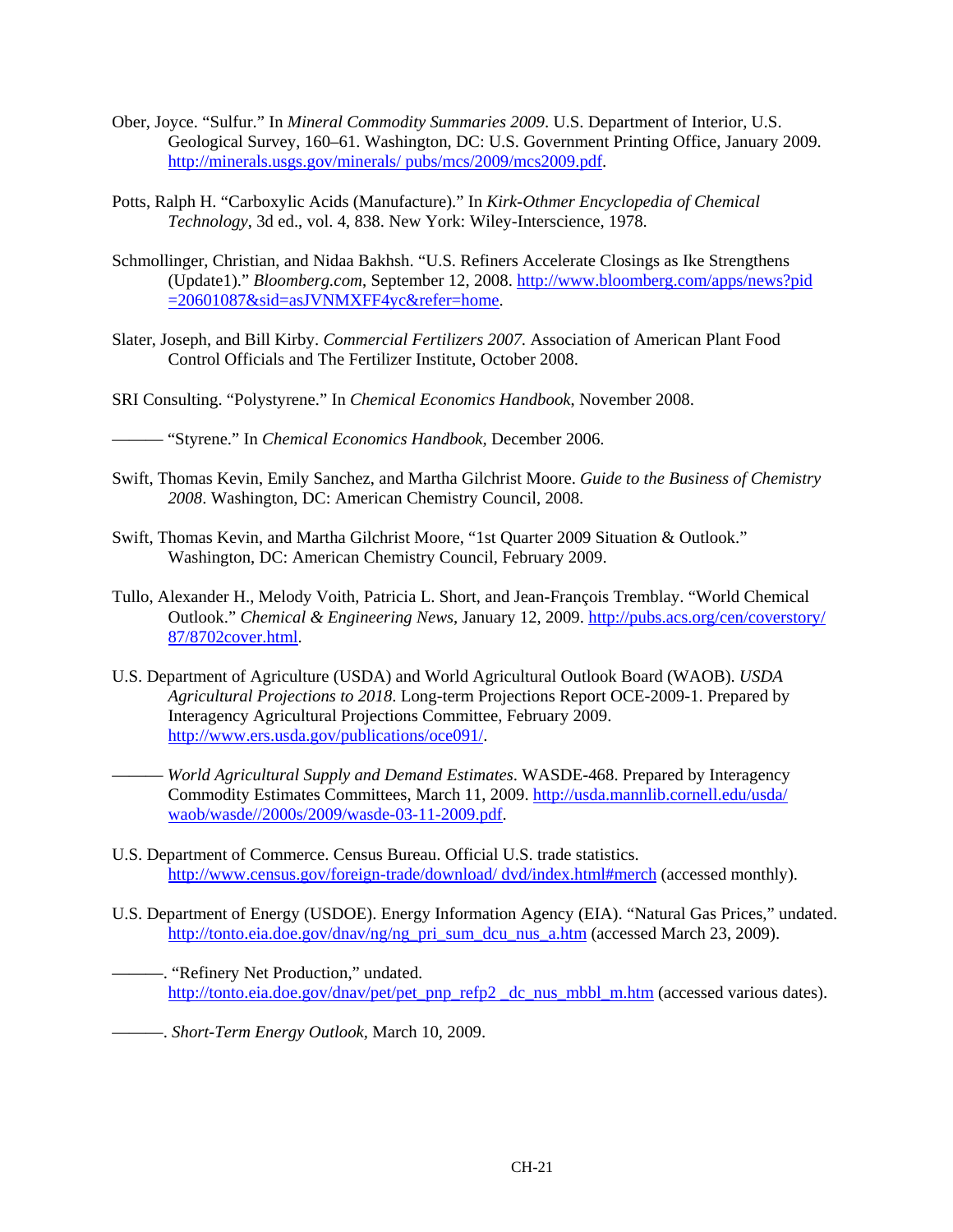- "World Crude Oil Prices," undated. http://tonto.eia.doe.gov/dnav/pet/pet\_pri\_wco\_k\_w.htm (accessed March 2, 2009).

- U.S. International Trade Commission (USITC). *Industrial Biotechnology: Development and Adoption by the U.S. Chemical and Biofuel Industries*, USITC Publication 4020. Washington, DC: USITC, 2008. http://www.usitc.gov/publications/pub4020.pdf.
- Voith, Melody. "Chemical Industry Mirrors Larger Economy, Where a Rebound Will Require Home Values to Stabilize." *Chemical & Engineering News,* January 12, 2009. http://pubs.acs.org/cen/coverstory/87/8702cover2.html.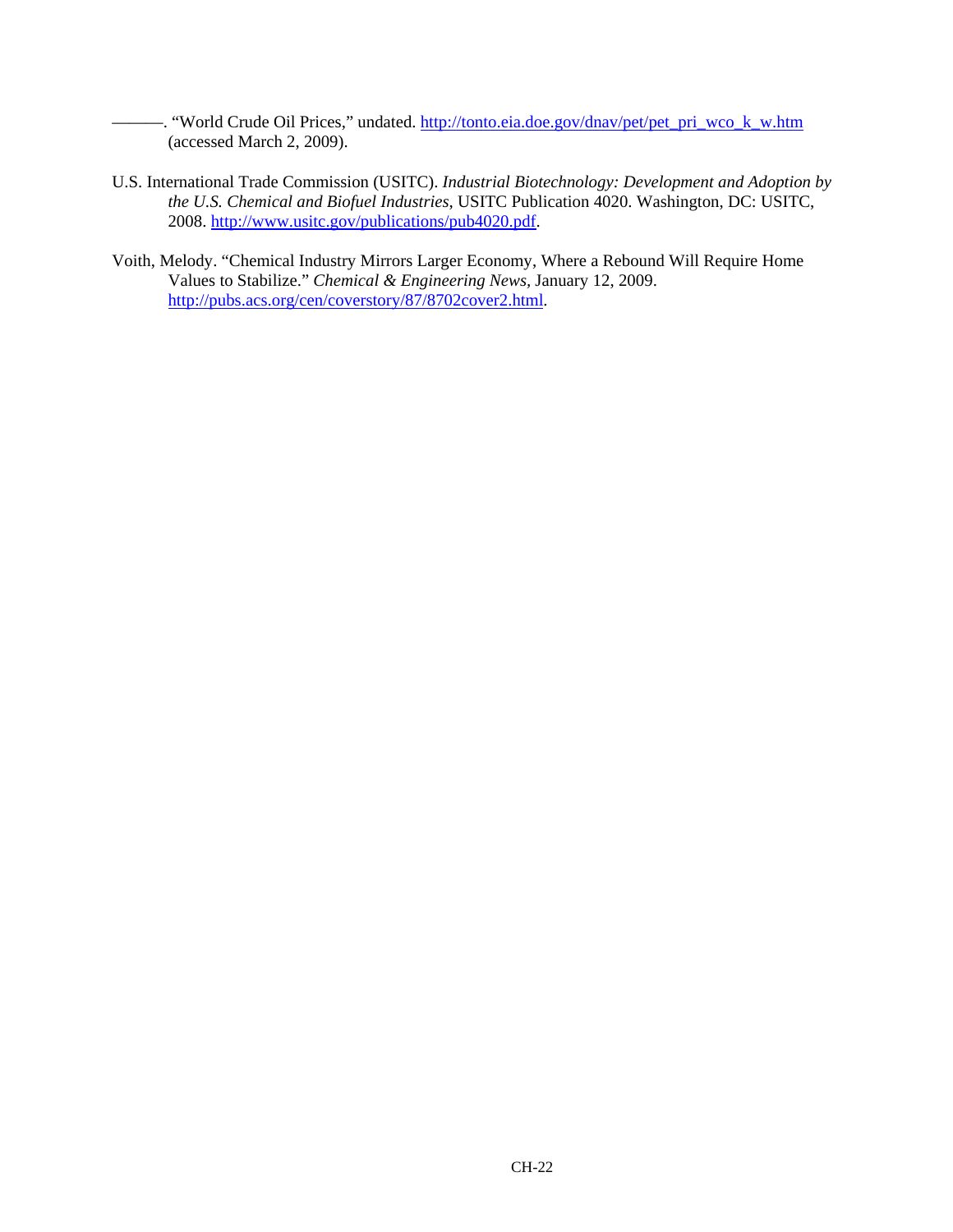# **Electronic Products**

**Shannon Gaffney (202) 205-2043 shannon.gaffney@usitc.gov**

**Change in 2008 from 2007:**

# **U.S. trade deficit: Decreased by \$3.7 billion (2 percent) to \$176.8 billion U.S. exports: Increased by \$2.3 billion (1 percent) to \$174.8 billion U.S. imports: Decreased by \$1.4 billion (0.4 percent) to \$351.6 billion**

For the first time in seven years, the U.S. merchandise trade deficit in electronic products decreased in 2008 (table EL.1). The trade deficit fell by \$3.7 billion (2 percent), as U.S. exports expanded while U.S. imports contracted slightly. U.S. exports of electronic goods to China increased, even as exports to other major Asian markets declined, primarily because production centers continued to move from countries like Taiwan (flat panel color TVs) and Japan (digital cameras) to China.

U.S. imports of electronic goods from its largest regional suppliers, Asia and Latin America, declined by a combined total of \$3.9 billion in 2008. The decline in electronics imports was largely registered in computer equipment, consumer electronics, and semiconductors (table EL.2).<sup>1</sup> Trade flows were affected by the global economic crisis, which weakened consumer demand for high-technology goods in the latter half of the year.

# *U.S. Exports*

U.S. exports of electronic products increased marginally, by \$2.3 billion (1 percent) to \$174.8 billion in 2008 (table EL.1). Products contributing to the growth in U.S. exports included medical goods, with a \$3.0-billion (12 percent) increase, and measuring, testing, and controlling instruments, with a \$1.2-billion (6 percent) increase.

Malaysia and China accounted for the largest absolute increases in U.S. exports of electronic products. U.S. exports to Malaysia rose by \$980 million (17 percent) to \$6.8 billion, while U.S. exports to China increased by \$942 million (8 percent) to \$12.4 billion. U.S. exports declined to Japan (\$1.0 billion), Korea (\$838 million), and Germany (\$454 million).

U.S. exports of medical goods emerged as the second-leading U.S. export category in the electronic products sector in 2008, up from third place the prior year and behind only semiconductors and integrated circuits. The Netherlands and Japan contributed significantly to largest share of the \$28.4 billion growth in U.S. exports of medical equipment in 2008.

In 2008, the acquisition of Respironics, a U.S.-based respiratory equipment producer, by Philips, a Dutch medical equipment company, resulted in increased intracompany

 <sup>1</sup> Trade statistics for all industry/commodity groups in this sector are presented in app. B, table B.3.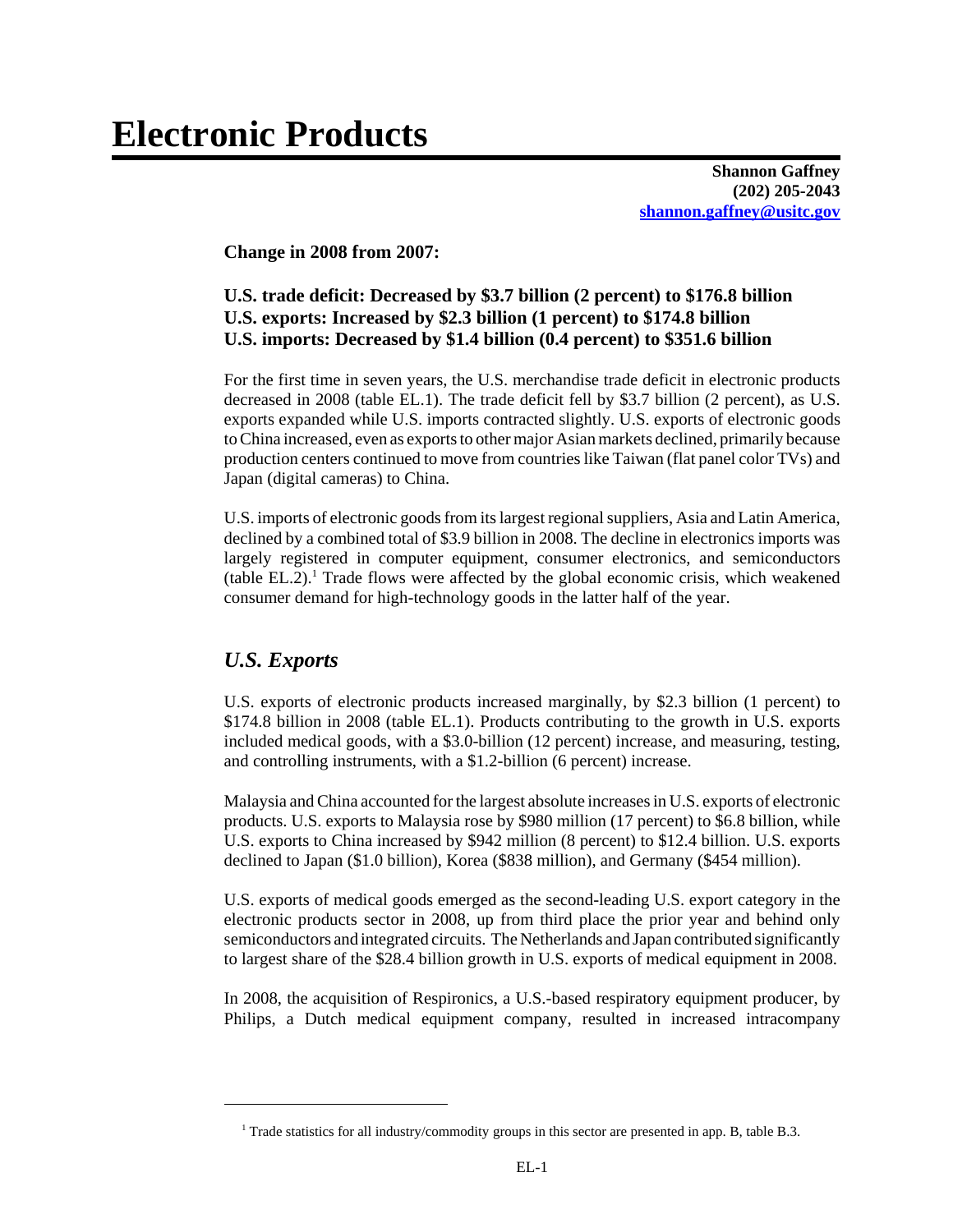|                                                                                                                                                          |                                                                                                          |                                                                                                         |                                                                                                                 |                                                                                                            |                                                                                                           | Change, 2008 from 2007                                                                              |                                                                                                                                                |
|----------------------------------------------------------------------------------------------------------------------------------------------------------|----------------------------------------------------------------------------------------------------------|---------------------------------------------------------------------------------------------------------|-----------------------------------------------------------------------------------------------------------------|------------------------------------------------------------------------------------------------------------|-----------------------------------------------------------------------------------------------------------|-----------------------------------------------------------------------------------------------------|------------------------------------------------------------------------------------------------------------------------------------------------|
| Item                                                                                                                                                     | 2004                                                                                                     | 2005                                                                                                    | 2006                                                                                                            | 2007                                                                                                       | 2008                                                                                                      | Absolute                                                                                            | Percent                                                                                                                                        |
|                                                                                                                                                          |                                                                                                          |                                                                                                         | Million dollars                                                                                                 |                                                                                                            |                                                                                                           |                                                                                                     |                                                                                                                                                |
| U.S. exports of domestic merchandise:                                                                                                                    | 6,903<br>17.403<br>11,236<br>17,608<br>6.546<br>7.390<br>5.625<br>7.529<br>6.004<br>8,126<br>55,196      | 7,952<br>16.649<br>10.967<br>18.941<br>6.314<br>7.898<br>5.464<br>7.947<br>6,039<br>7.527<br>59.854     | 11,113<br>18.357<br>11.538<br>18,378<br>6.960<br>8.423<br>5.911<br>9.114<br>6,035<br>7.513<br>66,038            | 11,433<br>18,394<br>10.794<br>18.183<br>5.832<br>7.264<br>6.296<br>.345<br>6.658<br>.907<br>6.<br>71,395   | 12,375<br>18.246<br>9,791<br>18,474<br>6.812<br>6.426<br>6.391<br>8.892<br>6.512<br>6.907<br>73.984       | 942<br>$-148$<br>$-1.003$<br>291<br>980<br>-838<br>94<br>$-454$<br>$-146$<br>2.589                  | 8.2<br>$-0.8$<br>$-9.3$<br>1.6<br>16.8<br>$-11.5$<br>$1.\overline{5}$<br>-4.9<br>-2.2<br>3.6                                                   |
| Total<br><b>EU-27</b><br><b>OPEC</b><br>Latin America ,,,,,,,,,,,,,,,,,,,,,,,,,,,,,<br>CBERA<br>Asia<br>Central and Eastern Europe                       | 149.564<br>37,797<br>3.017<br>26,820<br>787<br>57,841<br>879<br>996                                      | 155.552<br>39,009<br>3.846<br>27,591<br>927<br>59.420<br>1.009<br>1.192                                 | 169.381<br>41.767<br>.829<br>4<br>31.773<br>.190<br>65.108<br>.232<br>1.424                                     | 172.502<br>43.632<br>5.352<br>33,877<br>.217<br>63.345<br>.275<br>1.534                                    | 174.810<br>43.636<br>.960<br>35,510<br>.252<br>62.934<br>,451<br>1.690                                    | 2.308<br>608<br>1.633<br>35<br>$-411$<br>176<br>156                                                 | $\overline{1,3}$<br>11.4<br>$\frac{4.8}{2.9}$<br>$-0.6$<br>13.8<br>10.2                                                                        |
| U.S. imports of merchandise for consumption:                                                                                                             | 69.252<br>38,991<br>32,023<br>10.982<br>22,273<br>19,706<br>16,506<br>9.043<br>10.477<br>5,319<br>45,891 | 86.858<br>40.221<br>31,512<br>12,480<br>27.554<br>15,382<br>16,333<br>9.969<br>9.853<br>5.413<br>50,092 | 103.289<br>47.107<br>30,838<br>11.958<br>29,401<br>14.332<br>18.431<br>10.926<br>10.296<br>.532<br>5.<br>50,376 | 116.467<br>53,999<br>31,542<br>12.141<br>25,265<br>15.076<br>18.034<br>11.960<br>10.852<br>5.701<br>51,973 | 117.986<br>53,228<br>30.734<br>11,830<br>22.608<br>17.222<br>16.561<br>12,259<br>8.476<br>5,812<br>54,909 | 1,519<br>$-771$<br>-808<br>-312<br>$-2,658$<br>2.146<br>$-1.473$<br>299<br>$-2.377$<br>111<br>2.936 | 1.3<br>$-1.4$<br>$-2.6$<br>$-2.\overline{6}$<br>$-10.5$<br>14.2<br>$-8.2$<br>$\overline{2.5}$<br>$-21.\overline{9}$<br>2.0<br>$5.\overline{6}$ |
| Total<br><b>EU-27</b><br><b>OPEC</b><br>Latin America ,,,,,,,,,,,,,,,,,,,,,,,,,,,,,<br>CBERA<br>Asia<br>Sub-Saharan Africa<br>Central and Eastern Europe | 280.463<br>34.145<br>25<br>41.788<br>70<br>186.101<br>1.783                                              | 305.667<br>36.184<br>34<br>43,590<br>77<br>205.380<br>76<br>2.136                                       | 332.485<br>36,405<br>74<br>50.280<br>79<br>224.948<br>85<br>2,057                                               | 353.009<br>38,114<br>35<br>57,046<br>77<br>236.023<br>94<br>2.243                                          | 351.622<br>40,399<br>33<br>56.466<br>77<br>232,665<br>2.682                                               | $-1.387$<br>2.286<br>-2<br>$-581$<br>-3.357<br>438                                                  | $-0.4$<br>6.0<br>$-4.8$<br>$-1.0$<br>0.1<br>$-1.4$<br>1.6<br>19.5                                                                              |

**TABLE EL.1** Electronic products: U.S. exports of domestic merchandise, imports for consumption, and merchandise trade balance, by selected countries and country groups, 2004–08ª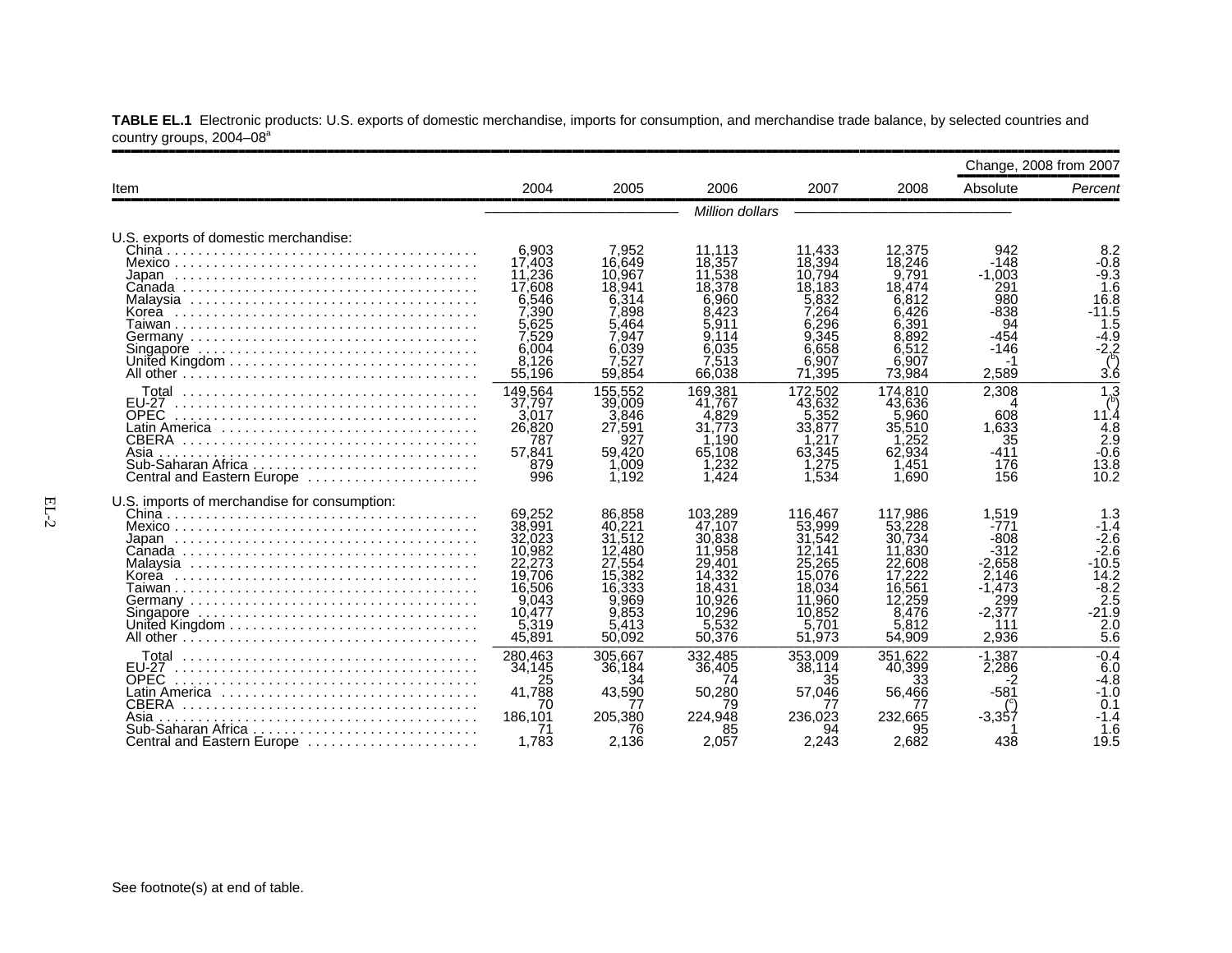|                                                                              |                                                                                                                           |                                                                                                             |                                                                                                                                |                                                                                                                        |                                                                                                                          |                                                                                        | Change, 2008 from 2007                                                                      |
|------------------------------------------------------------------------------|---------------------------------------------------------------------------------------------------------------------------|-------------------------------------------------------------------------------------------------------------|--------------------------------------------------------------------------------------------------------------------------------|------------------------------------------------------------------------------------------------------------------------|--------------------------------------------------------------------------------------------------------------------------|----------------------------------------------------------------------------------------|---------------------------------------------------------------------------------------------|
| Item                                                                         | 2004                                                                                                                      | 2005                                                                                                        | 2006                                                                                                                           | 2007                                                                                                                   | 2008                                                                                                                     | Absolute                                                                               | Percent                                                                                     |
|                                                                              |                                                                                                                           |                                                                                                             | Million dollars                                                                                                                |                                                                                                                        |                                                                                                                          |                                                                                        |                                                                                             |
| U.S. merchandise trade balance:<br>Japan<br>Canada<br>Korea<br>Singapore     | $-62,350$<br>$-21.588$<br>$-20.787$<br>6,626<br>$-15,728$<br>$-12.316$<br>$-10.881$<br>.514<br>$-4.473$<br>2,807<br>9,306 | -78,906<br>$-23.572$<br>$-20.545$<br>6.461<br>$-21.240$<br>-7.485<br>$-10.870$<br>-2.022<br>-3.813<br>9.763 | -92.176<br>$-28.750$<br>$-19.300$<br>6.419<br>$-22.441$<br>-5.908<br>$-12.520$<br>.813<br>-4,260<br>.98 <sup>°</sup><br>15,662 | -105.034<br>$-35.605$<br>$-20.748$<br>6,041<br>$-19.433$<br>$-7.812$<br>.737<br>$-2.614$<br>$-4.194$<br>.207<br>19.423 | $-105.611$<br>$-34.981$<br>$-20.943$<br>6.644<br>$-15.795$<br>$-10.796$<br>-10.170<br>-3.367<br>-1.963<br>.095<br>19,076 | -577<br>624<br>-195<br>603<br>3.638<br>-2.984<br>.568<br>-753<br>2.231<br>-112<br>-347 | -0.5<br>1.8<br>-0.9<br>10.0<br>18.7<br>$-38.2$<br>13.4<br>-28.8<br>53.2<br>$-9.3$<br>$-1.8$ |
| Total<br><b>EU-27</b><br>OPEC<br>CBERA<br>Asia<br>Central and Eastern Europe | $-130.899$<br>3.652<br>2.992<br>$-14.968$<br>718<br>$-128.260$<br>807<br>$-788$                                           | $-150.115$<br>2.825<br>3.812<br>-15.999<br>85C<br>$-145.961$<br>933                                         | $-163.105$<br>5.362<br>.756<br>$-18.508$<br>$-159.840$<br>.147                                                                 | -180.507<br>5.519<br>.317<br>.169<br>-23.<br>.140<br>$-172.678$<br>.181<br>-710                                        | $-176.812$<br>3.237<br>.926<br>$-20.955$<br>.175<br>-169.732<br>.356                                                     | 3.695<br>-2.282<br>610<br>2,214<br>35<br>2.946<br>175<br>-282                          | 2.0<br>-41.3<br>11.5<br>9.6<br>3.1<br>14.8<br>-39.8                                         |

**TABLE EL.1** Electronic products: U.S. exports of domestic merchandise, imports for consumption, and merchandise trade balance, by selected countries and country groups, 2004–08<sup>a</sup>—Continued

Source: Compiled from official statistics of the U.S. Department of Commerce.

*Note*: Calculations based on unrounded data. The countries shown are those with the largest total U.S. trade (U.S. imports plus U.S. exports) in these products in 2008.

<sup>a</sup>Import values are based on customs value; export values are based on f.a.s. value, U.S. port of export.

**bLess than 0.05 percent.** 

 $\textdegree$ Less than \$500,000.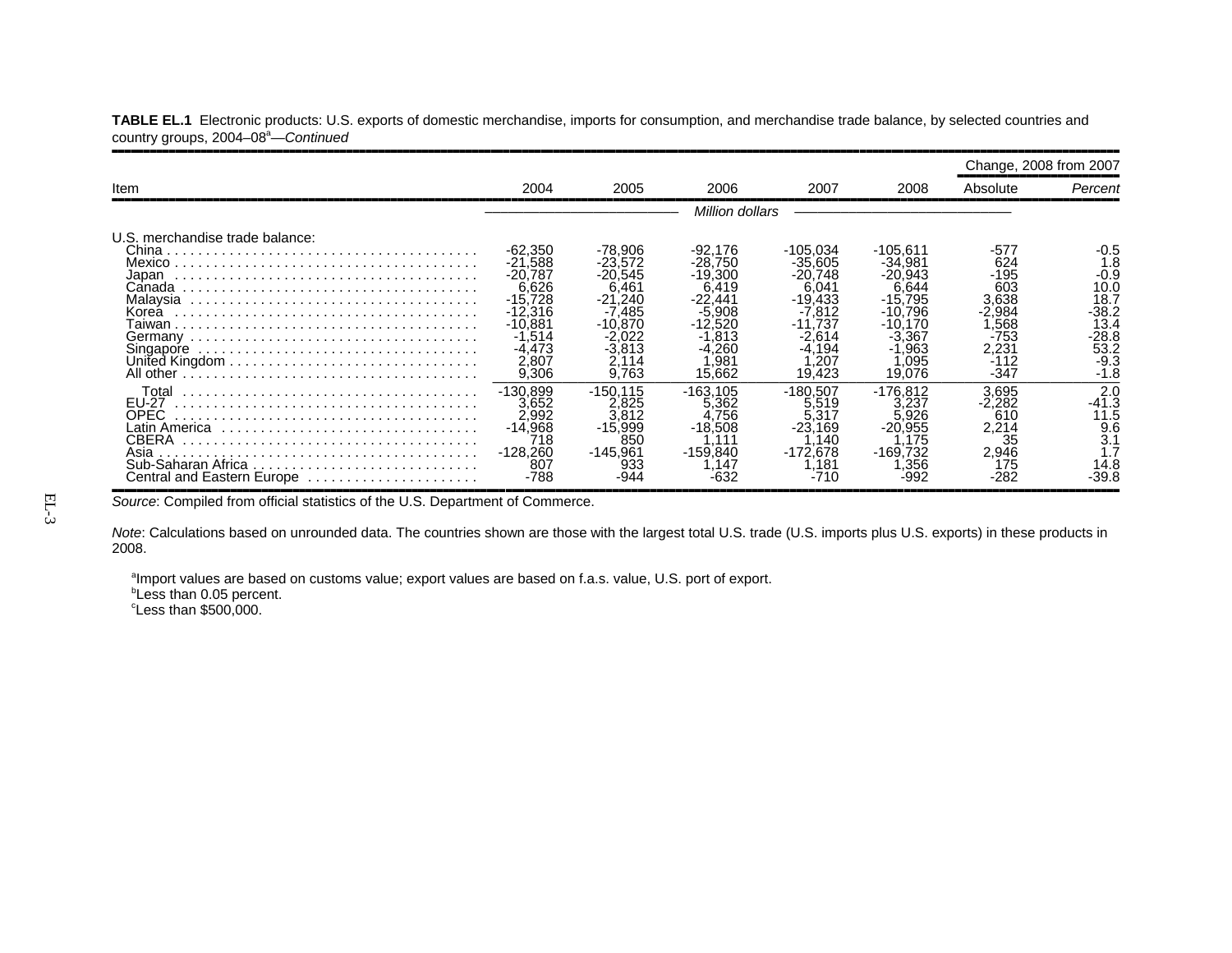|                                                                          |         |         |         |                 |         |          | Change, 2008 from 2007 |
|--------------------------------------------------------------------------|---------|---------|---------|-----------------|---------|----------|------------------------|
| Industry/commodity group                                                 | 2004    | 2005    | 2006    | 2007            | 2008    | Absolute | Percent                |
|                                                                          |         |         |         | Million dollars |         |          |                        |
| <b>U.S. EXPORTS:</b>                                                     |         |         |         |                 |         |          |                        |
| Increases:                                                               |         |         |         |                 |         |          |                        |
| Medical goods (EL022)                                                    | 18,548  | 21,114  | 23,443  | 25,446          | 28,415  | 2,969    | 11.7                   |
| Measuring, testing, and controlling instruments                          |         |         |         |                 |         |          |                        |
|                                                                          | 16,603  | 17,399  | 19,669  | 20,963          | 22,195  | 1,232    | 5.9                    |
| Semiconductors and integrated circuits (EL015)                           | 35,130  | 34,195  | 37.227  | 35.487          | 35,809  | 323      | 0.9                    |
| Telecommunications equipment (EL002)                                     | 13,958  | 14,183  | 14.779  | 16,882          | 17,151  | 269      | 1.6                    |
| Blank and prerecorded media (EL004)                                      | 4,282   | 4.618   | 4.449   | 4.139           | 4,365   | 227      | 5.5                    |
| Decreases:                                                               |         |         |         |                 |         |          |                        |
| Computers, peripherals, and parts (EL017)                                | 27,350  | 28,862  | 29,969  | 28,051          | 26,554  | $-1,498$ | $-5.3$                 |
|                                                                          | 33.692  | 35.181  | 39.845  | 41.534          | 40.320  | $-1.214$ | $-2.9$                 |
|                                                                          | 149.564 | 155.552 | 169,381 | 172,502         | 174,810 | 2,308    | 1.3                    |
| <b>U.S. IMPORTS:</b>                                                     |         |         |         |                 |         |          |                        |
| Increases:                                                               |         |         |         |                 |         |          |                        |
| Telecommunications equipment (EL002)                                     | 39,341  | 49,220  | 53,318  | 60.699          | 64,331  | 3,633    | 6.0                    |
| Medical goods (EL022) $\ldots \ldots \ldots \ldots \ldots \ldots \ldots$ | 19,324  | 20,947  | 22,573  | 24.878          | 27,531  | 2,653    | 10.7                   |
| Television receivers and video monitors (EL003A)                         | 17,509  | 22.712  | 28.628  | 33,267          | 34.757  | 1,490    | 4.5                    |
| Optical goods, including ophthalmic goods (EL020)                        | 5,386   | 5,626   | 6,294   | 7,137           | 7,978   | 841      | 11.8                   |
| Decreases:                                                               |         |         |         |                 |         |          |                        |
| Computers, peripherals, and parts (EL017)                                | 89.264  | 93.950  | 102.468 | 106.789         | 102,338 | $-4,451$ | $-4.2$                 |
| Consumer electronics (EL003)                                             | 41,938  | 48,577  | 54,831  | 57,581          | 55,257  | $-2,325$ | $-4.0$                 |
| Semiconductors and integrated circuits (EL015)                           | 26.256  | 25.425  | 27.022  | 26.259          | 25.298  | $-961$   | $-3.7$                 |
| Blank and prerecorded media (EL004)                                      | 5.333   | 5.747   | 5.748   | 5.550           | 4.873   | $-676$   | $-12.2$                |
|                                                                          | 36,112  | 33,463  | 31,605  | 30,850          | 29,259  | $-1,591$ | $-5.2$                 |
|                                                                          | 280,463 | 305,667 | 332,485 | 353,009         | 351,622 | $-1,387$ | $-0.4$                 |

**TABLE EL.2** Electronic products: Leading changes in U.S. exports and imports, 2004–08a

,,,,,,,,,,,,,,,,,,,,,,,,,,,,,,,,,,,,,,,,,,,,,,,,,,,,,,,,,,,,,,,,,,,,,,,,,,,,,,,,,,,,,,,,,,,,,,,,,,,,,,,,,,,,,,,,,,,,,,,,,,,,,,,,,,,,,,,,,,,,,,,,,,,,,,,,,,,,,,,,*Source*: Compiled from official statistics of the U.S. Department of Commerce.

*Note*: Calculations based on unrounded data.

<sup>a</sup>Import values are based on customs value; export values are based on f.a.s. value, U.S. port of export.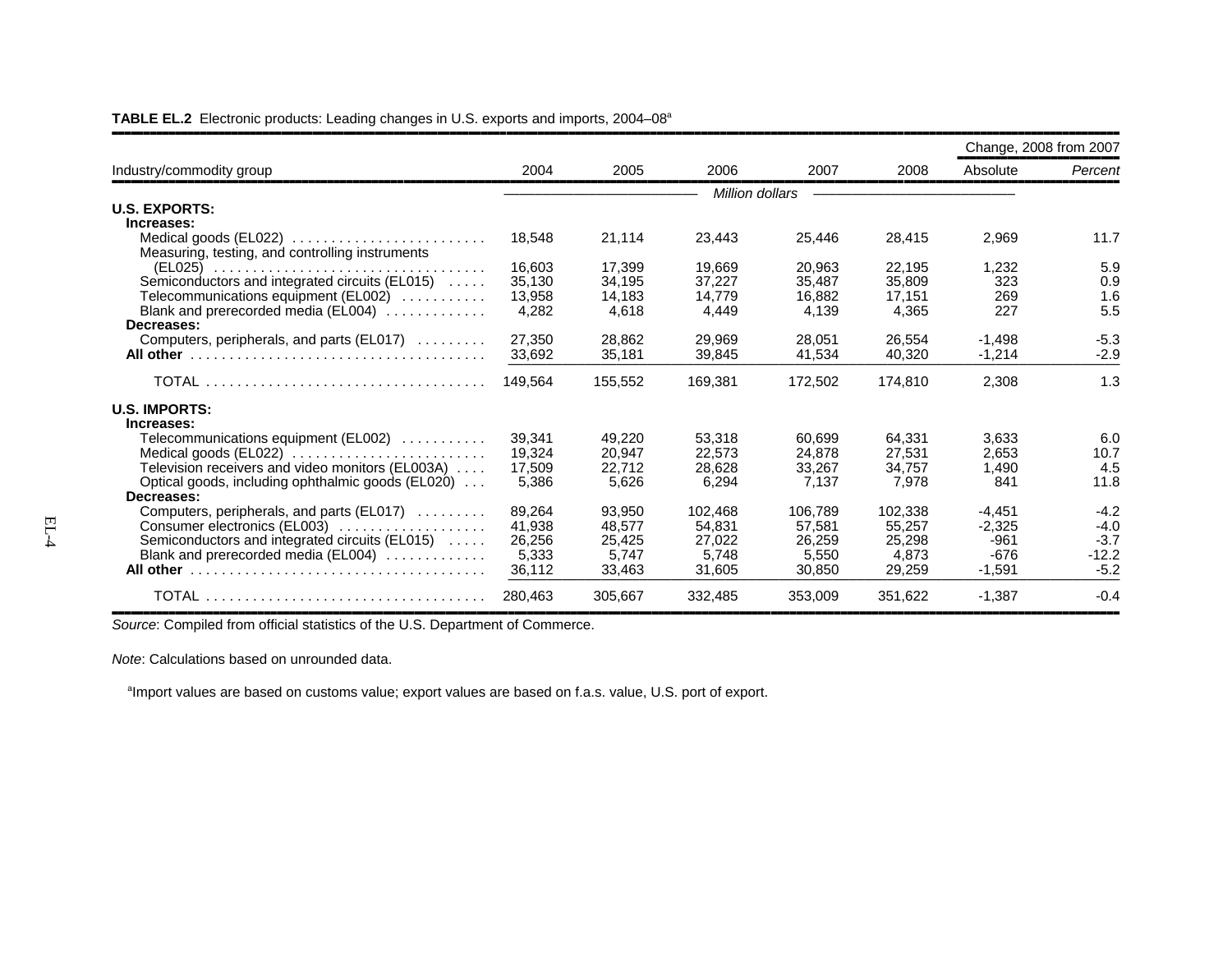shipments and a substantial increase in U.S. exports of medical goods to the Netherlands.<sup>2</sup> Further, U.S. medical device firms are increasingly using the Netherlands as a major distribution hub for medical device sales to Europe and the Middle East.<sup>3</sup> U.S. exports to Japan, which had been growing at a sluggish pace in recent years due to inefficiencies in the Japanese regulatory approval system for medical goods,<sup>4</sup> revived in 2008 after Japan announced plans to streamline its regulatory process.<sup>5</sup> U.S. exports of medical devices to Belgium and China grew by more than 25 percent in 2008.

U.S. exports of measuring, testing, and controlling instruments continued to climb for the fifth consecutive year, with U.S. exports to China, Mexico, and the United Kingdom increasing the most. Higher demand for U.S.-made precision instruments, as well as rising unit values, contributed to this growth.<sup>6</sup>

#### *U.S. Imports*

U.S. imports of electronic products decreased by \$1.4 billion (0.4 percent) to \$351.6 billion in 2008, as significant increases in U.S. imports of telecommunications equipment (\$3.6 billion) and medical goods (\$2.7 billion) were outweighed by decreases in imports of computer equipment (\$4.5 billion), consumer electronics (\$2.3 billion), and semiconductors and integrated circuits (\$961 million). China was by far the largest supplier of U.S. imports of electronic goods in 2008; imports from China rose by less than 2 percent in 2008. U.S. imports from most other large suppliers declined, including Malaysia (by \$2.7 billion), Singapore (by \$2.4 billion), and Taiwan (by \$1.5 billion).

U.S. imports of computers, consumer electronics, and semiconductors all posted 4 percent declines in 2008. U.S. demand for personal computers registered double-digit growth for two decades before slowing considerably in 2008, owing to market saturation and adverse economic conditions.<sup>7</sup> Demand for personal computers was also likely affected by the increasingly advanced functions offered by certain telecommunications devices such as smartphones, which allow users to access the Internet, store photos and music, and watch videos. Domestic demand for consumer electronics products also declined in 2008, due in part to market saturation for popular products such as MP3 players.

Semiconductor sales are closely linked to the economic cycle, and after six years of strong growth in the industry, both volumes and prices of semiconductors fell in the final quarter of 2008.<sup>8</sup> In particular, the economic crisis adversely affected consumer demand for end-use devices containing semiconductors, especially automotive products and information technology products.<sup>9</sup>

<sup>&</sup>lt;sup>2</sup> Medical Product Outsourcing, "Philips Electronics Expands Medical Device Portfolio," January 1, 2008.

<sup>&</sup>lt;sup>3</sup> New Zealand Trade and Enterprise, "The Netherlands Country Brief," August 2006.

 <sup>4</sup> For further information on the Japanese regulatory approval system for medical goods, see USITC, *Medical Devices and Equipment: Competitive Conditions Affecting U.S. Trade in Japan and Other Principal Foreign Markets*, USITC Publication 3909, 2007.

 <sup>5</sup> Mezo, "Reform in Japan" December 22, 2008.

 <sup>6</sup> See the Measuring, Testing and Controlling Instruments section of this chapter for more detail.

<sup>&</sup>lt;sup>7</sup> EIU, "USA: Telecoms and Technology," March 12, 2009.

 <sup>8</sup> EIU, "World Hardware: Semiconductor Market Update," February 2009.

 <sup>9</sup> SIA, "Global Semiconductor Sales Fell by 2.8 Percent in 2008," February 2, 2009.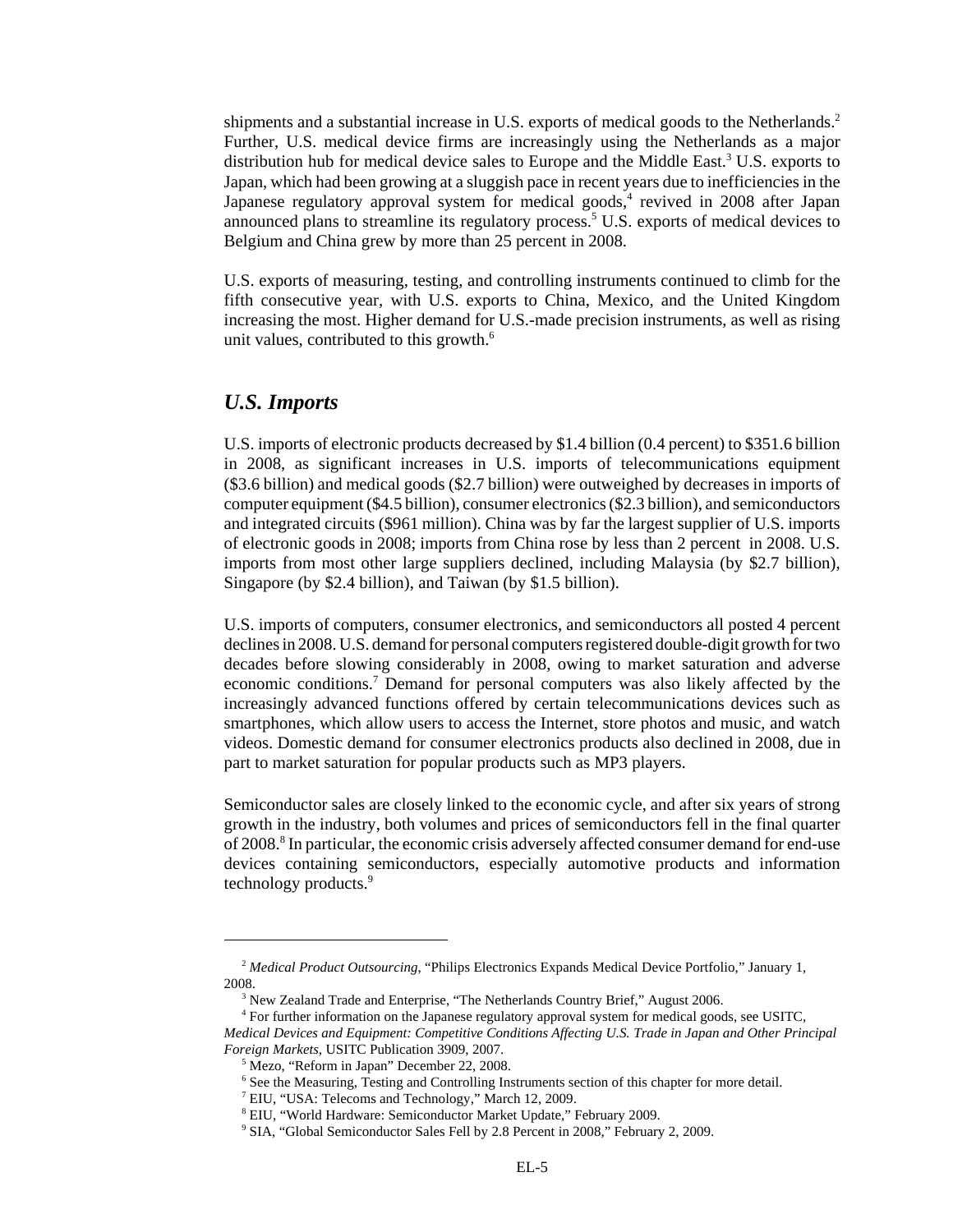The increase in imports of telecom equipment was almost wholly attributable to Korea and Mexico. Imports of equipment from Korea, primarily cellular phones and wireless networking equipment, increased by \$2.3 billion (32 percent) in 2008. Imports from Mexico, primarily cellular phones, rose by \$1.6 billion (18 percent). Imports from China, by far the largest supplier of telecom equipment to the United States, grew by only 1 percent (\$214 million) in 2008. Smartphones have become more attractive to U.S. consumers as prices have fallen, carriers have improved service coverage and quality, and new models incorporating popular features like touch-screens have entered the market.<sup>10</sup> The 69 percent growth of the smartphone market in North America in 2008 is likely a contributing factor to the increase in imports of cellular phones because such equipment is typically not manufactured in the United States.<sup>11</sup>

Continued growth in U.S. demand for medical services in 2008 led to an increase in imports of medical goods of \$2.7 billion (11 percent).<sup>12</sup> Ireland accounted for slightly less than onehalf of this increase. Ireland's low corporate tax rate and highly skilled workforce make it an attractive location for manufacturing, and 13 of the world's top 25 medical device companies have established manufacturing plants there.13 Other major suppliers of medical devices to the United States in 2008 were Mexico and Germany. Collectively, these three countries accounted for nearly 50 percent of total imports in that year.

<sup>&</sup>lt;sup>10</sup> EIU, "USA Telecoms: Smartphones Picking Up Market Share," March 4, 2009.

<sup>&</sup>lt;sup>11</sup> EIU, "World Telecoms: Advertisers Get a Trove of Clues in Smartphones," March 11, 2009.

<sup>&</sup>lt;sup>12</sup> The United States spends more on healthcare than any other country in the world (roughly 16 percent of GDP in each of the last five years). EIU, "USA: Healthcare and Pharmaceuticals Report*,*" February 12, 2009.

<sup>&</sup>lt;sup>13</sup> For example, in December 2008, a subsidiary of the U.S. pharmaceutical firm Johnson & Johnson opened a facility to manufacture state-of-the-art medical devices in Ireland. In addition, an Irish company, Cook Medical, became the first in the world to manufacture a drug-eluting stent to treat peripheral artery disease in November 2008. Drug-eluting stents are tiny, hollow metal or plastic tubes inserted into an artery or blood vessel to restore blood flow. They are coated with a drug that prevents scarring of the arterial tissue. Episcom Business Intelligence Ltd., "The Medical Device Market: Ireland," January 31, 2009; Ireland Department of Enterprise, Trade and Employment, "Cordis Medical Device Manufacturing Facility Opens in Cashel," December 2, 2008; and Manufacturing Ireland, "Cooking Up a Storm," November 30, 2008.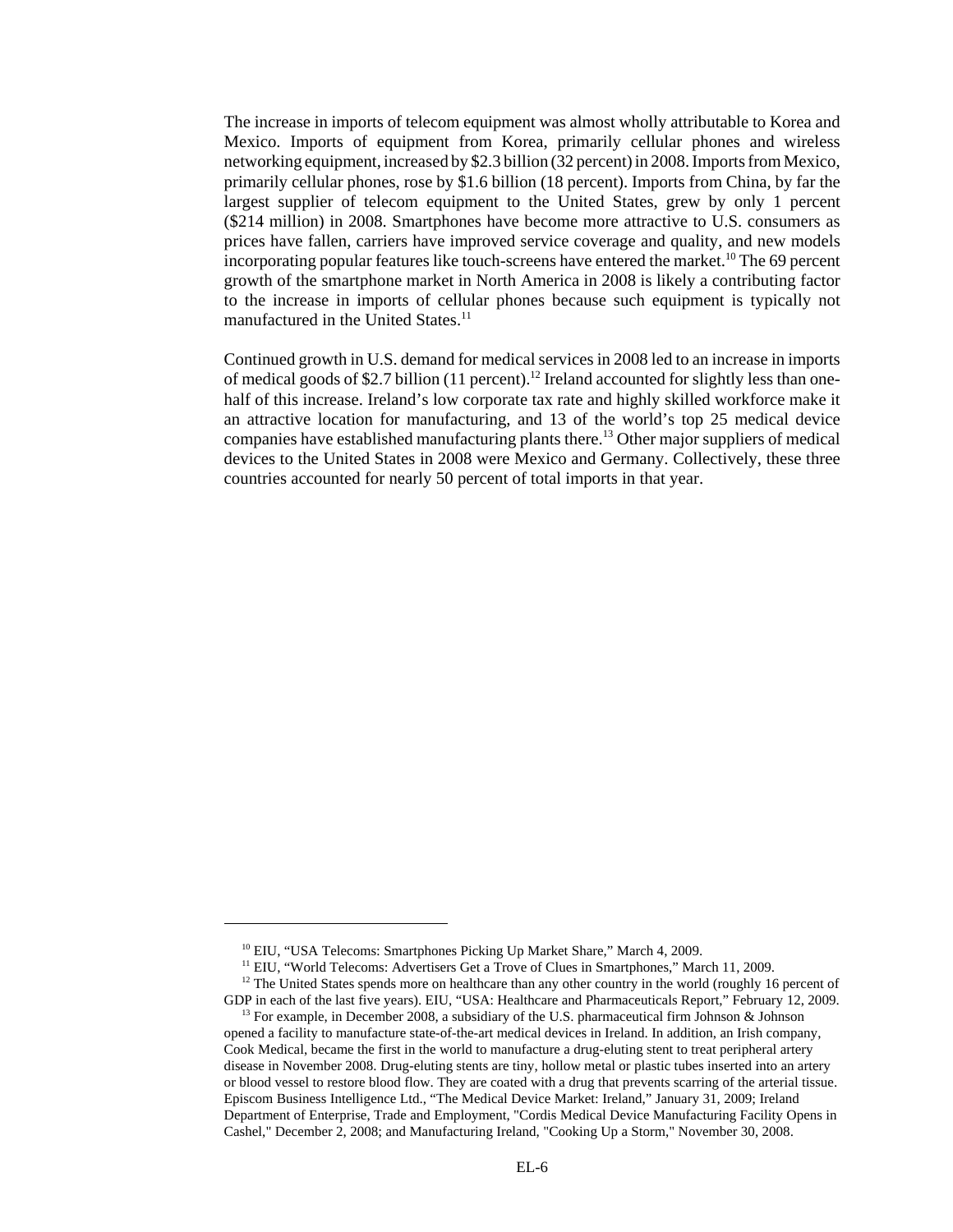# **Measuring, Testing, and Controlling Instruments14**

**Linda White (202) 205-3427 linda.white@usitc.gov**

**Change in 2008 from 2007:**

#### **U.S. trade surplus: Increased by \$1.1 billion (50 percent) to \$3.4 billion U.S. exports: Increased by \$1.2 billion (6 percent) to \$22.2 billion U.S. imports: Increased by \$86 million (0.5 percent) to \$18.8 billion**

The increase in the U.S. trade surplus for measuring, testing, and controlling instruments was driven by the growth of U.S. exports (up by \$1.2 billion, or 6 percent) outpacing that of U.S. imports (up by \$86 million, or 1 percent) (table EL.3). The measuring, testing, and controlling instruments industry is highly globalized, consisting of large multinational companies that source products and related components from their worldwide production locations to serve global markets. A combination of factors contributed to the increased value of U.S. exports of these products in 2008, including growing demand from end-use industries that required advances in instrument precision to meet higher quality, safety, and environmental control standards.<sup>15</sup> Another contributing factor to the increased value of U.S. exports was the higher average unit value of traded instruments.<sup>16</sup>

#### *U.S. Exports*

The increased value of U.S. exports for measuring, testing, and controlling instruments is due primarily to the globalization of the industry and the weak U.S. dollar relative to the currencies of several major U.S. export markets.17 U.S. exports to China, a major market for this sector, led the growth in 2008; such exports increased by \$352 million (23 percent) to \$1.9 billion. This industry sector was listed among China's top 10 imports for 2008, with

<sup>&</sup>lt;sup>14</sup> This industry/commodity group covers a wide range of instruments including surveying, meteorological, and geophysical instruments; instruments that measure atmospheric conditions (e.g., pyrometers, barometers, and hygrometers); instruments that measure flow, level, and pressure and other variables of liquids and gases (meters); instruments used for various physical and chemical analysis (e.g., chromatographs, electrophorus devices, and spectrophotometers); production meters for gas, liquid, and electricity supply; and instruments for measuring ionizing radiation.

<sup>&</sup>lt;sup>15</sup> Examples of such end-use industries include construction, mining, automotive, and commodity manufacturing, particularly where computerized process control systems are utilized to compare, on an ongoing basis, real-time processing readings with a pre-established set of parameters. These control systems allow for immediate intervention as necessary. IBISWorld Inc., *Measuring, Testing, and Navigational Instrument Manufacturing*, July 25, 2008, 9–20.

<sup>&</sup>lt;sup>16</sup> Although the export value of instruments for which quantity data were collected represents only 36 percent of the total export value, the unit value does provide some measure of value change in 2008. The value of instruments increased by \$540 million (almost 8 percent) to \$8.2 billion; the quantity decreased by 8 million instruments (12 percent) to 59.5 million; and the trade-weighted average unit export value increased by \$24.46 (22 percent) to \$138.00 per instrument.

<sup>&</sup>lt;sup>17</sup> The U.S. dollar depreciated in 2008 relative to the Canadian and Singaporean dollars, the euro, and the Chinese yuan, but strengthened against the Mexican peso and British pound. Board of Governors of the Federal Reserve System, *"*Foreign Exchange Rates (Annual)," January 2, 2009.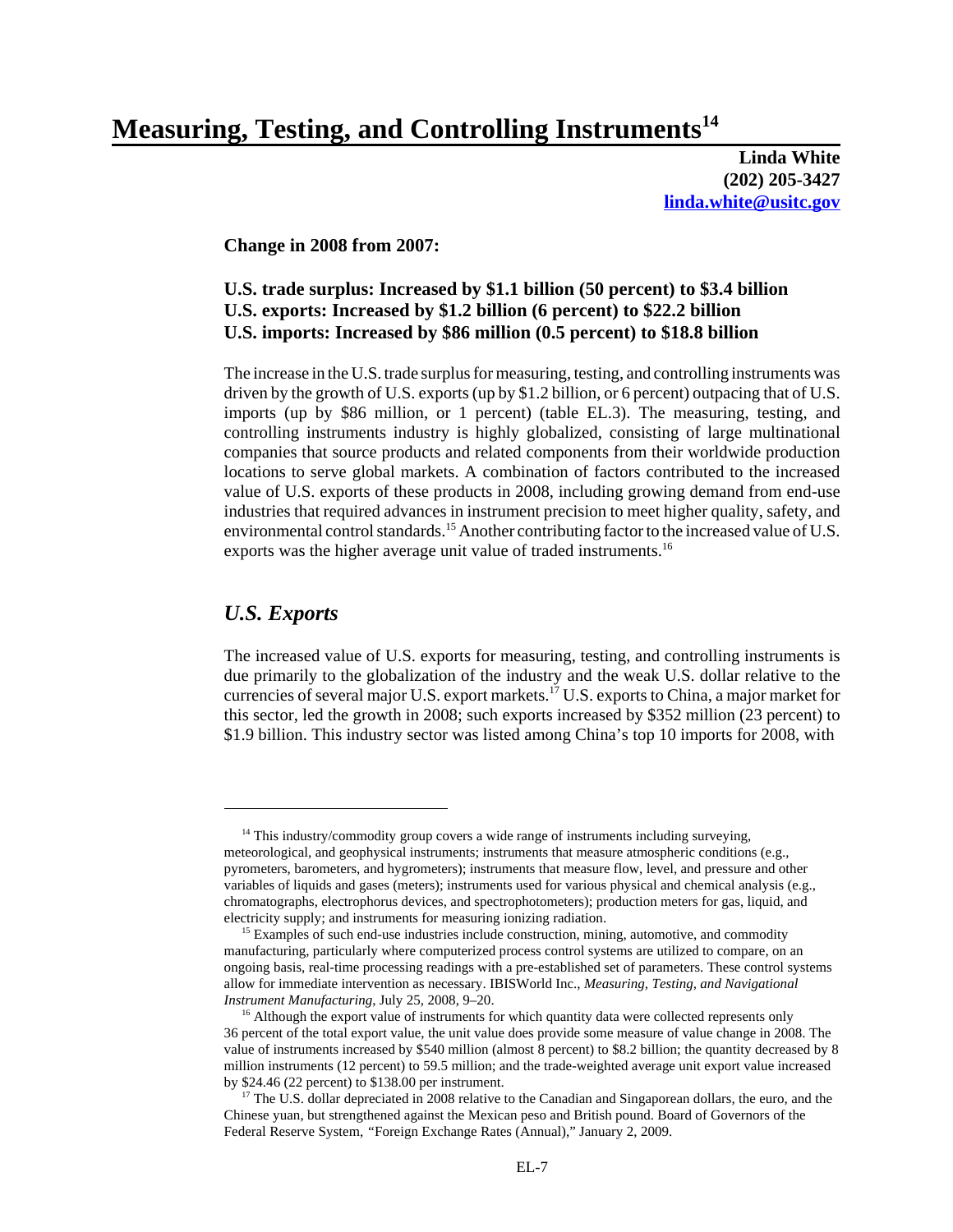|                                                                                                                                                                 |                                                                                        |                                                                                      |                                                                                       |                                                                                      |                                                                                     | Change, 2008 from 2007                                                       |                                                                                                                        |
|-----------------------------------------------------------------------------------------------------------------------------------------------------------------|----------------------------------------------------------------------------------------|--------------------------------------------------------------------------------------|---------------------------------------------------------------------------------------|--------------------------------------------------------------------------------------|-------------------------------------------------------------------------------------|------------------------------------------------------------------------------|------------------------------------------------------------------------------------------------------------------------|
| Item                                                                                                                                                            | 2004                                                                                   | 2005                                                                                 | 2006                                                                                  | 2007                                                                                 | 2008                                                                                | Absolute                                                                     | Percent                                                                                                                |
|                                                                                                                                                                 |                                                                                        |                                                                                      | Million dollars                                                                       |                                                                                      |                                                                                     |                                                                              |                                                                                                                        |
| U.S. exports of domestic merchandise:<br>Japan                                                                                                                  | 2,897<br>1.597<br>1.218<br>996<br>1.508<br>825<br>596<br>582<br>265<br>637<br>5,480    | 2,877<br>1.490<br>1.345<br>l.109<br>.405<br>830<br>685<br>577<br>261<br>782<br>6.037 | 3,035<br>.438<br>.535<br>,349<br>.685<br>909<br>833<br>692<br>353<br>754<br>7.087     | 3.072<br>.585<br>.627<br>.533<br>.457<br>957<br>794<br>779<br>303<br>810<br>8.047    | 3,021<br>1.741<br>.700<br>.885<br>.349<br>.074<br>718<br>891<br>298<br>822<br>8.697 | -51<br>156<br>73<br>352<br>$-108$<br>118<br>$-77$<br>112<br>-5<br>12<br>650  | -1.7<br>9.8<br>4.5<br>23.0<br>$-7.4$<br>12.3<br>$-9.6$<br>14.4<br>$-1.8$<br>1.4<br>8.1                                 |
| Total<br>EU-27<br><b>OPEC</b><br>Latin America ,,,,,,,,,,,,,,,,,,,,,,,,,,,,,<br><b>CBERA</b><br>Asia<br>Central and Eastern Europe                              | 16.603<br>4,491<br>370<br>2,264<br>63<br>5,576<br>136<br>120                           | 17.399<br>4,867<br>523<br>2.325<br>84<br>5,755<br>148<br>148                         | 19.669<br>5.470<br>721<br>2.468<br>100<br>6.672<br>195<br>195                         | 20.963<br>5,756<br>869<br>2.869<br>138<br>6,823<br>270<br>250                        | 22.195<br>6.086<br>.003<br>3.269<br>128<br>7,159<br>291<br>280                      | 1.232<br>331<br>134<br>399<br>-9<br>336<br>20<br>30                          | $\frac{5.9}{5.7}$<br>15.4<br>$\begin{array}{c} 13.9 \\ -6.9 \\ 4.9 \end{array}$<br>$\frac{7.5}{12.2}$                  |
| U.S. imports of merchandise for consumption:<br>Japan                                                                                                           | 1.152<br>2,872<br>1,889<br>1.162<br>2,359<br>1.201<br>406<br>277<br>385<br>67<br>2,597 | 1.320<br>2.850<br>2.093<br>.333<br>2.356<br>.244<br>515<br>277<br>464<br>81<br>2,825 | 1.496<br>2.800<br>2.299<br>.471<br>2.447<br>.279<br>624<br>302<br>565<br>134<br>3,155 | 1.652<br>3.066<br>2.548<br>746<br>2.578<br>.513<br>742<br>377<br>706<br>151<br>3,598 | 1.598<br>.735<br>.519<br>.995<br>.511<br>.614<br>723<br>425<br>767<br>182<br>3,695  | -53<br>$-332$<br>-29<br>249<br>$-67$<br>102<br>$-19$<br>49<br>60<br>31<br>96 | $-3.2$<br>$-10.8$<br>$-1.1$<br>14.2<br>$-2.6$<br>$\overline{6.7}$<br>$-2.6$<br>12.9<br>$8.\overline{5}$<br>20.7<br>2.7 |
| Total<br><b>FU-27</b><br><b>OPEC</b><br>Latin America ,,,,,,,,,,,,,,,,,,,,,,,,,,,,,<br><b>CBERA</b><br>Asia<br>Sub-Saharan Africa<br>Central and Eastern Europe | 14.367<br>4.887<br>2,930<br>4.651<br>181                                               | 15,359<br>5.283<br>5<br>2,910<br>6<br>4.994<br>10<br>200                             | 16.573<br>5.677<br>13<br>2.898<br>я<br>5.517<br>10<br>215                             | 18.678<br>6.457<br>3,161<br>6.290<br>13<br>211                                       | 18.764<br>6.558<br>6<br>2,839<br>9<br>6.611<br>212                                  | 86<br>101<br>-2<br>-322<br>-3<br>320                                         | 0.5<br>1.6<br>$-22.6$<br>-10.2<br>-22.4<br>5.1<br>-27.4<br>0.5                                                         |

**TABLE EL.3** Measuring, testing, and controlling instruments (EL025): U.S. exports of domestic merchandise, imports for consumption, and merchandise trade balance, by selected countries and country groups, 2004–08<sup>a</sup>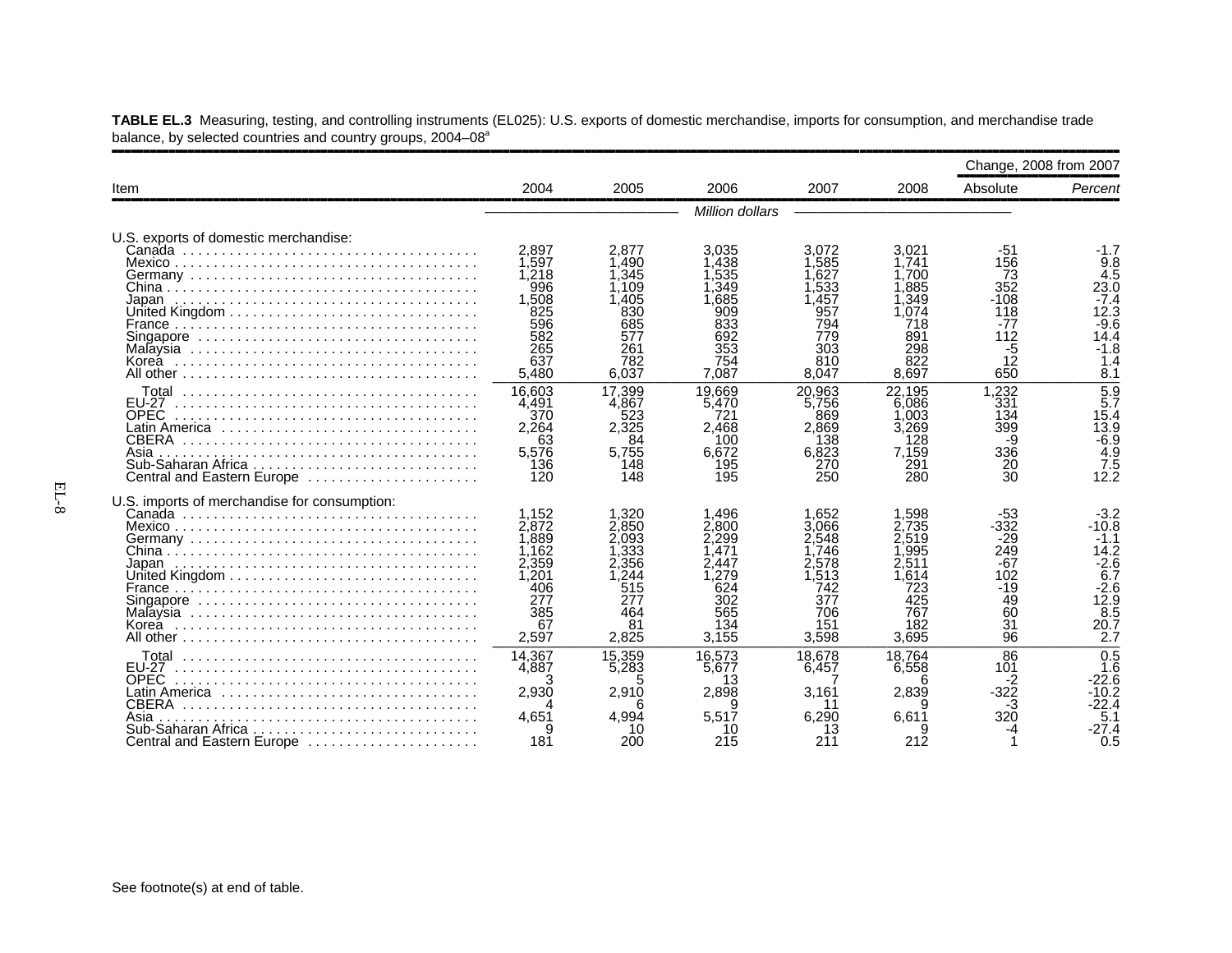|                                                                                                              |                                                                                              |                                                               |                                                                                    |                                                                                  |                                                                             | Change, 2008 from 2007                                                    |                                                                                   |
|--------------------------------------------------------------------------------------------------------------|----------------------------------------------------------------------------------------------|---------------------------------------------------------------|------------------------------------------------------------------------------------|----------------------------------------------------------------------------------|-----------------------------------------------------------------------------|---------------------------------------------------------------------------|-----------------------------------------------------------------------------------|
| Item                                                                                                         | 2004                                                                                         | 2005                                                          | 2006                                                                               | 2007                                                                             | 2008                                                                        | Absolute                                                                  | Percent                                                                           |
|                                                                                                              |                                                                                              |                                                               | Million dollars                                                                    |                                                                                  |                                                                             |                                                                           |                                                                                   |
| U.S. merchandise trade balance:<br>Canada<br>Japan<br>Malaysia<br>Korea                                      | .746<br>$-1.276$<br>-671<br>$-166$<br>$-851$<br>-376<br>191<br>305<br>$-120$<br>571<br>2,883 | .557<br>-1,359<br>-748<br>-951<br>30C<br>-204<br>70٬<br>3,212 | .538<br>.362<br>-764<br>-123<br>-762<br>-370<br>21C<br>39C<br>-212<br>620<br>3,932 | .420<br>481<br>-92.<br>-213<br>.122<br>-556<br>52<br>402<br>-403<br>659<br>4.448 | .423<br>-994<br>-819<br>-110<br>.162<br>-540<br>465<br>-469<br>640<br>5,002 | 488<br>103<br>103<br>۰4٬<br>$\frac{16}{-57}$<br>63<br>-66<br>$-20$<br>554 | 32.9<br>11.1<br>48.5<br>$-3.6$<br>2.9<br>15 <sup>2</sup><br>-16.3<br>-3.0<br>12.4 |
| Total<br>EU-27<br>OPEC<br>Latin America<br>CBERA<br>Asia<br>Sub-Saharan Africa<br>Central and Eastern Europe | 2,237<br>-395<br>368<br>-666<br>59<br>924<br>126<br>-61                                      | 2.040<br>-416<br>518<br>-585<br>78<br>761<br>138              | 3,096<br>-207<br>707<br>-430<br>91<br>.155<br>186<br>-19                           | 2.286<br>-702<br>862<br>-291<br>126<br>533<br>257<br>39                          | 3,431<br>-472<br>997<br>430<br>119<br>549<br>281<br>69                      | .146<br>230<br>135<br>721<br>16<br>$\frac{24}{29}$                        | 50.1<br>32.7<br>15.7<br>3(<br>75.1                                                |

**TABLE EL.3** Measuring, testing, and controlling instruments (EL025): U.S. exports of domestic merchandise, imports for consumption, and merchandise trade balance, by selected countries and country groups, 2004–08<sup>a</sup>—*Continued* 

Source: Compiled from official statistics of the U.S. Department of Commerce.

*Note*: Calculations based on unrounded data. The countries shown are those with the largest total U.S. trade (U.S. imports plus U.S. exports) in these products in 2008.

aImport values are based on customs value; export values are based on f.a.s. value, U.S. port of export. **bNot meaningful for purposes of comparison.**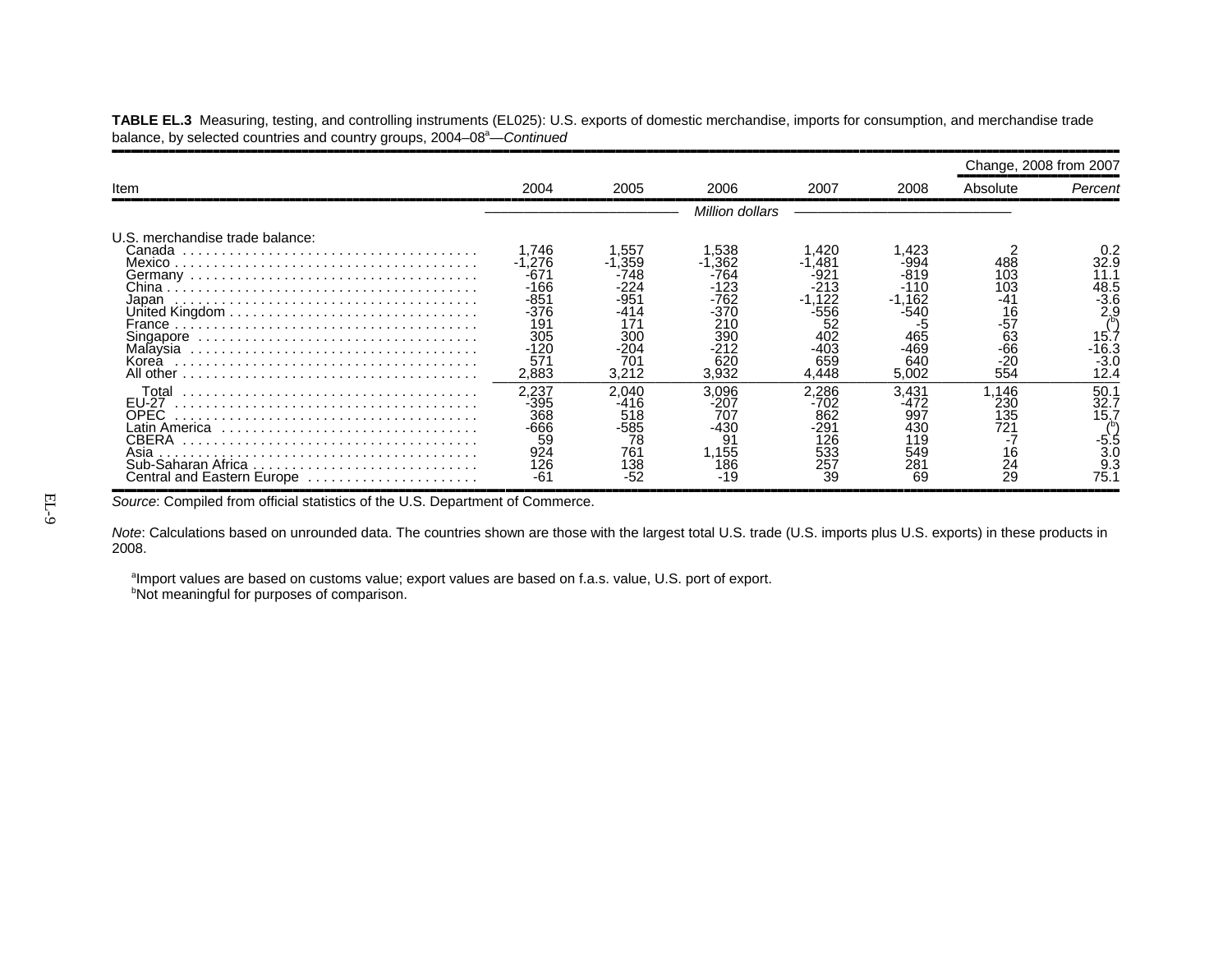the products largely used in infrastructure and manufacturing projects.<sup>18</sup> U.S. exports to Mexico, the United Kingdom, and Singapore each followed suit; collectively increasing by \$386 million (12 percent) to \$3.7 billion in 2008.<sup>19</sup>

In 2008, the growth in U.S. exports was dominated by parts for measuring, testing, and controlling instruments (increased by \$393 million, 6 percent, to \$6.7 billion); U.S. exports to Mexico and China accounted for most of this growth, increasing by, \$754 million (18 percent) to \$11 million and by \$93 million (20 percent) to \$554 million, respectively. Major U.S. manufacturers of products in this sector have manufacturing and distribution operations in Mexico and China. U.S. exports of physical and chemical analysis instruments increased by the next largest amount (increased by \$336 million, 8 percent, to \$4.7 billion); U.S. exports to China dominated the growth in these instruments (increased by \$147 million, 41 percent, to \$504 million).<sup>20</sup> The third-largest increase in sector exports was accounted for by surveying and geophysical measurement instruments (increased by \$263 million, 28 percent to \$1.2 billion); U.S. exports to the United Kingdom dominated the growth in exports of these instruments (increased by 144 percent to \$67 million), followed by Canada (increased by \$67 million, 44 percent to \$107 million) and Singapore (increased by \$33 million, 85 percent, to  $$69$  million).<sup>21</sup>

#### *U.S. Imports*

U.S. imports of measuring, testing, and controlling instruments increased only slightly in 2008, by \$86 million (0.5 percent) to \$18.8 billion. Factors that limited import growth in 2008 included a general decrease in U.S. construction and manufacturing activity,<sup>22</sup> which are major markets for this product sector, and the depreciated dollar relative to the currencies of several major suppliers to the U.S. market. U.S. imports from China and the United Kingdom increased in 2008, growing by \$249 million (14 percent) and \$102 million (7 percent), respectively. Although the U.S. dollar depreciated relative to the Chinese yuan, intracompany transfers by major U.S. companies and large global producers with facilities in the U.S. market that have manufacturing operations in China contributed to four consecutive years of increased U.S. imports. In addition, the United Kingdom is a global leader in this industry sector; UK companies have a number of operations in the U.S. market, contributing to four consecutive years of increased imports due to intracompany transfers. The stronger U.S. dollar relative to the British pound, in 2008 also spurred increased imports from the United Kingdom.

 <sup>18</sup> EIU, *Business China*, March 2, 2009, 10.

<sup>&</sup>lt;sup>19</sup> Canada continued to be the leading U.S. export market for this sector despite a decrease of \$51 million (down nearly 2 percent) in U.S. exports, attributable to a combination of factors including lower prices of Canadian mined commodities, which contributed to reduced Canadian export revenues, and an overall economic downturn. Although Japan also continued to be a major market for this sector, exports to that market have decreased in the past two years, down by \$228 million (14 percent) in 2007 and by \$108 million (7 percent) in 2008. OECD, "Developments in Individual OECD Countries, Canada," 2008, 118.

<sup>&</sup>lt;sup>20</sup> Physical and chemical measuring instruments are typically used in chemical laboratories and in manufacturing and processing operations. They include spectrometers, which measure properties of light for analyzing material composition; chromatographs and electrophoresis instruments, which separate and isolate molecules from other molecules of a mixture; and a variety of other instruments to measure gas and smoke, thermal burden, viscosity, expansion, and surface tension.

<sup>&</sup>lt;sup>21</sup> Surveying and range finders are used in a variety of industries, including mining, construction, and civil engineering. Geophysical instruments measure activities of the earth including oceanography, seismology (earthquakes), and volcanology (volcanoes).

<sup>&</sup>lt;sup>22</sup> USDOC, BEA, "Table 6.ID: National Income Without Capital Consumption Adjustment by Industry."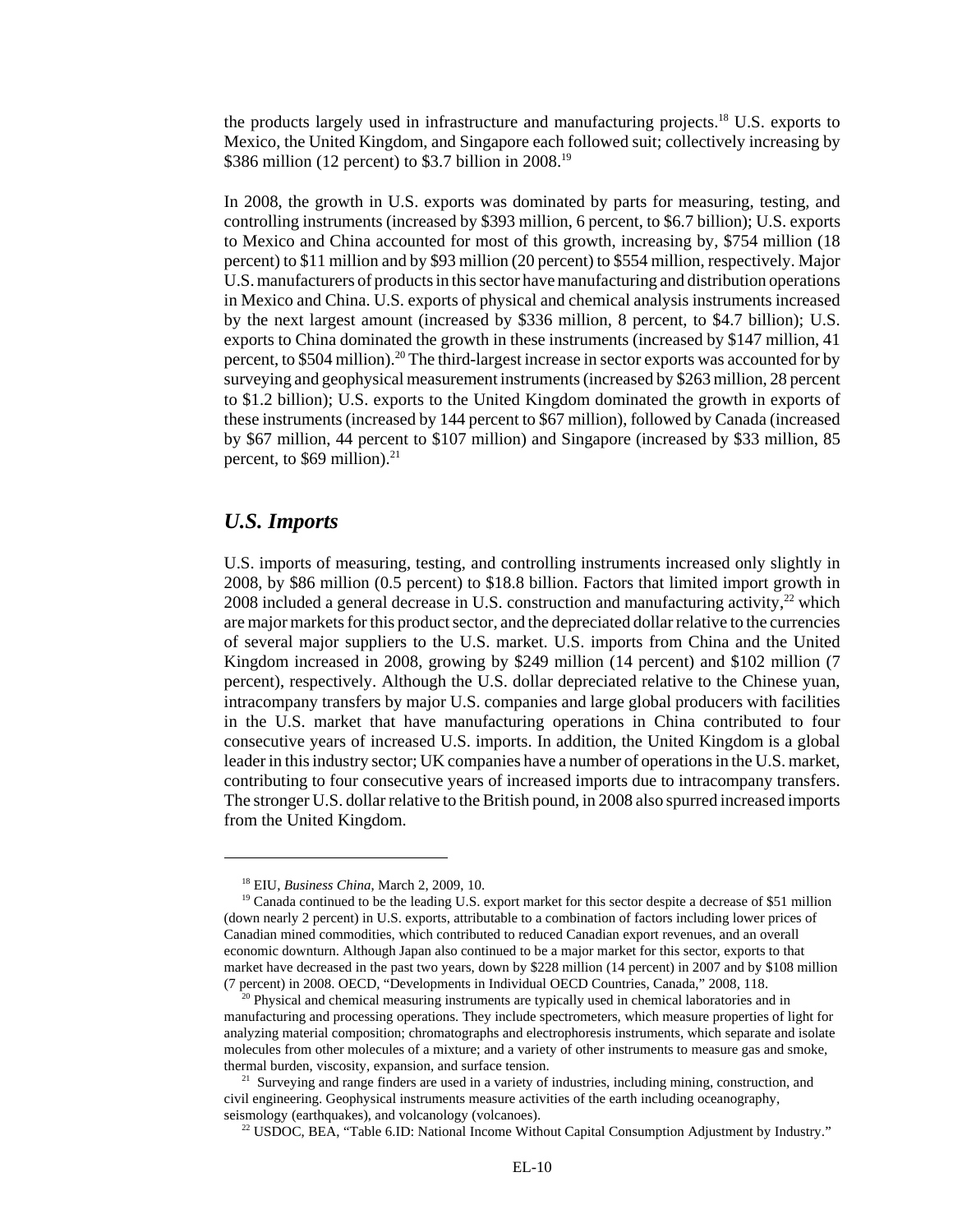Korea, Malaysia, and Singapore each accounted for a comparatively small amount of U.S. imports in 2008. Imports from these countries collectively increased by \$140 million (11 percent) to \$1.4 billion.<sup>23</sup> Imports decreased from all other major suppliers.<sup>24</sup>

In terms of product shifts, parts of measuring, testing, and controlling instruments recorded the largest increase in 2008 (by 6 percent to \$4.7 billion); imports from three countries contributed significantly to this increase: China (increased by 28 percent to \$531 million), Mexico (increased by 12 percent to \$607 million), and Germany (increased by 8 percent to \$707 million). These shifts are illustrative of the globalization of supply chains in this sector. The largest increase was in parts for physical and chemical analysis instruments.<sup>25</sup> In the same year, instruments for physical and chemical analysis recorded the next-largest increase (by 5 percent to nearly \$3 billion), most of which entered from China and Ireland. Gas, liquid, and electricity supply meters accounted for the third-largest increase (by 40 percent to \$261 million); Mexico accounted for most of this growth (increased by 40 percent to \$202 million), followed by China and the United Kingdom (a combined increase of 275 percent to \$30 million). Although imports increased for a number of product groups within this sector, imports of others declined, resulting in a relatively flat U.S. import market for 2008.<sup>26</sup>

<sup>&</sup>lt;sup>23</sup> Although imports from these three countries increased in 2008, their collective import market share remained constant over the 2004–08 period at 7 percent. By comparison, the import market shares for China and the United Kingdom increased in 2008 to 11 percent and 9 percent, respectively.

<sup>&</sup>lt;sup>24</sup> Although the U.S. dollar appreciated relative to the Mexican peso in 2008, sector products imported from Mexico decreased in value. The 2007 growth in U.S. imports from Mexico was an anomaly (table EL.3), which contributed to the large decrease (\$332 million) in 2008. U.S. imports from Mexico continued the downward trend in 2008, steadily losing U.S. import market share to other major suppliers.

 $25$  U.S. imports of parts for physical and chemical analysis instruments increased by 7 percent to \$1.3 billion in 2008. China and Germany dominated the growth in imports of these parts, with a combined increase of \$357 million.

 $^{26}$  In 2008, the largest decrease was in automatic regulating instruments used for home, office, and industrial environment control applications (decreased by 12 percent to \$3.0 billion), followed by revolution and production counters (decreased by 15 percent to \$722 million). For both product groups, imports from Mexico recorded the largest decreases, down by 27 percent to \$925 million for auto regulating instruments and by 22 percent to \$415 million for revolution and production counters.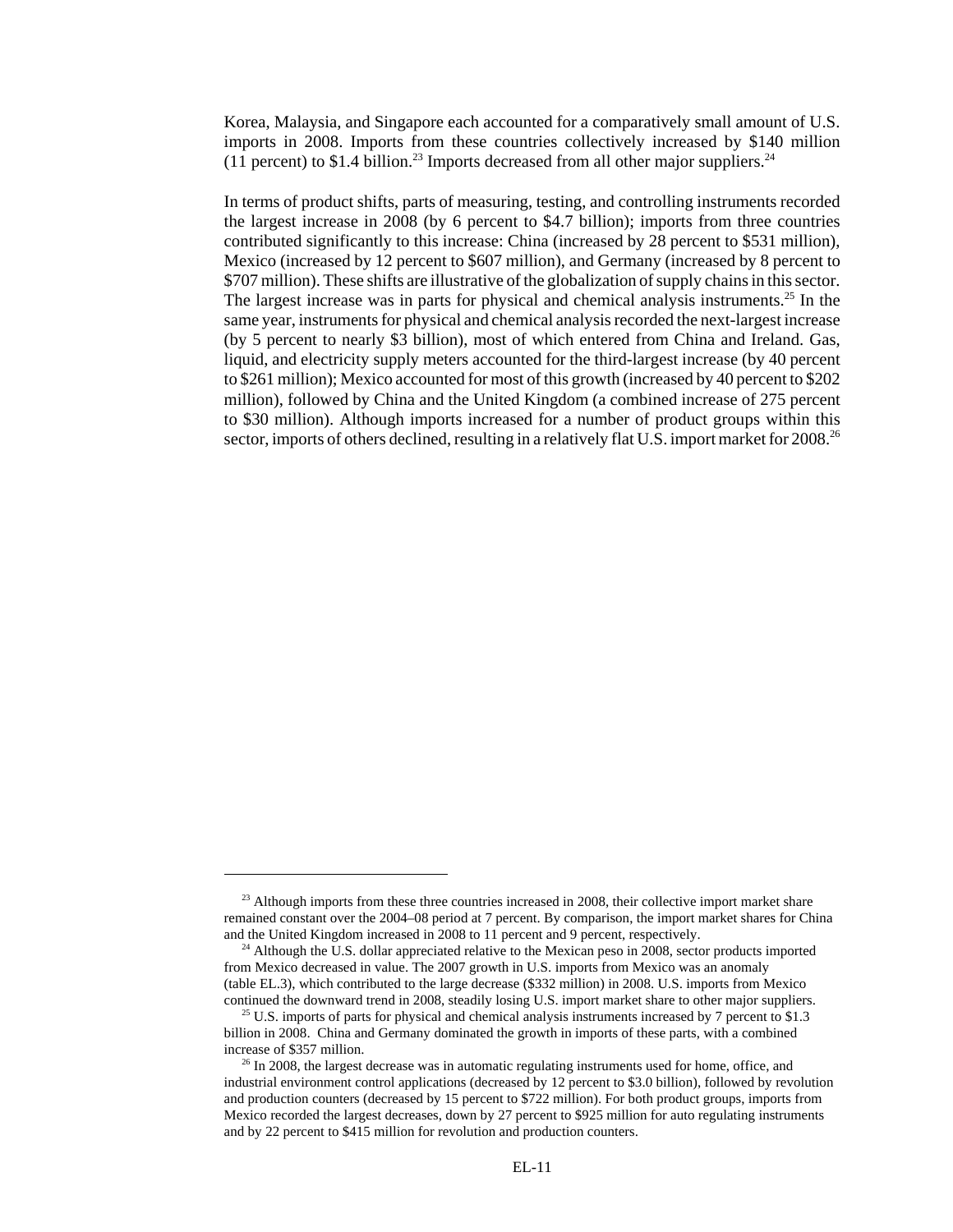**Change in 2008 from 2007:**

## **U.S. trade deficit: Increased by \$1.0 billion (53 percent) to \$3.0 billion U.S. exports: Decreased by \$203 million (4 percent) to \$5.0 billion U.S. imports: Increased by \$841 million (12 percent) to \$8.0 billion**

The U.S. trade deficit in optical goods increased by 53 percent to \$3.0 billion in 2008, representing the largest year-to-year change in the past five years (table EL.4). Reduced purchases of U.S.-manufactured optical components and inputs by struggling Asian equipment producers, and the continued transfer of U.S. contact lens production to Europe and Asia, led to lower U.S. exports. Meanwhile, continued demand by U.S. consumers for digital photography and consumer electronics products—which incorporate high-value optical components such as digital lenses and liquid-crystal displays—contributed to a significant increase in imports.

# *U.S. Exports*

In 2008, U.S. exports of optical goods declined by \$203 million (4 percent) to \$5.0 billion. Sales of U.S.-made optical products and components used as manufacturing inputs by large industrial, machine tool, and consumer electronics producers in Japan, Korea, China, and Taiwan declined significantly, largely due to downturns in global markets for such goods.<sup>28</sup> For example, U.S. exports of lasers to Japan, the largest market for U.S.-made optical products, decreased by 20 percent to \$200 million, while exports of precision lenses and components to that country fell by more than one-third to \$184 million. These declines occurred as Japanese manufacturers reduced their demand for optical components as sales of cars, electronics, and machinery all continued to decline.<sup>29</sup> After increasing by 15 percent to \$792 million in 2007, U.S. exports of contact lenses dropped by 3 percent in 2008, as major U.S. producers shifted some of their production to manufacturing subsidiaries in the United Kingdom, Ireland, and Malaysia.30

 $27$  This industry/commodity group includes optical instruments, such as microscopes, telescopes, and liquid crystal devices; optical lenses, including camera lenses; and ophthalmic goods, including eyeglasses, sunglasses, and eyeglass and sunglass lenses and frames.

 $^{28}$  U.S. industry officials, telephone interview by Commission staff, March 10, 2009; Anderson and Overton, "Photonics Enters a Period of High Anxiety," January 2009, 55–76.

 $29$  Harden, "Japan Leads Rich Nations Downward," March 10, 2009, D04; U.S. industry officials, telephone interviews by Commission staff, January 9–11, 2009.

<sup>&</sup>lt;sup>30</sup> Finfacts Team, "Vistakon To Invest Over  $\bigoplus$  00 Million," March 15, 2006, 1; Johnson & Johnson, "Form 10-K," February 9, 2009, 1–20; Gale Group, "Bausch & Lomb To Adjust Worldwide Contact Lens Manufacturing Workforce," September 20, 2006; IBISWorld Inc., *Ophthalmic Lens Manufacturing in the U.S.*, January 27, 2009, 20–25; and IBISWorld Inc. "Ophthalmic Lens Wholesaling in the US," January 27, 2009, 22–27.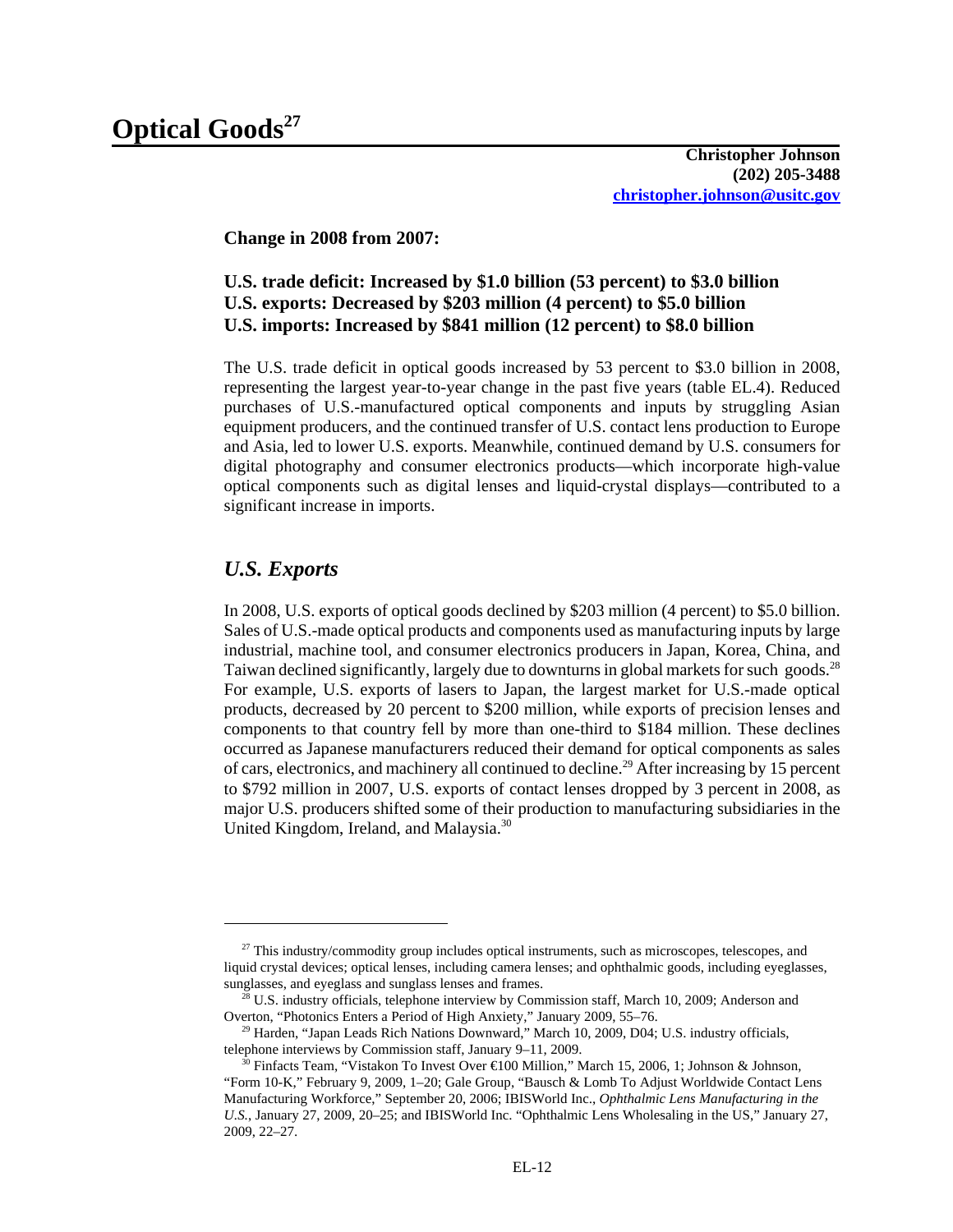|                                                                                                                  |                                                                              |                                                                                |                                                                              |                                                                                |                                                                                | Change, 2008 from 2007                                                                      |                                                                                                                 |
|------------------------------------------------------------------------------------------------------------------|------------------------------------------------------------------------------|--------------------------------------------------------------------------------|------------------------------------------------------------------------------|--------------------------------------------------------------------------------|--------------------------------------------------------------------------------|---------------------------------------------------------------------------------------------|-----------------------------------------------------------------------------------------------------------------|
| Item                                                                                                             | 2004                                                                         | 2005                                                                           | 2006                                                                         | 2007                                                                           | 2008                                                                           | Absolute                                                                                    | Percent                                                                                                         |
|                                                                                                                  |                                                                              |                                                                                | Million dollars                                                              |                                                                                |                                                                                |                                                                                             |                                                                                                                 |
| U.S. exports of domestic merchandise:<br>Korea                                                                   | 755<br>141<br>233<br>429<br>350<br>48<br>241<br>374<br>264<br>154<br>1,003   | 950<br>274<br>351<br>514<br>315<br>58<br>281<br>426<br>287<br>147<br>1.061     | 950<br>357<br>343<br>581<br>374<br>57<br>300<br>360<br>412<br>181<br>1.127   | 961<br>378<br>381<br>165<br>451<br>54<br>322<br>334<br>406<br>211<br>1.203     | 847<br>295<br>411<br>347<br>499<br>83<br>355<br>219<br>318<br>198<br>1.391     | $-114$<br>-83<br>30<br>$-118$<br>$\frac{48}{29}$<br>32<br>-115<br>$-89$<br>$-13$<br>189     | $-11.9$<br>-21.9<br>8.0<br>$-25.3$<br>10.5<br>54.3<br>10.0<br>34.5<br>$-21.8$<br>$-6.4$<br>15.7                 |
| Total<br><b>EU-27</b><br><b>OPEC</b><br><b>CBERA</b><br>Asia<br>Central and Eastern Europe                       | 3,992<br>1.152<br>57<br>337<br>13<br>1.995<br>12<br>21                       | 4.664<br>1.244<br>68<br>338<br>10<br>2,514<br>15<br>22                         | 5.041<br>1.466<br>83<br>272<br>13<br>2.663<br>16<br>34                       | 5.166<br>1.604<br>62<br>282<br>31<br>2.640<br>75                               | 4.963<br>1.670<br>113<br>394<br>36<br>2.177<br>20<br>86                        | $-203$<br>66<br>51<br>112<br>5<br>$-464$<br>3<br>10                                         | $-3.9$<br>4.1<br>83.6<br>39.9<br>17.1<br>-17.6<br>17.2<br>13.9                                                  |
| U.S. imports of merchandise for consumption:<br>Korea<br>Italy                                                   | 1.366<br>1,057<br>414<br>90<br>218<br>548<br>160<br>228<br>81<br>96<br>1.127 | 1.279<br>1.179<br>438<br>117<br>209<br>599<br>168<br>240<br>75<br>117<br>1.205 | .296<br>.516<br>475<br>124<br>188<br>743<br>144<br>276<br>113<br>145<br>.274 | 1.264<br>.904<br>543<br>279<br>233<br>794<br>155<br>288<br>108<br>138<br>1.430 | 1.503<br>1.939<br>554<br>549<br>272<br>678<br>400<br>289<br>83<br>158<br>1,553 | 239<br>$\overline{35}$<br>11<br>270<br>39<br>$-116$<br>244<br>-24<br>$\overline{2}0$<br>123 | 18.9<br>$\overline{1.8}$<br>2.0<br>96.5<br>16.5<br>-14.6<br>157.4<br>0.3<br>$-22.5$<br>$\overline{14.3}$<br>8.6 |
| Total<br><b>FU-27</b><br><b>OPEC</b><br><b>CBERA</b><br>Asia<br>Sub-Saharan Africa<br>Central and Eastern Europe | 5,386<br>1.686<br>3.245<br>34                                                | 5.626<br>1.766<br>162<br>3.357<br>42                                           | 6.294<br>1.968<br>187<br>3.82<br>51                                          | 7.137<br>2,177<br>21<br>4.414<br>55                                            | 7,978<br>2.131<br>217<br>5.024<br>59                                           | 841<br>-46<br>610                                                                           | 11.8<br>$-2.1$<br>13.9<br>2.7<br>87.0<br>13.8<br>-34.1<br>8.0                                                   |

**TABLE EL.4** Optical goods, including ophthalmic goods (EL020): U.S. exports of domestic merchandise, imports for consumption, and merchandise trade balance, by selected countries and country groups, 2004–08<sup>a</sup>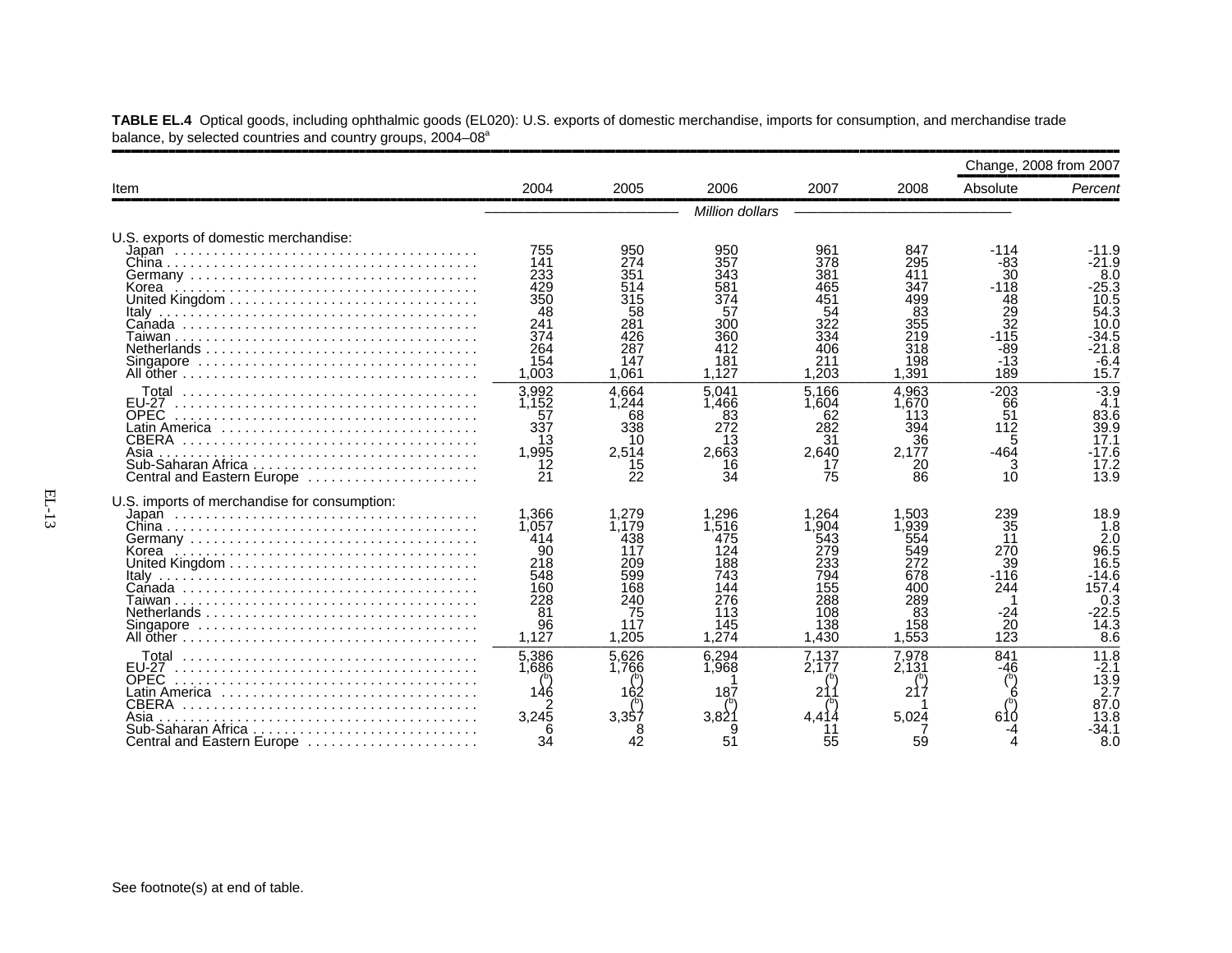**TABLE EL.4** Optical goods, including ophthalmic goods (EL020): U.S. exports of domestic merchandise, imports for consumption, and merchandise trade balance, by selected countries and country groups, 2004–08<sup>a</sup>—*Continued* 

|                                                                                            |                                                                                    |                                                                               |                                                                              |                                                                                      |                                                                                      | Change, 2008 from 2007                                                    |                                                                  |  |  |  |
|--------------------------------------------------------------------------------------------|------------------------------------------------------------------------------------|-------------------------------------------------------------------------------|------------------------------------------------------------------------------|--------------------------------------------------------------------------------------|--------------------------------------------------------------------------------------|---------------------------------------------------------------------------|------------------------------------------------------------------|--|--|--|
| Item                                                                                       | 2004                                                                               | 2005                                                                          | 2006                                                                         | 2007                                                                                 | 2008                                                                                 | Absolute                                                                  | Percent                                                          |  |  |  |
|                                                                                            | Million dollars                                                                    |                                                                               |                                                                              |                                                                                      |                                                                                      |                                                                           |                                                                  |  |  |  |
| U.S. merchandise trade balance:<br>Japan<br>Korea<br>Italy<br>Canada<br>aiwan<br>Singapore | -611<br>$-916$<br>-181<br>339<br>132<br>$-500$<br>81<br>145<br>183<br>58<br>$-125$ | -329<br>904<br>$-87$<br>397<br>106<br>-541<br>113<br>186<br>21٬<br>30<br>-144 | -345<br>.159<br>-132<br>457<br>185<br>-686<br>156<br>84<br>299<br>36<br>-147 | $-303$<br>$-1.527$<br>-163<br>185<br>218<br>-740<br>167<br>46<br>299<br>74<br>$-227$ | $-656$<br>.644<br>-143<br>-202<br>227<br>-595<br>-45<br>$-70$<br>234<br>40<br>$-162$ | -353<br>-117<br>19<br>$-387$<br>145<br>$-212$<br>-116<br>-64<br>-33<br>66 | -116.6<br>-7.7<br>11.9<br>19.6<br>-21.5<br>45.<br>28.9           |  |  |  |
| Total<br><b>EU-27</b><br>OPEC.<br>CBERA<br>Asia<br>Central and Eastern Europe              | $-1,395$<br>-534<br>56<br>191<br>10<br>$-1,250$                                    | $-962$<br>-522<br>68<br>176<br>-843<br>-21                                    | $-1,253$<br>-502<br>83<br>84<br>1.3<br>$-1,158$                              | $-1,971$<br>-573<br>61<br>31<br>$-1,774$                                             | -3.016<br>-461<br>113<br>36<br>$-2,847$<br>27                                        | $-1.045$<br>112<br>51<br>107<br>$-1,073$                                  | -53.0<br>19.5<br>84.0<br>151.6<br>16.4<br>-60.5<br>105.8<br>29.4 |  |  |  |

Source: Compiled from official statistics of the U.S. Department of Commerce.

*Note*: Calculations based on unrounded data. The countries shown are those with the largest total U.S. trade (U.S. imports plus U.S. exports) in these products in 2008.

<sup>a</sup>Import values are based on customs value; export values are based on f.a.s. value, U.S. port of export.

*b***Less than \$500,000.** 

<sup>c</sup>Not meaningful for purposes of comparison.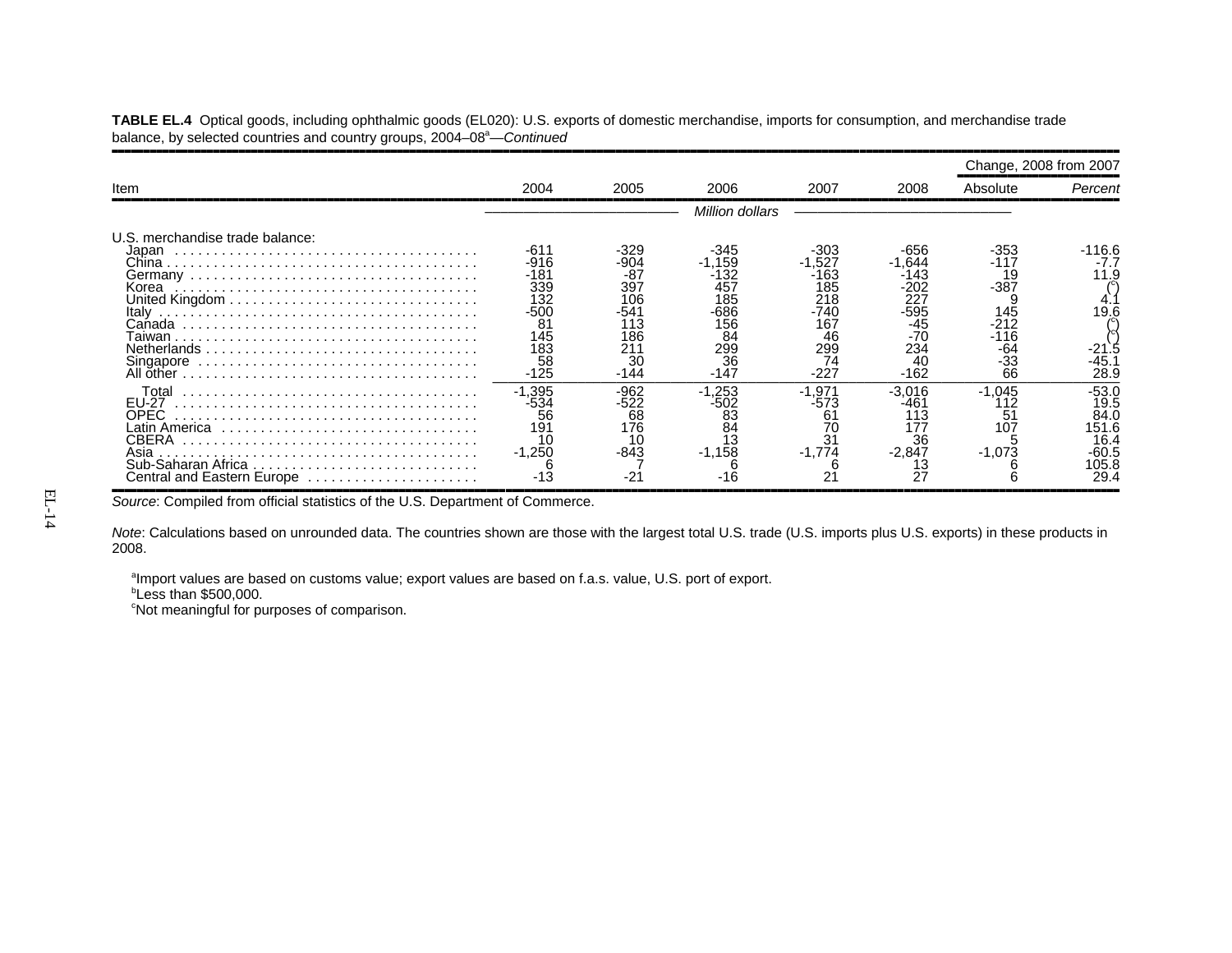#### *U.S. Imports*

U.S. imports of optical goods from Japan, Canada, and Korea increased the most in 2008, while imports from the largest supplier, China, remained stagnant. Major Japanese camera makers took advantage of recent spikes in U.S. demand for digital single-lens reflex cameras (DSLRs) and increased their sales of add-on products, particularly interchangeable lenses, in 2008.31 Although sales of less sophisticated, compact digital cameras have slowed, sales of DCLRs grew; lower selling prices, a greater range of models, and more effective distribution of DSLRs by Japanese producers such as Nikon and Canon<sup>32</sup> contributed to the growth in this more sophisticated segment of the U.S. consumer photography products market.<sup>33</sup> Other Japanese-manufactured optical products registering import growth in the United States included lasers, microscopes, and polarized glass.

Improved features and falling prices on a wide range of video-based consumer electronics products, such as flat-panel displays, fueled an increase in U.S. imports of specialized, Korean-made liquid-crystal devices and components. These included components used in the assembly of monitors and other display devices in U.S. facilities of a major Japanesebased consumer electronics firm.<sup>34</sup> Intracompany trade between Korean electronics manufacturers and their U.S. subsidiaries also contributed to the increase in U.S. imports of optical goods and components.

While China continued to be the largest supplier of U.S. imports of optical goods, accounting for just under 25 percent of the total, imports from that country rose by less than 2 percent in 2008 and consisted principally of eyeglass frames, sunglasses, reading glasses, and camera lenses.35 China's exports of camera lenses to the United States and other foreign markets have trended downward since peaking in 2000, as global camera equipment firms shifted the production of lower-end photographic equipment from China to other countries with lower wage rates such as Malaysia, Vietnam, and Thailand.<sup>36</sup> By contrast, Japan continues to dominate the market for high-end cameras and lenses.<sup>37</sup>

 <sup>31</sup> Hogan, "Photokina 2008 Commentary," 2008, 1–4; *Digital Photography News*, "Canon Announces New 50D Digital SLRView Track," August 26, 2008, 1.

<sup>&</sup>lt;sup>32</sup> Cheesman, "Canon to Boost DSLR Camera Lens Production," March 31, 2008, 1.

 <sup>33</sup> InfoTrends, "Infotrends Releases Landmark Study," November 13, 2008, 1.

<sup>&</sup>lt;sup>34</sup> U.S. industry officials, telephone interview by Commission staff, March 10, 2009.

 <sup>35</sup> IBISWorld Inc., *Camera Equipment Manufacturing in China,* August 28, 2008, 8, 10.

<sup>&</sup>lt;sup>36</sup> Most of the large camera equipment firms are headquartered in Japan, but manufacture lower-end cameras and lenses in less-developed Asian countries. Ibid., 8–12.

 <sup>37</sup> Ibid., 12.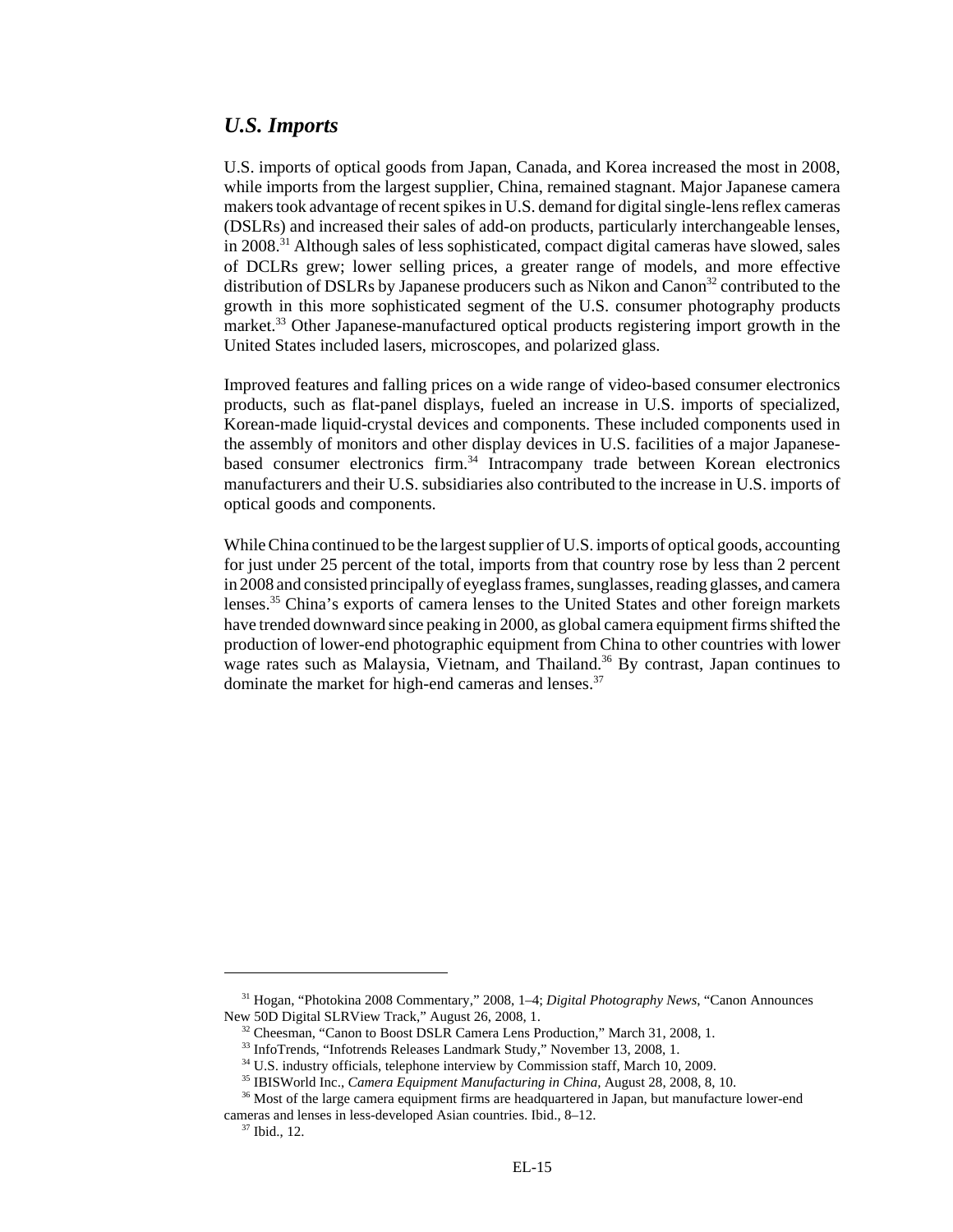# **Bibliography - Electronic Products**

- Anderson, Stephen G., and Gail Overton. "Photonics Enters a Period of High Anxiety." *Laser Focus World*, January 2009.
- Board of Governors of the Federal Reserve System. "Foreign Exchange Rates (Annual)." Federal Reserve Statistical Release, Release date January 2, 2009. http://www.federalreserve.gov/ releases/g5a/current/.
- Cheesman, Chris. "Canon to Boost DSLR Camera Lens Production." *Amateur Photographer*, March 31, 2008. http://www.amateurphotographer.co.uk/news/canon\_to\_boost\_dslr\_camera lens production news 201062.html?aff=rss.
- *Digital Photography News*. "Canon Announces New 50D Digital SLRView Track," August 26, 2008. http://www.dphoto.us/news/node/2247.
- Economist Intelligence Unit (EIU). *Business China.* Hong Kong: Economist Intelligence Unit, March 2, 2009. http://www.eiu.com/.
- ———. "USA: Healthcare and Pharmaceuticals Report." *Industry Briefing*, February 12, 2009.
- ———. "USA Telecoms: 19% of Subscribers Using Smartphones." *Industry Briefing*, March 4, 2009.
- ———. "USA Telecoms: Smartphones Picking Up Market Share." *Industry Briefing*, March 4, 2009.
- ———. "USA Telecoms and Technology." *Industry Briefing*, March 12, 2009.
- ———. World Hardware: Semiconductor Market Update." *Industry Briefing*, February 2009.
- ———. "World Telecoms: Advertisers Get a Trove of Clues in Smartphones." *Industry Briefing*, March 11, 2009.
- Episcom Business Intelligence Ltd. "The Medical Device Market: Ireland." Report summary, January 31, 2009. https://www.espicom.com/Prodcat.nsf/Search/00000556? OpenDocument.

Finfacts Team. "Vistakon To Invest Over €100 Million In Its Limerick Manufacturing Facility," March 15, 2006. http://www.finfacts.com/irelandbusinessnews/publish/ article 10005208.shtml.

- Gale Group. "Bausch & Lomb To Adjust Worldwide Contact Lens Manufacturing Workforce," September 20, 2006. http://www.thefreelibrary.com/Bausch+&+Lomb+To+Adjust+ Worldwide+Contact+Lens+Manufacturing+Workforce-a0151650614.
- Harden, Blaine. "Japan Leads Rich Nations Downward." *Washington Post*, March 10, 2009.
- Hogan, Thom. "Photokina 2008 Commentary: Where Do We Go From Here?" 2008. http://www.bythom.com/photokina2008.htm.
- IBISWorld Inc. *Camera Equipment Manufacturing in China*. IBISWorld and ACMR China Industry Report, August 28, 2008.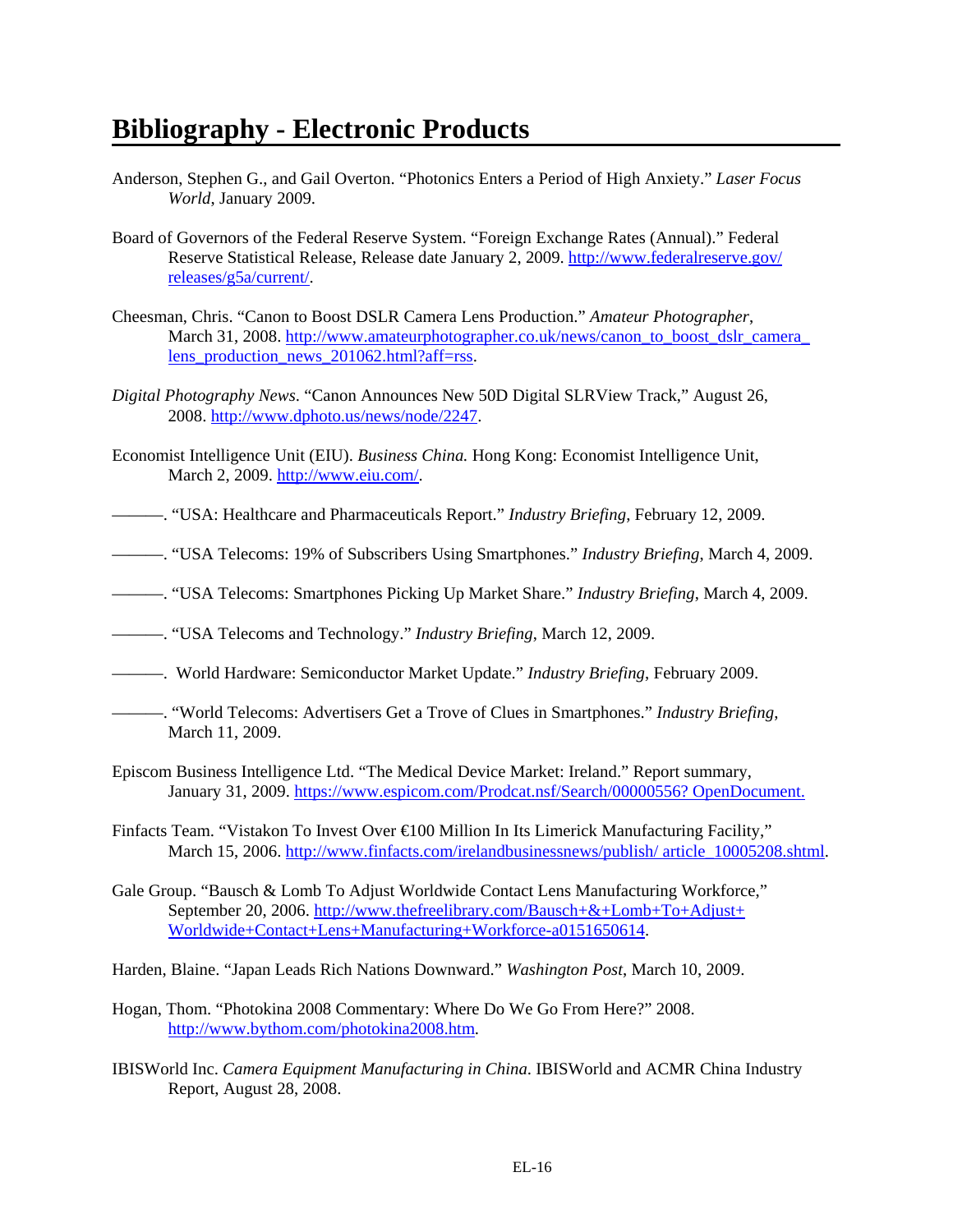———. *Measuring, Testing and Navigational Instrument Manufacturing in the U.S.: 33451*. IBISWorld Industry Report, July 25, 2008.

- ———. *Ophthalmic Lens Manufacturing in the U.S.* IBISWorld Industry Report, January 27, 2009.
- ———. *Ophthalmic Lens Wholesaling in the U.S.* IBISWorld Industry Report, January 27, 2009.
- InfoTrends. "InfoTrends Releases Landmark Study on Digital SLR Market," November 13, 2008. http://www.infotrends-rgi.com/public/Content/Press/2008/11.13.2008.html.
- Ireland Department of Enterprise, Trade and Employment. "Cordis Medical Device Manufacturing Facility Opens in Cashel." News release, December 2, 2008. http://www.entemp.ie/press/2008/20081202.htm.
- Johnson & Johnson. *Form 10-K Annual Report Pursuant to Section 13 of 15(D) of the Securities and Exchange Act of 1934 for the Fiscal Year 2008,* February 9, 2009.
- *Manufacturing Ireland*. "Cooking Up a Storm," November 30 2008. http://update.dit.ie/ 08-12-08/docs/Manufacturing%20Ireland%20Cook%20Medical.pdf.
- *Medical Product Outsourcing*. "Philips Electronics Expands Medical Device Portfolio with \$5.1 Billion Respironics Deal," January 1, 2008. http://www.articlearchives.com/medicine-health/diseasesdisorders-neurological-sleep/990082-1.html.
- Mezo, Ingrid. "Reform in Japan: Reviewers and Fees Go Up; Will Approval Times Go Down?" *The Gray Sheet*, December 22, 2008. http://www.medicaldevicestoday.com/2008/12/reform-in-japanreviewers-and-fees-go-up-will-approval-times-go-down-html.
- New Zealand Trade and Enterprise. "The Netherlands Country Brief," August 2006. http://www.marketnewzealand.com/common/files/netherlands-cb.pdf.
- Organization for Economic Cooperation and Development (OECD). "Developments in Individual OECD Countries, Canada." *OECD Economic Outlook,* vol. 2008, no. 2. Paris, France: OECD, 2008. http://www.oecd.org/dataoecd/16/17/42440529.pdf.
- Semiconductor Industry Association (SIA). "Global Semiconductor Sales Fell by 2.8 Percent in 2008," February 2, 2009. http://www.sia-online.org/cs/papers\_publications/press\_release\_detail? pressrelease.id=1534
- U.S. Department of Commerce (USDOC). Bureau of Economic Analysis (BEA). "Table 6.1D: National Income Without Capital Consumption Adjustment by Industry." Interactive Access To National Income and Product Accounts Tables. http://www.bea.gov/national/nipaweb/ (accessed April 22, 2009).
	- ———. Census Bureau. Official U.S. trade statistics. http://www.census.gov/foreign-trade/download/ dvd/index.html#merch (accessed monthly).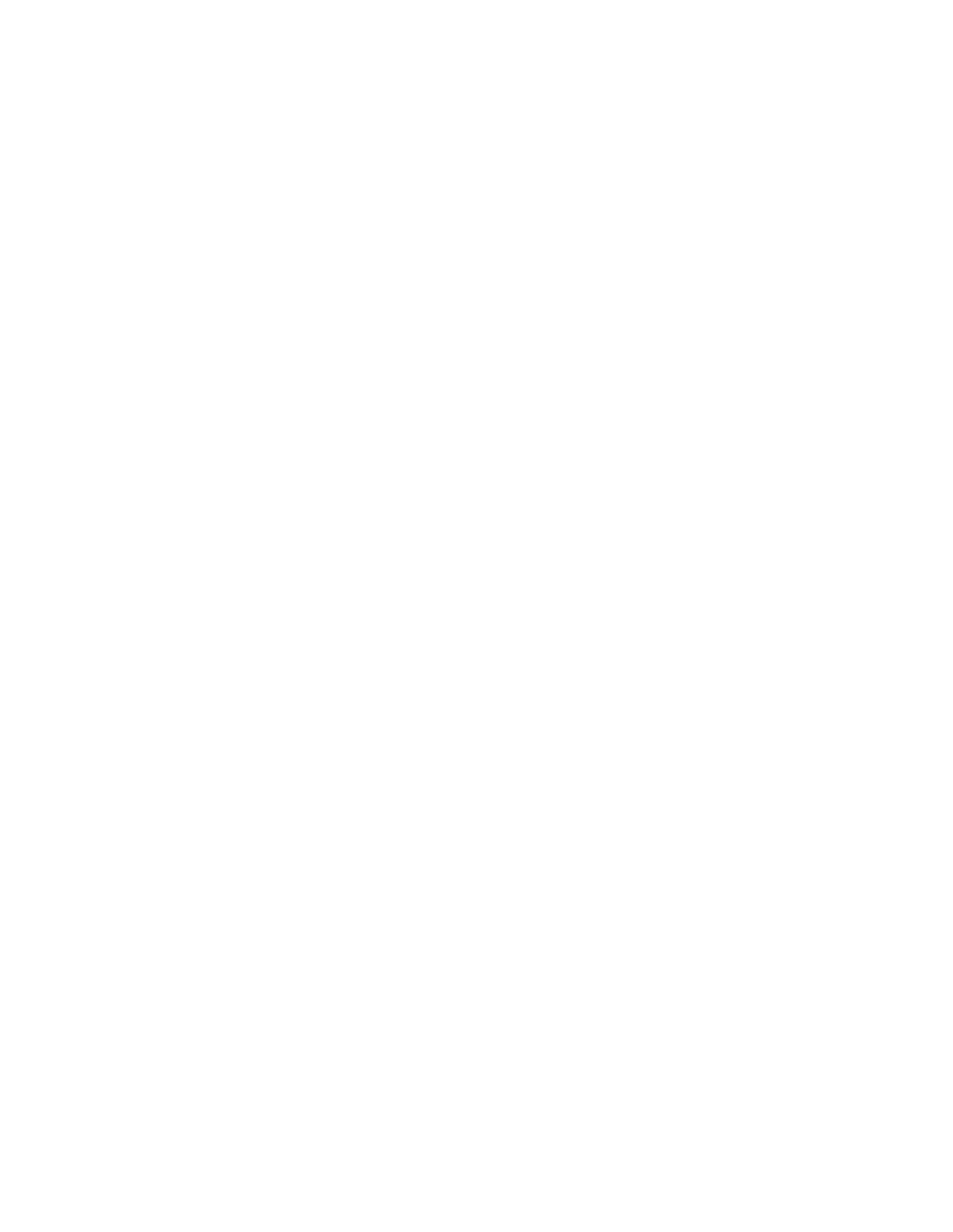**Cynthia B. Foreso (202) 205-3348 cynthia.foreso@usitc.gov**

#### **Change in 2008 from 2007:**

## **U.S. trade deficit: Increased by \$92.4 billion (31 percent) to \$390.6 billion U.S. exports: Increased by \$35.1 billion (75 percent) to \$81.7 billion U.S. imports: Increased by \$127.5 billion (37 percent) to \$472.3 billion**

In 2008, the U.S. trade deficit in energy-related products increased by 31 percent, primarily because of increased prices for crude petroleum, the feedstock for the production of petroleum products (table EP.1). The trade deficits in energy-related products was equivalent to 42 percent of the total U.S. merchandise trade deficit in 2008. The trade deficits for crude petroleum, petroleum products, natural gas, and electricity all increased, primarily because of the rising prices. In contrast, coal, coke, and related chemical products moved from a small deficit to a small surplus in 2008.

World prices for crude petroleum increased from an average of \$68 per barrel during 2007 to an average of \$95 per barrel during 2008.<sup>2</sup> Average spot market prices rose during the second and third quarters of 2008, peaking during the first week of July at a high of \$133 per barrel,<sup>3</sup> after which prices began to decline during the remainder of July and August. Prices continued to decline before falling sharply during November and December to a low of \$40 per barrel. The increase in prices was largely in response to rising demand, particularly in developing countries such as China and India, in the face of relatively stagnant world production.4 During the second half of 2008, the continuing economic downturn and weakening demand for certain petroleum products led to declining prices.<sup>5</sup> For example, U.S. demand for distillate and residual fuel oils, which are primarily used for heating, declined by more than 10 percent by quantity as a result of relatively mild weather conditions during the 2007–08 winter, and demand for finished motor fuels declined by about 2 percent in response to high gasoline prices.

<sup>&</sup>lt;sup>1</sup> The products covered in this sector are crude petroleum, petroleum products, natural gas, coal and other carbonaceous materials, and electricity.

<sup>&</sup>lt;sup>2</sup> The prices presented in this section are an average of spot market prices for all types of crude petroleum.

<sup>&</sup>lt;sup>3</sup> While futures trading prices reached \$147 per barrel in July 2008, only North Sea Brent crude rose to over \$140 per barrel in 2008.

 <sup>4</sup> World production of crude petroleum increased by only 1 percent during the 2007–08 period. Production declined in some major producing countries, such as Nigeria, whose production declined by 8 percent, Norway, which declined by 3 percent, and Venezuela, Russia, and Mexico, each by 1 percent; production increased in certain OPEC countries such as Saudi Arabia and Kuwait, each of which increased production by 5 percent, as well as Iraq, which increased production by about 9 percent.

<sup>&</sup>lt;sup>5</sup> Crude petroleum is traded on the world market in dollars and there is an inverse relationship between the value of the U.S. dollar and crude petroleum. A weak U.S. economy and depreciated U.S. dollar has generally led to bearish crude petroleum prices, while a strong U.S. economy and an appreciated dollar are likely to lead to higher crude petroleum prices. Officials of the American Petroleum Institute and the National Petrochemical and Refiners' Association, telephone interview by Commission staff, May 12, 2009.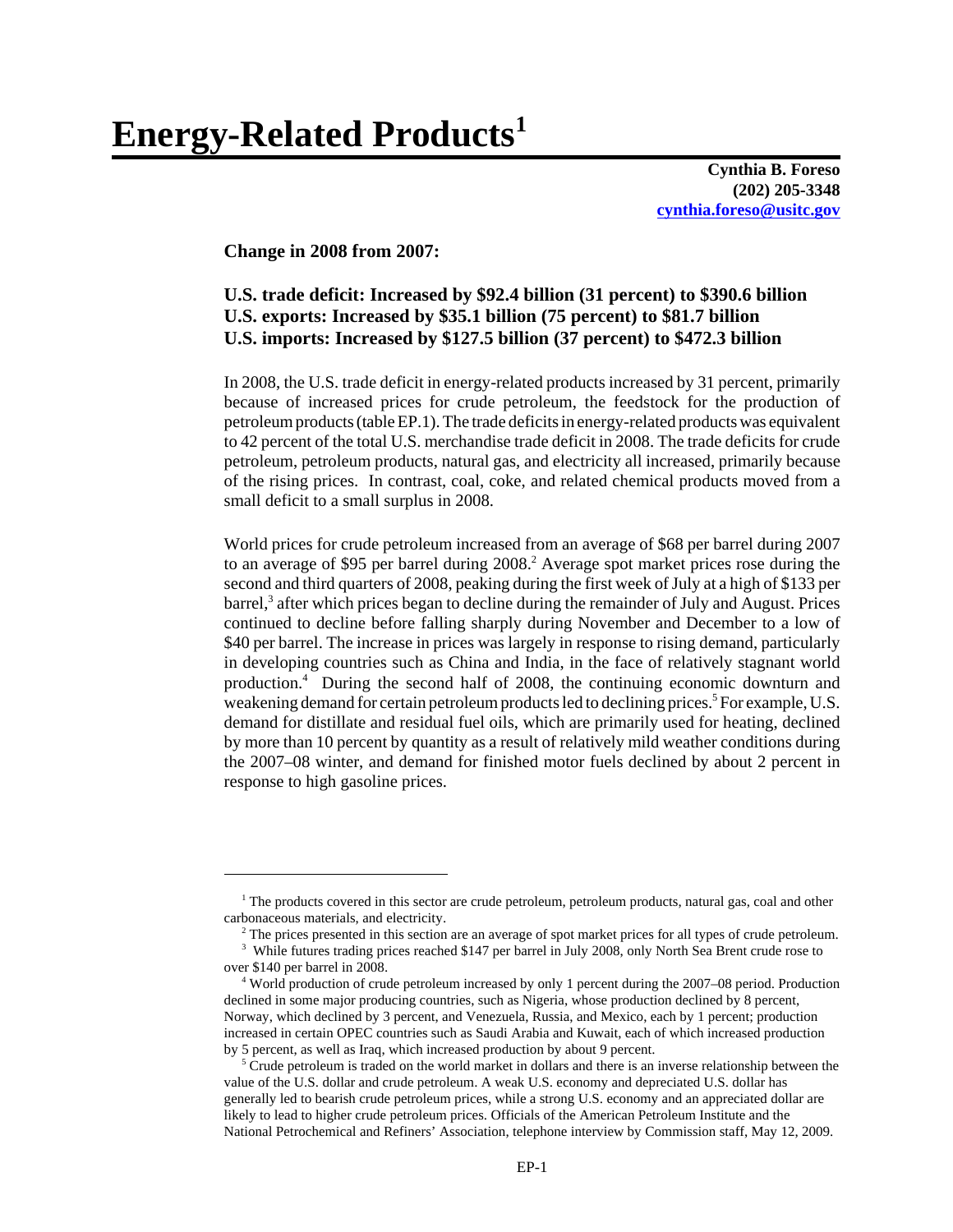|                                                                                                                                           | Change, 2008 from 2007                                                                                |                                                                                                       |                                                                                                        |                                                                                                          |                                                                                                             |                                                                                                   |                                                                                              |  |  |  |
|-------------------------------------------------------------------------------------------------------------------------------------------|-------------------------------------------------------------------------------------------------------|-------------------------------------------------------------------------------------------------------|--------------------------------------------------------------------------------------------------------|----------------------------------------------------------------------------------------------------------|-------------------------------------------------------------------------------------------------------------|---------------------------------------------------------------------------------------------------|----------------------------------------------------------------------------------------------|--|--|--|
| Item                                                                                                                                      | 2004                                                                                                  | 2005                                                                                                  | 2006                                                                                                   | 2007                                                                                                     | 2008                                                                                                        | Absolute                                                                                          | Percent                                                                                      |  |  |  |
|                                                                                                                                           | Million dollars                                                                                       |                                                                                                       |                                                                                                        |                                                                                                          |                                                                                                             |                                                                                                   |                                                                                              |  |  |  |
| U.S. exports of domestic merchandise:<br>Iraq                                                                                             | 5.754<br>3.379<br>48<br>170<br>28<br>$\frac{26}{25}$<br>893<br>11,458                                 | 8,487<br>5.508<br>57<br>202<br>38<br>2<br>81<br>30<br>1.061<br>14.427                                 | 8,953<br>5.925<br>49<br>636<br>120<br>48<br>47<br>2.148<br>21,069                                      | 10.563<br>7.015<br>69<br>644<br>84<br>84<br>191<br>2.920<br>25,096                                       | 16.772<br>11.329<br>94<br>637<br>448<br>116<br>54<br>6.256<br>46,023                                        | 6.209<br>4.314<br>24<br>$-7$<br>364<br>$\epsilon^2$<br>33<br>$-137$<br>3.336<br>20.926            | 58.8<br>61.5<br>35.2<br>$-1.1$<br>432.0<br>26.8<br>$-12.3$<br>39.2<br>-71.6<br>114.2<br>83.4 |  |  |  |
| Total<br><b>EU-27</b><br><b>OPEC</b><br>Latin America ,,,,,,,,,,,,,,,,,,,,,,,,,,,,,<br><b>CBERA</b><br>Asia<br>Central and Eastern Europe | 21.783<br>3,128<br>476<br>7,249<br>l,323<br>4.442<br>187<br>102                                       | 29.892<br>4.119<br>742<br>11.644<br>2.003<br>4.117<br>233<br>253                                      | 38.999<br>6.896<br>.822<br>15.311<br>2.783<br>5,258<br>548<br>311                                      | 46.674<br>7.449<br>.732<br>19.151<br>3.948<br>6.014<br>667<br>365                                        | 81.737<br>15.653<br>.921<br>.722<br>31<br>.903<br>8.978<br>.538<br>1.016                                    | 35.063<br>8,204<br>189<br>12.571<br>.955<br>2.965<br>871<br>651                                   | 75.1<br>110.1<br>10.9<br>65.6<br>49.5<br>49.3<br>130.5<br>178.4                              |  |  |  |
| U.S. imports of merchandise for consumption:<br>Iraq<br>Netherlands                                                                       | 49,278<br>18,966<br>17,851<br>20,261<br>16,233<br>4.432<br>6.496<br>4,935<br>5,435<br>2.024<br>49.643 | 66,116<br>25,029<br>23,268<br>28,016<br>23.713<br>8.393<br>7.008<br>8.471<br>8.517<br>3,759<br>70,906 | 73,748<br>32.116<br>28.154<br>32,598<br>27,800<br>.467<br>9.253<br>10.195<br>12.062<br>5,218<br>76,557 | 79,138<br>33,549<br>31,381<br>34,031<br>32,431<br>12.148<br>8.776<br>11.234<br>14,325<br>4,720<br>83.095 | 111.953<br>42,626<br>48,651<br>45.277<br>38,028<br>18.618<br>18.171<br>17.313<br>15.994<br>6,606<br>109,087 | 32.815<br>9.077<br>17.269<br>11.246<br>5.596<br>6.470<br>9.396<br>6.079<br>.669<br>.886<br>25.993 | 41.5<br>27.1<br>55.0<br>33.0<br>17.3<br>53.3<br>107.1<br>54.1<br>11.6<br>40.0<br>31.3        |  |  |  |
| Total<br><b>FU-27</b><br>OPEC<br>CBERA<br>Asia<br>Sub-Saharan Africa<br>Central and Eastern Europe                                        | 195,553<br>16,028<br>76,649<br>56,061<br>6,160<br>3.928<br>26,299<br>233                              | 273.197<br>22,623<br>108,315<br>77.970<br>9.236<br>5.348<br>.327<br>40.<br>297                        | 319.168<br>26,057<br>132.176<br>90,843<br>9.248<br>7.311<br>47.814<br>308                              | 344.829<br>28,011<br>144.043<br>92,898<br>8,972<br>8.178<br>54.<br>.238<br>128                           | 472.325<br>33.956<br>.637<br>201<br>124.181<br>8.648<br>7.055<br>71.727<br>206                              | 127.496<br>5.945<br>57,595<br>31,283<br>324<br>-1.123<br>17.488<br>78                             | 37.0<br>21.2<br>40.0<br>33.7<br>$-3.6$<br>-13.7<br>32.2<br>60.6                              |  |  |  |

**TABLE EP.1** Energy-related products: U.S. exports of domestic merchandise, imports for consumption, and merchandise trade balance, by selected countries and country groups, 2004–08ª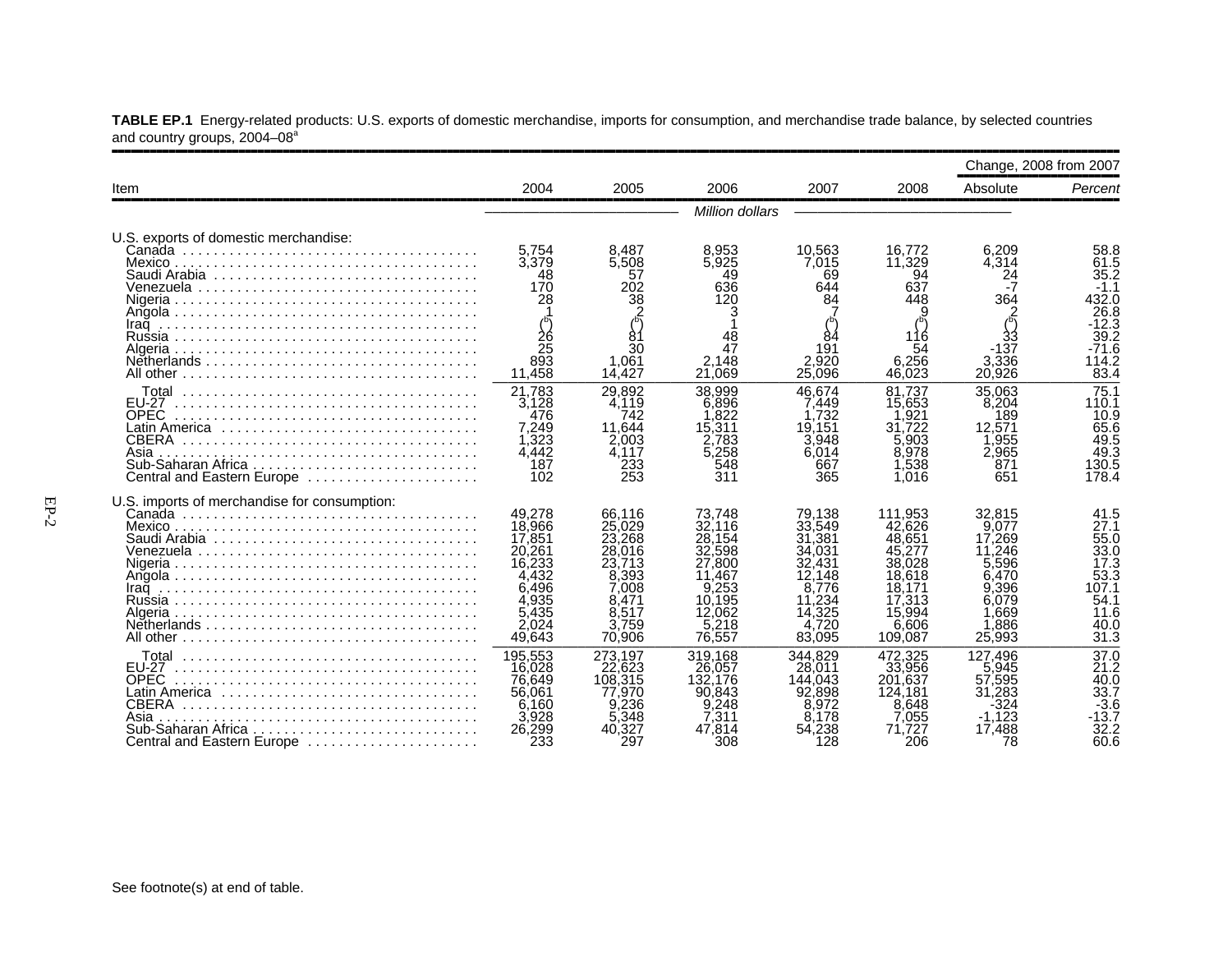|                                                                                           |                                                                                                                                    |                                                                                                                                        |                                                                                                                                             |                                                                                                                                       |                                                                                                                                          |                                                                                                                             | Change, 2008 from 2007                                                                                         |
|-------------------------------------------------------------------------------------------|------------------------------------------------------------------------------------------------------------------------------------|----------------------------------------------------------------------------------------------------------------------------------------|---------------------------------------------------------------------------------------------------------------------------------------------|---------------------------------------------------------------------------------------------------------------------------------------|------------------------------------------------------------------------------------------------------------------------------------------|-----------------------------------------------------------------------------------------------------------------------------|----------------------------------------------------------------------------------------------------------------|
| Item                                                                                      | 2004                                                                                                                               | 2005                                                                                                                                   | 2006                                                                                                                                        | 2007                                                                                                                                  | 2008                                                                                                                                     | Absolute                                                                                                                    | Percent                                                                                                        |
|                                                                                           |                                                                                                                                    |                                                                                                                                        | Million dollars                                                                                                                             |                                                                                                                                       |                                                                                                                                          |                                                                                                                             |                                                                                                                |
| U.S. merchandise trade balance:<br>Canada<br>Mexico.<br>Algeria<br>All other              | $-43,524$<br>$-15,587$<br>$-17,803$<br>$-20,090$<br>$-16.205$<br>$-4,430$<br>$-6,495$<br>$-4.910$<br>$-5,410$<br>.131<br>$-38.185$ | $-57,629$<br>$-19.522$<br>$-23.211$<br>$-27.814$<br>$-23.675$<br>$-8,391$<br>$-7.008$<br>$-8.390$<br>$-8.487$<br>$-2.698$<br>$-56.478$ | -64.796<br>$-26.191$<br>$-28,106$<br>$-31$<br>⊟962<br>$-27.679$<br>$-11.464$<br>$-9.252$<br>$-10.147$<br>$-12,015$<br>$-3.070$<br>$-55.487$ | $-68.575$<br>$-26.534$<br>$-31.312$<br>$-33.387$<br>$-32.347$<br>$-12.141$<br>$-8.775$<br>$-11.150$<br>$-14.135$<br>.800<br>$-57.999$ | $-95.182$<br>$-31,297$<br>$-48.557$<br>$-44.640$<br>$-37.579$<br>$-18.609$<br>$-18.171$<br>$-17.197$<br>$-15,940$<br>$-350$<br>$-63.065$ | -26.607<br>$-4.763$<br>$-17.245$<br>$-11.253$<br>$-5.232$<br>-6.468<br>$-9.396$<br>$-6.047$<br>$-1,805$<br>.449<br>$-5.066$ | $-38.8$<br>$-18.0$<br>$-55.1$<br>$-33.7$<br>$-16.2$<br>$-53.3$<br>$-107.1$<br>-54.2<br>-12.8<br>80.5<br>$-8.7$ |
| Total<br>EU-27<br><b>OPEC</b><br>Asia<br>Sub-Saharan Africa<br>Central and Eastern Europe | $-173,770$<br>$-12.899$<br>$-76,172$<br>-48,812<br>-4.837<br>514<br>$-26.112$<br>$-131$                                            | $-243.304$<br>$-18.504$<br>$-107.573$<br>$-66.326$<br>-7.232<br>$\frac{1}{2}$ 30<br>$-40.094$<br>-44                                   | $-280.170$<br>$-19.161$<br>$-130.354$<br>$-75.532$<br>$-6.465$<br>$-2.053$<br>$-47,266$                                                     | -298.155<br>$-20.563$<br>$-142.311$<br>$-73.748$<br>$-5.025$<br>$-2.164$<br>$-53.571$<br>236                                          | $-390.588$<br>$-18.303$<br>$-199.716$<br>$-92.459$<br>-2.745<br>.923<br>$-70.188$<br>810                                                 | -92.433<br>2.259<br>$-57.405$<br>$-18.711$<br>2.279<br>4.088<br>$-16.617$<br>573                                            | $-31.0$<br>11.0<br>-40.3<br>$-25.4$<br>45.4<br>-31`.C<br>242.4                                                 |

**TABLE EP.1** Energy-related products: U.S. exports of domestic merchandise, imports for consumption, and merchandise trade balance, by selected countries and country groups, 2004–08<sup>a</sup>—Continued

Source: Compiled from official statistics of the U.S. Department of Commerce.

*Note*: Calculations based on unrounded data. The countries shown are those with the largest total U.S. trade (U.S. imports plus U.S. exports) in these products in 2008.

aImport values are based on customs value; export values are based on f.a.s. value, U.S. port of export.

*b***Less than \$500,000.** 

<sup>c</sup>Not meaningful for purposes of comparison.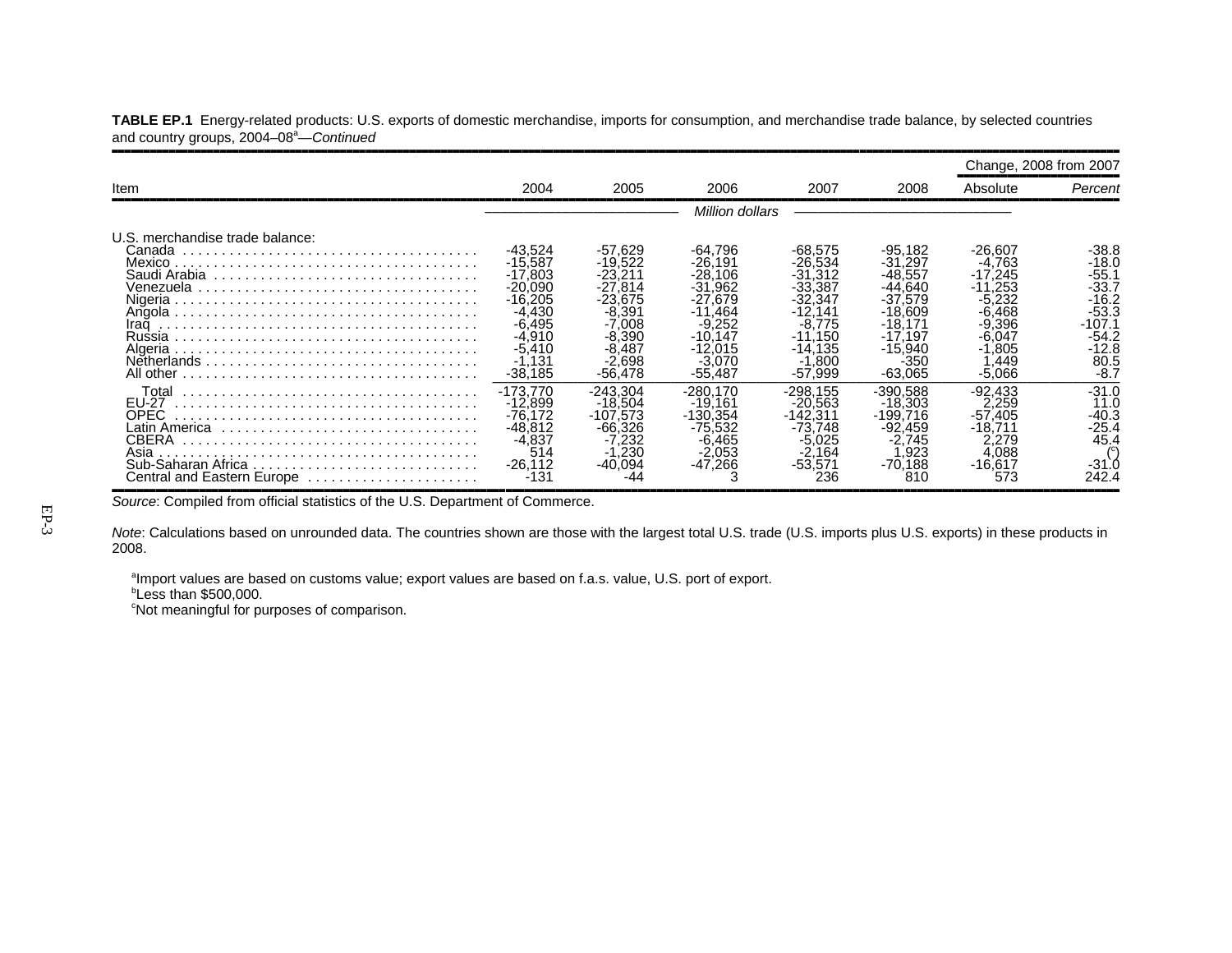#### *U.S. Exports*

U.S. exports of energy-related products increased by 75 percent (\$35.1 billion) to \$81.7 billion in 2008. Canada and Mexico continued to be the leading markets for these exports. Most of the increase in exports is accounted for by petroleum products, which rose by \$27.3 billion (87 percent) in 2008 (table EP.2).<sup>6</sup> U.S. exports of coal and coke, natural gas, crude petroleum, and electricity also increased. Analyses for crude petroleum, petroleum products, and coal and coke are presented later in this chapter.

Both the quantity and value of U.S. exports of natural gas increased from 2007 to 2008. While the value of these U.S. exports increased by \$2.0 billion (41 percent) to \$6.9 billion in 2008, the quantity of exports of natural gas increased to 980 billion cubic feet in 2008 from 822 billion cubic feet in 2007, or by 19 percent. Canada remains the primary U.S. export market, as most of the U.S. trade in natural gas is via pipelines shared with Canada and, to a lesser extent, Mexico; trade fluctuates from year to year based on market availability along the pipeline. U.S. exports to Canada trended upward in recent years as several new and larger pipelines became operational.<sup>7</sup> These pipelines carry natural gas to western Canada, where natural gas production from conventional sources has been difficult due to climate and terrain. In addition, some of the increase in U.S. exports is destined for storage facilities in and around Ontario.<sup>8</sup> The value of U.S. exports of natural gas increased by 41 percent in 2008, not only due to the quantity increase but also because of rising prices.

The city gate price of natural gas increased from \$8.12 per thousand cubic feet in 2007 to \$9.15 per thousand cubic feet in 2008.<sup>9</sup> The price increase was largely attributed to increased domestic consumption, coupled with production shutdowns in the Gulf of Mexico as a result of Hurricanes Gustav and Ike.

The value of U.S. exports of electricity increased by \$395 million (40 percent) to \$1.4 billion in 2008, while the quantity of such U.S. exports increased by 20 percent. Canada is the only market to which the United States exports electricity, as the two nations share an interconnected grid across the border. The value increase is attributable to increased costs for natural gas and coal, the primary fossil fuels used to power most electricity generating plants. The quantity of U.S. exports to Canada fluctuates annually as sides of the grid alternately go down for maintenance.

#### *U.S. Imports*

In 2008, U.S. imports of energy-related products increased by 37 percent to \$472.3 billion. Canada remained the leading source of U.S. imports of energy-related products, with Saudi Arabia, Venezuela, and Mexico the other primary U.S. import suppliers. U.S. imports of crude petroleum, the largest energy import category, increased by \$88.5 billion (47 percent) to \$275.0 billion in 2008, due to the aforementioned price increase. U.S. imports of

 <sup>6</sup> Trade statistics for all industry/commodity groups in this sector are presented in app. B, table B.4.

<sup>&</sup>lt;sup>7</sup> Because of the level of trade along the 22 existing U.S.-Canadian border pipeline crossing points, some experts consider the United States and Canada to be one market.

 <sup>8</sup> Statistics Canada, Trade Data Online.

 <sup>9</sup> The city gate price is the point or measuring station at which a gas distribution company receives natural gas from a pipeline company or transmission system.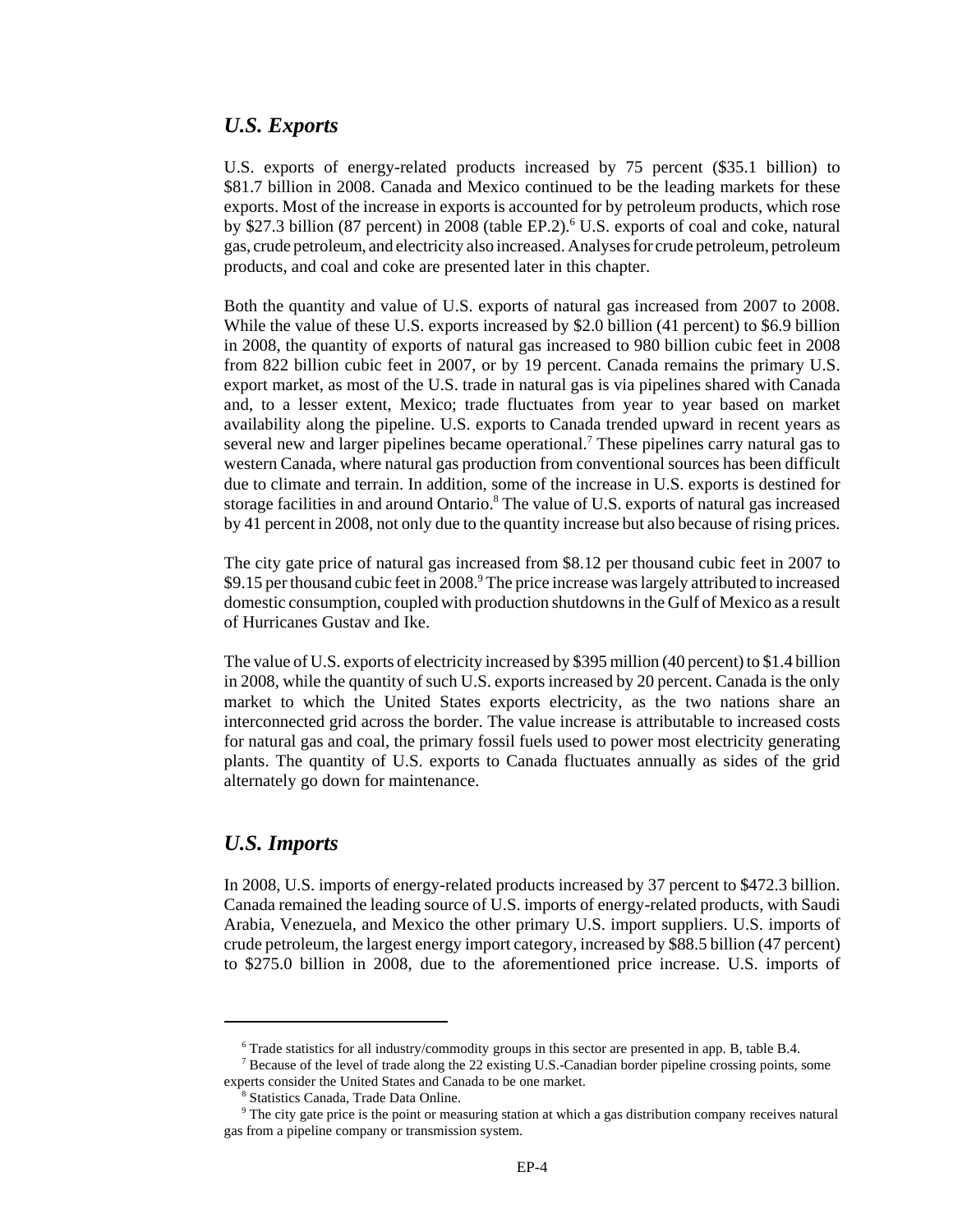petroleum products and coal and coke also increased significantly in 2008 (as discussed later in this chapter) (table EP.2).

U.S. imports of natural gas rose by \$7.8 billion (18 percent) to \$52.8 billion in 2008, due entirely to increases in prices; in terms of quantity, U.S. imports of natural gas actually decreased by 13 percent to 4.0 trillion cubic feet, primarily because of Canada's difficulties in producing natural gas in the Western Canadian Sedimentary Basin, coupled with increased U.S. production. As stated above, most of the U.S. trade in natural gas is via pipelines shared with Canada, and to a lesser extent, Mexico, and trade fluctuates annually. Canada remains the primary U.S. import source, accounting for 99 percent of pipeline gas.

Both the value and quantity of U.S. imports of liquefied natural gas (LNG), which accounts for about 3 percent of total natural gas imports, declined in 2008. Trinidad and Tobago remained the leading LNG supplier, accounting for about 70 percent of U.S. LNG imports, with small shipments from Saudi Arabia and Iraq.<sup>10</sup>

The value of U.S. imports of electricity increased by \$927 million (34 percent) to \$3.6 billion in 2008, while the quantity of U.S. imports increased by only 13 percent. As stated above, the value increase is largely attributable to increased costs for natural gas and coal. Canada remains the only source of U.S. imports of electricity, which is transmitted across the interconnected grid.

<sup>&</sup>lt;sup>10</sup> Natural gas is condensed into LNG to make it more cost-efficient to transport over long distances where pipelines do not exist. As a result, the price for LNG averages about 50–60 percent higher than that of pipeline natural gas. LNG accounts for only about 5–7 percent of the world's total consumption of natural gas and, therefore, the higher price of LNG has little overall impact. In an effort to diversify sourcing of LNG, the United States imports small quantities from countries other than Trinidad and Tobago.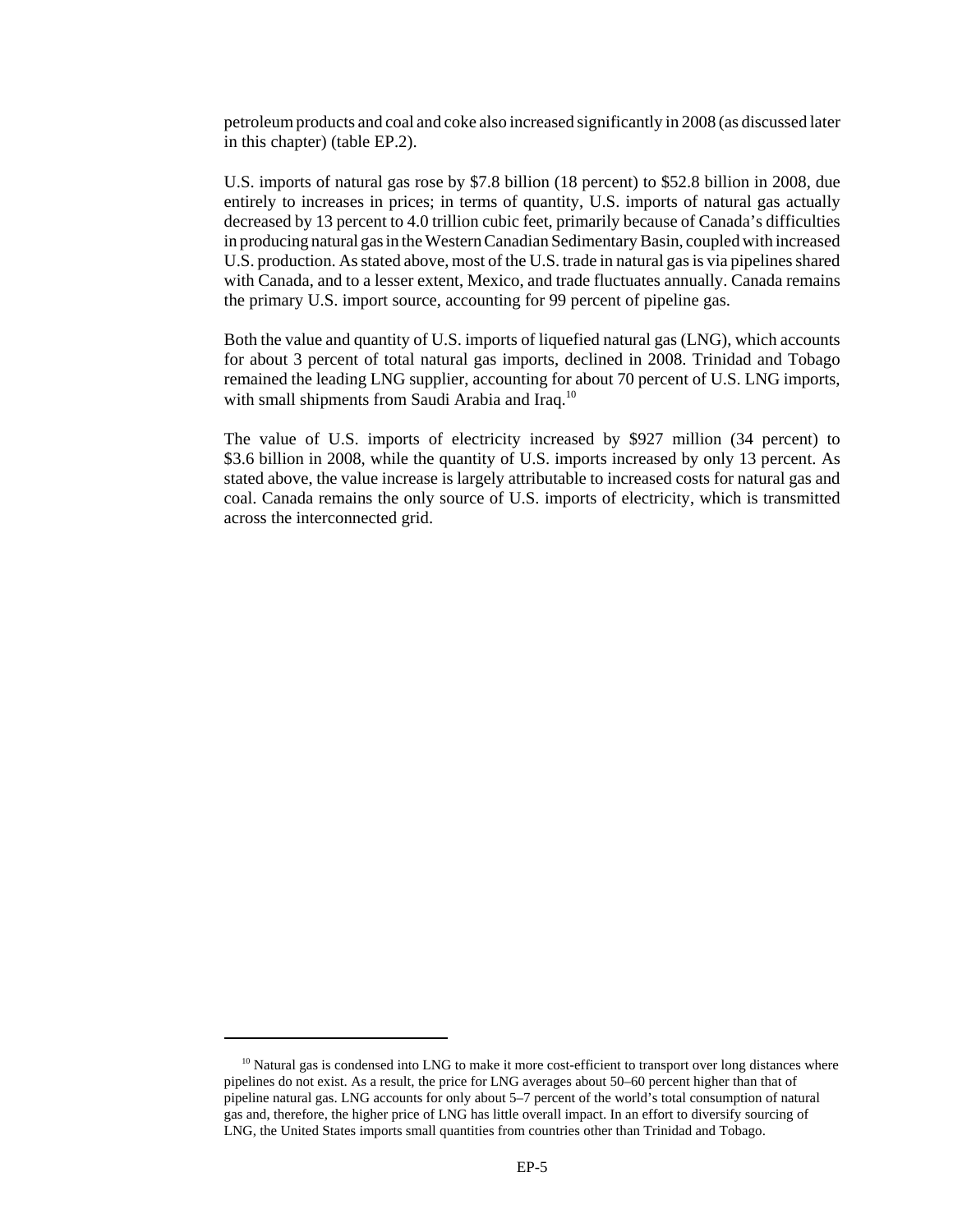|                                                                                                                                                                                                                                                |                                                        |                                                             |                                                             |                                                                        |                                                                         | Change, 2008 from 2007                                       |                                            |
|------------------------------------------------------------------------------------------------------------------------------------------------------------------------------------------------------------------------------------------------|--------------------------------------------------------|-------------------------------------------------------------|-------------------------------------------------------------|------------------------------------------------------------------------|-------------------------------------------------------------------------|--------------------------------------------------------------|--------------------------------------------|
| Industry/commodity group                                                                                                                                                                                                                       | 2004                                                   | 2005                                                        | 2006                                                        | 2007                                                                   | 2008                                                                    | Absolute                                                     | Percent                                    |
| <b>U.S. EXPORTS:</b>                                                                                                                                                                                                                           |                                                        |                                                             | Million dollars                                             |                                                                        |                                                                         |                                                              |                                            |
| Increases:<br>Petroleum products (EP005)<br>Coal, coke, and related chemical products (EP003)<br>Natural gas and components (EP006)<br>Crude petroleum (EP004)<br>Electrical energy (EP001) $\ldots \ldots \ldots \ldots \ldots \ldots \ldots$ | 12,651<br>3,556<br>2,906<br>265<br>829                 | 18,302<br>4,318<br>4,045<br>627<br>1,039                    | 26,407<br>5,179<br>3,688<br>852<br>1,052                    | 31,484<br>5,877<br>4,905<br>993<br>991                                 | 58,765<br>10,255<br>6,893<br>2,296<br>1,386                             | 27,282<br>4,379<br>1,988<br>1,303<br>395                     | 86.7<br>74.5<br>40.5<br>131.1<br>39.9      |
| Decreases:<br>Nuclear materials (EP002)                                                                                                                                                                                                        | 1,575<br>0                                             | 1,562<br><sup>0</sup>                                       | 1,822<br>∩                                                  | 2,424<br><sup>0</sup>                                                  | 2,141<br>0                                                              | $-283$<br>$\Omega$                                           | $-11.7$<br>0.0                             |
|                                                                                                                                                                                                                                                | 21,783                                                 | 29,892                                                      | 38,999                                                      | 46,674                                                                 | 81,737                                                                  | 35,063                                                       | 75.1                                       |
| <b>U.S. IMPORTS:</b><br>Increases:                                                                                                                                                                                                             |                                                        |                                                             |                                                             |                                                                        |                                                                         |                                                              | 47.4                                       |
| Crude petroleum (EP004)<br>Petroleum products (EP005)<br>Natural gas and components (EP006)<br>Coal, coke, and related chemical products (EP003)<br>Electrical energy (EP001)<br>Nuclear materials (EP002) $\ldots$                            | 100,338<br>51,579<br>34,195<br>5,555<br>1,261<br>2,625 | 137,331<br>77.684<br>46,211<br>6,316<br>2,479<br>3,175<br>0 | 171,243<br>89,448<br>45,118<br>6,930<br>2,518<br>3,910<br>∩ | 186,476<br>98,577<br>44,910<br>6,880<br>2,713<br>5,273<br><sup>0</sup> | 274,950<br>126,441<br>52,757<br>9,102<br>3,641<br>5,435<br><sup>0</sup> | 88,474<br>27,864<br>7,847<br>2,222<br>927<br>162<br>$\Omega$ | 28.3<br>17.5<br>32.3<br>34.2<br>3.1<br>0.0 |
|                                                                                                                                                                                                                                                | 195,553                                                | 273,197                                                     | 319,168                                                     | 344,829                                                                | 472,325                                                                 | 127,496                                                      | 37.0                                       |

#### **TABLE EP.2** Energy-related products: Leading changes in U.S. exports and imports, 2004–08a

*Source*: Compiled from official statistics of the U.S. Department of Commerce.

*Note*: Calculations based on unrounded data.

<sup>a</sup>Import values are based on customs value; export values are based on f.a.s. value, U.S. port of export.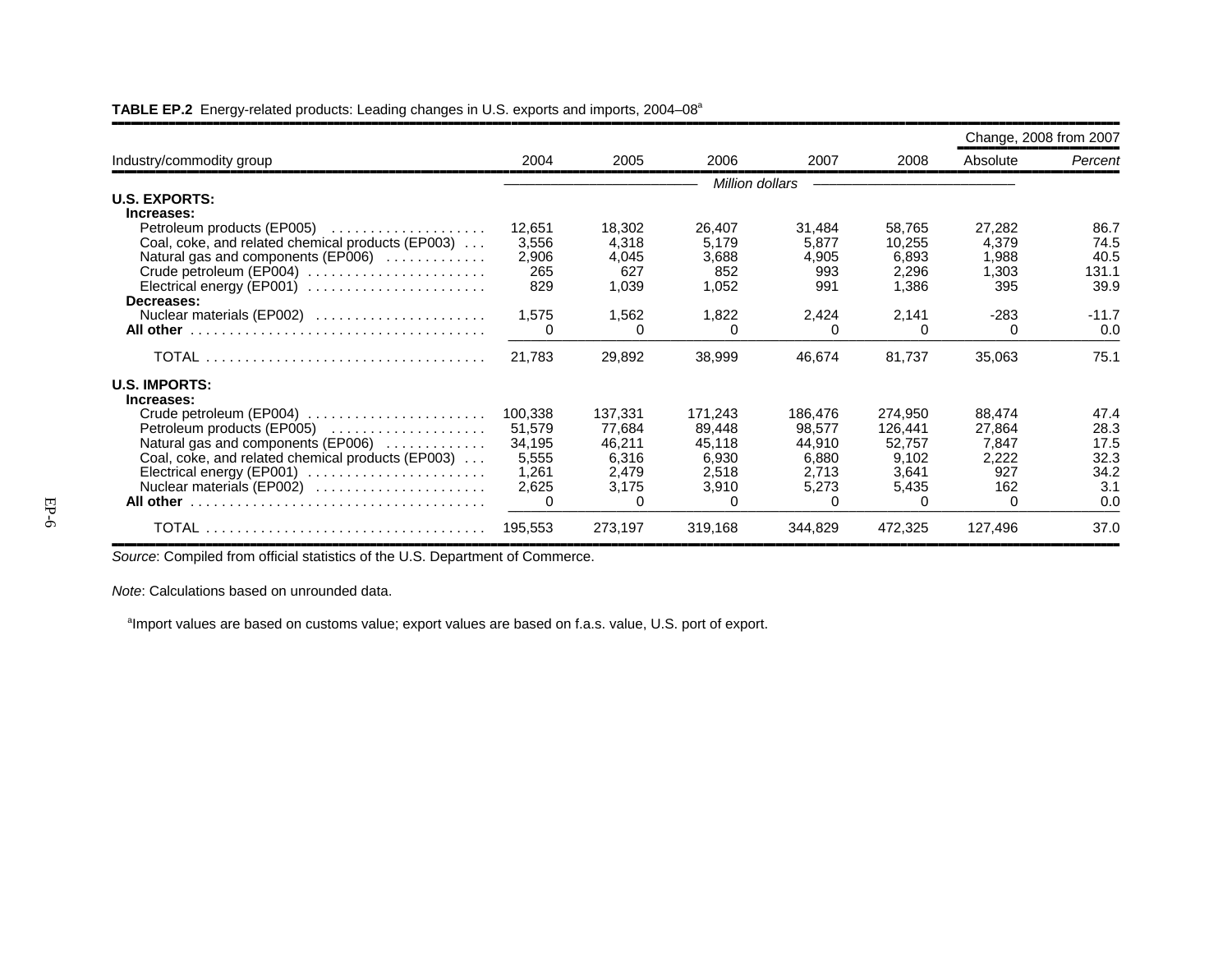**Cynthia B. Foreso (202) 205-3348 cynthia.foreso@usitc.gov**

**Change in 2008 from 2007:**

#### **U.S. trade deficit: Increased by \$87.2 billion (47 percent) to \$272.7 billion U.S. exports: Increased by \$1.3 billion (131 percent) to \$2.3 billion U.S. imports: Increased by \$88.5 billion (47 percent) to \$275.0 billion**

The U.S. trade deficit with respect to crude petroleum increased by 47 percent in 2008 (table EP.3). The United States accounts for 2 percent of the world's reserves of crude petroleum and 7 percent of the world's total production. In 2008, the United States was third in crude petroleum production, at 1.8 billion barrels, behind Russia with 3.7 billion barrels and Saudi Arabia with 3.3 billion barrels. However, the United States is a large net importer of crude petroleum, the feedstock for the production of refined products. Despite a decline in the quantity of U.S. imports, the trade deficit for crude petroleum increased in 2008 as a result of the rapid rise in the per-barrel price of crude petroleum, which increased from an average of \$68 per barrel during 2007 to an average of \$95 per barrel during 2008.

#### *U.S. Exports*

U.S. exports of crude petroleum, which are minimal and account for less than 0.5 percent of domestic production, are prohibited with certain exceptions.<sup>11</sup> In terms of quantity, U.S. exports of crude petroleum remained constant during the 2007–08 period at 10 million barrels. Canada, which accounted for 100 percent of the total quantity of U.S. crude petroleum exports in 2008, has been the only consistent market for these exports, with the level of exports fluctuating based on refinery needs on either side of the border. Most of the U.S. exports to Canada consist of shipments of West Texas Intermediate (WTI) crude.<sup>12</sup> WTI prices rose from an average of \$70 per barrel in 2007 to an averaged more than \$100 per barrel in 2008.

 $11$  U.S. exports of crude petroleum have been prohibited since 1973, except as approved by the U.S. government. Canada has been the only consistent market for these exports, which are part of a commercial exchange agreement between U.S. and Canadian refiners that has been approved by the secretary of the U.S. Department of Energy. In May 1996, the president determined that allowing exports of Alaskan North Slope (ANS) crude was in the national interest, thus ending the 23-year ban on ANS crude exports. However, the president can impose new export restrictions in the event of severe crude petroleum supply shortages.

 $12$  WTI is a light crude, lighter than Brent crude. It contains about 0.24 percent sulfur, rating it a sweet crude, sweeter than Brent. Its properties and production site make it ideal for being refined in the United States, mostly in the Midwest and Gulf Coast regions. WTI has an API gravity of around 39.6 (specific gravity of around 0.827).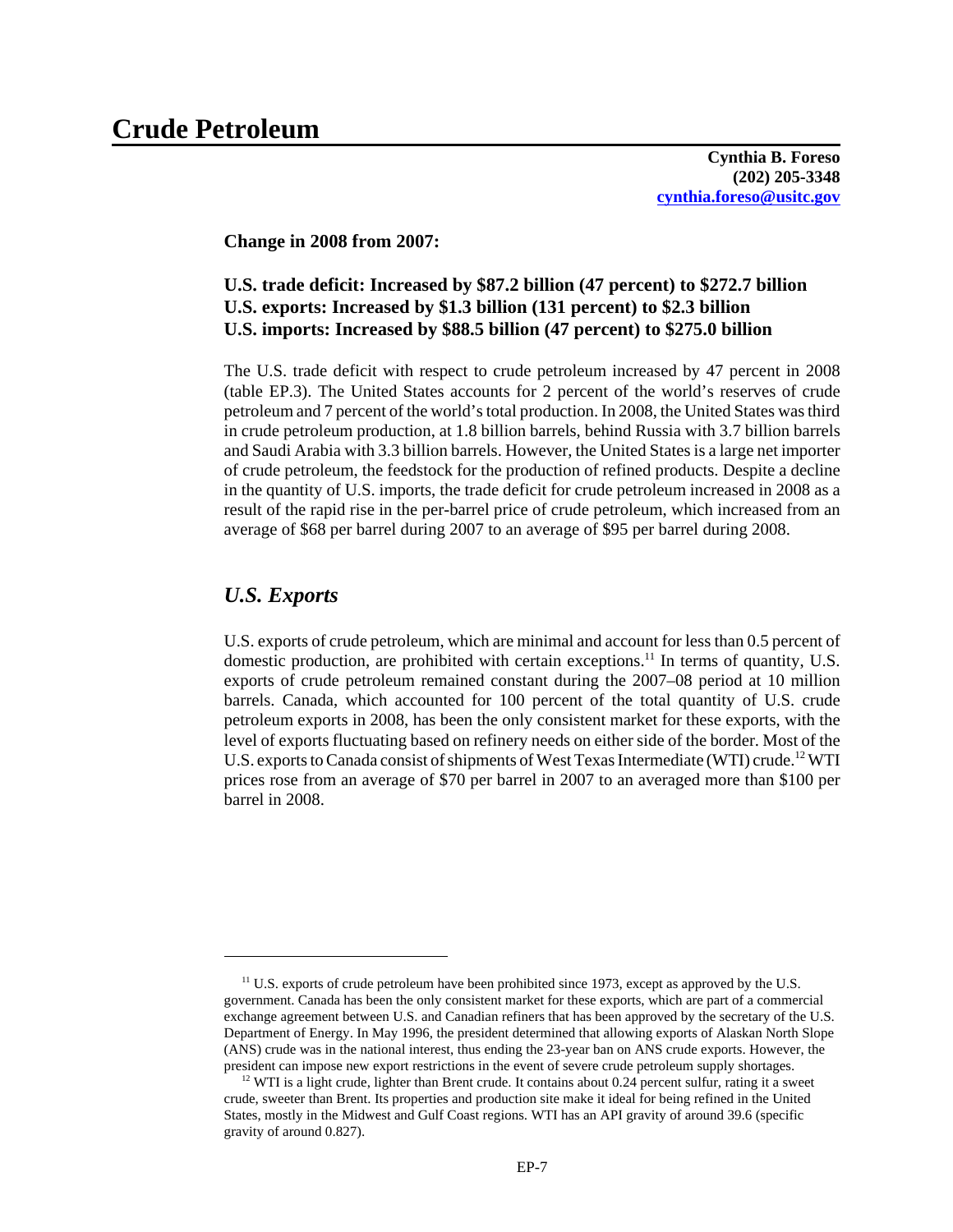|                                          |  |  |  | TABLE EP.3 Crude petroleum (EP004): U.S. exports of domestic merchandise, imports for consumption, and merchandise trade balance, by selected countries |  |
|------------------------------------------|--|--|--|---------------------------------------------------------------------------------------------------------------------------------------------------------|--|
| and country groups, 2004–08 <sup>a</sup> |  |  |  |                                                                                                                                                         |  |

|                                                                                                                                                   |                                                                                                                                                                   |                                                                                                                                                               |                                                                                                                                                                           |                                                                                                                                                           |                                                                                                                                                                      | Change, 2008 from 2007                                                                                                                                           |                                                                                                                                                   |
|---------------------------------------------------------------------------------------------------------------------------------------------------|-------------------------------------------------------------------------------------------------------------------------------------------------------------------|---------------------------------------------------------------------------------------------------------------------------------------------------------------|---------------------------------------------------------------------------------------------------------------------------------------------------------------------------|-----------------------------------------------------------------------------------------------------------------------------------------------------------|----------------------------------------------------------------------------------------------------------------------------------------------------------------------|------------------------------------------------------------------------------------------------------------------------------------------------------------------|---------------------------------------------------------------------------------------------------------------------------------------------------|
| Item                                                                                                                                              | 2004                                                                                                                                                              | 2005                                                                                                                                                          | 2006                                                                                                                                                                      | 2007                                                                                                                                                      | 2008                                                                                                                                                                 | Absolute                                                                                                                                                         | Percent                                                                                                                                           |
|                                                                                                                                                   |                                                                                                                                                                   |                                                                                                                                                               | Million dollars                                                                                                                                                           |                                                                                                                                                           |                                                                                                                                                                      |                                                                                                                                                                  |                                                                                                                                                   |
| U.S. exports of domestic merchandise:<br>Iraq                                                                                                     | 237<br>28                                                                                                                                                         | 606<br>20<br>U                                                                                                                                                | 850<br>$\overline{c}$                                                                                                                                                     | 993<br>U                                                                                                                                                  | 2.296<br>∩                                                                                                                                                           | 1.303<br>∩                                                                                                                                                       | 131.1<br>0.0<br>0.0<br>0.0<br>0.0<br>0.0<br>0.0<br>0.0<br>0.0<br>0.0<br>0.0                                                                       |
| <b>EU-27</b><br><b>OPEC</b><br>Latin America<br><b>CBERA</b><br>Asia<br>Central and Eastern Europe                                                | 265<br>28                                                                                                                                                         | 627<br>20<br>20                                                                                                                                               | 852                                                                                                                                                                       | 993                                                                                                                                                       | 2,296                                                                                                                                                                | 1.303                                                                                                                                                            | 131.1<br>0.0<br>0.0<br>0.0<br>0.0<br>0.0<br>0.0<br>0.0                                                                                            |
| U.S. imports of merchandise for consumption:<br>Iraq<br><b>EU-27</b><br>OPEC<br>CBERA<br>Asia<br>Sub-Saharan Africa<br>Central and Eastern Europe | 18,888<br>17,186<br>15,377<br>11.645<br>9.178<br>4.240<br>2.821<br>2.709<br>1.673<br>628<br>15,992<br>100,338<br>.669<br>48,853<br>36,656<br>859<br>646<br>24,614 | 24,120<br>22,364<br>21.911<br>16.023<br>11.612<br>.115<br>2.808<br>2.436<br>1,265<br>22,403<br>137,331<br>2.718<br>69.164<br>49,482<br>1,135<br>758<br>37,069 | 32,889<br>29,195<br>.968<br>25<br>19.296<br>13,796<br>.086<br>.842<br>065<br>.849<br>546<br>21.711<br>171.243<br>.264<br>.992<br>86.<br>62,229<br>.747<br>1.312<br>44,606 | 37,929<br>29,848<br>30.453<br>.950<br>15.153<br>.728<br>.77'<br>5.770<br>2.682<br>21.921<br>186.476<br>1.043<br>95,968<br>64.365<br>.309<br>930<br>50.879 | 62,485<br>37.629<br>35,711<br>30.058<br>25.437<br>.781<br>9.905<br>955<br>6.900<br>6,522<br>35,567<br>274.950<br>.352<br>136,185<br>89,536<br>904<br>1.464<br>67,322 | 24.556<br>7.782<br>5.258<br>8.108<br>10.283<br>6.052<br>5.135<br>2.684<br>1.130<br>3,839<br>13.647<br>88.474<br>309<br>40.217<br>25.171<br>-405<br>534<br>16,443 | 64.7<br>26.1<br>17.3<br>36.9<br>67.9<br>51.6<br>107.6<br>62.8<br>19.6<br>143.1<br>62.3<br>47.4<br>29.7<br>41.9<br>39.1<br>$-31.0$<br>57.4<br>32.3 |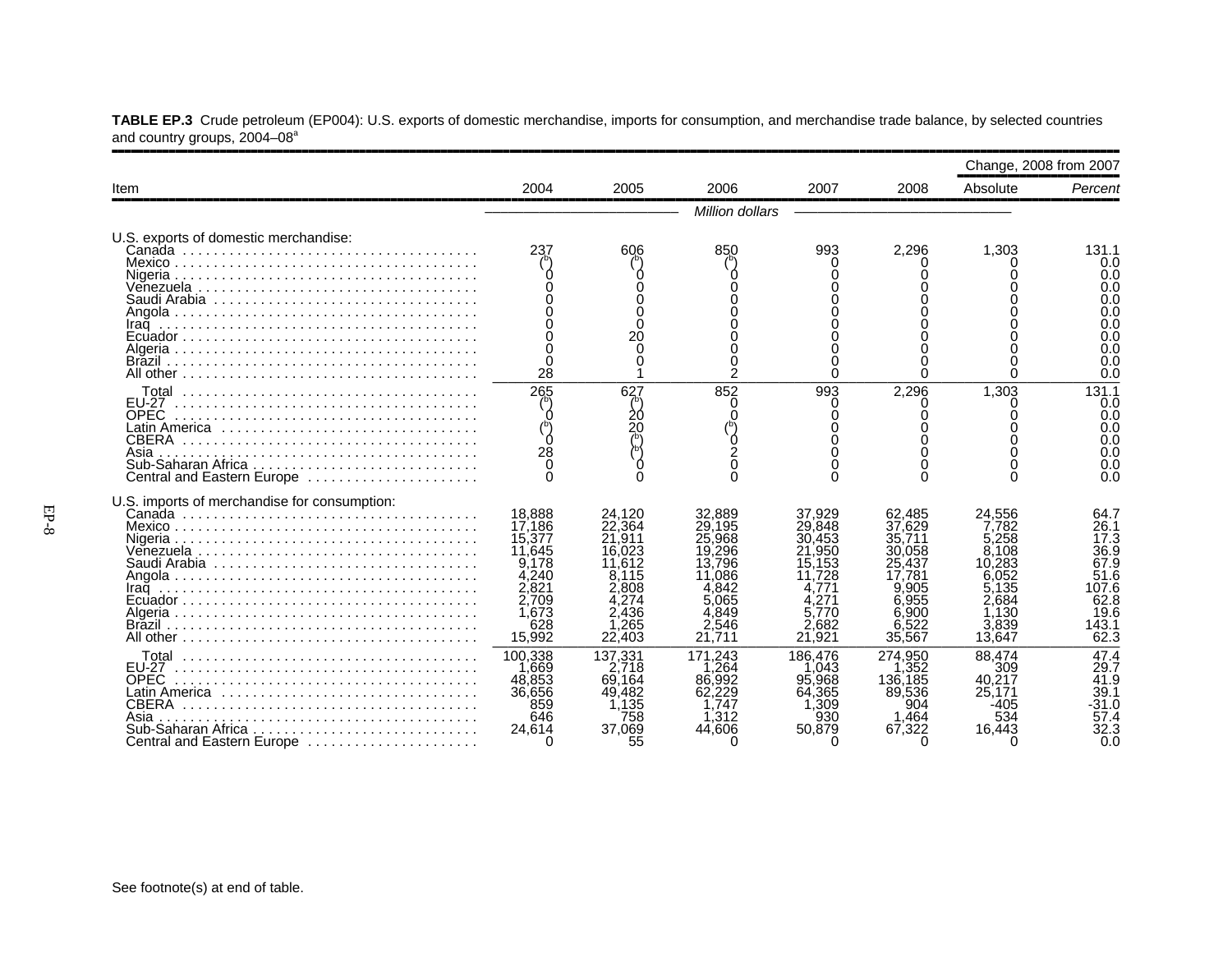**TABLE EP.3** Crude petroleum (EP004): U.S. exports of domestic merchandise, imports for consumption, and merchandise trade balance, by selected countries and country groups, 2004–08<sup>a</sup>—Continued ,,,,,,,,,,,,,,,,,,,,,,,,,,,,,,,,,,,,,,,,,,,,,,,,,,,,,,,,,,,,,,,,,,,,,,,,,,,,,,,,,,,,,,,,,,,,,,,,,,,,,,,,,,,,,,,,,,,,,,,,,,,,,,,,,,,,,,,,,,,,,,,,,,,,,,,,,,,,,,,,

|                                                                     |                                                                                                                               |                                                                                                                              |                                                                                                                                 |                                                                                                                               |                                                                                                                     | Change, 2008 from 2007                                                                                                      |                                                                                                             |
|---------------------------------------------------------------------|-------------------------------------------------------------------------------------------------------------------------------|------------------------------------------------------------------------------------------------------------------------------|---------------------------------------------------------------------------------------------------------------------------------|-------------------------------------------------------------------------------------------------------------------------------|---------------------------------------------------------------------------------------------------------------------|-----------------------------------------------------------------------------------------------------------------------------|-------------------------------------------------------------------------------------------------------------|
| Item                                                                | 2004                                                                                                                          | 2005                                                                                                                         | 2006                                                                                                                            | 2007                                                                                                                          | 2008                                                                                                                | Absolute                                                                                                                    | Percent                                                                                                     |
|                                                                     |                                                                                                                               |                                                                                                                              | Million dollars                                                                                                                 |                                                                                                                               |                                                                                                                     |                                                                                                                             |                                                                                                             |
| U.S. merchandise trade balance:<br>Canada<br>Iraq                   | -18.651<br>$-17.186$<br>$-15.377$<br>$-11.645$<br>$-9.178$<br>$-4.240$<br>-2.821<br>$-2.709$<br>$-1.673$<br>-628<br>$-15,964$ | -23.514<br>$-22,364$<br>$-21.911$<br>$-16.023$<br>$-11.612$<br>$-8.115$<br>$-2.808$<br>$-4.254$<br>-2.436<br>.265<br>-22.403 | $-32.040$<br>$-29.195$<br>$-25.968$<br>$-19.296$<br>$-13.796$<br>$-11.086$<br>-4.842<br>-5.065<br>-4.849<br>-2.546<br>$-21.709$ | $-36.935$<br>$-29.848$<br>$-30.453$<br>$-21.950$<br>$-15.153$<br>$-11.728$<br>-4.771<br>-4.271<br>.770<br>-2.682<br>$-21.921$ | -60.189<br>$-37.629$<br>-35.711<br>-30.058<br>-25.437<br>-17.781<br>-9.905<br>-6.955<br>-6.900<br>-6.522<br>-35.567 | -23.254<br>$-7.782$<br>$-5.258$<br>$-8.108$<br>$-10.283$<br>-6.052<br>$-5.135$<br>$-2.684$<br>-1.130<br>$-3.839$<br>-13.647 | -63.0<br>$-26.1$<br>$-17.3$<br>$-36.9$<br>$-67.9$<br>$-51.6$<br>-107.6<br>-62.8<br>-19.6<br>-143.1<br>-62.3 |
| Total<br><b>FU-27</b><br>OPEC<br>Asia<br>Central and Eastern Europe | $-100.073$<br>$-1.669$<br>$-48.853$<br>$-36.656$<br>$-859$<br>$-618$<br>$-24.614$                                             | -136.704<br>-2.718<br>-69.144<br>-49.462<br>$-1.134$<br>$-757$<br>-37.069<br>-55                                             | -170.391<br>.264<br>$-86.992$<br>-62.229<br>.747<br>l .310<br>$-44.606$                                                         | $-185.482$<br>-1.043<br>$-95.968$<br>$-64.365$<br>$-1,309$<br>$-930$<br>$-50,879$                                             | $-272.654$<br>$-1,352$<br>$-136.185$<br>$-89.536$<br>$-904$<br>$-1,464$<br>$-67,322$                                | $-87.172$<br>-309<br>$-40.217$<br>$-25.171$<br>405<br>$-534$<br>$-16,443$                                                   | $-47.0$<br>$-29.7$<br>$-41.9$<br>$-39.1$<br>31.0<br>$-57.4$<br>$-32.3$<br>0.(                               |

*Source*: Compiled from official statistics of the U.S. Department of Commerce.

*Note*: Calculations based on unrounded data. The countries shown are those with the largest total U.S. trade (U.S. imports plus U.S. exports) in these products in 2008.

aImport values are based on customs value; export values are based on f.a.s. value, U.S. port of export.  $b$ Less than \$500,000.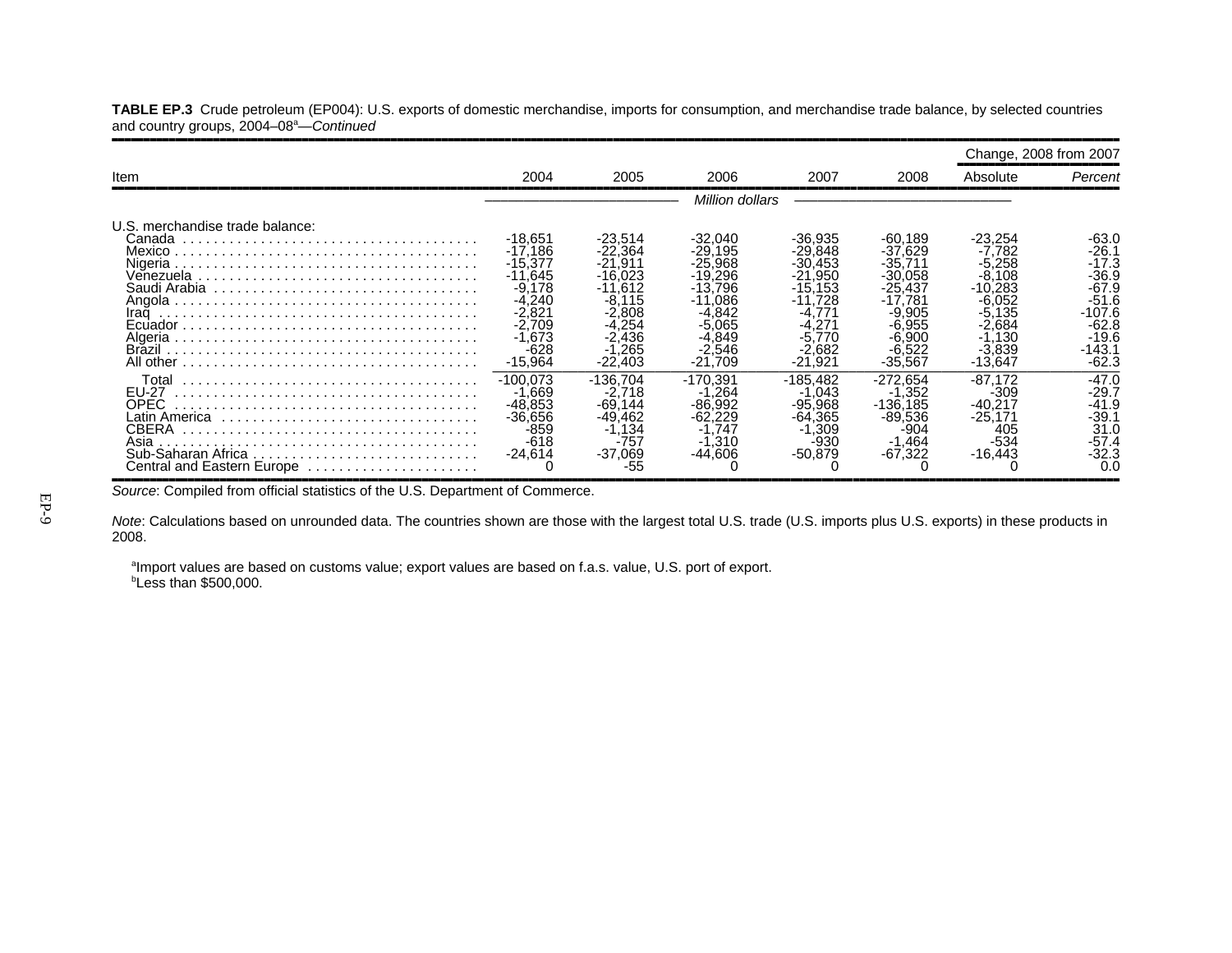#### *U.S. Imports*

In terms of quantity, U.S. imports of crude petroleum declined by 3 percent to 3.6 billion barrels in 2008, because of declines in domestic consumption coupled with increased U.S. production in the Gulf of Mexico. However, U.S. imports of crude petroleum continued to account for more than 60 percent of domestic consumption.

Canada, which has been the leading U.S. import source of crude petroleum for decades, continued to be the largest single supplier of crude petroleum to the U.S. market, accounting for 23 percent of the total volume of imports. Large multinational energy companies operate on both sides of the border and exchange crude and petroleum products across the border. Also, an integrated system of shared pipelines crossing the U.S.-Canadian border provides for ease of transporting crude petroleum from the wellhead to refineries.

Canada and Mexico together accounted for 36 percent of the total quantity of U.S. imports, while OPEC members together accounted for 50 percent. Iraq has been attempting to regain its position as a world exporter of crude petroleum. U.S. imports of crude petroleum from Iraq increased in, by about 26 percent terms of quantity, all of which was destined for storage in the Strategic Petroleum Reserve.13 U.S. imports from Nigeria declined by about 15 percent in terms of quantity, due in part to labor unrest in Nigeria that resulted in some production disruptions.

<sup>&</sup>lt;sup>13</sup> The Strategic Petroleum Reserve is a stockpile of crude petroleum and certain petroleum products maintained by the federal government for use during major supply interruptions.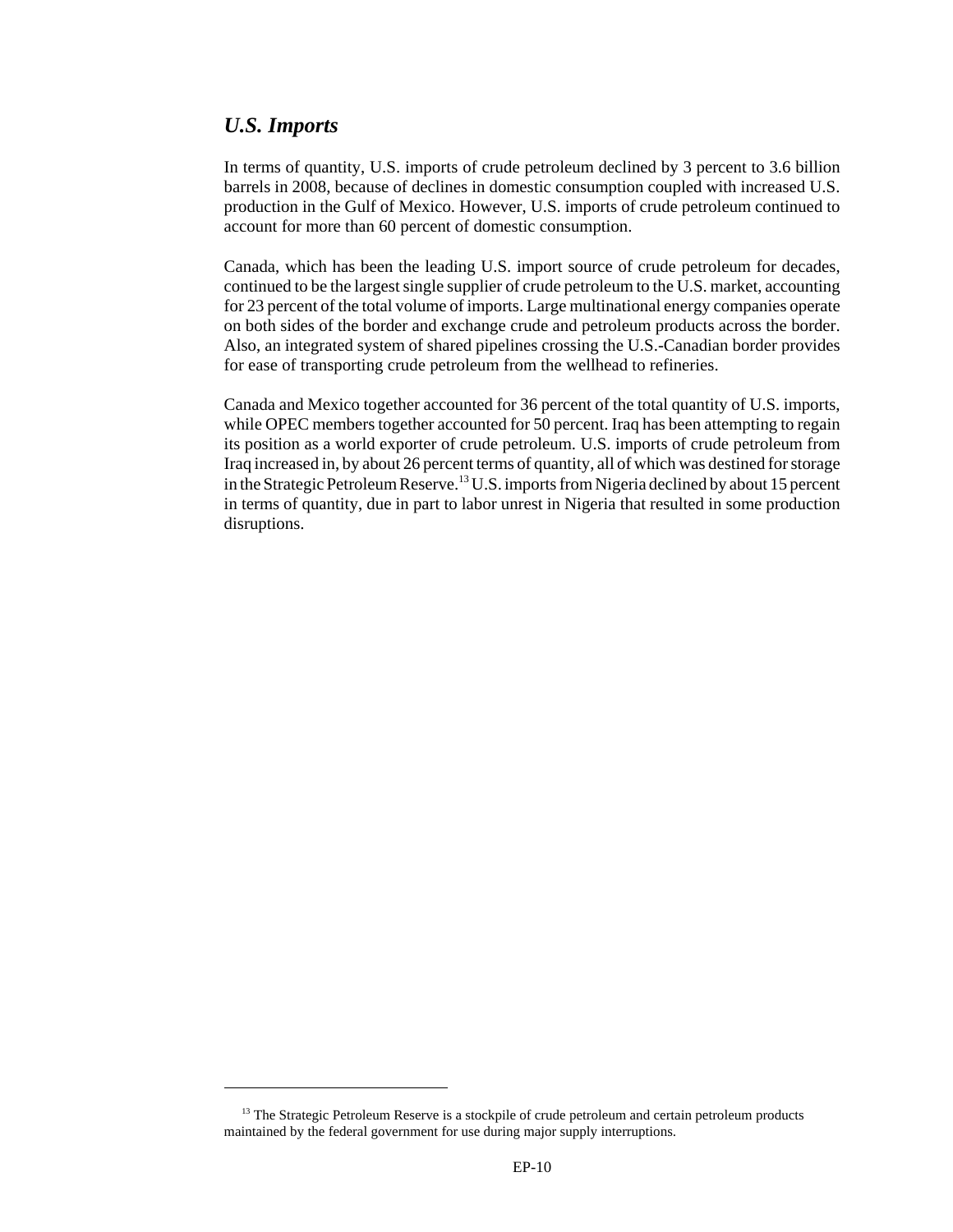#### **Change in 2008 from 2007:**

#### **U.S. trade deficit: Increased by \$582 million (1 percent) to \$67.7 billion U.S. exports: Increased by \$27.3 billion (87 percent) to \$58.8 billion U.S. imports: Increased by \$27.9 billion (28 percent) to \$126.4 billion**

The trade deficit in petroleum products increased by 1 percent in 2008, as the growth in the value of imports slightly outpaced the growth in exports. The per-barrel price for crude petroleum, the feedstock to refineries for the production of petroleum products, increased significantly during 2008, thus affecting the value of trade. In fact, the quantity of U.S. exports of petroleum products increased by a much smaller percentage, and the quantity of imports actually decreased (table EP.4). The United States, the world's largest consumer of petroleum products, supplied nearly 90 percent of U.S. demand for petroleum products with domestic production, albeit in part from imported crude petroleum feedstock.

## *U.S. Exports*

While U.S. exports of petroleum products increased by 87 percent in terms of value, the volume of exports increased by 26 percent, from 513 million barrels in 2007 to 644 million barrels in 2008. In terms of quantity, U.S. exports of petroleum products were minimal, accounting for only about 6 percent of total U.S. production in 2008. The largest markets for U.S. exports were Mexico and Canada, which together accounted for nearly 30 percent of the total. These exports generally fluctuate annually based on refinery output on either side of the respective borders.14 The primary petroleum products exported were distillate and residual fuel oils, which are used primarily for home and industrial heating.

Another market for U.S. exports was the Netherlands, to which exports increased by 65 percent in terms of quantity.15 The Netherlands was the shipping point for U.S. exports of distillate and residual fuel oils in Western Europe and markets in Africa. In addition, Brazil purchased U.S- produced petroleum coke for industrial fuel use, and Chile purchased U.S. exports of specialty lubricants and greases for industrial applications; other markets that accounted for small percentages of total U.S. exports of petroleum products, include Gibraltar and Turkey; however, U.S. exports to these countries were primarily fuels destined

<sup>&</sup>lt;sup>14</sup> For example, if a refinery in Canada initiates routine maintenance or product turnaround, U.S. exports of petroleum products could increase to supplement the decrease in Canadian production.

<sup>&</sup>lt;sup>15</sup> U.S. exports to other countries included Chile (which accounted for 8 percent of the total quantity of exports), Gibraltar (3 percent), Brazil (3 percent), and Turkey (2 percent). However, these exports accounted for less than 0.5 percent of total U.S. production of petroleum products.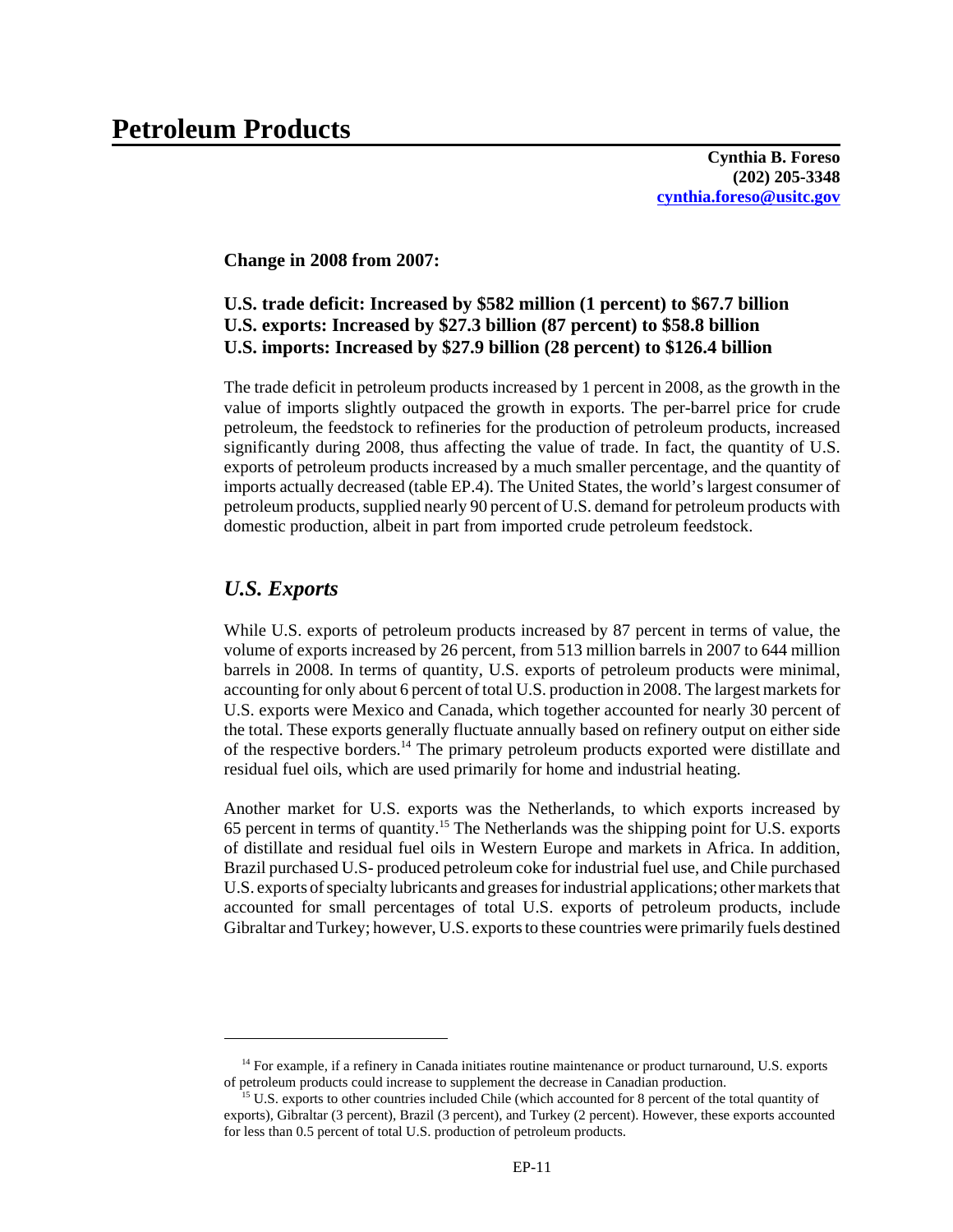|                                                                                                            |                                                                                               |                                                                                                 |                                                                                                   |                                                                                                 |                                                                                                    | Change, 2008 from 2007                                                                   |                                                                                      |
|------------------------------------------------------------------------------------------------------------|-----------------------------------------------------------------------------------------------|-------------------------------------------------------------------------------------------------|---------------------------------------------------------------------------------------------------|-------------------------------------------------------------------------------------------------|----------------------------------------------------------------------------------------------------|------------------------------------------------------------------------------------------|--------------------------------------------------------------------------------------|
| Item                                                                                                       | 2004                                                                                          | 2005                                                                                            | 2006                                                                                              | 2007                                                                                            | 2008                                                                                               | Absolute                                                                                 | Percent                                                                              |
|                                                                                                            |                                                                                               |                                                                                                 | Million dollars                                                                                   |                                                                                                 |                                                                                                    |                                                                                          |                                                                                      |
| U.S. exports of domestic merchandise:<br>Canada<br>Russia                                                  | 1.725<br>45<br>2,799<br>22<br>165<br>547<br>198                                               | 2.605<br>52<br>4,781<br>38<br>185<br>497<br>471                                                 | 3,272<br>45<br>5.024<br>40<br>629<br>1.716<br>466<br>23                                           | 4.105<br>60<br>5,725<br>56<br>638<br>1.799<br>309<br>153                                        | 6.968<br>70<br>9.672<br>80<br>631<br>5.076<br>580                                                  | 2.863<br>9<br>3,947<br>25<br>3.277<br>271<br>$-150$                                      | 69.7<br>15.3<br>68.9<br>44.0<br>$-1.1$<br>182.2<br>87.7<br>$-97.8$<br>$-12.3$        |
|                                                                                                            | 270<br>6.879                                                                                  | 208<br>9,464                                                                                    | 14.980                                                                                            | 407<br>18.230                                                                                   | 1.042<br>34.642                                                                                    | 635<br>16.412                                                                            | 156.0<br>90.0                                                                        |
| EU-27<br><b>OPEC</b><br>Latin America<br>CBERA<br>Asia<br>Sub-Saharan Africa<br>Central and Eastern Europe | 12.651<br>1,785<br>433<br>6,251<br>1,313<br>2,010<br>157<br>36                                | 18.302<br>1,935<br>662<br>10.378<br>1,993<br>2,360<br>211<br>30                                 | 26.407<br>4.270<br>.766<br>13.738<br>.767<br>3,012<br>512<br>75                                   | 31.484<br>4.142<br>.643<br>16,957<br>3.925<br>3.631<br>627<br>72                                | 58.765<br>10.850<br>.721<br>28.712<br>5.844<br>5,335<br>145                                        | 27.282<br>6.708<br>78<br>11.755<br>1,919<br>1,705<br>825<br>73                           | 86.7<br>162.0<br>4.7<br>69.3<br>48.9<br>46.9<br>131.5<br>102.0                       |
| U.S. imports of merchandise for consumption:<br>Mexico<br>Russia                                           | 6,747<br>5,739<br>698,⊺<br>2.929<br>6,382<br>.662<br>3,352<br>1,742<br>2.194<br>942<br>18,190 | 8.977<br>8.073<br>2.500<br>5.741<br>9.161<br>3.421<br>4.432<br>2.857<br>2.660<br>.520<br>28,342 | 10.131<br>9.734<br>2,697<br>392:′<br>10.452<br>434:<br>4.689<br>3,993<br>2.643<br>2.016<br>31,268 | 11,856<br>11,424<br>3.243<br>.238<br>.271<br>3.170<br>5.864<br>868.<br>2.524<br>2.090<br>36,031 | 14.420<br>16,514<br>4,677<br>12,838<br>11.480<br>5.014<br>6.387<br>.563<br>5.330<br>.293<br>40.923 | 2.565<br>5.091<br>1.435<br>.600<br>2.210<br>.843<br>523<br>696<br>2.806<br>.203<br>4.892 | 21.6<br>44.6<br>44.2<br>55.8<br>23.8<br>58.1<br>8.9<br>14.3<br>111.2<br>57.5<br>13.6 |
| <b>FU-27</b><br><b>OPEC</b><br>CBERA<br>Asia<br>Sub-Saharan Africa<br>Central and Eastern Europe           | 51,579<br>11.757<br>18,061<br>13,575<br>2,621<br>2.053<br>1.149<br>57                         | 77.684<br>17.157<br>26,581<br>20.722<br>4.742<br>3.484<br>2.528<br>125                          | 89.448<br>21,354<br>.738<br>30.<br>20,988<br>.509<br>5.126<br>2.041<br>229                        | 98.577<br>22,244<br>32,807<br>20.341<br>4.422<br>6.445<br>2.004<br>121                          | 126,441<br>27,568<br>45,790<br>25,523<br>.937<br>3.764<br>.246<br>163                              | 27.864<br>5.324<br>12,983<br>5.182<br>515<br>$-2.681$<br>.242<br>41                      | 28.3<br>23.9<br>39.6<br>25.5<br>11.6<br>-41.6<br>62.0<br>34.2                        |

**TABLE EP.4** Petroleum products (EP005): U.S. exports of domestic merchandise, imports for consumption, and merchandise trade balance, by selected countries and country groups, 2004–08<sup>a</sup>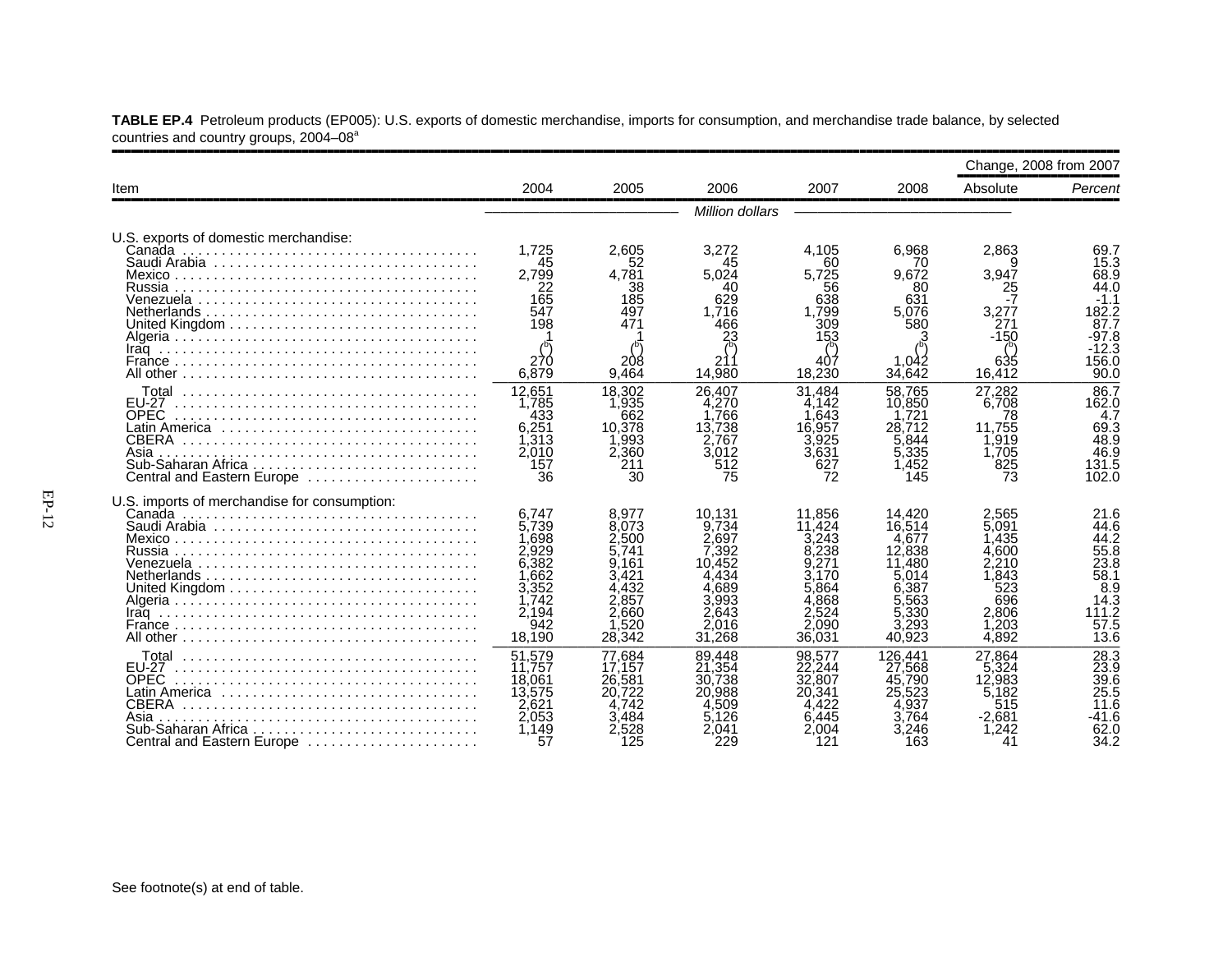**TABLE EP.4** Petroleum products (EP005): U.S. exports of domestic merchandise, imports for consumption, and merchandise trade balance, by selected countries and country groups, 2004–08<sup>a</sup>—Continued

,,,,,,,,,,,,,,,,,,,,,,,,,,,,,,,,,,,,,,,,,,,,,,,,,,,,,,,,,,,,,,,,,,,,,,,,,,,,,,,,,,,,,,,,,,,,,,,,,,,,,,,,,,,,,,,,,,,,,,,,,,,,,,,,,,,,,,,,,,,,,,,,,,,,,,,,,,,,,,,,

|                                                                                                   |                                                                                                                       |                                                                                                                |                                                                                |                                                                                                           |                                                                                                                    | Change, 2008 from 2007                                                                                |                                                                                    |
|---------------------------------------------------------------------------------------------------|-----------------------------------------------------------------------------------------------------------------------|----------------------------------------------------------------------------------------------------------------|--------------------------------------------------------------------------------|-----------------------------------------------------------------------------------------------------------|--------------------------------------------------------------------------------------------------------------------|-------------------------------------------------------------------------------------------------------|------------------------------------------------------------------------------------|
| Item                                                                                              | 2004                                                                                                                  | 2005                                                                                                           | 2006                                                                           | 2007                                                                                                      | 2008                                                                                                               | Absolute                                                                                              | Percent                                                                            |
|                                                                                                   |                                                                                                                       |                                                                                                                | Million dollars                                                                |                                                                                                           |                                                                                                                    |                                                                                                       |                                                                                    |
| U.S. merchandise trade balance:<br>Canada<br>Mexico<br>Russia<br>Venezuela<br>Netherlands<br>Iraq | $-5.022$<br>$-5,694$<br>.101<br>$-2.907$<br>-6.217<br>$-1.115$<br>$-3.155$<br>.741<br>$-2,194$<br>$-672$<br>$-11.311$ | $-6.372$<br>$-8.021$<br>$2.28^{\circ}$<br>-5.703<br>-8.976<br>-3.962<br>2.856<br>-2.660<br>-1.312<br>$-18.878$ | -6.859<br>.688<br>.32<br>.35 <sup>.</sup><br>.643<br>.805<br>$-16.288$         | -7.750<br>$-11,363$<br>2.483<br>-8,182<br>-8.632<br>.372<br>-5,555<br>.715<br>-2.524<br>-1.683<br>-17.800 | -7,452<br>$-16,445$<br>4,995<br>$-12.758$<br>$-10.849$<br>62<br>$-5,807$<br>-5.560<br>$-5.330$<br>2,25<br>$-6.28'$ | 298<br>$-5.081$<br>2.512<br>-4.576<br>2.217<br>.433<br>-252<br>$-845$<br>$-2.806$<br>$-568$<br>11.520 | -44.7<br>101.2<br>-55.9<br>$-25.7$<br>-4.5<br>$-17.9$<br>-111.2<br>$-33.7$<br>64.7 |
| Total<br><b>EU-27</b><br><b>OPEC</b><br><b>CBERA</b><br>Asia<br>Central and Eastern Europe        | $-38.928$<br>$-9.973$<br>$-17.628$<br>$-7.324$<br>$-1.308$<br>-42<br>$-992$<br>-22                                    | $-59.382$<br>$-15.222$<br>-25.918<br>-10.345<br>$-2.748$<br>$-1.124$<br>-2.316<br>-95                          | $-63.042$<br>$-17,085$<br>-28.972<br>250.'<br>.742<br>.113<br>$-1.529$<br>-154 | $-67.094$<br>$-18.102$<br>$-31.164$<br>$-3,384$<br>$-497$<br>$-2.815$<br>-1.377                           | $-67.675$<br>-16.718<br>-44.069<br>3.189<br>907<br>.571<br>$-1.794$                                                | -582<br>.384<br>$-12.905$<br>6.573<br>,404<br>4,386<br>-417<br>32                                     | $-0.9$<br>7.6<br>$-41.4$<br>-30.<br>64.                                            |

*Source*: Compiled from official statistics of the U.S. Department of Commerce.

*Note*: Calculations based on unrounded data. The countries shown are those with the largest total U.S. trade (U.S. imports plus U.S. exports) in these products in 2008.

aImport values are based on customs value; export values are based on f.a.s. value, U.S. port of export.

 $b$ Less than \$500,000.

<sup>c</sup>Not meaningful for purposes of comparison.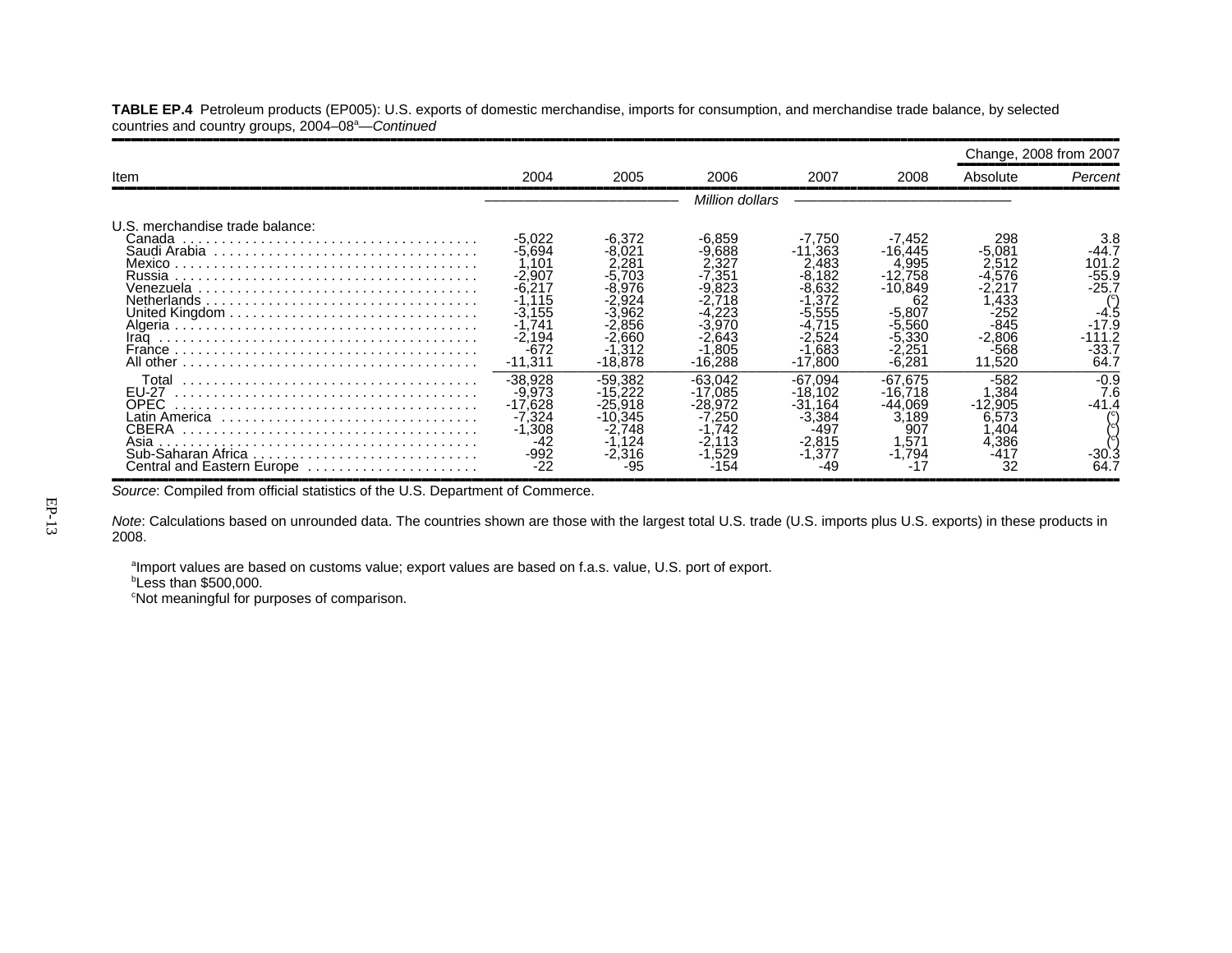for the Naval Storage for use by U.S. and British military ships supporting operations in Iraq and Afghanistan.<sup>16</sup>

#### *U.S. Imports*

The value of U.S. petroleum product imports increased by 28 percent in 2008, entirely because of the increased price for these products; the quantity of U.S. imports decreased by 9 percent to 1.1 billion barrels. The decrease in the quantity of imports is largely attributable to increased domestic production in 2008, as three refineries previously shutdown for maintenance were reactivated in early 2008, and demand for distillate and residual fuel oils declined due to milder than expected winter weather conditions.<sup>17</sup>

The primary sources of U.S. imports of petroleum products in 2008 continued to be Canada (which accounted for 20 percent of the total quantity of imports), Russia (10 percent), Algeria (9 percent), and Venezuela (7 percent). Residual fuel oils (used primarily as industrial heating and bunker fuels for heating and power), motor fuels, and jet fuels accounted for nearly all of the quantity decrease in U.S. imports.18

<sup>&</sup>lt;sup>16</sup> National Petrochemical and Refiners' Association official, telephone interview with Commission staff, April 1, 2009.

<sup>&</sup>lt;sup>17</sup> National Petrochemical and Refiners' Association, "Quarterly Survey," first through fourth quarter 2008.

<sup>&</sup>lt;sup>18</sup> Although the official statistics of the U.S. Department of Commerce show U.S. imports of petroleum products from Iraq increasing significantly from 2007 to 2008, these data are likely misclassifications, as 2005 was the last year for such imports because Iraq's refineries were disabled or destroyed. While there are plans to build new world scale refineries in Iraq, none have yet to be completed, and during the 2007–08 period, there were no operating refineries in Iraq.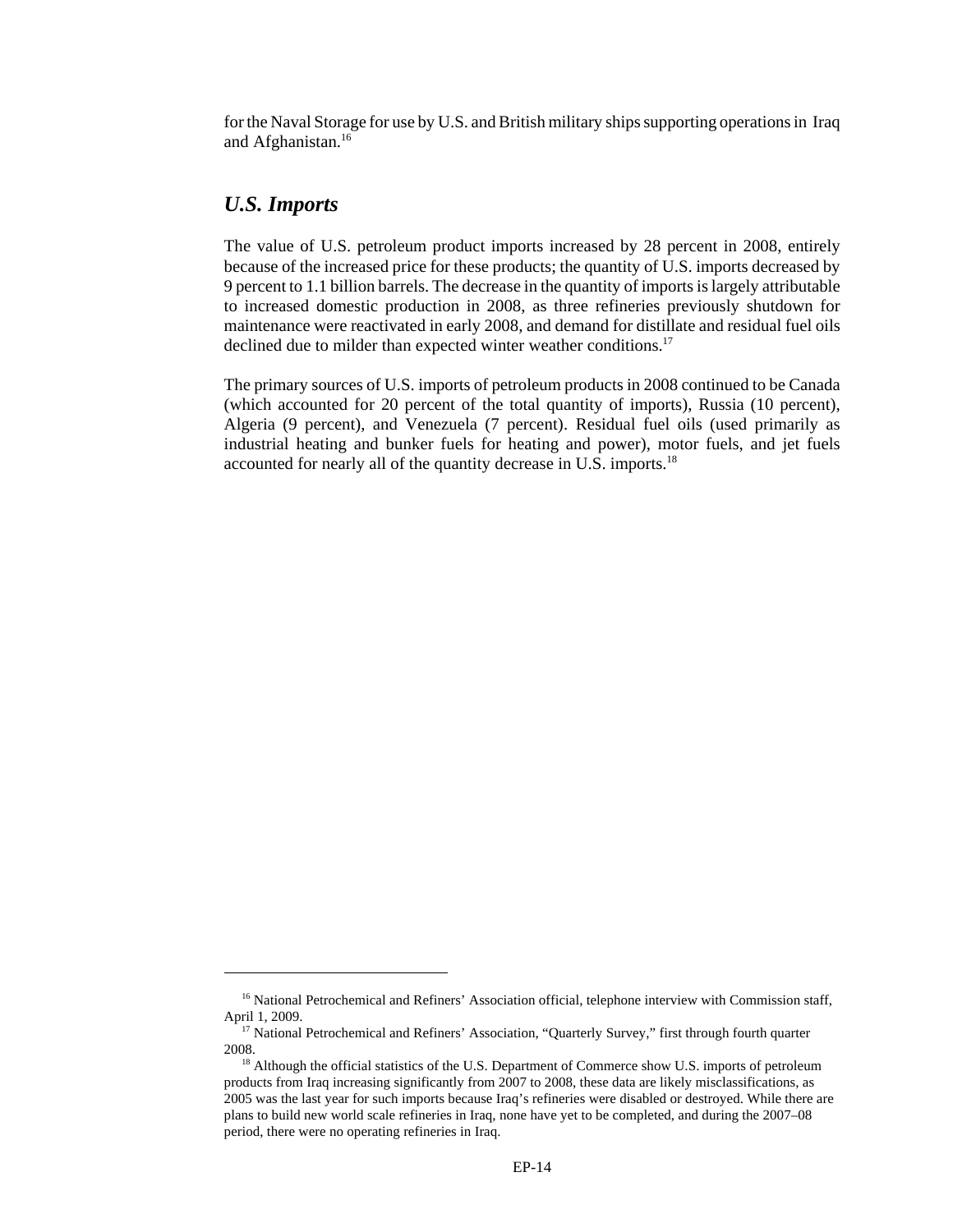# **Coal, Coke, and Related Chemical Products**

**Cynthia B. Foreso (202) 205-3348 cynthia.foreso@usitc.gov**

**Change in 2008 from 2007:**

## **U.S. trade balance: Changed by \$2.2 billion, from a \$1.0 billion deficit to a \$1.2 billion surplus U.S. exports: Increased by \$4.4 billion (75 percent) to \$10.3 billion U.S. imports: Increased by \$2.2 billion (32 percent) to \$9.1 billion**

The United States accounts for the largest share of the world's recoverable coal reserves (25 percent) and is a major world supplier of coal. The U.S. trade balance for coal, coke, and related chemical products changed from a deficit of \$1.0 billion in 2007 to a trade surplus of \$1.2 billion in 2008, primarily because exports increased at a higher rate than imports (table EP.5). In addition, the world price of coal increased from an average of \$88 per short ton in 2007 to a record high average of \$156 per short ton in 2008, due to increased worldwide demand as crude petroleum prices caused a substitution of coal for petroleum in some applications, coupled with decreased amounts of Chinese coal available on the world market.<sup>19</sup>

#### *U.S. Exports*

In terms of quantity, U.S. exports of coal increased by 38 percent during the 2007–08 period, from 59 million short tons in 2007 to 82 million short tons in 2008. U.S. exports rose to supplement the reduction of China's exports of coal to the world market in 2008. In addition, demand for both metallurgical coals (used for industrial purposes) and steam coals (used for heating) increased in Europe as petroleum prices rose and natural gas supplies from Russia were interrupted. Also, world demand increased as newly consuming nations, such as Brazil, India, and Korea, increased coal purchases.20

#### *U.S. Imports*

In contrast to the 32 percent (\$2.2-billion) increase in the value of U.S. coal imports, the quantity of U.S. imports decreased by 6 percent, from 36 million short tons in 2007 to 34 million short tons in 2008. The decrease is attributed to reduced demand by electric utilities for coal in favor of natural gas, coupled with lower demand for electricity because of a relatively mild winter in 2008.21 Most of the imports in 2008 were delivered to Gulf Coast and West Coast power plants. Colombia and Canada remained the leading suppliers of low-sulfur coals to the U.S. market.

 <sup>19</sup> USDOE, EIA*, Quarterly Coal Report,* various issues.

 $20$  Ibid.

 $21$  Ibid.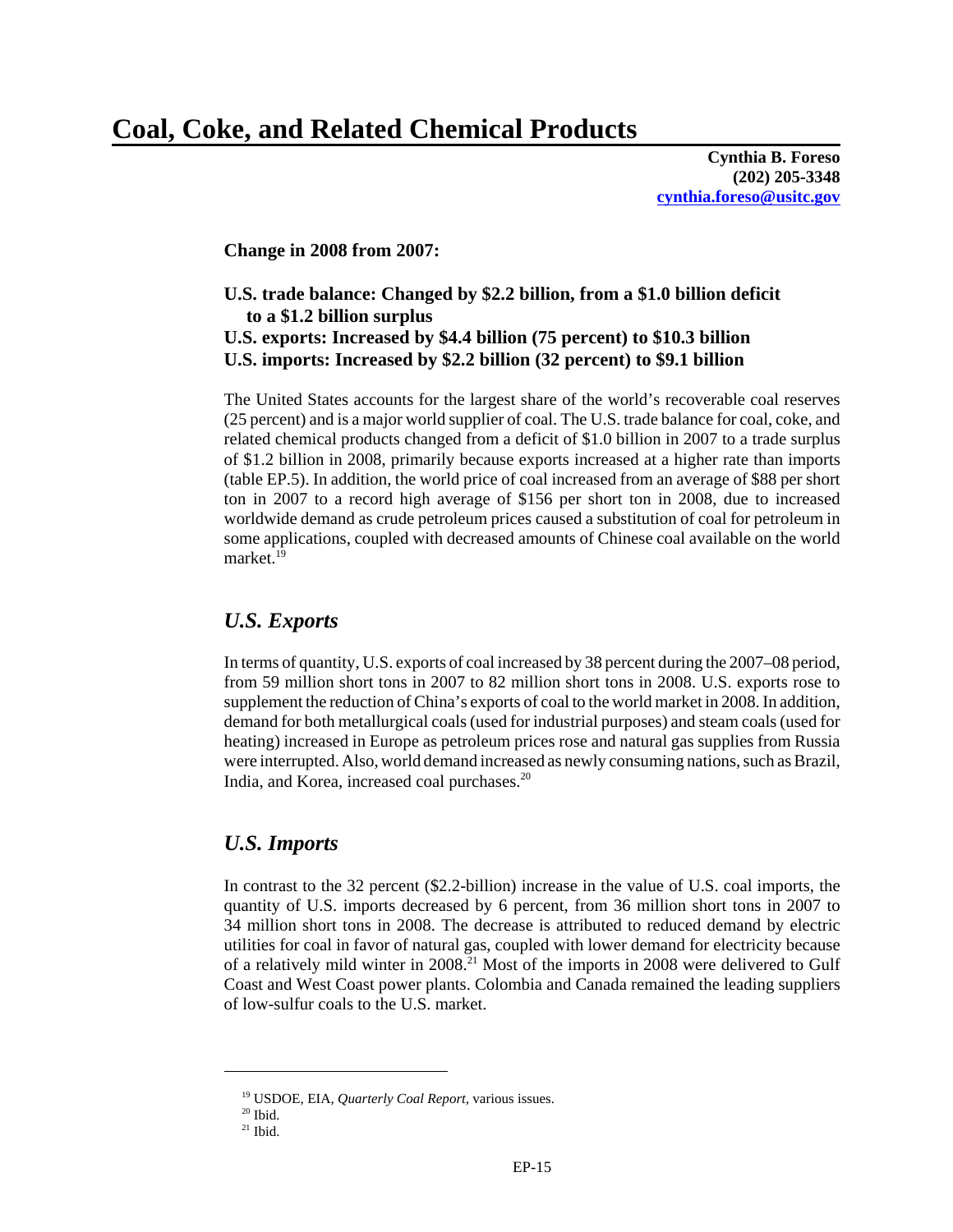|                                                                                                                         |                                                                         |                                                                          |                                                                      |                                                                             |                                                                         | Change, 2008 from 2007                                                     |                                                                                                 |
|-------------------------------------------------------------------------------------------------------------------------|-------------------------------------------------------------------------|--------------------------------------------------------------------------|----------------------------------------------------------------------|-----------------------------------------------------------------------------|-------------------------------------------------------------------------|----------------------------------------------------------------------------|-------------------------------------------------------------------------------------------------|
| Item                                                                                                                    | 2004                                                                    | 2005                                                                     | 2006                                                                 | 2007                                                                        | 2008                                                                    | Absolute                                                                   | Percent                                                                                         |
|                                                                                                                         |                                                                         |                                                                          | Million dollars                                                      |                                                                             |                                                                         |                                                                            |                                                                                                 |
| U.S. exports of domestic merchandise:                                                                                   | 752                                                                     | 1,020                                                                    | 1,172                                                                | 1,096                                                                       | 225. ا                                                                  | 128                                                                        | 11.7                                                                                            |
| China<br>Brazil<br>Venezuela                                                                                            | 69<br>165<br>295<br>24<br>228                                           | 218<br>373<br>13<br>28                                                   | 29<br>186<br>444                                                     | 3<br>22<br>3<br>398<br>593<br>38                                            | 33<br>20<br>718<br>951<br>51                                            | 18<br>320<br>358<br>13                                                     | 18.2<br>48.3<br>683.2<br>80.3<br>60.4<br>$-32.8$<br>35.4                                        |
| India<br>Korea                                                                                                          | 335<br>1.679                                                            | 254<br>333<br>2.066                                                      | 320<br>523<br>2.474                                                  | 284<br>451<br>2.987                                                         | 731<br>655<br>5.869                                                     | 447<br>203<br>2.881                                                        | 157.8<br>45.0<br>96.4                                                                           |
| Total<br>EU-27<br><b>OPEC</b><br>Latin America ,,,,,,,,,,,,,,,,,,<br><b>CBERA</b><br>Asia<br>Central and Eastern Europe | 3,556<br>817<br>37<br>471<br>1,238<br>23<br>66                          | 4.318<br>1,339<br>51<br>554<br>Δ<br>1.001<br>19<br>222                   | 5.179<br>.711<br>33<br>654<br>11<br>.229<br>32<br>235                | 5.877<br>2.168<br>47<br>778<br>1,073<br>37<br>292                           | 10.255<br>3,836<br>93<br>1,378<br>41<br>2,201<br>81<br>869              | 4,379<br>1.668<br>46<br>599<br>$\overline{34}$<br>1,127<br>44<br>577       | 74.5<br>77.0<br>98.3<br>77.0<br>484.2<br>105.0<br>119.0<br>197.6                                |
| U.S. imports of merchandise for consumption:                                                                            |                                                                         |                                                                          |                                                                      |                                                                             |                                                                         |                                                                            |                                                                                                 |
| Chinal<br>Brazil<br>India<br>Korea                                                                                      | 541<br>597<br>657<br>451<br>97<br>55<br>679<br>344<br>12<br>59<br>2,062 | 614<br>968<br>379<br>602<br>84<br>58<br>838<br>512<br>10<br>100<br>2,151 | 572<br>1.204<br>415<br>817<br>294<br>61<br>660<br>698<br>34<br>2,175 | 620<br>1.290<br>250<br>747<br>452<br>112<br>643<br>683<br>10<br>80<br>1.994 | 610<br>1.666<br>.250<br>.095<br>391<br>105<br>756<br>695<br>41<br>2.493 | -10<br>376<br>1.000<br>348<br>$-61$<br>-7<br>113<br>12<br>-9<br>-39<br>498 | -1.6<br>29.2<br>400.1<br>46.5<br>$-13.5$<br>$-6.2$<br>17.6<br>1.8<br>$-89.3$<br>$-48.5$<br>25.0 |
| Total<br><b>EU-27</b><br><b>OPEC</b><br>CBERA<br>Asia<br>Sub-Saharan Africa<br>Central and Eastern Europe               | 5,555<br>705<br>2,017<br>1.392<br>933<br>71<br>174                      | 6,316<br>632<br>2.661<br>1.961<br>16<br>783<br>23<br>87                  | 6.930<br>854<br>2.899<br>1.990<br>689<br>74                          | 6.880<br>.038<br>.761<br>2.116<br>10<br>643<br>2                            | 9.102<br>998<br>3.632<br>2.590<br>1.720<br>51<br>37                     | 2,222<br>$-40$<br>871<br>473<br>1.078<br>10<br>35                          | 32.3<br>$-3.8$<br>31.5<br>22.4<br>$-66.7$<br>167.7<br>24.7<br>2.249.7                           |

**TABLE EP.5** Coal, coke, and related chemical products (EP003): U.S. exports of domestic merchandise, imports for consumption, and merchandise trade balance, by selected countries and country groups, 2004–08<sup>a</sup>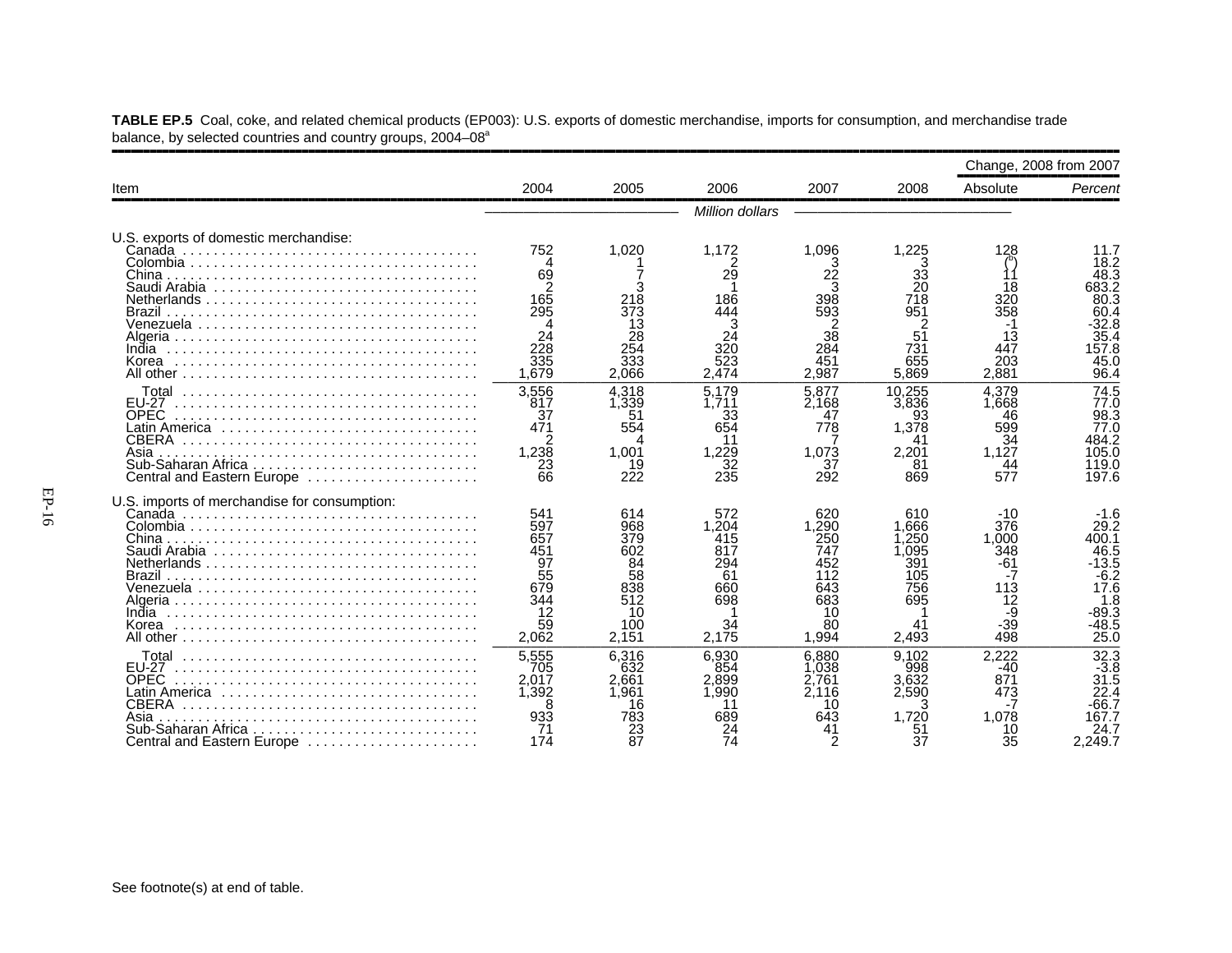**TABLE EP.5** Coal, coke, and related chemical products (EP003): U.S. exports of domestic merchandise, imports for consumption, and merchandise trade balance, by selected countries and country groups, 2004–08<sup>a</sup>—Continued

,,,,,,,,,,,,,,,,,,,,,,,,,,,,,,,,,,,,,,,,,,,,,,,,,,,,,,,,,,,,,,,,,,,,,,,,,,,,,,,,,,,,,,,,,,,,,,,,,,,,,,,,,,,,,,,,,,,,,,,,,,,,,,,,,,,,,,,,,,,,,,,,,,,,,,,,,,,,,,,,

|                                                                                                                          |                                                                                    |                                                                               |                                                                                   |                                                                              |                                                                          | Change, 2008 from 2007                                                     |                                                                                   |
|--------------------------------------------------------------------------------------------------------------------------|------------------------------------------------------------------------------------|-------------------------------------------------------------------------------|-----------------------------------------------------------------------------------|------------------------------------------------------------------------------|--------------------------------------------------------------------------|----------------------------------------------------------------------------|-----------------------------------------------------------------------------------|
| Item                                                                                                                     | 2004                                                                               | 2005                                                                          | 2006                                                                              | 2007                                                                         | 2008                                                                     | Absolute                                                                   | Percent                                                                           |
|                                                                                                                          |                                                                                    |                                                                               | Million dollars                                                                   |                                                                              |                                                                          |                                                                            |                                                                                   |
| U.S. merchandise trade balance:<br>Canada<br>China<br>Saudi Arabia<br>Brazil<br>Venezuela<br>India<br>Korea<br>All other | 21'<br>-594<br>$-588$<br>-450<br>68<br>240<br>-676<br>-320<br>216<br>276<br>$-383$ | 406<br>966<br>-372<br>599-<br>134<br>315<br>-825<br>·483<br>243<br>233<br>-85 | 60C<br>.202<br>$-386$<br>-816<br>-108<br>382<br>-656<br>-674<br>319<br>490<br>299 | 477<br>.287<br>228<br>-744<br>-54<br>481<br>-640<br>646<br>274<br>371<br>993 | 615<br>.663<br>.075<br>327<br>846<br>-754<br>-644<br>730<br>614<br>3.376 | 138<br>-376<br>-989<br>$-330$<br>381<br>365<br>-114<br>456<br>242<br>2.383 | 29.0<br>-29.2<br>133.9<br>-44.3<br>75.8<br>-17.8<br>0.2<br>166.4<br>65.2<br>240.0 |
| Total<br><b>EU-27</b><br>OPEC.<br>CBERA<br>Asia<br>Sub-Saharan Africa<br>Central and Eastern Europe                      | $-1.998$<br>112<br>$-1,980$<br>-922<br>-6<br>305<br>-48<br>-108                    | $-1.998$<br>708<br>$-2,610$<br>$-1,407$<br>-12<br>218<br>135                  | -1.751<br>857<br>$-2,866$<br>$-1.336$<br>540<br>16'                               | $-1.003$<br>.130<br>.714<br>-1,338<br>- 3<br>431<br>-4<br>291                | .154<br>.838<br>3.539<br>38<br>481<br>29<br>833                          | 2.157<br>.708<br>-825<br>126<br>41<br>50<br>$\overline{34}$<br>542         | 151.<br>$-30.4$<br>9.4<br>186.                                                    |

*Source*: Compiled from official statistics of the U.S. Department of Commerce.

*Note*: Calculations based on unrounded data. The countries shown are those with the largest total U.S. trade (U.S. imports plus U.S. exports) in these products in 2008.

aImport values are based on customs value; export values are based on f.a.s. value, U.S. port of export.

 $b$ Less than \$500,000.

<sup>c</sup>Not meaningful for purposes of comparison.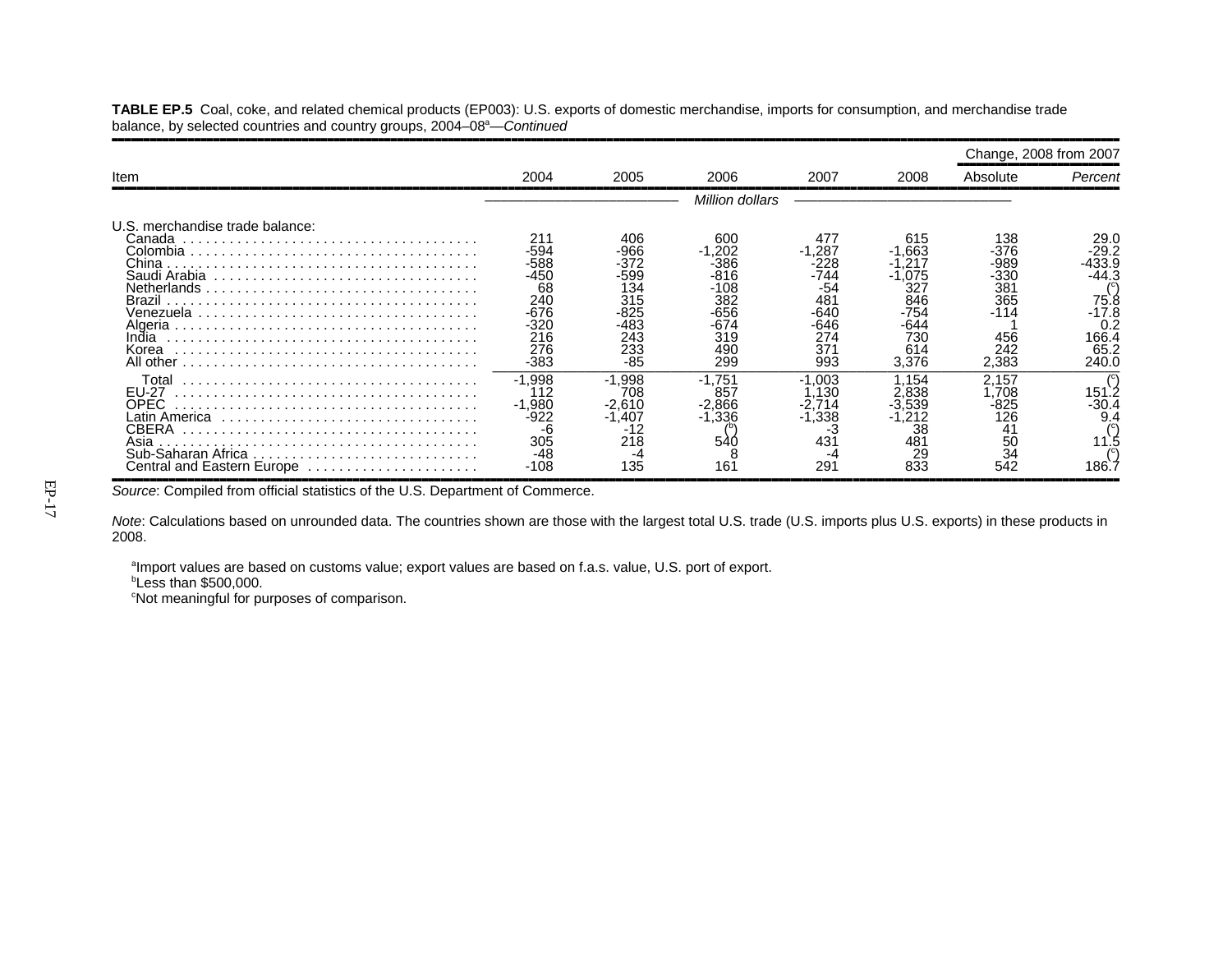Although the value of U.S. imports of coal and other carbonaceous materials from China increased by about 400 percent, the quantity decreased by nearly 5 percent. The increase in the value of these imports is primarily due to the rapid rise in the price of Chinese coke, which rose from \$190 per short ton in 2007 to more than \$475 per short ton by mid-2008.<sup>22</sup> China accounts for 80–85 percent of the total quantity of U.S. coke imports.

<sup>&</sup>lt;sup>22</sup> Coke industry official, telephone interview by Commission staff, March 25, 2009.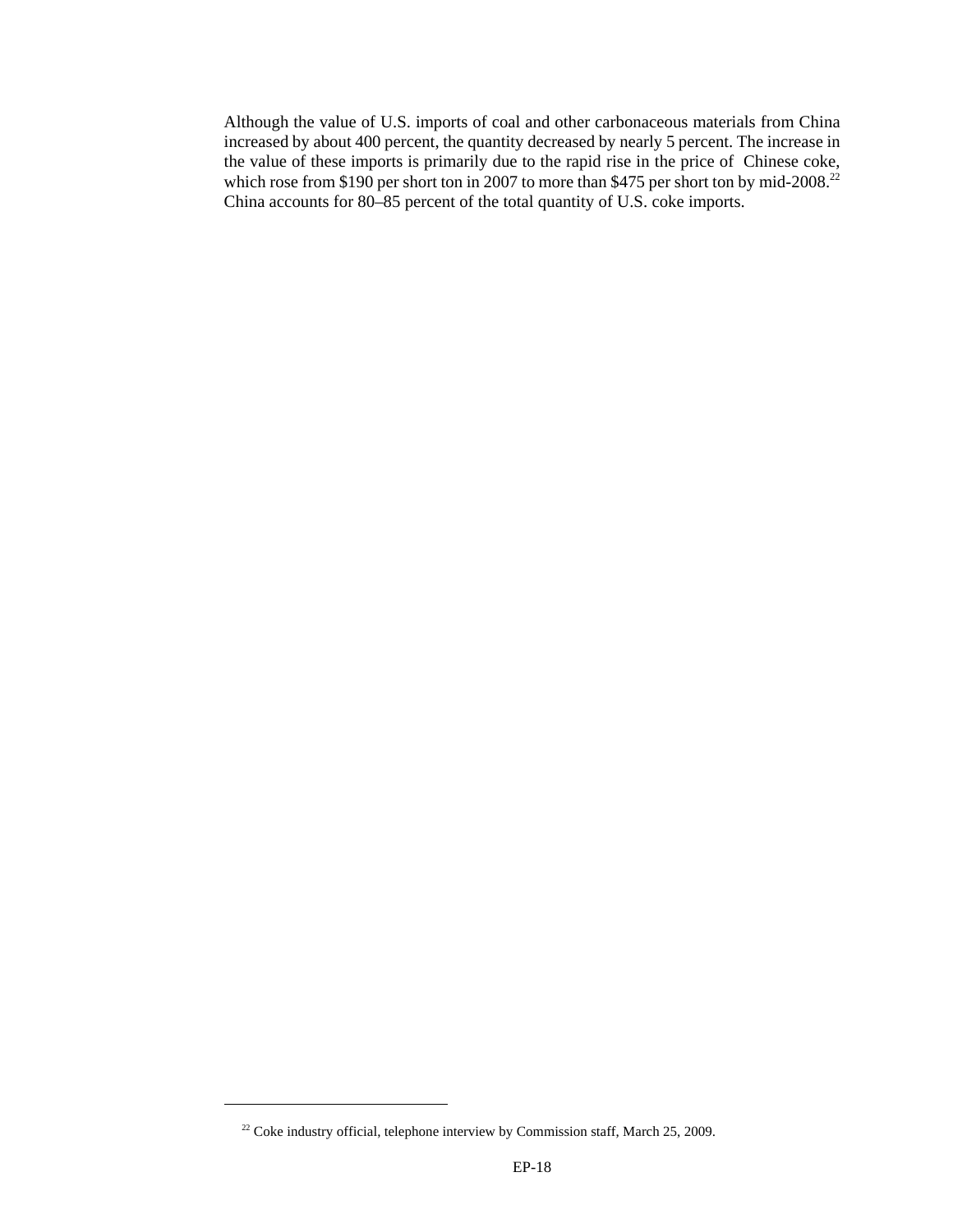# **Bibliography - Energy-related Products**

- National Petrochemical and Refiners' Association. "Quarterly Survey of Production and Inventory Report," first through fourth quarter 2008.
- Statistics Canada. Trade Data Online. http://www.ic.gc.ca/eic/site/tdo-dcd.nsf/eng/Home (accessed April 1, 2009).
- U.S. Department of Commerce. Census Bureau. Official U.S. trade statistics.

http://www.census.gov/foreign-trade/download/ dvd/index.html#merch (accessed monthly).

- U.S. Department of Energy (USDOE). Energy Information Administration (EIA). *Monthly Energy Review*, various issues. Washington, DC: USDOE.
- ———. *Petroleum Supply Monthly*, various issues.
- ———. *Quarterly Coal Report*, various issues.
- ———. *Short-Term Energy Outlook*, March 2009.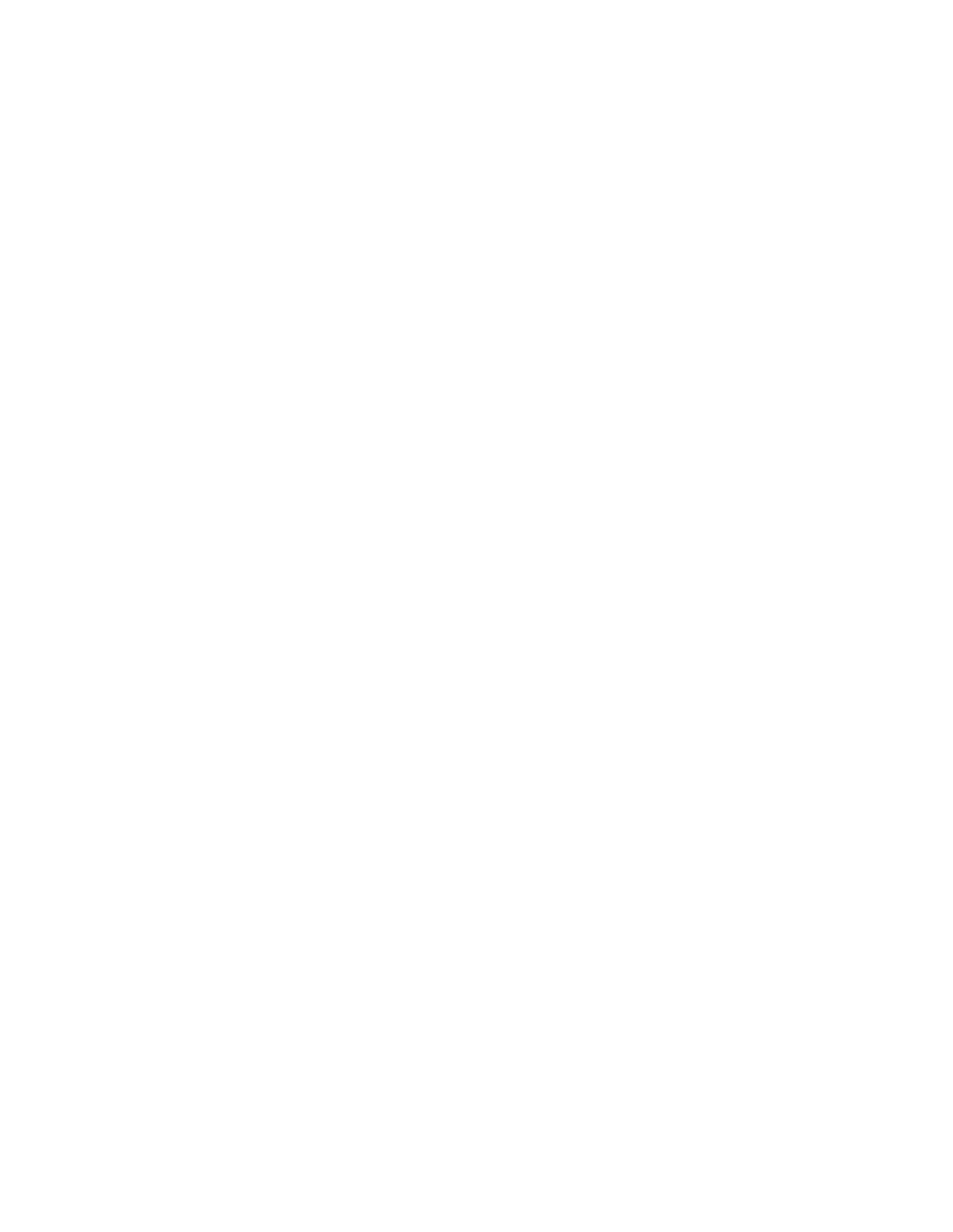**Vincent Honnold (202) 205-3314 vincent.honnold@usitc.gov**

**Change in 2008 from 2007:**

#### **U.S. trade deficit: Decreased by \$6.5 billion (49 percent) to \$6.9 billion U.S. exports: Increased by \$2.3 billion (7 percent) to \$35.4 billion U.S. imports: Decreased by \$4.3 billion (9 percent) to \$42.3 billion**

The U.S. trade deficit in forest products declined by nearly one-half in 2008, as exports increased and imports decreased (table FP.1). The continued decline of the U.S. residential housing market was an important factor in this trend. The trade deficit in forest products has fallen steadily in recent years since U.S. housing starts peaked in 2005.

All but two of the product groups within the forest products sector registered increased exports with wood pulp and wastepaper and industrial papers and paperboards accounting for the largest increase in U.S. exports in 2008. With respect to imports, the majority of product groups decreased; three product groups—lumber, wood veneer and wood panels, and moldings, millwork, and joinery—registered the largest declines in U.S. imports in 2008  $(table FP.2).<sup>1</sup>$ 

Canada is the largest trading partner of the United States in forest products, followed by China, Mexico, and Japan. These four countries accounted for 40 percent, 14 percent, 8 percent, and 3 percent, respectively, of total U.S. trade in forest products in 2008.

## *U.S. Exports*

U.S. exports of forest products rose by \$2.3 billion (7 percent) to 35.4 billion in 2008. Canada was the largest market for U.S. exports of forest products in 2008, followed by Mexico, China, Japan, and the United Kingdom. Exports to all of these countries increased. Two product groups, wood pulp and wastepaper and industrial papers and paperboards, accounted for nearly one-half of all U.S. exports of forest products in 2008. Much of the growth in U.S. exports of wood pulp and wastepaper in 2008 was due to increased demand by China. The rapid growth of the paper industry in China in recent years has been accompanied by a corresponding increase in the demand for the raw materials to make paper—wood pulp and wastepaper, and the United States is a large producer and exporter of woodpulp and wastepaper.<sup>2</sup> The rise in U.S. exports of industrial papers and paperboards in 2008 was due, at least in part, to a depreciated U.S. dollar relative to some other currencies, which increased the competitiveness of U.S. products included within this product group, such as tissue and linerboard to make cardboard boxes.

<sup>&</sup>lt;sup>1</sup> Trade statistics for all industry/commodity groups in this sector are presented in app. B, table B.5.

<sup>&</sup>lt;sup>2</sup> Stafford, "Environmental Aspects of China's Papermaking Fiber Supply," July 2007.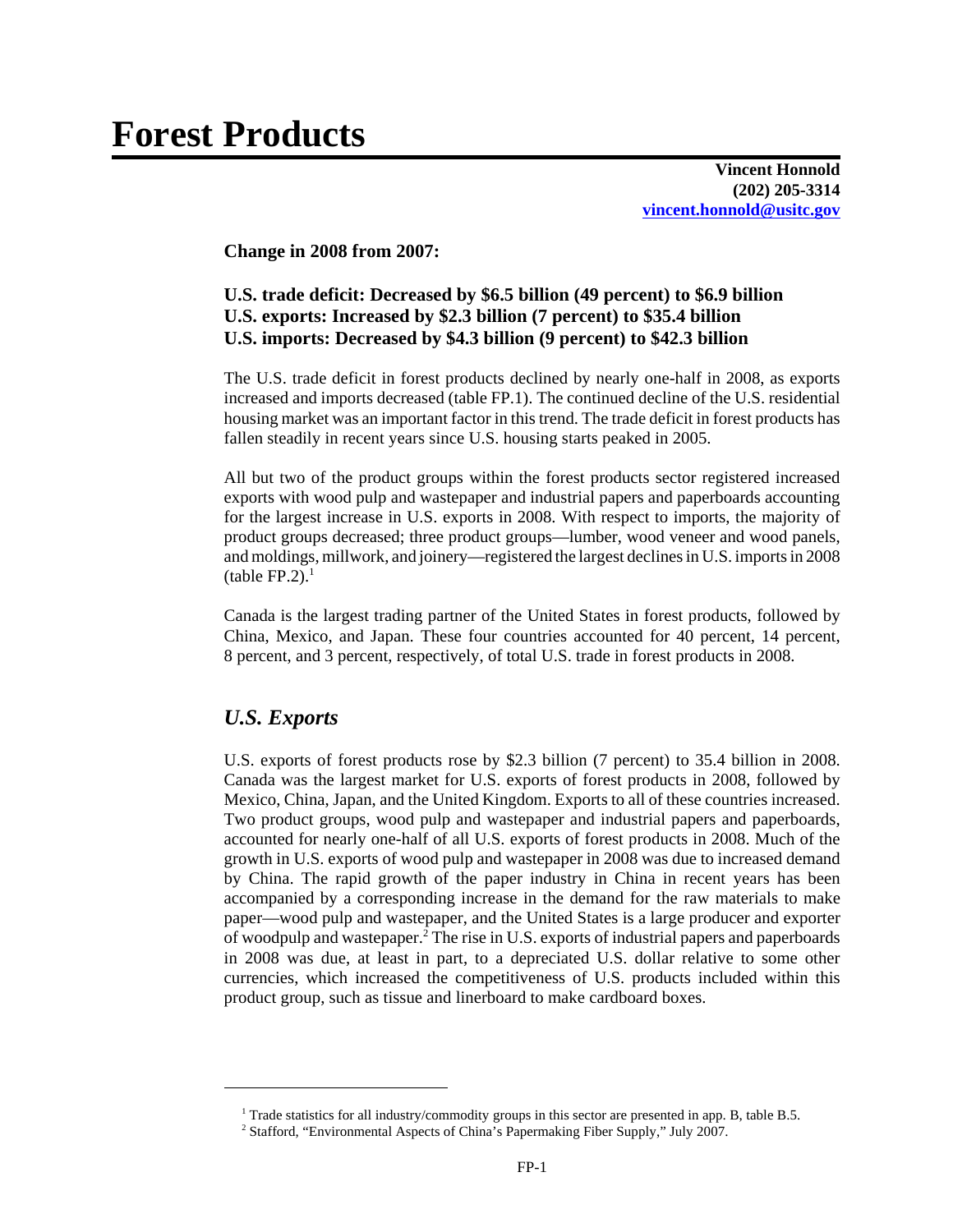|                                                                                                  |                                                                                          |                                                                                          |                                                                                          |                                                                                          |                                                                                         | Change, 2008 from 2007                                                                      |                                                                                                               |
|--------------------------------------------------------------------------------------------------|------------------------------------------------------------------------------------------|------------------------------------------------------------------------------------------|------------------------------------------------------------------------------------------|------------------------------------------------------------------------------------------|-----------------------------------------------------------------------------------------|---------------------------------------------------------------------------------------------|---------------------------------------------------------------------------------------------------------------|
| Item                                                                                             | 2004                                                                                     | 2005                                                                                     | 2006                                                                                     | 2007                                                                                     | 2008                                                                                    | Absolute                                                                                    | Percent                                                                                                       |
|                                                                                                  |                                                                                          |                                                                                          | <b>Million dollars</b>                                                                   |                                                                                          |                                                                                         |                                                                                             |                                                                                                               |
| U.S. exports of domestic merchandise:                                                            | 8.536<br>1.651<br>3,451<br>1,963<br>608<br>212<br>1.118                                  | 9.111<br>1.995<br>3.860<br>1.907<br>685<br>241<br>1.191                                  | 9.846<br>2.572<br>4.258<br>.964<br>717<br>251<br>.220                                    | 10.236<br>3.272<br>4.312<br>,859<br>902<br>329<br>1.300                                  | 10.557<br>3.518<br>4.837<br>2.019<br>988<br>409<br>1.393                                | 320<br>246<br>525<br>160<br>86<br>80                                                        | 3.1<br>7.5<br>12.2<br>$\overline{8.6}$<br>9.5<br>24.4<br>7.1                                                  |
|                                                                                                  | 718<br>696<br>22<br>6,663                                                                | 788<br>688<br>23<br>7.322                                                                | 839<br>683<br>19<br>7.787                                                                | 954<br>814<br>23<br>9.086                                                                | 945<br>863<br>28<br>9.804                                                               | $\frac{93}{9}$<br>$4\bar{8}$<br>5<br>718                                                    | $-0.9$<br>5.9<br>22.8<br>7.9                                                                                  |
| EU-27<br><b>OPEC</b><br>Latin America<br>CBERA<br>Asia<br>Central and Eastern Europe             | 25.637<br>4,385<br>465<br>5,341<br>333<br>6,052<br>140<br>108                            | 27.809<br>4,745<br>490<br>6,014<br>431<br>6,403<br>164<br>135                            | 30.156<br>4.947<br>536<br>6,645<br>458<br>7,090<br>185<br>134                            | 33.088<br>5,539<br>669<br>7.076<br>473<br>8,228<br>206<br>198                            | 35.362<br>5.698<br>787<br>7,930<br>504<br>8,868<br>276<br>218                           | 2,273<br>159<br>119<br>854<br>32<br>640<br>70<br>20                                         | 6.9<br>2.9<br>17.7<br>12.1<br>6.7<br>7.8<br>33.8<br>10.0                                                      |
| U.S. imports of merchandise for consumption:<br>Brazil<br>Korea                                  | 27.584<br>4.398<br>1.274<br>683<br>1,461<br>2,203<br>784<br>416<br>517<br>1.107<br>7,164 | 28.224<br>5.463<br>1.420<br>692<br>1.664<br>2,305<br>825<br>424<br>544<br>1.024<br>7,418 | 26.717<br>6.630<br>1.559<br>649<br>1,733<br>2.365<br>702<br>455<br>601<br>1.210<br>7.795 | 23.435<br>7.317<br>1.584<br>648<br>1.602<br>2.064<br>748<br>470<br>559<br>1.151<br>6.982 | 20.496<br>7.371<br>1.457<br>642<br>1.493<br>.928<br>700<br>479<br>527<br>1.025<br>6.173 | $-2.939$<br>54<br>$-127$<br>-6<br>$-109$<br>$-136$<br>$-49$<br>9<br>-32<br>$-126$<br>$-809$ | $-12.5$<br>0.7<br>$-8.0$<br>$-0.9$<br>$-6.\bar{8}$<br>$-6.6$<br>$-6.5$<br>1.8<br>$-5.7$<br>$-11.0$<br>$-11.6$ |
| <b>EU-27</b><br><b>OPEC</b><br>CBERA<br>Asia<br>Sub-Saharan Africa<br>Central and Eastern Europe | 47,591<br>6.276<br>84<br>4,935<br>25<br>7.651<br>178<br>98                               | 50.003<br>6.668<br>83<br>5.180<br>26<br>8.806<br>191<br>167                              | 50.416<br>6.797<br>77<br>5,603<br>10.213<br>166<br>147                                   | 46.561<br>6.140<br>4,980<br>20<br>10,983<br>183<br>126                                   | 42.291<br>5.671<br>77<br>4,515<br>19<br>10.642<br>169<br>93                             | $-4.270$<br>$-470$<br>6<br>$-466$<br>$-341$<br>-14<br>-33                                   | $-9.2$<br>$-7.6$<br>7.9<br>$-9.4$<br>$-5.4$<br>$-3.1$<br>$-7.5$<br>$-26.4$                                    |

**TABLE FP.1** Forest products: U.S. exports of domestic merchandise, imports for consumption, and merchandise trade balance, by selected countries and country groups, 2004–08ª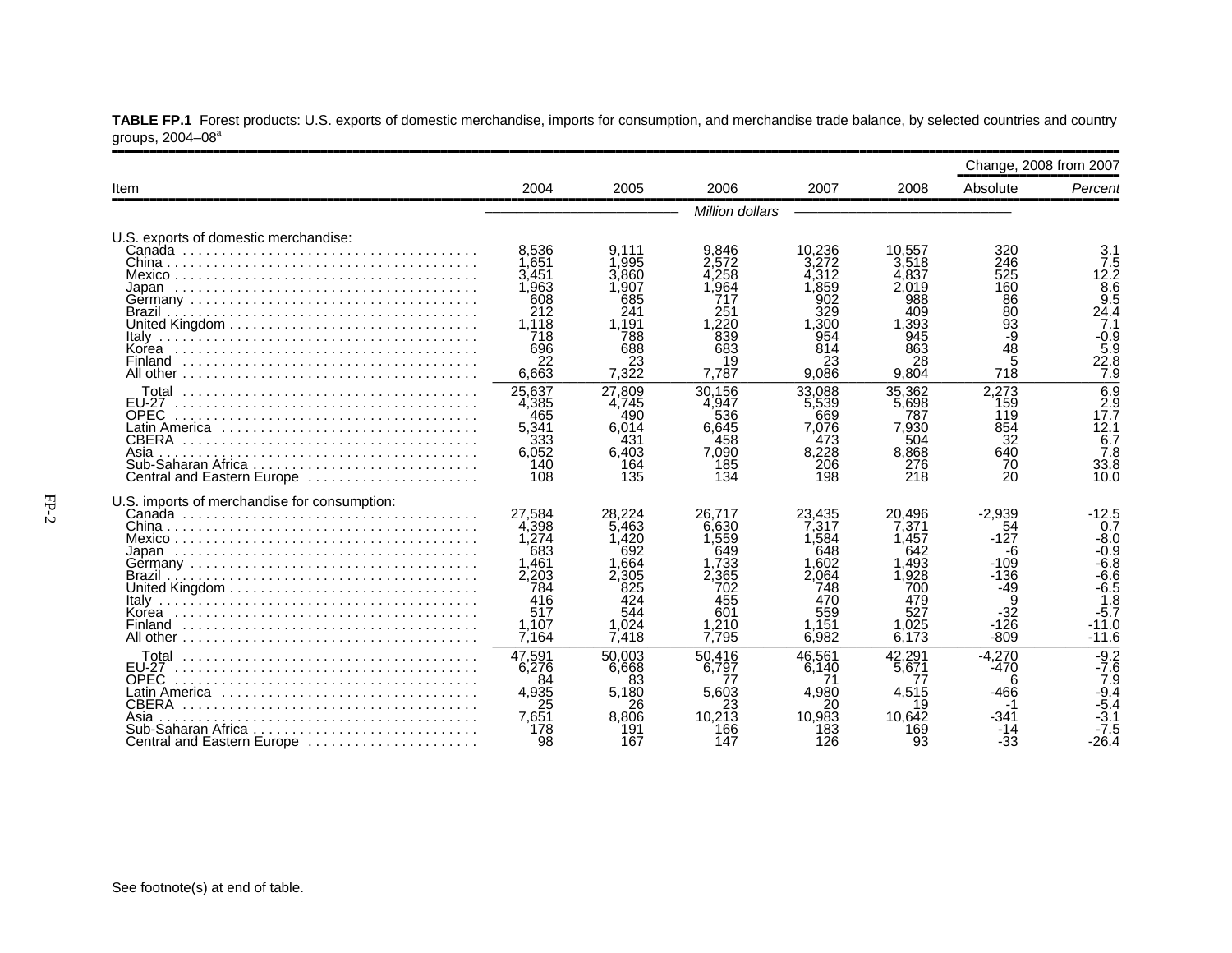|                                                                                              |                                                                                               |                                                                                                |                                                                      |                                                                                                 |                                                                                         |                                                                             | Change, 2008 from 2007                                                                |
|----------------------------------------------------------------------------------------------|-----------------------------------------------------------------------------------------------|------------------------------------------------------------------------------------------------|----------------------------------------------------------------------|-------------------------------------------------------------------------------------------------|-----------------------------------------------------------------------------------------|-----------------------------------------------------------------------------|---------------------------------------------------------------------------------------|
| Item                                                                                         | 2004                                                                                          | 2005                                                                                           | 2006                                                                 | 2007                                                                                            | 2008                                                                                    | Absolute                                                                    | Percent                                                                               |
|                                                                                              |                                                                                               |                                                                                                | Million dollars                                                      |                                                                                                 |                                                                                         |                                                                             |                                                                                       |
| U.S. merchandise trade balance:<br>Canada<br>Japan<br>Italy<br>Korea<br>Finland<br>All other | -19.047<br>-2.747<br>2.177<br>.280<br>-853<br>-1,991<br>334<br>302<br>178<br>$-1.084$<br>-501 | $-19,113$<br>-3.468<br>2,440<br>,214<br>-978<br>-2.064<br>366<br>363<br>143<br>$-1.001$<br>-96 | -16.871<br>058<br>.698<br>.315<br>518<br>384<br>82<br>$-1,191$<br>-8 | -13,199<br>$-4.045$<br>728<br>212<br>-699<br>$-1,736$<br>551<br>483<br>255<br>$-1.128$<br>2,104 | -9.939<br>.853<br>.380<br>.37<br>-505<br>$-1,519$<br>693<br>466<br>335<br>-997<br>3,631 | 3,260<br>192<br>652<br>166<br>195<br>217<br>142<br>-17<br>80<br>131<br>528. | 24.7<br>4.7<br>23.9<br>13.7<br>27.8<br>12.5<br>25.7<br>$-3.6$<br>31.3<br>11.6<br>72.6 |
| Total<br><b>EU-27</b><br>OPEC<br>CBERA<br>Asia<br>Central and Eastern Europe                 | $-21,953$<br>.892<br>38 <sup>2</sup><br>406<br>308<br>$-1,598$<br>-38                         | $-22.194$<br>-1,923<br>407<br>833<br>405<br>$-2,404$<br>-28                                    | $-20.260$<br>0.850<br>459<br>.041<br>435<br>$-3,123$                 | $-13,473$<br>-602<br>597<br>2,096<br>453<br>$-2,755$<br>23<br>72                                | $-6,930$<br>27<br>710<br>3,415<br>485<br>1.774<br>107<br>125                            | 6.543<br>629<br>113<br>1,319<br>33<br>982<br>83<br>53                       | 48.6<br>18.9<br>63.0<br>35.6<br>359.′<br>73.5                                         |

TABLE FP.1 Forest products: U.S. exports of domestic merchandise, imports for consumption, and merchandise trade balance, by selected countries and country groups, 2004–08a—*Continued*

Source: Compiled from official statistics of the U.S. Department of Commerce.

*Note*: Calculations based on unrounded data. The countries shown are those with the largest total U.S. trade (U.S. imports plus U.S. exports) in these products in 2008.

aImport values are based on customs value; export values are based on f.a.s. value, U.S. port of export. **bNot meaningful for purposes of comparison.**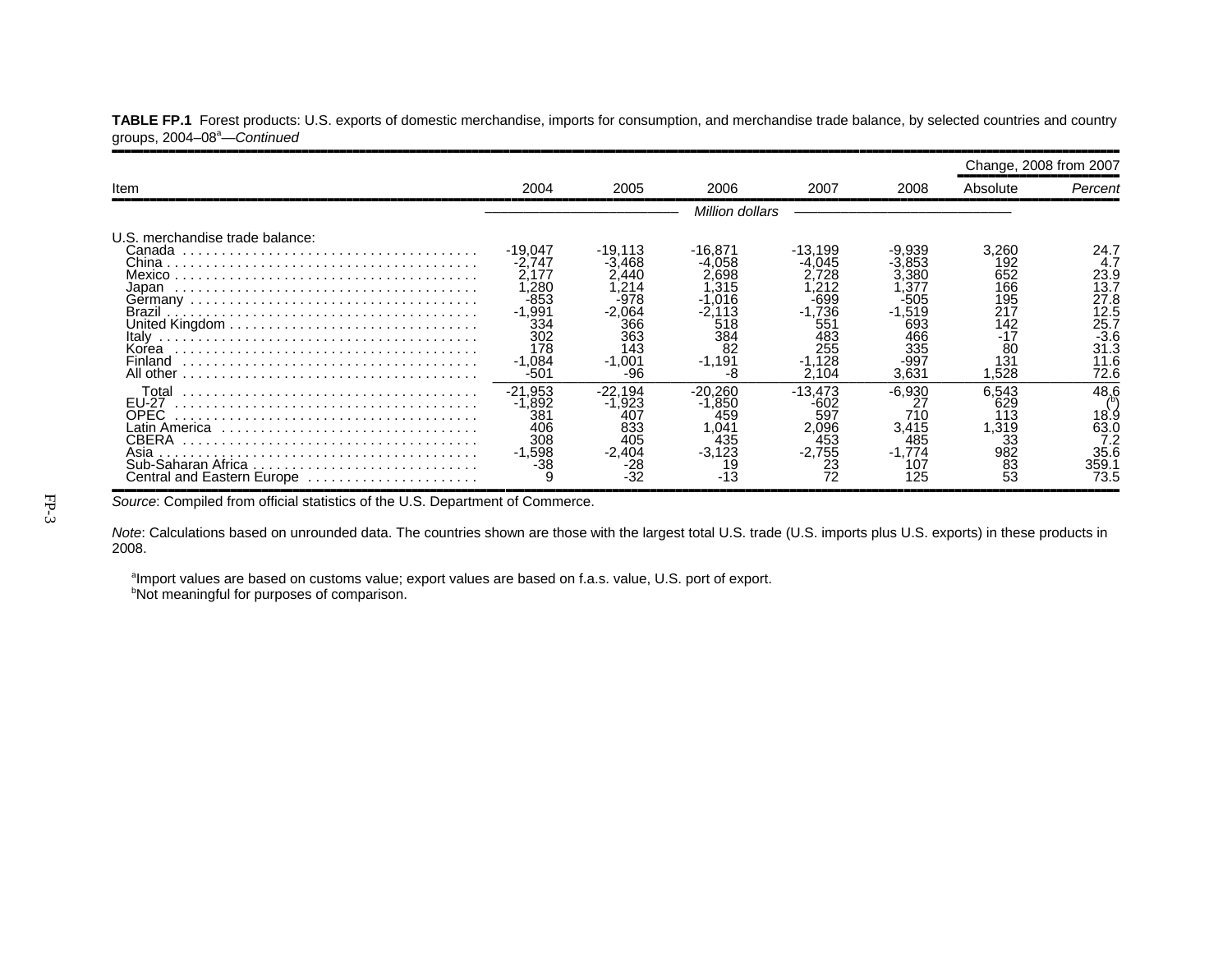|                                              |        |        |        |                 |        |          | Change, 2008 from 2007 |
|----------------------------------------------|--------|--------|--------|-----------------|--------|----------|------------------------|
| Industry/commodity group                     | 2004   | 2005   | 2006   | 2007            | 2008   | Absolute | Percent                |
|                                              |        |        |        | Million dollars |        |          |                        |
| <b>U.S. EXPORTS:</b>                         |        |        |        |                 |        |          |                        |
| Increases:                                   |        |        |        |                 |        |          |                        |
| Wood pulp and wastepaper (FP009) $\ldots$    | 4,521  | 5.081  | 5,749  | 6,916           | 7,809  | 894      | 12.9                   |
| Industrial papers and paperboards (FP011)    | 5,733  | 6.287  | 6.788  | 7,518           | 8,281  | 763      | 10.1                   |
| Printed matter (FP016)                       | 4,431  | 4.906  | 5.217  | 5,652           | 5,825  | 173      | 3.1                    |
| Miscellaneous paper products (FP015)         | 1,551  | 1,663  | 1.811  | 1.755           | 1.860  | 105      | 6.0                    |
| Decreases:                                   |        |        |        |                 |        |          |                        |
| Lumber (FP002)                               | 1,930  | 2.026  | 2,275  | 2.124           | 1.889  | $-235$   | $-11.1$                |
|                                              | 7,473  | 7.847  | 8.316  | 9.124           | 9.697  | 573      | 6.3                    |
|                                              | 25,637 | 27,809 | 30,156 | 33,088          | 35,362 | 2,273    | 6.9                    |
| <b>U.S. IMPORTS:</b>                         |        |        |        |                 |        |          |                        |
| Increases:                                   |        |        |        |                 |        |          |                        |
| Industrial papers and paperboards (FP011)    | 4.240  | 4.388  | 4.713  | 4.895           | 5,252  | 357      | 7.3                    |
| Wood pulp and wastepaper (FP009)             | 2,953  | 3.074  | 3.194  | 3.750           | 4.023  | 272      | 7.3                    |
| Tissue and tissue products (FP011B) $\ldots$ | 1,544  | 1,695  | 1,724  | 1,834           | 2,018  | 185      | 10.1                   |
| Paperboard (FP011A)                          | 2,063  | 2,021  | 2,320  | 2,337           | 2,461  | 124      | 5.3                    |
| Decreases:                                   |        |        |        |                 |        |          |                        |
|                                              | 8,808  | 9,005  | 8,335  | 6,508           | 4,404  | $-2,104$ | $-32.3$                |
| Wood veneer and wood panels (FP004)          | 7.115  | 7.218  | 6.623  | 5.169           | 3.941  | $-1.228$ | $-23.8$                |
| Moldings, millwork, and joinery (FP003)      | 4.184  | 4.433  | 4.750  | 3.894           | 3.040  | $-853$   | $-21.9$                |
| Printed matter (FP016)                       | 4,230  | 4,660  | 4,842  | 5,227           | 5,048  | $-179$   | $-3.4$                 |
| Miscellaneous articles of wood (FP007)       | 1,359  | 1.465  | 1.462  | 1.402           | 1.276  | $-126$   | $-9.0$                 |
|                                              | 11,093 | 12,045 | 12,454 | 11,545          | 10,828 | $-718$   | $-6.2$                 |
|                                              | 47,591 | 50,003 | 50,416 | 46.561          | 42,291 | $-4.270$ | $-9.2$                 |

**TABLE FP.2** Forest products: Leading changes in U.S. exports and imports, 2004–08a

*Source*: Compiled from official statistics of the U.S. Department of Commerce.

*Note*: Calculations based on unrounded data.

<sup>a</sup>Import values are based on customs value; export values are based on f.a.s. value, U.S. port of export.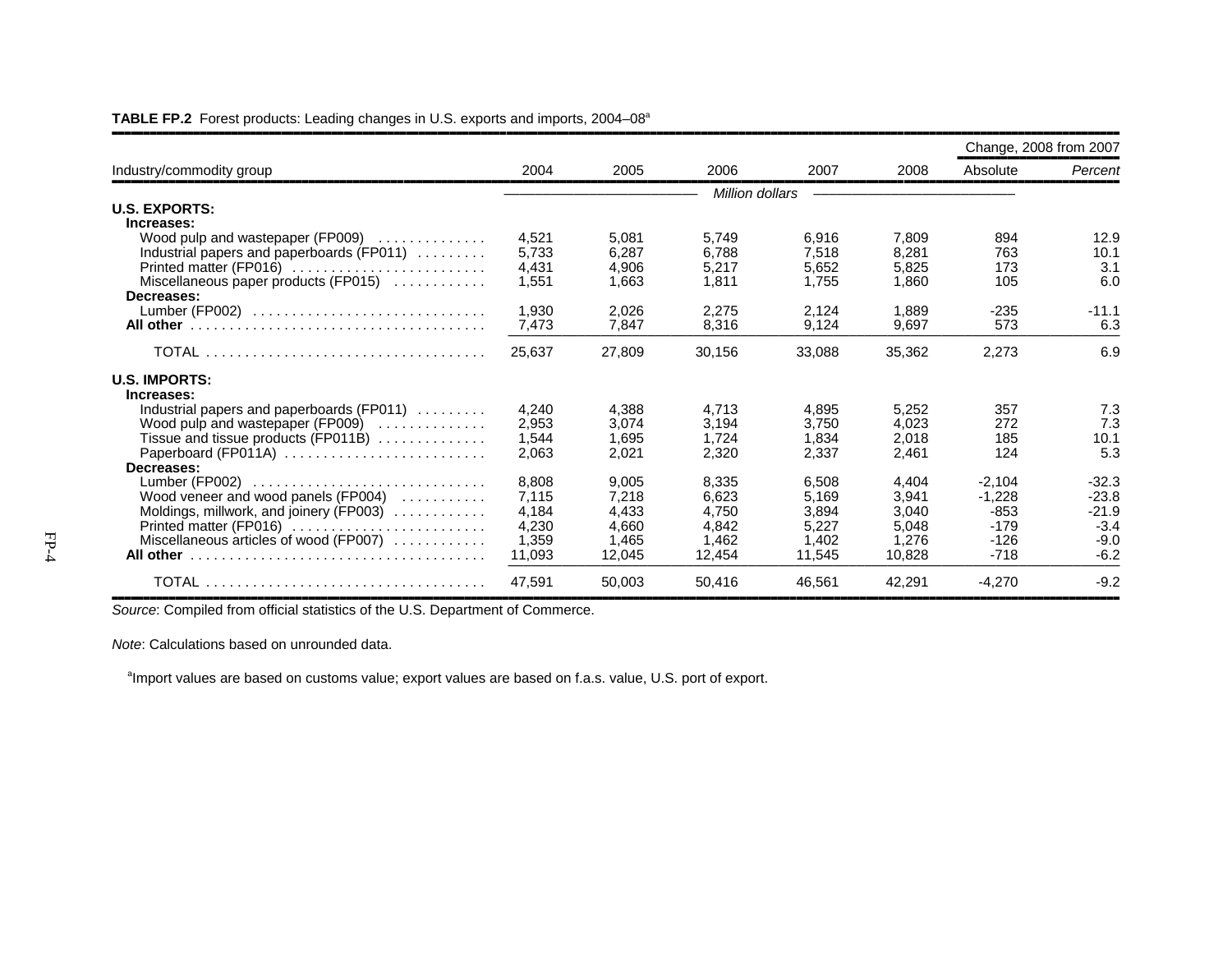#### *U.S. Imports*

U.S. imports of forest products fell by \$4.3 billion (9 percent) to \$42.3 billion in 2008. Canada was the largest source of imports in 2008, accounting for almost one-half of all U.S. imports. China was the second-largest supplier to the U.S. market, followed by Brazil, Germany, and Mexico. Imports from Canada, Brazil, Germany, and Mexico declined in 2008, whereas imports from China rose slightly.

The sharp decline in U.S. imports of lumber, wood veneer and wood panels, and moldings, millwork, and joinery in 2008 was caused by the continued weakness in the U.S. residential housing market, which reduced demand and prices for these products. In 2008, housing starts in the United States declined by 33 percent and were at the lowest level in at least the last 50 years. In fourth quarter 2008, housing starts, at an annualized rate, were at an even lower level.<sup>3</sup> From 2007 to 2008, the average U.S. price for framing lumber decreased by 11 percent, and the average U.S. price for structural panels decreased by 2 percent, which contributed to the decline in the value of imports.<sup>4</sup> A drop in residential repair and remodeling activity further dampened demand for these wood products.<sup>5</sup>

 <sup>3</sup> USDOC, U.S. Census Bureau, "New Privately Owned Housing Units Started," undated (accessed March 25, 2009).

 <sup>4</sup> Random Lengths, *2008 Yearbook*, 2009.

 <sup>5</sup> Weyerhaeuser Company, *2008 Annual Report and Form 10-K*, 2009.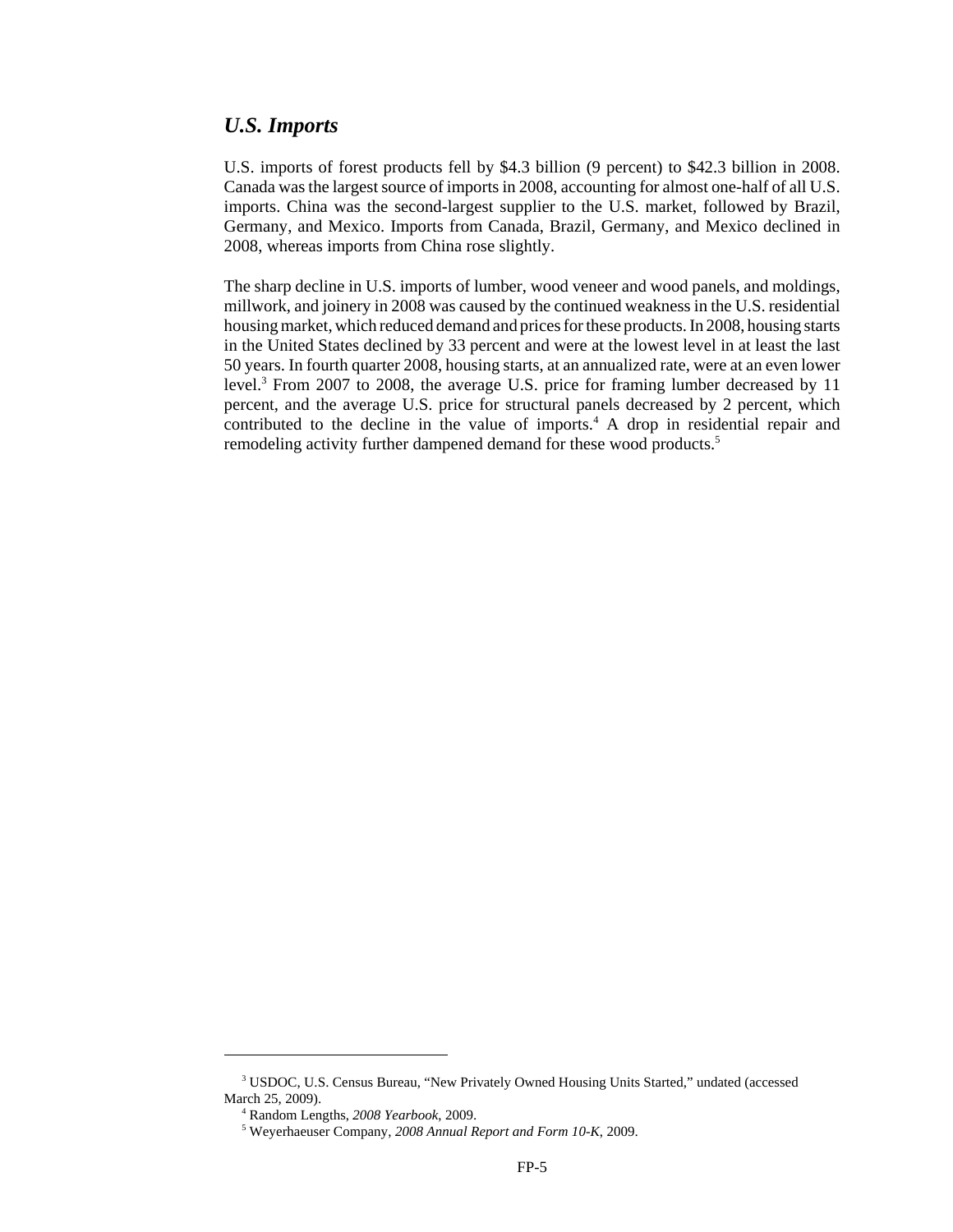# **Bibliography - Forest Products**

- Random Lengths. *2008 Yearbook: Forest Product Market Prices and Statistics*. Eugene, OR: Random Lengths Publications, Inc., 2009.
- Stafford, Brian. "Environmental Aspects of China's Papermaking Fiber Supply." Brian Stafford & Associates, July 2007.
- U.S. Department of Commerce (USDOC). Census Bureau (Census). "New Privately Owned Housing Units Started," undated. http://www.census.gov/const/startsan.pdf (accessed March 25, 2009).
- -. Official U.S. trade statistics. http://www.census.gov/foreign-trade/download/dvd/index.html#merch (accessed monthly).
- Weyerhaeuser Company. *2008 Annual Report and Form 10-K Annual Report Pursuant to Section 13 or 15(D) of the Securities and Exchange Act of 1934 for the Fiscal Year Ended December 31, 2008*, 2009. http://www.weyerhaeuser.com/annualreport/ wyar08/10K.html.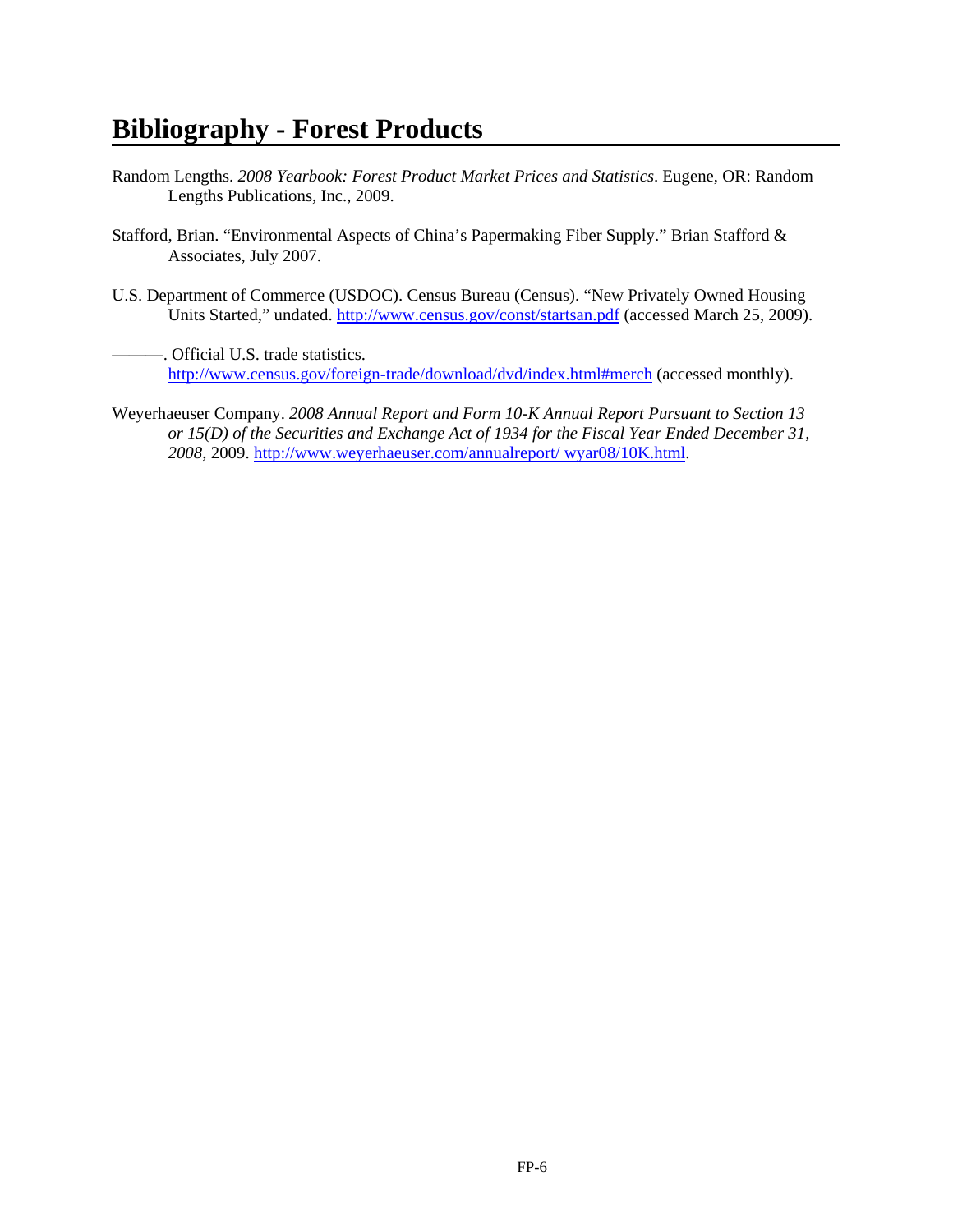# **Minerals and Metals1**

**Norman N. VanToai (202) 205-3120 norman.vantoai@usitc.gov**

**Change in 2008 from 2007:**

#### **U.S. trade deficit: Decreased by \$8.7 billion (12 percent) to \$65.2 billion U.S. exports: Increased by \$19.5 billion (19 percent) to \$119.8 billion U.S. imports: Increased by \$10.8 billion (6 percent) to \$185.0 billion**

The U.S. trade deficit in minerals and metals declined by \$8.7 billion (12 percent) to \$65.2 billion in 2008, as U.S. exports increased by almost twice as much as imports (table MM.1). This was the second consecutive year in which the U.S. trade deficit in minerals and metals declined. The growth in the value of both U.S. exports and imports was largely due to rising raw material prices rather than growth in the quantities traded. U.S. exports were further spurred by the growing economies of certain large trading partners,<sup>2</sup> and a weaker U.S. dollar during the first half of the year.<sup>3</sup>

The U.S. trade deficit in minerals and metals with Asia rose by \$1.2 billion (5 percent) to \$26.7 billion in 2008 and accounted for 41 percent of the total U.S. deficit in this sector. Principal U.S. trading partners in Asia included China, Japan, Korea, and India. The U.S. trade deficit with the EU decreased by \$2.2 billion (26 percent) to \$6.4 billion. Leading U.S. trading partners in the EU included the United Kingdom, Switzerland, and Germany. In 2008, the United States significantly expanded its trade surpluses with Switzerland and the United Kingdom, largely due to rising U.S. exports of precious metals and non-numismatic coins.

## *U.S. Exports*

In 2008, NAFTA trading partners Canada and Mexico maintained their long-held positions as the leading markets for U.S. minerals and metals exports (table MM.1). However, Switzerland overtook China and the United Kingdom to become the third-leading destination for U.S. exports. In 2008, Switzerland recorded the largest increases in U.S. exports in terms of absolute value (\$4.0 billion) and on a percentage basis (59 percent). Most of this increase was accounted for by exports of precious metals and non-numismatic

<sup>&</sup>lt;sup>1</sup> Precious metals and non-numismatic coins, iron and steel waste and scrap, ferroalloys, and primary iron products are the leading product groups in terms of absolute trade shifts in the minerals and metals sector and are discussed separately in this chapter.

<sup>&</sup>lt;sup>2</sup> Certain key trading partners showed healthy growth in 2008. The economies of China and India, for example, grew by 9 percent and 7 percent, respectively, and the world economy grew by 3 percent. See IMF, World Economic Outlook Update, January 28, 2009.

 <sup>3</sup> Council of Economic Advisers, *2009 Economic Report of The President*, January 2009, 44; Fenton, "Iron and Steel," May 2008. For further detail, see separate discussions on key commodity groups in this chapter.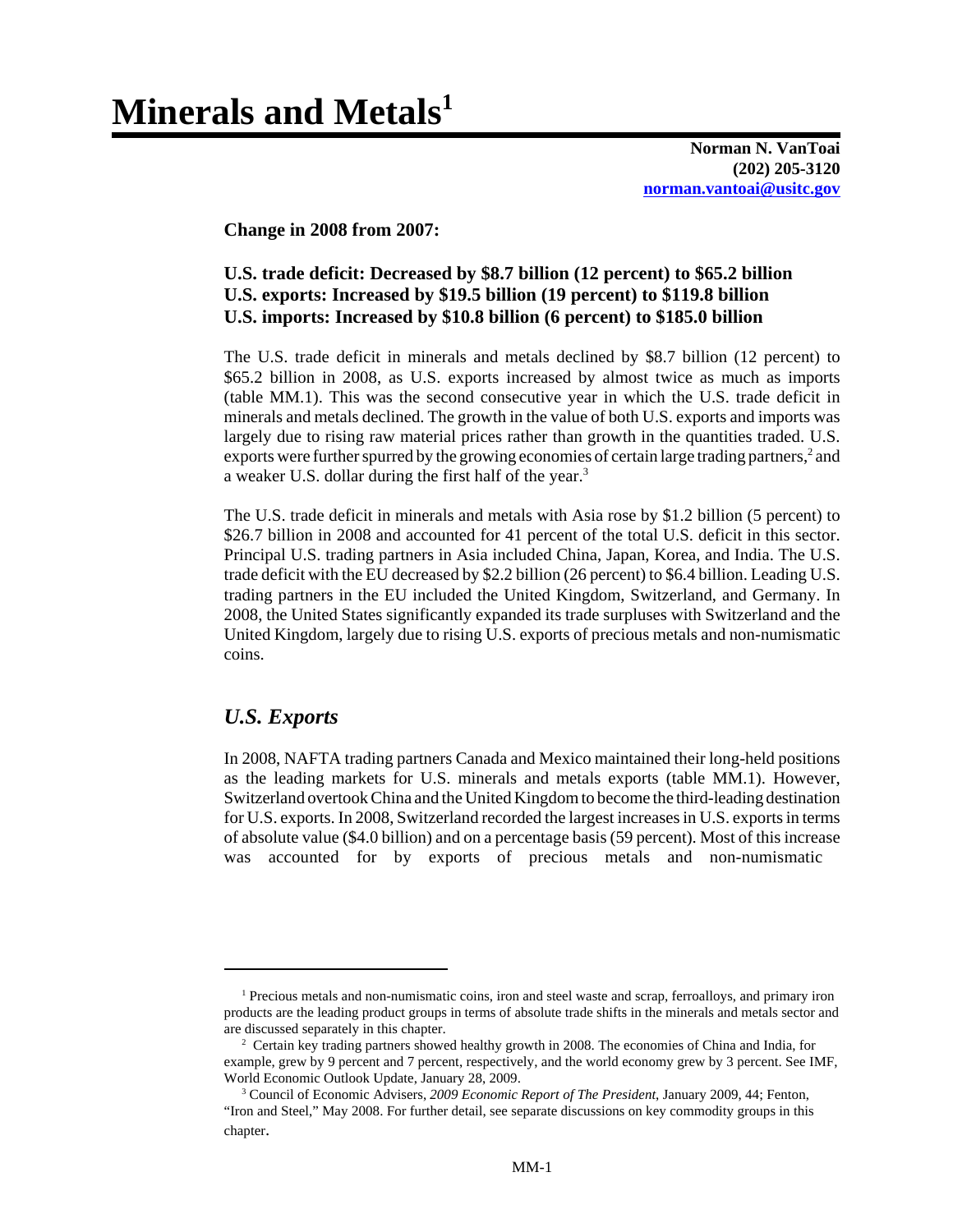|                                                                                                                                                 |                                                                                                  |                                                                                                   |                                                                                                    |                                                                                                    |                                                                                                    |                                                                                        | Change, 2008 from 2007                                                                                  |
|-------------------------------------------------------------------------------------------------------------------------------------------------|--------------------------------------------------------------------------------------------------|---------------------------------------------------------------------------------------------------|----------------------------------------------------------------------------------------------------|----------------------------------------------------------------------------------------------------|----------------------------------------------------------------------------------------------------|----------------------------------------------------------------------------------------|---------------------------------------------------------------------------------------------------------|
| Item                                                                                                                                            | 2004                                                                                             | 2005                                                                                              | 2006                                                                                               | 2007                                                                                               | 2008                                                                                               | Absolute                                                                               | Percent                                                                                                 |
|                                                                                                                                                 |                                                                                                  |                                                                                                   | Million dollars                                                                                    |                                                                                                    |                                                                                                    |                                                                                        |                                                                                                         |
| U.S. exports of domestic merchandise:<br>Israel<br>India                                                                                        | 16.835<br>3.197<br>7,958<br>2.788<br>457<br>2.644<br>1.513<br>388<br>1,955                       | 19.110<br>5.215<br>9.258<br>3.429<br>l .359<br>3.202<br>1.848<br>719<br>2.385                     | 22.687<br>7.736<br>11.635<br>6,587<br>2.026<br>4.612<br>2.569<br>902<br>3,221                      | 24.689<br>9.043<br>11,896<br>8.379<br>2.746<br>.905<br>3.292<br>.981<br>4.094                      | 27.816<br>9.701<br>13.492<br>9,865<br>2,516<br>10.950<br>3.635<br>2.868<br>3,995                   | 3.127<br>659<br>1.596<br>1.486<br>-229<br>4.045<br>342<br>887<br>-98                   | 12.7<br>7.3<br>13.4<br>17.7<br>$-8.4$<br>58.6<br>10.4<br>44.8<br>$-2.4$                                 |
| Korea                                                                                                                                           | .497<br>11,356                                                                                   | .447<br>14.939                                                                                    | .823<br>19.146                                                                                     | 723<br>24.512                                                                                      | .385<br>31.529                                                                                     | 661<br>7.017                                                                           | 24.3<br>28.6                                                                                            |
| Total<br><b>EU-27</b><br><b>OPEC</b><br><b>CBERA</b><br>Asia<br>Central and Eastern Europe                                                      | 50,588<br>8.101<br>984<br>10.073<br>446<br>10,285<br>344<br>205                                  | 62.911<br>11.040<br>1.502<br>11.745<br>599<br>13,447<br>405<br>278                                | 82.944<br>16,389<br>.903<br>14.716<br>742<br>18.380<br>655<br>278                                  | 100.260<br>20,757<br>2.521<br>15,728<br>821<br>24.393<br>610<br>373                                | 119.753<br>22,965<br>3.275<br>18,807<br>949<br>28.714<br>861<br>524                                | 19.493<br>2.208<br>754<br>3.079<br>128<br>4.321<br>251<br>151                          | 19.4<br>10.6<br>29.9<br>19.6<br>15.5<br>17.7<br>41.1<br>40.4                                            |
| U.S. imports of merchandise for consumption:<br>India<br>Korea                                                                                  | 22.636<br>13,890<br>9.623<br>2.942<br>7,527<br>753<br>4.637<br>4,748<br>4.724<br>2,168<br>47,248 | 25,590<br>17.553<br>11,366<br>3.093<br>8.543<br>778<br>5.495<br>5.091<br>5.013<br>2.783<br>52,063 | 32.155<br>23.462<br>13.266<br>3.748<br>9.069<br>.011<br>6.611<br>5.816<br>5.871<br>3.611<br>64,890 | 34.562<br>25.749<br>13,877<br>4.158<br>10.065<br>947<br>7.175<br>6.424<br>5.780<br>3.328<br>62.141 | 36.695<br>28.975<br>14.715<br>4.041<br>9.995<br>.168<br>7.443<br>7.534<br>5.996<br>4.174<br>64,258 | 2.134<br>3.226<br>838<br>$-117$<br>$-70$<br>221<br>268<br>1.110<br>216<br>846<br>2.116 | 6.2<br>12.5<br>6.0<br>$-2.8$<br>$-0.\overline{7}$<br>$2\bar{3}$ .3<br>3.7<br>17.3<br>3.7<br>25.4<br>3.4 |
| <b>EU-27</b><br><b>OPEC</b><br>Latin America ,,,,,,,,,,,,,,,,,,,,,,,,,,,,,<br>CBERA<br>Asia<br>Sub-Saharan Africa<br>Central and Eastern Europe | 120.897<br>22,094<br>,567<br>21,239<br>408<br>32.610<br>4,344<br>1.233                           | 137.367<br>24,533<br>.677<br>25,402<br>341<br>37.898<br>4.565<br>1,306                            | 169.510<br>27,836<br>.681<br>30,991<br>397<br>47.885<br>5,961<br>1.454                             | 174.207<br>29,375<br>.335<br>29,985<br>663<br>49.892<br>7.391<br>1.167                             | 184.994<br>29,376<br>.682<br>31.453<br>844<br>55.456<br>7.274<br>1.163                             | 10.787<br>346<br>1.468<br>181<br>5,564<br>-117<br>-5                                   | $6\overline{6}$<br>25.9<br>4.9<br>27.3<br>$11.\overline{2}$<br>$-1.6$<br>-0.4                           |

**TABLE MM.1** Minerals and metals: U.S. exports of domestic merchandise, imports for consumption, and merchandise trade balance, by selected countries and country groups, 2004-08<sup>a</sup>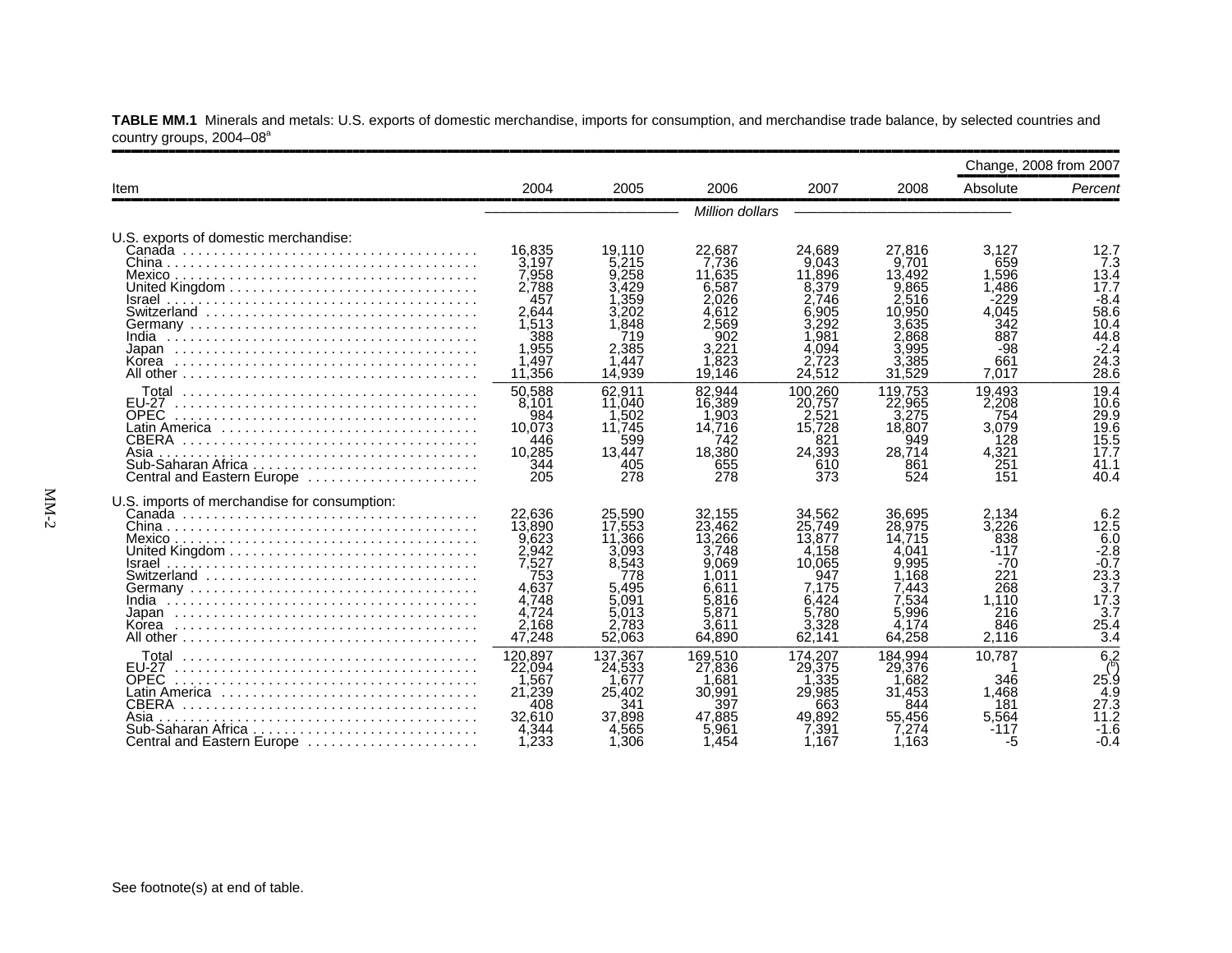|                                                                                                                                                   |                                                                                                                   |                                                                                                    |                                                                                                           |                                                                                      |                                                                                             | Change, 2008 from 2007                                                                           |                                                                                                |
|---------------------------------------------------------------------------------------------------------------------------------------------------|-------------------------------------------------------------------------------------------------------------------|----------------------------------------------------------------------------------------------------|-----------------------------------------------------------------------------------------------------------|--------------------------------------------------------------------------------------|---------------------------------------------------------------------------------------------|--------------------------------------------------------------------------------------------------|------------------------------------------------------------------------------------------------|
| <b>Item</b>                                                                                                                                       | 2004                                                                                                              | 2005                                                                                               | 2006                                                                                                      | 2007                                                                                 | 2008                                                                                        | Absolute                                                                                         | Percent                                                                                        |
|                                                                                                                                                   |                                                                                                                   |                                                                                                    | <i>Million dollars</i>                                                                                    |                                                                                      |                                                                                             |                                                                                                  |                                                                                                |
| U.S. merchandise trade balance:<br>Canada<br>Mexico.<br>Israel<br>India<br>Japan<br>Korea                                                         | -5,801<br>$-10.692$<br>$-1.665$<br>-153<br>$-7.070$<br>.891<br>$-3.124$<br>-4.360<br>$-2,770$<br>-67<br>$-35,893$ | -6,480<br>$-12,339$<br>$-2,108$<br>335<br>-7.184<br>3.646<br>4.372<br>2.628<br>$-1.335$<br>-37.124 | -9,468<br>$-15.726$<br>.631<br>2.839<br>.043<br>3.60′<br>$04^{\circ}$<br>.91<br>-2.650<br>.788<br>-45.744 | $-9,873$<br>$-16,707$<br>.981<br>.319<br>.959<br>.443<br>.687<br>$-604$<br>$-37,630$ | -8.879<br>-19.274<br>.824<br>.478<br>783<br>1.666<br>2.00 <sup>.</sup><br>-789<br>$-32,728$ | 993<br>$-2.567$<br>758<br>603. ا<br>$-159$<br>3,824<br>74<br>$-223$<br>$-314$<br>$-184$<br>4,901 | 10.1<br>-15.4<br>38.3<br>38.0<br>$-2.2$<br>64.2<br>1.9<br>$-5.0$<br>$-18.6$<br>$-30.5$<br>13.0 |
| Total<br><b>EU-27</b><br>OPEC<br>Latin America ,,,,,,,,,,,,,,,,,,,,,,,,,,,,,<br>CBERA<br>Asia<br>Sub-Saharan Africa<br>Central and Eastern Europe | $-70.309$<br>$-13.993$<br>$-583$<br>$-11.166$<br>38<br>$-22.325$<br>$-4.000$                                      | -74.456<br>$-13.493$<br>$-175$<br>$-13,657$<br>258<br>$-24.451$<br>$-4.161$<br>.028                | $-86.567$<br>$-11.446$<br>222<br>$-16.274$<br>345<br>$-29.506$<br>-5.306<br>.176                          | $-73.947$<br>$-8.618$<br>.186<br>$-14.256$<br>158<br>$-25.499$<br>-6.781<br>-794     | $-65.240$<br>-6.410<br>.594<br>$-12.646$<br>105<br>$-26.743$                                | 8.706<br>2.207<br>408<br>.611<br>$-53$<br>$-1.243$<br>368<br>155                                 | 11.8<br>25.6<br>34.4<br>11.3<br>$-33.7$<br>-4.9<br>5.4<br>19.5                                 |

**TABLE MM.1—***Continued* Minerals and metals: U.S. exports of domestic merchandise, imports for consumption, and merchandise trade balance, by selected countries and country groups, 2004-08<sup>a</sup>

,,,,,,,,,,,,,,,,,,,,,,,,,,,,,,,,,,,,,,,,,,,,,,,,,,,,,,,,,,,,,,,,,,,,,,,,,,,,,,,,,,,,,,,,,,,,,,,,,,,,,,,,,,,,,,,,,,,,,,,,,,,,,,,,,,,,,,,,,,,,,,,,,,,,,,,,,,,,,,*Source*: Compiled from official statistics of the U.S. Department of Commerce.

*Note*: Calculations based on unrounded data. The countries shown are those with the largest total U.S. trade (U.S. imports plus U.S. exports) in these products in 2008.

<sup>a</sup>Import values are based on customs value; export values are based on f.a.s. value, U.S. port of export. **Less than 0.05 percent.**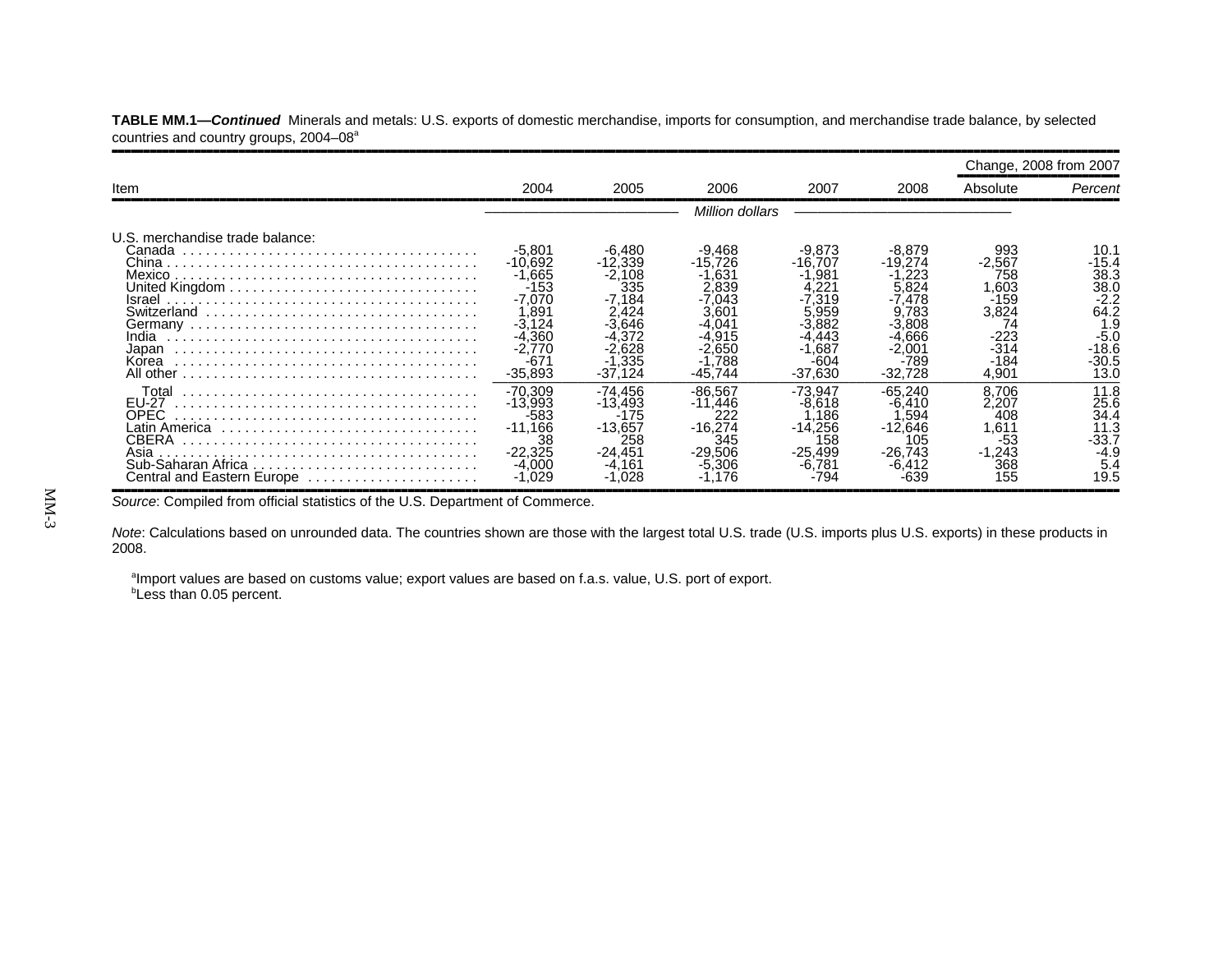coins, which rose by \$7.2 billion (38 percent) in 2008. Exports to Switzerland, an important global banking center, were aided by rising prices and the weaker U.S. dollar against some other major currencies.4

In 2008, Asia remained the largest regional destination for U.S. exports of minerals and metals products, followed by the EU (table MM.1). Several emerging economies, notably China and India, are among the fastest-growing economies in the world. Leading U.S. exports to Asia included copper and related articles and iron and steel waste and scrap, which are important raw materials used in the rapidly growing Asian steel industries. U.S. exports of minerals and metals to India grew sharply, by \$887 million (45 percent) to \$2.9 billion in 2008.<sup>5</sup> India's fast-growing economy and the appreciation of the rupee against the U.S. dollar during the first half of the year benefitted U.S. exporters. Key U.S. exports to India included natural and synthetic gemstones, which largely are used in jewelry manufacturing.<sup>6</sup>

Precious metals and non-numismatic coins accounted for the largest absolute U.S. export increase, up by over \$7.2 billion (38 percent) to \$26.5 billion in 2008. Gold exports accounted for most of this increase. Other commodity groups that experienced significant export growth included steel mill products, which rose by \$4.2 billion (34 percent) to \$16.7 billion, and iron and steel waste and scrap, which grew by \$3.5 billion (50 percent) to \$10.4 billion.<sup>7</sup> Rising prices, the depreciating U.S. dollar, and moderate demand in the United States were central to the increase in U.S. exports (table MM.2).<sup>8</sup>

#### *U.S. Imports*

In 2008, Canada and China were the leading suppliers of minerals and metals to the United States.<sup>9</sup> U.S. imports from China grew by an average annual rate of approximately 30 percent during the 2004–06 period, but slowed to a 10 percent increase in 2007 and a 13 percent increase in 2008.10 Despite the slowdown, U.S. imports from China rose faster than overall U.S. imports of minerals and metals, resulting in a rising import market share for China.

By region, Asia was the leading supplier of minerals and metals to the U.S. market, accounting for about 30 percent of the total in 2008. U.S. imports from Asia increased by the largest in absolute terms, by \$5.5 billion (table MM.1). Principal Asian suppliers included China and India, with steel mill products the leading Asian exports to the U.S. market in 2008.

<sup>&</sup>lt;sup>4</sup> For more detail, see the section on Precious and Non-numismatic Coins in this chapter.

 <sup>5</sup> At \$2.9 billion in absolute terms, U.S. exports of minerals and metals to India in 2008 were relatively low. However, the 45 percent increase in U.S. exports in 2008 made India the ninth-largest destination for U.S. exports of minerals and metals.

 <sup>6</sup> IMF, "World Economic Outlook Update," January 28, 2009.

<sup>&</sup>lt;sup>7</sup> For more detail, see the section on Iron and Steel Waste and Scrap in this chapter.

Trade statistics for all industry/commodity groups in this sector are presented in app. B, table B.6.

 <sup>9</sup> China's production of raw steel, a key component of the minerals and metals group, increased by 24 million tons (5 percent) to 513 million tons in 2008. At the same time, U.S. production of raw steel decreased

by 4 million tons (4 percent) to 94 million tons in 2008. See Fenton, "Iron and Steel," January 2009. 10 SEAISI, "Impact of China's Tax Policy," January 2008.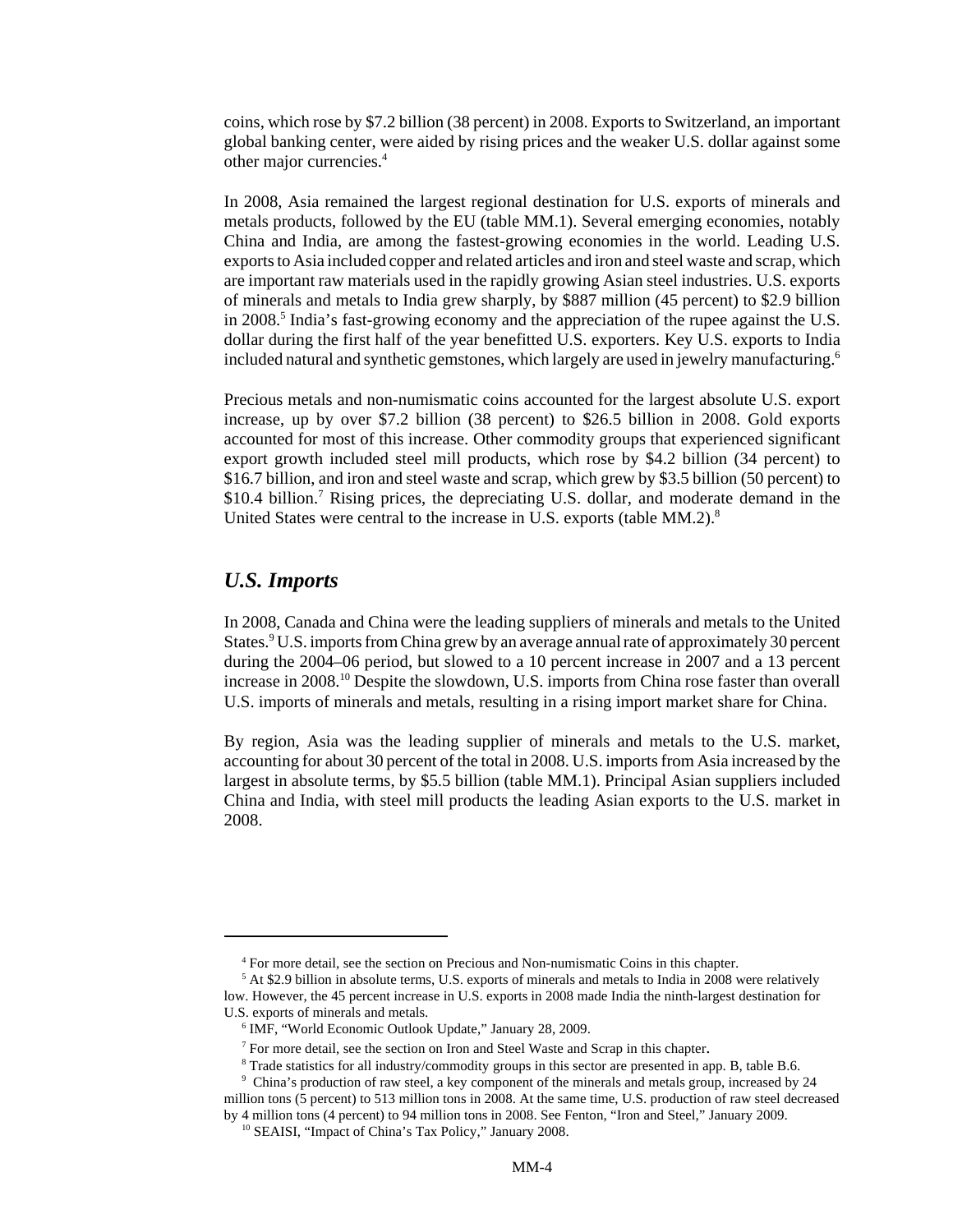|                                                                                                                                                                               |                                   |                                    |                                    |                                     |                                     | Change, 2008 from 2007                  |                                      |
|-------------------------------------------------------------------------------------------------------------------------------------------------------------------------------|-----------------------------------|------------------------------------|------------------------------------|-------------------------------------|-------------------------------------|-----------------------------------------|--------------------------------------|
| Industry/commodity group                                                                                                                                                      | 2004                              | 2005<br>2006                       | 2007                               | 2008                                | Absolute                            | Percent                                 |                                      |
|                                                                                                                                                                               |                                   |                                    |                                    | Million dollars                     |                                     |                                         |                                      |
| <b>U.S. EXPORTS:</b>                                                                                                                                                          |                                   |                                    |                                    |                                     |                                     |                                         |                                      |
| Increases:<br>Precious metals and non-numismatic coins (MM020).<br>Steel mill products (MM025)<br>Iron and steel waste and scrap (MM023)<br>Decreases:                        | 6,204<br>7,015<br>2,923           | 7,522<br>9,331<br>3,451            | 13,360<br>10,479<br>4,256          | 19,289<br>12,535<br>6,910           | 26,534<br>16,737<br>10,384          | 7,245<br>4,202<br>3,474                 | 37.6<br>33.5<br>50.3                 |
| Zinc ores, concentrates, and residues ( $MM006$ ) $\ldots$                                                                                                                    | 426<br>34,019                     | 490<br>42,118                      | 1.076<br>53,773                    | 1.204<br>60,322                     | 616<br>65,483                       | $-589$<br>5,160                         | $-48.9$<br>8.6                       |
|                                                                                                                                                                               | 50,588                            | 62,911                             | 82,944                             | 100,260                             | 119,753                             | 19,493                                  | 19.4                                 |
| <b>U.S. IMPORTS:</b><br>Increases:                                                                                                                                            |                                   |                                    |                                    |                                     |                                     |                                         |                                      |
| Precious metals and non-numismatic coins (MM020) .<br>Primary iron products (MM021) $\ldots$<br>$Ferroallows (MM022) \ldots \ldots \ldots \ldots \ldots \ldots \ldots \ldots$ | 21,559<br>9,055<br>1,898<br>1,885 | 23,534<br>10,029<br>2,033<br>1,834 | 31,500<br>14,232<br>2,227<br>1.954 | 29,204<br>16,022<br>2,236<br>2,788  | 36,870<br>18,750<br>3,856<br>4,310  | 7,666<br>2,728<br>1,620<br>1,522        | 26.2<br>17.0<br>72.4<br>54.6         |
| Decreases:                                                                                                                                                                    |                                   |                                    |                                    |                                     |                                     |                                         |                                      |
| Copper and related articles (MM036)<br>Cement, stone, and related products (MM009)<br>Zinc and related articles $(MM040)$                                                     | 5,565<br>5,897<br>1,135<br>73,903 | 7,766<br>7,144<br>1,139<br>83,889  | 13,803<br>8,151<br>2,524<br>95,121 | 12,577<br>7,637<br>2,807<br>100,935 | 11,153<br>6,499<br>1.765<br>101,790 | $-1,424$<br>$-1,138$<br>$-1,042$<br>855 | $-11.3$<br>$-14.9$<br>$-37.1$<br>0.8 |
|                                                                                                                                                                               | 120,897                           | 137,367                            | 169,510                            | 174,207                             | 184,994                             | 10,787                                  | 6.2                                  |

#### TABLE MM.2 Minerals and metals: Leading changes in U.S. exports and imports of, 2004–08<sup>a</sup>

*Source*: Compiled from official statistics of the U.S. Department of Commerce.

*Note*: Calculations based on unrounded data.

<sup>a</sup>Import values are based on customs value; export values are based on f.a.s. value, U.S. port of export.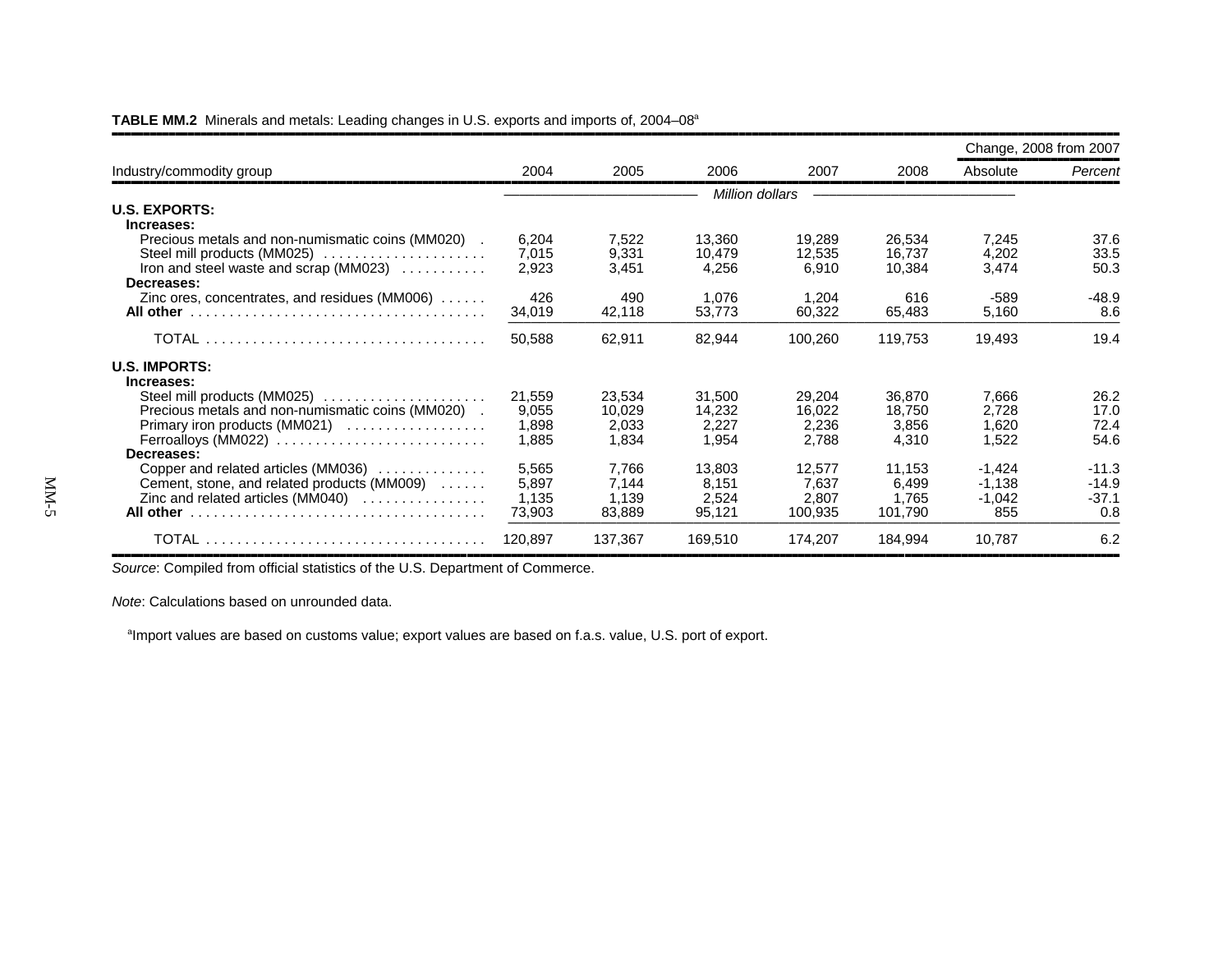The largest increase in U.S. imports was in steel mill products, which grew by \$7.7 billion (26 percent) to \$36.9 billion in 2007 (table MM.2). Much of this increase was in imports of pipes and tubes of carbon and alloy steels from China and India, largely for the extraction and distribution of fossil fuels. U.S. imports of these products from China rose by \$1.7 billion (over 90 percent) to \$3.6 billion in 2008. Several of India's linepipe producers won contracts to supply large natural-gas pipe-line projects in the United States, contributing to the sharp rise of 69 percent (\$399 million) in imports of these products from India. The sharp increase in energy prices during the 2007–08 period led to a rapid rise in U.S. demand for interstate pipe-line infrastructure. $11$ 

U.S. imports of ferroalloys also grew sharply in 2008, increasing by \$1.5 billion (55 percent) to \$4.3 billion (table MM.2). Strong demand in Asia resulted in a significant increase in global prices of ferroalloys, which led to a large increase in the U.S. trade deficit in ferroalloys, despite a reduction in U.S. steel production.<sup>12</sup>

<sup>&</sup>lt;sup>11</sup> American Metal Market, "Report: JSW Delays Pipe Expansion," December 12, 2008.

 $12$  Ferroalloys are mainly used as additives to molten steel during the steel making process to help the steel achieve certain desired engineering characteristics. For more detail, see the section on Ferroalloys in this chapter.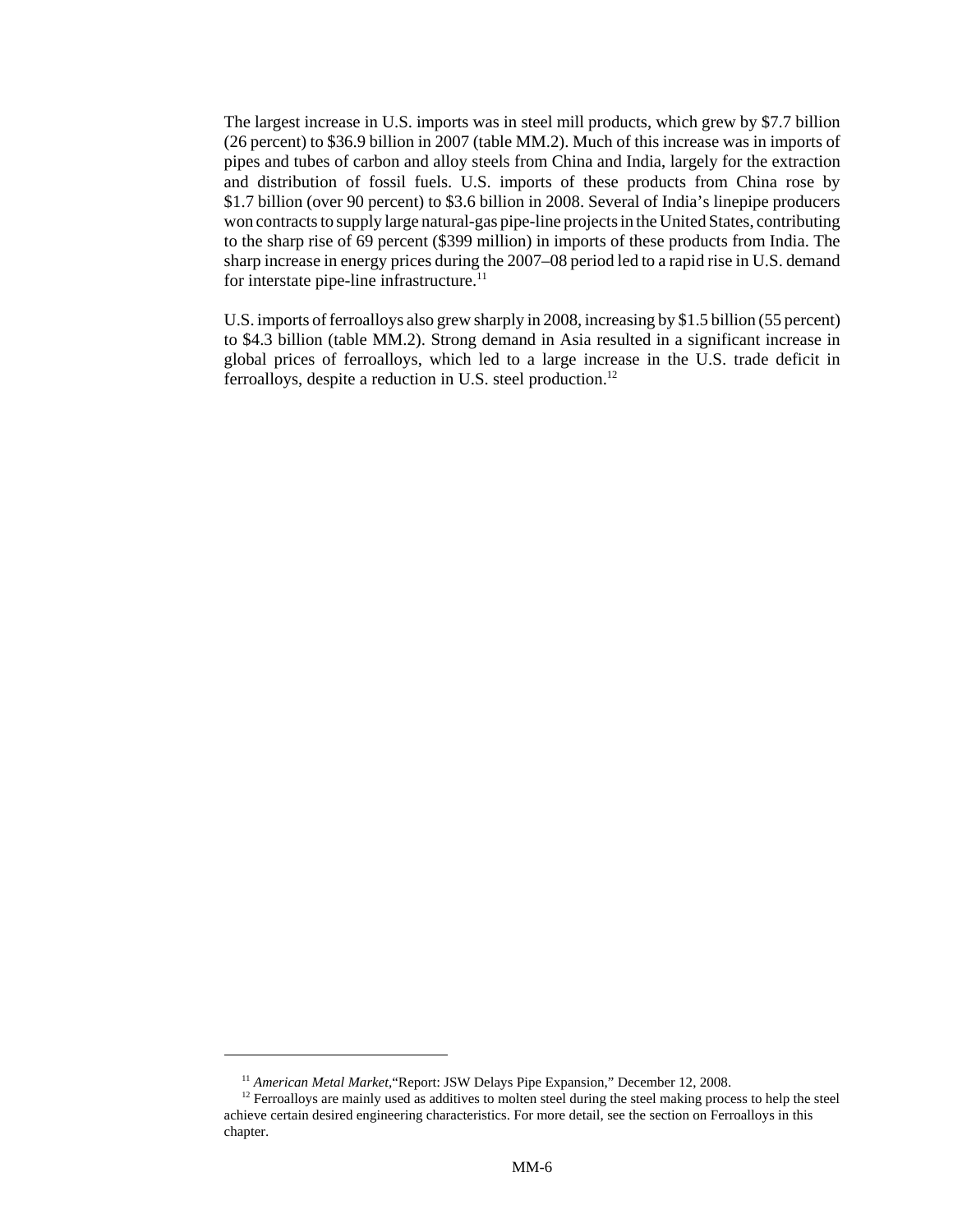# Precious Metals and Non-numismatic Coins<sup>13</sup>

**Karl S. Tsuji (202) 205-3434 karl.tsuji@usitc.gov**

#### **Change in 2008 from 2007:**

#### **U.S. trade surplus: Increased by \$4.5 billion (138 percent) to \$7.8 billion U.S. exports: Increased by \$7.2 billion (38 percent) to \$26.5 billion U.S. imports: Increased by \$2.7 billion (17 percent) to \$18.8 billion**

The U.S. trade surplus in precious metals and non-numismatic coins grew by \$4.5 billion (138 percent) to \$7.8 billion in 2008 (table MM.3). In 2008, the trend of increased U.S. exports of nonmonetary gold (\$3.2-billion net export gain) and precious-metal waste and scrap (\$2.5-billion net export gain) continued; these gains exceeded increased imports of precious-metal non-numismatic coins (\$856 million net import gain) and silver (\$456 million net import gain).

Average annual prices continued to rise in 2008 for gold,<sup>14</sup> platinum,<sup>15</sup> and silver<sup>16</sup> (table MM.4),<sup>17</sup> heightened by supply concerns arising from mine output disruptions<sup>18</sup> and rising investment demand for tangible wealth-preserving alternatives to unstable equity and tightening credit markets.<sup>19</sup>

Price shifts for most other platinum-group metals (PGMs) were more modest.<sup>20</sup> In 2008, average annual price increases caused values to rise faster than quantities for certain forms

 $13$  This industry/commodity group includes gold, silver, and platinum-group metals (platinum, palladium, rhodium, iridium, osmium, and ruthenium) in unwrought or semi-manufactured forms; precious-metal waste and scrap; and precious-metal non-numismatic coins. Monetary gold held as official reserves by central banks is specifically excluded from this group. Non-numismatic coins, also known as bullion coins, are valued primarily for their precious metal content. Although of modern mintage, non-numismatic coins may also have numismatic (collector or historical) value above that of their precious metal content, in certain cases, due to scarcity, and design flow, etc.

<sup>&</sup>lt;sup>14</sup> The price of gold exceeded \$1,000 per troy ounce in London for the first time ever on March 14, 2008. World Gold Council, "Gold Price Fix Above US\$1000," March 14, 2008.

<sup>&</sup>lt;sup>15</sup> Kassakovich, "Speculative Buying Pushes Platinum to \$2,060," February 15, 2009.

<sup>&</sup>lt;sup>16</sup> Silver Institute, "Silver Price Demonstrates Solid Strength," January 8, 2009.

<sup>&</sup>lt;sup>17</sup> Upward pressure on prices for precious metals (which are traded predominantly in terms of U.S. dollars throughout the world) eased in 2008 compared with previous years, as the value of the U.S. dollar began to rebound against most major foreign currencies in the middle to latter part of the year. For more detail, see the Economic Overview chapter of this report.

<sup>&</sup>lt;sup>18</sup> O'Donovan, "S. African Power Cuts Send Gold, Platinum to New Highs," January 25, 2008.

<sup>&</sup>lt;sup>19</sup> Gold bears neither the credit risk nor the default risk as do other financial instruments. World Gold Council, "Investors Seek Safe Haven," October 23, 2008.

 $20$  By contrast, the price of ruthenium declined as the electronics industry scaled back output of ruthenium-containing components, and more ruthenium-bearing scrap was recovered. Ruthenium is utilized in perpendicular magnetic recording hard disks, plasma display panels, and chip resistors. Jollie, *Platinum 2008*, November 2008, 11–26; Loferski, "Platinum-group Metals in December 2008," February 2009, 1. For more information about the U.S. electronics industry, see the Electronics Products chapter of this report. For palladium, rhodium, iridium, and osmium, lower mine and refinery output were counterbalanced by lower industrial usage, as financial disruptions spread among the world's major economies during the second half of the year. For more detail, see the Economic Overview chapter of this report.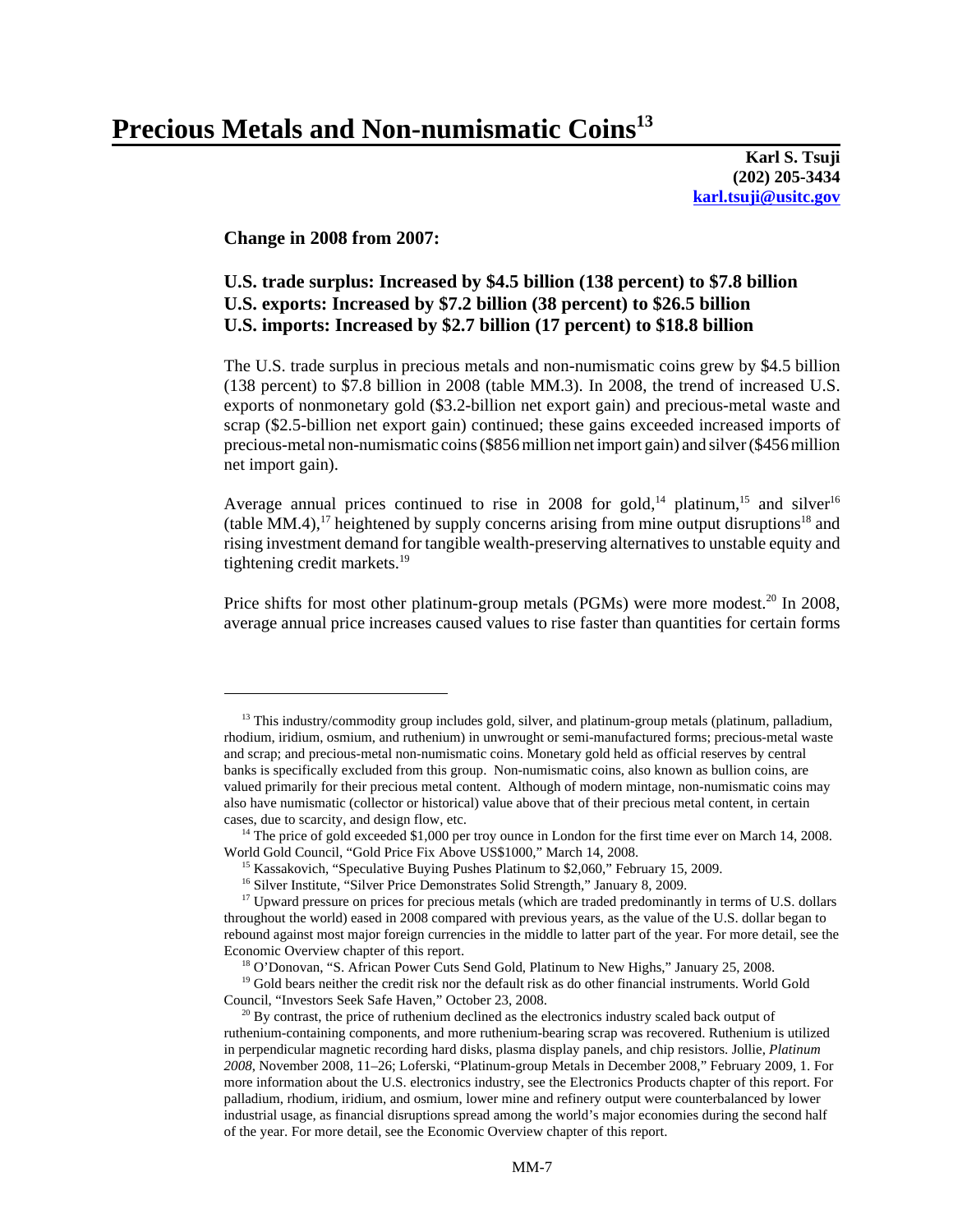|                                                                                                                                                 |                                                                                 |                                                                                |                                                                                     |                                                                                   |                                                                                     | Change, 2008 from 2007                                                                |                                                                                             |
|-------------------------------------------------------------------------------------------------------------------------------------------------|---------------------------------------------------------------------------------|--------------------------------------------------------------------------------|-------------------------------------------------------------------------------------|-----------------------------------------------------------------------------------|-------------------------------------------------------------------------------------|---------------------------------------------------------------------------------------|---------------------------------------------------------------------------------------------|
| Item                                                                                                                                            | 2004                                                                            | 2005                                                                           | 2006                                                                                | 2007                                                                              | 2008                                                                                | Absolute                                                                              | Percent                                                                                     |
|                                                                                                                                                 |                                                                                 |                                                                                | Million dollars                                                                     |                                                                                   |                                                                                     |                                                                                       |                                                                                             |
| U.S. exports of domestic merchandise:<br>Switzerland                                                                                            | 2.401<br>1.179<br>1.131<br>176<br>217<br>204<br>79<br>813                       | 2.894<br>1.567<br>802<br>16<br>133<br>359<br>333<br>175<br>1,239               | 4.205<br>4.403<br>.563<br>237<br>685<br>504<br>306<br>1.452                         | 6.467<br>5.779<br>2,016<br>42<br>244<br>1.081<br>952<br>271<br>2,432              | 10.356<br>7.168<br>3.009<br>186<br>212<br>1.222<br>804<br>381<br>3,183              | 3.889<br>$\overline{.}389$<br>993<br>144<br>$-32$<br>141<br>5<br>$-149$<br>110<br>751 | 60.1<br>24.0<br>49.3<br>343.6<br>-13.1<br>13.1<br>129.0<br>-15.6<br>1.699.8<br>40.4<br>30.9 |
| <b>EU-27</b><br><b>OPEC</b><br>Latin America ,,,,,,,,,,,,,,,,,,,,,,,,,,,,,<br>CBERA<br>Asia<br>Central and Eastern Europe                       | 6,204<br>1,580<br>137<br>300<br>531                                             | 7.522<br>2.198<br>350<br>227<br>з<br>969<br>17                                 | 13.360<br>5.581<br>259<br>350<br>5<br>1,216                                         | 19.289<br>7.395<br>504<br>334<br>18<br>2,411<br>42                                | 26.534<br>9,095<br>591<br>302<br>2.498<br>190                                       | 7.245<br>1.699<br>87<br>32<br>$-13$<br>88<br>148<br>8                                 | 37.6<br>23.0<br>17.3<br>$-9.5$<br>$-71.6$<br>3.6<br>352.9<br>232.4                          |
| U.S. imports of merchandise for consumption:                                                                                                    | 144<br>690<br>2,080<br>1.764<br>732<br>212<br>476<br>80<br>1.195<br>60<br>1.622 | 83<br>917<br>1.960<br>1.845<br>927<br>285<br>565<br>68<br>1.739<br>76<br>1.563 | 233<br>.284<br>2.660<br>.711<br>2.023<br>575<br>699<br>138<br>1.635<br>124<br>2.150 | 122<br>.638<br>2.922<br>3.801<br>.993<br>851<br>832<br>250<br>826<br>190<br>2.599 | 165<br>1.581<br>.220<br>.038<br>2.793<br>947<br>1.263<br>169<br>965<br>258<br>3.352 | 43<br>$-57$<br>.298<br>-763<br>800<br>96<br>431<br>-81<br>139<br>68<br>753            | 35.4<br>$-3.5$<br>44.4<br>.20.1<br>40.2<br>11.3<br>51.8<br>$-32.4$<br>16.9<br>36.0<br>29.0  |
| <b>FU-27</b><br><b>OPEC</b><br>Latin America ,,,,,,,,,,,,,,,,,,,,,,,,,,,,,<br>CBERA<br>Asia<br>Sub-Saharan Africa<br>Central and Eastern Europe | 9,055<br>1.176<br>45<br>3.058<br>182<br>1.766<br>16                             | 10.029<br>1.439<br>20<br>3.726<br>40<br>203<br>1.851<br>13                     | 14.232<br>2.390<br>28<br>5.052<br>55<br>298<br>2.715<br>12                          | 16.022<br>3.161<br>110<br>4.305<br>75<br>518<br>3.807<br>15                       | 18.750<br>3.524<br>79<br>5.705<br>94<br>558<br>3.049                                | 2,728<br>363<br>-31<br>1,399<br>19<br>40<br>-758                                      | 17.0<br>11.5<br>$-28.1$<br>32.5<br>25.8<br>-19.9<br>-45.5                                   |

**TABLE MM.3** Precious metals and non-numismatic coins (MM020): U.S. exports of domestic merchandise, imports for consumption, and merchandise trade balance, by selected countries and country groups, 2004–08<sup>a</sup>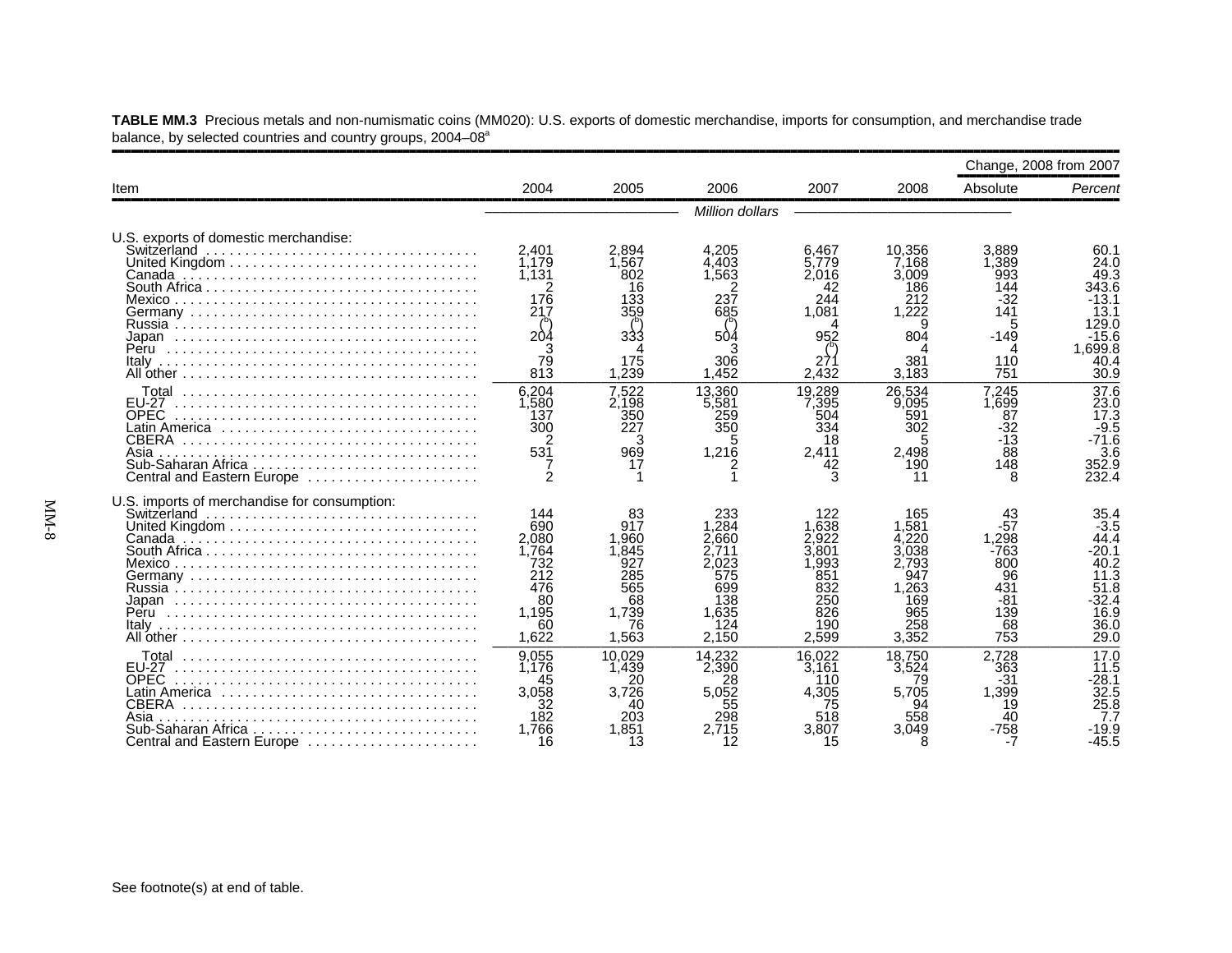**TABLE MM.3** Precious metals and non-numismatic coins (MM020): U.S. exports of domestic merchandise, imports for consumption, and merchandise trade balance, by selected countries and country groups, 2004–08<sup>a</sup>—Continued

|                                                                                                               |                                                                                       |                                                                                   |                                                                                |                                                                               |                                                              | Change, 2008 from 2007                                                                |                                                                                              |
|---------------------------------------------------------------------------------------------------------------|---------------------------------------------------------------------------------------|-----------------------------------------------------------------------------------|--------------------------------------------------------------------------------|-------------------------------------------------------------------------------|--------------------------------------------------------------|---------------------------------------------------------------------------------------|----------------------------------------------------------------------------------------------|
| Item                                                                                                          | 2004                                                                                  | 2005                                                                              | 2006                                                                           | 2007                                                                          | 2008                                                         | Absolute                                                                              | Percent                                                                                      |
|                                                                                                               |                                                                                       |                                                                                   | Million dollars                                                                |                                                                               |                                                              |                                                                                       |                                                                                              |
| U.S. merchandise trade balance:<br>Switzerland<br>Japan<br>Peru<br>Italy<br>All other                         | 2,256<br>489<br>$-948$<br>$-1,762$<br>-556<br>-476<br>124<br>$-1,192$<br>19<br>$-809$ | 2,810<br>650<br>$-1,158$<br>.829<br>73<br>-565<br>265<br>$-1,736$<br>99<br>$-324$ | 3.971<br>.120<br>.096<br>.787<br>11C<br>-699<br>366<br>$-1,632$<br>183<br>-698 | 6,345<br>141<br>-906<br>759<br>748<br>23C<br>828<br>703<br>-825<br>82<br>-166 | 10,191<br>5.587<br>1.254<br>635<br>-961<br>123<br>$-169$     | 3.846<br>.446<br>$-305$<br>907<br>-833<br>45<br>$-426$<br>$-68$<br>$-135$<br>41<br>-3 | 60.6<br>34.9<br>-33.6<br>24.7<br>-47.6<br>19.7<br>$-51.4$<br>$-9.6$<br>-16.4<br>50.7<br>-1.6 |
| Total<br>EU-27<br>OPEC.<br>∟atin America<br>CBERA<br>Asia<br>Sub-Saharan Africa<br>Central and Eastern Europe | $-2.851$<br>404<br>92<br>$-2.758$<br>-31<br>349<br>$-1.759$                           | $-2,507$<br>759<br>330<br>$-3,500$<br>-37<br>765<br>$-1.834$                      | -872<br>3,191<br>$23^{\circ}$<br>$-4.702$<br>-49<br>918                        | 3.267<br>.234<br>393<br>$-3,972$<br>-57<br>.892<br>-3.764                     | 7.784<br>5,571<br>512<br>$-5.403$<br>-89<br>940. ا<br>-2.859 | 4.517<br>.337<br>18<br>$-1,431$<br>-32<br>48<br>906                                   | 138.3<br>31.6<br>30.0<br>$-36.0$<br>-56.4<br>2.5<br>24.                                      |

,,,,,,,,,,,,,,,,,,,,,,,,,,,,,,,,,,,,,,,,,,,,,,,,,,,,,,,,,,,,,,,,,,,,,,,,,,,,,,,,,,,,,,,,,,,,,,,,,,,,,,,*Source*: Compiled from official statistics of the U.S. Department of Commerce.

*Note*: Calculations based on unrounded data. The countries shown are those with the largest total U.S. trade (U.S. imports plus U.S. exports) in these products in 2008.

aImport values are based on customs value; export values are based on f.a.s. value, U.S. port of export.

 $b$ Less than \$500,000.

<sup>c</sup>Not meaningful for purposes of comparison.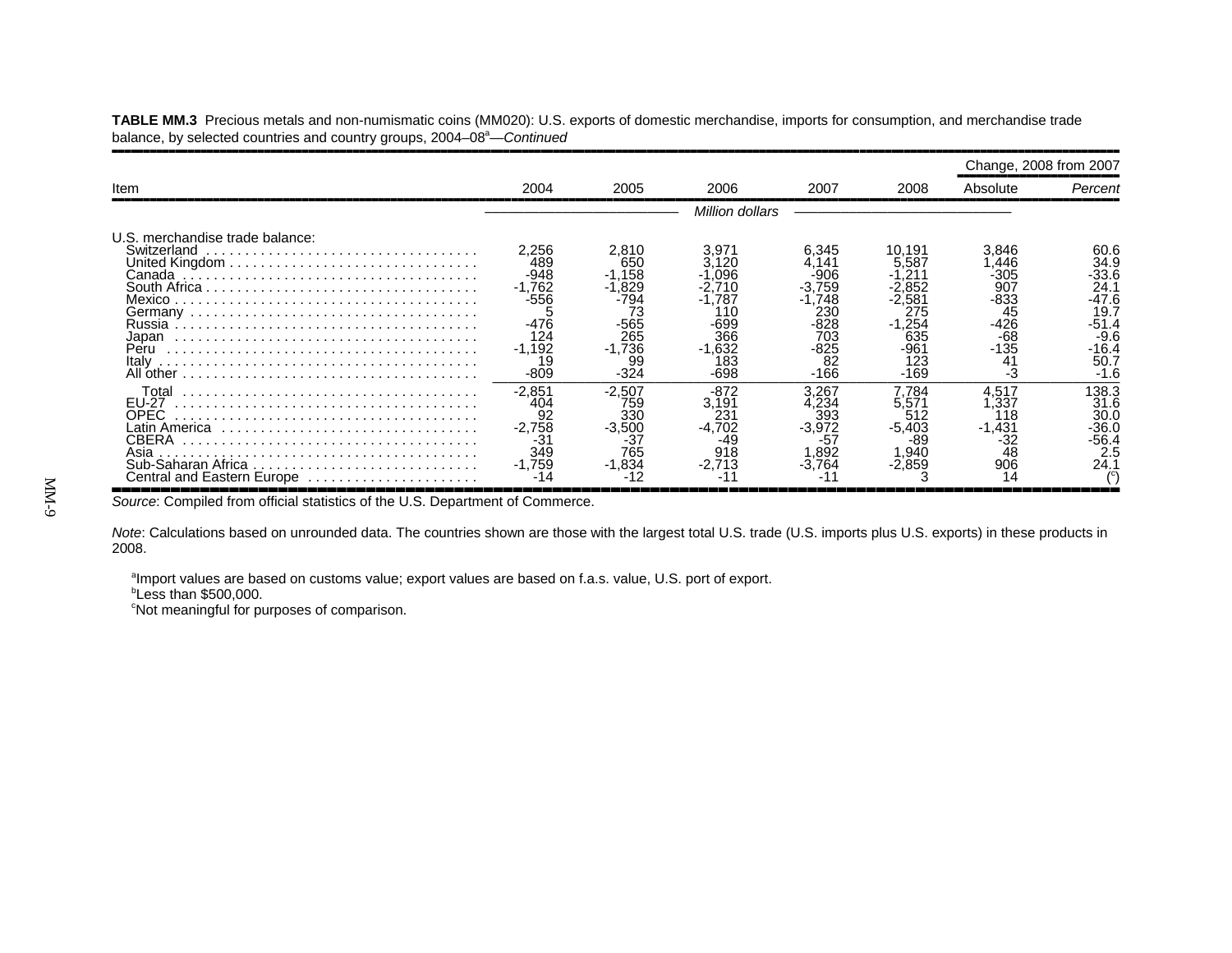|                                         |                        |                |                |                |                | Change, 2008 from 2007 |                      |  |  |  |
|-----------------------------------------|------------------------|----------------|----------------|----------------|----------------|------------------------|----------------------|--|--|--|
| Year                                    | 2004                   | 2005           | 2006           | 2007           | 2008           | Absolute               | Percent              |  |  |  |
|                                         | Dollars per troy ounce |                |                |                |                |                        |                      |  |  |  |
| $Golda$                                 | 409.17                 | 444.45         | 603.77         | 695.39         | 871.96         | 176.57                 | 25                   |  |  |  |
| $\mathsf{Silver}^{\mathsf{b}}$          | 6.65                   | 7.31           | 11.55          | 13.38          | 14.99          | 1.61                   | 12                   |  |  |  |
| Platinum-group metals: <sup>c</sup>     |                        |                |                |                |                |                        |                      |  |  |  |
| $Platinum$                              | 848.76                 | 899.51         | 1.144.42       | 1.308.44       | 1.578.25       | 269.81                 | 21                   |  |  |  |
| Palladium $\ldots \ldots \ldots \ldots$ | 232.93                 | 203.54         | 322.93         | 357.34         | 355.12         | $-2.22$                | $-1$                 |  |  |  |
| Rhodium                                 | 983.24                 | 2,059.73       | 4.561.06       | 6,203.09       | 6.533.57       | 330.48                 | 5                    |  |  |  |
| Iridium                                 | 185.33                 | 169.51         | 349.45         | 444.43         | 448.34         | 3.91                   | $\mathbf 1$          |  |  |  |
| $Osmium \ldots \ldots \ldots \ldots$    | $\binom{d}{ }$         | $\binom{d}{d}$ | $\binom{d}{ }$ | $\binom{d}{d}$ | $\binom{a}{b}$ | $^{\circ}$             | $($ <sup>e</sup> $)$ |  |  |  |
| Ruthenium                               | 64.22                  | 74.41          | 193.09         | 573.74         | 324.52         | $-249.22$              | -43                  |  |  |  |

#### **TABLE MM.4** Precious-metals: Average annual prices, 2004–08

*Source*: Statistics of the London Bullion Market Association; Loferski, "Platinum-group Metals in December 2008." February 2009; George, "Platinum-group Metals in December 2007," February 2008. George, "Platinum-group Metals in December 2006," February 2007. George, "Platinum-group Metals in December 2005," February 2006.

<sup>a</sup>London final price.

**London daily (noon) price.** 

<sup>c</sup>Englehard Corp. unfabricated price.

<sup>d</sup>Not reported.

<sup>e</sup>Not applicable.

of precious metals traded by the United States. For example, the value of gold exported in the unwrought form of refined bullion rose by 51 percent in value, roughly three times the 17 percent rise in quantity, and the value of silver imported as bullion rose by 7 percent, even though the quantity declined by 8 percent.

## *U.S. Exports*

Gold accounted for the largest increase by value in U.S. exports of precious metals and non-numismatic coins in 2008, rising by \$4.7 billion (40 percent) to \$16.5 billion (table MM.5). Most of this export increase was in refined bullion, exports of which rose by \$4.4 billion (51 percent) to \$13.1 billion. The leading foreign markets for gold bullion, Switzerland and the United Kingdom, received the largest increases in exports from the United States. Both countries are not only premier global banking centers but are also centers for fabricating and trading precious metals.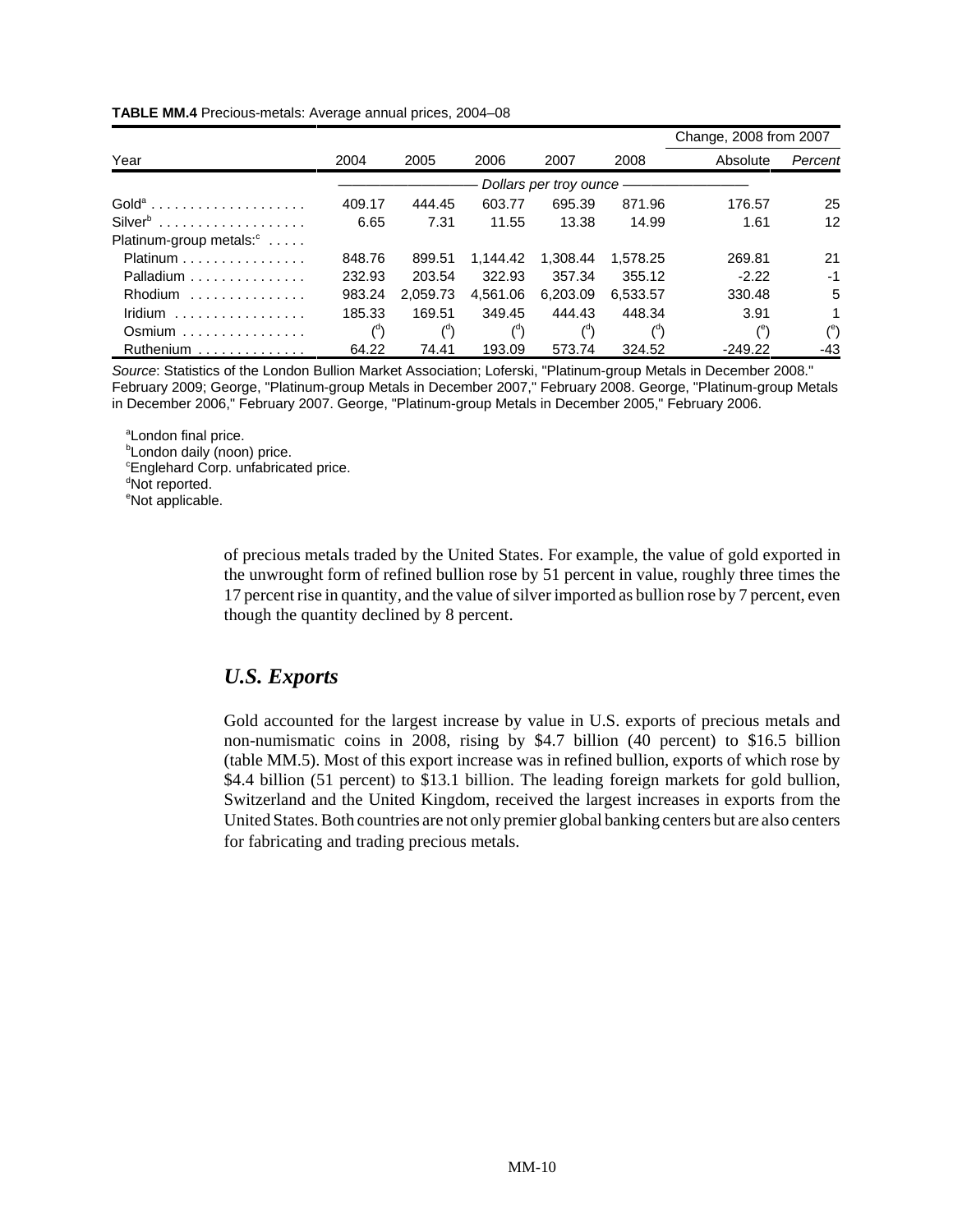|                                                  |       |       |        |                   |        | Change, 2008 from 2007 |         |
|--------------------------------------------------|-------|-------|--------|-------------------|--------|------------------------|---------|
| Item                                             | 2004  | 2005  | 2006   | 2007              | 2008   | Absolute               | Percent |
|                                                  |       |       |        | Million dollars - |        |                        |         |
| Gold $\ldots \ldots \ldots \ldots \ldots \ldots$ | 3.591 | 4.834 | 7.429  | 11.773            | 16.517 | 4.745                  | 40      |
| Waste and scrap                                  | 1.763 | 1.749 | 3.065  | 4.933             | 7,668  | 2.735                  | 55      |
|                                                  | 271   | 286   | 1.011  | 786               | 947    | 161                    | 20      |
| Non-numismatic coins                             | 38    | 42    | 116    | 182               | 239    | 57                     | 31      |
| Platinum-group metals                            | 542   | 610   | 1.739  | 1.614             | 1.162  | $-452$                 | $-28$   |
|                                                  | 6.204 | 7.522 | 13.360 | 19.289            | 26.534 | 7.245                  | 38      |

**TABLE MM.5** Precious metals and non-numismatic coins: Changes in U.S. exports, 2004–08

*Source:* Compiled from official statistics of the U.S. Department of Commerce.

*Note*: Calculations based on unrounded data.

U.S. exports of precious-metal waste and scrap rose by \$2.7 billion (55 percent) to \$7.7 billion. U.S. exports of silver, the predominant type of waste and scrap, increased by \$1.9 billion (80 percent) to \$4.3 billion. Silver prices increased enough in 2008 to offset lower quantities of waste and scrap exported for refining.<sup>21</sup> U.S. exports were primarily to Switzerland, followed by the United Kingdom. Both of these destinations have significant precious-metals recovery and refining facilities.

By contrast, PGMs were the only precious metals for which U.S. exports declined in 2008, by \$452 million (28 percent) to \$1.2 billion. Various unwrought forms (both unrefined and refined) predominated, which together declined by \$458 million (35 percent) to \$867 million, due to lower U.S. mine output of PGMs.<sup>22</sup> Although Japan was the leading foreign market for such exports, exports to Japan declined the most and can be largely attributed to reduced demand from Japanese manufacturers of automotive catalysts, industrial products, and jewelry.<sup>23</sup> Lower U.S. exports of unwrought PGMs to China, largely attributable to reduced demand from jewelry producers,<sup>24</sup> also contributed to the overall export decline. However, decreased U.S. shipments to the United Kingdom were overshadowed by increased shipments to Germany and Italy, as European consumption of platinum and palladium increased in 2008, particularly due to increased demand related to automotive catalysts production.25

<sup>&</sup>lt;sup>21</sup> U.S. exports of silver waste and scrap fell by 616 metric tons (19 percent) to 2,565 metric tons in 2008. By contrast, U.S. refinery output of secondary silver (from scrap) rose by 10 metric tons (less than 1 percent) to reach 1,550 metric tons. Compiled from official statistics of the U.S. Department of Commerce; Brooks, "Silver," January 2009, 148.

 $^{22}$  Output of platinum and palladium from the two operating U.S. PGM mines fell by 160 kilograms (4 percent to 3.7 metric tons and by 400 kilograms (3 percent) to 12.4 metric tons, respectively, in 2008. Loferski, "Platinum-group Metals," January 2009, 122.

 $^{23}$  Japanese consumption declined by 125,000 troy ounces (14 percent) to 795,000 troy ounces of platinum and by 55,000 troy ounces (4 percent) to 1.4 million troy ounces of palladium in 2008. Jollie, *Platinum 2008*, November 2008, 33, 35. For more general information, see the Japan chapter of this report.

 $24$  Chinese consumption declined by 55,000 troy ounces (5 percent) to 1.1 million troy ounces of higherpriced platinum but rose by 175,000 troy ounces (14 percent) to 1.4 million troy ounces of lower-priced palladium in 2008. Jollie, *Platinum 2008*, November 2007, 33, 35. For more general information, see the China chapter of this report.

<sup>&</sup>lt;sup>25</sup> European's consumption increased by 260,000 troy ounces (10 percent) to 2.9 million troy ounces of platinum, and by 275,000 troy ounces (21 percent) to 1.6 million troy ounces of palladium in 2008. Jollie, *Platinum 2008*, November 2008, 33, 35. For more general information, see the EU chapter of this report.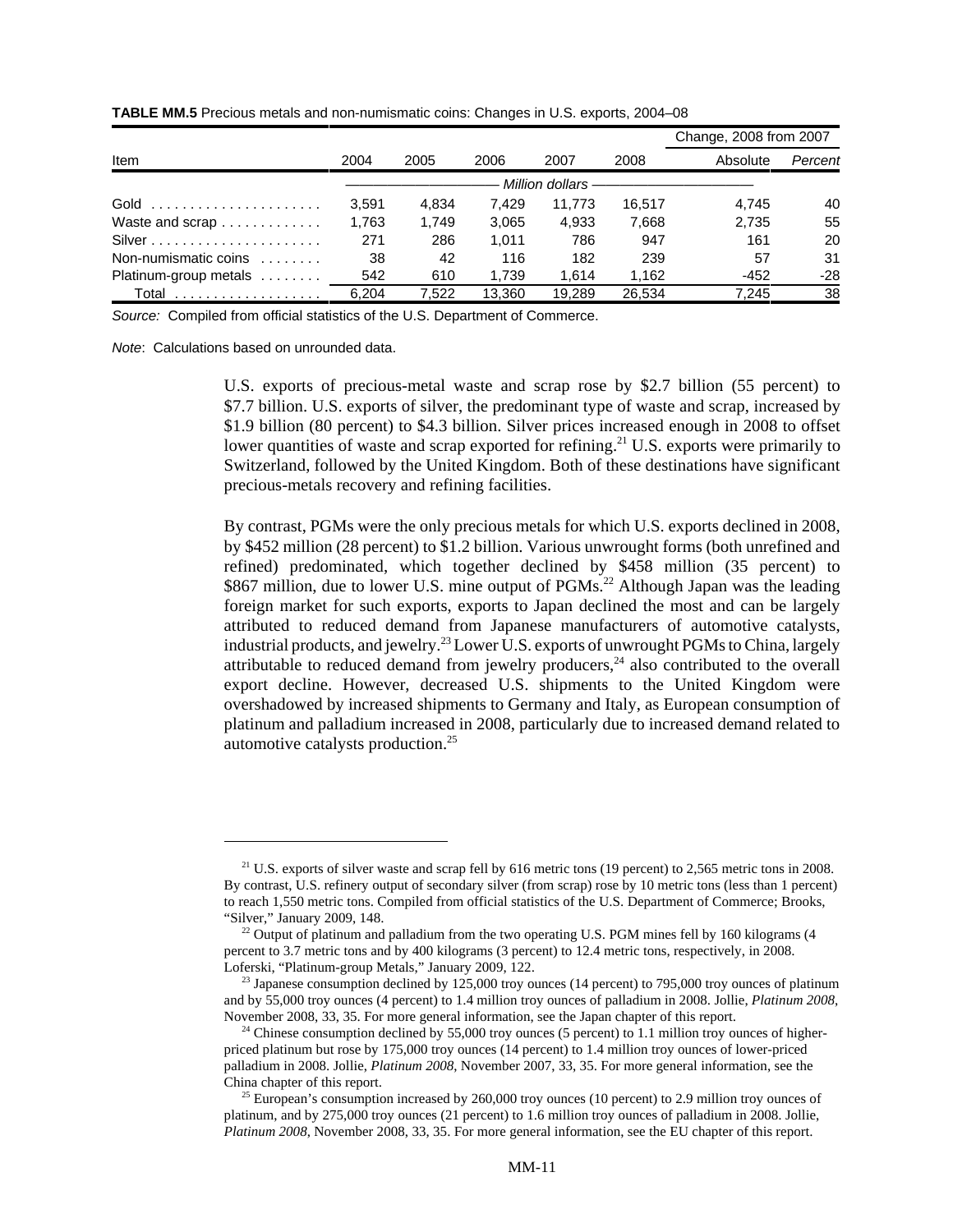#### *U.S. Imports*

Gold also accounted for the largest increase in U.S. imports of precious metals and non-numismatic coins in 2008, rising by \$1.5 billion (37 percent) to \$5.7 billion (table MM.6). Increased imports of gold were predominantly of unwrought forms, particularly unrefined doré<sup>26</sup> (up by \$793 million, or 77 percent, to \$1.8 billion) and refined bullion (up by \$763 million, or 31 percent, to \$3.2 billion). Most of the increase in imports of doré was from Mexico<sup>27</sup> and Colombia, where mines and smelters contracted with U.S.

|                                   |       |        |        |                 |        | Change, 2008 from 2007 |         |
|-----------------------------------|-------|--------|--------|-----------------|--------|------------------------|---------|
| Item                              | 2004  | 2005   | 2006   | 2007            | 2008   | Absolute               | Percent |
|                                   |       |        |        | Million dollars |        |                        |         |
|                                   | 3,827 | 4,202  | 5.171  | 4.134           | 5.681  | 1.547                  | 37      |
| Non-numismatic coins $\dots\dots$ | 244   | 237    | 305    | 289             | 1.201  | 912                    | 316     |
|                                   | 1.013 | 1,178  | 1.900  | 2.375           | 2,992  | 617                    | 26      |
| Waste and scrap                   | 466   | 525    | 1.017  | 1.481           | 1.760  | 279                    | 19      |
| Platinum-group metals             | 3,505 | 3,885  | 5,838  | 7,742           | 7,115  | $-627$                 | -8      |
| Total <u>.</u>                    | 9.055 | 10.029 | 14.232 | 16.022          | 18.750 | 2.728                  | 17      |

**TABLE MM.6** Precious metals and non-numismatic coins: Changes in U.S. imports, 2004–08

*Source*: Compiled from official statistics of the U.S. Department of Commerce.

*Note*: Calculations based on unrounded data.

refineries for increased quantities of their output in  $2008<sup>28</sup>$  Most of the increase in imports of bullion was from Canada, with additional increased imports from Colombia, the United Kingdom, and Switzerland. Canada and Colombia are significant producers of mined gold, $^{29}$ whereas the United Kingdom and Switzerland are major gold trading centers.<sup>30</sup>

U.S. imports of non-numismatic (bullion) coins increased by \$912 million (316 percent) to \$1.2 billion in 2008. Gold coins (both newly minted and resold) accounted for most of this gain (up by \$804 million, or 336 percent) to \$1.0 billion, as investors increasingly sought

<sup>&</sup>lt;sup>26</sup> Doré is an unrefined mixture of precious and base metals from the initial smelting of precious-metal ores and concentrates. Subsequent refining produces high-purity precious metals in the unwrought forms of bullion, grains and nuggets, and powder.

<sup>&</sup>lt;sup>27</sup> Mexican mined gold output rose by 2 metric tons (5 percent) to 41 metric tons in 2008. George, "Gold," January 2009, 69.

 $28$  Precious-metal refining contracts are negotiated annually between mines and refineries, and doré can be sent readily anywhere around the world via air freight due to the high unit value of precious metals. However, more detailed information about specific contracts is not readily available. U.S. imports of gold doré from Mexico rose by 24 metric tons (318 percent) to 32 metric tons in 2008 and from Colombia by 8 metric tons (114 percent) to 15 metric tons in 2008. Compiled from official statistics of the U.S. Department of Commerce.

<sup>&</sup>lt;sup>29</sup> Canadian mines produced 100 metric tons of gold, or 4 percent of the global total of 2,330 metric tons, in 2008. George, "Gold," January 2009, 69.

 $30$  U.S. imports of gold bullion from Canada rose by 7 metric tons (10 percent) to 84 metric tons, from Colombia by 2 metric tons (57 percent) to 4 metric tons, from the United Kingdom by 2 metric tons (45 percent) to 6 metric tons, and from Switzerland by 1 metric ton (207 percent) to 2 metric tons in 2008. Compiled from official statistics of the U.S. Department of Commerce.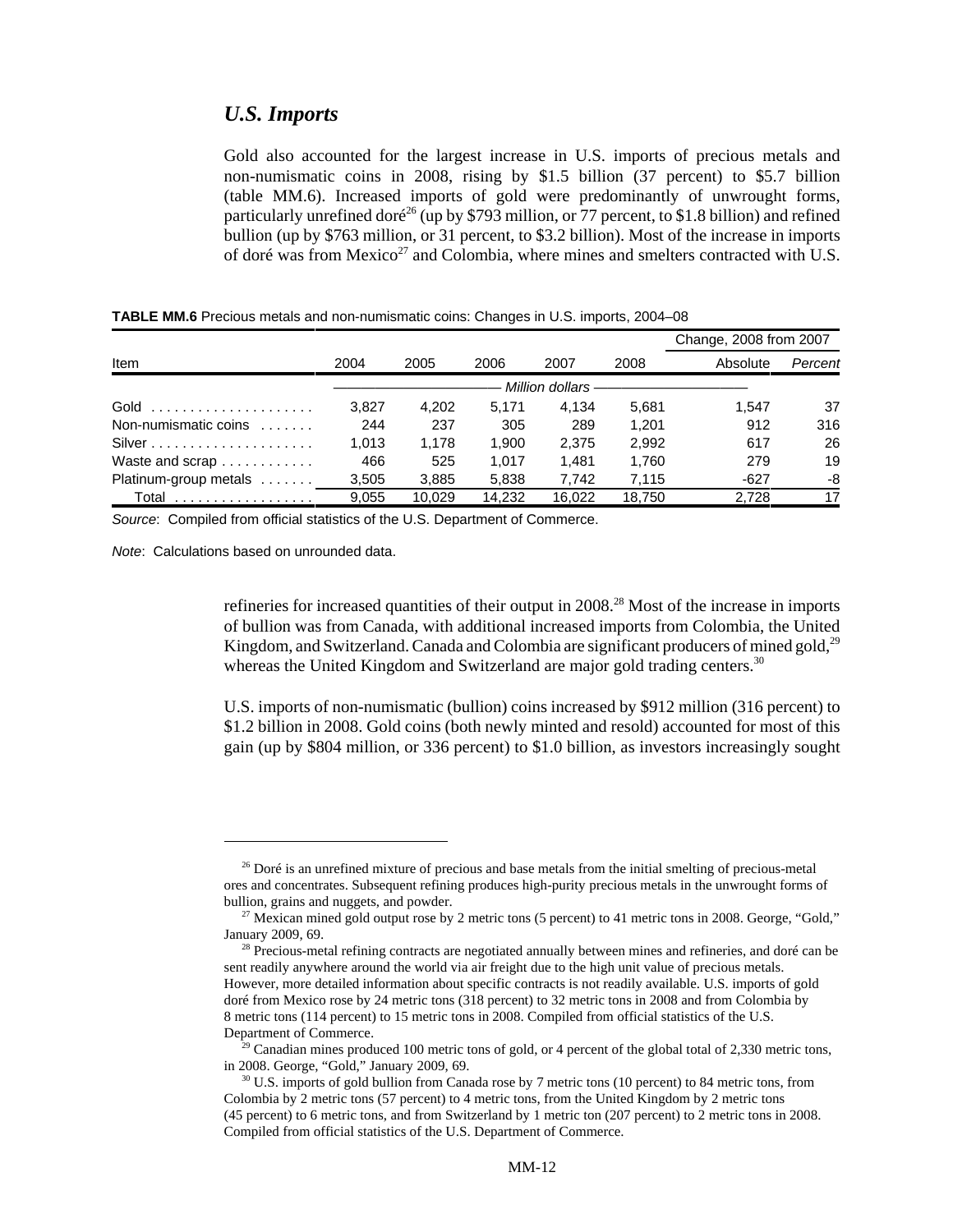precious metals in recognized forms that are both readily storable and tradeable.<sup>31</sup> The U.S. Mint was not able to meet rising demand for bullion coins due to shortages of coin blanks from its suppliers,  $32$  and foreign mints struggled to meet rising demand as well.  $33$  Canada was the predominant source of U.S. imports and accounted for the largest import increase.<sup>34</sup> U.S. imports from Austria, South Africa, Switzerland, and Australia also rose strongly. All but Switzerland have long-established government programs to sell officially minted legal-tender gold coins;<sup>35</sup> Switzerland is a major global banking and trading center for precious metals in all forms, including non-numismatic coins.

U.S. imports of silver rose by \$617 million (26 percent) to \$3.0 billion. The predominant form was unrefined doré, up by \$393 million (121 percent) to \$717 million, as U.S. preciousmetals refineries processed less doré from domestic silver mines during 2008.36 As the world's largest producer of silver, Peru was the leading U.S. import source and accounted for the largest import increase.<sup>37</sup>

By contrast, PGMs were the only precious metals for which U.S. imports declined in 2008, by \$627 million (8 percent) to \$7.1 billion, despite high import reliance to meet domestic consumption needs.38 Most of this import decline was in various unwrought forms (both unrefined and refined), which fell by \$483 million (7 percent) to \$6.7 billion, as the economic downturn adversely affected the key PGM-consuming industries.<sup>39</sup> Among U.S. import sources, imports from South Africa declined the most. As the world's predominant

<sup>&</sup>lt;sup>31</sup> According to a representative of the South African Gold Coin Exchange, coin dealers worldwide were running out of bullion coins and were selling "often at significant premiums" over the price of gold. World Gold Council, "Demand Growing for Gold Coins," December 12, 2008.

 $32$  Because of record sales of non-numismatic gold coins in fiscal year 2008 (up by 328,000 troy ounces or 200 percent to 492,000 troy ounces), the U.S. Mint reported being forced to suspend sales in late August 2008, which were subsequently resumed under an allocation program. U.S. Mint, *2008 Annual Report*, undated, 35–36.

<sup>&</sup>lt;sup>33</sup> For example, the Austrian Mint reportedly had to add a third work shift to increase its output of gold coins. World Gold Council, "Growing Demand for Gold Coins," October 13, 2008.

<sup>&</sup>lt;sup>34</sup> The Canadian Gold Maple Leaf coin, introduced in 1979, was the first non-numismatic bullion coin available to the world with purity of 99.99 percent (9999 fine) gold. Royal Canadian Mint, "Why Invest in Royal Canadian Mint Bullion?" undated (accessed March 28, 2009).

<sup>&</sup>lt;sup>35</sup> Austrian Mint, "Vienna Philharmonic Gold Coin," undated, (accessed March 28, 2009); South Africa Mint Co., "2008 Krugerrand Series," undated (accessed March 28, 2009); and Perth Mint Australia, "Bullion Coins," undated (accessed March 28, 2009).

<sup>&</sup>lt;sup>36</sup> U.S. refinery output of primary silver from doré fell by 1,610 metric tons (39 percent) to 2,500 metric tons in 2008. Brooks, "Silver," January 2009, 148.

<sup>&</sup>lt;sup>37</sup> Peruvian mines produced 3,600 metric tons of silver, or 17 percent of the global total of 20,900 metric tons, in 2008. Ibid., 149.

<sup>&</sup>lt;sup>38</sup> U.S. net import reliance as a percentage of apparent domestic consumption was estimated at 91 percent for platinum and 72 percent for palladium in 2008. Domestic sources of PGMs are restricted to the output of two operating mines and the small quantities recovered as byproducts from refining of smelted copper. Loferski, "Platinum-group Metals," January 2009, 122.

<sup>&</sup>lt;sup>39</sup> PGMs are valued for their unique catalytic properties and relative chemical inertness under elevated temperature and pressure conditions, which is particularly useful for emissions control, chemical synthesis, and petroleum refining, for which there are few adequate alternatives. North American (U.S. and Canadian) consumption declined by 405,000 troy ounces (44 percent) to 525,000 troy ounces of platinum, and by 295,000 troy ounces (17 percent) to 1.5 million troy ounces of palladium in 2008. Jollie, *Platinum 2008*, November 2008, 33, 35. For more information, see the Chemicals, Electronic Products, and Transportation Equipment chapters, and the Petroleum Products section of the Energy-related Products chapter of this report.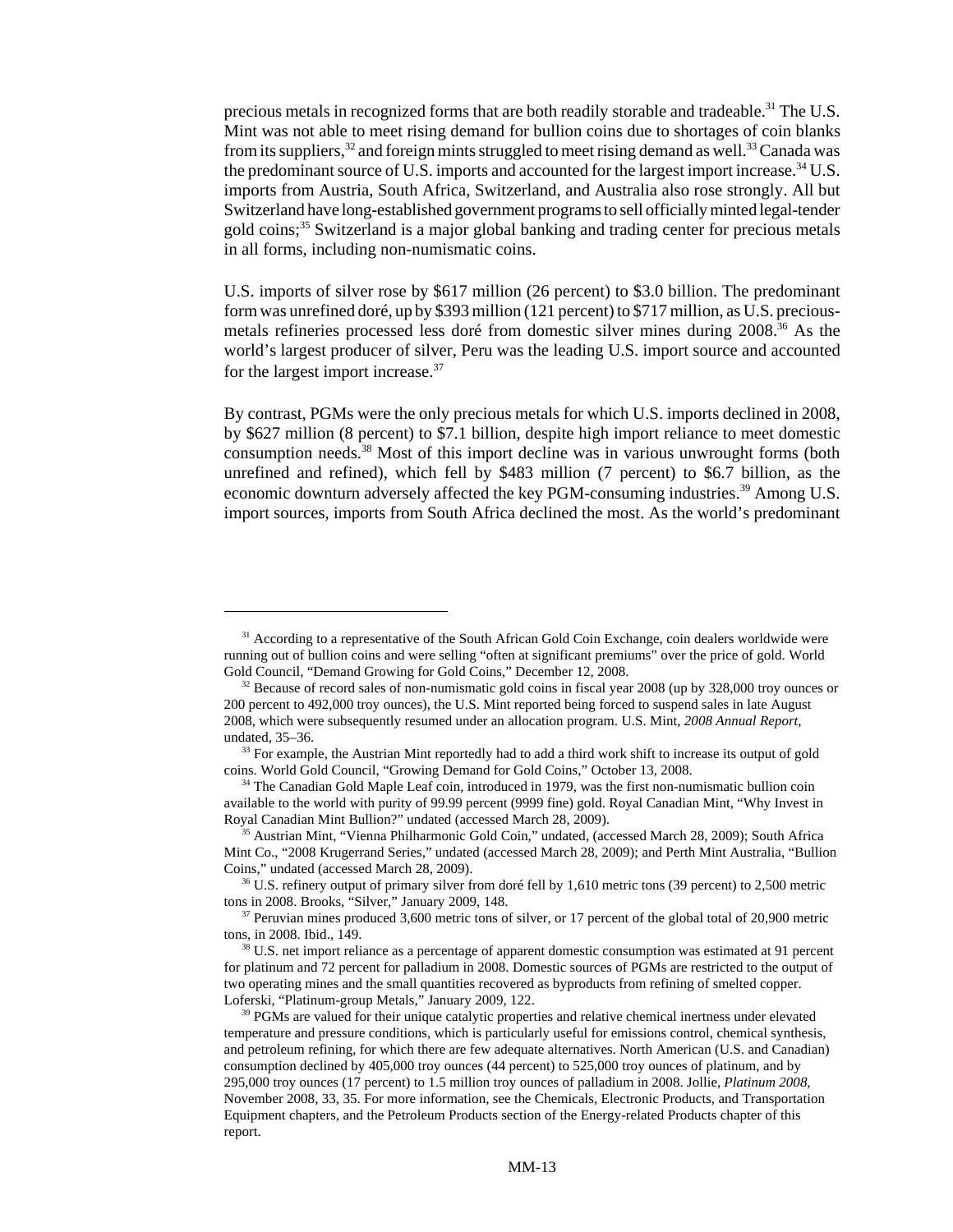producer of  $PGMs<sup>40</sup>$  South Africa's mine output was disrupted<sup>41</sup> by electric power supply reductions in early 2008, labor unrest, flooding of deep mine shafts, and idling of some mines in response to lower PGM prices.<sup>42</sup>

<sup>&</sup>lt;sup>40</sup> In 2008, South African mines produced 153 metric tons of platinum, 76 percent of the global total of 200 metric tons, and 80 metric tons of palladium, or 39 percent of the global total of 206 metric tons. Loferski, "Platinum-group Metals," January 2009, 123.

 <sup>41</sup> South African mined platinum output fell by 13 metric tons (8 percent) to 153 metric tons, and mined palladium output fell by 7 metric tons (8 percent) to 80 metric tons, in 2008. South African mines produced 153 metric tons of platinum, 76 percent of the global total of 200 metric tons, and 80 metric tons of palladium, or 39 percent of the global total of 206 metric tons, in 2008. Ibid.

 <sup>42</sup> O'Donovan, "Anglo American Lists Operations Hit by Power Shortage," January 29, 2008; O'Donovan, "Mineworkers Down Tools," September 11, 2008; O'Donovan, "Anglo Platinum Production Down 75% at Flooded Mine," January 24, 2008; and O'Donovan, "Thousands of Lonmin Jobs at Risk," November 28, 2008.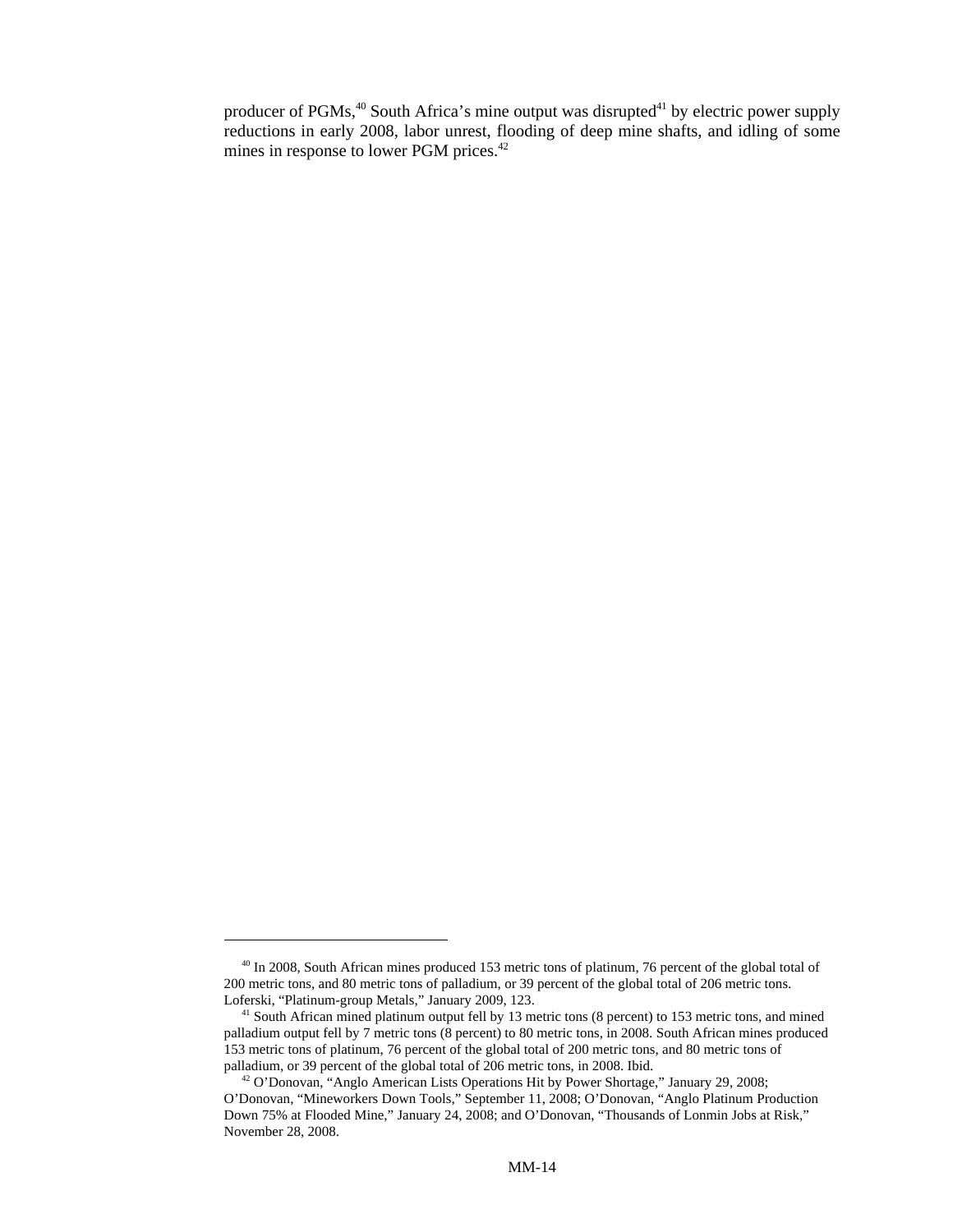**Gerald Houck (202) 205-3392 gerald.houck@usitc.gov**

**Change in 2008 from 2007:** 

#### **U.S. trade surplus: Increased by \$3.1 billion (52 percent) to \$8.9 billion U.S. exports: Increased by \$3.5 billion (50 percent) to \$10.4 billion U.S. imports: Increased by \$0.4 billion (39 percent) to \$1.5 billion**

In 2008, the U.S. trade surplus in iron and steel scrap increased by \$3.1 billion (52 percent) to \$8.9 billion, as a result of a substantial increase in exports (table MM.7). Exports increased in both quantity and unit value principally due to strong demand to support increased steel production in Asia.<sup>44</sup> Scrap consumption in the United States declined due to lower domestic steel production, contributing to the increased availability of scrap for export. Steel scrap, which had a higher unit value in 2008, accounted for a \$1.6 billion increase in exports.

## *U.S. Exports*

U.S. exports of iron and steel scrap increased by \$3.5 billion (50 percent) to \$10.4 billion in 2008. An increase of \$3.9 billion in exports of non-stainless-steel scrap was partially offset by a decrease of \$435 million in exports of stainless-steel scrap. For non-stainless-steel scrap exports, both quantity and price increased to new highs. Due to high worldwide demand to support steel production in China and other Asian countries, the price of steel scrap rose, along with the prices of iron ore and primary iron products such as pig iron and directreduced iron. The average unit value of exported non-stainless-steel scrap was 32 percent higher in 2008 than in 2007, and the quantity of exports also increased by 32 percent to 20.5 million metric tons, an unprecedented level for such exports. U.S. exports of non-stainlesssteel scrap to Turkey, the primary destination for U.S. scrap, increased by 38 percent in quantity, but 122 percent in value, as the average unit value of exports to Turkey increased to \$448 per metric ton in 2008 from \$278 in 2007. Although steel production in Turkey was down by 2 percent in 2008, and Turkey's overall imports of non-stainless-steel scrap increased by less than 2 percent in quantity.Turkish imports of U.S. scrap were up by 1.1 million metric tons, offsetting a decline of 1.2 million metric tons in Turkey's imports from Russia.45 Russia has declined in importance as a supplier of scrap to the world market since 2004, with its annual exports having declined by 6.5 million metric tons during the 2004–08 period, whereas U.S. annual exports increased by 9.8 million metric tons during that period.46

 $43$  This industry/commodity group includes all carbon-, alloy-, and stainless-steel scrap.

 <sup>44</sup> *Metal Bulletin*, "Ferrous Scrap Cargoes Draw in Record \$520 a Tonne," January 23, 2008.

 <sup>45</sup> GTIS, Global Trade Atlas Database (accessed March 16, 2009).

 $^{\rm 46}$  Ibid.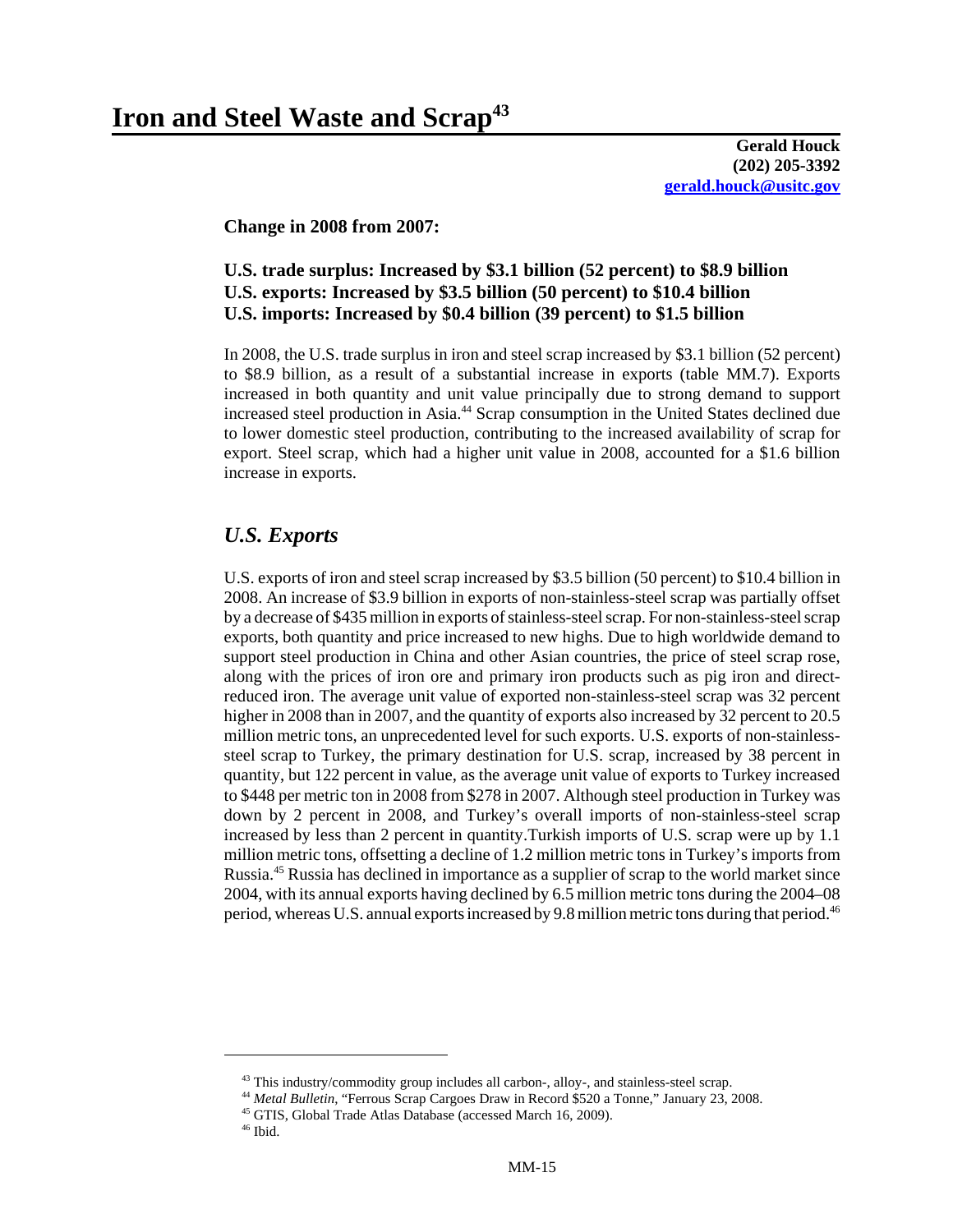|                                                                                                         |                                                    |                                                       |                                                        |                                                        |                                                    | Change, 2008 from 2007                                 |                                                                                                 |
|---------------------------------------------------------------------------------------------------------|----------------------------------------------------|-------------------------------------------------------|--------------------------------------------------------|--------------------------------------------------------|----------------------------------------------------|--------------------------------------------------------|-------------------------------------------------------------------------------------------------|
| Item                                                                                                    | 2004                                               | 2005                                                  | 2006                                                   | 2007                                                   | 2008                                               | Absolute                                               | Percent                                                                                         |
|                                                                                                         |                                                    |                                                       | Million dollars                                        |                                                        |                                                    |                                                        |                                                                                                 |
| U.S. exports of domestic merchandise:<br>Korea                                                          | 136<br>924<br>237<br>490<br>94<br>81<br>305<br>150 | 299<br>1.258<br>264<br>317<br>153<br>109<br>287<br>78 | 566<br>1.600<br>285<br>191<br>244<br>202<br>247<br>109 | 906<br>1.876<br>351<br>560<br>705<br>350<br>221<br>248 | 2.008<br>1.844<br>648<br>.201<br>512<br>341<br>451 | 1.102<br>-32<br>297<br>641<br>466<br>162<br>119<br>202 | 121.6<br>$-1.7$<br>84.6<br>114.5<br>66.2<br>46.2<br>53.9<br>81.5                                |
|                                                                                                         | 12<br>91<br>403                                    | 52<br>221<br>413                                      | 99<br>168<br>544                                       | 144<br>337<br>1,211                                    | 400<br>365<br>1,443                                | 256<br>28<br>232                                       | 177.3<br>8.4<br>19.2                                                                            |
| <b>EU-27</b><br><b>OPEC</b><br>Latin America<br>Asia<br>Central and Eastern Europe                      | 2.923<br>217<br>358<br>2<br>1,935<br>25            | 3.451<br>219<br>17<br>317<br>2<br>2,270<br>13         | 4.256<br>271<br>8<br>289<br>5<br>2.720<br>16           | 6.910<br>532<br>14<br>276<br>12<br>4.677               | 10.384<br>447<br>441<br>6,378                      | 3.474<br>-85<br>$-11$<br>165<br>-5<br>1,701            | 50.3<br>$-15.9$<br>-83.9<br>59.6<br>$-43.5$<br>36.4<br>4.71-<br>50.1                            |
| U.S. imports of merchandise for consumption:                                                            | 599<br>583                                         | 579<br>279                                            | 772<br>383                                             | 760<br>148                                             | 1.02<br>28٬                                        | 26٬<br>132                                             | 116.2<br>-62.7<br>34.4<br>-60.5<br>70.7<br>$-21.2$<br>9.2<br>35.1<br>$-65.3$<br>$-98.6$<br>89.3 |
| <b>FU-27</b><br><b>OPEC</b><br><b>CBERA</b><br>Asia<br>Sub-Saharan Africa<br>Central and Eastern Europe | 1,244<br>511<br>95                                 | 921<br>253<br>2<br>$7\overline{3}$                    | 1,255<br>367<br>108                                    | 1.051<br>131<br>153                                    | 1,456<br>258<br>169                                | 405                                                    | 38.5<br>96.5<br>$-34.0$<br>10.9<br>196.6<br>18.3                                                |

**TABLE MM.7** Iron and steel waste and scrap (MM023): U.S. exports of domestic merchandise, imports for consumption, and merchandise trade balance, by selected countries and country groups, 2004–08ª

,,,,,,,,,,,,,,,,,,,,,,,,,,,,,,,,,,,,,,,,,,,,,,,,,,,,,,,,,,,,,,,,,,,,,,,,,,,,,,,,,,,,,,,,,,,,,,,,,,,,,,,,,,,,,,,,,,,,,,,,,,,,,,,,,,,,,,,,,,,,,,,,,,,,,,,,,,,,,,,,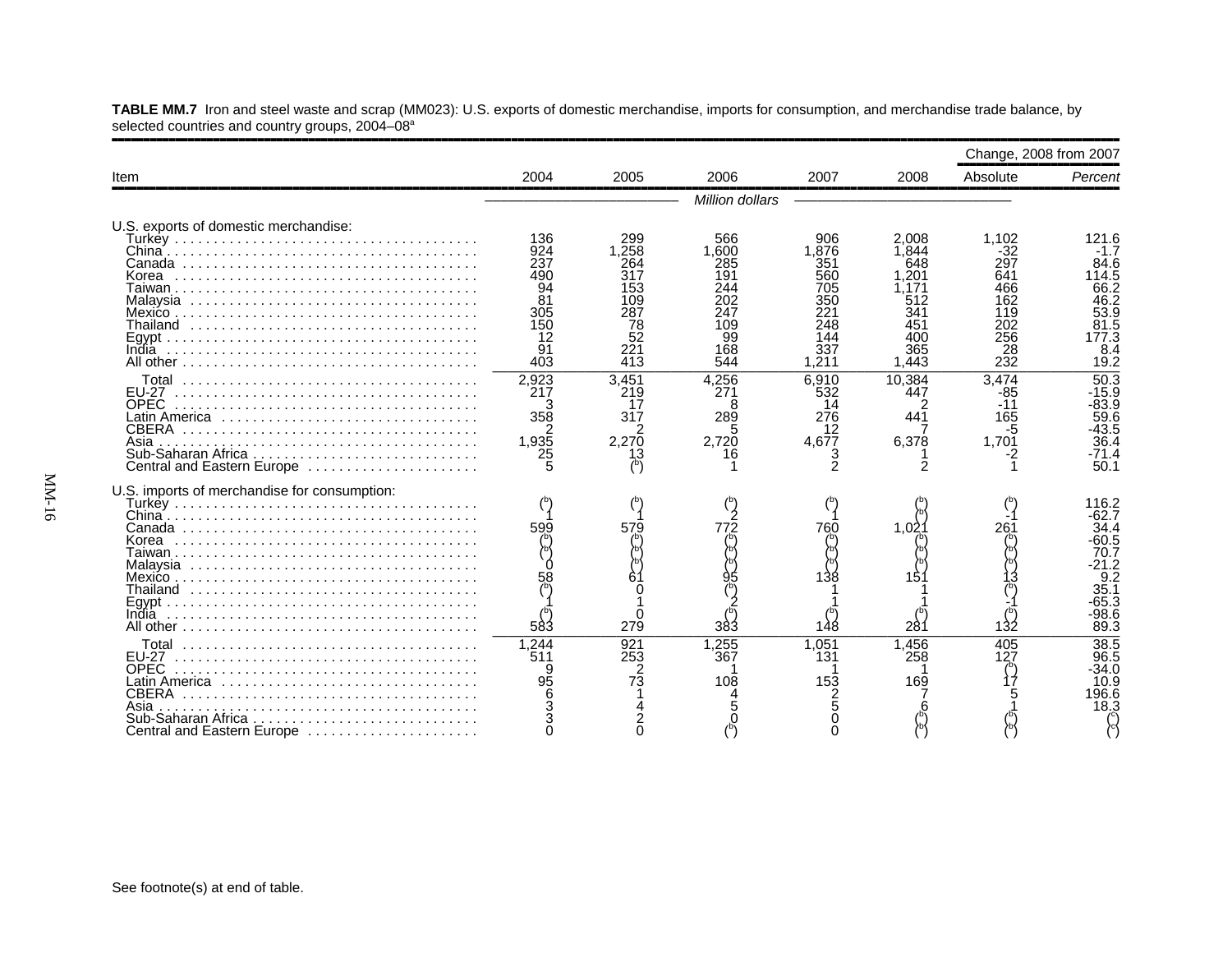**TABLE MM.7** Iron and steel waste and scrap (MM023): U.S. exports of domestic merchandise, imports for consumption, and merchandise trade balance, by selected countries and country groups, 2004–08<sup>a</sup>—*Continued* 

,,,,,,,,,,,,,,,,,,,,,,,,,,,,,,,,,,,,,,,,,,,,,,,,,,,,,,,,,,,,,,,,,,,,,,,,,,,,,,,,,,,,,,,,,,,,,,,,,,,,,,,,,,,,,,,,,,,,,,,,,,,,,,,,,,,,,,,,,,,,,,,,,,,,,,,,,,,,,,,,

|                                                                                    |                                                                     |                                                                         |                                                                            |                                                                              |                                                                                   | Change, 2008 from 2007                                                    |                                                              |
|------------------------------------------------------------------------------------|---------------------------------------------------------------------|-------------------------------------------------------------------------|----------------------------------------------------------------------------|------------------------------------------------------------------------------|-----------------------------------------------------------------------------------|---------------------------------------------------------------------------|--------------------------------------------------------------|
| Item                                                                               | 2004                                                                | 2005                                                                    | 2006                                                                       | 2007                                                                         | 2008                                                                              | Absolute                                                                  | Percent                                                      |
|                                                                                    |                                                                     |                                                                         | Million dollars                                                            |                                                                              |                                                                                   |                                                                           |                                                              |
| U.S. merchandise trade balance:<br>Canada<br>Korea<br>Mexico.<br>[hailand<br>India | 136<br>923<br>-362<br>490<br>93<br>81<br>248<br>150<br>91<br>$-180$ | 299<br>.256<br>-314<br>316<br>53<br>09<br>226<br>78<br>52<br>221<br>134 | 566<br>.598<br>-487<br>191<br>244<br>202<br>152<br>109<br>96<br>168<br>161 | 906<br>.875<br>-408<br>559<br>704<br>350<br>83<br>247<br>143<br>336<br>1.062 | 2.008<br>.844<br>:372<br>20′.<br>.170<br>512<br>19C<br>450<br>400<br>365<br>1.162 | 1,102<br>-31<br>36<br>641<br>466<br>162<br>107<br>202<br>257<br>29<br>100 | 8.8<br>14.6<br>66.7<br>46.2<br>128.4<br>81.7<br>179.8<br>8.5 |
| Total<br>EU-27<br>OPEC.<br>Asia<br>Central and Eastern Europe                      | .680<br>-294<br>263<br>-4<br>.932<br>22                             | 2,529<br>15<br>244<br>2.266                                             | 3.001<br>-95<br>180<br>2.715                                               | 5.859<br>401<br>124<br>4,672                                                 | 8.928<br>19C<br>272<br>6,372                                                      | 3.069<br>-211<br>-11<br>148<br>$-10$<br>1.700                             | 52.4<br>-52.7<br>$-88.5$<br>119.8<br>36.4<br>$-72.4$<br>41.4 |

*Source*: Compiled from official statistics of the U.S. Department of Commerce.

*Note*: Calculations based on unrounded data. The countries shown are those with the largest total U.S. trade (U.S. imports plus U.S. exports) in these products in 2008.

aImport values are based on customs value; export values are based on f.a.s. value, U.S. port of export.

 $b$ Less than \$500,000.

<sup>c</sup>Not meaningful for purposes of comparison.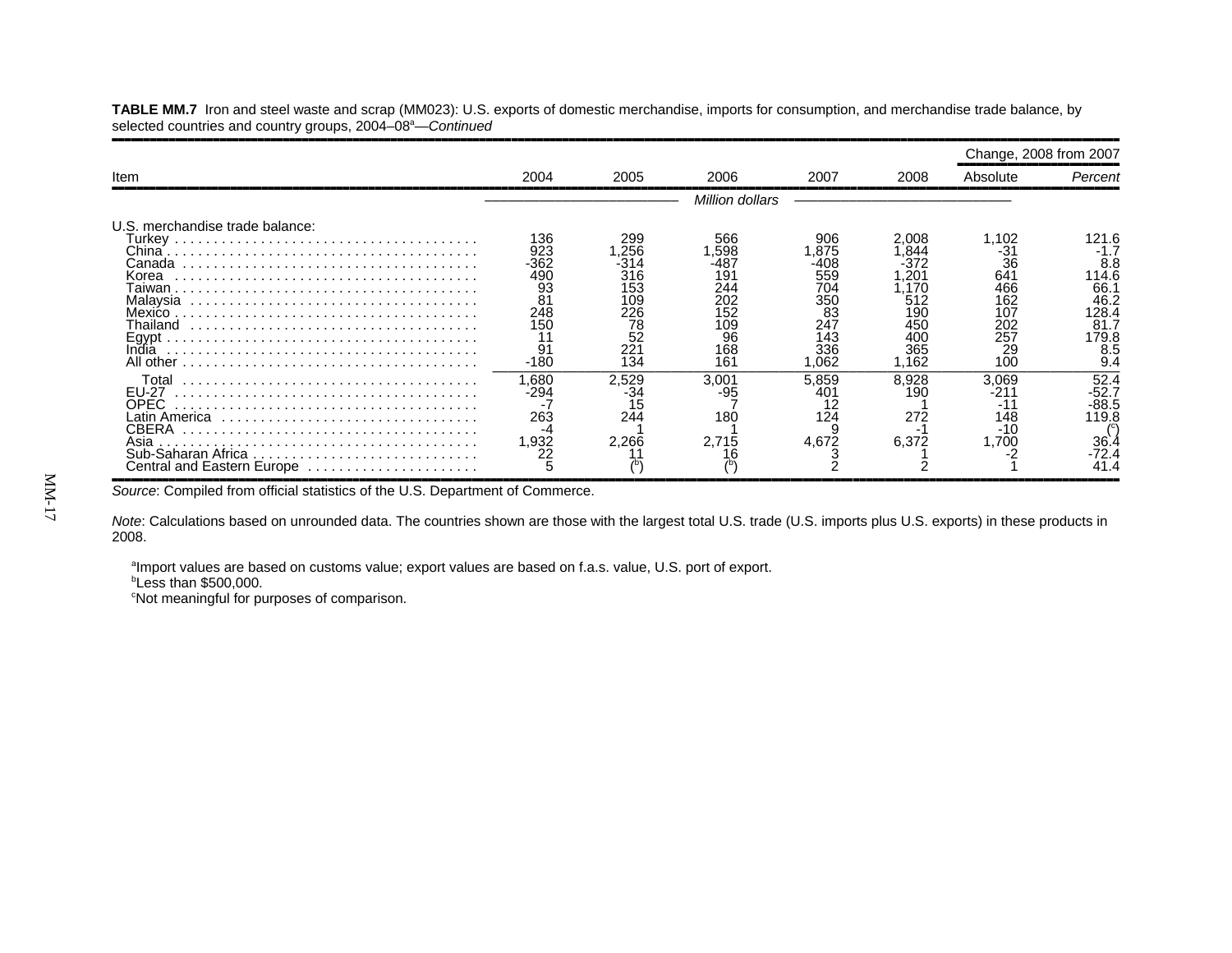U.S. exports of stainless-steel scrap declined by \$435 million (27 percent) in 2008, as a 35 percent drop in average unit value more than offset a 13 percent increase in quantity. The value of stainless-steel scrap is closely related to the value of the nickel contained in it, and thus the price of such scrap is closely related to the price of nickel. Unlike the prices of most commodities, which increased in 2008, the price of nickel peaked in 2007 and declined in 2008, bringing the price of stainless-steel scrap down.<sup>47</sup> U.S. exports of stainless-steel scrap to China, the largest producer of stainless steel in the world, declined in both quantity and value, as China's production of stainless steel declined by 4 percent and the quantity of its imports of stainless-steel scrap from all sources declined by 36 percent.<sup>48</sup> U.S. exports of stainless-steel scrap to other Asian markets, including Taiwan, Japan, and Korea, decreased by 11 percent in value, despite an increase of 37 percent in quantity.

#### *U.S. Imports*

U.S. imports of iron and steel scrap increased by \$405 million (39 percent) in 2008. The increase was entirely due to higher prices for scrap during 2008, which resulted in part from increased world demand. The average unit value of scrap imports increased by 44 percent, but the quantity of scrap imported decreased by 3 percent. As the largest scrap-exporting country in the world, U.S. imports of scrap derive primarily from cross-border trade with NAFTA partners Canada (70 percent of imports) and Mexico (10 percent).<sup>49</sup>

 <sup>47</sup> *Metal Bulletin*, Price Archives Database (accessed March 17, 2009).

 <sup>48</sup> International Stainless Forum, "World Economic Crisis Drives 2008 Stainless Production Lower," March 12, 2009.

 <sup>49</sup> GTIS, Global Trade Atlas Database (accessed March 17, 2009).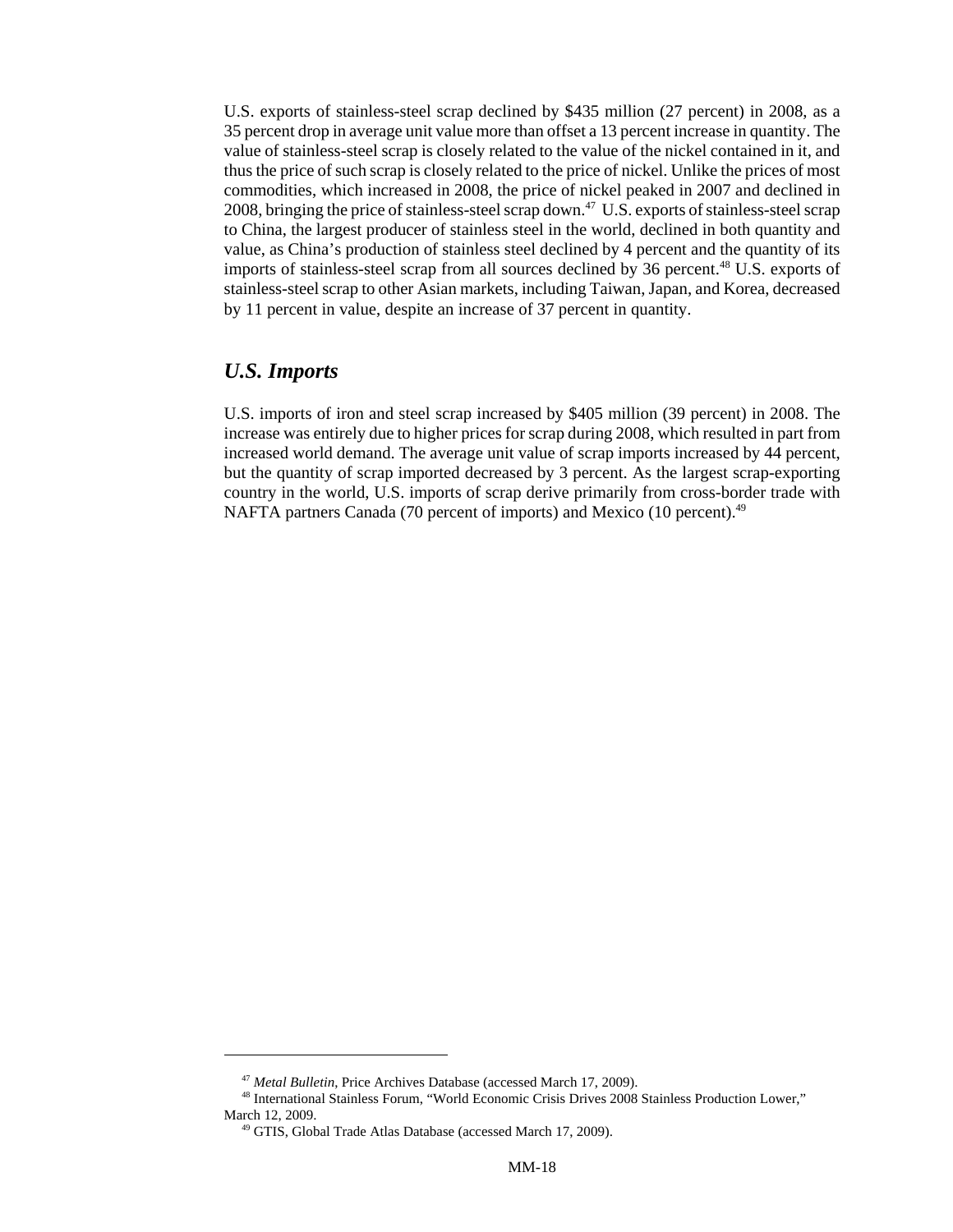**Alan Treat (202) 205-3426 alan.treat@usitc.gov**

**Change in 2008 from 2007:**

#### **U.S. trade deficit: Increased by \$1.6 billion (72 percent) to \$3.8 billion U.S. exports: Increased by \$12 million (153 percent) to \$19 million U.S. imports: Increased by \$1.6 billion (72 percent) to \$3.9 billion**

The U.S. trade deficit in primary iron products widened considerably in 2008 (table MM.8), due to significantly higher global prices, and in turn, higher U.S. import values (U.S. exports being very small). Higher prices resulted from increased global steel demand and tight supplies of iron ore and the primary iron products derived from iron ore that are used as inputs in steel production. U.S. imports of primary iron products include pig iron, directreduced iron (DRI), and hot-briquetted iron (HBI), which are used primarily in flat-rolled steel production by electric- arc furnace (EAF) steel producers.<sup>51</sup> Despite increased U.S. import values, the volume of U.S. imports of primary iron products decreased by 3 percent to 7.5 million metric tons in 2008. Moreover, during the 2004–08 period, U.S. import volumes decreased by 1.6 million metric tons, or 17 percent. This is partially due to fluctuating U.S. demand from large flat-rolled steel consumers, including the automotive and home appliance industries, in 2007 and 2008;<sup>52</sup> periods of inclement weather in Brazil, the largest exporter of pig iron to the United States, which hampered the production of charcoal used as an input in pig iron production;<sup>53</sup> and growing domestic steel demand and production in Brazil, which left less iron products available for export to the United States.<sup>54</sup>

Increased steel demand in China and other countries, as well as reduced iron ore supplies, contributed to an unprecedented increase in primary iron product prices, which generally

 $50$  This industry/commodity group includes roasted iron pyrites; nonalloy and alloy pig iron; spiegelseisen in primary forms; ferrous products obtained from direct reduction of iron ore; and spongy ferrous products in lumps, pellets, or like forms.

<sup>&</sup>lt;sup>51</sup> Whereas EAF steel mills (or mini-mills) use ferrous scrap as a primary input in the production of carbon steel long products, mini-mills use merchant (mostly imported) pig iron, DRI, or HBI as higherquality substitutes for ferrous scrap in the production of carbon or alloy flat-rolled steel products. Pig iron, DRI, or HBI is used in addition to ferrous scrap because of their higher iron content and fewer residual elements. Frank Griscom (executive director, The Hot Briquetted Iron Association), telephone interview by Commission staff, March 19, 2009. Although U.S. integrated steel mills produce blast furnace pig iron, 95 percent of the iron produced is consumed internally in steel production. Fenton, "Iron and Steel," January 2008, 87.

 $52$  In addition, advances in technology have allowed EAF steel producers to maximize the value of raw materials, improve productivity, and reduce costs. Frank Griscom (executive director, The Hot Briquetted Iron Association), telephone interview by Commission staff, March 19, 2009. The proportion of pig iron, DRI, or HBI is determined by the quality of steel being made, ferrous scrap availability, and price. Millbank, "Merchant Pig Iron Sees Reasons for Growth," September 6, 2007.

 <sup>53</sup> Nijkerk, "Market Analysis: Ferrous," April 2007, 83.

 <sup>54</sup> Kinch, "(MB) Brazil Set to Lose Top Ranking," September 21, 2007.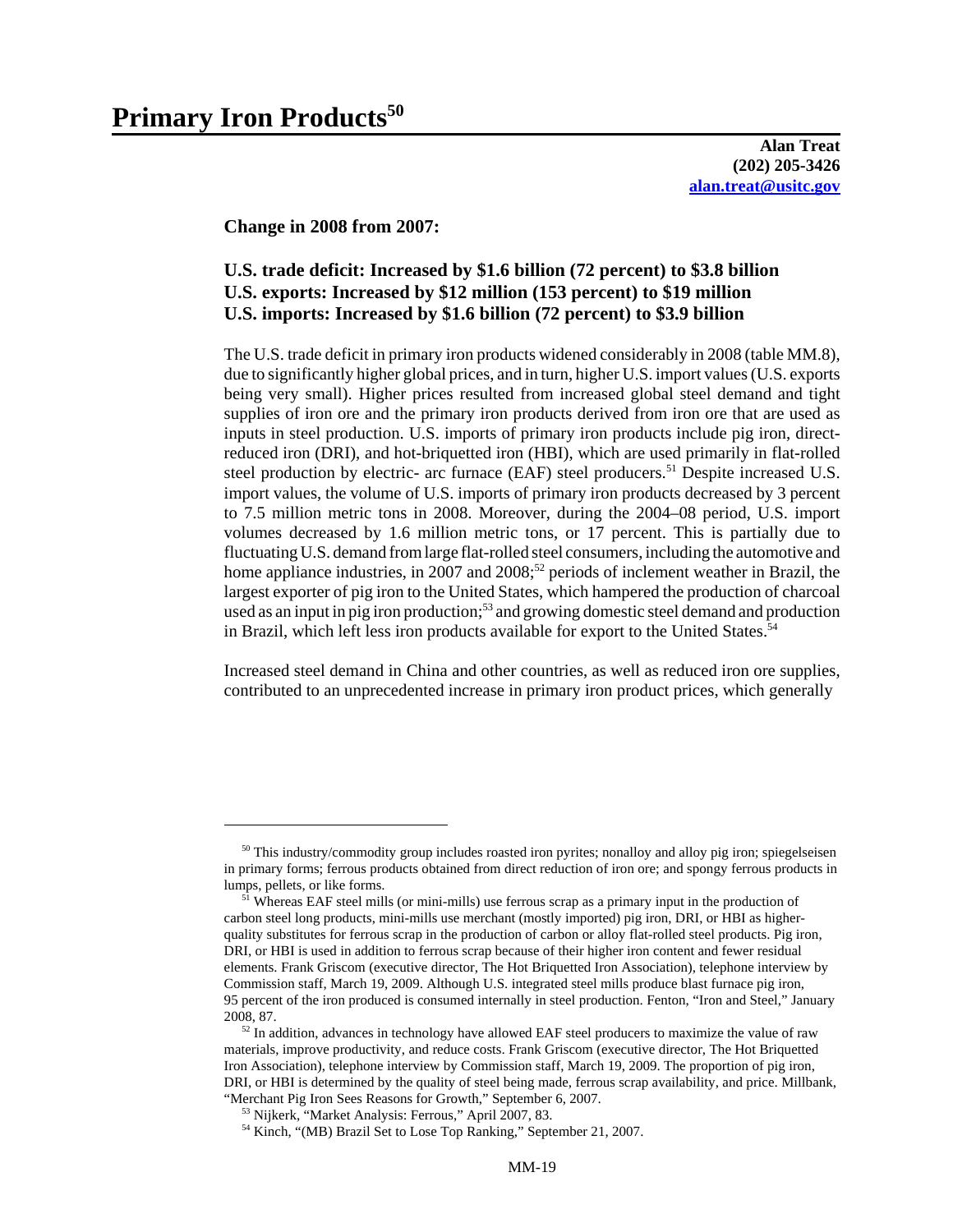**TABLE MM.8** Primary iron products (MM021): U.S. exports of domestic merchandise, imports for consumption, and merchandise trade balance, by selected countries and country groups, 2004–08ª

|                                                                                                                     |                                                  |                                            |                                                   |                                                    |                                                      | Change, 2008 from 2007                           |                                                                                                       |
|---------------------------------------------------------------------------------------------------------------------|--------------------------------------------------|--------------------------------------------|---------------------------------------------------|----------------------------------------------------|------------------------------------------------------|--------------------------------------------------|-------------------------------------------------------------------------------------------------------|
| Item                                                                                                                | 2004                                             | 2005                                       | 2006                                              | 2007                                               | 2008                                                 | Absolute                                         | Percent                                                                                               |
|                                                                                                                     |                                                  |                                            | Million dollars                                   |                                                    |                                                      |                                                  |                                                                                                       |
| U.S. exports of domestic merchandise:<br>Brazil<br>South Africa<br>Japan                                            |                                                  | 5                                          | 10                                                | 3                                                  |                                                      |                                                  | 100.0<br>$-100.0$<br>0.0<br>597.6<br>0.0<br>949.5<br>-19.2<br>62.2                                    |
| EU-27<br><b>OPEC</b><br>Latin America<br><b>CBERA</b><br>Asia<br>Central and Eastern Europe                         | 10                                               | 12<br>$\frac{2}{(5)}$                      | 12                                                | 8                                                  | 19                                                   | 12                                               | 152.5<br>-12.0<br>$-33.4$<br>$-2.4$<br>140.8<br>84.0<br>65.9<br>$-95.5$                               |
| U.S. imports of merchandise for consumption:<br>Ukraine<br>South Africa $\ldots \ldots \ldots \ldots \ldots \ldots$ | 914<br>379<br>108<br>330<br>19<br>70<br>24<br>52 | 1.198<br>318<br>68<br>218<br>84<br>44<br>0 | 1,126<br>308<br>96<br>504<br>48<br>79<br>46<br>15 | 1.124<br>218<br>343<br>354<br>96<br>41<br>46<br>10 | 1.993<br>553<br>508<br>413<br>207<br>102<br>56<br>20 | 869<br>335<br>164<br>60<br>111<br>60<br>10<br>20 | 77.3<br>153.3<br>47.9<br>16.8<br>14.9<br>145.7<br>21.9<br>4.117.7<br>33.1<br>0. <sub>C</sub><br>-91.7 |
| Total<br>EU-27<br><b>OPEC</b><br>Latin America<br>CBERA<br>Asia<br>Sub-Saharan Africa<br>Central and Eastern Europe | 1,898<br>21<br>379<br>1.401<br>108               | 2,033<br>318<br>1,592<br>68                | 2.227<br>308<br>96                                | 2,236<br>218<br>1.686<br>343<br>46                 | 3.856<br>553<br>3.054<br>508<br>56                   | 1,620<br>19<br>335<br>1,368<br>164<br>10         | 72.4<br>974.5<br>153.3<br>81.2<br>47.9<br>32.1<br>21.9<br>n c                                         |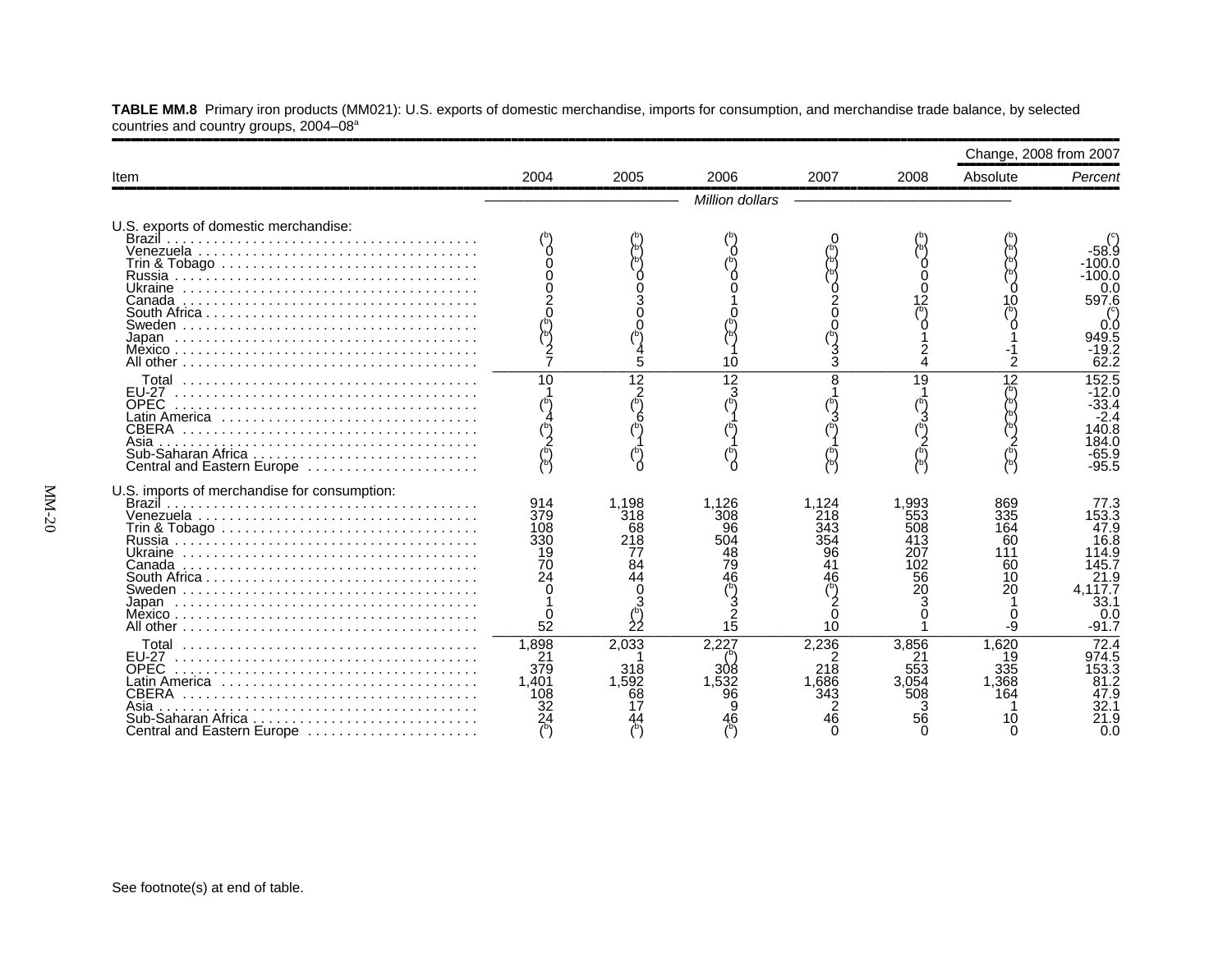**TABLE MM.8** Primary iron products (MM021): U.S. exports of domestic merchandise, imports for consumption, and merchandise trade balance, by selected countries and country groups, 2004–08<sup>a</sup>—Continued

|                                                                                                                                                                                                |                                                               |                                                          |                                                        |                                                       |                                                            |                                                           | Change, 2008 from 2007                                                                                   |
|------------------------------------------------------------------------------------------------------------------------------------------------------------------------------------------------|---------------------------------------------------------------|----------------------------------------------------------|--------------------------------------------------------|-------------------------------------------------------|------------------------------------------------------------|-----------------------------------------------------------|----------------------------------------------------------------------------------------------------------|
| Item                                                                                                                                                                                           | 2004                                                          | 2005                                                     | 2006                                                   | 2007                                                  | 2008                                                       | Absolute                                                  | Percent                                                                                                  |
|                                                                                                                                                                                                |                                                               |                                                          | <b>Million dollars</b>                                 |                                                       |                                                            |                                                           |                                                                                                          |
| U.S. merchandise trade balance:<br>Brazil<br>Venezuela<br>Trin & Tobago $\ldots \ldots \ldots \ldots \ldots \ldots \ldots \ldots \ldots \ldots \ldots$<br>Ukraine<br>Canada<br>Sweden<br>Japan | $-914$<br>$-379$<br>$-108$<br>-330<br>-19<br>$-69$<br>$-45$   | $-1,198$<br>-318<br>-68<br>$-218$<br>-81<br>-44<br>$-17$ | -1,126<br>-308<br>-96<br>$-504$<br>-48<br>$-78$<br>-46 | $-1,124$<br>-218<br>-343<br>-354<br>-96<br>-40<br>-46 | $-1,993$<br>-553<br>$-508$<br>$-413$<br>-207<br>-90<br>-56 | -869<br>-335<br>-165<br>$-60$<br>-111<br>-50<br>-10<br>20 | -77.3<br>-153.4<br>$-48.0$<br>$-16.9$<br>$-114.9$<br>125.9<br>$-21.9$<br>$-4,117.7$<br>$-7.5$<br>$-19.2$ |
| Total<br>EU-27<br><b>OPEC</b><br>Asia<br>Central and Eastern Europe                                                                                                                            | $-1.887$<br>-19<br>$-379$<br>$-1.397$<br>-108<br>$-31$<br>-24 | -2,021<br>$-318$<br>$-1,586$<br>-68<br>$-16$             | -2,215<br>$-308$<br>$-1.531$<br>-46                    | -2,229<br>$-218$<br>$-1,682$<br>-343<br>-46           | -3.837<br>-553<br>$-3.05'$<br>-507                         | $-1.608$<br>19۰<br>$-335$<br>$-1,368$<br>-164             | $-72.2$<br>$-2,718.6$<br>153.5<br>$-81.3$<br>-47.9<br>59.4<br>-21.9<br>$-95.5$                           |

*Source*: Compiled from official statistics of the U.S. Department of Commerce.

*Note*: Calculations based on unrounded data. The countries shown are those with the largest total U.S. trade (U.S. imports plus U.S. exports) in these products in 2008.

aImport values are based on customs value; export values are based on f.a.s. value, U.S. port of export.

 $b$ Less than \$500,000.

cost meaningful for purposes of comparison.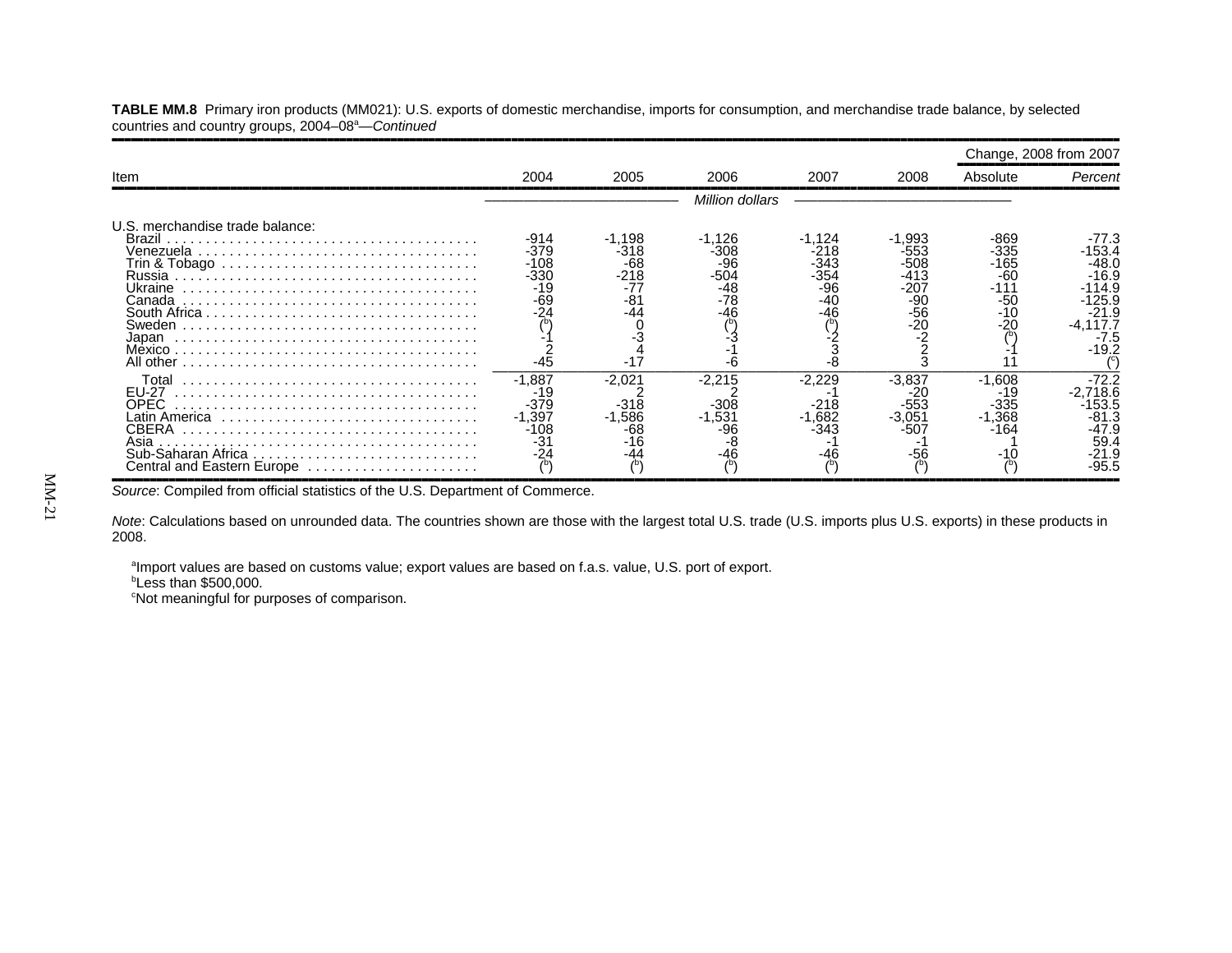tracked rising prices for other steel raw materials during the 2005–08 period (table MM.9).<sup>55</sup> During the second half of 2008, however, demand for steel and primary iron products declined amid the global economic downturn, prompting falling steel and raw material prices and decreasing production of steel and primary iron products. By November 2008, for example, 60 out of 106 blast furnaces that produce pig iron in Brazil were reportedly idled as a result of weak demand and low prices.<sup>56</sup> Similarly, HBI producers in Venezuela, a large HBI exporter to the U.S. market, shuttered production facilities because of low HBI prices relative to production costs.<sup>57</sup> Curtailed production of primary iron products continued into 2009.

#### **TABLE MM.9** Average annual steel raw materials prices, 2005–08

|                                      |                  |      |                          |      | Change, 2008 from 2007 |         |
|--------------------------------------|------------------|------|--------------------------|------|------------------------|---------|
| Item                                 | 2005             | 2006 | 2007                     | 2008 | Absolute               | Percent |
|                                      |                  |      | -Dollars per metric ton- |      |                        |         |
| $\text{Pig Iron}$                    | 260 <sup>b</sup> | 291  | 317                      | 638  | 320                    | 101.1   |
| HBI <sup>c</sup>                     | $232^{b}$        | 239  | 285                      | 475  | 190                    | 66.8    |
| Scrap, auto bundles <sup>d</sup>     | 257              | 286  | 298                      | 523  | 224                    | 75.1    |
| Scrap, no. 1 heavy melt <sup>e</sup> | 200              | 229  | 261                      | 371  | 111                    | 42.5    |

*Source*: Pig iron and HBI prices from *Metal Bulletin*, Price Archives Database (accessed March 20, 2009); scrap steel prices from Purchasingdata.com, "Steel Price Transaction Report," undated (accessed March 20, 2009).

<sup>a</sup>United States prices for imported pig iron, c.i.f. Gulf of Mexico.

<sup>b</sup>January 2005 prices are unavailable and were not calculated in the annual average.

<sup>c</sup>Latin America export prices for hot briquetted iron (HBI), f.o.b. stowed.

d U.S. prices for scrap steel auto bundles. Prices quoted in U.S. dollars per gross ton and converted to metric tons by multiplying by 1.1016047.

e U.S. prices for scrap steel no. 1 heavy melt, Chicago. Prices quoted in U.S. dollars per gross ton and converted to metric tons by multiplying by 1.1016047.

#### *U.S. Exports*

The United States is a net importer of primary iron products and exports negligible volumes (relative to U.S. imports) of pig iron, primarily to Canada and Mexico. U.S. exports of primary iron products increased by \$12 million (over 150 percent) to \$19 million in 2008, due to substantial price increases. By contrast, U.S. export volumes decreased by 21 percent to 67,000 metric tons in 2008. During the 2004–08 period, the annual volume of U.S. exports changed little.

#### *U.S. Imports*

U.S. imports of primary iron products increased by \$1.6 billion (72 percent) to \$3.9 billion in 2008, as a result of an unprecedented increase in prices for primary iron products and other raw materials (i.e., ferrous scrap) used in flat-rolled steel production primarily by U.S.

<sup>&</sup>lt;sup>55</sup> During the 2004–08 period, worldwide crude steel production increased by 24 percent to 1.3 billion metric tons. China accounted for 86 percent of production growth during the period. CRU Steel Monitor, Crude Steel Production Data, 2009.

 <sup>56</sup> Marais, "HBI, Pig Iron Troubles Could Bode Well for Scrap," November 3, 2008.

 <sup>57</sup> Marais, "Pig Iron, HBI Output Crash as Demand Evaporates," November 20, 2008.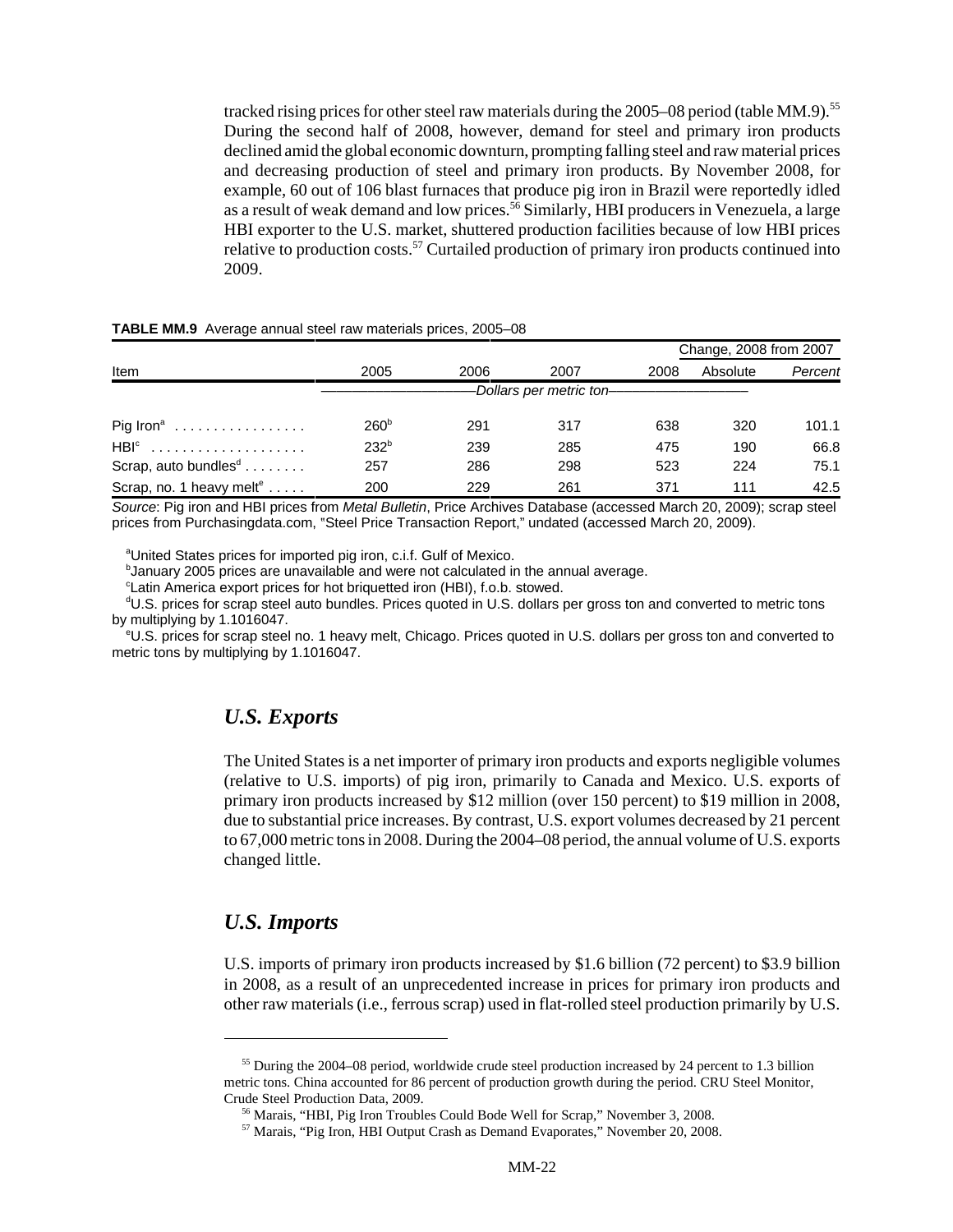EAF producers. For example, in 2008, the average unit value of U.S. imports of primary iron products increased by 77 percent to \$511 per metric ton.<sup>58</sup> During the second half of 2008, however, declining U.S. steel demand led to curtailed production of primary iron products and increasing levels of unused production capacity of major suppliers to the United States. As a result, U.S. import values and volumes of primary iron products are expected to decline in 2009.

The largest suppliers of primary iron products to the United States were Brazil (primarily pig iron), Venezuela (primarily DRI/HBI), and Trinidad and Tobago (primarily DRI). The value of U.S. imports from Brazil increased by 77 percent to \$2.0 billion in 2008, due to significant price increases for imported pig iron;<sup>59</sup> the volume of U.S. imports from Brazil increased by only 1 percent. Although the value of U.S. imports from Venezuela increased by 153 percent to \$553 million in 2008, U.S. import volumes increased by only 20 percent. However, from 2006 to 2008, U.S. import volumes from Venezuela decreased by more than 23 percent to 1.2 million metric tons, as Venezuelan DRI/HBI producers faced inadequate iron ore and pellet supplies from both Brazilian and domestic suppliers, resulting in lower production and export volumes in 2006 and 2007.<sup>60</sup> The value of U.S. imports from Trinidad and Tobago increased by 48 percent to \$508 million in 2008, but U.S. import volumes declined slightly. However, from 2006 to 2008, the value of U.S. imports from Trinidad and Tobago increased by 429 percent to \$508 million (and the volume by 270 percent to 1.4 million metric tons), as U.S. steel producer Nucor started production of DRI at its Nu-Iron plant located in Trinidad in 2006. The facility supplies Nucor with approximately 1.5 million metric tons of DRI annually.<sup>61</sup>

<sup>&</sup>lt;sup>58</sup> For more information on changes to the U.S. trade balance for ferrous scrap, see the Iron and Steel Waste and Scrap section of this chapter.

<sup>&</sup>lt;sup>59</sup> Factors contributing to increased prices for imported pig iron from Brazil include increased global steel demand, limited iron ore and iron ore pellet production capacity and pig iron supply in Brazil, and growing domestic steel demand and production in Brazil.

 <sup>60</sup> Midrex Technologies, Inc., *2007 World Direction Reduction Statistics*, 2008, 2; Frank Griscom (executive director, The Hot Briquetted Iron Association), telephone interview by Commission staff, March 19, 2009.

 <sup>61</sup> Bowen, "Nucor Shrugs off Reports," December 3, 2008.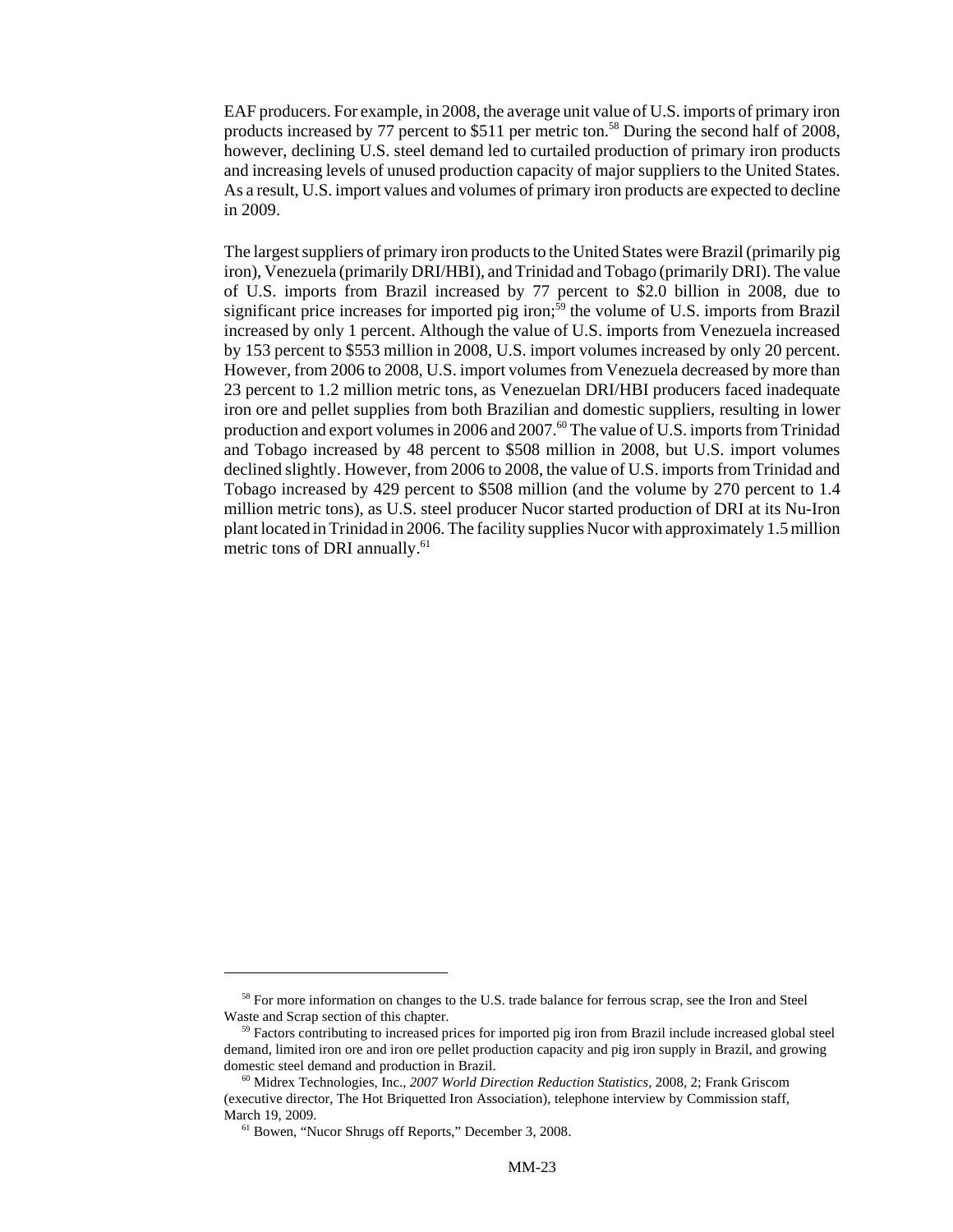**Change in 2008 from 2007:**

#### **U.S. trade deficit: Increased by \$1.5 billion (58 percent) to \$4.1 billion U.S. exports: Increased by \$14 million (7 percent) to \$220 million U.S. imports: Increased by \$1.5 billion (55 percent) to \$4.3 billion**

In 2008, the U.S. trade deficit in ferroalloys rose by \$1.5 billion (58 percent) to \$4.1 billion, as a result of a substantial increase in imports (table MM.10). The import increase was due primarily to growth in the global prices of almost all ferroalloys, resulting in large part from strong demand in China and other Asian countries. Despite the fact that steel production—the main use for ferroalloys—declined by almost 7 percent in the United States in 2008, imports of ferroalloys grew by 7 percent in quantity. That quantity increase, combined with an average unit value increase of 44 percent, resulted in a 55 percent increase in the value of imports.

## *U.S. Exports*

The United States is not a major exporter of ferroalloys, because in most cases, there is no U.S. production of the basic raw materials (ores) or of the ferroalloys themselves. In 2008, U.S. exports of ferroalloys increased by \$14 million (7 percent), primarily due to higher prices caused by greater worldwide demand for raw materials used in steelmaking. The quantity of all ferroalloy exports increased by only 2 percent. Ferroalloys that contributed to the increase in U.S. exports were ferromolybdenum, for which exports increased by \$8 million (14 percent), and ferrovanadium, for which exports increased by \$7 million  $(127$  percent).<sup>63</sup>

## *U.S. Imports*

U.S. imports of ferroalloys increased by \$1.5 billion (55 percent) to \$4.3 billion, as the price of most ferroalloys soared. In 2008, imports of ferromanganese increased by \$776 million (217 percent); the quantity of which increased by 42 percent and the average unit value of which increased by 123 percent.

 $62$  This industry/commodity group includes alloys of iron with other metals for use in steelmaking. The alloys of most importance are those of iron with manganese, silicon, chromium, nickel, molybdenum, vanadium, and niobium.

 $63$  Ferromolybdenum is produced from a byproduct of copper mining and from molybdenum ores mined in the United States. Ferrovanadium is produced from processing certain wastes from petroleum refining and from ashes and waste from the combustion of certain petroleum fuels.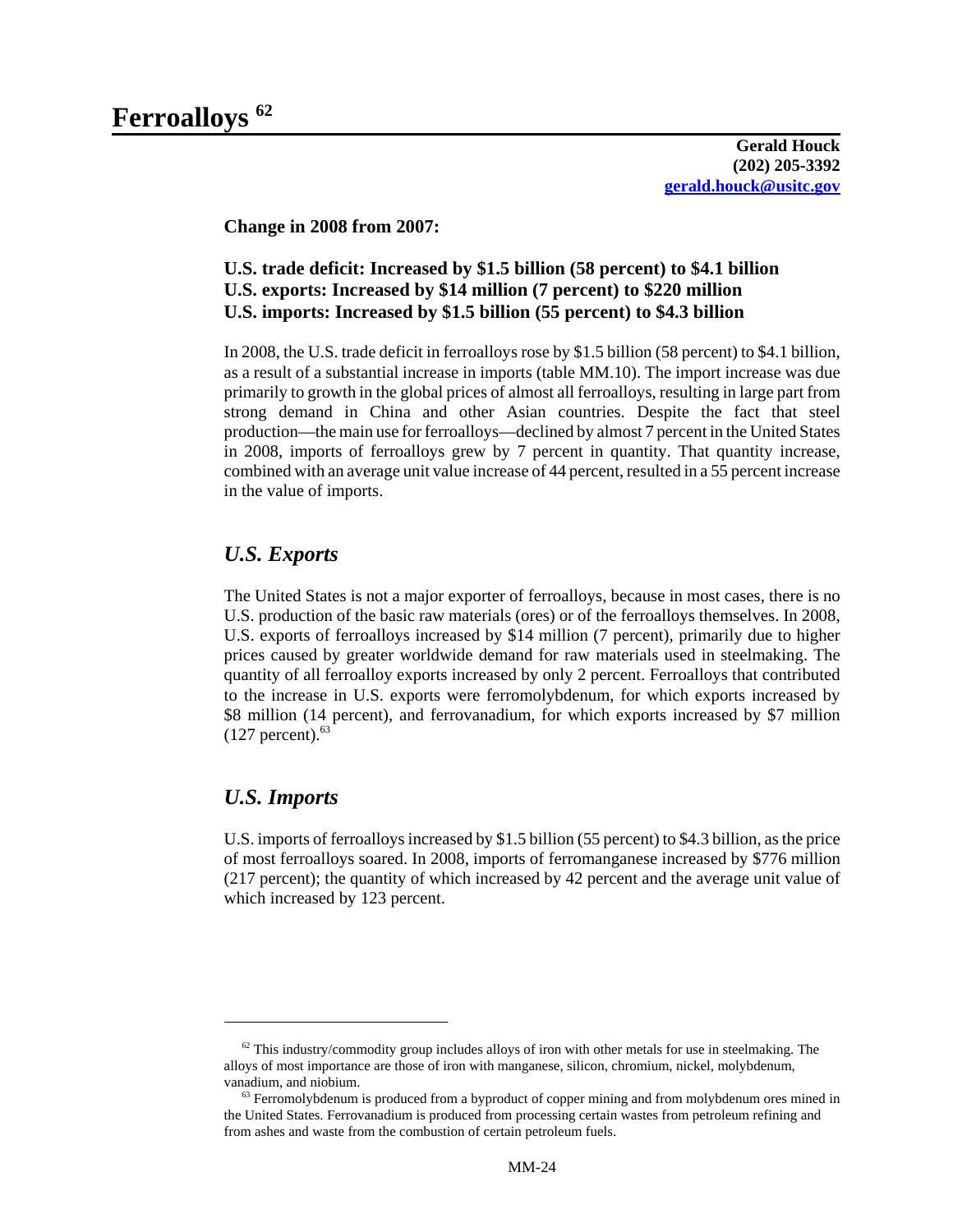**TABLE MM.10** Ferroalloys (MM022): U.S. exports of domestic merchandise, imports for consumption, and merchandise trade balance, by selected countries and country groups, 2004–08a

|                                                                                                                                                  |                                                                        |                                                                |                                                                           |                                                                 |                                                                             |                                                                           | Change, 2008 from 2007                                                                            |
|--------------------------------------------------------------------------------------------------------------------------------------------------|------------------------------------------------------------------------|----------------------------------------------------------------|---------------------------------------------------------------------------|-----------------------------------------------------------------|-----------------------------------------------------------------------------|---------------------------------------------------------------------------|---------------------------------------------------------------------------------------------------|
| <b>Item</b>                                                                                                                                      | 2004                                                                   | 2005                                                           | 2006                                                                      | 2007                                                            | 2008                                                                        | Absolute                                                                  | Percent                                                                                           |
|                                                                                                                                                  |                                                                        |                                                                | Million dollars                                                           |                                                                 |                                                                             |                                                                           |                                                                                                   |
| U.S. exports of domestic merchandise:<br>China<br>Canada<br>Korea<br>India                                                                       | 27                                                                     | 88<br>63                                                       | 68                                                                        | 87<br>112                                                       | 107<br>93                                                                   | 20<br>-19                                                                 | $-6.8$<br>184.0<br>0.0<br>4,161.0<br>200.4<br>23.5<br>102.3<br>-75.5<br>0.0<br>$-73.4$<br>$-16.8$ |
| Total<br>EU-27<br><b>OPEC</b><br>Latin America $\ldots \ldots \ldots \ldots \ldots \ldots \ldots$<br>CBERA<br>Asia<br>Central and Eastern Europe | 81<br>$\frac{22}{5}$                                                   | 162<br>37<br>31                                                | 146<br>38                                                                 | 206<br>56<br>10                                                 | 220<br>50<br>46                                                             | 14<br>-6<br>$-10$<br>5                                                    | 6.9<br>$-10.1$<br>$-92.0$<br>12.0<br>108.5<br>36.8<br>$-100.0$                                    |
| U.S. imports of merchandise for consumption:<br>Canada<br>Korea<br>India                                                                         | 494<br>269<br>128<br>100<br>78<br>$\frac{18}{28}$<br>113<br>103<br>513 | 279<br>351<br>143<br>157<br>83<br>79<br>25<br>82<br>111<br>523 | 368<br>280<br>113<br>127<br>119<br>74<br>.<br>52<br>3<br>90<br>202<br>525 | 556<br>376<br>203<br>49<br>180<br>111<br>58<br>81<br>323<br>740 | 1,048<br>602<br>367<br>332<br>256<br>123<br>194<br>157<br>156<br>154<br>922 | 492<br>226<br>164<br>183<br>76<br>12<br>136<br>146<br>75<br>$-169$<br>182 | 88.4<br>60.2<br>80.5<br>22.8<br>42.3<br>10.7<br>234.8<br>357.2<br>92.2<br>52.2<br>24.5            |
| EU-27<br>OPEC<br>Latin America ,,,,,,,,,,,,,,,,,,,,,,,,,,<br>CBERA<br>Asia<br>Sub-Saharan Africa<br>Central and Eastern Europe                   | 1,885<br>205<br>37<br>293<br>n<br>331<br>536<br>127                    | 1.834<br>220<br>36<br>354<br>397<br>343<br>141                 | 1,954<br>155<br>41<br>512<br>0<br>358<br>411<br>84                        | 2.788<br>142<br>43<br>813<br>0<br>469<br>580<br>116             | 4.310<br>106<br>47<br>723<br>l.135<br>51                                    | $\frac{1,522}{-36}$<br>-66                                                | $\frac{54.6}{25.6}$<br>9.2<br>$-11.1$<br>111.3<br>95.8<br>$-56.6$                                 |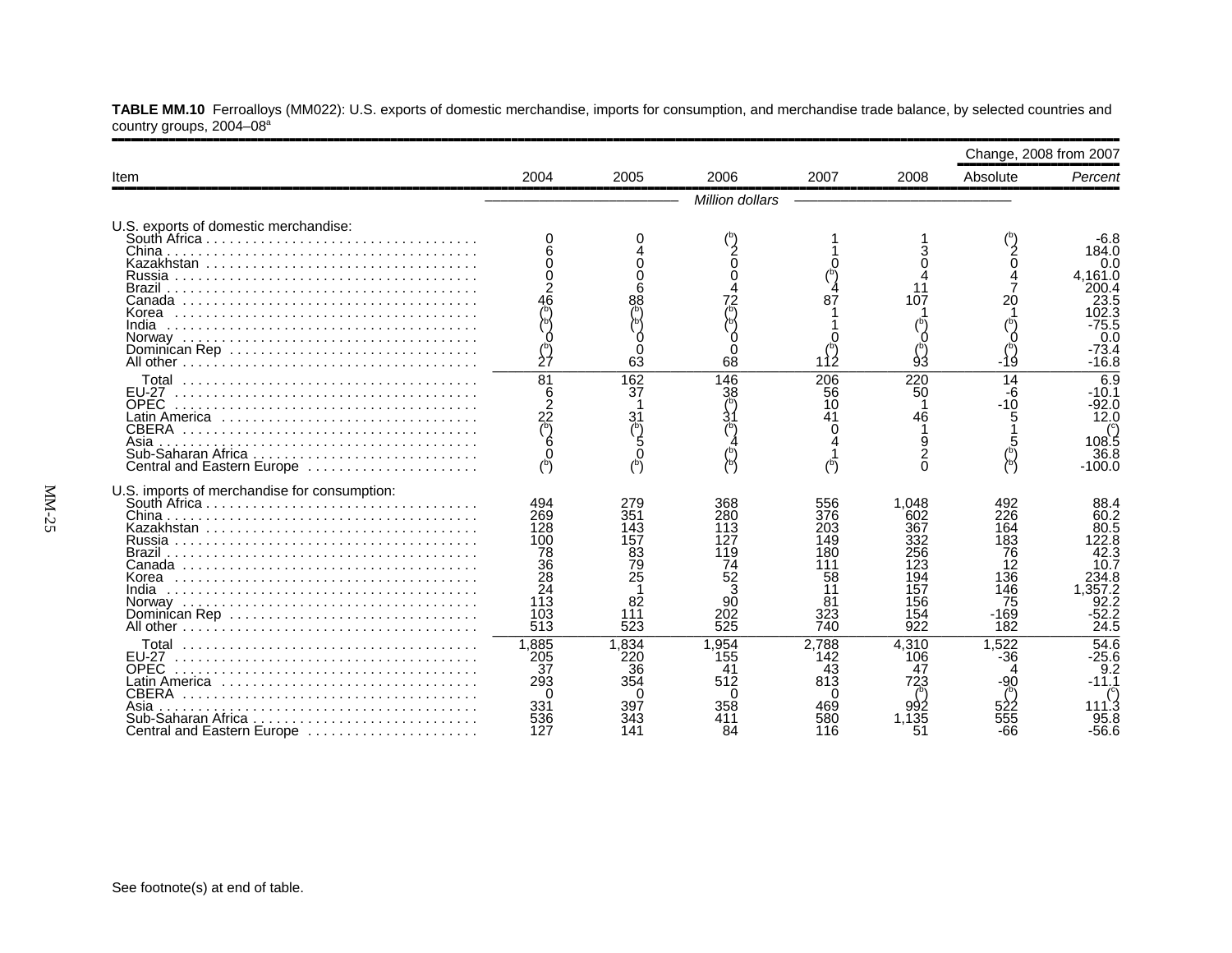**TABLE MM.10—***Continued* Ferroalloys (MM022): U.S. exports of domestic merchandise, imports for consumption, and merchandise trade balance, by selected countries and country groups, 2004-08<sup>a</sup> ,,,,,,,,,,,,,,,,,,,,,,,,,,,,,,,,,,,,,,,,,,,,,,,,,,,,,,,,,,,,,,,,,,,,,,,,,,,,,,,,,,,,,,,,,,,,,,,,,,,,,,,,,,,,,,,,,,,,,,,,,,,,,,,,,,,,,,,,,,,,,,,,,,,,,,,,,,,,,,,,

|                                                                                                                            |                                                                                                 |                                                                          |                                                                                                |                                                                                              |                                                                                                   | Change, 2008 from 2007                                                            |                                                                                                           |
|----------------------------------------------------------------------------------------------------------------------------|-------------------------------------------------------------------------------------------------|--------------------------------------------------------------------------|------------------------------------------------------------------------------------------------|----------------------------------------------------------------------------------------------|---------------------------------------------------------------------------------------------------|-----------------------------------------------------------------------------------|-----------------------------------------------------------------------------------------------------------|
| Item                                                                                                                       | 2004                                                                                            | 2005                                                                     | 2006                                                                                           | 2007                                                                                         | 2008                                                                                              | Absolute                                                                          | Percent                                                                                                   |
|                                                                                                                            |                                                                                                 |                                                                          | Million dollars                                                                                |                                                                                              |                                                                                                   |                                                                                   |                                                                                                           |
| U.S. merchandise trade balance:<br>China<br>Brazil<br>Canada<br>Korea<br>India                                             | -494<br>-264<br>$-128$<br>$-100$<br>$-77$<br>10<br>$-28$<br>$-24$<br>$-113$<br>$-103$<br>$-486$ | -279<br>-347<br>143<br>-157<br>-77<br>S<br>$-25$<br>÷<br>$-82$<br>$-459$ | $-368$<br>$-278$<br>$-113$<br>-127<br>$-115$<br>-3<br>$-52$<br>-3<br>$-90$<br>$-202$<br>$-457$ | -555<br>$-375$<br>$-203$<br>-149<br>-177<br>-24<br>$-57$<br>$-10$<br>$-81$<br>-323<br>$-628$ | -1.046<br>-599<br>-367<br>-328<br>$-246$<br>$-15$<br>$-193$<br>$-156$<br>$-156$<br>-154<br>$-829$ | -492<br>$-224$<br>-164<br>-179<br>-69<br>$-136$<br>-146<br>$-75$<br>169<br>$-200$ | -88.7<br>$-59.8$<br>$-80.5$<br>120.5<br>$-39.7$<br>35.8<br>$-236.4$<br>.441.6<br>-92.2<br>52.2<br>$-31.9$ |
| Total<br><b>EU-27</b><br>OPEC.<br>atin America<br><b>CBERA</b><br>Asia<br>Sub-Saharan Africa<br>Central and Eastern Europe | $-1.805$<br>-199<br>$-35$<br>$-27$<br>-325<br>$-536$<br>.127                                    | $-1,673$<br>184-<br>35-<br>-322                                          | $-1,807$<br>-117<br>$-4^{\circ}$<br>-482<br>-353                                               | $-2,582$<br>-86<br>$-33$<br>$-771$<br>$-465$<br>-578                                         | $-4.090$<br>-55<br>$-676$<br>-983<br>$-1,133$                                                     | $-1.508$<br>31<br>13<br>95<br>$-555$<br>66                                        | $-58.4$<br>35.7<br>-41.3<br>12.3<br>-95.9<br>56.5                                                         |

*Source*: Compiled from official statistics of the U.S. Department of Commerce.

*Note*: Calculations based on unrounded data. The countries shown are those with the largest total U.S. trade (U.S. imports plus U.S. exports) in these products in 2008.

aImport values are based on customs value; export values are based on f.a.s. value, U.S. port of export.

 $b$ Less than \$500,000.

<sup>c</sup>Not meaningful for purposes of comparison.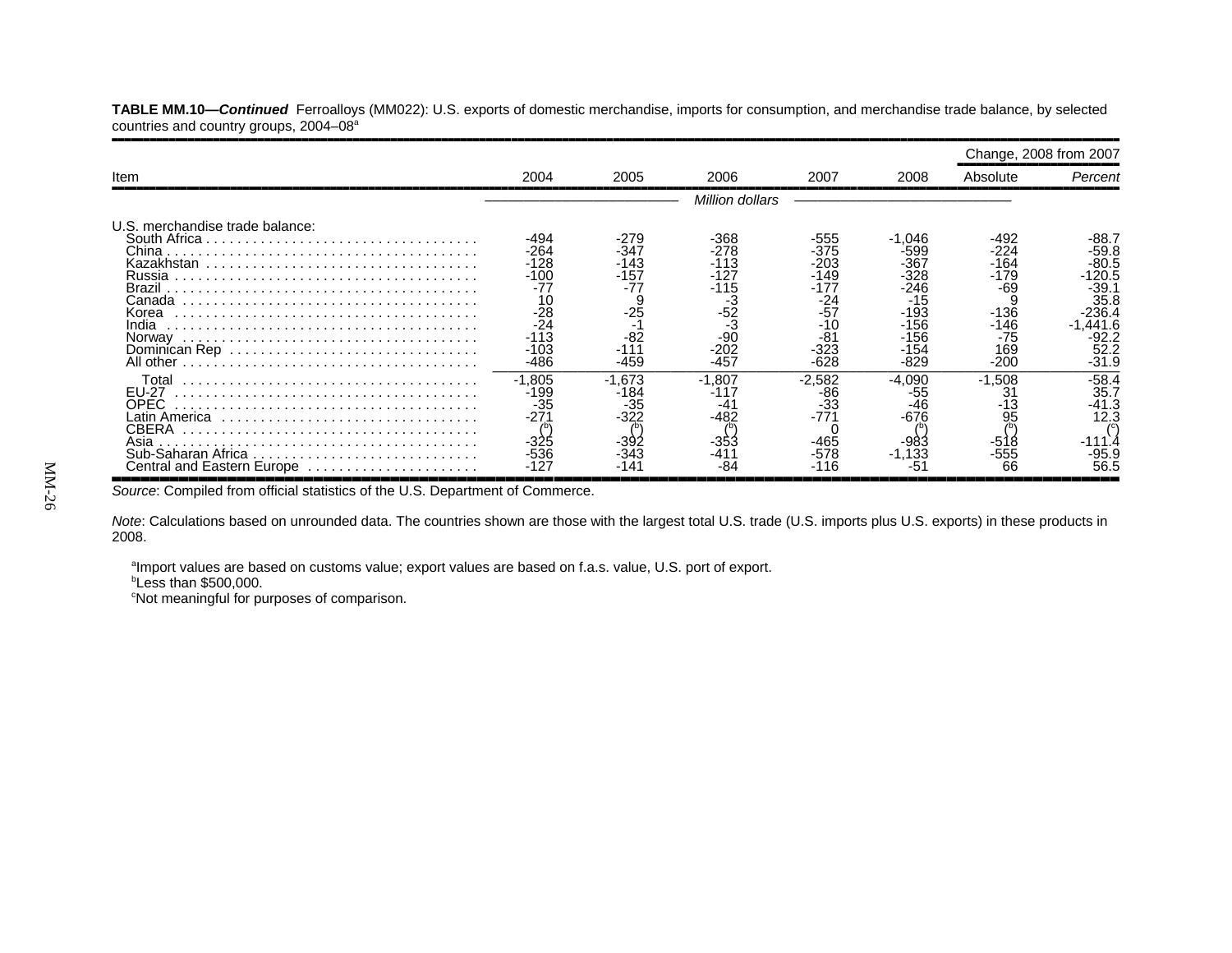In South Africa, <sup>64</sup> the most important source for imports of ferromanganese, a fatal accident at a large plant resulted in a several-week shutdown of all production, and a several-month loss of production from the affected producing furnace.<sup>65</sup> As a result, the company was forced to declare *force majeure* for many of its contracts. In addition, all metal producers in South Africa were asked by the controlling authority of the electrical power grid to limit their electricity usage to 90 percent of their normal usage, thereby reducing ferroalloy production.<sup>66</sup> The electricity curtailment reportedly could last as long as five years.<sup>67</sup>

The U.S. Defense National Stockpile reduced its shipments of ferromanganese by an amount about equal to 20 percent of U.S. consumption, forcing U.S. consumers to rely more heavily upon imports to satisfy their requirements.<sup>68</sup> These developments, along with high worldwide demand related to increased steel production during the first half of 2008, resulted in a supply shortage and soaring prices.

Imports of ferrochromium increased by \$650 million (126 percent), primarily due to higher prices. The average unit value of imported ferrochromium rose by 97 percent, but the quantity of imports rose by only 14 percent. The increase in price was related to increased worldwide demand and concerns about the supply of ferrochromium from South Africa due to the electricity restrictions. $69$  U.S. production of stainless steel, the principal use of ferrochromium, was down by 11 percent in 2008. However, the decline occurred during the second half of the year, and imports were not reduced in proportion to the decline in consumption. Further, shipments of ferrochromium from the Defense National Stockpile were reduced by an amount equal to about 14 percent of U.S. consumption, which was replaced by imported material.<sup>70</sup>

Ferronickel was an exception to the pattern of higher prices for ferroalloys in 2008. U.S. imports of ferronickel declined by \$104 million (39 percent). The price of nickel alloys peaked in 2007 and declined in 2008; the average unit value of imported ferronickel declined by 38 percent. In addition, the quantity of ferronickel imports declined by 18 percent. Ferronickel, like ferrochromium, is used primarily in the production of stainless steel. The decline in imports of ferronickel partially offset an increase in the quantity of imports of unwrought nickel, which is used for similar purposes in the production of stainless steel but is not included in this ferroalloy category.

A third ferroalloy used primarily in the production of stainless steel is ferromolybdenum. Unlike ferromanganese, ferrochromium, and ferronickel, there is a U.S. industry producing ferromolybdenum. Reduced U.S. demand for ferromolybdenum, due to lower levels of stainless steel production, affected imports more than domestic shipments, resulting in a 45 percent decline in the quantity of imports. Even though the average unit value of imported

<sup>&</sup>lt;sup>64</sup> The quantity of U.S. imports of ferromanganese from South Africa increased by 7 percent in quantity and by an even greater proportion from other countries, particularly China, Ukraine, Korea, and India.

 <sup>65</sup> *Metal Bulletin*, "U.S. Ferromanganese Prices Expected to Test New Highs," March 10, 2008.

 <sup>66</sup> *Metal Bulletin,* "South African FeCr Ops to Produce at 90% Capacity by Thurs," January 30, 2008.

 <sup>67</sup> *Metal Bulletin,* "U.S. Ferromanganese Tags Hold as More Material Hits Market," June 2, 2008.

 <sup>68</sup> Compiled from U.S. Defense National Stockpile Center, *Strategic and Critical Materials Operations Report to Congress*, fiscal years 2004–07.

 $69$  The quantity of imports of ferrochromium from South Africa was down by 4 percent, but imports increased from other sources, particularly from Ukraine, Korea, India, and China.

 <sup>70</sup> Compiled from U.S. Defense National Stockpile Center, *Strategic and Critical Materials Operations Report to Congress*, fiscal years 2004–07.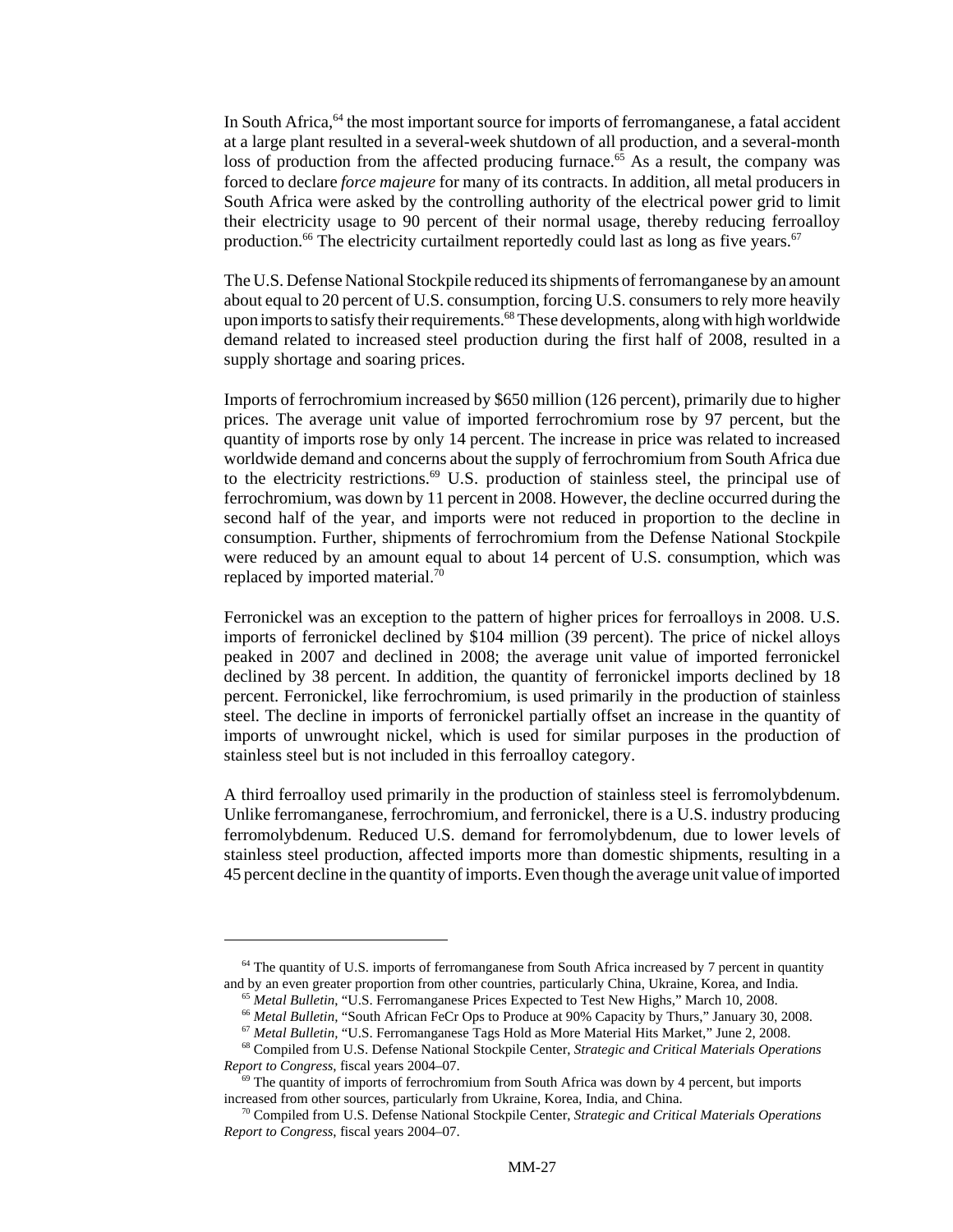ferromolybdenum increased by 13 percent, the reduction in import value was \$104 million (39 percent).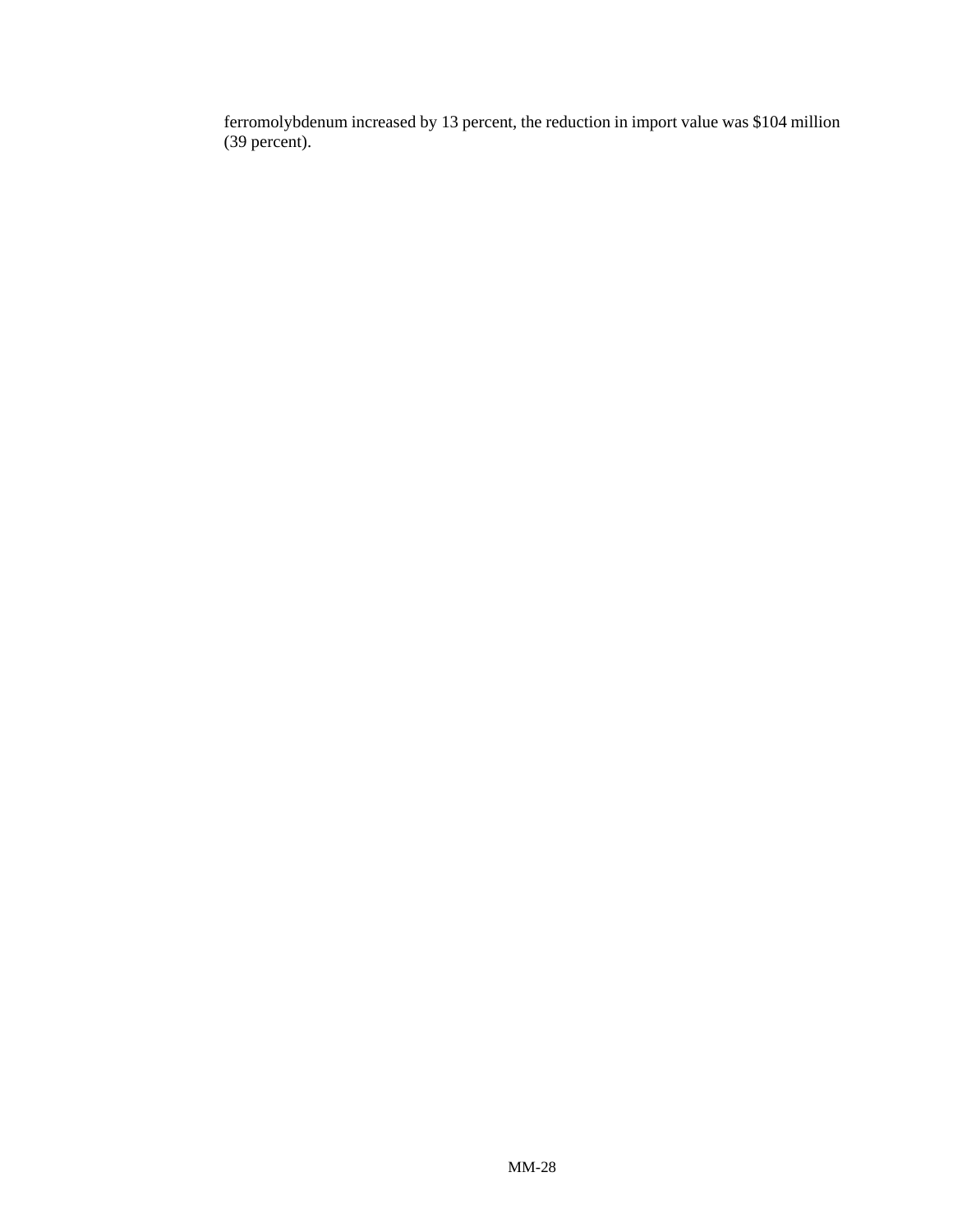# **Bibliography - Minerals and Metals**

*American Metal Market.* "Report: JSW Delays Pipe Expansion," December 12, 2008.

- Austrian Mint. "Vienna Philharmonic Gold Coin," undated. http://www.mint.ca/store/mint/about-the-mint/investing-1300002 (accessed March 29, 2009).
- Bowen, Mick. "Nucor Shrugs off Reports that Brazilian Plan Play Delayed." *American Metal Market*, December 3, 2008.
- Brooks, William E. "Silver." *In Mineral Commodity Summaries 2009*. U.S. Department of Interior, U.S. Geological Survey, 148–49. Washington, DC: U.S. Government Printing Office, January 2009. http://minerals.usgs.gov/minerals/pubs/mcs/2009/mcs2009.pdf.
- Council of Economic Advisers. *2009 Economic Report of the President.* Washington DC: U.S. Government Printing Office, January 2009.
- CRU Steel Monitor. Crude Steel Production Data, 2009. http://cruonline.crugroup.com/ (accessed March 20, 2009).
- Fenton, Michael D. "Iron and Steel." In *Mineral Commodity Summaries 2008*. U.S. Department of Interior, U.S. Geological Survey, 86–87. Washington, DC: U.S. Government Printing Office, January 2008. http://minerals.usgs.gov/minerals/pubs/commodity/iron\_&\_steel/ mcs-2008-feste.pdf.
- ———."Iron and Steel." In *Mineral Commodity Summaries 2009*. U.S. Department of Interior, U.S. Geological Survey, 82–83. Washington, DC: U.S. Government Printing Office, January 2009. http://minerals.usgs.gov/minerals/pubs/commodity/iron\_&\_steel/mcs-2009-feste.pdf.
- ———. "Iron and Steel." In *2006 Minerals Yearbook*. U.S. Department of Interior, U.S. Geological Survey, 37.1–37.4. Washington, DC: U.S. Government Printing Office, revised May 2008. http://minerals.usgs.gov/minerals/pubs/commodity/iron\_&\_steel/myb1-2006 -feste.pdf.
- George, Micheal W. "Gold." In *Mineral Commodity Summaries 2009*. U.S. Department of Interior, U.S. Geological Survey, 68–69. Washington, DC: U.S. Government Printing Office, January 2009. http://minerals.usgs.gov/minerals/pubs/commodity/gold/mcs-2009-gold.pdf.
	- ———. "Platinum-group Metals in December 2007." *Mineral Industry Surveys*. U.S. Department of Interior, U.S. Geological Survey, February 2008.
- ———. "Platinum-group Metals in December 2006." *Mineral Industry Surveys*. U.S. Department of Interior, U.S. Geological Survey, February 2007.

———. "Platinum-group Metals in December 2005." *Mineral Industry Surveys*. U.S. Department of Interior, U.S. Geological Survey, February 2006.

Global Trade Information Services, Inc. (GTIS). Global Trade Atlas Database (accessed various dates).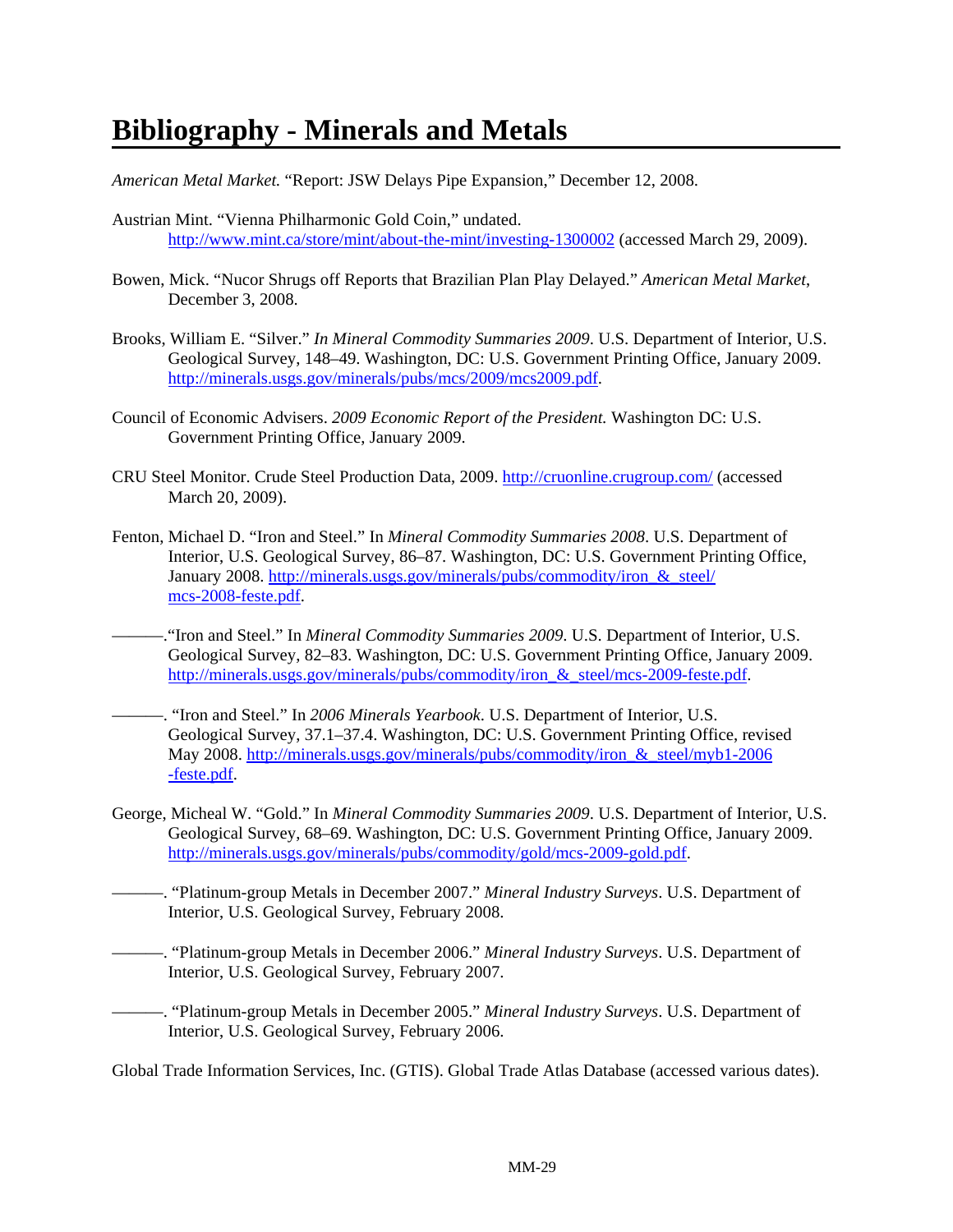- International Monetary Fund (IMF). "World Economic Outlook Update: Global Economic Slumps Challenges Policies," January 28, 2009. http://www.imf.org/external/pubs/ft/weo/2009/ update/01/index.htm.
- International Stainless Steel Forum. "World Economic Crisis Drives 2008 Stainless Production Lower," March 12, 2009. http://www.worldstainless.org/Team+Stainless/Team+Stainless+News/ World+Economic+Crisis+Drives+2008+Stainless+Production+Lower.htm (accessed March 28, 2009).
- Jollie, David. *Platinum 2008, Interim Review*. Hertfordshire, UK: Johnson Matthey Plc, November 2008. http://www.platinum.matthey.com/uploaded\_files/int\_2008/fullint08.pdf.
- Kassakovich, Natalia. "Speculative Buying Pushes Platinum to \$2,060." *American Metal Market*, February 15, 2008.
- Kinch, Diana. "(MB) Brazil Set to Lose Top Ranking in World Pig Iron Exporters List." *American Metal Market*, September 21, 2007.
- Loferski, Patricia J. "Platinum-Group Metals." In *Mineral Commodity Summaries 2009*. U.S. Department of Interior, U.S. Geological Survey, 122–23. Washington, DC: U.S. Government Printing Office, January 2009. http://minerals.usgs.gov/minerals/pubs/ commodity/platinum/mcs-2009-plati.pdf.
- ———. "Platinum-group Metals in December 2008." *Mineral Industry Surveys.* U.S. Department of Interior, U.S. Geological Survey, February 2009. http://minerals.usgs.gov/minerals/pubs/ commodity/platinum/mis-200812-plati.pdf.
- ———. "Platinum-group Metals in May 2008." *Mineral Industry Surveys*. U.S. Department of Interior, U.S. Geological Survey, August 2008. http://minerals.usgs.gov/minerals/pubs/commodity/ platinum/mis-200805-plati.pdf.
- Marais, Jana. "HBI, Pig Iron Troubles Could Bode Well for Scrap." *American Metal Market*, November 3, 2008.
	- ———. "Pig Iron, HBI Output Crash as Demand Evaporates." *American Metal Market*, November 20, 2008.
- *Metal Bulletin*. "Ferrous Scrap Cargoes Draw in Record \$520 a Tonne," January 23, 2008 http://www.metalbulletin.com/Article/1879893/Scrap/Ferrous-scrap-cargoes-draw-in-record-520. html.
- ——. Price Archives Database. http://www.metalbulletin.com/ (accessed March 17, 2009).
- ———. "South African FeCr Ops to Produce at 90% Capacity by Thurs," January 30, 2008.
- ———. "U.S. Ferromanganese Prices Expected to Test New Highs," March 10, 2008.
- ———. "U.S. Ferromanganese Tags Hold as More Material Hits Market," June 2, 2008.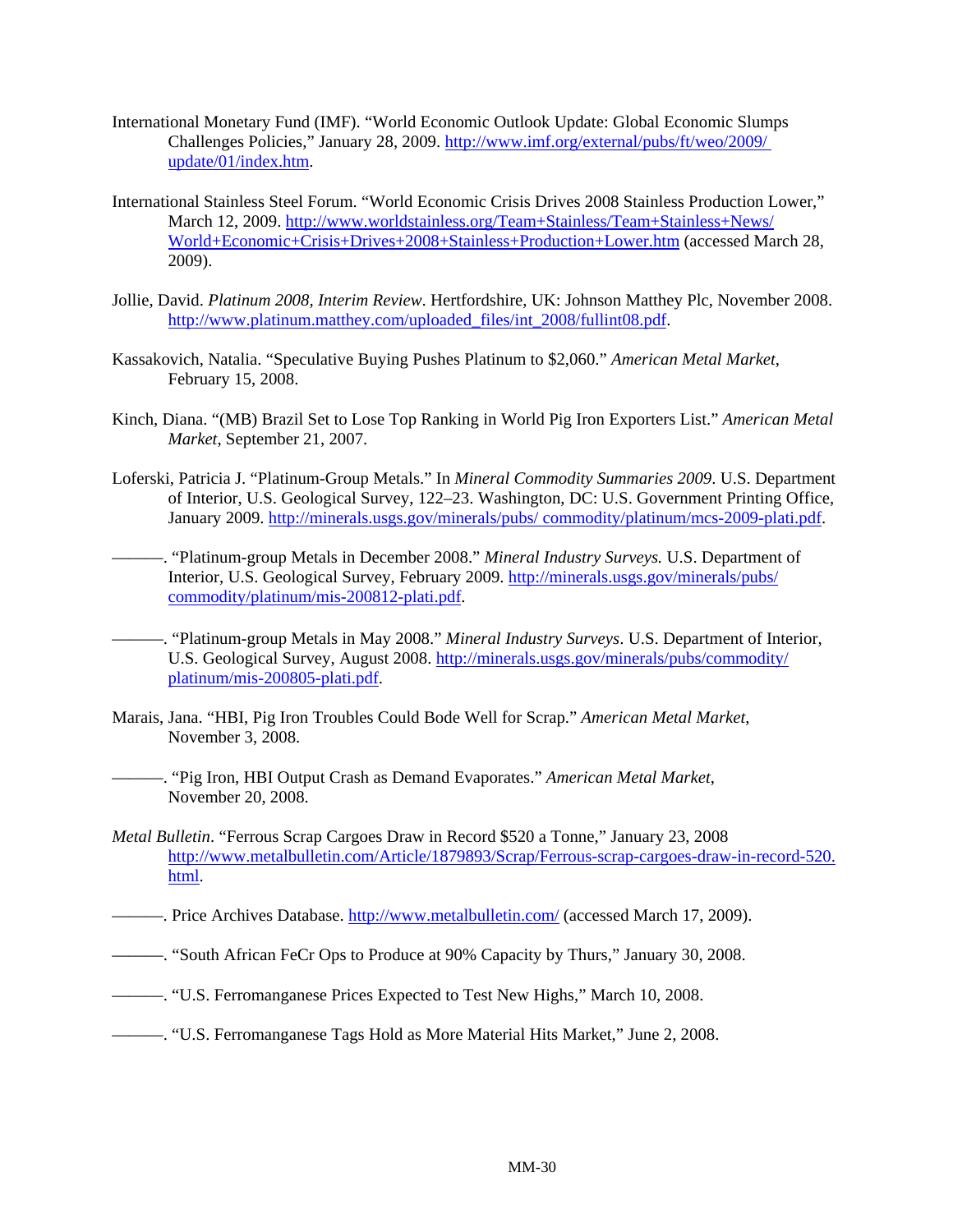- Midrex Technologies, Inc. *2007 World Direct Reduction Statistics*. Charlotte, NC: Midrex Technologies, Inc., 2008. http://www.midrex.com/uploads/documents/ 2007\_STATSBook1.pdf.
- Millbank, Paul. "Merchant Pig Iron Sees Reasons for Growth." *SBB Insight*. Issue 45, September 6, 2007. http://www.pigiron.org.uk/getlibrarydoc.php?id=66&docnum=1&type=pdf.
- Nijkerk, Alfred. "Market Analysis: Ferrous." *Recycling International*, April 2007. http://www.recyclinginternational.com/pdf\_marketreports/MA\_Ferrous\_0307.pdf.
- O'Donovan, Barbara. "Anglo American Lists Operations Hit by Power Shortage." *American Metal Market*, January 29, 2008.
- ——— . "Anglo Platinum Production Down 75% at Flooded Mine." *American Metal Market*, January 24, 2008.
- ———. "Mineworkers Down Tools at Harmony and Aquarius Platinum." *American Metal Market*, September 11, 2008.
- ———. "S. African Power Cuts Send Gold, Platinum to New Highs." *American Metal Market*, January 25, 2008.
- ———. "Thousands of Lonmin Jobs at Risk, South Africa's Solidarity Says." *American Metal Market*, November 28, 2008.
- Perth Mint Australia. "Bullion Coins," undated. http://www.perthmint.com.au/investment\_bullion\_brs\_ coins\_coinspage.aspx (accessed March 28, 2009).
- Royal Canadian Mint. "Why Invest in royal Canadian Mint?" undated. http://www.mint.ca/store/ mint/about-the-mint/investing-1300002 (accessed March 28, 2009).
- Silver Institute. "Silver Price Demonstrates Solid Strength in 2008; Price Posts Best Annual Average Since 1980." News release, January 8, 2009. http://www.silverinstitute.org/ pr08jan09.php.
- South African Mint Company (SAMINT). "2008 Krugerrand Series," undated. http://www.samint.co.za/index.php?option=com\_content&view=article&id=13:krugerrand&itemi  $d=96$  (accessed March 28, 2009).
- South East Asia Iron & Steel Institute (SEAISI). "Impact of China's Tax Policy on its Export of Steel Products to ASEAN." *SEAISI Newsletter*, January 2008. http://www.seaisi.org/data/ news\_images/newsletter\_pdf\_20080129163744\_jan2008.pdf.
- U.S. Defense National Stockpile Center. *Strategic and Critical Materials Operations Report to Congress: Operations under the Strategic and Critical Materials Stock Piling Act during the Period October 2003 through September 2004*, undated. https://www.dnsc.dla.mil/ strategic\_critical\_materials.asp (accessed May 20, 2009).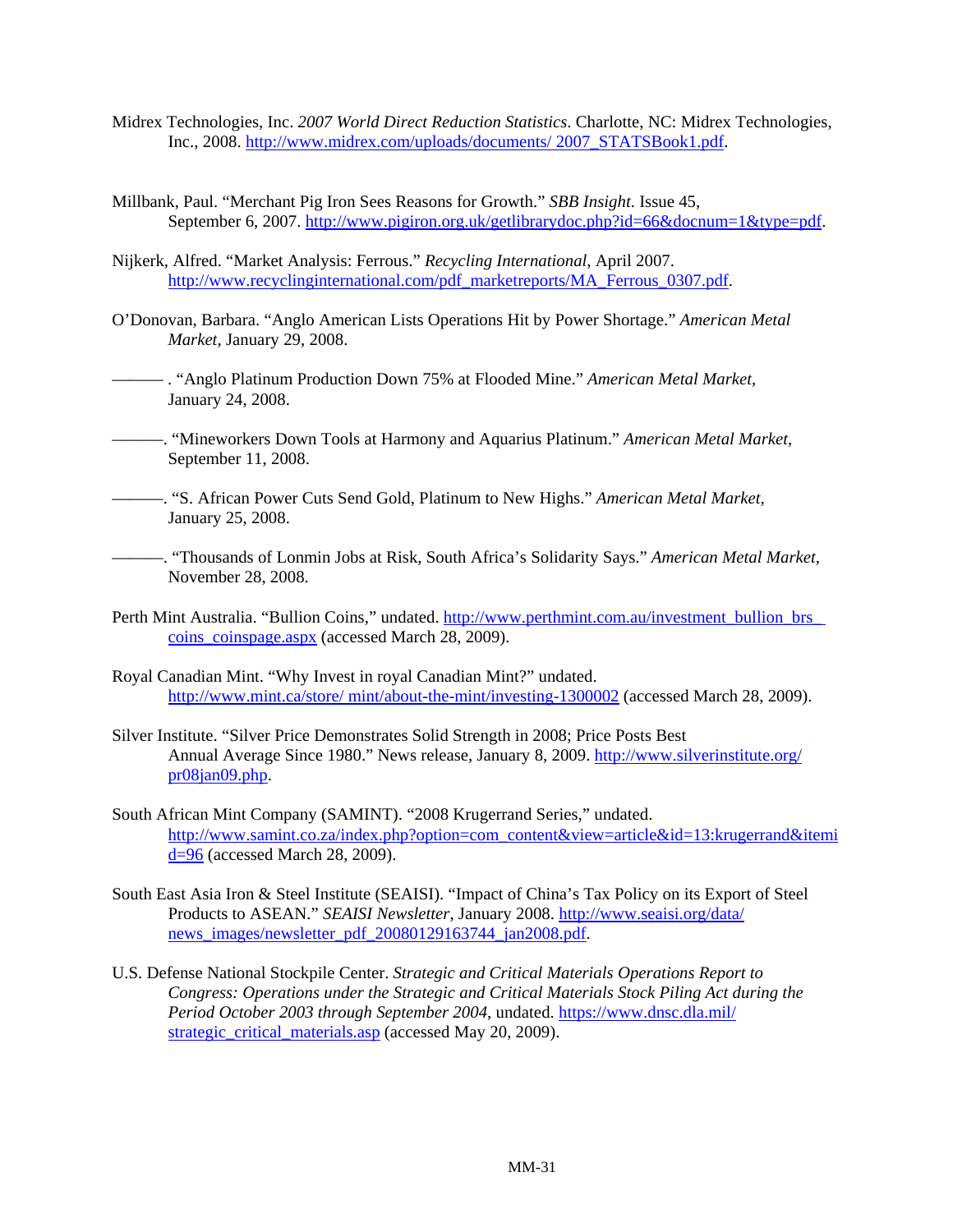———. *Strategic and Critical Materials Operations Report to Congress: Operations under the Strategic and Critical Materials Stock Piling Act during the Period October 2004 through September*  2005, undated. https://www.dnsc.dla.mil/strategic\_critical\_materials.asp (accessed May 20,2009).

- ———. *Strategic and Critical Materials Operations Report to Congress: Operations under the Strategic and Critical Materials Stock Piling Act during the Period October 2005 through September 2006*, undated. https://www.dnsc.dla.mil/strategic\_critical\_materials.asp (accessed May 20, 2009).
- ———. *Strategic and Critical Materials Operations Report to Congress: Operations under the Strategic and Critical Materials Stock Piling Act during the Period October 2006 through September 2007*, undated. https://www.dnsc.dla.mil/strategic\_critical\_materials.asp (accessed May 20, 2009).
- U.S. Department of Commerce. Census Bureau. Official U.S. trade statistics. http://www.census.gov/foreign-trade/download/dvd/index.html#merch (accessed monthly).
- U.S. Mint. *2008 Annual Report*, undated. http://www.usmint.gov/downloads/about/annual\_report/ 2008AnnualReport.pdf (accessed March 28, 2009).
- World Gold Council. "Demand Growing for Gold Coins, Expert Claims," December 12, 2008. http://www.invest.gold.org/news/2008/12/12/story/10906/demand\_growing\_for\_gold\_coins\_exp ert\_claims.
- ———. "Gold Price Fix Above US\$1000 Barrier at London PM Fix." Media alert, March 14, 2008. http://www.gold.org/assets/file/pr\_archive/pdf/wgc\_media\_alert\_140308\_pr.pdf.
- -. "Growing Demand for Gold Coins," October 13, 2008. http://www.invest.gold.org/ news/2008/10/13/story/10419/growing\_demand\_for\_gold\_coins.
- ———. "Investors Seek Safe Haven Amid Financial Crisis and Market Meltdown." Media alert, October 23, 2008. http://www.mediacentre.gold.org/assets/file/pr\_archive/pdf/ GID O3 2008 pr.pdf.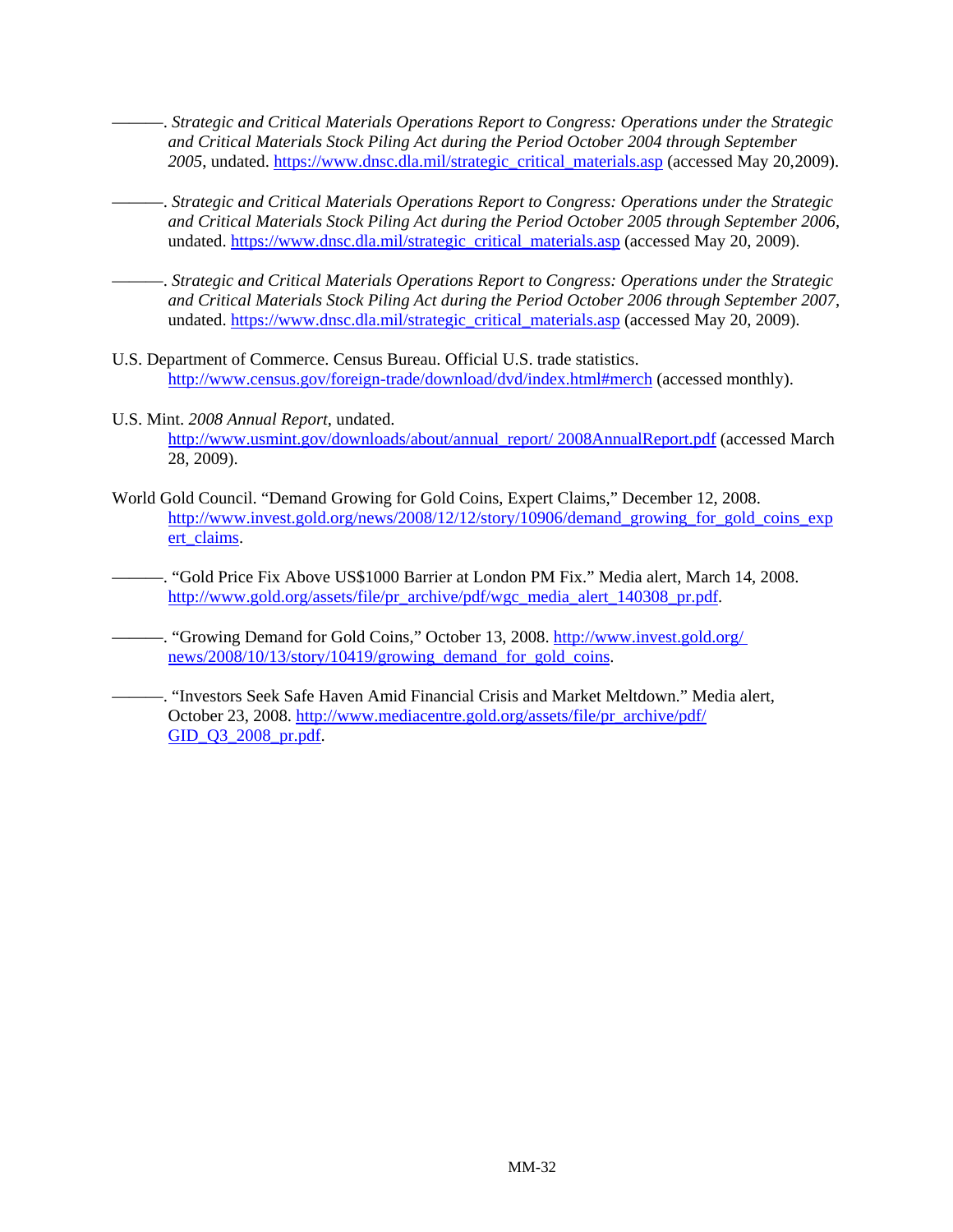# **Miscellaneous Manufactures1**

**Dennis Fravel (202) 205-3404 dennis.fravel@usitc.gov**

#### **Change in 2008 from 2007:**

#### **U.S. trade deficit: Decreased by \$4.9 billion (6 percent) to \$73.0 billion U.S. exports: Increased by \$1.9 billion (7 percent) to \$27.8 billion U.S. imports: Decreased by \$3.1 billion (3 percent) to \$100.8 billion**

The U.S. trade deficit in miscellaneous manufactures contracted by \$4.9 billion (6 percent) to \$73.0 billion in 2008, as exports rose and imports declined (table MS.1). The largest bilateral trade deficit reductions occurred with France, Canada, India, the United Kingdom, and Italy. The trade deficit with China rose by \$551 million (1 percent) to \$58.6 billion. In particular U.S. imports of precious jewelry, works of art, and furniture decreased, and U.S. exports of works of art, furniture, and prefabricated buildings increased (table  $MS.2$ ).<sup>2</sup>

In 2008, the United States maintained a trade surplus in only three commodity groups within miscellaneous manufactures: prefabricated buildings, apparel fasteners, and arms, ammunition, and armored vehicles. The largest trade deficits were in toys and games (\$21.3 billion) and furniture (\$21.1 billion).

#### *U.S. Exports*

U.S. exports of miscellaneous manufactures rose by \$1.9 billion (7 percent) to \$27.8 billion in 2008. The increase in exports was driven by growth in exports of works of art and miscellaneous manufactured goods (up by \$1.1 billion), furniture (up by \$538 million), and prefabricated buildings (up \$260 million) (table MS.2).

Most of the increase in U.S. exports of works of art and miscellaneous manufactured goods was attributable to paintings, drawings, and pastels. These exports went to the United Kingdom (increase of \$531 million, or 42 percent, to \$1.8 billion in 2008) and France (increase of \$320 million, or 100 percent, to \$641 million), likely to art auction companies in London and Paris. Art auctions in New York City were adversely affected by the financial crisis, causing certain market participants to increase auction activity in Europe in 2008.<sup>3</sup> Exports were strong through August 2008, but declined thereafter through December 2008. The global art market peaked in late 2007, with high prices at auctions. The downturn

<sup>&</sup>lt;sup>1</sup> The miscellaneous manufactures sector encompasses a variety of industry groups, including luggage, handbags, umbrellas, silverware, jewelry, furniture, lamps, prefabricated buildings, writing instruments, musical instruments, bicycles, toys, games, sporting goods, arms and ammunition, brooms and brushes, hairgrooming articles, and apparel fasteners. For the most part, the manufacturing processes used to make these articles are mature, and imports supply a significant share of the U.S. market.

 <sup>2</sup> Trade statistics for all industry/commodity groups in this sector are presented in app. B, table B.7.

 <sup>3</sup> *Artprice.com*, "2008 Art Market Trends," April 3, 2009, 8.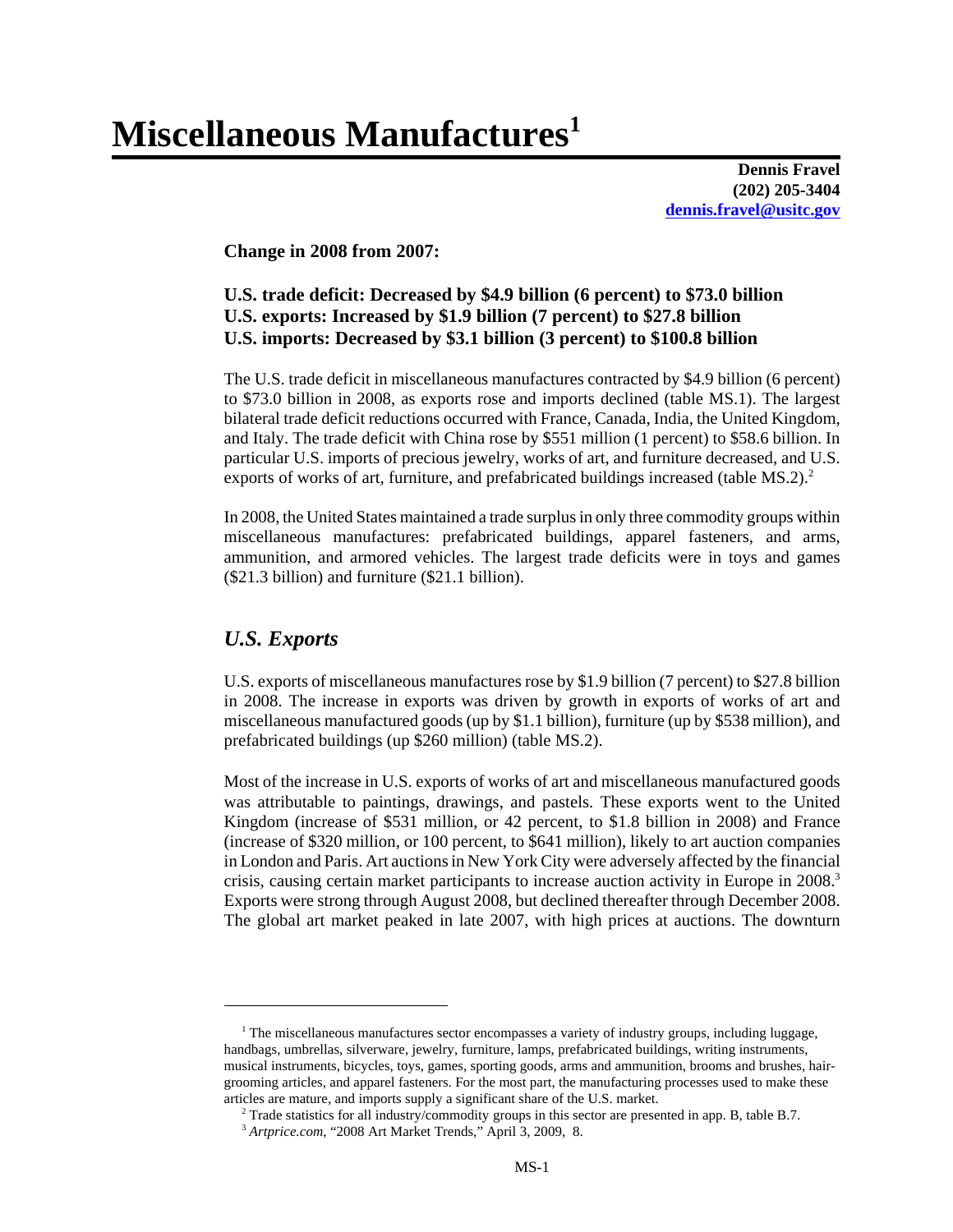|                                                                                                                                                 |                                                                                                |                                                                                                   |                                                                                                  |                                                                                             |                                                                                                 | Change, 2008 from 2007                                                                   |                                                                                                               |
|-------------------------------------------------------------------------------------------------------------------------------------------------|------------------------------------------------------------------------------------------------|---------------------------------------------------------------------------------------------------|--------------------------------------------------------------------------------------------------|---------------------------------------------------------------------------------------------|-------------------------------------------------------------------------------------------------|------------------------------------------------------------------------------------------|---------------------------------------------------------------------------------------------------------------|
| Item                                                                                                                                            | 2004                                                                                           | 2005                                                                                              | 2006                                                                                             | 2007                                                                                        | 2008                                                                                            | Absolute                                                                                 | Percent                                                                                                       |
|                                                                                                                                                 |                                                                                                |                                                                                                   | Million dollars                                                                                  |                                                                                             |                                                                                                 |                                                                                          |                                                                                                               |
| U.S. exports of domestic merchandise:<br>China                                                                                                  | 156<br>3.446<br>1,515<br>1,344<br>347<br>1.501<br>265<br>408<br>520                            | 185<br>3,918<br>1.703<br>1,358<br>458<br>1.728<br>305<br>430<br>604                               | 207<br>4.425<br>2.458<br>1.665<br>687<br>2.034<br>249<br>380<br>675                              | 307<br>5.067<br>2.949<br>2,031<br>775<br>1.915<br>327<br>385<br>685                         | 367<br>5.449<br>3.362<br>.650<br>.125<br>.862<br>335<br>279<br>786                              | 60<br>382<br>413<br>$-380$<br>349<br>$-53$<br>8<br>$-106$<br>101                         | 19.6<br>7.5<br>14.0<br>-18.7<br>45.0<br>$-2.8$<br>2.3<br>$-27.6$<br>14.7                                      |
|                                                                                                                                                 | 90<br>6,631                                                                                    | 167<br>7.581                                                                                      | 191<br>9.467                                                                                     | 191<br>11.322                                                                               | 228<br>12.379                                                                                   | 37<br>1.057                                                                              | 19.6<br>9.3                                                                                                   |
| <b>EU-27</b><br><b>OPEC</b><br>Latin America ,,,,,,,,,,,,,,,,,,,,,,,,,,,,,<br><b>CBERA</b><br>Asia<br>Central and Eastern Europe                | 16.223<br>3,891<br>513<br>2,618<br>512<br>3,651<br>132<br>69                                   | 18,435<br>4,461<br>625<br>2,951<br>729<br>4.030<br>145<br>77                                      | 22.438<br>5.684<br>718<br>3.630<br>804<br>4.887<br>156<br>129                                    | 25.954<br>6.639<br>907<br>4.278<br>867<br>5,293<br>192<br>254                               | 27.821<br>7.862<br>.183<br>4,336<br>894<br>5,508<br>237<br>186                                  | 1.867<br>.222<br>276<br>58<br>ŽŽ<br>215<br>45<br>-68                                     | $\overline{7.2}$<br>18.4<br>30.4<br>1.4<br>3.1<br>4.1<br>23.2<br>$-26.8$                                      |
| U.S. imports of merchandise for consumption:<br>India                                                                                           | 40.490<br>5,889<br>1,844<br>3,506<br>2,609<br>,906<br>3,575<br>2.324<br>,501<br>,958<br>13,066 | 46,122<br>5.903<br>1,961<br>3.845<br>2.618<br>2.474<br>3.520<br>2.337<br>1.536<br>2,310<br>13.933 | 51.068<br>6.013<br>2.274<br>3.953<br>3.037<br>2.026<br>3.464<br>2.256<br>.713<br>3,021<br>15.274 | 58.306<br>5.825<br>.895<br>800<br>3.937<br>.969<br>3.804<br>.297<br>.816<br>2.915<br>16.342 | 58.917<br>5.264<br>2.671<br>.483<br>3.302<br>.835<br>3.329<br>2.405<br>1.890<br>2,121<br>15.621 | 611<br>-560<br>$-225$<br>-317<br>-635<br>$-134$<br>-475<br>108<br>74<br>$-794$<br>$-722$ | 1.0<br>$-9.6$<br>$-7.8$<br>$-8.\overline{3}$<br>-16.1<br>$-6.8$<br>$-12.5$<br>4.7<br>4.1<br>$-27.2$<br>$-4.4$ |
| <b>EU-27</b><br><b>OPEC</b><br>Latin America ,,,,,,,,,,,,,,,,,,,,,,,,,,,,,<br>CBERA<br>Asia<br>Sub-Saharan Africa<br>Central and Eastern Europe | 78,669<br>12,250<br>56<br>5.024<br>36<br>53.240<br>127<br>695                                  | 86.559<br>12,473<br>59<br>5.434<br>28<br>60.228<br>132<br>822                                     | 94.099<br>13,602<br>64<br>5.496<br>29<br>65,901<br>185<br>792                                    | 103.905<br>15,931<br>59<br>5.295<br>25<br>73.454<br>183<br>783                              | 100.837<br>14.520<br>52<br>4.835<br>21<br>72.600<br>140<br>799                                  | $-3.069$<br>$-1.411$<br>-460<br>-854<br>-43<br>17                                        | $-3.0$<br>$-8.9$<br>$-11.6$<br>$-8.7$<br>$-15.6$<br>$-1.2$<br>-23.3<br>2.1                                    |

**TABLE MS.1** Miscellaneous manufactures: U.S. exports of domestic merchandise, imports for consumption, and merchandise trade balance, by selected countries and country groups, 2004–08<sup>a</sup>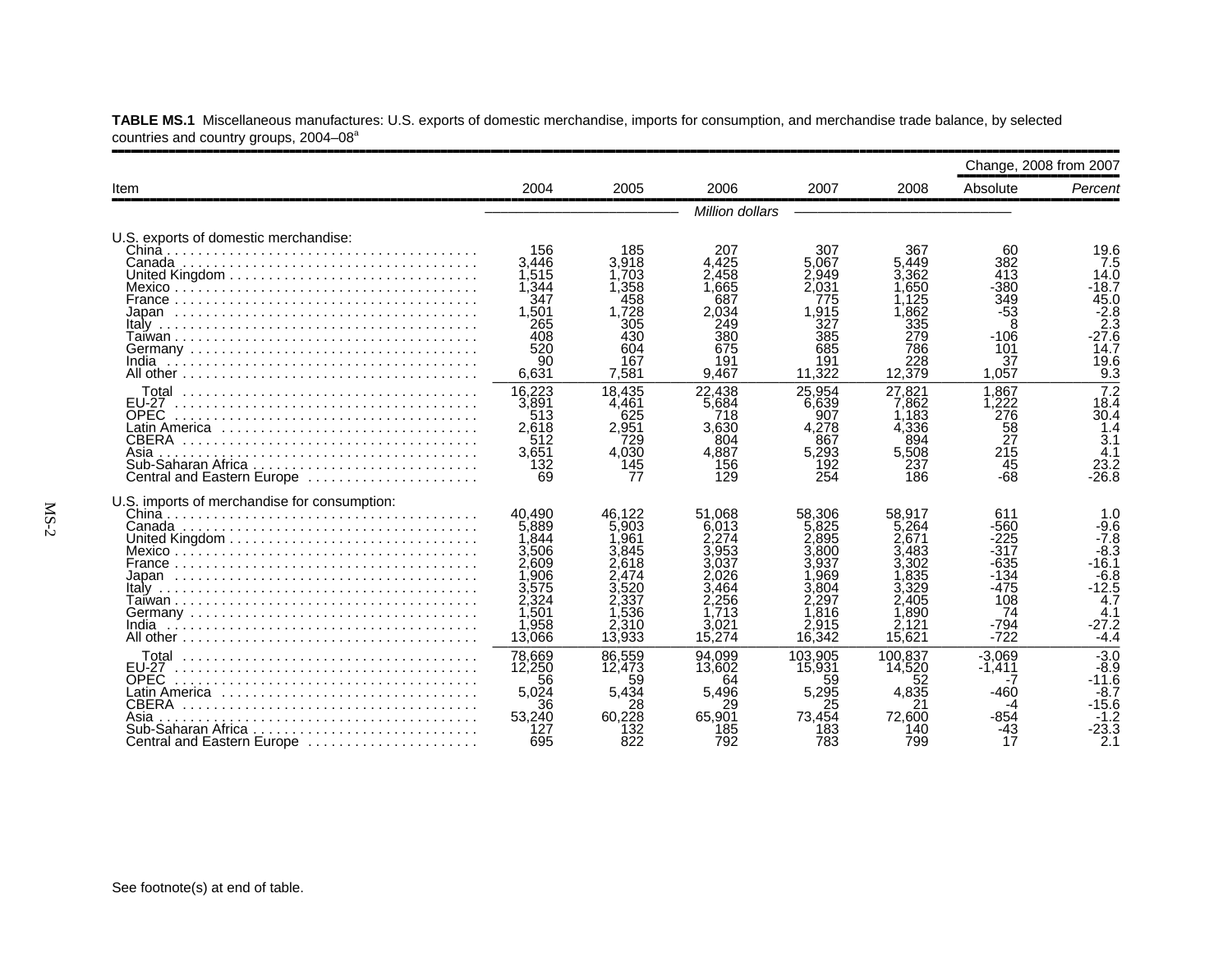|                                                               |                                                                                                                     |                                                                                                     |                                                                                                   |                                                                                                    |                                                          |                                                                              | Change, 2008 from 2007                               |
|---------------------------------------------------------------|---------------------------------------------------------------------------------------------------------------------|-----------------------------------------------------------------------------------------------------|---------------------------------------------------------------------------------------------------|----------------------------------------------------------------------------------------------------|----------------------------------------------------------|------------------------------------------------------------------------------|------------------------------------------------------|
| Item                                                          | 2004                                                                                                                | 2005                                                                                                | 2006                                                                                              | 2007                                                                                               | 2008                                                     | Absolute                                                                     | Percent                                              |
|                                                               |                                                                                                                     |                                                                                                     | Million dollars                                                                                   |                                                                                                    |                                                          |                                                                              |                                                      |
| U.S. merchandise trade balance:<br>China<br>France            | -40,334<br>$-2,443$<br>-329<br>$-2,162$<br>$-2,262$<br>-404<br>$-3.310$<br>$-1.916$<br>-98.<br>$-1.868$<br>$-6,435$ | -45.938<br>$-1.985$<br>-259<br>$-2.488$<br>-2.160<br>-746<br>-3.216<br>$-1.906$<br>-2.144<br>-6.352 | $-50.861$<br>$-1.588$<br>184<br>$-2,288$<br>$-2,350$<br>-3.215<br>.875<br>.038<br>2.830<br>-5.807 | -57.999<br>-758<br>53<br>$-1,769$<br>$-3,162$<br>-54<br>$-3.476$<br>.912<br>.131<br>.724<br>-5.021 | -58,550<br>184<br>69<br>1,832<br>-2.177<br>.893<br>3.242 | -551<br>942<br>638<br>-63<br>985<br>81<br>482<br>$-214$<br>27<br>831<br>.779 | .195.9<br>-3.6<br>31.<br>13.9<br>2.4<br>30.5<br>35.4 |
| Total<br>EU-27<br>OPEC.<br>Asia<br>Central and Eastern Europe | $-62,445$<br>$-8.359$<br>457<br>$-2.406$<br>476<br>$-49.589$<br>-626                                                | $-68.124$<br>$-8.012$<br>566<br>$-2.484$<br>700<br>$-56.198$<br>-745                                | $-71.661$<br>$-7.918$<br>654<br>$-1,866$<br>775<br>$-61.014$                                      | -77.951<br>$-9.292$<br>848<br>$-1.017$<br>842<br>$-68.161$                                         | -73.015<br>-6.658<br>.131<br>-499<br>873<br>$-67.092$    | 4.936<br>2.634<br>283<br>519<br>31<br>,069<br>87                             | 6.3<br>28.3<br>33.4<br>51.0<br>3.7<br>909.3<br>-16.0 |

**TABLE MS.1** Miscellaneous manufactures: U.S. exports of domestic merchandise, imports for consumption, and merchandise trade balance, by selected countries and country groups, 2004–08<sup>a</sup>—Continued

Source: Compiled from official statistics of the U.S. Department of Commerce.

*Note*: Calculations based on unrounded data. The countries shown are those with the largest total U.S. trade (U.S. imports plus U.S. exports) in these products in 2008.

aImport values are based on customs value; export values are based on f.a.s. value, U.S. port of export. **bNot meaningful for purposes of comparison.**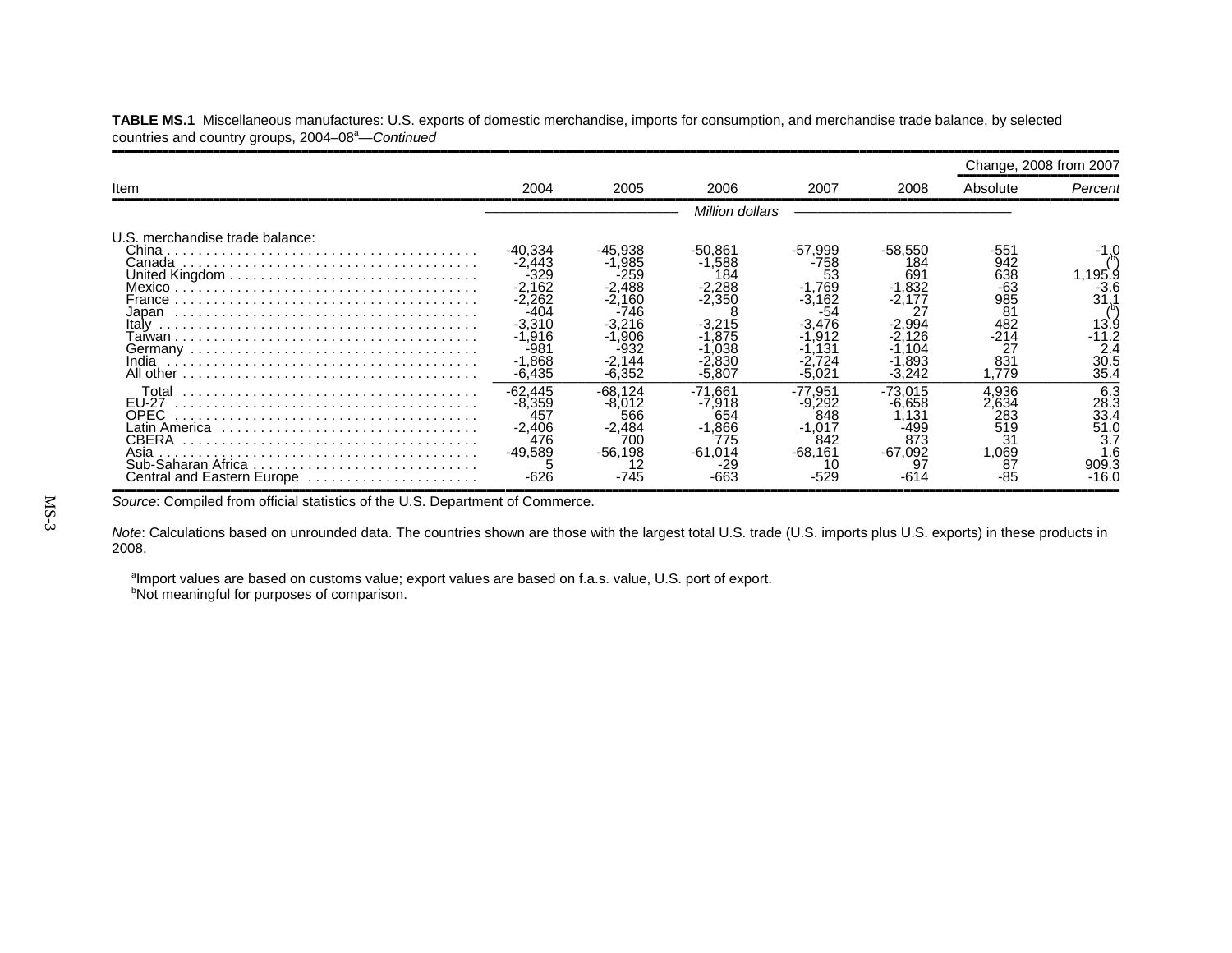|                                                                         |        |        |                 |         |         |          | Change, 2008 from 2007 |
|-------------------------------------------------------------------------|--------|--------|-----------------|---------|---------|----------|------------------------|
| Industry/commodity group                                                | 2004   | 2005   | 2006            | 2007    | 2008    | Absolute | Percent                |
|                                                                         |        |        | Million dollars |         |         |          |                        |
| <b>U.S. EXPORTS:</b>                                                    |        |        |                 |         |         |          |                        |
| Increases:                                                              |        |        |                 |         |         |          |                        |
| Works of art and miscellaneous                                          |        |        |                 |         |         |          |                        |
| manufactured goods (MS017)                                              | 1.806  | 2,423  | 3.837           | 5,011   | 6.064   | 1.053    | 21.0                   |
| Furniture (MS009)                                                       | 2.787  | 3,020  | 3,354           | 3.691   | 4,229   | 538      | 14.6                   |
| Prefabricated buildings (MS012)                                         | 353    | 447    | 476             | 561     | 821     | 260      | 46.2                   |
| Decreases:                                                              |        |        |                 |         |         |          |                        |
| Toys and games $(MS013)$                                                | 1,523  | 1,834  | 2,172           | 2,948   | 2,539   | $-409$   | $-13.9$                |
| Arms, ammunition, and armored vehicles (MS019)                          | 2,936  | 3,060  | 3,616           | 4,097   | 3,939   | $-158$   | $-3.9$                 |
| Apparel fasteners (MS018)                                               | 158    | 145    | 154             | 147     | 127     | $-20$    | $-13.6$                |
|                                                                         | 6,660  | 7,505  | 8.829           | 9.499   | 10,103  | 604      | 6.4                    |
|                                                                         | 16,223 | 18.435 | 22,438          | 25,954  | 27,821  | 1.867    | 7.2                    |
| <b>U.S. IMPORTS:</b>                                                    |        |        |                 |         |         |          |                        |
| Increases:                                                              |        |        |                 |         |         |          |                        |
|                                                                         | 15,052 | 17,069 | 17,840          | 22,778  | 23,809  | 1,032    | 4.5                    |
| Silverware and related articles of precious                             |        |        |                 |         |         |          |                        |
| metal (MS005) $\dots\dots\dots\dots\dots\dots\dots\dots\dots\dots\dots$ | 81     | 85     | 302             | 294     | 849     | 555      | 188.9                  |
| Arms, ammunition, and armored vehicles (MS019)                          | 1,641  | 1,718  | 2,240           | 2,976   | 3,280   | 304      | 10.2                   |
| Decreases:                                                              |        |        |                 |         |         |          |                        |
| Precious jewelry and related articles (MS006)                           | 7.492  | 8,359  | 9,553           | 9,463   | 7,322   | $-2,141$ | $-22.6$                |
| Works of art and miscellaneous                                          |        |        |                 |         |         |          |                        |
| manufactured goods (MS017)                                              | 9,662  | 9,943  | 11,228          | 13,359  | 11,849  | $-1,509$ | $-11.3$                |
| Furniture (MS009)                                                       | 21,819 | 24,296 | 26.078          | 26,731  | 25,285  | $-1.446$ | $-5.4$                 |
|                                                                         | 22,922 | 25,089 | 26.857          | 28,305  | 28.442  | 137      | 0.5                    |
|                                                                         | 78.669 | 86,559 | 94,099          | 103.905 | 100.837 | $-3,069$ | $-3.0$                 |

**TABLE MS.2** Miscellaneous manufactures: Leading changes in U.S. exports and imports, 2004–08a

,,,,,,,,,,,,,,,,,,,,,,,,,,,,,,,,,,,,,,,,,,,,,,,,,,,,,,,,,,,,,,,,,,,,,,,,,,,,,,,,,,,,,,,,,,,,,,,,,,,,,,,,,,,,,,,,,,,,,,,,,,,,,,,,,,,,,,,,,,,,,,,,,,,,,,,,,,,,,,,,*Source*: Compiled from official statistics of the U.S. Department of Commerce.

*Note*: Calculations based on unrounded data.

<sup>a</sup>Import values are based on customs value; export values are based on f.a.s. value, U.S. port of export.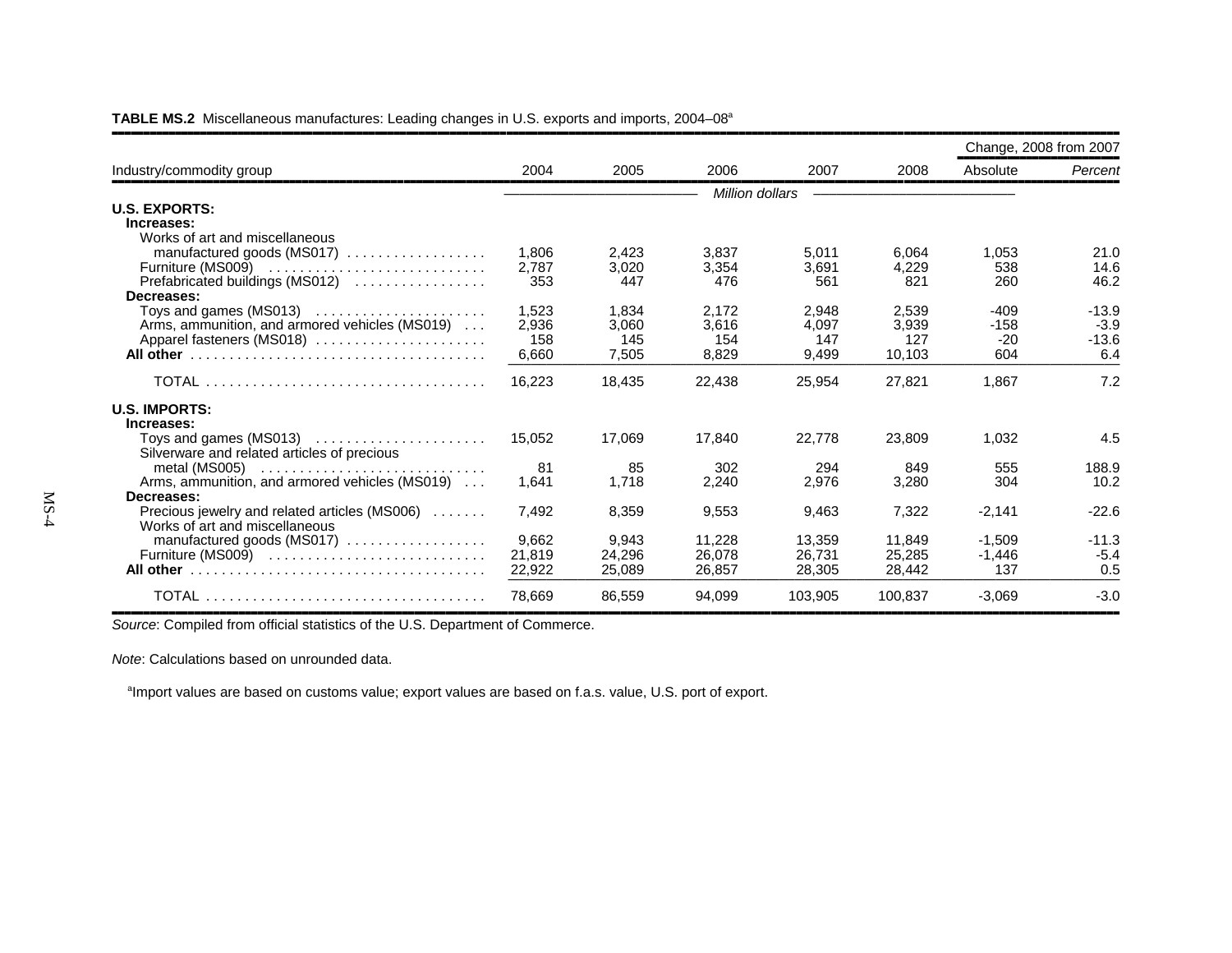in the global economy beginning in September 2008 caused art auctions to fail and art market confidence and art prices to decline.<sup>4</sup>

Much of the increase in exports of furniture and prefabricated buildings was to Canada. The development of the Canadian oil sands projects in northern Canada, where crude petroleum is extracted from sand deposits, likely spurred demand for complementary facilities and worker housing.<sup>5</sup>

#### *U.S. Imports*

U.S. imports of miscellaneous manufactures declined by \$3.1 billion (3 percent) to \$100.8 billion in 2008 (table MS.2). However, U.S. imports from China, the leading source, rose by \$611 million, compared with declines in imports from most other trading partners. Declines in U.S. imports of precious jewelry, works of art and miscellaneous manufactured goods, and furniture more than offset the increases in imports of toys and games; silverware and related articles of precious metal; arms, ammunition, and armored vehicles; luggage, handbags, and flat goods; and bicycles and certain parts (table MS.2).

Imports of precious jewelry and related articles declined by \$2.1 billion, as consumers reduced discretionary spending on jewelry due to the economic downturn and concerns about employment.<sup>6</sup> Rising prices for gold jewelry, caused by an increase in gold prices in 2008, also dampened consumer demand.<sup>7</sup> Imports of certain higher-value gold jewelry declined, and to some extent, were replaced by imports of some less-costly jewelry, such as gold necklaces and silver jewelry. Importers also made efforts to reduce inventories and adjust product lines to meet consumer demand.<sup>8</sup>

U.S. imports of works of art and miscellaneous manufactured goods declined by \$1.5 billion, or 11 percent. This was primarily due to a decline in U.S. imports of works of art in 2008 as U.S. art auctions began to falter in response to the slowing U.S. economy in the second half of 2008.<sup>9</sup> Within the works of art and miscellaneous manufactured goods group was a notable decline in Christmas goods, including artificial Christmas trees. U.S. imports of furniture also declined, by \$1.4 billion (5 percent), as the housing market softened and there were fewer new home sales.<sup>10</sup>

U.S. imports of other products in this sector increased in 2008. U.S. imports of games and toys, specifically video game machines, rose by \$1.0 billion (5 percent). The increase in video game machines was due to increased acceptance of video game entertainment by more demographic segments of the population, $11$  at least in part because it offers a less-costly form of entertainment.<sup>12</sup> Online distribution of video games also spurred U.S. imports.<sup>13</sup>

 $4$  Ibid., 4–7.

 <sup>5</sup> Firestone Specialty Products, "Canadian Natural Resources Ltd.," 2008.

 <sup>6</sup> Signet Jewelers Ltd., "Signet Full Year Results As Expected," March 25, 2009, 8–9.

 <sup>7</sup> World Gold Council, "Gold Demand Trends," February 2009, 4.

 <sup>8</sup> Zale Corp., "Zale Reports Second Quarter Fiscal 2009 Results," February 25, 2009.

 <sup>9</sup> Sotheby's, "Sotheby's Announces 2008 Fourth Quarter and Full Year Results," February 26, 2009.

 <sup>10</sup> Ethan Allen Interiors, Inc., *Form 10-Q*, February 9, 2009.

<sup>&</sup>lt;sup>11</sup> Flynn, "Nintendo Promises to Ship More of Wii for Holidays," October 3, 2008.

<sup>&</sup>lt;sup>12</sup> DFC Intelligence, "DFC Intelligence Forecasts Video Game Market to Reach \$57 Billion in 2009," June 30, 2008.

<sup>&</sup>lt;sup>13</sup> Microsoft Corp., "Xbox 360 Records Its Biggest Year Ever," January 7, 2009.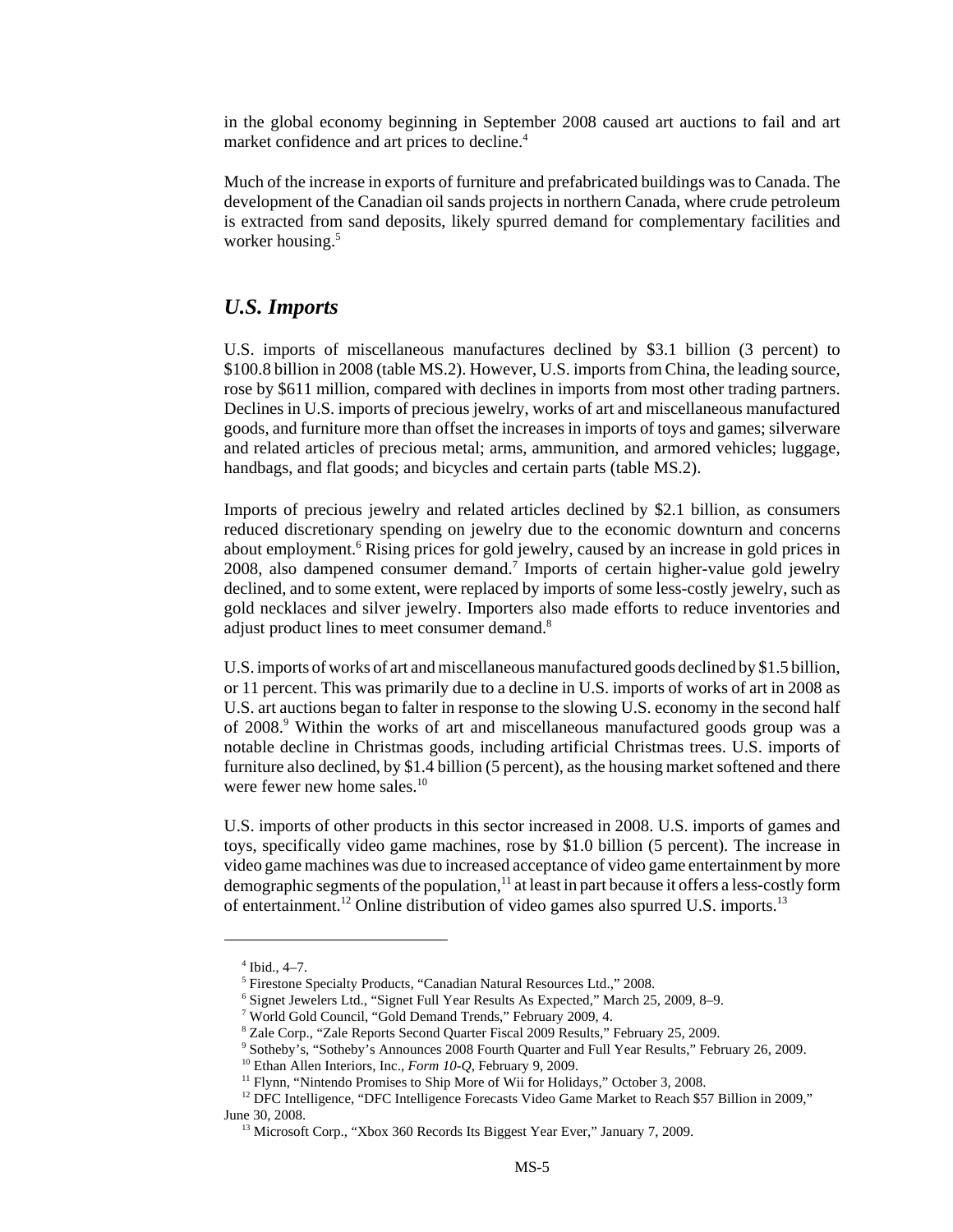U.S. imports of silverware and related articles of precious metals rose by \$555 million (189 percent), with most of the increase in imports accounted for by bars, principally of minted gold bars, and to a lesser extent, of other precious metals, such as platinum and pallidum. These imports were likely for resale to investors who believed that gold and other precious metals were a safe haven from uncertainty in the global economy by retaining their value.14 The prices of gold and other precious metals increased significantly during 2007 and 2008.15

The increase in U.S. imports of arms, ammunition, and armored vehicles occurred primarily in imports of parts of armored vehicles, parts of artillery weapons, parts of guided missiles, and revolvers and parts related to military efforts in Iraq and Afghanistan.

The increase in U.S. imports of luggage was due to imports of leather cases and travel and sports bags.<sup>16</sup> Imports of bicycles, which constitute the vast majority of sites in the U.S. market, $^{17}$  rose, as consumers sought cheaper means of transportation in response to high gasoline prices in the United States.18

<sup>&</sup>lt;sup>14</sup> World Gold Council, "Gold Demand Trends," February 2009, 6, and tables 5 and 11.

<sup>&</sup>lt;sup>15</sup> The monthly price of gold per troy ounce rose from \$631.17 in January 2007 to a high of \$968.43 in March 2008, before declining to \$822.00 in December 2008. World Gold Council, "Gold Price Statistics" undated (accessed April 15, 2009). The monthly price for platinum per troy ounce rose from \$1,031 in January 2007 to a high of \$2,060 in May 2009, before declining to \$850 in December 2009. *Platinum Today*, Interactive Price Charts (accessed April 9, 2009).

<sup>&</sup>lt;sup>16</sup> Luggage includes trunks, suitcases, attache and briefcases, handbags, other bags for carrying articles, backpacks, travel and sports bags, and other bags.

 $17$  In 2007, the most recent year for which data are available, U.S. imports accounted for approximately 99.6 percent of the U.S. bicycle market. National Bicycle Dealers Association, "Industry Overview 2008," undated (accessed April 8, 2009).

 <sup>18</sup> Bikes Belong Coalition, *Bikes Belong Survey Report*, August 2008.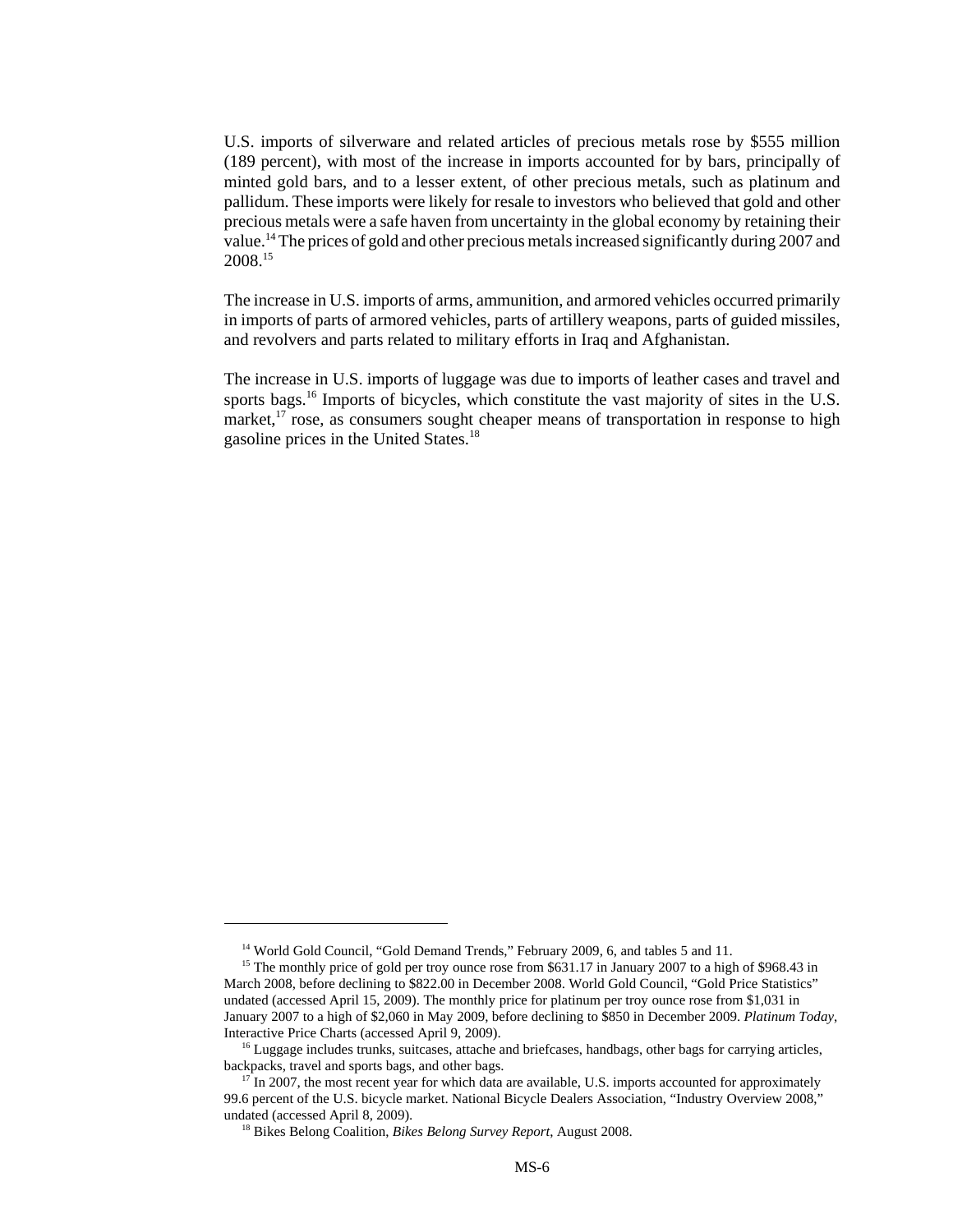# **Bibliography - Miscellaneous Manufactures**

*Artprice.com*. "2008 Art Market Trends," April 3, 2009.

- Bikes Belong Coalition. *Bikes Belong Survey Report: Impact of Gas Prices on Bike Sales,* August 2008. http://bikesbelong.oli.us/Surveys/ Bikes\_Belong\_Survey\_Report.pdf.
- DFC Intelligence. "DFC Intelligence Forecasts Video Game Market to Reach \$57 Billion in 2009." News release, June 30, 2008. http://www.dfcint.com/wp/?p=222.
- Ethan Allen Interiors, Inc. *Form 10-Q,* Quarterly Report Pursuant to Section 13 or 15(d) of the Securities Exchange Act of 1934 for the Quarterly Period ended December 31, 2008, February 9, 2009.
- Firestone Specialty Products. "Canadian Natural Resources Ltd.: Horizon Oil Sands Project, Alberta, Canada," 2008. http://www.firestonesp.com/pdf/case\_study-horizon\_oil.pdf.
- Flynn, Laurie E. "Nintendo Promises to Ship More of Wii for Holidays." *New York Times*, October 3, 2008. http://www.nytimes.com/.
- Microsoft Corp. "Xbox 360 Records Its Biggest Year Ever." News release, January 7, 2009. http://www.xbox.com/en-US/press/2009/0107-biggestyear.htm.
- National Bicycle Dealers Association. "Industry Overview 2008," undated. http://nbda.com/page.cfm ?pageID=34 (accessed April 8, 2009).
- *Platinum Today*. Interactive Price Charts. http://www.platinum.matthey.com/prices/price\_charts.html (accessed April 9, 2009).
- Signet Jewelers Ltd. "Signet Full Year Results As Expected Before Goodwill Impairment." News release, March 25, 2009. http://www.signetjewelers.com/sj/pages/financial/news-filings/ press-releases?ref=150.
- Sotheby's. "Sotheby's Announces 2008 Fourth Quarter and Full Year Results." News release, February 26, 2009. http://files.shareholder.com/downloads/BID/613007653x0x275512/6a68d352- 8a7c-4530-a4d2-a0d18c09a706/BID\_Q4.pdf.
- U.S. Department of Commerce. Census Bureau. Official U.S. trade statistics. http://www.census.gov/foreign-trade/download/ dvd/index.html#merch (accessed monthly).
- World Gold Council. "Gold Demand Trends: Full Year and Fourth Quarter 2008," February 2009. http://www.marketknowledge.gold.org/.
- ——. "Gold Price Statistics," undated. http://www.research.gold.org/prices/ (accessed April 15, 2009).
- Zale Corp. "Zale Reports Second Quarter Fiscal 2009 Results: Announces Additional \$140 Million in Cost Savings and Inventory Reductions." News release, February 25, 2009. http://phx.corporate-ir.net/phoenix.zhtml?c=64546&p=irol-news.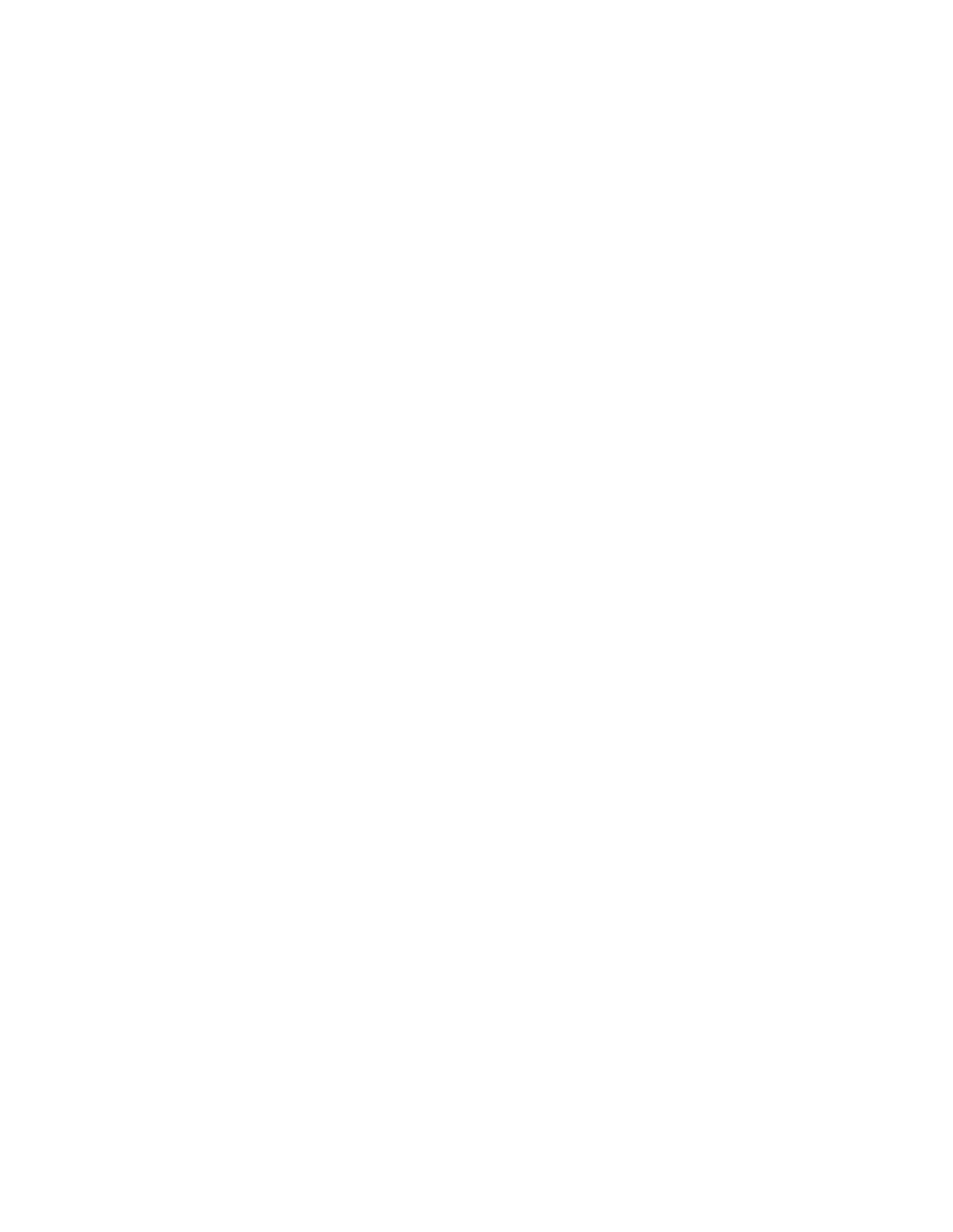# **Machinery**

**Ruben Mata (202) 205-3403 ruben.mata@usitc.gov**

#### **Change in 2008 from 2007:**

#### **U.S. trade deficit: Decreased by \$3.2 billion (8 percent) to \$34.7 billion U.S. exports: Increased by \$6.6 billion (7 percent) to \$107.9 billion U.S. imports: Increased by \$3.4 billion (3 percent) to \$142.6 billion**

In 2008, the U.S. merchandise trade deficit in machinery decreased by \$3.2 billion (8 percent) to \$34.7 billion (table MT.1). This decline was a result of expanding demand for U.S. exports in the East Asian and North American markets, the depreciation of the U.S. dollar relative to currencies of major trading partners, and growing export volumes, combined with a modest decrease in imports.

#### *U.S. Exports*

In 2008, U.S. exports of machinery increased by \$6.6 billion (7 percent) to \$107.9 billion. The increase in U.S. exports of these products was driven by a number of factors, including a continued depreciation of the U.S. dollar, making U.S. machinery more price competitive abroad, and continued strong global economic expansion during the first half of the year.<sup>1</sup> The leading export growth sectors included farm and garden machinery (up by \$2.3 billion); miscellaneous machinery (up by \$1.8 billion); and electric motors, generators, and related equipment (up by \$1.4 billion) (table MT.2).<sup>2</sup>

The four major markets that registered the largest percentage increases in U.S. machinery exports in 2008 were Mexico (10 percent), Italy (9 percent), China (9 percent), and Canada (5 percent). Collectively, these four major trading partners accounted for 43 percent of total sector exports in 2008.

U.S. exports of farm and garden machinery rose by \$2.3 billion (25 percent) to \$11.6 billion in 2008. Record high commodity prices for major crops such as soybeans, wheat, and rice contributed to an increase in capital investment in farm machinery and garden equipment.<sup>3</sup> In addition, producers in major food-producing countries purchased new capital equipment to enhance agricultural productivity to meet the food needs of populations in both developed and developing countries.4

In 2008, U.S. exports of miscellaneous machinery rose by \$1.8 billion (20 percent) to \$10.8 billion. The sharp increase in demand for U.S. exports of miscellaneous machinery is largely attributed to machines for hot-working glass, parts of certain oil and gas field

 <sup>1</sup> Lazzaro, "Durable Goods Orders Fall Only 0.5 Percent," May 28, 2008.

 <sup>2</sup> Trade statistics for all industry/commodity groups in this sector are presented in app. B, table B.8.

 <sup>3</sup> Vogel, "Farm Equipment Exports Boom," November 2008.

 <sup>4</sup> Ibid.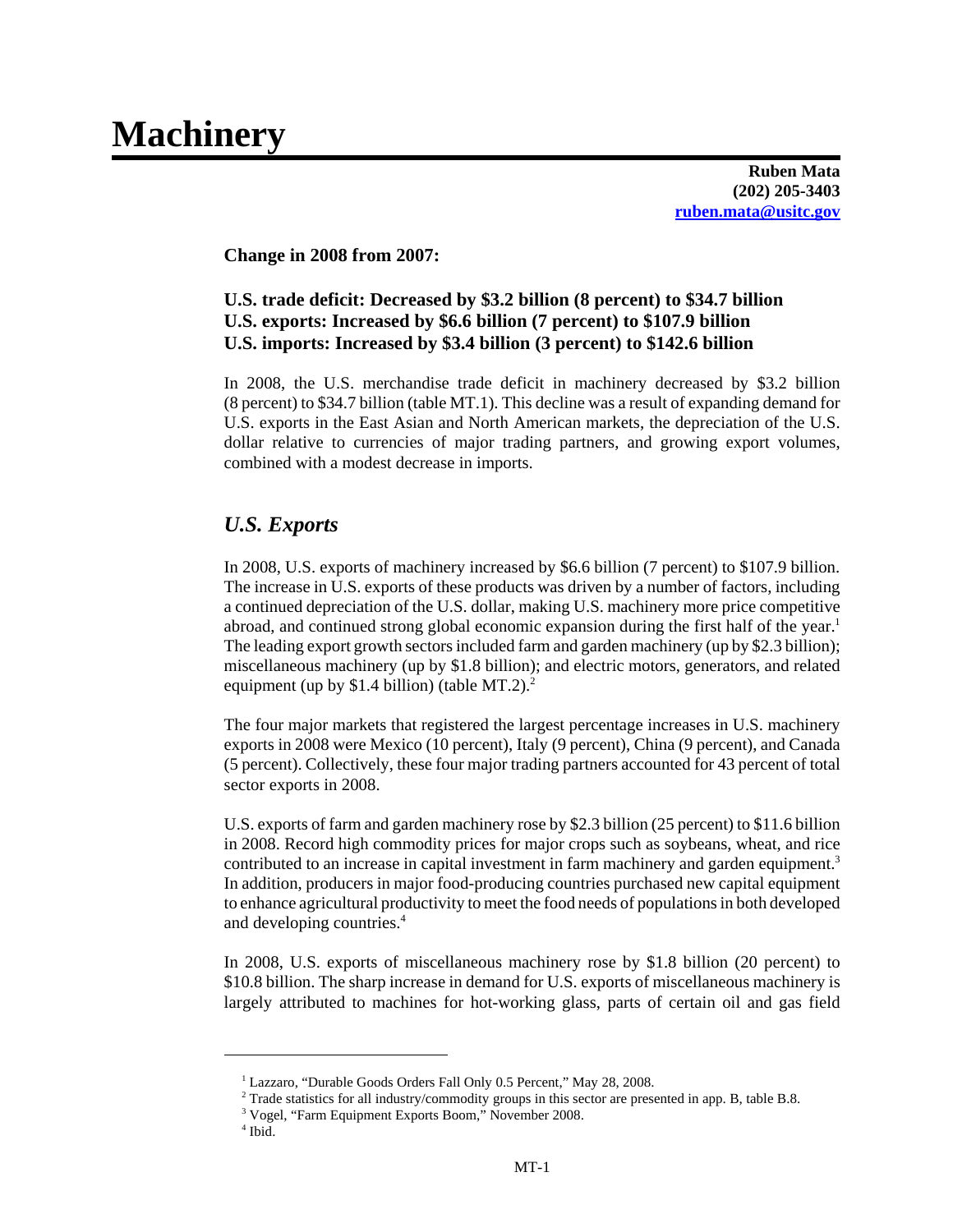|                                                                                                         |                                                                                                       |                                                                                                       |                                                                                                     |                                                                                                      |                                                                                                       |                                                                                  | Change, 2008 from 2007                                                                |
|---------------------------------------------------------------------------------------------------------|-------------------------------------------------------------------------------------------------------|-------------------------------------------------------------------------------------------------------|-----------------------------------------------------------------------------------------------------|------------------------------------------------------------------------------------------------------|-------------------------------------------------------------------------------------------------------|----------------------------------------------------------------------------------|---------------------------------------------------------------------------------------|
| Item                                                                                                    | 2004                                                                                                  | 2005                                                                                                  | 2006                                                                                                | 2007                                                                                                 | 2008                                                                                                  | Absolute                                                                         | Percent                                                                               |
|                                                                                                         |                                                                                                       |                                                                                                       | Million dollars                                                                                     |                                                                                                      |                                                                                                       |                                                                                  |                                                                                       |
| U.S. exports of domestic merchandise:<br>China<br>Korea                                                 | 4.699<br>15,550<br>9,754<br>4,575<br>2.865<br>3.284<br>2.589<br>4.858<br>896                          | 4.244<br>17.333<br>11.132<br>4.526<br>3.337<br>3.799<br>2.705<br>.255<br>913                          | 5.275<br>19.418<br>12.121<br>5,151<br>3.788<br>.703<br>2.975<br>.696<br>1.069                       | 6.098<br>20.182<br>11.627<br>4.877<br>4.178<br>5.067<br>3.194<br>5.429<br>.077                       | 6.640<br>21,251<br>12.732<br>.251<br>.296<br>.155<br>3.326<br>3.799<br>1.176                          | 542<br>1.069<br>1.106<br>$-626$<br>118<br>$-912$<br>133<br>$-1.630$<br>99        | 8.9<br>$5.\overline{3}$<br>9.5<br>$-12.8$<br>2.8<br>$-18.0$<br>4.2<br>-30.0<br>9.2    |
|                                                                                                         | 1.704<br>24,321                                                                                       | 1.745<br>26,417                                                                                       | .949<br>31.741                                                                                      | .848<br>37.714                                                                                       | 2.006<br>44.238                                                                                       | 158<br>6,524                                                                     | 8.6<br>17.3                                                                           |
| Total<br><b>EU-27</b><br><b>OPEC</b><br>CBERA<br>Asia<br>Central and Eastern Europe                     | 75.096<br>13,209<br>3.138<br>14.728<br>602<br>24.365<br>878<br>506                                    | 80.405<br>14.607<br>3.527<br>17,269<br>839<br>23,135<br>891<br>642                                    | 92.886<br>16.439<br>.528<br>19.342<br>915<br>27.906<br>1,126<br>755                                 | 101.289<br>17.594<br>6.263<br>20,263<br>.030<br>30.127<br>1.454<br>934                               | 107.869<br>18,829<br>.733<br>24,063<br>.267<br>27.720<br>1,846<br>1.193                               | 6.580<br>1.235<br>.469<br>3.801<br>238<br>$-2.407$<br>391<br>259                 | 6.5<br>7.0<br>$23.\overline{5}$<br>18.8<br>23.1<br>$-8.0$<br>26.9<br>27.8             |
| U.S. imports of merchandise for consumption:<br>Korea                                                   | 17.391<br>10.986<br>13.562<br>16,810<br>11,816<br>2.747<br>3.241<br>3.177<br>4,526<br>2,273<br>15,430 | 21.056<br>11,866<br>15,500<br>18,333<br>13.477<br>3.691<br>3.485<br>3.214<br>4.976<br>2.629<br>17.962 | 25.585<br>13.124<br>18.305<br>19.455<br>14.401<br>.974<br>3.745<br>.398<br>5.263<br>2,596<br>21.245 | 28.415<br>13.740<br>20,045<br>17.146<br>15.131<br>.673<br>3.876<br>3.447<br>5.628<br>2.827<br>24,203 | 29,954<br>13,697<br>20.074<br>17.094<br>16.122<br>4.853<br>3.941<br>3.388<br>5.951<br>2,819<br>24.666 | 1,539<br>-42<br>$\frac{25}{52}$<br>991<br>180<br>65<br>$-59$<br>324<br>-8<br>463 | 5.4<br>$-0.3$<br>0.1<br>$-0.3$<br>6.5<br>3.9<br>1.7<br>$-1.7$<br>5.8<br>$-0.3$<br>1.9 |
| <b>EU-27</b><br><b>OPEC</b><br><b>CBERA</b><br>Asia<br>Sub-Saharan Africa<br>Central and Eastern Europe | 101,958<br>29,316<br>67<br>15,038<br>20<br>43.273<br>195<br>1.023                                     | 116.187<br>33,464<br>56<br>17,337<br>20<br>49.837<br>273<br>1.223                                     | 131.091<br>36.544<br>20.227<br>57.007<br>315<br>1.358                                               | 139.131<br>39,950<br>93<br>22,245<br>30<br>58.749<br>423<br>1.585                                    | 142.560<br>41,610<br>122<br>21,974<br>31<br>60.474<br>359<br>1.727                                    | 3.429<br>1.660<br>29<br>1.725<br>-64<br>141                                      | $\frac{2.5}{4.2}$<br>30.7<br>$-1.2$<br>3.3<br>2.9<br>-15.2<br>8.9                     |

**TABLE MT.1** Machinery: U.S. exports of domestic merchandise, imports for consumption, and merchandise trade balance, by selected countries and country groups, 2004–08ª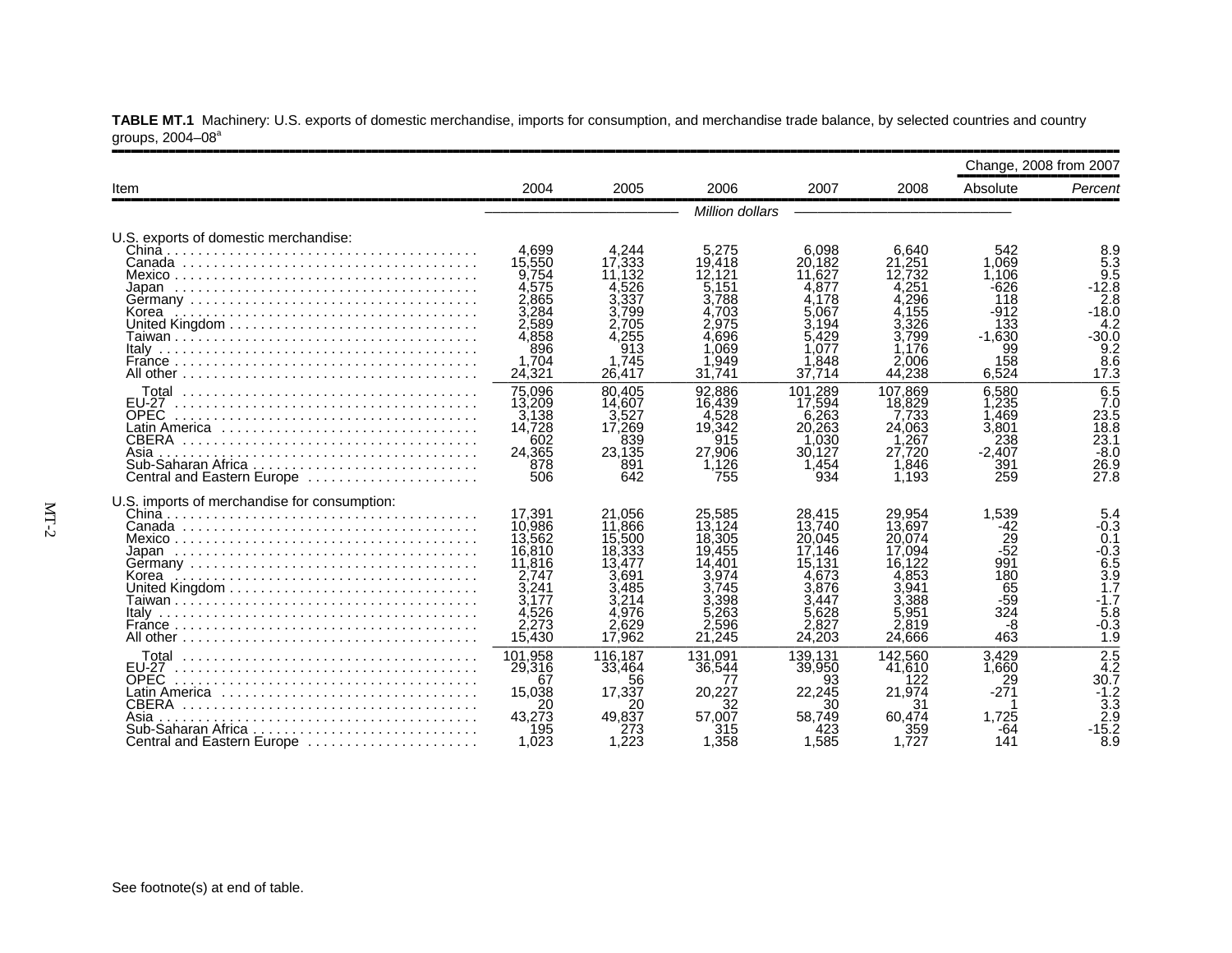|                                                                               |                                                                                                           |                                                                                                          |                                                                                                |                                                                                                              |                                                                                            | Change, 2008 from 2007                                                                       |                                                                        |
|-------------------------------------------------------------------------------|-----------------------------------------------------------------------------------------------------------|----------------------------------------------------------------------------------------------------------|------------------------------------------------------------------------------------------------|--------------------------------------------------------------------------------------------------------------|--------------------------------------------------------------------------------------------|----------------------------------------------------------------------------------------------|------------------------------------------------------------------------|
| Item                                                                          | 2004                                                                                                      | 2005                                                                                                     | 2006                                                                                           | 2007                                                                                                         | 2008                                                                                       | Absolute                                                                                     | Percent                                                                |
|                                                                               |                                                                                                           |                                                                                                          | Million dollars                                                                                |                                                                                                              |                                                                                            |                                                                                              |                                                                        |
| U.S. merchandise trade balance:<br>Japan<br>Korea<br>Italy                    | -12,692<br>4.563<br>$-3.808$<br>-12.234<br>$-8.951$<br>538<br>$-652$<br>.681<br>$-3,630$<br>-569<br>8,891 | -16,812<br>5.467<br>$-4.368$<br>$-13.807$<br>$-10.140$<br>109<br>-780<br>.041<br>-4.063<br>-884<br>8,455 | $-20,310$<br>6.293<br>$-6.185$<br>-14.304<br>-10.613<br>729<br>.298<br>-4.194<br>-64<br>10,496 | $-22,318$<br>6.442<br>.418<br>-12.269<br>$-10.953$<br>394<br>-683<br>.981<br>$.55^{\circ}$<br>-979<br>13,511 | -23.314<br>554.′<br>342<br>.843<br>.826<br>-698<br>-615<br>410<br>-4.776<br>-812<br>19,572 | -996<br>.112<br>.077<br>-574<br>$-873$<br>$-1,092$<br>68<br>$-1.571$<br>-225<br>166<br>6,062 | 17.3<br>12.8<br>-4.7<br>-8.0<br>9.9<br>-79.3<br>$-4.9$<br>17.0<br>44.9 |
| Total<br><b>EU-27</b><br>OPEC.<br>CBERA<br>Asia<br>Central and Eastern Europe | -26,863<br>-16.107<br>$3.07^{\circ}$<br>$-31'$<br>582<br>$-18.908$<br>683<br>-511                         | $-35.783$<br>$-18.857$<br>3.472<br>-68<br>819<br>$-26.702$<br>618<br>-581                                | $-38.205$<br>.105<br>$-20$<br>.45<br>-886<br>884<br>$-29.101$<br>$81^{\circ}$                  | $-37.842$<br>-22.357<br>170<br>6 1<br>.983<br>.000<br>$-28.622$<br>.031<br>-651                              | $-34.690$<br>-22.782<br>661<br>0.089<br>.23<br>.753<br>.487                                | 3,151<br>-425<br>.441<br>4.072<br>237<br>$-4,132$<br>456<br>18                               | 8.3<br>-1.9<br>23.4<br>23.<br>-14.4<br>44.2<br>18.1                    |

TABLE MT.1 Machinery: U.S. exports of domestic merchandise, imports for consumption, and merchandise trade balance, by selected countries and country groups, 2004-08<sup>a</sup>-Continued

Source: Compiled from official statistics of the U.S. Department of Commerce.

*Note*: Calculations based on unrounded data. The countries shown are those with the largest total U.S. trade (U.S. imports plus U.S. exports) in these products in 2008.

aImport values are based on customs value; export values are based on f.a.s. value, U.S. port of export. **bNot meaningful for purposes of comparison.**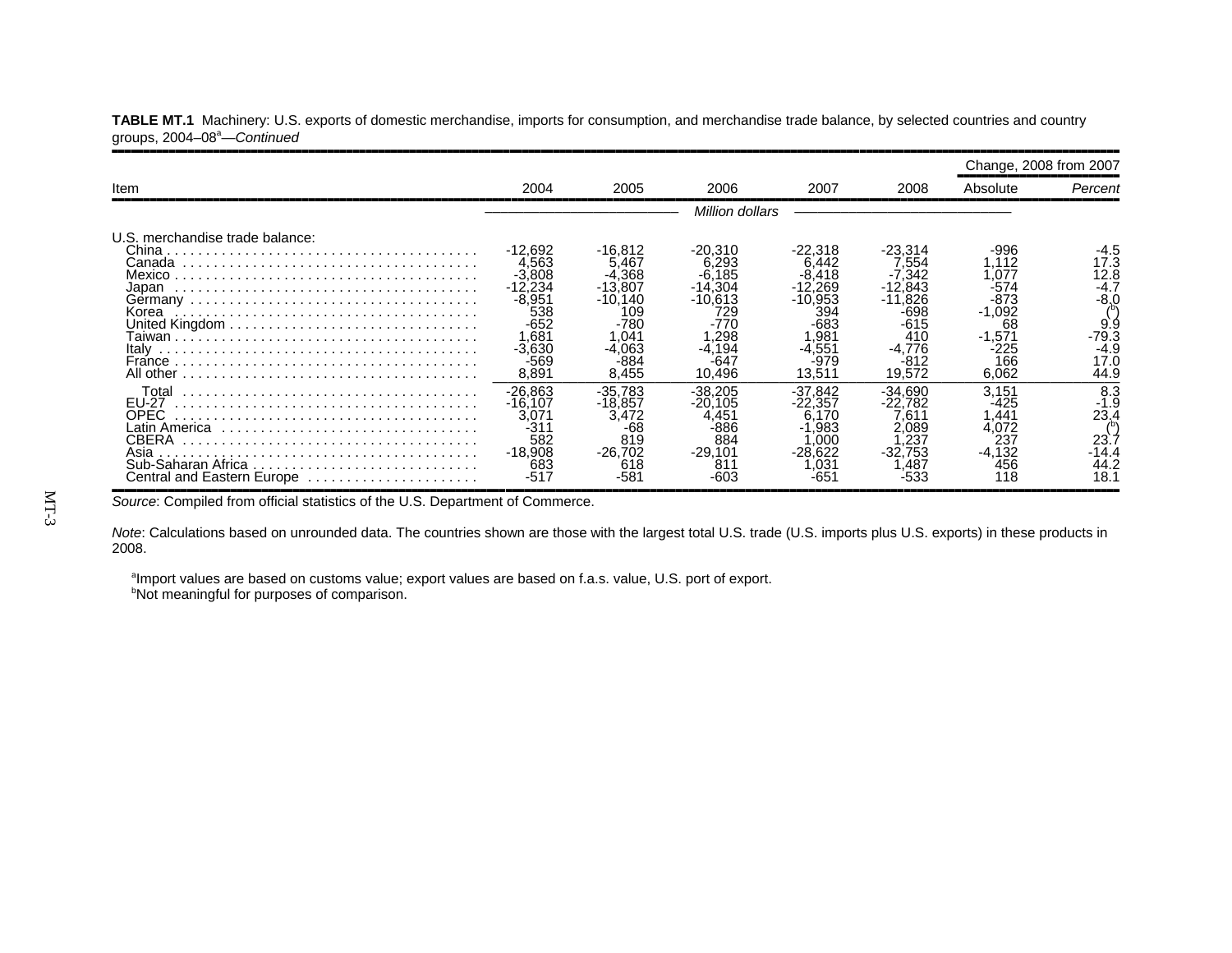| Industry/commodity group                                                           |                 | 2005           | 2006           |         | 2008           | Change, 2008 from 2007 |              |  |  |  |  |
|------------------------------------------------------------------------------------|-----------------|----------------|----------------|---------|----------------|------------------------|--------------|--|--|--|--|
|                                                                                    | 2004            |                |                | 2007    |                | Absolute               | Percent      |  |  |  |  |
|                                                                                    | Million dollars |                |                |         |                |                        |              |  |  |  |  |
| <b>U.S. EXPORTS:</b>                                                               |                 |                |                |         |                |                        |              |  |  |  |  |
| Increases:                                                                         |                 |                |                |         |                |                        |              |  |  |  |  |
| Farm and garden machinery and equipment (MT009).                                   | 6.098           | 6.885          | 7,533          | 9,245   | 11.557         | 2,312                  | 25.0         |  |  |  |  |
| Miscellaneous machinery (MT030)                                                    | 7,434           | 8,299          | 9,509          | 8,982   | 10,805         | 1,823                  | 20.3         |  |  |  |  |
| Electric motors, generators, and related                                           |                 |                |                |         |                |                        |              |  |  |  |  |
| equipment (MT023)                                                                  | 4.673<br>5.794  | 5,114<br>6.340 | 5,997<br>6.861 | 6,685   | 8,128<br>7.830 | 1,444<br>770           | 21.6<br>10.9 |  |  |  |  |
| Air-conditioning equipment and parts (MT002)<br>Decreases:                         |                 |                |                | 7,061   |                |                        |              |  |  |  |  |
| Semiconductor manufacturing equipment                                              |                 |                |                |         |                |                        |              |  |  |  |  |
|                                                                                    | 13,257          | 11,435         | 14,733         | 17,476  | 12,385         | $-5.090$               | $-29.1$      |  |  |  |  |
| Textile machinery (MT013)                                                          | 897             | 991            | 1,009          | 1,018   | 880            | $-138$                 | $-13.5$      |  |  |  |  |
| Non-metalworking machine tools (MT018)                                             | 1,083           | 1,110          | 1.159          | 1.011   | 885            | $-126$                 | $-12.4$      |  |  |  |  |
|                                                                                    | 35,860          | 40,232         | 46,084         | 49,813  | 55,398         | 5,585                  | 11.2         |  |  |  |  |
|                                                                                    | 75,096          | 80.405         | 92.886         | 101.289 | 107.869        | 6.580                  | 6.5          |  |  |  |  |
| <b>U.S. IMPORTS:</b>                                                               |                 |                |                |         |                |                        |              |  |  |  |  |
| Increases:                                                                         |                 |                |                |         |                |                        |              |  |  |  |  |
| Miscellaneous machinery (MT030)                                                    | 8,058           | 9,343          | 10.527         | 9,474   | 10.284         | 810                    | 8.5          |  |  |  |  |
| Farm and garden machinery and equipment (MT009).                                   | 6,216           | 6,900          | 6,638          | 6,621   | 7,394          | 772                    | 11.7         |  |  |  |  |
| Industrial thermal-processing equipment                                            |                 |                |                |         |                |                        |              |  |  |  |  |
|                                                                                    | 1.880           | 2,350          | 2,853          | 3,356   | 4,094          | 738                    | 22.0         |  |  |  |  |
| Electrical transformers, static converters, and                                    |                 |                |                |         |                |                        |              |  |  |  |  |
| $inductors (MT024) \ldots \ldots \ldots \ldots \ldots \ldots \ldots$<br>Decreases: | 5.496           | 5.973          | 6,989          | 8,179   | 8,891          | 712                    | 8.7          |  |  |  |  |
| Semiconductor manufacturing equipment                                              |                 |                |                |         |                |                        |              |  |  |  |  |
|                                                                                    | 4.151           | 4.515          | 5.612          | 8,990   | 7,966          | $-1.025$               | $-11.4$      |  |  |  |  |
| Printing and related machinery (MT012)                                             | 5.802           | 6.340          | 6,554          | 3,376   | 2,406          | $-970$                 | $-28.7$      |  |  |  |  |
| Air-conditioning equipment and parts (MT002)                                       | 8,533           | 9,531          | 10,748         | 11,266  | 10,859         | $-406$                 | $-3.6$       |  |  |  |  |
|                                                                                    | 61,823          | 71,235         | 81,170         | 87,868  | 90,666         | 2,798                  | 3.2          |  |  |  |  |
|                                                                                    | 101.958         | 116,187        | 131,091        | 139,131 | 142,560        | 3,429                  | 2.5          |  |  |  |  |

#### **TABLE MT.2** Machinery: Leading changes in U.S. exports and imports, 2004–08<sup>a</sup>

**Source: Compiled from official statistics of the U.S. Department of Commerce.** 

*Note*: Calculations based on unrounded data.

<sup>a</sup>Import values are based on customs value; export values are based on f.a.s. value, U.S. port of export.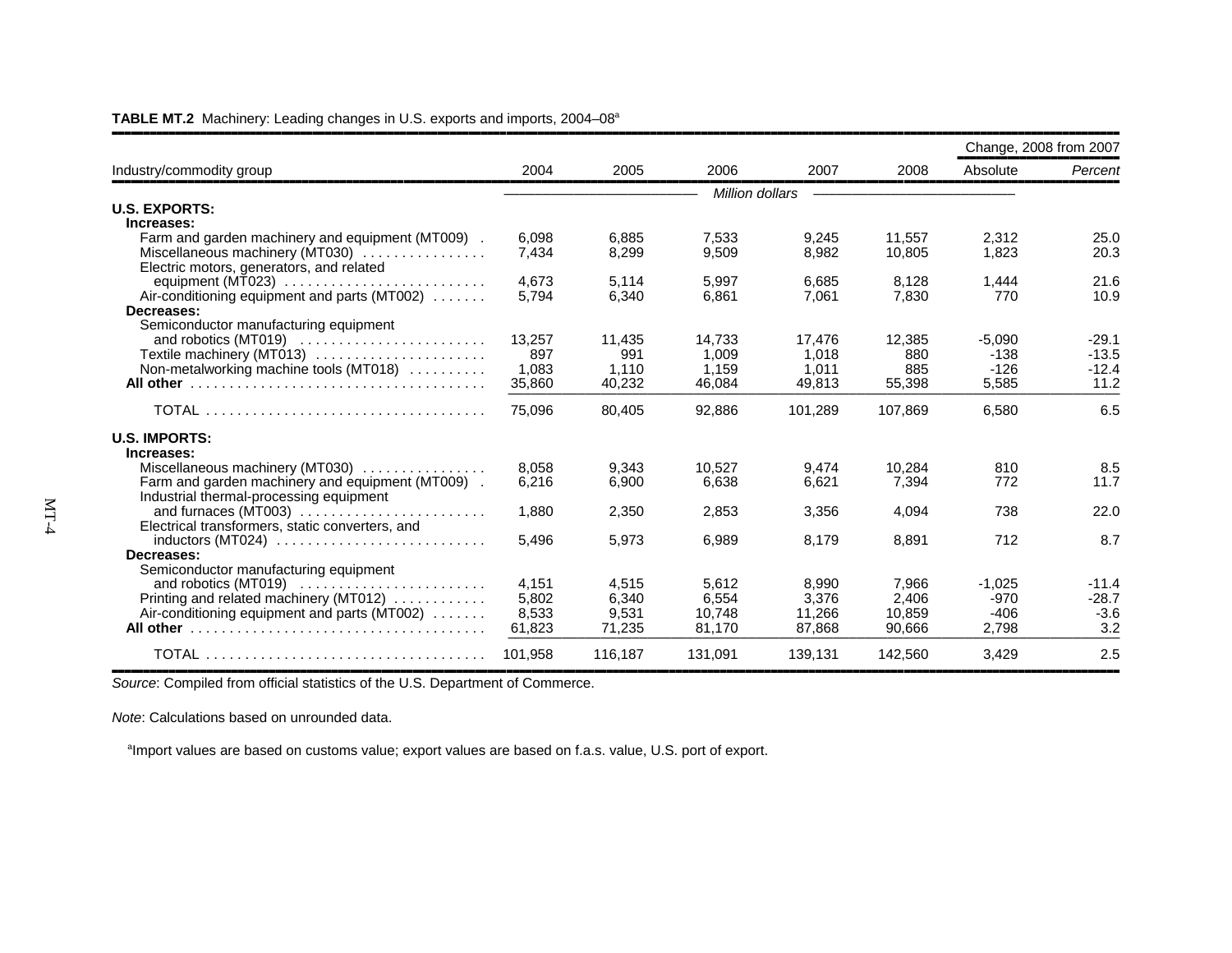equipment, wireline/downhole machinery,<sup>5</sup> and sprayers and dusters. A rise in demand for oil and gas field machines and wireline/downhole machinery was largely the result of increased demand for energy production worldwide during the first half of 2008.

U.S. exports of electric motors, generators, and related equipment increased by \$1.4 billion (22 percent) to \$8.1 billion in 2008. The four primary product groups in this industry sector—fractional horsepower motors, integral horsepower motors and generators, generator sets, and parts and supplies for motors and generators—are used in numerous industrial, commercial, and residential markets. Specifically, fractional horsepower motors are used in various types of machinery applications, such as portable and major household appliances, air-conditioning equipment, and photocopying and printing equipment, which require small horsepower motors.<sup>6</sup> Additionally, U.S. exports of generators and related equipment increased in response to heightened demand by principal markets such as China, Malaysia, and Canada. Rapid economic growth and regulatory reform in electricity markets resulted in increased exports of these products.

U.S. exports of printing and related machinery increased by \$372 million (25 percent) to \$1.9 billion. Principal types of printing and related machinery exported to leading markets, such as Mexico, were parts and accessories for printing and imaging equipment. The bulk of U.S. exports of this equipment is either sold into the Mexican market as used machinery, or used in the maquiladora program for re-export to the United States.<sup>7</sup>

#### *U.S. Imports*

In 2008, U.S. imports of machinery increased by \$3.4 billion (3 percent) to \$142.6 billion. Several factors contributed to this growth, including U.S. GDP growth of 1.1 percent in 2008 and private sector investment in new equipment to boost production.<sup>8</sup> The three leading suppliers were China (\$30.0 billion), Mexico (\$20.1 billion), and Japan (\$17.1 billion), which collectively accounted for 47 percent of the value of all U.S. machinery imports in 2008.

U.S. imports of miscellaneous machinery rose by \$810 million (9 percent) to \$10.3 billion. The rise in U.S. imports of these products was led by Mexico (up by \$159 million, or 15 percent), China (up by \$154 million, or 12 percent), and Germany (\$137 million, up by 10 percent). Imports of crude petroleum and natural gas field machinery, pneumatic elevators and conveyors, skip hoist equipment, and machinery for working hot glass were some of the leading import categories in this industry sector. U.S. economic growth and increased demand for crude petroleum and natural gas led to increased imports of miscellaneous machinery in 2008.

The second-largest import increase in 2008 was farm and garden machinery and equipment, which rose by \$722 million (12 percent) to \$7.4 billion in 2008. Increases in global

 <sup>5</sup> Wireline equipment technology uses cables to lower equipment into a well and downhole equipment performs operations inside the well.

 <sup>6</sup> *Encyclopedia of American Industries, "*SIC 3621: Motors and Generators," 2005, 5.

 <sup>7</sup> USDOL, ILA, "An Overview of the Maquiladora Program," April 5, 2008. Maquila operations involve the importation of foreign merchandise into Mexico on a temporary basis, where it is assembled, manufactured, or repaired, and then exported, either to the country of origin or to a third country.

 <sup>8</sup> USDOC, BEA, "Gross Domestic Product: Fourth Quarter 2008 (Final)," March 26, 2009.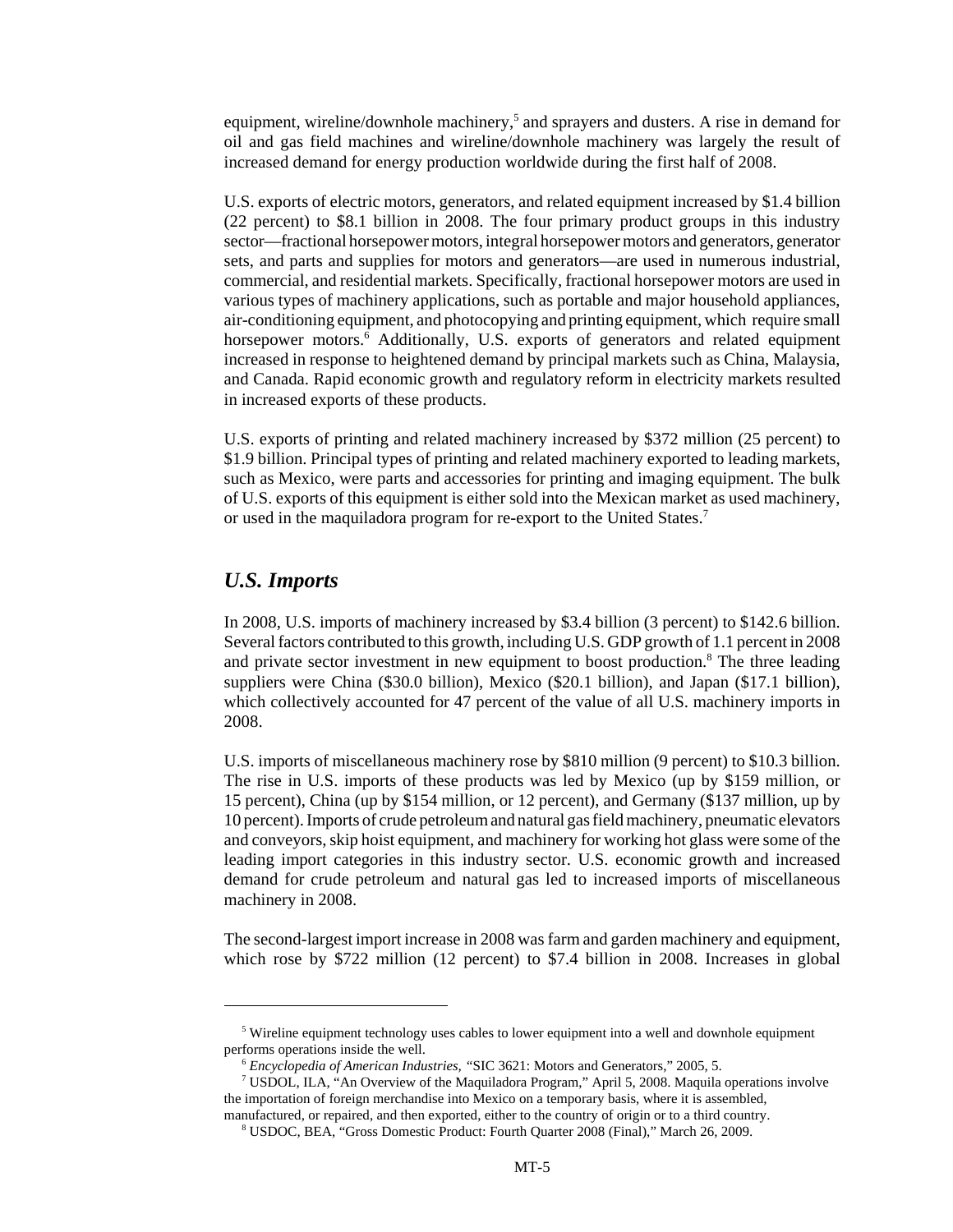consumption of food led to an increase in demand for farm and garden machinery in 2008.<sup>9</sup> Japan continued to be the leading supplier of farm and garden machinery and equipment, accounting for approximately \$1.3 billion (17 percent) of all such imports. Other major U.S. suppliers of farm and garden machinery and equipment were Canada and Germany, which collectively accounted for \$2.1 billion (28 percent) of all such imports. The increase in U.S. imports in this sector was dominated by parts for farm and garden machinery and equipment, which rose by \$447 million (19 percent) to \$2.8 billion; tractors, up by \$170 million (6 percent) to nearly \$3.0 billion; and harvesting and threshing machinery which increased by \$77 million (10 percent) to nearly \$849 million in 2008.

U.S. imports of electrical transformers, static converters, and inductors increased by \$712 million (9 percent) to \$8.9 billion in 2008. U.S. demand for these products was led by increased demand for U.S. electrical power production by industrial and commercial facilities producing and processing goods and services and by residential household applications. China, Mexico, Japan, and Germany collectively accounted for 68 percent of the value of all U.S. imports of these products in 2008. China and Mexico were the dominant U.S. suppliers of electrical transformers, static converters, and inductors, accounting for imports of \$2.5 billion (29 percent) and \$2.1 billion (23 percent), respectively.

In terms of percentage growth, leading U.S. machinery imports in 2008 included metalrolling mills, industrial thermal-processing equipment, and metal-cutting machine tools. U.S. imports of metal-rolling mills increased by \$166 million (51 percent) to \$488 million in 2008. A strong pricing environment for North American flat-rolled and tubular steel in 2008 led to an increase in demand for imported metal-rolling mill equipment.<sup>10</sup> Additionally, higher than expected demand for steel mill products prompted U.S. steel producers to increase imports of slabs and other semifinished forms used as raw materials for the production of finished steel mill products, which are then used to manufacture durable  $goods.<sup>11</sup>$ 

U.S. imports of industrial thermal-processing equipment and furnaces rose by \$738 million (22 percent) to \$4.1 billion in 2008. U.S. imports of heat-treating furnaces, such as ladles and furnaces used by steelmakers in producing high-quality steels, were the largest growth category for this industry sector. In 2008, U.S. imports of metal-cutting machine tools increased by \$646 million (16 percent) to \$4.7 billion, driven in part by economic growth in the U.S. economy through second quarter 2008 and capital investments by machine tool companies in new metal-cutting machine tools for the aerospace and medical industries.<sup>12</sup>

 <sup>9</sup> Vogel, "Farm Equipment Exports Boom," November 2008.

<sup>&</sup>lt;sup>10</sup> Brook, "Basic Oxygen Furnaces are Works in Progress," 2008, A2.

<sup>&</sup>lt;sup>11</sup> Metal Center News, "Imports Trend Up in June by 6.9 Percent," August 2008.

<sup>&</sup>lt;sup>12</sup> Hatch, "Thread Milling Takes Off," March 24, 2009.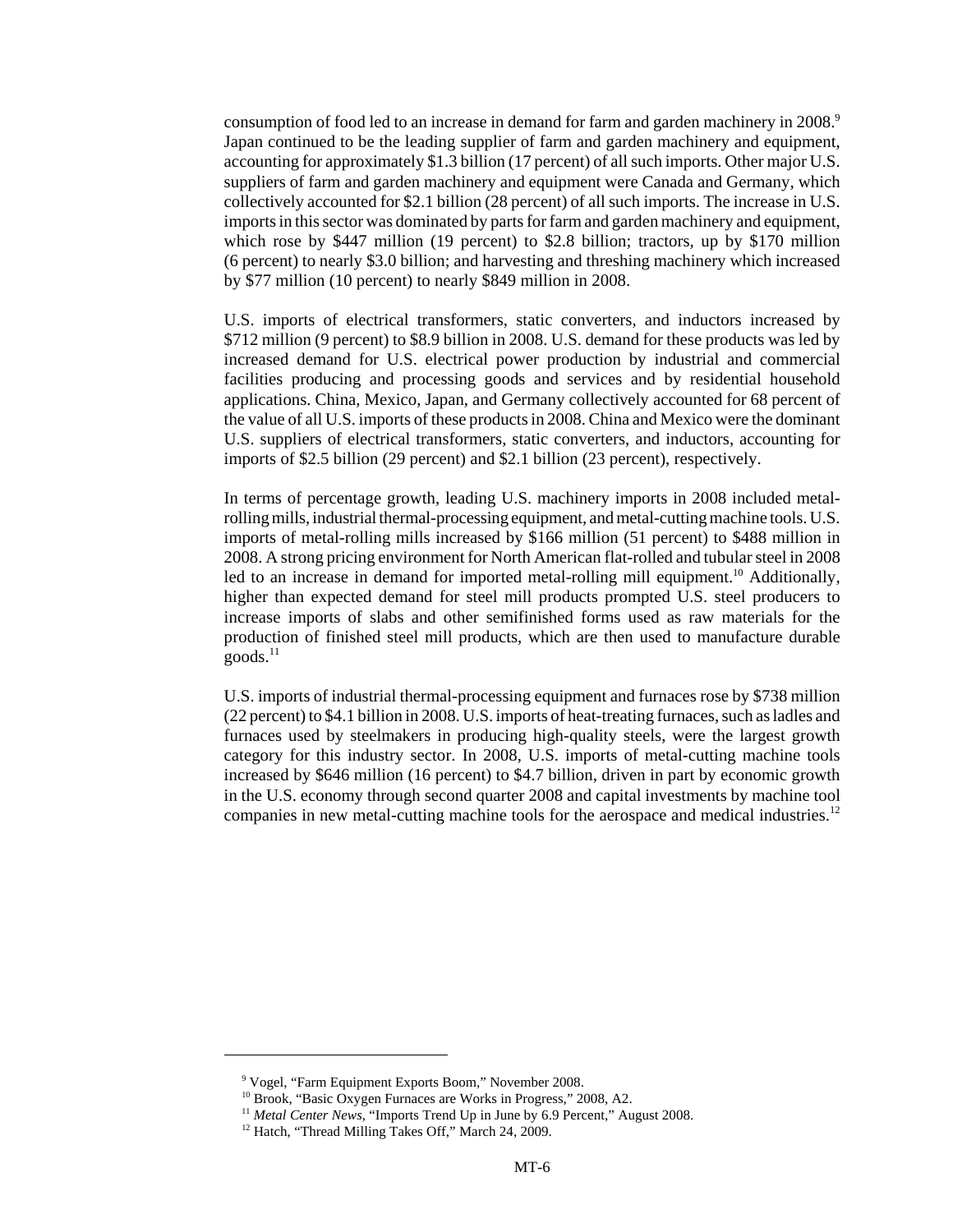**Mihir P. Torsekar (202) 205-3350 mihir.torsekar@usitc.gov**

**Change in 2008 from 2007:**

## **U.S. trade deficit: Decreased by \$1.3 billion (72 percent) to \$529 million U.S. exports: Increased by \$372 million (25 percent) to \$1.9 billion U.S. imports: Decreased by \$970 million (29 percent) to \$2.4 billion**

In 2008, the U.S. trade deficit in printing and related machinery decreased, as U.S. imports fell by 29 percent (\$970 million) and U.S. exports increased by 25 percent (\$372 million). The increase in exports was driven by Mexican demand for parts and accessories for multifunction devices  $(MFDs)$ ,<sup>14</sup> while the decrease in imports stemmed from falling U.S. demand for parts associated with single-function devices and MFDs, which are heavily sourced from China and Japan (table MT.3).

# *U.S. Exports*

U.S. exports of printing and related machinery increased by \$372 million (25 percent) to \$1.9 billion in 2008. Mexico, the fifth-largest U.S. trading partner in this sector, accounted for 10 percent (\$183 million) of these exports. U.S. exports of these products to Mexico increased by 80 percent (\$82 million), with much of this growth stemming from a rise in Mexican demand for parts and accessories associated with MFDs; U.S. exports of these parts and accessories increased by 413 percent to \$82.9 million in 2008.15

During the past 10 years, demand has shifted from single-function office equipment to MFDs.<sup>16</sup> This trend has accelerated within the past five years, as MFDs have become more affordable for consumers. Mexico is the leading manufacturer of MFDs in North America, and the United States is a leading supplier of parts for MFDs to Mexico.<sup>17</sup> The proximity of the two countries, abundance of parts distributors in the border regions within the United

<sup>&</sup>lt;sup>13</sup> This industry/commodity group includes offset printing machines, single-function copy machines, and parts for multifunction devices (MFDs); it does not include MFDs.

<sup>&</sup>lt;sup>14</sup> MFDs are devices that consolidate printing, copying, faxing, and/or scanning capabilities into one machine.

<sup>&</sup>lt;sup>15</sup> Compiled from official statistics of the U.S. Department of Commerce.

<sup>&</sup>lt;sup>16</sup> Brewer, "Printers vs. Copiers," March 2009.

<sup>&</sup>lt;sup>17</sup> When measured in quantity, Mexico was the second-largest exporter of MFDs in North America in 2008, behind the United States. GTIS, Global Trade Atlas Database. However, very little manufacturing of these products occurs in the United States; MFDs exported from the United States tend to be used devices that are resold abroad. Conversely, Mexico's exports of MFDs roughly reflect the amount of manufacturing that occurs in the country for these devices. Harlingen Economic Development Corporation, "Maquiladora Advantages to U.S. and Mexico Economies," undated (accessed April 21, 2009).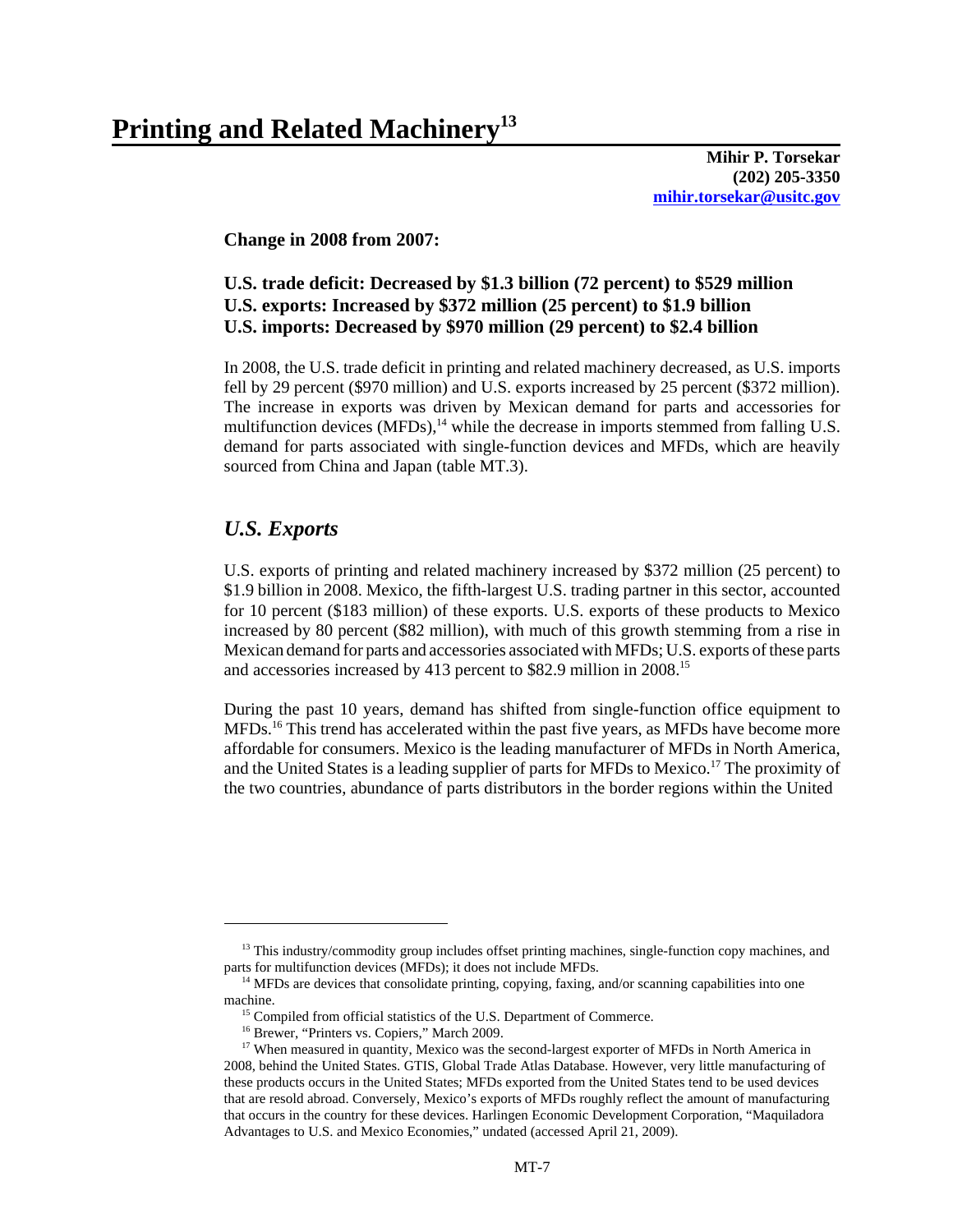| Item                                                                                                              |                                                                           |                                                                            | 2006                                                                 | 2007                                                                 | 2008                                                                 | Change, 2008 from 2007                                                         |                                                                                                           |  |  |  |
|-------------------------------------------------------------------------------------------------------------------|---------------------------------------------------------------------------|----------------------------------------------------------------------------|----------------------------------------------------------------------|----------------------------------------------------------------------|----------------------------------------------------------------------|--------------------------------------------------------------------------------|-----------------------------------------------------------------------------------------------------------|--|--|--|
|                                                                                                                   | 2004                                                                      | 2005                                                                       |                                                                      |                                                                      |                                                                      | Absolute                                                                       | Percent                                                                                                   |  |  |  |
|                                                                                                                   | Million dollars                                                           |                                                                            |                                                                      |                                                                      |                                                                      |                                                                                |                                                                                                           |  |  |  |
| U.S. exports of domestic merchandise:<br>Switzerland<br>Israel<br>Brazil                                          | 104<br>46<br>94<br>140<br>75<br>121<br>30<br>72<br>10<br>27<br>580        | 100<br>63<br>88<br>149<br>96<br>148<br>28<br>72<br>10<br>52<br>638         | 108<br>79<br>71<br>140<br>91<br>136<br>33<br>71<br>718               | 116<br>68<br>78<br>179<br>102<br>100<br>32<br>60<br>14<br>77<br>677  | 117<br>74<br>61<br>208<br>183<br>139<br>46<br>61<br>20<br>125<br>843 | 6<br>-16<br>29<br>82<br>39<br>14<br>6<br>47<br>165                             | 0.5<br>8.6<br>-21.0<br>16.3<br>80.2<br>38.5<br>38.5<br>42.3<br>2.5<br>39.3<br>61.1<br>24.4                |  |  |  |
| $FLJ-27$<br><b>OPEC</b><br>Latin America ,,,,,,,,,,,,,,,,,,<br><b>CBERA</b><br>Asia<br>Central and Eastern Europe | 1.300<br>493<br>55<br>190<br>10<br>319<br>20<br>17                        | 1.443<br>535<br>58<br>275<br>21<br>314<br>27<br>21                         | .526<br>527<br>73<br>327<br>22<br>334<br>22<br>29                    | 1.505<br>474<br>62<br>358<br>26<br>337<br>17<br>20                   | 1.877<br>507<br>89<br>609<br>44<br>367<br>23<br>28                   | 372<br>$\frac{3\overline{3}}{27}$<br>251<br>19<br>30<br>5<br>8                 | 24.8<br>6.9<br>44.6<br>70.0<br>72.4<br>8.8<br>31.7<br>42.6                                                |  |  |  |
| U.S. imports of merchandise for consumption:<br>Japan<br>Brazil                                                   | 905<br>1.350<br>2,425<br>149<br>28<br>38<br>131<br>164<br>98<br>18<br>496 | 969<br>1.743<br>2.455<br>161<br>18<br>53<br>118<br>165<br>118<br>14<br>526 | .056<br>.886<br>2,237<br>203<br>15<br>80<br>185<br>170<br>172<br>544 | 837<br>807<br>763<br>80<br>10<br>52<br>110<br>146<br>101<br>6<br>464 | 709<br>442<br>431<br>50<br>45<br>127<br>99<br>112<br>Δ<br>380        | $-128$<br>-364<br>$-333$<br>30<br>3-<br>7-<br>17<br>$-47$<br>11<br>-2<br>$-84$ | $-15.3$<br>-45.2<br>$-43.6$<br>$-37.2$<br>-33.6<br>-13.7<br>15.6<br>$-32.0$<br>10.7<br>$-33.5$<br>$-18.0$ |  |  |  |
| <b>EU-27</b><br>OPEC<br>Latin America<br><b>CBERA</b><br>Asia<br>Sub-Saharan Africa<br>Central and Eastern Europe | 5,802<br>1.429<br>3.94                                                    | 6.340<br>1.548<br>35<br>4.358                                              | 6.554<br>1.674<br>4,291                                              | 3,376<br>1.345<br>1.718                                              | 2,406<br>1.160<br>94                                                 | $-970$<br>$-185$                                                               | $-28.7$<br>$-13.8$<br>$-6.7$<br>34.3<br>26.1<br>45.2<br>86.6<br>21.5                                      |  |  |  |

**TABLE MT.3** Printing and related machinery (MT012): U.S. exports of domestic merchandise, imports for consumption, and merchandise trade balance, by selected countries and country groups, 2004–08<sup>a</sup>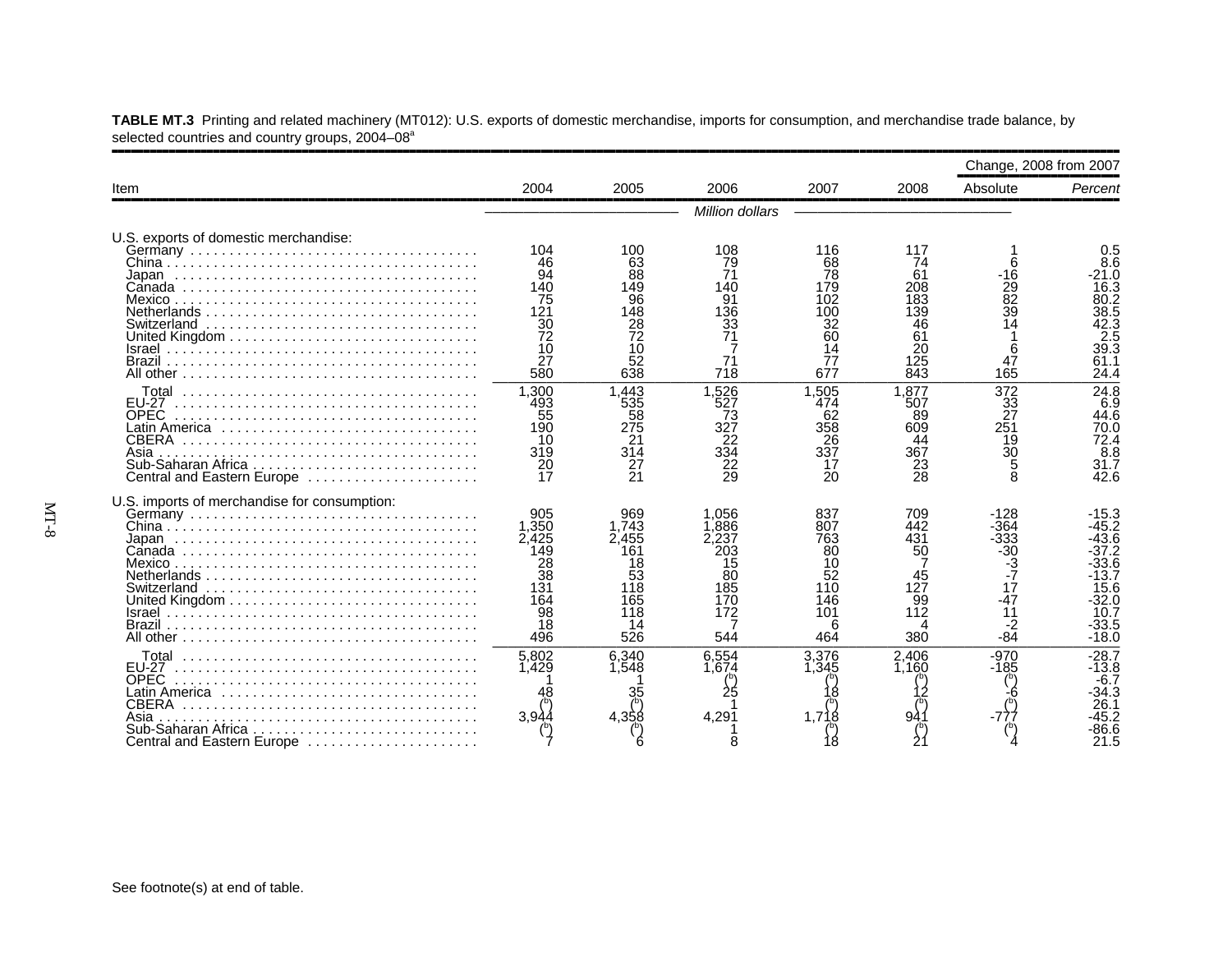,,,,,,,,,,,,,,,,,,,,,,,,,,,,,,,,,,,,,,,,,,,,,,,,,,,,,,,,,,,,,,,,,,,,,,,,,,,,,,,,,,,,,,,,,,,,,,,,,,,,,,,,,,,,,,,,,,,,,,,,,,,,,,,,,,,,,,,,,,,,,,,,,,,,,,,,,,,,,,,,Change, 2008 from 2007 ,,,,,,,,,,,,,,,,,,,,,,,,,,Item 2004 2005 2006 2007 2008 Absolute *Percent* ,,,,,,,,,,,,,,,,,,,,,,,,,,,,,,,,,,,,,,,,,,,,,,,,,,,,,,,,,,,,,,,,,,,,,,,,,,,,,,,,,,,,,,,,,,,,,,,,,,,,,,,,,,,,,,,,,,,,,,,,,,,,,,,,,,,,,,,,,,,,,,,,,,,,,,,,,,,,,,,,––––––––––––––––––––––––– *Million dollars* ––––––––––––––––––––––––––––U.S. merchandise trade balance: Germany . . . . . . . . . . . . . . . . . . . . . . . . . . . . . . . . . . . . . -801 -869 -948 -721 -592 <sup>129</sup> 17.9 China . . . . . . . . . . . . . . . . . . . . . . . . . . . . . . . . . . . . . . . . -1,304 -1,680 -1,806 -739 -368 <sup>370</sup> 50.1 Japan . . . . . . . . . . . . . . . . . . . . . . . . . . . . . . . . . . . . . . . -2,331 -2,367 -2,165 -686 -369 <sup>316</sup> 46.1 Canada . . . . . . . . . . . . . . . . . . . . . . . . . . . . . . . . . . . . . . -9 -12 -63 100 158 59 59.1 Mexico . . . . . . . . . . . . . . . . . . . . . . . . . . . . . . . . . . . . . . . 47 79 76 91 176 85 92.994.6 Netherlands . . . . . . . . . . . . . . . . . . . . . . . . . . . . . . . . . . . 83 95 56 48 94 46 94.6 $\ddot{\cdot}$ Switzerland . . . . . . . . . . . . . . . . . . . . . . . . . . . . . . . . . . . -101 -90 -152 -78 -81 -3 -4.5United Kingdom . . . . . . . . . . . . . . . . . . . . . . . . . . . . . . . . -92 -94 -99 -86 -38 <sup>48</sup> 56.0 Israel . . . . . . . . . . . . . . . . . . . . . . . . . . . . . . . . . . . . . . . . -88 -108 -165 -86 -92 -5 -5.9 $-5.9$ <br>68.8 Brazil . . . . . . . . . . . . . . . . . . . . . . . . . . . . . . . . . . . . . . . . 8 38 64 71 121 49 68.8 116.4 All other . . . . . . . . . . . . . . . . . . . . . . . . . . . . . . . . . . . . . . 84 112 174 214 462 249––––––––––––––––––––––––––––––––––––––––––––––––––––––––––––––––––––––––––––––––– $\frac{71.8}{25.0}$ <br>44.7 Total . . . . . . . . . . . . . . . . . . . . . . . . . . . . . . . . . . . . . . -4,502 -4,897 -5,029 -1,871 -529 1,343 71.8 EU-27 . . . . . . . . . . . . . . . . . . . . . . . . . . . . . . . . . . . . . . . -936 -1,013 -1,147 -870 -652 <sup>218</sup> 25.0 OPEC . . . . . . . . . . . . . . . . . . . . . . . . . . . . . . . . . . . . . . . <sup>53</sup> <sup>57</sup> <sup>73</sup> <sup>62</sup> <sup>89</sup> <sup>27</sup> 44.7: Latin America . . . . . . . . . . . . . . . . . . . . . . . . . . . . . . . . . 141 241 302 341 598 257 75.5CBERA . . . . . . . . . . . . . . . . . . . . . . . . . . . . . . . . . . . . . . 10 21 22 26 44 19 72.5 $58.4$ Asia . . . . . . . . . . . . . . . . . . . . . . . . . . . . . . . . . . . . . . . . . -3,625 -4,044 -3,957 -1,381 -574 <sup>807</sup> 58.4 Sub-Saharan Africa . . . . . . . . . . . . . . . . . . . . . . . . . . . . . 20 26 21 17 23 6 34.6 Central and Eastern Europe . . . . . . . . . . . . . . . . . . . . . . 10 15 21 2 7 5 196.0 ,,,,,,,,,,,,,,,,,,,,,,,,,,,,,,,,,,,,,,,,,,,,,,,,,,,,,,,,,,,,,,,,,,,,,,,,,,,,,,,,,,,,,,,,,,,,,,,,,,,,,,,,,,,,,,,,,,,,,,,,,,,,,,,,,,,,,,,,,,,,,,,,,,,,,,,,,,,,,,,,

**TABLE MT.3** Printing and related machinery (MT012): U.S. exports of domestic merchandise, imports for consumption, and merchandise trade balance, by selected countries and country groups, 2004–08<sup>a</sup>—*Continued* 

*Source*: Compiled from official statistics of the U.S. Department of Commerce.

*Note*: Calculations based on unrounded data. The countries shown are those with the largest total U.S. trade (U.S. imports plus U.S. exports) in these products in 2008.

<sup>a</sup>Import values are based on customs value; export values are based on f.a.s. value, U.S. port of export. bLess than \$500,000.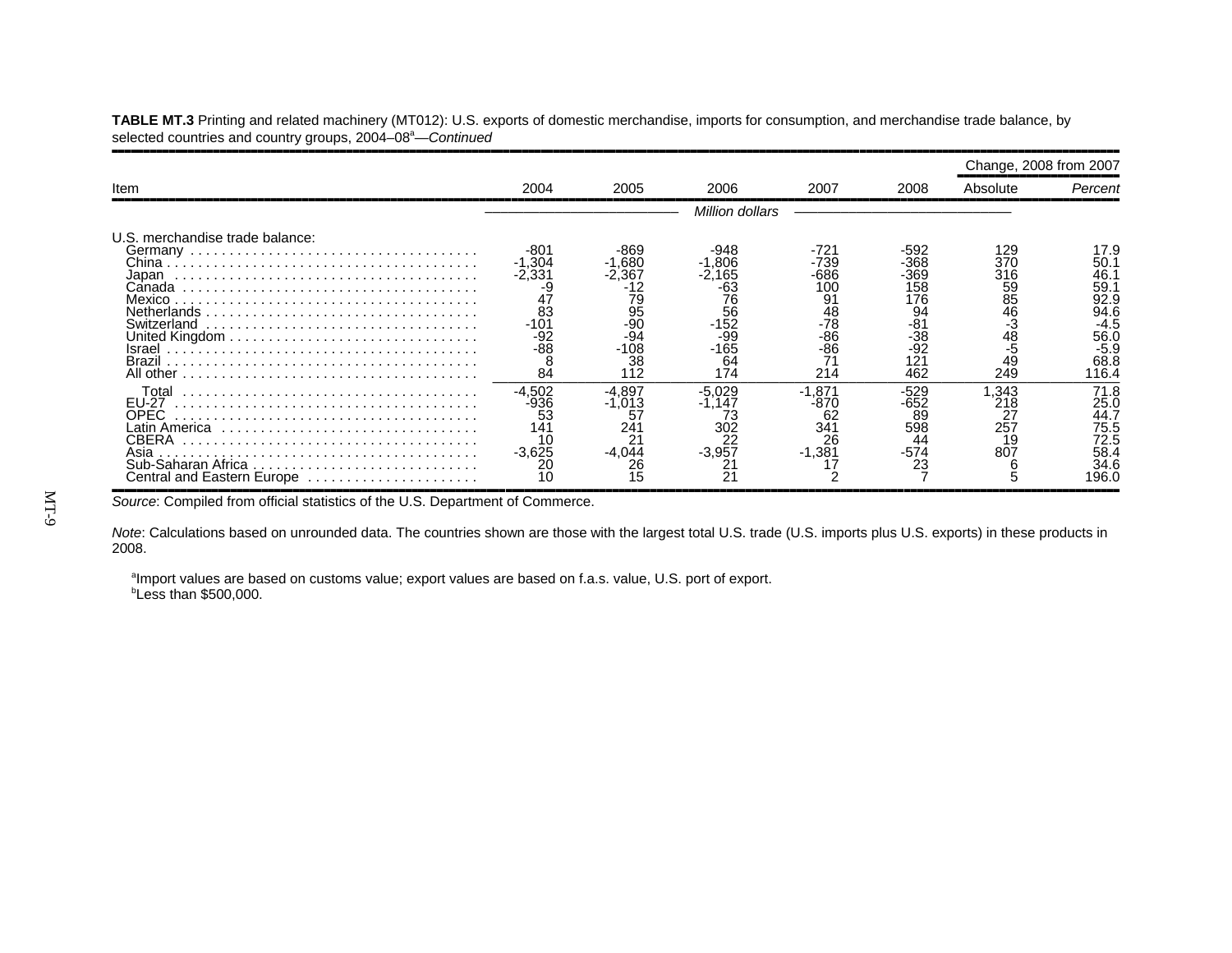States, $18$  and duty-free treatment in Mexico for U.S. parts exports $19$  in this sector have facilitated U.S.-Mexico trade in the printing and related machinery industry.

#### *U.S. Imports*

U.S. imports of printing and related machinery decreased by \$970 million (29 percent) to \$2.4 billion in 2008, as imports from each of the 10 leading U.S. suppliers declined. The import declines were driven by reduced U.S. demand for parts associated with singlefunction and multifunction copy machines from China and Japan, in particular. U.S. imports of these parts from Japan decreased by 21 percent to \$128.8 million and from China by 51 percent to \$120 million.<sup>20</sup> Imports of printing and related machinery from these two countries, which together represented 36 percent (\$873 million) of total sector imports, fell by 44 percent to \$873 million in 2008 (table MT.3).

The global financial crisis forced key U.S. markets for the printing and imaging industry—the government, hotel industry, law firms, and public schools—to reduce spending on new hardware, which is reflected in the reduction of imports from leading parts suppliers in China and Japan.<sup>21</sup> The United States is most likely relying on inventories of parts to repair existing photocopy machines, which has reduced the need for these imports. Also, the dollar depreciated against the Japanese yen by 19 percent during 2008, which made Japanese imports relatively more expensive. $22$ 

<sup>&</sup>lt;sup>18</sup> The majority of copy and printing machine parts distributors are based in California, Texas, and Florida, and many of these companies advertise the Spanish-speaking capabilities of their staff. ENX Mexico & Latin America, "Buyers Guide," October–December 2008.

<sup>&</sup>lt;sup>19</sup> Under the maquiladora program, factories in Mexico receive duty-free and tariff-free treatment for imported raw materials from a country that are used for manufacturing a finished product. The assembled product is then exported back to the United States.

 $20$  Compiled from official statistics of the U.S. Department of Commerce.

 $21$  Hollis, "Recession Rescue," December 2008, 23.

 $22$  From December 2007 to December 2008, the value of the yen relative to the dollar increased from Y\$112.449 to Y\$91.275. Board of Governors of the Federal Reserve System, "Japan/U.S. Foreign Exchange Rates," 2009.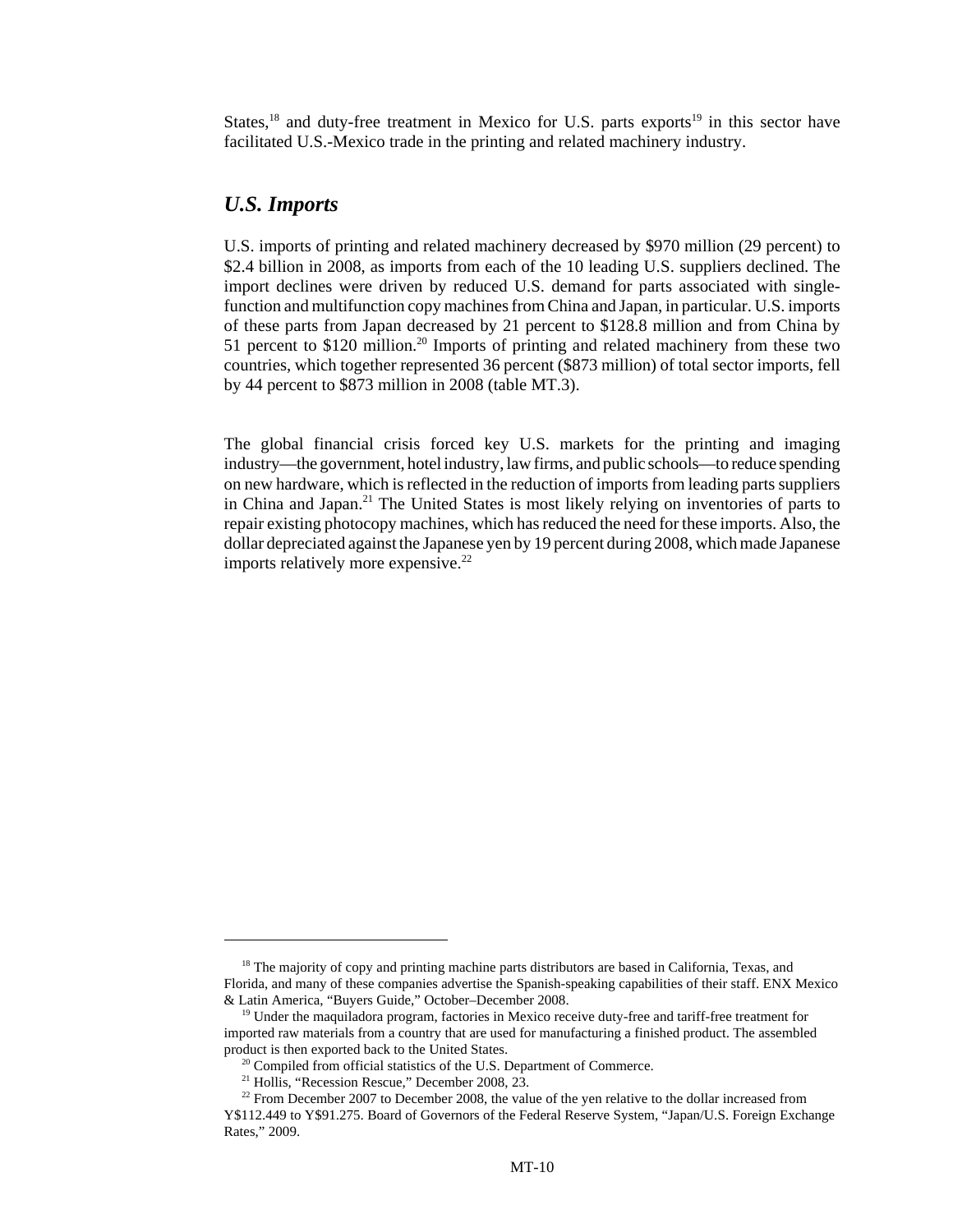### **Farm and Garden Machinery and Equipment**

**Linda White (202) 205-3427 linda.white@usitc.gov**

**Change in 2008 from 2007:**

#### **U.S. trade surplus: Increased by \$1.5 billion (59 percent) to \$4.2 billion U.S. exports: Increased by \$2.3 billion (25 percent) to \$11.6 billion U.S. imports: Increased by \$772 million (12 percent) to \$7.4 billion**

The increase in the U.S. trade surplus for farm and garden machinery and equipment was driven by growth in U.S. exports (\$2.3 billion) that was three times the growth in U.S. imports (\$772 million). The increased value of U.S. trade for these products in 2008 is largely attributable to a continued effort by crop farmers to improve their productivity in the face of growing world demand for food, livestock feed, and, more recently, biofuels.<sup>23</sup> The farm and garden machinery and equipment industry consists primarily of a few large multinational companies that source products and related components from their worldwide production and distribution centers to serve global markets. $^{24}$ 

#### *U.S. Exports*

The increased value of U.S. exports of farm and garden machinery and equipment is due to a combination of factors, including high crop prices in the global market, $^{25}$  the depreciation of the U.S. dollar relative to the currencies of several major U.S. export markets,  $26$ accelerated mechanization of agriculture in several countries.<sup>27</sup> and the globalization of the industry's supply chains.

Canada remained the leading market for U.S. exports of farm and garden machinery and equipment in 2008, accounting for \$2.9 billion (25 percent) of all such exports. Other major markets for U.S. exports in 2008 were Australia, Mexico, and Russia,<sup>28</sup> which together accounted for nearly \$2.6 billion (22 percent) of all such exports (table MT.4). These four

<sup>&</sup>lt;sup>23</sup> Vogel, "Farm Equipment Exports Boom," November 2008, 30. Biofuels can be made from agricultural crops such as corn, sugarcane, and grasses. *Science Daily*, "Biofuels: More Than Just Ethanol," April 6, 2007.

 <sup>24</sup> IBISWorld Inc., *Tractors and Agricultural Machinery Manufacturing*, December 2, 2008, 22–31.

<sup>&</sup>lt;sup>25</sup> Funk, "Weak Crop Prices End Feast in Farm States," April 8, 2009.

<sup>&</sup>lt;sup>26</sup> The U.S. dollar depreciated in 2008 relative to the Australian and Canadian dollars, the euro, and the Russian ruble, but appreciated against the Mexican peso. Board of Governors of the Federal Reserve System, "Foreign Exchange Rates (Annual)," January 2, 2009.

 $27$  Countries that are reportedly to be accelerating the mechanization of their farm industries include Brazil, China, India, Indonesia, Russia, and Thailand. U.S. exports of farm and garden machinery and equipment increased to each of these countries in 2008; together, they accounted for an increase of \$466 million (52 percent). Fontelera, "Optimistic Outlook for Agricultural Machinery," March 3, 2009; compiled from official statistics of the U.S. Department of Commerce.

 $28$  In 2006, the Russian Ministry of Agriculture established and implemented the "Program of Engineering" Modification," which requires the government of Russia to assist Russian farmers and agricultural companies in replacing 40 percent of their tractors and 55 percent of their combines. US&FCS and U.S. Department of State, *Doing Business in Russia*, 2008.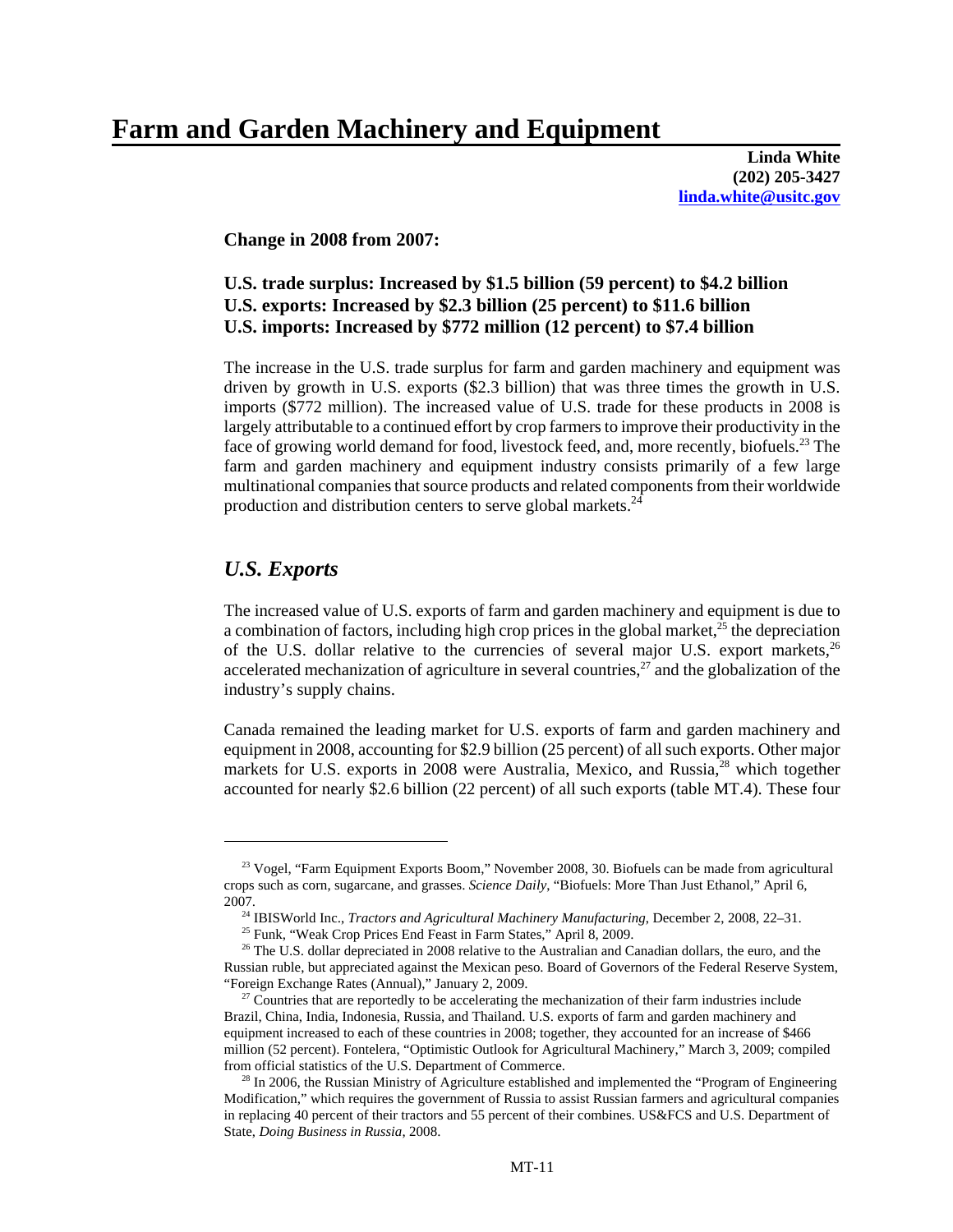|                                                                                                                                   |                                                                             |                                                                              |                                                                              |                                                                              |                                                                               | Change, 2008 from 2007                                                |                                                                                                 |
|-----------------------------------------------------------------------------------------------------------------------------------|-----------------------------------------------------------------------------|------------------------------------------------------------------------------|------------------------------------------------------------------------------|------------------------------------------------------------------------------|-------------------------------------------------------------------------------|-----------------------------------------------------------------------|-------------------------------------------------------------------------------------------------|
| Item                                                                                                                              | 2004                                                                        | 2005                                                                         | 2006                                                                         | 2007                                                                         | 2008                                                                          | Absolute                                                              | Percent                                                                                         |
|                                                                                                                                   |                                                                             |                                                                              | Million dollars                                                              |                                                                              |                                                                               |                                                                       |                                                                                                 |
| U.S. exports of domestic merchandise:<br>Italv                                                                                    | 1.724<br>244<br>133<br>635<br>704<br>286<br>-82<br>221<br>82<br>87<br>1,900 | 1,910<br>333<br>131<br>570<br>661<br>331<br>87<br>272<br>174<br>113<br>2,304 | 1,947<br>395<br>116<br>655<br>636<br>341<br>87<br>266<br>207<br>115<br>2.768 | 2.382<br>404<br>185<br>753<br>538<br>350<br>91<br>285<br>468<br>111<br>3.677 | 2.941<br>523<br>157<br>964<br>835<br>382<br>102<br>357<br>761<br>147<br>4,388 | 559<br>119<br>-29<br>211<br>297<br>32<br>11<br>71<br>293<br>36<br>711 | 23.5<br>29.5<br>$-15.4$<br>27.9<br>55.3<br>9.2<br>12.0<br>25.0<br>62.6<br>32.4<br>19.3          |
| <b>EU-27</b><br><b>OPEC</b><br>Latin America ,,,,,,,,,,,,,,,,,,,,,,,,,,,,,,<br><b>CBERA</b><br>Asia<br>Central and Eastern Europe | 6,098<br>1,415<br>159<br>1.207<br>34<br>403<br>180<br>75                    | 6.885<br>1,840<br>188<br>1.177<br>46<br>467<br>154<br>142                    | 7.533<br>2,068<br>259<br>.377<br>67<br>473<br>205<br>142                     | 9.245<br>2.365<br>381<br>1.716<br>72<br>579<br>294<br>179                    | 11.557<br>2.768<br>459<br>2.105<br>71<br>615<br>321<br>300                    | 2,312<br>403<br>78<br>390<br>-1<br>36<br>27<br>121                    | 25.0<br>17.0<br>20.3<br>22.7<br>$-1.4$<br>6.3<br>$\frac{9.3}{67.4}$                             |
| U.S. imports of merchandise for consumption:<br>Italv                                                                             | 917<br>688<br>1,569<br>377<br>13<br>496<br>593<br>370<br>226<br>966         | 973<br>739<br>1.658<br>463<br>12<br>584<br>635<br>361<br>254<br>1.220        | 869<br>760<br>.581<br>506<br>15<br>496<br>638<br>311<br>299<br>1.161         | 946<br>746<br>.281<br>424<br>14<br>486<br>658<br>362<br>434<br>1,268         | 1.114<br>986<br>1.260<br>421<br>13<br>462<br>739<br>422<br>535<br>1,441       | 169<br>240<br>$-21$<br>-3<br>-24<br>81<br>59<br>101<br>173            | 17.8<br>32.1<br>$-1.6$<br>$-0.8$<br>$-7.5$<br>$-5.0$<br>12.4<br>16.4<br>$-86.9$<br>23.4<br>13.6 |
| <b>EU-27</b><br><b>OPEC</b><br>Latin America<br>CBERA<br>Asia<br>Sub-Saharan Africa<br>Central and Eastern Europe                 | 6,216<br>2.460<br>532<br>2.145<br>10<br>37                                  | 6.900<br>2.709<br>658<br>2,39<br>6<br>49                                     | 6.638<br>2.580<br>5<br>658<br>2.36'<br>49                                    | 6.621<br>2.705<br>З<br>574<br>2,238<br>61                                    | 7.394<br>3.152<br>3<br>559<br>2,334<br>85                                     | 772<br>446<br>Ι5                                                      | $11.\overline{7}$<br>16.5<br>13.3<br>$-2.6$<br>149.5<br>4.3<br>12.8<br>39.4                     |

**TABLE MT.4** Farm and garden machinery and equipment (MT009): U.S. exports of domestic merchandise, imports for consumption, and merchandise trade balance, by selected countries and country groups, 2004–08<sup>a</sup>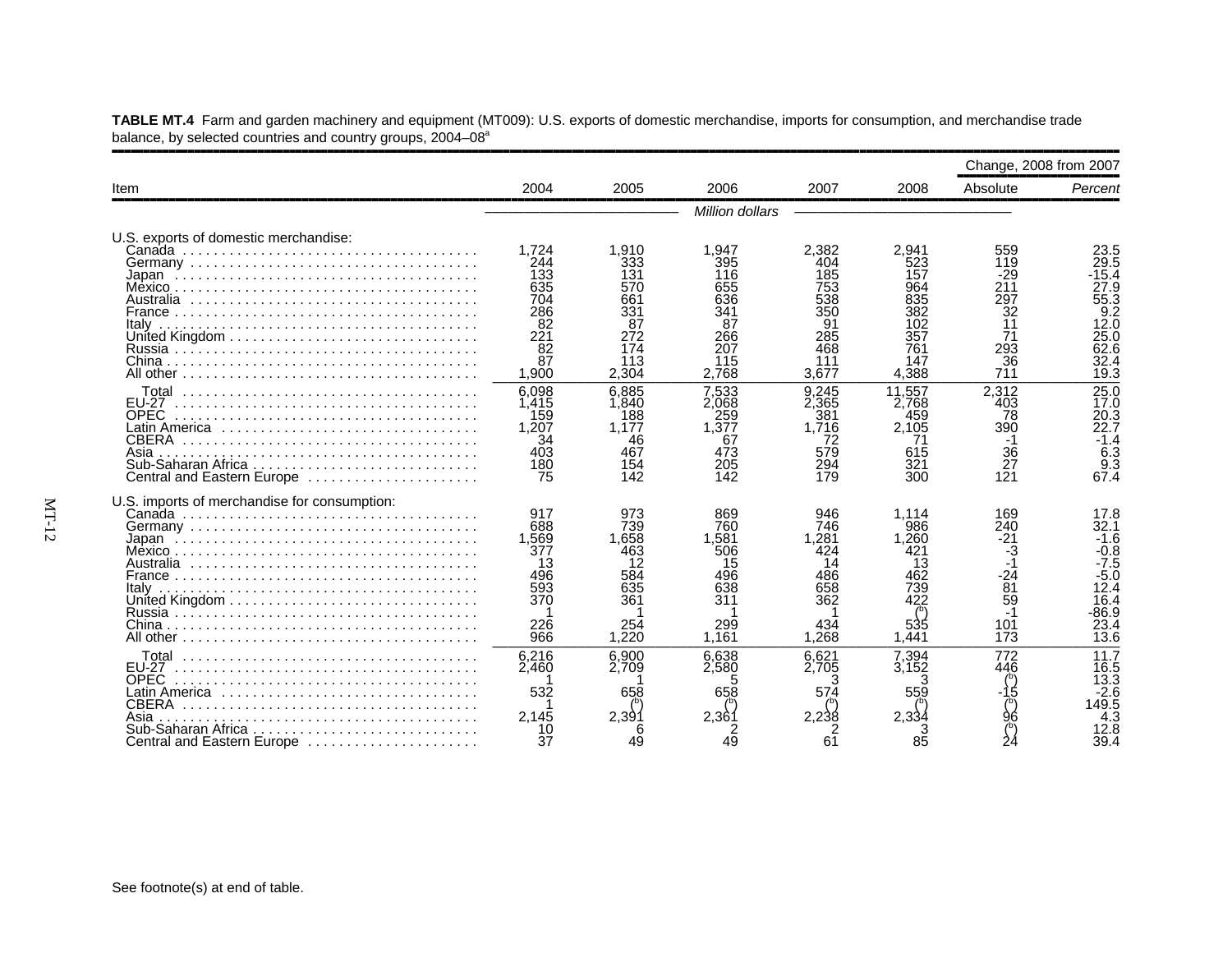,,,,,,,,,,,,,,,,,,,,,,,,,,,,,,,,,,,,,,,,,,,,,,,,,,,,,,,,,,,,,,,,,,,,,,,,,,,,,,,,,,,,,,,,,,,,,,,,,,,,,,,,,,,,,,,,,,,,,,,,,,,,,,,,,,,,,,,,,,,,,,,,,,,,,,,,,,,,,,,,Change, 2008 from 2007 ,,,,,,,,,,,,,,,,,,,,,,,,,,Item 2004 2005 2006 2007 2008 Absolute *Percent* ,,,,,,,,,,,,,,,,,,,,,,,,,,,,,,,,,,,,,,,,,,,,,,,,,,,,,,,,,,,,,,,,,,,,,,,,,,,,,,,,,,,,,,,,,,,,,,,,,,,,,,,,,,,,,,,,,,,,,,,,,,,,,,,,,,,,,,,,,,,,,,,,,,,,,,,,,,,,,,,,––––––––––––––––––––––––– *Million dollars* ––––––––––––––––––––––––––––U.S. merchandise trade balance:Canada ................. . . . . . . . . . . . . . . . . . . . . . . . . . . . . . . . . . . . . . . <sup>807</sup> <sup>936</sup> 1,078 1,437 1,827 <sup>390</sup> 27.2 Germany . . . . . . . . . . . . . . . . . . . . . . . . . . . . . . . . . . . . . -443 -406 -366 -343 -463 -120 -35.2 Japan . . . . . . . . . . . . . . . . . . . . . . . . . . . . . . . . . . . . . . . -1,436 -1,527 -1,465 -1,095 -1,103 -8 -0.7 Mexico . . . . . . . . . . . . . . . . . . . . . . . . . . . . . . . . . . . . . . . <sup>258</sup> <sup>107</sup> <sup>149</sup> <sup>329</sup> <sup>543</sup> <sup>214</sup> 65.0 $65.0$ <br>57.0 Australia . . . . . . . . . . . . . . . . . . . . . . . . . . . . . . . . . . . . . 691 649 621 523 822 298 57.041.5 France . . . . . . . . . . . . . . . . . . . . . . . . . . . . . . . . . . . . . . . -210 -254 -155 -136 -80 57 41.5 $-12.4$ Italy . . . . . . . . . . . . . . . . . . . . . . . . . . . . . . . . . . . . . . . . . -512 -548 -551 -567 -637 -70 -12.4 United Kingdom . . . . . . . . . . . . . . . . . . . . . . . . . . . . . . . . -149 -89 -45 -77 -65 <sup>12</sup> 15.6 Russia . . . . . . . . . . . . . . . . . . . . . . . . . . . . . . . . . . . . . . . <sup>81</sup> <sup>173</sup> <sup>205</sup> <sup>467</sup> <sup>761</sup> <sup>294</sup> 63.1 $63.1$ -20.2 China . . . . . . . . . . . . . . . . . . . . . . . . . . . . . . . . . . . . . . . . -138 -141 -184 -322 -388 -65 -20.2 $\overline{22.4}$ All other . . . . . . . . . . . . . . . . . . . . . . . . . . . . . . . . . . . . . . 934 1,084 1,607 2,408 2,947 538 22.4 ––––––––––––––––––––––––––––––––––––––––––––––––––––––––––––––––––––––––––––––––– $\frac{58.7}{-12.9}$  Total . . . . . . . . . . . . . . . . . . . . . . . . . . . . . . . . . . . . . . -117 -15 <sup>895</sup> 2,624 4,163 1,540 58.7 EU-27 . . . . . . . . . . . . . . . . . . . . . . . . . . . . . . . . . . . . . . . -1,046 -869 -512 -340 -384 -44 -12.9 OPEC . . . . . . . . . . . . . . . . . . . . . . . . . . . . . . . . . . . . . . . <sup>159</sup> <sup>187</sup> <sup>253</sup> <sup>378</sup> <sup>455</sup> <sup>77</sup> 20.4 $\frac{56.7}{35.4}$ Latin America . . . . . . . . . . . . . . . . . . . . . . . . . . . . . . . . . <sup>676</sup> <sup>519</sup> <sup>718</sup> 1,142 1,547 <sup>405</sup> 35.4 CBERA . . . . . . . . . . . . . . . . . . . . . . . . . . . . . . . . . . . . . . <sup>33</sup> <sup>46</sup> <sup>67</sup> <sup>72</sup> <sup>71</sup> -1 -1.7 $-3.6$ Asia . . . . . . . . . . . . . . . . . . . . . . . . . . . . . . . . . . . . . . . . . -1,742 -1,924 -1,888 -1,659 -1,719 -60 -3.6 Sub-Saharan Africa . . . . . . . . . . . . . . . . . . . . . . . . . . . . . 170 149 203 291 318 27 9.3 Central and Eastern Europe . . . . . . . . . . . . . . . . . . . . . . 38 93 93 118 215 97 81.8 ,,,,,,,,,,,,,,,,,,,,,,,,,,,,,,,,,,,,,,,,,,,,,,,,,,,,,,,,,,,,,,,,,,,,,,,,,,,,,,,,,,,,,,,,,,,,,,,,,,,,,,,,,,,,,,,,,,,,,,,,,,,,,,,,,,,,,,,,,,,,,,,,,,,,,,,,,,,,,,,,

**TABLE MT.4** Farm and garden machinery and equipment (MT009): U.S. exports of domestic merchandise, imports for consumption, and merchandise trade balance, by selected countries and country groups, 2004–08<sup>a</sup>—*Continued* 

*Source*: Compiled from official statistics of the U.S. Department of Commerce.

*Note*: Calculations based on unrounded data. The countries shown are those with the largest total U.S. trade (U.S. imports plus U.S. exports) in these products in 2008.

<sup>a</sup>Import values are based on customs value; export values are based on f.a.s. value, U.S. port of export. bLess than \$500,000.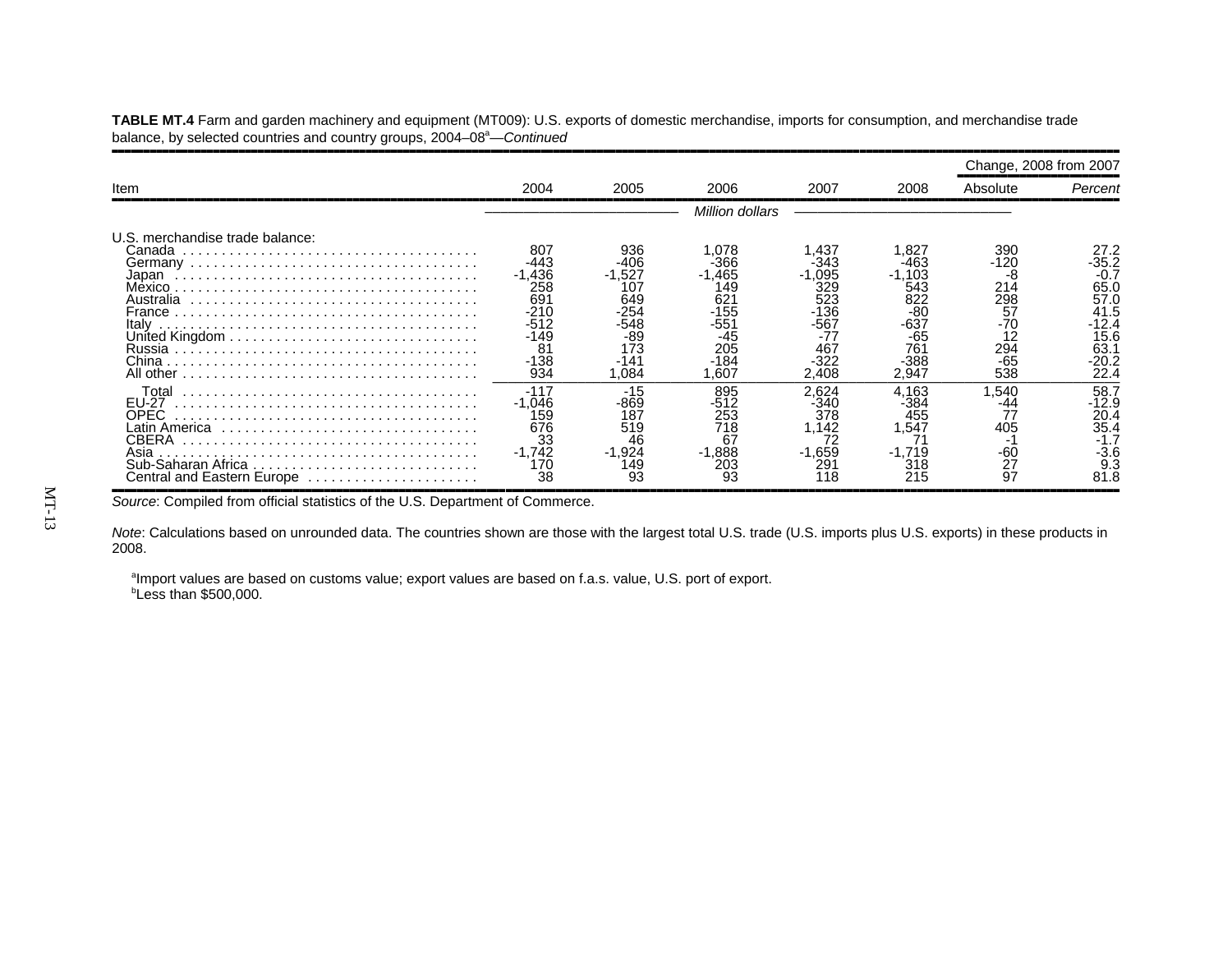major markets also accounted for the majority of the product group's export growth in 2008, which together increased by \$1.4 billion (59 percent). The 2008 growth in U.S. exports was dominated by tractors, which increased by \$913 million (34 percent) to \$3.6 billion;<sup>29</sup> harvesting and threshing machinery, which rose by \$469 million (22 percent) to \$2.6 billion; $30 \text{ irrigation}$  equipment and sprayers, which increased by \$394 million (65 percent) to \$1 billion;<sup>31</sup> and sector parts, which rose by \$273 million (9 percent) to  $$3.3$  billion.<sup>32</sup>

#### *U.S. Imports*

Japan continued to be the leading supplier of imported farm and garden machinery and equipment in 2008, accounting for nearly \$1.3 billion (17 percent) of all such U.S. imports. However, imports from Japan decreased by \$21 million in 2008, continuing a multiyear downward trend.<sup>33</sup> Other major sources of U.S. imports of farm and garden machinery and equipment in 2008 were Canada and Germany, together accounting for \$2.1 billion (28 percent) of all such imports and \$409 million of import growth. Although China accounted for a comparatively small amount of U.S. imports in 2008 (\$535 million, or 7 percent of all such imports), imports from China have grown steadily for the past five years, recording the third-largest absolute increase (\$101 million) in 2008.

In 2008, growth in U.S. imports was dominated by parts for farm and garden machinery and equipment (increased by 19 percent to \$2.8 billion), which is illustrative of the globalization of this industry's supply chains. The largest increase in parts was for tractors.34 U.S. imports of tractors also increased, by 6 percent to nearly \$3.0 billion. Harvesting and threshing machinery imports increased by 10 percent to nearly \$849 million.

 $^{29}$  Australia, Canada, and Russia dominated the growth in U.S. tractor exports; exports to these countries increased by 45 percent to \$456 million.

<sup>&</sup>lt;sup>30</sup> U.S. exports of harvesting and threshing machinery increased by the largest amount to Canada; such exports increased by 35 percent to \$851.3 million. Australia and Russia followed; exports to these countries increased by 50 percent to \$342 million.

<sup>&</sup>lt;sup>31</sup> Australia, Brazil, Canada, and United Arab Emirates dominated the growth in U.S. exports of irrigation equipment and sprayers; exports to these countries increased by 123 percent to \$375 million.

 $32$  U.S. exports of farm and garden machinery and equipment parts increased by the largest amount to Mexico; such exports increased by 28 percent to \$621 million. Australia, Brazil, Canada, and Germany followed, collectively accounting fo an increase of 14 percent to \$1.5 billion. Major U.S. farm and garden machinery and equipment manufacturers have distribution centers in Australia and manufacturing and distribution centers in Brazil, Canada, Germany, and Mexico.

<sup>&</sup>lt;sup>33</sup> U.S. imports from Japan in this sector declined each year since 2005. Japan's U.S. import market share has declined steadily from 25 percent in 2004 to 17 percent in 2008.

<sup>&</sup>lt;sup>34</sup> U.S. imports of parts for tractors increased by 8 percent to \$1.4 billion in 2008. The majority of these parts were sourced from China, Germany, Italy, and Japan, which collectively accounted for \$859 million, or 62 percent, of total parts imports.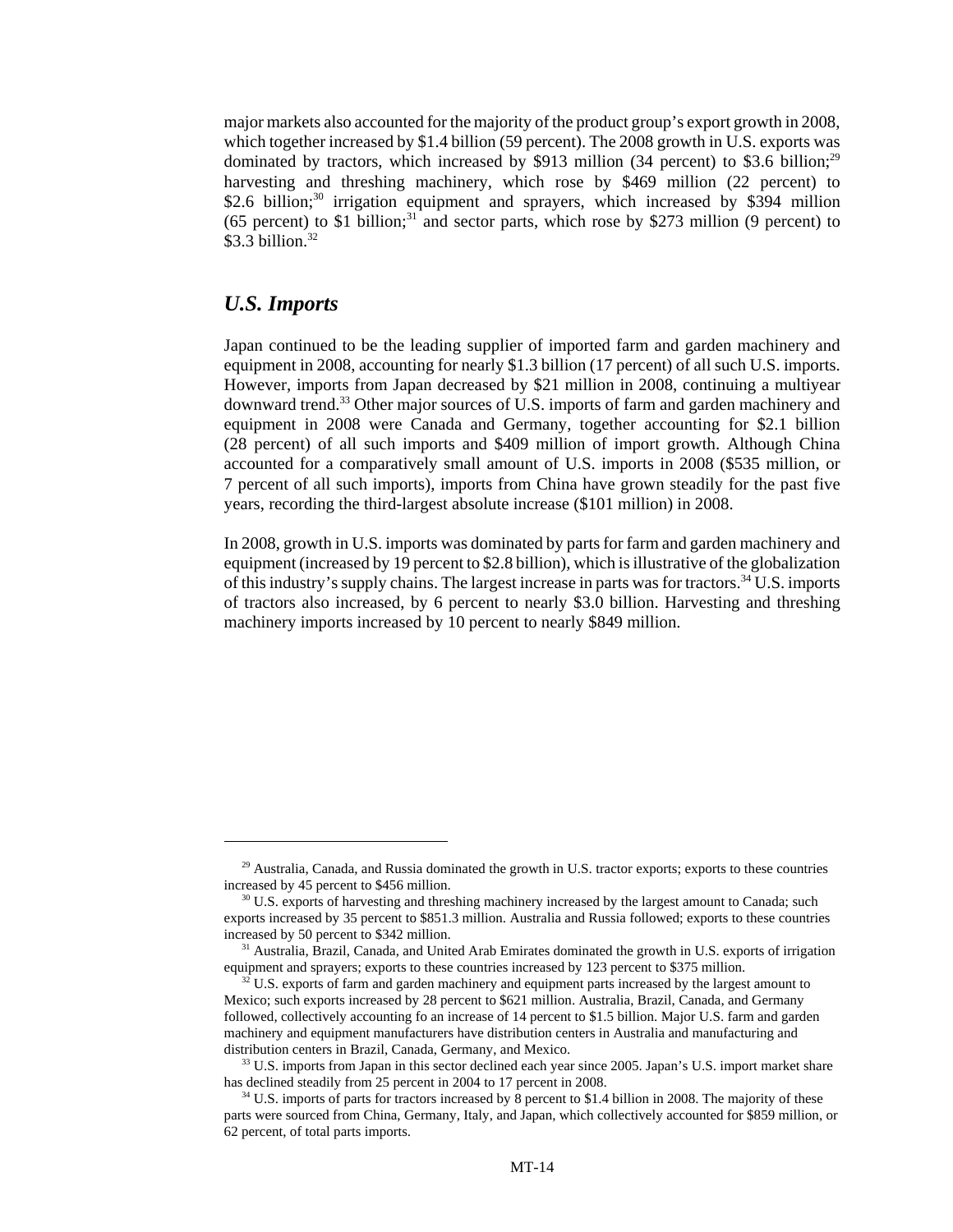**Dennis Fravel (202) 205-3404 dennis.fravel@usitc.gov**

**Change in 2008 from 2007:**

#### **U.S. trade balance: Changed by \$1.0 billion, from \$492 million deficit to a \$521 million surplus U.S. exports: Increased by \$1.8 billion (20 percent) to \$10.8 billion U.S. imports: Increased by \$810 million (9 percent) to \$10.3 billion**

The U.S. trade balance in Miscellaneous Machinery changed by \$1.0 billion, from a deficit of \$492 million in 2007 to a \$521 million surplus in 2008 (table MT.5), primarily reflecting increased exports of machinery for working hot glass and certain oil and gas field machinery. An increase in imports of certain oil and gas field machinery, other machinery, and elevators partially offset the rise in exports.

#### *U.S. Exports*

In 2008, the increase in U.S. exports of \$1.8 billion (20 percent) (table MT.5) is principally attributable to a rise in exports of machines for hot-working glass, parts of certain crude petroleum and natural gas field handling machinery, and wireline/downhole machinery.36 The leading markets that accounted for much of the increase were Japan (up by \$213 or 80 percent), Brazil (up by \$208 million, or 11 percent),<sup>37</sup> Mexico (up by \$200 million, or 25 percent), Taiwan (up by \$187 million, or 80 percent), and Canada (up by \$141 million, or 9 percent).

U.S. exports of machinery for hot-working glass rose by \$626 million (149 percent) to \$1 billion in 2008. U.S. exports of such machinery totaled \$219 million to Taiwan and \$214 million to Japan, both likely for liquid-crystal display (LCD) glass production upgrades in those countries by a U.S. manufacturer in order to support its customers' efforts to meet growing demand for their LCD televisions.<sup>38</sup>

U.S. exports of crude petroleum and natural gas field handling and wireline/downhole machinery rose by \$519 million (28 percent) to almost \$2.4 billion in 2008. The increase in

<sup>&</sup>lt;sup>35</sup> This industry/commodity group includes isotopic separation equipment; producer or water gas generators; calendering machinery; dusters and sprayers excluding those for agriculture; pulley tackle and hoists; other lifting and loading machinery; leather tanning and working machinery; glassware and electric lamp assembly machinery; tobacco-working machinery; other miscellaneous machinery, gaskets and seals, and machinery parts not elsewhere specified in HTS chap. 84; and other miscellaneous electrical machinery.

<sup>&</sup>lt;sup>36</sup> Crude petroleum and natural gas handling machinery is used to lift, load, and unload oil and gas both on land and at sea, such as in loading crude petroleum into, or unloading oil from, ships or refining facilities. In the crude petroleum and natural gas industry, wireline equipment technology uses cables to lower equipment into the well, and downhole equipment is used to perform operations inside the well.

<sup>&</sup>lt;sup>37</sup> Included in the "all other" category in table MT.5.

 <sup>38</sup> Corning, Inc., "Corning Expands Generation 8 Capacity in Japan," February 7, 2007; Corning, Inc., "Corning to Bring Generation 8 Capability to Taiwan," April 25, 2007.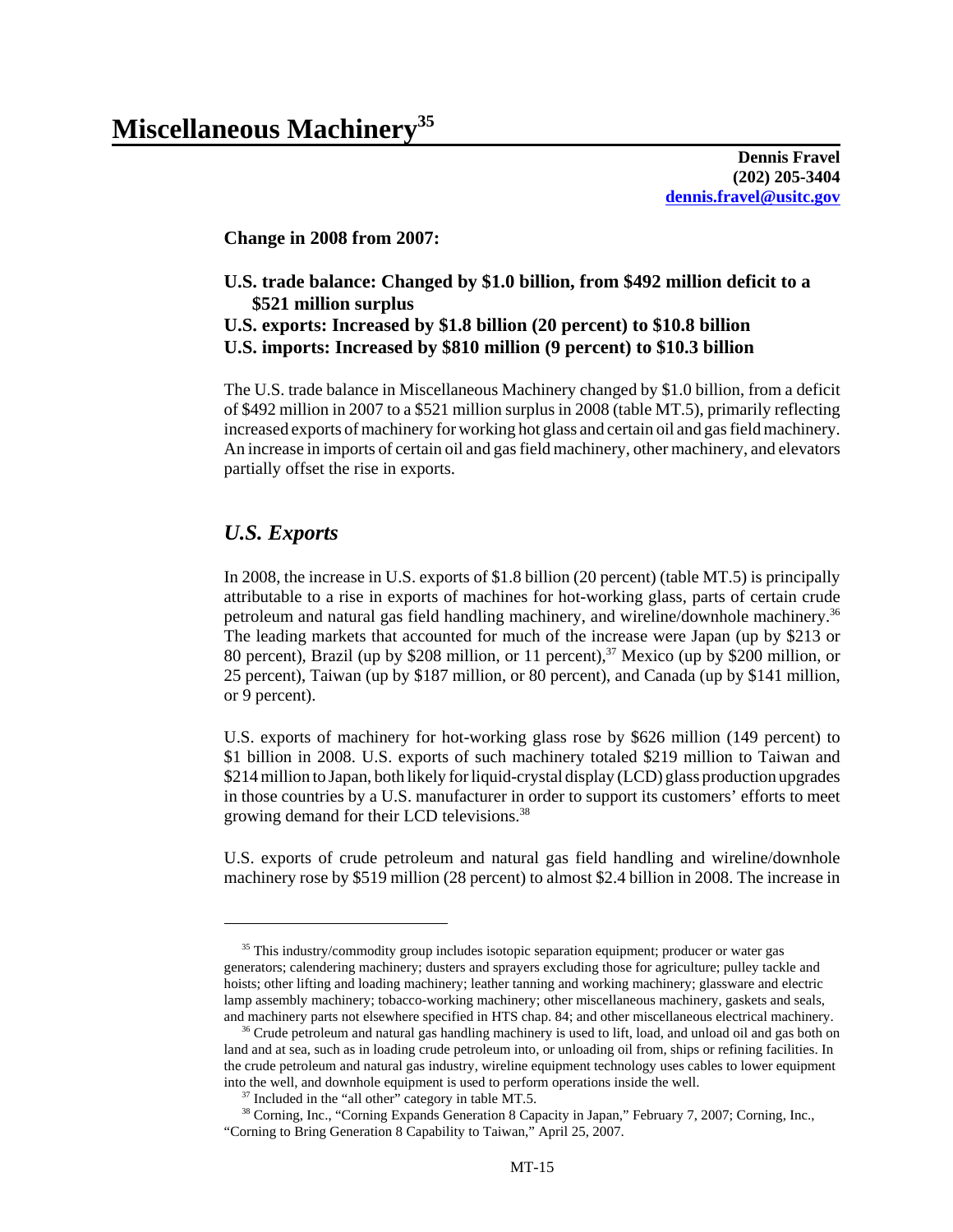|                                                                                                                                  |                                                                                   |                                                                                  |                                                                                 |                                                                                |                                                                                 | Change, 2008 from 2007                                                       |                                                                                     |
|----------------------------------------------------------------------------------------------------------------------------------|-----------------------------------------------------------------------------------|----------------------------------------------------------------------------------|---------------------------------------------------------------------------------|--------------------------------------------------------------------------------|---------------------------------------------------------------------------------|------------------------------------------------------------------------------|-------------------------------------------------------------------------------------|
| Item                                                                                                                             | 2004                                                                              | 2005                                                                             | 2006                                                                            | 2007                                                                           | 2008                                                                            | Absolute                                                                     | Percent                                                                             |
|                                                                                                                                  |                                                                                   |                                                                                  | Million dollars                                                                 |                                                                                |                                                                                 |                                                                              |                                                                                     |
| U.S. exports of domestic merchandise:<br>Italy<br>Netherlands                                                                    | 1.330<br>833<br>471<br>297<br>378<br>268<br>314<br>89<br>482<br>178               | 1,451<br>886<br>413<br>290<br>81<br>629<br>215                                   | 1,759<br>876<br>606<br>403<br>537<br>353<br>354<br>89<br>462<br>291             | 1.603<br>798<br>608<br>348<br>267<br>450<br>360<br>99<br>234<br>224            | 1.745<br>998<br>526<br>404<br>480<br>430<br>454<br>108<br>421<br>215            | 141<br>200<br>-82<br>56<br>213<br>$-20$<br>$\overline{94}$<br>9<br>187<br>-9 | 8.8<br>25.1<br>-13.5<br>16.2<br>79.7<br>$-4.5$<br>26.2<br>8.8<br>79.7<br>$-3.8$     |
| <b>FU-27</b><br><b>OPEC</b><br>Latin America ,,,,,,,,,,,,,,,,,,,,,,,,,,,,,<br><b>CBERA</b><br>Asia<br>Central and Eastern Europe | 2,792<br>7.434<br>1,386<br>612<br>1,566<br>59<br>2,301<br>134<br>50               | 3.249<br>8.299<br>1,610<br>608<br>1,699<br>87<br>2,533<br>156<br>79              | 3.779<br>9.509<br>1,778<br>751<br>1.770<br>87<br>2.877<br>195<br>54             | 3.990<br>8.982<br>1.709<br>902<br>1.686<br>88<br>2,394<br>230<br>81            | 5,023<br>10.805<br>.907<br>.174<br>2.360<br>130<br>2.848<br>385<br>115          | 1,034<br>1.823<br>198<br>272<br>674<br>43<br>454<br>156<br>34                | 25.9<br>20.3<br>11.6<br>30.2<br>40.0<br>48.4<br>19.0<br>67.8<br>42.6                |
| U.S. imports of merchandise for consumption:<br>Italv                                                                            | 1.583<br>590<br>661<br>1,370<br>1,143<br>347<br>106<br>545<br>202<br>196<br>1,314 | 1.864<br>679<br>895<br>1.599<br>,288<br>366<br>151<br>602<br>191<br>235<br>1,472 | 2.032<br>815<br>.202<br>.580<br>.506<br>442<br>143<br>601<br>224<br>244<br>.737 | .939<br>.074<br>.293<br>359<br>763<br>410<br>120<br>515<br>161<br>234<br>1.604 | .938<br>.233<br>.447<br>.496<br>836<br>406<br>214<br>499<br>179<br>331<br>1.705 | 159<br>154<br>137<br>73<br>-5<br>94<br>$-16$<br>17<br>97<br>101              | 14.8<br>11.9<br>10.1<br>$\frac{9.5}{-1.2}$<br>78.5<br>$-3.1$<br>10.6<br>41.5<br>6.3 |
| <b>EU-27</b><br><b>OPEC</b><br><b>CBERA</b><br>Asia<br>Sub-Saharan Africa<br>Central and Eastern Europe                          | 8,058<br>3.228<br>623<br>2.257<br>61                                              | 9,343<br>3.668<br>4<br>722<br>$\overline{2}$<br>2.702<br>19<br>68                | 10.527<br>3.854<br>862<br>3.333<br>65                                           | 9.474<br>3.482<br>9<br>1,132<br>2,508<br>80                                    | 10.284<br>3.785<br>8<br>1,310<br>2.858                                          | 810<br>304<br>-1<br>178<br>350<br>2<br>-3                                    | $\overline{8.5}$<br>8.7<br>$-9.5$<br>15.7<br>51.8<br>14.0<br>9.0<br>$-3.7$          |

**TABLE MT.5** Miscellaneous machinery (MT030): U.S. exports of domestic merchandise, imports for consumption, and merchandise trade balance, by selected countries and country groups, 2004–08<sup>a</sup>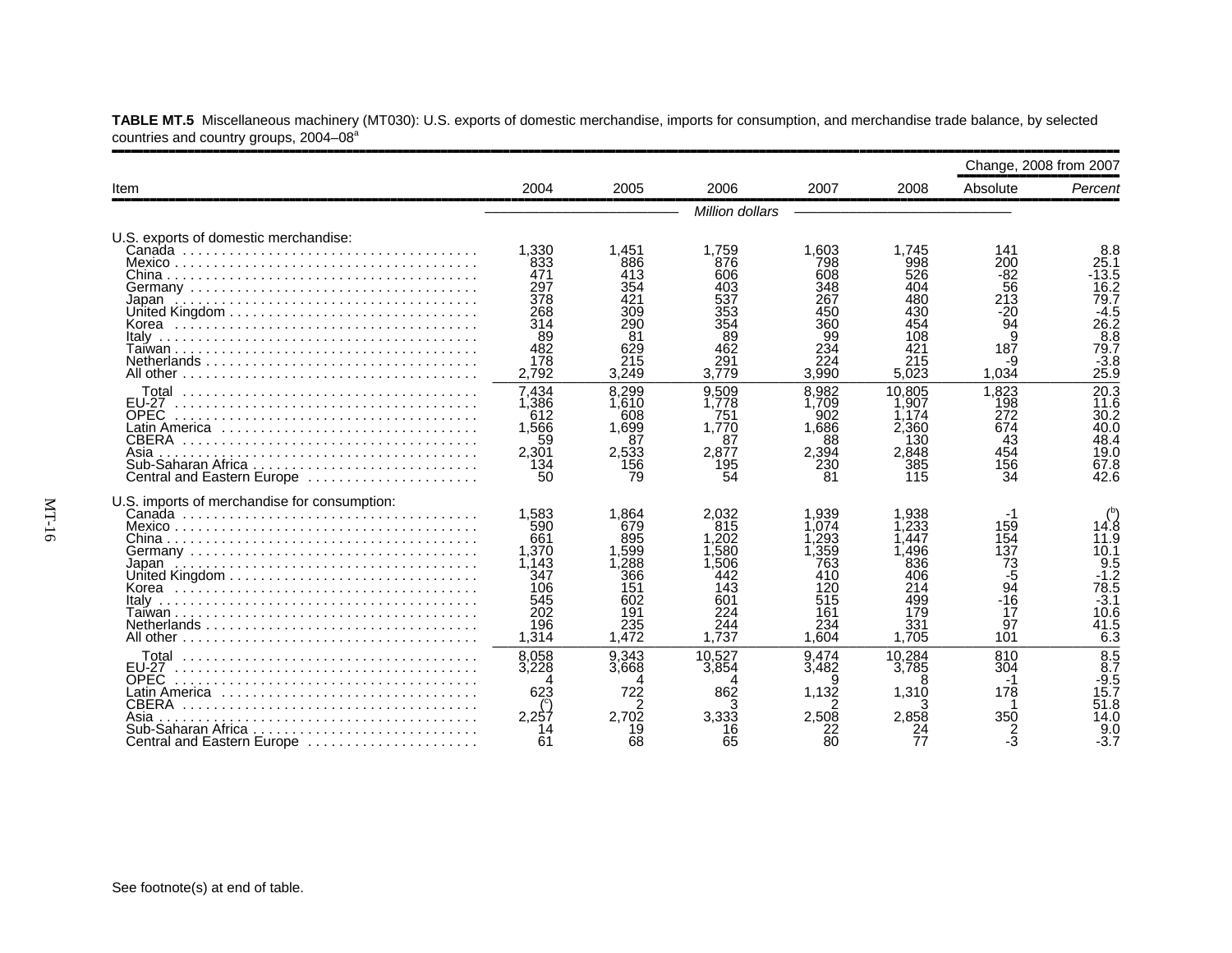|                                                                                                    |                                                                                         |                                                                             |                                                                                  |                                                                                   |                                                                                |                                                                        | Change, 2008 from 2007                                                                           |
|----------------------------------------------------------------------------------------------------|-----------------------------------------------------------------------------------------|-----------------------------------------------------------------------------|----------------------------------------------------------------------------------|-----------------------------------------------------------------------------------|--------------------------------------------------------------------------------|------------------------------------------------------------------------|--------------------------------------------------------------------------------------------------|
| <b>Item</b>                                                                                        | 2004                                                                                    | 2005                                                                        | 2006                                                                             | 2007                                                                              | 2008                                                                           | Absolute                                                               | Percent                                                                                          |
|                                                                                                    |                                                                                         |                                                                             | Million dollars                                                                  |                                                                                   |                                                                                |                                                                        |                                                                                                  |
| U.S. merchandise trade balance:<br>Canada<br>Korea<br>Italy<br>Netherlands                         | $-254$<br>243<br>-190<br>$-1.073$<br>-764<br>-79<br>207<br>-456<br>280<br>$-18$<br>.478 | $-413$<br>207<br>-482<br>.244<br>86.<br>-58<br>139<br>438<br>$-19$<br>1.776 | -273<br>61<br>-596<br>.178<br>-969<br>-89<br>21'<br>$-512$<br>238<br>47<br>2,043 | -336<br>-276<br>-685<br>.011<br>-496<br>40<br>240<br>-416<br>73<br>$-10$<br>2,386 | -194<br>-234<br>-921<br>∣,091<br>-356<br>239<br>$-392$<br>243<br>-115<br>3,318 | 142<br>42<br>-236<br>$-81$<br>140<br>$-15$<br>25<br>170<br>-105<br>933 | 42.3<br>15.1<br>-34.5<br>$-8.0$<br>28.2<br>-38.6<br>$-0.1$<br>5.9<br>232.6<br>$-1,085.3$<br>39.1 |
| Total<br>EU-27<br>OPEC<br><b>CBERA</b><br>Asia<br>Sub-Saharan Africa<br>Central and Eastern Europe | $-624$<br>-1,842<br>608<br>942<br>59<br>44<br>119                                       | $-1.044$<br>-2.058<br>604<br>85<br>$-169$<br>37ء                            | $-1.017$<br>-2.077<br>747<br>908<br>83<br>$-457$<br>180<br>-1                    | -492<br>$-1,773$<br>893<br>554<br>86<br>-114<br>208                               | 521<br>$-1.878$<br>.166<br>.051<br>128<br>$-10$<br>362<br>38                   | 1.013<br>-105<br>273<br>496<br>42<br>104<br>154<br>37                  | -5.9<br>30.5<br>89.5<br>48.3<br>91.4<br>73.9                                                     |

**TABLE MT.5** Miscellaneous machinery (MT030): U.S. exports of domestic merchandise, imports for consumption, and merchandise trade balance, by selected countries and country groups, 2004–08<sup>a</sup>—*Continued* 

Source: Compiled from official statistics of the U.S. Department of Commerce.

*Note*: Calculations based on unrounded data. The countries shown are those with the largest total U.S. trade (U.S. imports plus U.S. exports) in these products in 2008.

<sup>a</sup>Import values are based on customs value; export values are based on f.a.s. value, U.S. port of export.

**Less than 0.05 percent.** 

Eless than \$500,000.

<sup>d</sup>Not meaningful for purposes of comparison.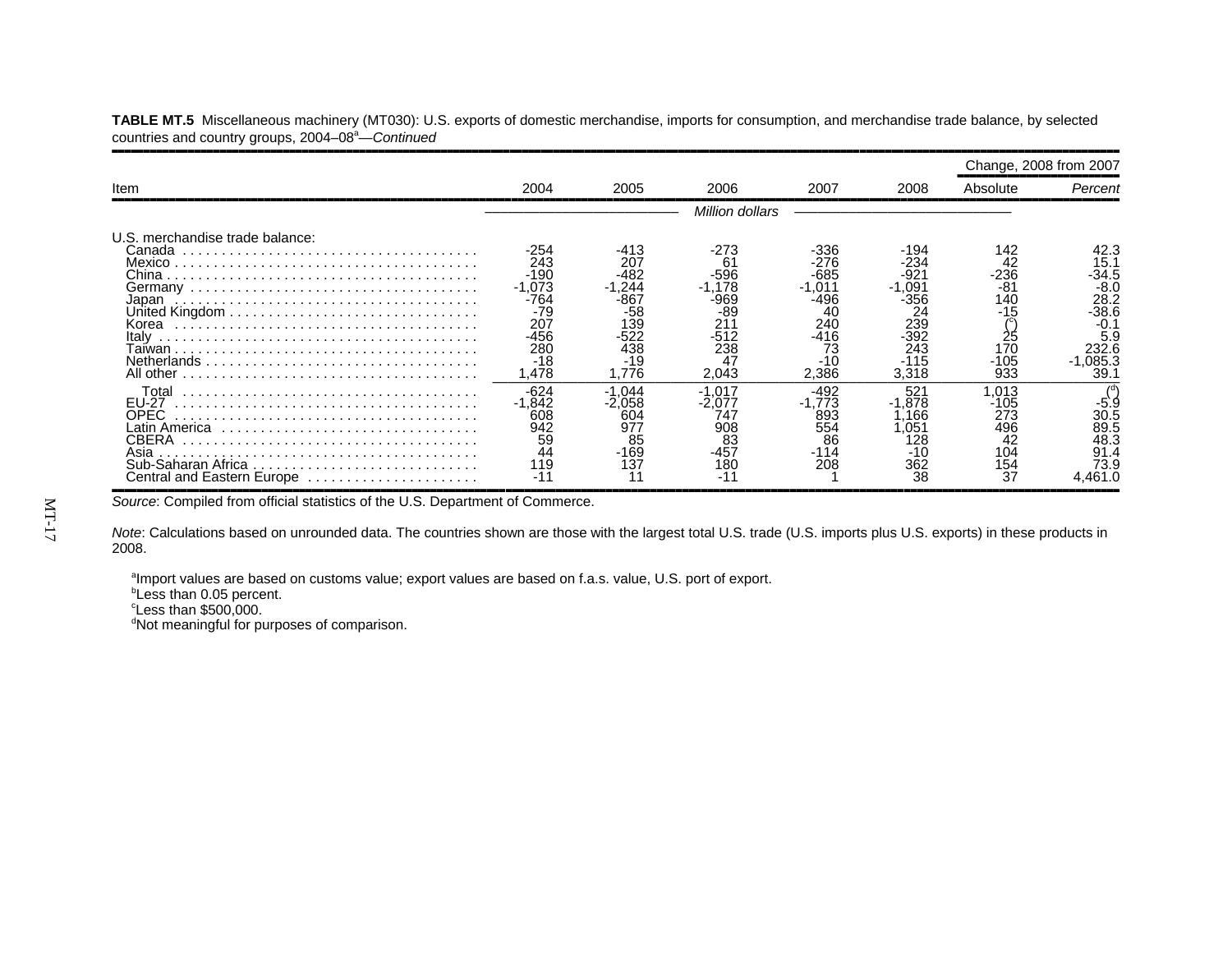U.S. exports of this machinery was related to the global increase in capital expenditures for crude petroleum and natural gas exploration and production, which rose by an estimated 21 percent in 2008, driven by the rise in crude petroleum and natural gas prices.39 Leading markets for this equipment included Venezuela, Korea,  $40$  Brazil,  $41$  the United Arab Emirates, and Mexico. Exports of oil and gas machinery accounted for 22 percent of total U.S. exports of miscellaneous machinery in 2008, up slightly from 21 percent in 2007.

#### *U.S. Imports*

The major products contributing to the \$810-million (9 percent) rise in imports of miscellaneous machinery in 2008 were other lifting, handling, loading or unloading machinery;<sup>42</sup> crude petroleum and natural gas field machinery; and other machinery. Imports of other lifting, handling, loading or unloading machinery rose by \$221 million (6 percent). Increased imports came principally from Korea, Germany, the Netherlands, and China; imports from Canada and Norway declined. Important products in this category included factory material handling systems, elevators, and conveyors. Imports of other lifting, handling, loading or unloading machinery are frequently related to one-time, specific projects, such as equipment for a new factory or mining project or cable cars for skiing facilities. Imports of elevators and parts, also included in this product group, are more closely related to trends in building construction and maintenance and replacement operations, and smaller conveyor systems are tied to warehousing and smaller production facilities.

Crude petroleum and natural gas field machinery imports increased by \$159 million (60 percent) and were supplied primarily by Canada, China, Mexico, and France. Capital expenditures for crude petroleum and natural gas exploration and production in the United States rose in 2007 and the first half of 2008, as high prices for crude petroleum and natural gas resulted in increased exploration and production activity.<sup>43</sup>

<sup>&</sup>lt;sup>39</sup> Crandaell and West, "Global E&P expenditures to Contract 12%," February 2009.

<sup>&</sup>lt;sup>40</sup> Korea is a large importer of crude petroleum and natural gas, and needs equipment for offloading crude petroleum and natural gas from ships to facilities onshore. USDOE, EIA, "South Korea," June 2007.

<sup>&</sup>lt;sup>41</sup> Brazil is the second-largest crude petroleum producer in South America behind Venezuela. There was an increase in crude petroleum and natural gas exploration and production activity in Brazil in 2007 and 2008. USDOE, EIA, "Brazil," October 2008.

 $42$  This category includes elevators and conveyors, cable cars, and other material handling machinery.

 <sup>43</sup> Crandaell and West, "Global E&P Expenditures to Contract 12%," February 2009.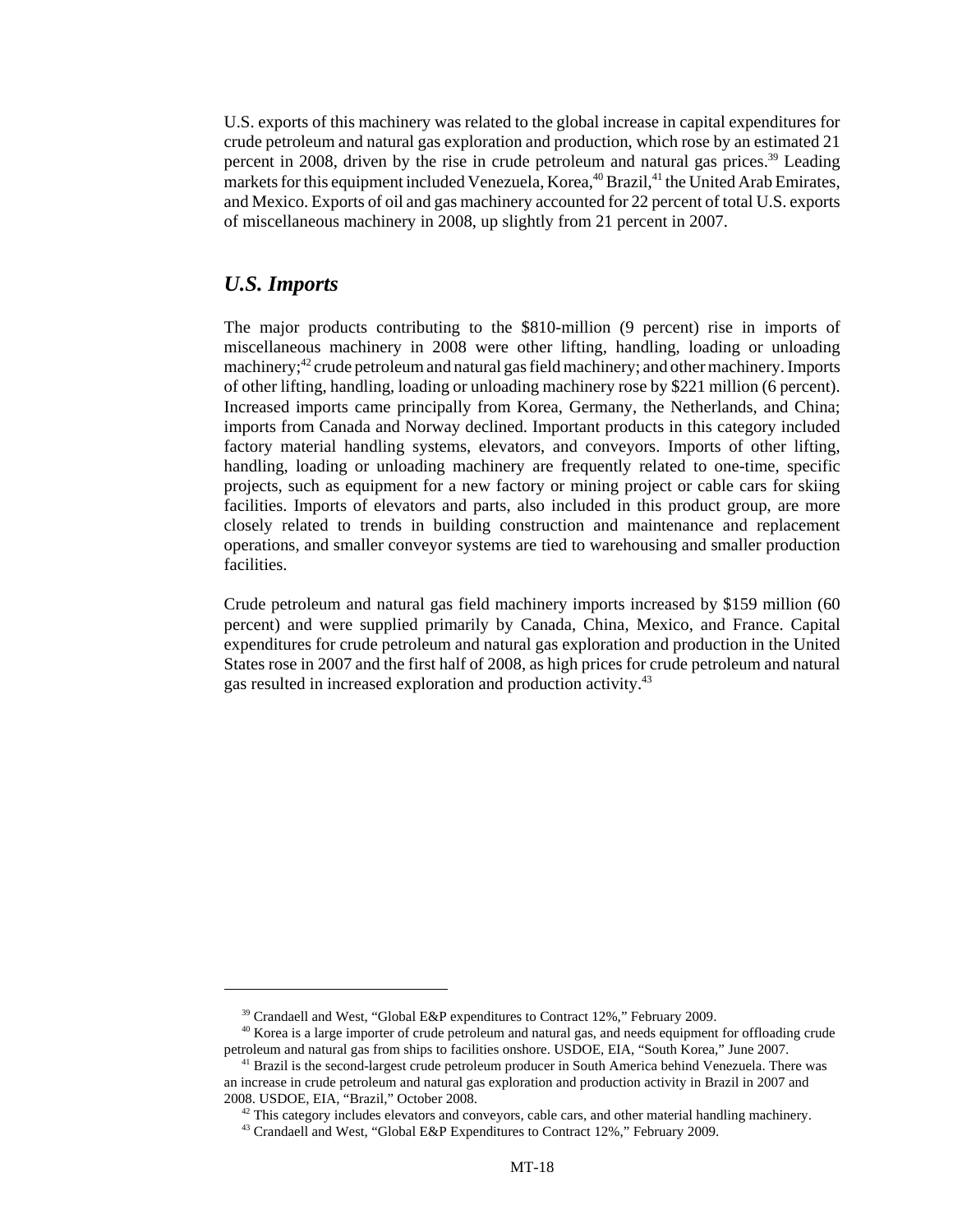- Board of Governors of the Federal Reserve System. "Foreign Exchange Rates (Annual)." Federal Reserve Statistical Release G.5A. Release date January 2, 2009. http://www.federalreserve.gov/releases/g5a/current/ (accessed April 5, 2009).
- . "Japan/U.S. Foreign Exchange Rates," 2009. http://research.stlouisfed.org/fred2/series/ DEXJPUS (accessed April 1, 2009).
- Brewer, Charles. "Printers vs. Copiers: The Saga Continues." *ENX Magazine*, March 2009.
- Brook, Robert. "Basic Oxygen Furnaces Are Works in Progress." *Directory of Iron and Steel Works in the United States,* 2008.
- Corning, Inc. "Corning Expands Generation 8 Capacity in Japan: Additional Large Size Capacity Will Support Customers in Japan and Taiwan." News release, February 7, 2007. http://www.corning.com/news\_center/news\_releases/2007/2007020701.aspx.
- ———. "Corning to Bring Generation 8 Capability to Taiwan: Additional Large Size Capacity Will Support Customers in Taiwan and Japan." News release, April 25, 2007. http://www.corning.com/news\_center/news\_releases/2007/2007042503.aspx.
- Crandaell, James D., and James C. West. "Global E&P Expenditures to Contract 12%." *WorldOil.com*, February 2009. http://www.worldoil.com/.
- *Encylopedia of American Industries*. "SIC 3621 Motors and Generators," 2005. http://www.referenceforbusiness.com/industries/Electronic-Equipment-Components/index.html.
- ENX Mexico & Latin America. "Buyers Guide," October–December 2008.
- Fontelera, Jorina. "Optimistic Outlook for Agricultural Machinery." *Industrial Market Trends*, March 3, 2009. http://news.thomasnet.com/.
- Funk, Josh. "Weak Crop Prices End Feast in Farm States." *Associated Press*, April 8, 2009. http://www.google.com/hostednews/ap/article/ALeqM5iqNzj2FjvrgUkPImuN2I VrUtOJUgD97EN9401.
- Global Trade Information Service, Inc. (GTIS). Global Trade Atlas Database (accessed April 11, 2009).
- Harlingen Economic Development Corporation. "Maquiladora Advantages to U.S. and Mexico Economies," undated. http://www.harlingenedc.com/InternationalOpportunity/Maquiladoras (accessed April 21, 2009).
- Hatch, Mark. "Thread Milling Takes Off." *American Machinist,* March 24, 2009. http://www.americanmachinist.com/304/GlobalSearch/Article/False/84010/.

Hollis, April. "Recession Rescue." *Print Solutions*, December 2008.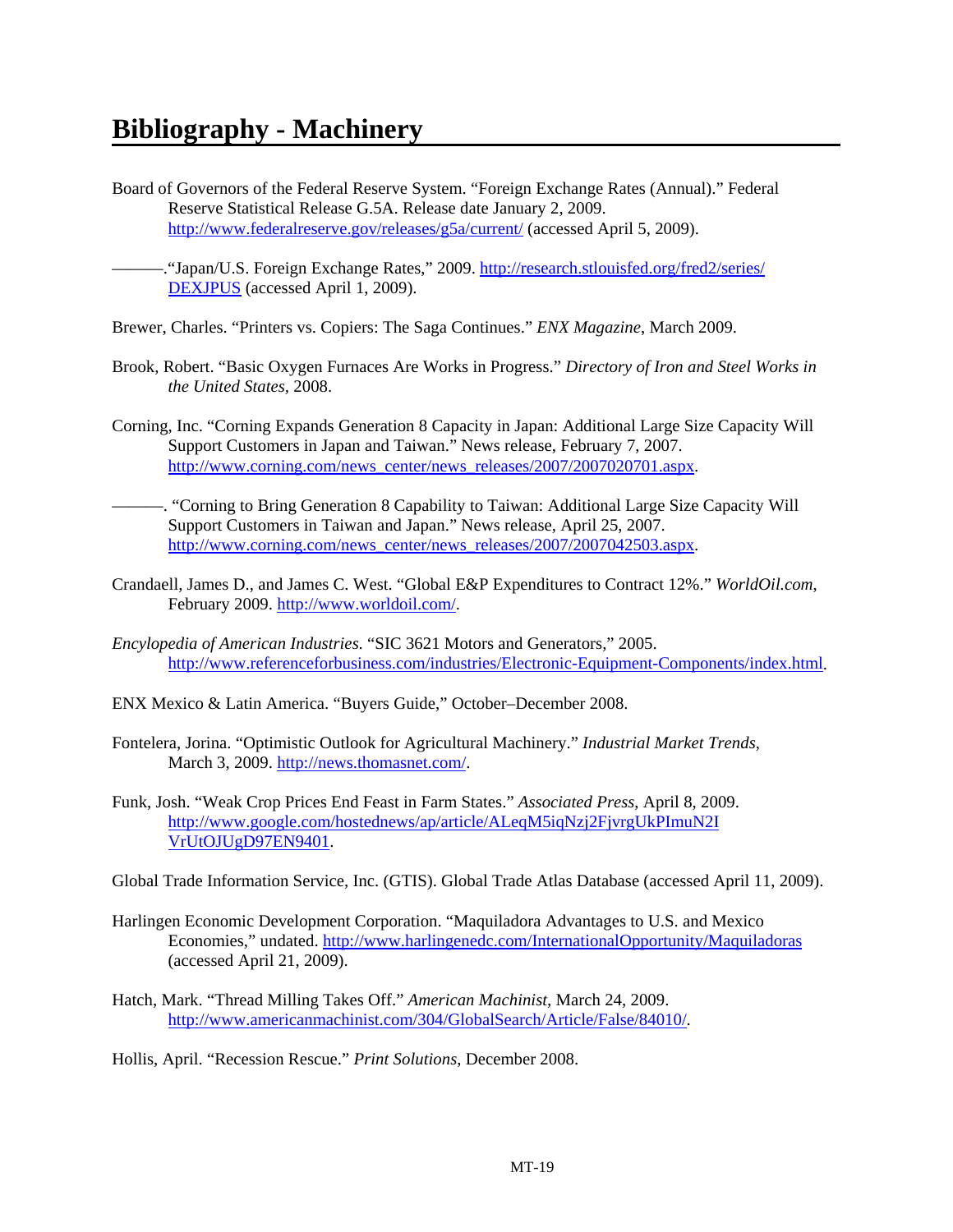- IBISWorld Inc. *Tractors and Agricultural Machinery Manufacturing in the U.S.: 33311*. IBISWorld Industry Report, December 2, 2008.
- Lazzaro, Joseph. "Durable Goods Orders Fall Only 0.5 Percent, Core Rises on Export Strength," May 28, 2008. http://www.bloggingstocks.com/2008/05/28/durable-goods-orders-fall-only-0-5-core -rises-on-export-streng/.
- *Metal Center News*. "Imports Trend Up In June by 6.9 Percent," August 2008.
- *Science Daily*. "Biofuels: More Than Just Ethanol," April 6, 2007. http://www.sciencedaily.com/releases/2007/04/070405122400.htm.
- U.S. Department of Commerce (USDOC). Bureau of Economic Analysis (BEA). "Gross Domestic Product: Fourth Quarter 2008 (Final)," March 26, 2009. http://www.bea.gov/newsreleases/ national/ gdp/2009/gdp408p.htm.
- U.S. Department of Commerce, Census Bureau. Official U.S. trade statistics. http://www.census.gov/foreign-trade/download/ dvd/index.html#merch (accessed monthly).
- U.S. Department of Energy (USDOE). Energy Information Administration (EIA). "Brazil," *Country Analysis Briefs*, October 2008. http://www.eia.doe.gov/emeu/cabs/Brazil/pdf.pdf.

———. "South Korea," *Country Analysis Briefs,* June 2007. http://www.eia.doe.gov/emeu/cabs/ South\_Korea/pdf.pdf.

- U.S. Department of Labor (USDOL). Bureau of International Labor Affairs (ILA). "An Overview of the Maquiladora Program," April 5, 2008. http://www.dol.gov/ilab/media/reports/nao/maquilad.htm.
- U.S. & Foreign Commercial Service and U.S. Department of State. *Doing Business in Russia: 2009 Country Commercial Guide for U.S. Companies*, 2008. http://www.buyusa.gov/russia/en/russia\_ccg\_2009.pdf.
- Vogel, John. "Farm Equipment Exports Boom." *American Agriculturist*, November 2008. http://www.magissues.farmprogress.com/AMA/amaindex.html.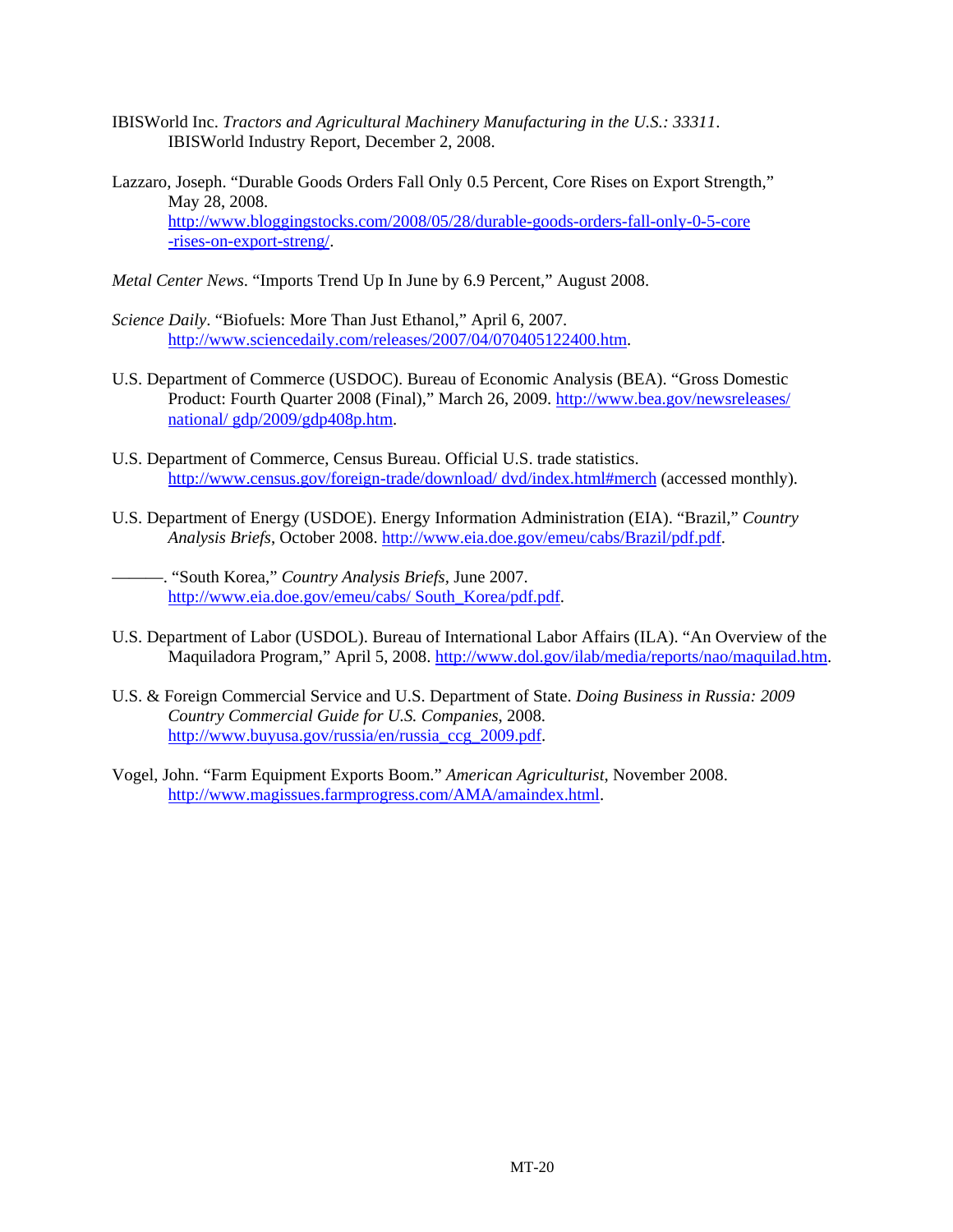# **Transportation Equipment**

**John Kitzmiller (202) 205-3387 john.kitzmiller@usitc.gov**

#### **Change in 2008 from 2007:**

#### **U.S. trade deficit: Decreased by \$28.7 billion (47 percent) to \$31.8 billion U.S. exports: Increased by \$7.0 billion (3 percent) to \$256.4 billion U.S. imports: Decreased by \$21.7 billion (7 percent) to \$288.2 billion**

A decrease in U.S. imports and an increase in U.S. exports of transportation equipment in 2008 resulted in a \$28.7 billion (47 percent) decrease in the U.S. trade deficit (table TE.1). U.S. imports fell by \$21.7 billion (7 percent), principally due to decreased demand for motor vehicles resulting from a constriction of credit and the faltering U.S. economy. In addition, the rise in gasoline prices to more than \$4.00 a gallon in July 2008 caused a significant fall in vehicle use and miles driven.

Canada, Japan, Mexico, and Germany continued to be the four largest import sources, accounting for 72 percent of U.S. imports in 2008; however, imports from all four countries fell in 2008. The 18 percent decline in imports of transportation equipment from Canada moved the longstanding deficit with Canada to a \$347-million surplus. Canada and Mexico continued as the largest export markets for U.S. transportation equipment, accounting for a combined 33 percent of sector exports in 2008, despite a decline in exports to Canada of \$5.5 billion, or 8 percent.

#### *U.S. Exports*

Trends in U.S. exports varied among product groups, with the largest absolute increases in exports of construction and mining equipment (up by \$5.1 billion, or 22 percent), motor vehicles (up by \$4.2 billion, or 8 percent), and aircraft engines and gas turbines (up by \$2.9 billion, or 11 percent) (table TE.2).<sup>1</sup> Dump trucks intended for off-road use and parts for offshore petroleum and gas platforms accounted for 20 percent of construction equipment exports, the leading product group among U.S. exports of transportation equipment. Exports of construction and mining equipment rose because of increased global mining activity. In terms of mining exploration alone, spending was at an all-time high in 2008 before slowing in the fourth quarter.<sup>2</sup> U.S. exports of motor vehicles rose in 2008 in large part because of the success of U.S.-built, German-brand vehicles in Germany. Exports of aircraft engines and gas turbines rose due to maintenance needs of in-service aircraft.

 <sup>1</sup> Trade statistics for all industry/commodity groups in this sector are presented in app. B, table B.9.

 <sup>2</sup> *Engineering and Mining Journal*, "E&MJ's Annual Survey of Global Mining Investment," January/February 2009, 24–29.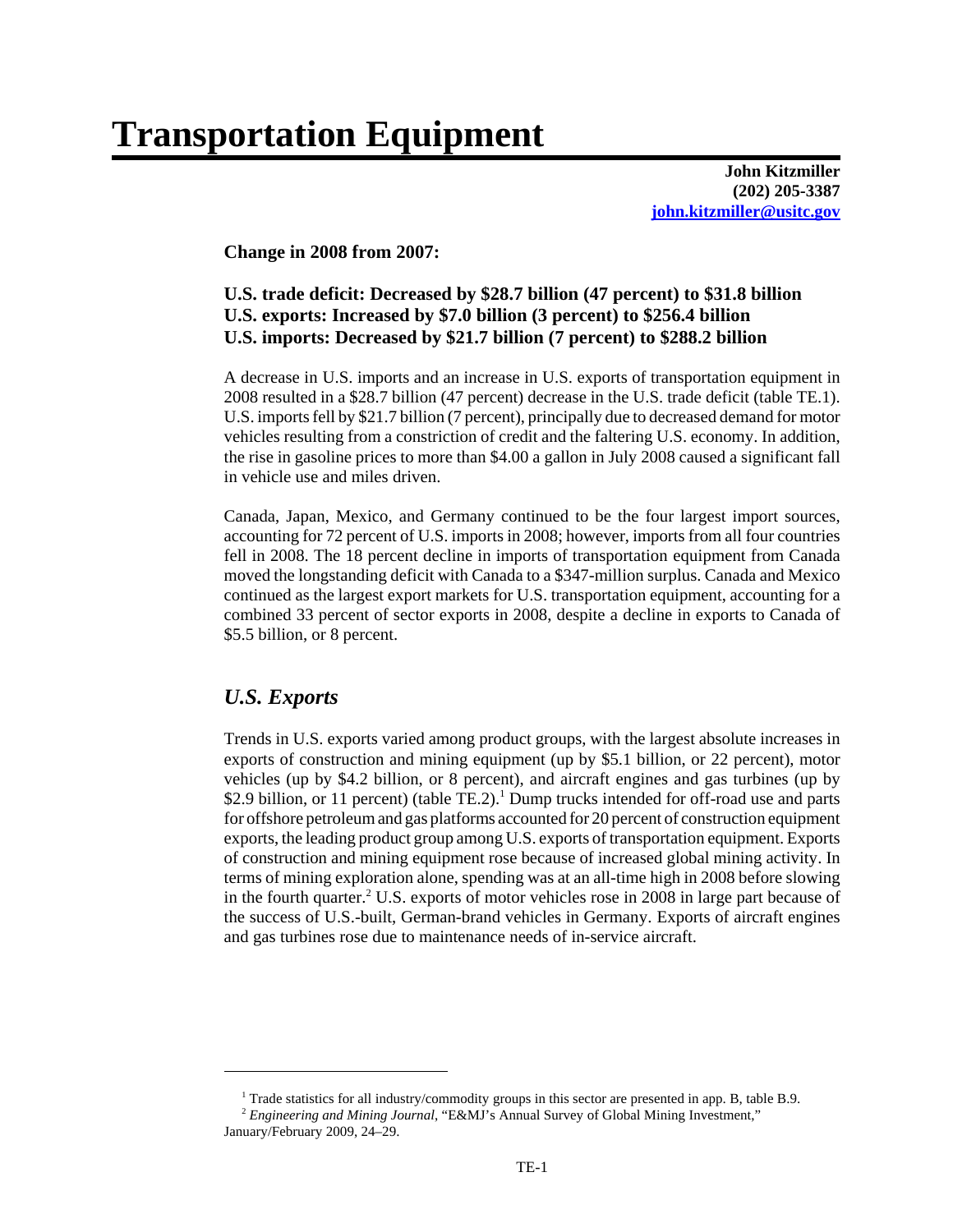|                                                                                                                            |                                                                                                      |                                                                                                      |                                                                                                      |                                                                                                        |                                                                                                       |                                                                                                    | Change, 2008 from 2007                                                                         |
|----------------------------------------------------------------------------------------------------------------------------|------------------------------------------------------------------------------------------------------|------------------------------------------------------------------------------------------------------|------------------------------------------------------------------------------------------------------|--------------------------------------------------------------------------------------------------------|-------------------------------------------------------------------------------------------------------|----------------------------------------------------------------------------------------------------|------------------------------------------------------------------------------------------------|
| Item                                                                                                                       | 2004                                                                                                 | 2005                                                                                                 | 2006                                                                                                 | 2007                                                                                                   | 2008                                                                                                  | Absolute                                                                                           | Percent                                                                                        |
|                                                                                                                            |                                                                                                      |                                                                                                      | Million dollars                                                                                      |                                                                                                        |                                                                                                       |                                                                                                    |                                                                                                |
| U.S. exports of domestic merchandise:                                                                                      | 53.694<br>8,120<br>16,368<br>6,576<br>6.774<br>3,893                                                 | 59.821<br>8.630<br>17.370<br>6.902<br>7.379<br>6.508                                                 | 64.407<br>9.611<br>19.936<br>11,162<br>8.447<br>9.015                                                | 69.291<br>10.556<br>21.143<br>13,289<br>10.363<br>11.065                                               | 63.809<br>10.655<br>21.365<br>16,162<br>11.046<br>9.647                                               | $-5.482$<br>99<br>223<br>2.873<br>684<br>$-1.418$                                                  | $-7.9$<br>0.9<br>1.1<br>21.6<br>6.6<br>$-12.8$                                                 |
| Korea<br>Brazil<br>Australia                                                                                               | 6.760<br>3,066<br>3,792<br>4.034<br>45,058                                                           | 6.947<br>3.567<br>3,980<br>4.262<br>57,364                                                           | 7.689<br>5.030<br>5.637<br>5.354<br>72,038                                                           | 9.221<br>5.198<br>7.209<br>5.435<br>86,653                                                             | 8,334<br>4,295<br>9.056<br>6.515<br>95.528                                                            | $-887$<br>-903<br>1.847<br>1.080<br>8.875                                                          | $-9.6$<br>-17.4<br>25.6<br>19.9<br>10.2                                                        |
| Total<br><b>EU-27</b><br><b>OPEC</b><br>CBERA<br>Asia<br>Central and Eastern Europe                                        | 158.135<br>35,812<br>6,018<br>25,221<br>866<br>25,666<br>2,896<br>993                                | 182.731<br>37,320<br>12.048<br>28,282<br>.022<br>31,135<br>4.040<br>860                              | 218.326<br>45,091<br>17.664<br>34,819<br>.373<br>39.527<br>4,587<br>1.570                            | 249.421<br>55,438<br>18,489<br>39,262<br>.511<br>48,327<br>5,356<br>2.642                              | 256.413<br>58.945<br>23,241<br>43.467<br>.878<br>42.955<br>6,735<br>2.967                             | 6.992<br>3.506<br>4.752<br>4.205<br>367<br>$-5,372$<br>1,379<br>325                                | $\overline{2.8}$<br>$\overline{6}$ .3<br>25.7<br>10.7<br>24.3<br>$-11.1$<br>25.7<br>12.3       |
| U.S. imports of merchandise for consumption:<br>Korea<br>Brazil                                                            | 74,189<br>57.126<br>40.496<br>29,313<br>10.662<br>4,865<br>8,079<br>12,271<br>4.860<br>885<br>21,874 | 78.374<br>62.745<br>42,032<br>32.191<br>12,506<br>6.476<br>7.451<br>12,533<br>4.751<br>751<br>23.072 | 76.768<br>71,493<br>49.028<br>31,273<br>12,402<br>8.640<br>9.462<br>13.258<br>4.460<br>710<br>26.486 | 77,758<br>69.851<br>50,954<br>32,899<br>11,364<br>10.155<br>11.254<br>12,558<br>4.110<br>621<br>28.398 | 63.462<br>65.691<br>47.996<br>31.216<br>10.995<br>10,806<br>11,389<br>.297<br>4.879<br>,448<br>29.055 | $-14.296$<br>-4.161<br>-2.958<br>$-1.683$<br>$-369$<br>651<br>135<br>$-1,261$<br>769<br>828<br>656 | $-18.4$<br>$-6.0$<br>$-5.8$<br>-5.1<br>$-3.2$<br>6.4<br>1.2<br>$-10.0$<br>18.7<br>133.4<br>2.3 |
| Total<br>EU-27<br><b>OPEC</b><br>Latin America<br><b>CBERA</b><br>Asia<br>Sub-Saharan Africa<br>Central and Eastern Europe | 264,620<br>62,448<br>174<br>46,056<br>17<br>78.609<br>651<br>1.963                                   | 282.881<br>66,934<br>204<br>47.667<br>14<br>86,622<br>391<br>1.708                                   | 303.979<br>69.998<br>176<br>54,522<br>10<br>98.847<br>588<br>2.283                                   | 309.924<br>73,105<br>95<br>56.131<br>18<br>98.682<br>669<br>2.685                                      | 288.235<br>70,038<br>55<br>53,786<br>20<br>94.228<br>2.052<br>2.437                                   | $-21.688$<br>$-3,067$<br>-40<br>$-2,345$<br>-4.453<br>1.383<br>$-248$                              | $-7.0$<br>$-4.2$<br>$-42.1$<br>$-4.2$<br>12.2<br>$-4.5$<br>206.7<br>-9.3                       |

**TABLE TE.1** Transportation equipment: U.S. exports of domestic merchandise, imports for consumption, and merchandise trade balance, by selected countries and country groups, 2004–08ª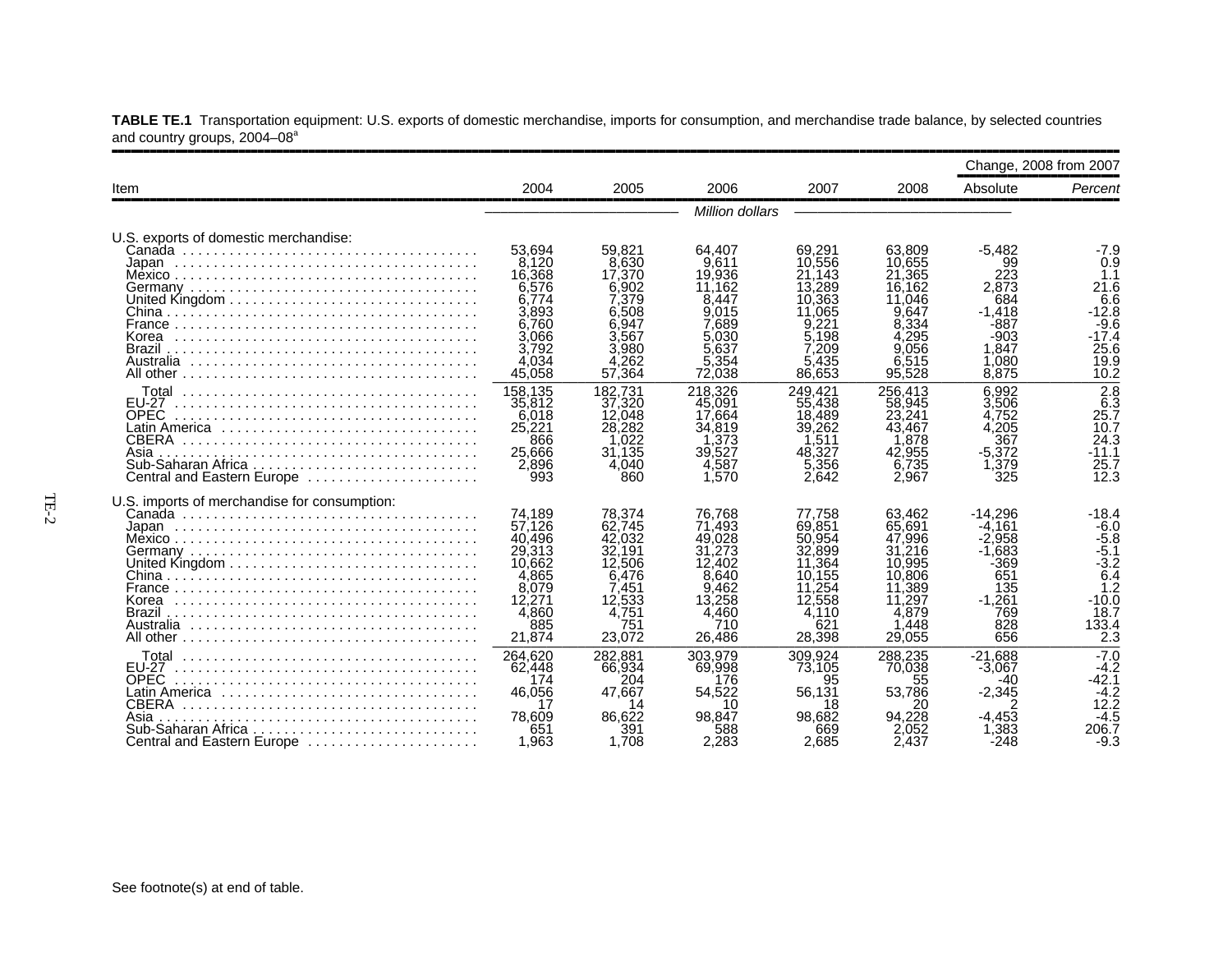|                                                                                                                      |                                                                                                                       |                                                                                                     |                                                                                                |                                                                                                                      |                                                                                                  | Change, 2008 from 2007                                                                    |                                                   |
|----------------------------------------------------------------------------------------------------------------------|-----------------------------------------------------------------------------------------------------------------------|-----------------------------------------------------------------------------------------------------|------------------------------------------------------------------------------------------------|----------------------------------------------------------------------------------------------------------------------|--------------------------------------------------------------------------------------------------|-------------------------------------------------------------------------------------------|---------------------------------------------------|
| Item                                                                                                                 | 2004                                                                                                                  | 2005                                                                                                | 2006                                                                                           | 2007                                                                                                                 | 2008                                                                                             | Absolute                                                                                  | Percent                                           |
|                                                                                                                      |                                                                                                                       |                                                                                                     | Million dollars                                                                                |                                                                                                                      |                                                                                                  |                                                                                           |                                                   |
| U.S. merchandise trade balance:<br>Canada<br>Japan<br>Germanv<br>France<br>Korea<br>Brazil<br>Australia<br>All other | -20,496<br>-49.006<br>$-24.128$<br>-22.737<br>$-3.888$<br>-972<br>$-1.320$<br>$-9.204$<br>$-1.068$<br>3.149<br>23.184 | -18,553<br>$-54.115$<br>$-24.661$<br>$-25.288$<br>$-5,127$<br>$-504$<br>$-8.965$<br>3.512<br>34,292 | $-12,361$<br>$-61.882$<br>$-29.091$<br>$-20.112$<br>-3,954<br>375<br>-8.228<br>4.644<br>45.552 | -8,468<br>$-59.296$<br>$-29.811$<br>$-19.610$<br>.001<br>-1<br>910<br>$-2.033$<br>-7.361<br>3.099<br>4.814<br>58,254 | 347<br>$-55.036$<br>-26.631<br>$-15,054$<br>51<br>$-1,159$<br>-3.056<br>7.002<br>5.066<br>66.473 | 8.814<br>4.260<br>3.181<br>4.556<br>.052<br>-2.069<br>.023<br>358<br>,078<br>252<br>8,219 | 10.7<br>23.2<br>-50<br>4.9<br>34.8<br>5.2<br>14.1 |
| Total<br>EU-27<br><b>OPEC</b><br>Asia<br>Central and Eastern Europe                                                  | $-106.485$<br>$-26.636$<br>5,844<br>$-20.835$<br>850<br>$-52,943$<br>2,245<br>-970                                    | $-100.150$<br>$-29.614$<br>11.844<br>$-19.385$<br>.007<br>$-55.487$<br>3.649                        | $-85.654$<br>$-24.908$<br>.488<br>$-19.703$<br>.363<br>$-59.319$<br>3.999                      | $-60.503$<br>$-17.667$<br>18.393<br>$-16.868$<br>.494<br>$-50.355$<br>4.687                                          | -31.823<br>$-11.093$<br>23.186<br>$-10.318$<br>.858<br>$-51.274$<br>4.683<br>530                 | 28.680<br>6.574<br>4,793<br>6.550<br>364<br>-918<br>573                                   | 47.4<br>37.2<br>26.1<br>38.8<br>24.4<br>$-1.8$    |

**TABLE TE.1—***Continued* Transportation equipment: U.S. exports of domestic merchandise, imports for consumption, and merchandise trade balance, by selected countries and country groups, 2004–08<sup>a</sup>

Source: Compiled from official statistics of the U.S. Department of Commerce.

*Note*: Calculations based on unrounded data. The countries shown are those with the largest total U.S. trade (U.S. imports plus U.S. exports) in these products in 2008.

aImport values are based on customs value; export values are based on f.a.s. value, U.S. port of export. **bNot meaningful for purposes of comparison.**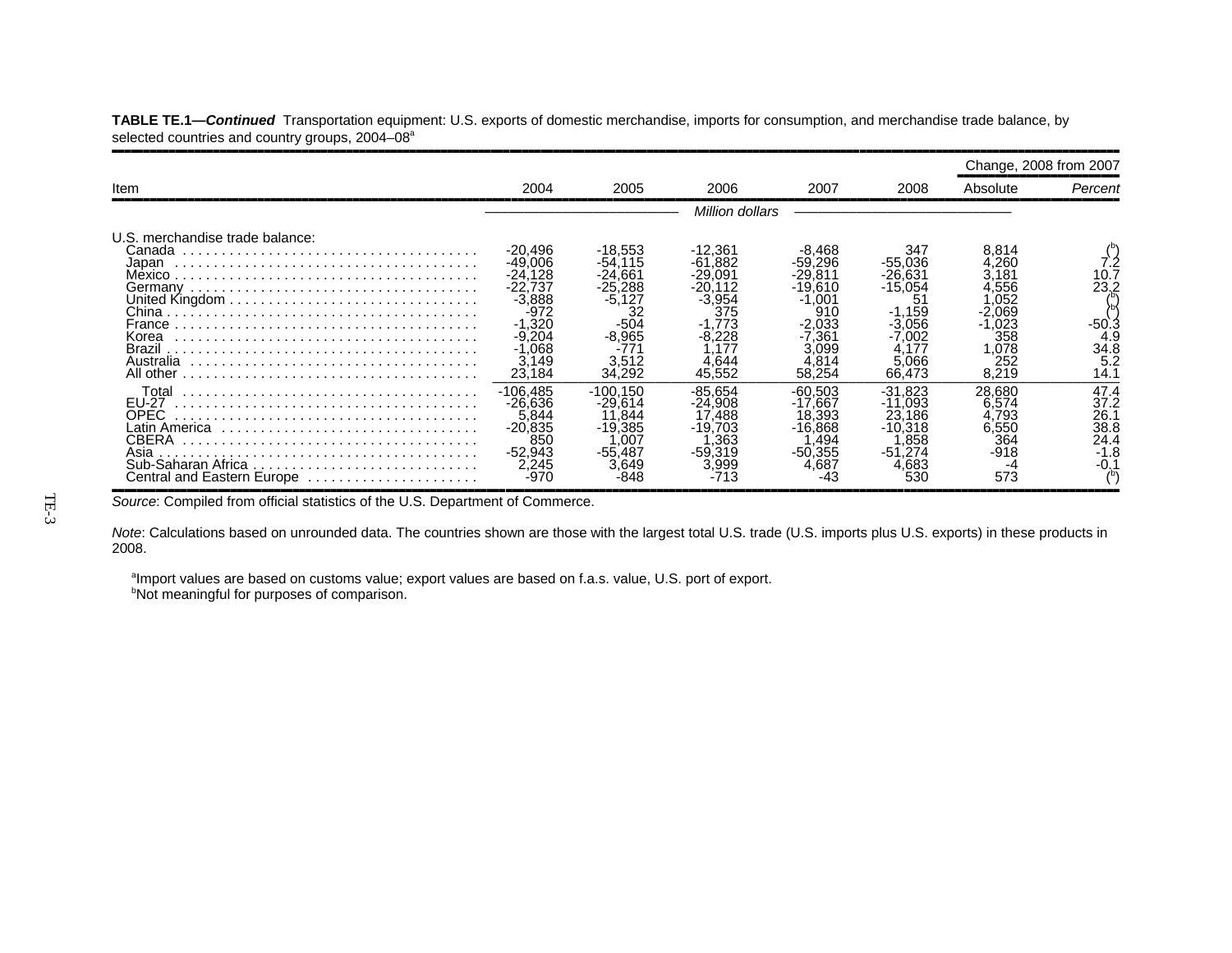|                                                                                |         |         |         |                 |         | Change, 2008 from 2007 |         |
|--------------------------------------------------------------------------------|---------|---------|---------|-----------------|---------|------------------------|---------|
| Industry/commodity group                                                       | 2004    | 2005    | 2006    | 2007            | 2008    | Absolute               | Percent |
|                                                                                |         |         |         | Million dollars |         |                        |         |
| <b>U.S. EXPORTS:</b>                                                           |         |         |         |                 |         |                        |         |
| Increases:                                                                     |         |         |         |                 |         |                        |         |
| Construction and mining equipment (TE004)                                      | 11.794  | 15.584  | 18.590  | 23,371          | 28.500  | 5.129                  | 21.9    |
|                                                                                | 30,473  | 35,312  | 44,437  | 52,739          | 56.898  | 4.159                  | 7.9     |
| Aircraft engines and gas turbines (TE001)                                      | 17,706  | 20,771  | 21,631  | 25,780          | 28,638  | 2,858                  | 11.1    |
| Powersport vehicles (TE011)                                                    | 1,848   | 2,221   | 2,535   | 3,375           | 4,185   | 810                    | 24.0    |
| Decreases:                                                                     |         |         |         |                 |         |                        |         |
| Aircraft, spacecraft, and related equipment (TE013)                            | 40.076  | 47.981  | 64.374  | 73.406          | 69.516  | $-3.890$               | $-5.3$  |
| Certain motor-vehicle parts (TE010)                                            | 30,785  | 31,524  | 33,346  | 34,052          | 30,985  | $-3,067$               | $-9.0$  |
| Primary cells and batteries and electric                                       |         |         |         |                 |         |                        |         |
| storage batteries (TE006)                                                      | 1,977   | 2,272   | 2,801   | 2,948           | 2,716   | $-231$                 | $-7.8$  |
|                                                                                | 23,474  | 27,067  | 30,611  | 33,750          | 34,973  | 1,224                  | 3.6     |
|                                                                                | 158.135 | 182,731 | 218,326 | 249,421         | 256,413 | 6,992                  | 2.8     |
| <b>U.S. IMPORTS:</b>                                                           |         |         |         |                 |         |                        |         |
| Increases:                                                                     |         |         |         |                 |         |                        |         |
| Aircraft engines and gas turbines (TE001)                                      | 9,642   | 11,243  | 12,816  | 14,898          | 16,444  | 1,546                  | 10.4    |
| Motors and engines, except internal combustion,                                |         |         |         |                 |         |                        |         |
|                                                                                | 1,066   | 1,360   | 1,594   | 2,195           | 3,370   | 1,175                  | 53.5    |
| Primary cells and batteries and electric                                       |         |         |         |                 |         |                        |         |
| storage batteries (TE006)                                                      | 2,620   | 2,841   | 3,075   | 3,255           | 3,628   | 372                    | 11.4    |
| Decreases:                                                                     |         |         |         |                 |         |                        |         |
|                                                                                | 142,861 | 146,308 | 159,537 | 158,895         | 142,541 | $-16,354$              | $-10.3$ |
| Certain motor-vehicle parts (TE010)                                            | 46,493  | 50,998  | 53,307  | 55.619          | 49,190  | $-6,429$               | $-11.6$ |
| Internal combustion piston engines, other than                                 |         |         |         |                 |         |                        |         |
| for aircraft (TE002) $\ldots \ldots \ldots \ldots \ldots \ldots \ldots \ldots$ | 18.682  | 21.035  | 20.617  | 19.930          | 18.738  | $-1.191$               | $-6.0$  |
| Aircraft, spacecraft, and related equipment (TE013)                            | 16,485  | 16.475  | 17.557  | 21,835          | 21,539  | $-296$                 | $-1.4$  |
|                                                                                | 26,771  | 32,621  | 35,475  | 33,297          | 32,785  | $-511$                 | $-1.5$  |
|                                                                                | 264,620 | 282,881 | 303,979 | 309,924         | 288,235 | $-21,688$              | $-7.0$  |

**TABLE TE.2** Transportation equipment: Leading changes in U.S. exports and imports, 2004–08a

*Source*: Compiled from official statistics of the U.S. Department of Commerce.

*Note*: Calculations based on unrounded data.

<sup>a</sup>Import values are based on customs value; export values are based on f.a.s. value, U.S. port of export.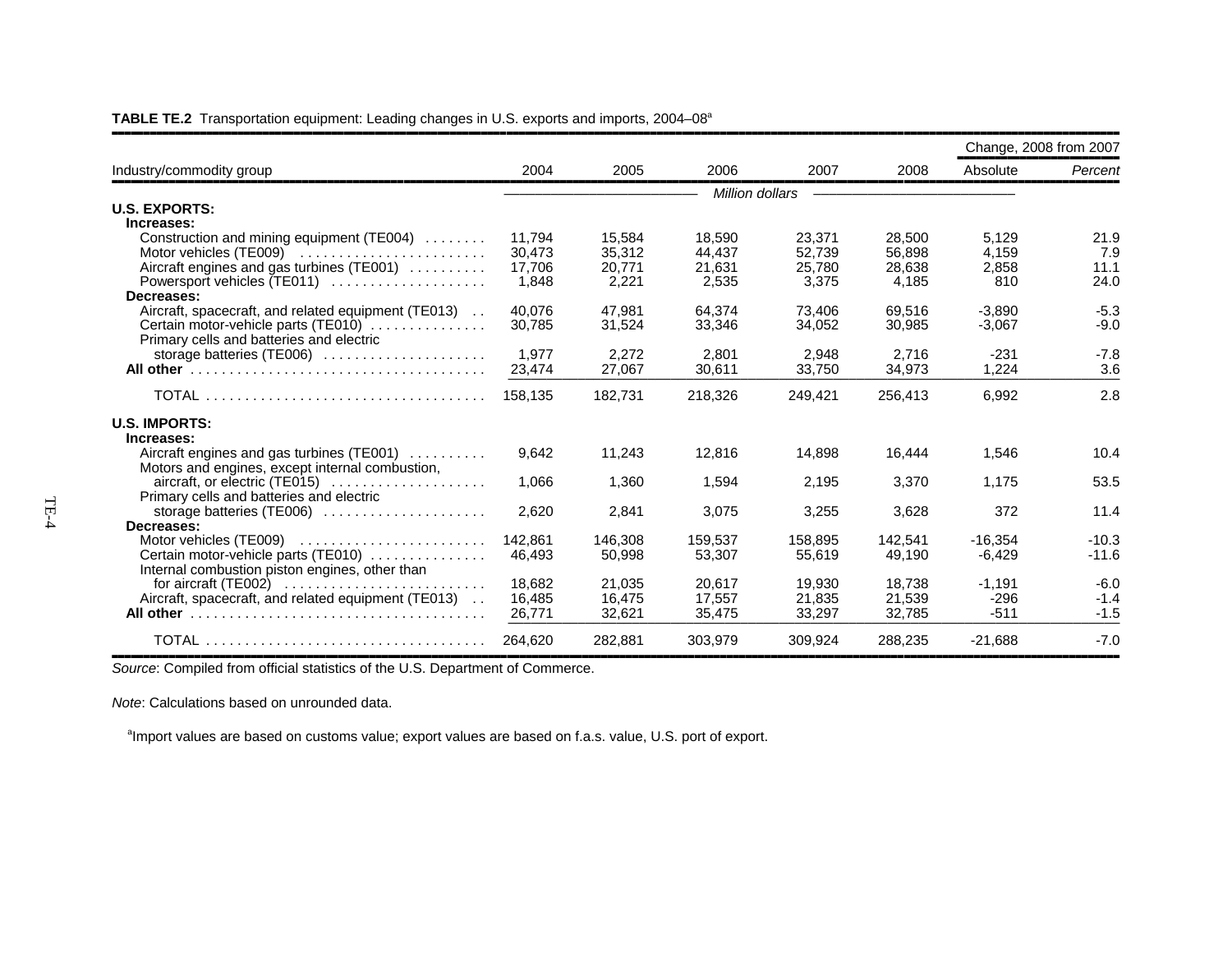The industries with the largest absolute decreases in exports were aircraft, spacecraft, and related equipment (down by \$3.9 billion, or 5 percent) and certain motor vehicle parts (down by \$3.1 billion, or 9 percent). U.S. exports of aircraft, spacecraft, and related equipment declined because demand for air travel declined as economies around the world contracted.<sup>3</sup> Airlines took some aircraft out of service because of the reduced demand and cancelled deliveries and orders for new aircraft. Exports of certain motor-vehicle parts declined because lower demand in the United States for motor vehicles led to decreased production of automobiles and light trucks in Canada, thus reducing demand for parts.

#### *U.S. Imports*

Changes in U.S. imports among product groups were mixed, with the largest absolute decreases in motor vehicles (down by \$16.4 billion, or 10 percent), certain motor-vehicle parts (down by \$6.4 billion, or 12 percent), and internal-combustion piston engines, other than for aircraft (down by \$1.2 billion, or 6 percent). The 7 percent decline in U.S. imports of transportation equipment can be attributed principally to decreased demand for motor vehicles and their parts as a result of the weakening U.S. economy.

The largest increases in imports of transportation equipment were in aircraft engines and gas turbines (up by \$1.5 billion, or 10 percent) and motors and engines, except internal combustion, aircraft, or electric (up by \$1.2 billion, or 54 percent). Imports of aircraft engines and gas turbines rose because of the need to service those civil aircraft that continue to operate. Imports of motors and engines, except internal combustion, aircraft, or electric, rose, principally due to demand for motor and engine parts such as wind turbine blades. U.S. imports of these parts were driven by the increased demand for wind turbines used in wind energy generation, which has expanded significantly in the United States.

 <sup>3</sup> Kaur, "Airlines' \$12b Loss in 2008," March 3, 2009.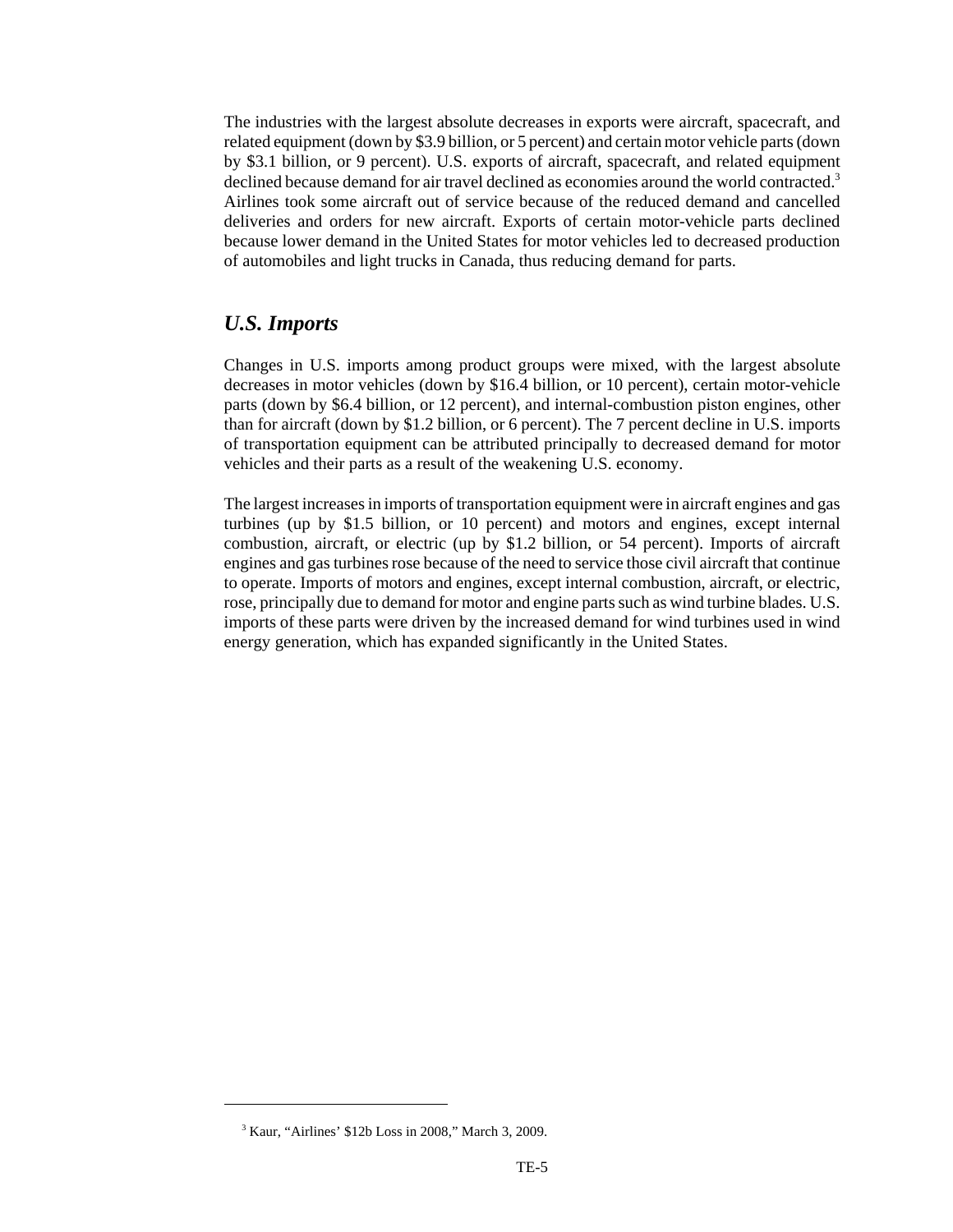**Deborah A. McNay (202) 205-3425 deborah.mcnay@usitc.gov**

**Change in 2008 from 2007:**

#### **U.S. trade deficit: Increased by \$965 million (97 percent) to \$2.0 billion U.S. exports: Increased by \$210 million (18 percent) to \$1.4 billion U.S. imports: Increased by \$1.2 billion (54 percent) to \$3.4 billion**

The U.S. trade deficit in certain motors and engines continued to increase in 2008 as the growth in U.S. imports far outpaced that of U.S. exports. These motors and engines are used for numerous power applications in a variety of industries, including automotive, aircraft, industrial equipment, and power generation. Greater U.S. demand for wind turbine components, such as blades, led the hike in U.S. imports, as new installed U.S. wind energy capacity rose by an estimated 43 percent in 2008.<sup>5</sup> Wind turbine producers in the United States often source components from manufacturers in countries with established wind energy industries, such as Brazil, Germany, and Denmark.

#### *U.S. Exports*

U.S. exports of certain motors and engines increased by nearly 18 percent in 2008 to \$1.4 billion (table TE.3). Canada, the United Kingdom, China, and Germany were the leading U.S. markets in 2008, accounting for a combined 42 percent of total U.S. exports of these products. U.S. exports of hydraulic power engines and motors (except those for marine propulsion) represented 37 percent of product-group exports in 2008. A number of the goods in this sector are considered to be associated with renewable energy technologies, an area in which demand is expanding. $6$ 

#### *U.S. Imports*

U.S. imports of certain motors and engines rose by \$1.2 billion (54 percent) to \$3.4 billion in 2008 with the growth largely registered in parts for engines other than hydrojet engines for marine propulsion, which includes wind turbine parts such as blades. U.S. imports of

 <sup>4</sup> This industry/commodity group includes hydraulic and pneumatic engines and motors and their parts (except internal combustion, aircraft, and or electric), hydrojet engines for marine propulsion, and other miscellaneous engines and parts.

<sup>&</sup>lt;sup>5</sup> American Wind Energy Association, "2008: Another Record Year for New Wind Installations," undated (accessed April 1, 2009).

 <sup>6</sup> OECD, *Environmental and Energy Products*, 2006.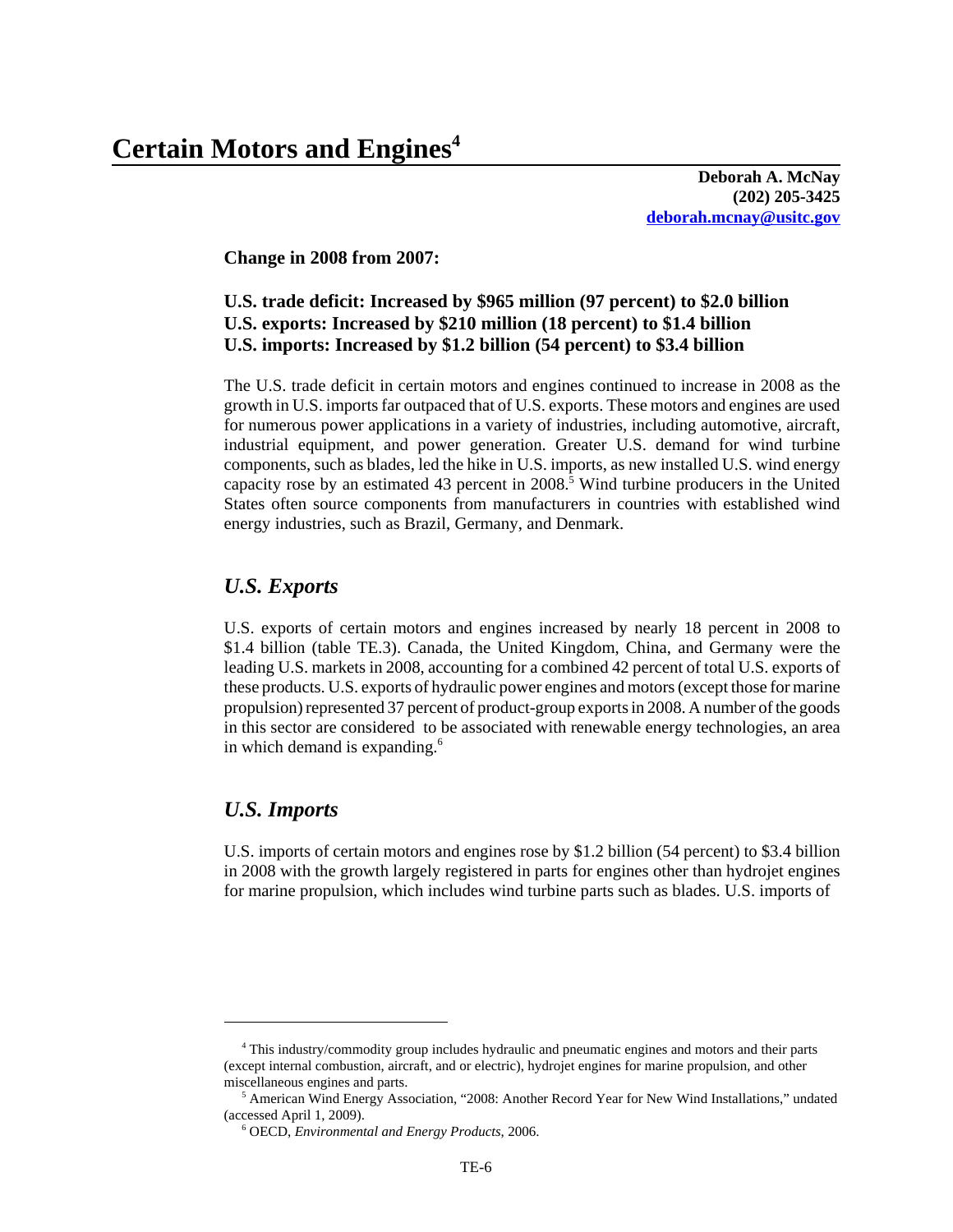|                                                                                                                                                                      |                                                                                               |                                                                                       |                                                                                                 |                                                                                                         |                                                                           | Change, 2008 from 2007                                            |                                                                                       |
|----------------------------------------------------------------------------------------------------------------------------------------------------------------------|-----------------------------------------------------------------------------------------------|---------------------------------------------------------------------------------------|-------------------------------------------------------------------------------------------------|---------------------------------------------------------------------------------------------------------|---------------------------------------------------------------------------|-------------------------------------------------------------------|---------------------------------------------------------------------------------------|
| Item                                                                                                                                                                 | 2004                                                                                          | 2005                                                                                  | 2006                                                                                            | 2007                                                                                                    | 2008                                                                      | Absolute                                                          | Percent                                                                               |
|                                                                                                                                                                      |                                                                                               |                                                                                       | Million dollars                                                                                 |                                                                                                         |                                                                           |                                                                   |                                                                                       |
| U.S. exports of domestic merchandise:<br>Denmark                                                                                                                     | 220<br>27<br>30<br>33<br>33<br>32<br>39<br>2<br>241                                           | 275<br>30<br>18<br>39<br>54<br>5<br>315                                               | 286<br>48<br>$\frac{24}{57}$<br>33<br>$\overline{34}$<br>68<br>$\overline{2}$<br>14<br>9<br>448 | 260<br>70<br>56<br>$\overline{54}$<br>$\overline{52}$<br>$\frac{90}{53}$<br>$\frac{2}{17}$<br>14<br>530 | 282<br>93<br>61<br>115<br>53<br>97<br>64<br>19<br>28<br>594               | 23<br>$2\overline{3}$<br>5<br>61<br>13<br>64                      | 8.7<br>33.0<br>9.4<br>112.5<br>0.8<br>7.2<br>21.6<br>86.4<br>9.4<br>92.0<br>12.0      |
| <b>EU-27</b><br><b>OPEC</b><br>Latin America<br><b>CBERA</b><br>Asia<br>Central and Eastern Europe                                                                   | 668<br>163<br>23<br>104<br>11<br>115<br>12                                                    | 837<br>194<br>37<br>127<br>10<br>157<br>9<br>11                                       | 1,124<br>253<br>80<br>165<br>12<br>276<br>13                                                    | 1.198<br>302<br>75<br>214<br>13<br>288<br>17                                                            | .409<br>409<br>91<br>264<br>21<br>306<br>20                               | 210<br>107<br>16<br>50<br>8<br>18<br>2                            | 17.5<br>;;3<br>21.3<br>23.3<br>65.8<br>6.2<br>14.2<br>$-6.1$                          |
| U.S. imports of merchandise for consumption:<br>Denmark                                                                                                              | 193<br>193<br>103<br>150<br>$\frac{29}{17}$<br>3 <sub>1</sub><br>$\overline{7}$ 4<br>3<br>266 | 236<br>242<br>9<br>171<br>196<br>48<br>$\frac{28}{38}$<br>$\overline{85}$<br>3<br>305 | 283<br>274<br>26<br>180<br>224<br>68<br>$\overline{47}$<br>33<br>91<br>14<br>354                | 353<br>353<br>62<br>202<br>225<br>107<br>32<br>123<br>115<br>30<br>492                                  | 439<br>537<br>458<br>269<br>241<br>178<br>157<br>182<br>148<br>120<br>641 | 86<br>184<br>396<br>67<br>16<br>71<br>25<br>59<br>33<br>91<br>149 | 24.2<br>52.1<br>637.5<br>33.2<br>7.1<br>66.2<br>18.6<br>47.9<br>28.5<br>303.7<br>30.2 |
| <b>FU-27</b><br><b>OPEC</b><br>Latin America $\ldots \ldots \ldots \ldots \ldots \ldots$<br><b>CBERA</b><br>Asia<br>Sub-Saharan Africa<br>Central and Eastern Europe | 1,066<br>590<br>210                                                                           | 1,360<br>749<br>285<br>22                                                             | 1,594<br>826<br>353<br>32                                                                       | 2,195<br>1.073<br>197<br>462<br>38                                                                      | 3,370<br>1.563<br>618<br>65 <sup>.</sup><br>46                            | 1,175<br>490<br>422                                               | 53.5<br>45.7<br>50.6<br>14.4<br>58.9<br>41 N<br>22.0                                  |

**TABLE TE.3** Motors and engines, except internal combustion, aircraft, or electric (TE015): U.S. exports of domestic merchandise, imports for consumption, and merchandise trade balance, by selected countries and country groups, 2004–08<sup>a</sup>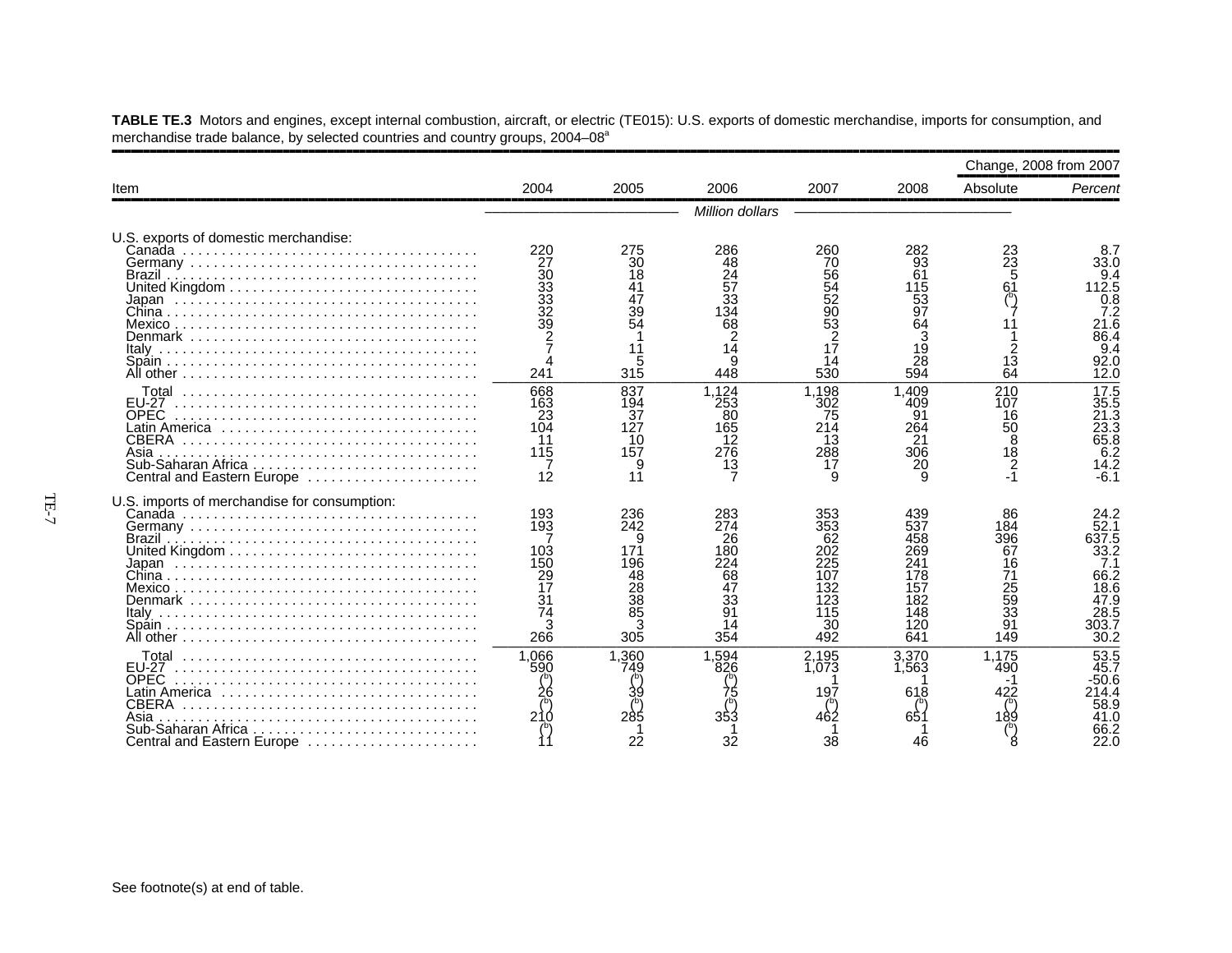**TABLE TE.3** Motors and engines, except internal combustion, aircraft, or electric (TE015): U.S. exports of domestic merchandise, imports for consumption, and merchandise trade balance, by selected countries and country groups, 2004–08<sup>a</sup>—*Continued* 

|                                                                                              |                                                                             |                                                                  |                                                    |                                                                                 |                                                                                       |                                                                                | Change, 2008 from 2007                                                               |
|----------------------------------------------------------------------------------------------|-----------------------------------------------------------------------------|------------------------------------------------------------------|----------------------------------------------------|---------------------------------------------------------------------------------|---------------------------------------------------------------------------------------|--------------------------------------------------------------------------------|--------------------------------------------------------------------------------------|
| Item                                                                                         | 2004                                                                        | 2005                                                             | 2006                                               | 2007                                                                            | 2008                                                                                  | Absolute                                                                       | Percent                                                                              |
|                                                                                              |                                                                             |                                                                  | <b>Million dollars</b>                             |                                                                                 |                                                                                       |                                                                                |                                                                                      |
| U.S. merchandise trade balance:<br>Canada<br>Brazil<br>Japan<br>Mexico<br>Italv<br>All other | 26<br>-166<br>$\frac{23}{-70}$<br>-117<br>$\frac{22}{29}$<br>$-67$<br>$-25$ | 39<br>$-212$<br>$-130$<br>-148<br>-9<br>$\frac{26}{37}$<br>$-73$ | -191<br>66<br>$\frac{21}{31}$<br>-6<br>94          | -93<br>$-283$<br>-6<br>-148<br>-173<br>-17<br>$-79$<br>-121<br>-98<br>-15<br>38 | -156<br>444<br>-397<br>-154<br>-189<br>-82<br>$-92$<br>$-178$<br>-129<br>-93<br>$-47$ | -63<br>-161<br>-391<br>-h<br>-16<br>-65<br>-13<br>$-57$<br>-31<br>-77<br>$-85$ | -56.8<br>-6.026.4<br>-4.<br>-9.<br>$-375.8$<br>-16.5<br>-47.3<br>$-31.8$<br>$-501.2$ |
| Total<br>EU-27<br>OPEC.<br>CBERA<br>Asia<br>Central and Eastern Europe                       | -399<br>-427<br>22<br>78<br>$-95$                                           | $-523$<br>555<br>37<br>88<br>$-128$                              | $-470$<br>-572<br>79<br>90<br>12<br>$-77$<br>$-25$ | $-997$<br>-771<br>74<br>$-173$<br>$-29$                                         | $-1.962$<br>1.154<br>-355<br>2 <sup>1</sup><br>-345<br>$-37$                          | -965<br>$-383$<br>$-372$<br>$-172$                                             | -96.8<br>-49.7<br>22.5<br>65.9<br>$-98.9$<br>12.0<br>-31.1                           |

Source: Compiled from official statistics of the U.S. Department of Commerce.

*Note*: Calculations based on unrounded data. The countries shown are those with the largest total U.S. trade (U.S. imports plus U.S. exports) in these products in 2008.

aImport values are based on customs value; export values are based on f.a.s. value, U.S. port of export.

 $b$ Less than \$500,000.

<sup>c</sup>Not meaningful for purposes of comparison.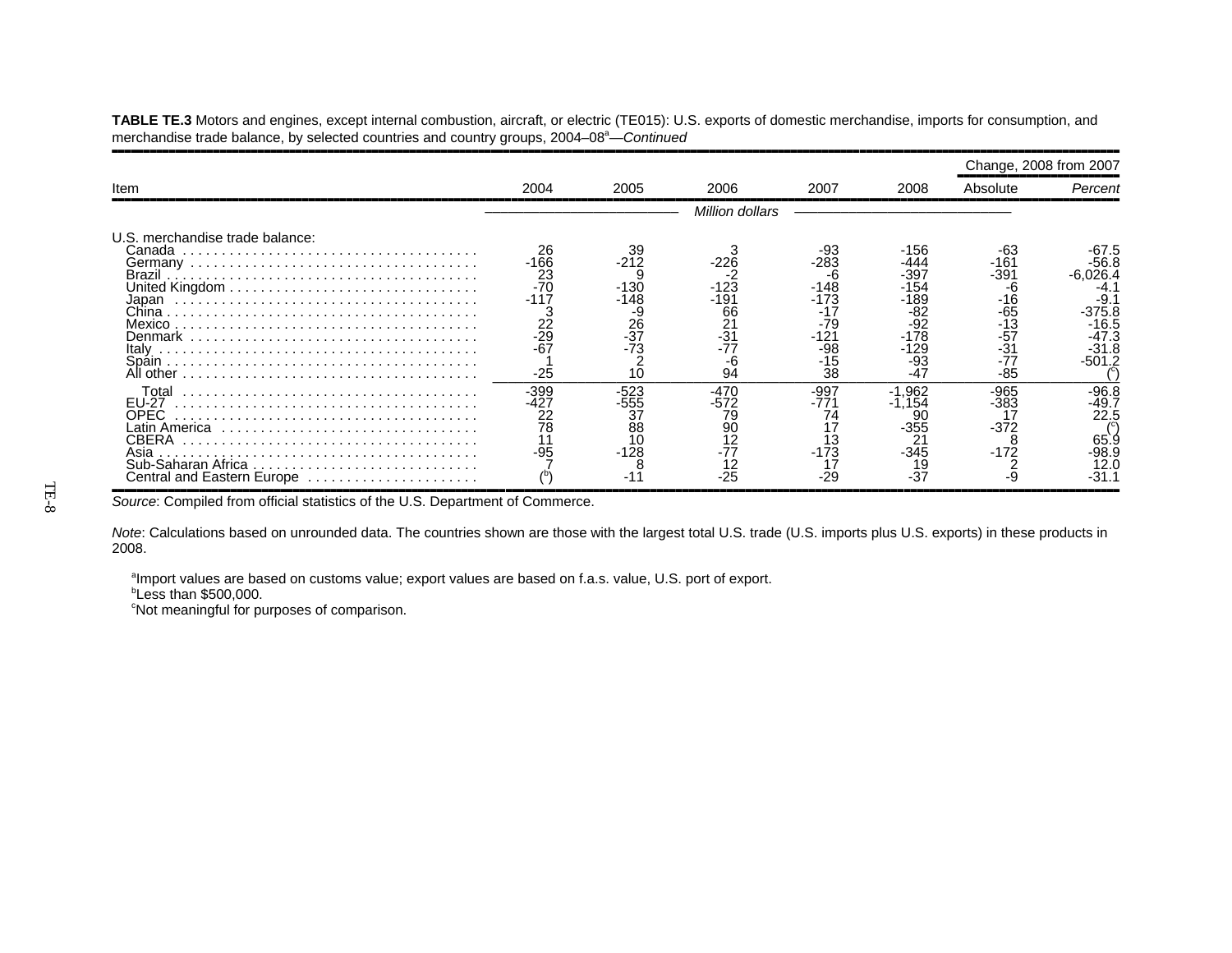these parts increased by 112 percent in 2008 to \$1.8 billion, with Brazil emerging as the largest U.S. supplier with 25 percent of U.S. imports.<sup>7</sup> This import growth was largely driven by the increased demand for parts of wind turbines used in wind energy generation, which expanded significantly in the United States resulting from new production investments, establishment of renewable portfolio standards in many states, and a more stable tax policy.<sup>8</sup> Brazil and other leading import sources, such as Germany, Canada, and Denmark, are major world production centers for wind turbines and their components.<sup>9</sup>

 <sup>7</sup> General Electric (United States) has subcontracted its wind turbine blade manufacturing for its North American customers to Tecsis (Brazil). Delphi Group and Garrard Hassan Canada Inc., *Opportunities for Canadian Stakeholders*, September 5, 2007.

 <sup>8</sup> David, "Growth in Wind Turbine Manufacturing and Trade," March 2009.

 <sup>9</sup> Delphi Group and Garrard Hassan Canada Inc., *Opportunities for Canadian Stakeholders*, September 5, 2007.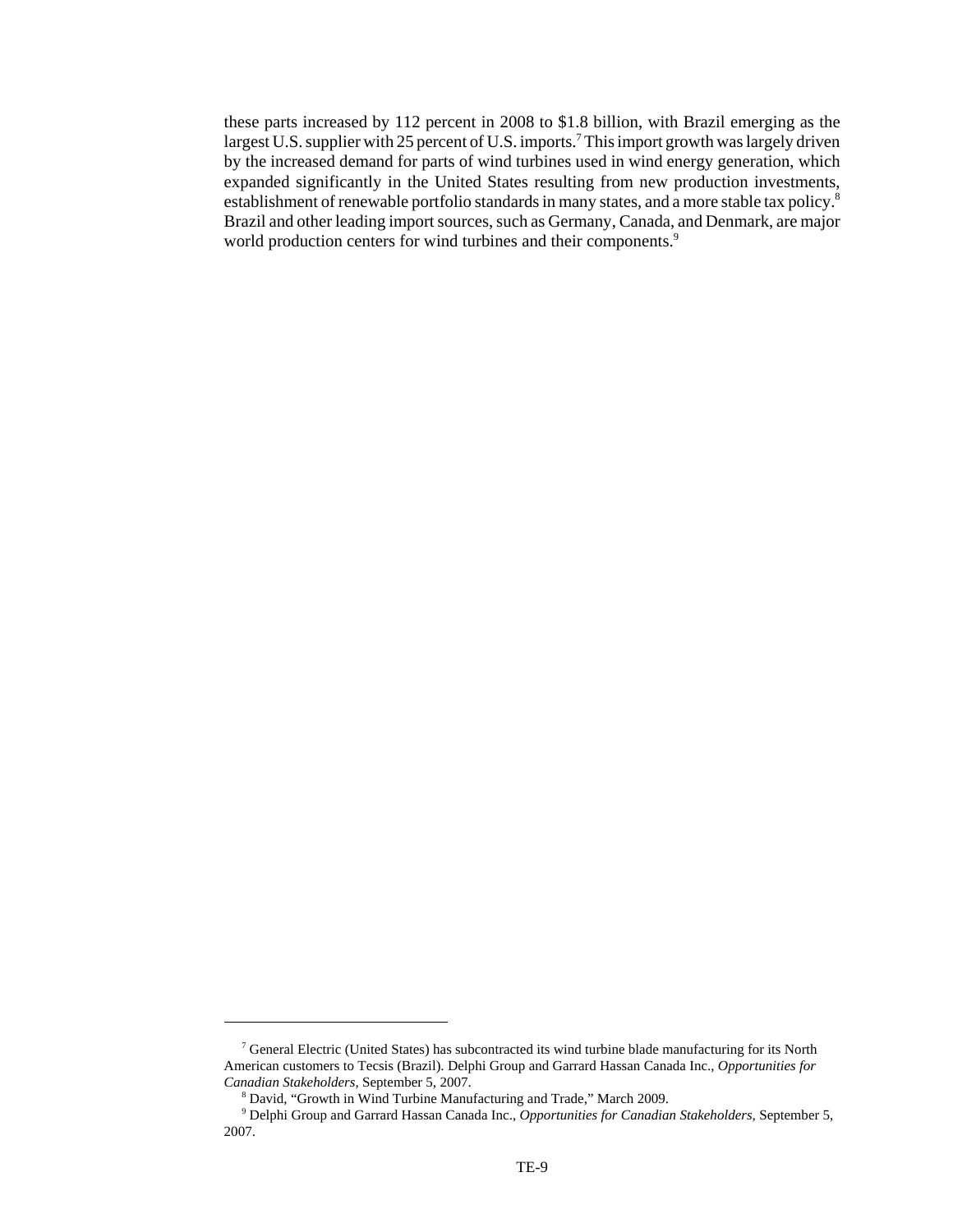## **Bibliography - Transportation Equipment**

- American Wind Energy Association. "2008: Another Record Year for New Wind Installations," undated. http://www.awea.org/pubs/factsheets/Market\_Update.pdf (accessed April 1, 2009).
- David, Andrew. "Growth in Wind Turbine Manufacturing and Trade." *USITC Executive Briefings on Trade.* U.S. International Trade Commission, March 2009. http://www.usitc.gov/ind\_econ\_ana/ research\_ana/research\_work\_papers/documents/executive\_briefings/USITC\_EB\_WindTurbines David.pdf.
- Delphi Group and Garrard Hassan Canada Inc. *Opportunities for Canadian Stakeholders in the North American Large Wind Turbine Supply Chain*. Prepared for Industry Canada, September 5, 2007. http://www.ic.gc.ca/eic/site/rei-ier.nsf/vwapj/windturbine-eoliennes\_eng.pdf/\$FILE/windturbineeoliennes eng.pdf.
- *Engineering & Mining Journal.* "E&MJ's Annual Survey of Global Mining Investment," January/February 2009.
- Kaur, Karamjit. "Airlines' \$12b Loss in 2008." *Straits Times* (Singapore), March 3, 2009. http://www.straitstimes.com/Breaking%2BNews/Singapore/Story/STIStory\_345255.html.
- Organization for Economic Cooperation and Development (OECD). *Environmental and Energy Products: The Benefits of Liberalising Trade*. OECD Trade Policies Study. Paris, France: OECD, 2006. http://www.iea.org/Textbase/work/2006/cop12/lib\_trade.pdf.
- U.S. Department of Commerce. Census Bureau. Official U.S. trade statistics. http://www.census.gov/foreign-trade/download/ dvd/index.html#merch (accessed monthly).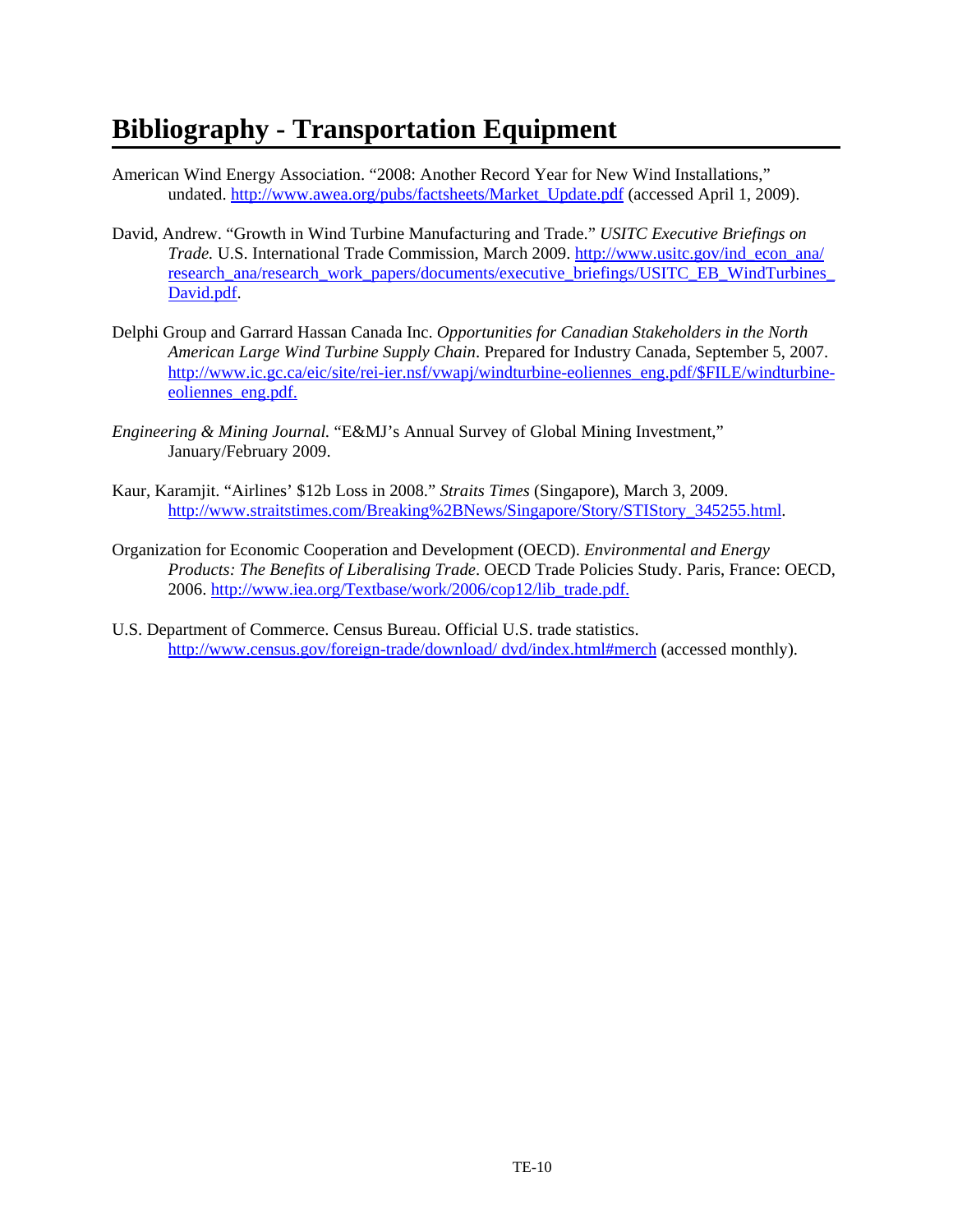**Laura V. Rodriguez (202) 205-3499 laura.rodriguez@usitc.gov**

### Textiles and Apparel<sup>1</sup>

**Change in 2008 from 2007:**

#### **U.S. trade deficit: Decreased by \$3.6 billion (4 percent) to \$86.5 billion U.S. exports: Increased by \$271 million (2 percent) to \$17.8 billion U.S. imports: Decreased by \$3.3 billion (3 percent) to \$104.3 billion**

In 2008, the U.S. trade deficit in textiles and apparel narrowed to \$86.5 billion, due to a decrease in U.S. imports and a slight increase in U.S. exports (table TX.1). Much of the \$3.3 billion decline in imports reflects the downturn in the U.S. economy and decreased spending by consumers.<sup>2</sup> In 2008, apparel accounted for three-fourths of sector imports, of which shirts and blouses comprised almost one-quarter (\$24.9 billion) (table TX.2).<sup>3</sup> Fabrics and fibers and yarns led U.S. exports of textiles and apparel in 2008, together accounting for 61 percent of the total sector exports.

The decrease in the trade deficit in textiles and apparel in 2008 resulted principally from a decline in U.S. imports from Mexico, Canada, the EU, and Asia. The trade deficit with Mexico in this sector decreased by \$526 million to \$2.2 billion; with the EU by \$553 million to \$3.7 billion; and with Asia by \$550 million to \$71.6 billion. The trade surplus with Canada, which has existed since 2006, increased by \$710 million (157 percent) to \$1.2 billion, and contributed to the overall decrease in the U.S. deficit.<sup>4</sup>

<sup>&</sup>lt;sup>1</sup> This industry/commodity group includes the products of North American Industry Classification System (NAICS) numbers 313 (textile mills—i.e., firms that prepare and spin fiber, knit or weave fabric, and finish the textile), 314 (textile product mills—i.e., establishments that manufacture textile products—except apparel from purchased fabrics), and 315 (apparel manufacturing—i.e., establishments that cut and sew fabric to make garments or that knit and then cut and sew the fabric into a garment).

 <sup>2</sup> Industry sources report "demand has shrunk across the income spectrum, from the high-end luxury retailers (a niche that was virtually immune in the early stages of the slowdown) to moderate apparel brands." Standard & Poor's, *Industry Surveys,* February 19, 2009, 1.

<sup>&</sup>lt;sup>3</sup> Trade statistics for all industry/commodity groups in this sector are presented in app. B, table B.10.

 <sup>4</sup> Most of the decline in U.S. imports from Canada is likely attributable to sales lost to China in several product groupings, including certain men's or boys' suits classified in HTS 6203, sweaters and other knit articles in HTS 6110, and women's or girls' suits, ensembles, etc. in HTS 6204.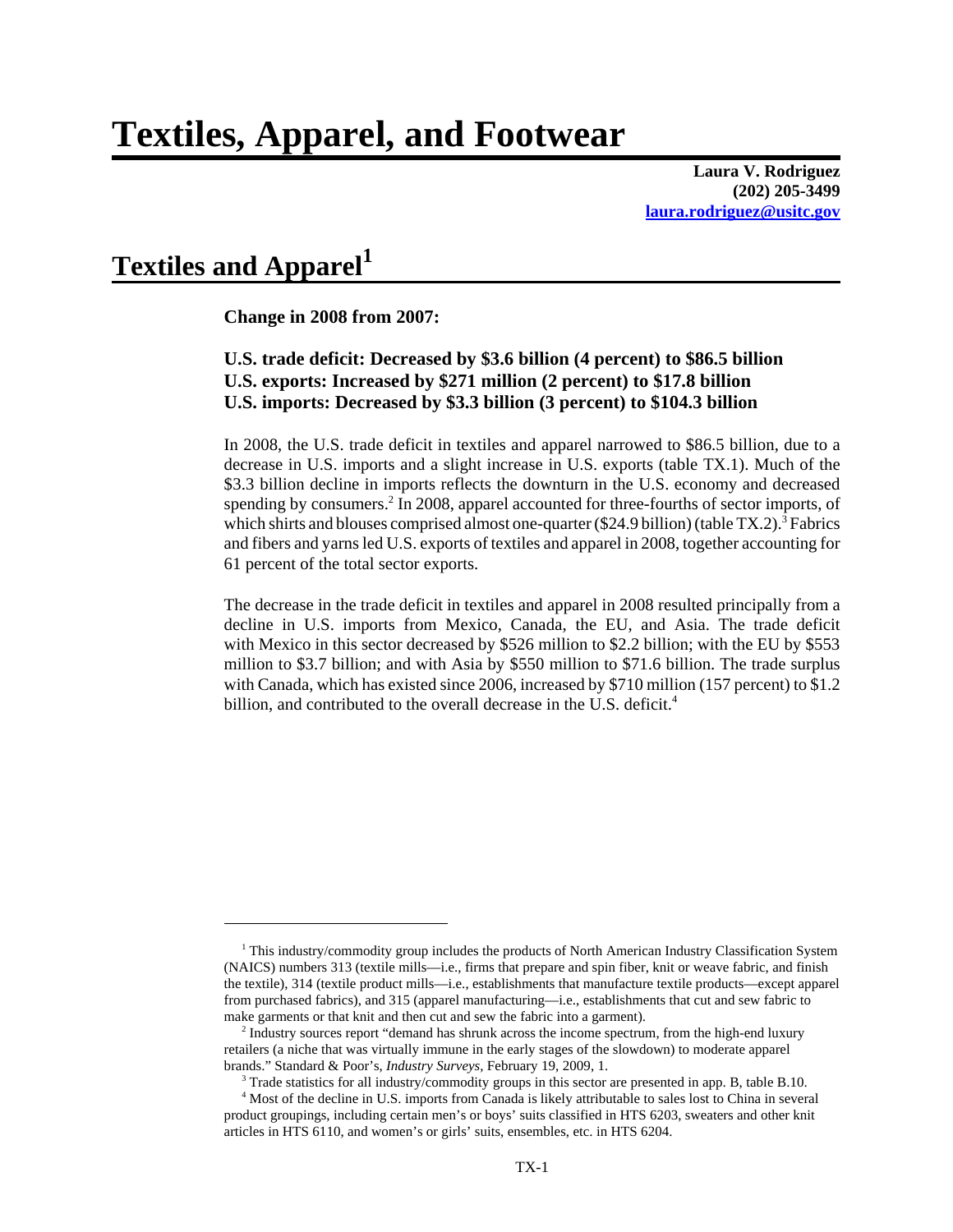|                                                                                                                                   |                                                                                                   |                                                                                                  |                                                                                               |                                                                                 |                                                                                               | Change, 2008 from 2007                                                               |                                                                                                                      |
|-----------------------------------------------------------------------------------------------------------------------------------|---------------------------------------------------------------------------------------------------|--------------------------------------------------------------------------------------------------|-----------------------------------------------------------------------------------------------|---------------------------------------------------------------------------------|-----------------------------------------------------------------------------------------------|--------------------------------------------------------------------------------------|----------------------------------------------------------------------------------------------------------------------|
| Item                                                                                                                              | 2004                                                                                              | 2005                                                                                             | 2006                                                                                          | 2007                                                                            | 2008                                                                                          | Absolute                                                                             | Percent                                                                                                              |
|                                                                                                                                   |                                                                                                   |                                                                                                  | Million dollars                                                                               |                                                                                 |                                                                                               |                                                                                      |                                                                                                                      |
| U.S. exports of domestic merchandise:<br>India<br>Pakistan<br>Thailand                                                            | 501<br>4.730<br>3,275<br>68<br>19<br>77<br>1,547<br>15<br>83<br>7,340                             | 629<br>4.705<br>3.471<br>78<br>21<br>79<br>1.459<br>11<br>24<br>80<br>7,307                      | 731<br>4.551<br>3,561<br>101<br>33<br>91<br>1.416<br>12<br>27<br>85<br>7,479                  | 844<br>3.947<br>3.531<br>101<br>44<br>99<br>1,518<br>14<br>37<br>113<br>7.287   | 940<br>3.718<br>3.645<br>114<br>33<br>133<br>.562<br>21<br>50<br>118<br>7.471                 | 96<br>-230<br>115<br>13<br>34<br>Ă4<br>13<br>6<br>184                                | 11.3<br>$-5.8$<br>$3.\overline{2}$<br>12.7<br>$-24.4$<br>35.0<br>2.9<br>46.8<br>36.2<br>5.0<br>$\tilde{2}.\tilde{5}$ |
| Total<br><b>EU-27</b><br><b>OPEC</b><br><b>CBERA</b><br>Asia<br>Sub-Saharan Africa<br>Central and Eastern Europe                  | 17,663<br>1,582<br>220<br>9,916<br>352<br>2,171<br>139<br>42                                      | 17.864<br>1.749<br>232<br>9.549<br>374<br>2,353<br>134<br>42                                     | 18.088<br>.899<br>343<br>9,247<br>360<br>2.522<br>141<br>53                                   | 17,535<br>2.064<br>303<br>8.371<br>244<br>2.652<br>167<br>63                    | 17.805<br>2.121<br>400<br>7.997<br>198<br>2,872<br>222<br>70                                  | 271<br>57<br>97<br>$-374$<br>$-46$<br>220<br>55                                      | $\overline{1.5}$<br>$\frac{2.8}{31.9}$<br>-18.8<br>8.3<br>33.2<br>11.0                                               |
| U.S. imports of merchandise for consumption:<br>India<br>Pakistan<br>Thailand                                                     | 18.902<br>8,826<br>3.834<br>4.106<br>2.644<br>2.714<br>2.754<br>2.092<br>2.671<br>2.646<br>42,855 | 26.937<br>8.305<br>3.633<br>5.194<br>2.807<br>.230<br>2.701<br>2.486<br>3.042<br>2.609<br>39,542 | 31.284<br>7.497<br>3.395<br>.568<br>3.326<br>073<br>.535<br>3.025<br>3.397<br>2,623<br>37,840 | 36.162<br>6.712<br>3.080<br>5.611<br>4.503<br>2.613<br>3.308<br>2.571<br>35,489 | 36.368<br>5,957<br>2.484<br>.583<br>5.392<br>460<br>2.697<br>.566<br>3.225<br>2.532<br>32,063 | 207<br>$-755$<br>-595<br>-28<br>889<br>47<br>84<br>350<br>$-83$<br>$-39$<br>$-3.426$ | 0.6<br>$-11.3$<br>-19.3<br>$-0.5$<br>19.7<br>1.1<br>3.2<br>10.9<br>$-2.5$<br>$-1.5$<br>$-9.7$                        |
| Total<br><b>FU-27</b><br><b>OPEC</b><br>Latin America<br><b>CBERA</b><br>Asia<br>Sub-Saharan Africa<br>Central and Eastern Europe | 94.045<br>6.291<br>526<br>21.058<br>449<br>54.783<br>1,802<br>565                                 | 100.485<br>6.095<br>465<br>20.274<br>496<br>63.395<br>1.504<br>488                               | 104.563<br>5.988<br>391<br>18.721<br>530<br>69.796<br>,339<br>500                             | 107.678<br>6,287<br>323<br>17.237<br>509<br>74.846<br>.334<br>488               | 104.329<br>5.791<br>238<br>15.938<br>440<br>74.516<br>.184<br>485                             | $-3,349$<br>-497<br>-86<br>$-1.299$<br>-69<br>$-330$<br>-150<br>-4                   | $-3.1$<br>$-7.9$<br>$-26.5$<br>$-7.5$<br>$-13.\bar{5}$<br>$-0.4$<br>-11.3<br>$-0.7$                                  |

**TABLE TX.1** Textiles and apparel: U.S. exports of domestic merchandise, imports for consumption, and merchandise trade balance, by selected countries and country groups, 2004–08ª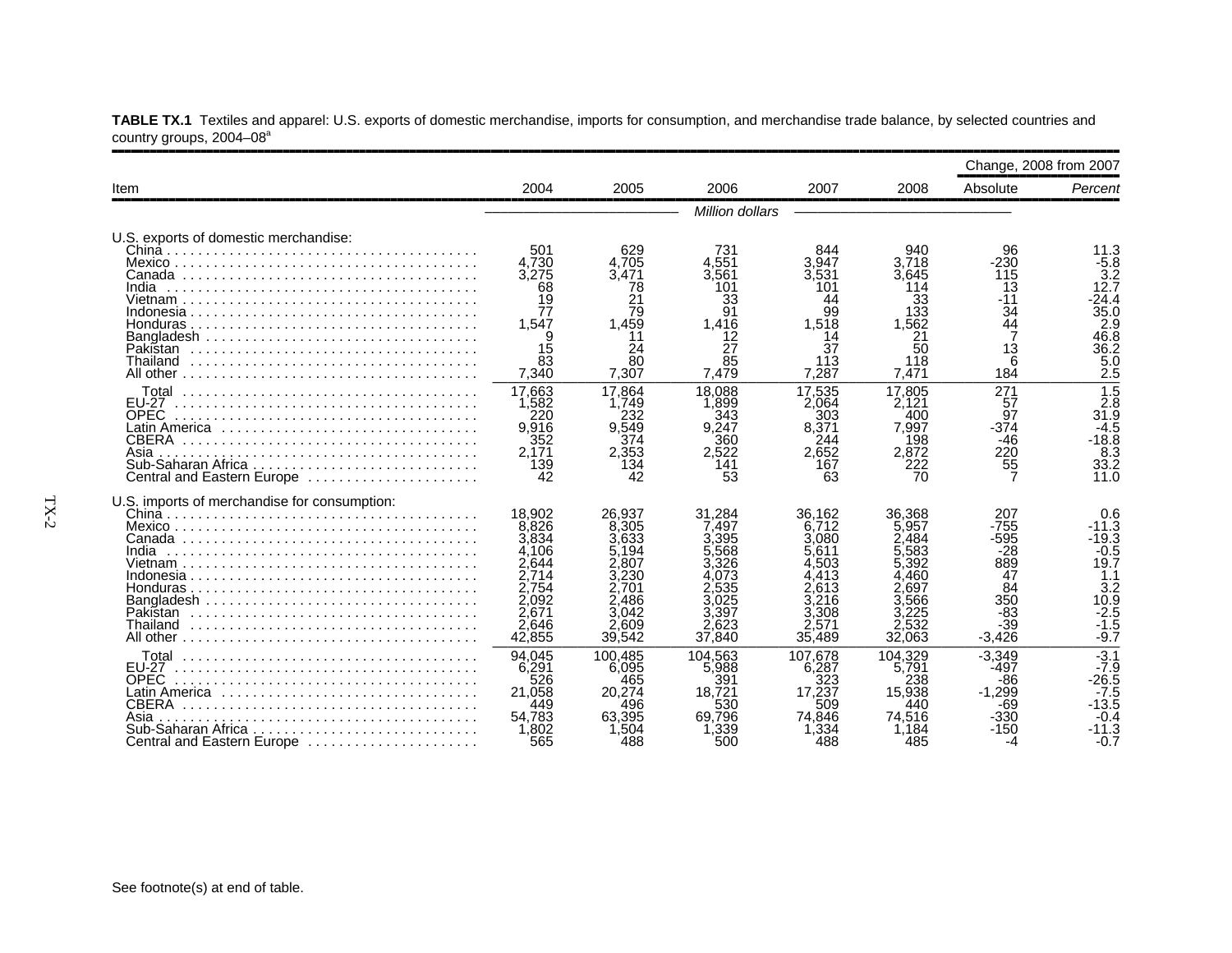|                                                                                                                          |                                                                                                                        |                                                                                  |                                                                                |                                                                                        |                                                                                    | Change, 2008 from 2007                                                    |                                                                                              |
|--------------------------------------------------------------------------------------------------------------------------|------------------------------------------------------------------------------------------------------------------------|----------------------------------------------------------------------------------|--------------------------------------------------------------------------------|----------------------------------------------------------------------------------------|------------------------------------------------------------------------------------|---------------------------------------------------------------------------|----------------------------------------------------------------------------------------------|
| <b>Item</b>                                                                                                              | 2004                                                                                                                   | 2005                                                                             | 2006                                                                           | 2007                                                                                   | 2008                                                                               | Absolute                                                                  | Percent                                                                                      |
|                                                                                                                          |                                                                                                                        |                                                                                  | Million dollars                                                                |                                                                                        |                                                                                    |                                                                           |                                                                                              |
| U.S. merchandise trade balance:<br>China<br>Canada<br>India<br>Vietnam<br>Indonesia<br>Pakistan<br>Thailand<br>All other | -18,401<br>$-4.097$<br>$-559$<br>$-4,039$<br>$-2.625$<br>-2.636<br>.207<br>-2.083<br>$-2,656$<br>$-2.564$<br>$-35.515$ | $-26,308$<br>-3.600<br>$-162$<br>-5.117<br>-2.786<br>-3.151<br>.243<br>$-32.235$ | $-30,553$<br>2,946<br>166<br>$-5,467$<br>-3.982<br>-3.37<br>2.537<br>$-30.361$ | $-35,317$<br>$-2.765$<br>451<br>$-5.510$<br>459<br>-4.314<br>.095<br>.458<br>$-28,202$ | $-35,429$<br>2,239<br>16 <sup>7</sup><br>.470<br>135<br>.545<br>2.414<br>$-24.592$ | 526<br>710<br>41<br>$-900$<br>-13<br>$-40$<br>$-343$<br>97<br>45<br>3,610 | $-0.3$<br>19.0<br>157.3<br>0.7<br>-20.2<br>$-0.3$<br>$-3.7$<br>$-10.7$<br>3.0<br>1.8<br>12.8 |
| Total<br>EU-27<br>OPEC<br>Latin America<br>CBERA<br>Asia<br>Central and Eastern Europe                                   | -76.382<br>$-4.710$<br>-306<br>$-11,141$<br>$-97$<br>$-52,612$<br>$-1.663$                                             | -82.621<br>-4,347<br>-233<br>$-10.724$<br>$-123$<br>$-61.042$<br>$-1.370$        | $-86,476$<br>-4.089<br>$-9.475$<br>$-170$<br>-67.273<br>.198                   | $-90.143$<br>$-4,223$<br>-20<br>$-8,866$<br>$-265$<br>$-72.194$<br>.167                | $-86,523$<br>-3.670<br>162<br>-7.940<br>-242<br>$-71.644$<br>-961                  | 3,620<br>554<br>182<br>925<br>$2\overline{3}$<br>550<br>206               | 4.0<br>13.7<br>10.4<br>8.6<br>0.8<br>17.6<br>2.5                                             |

**TABLE TX.1** Textiles and apparel: U.S. exports of domestic merchandise, imports for consumption, and merchandise trade balance, by selected countries and country groups, 2004–08<sup>a</sup>—Continued

Source: Compiled from official statistics of the U.S. Department of Commerce.

*Note*: Calculations based on unrounded data. The countries shown are those with the largest total U.S. trade (U.S. imports plus U.S. exports) in these products in 2008.

aImport values are based on customs value; export values are based on f.a.s. value, U.S. port of export. **bNot meaningful for purposes of comparison.**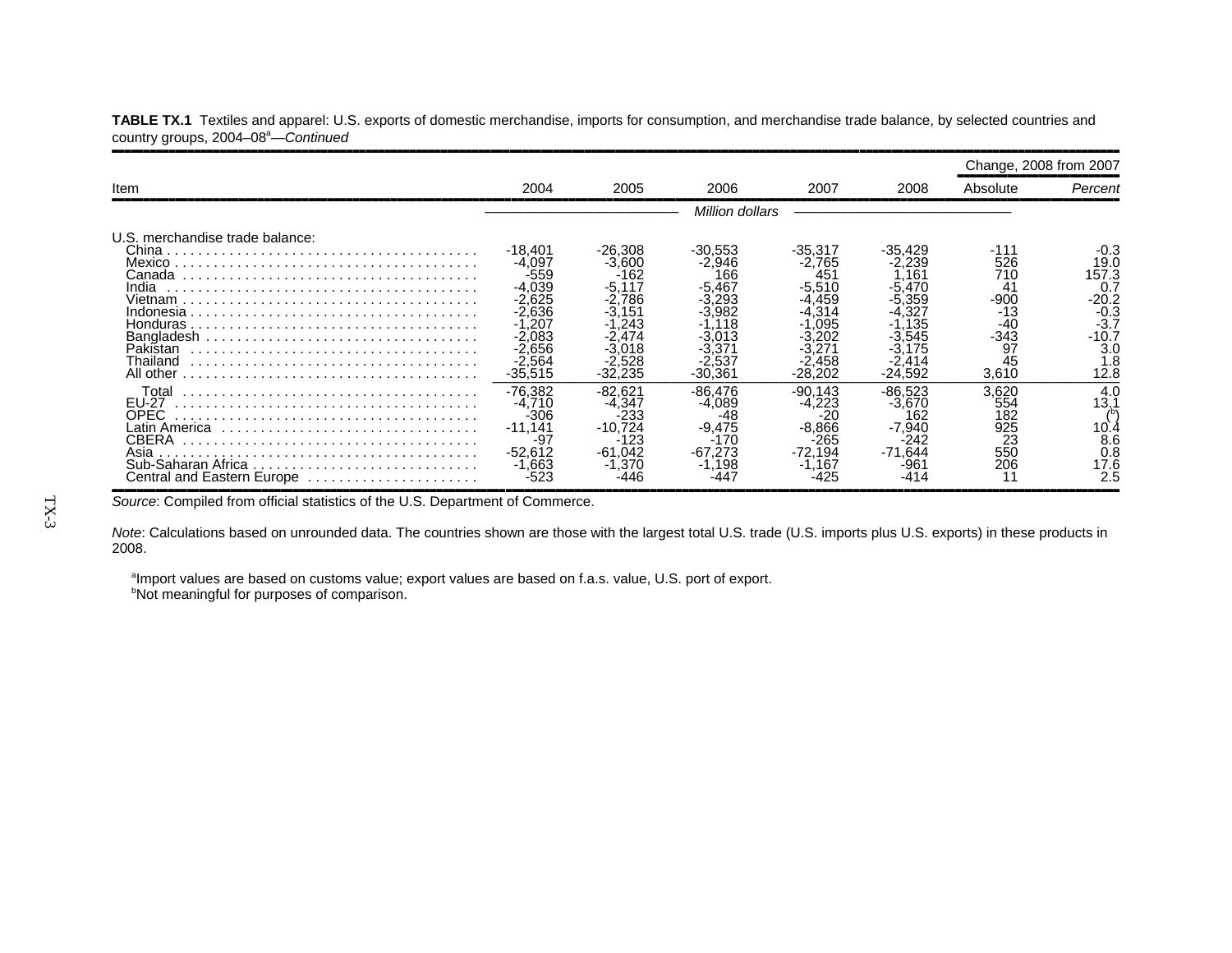|                                                      |        |         |                        |         |         | Change, 2008 from 2007 |         |
|------------------------------------------------------|--------|---------|------------------------|---------|---------|------------------------|---------|
| Industry/commodity group                             | 2004   | 2005    | 2006                   | 2007    | 2008    | Absolute               | Percent |
|                                                      |        |         | <b>Million dollars</b> |         |         |                        |         |
| <b>U.S. EXPORTS:</b>                                 |        |         |                        |         |         |                        |         |
| Increases:                                           |        |         |                        |         |         |                        |         |
| Fibers and yarns, except raw cotton and raw wool     |        |         |                        |         |         |                        |         |
|                                                      | 3,192  | 3,328   | 3,780                  | 4,041   | 4.344   | 303                    | 7.5     |
| Other fabrics (TX002F)                               | 1,027  | 1,240   | 1,392                  | 1.303   | 1,445   | 143                    | 11.0    |
| Miscellaneous textile products (TX006)               | 1.701  | 1,825   | 2,037                  | 2.174   | 2.310   | 136                    | 6.3     |
| Carpets and rugs (TX003)                             | 763    | 881     | 960                    | 983     | 1,061   | 79                     | 8.0     |
| Glass fiber fabrics (TX002E)                         | 146    | 147     | 178                    | 211     | 248     | 37                     | 17.6    |
| Decreases:                                           |        |         |                        |         |         |                        |         |
| Broadwoven fabrics (TX002A)                          | 2.754  | 2,478   | 2,210                  | 1.822   | 1.630   | $-192$                 | $-10.5$ |
|                                                      | 1,624  | 1,778   | 1,611                  | 1,659   | 1,534   | $-124$                 | $-7.5$  |
| Robes, nightwear, and underwear (TX005I)             | 700    | 479     | 394                    | 203     | 109     | -93                    | $-46.1$ |
| Coated and other fabrics (TX002D)                    | 1,098  | 1.097   | 1,119                  | 1,213   | 1,143   | $-70$                  | $-5.8$  |
| Specialty fabrics (TX002C)                           | 579    | 545     | 506                    | 459     | 442     | $-17$                  | $-3.8$  |
|                                                      | 4,080  | 4,067   | 3,901                  | 3,468   | 3,537   | 69                     | 2.0     |
|                                                      | 17,663 | 17.864  | 18,088                 | 17,535  | 17,805  | 271                    | 1.5     |
| <b>U.S. IMPORTS:</b>                                 |        |         |                        |         |         |                        |         |
| Increases:                                           |        |         |                        |         |         |                        |         |
| Gloves, including gloves for sports (TX005M)         | 2,533  | 2,757   | 2,989                  | 3,160   | 3,658   | 498                    | 15.7    |
| Women's and girls' dresses (TX005H)                  | 1,524  | 1.465   | 1.841                  | 2,900   | 3.176   | 275                    | 9.5     |
| Miscellaneous textile products (TX006)               | 4,319  | 4.651   | 5.104                  | 5.502   | 5.575   | 73                     | 1.3     |
| Robes, nightwear, and underwear (TX005I)             | 5,246  | 5,418   | 5,478                  | 5,380   | 5,444   | 64                     | 1.2     |
| Hosiery $(TX005J)$                                   | 1.316  | 1.366   | 1.459                  | 1.521   | 1.565   | 44                     | 2.9     |
| Decreases:                                           |        |         |                        |         |         |                        |         |
| Shirts and blouses (TX005E)                          | 22.474 | 23.664  | 25.073                 | 26.035  | 24.876  | $-1.159$               | $-4.5$  |
| Women's and girls' trousers (TX005D)                 | 9,327  | 9.664   | 9.889                  | 9,872   | 9,305   | $-567$                 | $-5.7$  |
| Women's and girls' suits, skirts, and coats (TX005G) | 5,866  | 6.941   | 6.663                  | 6.346   | 5.851   | $-495$                 | $-7.8$  |
| Fabrics $(TX002)$                                    | 6,227  | 6,352   | 6,202                  | 6,343   | 5,891   | $-452$                 | $-7.1$  |
| Home furnishings (TX004)                             | 6,107  | 7,448   | 8,249                  | 8.724   | 8,377   | $-347$                 | $-4.0$  |
|                                                      | 29,107 | 30,760  | 31,616                 | 31,893  | 30,610  | $-1,283$               | $-4.0$  |
|                                                      | 94.045 | 100,485 | 104.563                | 107.678 | 104.329 | $-3,349$               | $-3.1$  |

**TABLE TX.2** Textiles and apparel: Leading changes in U.S. exports and imports, 2004–08<sup>a</sup>

*Source*: Compiled from official statistics of the U.S. Department of Commerce.

*Note*: Calculations based on unrounded data.

<sup>a</sup>Import values are based on customs value; export values are based on f.a.s. value, U.S. port of export.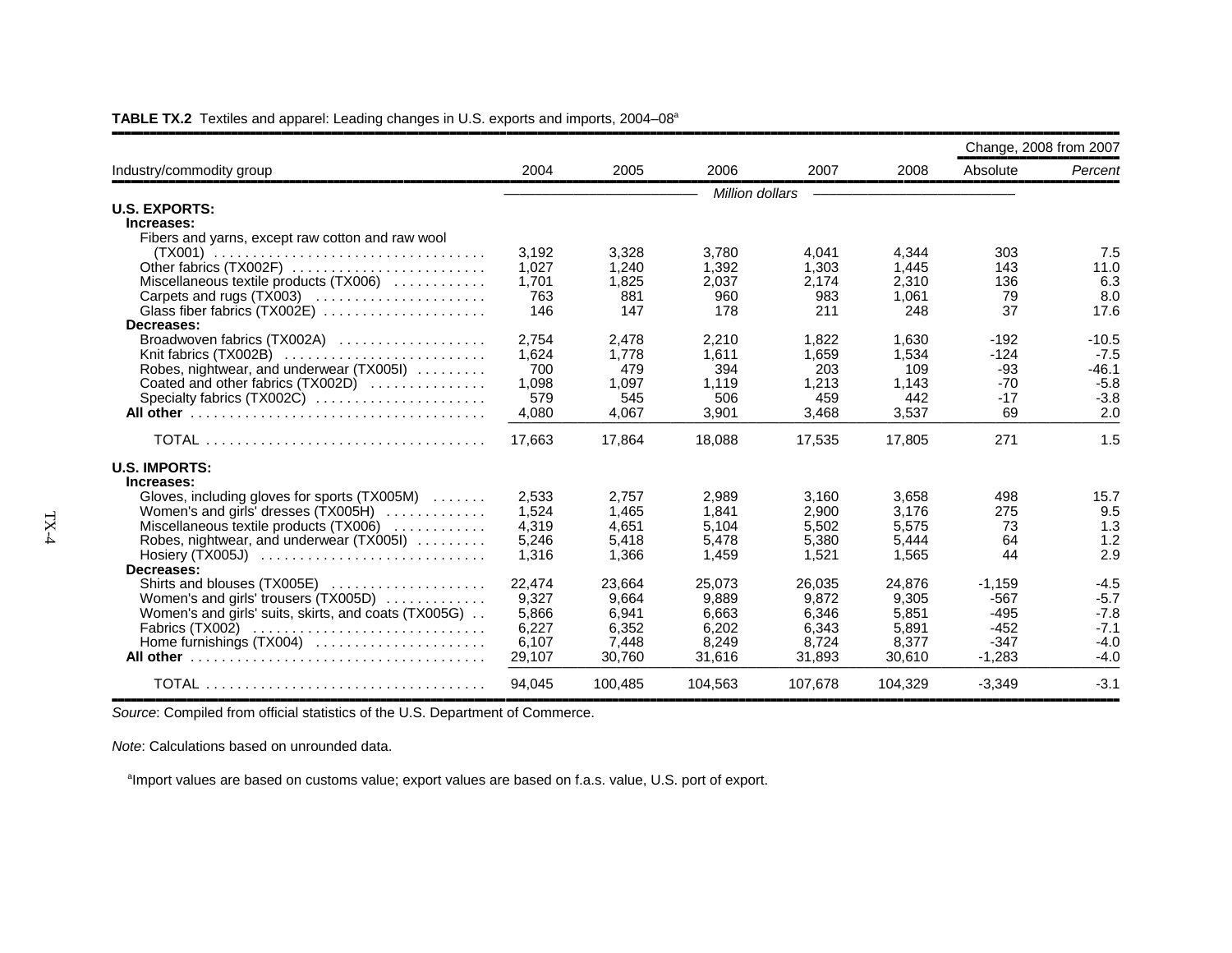#### *U.S. Exports*

U.S. exports of textiles and apparel increased by \$271 million (2 percent) to \$17.8 billion in 2008.<sup>5</sup> Fabrics and fibers and yarn led the U.S. export increase and were used abroad primarily in making finished apparel products. In 2008, Latin America was the largest U.S. regional export market, accounting for close to one-half (\$8.0 billion) of U.S. sector exports. Mexico and Canada are the largest individual country markets for U.S.-made textiles and apparel due to their relative proximity, which reduces shipping and transit time, and due to duty-free treatment under NAFTA.

Honduras was again the third-largest U.S. export market for textiles and apparel in 2008. U.S. exports of textiles and apparel to Honduras rose by \$44 million (3 percent). Most of this increase resulted from a 34 percent rise in U.S. exports of yarn to Honduras in 2008, as apparel producers in Honduras continued to take advantage of preferential access to the U.S. market under DR-CAFTA for apparel made from U.S. yarn.

#### *U.S. Imports*

For the first time in recent years, U.S. imports of textiles and apparel decreased, by \$3.3 billion (3.1 percent) to \$104.3 billion in 2008 (table TX.1). Asian countries accounted for \$74.5 billion (71 percent) of U.S. sector imports in 2008; such imports declined by \$330 million that year.

China remained by far the largest supplier to the U.S. market, accounting for 35 percent of sector imports, up slightly from 34 percent in 2007. U.S. imports of textiles and apparel from China continued to grow, albeit more slowly than in previous years, by less than 1 percent, to \$36.4 billion in 2008. China's competitive advantages include an abundant, skilled labor force capable of producing complex garments and factories that benefit from lower costs (e.g., taxes, utility rates, etc.) than plants operating in the United States.6

Much of the growth in imports from China was accounted for by cotton apparel— especially cotton knit shirts and blouses and cotton trousers and slacks—and wool apparel, especially wool coats. The slower growth rate in 2008, however, is attributed to the downturn in the U.S. economy and to the erosion of China's low-cost advantages as the yuan appreciated<sup>7</sup> and production costs climbed.<sup>8</sup>

U.S. imports of textiles and apparel from Vietnam rose by 20 percent to \$5.4 billion. For the second consecutive year, Vietnam has accounted for the largest percentage increase of any apparel exporter to the United States. The increase in U.S. imports from Vietnam is largely attributable to Vietnam's accession to the WTO in January 2007 and the subsequent lifting of U.S. quotas on Vietnamese textile and apparel articles.<sup>9</sup> Vietnam's leading exports to the

 <sup>5</sup> The small increase in U.S. exports in 2008 can likely be attributed to business initiatives by certain U.S. apparel companies to take advantage of preferential treatment for imported apparel under DR-CAFTA provisions as the DR-CAFTA went into effect in 2006.

 <sup>6</sup> Standard & Poor's *Industry Surveys*, February 19, 2009, 19.

 <sup>7</sup> The yuan appreciated monthly against the U.S. dollar from 7.1058 yuan to 6.8258 yuan to the dollar in October 2008. See IMF, "China, P.R.: Mainland - Exchange Rates," December 2008, 306–307.

 <sup>8</sup> Standard & Poor's *Industry Surveys*, February 19, 2009, 19.

 <sup>9</sup> *Just-style,* "Vietnam Soars to U.S.'s Second Largest Apparel Supplier," September 11, 2008.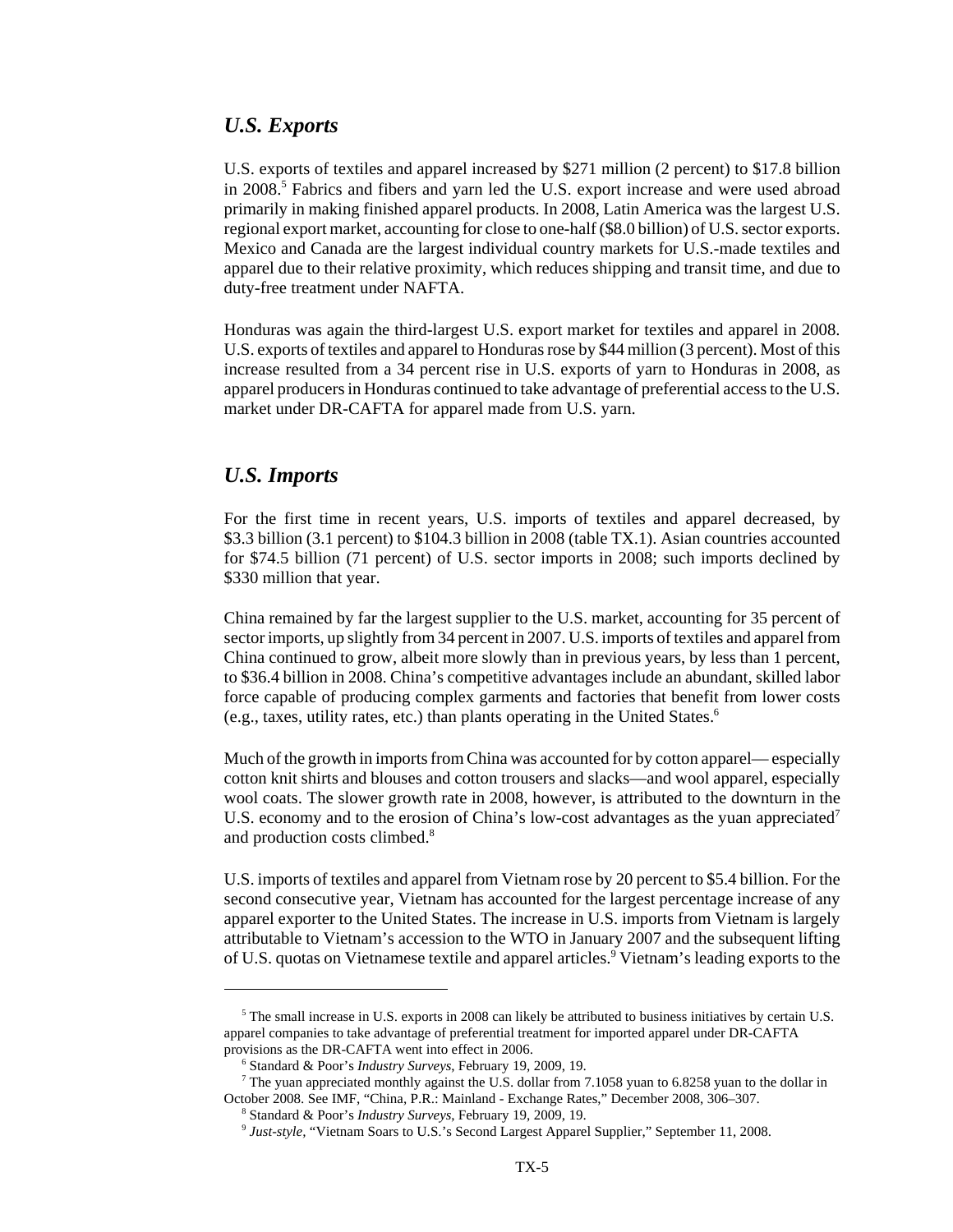United States included cotton knit shirts and blouses, cotton trousers and slacks and coats, knit shirts and blouses, and trousers and slacks of manmade fibers.

U.S. imports of textiles and apparel from Mexico, the second-leading individual-country supplier to the U.S. market, decreased for the fourth consecutive year, falling by 11 percent to just under \$6.0 billion. Industry representatives in Mexico assert that preferential treatment under NAFTA is no longer a sufficient incentive to prompt U.S. apparel companies to source from Mexico. Some sources attribute Mexico's declining share of U.S. apparel imports, which reportedly fell by 70 percent from 2000 to 2008, to increasing wages and electricity rates that are reportedly among the most expensive in the world.<sup>10</sup> Mexico's principal competitors in the U.S. market include China, Vietnam, Cambodia, Bangladesh, and India. $11$ 

<sup>&</sup>lt;sup>10</sup> Perez, "XXXII Congress of the Mexican Apparel Association," October 29, 2008. Electricity accounts for 30 percent of production costs in the textile industry. Cisneros,"Business: With the Textile Industry in Tatters, A Move Up the Clothing Value Chain Eludes," January 2009, 13.

<sup>&</sup>lt;sup>11</sup> Perez, "XXXII Congress of the Mexican Apparel Association," October 29, 2008.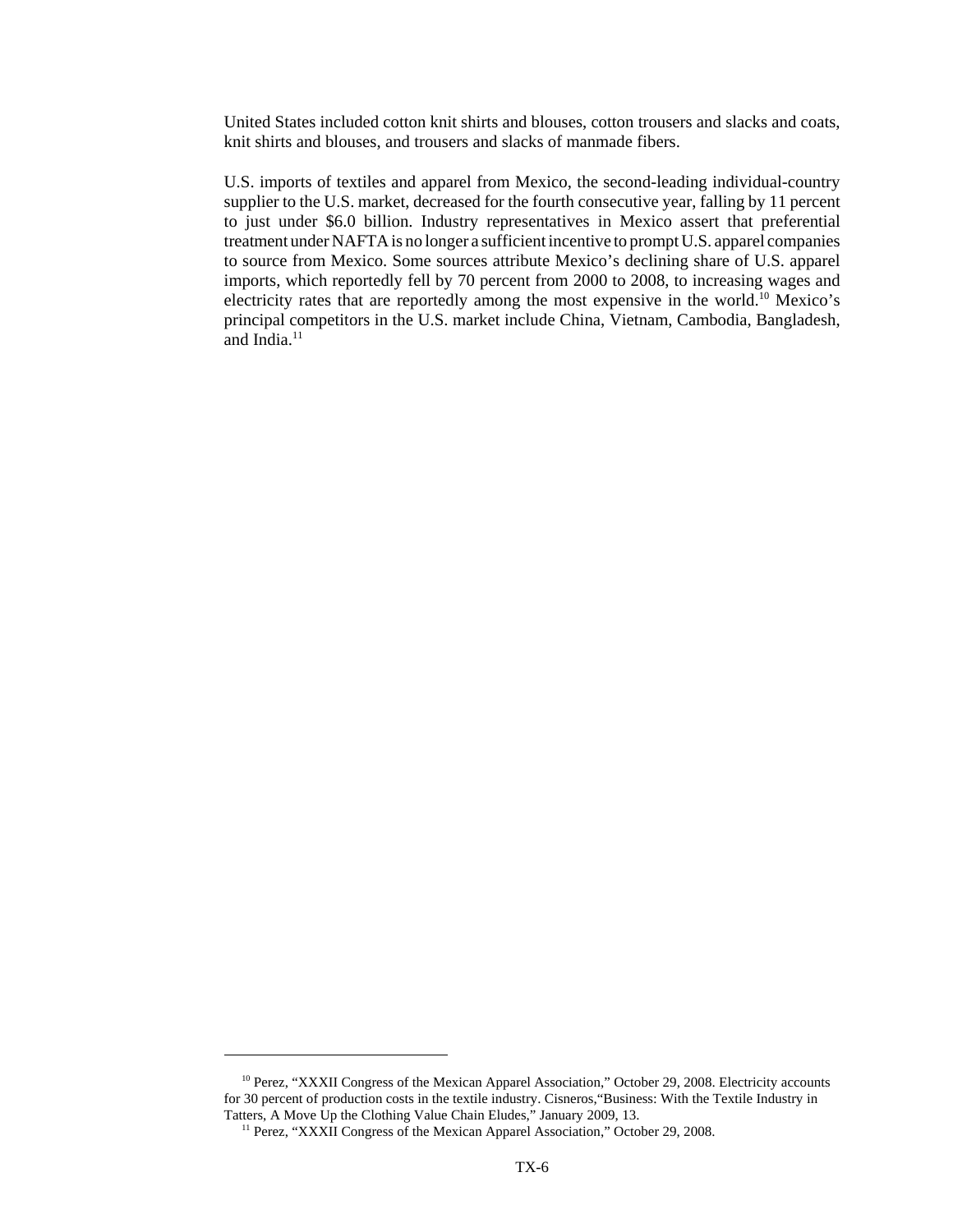**Laura V. Rodriguez (202) 205-3499 laura.rodriguez@usitc.gov**

**Change in 2008 from 2007:**

#### **U.S. trade deficit: Increased by \$86 million (1 percent) to \$18.8 billion U.S. exports: Increased by \$95 million (16 percent) to \$673 million U.S. imports: Increased by \$181 million (1 percent) to \$19.5 billion**

In 2008, the U.S. trade deficit in footwear increased slightly as imports, which accounted for 99 percent of the U.S. footwear market, continued to grow, albeit at a slower pace than in previous years (table  $TX.3$ ).<sup>13</sup> China continued to be the largest supplier of footwear to the U.S. market. Since the normalization of trade relations with Vietnam in  $2001$ ,<sup>14</sup> and following that country's accession to the WTO in January  $2007$ <sup>15</sup>, the growth of U.S. footwear imports from Vietnam has accelerated, and in 2008, Vietnam emerged as the second-leading supplier of footwear to the United States.

Consumer spending on footwear rose by less than  $0.5$  percent in  $2008$ ,<sup>16</sup> a slower rate than in previous years, which likely is attributable to the downturn in the U.S. economy. Nevertheless, some industry sources report that the footwear sector may be less affected by the weak U.S. economy than other sectors because shoes are a necessity as well as a luxury, and footwear firms may be "changing their product offerings and marketing strategies to fit the economic climate."17 Furthermore, some industry representatives noted a softer downward trend in the "sport use" athletic footwear market than the U.S. economy as a whole  $^{18}$ 

#### *U.S. Exports*

The value of U.S. exports of footwear increased by \$95 million (16 percent) to \$673 million in 2008 (table TX.3). Just over one-half of these exports were of footwear parts, especially

<sup>&</sup>lt;sup>12</sup> This industry/commodity group includes the products of NAICS number 3162 (Footwear Manufacturing—i.e., establishments primarily engaged in manufacturing footwear, except orthopedic extension footwear).

<sup>&</sup>lt;sup>13</sup> According to the American Apparel and Footwear Association (AAFA), domestic shoe production now represents only 1 percent of shoe purchases in the United States. Nate Herman (director of international trade, AAFA), e-mail message to Commission staff, March 23, 2009. The production of protective or safety footwear (most of which features steel safety toes) accounts for most of the limited number of shoes still produced domestically. Standard & Poor's, *Industry Surveys,* February 19, 2009, 12.

<sup>&</sup>lt;sup>14</sup> Office of the USTR, "USTR and Vietnamese Prime Minister Meet," June 24, 2008.

 <sup>15</sup> *Just-style.com*, "Vietnam Soars to U.S.'s Second Largest Apparel Supplier," September 11, 2008.

<sup>&</sup>lt;sup>16</sup> USDOC, BEA, "Table 2.45U: Personal Consumption Expenditures," March 2, 2009.

<sup>&</sup>lt;sup>17</sup> Footwear News, "U.S. Shoe Brands Walk All Over Credit Crunch," January/February 2009, 45.

<sup>&</sup>lt;sup>18</sup> NPD Group Inc., "The NPD Group Reports Downturn in Sales," December 18, 2008.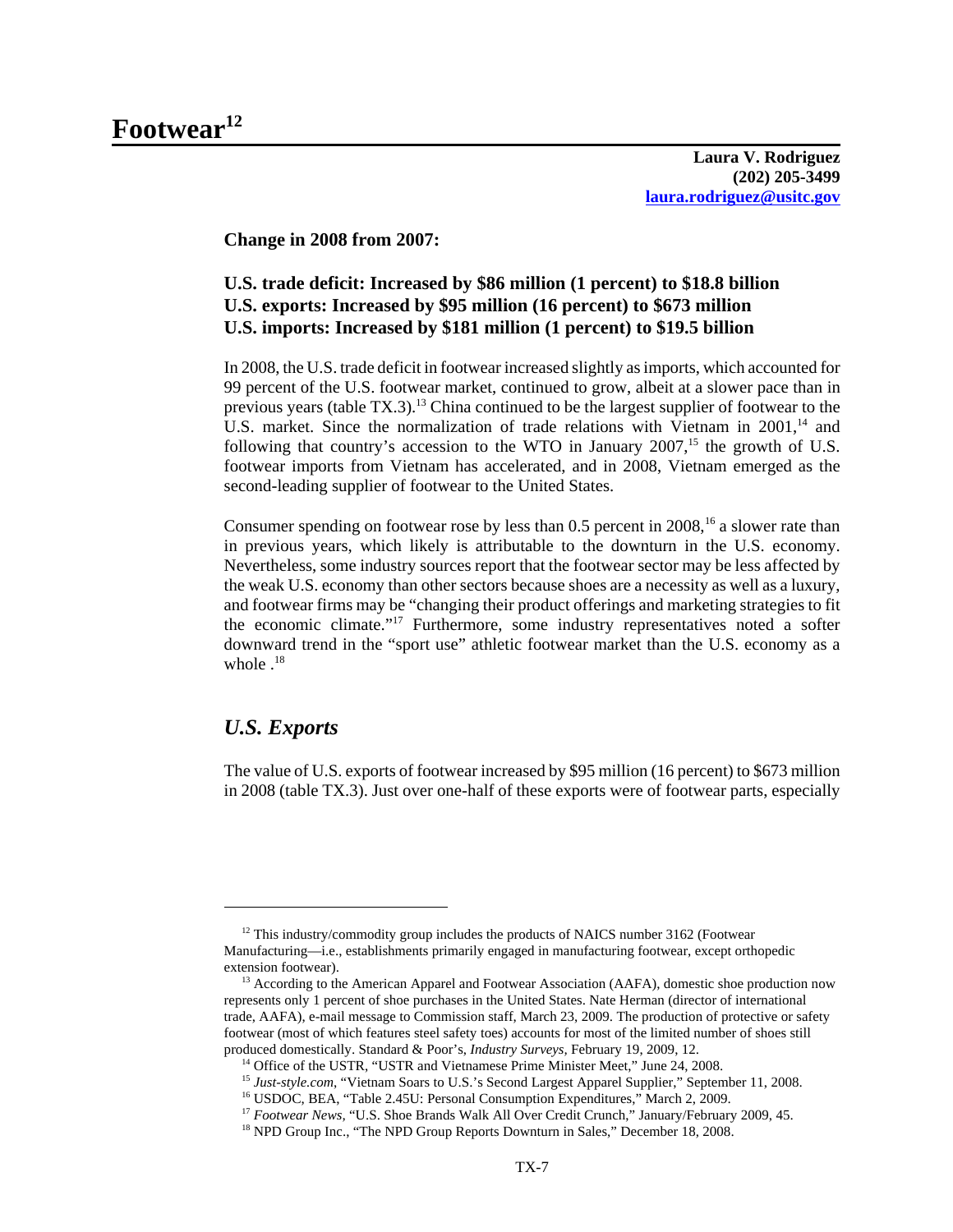|                                                                                                                   |                                                                                                    |                                                                          |                                                                               |                                                                              |                                                                                | Change, 2008 from 2007                                                    |                                                                                                    |
|-------------------------------------------------------------------------------------------------------------------|----------------------------------------------------------------------------------------------------|--------------------------------------------------------------------------|-------------------------------------------------------------------------------|------------------------------------------------------------------------------|--------------------------------------------------------------------------------|---------------------------------------------------------------------------|----------------------------------------------------------------------------------------------------|
| Item                                                                                                              | 2004                                                                                               | 2005                                                                     | 2006                                                                          | 2007                                                                         | 2008                                                                           | Absolute                                                                  | Percent                                                                                            |
|                                                                                                                   |                                                                                                    |                                                                          | Million dollars                                                               |                                                                              |                                                                                |                                                                           |                                                                                                    |
| U.S. exports of domestic merchandise:<br>Thailand<br>India                                                        | 31<br>24<br>60<br>59<br>248                                                                        | 41<br>31<br>9<br>12<br>46<br>5<br>8<br>65<br>288                         | 57<br>34<br>$\frac{8}{2}$<br>10<br>47<br>73<br>329                            | 38<br>$\overline{25}$<br>8<br>3<br>11<br>44<br>78<br>364                     | 35<br>26<br>6<br>$\overline{A}$<br>8<br>79<br>Š<br>6<br>86<br>418              | -2<br>$\frac{2}{1}$<br>$\frac{3}{35}$<br>$\overline{c}$<br>8<br>54        | -6.0<br>3.5<br>22.1<br>45.7<br>25.5<br>80.7<br>25.5<br>52.1<br>98.6<br>10.7<br>14.8                |
| <b>EU-27</b><br><b>OPEC</b><br>Latin America<br><b>CBERA</b><br>Asia<br>Central and Eastern Europe                | 450<br>66<br>16<br>127<br>16<br>157<br>13                                                          | 507<br>65<br>21<br>134<br>15<br>196<br>17<br>2                           | 573<br>60<br>$\overline{32}$<br>140<br>24<br>238<br>21                        | 578<br>65<br>$\overline{32}$<br>146<br>25<br>214<br>28                       | 673<br>68<br>45<br>194<br>$\frac{29}{238}$<br>32                               | 95<br>13<br>13<br>49<br>54<br>24<br>3                                     | 16.4<br>4.3<br>39.8<br>33.3<br>18.4<br>11.3<br>11.9<br>96.1                                        |
| U.S. imports of merchandise for consumption:<br>Italv<br>Thailand                                                 | 11,348<br>473<br>1,250<br>1,081<br>493<br>242<br>$\overline{28}$<br>125<br>$\frac{225}{77}$<br>896 | 12,654<br>717<br>1.137<br>1.019<br>510<br>247<br>139<br>192<br>94<br>833 | 13,795<br>952<br>1.110<br>896<br>471<br>274<br>293<br>155<br>198<br>79<br>815 | 14.090<br>.032<br>200<br>758<br>383<br>248<br>257<br>164<br>210<br>76<br>854 | 14.444<br>1.212<br>.127<br>518<br>408<br>255<br>244<br>188<br>170<br>77<br>809 | 355<br>180<br>$-74$<br>$-240$<br>25<br>$\frac{-13}{25}$<br>$-40$<br>$-46$ | 17.5<br>$-6.1$<br>$-31.7$<br>6.6<br>$\overline{3.0}$<br>$-5.2$<br>15.1<br>$-19.1$<br>1.9<br>$-5.3$ |
| <b>EU-27</b><br>OPEC<br>Latin America<br><b>CBERA</b><br>Asia<br>Sub-Saharan Africa<br>Central and Eastern Europe | 16,498<br>1,904<br>1,484<br>12,963<br>192                                                          | 17,834<br>1.738<br>1,432<br>14,495<br>198                                | 19.038<br>1.700<br>1,317<br>15,852<br>214                                     | 19,270<br>1.776<br>1,148<br>16,180<br>181                                    | 19.451<br>1.586<br>931<br>16.766<br>131                                        | 181<br>$-190$<br>586<br>-50                                               | 0.9<br>$-10.7$<br>$-21.6$<br>-18.9<br>103.7<br>3.6<br>64.0<br>-27.5                                |

**TABLE TX.3** Footwear: U.S. exports of domestic merchandise, imports for consumption, and merchandise trade balance, by selected countries and country groups, 2004–08ª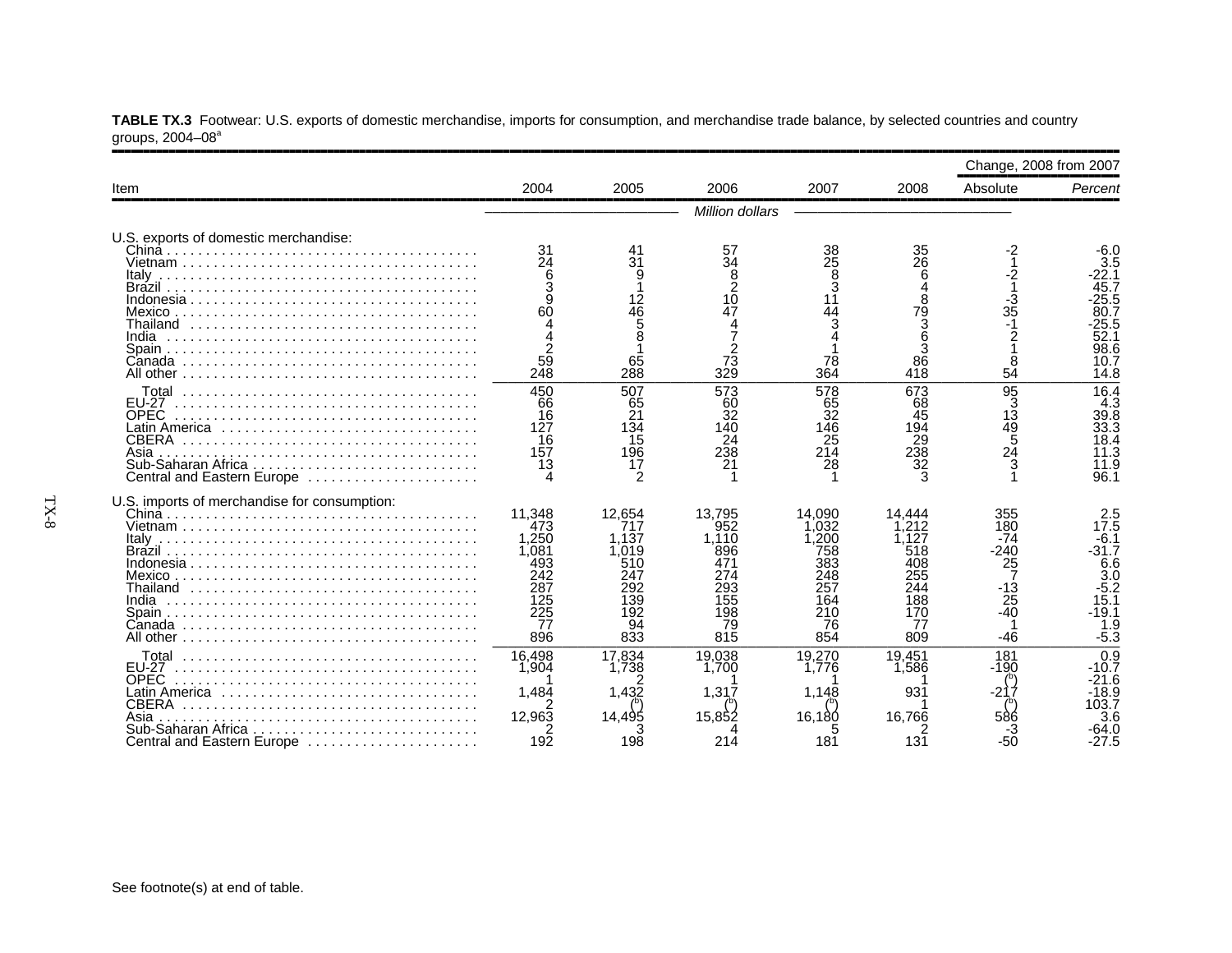|                                                                               |                                                                                                        |                                                                                                        |                                                                                      |                                                                                         |                                                                                       | Change, 2008 from 2007                                                      |                                                                                         |
|-------------------------------------------------------------------------------|--------------------------------------------------------------------------------------------------------|--------------------------------------------------------------------------------------------------------|--------------------------------------------------------------------------------------|-----------------------------------------------------------------------------------------|---------------------------------------------------------------------------------------|-----------------------------------------------------------------------------|-----------------------------------------------------------------------------------------|
| Item                                                                          | 2004                                                                                                   | 2005                                                                                                   | 2006                                                                                 | 2007                                                                                    | 2008                                                                                  | Absolute                                                                    | Percent                                                                                 |
|                                                                               | Million dollars                                                                                        |                                                                                                        |                                                                                      |                                                                                         |                                                                                       |                                                                             |                                                                                         |
| U.S. merchandise trade balance:<br>Italv<br>Mexico.<br>Thailand<br>Canada     | $-11,317$<br>-449<br>$-1.244$<br>$-1.078$<br>-484<br>$-183$<br>-283<br>$-122$<br>-223<br>$-18$<br>-649 | $-12,613$<br>$-685$<br>$-1.128$<br>-1.018<br>-498<br>-201<br>-287<br>$-131$<br>-191<br>$-29$<br>$-545$ | $-13,738$<br>-917<br>1,102<br>-894<br>-461<br>-227<br>-289<br>$-148$<br>-197<br>-486 | $-14.052$<br>.007<br>$-1,192$<br>-755<br>-371<br>$-204$<br>-253<br>-160<br>-209<br>-491 | -14,409<br>.186<br>.120<br>-514<br>$-399$<br>$-176$<br>-241<br>$-182$<br>-167<br>-391 | -357<br>-179<br>72<br>242<br>$\frac{28}{28}$<br>$\frac{12}{23}$<br>41<br>99 | -2.5<br>-17.8<br>6.0<br>32.0<br>$-7.5$<br>13.6<br>4.9<br>-14.2<br>19.9<br>329.3<br>20.3 |
| Total<br><b>EU-27</b><br>OPEC.<br>CBERA<br>Asia<br>Central and Eastern Europe | $-16.048$<br>$-1.838$<br>$-1,357$<br>$-12.806$<br>-187                                                 | $-17.327$<br>$-1.673$<br>19<br>$-1,299$<br>$-14.299$                                                   | $-18.465$<br>$-1.640$<br>$-1,176$<br>$-15.614$                                       | $-18.692$<br>$-1.711$<br>31<br>$-1,002$<br>25<br>$-15.966$                              | $-18.778$<br>$-1.518$<br>$-737$<br>$-16.528$                                          | $-86$<br>193<br>13<br>266<br>$-562$                                         | $-0.5$<br>11.3<br>41.4<br>26.5<br>17.5<br>$-3.5$<br>29.5<br>28.5                        |

TABLE TX.3 Footwear: U.S. exports of domestic merchandise, imports for consumption, and merchandise trade balance, by selected countries and country groups, 2004–08a—*Continued*

,,,,,,,,,,,,,,,,,,,,,,,,,,,,,,,,,,,,,,,,,,,,,,,,,,,,,,,,,,,,,,,,,,,,,,,,,,,,,,,,,,,,,,,,,,,,,,,,,,,,,,,,,,,,,,,,*Source*: Compiled from official statistics of the U.S. Department of Commerce.

*Note*: Calculations based on unrounded data. The countries shown are those with the largest total U.S. trade (U.S. imports plus U.S. exports) in these products in 2008.

<sup>a</sup>Import values are based on customs value; export values are based on f.a.s. value, U.S. port of export.  $b$ Less than \$500,000.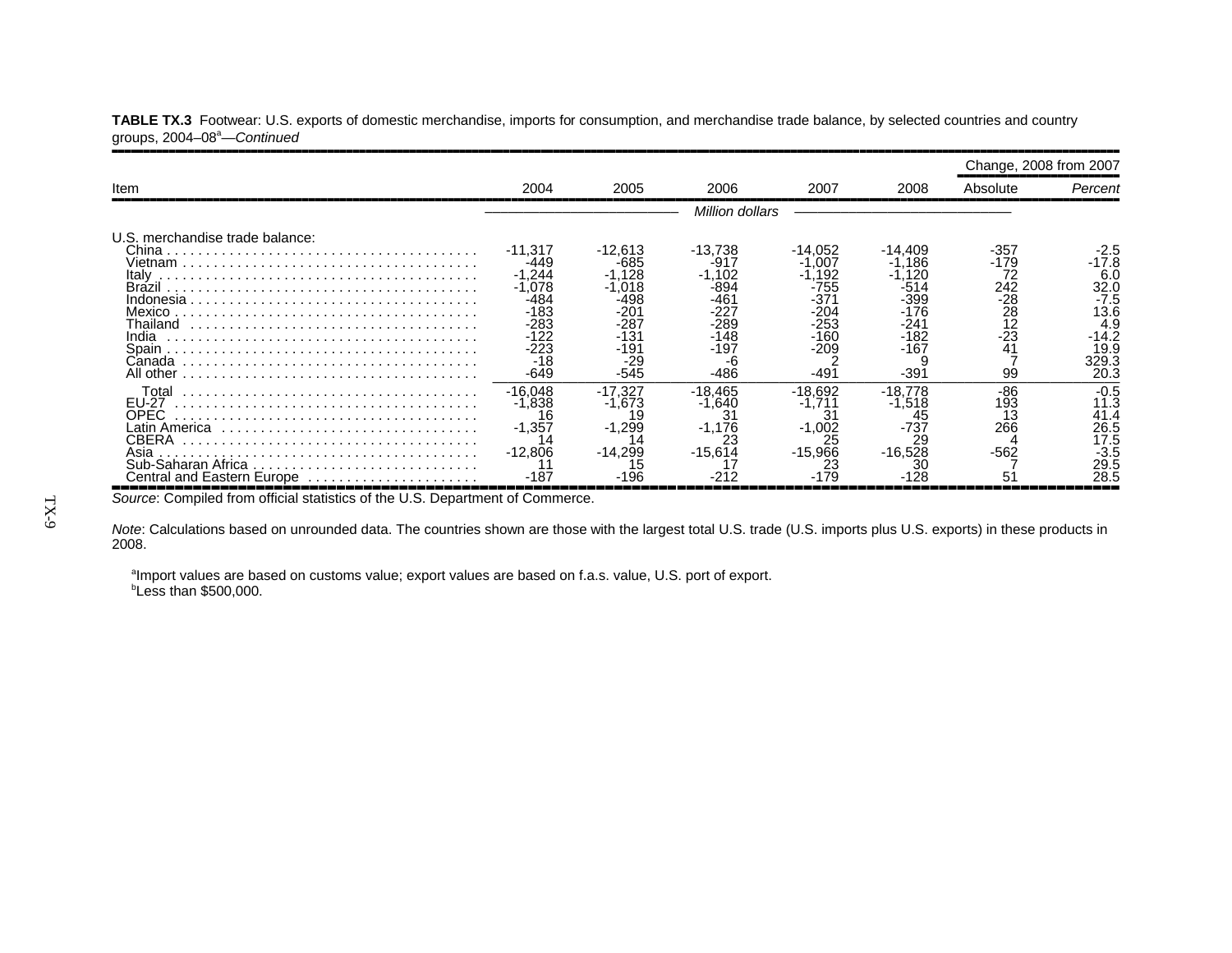removable insoles, rather than entire footwear products.19 U.S. footwear export statistics also may reflect footwear items imported into the United States, repackaged, and then re-exported to other markets.<sup>20</sup> Industry sources report that U.S. exports of footwear were limited and comprised primarily luxury leather shoes and high-end footwear.<sup>21</sup>

#### *U.S. Imports*

China remained the leading supplier by far of footwear to the U.S. market, accounting for almost three-fourths of U.S. footwear imports by value in 2008. U.S. imports of footwear from China rose by \$355 million (3 percent) to \$14.4 billion. Despite its dominance, in 2008, China's footwear industry continued to face competitive pressures including the appreciation of the yuan against the U.S. dollar<sup>22</sup> and rising labor and raw material costs, which have led to slower export growth in recent years.<sup>23</sup>

Other suppliers of footwear to the United States included Vietnam and Italy (each accounting for 6 percent of imports), Brazil (3 percent), and Indonesia (2 percent). Vietnam increased its footwear exports to the U.S. market by almost 18 percent to \$1.2 billion in 2008, displacing Italy as the second-leading supplier of footwear to the United States. As with the textiles and apparel sector, U.S. imports of footwear from Vietnam grew rapidly since the normalization of trade relations in 2001 and further accelerated after Vietnam's accession to the WTO in 2007. Vietnam has become one of the world's leading footwear producers, ranking third in Asia after China and India. Sport shoes are the leading footwear export item from Vietnam.24 Despite its rapid growth, Vietnam's footwear industry faces competitive challenges, such as reliance upon imported materials,<sup>25</sup> lack of design and marketing expertise,<sup>26</sup> and recent labor unrest, as footwear workers went on strike for higher pay amid the country's rising inflation. $27$ 

<sup>&</sup>lt;sup>19</sup> Insoles are footwear parts such as "air pockets" (special cushions to absorb the thrust of the foot as it hits the ground) that are manufactured in the United States and shipped and inserted into shoes such as Air Jordans that are produced abroad. Peter Mangione (president, Footwear Retailers and Distributors Association), telephone interview by Commission staff, March 26, 2009.

<sup>&</sup>lt;sup>20</sup> Peter Mangione (president, Footwear Retailers and Distributors Association), telephone interview by Commission staff, March 26, 2009.

<sup>&</sup>lt;sup>21</sup> World Footwear, "Sourcing & Supply Chain: The Changing Face of Chinese Footwear," January/February 2009, 11. New Balance is one of the few remaining U.S. footwear companies that continues to make some of its shoes domestically (25 percent of its domestic sales); it also exports a small share of its shoes primarily to Japan (where U.S.-made shoes carry a certain cachet) and Canada (where certain customers buy selected shoes made in the United States only). Herb Spivak (executive vice president of operations, New Balance), telephone interview by Commission staff, March 26, 2009.

 $22$  According to one industry source, the "currency re-adjustments have affected the attraction of the export market for Chinese manufacturers," as has the Chinese government's decision to revoke the rebate of the export tax. *World Footwear*, "Sourcing & Supply Chain: The Changing Face of Chinese Footwear," January/February 2009, 11.

<sup>&</sup>lt;sup>23</sup> *PR-inside.com*, "New Insight into Trend of China Shoes Industry," August 11, 2008.

<sup>&</sup>lt;sup>24</sup> Business-in-Asia.com, "Vietnam Shoe Exports Expect Increase in 2008," undated (accessed March 25, 2009).

 $25$  Industry sources report that footwear producers in Vietnam "currently have to import 80–90 percent of their materials from China, Taiwan, and Korea." Vietnam Leather and Footwear Association, "Industry Garment, Shoe Makers to Face Big Challenge of Goods Origin," December 23, 2008.

 <sup>26</sup> *Business-in-Asia,* "Vietnam Shoe Exports Expect Increase in 2008," undated (accessed March 25, 2009)..

 <sup>27</sup> *Just-style.com*, "Vietnam: Footwear Workers Strike for Higher Pay," August 4, 2008.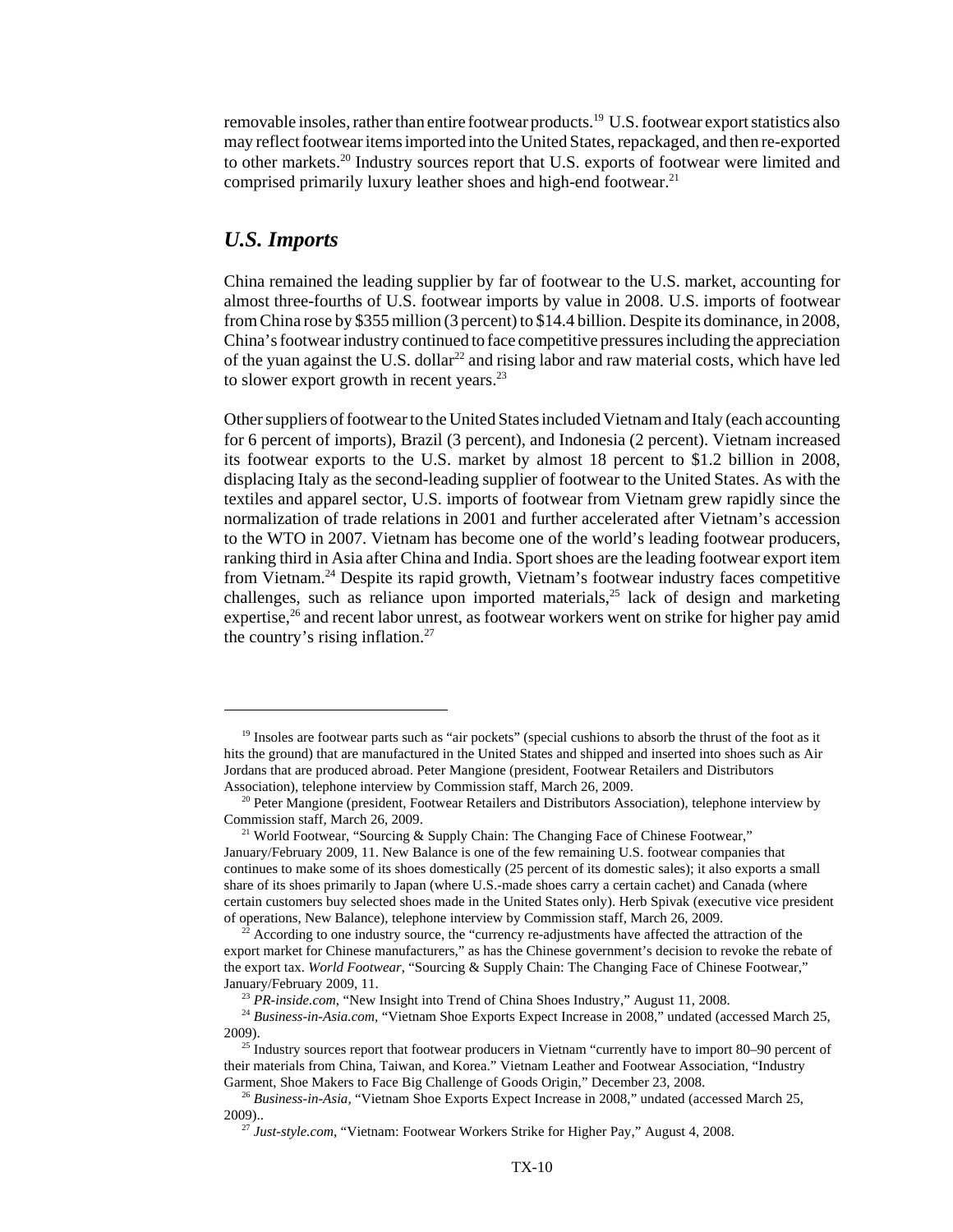U.S. imports from Italy, which had been the second-leading supplier of footwear imports to the U.S. market, fell by \$74 million (6 percent) to \$1.1 billion in 2008. Because Italy supplies primarily high-end leather shoes to the U.S. market, $^{28}$  the dip in its sales to the United States is likely attributable to the rising prices of Italian shoes, as production costs increased,<sup>29</sup> and to reduced spending on luxury, high-end goods by U.S. consumers in the slow economy.

<sup>&</sup>lt;sup>28</sup> One Italian industry source reports "95 percent of Italy's shoe production is concentrated in the sector of women's luxury footwear." *Italtrade.com*, "Luxury Footwear? Made in Italy!" undated (accessed March 31, 2009).

<sup>&</sup>lt;sup>29</sup> Footwear News, "Struggling to Stay," September 8, 2008, 11.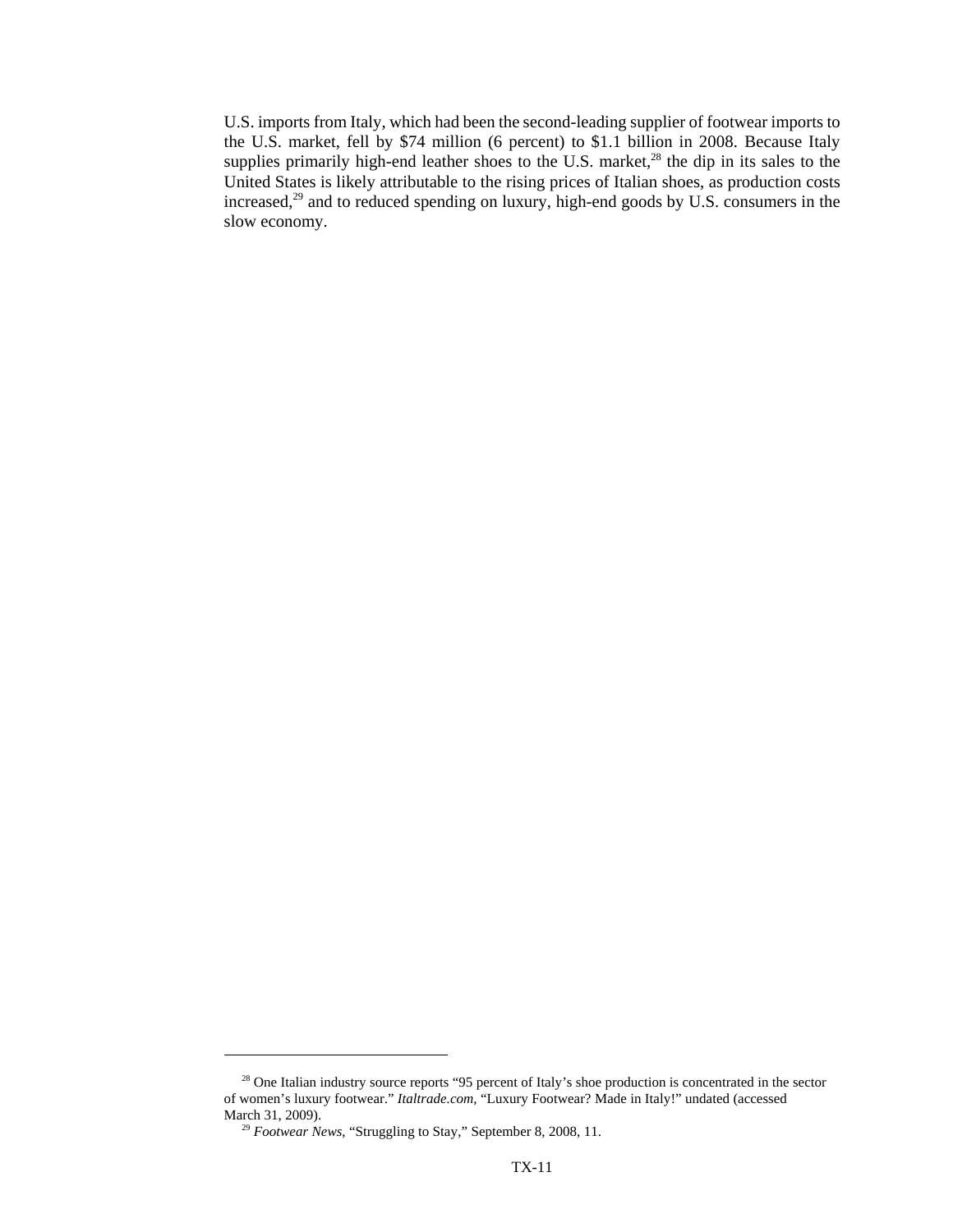### **Bibliography - Textiles, Apparel, and Footwear**

- *Business-in-Asia.com*. "Vietnam Shoe Exports Expect Increase in 2008," undated. http://www.business -in-asia.com/industries/vn\_footwear\_industry.html (accessed March 25, 2009).
- Cisneros, David. "Business: With the Textile Industry in Tatters, A Move Up the Clothing Value Chain Eludes." *Mexico Watch*, January 2009.

*Footwear News*. "Struggling to Stay," September 8, 2008.

———. "U.S. Shoe Brands Walk All Over Credit Crunch," January/February 2009.

- International Monetary Fund (IMF). "China, P.R.: Mainland-Exchange Rates." *International Financial Statistics*, December 2008.
- *Italtrade.com*. "Luxury Footwear? Made in Italy!" undated. http://www.italtrade.com/focus/5460.htm (accessed March 31, 2009).

*Just-style.com*. "Vietnam: Footwear Workers Strike for Higher Pay," August 4, 2008. http://www.just-style.com/.

———. "Vietnam Soars to U.S.'s Second Largest Apparel Supplier," September 11, 2008. http://www.just-style.com/.

- NPD Group Inc. "The NPD Group Reports Downturn in Sales for Sports Apparel and Footwear: U.S. Market Faring Better than Europe, but There Are Some Bright Spots in Both Markets." News release, December 18, 2008.
- Office of the U.S. Trade Representative (USTR). "USTR and Vietnamese Prime Minister Meet." News release, June 24, 2008.
- Perez, Lourdes. "XXXII Congress of the Mexican Apparel Association (CNIV), Puerto Vallarta, Mexico, October 16–19, 2008," October 29, 2008. http://www.tc2.com/newsletter/2008/102908.html.
- *PR-inside.com*. "New Insight into Trend of China Shoes Industry," August 11, 2008. http://www.pr-inside.com/print747762.htm.

Standard & Poor's. *Industry Surveys: Apparel & Footwear; Retailers & Brands*, February 19, 2009.

- U.S. Department of Commerce (USDOC). Bureau of Economic Analysis (BEA). "Table 2.45U: Personal Consumption Expenditures," March 2, 2009. http://www.bea.gov/national/nipaweb/ nipa\_underlying/TableView.asp?SelectedTable=22&FirstYear=2008&LastYear=2009 &Freq=Qtr (accessed March 26, 2009).
- ———. Census Bureau. Official U.S. trade statistics. http://www.census.gov/foreign-trade/download/ dvd/index.html#merch (accessed monthly).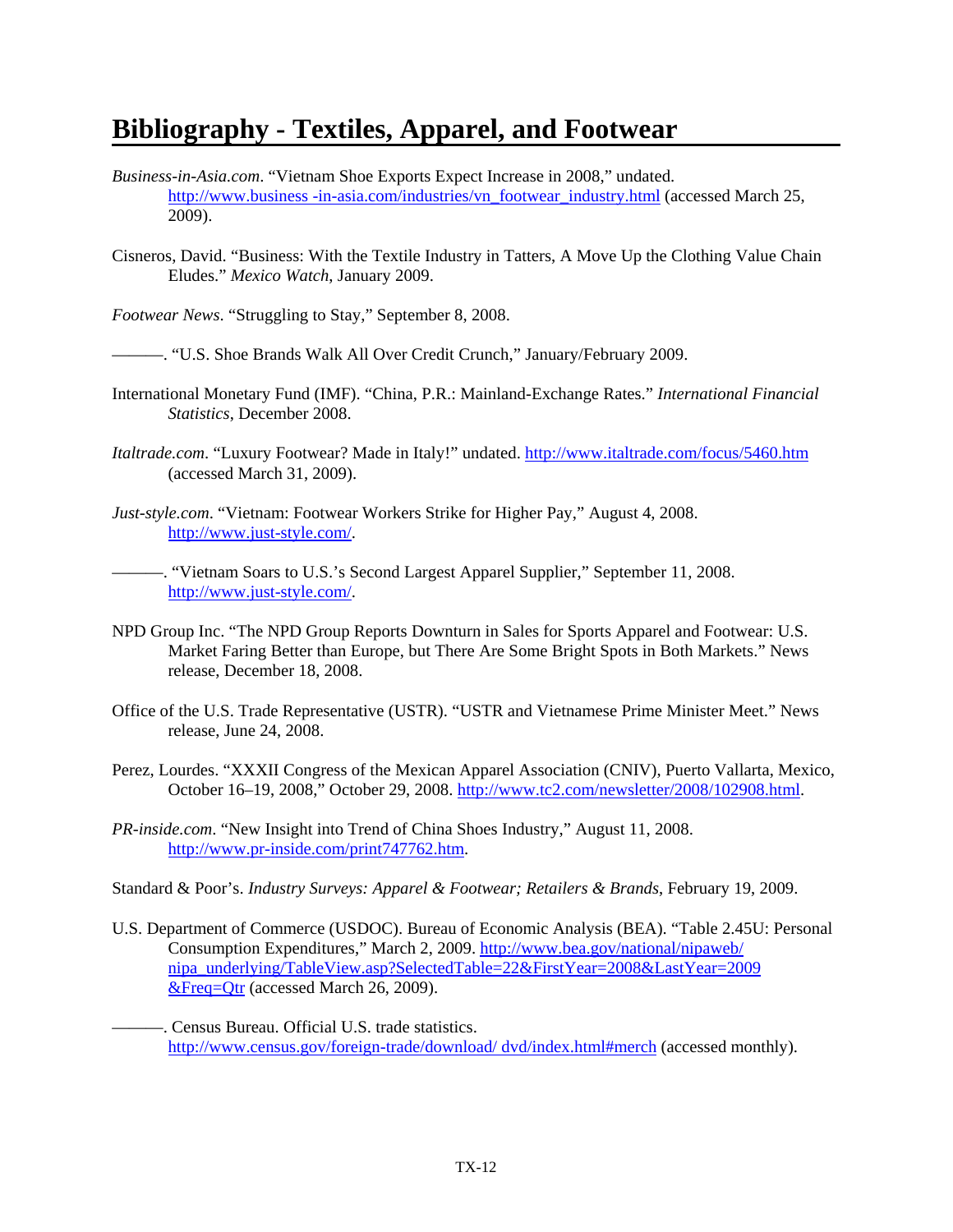- Vietnam Leather and Footwear Association. "Industry Garment, Shoe Makers to Face Big Challenge of Goods Origin," December 23, 2008. http://www.lefaso.org.vn/default.aspx ?portalid= 5&tabid=71&itemid=1156.
- *World Footwear.*"Sourcing and Supply Chain: The Changing Face of Chinese Footwear," January/February 2009.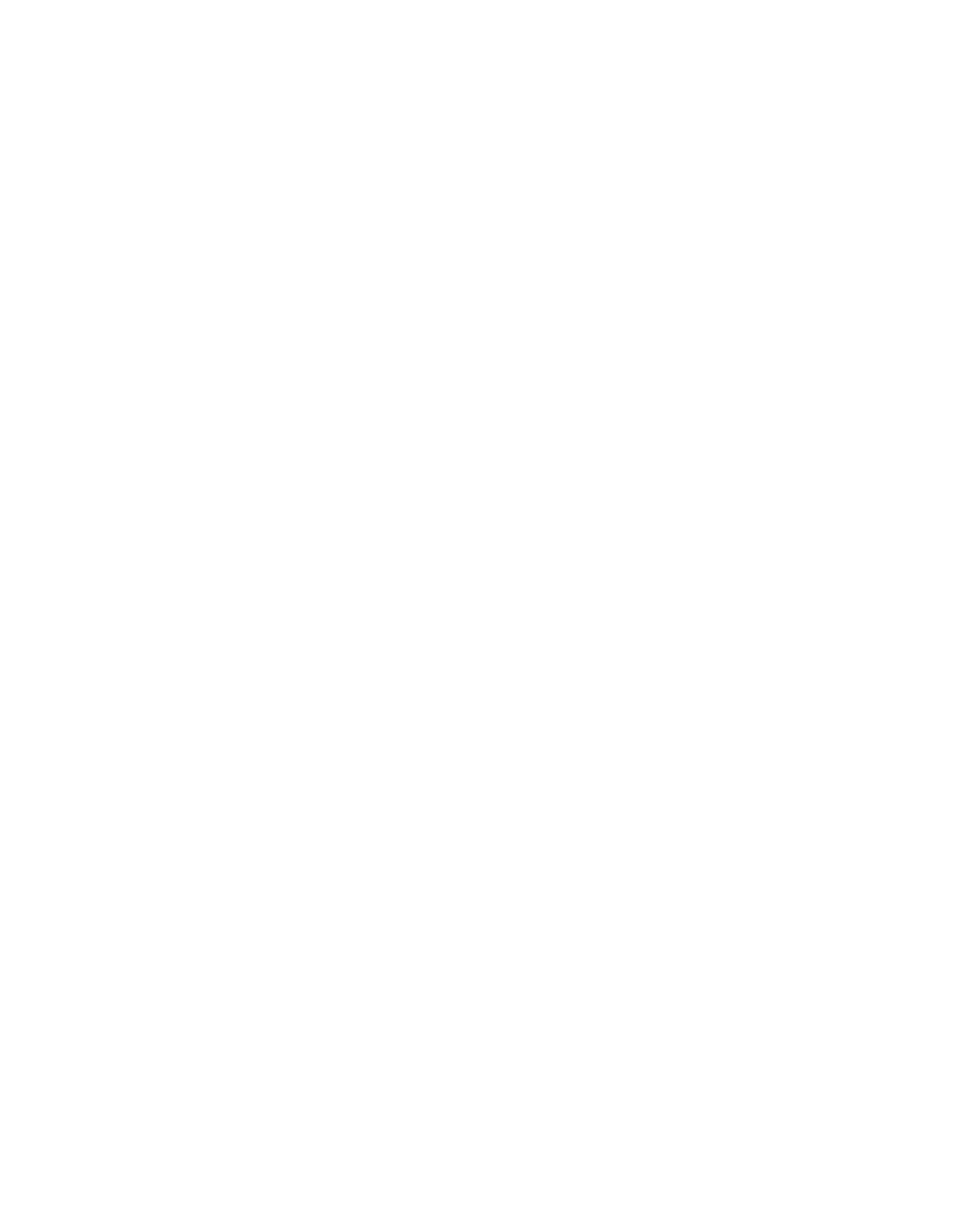# **APPENDIX A BENEFICIARIES OF U.S. TRADE PREFERENCE PROGRAMS**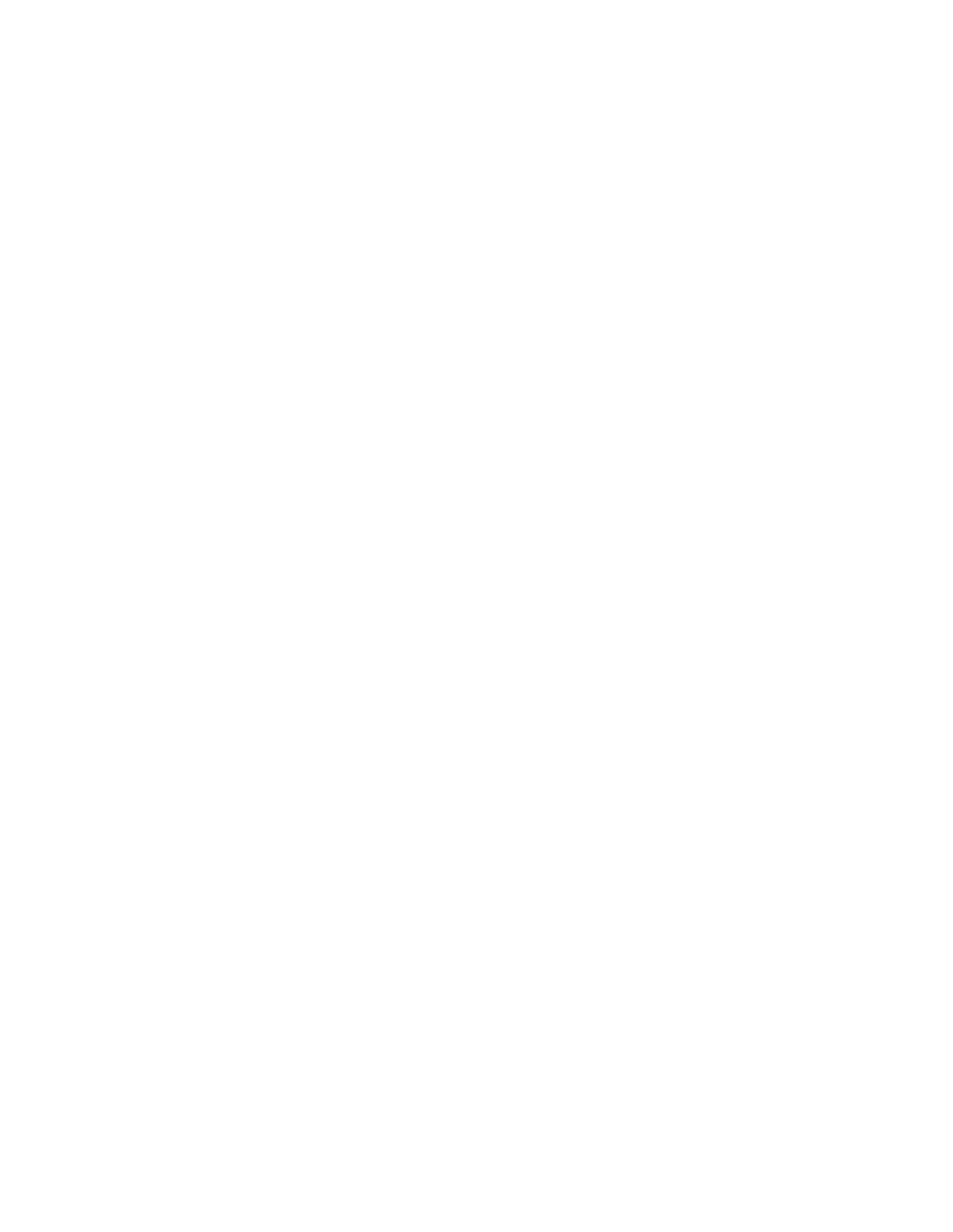| Beneficiary                                   | African Growth<br>and Opportunity<br>Act | Andean Trade<br>Preference Act | Caribbean Basin<br><b>Initiative<sup>a</sup></b> | Generalized<br>System of<br>Preferences <sup>b</sup> |
|-----------------------------------------------|------------------------------------------|--------------------------------|--------------------------------------------------|------------------------------------------------------|
|                                               |                                          |                                |                                                  |                                                      |
| Afghanistan                                   |                                          |                                |                                                  | ХX                                                   |
| Albania                                       |                                          |                                |                                                  | Χ                                                    |
| Algeria                                       |                                          |                                |                                                  | Χ                                                    |
| Angola                                        | X                                        |                                |                                                  | ХX                                                   |
|                                               |                                          |                                |                                                  | X                                                    |
| Antigua and Barbuda                           |                                          |                                | X                                                |                                                      |
| Argentina                                     |                                          |                                |                                                  | X                                                    |
| Armenia                                       |                                          |                                |                                                  | X                                                    |
| Aruba                                         |                                          |                                | X                                                |                                                      |
| Bahamas                                       |                                          |                                | X                                                |                                                      |
| Bangladesh                                    |                                          |                                |                                                  | XX                                                   |
| Barbados                                      |                                          |                                | X                                                |                                                      |
| Belize                                        |                                          |                                | X                                                | X                                                    |
| Benin                                         | х                                        |                                |                                                  | XX                                                   |
| Bhutan                                        |                                          |                                |                                                  | ХX                                                   |
|                                               |                                          | X                              |                                                  | Χ                                                    |
| Bosnia and Herzegovina                        |                                          |                                |                                                  | X                                                    |
| Botswana                                      | X                                        |                                |                                                  | Х                                                    |
|                                               |                                          |                                |                                                  | X                                                    |
| British Indian Ocean Territory                |                                          |                                |                                                  | X                                                    |
|                                               |                                          |                                | X                                                | X                                                    |
| British Virgin Islands                        |                                          |                                |                                                  |                                                      |
| Burkina Faso                                  | X                                        |                                |                                                  | XX                                                   |
|                                               | X                                        |                                |                                                  | XX                                                   |
| Cambodia                                      |                                          |                                |                                                  | XX                                                   |
| Cameroon                                      | X                                        |                                |                                                  | Χ                                                    |
| Cape Verde                                    | X                                        |                                |                                                  | ХX                                                   |
| Central African Republic                      |                                          |                                |                                                  | XX                                                   |
|                                               | X                                        |                                |                                                  | ХX                                                   |
| Christmas Island                              |                                          |                                |                                                  | Χ                                                    |
| Cocos (Keeling) Islands                       |                                          |                                |                                                  | Х                                                    |
| Colombia                                      |                                          | $\mathsf X$                    |                                                  | X                                                    |
| Comoros                                       | Χ                                        |                                |                                                  | XX                                                   |
| Congo (DROC-Kinshasa)                         | Χ                                        |                                |                                                  | ХX                                                   |
| Congo (ROC-Brazzaville)                       | X                                        |                                |                                                  | X                                                    |
| Cook Islands                                  |                                          |                                |                                                  | X                                                    |
| Costa Rica                                    |                                          |                                | X                                                | Х                                                    |
| Côte d'Ivoire $\ldots \ldots \ldots \ldots$   |                                          |                                |                                                  | Х                                                    |
|                                               |                                          |                                |                                                  | X                                                    |
| Djibouti $\ldots \ldots \ldots \ldots \ldots$ | Χ                                        |                                |                                                  | XX                                                   |
| Dominica                                      |                                          |                                | X                                                | Х                                                    |
| East Timor                                    |                                          |                                |                                                  | XX                                                   |
| Ecuador                                       |                                          | X                              |                                                  | X                                                    |
|                                               |                                          |                                |                                                  | X                                                    |
|                                               |                                          |                                |                                                  | XX                                                   |
| Equatorial Guinea                             |                                          |                                |                                                  |                                                      |
|                                               |                                          |                                |                                                  | Χ                                                    |
|                                               | X                                        |                                |                                                  | XX                                                   |
| Falkland Islands                              |                                          |                                |                                                  | Χ                                                    |
|                                               |                                          |                                |                                                  | X                                                    |
|                                               | Х                                        |                                |                                                  | X                                                    |
| The Gambia                                    | X                                        |                                |                                                  | ХX                                                   |
|                                               |                                          |                                |                                                  | Χ                                                    |
|                                               | Χ                                        |                                |                                                  | Х                                                    |
| Gibraltar                                     |                                          |                                |                                                  | х                                                    |
| Grenada                                       |                                          |                                | X                                                | X                                                    |
|                                               | X                                        |                                |                                                  | XX                                                   |
| Guinea-Bissau                                 | Χ                                        |                                |                                                  | XX                                                   |
|                                               |                                          |                                |                                                  |                                                      |

# **TABLE A.1** Designated beneficiaries of U.S. trade preference programs, 2004-08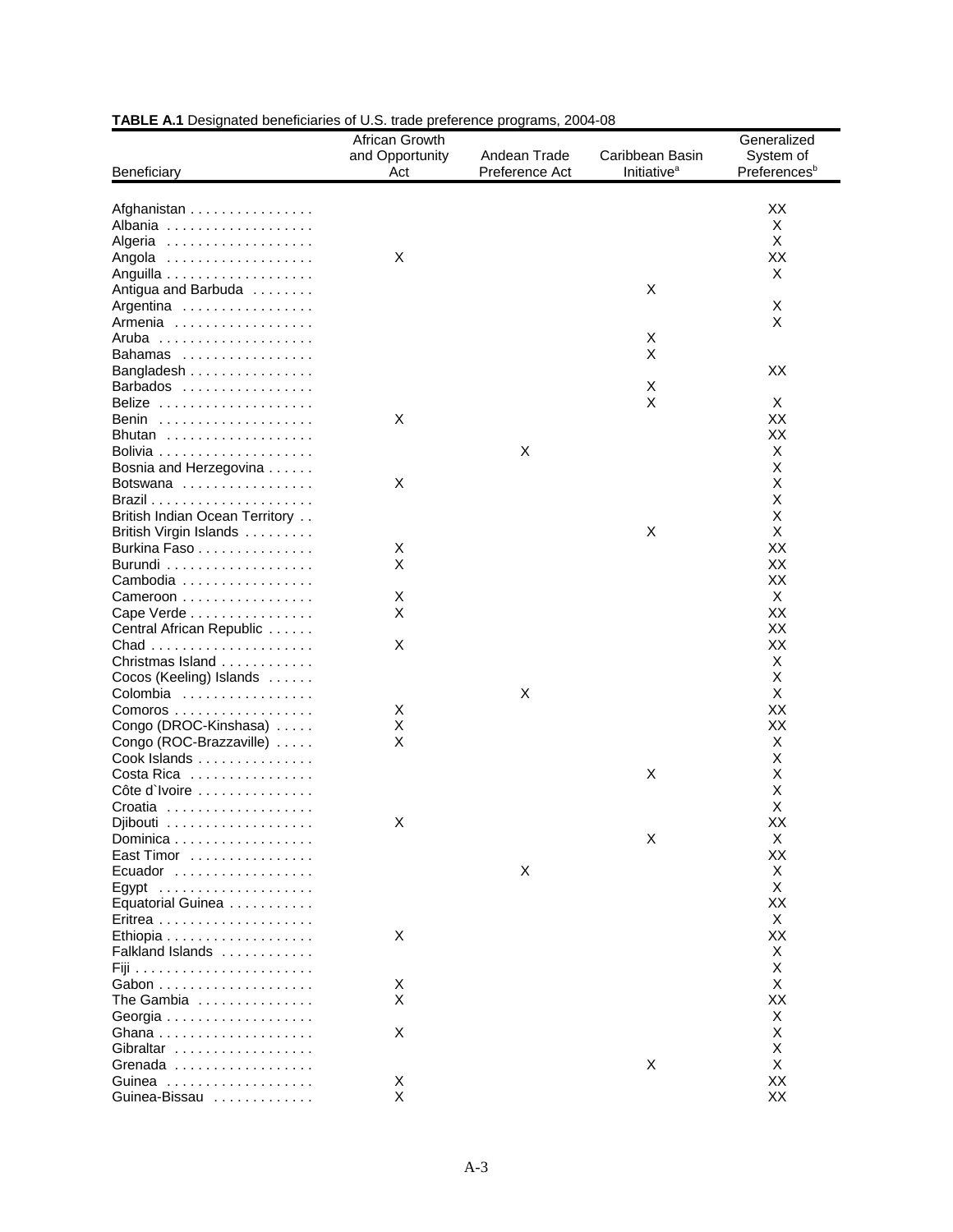|                                      | African Growth  |                |                               | Generalized              |
|--------------------------------------|-----------------|----------------|-------------------------------|--------------------------|
|                                      | and Opportunity | Andean Trade   | Caribbean Basin               | System of                |
| <b>Beneficiary</b>                   | Act             | Preference Act | <b>Initiative<sup>a</sup></b> | Preferences <sup>b</sup> |
|                                      |                 |                |                               |                          |
| See footnote(s) at end of table.     |                 |                |                               |                          |
| Guyana                               |                 |                | Χ                             | Χ                        |
| Haiti                                |                 |                | X                             | XX                       |
| Heard Island and<br>McDonald Islands |                 |                |                               |                          |
| India                                |                 |                |                               | х<br>х                   |
| Indonesia                            |                 |                |                               | Х                        |
|                                      |                 |                |                               | х                        |
| Jamaica                              |                 |                | X                             | х                        |
|                                      |                 |                |                               | X                        |
| Kazakhstan                           |                 |                |                               | X                        |
|                                      | X               |                |                               | X                        |
|                                      |                 |                |                               | ХX                       |
| Kyrgystan                            |                 |                |                               | Χ                        |
| Lebanon                              |                 |                |                               | X                        |
|                                      | X               |                |                               | ХX                       |
|                                      | X               |                |                               | ХX                       |
| Macedonia (FYROM)                    |                 |                |                               | Χ                        |
| Madagascar                           | X               |                |                               | ХX                       |
|                                      | х               |                |                               | ХX                       |
|                                      | X               |                |                               | XX                       |
| Mauritania                           | Χ<br>X          |                |                               | ХX<br>Χ                  |
| Mauritius<br>Moldova                 |                 |                |                               | х                        |
| Mongolia                             |                 |                |                               | X                        |
| Montserrat                           |                 |                | X                             | Х                        |
| Mozambique                           | Х               |                |                               | ХX                       |
| Namibia                              | X               |                |                               | Χ                        |
| Nepal                                |                 |                |                               | ХX                       |
| Netherlands Antilles                 |                 |                | X                             |                          |
|                                      | X               |                |                               | ХX                       |
| Nigeria                              | X               |                |                               | X                        |
| Niue                                 |                 |                |                               | Х                        |
| Norfolk Island                       |                 |                |                               | х                        |
|                                      |                 |                |                               | х                        |
| Pakistan                             |                 |                |                               | X                        |
| Panama                               |                 |                | X                             | Χ                        |
| Papua New Guinea                     |                 |                |                               | Χ                        |
| Paraguay                             |                 | Х              |                               | х<br>X                   |
| Philippines                          |                 |                |                               | х                        |
| Pitcairn Islands                     |                 |                |                               | х                        |
|                                      |                 |                |                               | X                        |
|                                      | X               |                |                               | ХX                       |
| Saint Helena                         |                 |                |                               | Χ                        |
| Saint Kitts and Nevis                |                 |                | Χ                             | х                        |
| Saint Lucia                          |                 |                | X                             | х                        |
| Saint Vincent and Grenadines.        |                 |                | X                             | X                        |
| Samoa                                |                 |                |                               | ХX                       |
| São Tomé and Principe                | X               |                |                               | ХX                       |
| Senegal                              | X               |                |                               | Χ                        |
| Seychelles                           | Χ               |                |                               | X                        |
| Sierra Leone                         | X               |                |                               | ХX                       |
| Solomon Islands                      |                 |                |                               | ХX                       |
|                                      |                 |                |                               | XX                       |
| South Africa                         | Х               |                |                               | X<br>Χ                   |
| Sri Lanka                            |                 |                |                               |                          |

#### **TABLE A.1** Designated beneficiaries of U.S. trade preference programs, 2004-08—*Continued* 2004-08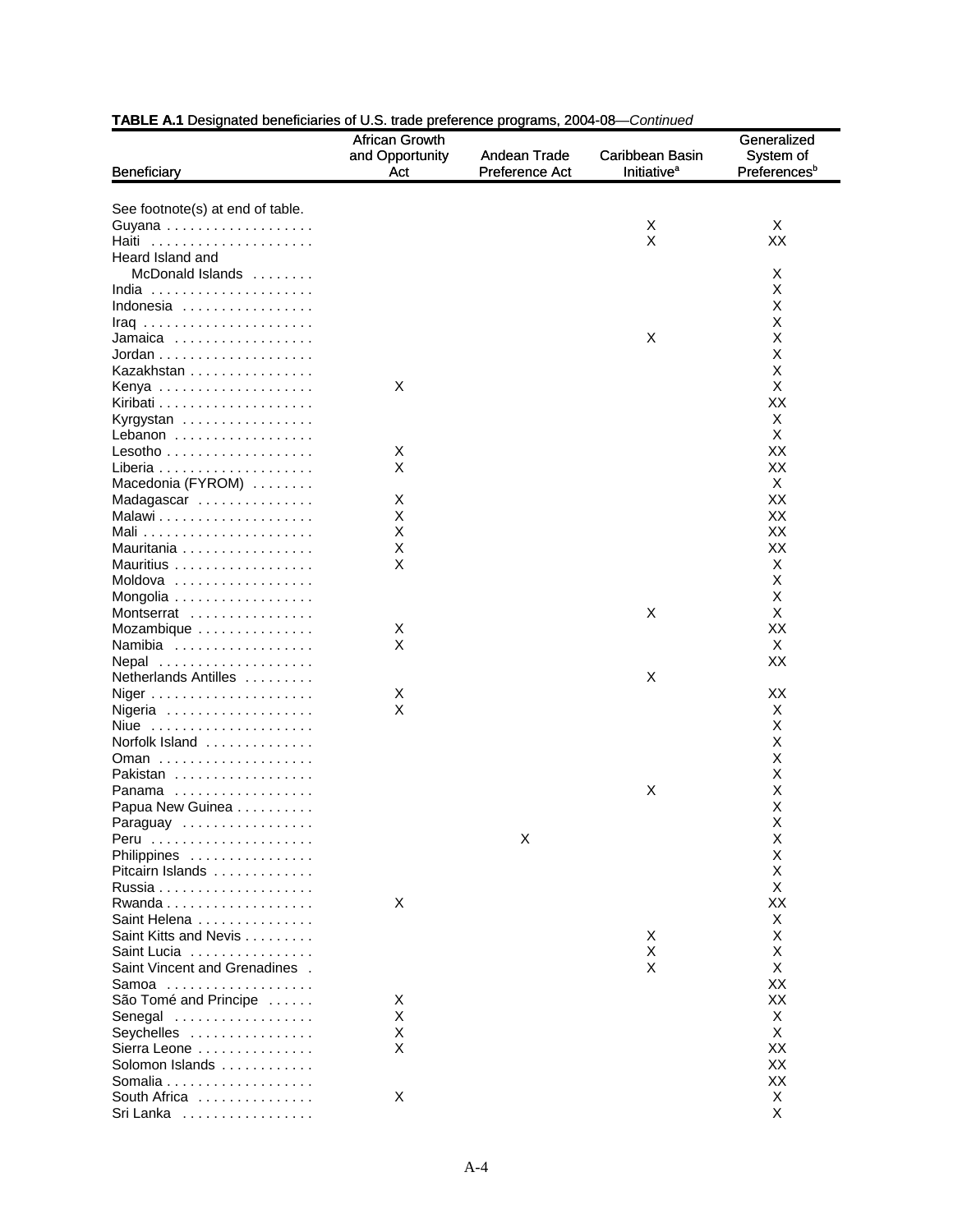| Beneficiary                                  | African Growth<br>and Opportunity<br>Act | Andean Trade<br>Preference Act | Caribbean Basin<br><b>Initiative<sup>a</sup></b> | Generalized<br>System of<br>Preferences <sup>b</sup> |
|----------------------------------------------|------------------------------------------|--------------------------------|--------------------------------------------------|------------------------------------------------------|
|                                              |                                          |                                |                                                  |                                                      |
| See footnote(s) at end of table.             |                                          |                                |                                                  |                                                      |
| Suriname                                     |                                          |                                |                                                  | X                                                    |
| Swaziland                                    | X                                        |                                |                                                  | ХX                                                   |
| Tanzania                                     | X                                        |                                |                                                  | X                                                    |
| Thailand                                     |                                          |                                |                                                  | X                                                    |
| Togo                                         | X                                        |                                |                                                  | XX                                                   |
|                                              |                                          |                                |                                                  | X                                                    |
|                                              |                                          |                                |                                                  | X                                                    |
| Trinidad and Tobago                          |                                          |                                | X                                                | X                                                    |
| Tunisia                                      |                                          |                                |                                                  | X                                                    |
|                                              |                                          |                                |                                                  | X                                                    |
| Turks and Caicos Islands                     |                                          |                                |                                                  | X                                                    |
|                                              |                                          |                                |                                                  | ХX                                                   |
|                                              | X                                        |                                |                                                  | XX                                                   |
|                                              |                                          |                                |                                                  | X                                                    |
| Uruguay $\ldots \ldots \ldots \ldots \ldots$ |                                          |                                |                                                  | X                                                    |
| Uzbekistan                                   |                                          |                                |                                                  | X                                                    |
| Vanuatu                                      |                                          |                                |                                                  | ХX                                                   |
| Venezuela                                    |                                          |                                |                                                  | X                                                    |
| Wallis and Futuna                            |                                          |                                |                                                  | X                                                    |
| West Bank, Gaza Strip, and                   |                                          |                                |                                                  |                                                      |
| Qualifying Industrial Zones .                |                                          |                                |                                                  | X                                                    |
| Western Sahara                               |                                          |                                |                                                  | X                                                    |
| Yemen                                        |                                          |                                |                                                  | ХX                                                   |
| Zambia                                       | X                                        |                                |                                                  | XХ                                                   |
| Zimbabwe                                     |                                          |                                |                                                  | X                                                    |

#### **TABLE A.1** Designated beneficiaries of U.S. trade preference programs, 2004-08—*Continued* 2004-08

Source: Compiled from official statistics of the U.S. Department of Commerce; U.S. International Trade Commission, "General Notes (GN)," Harmonized Tariff Schedule of the United States, 2008 Supplement 1, GN 11-14, 19-21, 25-26, 166, and 167-168; available at http://hotdocs.usitc.gov/docs/tata/hts/bychapter/0810gntoc.htm (accessed April 13, 2009).

Note: Costa Rica, Oman, and Peru have since lost their GSP eligibility by entering into free trade agreements with the United States effective early 2009. Peru maintains its Andean Trade Preference Act eligibility despite its free trade agreement with the United States.

<sup>a</sup> Partners of the Dominican Republic-Central America Free Trade Agreement with the United States (DR-CAFTA) were declared "formerly eligible beneficiaries" of the Caribbean Basin Initiative after DR-CAFTA entered into force for the Dominican Republic on March 1, 2007; El Salvador on March 1, 2006; Guatemala on July 1, 2006; and Honduras and Nicaragua on April 1, 2006.

<sup>b</sup> Generalized System of Preferences (GSP) beneficiaries that are also eligible for additional benefits as leastdeveloped beneficiary countries (GSP-LDBCs) are indicated by "XX."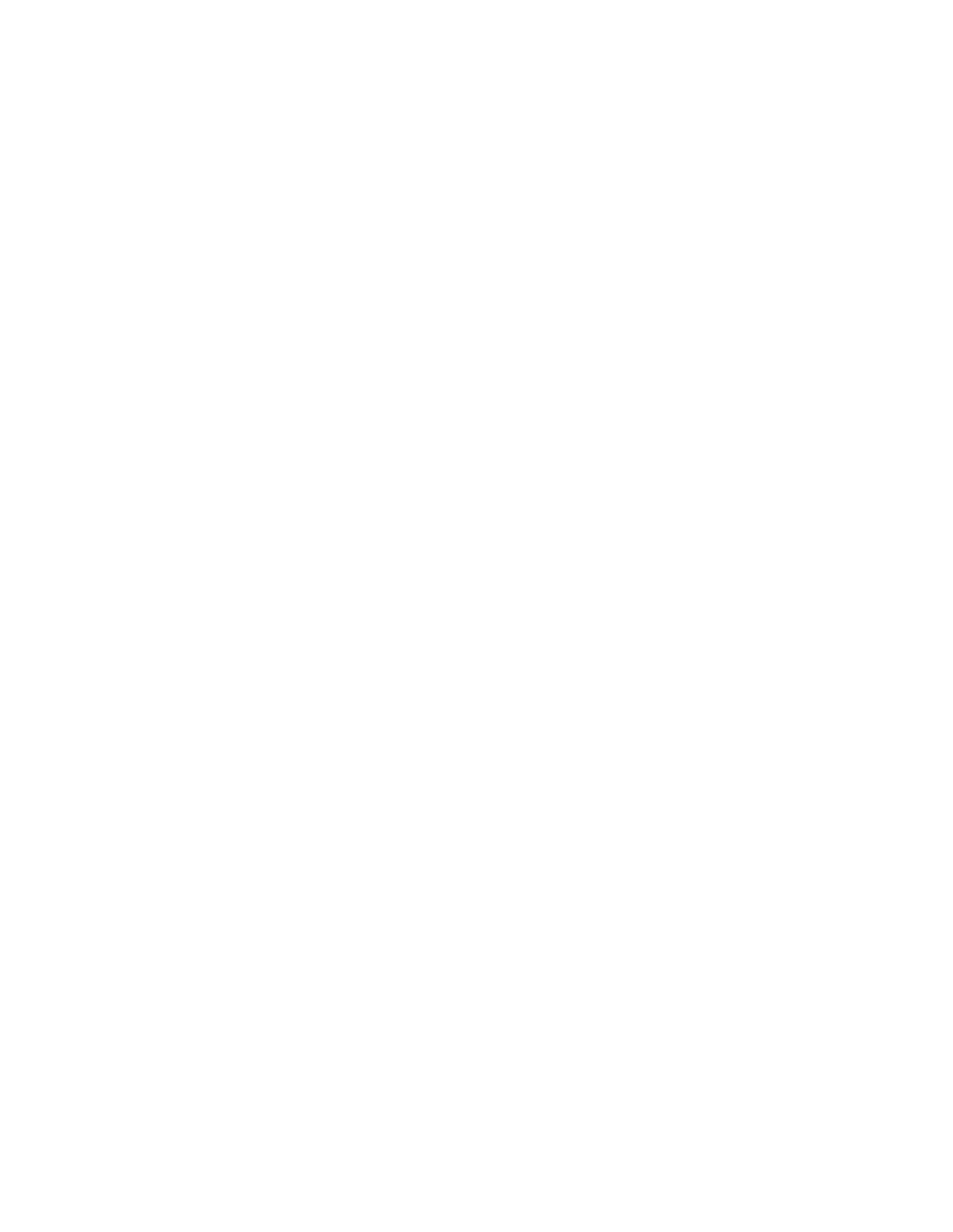# **APPENDIX B U.S. TRADE BY INDUSTRY/COMMODITY GROUP**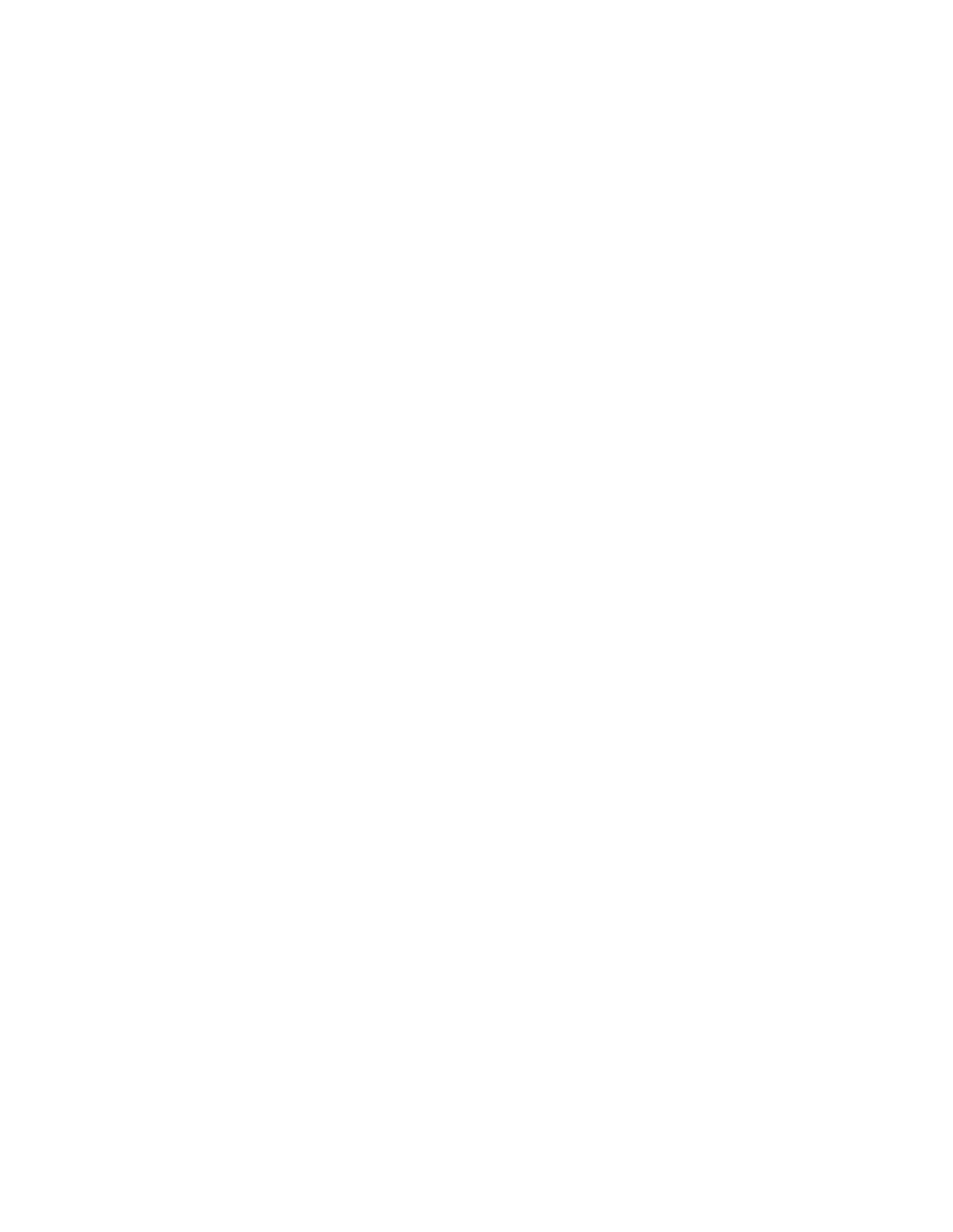| <b>USITC</b> |                                          |          |          |                 |          |          | Change, 2008 from 2007 |                |
|--------------|------------------------------------------|----------|----------|-----------------|----------|----------|------------------------|----------------|
| $code^b$     | Industry/commodity group                 | 2004     | 2005     | 2006            | 2007     | 2008     | Absolute               | Percent        |
|              |                                          |          |          | Million dollars |          |          |                        |                |
| AG001        | Certain miscellaneous animals and meats: |          |          |                 |          |          |                        |                |
|              | $Exports$                                | 1.460    | 1.821    | 2,055           | 2,158    | 2,497    | 339                    | 15.7           |
|              | $Imports$                                | 1.972    | 2,128    | 2,234           | 2,399    | 2,279    | $-120$                 | $-5.0$         |
|              | Trade balance                            | $-512$   | $-307$   | $-179$          | $-240$   | 218      | 459                    | $\binom{c}{c}$ |
| AG002        | Cattle and beef:                         |          |          |                 |          |          |                        |                |
|              |                                          | 605      | 1.041    | 1,655           | 2,156    | 3.085    | 929                    | 43.1           |
|              |                                          | 3,909    | 4,410    | 4,443           | 4,844    | 4,524    | $-319$                 | $-6.6$         |
|              | Trade balance                            | $-3.304$ | $-3,369$ | $-2.788$        | $-2,688$ | $-1,439$ | 1,248                  | 46.5           |
| AG003        | Swine and pork:                          |          |          |                 |          |          |                        |                |
|              |                                          | 1.866    | 2.246    | 2,422           | 2,709    | 4.277    | 1,568                  | 57.9           |
|              |                                          | 1,335    | 1,314    | 1,205           | 1,224    | 1,021    | $-203$                 | $-16.6$        |
|              | Trade balance                            | 531      | 931      | 1,216           | 1,485    | 3,256    | 1,771                  | 119.3          |
| AG004        | Sheep and meat of sheep:                 |          |          |                 |          |          |                        |                |
|              |                                          | 14       | 17       | 30              | 21       | 35       | 14                     | 63.9           |
|              |                                          | 400      | 462      | 425             | 456      | 446      | $-11$                  | $-2.4$         |
|              | Trade balance                            | $-386$   | -446     | $-395$          | -435     | $-411$   | 24                     | 5.6            |
| AG005        | Poultry:                                 |          |          |                 |          |          |                        |                |
|              |                                          | 2,280    | 2,795    | 2,588           | 3,655    | 4,607    | 952                    | 26.0           |
|              |                                          | 169      | 169      | 194             | 242      | 256      | 14                     | 5.7            |
|              | Trade balance                            | 2.112    | 2,625    | 2,395           | 3,413    | 4,351    | 938                    | 27.5           |
| AG006        | Fresh or frozen fish:                    |          |          |                 |          |          |                        |                |
|              |                                          | 2.357    | 2.602    | 2.672           | 2.706    | 2,576    | $-129$                 | $-4.8$         |
|              |                                          | 3,520    | 3,963    | 4,555           | 4,922    | 5,021    | 98                     | 2.0            |
|              | Trade balance                            | $-1.162$ | $-1,361$ | $-1,884$        | $-2,217$ | $-2,444$ | $-228$                 | $-10.3$        |
| AG007        | Canned fish:                             |          |          |                 |          |          |                        |                |
|              |                                          | 214      | 223      | 224             | 239      | 268      | 30                     | 12.5           |
|              |                                          | 843      | 889      | 953             | 950      | 1,130    | 180                    | 19.0           |
|              | Trade balance                            | $-629$   | $-666$   | $-729$          | $-711$   | $-862$   | $-151$                 | $-21.2$        |
| AG008        | Cured and other fish:                    |          |          |                 |          |          |                        |                |
|              |                                          | 164      | 170      | 181             | 178      | 187      | 9                      | 4.8            |
|              |                                          | 333      | 371      | 382             | 394      | 456      | 62                     | 15.8           |
|              | Trade balance                            | $-168$   | $-201$   | $-201$          | $-216$   | $-269$   | $-54$                  | $-24.9$        |
| AG009        | Shellfish:                               |          |          |                 |          |          |                        |                |
|              | $Exports$                                | 798      | 883      | 961             | 949      | 1,013    | 65                     | 6.8            |
|              |                                          | 6,472    | 6,696    | 7,288           | 7,246    | 7,379    | 133                    | 1.8            |
|              | Trade balance                            | $-5.674$ | $-5,813$ | $-6,327$        | $-6,297$ | $-6,366$ | $-69$                  | $-1.1$         |
| AG010        | Dairy produce:                           |          |          |                 |          |          |                        |                |

**TABLE B.1** Agricultural products: U.S. trade for industry/commodity groups and subgroups, 2004–08<sup>a</sup>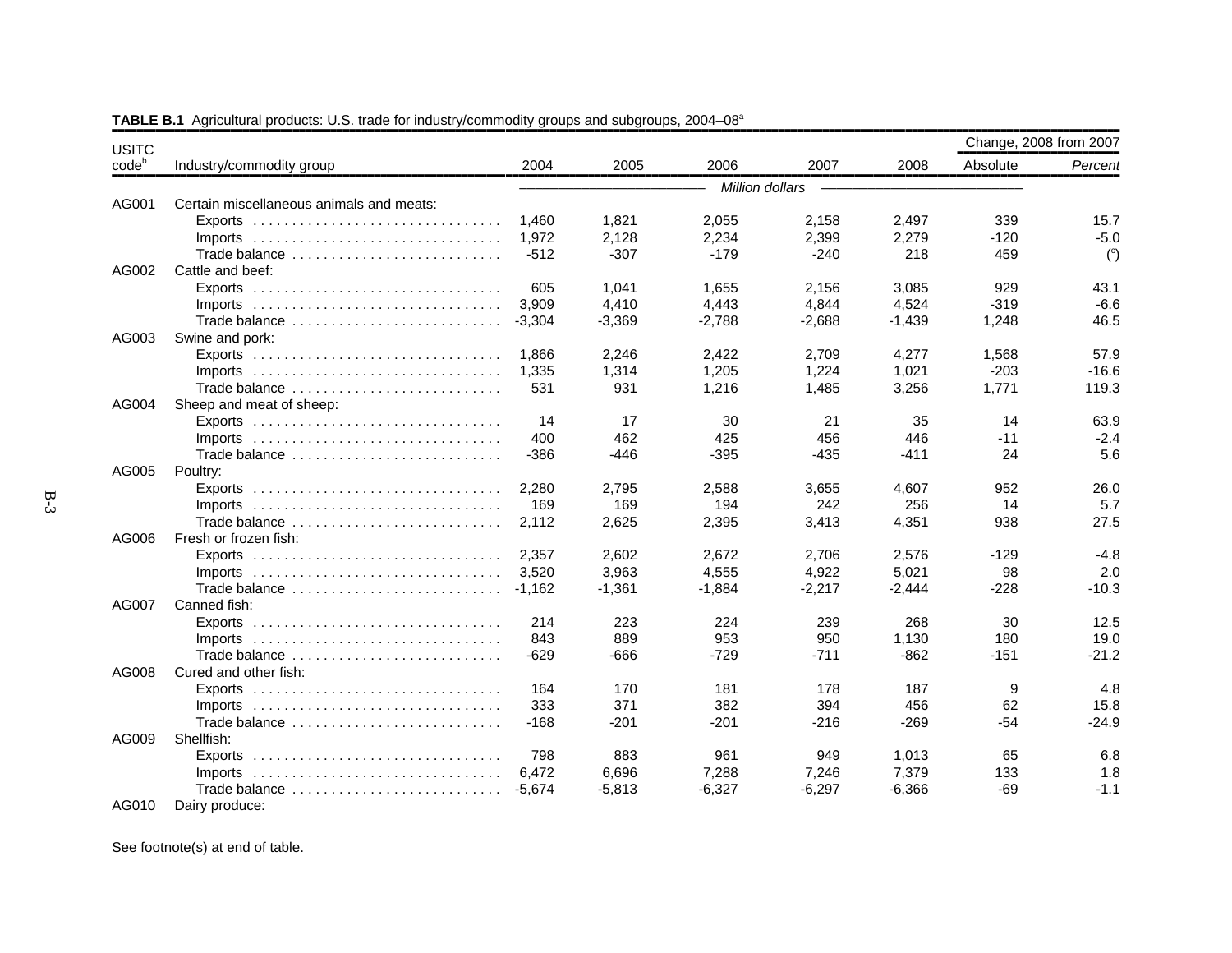| codeb<br>Industry/commodity group<br>2004<br>2005<br>2006<br>2007<br>2008<br>Absolute<br>Million dollars<br>1,387<br>2,358<br>829<br>1,066<br>1,195<br>3,188<br>1,911<br>2,102<br>2,018<br>2,212<br>2,516<br>304<br>$Imports$<br>360.1<br>$-845$<br>$-907$<br>$-630$<br>146<br>672<br>526<br>Trade balance<br>AG011<br>Eggs:<br>196<br>227<br>1.5<br>235<br>293<br>297<br>4<br>Exports<br>21<br>$\overline{4}$<br>33<br>31<br>43<br>47<br>$\binom{d}{ }$<br>163<br>205<br>204<br>250<br>250<br>0.1<br>Trade balance<br>AG012<br>Sugar and other sweeteners:<br>435<br>538<br>754<br>1,074<br>931<br>-144<br>979<br>1,323<br>1,868<br>1,391<br>1,748<br>356<br>$-543$<br>$-785$<br>$-317$<br>$-817$<br>$-500$<br>Trade balance<br>$-1.114$<br>AG012A Sugar:<br>86<br>122<br>188<br>230<br>175<br>$-56$<br>908<br>585<br>1,351<br>859<br>1,117<br>258<br>Imports $\ldots \ldots \ldots \ldots \ldots \ldots \ldots \ldots \ldots \ldots$<br>$-499$<br>$-786$<br>$-629$<br>$-314$<br>$-1,164$<br>$-943$<br>Trade balance<br>AG012B High fructose corn sweetener:<br>69<br>78<br>34<br>146<br>220<br>254<br>43<br>57<br>41<br>48<br>82<br>25<br>25<br>37<br>99<br>163<br>172<br>9<br>Trade balance<br>AG013<br>Animal feeds:<br>2,323<br>4,160<br>4,535<br>5,065<br>6,144<br>8,467<br>873<br>789<br>291<br>905<br>1,084<br>1,375<br>3,288<br>7,092<br>2,032<br>3,746<br>4,160<br>5,060<br>Trade balance<br>AG014<br>Live plants:<br>148<br>170<br>9<br>188<br>189<br>198<br>569<br>558<br>564<br>588<br>540<br>$-48$<br>$-421$<br>$-388$<br>57<br>$-376$<br>$-399$<br>$-342$<br>Trade balance<br>AG015<br>Seeds:<br>298<br>1,066<br>940<br>893<br>1,051<br>1,348<br>525<br>94<br>460<br>624<br>692<br>786<br>Imports $\ldots \ldots \ldots \ldots \ldots \ldots \ldots \ldots \ldots \ldots$<br>606<br>415<br>358<br>562<br>203<br>269<br>Trade balance<br>AG016<br>Cut flowers:<br>27<br>25<br>27<br>37<br>42<br>5<br>709<br>706<br>768<br>831<br>$-28$<br>804<br>$-679$<br>32<br>4.1<br>$-684$<br>$-741$<br>-794<br>$-762$<br>Trade balance<br>AG017<br>Miscellaneous vegetable substances:<br>558<br>554<br>602<br>697<br>786<br>89 | <b>USITC</b> |  |  |  | Change, 2008 from 2007 |
|------------------------------------------------------------------------------------------------------------------------------------------------------------------------------------------------------------------------------------------------------------------------------------------------------------------------------------------------------------------------------------------------------------------------------------------------------------------------------------------------------------------------------------------------------------------------------------------------------------------------------------------------------------------------------------------------------------------------------------------------------------------------------------------------------------------------------------------------------------------------------------------------------------------------------------------------------------------------------------------------------------------------------------------------------------------------------------------------------------------------------------------------------------------------------------------------------------------------------------------------------------------------------------------------------------------------------------------------------------------------------------------------------------------------------------------------------------------------------------------------------------------------------------------------------------------------------------------------------------------------------------------------------------------------------------------------------------------------------------------------------------------------------------------------------------------------------------------------------------------------------------------------------------------------------------------------------------------------------------------------------------------------------------------------------------------------------------------------------------------------------------|--------------|--|--|--|------------------------|
| 35.2<br>$-13.4$<br>$-157.8$<br>15.6<br>5.5<br>4.7<br>$-8.1$<br>56.8                                                                                                                                                                                                                                                                                                                                                                                                                                                                                                                                                                                                                                                                                                                                                                                                                                                                                                                                                                                                                                                                                                                                                                                                                                                                                                                                                                                                                                                                                                                                                                                                                                                                                                                                                                                                                                                                                                                                                                                                                                                                |              |  |  |  | Percent                |
|                                                                                                                                                                                                                                                                                                                                                                                                                                                                                                                                                                                                                                                                                                                                                                                                                                                                                                                                                                                                                                                                                                                                                                                                                                                                                                                                                                                                                                                                                                                                                                                                                                                                                                                                                                                                                                                                                                                                                                                                                                                                                                                                    |              |  |  |  |                        |
|                                                                                                                                                                                                                                                                                                                                                                                                                                                                                                                                                                                                                                                                                                                                                                                                                                                                                                                                                                                                                                                                                                                                                                                                                                                                                                                                                                                                                                                                                                                                                                                                                                                                                                                                                                                                                                                                                                                                                                                                                                                                                                                                    |              |  |  |  |                        |
| 9.5<br>25.6<br>$-24.2$<br>30.0<br>$-49.9$<br>44.3                                                                                                                                                                                                                                                                                                                                                                                                                                                                                                                                                                                                                                                                                                                                                                                                                                                                                                                                                                                                                                                                                                                                                                                                                                                                                                                                                                                                                                                                                                                                                                                                                                                                                                                                                                                                                                                                                                                                                                                                                                                                                  |              |  |  |  | 13.7                   |
|                                                                                                                                                                                                                                                                                                                                                                                                                                                                                                                                                                                                                                                                                                                                                                                                                                                                                                                                                                                                                                                                                                                                                                                                                                                                                                                                                                                                                                                                                                                                                                                                                                                                                                                                                                                                                                                                                                                                                                                                                                                                                                                                    |              |  |  |  |                        |
|                                                                                                                                                                                                                                                                                                                                                                                                                                                                                                                                                                                                                                                                                                                                                                                                                                                                                                                                                                                                                                                                                                                                                                                                                                                                                                                                                                                                                                                                                                                                                                                                                                                                                                                                                                                                                                                                                                                                                                                                                                                                                                                                    |              |  |  |  |                        |
|                                                                                                                                                                                                                                                                                                                                                                                                                                                                                                                                                                                                                                                                                                                                                                                                                                                                                                                                                                                                                                                                                                                                                                                                                                                                                                                                                                                                                                                                                                                                                                                                                                                                                                                                                                                                                                                                                                                                                                                                                                                                                                                                    |              |  |  |  |                        |
|                                                                                                                                                                                                                                                                                                                                                                                                                                                                                                                                                                                                                                                                                                                                                                                                                                                                                                                                                                                                                                                                                                                                                                                                                                                                                                                                                                                                                                                                                                                                                                                                                                                                                                                                                                                                                                                                                                                                                                                                                                                                                                                                    |              |  |  |  |                        |
|                                                                                                                                                                                                                                                                                                                                                                                                                                                                                                                                                                                                                                                                                                                                                                                                                                                                                                                                                                                                                                                                                                                                                                                                                                                                                                                                                                                                                                                                                                                                                                                                                                                                                                                                                                                                                                                                                                                                                                                                                                                                                                                                    |              |  |  |  |                        |
|                                                                                                                                                                                                                                                                                                                                                                                                                                                                                                                                                                                                                                                                                                                                                                                                                                                                                                                                                                                                                                                                                                                                                                                                                                                                                                                                                                                                                                                                                                                                                                                                                                                                                                                                                                                                                                                                                                                                                                                                                                                                                                                                    |              |  |  |  |                        |
|                                                                                                                                                                                                                                                                                                                                                                                                                                                                                                                                                                                                                                                                                                                                                                                                                                                                                                                                                                                                                                                                                                                                                                                                                                                                                                                                                                                                                                                                                                                                                                                                                                                                                                                                                                                                                                                                                                                                                                                                                                                                                                                                    |              |  |  |  |                        |
|                                                                                                                                                                                                                                                                                                                                                                                                                                                                                                                                                                                                                                                                                                                                                                                                                                                                                                                                                                                                                                                                                                                                                                                                                                                                                                                                                                                                                                                                                                                                                                                                                                                                                                                                                                                                                                                                                                                                                                                                                                                                                                                                    |              |  |  |  |                        |
|                                                                                                                                                                                                                                                                                                                                                                                                                                                                                                                                                                                                                                                                                                                                                                                                                                                                                                                                                                                                                                                                                                                                                                                                                                                                                                                                                                                                                                                                                                                                                                                                                                                                                                                                                                                                                                                                                                                                                                                                                                                                                                                                    |              |  |  |  |                        |
|                                                                                                                                                                                                                                                                                                                                                                                                                                                                                                                                                                                                                                                                                                                                                                                                                                                                                                                                                                                                                                                                                                                                                                                                                                                                                                                                                                                                                                                                                                                                                                                                                                                                                                                                                                                                                                                                                                                                                                                                                                                                                                                                    |              |  |  |  |                        |
|                                                                                                                                                                                                                                                                                                                                                                                                                                                                                                                                                                                                                                                                                                                                                                                                                                                                                                                                                                                                                                                                                                                                                                                                                                                                                                                                                                                                                                                                                                                                                                                                                                                                                                                                                                                                                                                                                                                                                                                                                                                                                                                                    |              |  |  |  |                        |
|                                                                                                                                                                                                                                                                                                                                                                                                                                                                                                                                                                                                                                                                                                                                                                                                                                                                                                                                                                                                                                                                                                                                                                                                                                                                                                                                                                                                                                                                                                                                                                                                                                                                                                                                                                                                                                                                                                                                                                                                                                                                                                                                    |              |  |  |  |                        |
|                                                                                                                                                                                                                                                                                                                                                                                                                                                                                                                                                                                                                                                                                                                                                                                                                                                                                                                                                                                                                                                                                                                                                                                                                                                                                                                                                                                                                                                                                                                                                                                                                                                                                                                                                                                                                                                                                                                                                                                                                                                                                                                                    |              |  |  |  |                        |
|                                                                                                                                                                                                                                                                                                                                                                                                                                                                                                                                                                                                                                                                                                                                                                                                                                                                                                                                                                                                                                                                                                                                                                                                                                                                                                                                                                                                                                                                                                                                                                                                                                                                                                                                                                                                                                                                                                                                                                                                                                                                                                                                    |              |  |  |  |                        |
| 37.8<br>26.9<br>40.2<br>14.2<br>28.3<br>13.6<br>12.3<br>$-3.3$<br>12.7                                                                                                                                                                                                                                                                                                                                                                                                                                                                                                                                                                                                                                                                                                                                                                                                                                                                                                                                                                                                                                                                                                                                                                                                                                                                                                                                                                                                                                                                                                                                                                                                                                                                                                                                                                                                                                                                                                                                                                                                                                                             |              |  |  |  |                        |
|                                                                                                                                                                                                                                                                                                                                                                                                                                                                                                                                                                                                                                                                                                                                                                                                                                                                                                                                                                                                                                                                                                                                                                                                                                                                                                                                                                                                                                                                                                                                                                                                                                                                                                                                                                                                                                                                                                                                                                                                                                                                                                                                    |              |  |  |  |                        |
|                                                                                                                                                                                                                                                                                                                                                                                                                                                                                                                                                                                                                                                                                                                                                                                                                                                                                                                                                                                                                                                                                                                                                                                                                                                                                                                                                                                                                                                                                                                                                                                                                                                                                                                                                                                                                                                                                                                                                                                                                                                                                                                                    |              |  |  |  |                        |
|                                                                                                                                                                                                                                                                                                                                                                                                                                                                                                                                                                                                                                                                                                                                                                                                                                                                                                                                                                                                                                                                                                                                                                                                                                                                                                                                                                                                                                                                                                                                                                                                                                                                                                                                                                                                                                                                                                                                                                                                                                                                                                                                    |              |  |  |  |                        |
|                                                                                                                                                                                                                                                                                                                                                                                                                                                                                                                                                                                                                                                                                                                                                                                                                                                                                                                                                                                                                                                                                                                                                                                                                                                                                                                                                                                                                                                                                                                                                                                                                                                                                                                                                                                                                                                                                                                                                                                                                                                                                                                                    |              |  |  |  |                        |
|                                                                                                                                                                                                                                                                                                                                                                                                                                                                                                                                                                                                                                                                                                                                                                                                                                                                                                                                                                                                                                                                                                                                                                                                                                                                                                                                                                                                                                                                                                                                                                                                                                                                                                                                                                                                                                                                                                                                                                                                                                                                                                                                    |              |  |  |  |                        |
|                                                                                                                                                                                                                                                                                                                                                                                                                                                                                                                                                                                                                                                                                                                                                                                                                                                                                                                                                                                                                                                                                                                                                                                                                                                                                                                                                                                                                                                                                                                                                                                                                                                                                                                                                                                                                                                                                                                                                                                                                                                                                                                                    |              |  |  |  |                        |
|                                                                                                                                                                                                                                                                                                                                                                                                                                                                                                                                                                                                                                                                                                                                                                                                                                                                                                                                                                                                                                                                                                                                                                                                                                                                                                                                                                                                                                                                                                                                                                                                                                                                                                                                                                                                                                                                                                                                                                                                                                                                                                                                    |              |  |  |  |                        |
|                                                                                                                                                                                                                                                                                                                                                                                                                                                                                                                                                                                                                                                                                                                                                                                                                                                                                                                                                                                                                                                                                                                                                                                                                                                                                                                                                                                                                                                                                                                                                                                                                                                                                                                                                                                                                                                                                                                                                                                                                                                                                                                                    |              |  |  |  |                        |
|                                                                                                                                                                                                                                                                                                                                                                                                                                                                                                                                                                                                                                                                                                                                                                                                                                                                                                                                                                                                                                                                                                                                                                                                                                                                                                                                                                                                                                                                                                                                                                                                                                                                                                                                                                                                                                                                                                                                                                                                                                                                                                                                    |              |  |  |  |                        |
|                                                                                                                                                                                                                                                                                                                                                                                                                                                                                                                                                                                                                                                                                                                                                                                                                                                                                                                                                                                                                                                                                                                                                                                                                                                                                                                                                                                                                                                                                                                                                                                                                                                                                                                                                                                                                                                                                                                                                                                                                                                                                                                                    |              |  |  |  |                        |
|                                                                                                                                                                                                                                                                                                                                                                                                                                                                                                                                                                                                                                                                                                                                                                                                                                                                                                                                                                                                                                                                                                                                                                                                                                                                                                                                                                                                                                                                                                                                                                                                                                                                                                                                                                                                                                                                                                                                                                                                                                                                                                                                    |              |  |  |  |                        |
|                                                                                                                                                                                                                                                                                                                                                                                                                                                                                                                                                                                                                                                                                                                                                                                                                                                                                                                                                                                                                                                                                                                                                                                                                                                                                                                                                                                                                                                                                                                                                                                                                                                                                                                                                                                                                                                                                                                                                                                                                                                                                                                                    |              |  |  |  |                        |
|                                                                                                                                                                                                                                                                                                                                                                                                                                                                                                                                                                                                                                                                                                                                                                                                                                                                                                                                                                                                                                                                                                                                                                                                                                                                                                                                                                                                                                                                                                                                                                                                                                                                                                                                                                                                                                                                                                                                                                                                                                                                                                                                    |              |  |  |  |                        |
|                                                                                                                                                                                                                                                                                                                                                                                                                                                                                                                                                                                                                                                                                                                                                                                                                                                                                                                                                                                                                                                                                                                                                                                                                                                                                                                                                                                                                                                                                                                                                                                                                                                                                                                                                                                                                                                                                                                                                                                                                                                                                                                                    |              |  |  |  |                        |
|                                                                                                                                                                                                                                                                                                                                                                                                                                                                                                                                                                                                                                                                                                                                                                                                                                                                                                                                                                                                                                                                                                                                                                                                                                                                                                                                                                                                                                                                                                                                                                                                                                                                                                                                                                                                                                                                                                                                                                                                                                                                                                                                    |              |  |  |  |                        |
|                                                                                                                                                                                                                                                                                                                                                                                                                                                                                                                                                                                                                                                                                                                                                                                                                                                                                                                                                                                                                                                                                                                                                                                                                                                                                                                                                                                                                                                                                                                                                                                                                                                                                                                                                                                                                                                                                                                                                                                                                                                                                                                                    |              |  |  |  |                        |
|                                                                                                                                                                                                                                                                                                                                                                                                                                                                                                                                                                                                                                                                                                                                                                                                                                                                                                                                                                                                                                                                                                                                                                                                                                                                                                                                                                                                                                                                                                                                                                                                                                                                                                                                                                                                                                                                                                                                                                                                                                                                                                                                    |              |  |  |  |                        |
|                                                                                                                                                                                                                                                                                                                                                                                                                                                                                                                                                                                                                                                                                                                                                                                                                                                                                                                                                                                                                                                                                                                                                                                                                                                                                                                                                                                                                                                                                                                                                                                                                                                                                                                                                                                                                                                                                                                                                                                                                                                                                                                                    |              |  |  |  |                        |
|                                                                                                                                                                                                                                                                                                                                                                                                                                                                                                                                                                                                                                                                                                                                                                                                                                                                                                                                                                                                                                                                                                                                                                                                                                                                                                                                                                                                                                                                                                                                                                                                                                                                                                                                                                                                                                                                                                                                                                                                                                                                                                                                    |              |  |  |  |                        |
|                                                                                                                                                                                                                                                                                                                                                                                                                                                                                                                                                                                                                                                                                                                                                                                                                                                                                                                                                                                                                                                                                                                                                                                                                                                                                                                                                                                                                                                                                                                                                                                                                                                                                                                                                                                                                                                                                                                                                                                                                                                                                                                                    |              |  |  |  |                        |

# **TABLE B.1** Agricultural products: U.S. trade for industry/commodity groups and subgroups, 2004–08<sup>a</sup>—*Continued*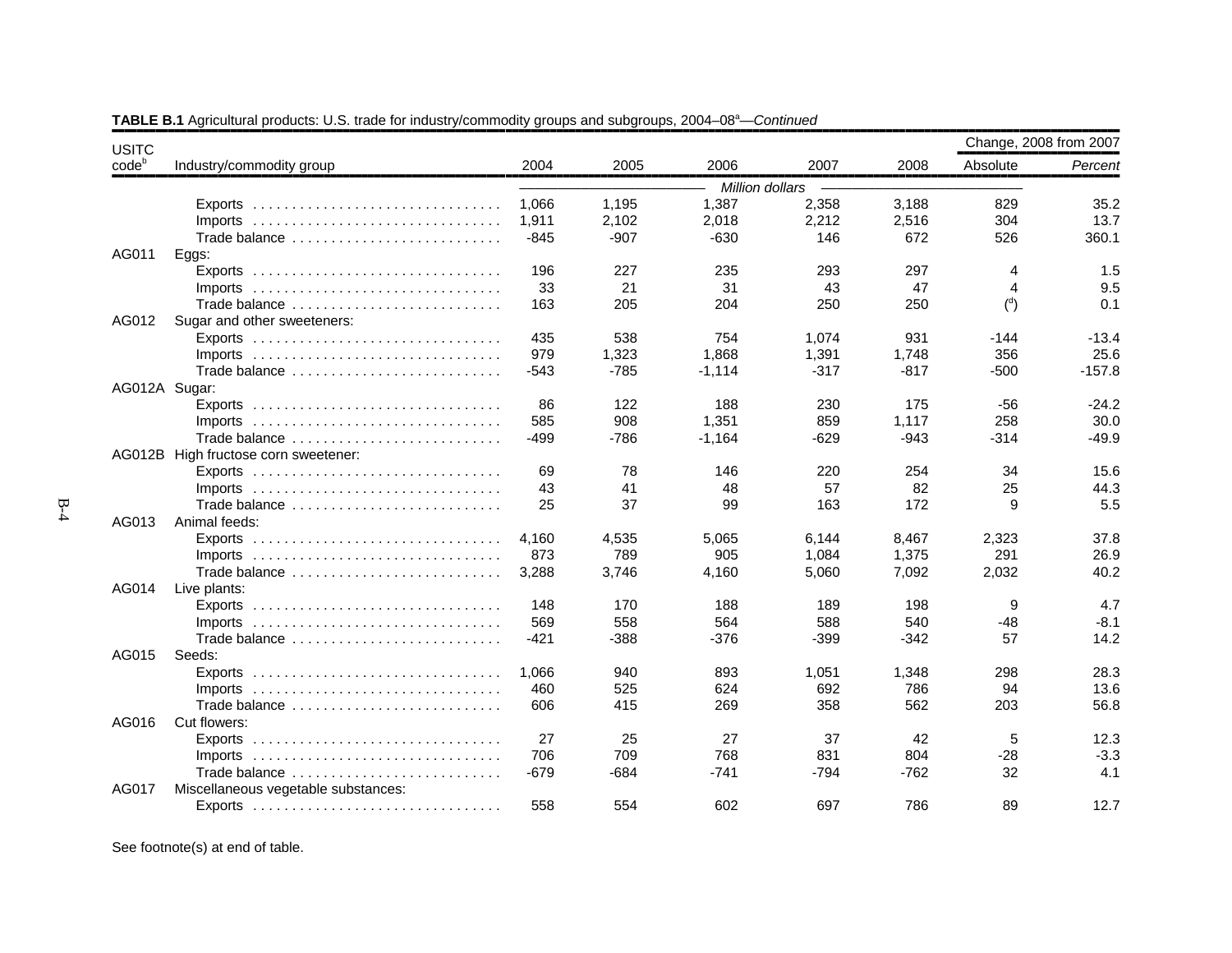| <b>USITC</b> |                                                                                 |          |          |                 |          |          | Change, 2008 from 2007 |         |
|--------------|---------------------------------------------------------------------------------|----------|----------|-----------------|----------|----------|------------------------|---------|
| $code^b$     | Industry/commodity group                                                        | 2004     | 2005     | 2006            | 2007     | 2008     | Absolute               | Percent |
|              |                                                                                 |          |          | Million dollars |          |          |                        |         |
|              | $Imports$                                                                       | 921      | 1,038    | 1,193           | 1,256    | 1,407    | 152                    | 12.1    |
|              | Trade balance                                                                   | $-363$   | $-484$   | $-592$          | $-559$   | $-622$   | $-63$                  | $-11.3$ |
| AG018        | Fresh, chilled, or frozen vegetables:                                           |          |          |                 |          |          |                        |         |
|              |                                                                                 | 1.449    | 1,621    | 1.766           | 1,902    | 2,070    | 167                    | 8.8     |
|              | Imports $\ldots \ldots \ldots \ldots \ldots \ldots \ldots \ldots \ldots \ldots$ | 3.650    | 3,871    | 4,310           | 4,701    | 5,003    | 302                    | 6.4     |
|              | Trade balance                                                                   | $-2,201$ | $-2,250$ | $-2,544$        | $-2,799$ | $-2,933$ | $-135$                 | $-4.8$  |
| AG019        | Prepared or preserved vegetables, mushrooms,<br>and olives:                     |          |          |                 |          |          |                        |         |
|              |                                                                                 | 1.417    | 1,548    | 1.708           | 1.943    | 2,523    | 581                    | 29.9    |
|              | Imports $\ldots \ldots \ldots \ldots \ldots \ldots \ldots \ldots \ldots \ldots$ | 2,044    | 2,147    | 2,290           | 2,550    | 2,813    | 262                    | 10.3    |
|              | Trade balance                                                                   | $-626$   | $-599$   | $-583$          | $-607$   | $-289$   | 318                    | 52.4    |
| AG020        | Edible nuts:                                                                    |          |          |                 |          |          |                        |         |
|              | Exports $\ldots \ldots \ldots \ldots \ldots \ldots \ldots \ldots \ldots \ldots$ | 2.242    | 2,925    | 3,092           | 3,311    | 3,742    | 431                    | 13.0    |
|              | $Imports$                                                                       | 1,079    | 1,121    | 1,101           | 1,184    | 1,351    | 168                    | 14.2    |
|              | Trade balance                                                                   | 1.163    | 1,804    | 1,990           | 2,128    | 2,391    | 263                    | 12.4    |
| AG021        | Tropical fruit:                                                                 |          |          |                 |          |          |                        |         |
|              | Exports $\ldots \ldots \ldots \ldots \ldots \ldots \ldots \ldots \ldots \ldots$ | 63       | 71       | 80              | 62       | 77       | 15                     | 24.0    |
|              | $Imports$                                                                       | 1,772    | 2,035    | 2,219           | 2,530    | 2,761    | 230                    | 9.1     |
|              | Trade balance                                                                   | $-1.709$ | $-1,964$ | $-2,140$        | $-2,468$ | $-2,684$ | $-215$                 | $-8.7$  |
| AG022        | Citrus fruit:                                                                   |          |          |                 |          |          |                        |         |
|              | Exports $\ldots \ldots \ldots \ldots \ldots \ldots \ldots \ldots \ldots \ldots$ | 691      | 664      | 744             | 749      | 874      | 125                    | 16.7    |
|              | $Imports$                                                                       | 444      | 519      | 602             | 723      | 689      | $-34$                  | $-4.7$  |
|              | Trade balance                                                                   | 248      | 145      | 142             | 26       | 185      | 159                    | 607.4   |
| AG023        | Deciduous fruit:                                                                |          |          |                 |          |          |                        |         |
|              |                                                                                 | 813      | 995      | 1.065           | 1,233    | 1.422    | 189                    | 15.4    |
|              | Imports $\ldots \ldots \ldots \ldots \ldots \ldots \ldots \ldots \ldots \ldots$ | 358      | 324      | 393             | 462      | 448      | $-15$                  | $-3.2$  |
|              | Trade balance                                                                   | 455      | 670      | 672             | 770      | 974      | 204                    | 26.5    |
| AG024        | Other fresh fruit:                                                              |          |          |                 |          |          |                        |         |
|              |                                                                                 | 854      | 1.021    | 1,052           | 1,170    | 1,346    | 177                    | 15.1    |
|              | $Imports$                                                                       | 1.396    | 1,684    | 1,826           | 2,035    | 2,121    | 86                     | 4.2     |
|              | Trade balance                                                                   | $-542$   | $-663$   | $-774$          | $-866$   | $-775$   | 90                     | 10.4    |

**TABLE B.1** Agricultural products: U.S. trade for industry/commodity groups and subgroups, 2004–08<sup>a</sup>—*Continued*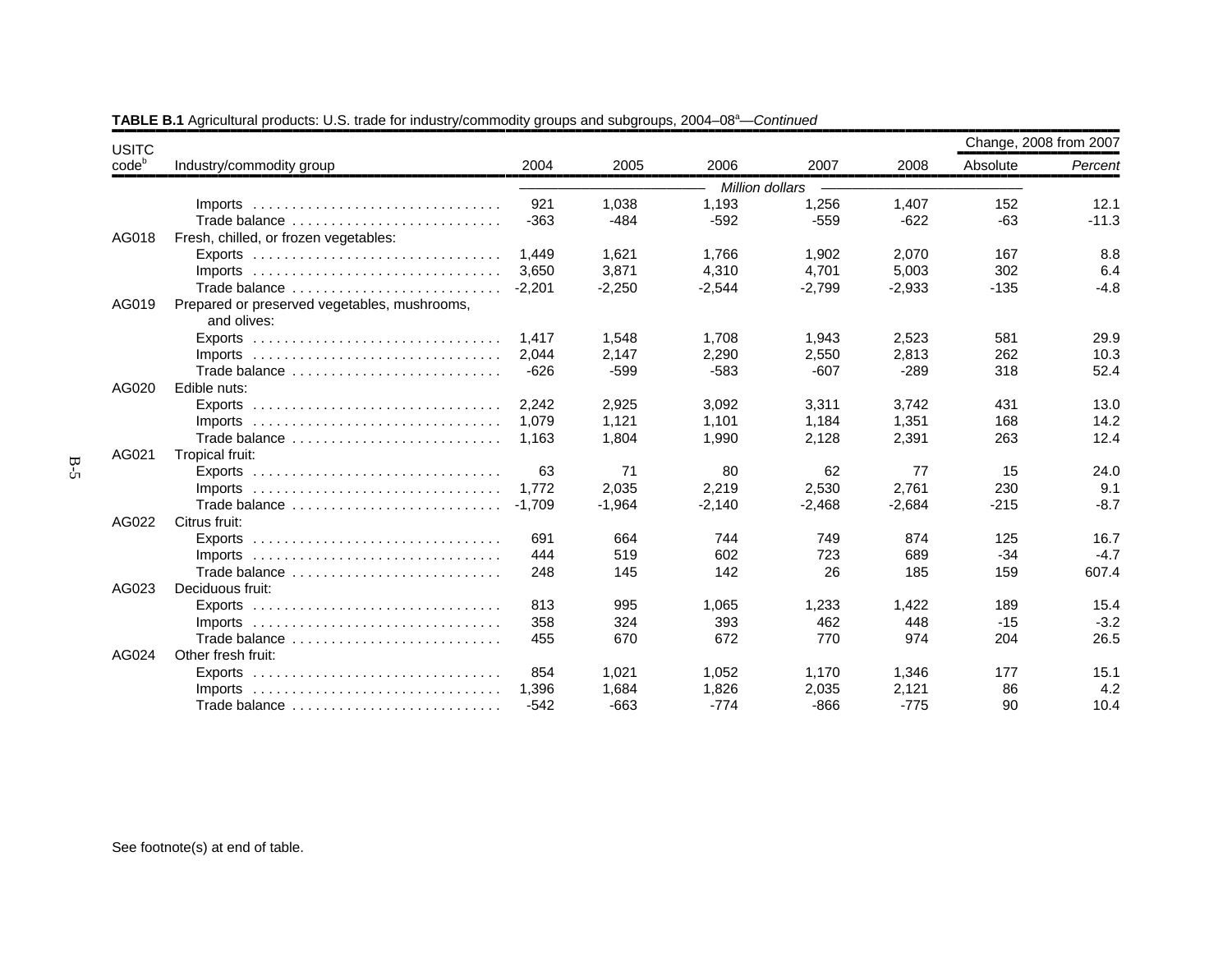| <b>USITC</b> |                                                                                 |          |          |          |                 |          |          | Change, 2008 from 2007 |
|--------------|---------------------------------------------------------------------------------|----------|----------|----------|-----------------|----------|----------|------------------------|
| $code^b$     | Industry/commodity group                                                        | 2004     | 2005     | 2006     | 2007            | 2008     | Absolute | Percent                |
|              |                                                                                 |          |          |          | Million dollars |          |          |                        |
| AG025        | Dried fruit other than tropical:                                                |          |          |          |                 |          |          |                        |
|              |                                                                                 | 394      | 382      | 418      | 481             | 589      | 108      | 22.5                   |
|              |                                                                                 | 142      | 150      | 153      | 182             | 191      | 10       | 5.3                    |
|              | Trade balance                                                                   | 251      | 232      | 266      | 299             | 398      | 98       | 32.9                   |
| AG026        | Frozen fruit:                                                                   |          |          |          |                 |          |          |                        |
|              |                                                                                 | 84       | 90       | 110      | 132             | 143      | 12       | 9.0                    |
|              |                                                                                 | 225      | 286      | 356      | 415             | 444      | 29       | 7.0                    |
|              | Trade balance                                                                   | $-141$   | $-196$   | $-246$   | $-283$          | $-300$   | $-17$    | $-6.0$                 |
| AG027        | Prepared or preserved fruit:                                                    |          |          |          |                 |          |          |                        |
|              |                                                                                 | 237      | 235      | 288      | 324             | 387      | 63       | 19.4                   |
|              | Imports $\ldots \ldots \ldots \ldots \ldots \ldots \ldots \ldots \ldots$        | 768      | 858      | 985      | 1,116           | 1,263    | 148      | 13.2                   |
|              | Trade balance                                                                   | $-531$   | $-623$   | $-697$   | $-791$          | $-876$   | $-85$    | $-10.7$                |
| AG028        | Coffee and tea:                                                                 |          |          |          |                 |          |          |                        |
|              |                                                                                 | 349      | 450      | 559      | 657             | 807      | 150      | 22.7                   |
|              | Imports $\ldots \ldots \ldots \ldots \ldots \ldots \ldots \ldots \ldots \ldots$ | 2,560    | 3,309    | 3,694    | 4,173           | 4,855    | 683      | 16.4                   |
|              | Trade balance                                                                   | $-2,211$ | $-2,859$ | $-3,135$ | $-3,515$        | $-4,048$ | $-533$   | $-15.2$                |
| AG029        | Spices:                                                                         |          |          |          |                 |          |          |                        |
|              |                                                                                 | 82       | 80       | 86       | 94              | 110      | 17       | 17.6                   |
|              |                                                                                 | 625      | 503      | 543      | 677             | 819      | 142      | 20.9                   |
|              | Trade balance                                                                   | $-543$   | $-423$   | $-457$   | $-583$          | $-709$   | $-125$   | $-21.5$                |
| AG030        | Cereals:                                                                        |          |          |          |                 |          |          |                        |
|              | Exports $\ldots \ldots \ldots \ldots \ldots \ldots \ldots \ldots \ldots \ldots$ | 12.683   | 11,096   | 13,341   | 20,860          | 28,625   | 7,765    | 37.2                   |
|              | Imports $\ldots \ldots \ldots \ldots \ldots \ldots \ldots \ldots \ldots$        | 699      | 657      | 963      | 1,425           | 2,496    | 1,071    | 75.2                   |
|              | Trade balance  11,984                                                           |          | 10,439   | 12,378   | 19,435          | 26,129   | 6,694    | 34.4                   |
| AG031        | Milled grains, malts, and starches:                                             |          |          |          |                 |          |          |                        |
|              |                                                                                 | 610      | 668      | 858      | 1,179           | 840      | $-339$   | $-28.8$                |
|              | Imports $\ldots \ldots \ldots \ldots \ldots \ldots \ldots \ldots \ldots \ldots$ | 518      | 490      | 550      | 721             | 1,077    | 356      | 49.3                   |
|              | Trade balance                                                                   | 92       | 177      | 308      | 458             | $-237$   | $-695$   | $\binom{c}{c}$         |
| AG032        | Oilseeds:                                                                       |          |          |          |                 |          |          |                        |
|              |                                                                                 | 6,911    | 6,527    | 7,172    | 10,346          | 15,853   | 5,507    | 53.2                   |
|              | $Imports$                                                                       | 335      | 335      | 387      | 572             | 1.002    | 430      | 75.2                   |
|              | Trade balance                                                                   | 6,576    | 6,192    | 6,786    | 9,774           | 14,851   | 5,077    | 51.9                   |
| AG033        | Animal or vegetable fats and oils:                                              |          |          |          |                 |          |          |                        |
|              |                                                                                 | 1,965    | 1,808    | 2,010    | 2,981           | 4,475    | 1,494    | 50.1                   |
|              |                                                                                 | 2,193    | 2,294    | 2,753    | 3,358           | 5,261    | 1,902    | 56.6                   |
|              | Trade balance                                                                   | $-228$   | $-486$   | $-743$   | $-377$          | $-786$   | $-408$   | $-108.1$               |
| AG034        | Pasta, cereals, and other bakery goods:                                         |          |          |          |                 |          |          |                        |

**TABLE B.1** Agricultural products: U.S. trade for industry/commodity groups and subgroups, 2004–08<sup>a</sup>—*Continued*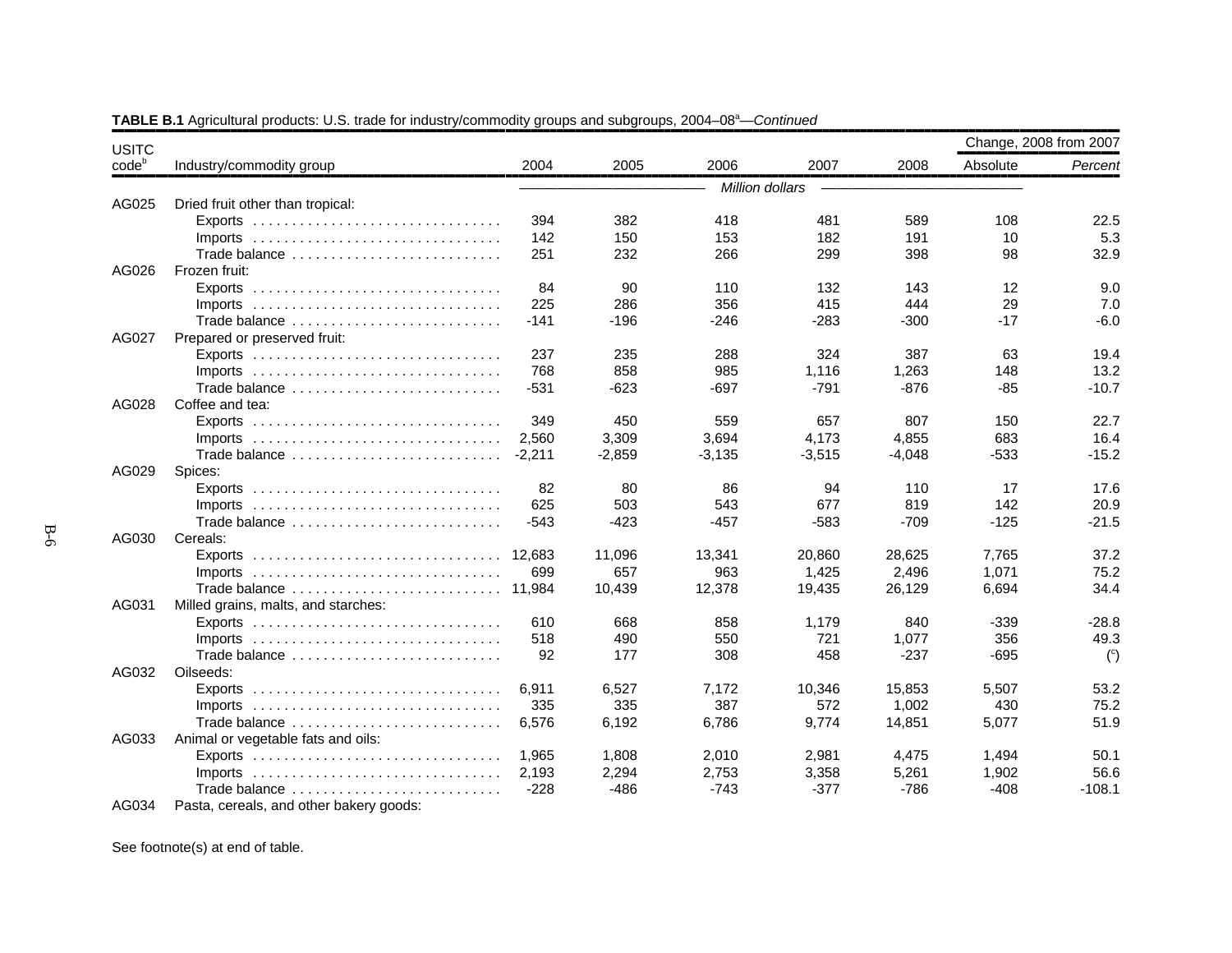| <b>USITC</b> |                                                                                 |          |          |                 |          |          |          | Change, 2008 from 2007 |
|--------------|---------------------------------------------------------------------------------|----------|----------|-----------------|----------|----------|----------|------------------------|
| $code^b$     | Industry/commodity group                                                        | 2004     | 2005     | 2006            | 2007     | 2008     | Absolute | Percent                |
|              |                                                                                 |          |          | Million dollars |          |          |          |                        |
|              |                                                                                 | 1,381    | 1,575    | 1,771           | 2,015    | 2,398    | 383      | 19.0                   |
|              |                                                                                 | 2.719    | 3,016    | 3,335           | 3,690    | 4,011    | 322      | 8.7                    |
|              | Trade balance                                                                   | $-1.338$ | $-1,442$ | $-1,563$        | $-1,675$ | $-1,614$ | 61       | 3.7                    |
| AG035        | Sauces, condiments, and soups:                                                  |          |          |                 |          |          |          |                        |
|              | Exports $\ldots \ldots \ldots \ldots \ldots \ldots \ldots \ldots \ldots \ldots$ | 842      | 869      | 947             | 1,014    | 1,178    | 163      | 16.1                   |
|              |                                                                                 | 743      | 790      | 850             | 937      | 1,027    | 91       | 9.7                    |
|              | Trade balance                                                                   | 99       | 80       | 97              | 78       | 150      | 72       | 93.0                   |
| AG036        | Infant formulas, malt extracts, and other edible                                |          |          |                 |          |          |          |                        |
|              | preparations:                                                                   |          |          |                 |          |          |          |                        |
|              | $Exports$                                                                       | 2,868    | 3,149    | 3,422           | 3,458    | 4,002    | 544      | 15.7                   |
|              | Imports $\ldots \ldots \ldots \ldots \ldots \ldots \ldots \ldots \ldots \ldots$ | 1,211    | 1,345    | 1,528           | 1,556    | 1,621    | 65       | 4.2                    |
|              | Trade balance                                                                   | 1.657    | 1.804    | 1,894           | 1,902    | 2,381    | 479      | 25.2                   |
| AG037        | Cocoa, chocolate, and confectionery:                                            |          |          |                 |          |          |          |                        |
|              |                                                                                 | 946      | 991      | 1,066           | 1,206    | 1,396    | 190      | 15.8                   |
|              | Imports $\ldots \ldots \ldots \ldots \ldots \ldots \ldots \ldots \ldots \ldots$ | 3.627    | 3,927    | 3,846           | 3,882    | 4,534    | 652      | 16.8                   |
|              | Trade balance                                                                   | $-2.681$ | $-2,936$ | $-2.781$        | $-2,676$ | $-3,138$ | $-462$   | $-17.3$                |
| AG038        | Fruit and vegetable juices:                                                     |          |          |                 |          |          |          |                        |
|              | Exports $\ldots \ldots \ldots \ldots \ldots \ldots \ldots \ldots \ldots \ldots$ | 660      | 731      | 862             | 979      | 1,061    | 82       | 8.4                    |
|              | $Imports$                                                                       | 835      | 1,029    | 1,145           | 1.738    | 1,925    | 187      | 10.7                   |
|              | Trade balance                                                                   | $-176$   | $-298$   | $-283$          | $-759$   | $-864$   | $-104$   | $-13.7$                |
| AG039        | Nonalcoholic beverages, excluding fruit and                                     |          |          |                 |          |          |          |                        |
|              | vegetable juices:                                                               |          |          |                 |          |          |          |                        |
|              | Exports $\ldots \ldots \ldots \ldots \ldots \ldots \ldots \ldots \ldots \ldots$ | 407      | 478      | 554             | 643      | 819      | 176      | 27.4                   |
|              |                                                                                 | 1,158    | 1,329    | 1,769           | 2,012    | 1,875    | $-137$   | $-6.8$                 |
|              | Trade balance                                                                   | $-752$   | $-851$   | $-1,214$        | $-1,369$ | $-1.056$ | 314      | 22.9                   |
| AG040        | Malt beverages:                                                                 |          |          |                 |          |          |          |                        |
|              |                                                                                 | 164      | 201      | 209             | 246      | 275      | 29       | 12.0                   |
|              |                                                                                 | 2.752    | 3,081    | 3,563           | 3,602    | 3,648    | 45       | 1.3                    |
|              | Trade balance                                                                   | $-2.588$ | $-2,879$ | $-3,353$        | $-3,357$ | $-3,372$ | $-16$    | $-0.5$                 |
| AG041        | Wine and certain other fermented beverages:                                     |          |          |                 |          |          |          |                        |
|              |                                                                                 | 793      | 658      | 842             | 910      | 964      | 54       | 5.9                    |
|              | $Imports$                                                                       | 3.445    | 3.797    | 4.176           | 4,658    | 4,655    | $-3$     | $-0.1$                 |
|              |                                                                                 | $-2,652$ | $-3,139$ | $-3,333$        | $-3,749$ | $-3,691$ | 57       | 1.5                    |

**TABLE B.1** Agricultural products: U.S. trade for industry/commodity groups and subgroups, 2004–08<sup>a</sup>—*Continued*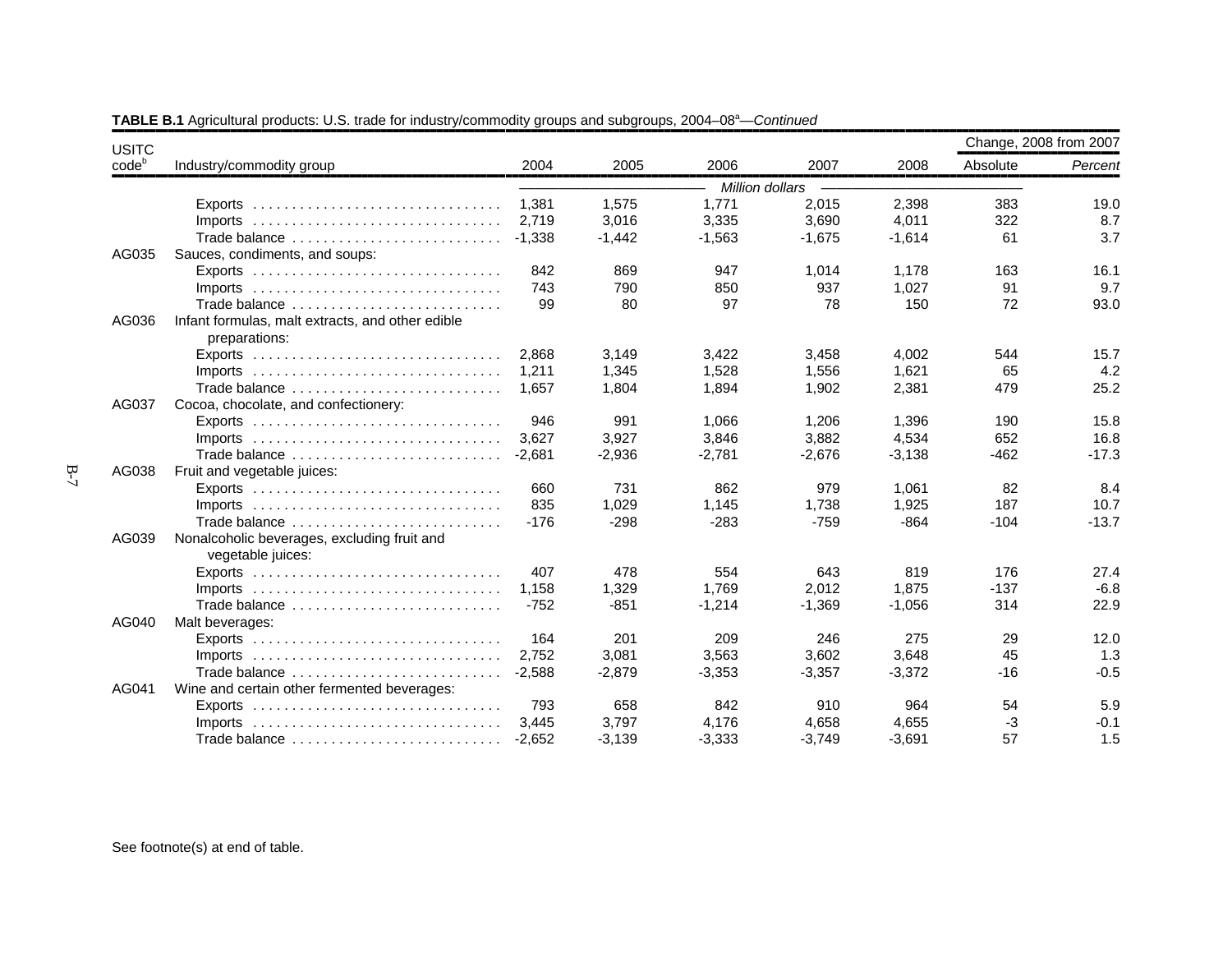| <b>USITC</b>      |                                                                                 |          |          |                 |                |          | Change, 2008 from 2007 |                |
|-------------------|---------------------------------------------------------------------------------|----------|----------|-----------------|----------------|----------|------------------------|----------------|
| code <sup>b</sup> | Industry/commodity group                                                        | 2004     | 2005     | 2006            | 2007           | 2008     | Absolute               | Percent        |
|                   |                                                                                 |          |          | Million dollars |                |          |                        |                |
| AG042             | Distilled spirits:                                                              |          |          |                 |                |          |                        |                |
|                   |                                                                                 | 727      | 763      | 893             | 1,035          | 1,102    | 67                     | 6.4            |
|                   | $Imports$                                                                       | 3.734    | 4.106    | 4.527           | 5.081          | 5.061    | $-20$                  | $-0.4$         |
|                   | Trade balance                                                                   | $-3,007$ | $-3,343$ | $-3,634$        | $-4,046$       | $-3,959$ | 87                     | 2.1            |
| AG043             | Unmanufactured tobacco:                                                         |          |          |                 |                |          |                        |                |
|                   |                                                                                 | 1,044    | 983      | 1,141           | 1,208          | 1,238    | 30                     | 2.5            |
|                   | Imports $\ldots \ldots \ldots \ldots \ldots \ldots \ldots \ldots \ldots \ldots$ | 702      | 652      | 751             | 840            | 804      | $-36$                  | $-4.3$         |
|                   | Trade balance                                                                   | 342      | 332      | 390             | 369            | 435      | 66                     | 17.9           |
| AG044             | Cigars and certain other manufactured tobacco:                                  |          |          |                 |                |          |                        |                |
|                   |                                                                                 | 272      | 98       | 107             | 109            | 118      | 9                      | 8.4            |
|                   | $Imports$                                                                       | 333      | 346      | 392             | 416            | 465      | 49                     | 11.8           |
|                   | Trade balance                                                                   | $-62$    | $-248$   | $-285$          | $-307$         | $-347$   | $-40$                  | $-13.0$        |
| AG045             | Cigarettes:                                                                     |          |          |                 |                |          |                        |                |
|                   |                                                                                 | 1.294    | 1,200    | 1,214           | 1,012          | 705      | $-308$                 | $-30.4$        |
|                   | Imports $\ldots \ldots \ldots \ldots \ldots \ldots \ldots \ldots \ldots \ldots$ | 231      | 194      | 190             | 170            | 165      | -5                     | $-3.2$         |
|                   | Trade balance                                                                   | 1.063    | 1,006    | 1,024           | 843            | 540      | $-302$                 | $-35.9$        |
| AG046             | Hides, skins, and leather:                                                      |          |          |                 |                |          |                        |                |
|                   | $Exports$                                                                       | 2.730    | 2,580    | 2,755           | 2,932          | 2,607    | $-325$                 | $-11.1$        |
|                   | $Imports$                                                                       | 886      | 896      | 841             | 810            | 688      | $-122$                 | $-15.1$        |
|                   | Trade balance                                                                   | 1.844    | 1,684    | 1,915           | 2,122          | 1,919    | $-202$                 | $-9.5$         |
| AG047             | Furskins:                                                                       |          |          |                 |                |          |                        |                |
|                   | Exports $\ldots \ldots \ldots \ldots \ldots \ldots \ldots \ldots \ldots \ldots$ | 191      | 195      | 246             | 266            | 300      | 33                     | 12.5           |
|                   | $Imports$                                                                       | 106      | 97       | 116             | 124            | 129      | 5                      | 4.4            |
|                   | Trade balance                                                                   | 85       | 98       | 130             | 142            | 170      | 28                     | 19.5           |
| AG048             | Wool and other animal hair:                                                     |          |          |                 |                |          |                        |                |
|                   |                                                                                 | 27       | 34       | 31              | 35             | 24       | $-12$                  | $-33.0$        |
|                   | Imports $\ldots \ldots \ldots \ldots \ldots \ldots \ldots \ldots \ldots \ldots$ | 45       | 41       | 41              | 35             | 37       | -1                     | 4.2            |
|                   | Trade balance                                                                   | $-18$    | $-7$     | $-10$           | $\binom{d}{ }$ | $-13$    | $-13$                  | $\binom{c}{c}$ |
| AG049             | Cotton, not carded or combed:                                                   |          |          |                 |                |          |                        |                |
|                   |                                                                                 | 4.222    | 3,920    | 4.501           | 4,578          | 4,829    | 251                    | 5.5            |
|                   | $Imports$                                                                       | 16       | 14       | 13              | 8              | 5        | -3                     | $-40.8$        |
|                   | Trade balance                                                                   | 4,206    | 3,906    | 4,487           | 4,571          | 4,825    | 254                    | 5.6            |

**TABLE B.1** Agricultural products: U.S. trade for industry/commodity groups and subgroups, 2004–08<sup>a</sup>—*Continued*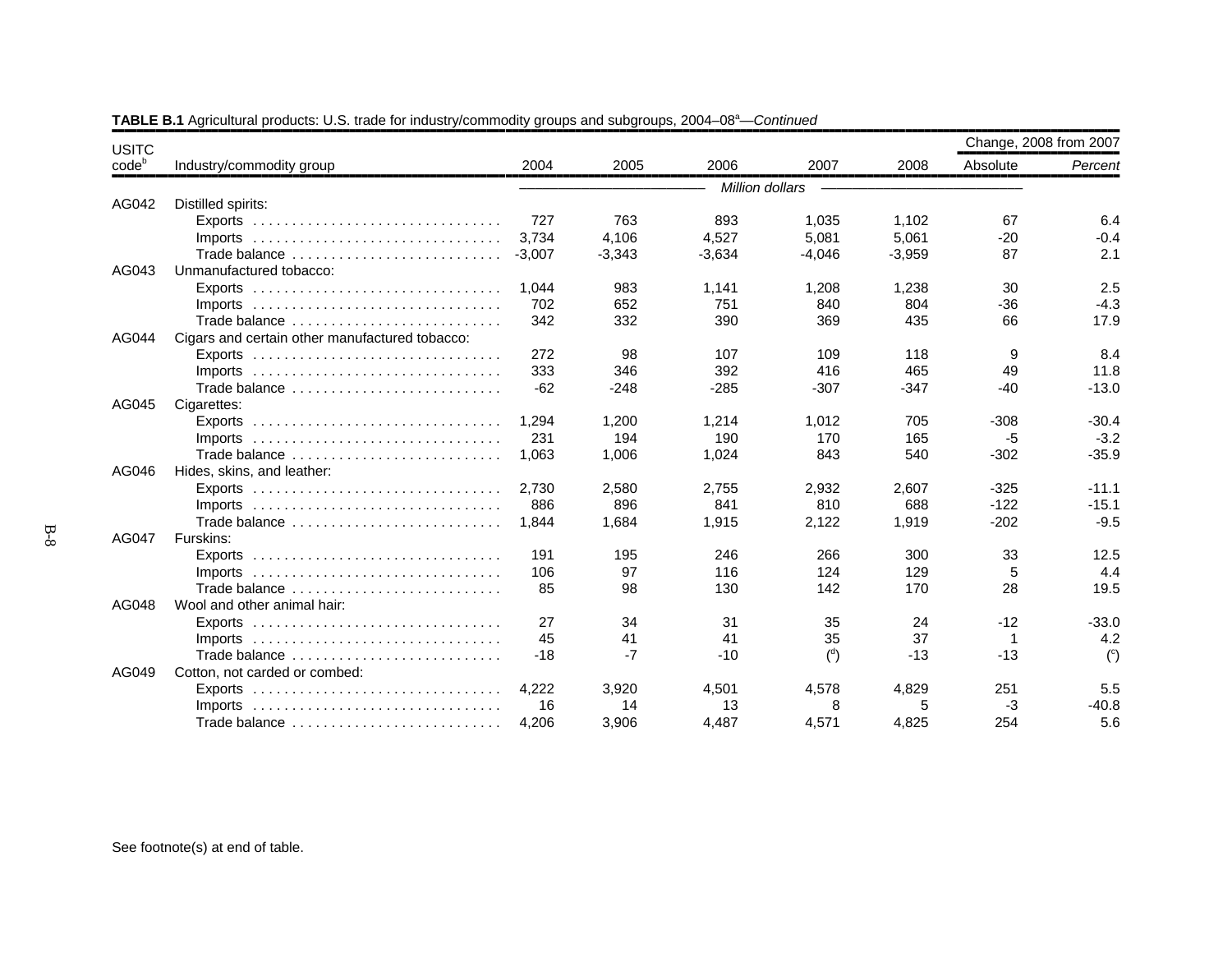|                            |                                         |        |        |          |                 |       |          | Change, 2008 from 2007 |
|----------------------------|-----------------------------------------|--------|--------|----------|-----------------|-------|----------|------------------------|
| USITC<br>code <sup>b</sup> | Industry/commodity group                | 2004   | 2005   | 2006.    | 2007            | 2008  | Absolute | Percent                |
|                            |                                         |        |        |          | Million dollars |       |          |                        |
| AG050                      | Ethyl alcohol for nonbeverage purposes: |        |        |          |                 |       |          |                        |
|                            |                                         | 81     | 109    | 76       | 357             | 374   |          | 4.8                    |
|                            | $Imports$                               | 259    | 337    | .600     | 978             | 1.260 | 282      | 28.8                   |
|                            | Trade balance                           | $-179$ | $-228$ | $-1.524$ | $-621$          | -886  | $-264$   | $-42.6$                |

#### **TABLE B.1** Agricultural products: U.S. trade for industry/commodity groups and subgroups, 2004–08<sup>a</sup>—*Continued*

,,,,,,,,,,,,,,,,,,,,,,,,,,,,,,,,,,,,,,,,,,,,,,,,,,,,,,,,,,,,,,,,,,,,,,,,,,,,,,,,,,,,,,,,,,,,,,,,,,,,,,,,,,,,,,,,,,,,,,,,,,,,,,,,,,,,,,,,,,,,,,,,,,,,,,,,,,,,,,,,*Source*: Compiled from official statistics of the U.S. Department of Commerce.

*Note*: Calculations based on unrounded data.

 $^{\text{a}}$ Import values are based on customs value; export values are based on f.a.s. value, U.S. port of export.

 $^{\rm b}$ This coding system is used by the U.S. International Trade Commission to identify major groupings and subgroupings of import and export items for trade monitoring purposes.

 $^\mathrm{c}$ Not meaningful for purposes of comparison.  $^{\text{\tiny d}}$ Less than \$500,000.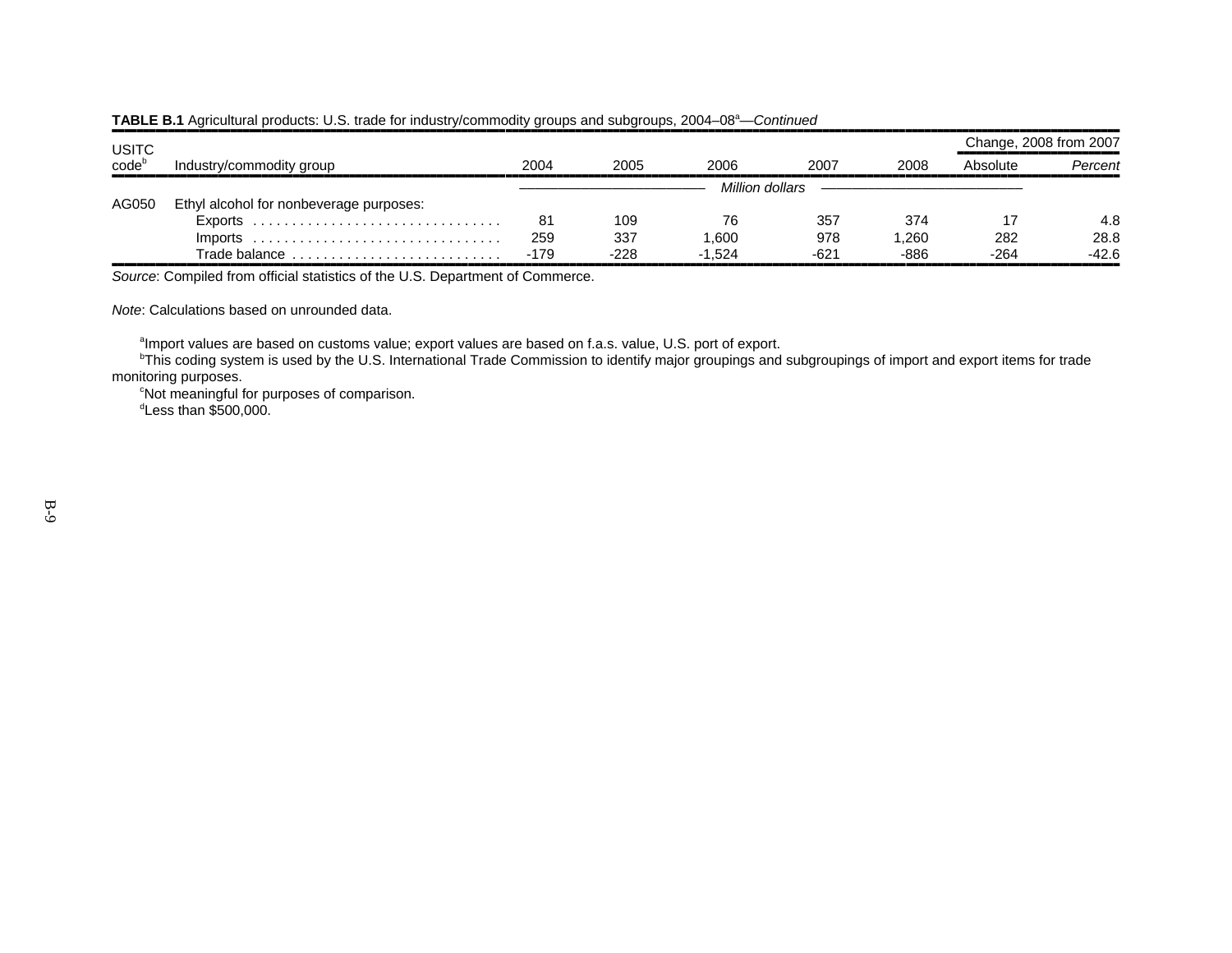| <b>USITC</b>      |                                                                                 |          |          |                 |          |           |          | Change, 2008 from 2007 |
|-------------------|---------------------------------------------------------------------------------|----------|----------|-----------------|----------|-----------|----------|------------------------|
| code <sup>b</sup> | Industry/commodity group                                                        | 2004     | 2005     | 2006            | 2007     | 2008      | Absolute | Percent                |
|                   |                                                                                 |          |          | Million dollars |          |           |          |                        |
| CH001             | Major primary olefins:                                                          |          |          |                 |          |           |          |                        |
|                   |                                                                                 | 474      | 451      | 611             | 801      | 685       | $-116$   | $-14.5$                |
|                   | $Imports$                                                                       | 5,908    | 7,774    | 8,062           | 9,472    | 12,812    | 3,340    | 35.3                   |
|                   | Trade balance                                                                   | $-5,434$ | $-7,324$ | $-7,451$        | $-8,671$ | $-12,127$ | $-3,456$ | $-39.9$                |
| CH002             | Other olefins:                                                                  |          |          |                 |          |           |          |                        |
|                   | Exports $\ldots \ldots \ldots \ldots \ldots \ldots \ldots \ldots \ldots \ldots$ | 430      | 420      | 556             | 463      | 615       | 152      | 32.9                   |
|                   |                                                                                 | 158      | 261      | 442             | 448      | 506       | 57       | 12.8                   |
|                   | Trade balance                                                                   | 272      | 159      | 114             | 15       | 110       | 95       | 646.8                  |
| CH003             | Primary aromatics:                                                              |          |          |                 |          |           |          |                        |
|                   |                                                                                 | 782      | 548      | 375             | 392      | 478       | 86       | 21.9                   |
|                   |                                                                                 | 2.202    | 2,802    | 3,101           | 3,454    | 4,004     | 550      | 15.9                   |
|                   | Trade balance                                                                   | $-1.420$ | $-2,254$ | $-2,726$        | $-3,062$ | $-3,527$  | -464     | $-15.2$                |
| CH004             | Organic commodity chemicals:                                                    |          |          |                 |          |           |          |                        |
|                   |                                                                                 | 4.631    | 4,295    | 4,360           | 5,787    | 4,845     | $-942$   | $-16.3$                |
|                   |                                                                                 | 1,997    | 2,398    | 2,736           | 3,141    | 3,691     | 550      | 17.5                   |
|                   | Trade balance                                                                   | 2,635    | 1,897    | 1,625           | 2,647    | 1,155     | $-1,492$ | $-56.4$                |
| <b>CH005</b>      | Organic specialty chemicals:                                                    |          |          |                 |          |           |          |                        |
|                   |                                                                                 | 6,731    | 6,999    | 8,089           | 8,628    | 8,805     | 176      | 2.0                    |
|                   | $Imports$                                                                       | 6,852    | 7,744    | 7,981           | 8,422    | 9,324     | 902      | 10.7                   |
|                   | Trade balance                                                                   | $-121$   | $-744$   | 108             | 206      | $-520$    | $-726$   | $\binom{c}{c}$         |
| CH006             | Certain organic chemicals:                                                      |          |          |                 |          |           |          |                        |
|                   |                                                                                 | 11.283   | 11,991   | 14,263          | 15,796   | 16,360    | 564      | 3.6                    |
|                   |                                                                                 | 5.811    | 7,263    | 7,103           | 7,441    | 9,184     | 1.743    | 23.4                   |
|                   | Trade balance                                                                   | 5,472    | 4,729    | 7,159           | 8,355    | 7,176     | $-1,179$ | $-14.1$                |
| <b>CH007</b>      | Miscellaneous inorganic chemicals:                                              |          |          |                 |          |           |          |                        |
|                   |                                                                                 | 5,608    | 7,003    | 8,737           | 10,169   | 11,674    | 1,505    | 14.8                   |
|                   | $Imports$                                                                       | 5,714    | 6,626    | 7,310           | 8,308    | 9,279     | 971      | 11.7                   |
|                   | Trade balance                                                                   | $-106$   | 377      | 1,426           | 1,861    | 2,395     | 534      | 28.7                   |
| <b>CH008</b>      | Inorganic acids:                                                                |          |          |                 |          |           |          |                        |
|                   |                                                                                 | 267      | 296      | 323             | 318      | 852       | 534      | 167.7                  |
|                   | $Imports$                                                                       | 337      | 362      | 415             | 426      | 907       | 481      | 112.8                  |
|                   | Trade balance                                                                   | $-70$    | $-66$    | $-91$           | $-108$   | $-55$     | 53       | 49.3                   |
| <b>CH009</b>      | Chlor-alkali chemicals:                                                         |          |          |                 |          |           |          |                        |
|                   |                                                                                 | 953      | 1,269    | 1.479           | 1.536    | 2.044     | 508      | 33.1                   |
|                   | $Imports$                                                                       | 252      | 452      | 460             | 398      | 646       | 248      | 62.4                   |
|                   | Trade balance                                                                   | 701      | 817      | 1,020           | 1,138    | 1,398     | 260      | 22.8                   |
| CH010             | Fertilizers:                                                                    |          |          |                 |          |           |          |                        |

**TABLE B.2** Chemicals and related products: U.S. trade for industry/commodity groups and subgroups, 2004–08<sup>a</sup>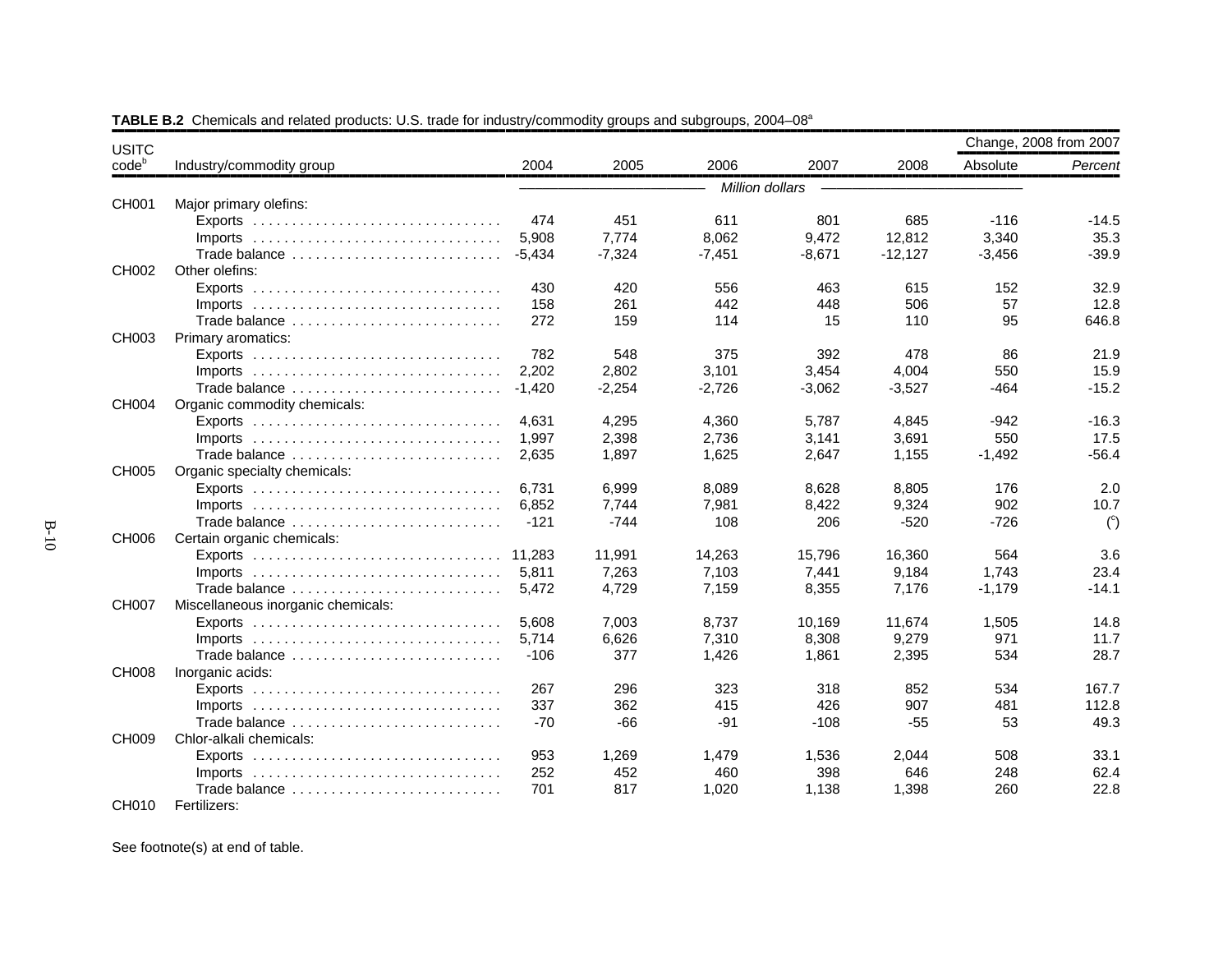| <b>USITC</b>      |                                                                                 |          |          |                 |                |          | Change, 2008 from 2007 |          |
|-------------------|---------------------------------------------------------------------------------|----------|----------|-----------------|----------------|----------|------------------------|----------|
| code <sup>b</sup> | Industry/commodity group                                                        | 2004     | 2005     | 2006            | 2007           | 2008     | Absolute               | Percent  |
|                   |                                                                                 |          |          | Million dollars |                |          |                        |          |
|                   | Exports $\ldots \ldots \ldots \ldots \ldots \ldots \ldots \ldots \ldots \ldots$ | 2,718    | 3,005    | 3,014           | 3,470          | 7,171    | 3,701                  | 106.7    |
|                   | Imports $\ldots \ldots \ldots \ldots \ldots \ldots \ldots \ldots \ldots \ldots$ | 5,510    | 7,439    | 7,525           | 9,507          | 16,485   | 6,978                  | 73.4     |
|                   | Trade balance                                                                   | $-2.792$ | $-4,434$ | $-4,512$        | $-6,037$       | $-9,314$ | $-3,277$               | $-54.3$  |
| CH011             | Paints, inks, and related items, and certain<br>components thereof:             |          |          |                 |                |          |                        |          |
|                   |                                                                                 | 4.200    | 4,509    | 4,988           | 5,456          | 5,914    | 458                    | 8.4      |
|                   |                                                                                 | 2,241    | 2,598    | 2,825           | 2,958          | 2,748    | $-210$                 | $-7.1$   |
|                   | Trade balance                                                                   | 1,959    | 1,911    | 2,164           | 2,498          | 3,166    | 668                    | 26.8     |
| CH012             | Synthetic organic pigments:                                                     |          |          |                 |                |          |                        |          |
|                   |                                                                                 | 376      | 400      | 405             | 401            | 452      | 51                     | 12.7     |
|                   | Imports $\ldots \ldots \ldots \ldots \ldots \ldots \ldots \ldots \ldots \ldots$ | 368      | 396      | 411             | 452            | 477      | 25                     | 5.6      |
|                   | Trade balance                                                                   | 8        | 5        | -6              | $-51$          | $-26$    | 25                     | 49.7     |
| CH013             | Synthetic dyes and azoic couplers:                                              |          |          |                 |                |          |                        |          |
|                   |                                                                                 | 287      | 283      | 304             | 325            | 321      | $-4$                   | $-1.2$   |
|                   |                                                                                 | 415      | 407      | 389             | 337            | 367      | 30                     | 8.9      |
|                   | Trade balance                                                                   | $-128$   | $-125$   | $-85$           | $-13$          | $-47$    | $-34$                  | $-265.6$ |
| CH014             | Synthetic tanning agents:                                                       |          |          |                 |                |          |                        |          |
|                   |                                                                                 | 35       | 28       | 29              | 24             | 21       | -3                     | $-13.0$  |
|                   | $Imports$                                                                       | 8        | 8        | $\overline{7}$  | $\overline{7}$ | 9        | 2                      | 23.7     |
|                   | Trade balance                                                                   | 27       | 21       | 22              | 17             | 12       | -5                     | $-28.3$  |
| CH015             | Natural tanning and dyeing materials:                                           |          |          |                 |                |          |                        |          |
|                   | Exports $\ldots \ldots \ldots \ldots \ldots \ldots \ldots \ldots \ldots \ldots$ | 44       | 77       | 67              | 75             | 78       | 3                      | 3.4      |
|                   | Imports $\ldots \ldots \ldots \ldots \ldots \ldots \ldots \ldots \ldots \ldots$ | 70       | 74       | 76              | 85             | 109      | 24                     | 28.8     |
|                   | Trade balance                                                                   | $-26$    | 3        | -9              | $-10$          | $-32$    | $-22$                  | $-226.5$ |
| CH016             | Photographic chemicals and preparations:                                        |          |          |                 |                |          |                        |          |
|                   |                                                                                 | 435      | 460      | 512             | 538            | 693      | 155                    | 28.8     |
|                   | $Imports$                                                                       | 409      | 446      | 476             | 424            | 451      | 26                     | 6.2      |
|                   | Trade balance                                                                   | 26       | 14       | 36              | 114            | 243      | 128                    | 112.4    |
| CH017             | Pesticide products and formulations:                                            |          |          |                 |                |          |                        |          |
|                   | Exports $\ldots \ldots \ldots \ldots \ldots \ldots \ldots \ldots \ldots \ldots$ | 2,674    | 2,708    | 3,105           | 3,537          | 3,773    | 235                    | 6.7      |
|                   | $Imports$                                                                       | 1.589    | 1,898    | 1,882           | 1,899          | 2,354    | 455                    | 24.0     |
|                   | Trade balance                                                                   | 1,085    | 811      | 1,223           | 1,638          | 1,419    | $-220$                 | $-13.4$  |

TABLE B.2 Chemicals and related products: U.S. trade for industry/commodity groups and subgroups, 2004–08<sup>a</sup>—*Continued*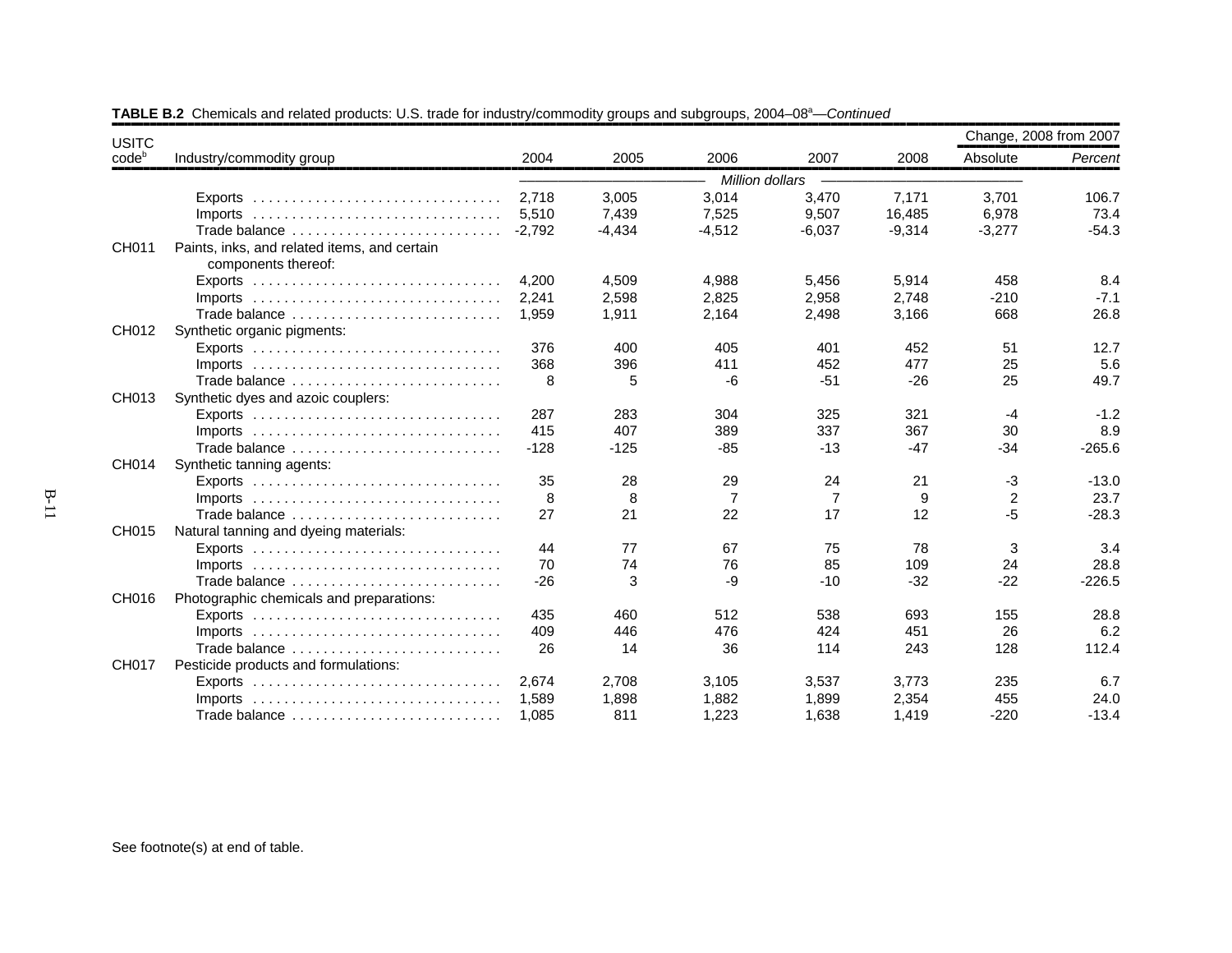| <b>USITC</b> |                                                                                 |          |           |           |                 |           | Change, 2008 from 2007 |         |
|--------------|---------------------------------------------------------------------------------|----------|-----------|-----------|-----------------|-----------|------------------------|---------|
| $code^b$     | Industry/commodity group                                                        | 2004     | 2005      | 2006      | 2007            | 2008      | Absolute               | Percent |
|              |                                                                                 |          |           |           | Million dollars |           |                        |         |
| CH018        | Adhesives and glues:                                                            |          |           |           |                 |           |                        |         |
|              |                                                                                 | 702      | 807       | 911       | 1,087           | 1,119     | 33                     | 3.0     |
|              | $Imports$                                                                       | 305      | 333       | 338       | 377             | 358       | $-20$                  | $-5.2$  |
|              | Trade balance                                                                   | 397      | 473       | 573       | 710             | 762       | 52                     | 7.3     |
| CH019        | Medicinal chemicals:                                                            |          |           |           |                 |           |                        |         |
|              |                                                                                 | 27.098   | 29,296    | 32,460    | 37,041          | 42,146    | 5,105                  | 13.8    |
|              | Imports $\ldots \ldots \ldots \ldots \ldots \ldots \ldots \ldots \ldots \ldots$ | 52,677   | 56,104    | 65,218    | 71,777          | 79,943    | 8,166                  | 11.4    |
|              |                                                                                 |          | $-26,808$ | $-32,758$ | $-34,735$       | $-37,797$ | $-3,062$               | $-8.8$  |
| CH020        | Essential oils and other flavoring materials:                                   |          |           |           |                 |           |                        |         |
|              |                                                                                 | 1.462    | 1,420     | 1,525     | 1,674           | 1,813     | 140                    | 8.3     |
|              | Imports $\ldots \ldots \ldots \ldots \ldots \ldots \ldots \ldots \ldots \ldots$ | 2.540    | 3,019     | 3,089     | 3,062           | 3,400     | 338                    | 11.0    |
|              | Trade balance                                                                   | $-1,078$ | $-1,598$  | $-1,564$  | $-1,388$        | $-1,587$  | $-198$                 | $-14.3$ |
| CH021        | Perfumes, cosmetics, and toiletries:                                            |          |           |           |                 |           |                        |         |
|              |                                                                                 | 3.900    | 4,418     | 5,018     | 5,601           | 6,271     | 670                    | 12.0    |
|              | $Imports$                                                                       | 3,652    | 4,099     | 4,374     | 4,924           | 5,221     | 298                    | 6.0     |
|              | Trade balance                                                                   | 248      | 319       | 643       | 678             | 1,050     | 373                    | 55.0    |
| CH022        | Soaps, detergents, and surface-active agents:                                   |          |           |           |                 |           |                        |         |
|              |                                                                                 | 2.929    | 3,192     | 3,608     | 3,899           | 4,660     | 761                    | 19.5    |
|              | $Imports$                                                                       | 1.568    | 1,680     | 1,835     | 1,874           | 2,025     | 151                    | 8.1     |
|              | Trade balance                                                                   | 1,361    | 1,511     | 1,773     | 2,025           | 2,635     | 610                    | 30.1    |
| CH023        | Miscellaneous chemicals and specialties:                                        |          |           |           |                 |           |                        |         |
|              |                                                                                 | 3.444    | 3,708     | 4,249     | 5,259           | 7,854     | 2,594                  | 49.3    |
|              | Imports $\ldots \ldots \ldots \ldots \ldots \ldots \ldots \ldots \ldots \ldots$ | 2,497    | 2,907     | 3,249     | 3,799           | 5,315     | 1,516                  | 39.9    |
|              | Trade balance                                                                   | 947      | 801       | 1,000     | 1,461           | 2,539     | 1,078                  | 73.8    |
| CH024        | Explosives, propellant powders, and related items:                              |          |           |           |                 |           |                        |         |
|              |                                                                                 | 472      | 476       | 542       | 580             | 602       | 22                     | 3.7     |
|              | $Imports$                                                                       | 402      | 459       | 534       | 563             | 535       | $-27$                  | $-4.9$  |
|              | Trade balance                                                                   | 70       | 16        | 8         | 18              | 67        | 49                     | 278.4   |
| CH025        | Polyethylene resins in primary forms:                                           |          |           |           |                 |           |                        |         |
|              | Exports $\ldots \ldots \ldots \ldots \ldots \ldots \ldots \ldots \ldots \ldots$ | 3,698    | 4,448     | 5,103     | 6,312           | 7,578     | 1,266                  | 20.1    |
|              | $Imports$                                                                       | 2,505    | 3,227     | 3,712     | 3,510           | 3,932     | 422                    | 12.0    |
|              | Trade balance                                                                   | 1,192    | 1,221     | 1,391     | 2,801           | 3,646     | 844                    | 30.1    |

TABLE B.2 Chemicals and related products: U.S. trade for industry/commodity groups and subgroups, 2004–08<sup>a</sup>—*Continued*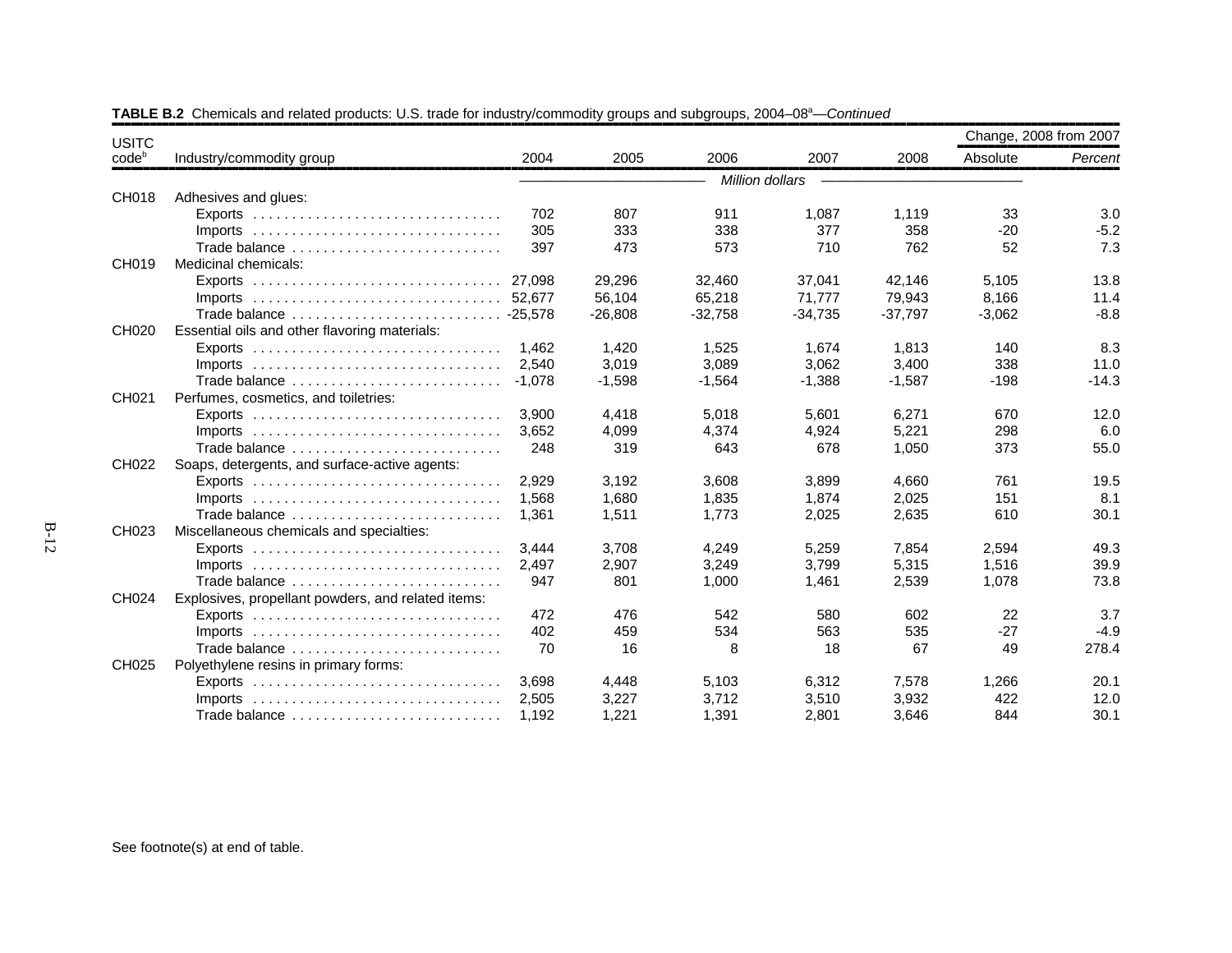| <b>USITC</b>      |                                             |          |          |                 |          |          |          | Change, 2008 from 2007 |
|-------------------|---------------------------------------------|----------|----------|-----------------|----------|----------|----------|------------------------|
| code <sup>b</sup> | Industry/commodity group                    | 2004     | 2005     | 2006            | 2007     | 2008     | Absolute | Percent                |
|                   |                                             |          |          | Million dollars |          |          |          |                        |
| CH026             | Polypropylene resins in primary forms:      |          |          |                 |          |          |          |                        |
|                   |                                             | 1,767    | 2,202    | 2,648           | 3,551    | 3,563    | 12       | 0.3                    |
|                   |                                             | 359      | 415      | 395             | 463      | 379      | $-83$    | $-18.0$                |
|                   | Trade balance                               | 1.408    | 1.787    | 2,253           | 3,088    | 3,183    | 95       | 3.1                    |
| CH027             | Polyvinyl chloride resins in primary forms: |          |          |                 |          |          |          |                        |
|                   |                                             | 1.044    | 1,112    | 1,323           | 1,628    | 2,213    | 585      | 35.9                   |
|                   |                                             | 383      | 593      | 546             | 381      | 362      | $-19$    | $-5.1$                 |
|                   | Trade balance                               | 661      | 519      | 777             | 1,247    | 1,851    | 604      | 48.5                   |
| CH028             | Styrene polymers in primary forms:          |          |          |                 |          |          |          |                        |
|                   |                                             | 929      | 1,039    | 1,322           | 1,413    | 1,401    | $-12$    | $-0.9$                 |
|                   | $Imports$                                   | 833      | 1,153    | 1,102           | 914      | 938      | 24       | 2.7                    |
|                   | Trade balance                               | 96       | $-114$   | 220             | 499      | 463      | $-36$    | $-7.3$                 |
| CH029             | Saturated polyester resins:                 |          |          |                 |          |          |          |                        |
|                   |                                             | 1,014    | 1,059    | 1,159           | 1,295    | 1,188    | $-107$   | $-8.2$                 |
|                   | $Imports$                                   | 728      | 1,199    | 1,329           | 1,322    | 1,302    | $-21$    | $-1.6$                 |
|                   | Trade balance                               | 285      | $-141$   | $-170$          | $-27$    | $-113$   | $-86$    | $-314.8$               |
| CH030             | Other plastics in primary forms:            |          |          |                 |          |          |          |                        |
|                   |                                             | 9.106    | 10,531   | 11.746          | 12,860   | 13,430   | 570      | 4.4                    |
|                   |                                             | 3.488    | 4,050    | 4,244           | 4,362    | 4.620    | 257      | 5.9                    |
|                   | Trade balance                               | 5,618    | 6,481    | 7,502           | 8,498    | 8,810    | 313      | 3.7                    |
| CH031             | Synthetic rubber:                           |          |          |                 |          |          |          |                        |
|                   | $Exports$                                   | 2.175    | 2.664    | 3,120           | 3,536    | 3.674    | 138      | 3.9                    |
|                   | $Imports$                                   | 1,093    | 1,532    | 1,520           | 1,510    | 1,924    | 414      | 27.4                   |
|                   | Trade balance                               | 1.082    | 1,132    | 1,600           | 2,026    | 1,750    | $-276$   | $-13.6$                |
| CH032             | Tires and tubes:                            |          |          |                 |          |          |          |                        |
|                   |                                             | 2,658    | 2,926    | 3,164           | 3,709    | 4,279    | 569      | 15.3                   |
|                   | $Imports$                                   | 6,321    | 7,786    | 8,743           | 9,462    | 9,811    | 350      | 3.7                    |
|                   | Trade balance                               | $-3,663$ | $-4,860$ | $-5,579$        | $-5,752$ | $-5,533$ | 219      | 3.8                    |
| CH033             | Miscellaneous plastic products:             |          |          |                 |          |          |          |                        |
|                   |                                             | 14.307   | 15,826   | 17,570          | 19,218   | 20,189   | 970      | 5.0                    |
|                   |                                             | 17,342   | 19,994   | 21,738          | 22,235   | 22,726   | 490      | 2.2                    |
|                   | Trade balance                               | $-3,035$ | $-4,167$ | $-4,168$        | $-3,017$ | $-2,537$ | 480      | 15.9                   |
| CH034             | Miscellaneous rubber products:              |          |          |                 |          |          |          |                        |
|                   |                                             | 2,623    | 2,743    | 3,055           | 2,917    | 2,912    | $-5$     | $-0.2$                 |
|                   | $Imports$                                   | 3,568    | 3,884    | 4,074           | 4,358    | 4,342    | -16      | $-0.4$                 |
|                   | Trade balance                               | -945     | $-1,141$ | -1.019          | $-1,441$ | $-1,430$ | 11       | 0.7                    |
| CH035             | Gelatin:                                    |          |          |                 |          |          |          |                        |

TABLE B.2 Chemicals and related products: U.S. trade for industry/commodity groups and subgroups, 2004–08<sup>a</sup>—*Continued*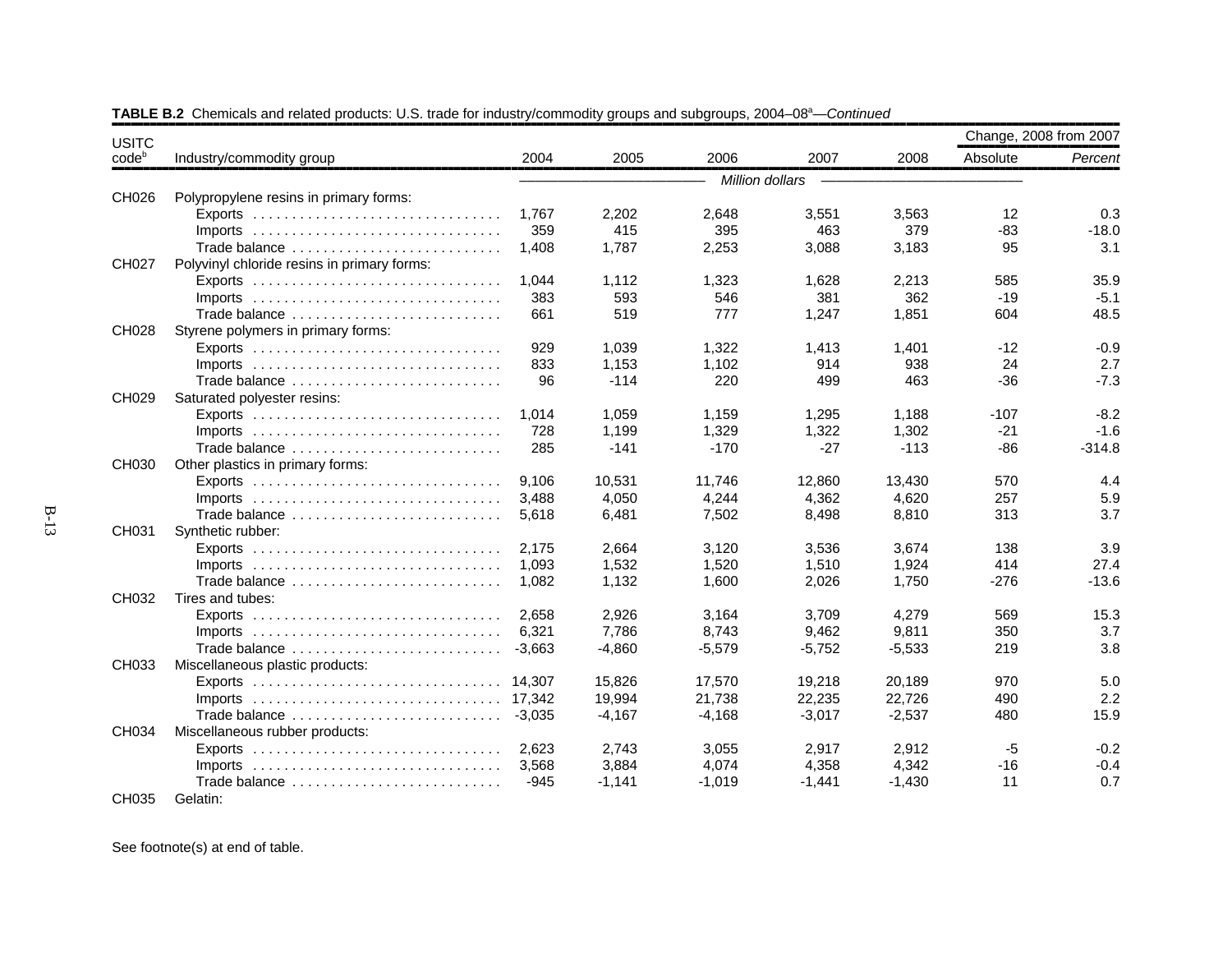| <b>USITC</b>         |                          |        |          |                 |          |          | Change, 2008 from 2007 |         |
|----------------------|--------------------------|--------|----------|-----------------|----------|----------|------------------------|---------|
| $code^{\text{code}}$ | Industry/commodity group | 2004   | 2005     | 2006            | 2007     | 2008     | Absolute               | Percent |
|                      |                          |        |          | Million dollars |          |          |                        |         |
|                      |                          | 89     | 88       | 76              | 68       | 69       |                        | 2.0     |
|                      |                          | 113    | 116      | 138             | 143      | 150      |                        | 4.8     |
|                      | Trade balance            | -24    | $-28$    | -62             | $-75$    | $-81$    |                        | $-7.3$  |
| CH036                | Natural rubber:          |        |          |                 |          |          |                        |         |
|                      |                          |        | 34       | 33              | 44       |          | . The                  | $-2.2$  |
|                      | $Imports$                | 1.466  | 1.552    | 2.029           | 2.119    | 2.857    | 738                    | 34.8    |
|                      | Trade balance            | -1.429 | $-1.517$ | $-1.996$        | $-2.074$ | $-2.813$ | -739                   | $-35.6$ |

# TABLE B.2 Chemicals and related products: U.S. trade for industry/commodity groups and subgroups, 2004–08<sup>a</sup>—*Continued*

*Source*: Compiled from official statistics of the U.S. Department of Commerce.

*Note*: Calculations based on unrounded data.

<sup>a</sup>Import values are based on customs value; export values are based on f.a.s. value, U.S. port of export.

<sup>b</sup>This coding system is used by the U.S. International Trade Commission to identify major groupings and subgroupings of import and export items for trade monitoring purposes.

cNot meaningful for purposes of comparison.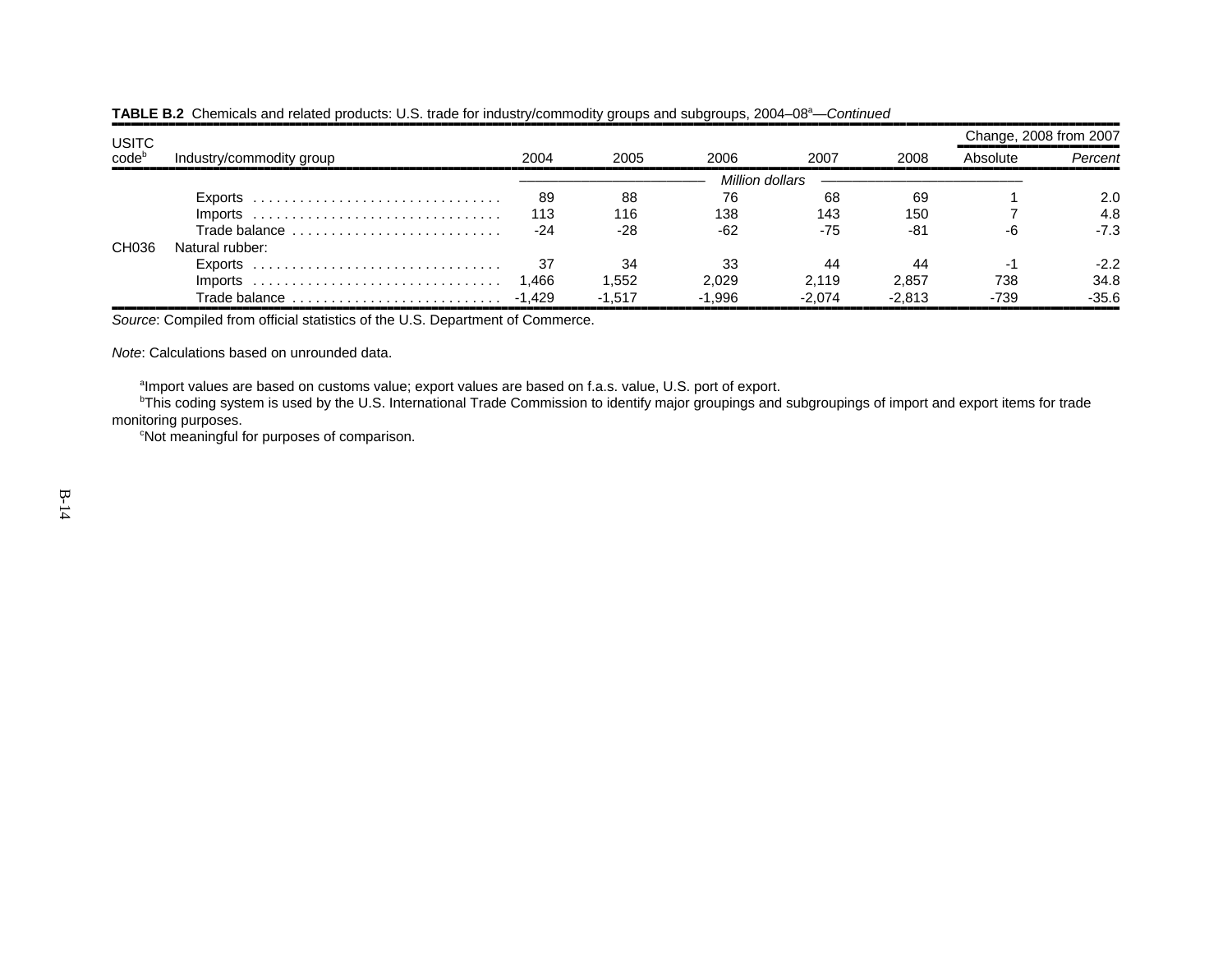| <b>USITC</b> |                                                                                 |          |           |           |                 |           | Change, 2008 from 2007 |         |
|--------------|---------------------------------------------------------------------------------|----------|-----------|-----------|-----------------|-----------|------------------------|---------|
| $code^b$     | Industry/commodity group                                                        | 2004     | 2005      | 2006      | 2007            | 2008      | Absolute               | Percent |
|              |                                                                                 |          |           |           | Million dollars |           |                        |         |
| EL001        | Office machines:                                                                |          |           |           |                 |           |                        |         |
|              |                                                                                 | 682      | 751       | 911       | 1,295           | 1,221     | $-73$                  | $-5.7$  |
|              |                                                                                 | 1.732    | 1.793     | 1,877     | 2,145           | 1,876     | $-270$                 | $-12.6$ |
|              | Trade balance                                                                   | $-1,050$ | $-1,041$  | $-966$    | $-851$          | $-654$    | 196                    | 23.1    |
| EL002        | Telecommunications equipment:                                                   |          |           |           |                 |           |                        |         |
|              |                                                                                 | 13.958   | 14,183    | 14,779    | 16,882          | 17,151    | 269                    | 1.6     |
|              |                                                                                 | 39.341   | 49,220    | 53,318    | 60,699          | 64,331    | 3,633                  | 6.0     |
|              |                                                                                 |          | $-35,038$ | $-38,539$ | $-43,817$       | $-47,180$ | $-3,363$               | $-7.7$  |
| EL003        | Consumer electronics:                                                           |          |           |           |                 |           |                        |         |
|              |                                                                                 | 3,391    | 3,536     | 4,231     | 4,626           | 4,466     | $-160$                 | $-3.5$  |
|              |                                                                                 |          | 48,577    | 54,831    | 57,581          | 55,257    | $-2,325$               | $-4.0$  |
|              |                                                                                 |          | $-45,041$ | $-50,600$ | $-52,956$       | $-50,791$ | 2,165                  | 4.1     |
|              | EL003A Television receivers and video monitors:                                 |          |           |           |                 |           |                        |         |
|              |                                                                                 | 874      | 857       | 1,101     | 1,268           | 1,186     | $-82$                  | $-6.5$  |
|              |                                                                                 |          | 22,712    | 28,628    | 33,267          | 34,757    | 1,490                  | 4.5     |
|              |                                                                                 |          | $-21,854$ | $-27,527$ | $-31,999$       | $-33,571$ | $-1,572$               | $-4.9$  |
| EL004        | Blank and prerecorded media:                                                    |          |           |           |                 |           |                        |         |
|              |                                                                                 | 4,282    | 4,618     | 4,449     | 4,139           | 4,365     | 227                    | 5.5     |
|              |                                                                                 | 5,333    | 5,747     | 5,748     | 5,550           | 4,873     | $-676$                 | $-12.2$ |
|              | Trade balance                                                                   | $-1.051$ | $-1,129$  | $-1.300$  | $-1,411$        | $-508$    | 903                    | 64.0    |
| EL005        | Navigational instruments and remote control                                     |          |           |           |                 |           |                        |         |
|              | apparatus:                                                                      |          |           |           |                 |           |                        |         |
|              | Exports $\dots\dots\dots\dots\dots\dots\dots\dots\dots\dots\dots\dots\dots$     | 3.082    | 3,217     | 3,786     | 4,437           | 4,105     | $-332$                 | $-7.5$  |
|              |                                                                                 | 2.761    | 3,241     | 3,996     | 5,590           | 5.794     | 204                    | 3.7     |
|              | Trade balance                                                                   | 321      | $-23$     | $-210$    | $-1,153$        | $-1,690$  | $-536$                 | $-46.5$ |
| EL006        | Radio and television broadcasting equipment:                                    |          |           |           |                 |           |                        |         |
|              | Exports $\ldots \ldots \ldots \ldots \ldots \ldots \ldots \ldots \ldots \ldots$ | 1.335    | 1,544     | 1,535     | 1,204           | 1,194     | $-11$                  | $-0.9$  |
|              |                                                                                 | 4.309    | 3.830     | 3.527     | 2.684           | 3.050     | 366                    | 13.7    |
|              | Trade balance                                                                   | $-2,974$ | $-2,286$  | $-1,991$  | $-1,479$        | $-1,857$  | $-377$                 | $-25.5$ |
| <b>EL007</b> | Electric sound and visual signaling apparatus:                                  |          |           |           |                 |           |                        |         |
|              | Exports $\ldots \ldots \ldots \ldots \ldots \ldots \ldots \ldots \ldots \ldots$ | 1.098    | 1,092     | 1,205     | 1,320           | 1,389     | 69                     | 5.3     |
|              | $Imports$                                                                       | 2.145    | 2,409     | 2.647     | 2.776           | 2.717     | $-59$                  | $-2.1$  |
|              | Trade balance                                                                   | $-1.047$ | $-1,317$  | $-1,443$  | $-1,456$        | $-1,328$  | 128                    | 8.8     |

**TABLE B.3** Electronic products: U.S. trade for industry/commodity groups and subgroups, 2004–08<sup>a</sup>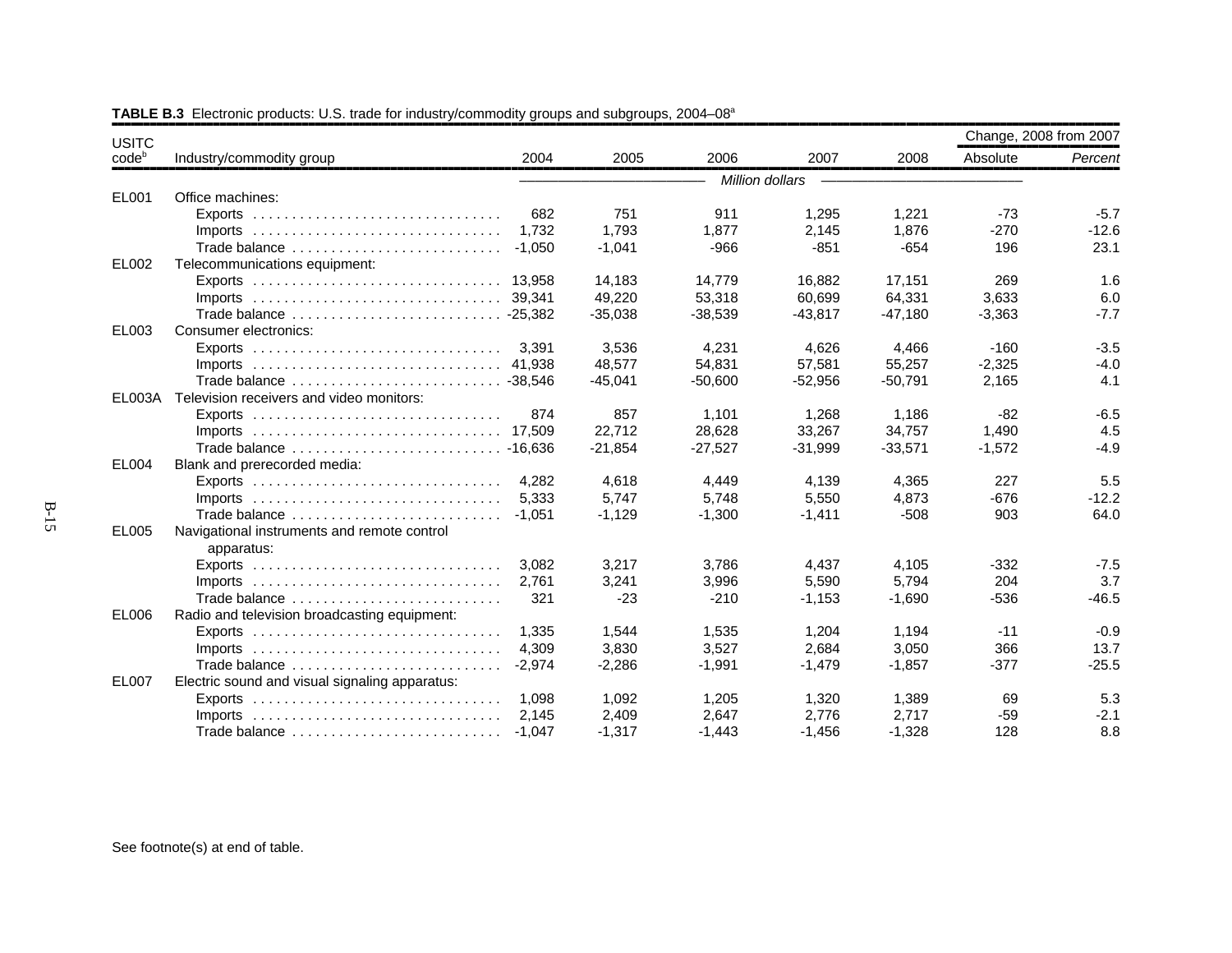| <b>USITC</b>      |                                                                                 |          |          |          |                 |          |          | Change, 2008 from 2007 |
|-------------------|---------------------------------------------------------------------------------|----------|----------|----------|-----------------|----------|----------|------------------------|
| code <sup>b</sup> | Industry/commodity group                                                        | 2004     | 2005     | 2006     | 2007            | 2008     | Absolute | Percent                |
|                   |                                                                                 |          |          |          | Million dollars |          |          |                        |
| EL008             | Electrical capacitors and resistors:                                            |          |          |          |                 |          |          |                        |
|                   |                                                                                 | 1.664    | 1.286    | 1,825    | 1,548           | 1,330    | $-217$   | $-14.1$                |
|                   |                                                                                 | 2,035    | 2,177    | 2,721    | 2,453           | 2,296    | $-157$   | $-6.4$                 |
|                   | Trade balance                                                                   | $-371$   | $-891$   | $-896$   | $-905$          | $-966$   | $-61$    | $-6.7$                 |
| EL009             | Printed circuits:                                                               |          |          |          |                 |          |          |                        |
|                   | Exports $\ldots \ldots \ldots \ldots \ldots \ldots \ldots \ldots \ldots \ldots$ | 1.836    | 1,781    | 1,864    | 1,531           | 1,389    | $-142$   | $-9.3$                 |
|                   |                                                                                 | 2,113    | 2,123    | 2,215    | 2,228           | 2,082    | $-145$   | $-6.5$                 |
|                   | Trade balance                                                                   | $-277$   | $-342$   | $-351$   | $-697$          | $-693$   | 3        | 0.5                    |
| EL010             | Circuit apparatus exceeding 1000V:                                              |          |          |          |                 |          |          |                        |
|                   |                                                                                 | 507      | 509      | 539      | 597             | 683      | 86       | 14.4                   |
|                   |                                                                                 | 309      | 401      | 442      | 460             | 568      | 108      | 23.5                   |
|                   | Trade balance                                                                   | 197      | 109      | 97       | 137             | 115      | $-22$    | $-15.9$                |
| EL011             | Circuit apparatus not exceeding 1000V:                                          |          |          |          |                 |          |          |                        |
|                   |                                                                                 | 5,138    | 5,327    | 6,124    | 6,517           | 6,427    | $-90$    | $-1.4$                 |
|                   | $Imports$                                                                       | 6,259    | 6,818    | 7,369    | 7.777           | 7.763    | $-15$    | $-0.2$                 |
|                   | Trade balance                                                                   | $-1,120$ | $-1,491$ | $-1,245$ | $-1,261$        | $-1,335$ | $-75$    | $-5.9$                 |
| EL012             | Circuit apparatus assemblies:                                                   |          |          |          |                 |          |          |                        |
|                   |                                                                                 | 1,193    | 1,447    | 2,250    | 2,458           | 2,560    | 102      | 4.1                    |
|                   | $Imports$                                                                       | 3.341    | 3,941    | 4,496    | 5,026           | 5,327    | 302      | 6.0                    |
|                   | Trade balance                                                                   | $-2,148$ | $-2,493$ | $-2,246$ | $-2,568$        | $-2,768$ | $-200$   | $-7.8$                 |
| EL013             | Parts of circuit apparatus:                                                     |          |          |          |                 |          |          |                        |
|                   |                                                                                 | 2.201    | 2,348    | 2,530    | 2,630           | 2,406    | $-224$   | $-8.5$                 |
|                   | $Imports$                                                                       | 1.526    | 1,730    | 1,992    | 2,145           | 1,911    | $-234$   | $-10.9$                |
|                   | Trade balance                                                                   | 675      | 619      | 538      | 485             | 495      | 10       | 2.1                    |
| EL014             | Electron tubes:                                                                 |          |          |          |                 |          |          |                        |
|                   |                                                                                 | 1,173    | 791      | 465      | 297             | 276      | $-21$    | $-7.2$                 |
|                   | Imports $\ldots \ldots \ldots \ldots \ldots \ldots \ldots \ldots \ldots$        | 869      | 759      | 560      | 374             | 340      | $-34$    | $-9.1$                 |
|                   | Trade balance                                                                   | 304      | 32       | $-96$    | $-77$           | $-64$    | 13       | 16.6                   |
| EL015             | Semiconductors and integrated circuits:                                         |          |          |          |                 |          |          |                        |
|                   |                                                                                 |          | 34,195   | 37,227   | 35,487          | 35,809   | 323      | 0.9                    |
|                   | $Imports$                                                                       | 26,256   | 25,425   | 27,022   | 26,259          | 25,298   | $-961$   | $-3.7$                 |
|                   | Trade balance                                                                   | 8.874    | 8,770    | 10,205   | 9,227           | 10,511   | 1,284    | 13.9                   |
| EL016             | Miscellaneous electrical equipment:                                             |          |          |          |                 |          |          |                        |
|                   |                                                                                 | 1.968    | 2,419    | 2,537    | 2,341           | 2,141    | $-201$   | $-8.6$                 |
|                   |                                                                                 | 3,313    | 3,333    | 3,738    | 3,653           | 3,857    | 204      | 5.6                    |
|                   | Trade balance                                                                   | $-1.345$ | $-914$   | $-1,201$ | $-1,311$        | $-1,716$ | $-405$   | $-30.9$                |
| EL017             | Computers, peripherals, and parts:                                              |          |          |          |                 |          |          |                        |

### **TABLE B.3** Electronic products: U.S. trade for industry/commodity groups and subgroups, 2004–08<sup>a</sup>—*Continued*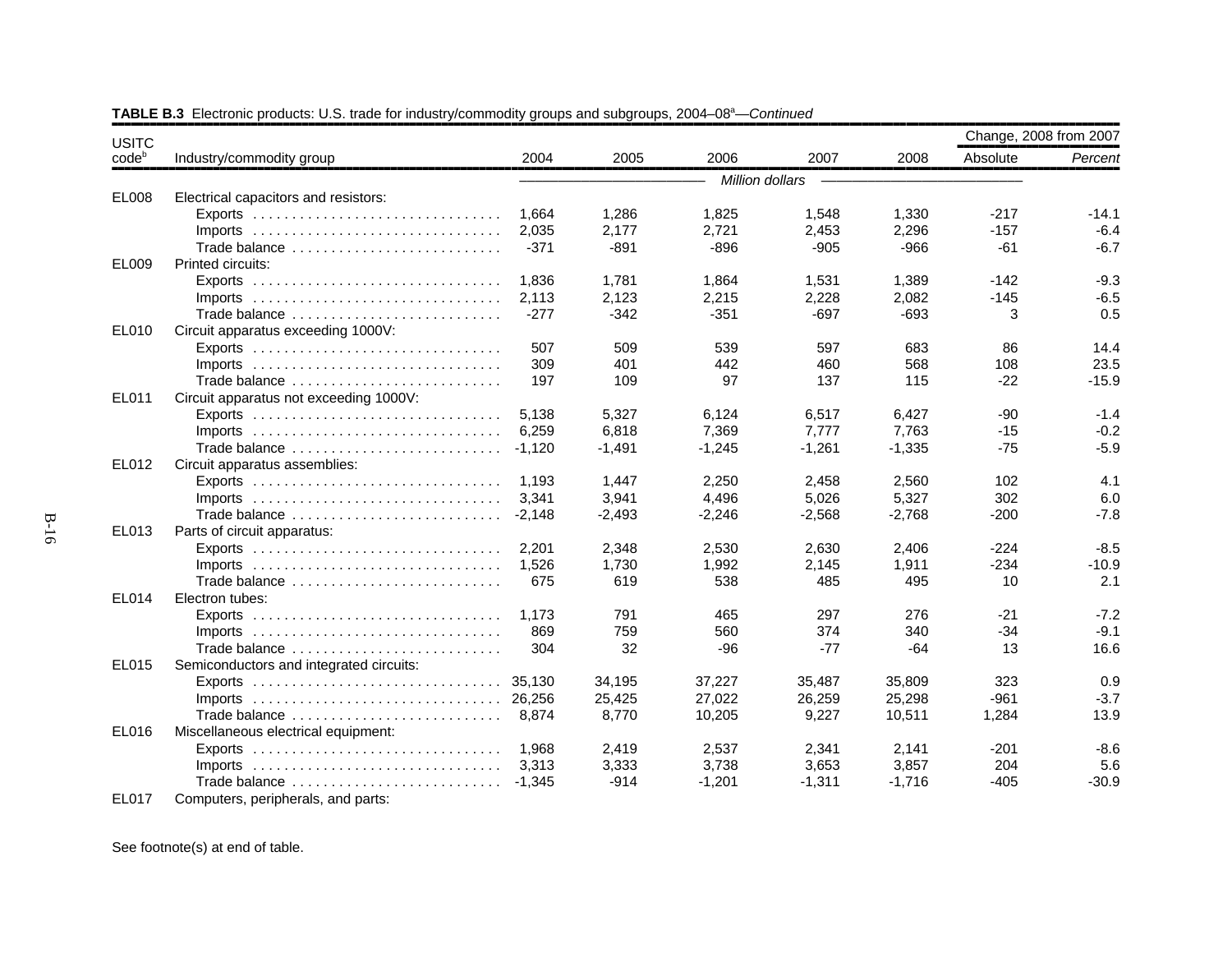| <b>USITC</b> |                                                                                 |          |           |           |                 |           |                                                                                                                                                                                                                 |                |
|--------------|---------------------------------------------------------------------------------|----------|-----------|-----------|-----------------|-----------|-----------------------------------------------------------------------------------------------------------------------------------------------------------------------------------------------------------------|----------------|
| codeb        | Industry/commodity group                                                        | 2004     | 2005      | 2006      | 2007            | 2008      | Absolute                                                                                                                                                                                                        | Percent        |
|              |                                                                                 |          |           |           | Million dollars |           |                                                                                                                                                                                                                 |                |
|              |                                                                                 | 27,350   | 28,862    | 29,969    | 28,051          | 26,554    | $-1,498$                                                                                                                                                                                                        | $-5.3$         |
|              |                                                                                 |          | 93,950    | 102,468   | 106,789         | 102,338   |                                                                                                                                                                                                                 | $-4.2$         |
|              | Trade balance  - 61,914                                                         |          | $-65,087$ | $-72,499$ | $-78,738$       | $-75,785$ |                                                                                                                                                                                                                 | 3.8            |
| EL018        | Photographic film and paper:                                                    |          |           |           |                 |           | Change, 2008 from 2007<br>$-4,451$<br>2,953<br>$-116$<br>$-201$<br>85<br>207<br>96<br>111<br>$-203$<br>841<br>$-1,045$<br>187<br>$-353$<br>540<br>2,969<br>2,653<br>316<br>25<br>$\overline{7}$<br>18<br>$-101$ |                |
|              | Exports $\ldots \ldots \ldots \ldots \ldots \ldots \ldots \ldots \ldots \ldots$ | 2,182    | 2,091     | 2,336     | 2,353           | 2,237     |                                                                                                                                                                                                                 | $-4.9$         |
|              | Imports $\ldots \ldots \ldots \ldots \ldots \ldots \ldots \ldots \ldots \ldots$ | 1.951    | 1,845     | 1.657     | 1,541           | 1.340     |                                                                                                                                                                                                                 | $-13.0$        |
|              | Trade balance                                                                   | 231      | 246       | 679       | 812             | 897       |                                                                                                                                                                                                                 | 10.5           |
| EL019        | Optical fibers, optical fiber bundles and cables:                               |          |           |           |                 |           |                                                                                                                                                                                                                 |                |
|              |                                                                                 | 383      | 459       | 568       | 634             | 842       |                                                                                                                                                                                                                 | 32.7           |
|              | $Imports$                                                                       | 310      | 408       | 554       | 543             | 639       |                                                                                                                                                                                                                 | 17.7           |
|              | Trade balance                                                                   | 74       | 51        | 14        | 92              | 203       |                                                                                                                                                                                                                 | 121.1          |
| EL020        | Optical goods, including ophthalmic goods:                                      |          |           |           |                 |           |                                                                                                                                                                                                                 |                |
|              |                                                                                 | 3.992    | 4.664     | 5.041     | 5,166           | 4,963     |                                                                                                                                                                                                                 | $-3.9$         |
|              |                                                                                 | 5.386    | 5,626     | 6,294     | 7,137           | 7,978     |                                                                                                                                                                                                                 | 11.8           |
|              | Trade balance                                                                   | $-1.395$ | $-962$    | $-1,253$  | $-1,971$        | $-3,016$  |                                                                                                                                                                                                                 | $-53.0$        |
| EL021        | Photographic cameras and equipment:                                             |          |           |           |                 |           |                                                                                                                                                                                                                 |                |
|              |                                                                                 | 1.197    | 1,175     | 1,177     | 1,423           | 1,610     |                                                                                                                                                                                                                 | 13.1           |
|              | Imports $\ldots \ldots \ldots \ldots \ldots \ldots \ldots \ldots \ldots \ldots$ | 2.382    | 1,880     | 1,612     | 1,614           | 1,261     |                                                                                                                                                                                                                 | $-21.9$        |
|              | Trade balance                                                                   | $-1.185$ | $-704$    | $-435$    | $-191$          | 349       |                                                                                                                                                                                                                 | $\binom{c}{c}$ |
| EL022        | Medical goods:                                                                  |          |           |           |                 |           |                                                                                                                                                                                                                 |                |
|              | Exports $\ldots \ldots \ldots \ldots \ldots \ldots \ldots \ldots \ldots \ldots$ | 18.548   | 21,114    | 23,443    | 25,446          | 28,415    |                                                                                                                                                                                                                 | 11.7           |
|              | $Imports$                                                                       | 19.324   | 20,947    | 22,573    | 24,878          | 27,531    |                                                                                                                                                                                                                 | 10.7           |
|              | Trade balance                                                                   | $-776$   | 166       | 871       | 569             | 884       |                                                                                                                                                                                                                 | 55.5           |
| EL023        | Watches and clocks:                                                             |          |           |           |                 |           |                                                                                                                                                                                                                 |                |
|              | Exports $\ldots \ldots \ldots \ldots \ldots \ldots \ldots \ldots \ldots \ldots$ | 271      | 255       | 304       | 391             | 416       |                                                                                                                                                                                                                 | 6.4            |
|              | Imports $\ldots \ldots \ldots \ldots \ldots \ldots \ldots \ldots \ldots \ldots$ | 3.634    | 3,795     | 3,964     | 4,168           | 4,175     |                                                                                                                                                                                                                 | 0.2            |
|              | Trade balance                                                                   | $-3,363$ | $-3,539$  | $-3,660$  | $-3,777$        | $-3,758$  |                                                                                                                                                                                                                 | 0.5            |
| <b>EL024</b> | Drawing, drafting, and calculating instruments:                                 |          |           |           |                 |           |                                                                                                                                                                                                                 |                |
|              | Exports $\ldots \ldots \ldots \ldots \ldots \ldots \ldots \ldots \ldots \ldots$ | 397      | 485       | 619       | 766             | 665       |                                                                                                                                                                                                                 | $-13.1$        |
|              | $Imports$                                                                       | 264      | 335       | 293       | 263             | 256       | -7                                                                                                                                                                                                              | $-2.8$         |
|              | Trade balance                                                                   | 133      | 151       | 326       | 503             | 410       | -93                                                                                                                                                                                                             | $-18.5$        |

**TABLE B.3** Electronic products: U.S. trade for industry/commodity groups and subgroups, 2004–08<sup>a</sup>—*Continued*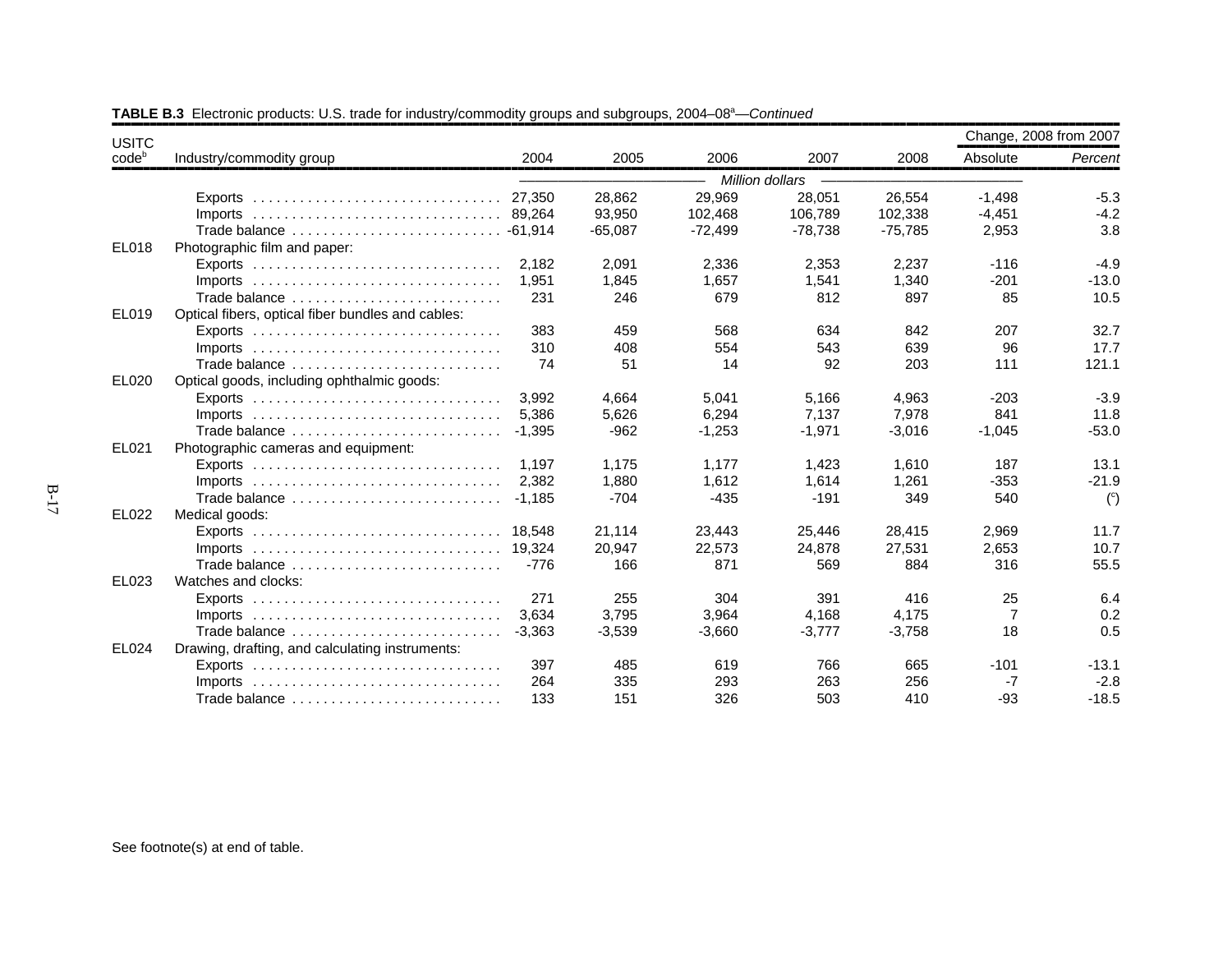| <b>USITC</b> |                                                                        |      |        |        |                 |        | Change, 2008 from 2007 |         |
|--------------|------------------------------------------------------------------------|------|--------|--------|-----------------|--------|------------------------|---------|
| codeb        | Industry/commodity group                                               | 2004 | 2005   | 2006   | 2007            | 2008   | Absolute               | Percent |
|              |                                                                        |      |        |        | Million dollars |        |                        |         |
| EL025        | Measuring, testing, and controlling instruments:                       |      |        |        |                 |        |                        |         |
|              |                                                                        |      | 17.399 | 19.669 | 20.963          | 22.195 | 1.232                  | 5.9     |
|              |                                                                        |      | 15.359 | 16.573 | 18.678          | 18.764 | 86                     | 0.5     |
|              | Trade balance $\ldots \ldots \ldots \ldots \ldots \ldots \ldots$ 2,237 |      | 2.040  | 3.096  | 2.286           | 3.431  | 1.146                  | 50.1    |

#### **TABLE B.3** Electronic products: U.S. trade for industry/commodity groups and subgroups, 2004–08<sup>a</sup>—*Continued*

,,,,,,,,,,,,,,,,,,,,,,,,,,,,,,,,,,,,,,,,,,,,,,,,,,,,,,,,,,,,,,,,,,,,,,,,,,,,,,,,,,,,,,,,,,,,,,,,,,,,,,,,,,,,,,,,,,,,,,,,,,,,,,,,,,,,,,,,,,,,,,,,,,,,,,,,,,,,,,,,*Source*: Compiled from official statistics of the U.S. Department of Commerce.

*Note*: Calculations based on unrounded data.

<sup>a</sup>Import values are based on customs value; export values are based on f.a.s. value, U.S. port of export.

<sup>b</sup>This coding system is used by the U.S. International Trade Commission to identify major groupings and subgroupings of import and export items for trade monitoring purposes.

<sup>c</sup>Not meaningful for purposes of comparison.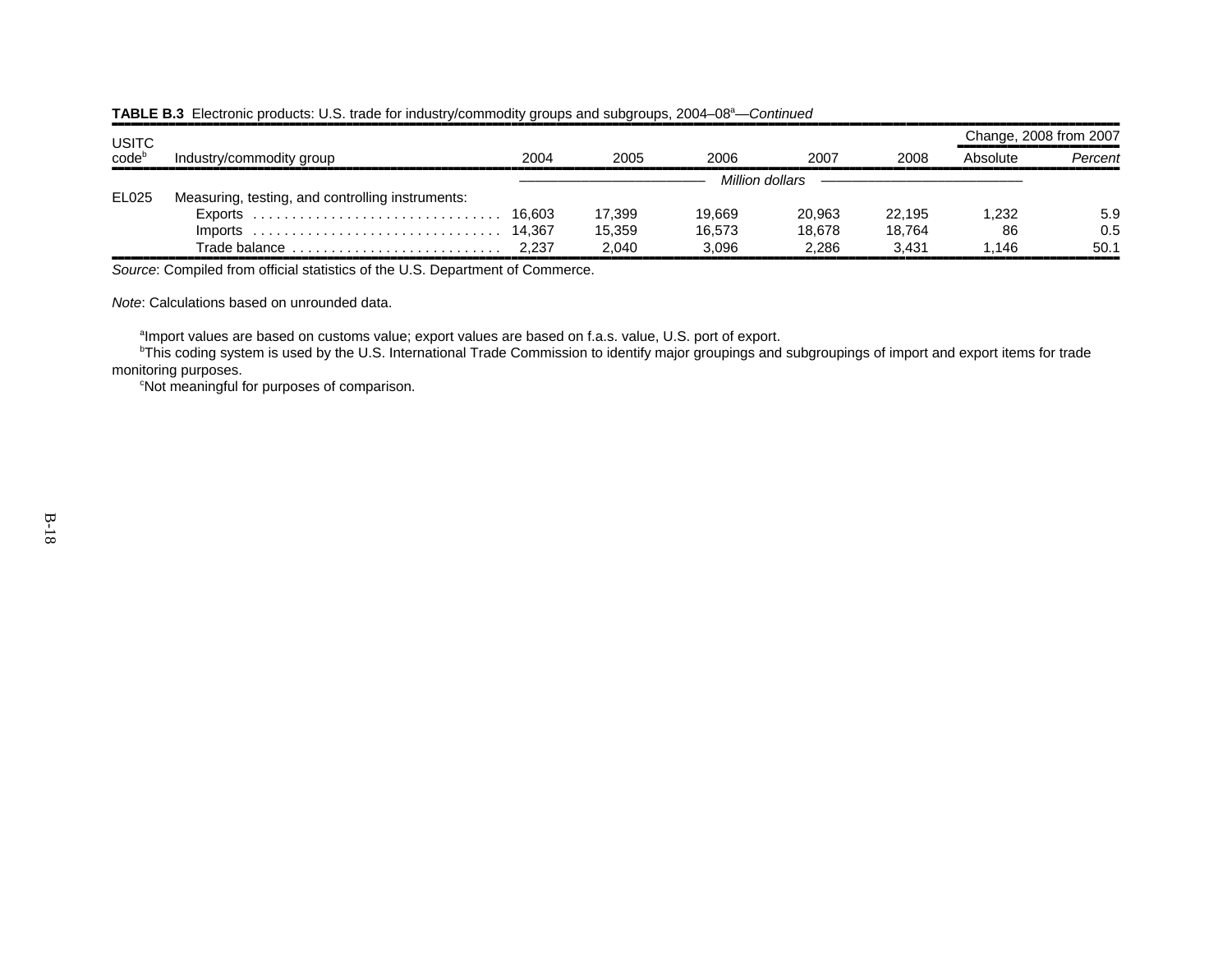| <b>USITC</b>      |                                                                                          |            |            |                 |            |           | Change, 2008 from 2007 |
|-------------------|------------------------------------------------------------------------------------------|------------|------------|-----------------|------------|-----------|------------------------|
| code <sup>b</sup> | 2004<br>Industry/commodity group                                                         | 2005       | 2006       | 2007            | 2008       | Absolute  | Percent                |
|                   |                                                                                          |            |            | Million dollars |            |           |                        |
| EP001             | Electrical energy:                                                                       |            |            |                 |            |           |                        |
|                   | 829                                                                                      | 1.039      | 1,052      | 991             | 1,386      | 395       | 39.9                   |
|                   | 1.261<br>$Imports$                                                                       | 2,479      | 2,518      | 2.713           | 3.641      | 927       | 34.2                   |
|                   | $-432$<br>Trade balance                                                                  | $-1,440$   | $-1,466$   | $-1,722$        | $-2,254$   | $-532$    | $-30.9$                |
| EP002             | Nuclear materials:                                                                       |            |            |                 |            |           |                        |
|                   | 1.575                                                                                    | 1.562      | 1.822      | 2.424           | 2.141      | $-283$    | $-11.7$                |
|                   | 2.625                                                                                    | 3,175      | 3,910      | 5,273           | 5,435      | 162       | 3.1                    |
|                   | Trade balance<br>$-1.050$                                                                | $-1,613$   | $-2,088$   | $-2,848$        | $-3,294$   | -445      | $-15.6$                |
| EP003             | Coal, coke, and related chemical products:                                               |            |            |                 |            |           |                        |
|                   | 3.556                                                                                    | 4,318      | 5,179      | 5,877           | 10,255     | 4,379     | 74.5                   |
|                   | 5.555<br>Imports $\ldots \ldots \ldots \ldots \ldots \ldots \ldots \ldots \ldots \ldots$ | 6.316      | 6.930      | 6.880           | 9.102      | 2,222     | 32.3                   |
|                   | $-1.998$<br>Trade balance                                                                | $-1,998$   | $-1.751$   | $-1,003$        | 1,154      | 2,157     | $\binom{c}{c}$         |
| EP004             | Crude petroleum:                                                                         |            |            |                 |            |           |                        |
|                   | 265<br>$Exports$                                                                         | 627        | 852        | 993             | 2,296      | 1,303     | 131.1                  |
|                   |                                                                                          | 137.331    | 171.243    | 186.476         | 274,950    | 88,474    | 47.4                   |
|                   |                                                                                          | $-136.704$ | $-170,391$ | -185,482        | $-272,654$ | $-87,172$ | $-47.0$                |
| EP005             | Petroleum products:                                                                      |            |            |                 |            |           |                        |
|                   |                                                                                          | 18.302     | 26.407     | 31.484          | 58.765     | 27,282    | 86.7                   |
|                   |                                                                                          | 77.684     | 89.448     | 98.577          | 126.441    | 27.864    | 28.3                   |
|                   |                                                                                          | $-59.382$  | $-63.042$  | $-67,094$       | $-67,675$  | $-582$    | $-0.9$                 |
| EP006             | Natural gas and components:                                                              |            |            |                 |            |           |                        |
|                   | 2.906<br>Exports $\ldots \ldots \ldots \ldots \ldots \ldots \ldots \ldots \ldots \ldots$ | 4,045      | 3.688      | 4.905           | 6.893      | 1,988     | 40.5                   |
|                   | 34.195                                                                                   | 46,211     | 45,118     | 44,910          | 52,757     | 7,847     | 17.5                   |
|                   |                                                                                          | $-42.166$  | -41,430    | $-40.005$       | $-45.864$  | $-5,859$  | $-14.6$                |

**TABLE B.4** Energy-related products : U.S. trade for industry/commodity groups and subgroups, 2004–08<sup>a</sup>

*Source*: Compiled from official statistics of the U.S. Department of Commerce.

*Note*: Calculations based on unrounded data.

 $^{\text{a}}$ Import values are based on customs value; export values are based on f.a.s. value, U.S. port of export.

 $^{\rm b}$ This coding system is used by the U.S. International Trade Commission to identify major groupings and subgroupings of import and export items for trade monitoring purposes.

cNot meaningful for purposes of comparison.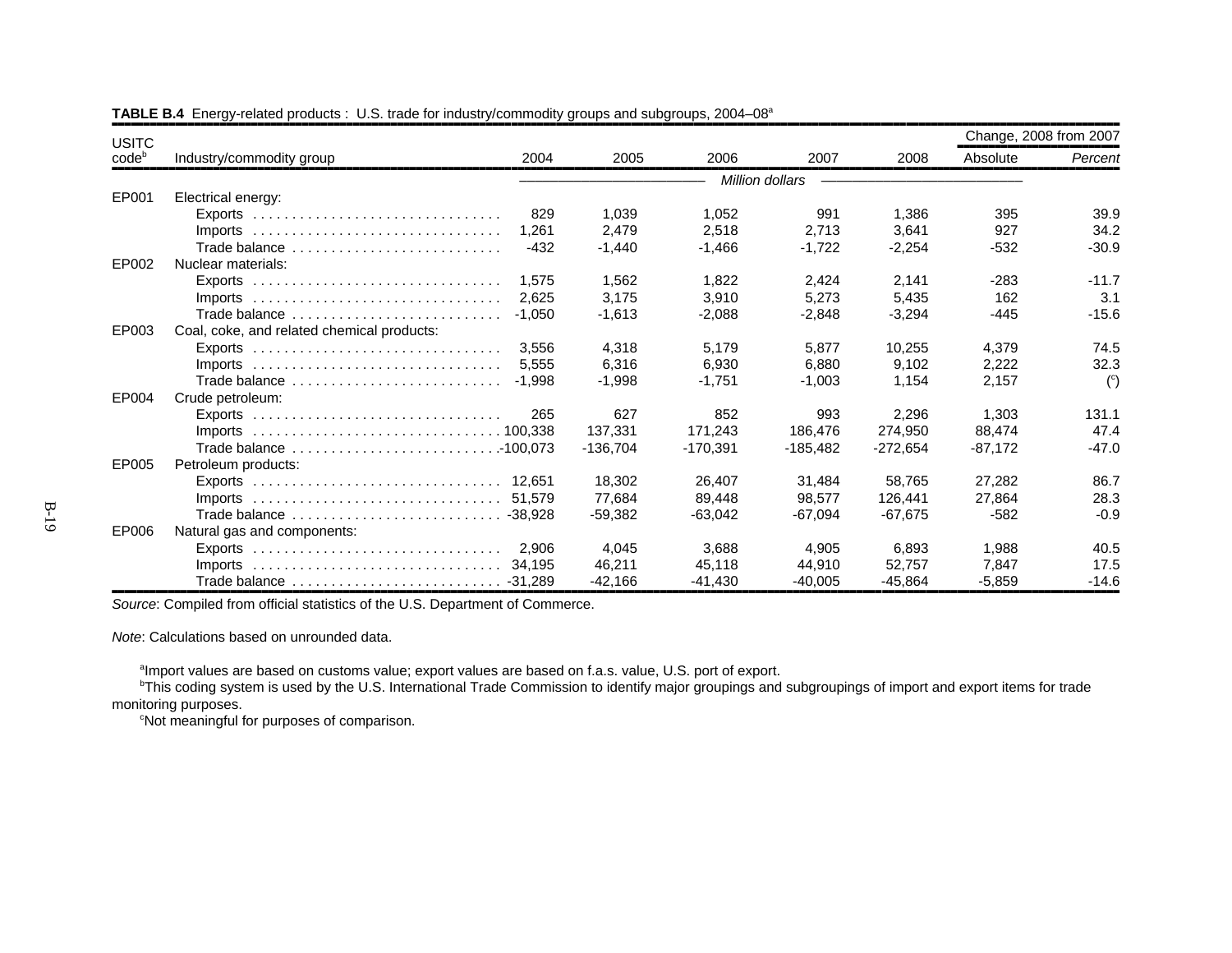| <b>USITC</b>      |                                                                                 |          |          |                 |          |          | Change, 2008 from 2007 |         |
|-------------------|---------------------------------------------------------------------------------|----------|----------|-----------------|----------|----------|------------------------|---------|
| code <sup>b</sup> | Industry/commodity group                                                        | 2004     | 2005     | 2006            | 2007     | 2008     | Absolute               | Percent |
|                   |                                                                                 |          |          | Million dollars |          |          |                        |         |
| FP001             | Logs and rough wood products:                                                   |          |          |                 |          |          |                        |         |
|                   |                                                                                 | 1,708    | 1,741    | 1,744           | 2,061    | 2,116    | 55                     | 2.7     |
|                   | $Imports$                                                                       | 658      | 782      | 832             | 746      | 567      | $-179$                 | $-24.0$ |
|                   | Trade balance                                                                   | 1,051    | 959      | 913             | 1,314    | 1,549    | 234                    | 17.8    |
| FP002             | Lumber:                                                                         |          |          |                 |          |          |                        |         |
|                   |                                                                                 | 1.930    | 2,026    | 2,275           | 2,124    | 1,889    | $-235$                 | $-11.1$ |
|                   |                                                                                 | 8,808    | 9,005    | 8,335           | 6,508    | 4,404    | $-2,104$               | $-32.3$ |
|                   | Trade balance                                                                   | $-6.879$ | $-6.978$ | $-6.060$        | $-4,384$ | $-2,515$ | 1.869                  | 42.6    |
| FP003             | Moldings, millwork, and joinery:                                                |          |          |                 |          |          |                        |         |
|                   |                                                                                 | 551      | 585      | 633             | 664      | 728      | 64                     | 9.7     |
|                   |                                                                                 | 4.184    | 4,433    | 4,750           | 3,894    | 3,040    | $-853$                 | $-21.9$ |
|                   | Trade balance                                                                   | $-3,633$ | $-3,848$ | $-4,116$        | $-3,230$ | $-2,312$ | 917                    | 28.4    |
| FP004             | Wood veneer and wood panels:                                                    |          |          |                 |          |          |                        |         |
|                   |                                                                                 | 1,037    | 1,028    | 1,128           | 1,174    | 1,171    | $-3$                   | $-0.2$  |
|                   | $Imports$                                                                       | 7,115    | 7,218    | 6,623           | 5,169    | 3,941    | $-1,228$               | $-23.8$ |
|                   | Trade balance                                                                   | $-6,078$ | $-6,190$ | $-5,495$        | $-3,995$ | $-2,770$ | 1,226                  | 30.7    |
| FP005             | Wooden containers:                                                              |          |          |                 |          |          |                        |         |
|                   |                                                                                 | 145      | 176      | 210             | 212      | 266      | 53                     | 25.1    |
|                   | Imports $\ldots \ldots \ldots \ldots \ldots \ldots \ldots \ldots \ldots \ldots$ | 635      | 698      | 737             | 754      | 722      | $-32$                  | $-4.2$  |
|                   | Trade balance                                                                   | $-490$   | $-522$   | $-527$          | $-541$   | $-456$   | 85                     | 15.7    |
| FP006             | Tools and tool handles of wood:                                                 |          |          |                 |          |          |                        |         |
|                   |                                                                                 | 51       | 37       | 46              | 50       | 73       | 22                     | 44.5    |
|                   |                                                                                 | 151      | 171      | 173             | 182      | 191      | 10                     | 5.4     |
|                   | Trade balance                                                                   | -99      | $-133$   | $-127$          | $-131$   | $-119$   | 13                     | 9.5     |
| FP007             | Miscellaneous articles of wood:                                                 |          |          |                 |          |          |                        |         |
|                   |                                                                                 | 188      | 218      | 224             | 228      | 251      | 23                     | 10.2    |
|                   | $Imports$                                                                       | 1.359    | 1,465    | 1,462           | 1,402    | 1,276    | $-126$                 | $-9.0$  |
|                   | Trade balance                                                                   | $-1,171$ | $-1,246$ | $-1,239$        | $-1,174$ | $-1,025$ | 149                    | 12.7    |
| FP008             | Cork and rattan:                                                                |          |          |                 |          |          |                        |         |
|                   |                                                                                 | 57       | 70       | 90              | 62       | 71       | 9                      | 13.9    |
|                   |                                                                                 | 643      | 673      | 678             | 698      | 705      | 6                      | 0.9     |
|                   | Trade balance                                                                   | $-586$   | $-602$   | $-587$          | $-636$   | $-634$   | 2                      | 0.4     |
| FP009             | Wood pulp and wastepaper:                                                       |          |          |                 |          |          |                        |         |
|                   |                                                                                 | 4,521    | 5,081    | 5,749           | 6,916    | 7,809    | 894                    | 12.9    |
|                   |                                                                                 | 2,953    | 3,074    | 3,194           | 3,750    | 4,023    | 272                    | 7.3     |
|                   | Trade balance                                                                   | 1,567    | 2,006    | 2,554           | 3,165    | 3,787    | 621                    | 19.6    |
| FP010             | Paper boxes and bags:                                                           |          |          |                 |          |          |                        |         |

**TABLE B.5** Forest products : U.S. trade for industry/commodity groups and subgroups, 2004–08<sup>a</sup>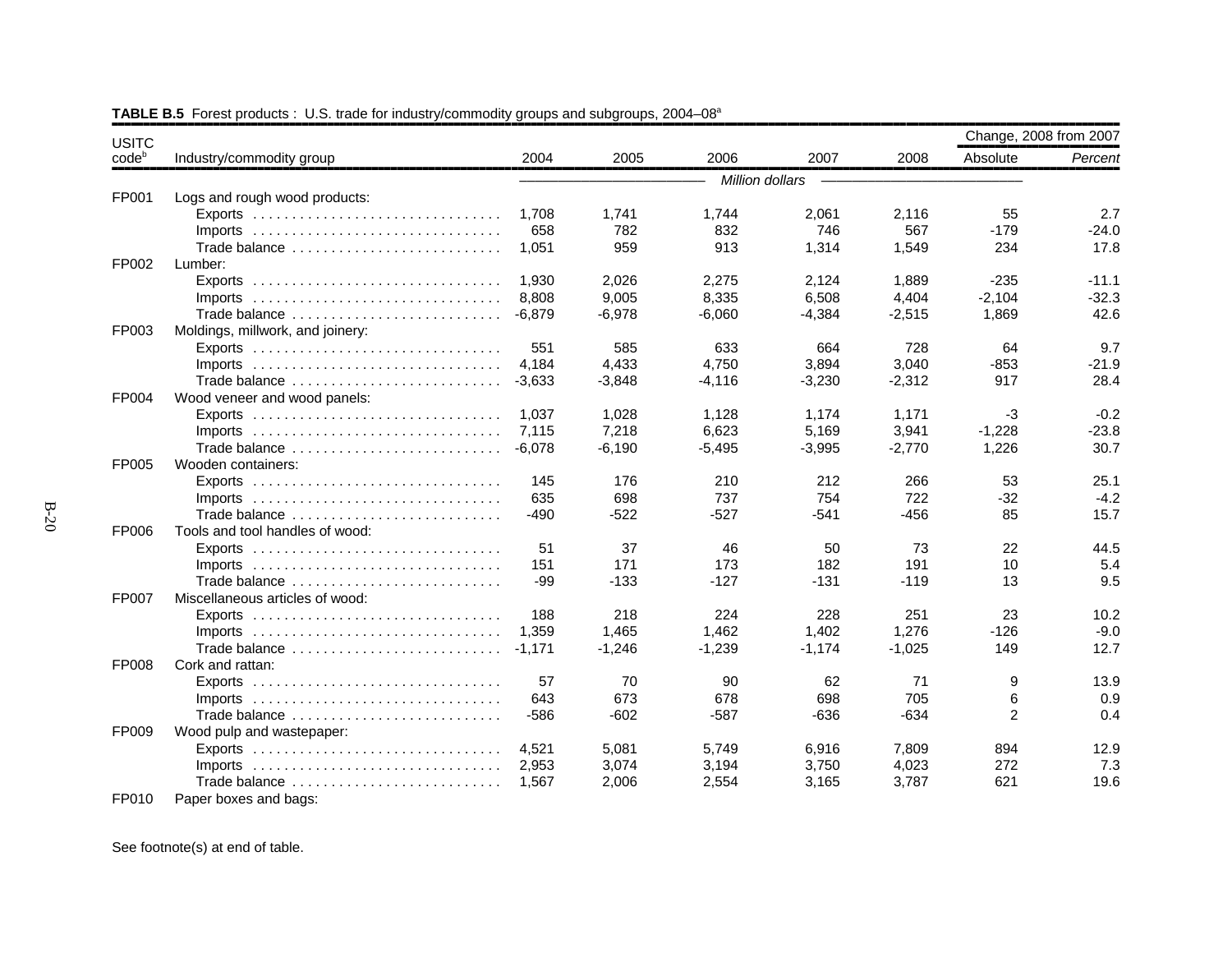| <b>USITC</b>      |                                                                                 |          |          |                 |          |          | Change, 2008 from 2007 |         |
|-------------------|---------------------------------------------------------------------------------|----------|----------|-----------------|----------|----------|------------------------|---------|
| code <sup>b</sup> | Industry/commodity group                                                        | 2004     | 2005     | 2006            | 2007     | 2008     | Absolute               | Percent |
|                   |                                                                                 |          |          | Million dollars |          |          |                        |         |
|                   | Exports $\ldots \ldots \ldots \ldots \ldots \ldots \ldots \ldots \ldots \ldots$ | 1.490    | 1,492    | 1,625           | 1,598    | 1,616    | 18                     | 1.1     |
|                   |                                                                                 | 1.357    | 1,492    | 1,710           | 1,801    | 1,793    | -8                     | $-0.4$  |
|                   | Trade balance                                                                   | 133      |          | $-85$           | $-203$   | $-177$   | 26                     | 12.6    |
| FP011             | Industrial papers and paperboards:                                              |          |          |                 |          |          |                        |         |
|                   |                                                                                 | 5,733    | 6,287    | 6,788           | 7,518    | 8,281    | 763                    | 10.1    |
|                   |                                                                                 | 4.240    | 4.388    | 4.713           | 4,895    | 5,252    | 357                    | 7.3     |
|                   | Trade balance                                                                   | 1,492    | 1,900    | 2,075           | 2,623    | 3,028    | 406                    | 15.5    |
|                   | FP011A Paperboard:                                                              |          |          |                 |          |          |                        |         |
|                   | Exports $\ldots \ldots \ldots \ldots \ldots \ldots \ldots \ldots \ldots \ldots$ | 3,993    | 4,432    | 4,769           | 5,356    | 5,889    | 534                    | 10.0    |
|                   | $Imports$                                                                       | 2,063    | 2,021    | 2,320           | 2,337    | 2,461    | 124                    | 5.3     |
|                   | Trade balance                                                                   | 1,930    | 2,411    | 2,449           | 3,018    | 3,428    | 410                    | 13.6    |
| <b>FP011B</b>     | Tissue and tissue products:                                                     |          |          |                 |          |          |                        |         |
|                   |                                                                                 | 1.166    | 1,240    | 1,363           | 1,454    | 1,621    | 166                    | 11.4    |
|                   | $Imports$                                                                       | 1.544    | 1,695    | 1,724           | 1,834    | 2,018    | 185                    | 10.1    |
|                   | Trade balance                                                                   | $-377$   | $-455$   | $-361$          | $-379$   | $-398$   | $-18$                  | $-4.8$  |
|                   | FP011C Industrial paper:                                                        |          |          |                 |          |          |                        |         |
|                   | Exports $\ldots \ldots \ldots \ldots \ldots \ldots \ldots \ldots \ldots \ldots$ | 573      | 615      | 656             | 708      | 771      | 63                     | 8.9     |
|                   | Imports $\ldots \ldots \ldots \ldots \ldots \ldots \ldots \ldots \ldots \ldots$ | 634      | 672      | 669             | 724      | 773      | 49                     | 6.8     |
|                   | Trade balance                                                                   | $-60$    | $-57$    | $-13$           | $-16$    | $-3$     | 14                     | 84.0    |
| FP012             | Newsprint:                                                                      |          |          |                 |          |          |                        |         |
|                   | $Exports$                                                                       | 322      | 383      | 355             | 410      | 605      | 195                    | 47.5    |
|                   | $Imports$                                                                       | 2,975    | 3,074    | 3,074           | 2,384    | 2,365    | $-19$                  | $-0.8$  |
|                   | Trade balance                                                                   | $-2,653$ | $-2,691$ | $-2,719$        | $-1,973$ | $-1,759$ | 214                    | 10.8    |
| FP013             | Printing and writing papers:                                                    |          |          |                 |          |          |                        |         |
|                   |                                                                                 | 692      | 811      | 902             | 1,135    | 1,190    | 55                     | 4.8     |
|                   | Imports $\ldots \ldots \ldots \ldots \ldots \ldots \ldots \ldots \ldots \ldots$ | 5.564    | 5,972    | 6,149           | 5,754    | 5,672    | $-82$                  | $-1.4$  |
|                   | Trade balance                                                                   | $-4,872$ | $-5,162$ | $-5,247$        | $-4,619$ | $-4,482$ | 137                    | 3.0     |
| FP014             | Certain specialty papers:                                                       |          |          |                 |          |          |                        |         |
|                   |                                                                                 | 1,232    | 1,304    | 1,360           | 1,529    | 1,611    | 82                     | 5.4     |
|                   | $Imports$                                                                       | 817      | 859      | 1,033           | 1.062    | 957      | $-105$                 | $-9.9$  |
|                   | Trade balance                                                                   | 415      | 445      | 327             | 467      | 654      | 187                    | 40.0    |

**TABLE B.5** Forest products : U.S. trade for industry/commodity groups and subgroups, 2004–08<sup>a</sup>—*Continued*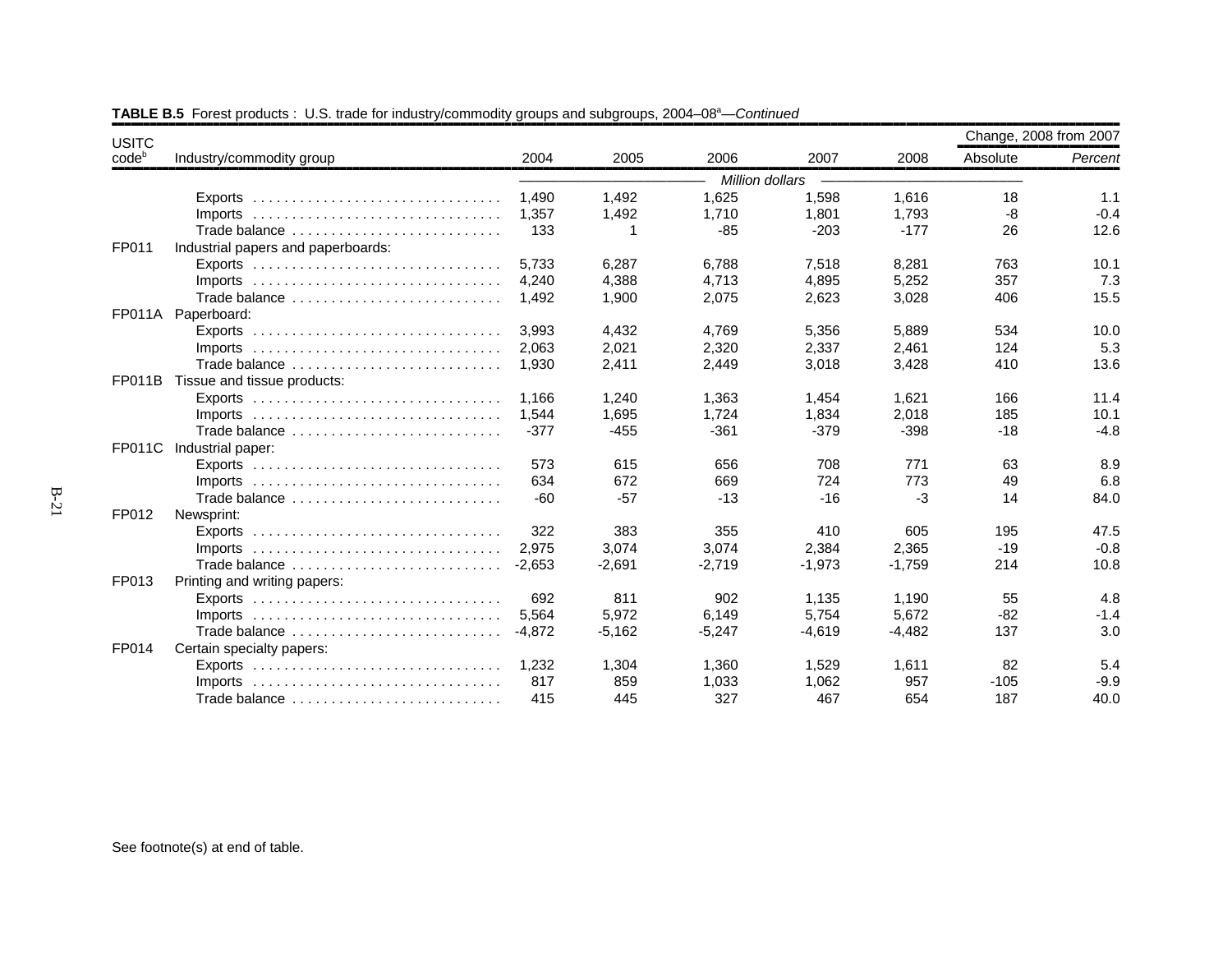| <b>USITC</b>      |                               |        |       |                 |       |        | Change, 2008 from 2007 |         |
|-------------------|-------------------------------|--------|-------|-----------------|-------|--------|------------------------|---------|
| code <sup>b</sup> | Industry/commodity group      | 2004   | 2005  | 2006            | 2007  | 2008   | Absolute               | Percent |
|                   |                               |        |       | Million dollars |       |        |                        |         |
| FP015             | Miscellaneous paper products: |        |       |                 |       |        |                        |         |
|                   |                               | 1.551  | 1.663 | 1.811           | 1.755 | 1.860  | 105                    | 6.0     |
|                   |                               | 1.900  | 2.041 | 2.113           | 2.336 | 2.335  | -1                     | $-0.1$  |
|                   | Trade balance                 | $-350$ | -378  | $-302$          | -581  | $-475$ | 106                    | 18.3    |
| FP016             | Printed matter:               |        |       |                 |       |        |                        |         |
|                   | $Exports$                     | 4.431  | 4.906 | 5.217           | 5,652 | 5,825  | 173                    | 3.1     |
|                   | $Imports$                     | 4.230  | 4.660 | 4.842           | 5.227 | 5.048  | -179                   | $-3.4$  |
|                   | Trade balance                 | 200    | 246   | 375             | 425   | 777    | 352                    | 82.8    |

#### **TABLE B.5** Forest products : U.S. trade for industry/commodity groups and subgroups, 2004–08<sup>a</sup>—*Continued*

,,,,,,,,,,,,,,,,,,,,,,,,,,,,,,,,,,,,,,,,,,,,,,,,,,,,,,,,,,,,,,,,,,,,,,,,,,,,,,,,,,,,,,,,,,,,,,,,,,,,,,,,,,,,,,,,,,,,,,,,,,,,,,,,,,,,,,,,,,,,,,,,,,,,,,,,,,,,,,,,*Source*: Compiled from official statistics of the U.S. Department of Commerce.

*Note*: Calculations based on unrounded data.

<sup>a</sup>Import values are based on customs value; export values are based on f.a.s. value, U.S. port of export.

<sup>b</sup>This coding system is used by the U.S. International Trade Commission to identify major groupings and subgroupings of import and export items for trade monitoring purposes.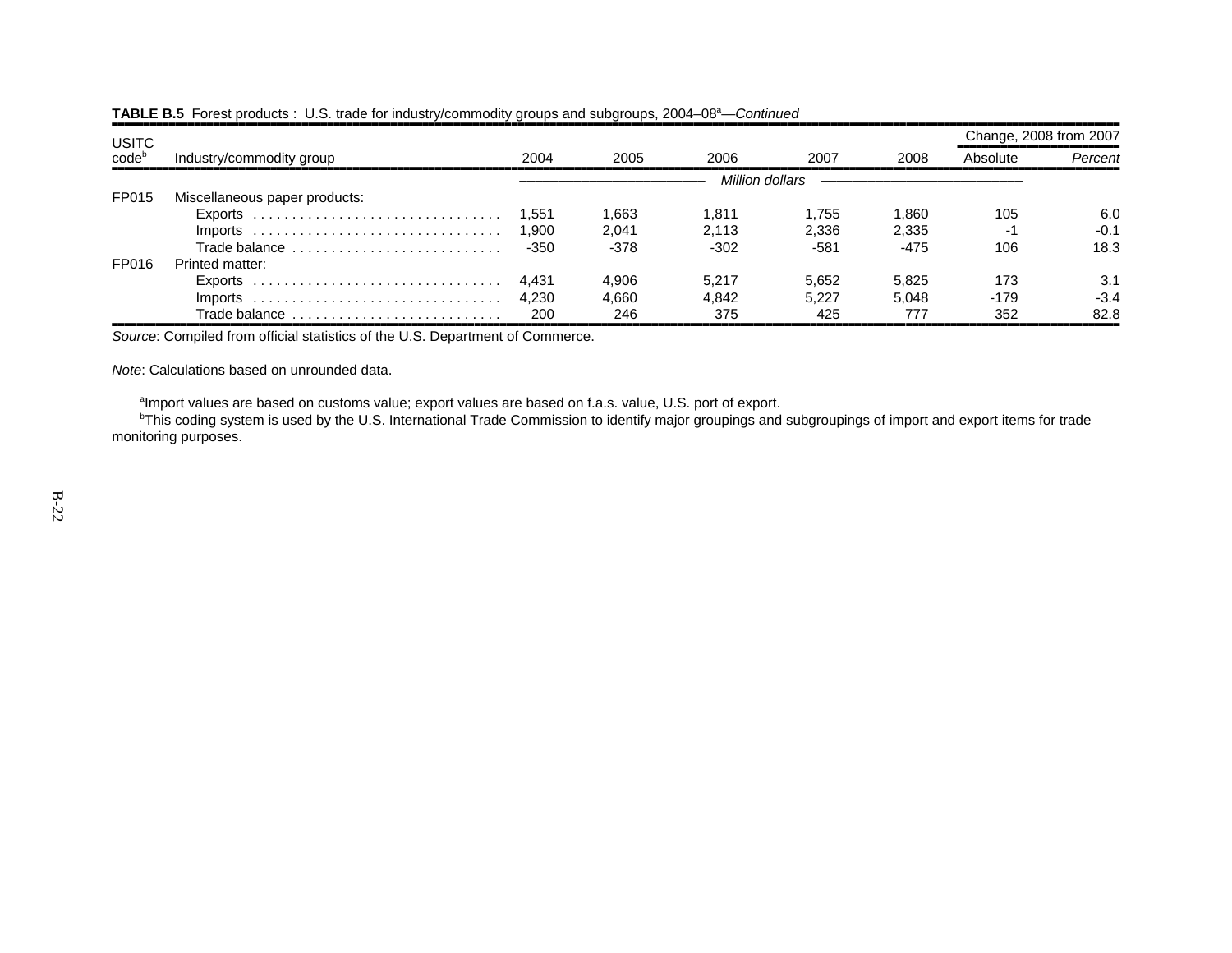| <b>USITC</b> |                                                 |                |                |                 |                |                | Change, 2008 from 2007 |                |
|--------------|-------------------------------------------------|----------------|----------------|-----------------|----------------|----------------|------------------------|----------------|
| codeb        | Industry/commodity group                        | 2004           | 2005           | 2006            | 2007           | 2008           | Absolute               | Percent        |
|              |                                                 |                |                | Million dollars |                |                |                        |                |
| <b>MM001</b> | Clays and related mineral products:             |                |                |                 |                |                |                        |                |
|              |                                                 | 1,069          | 1,127          | 1,236           | 1,263          | 1,280          | 17                     | 1.4            |
|              |                                                 | 210            | 231            | 281             | 282            | 294            | 12                     | 4.4            |
|              | Trade balance                                   | 859            | 896            | 955             | 982            | 986            | 5                      | 0.5            |
| <b>MM002</b> | Fluorspar and miscellaneous mineral substances: |                |                |                 |                |                |                        |                |
|              |                                                 | 36             | 40             | 37              | 43             | 50             | 7                      | 16.9           |
|              |                                                 | 167            | 192            | 202             | 198            | 393            | 195                    | 98.5           |
|              | Trade balance                                   | $-131$         | $-151$         | $-165$          | $-155$         | $-342$         | $-188$                 | $-121.2$       |
| MM003        | Iron ores and concentrates:                     |                |                |                 |                |                |                        |                |
|              |                                                 | 334            | 584            | 636             | 718            | 1,244          | 526                    | 73.2           |
|              |                                                 | 370            | 532            | 610             | 543            | 917            | 375                    | 69.0           |
|              | Trade balance                                   | $-36$          | 52             | 25              | 176            | 327            | 151                    | 86.2           |
| <b>MM004</b> | Copper ores and concentrates:                   |                |                |                 |                |                |                        |                |
|              |                                                 | 134            | 363            | 770             | 1,041          | 1,731          | 690                    | 66.4           |
|              | $Imports$                                       | 25             | $\binom{c}{c}$ | $\binom{c}{c}$  | $\binom{c}{c}$ | 1              | -1                     | 562.5          |
|              | Trade balance                                   | 109            | 362            | 770             | 1,040          | 1,730          | 689                    | 66.3           |
| MM005        | Lead ores, concentrates, and residues:          |                |                |                 |                |                |                        |                |
|              |                                                 | 215            | 230            | 362             | 619            | 372            | -247                   | $-40.0$        |
|              | $Imports$                                       | $\binom{c}{c}$ | $\binom{c}{c}$ | $\binom{c}{c}$  | $\binom{c}{c}$ | $\binom{c}{c}$ | $\binom{c}{c}$         | $-93.4$        |
|              | Trade balance                                   | 215            | 230            | 362             | 619            | 372            | $-247$                 | $-39.9$        |
|              | MM005A Lead ores and concentrates:              |                |                |                 |                |                |                        |                |
|              |                                                 | 207            | 224            | 347             | 606            | 370            | $-235$                 | $-38.9$        |
|              | $Imports$                                       | $\Omega$       | $\Omega$       | $\binom{c}{c}$  | $\binom{c}{c}$ | $\binom{c}{c}$ | $\binom{c}{c}$         | 46.3           |
|              | Trade balance                                   | 207            | 224            | 347             | 606            | 370            | $-235$                 | $-38.9$        |
| MM006        | Zinc ores, concentrates, and residues:          |                |                |                 |                |                |                        |                |
|              |                                                 | 426            | 490            | 1,076           | 1.204          | 616            | $-589$                 | $-48.9$        |
|              | $Imports$                                       | 109            | 129            | 229             | 203            | 91             | $-112$                 | $-55.4$        |
|              | Trade balance                                   | 317            | 361            | 846             | 1.002          | 525            | $-477$                 | $-47.6$        |
|              | MM006A Zinc ores and concentrates:              |                |                |                 |                |                |                        |                |
|              |                                                 | 417            | 483            | 1,068           | 1.191          | 610            | $-581$                 | $-48.7$        |
|              |                                                 | 99             | 117            | 183             | 170            | 73             | $-97$                  | $-57.0$        |
|              | Trade balance                                   | 319            | 366            | 885             | 1,021          | 537            | $-484$                 | $-47.4$        |
| <b>MM007</b> | Certain ores, concentrates, ash, and residues:  |                |                |                 |                |                |                        |                |
|              |                                                 | 507            | 1.643          | 1.687           | 1,917          | 2.073          | 155                    | 8.1            |
|              |                                                 | 962            | 1,537          | 1,364           | 1,818          | 2,403          | 586                    | 32.2           |
|              | Trade balance                                   | -454           | 107            | 324             | 100            | $-331$         | $-430$                 | $\binom{d}{ }$ |
|              | MM007A Molybdenum ores and concentrates:        |                |                |                 |                |                |                        |                |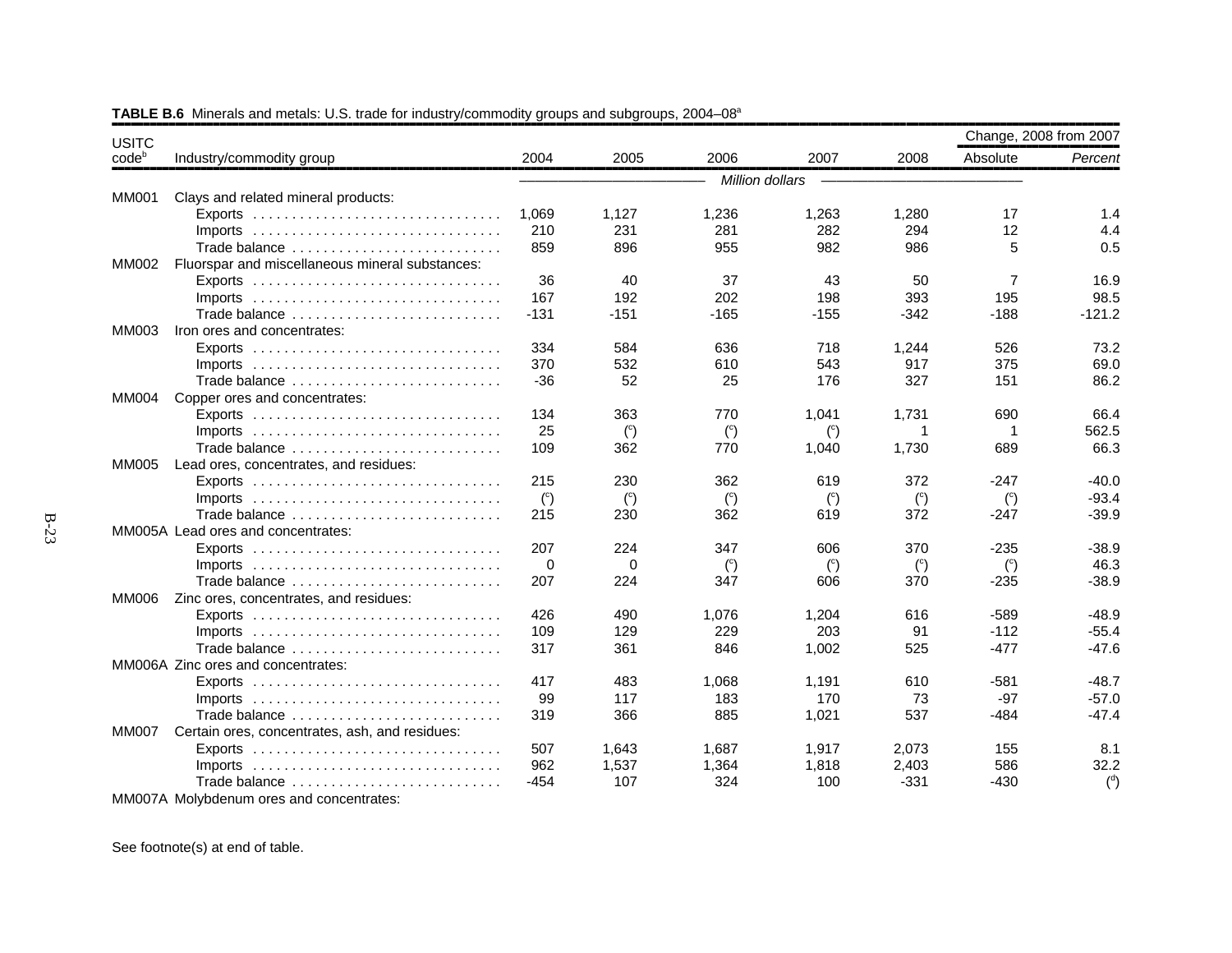| <b>USITC</b>      |                                       |                |                |                        |                |                | Change, 2008 from 2007 |                |
|-------------------|---------------------------------------|----------------|----------------|------------------------|----------------|----------------|------------------------|----------------|
| code <sup>b</sup> | Industry/commodity group              | 2004           | 2005           | 2006                   | 2007           | 2008           | Absolute               | Percent        |
|                   |                                       |                |                | Million dollars        |                |                |                        |                |
|                   |                                       | 358            | 1,447          | 1,457                  | 1,637          | 1,814          | 178                    | 10.8           |
|                   | $Imports$                             | 268            | 746            | 395                    | 553            | 512            | $-41$                  | $-7.4$         |
|                   | Trade balance                         | 90             | 701            | 1,062                  | 1,084          | 1,303          | 219                    | 20.2           |
| <b>MM008</b>      | Precious metal ores and concentrates: |                |                |                        |                |                |                        |                |
|                   |                                       | 40             | 27             | 49                     | 66             | 251            | 186                    | 283.4          |
|                   |                                       | 21             | 20             | 14                     | 10             | 18             | 8                      | 87.5           |
|                   | Trade balance                         | 19             | 7              | 35                     | 56             | 233            | 177                    | 317.5          |
|                   | MM008A Gold ores and concentrates:    |                |                |                        |                |                |                        |                |
|                   |                                       | 16             | 16             | 40                     | 49             | 66             | 16                     | 32.5           |
|                   | $Imports$                             | 19             | 19             | 13                     | 8              | 16             | 8                      | 94.7           |
|                   | Trade balance                         | $-3$           | $-3$           | 27                     | 41             | 50             | 8                      | 20.4           |
|                   | MM008B Silver ores and concentrates:  |                |                |                        |                |                |                        |                |
|                   |                                       | $\overline{c}$ | $\overline{2}$ | 4                      | 9              | 99             | 90                     | 964.3          |
|                   |                                       | 2              | $\binom{c}{c}$ | 0                      | $\binom{c}{c}$ | $\binom{c}{c}$ | $\binom{c}{c}$         | $-79.7$        |
|                   | Trade balance                         | $\binom{c}{c}$ | 2              | $\boldsymbol{\Lambda}$ | 9              | 99             | 90                     | 1,000.7        |
| MM009             | Cement, stone, and related products:  |                |                |                        |                |                |                        |                |
|                   |                                       | 1.648          | 1.853          | 2,399                  | 2,512          | 2.554          | 42                     | 1.7            |
|                   | $Imports$                             | 5,897          | 7,144          | 8,151                  | 7,637          | 6,499          | $-1,138$               | $-14.9$        |
|                   | Trade balance                         | $-4.248$       | $-5,291$       | $-5,753$               | $-5,125$       | $-3,945$       | 1,179                  | 23.0           |
|                   | MM009A Cement:                        |                |                |                        |                |                |                        |                |
|                   |                                       | 63             | 68             | 114                    | 126            | 106            | $-20$                  | $-15.9$        |
|                   |                                       | 1,139          | 1,563          | 1,842                  | 1,324          | 789            | $-535$                 | $-40.4$        |
|                   | Trade balance                         | $-1,076$       | $-1,494$       | $-1,728$               | $-1,198$       | $-682$         | 515                    | 43.0           |
| <b>MM010</b>      | Industrial ceramics:                  |                |                |                        |                |                |                        |                |
|                   |                                       | 625            | 702            | 784                    | 981            | 998            | 17                     | 1.8            |
|                   |                                       | 672            | 749            | 880                    | 919            | 1,037          | 118                    | 12.9           |
|                   | Trade balance                         | $-48$          | -47            | $-96$                  | 62             | -39            | $-101$                 | $\binom{d}{ }$ |
| MM011             | Ceramic bricks and similar articles:  |                |                |                        |                |                |                        |                |
|                   |                                       | 46             | 39             | 43                     | 52             | 47             | $-5$                   | $-9.4$         |
|                   |                                       | 50             | 67             | 94                     | 72             | 68             | $-4$                   | $-6.0$         |
|                   | Trade balance                         | $-4$           | $-27$          | $-51$                  | $-21$          | $-21$          | $\binom{c}{c}$         | $-2.3$         |
| MM012             | Ceramic floor and wall tiles:         |                |                |                        |                |                |                        |                |
|                   |                                       | 27             | 31             | 37                     | 42             | 44             | 2                      | 4.0            |
|                   | $Imports$                             | 1,631          | 1,800          | 1,919                  | 1,638          | 1,378          | $-260$                 | $-15.9$        |
|                   | Trade balance                         | $-1.604$       | $-1,768$       | $-1,881$               | $-1,597$       | $-1,335$       | 262                    | 16.4           |
| <b>MM013</b>      | Ceramic household articles:           |                |                |                        |                |                |                        |                |
|                   |                                       | 107            | 104            | 99                     | 118            | 119            | $\mathbf 1$            | 1.0            |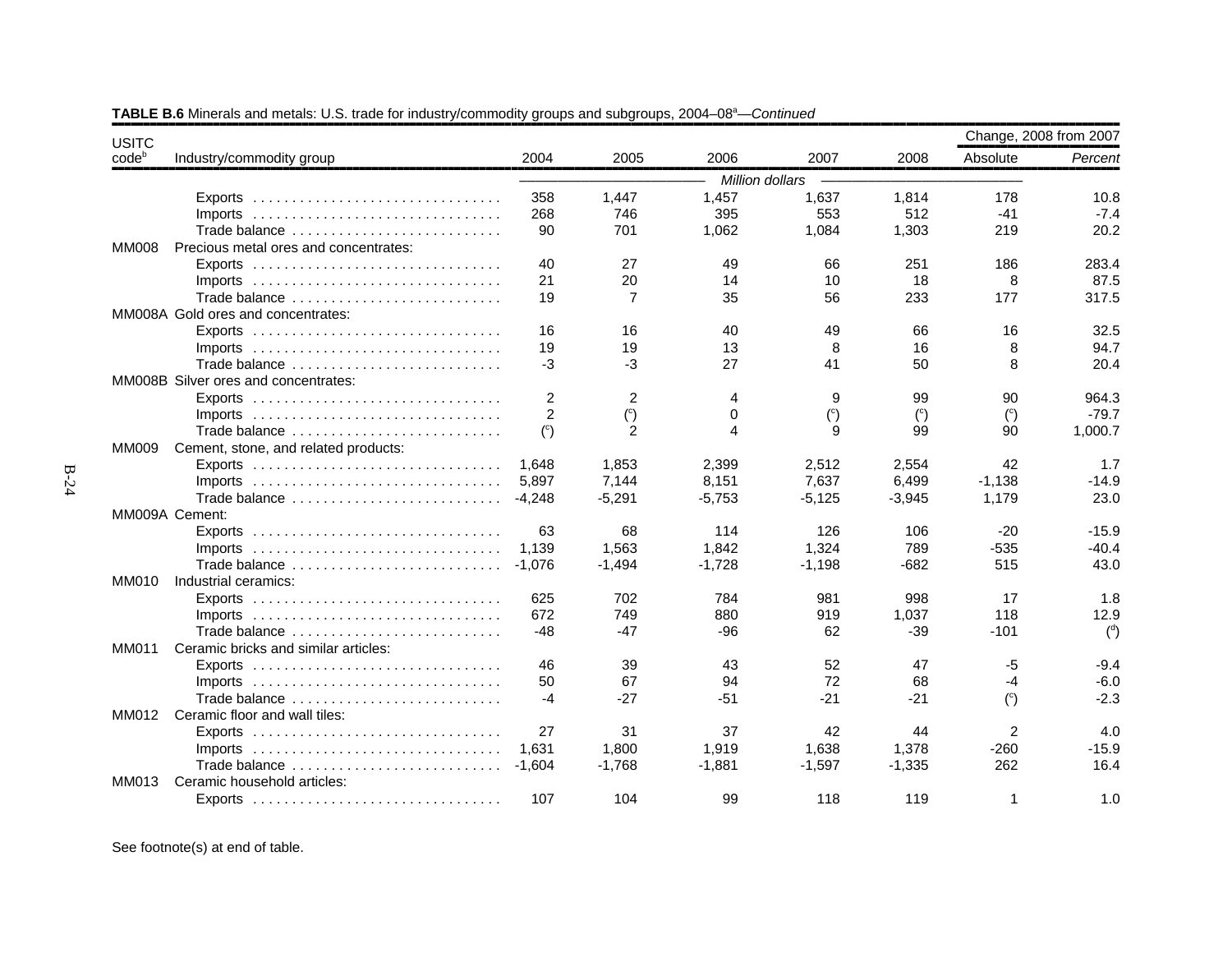| <b>USITC</b> |                                                                                 |          |           |           |                 |           | Change, 2008 from 2007 |                |
|--------------|---------------------------------------------------------------------------------|----------|-----------|-----------|-----------------|-----------|------------------------|----------------|
| $code^b$     | Industry/commodity group                                                        | 2004     | 2005      | 2006      | 2007            | 2008      | Absolute               | Percent        |
|              |                                                                                 |          |           |           | Million dollars |           |                        |                |
|              | $Imports$                                                                       | 1.683    | 1,687     | 1,737     | 1,734           | 1,538     | $-196$                 | $-11.3$        |
|              | Trade balance                                                                   | $-1,577$ | $-1,583$  | $-1,638$  | $-1,616$        | $-1,418$  | 197                    | 12.2           |
| <b>MM014</b> | Flat glass:                                                                     |          |           |           |                 |           |                        |                |
|              |                                                                                 | 1.882    | 1,987     | 2,204     | 2,413           | 2,432     | 18                     | 0.8            |
|              |                                                                                 | 1,959    | 2,041     | 2,143     | 2,120           | 1,879     | $-240$                 | $-11.3$        |
|              | Trade balance                                                                   | $-77$    | $-53$     | 61        | 294             | 552       | 259                    | 88.2           |
| MM015        | Glass containers:                                                               |          |           |           |                 |           |                        |                |
|              | Exports $\ldots \ldots \ldots \ldots \ldots \ldots \ldots \ldots \ldots \ldots$ | 185      | 180       | 180       | 237             | 262       | 25                     | 10.7           |
|              | $Imports$                                                                       | 659      | 700       | 794       | 902             | 970       | 67                     | 7.4            |
|              | Trade balance                                                                   | -474     | $-520$    | $-614$    | -666            | $-707$    | $-42$                  | $-6.3$         |
| MM016        | Household glassware:                                                            |          |           |           |                 |           |                        |                |
|              |                                                                                 | 183      | 183       | 205       | 220             | 236       | 16                     | 7.2            |
|              |                                                                                 | 947      | 908       | 895       | 919             | 823       | $-96$                  | $-10.4$        |
|              | Trade balance                                                                   | $-764$   | $-725$    | $-689$    | $-698$          | $-586$    | 112                    | 16.0           |
| <b>MM017</b> | Miscellaneous glass products:                                                   |          |           |           |                 |           |                        |                |
|              |                                                                                 | 812      | 702       | 866       | 813             | 828       | 15                     | 1.8            |
|              | $Imports$                                                                       | 822      | 806       | 916       | 974             | 990       | 16                     | 1.7            |
|              | Trade balance                                                                   | $-10$    | $-104$    | $-51$     | $-161$          | $-162$    | $-2$                   | $-1.0$         |
| <b>MM018</b> | Fiberglass insulation products:                                                 |          |           |           |                 |           |                        |                |
|              |                                                                                 | 92       | 93        | 73        | 98              | 121       | 23                     | 24.0           |
|              |                                                                                 | 214      | 249       | 272       | 133             | 118       | $-15$                  | $-11.5$        |
|              | Trade balance                                                                   | $-122$   | $-156$    | $-198$    | $-35$           | 4         | 39                     | $\binom{d}{ }$ |
| MM019        | Natural and synthetic gemstones:                                                |          |           |           |                 |           |                        |                |
|              | $Exports$                                                                       | 1.129    | 2.765     | 4.087     | 5.572           | 6,248     | 676                    | 12.1           |
|              |                                                                                 |          | 17,352    | 18,452    | 20,239          | 21,072    | 832                    | 4.1            |
|              |                                                                                 |          | $-14.587$ | $-14,366$ | $-14,667$       | $-14,823$ | $-156$                 | $-1.1$         |
| MM020        | Precious metals and non-numismatic coins:                                       |          |           |           |                 |           |                        |                |
|              |                                                                                 | 6,204    | 7,522     | 13,360    | 19,289          | 26,534    | 7,245                  | 37.6           |
|              |                                                                                 | 9,055    | 10,029    | 14,232    | 16,022          | 18,750    | 2,728                  | 17.0           |
|              | Trade balance                                                                   | $-2,851$ | $-2,507$  | $-872$    | 3,267           | 7,784     | 4,517                  | 138.3          |
|              | MM020A Unrefined and refined gold:                                              |          |           |           |                 |           |                        |                |
|              |                                                                                 | 3.465    | 4,636     | 7,171     | 11,509          | 16,276    | 4,767                  | 41.4           |
|              | Imports $\ldots \ldots \ldots \ldots \ldots \ldots \ldots \ldots \ldots \ldots$ | 3.680    | 4,112     | 5,029     | 3,934           | 5,454     | 1,520                  | 38.6           |
|              | Trade balance                                                                   | $-215$   | 524       | 2,142     | 7,575           | 10,821    | 3,247                  | 42.9           |
| MM021        | Primary iron products:                                                          |          |           |           |                 |           |                        |                |
|              |                                                                                 | 10       | 12        | 12        | 8               | 19        | 12                     | 152.5          |
|              |                                                                                 | 1,898    | 2,033     | 2,227     | 2,236           | 3,856     | 1,620                  | 72.4           |

**TABLE B.6** Minerals and metals: U.S. trade for industry/commodity groups and subgroups, 2004–08<sup>a</sup>—*Continued*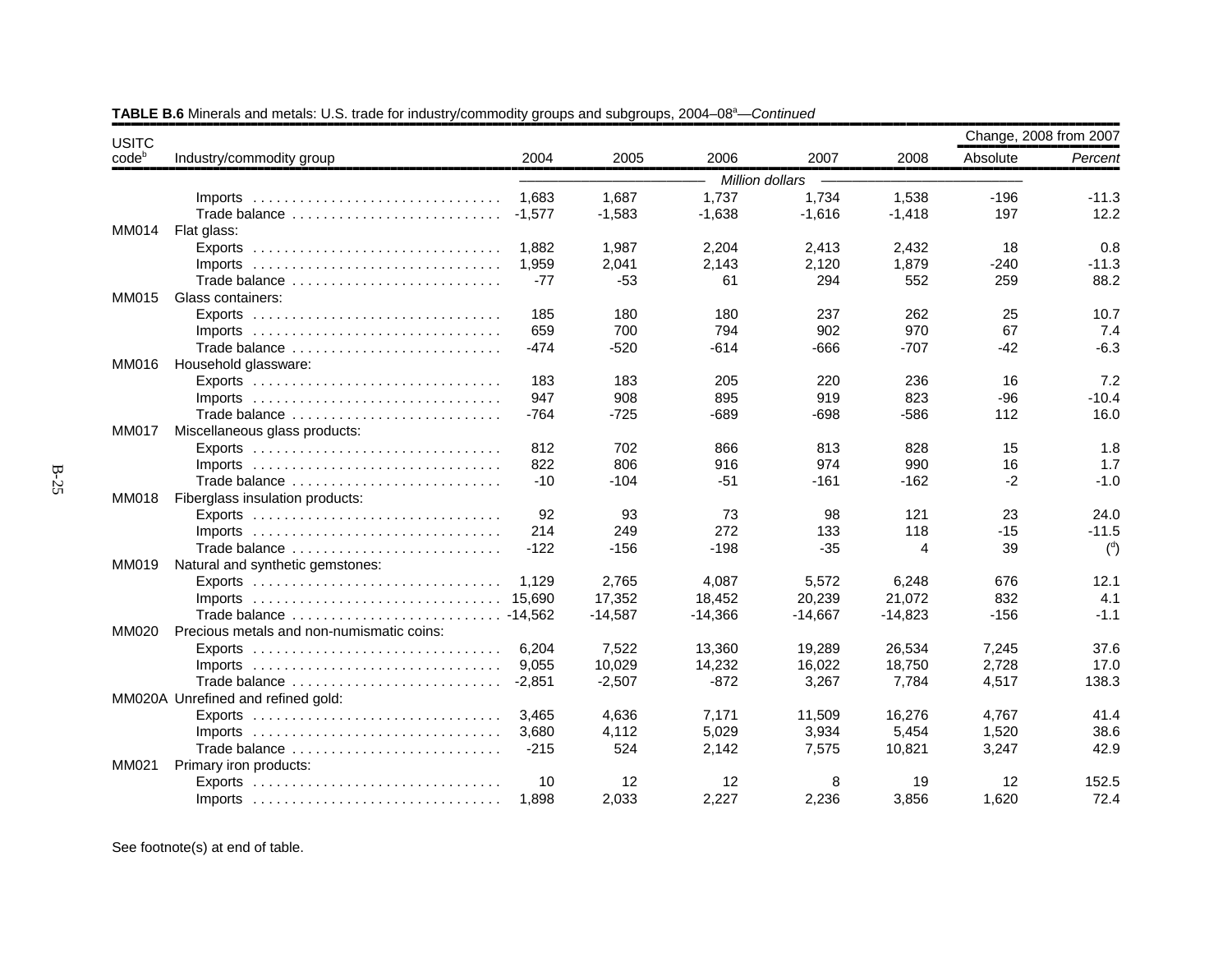| <b>USITC</b> |                                                                                 |          |           |           |                 |           | Change, 2008 from 2007 |                      |
|--------------|---------------------------------------------------------------------------------|----------|-----------|-----------|-----------------|-----------|------------------------|----------------------|
| $code^b$     | Industry/commodity group                                                        | 2004     | 2005      | 2006      | 2007            | 2008      | Absolute               | Percent              |
|              |                                                                                 |          |           |           | Million dollars |           |                        |                      |
|              | Trade balance                                                                   | -1.887   | $-2,021$  | $-2,215$  | $-2,229$        | $-3,837$  | $-1,608$               | $-72.2$              |
| <b>MM022</b> | Ferroalloys:                                                                    |          |           |           |                 |           |                        |                      |
|              | $Exports$                                                                       | 81       | 162       | 146       | 206             | 220       | 14                     | 6.9                  |
|              | $Imports$                                                                       | 1.885    | 1.834     | 1.954     | 2,788           | 4.310     | 1,522                  | 54.6                 |
|              | Trade balance                                                                   | $-1.805$ | $-1,673$  | $-1,807$  | $-2,582$        | $-4,090$  | $-1,508$               | $-58.4$              |
| MM023        | Iron and steel waste and scrap:                                                 |          |           |           |                 |           |                        |                      |
|              |                                                                                 | 2.923    | 3,451     | 4,256     | 6,910           | 10,384    | 3,474                  | 50.3                 |
|              | Imports $\ldots \ldots \ldots \ldots \ldots \ldots \ldots \ldots \ldots \ldots$ | 1.244    | 921       | 1,255     | 1,051           | 1,456     | 405                    | 38.5                 |
|              | Trade balance                                                                   | 1,680    | 2,529     | 3,001     | 5,859           | 8,928     | 3,069                  | 52.4                 |
| MM024        | Abrasive and ferrous products:                                                  |          |           |           |                 |           |                        |                      |
|              | Exports $\ldots \ldots \ldots \ldots \ldots \ldots \ldots \ldots \ldots \ldots$ | 543      | 597       | 621       | 684             | 700       | 16                     | 2.3                  |
|              |                                                                                 | 889      | 984       | 1,048     | 1,083           | 1,084     | $(^\circ)$             | $($ <sup>e</sup> $)$ |
|              | Trade balance                                                                   | $-346$   | $-387$    | $-427$    | $-399$          | $-384$    | 15                     | 3.9                  |
|              | MM024A Abrasive products:                                                       |          |           |           |                 |           |                        |                      |
|              |                                                                                 | 345      | 390       | 417       | 436             | 424       | $-12$                  | $-2.7$               |
|              |                                                                                 | 631      | 658       | 712       | 736             | 716       | $-20$                  | $-2.7$               |
|              | Trade balance                                                                   | $-286$   | $-268$    | $-295$    | $-300$          | $-292$    | 8                      | 2.7                  |
| MM025        | Steel mill products:                                                            |          |           |           |                 |           |                        |                      |
|              |                                                                                 | 7.015    | 9,331     | 10,479    | 12,535          | 16,737    | 4,202                  | 33.5                 |
|              |                                                                                 |          | 23,534    | 31,500    | 29,204          | 36,870    | 7,666                  | 26.2                 |
|              |                                                                                 |          | $-14,203$ | $-21,020$ | $-16,670$       | $-20,133$ | $-3,463$               | $-20.8$              |
|              | MM025A Ingots, blooms, billets, and slabs of carbon and                         |          |           |           |                 |           |                        |                      |
|              | alloy steels:                                                                   |          |           |           |                 |           |                        |                      |
|              |                                                                                 | 169      | 171       | 163       | 359             | 633       | 273                    | 76.1                 |
|              | $Imports$                                                                       | 2,700    | 2,944     | 3,836     | 3,050           | 4,231     | 1,181                  | 38.7                 |
|              | Trade balance                                                                   | $-2.531$ | $-2.774$  | $-3.673$  | $-2,691$        | $-3,598$  | $-907$                 | $-33.7$              |
|              | MM025B Plates, sheets, and strips of carbon and alloy steel:                    |          |           |           |                 |           |                        |                      |
|              | Exports $\ldots \ldots \ldots \ldots \ldots \ldots \ldots \ldots \ldots \ldots$ | 2.853    | 4,045     | 4,137     | 4,484           | 6,164     | 1.680                  | 37.5                 |
|              | Imports $\ldots \ldots \ldots \ldots \ldots \ldots \ldots \ldots \ldots \ldots$ | 7,406    | 6,962     | 10,510    | 7,133           | 8,701     | 1,568                  | 22.0                 |
|              | Trade balance                                                                   | $-4.554$ | $-2,917$  | $-6,373$  | $-2,650$        | $-2,538$  | 112                    | 4.2                  |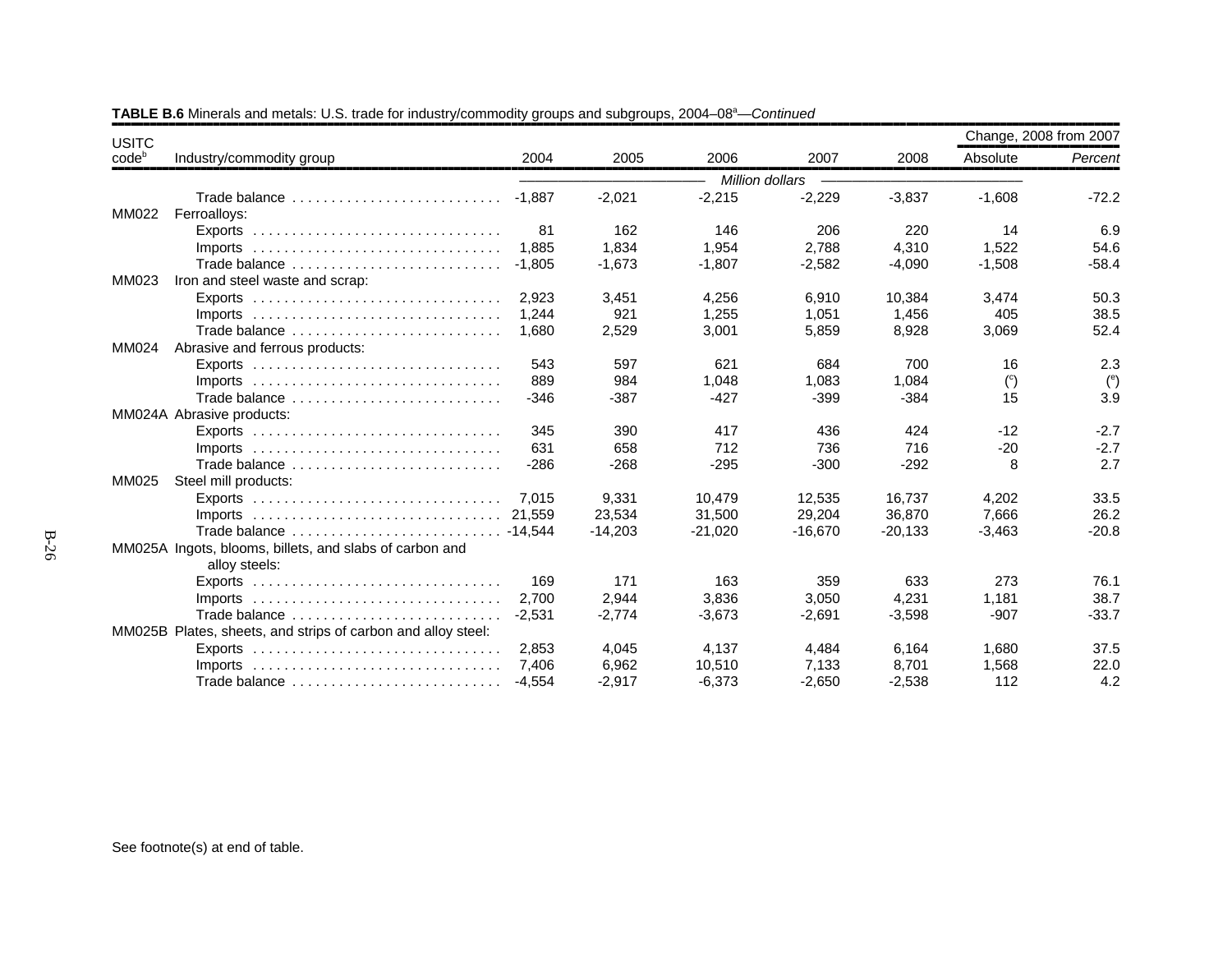| <b>USITC</b>                                                                    |          |          |                 |          |          | Change, 2008 from 2007 |         |
|---------------------------------------------------------------------------------|----------|----------|-----------------|----------|----------|------------------------|---------|
| codeb<br>Industry/commodity group                                               | 2004     | 2005     | 2006            | 2007     | 2008     | Absolute               | Percent |
|                                                                                 |          |          | Million dollars |          |          |                        |         |
| MM025C Bars, rods, and light shapes of carbon and alloy                         |          |          |                 |          |          |                        |         |
| steels:                                                                         |          |          |                 |          |          |                        |         |
| Exports $\ldots \ldots \ldots \ldots \ldots \ldots \ldots \ldots \ldots \ldots$ | 697      | 837      | 999             | 1,162    | 1,706    | 544                    | 46.9    |
| Imports $\ldots \ldots \ldots \ldots \ldots \ldots \ldots \ldots \ldots \ldots$ | 3,769    | 3,327    | 4,043           | 3,164    | 3,588    | 424                    | 13.4    |
| Trade balance                                                                   | $-3.072$ | $-2,490$ | $-3,044$        | $-2,002$ | $-1,881$ | 121                    | 6.0     |
| MM025D Angles, shapes, and sections of carbon and alloy<br>steels:              |          |          |                 |          |          |                        |         |
|                                                                                 | 372      | 467      | 603             | 862      | 1,086    | 224                    | 26.0    |
|                                                                                 | 448      | 512      | 769             | 781      | 885      | 104                    | 13.3    |
| Trade balance                                                                   | $-76$    | $-45$    | $-166$          | 81       | 201      | 120                    | 148.1   |
| MM025E Wire of carbon and alloy steels:                                         |          |          |                 |          |          |                        |         |
| Exports $\ldots \ldots \ldots \ldots \ldots \ldots \ldots \ldots \ldots \ldots$ | 275      | 226      | 243             | 240      | 293      | 53                     | 22.1    |
| Imports $\ldots \ldots \ldots \ldots \ldots \ldots \ldots \ldots \ldots \ldots$ | 731      | 743      | 782             | 721      | 840      | 119                    | 16.5    |
| Trade balance                                                                   | $-456$   | $-517$   | $-540$          | $-481$   | $-547$   | $-66$                  | $-13.7$ |
| MM025F Ingots, blooms, billets, and slabs of stainless steel:                   |          |          |                 |          |          |                        |         |
|                                                                                 | 46       | 41       | 60              | 98       | 139      | 41                     | 41.3    |
|                                                                                 | 388      | 407      | 411             | 628      | 546      | -83                    | $-13.1$ |
| Trade balance                                                                   | $-342$   | $-366$   | $-351$          | $-530$   | $-406$   | 123                    | 23.3    |
| MM025G Plates, sheets, and strips of stainless steels:                          |          |          |                 |          |          |                        |         |
| Exports $\ldots \ldots \ldots \ldots \ldots \ldots \ldots \ldots \ldots \ldots$ | 632      | 853      | 919             | 1,292    | 1,360    | 68                     | 5.3     |
| Imports $\ldots \ldots \ldots \ldots \ldots \ldots \ldots \ldots \ldots \ldots$ | 1.139    | 1,206    | 1,768           | 2,380    | 1,976    | $-403$                 | $-17.0$ |
| Trade balance                                                                   | $-507$   | $-354$   | $-849$          | $-1,088$ | $-616$   | 471                    | 43.3    |
| MM025H Bars, rods, and light shapes of stainless steels:                        |          |          |                 |          |          |                        |         |
|                                                                                 | 131      | 165      | 252             | 297      | 323      | 26                     | 8.7     |
| Imports $\ldots \ldots \ldots \ldots \ldots \ldots \ldots \ldots \ldots \ldots$ | 378      | 572      | 588             | 793      | 814      | 20                     | 2.5     |
| Trade balance                                                                   | $-247$   | $-407$   | $-336$          | $-497$   | $-491$   | 6                      | 1.1     |
| MM025I Angles, shapes, and sections of stainless steels:                        |          |          |                 |          |          |                        |         |
|                                                                                 | 7        | 12       | 15              | 20       | 19       | -1                     | $-6.3$  |
| Imports $\ldots \ldots \ldots \ldots \ldots \ldots \ldots \ldots \ldots \ldots$ | 16       | 18       | 31              | 37       | 31       | -6                     | $-17.5$ |
| Trade balance                                                                   | -9       | $-6$     | $-16$           | $-17$    | $-12$    | 5                      | 30.3    |
| MM025J Wire of stainless steels:                                                |          |          |                 |          |          |                        |         |
|                                                                                 | 56       | 44       | 52              | 62       | 71       | 9                      | 15.3    |
| $Imports$                                                                       | 143      | 174      | 209             | 273      | 245      | $-28$                  | $-10.2$ |
| Trade balance                                                                   | $-87$    | $-130$   | $-157$          | $-211$   | $-173$   | 37                     | 17.7    |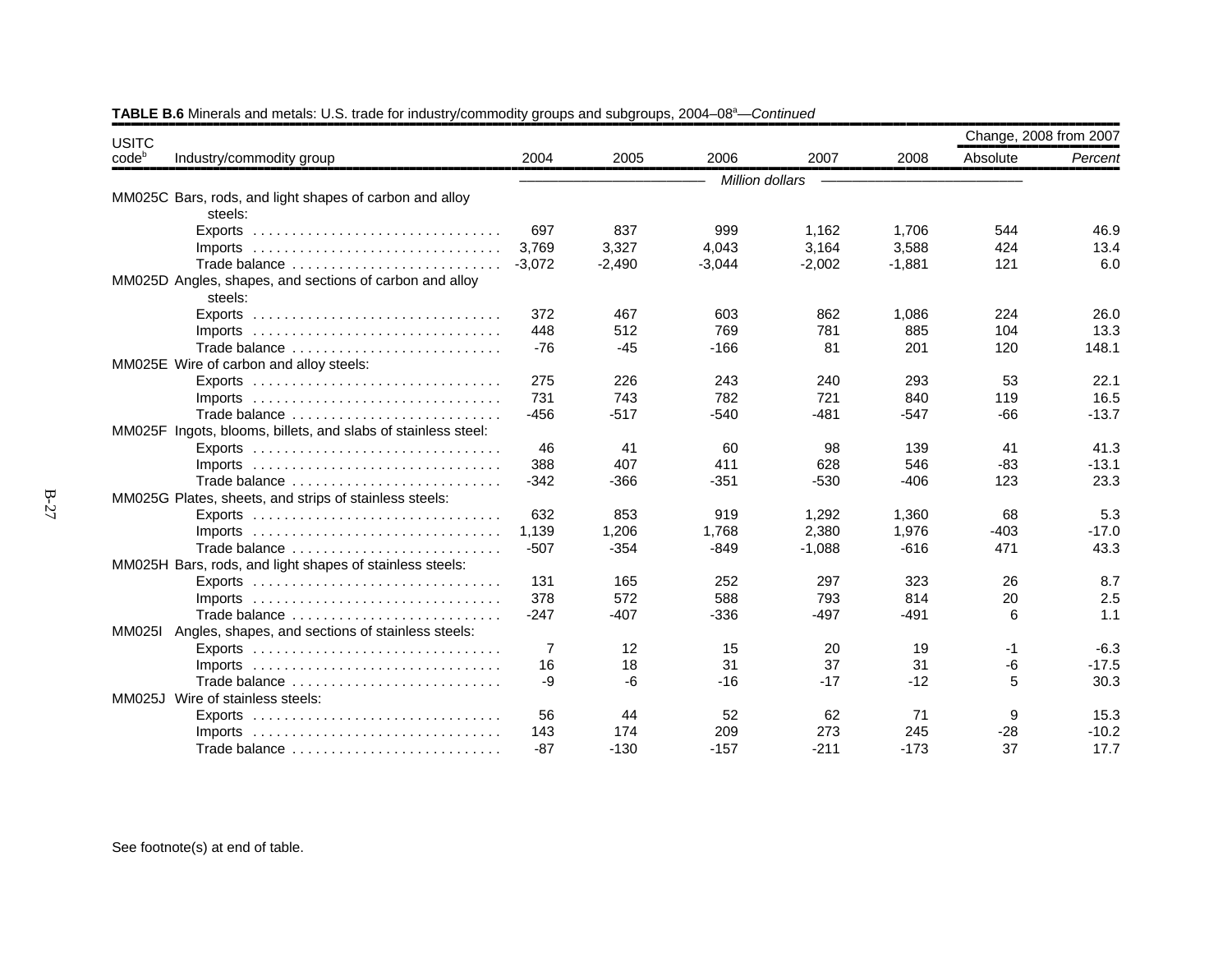| <b>USITC</b> |                                                                                 | Change, 2008 from 2007 |          |                 |          |          |          |         |  |
|--------------|---------------------------------------------------------------------------------|------------------------|----------|-----------------|----------|----------|----------|---------|--|
| $code^b$     | Industry/commodity group                                                        | 2004                   | 2005     | 2006            | 2007     | 2008     | Absolute | Percent |  |
|              |                                                                                 |                        |          | Million dollars |          |          |          |         |  |
|              | MM025K Rails and accessories of carbon and alloy steels:                        |                        |          |                 |          |          |          |         |  |
|              |                                                                                 | 104                    | 134      | 169             | 222      | 339      | 117      | 52.9    |  |
|              | $Imports$                                                                       | 221                    | 286      | 374             | 397      | 436      | 39       | 9.8     |  |
|              | Trade balance                                                                   | $-117$                 | $-152$   | $-205$          | $-175$   | $-97$    | 78       | 44.6    |  |
|              | MM025L Pipes and tubes of carbon and alloy steels:                              |                        |          |                 |          |          |          |         |  |
|              |                                                                                 | 1,360                  | 1,904    | 2,347           | 2,607    | 3,604    | 998      | 38.3    |  |
|              |                                                                                 | 3,483                  | 5,259    | 6,953           | 8,194    | 12,933   | 4,739    | 57.8    |  |
|              | Trade balance                                                                   | $-2.123$               | $-3,354$ | $-4.605$        | $-5,587$ | $-9,328$ | $-3,742$ | $-67.0$ |  |
|              | MM025M Pipes and tubes of stainless steels:                                     |                        |          |                 |          |          |          |         |  |
|              |                                                                                 | 160                    | 232      | 282             | 367      | 416      | 49       | 13.3    |  |
|              | Imports $\ldots \ldots \ldots \ldots \ldots \ldots \ldots \ldots \ldots \ldots$ | 465                    | 657      | 821             | 1,180    | 1,102    | $-78$    | $-6.6$  |  |
|              | Trade balance                                                                   | $-305$                 | $-425$   | $-538$          | $-813$   | $-686$   | 127      | 15.6    |  |
|              | MM025N Tool steels:                                                             |                        |          |                 |          |          |          |         |  |
|              |                                                                                 | 153                    | 200      | 239             | 431      | 544      | 113      | 26.1    |  |
|              | Imports $\ldots \ldots \ldots \ldots \ldots \ldots \ldots \ldots \ldots \ldots$ | 271                    | 466      | 405             | 397      | 464      | 67       | 16.9    |  |
|              | Trade balance                                                                   | $-118$                 | $-266$   | $-166$          | 34       | 80       | 45       | 133.1   |  |
| <b>MM026</b> | Steel pipe and tube fittings and certain cast                                   |                        |          |                 |          |          |          |         |  |
|              | products:                                                                       |                        |          |                 |          |          |          |         |  |
|              |                                                                                 | 900                    | 1.017    | 1.277           | 1.393    | 1.657    | 264      | 18.9    |  |
|              |                                                                                 | 838                    | 1,052    | 1,307           | 1,650    | 1,928    | 278      | 16.9    |  |
|              | Trade balance                                                                   | 62                     | $-35$    | $-30$           | $-257$   | $-272$   | $-14$    | $-5.6$  |  |
| MM027        | Fabricated structurals:                                                         |                        |          |                 |          |          |          |         |  |
|              | Exports $\ldots \ldots \ldots \ldots \ldots \ldots \ldots \ldots \ldots \ldots$ | 203                    | 278      | 376             | 379      | 590      | 211      | 55.6    |  |
|              |                                                                                 | 508                    | 776      | 1.176           | 1.620    | 2.140    | 520      | 32.1    |  |
|              | Trade balance                                                                   | $-305$                 | $-498$   | $-800$          | $-1,241$ | $-1,550$ | $-309$   | $-24.9$ |  |
| MM028        | Metal construction components:                                                  |                        |          |                 |          |          |          |         |  |
|              |                                                                                 | 675                    | 773      | 970             | 1.087    | 1,306    | 218      | 20.1    |  |
|              |                                                                                 | 1,501                  | 1,692    | 2,074           | 2,613    | 2,767    | 154      | 5.9     |  |
|              | Trade balance                                                                   | $-826$                 | $-918$   | $-1,104$        | $-1,526$ | $-1,461$ | 64       | 4.2     |  |
| MM029        | Metallic containers:                                                            |                        |          |                 |          |          |          |         |  |
|              |                                                                                 | 716                    | 904      | 1,088           | 1,291    | 1,461    | 171      | 13.2    |  |
|              | Imports $\ldots \ldots \ldots \ldots \ldots \ldots \ldots \ldots \ldots \ldots$ | 760                    | 828      | 898             | 1.036    | 1.165    | 129      | 12.5    |  |
|              | Trade balance                                                                   | $-44$                  | 76       | 190             | 254      | 296      | 42       | 16.4    |  |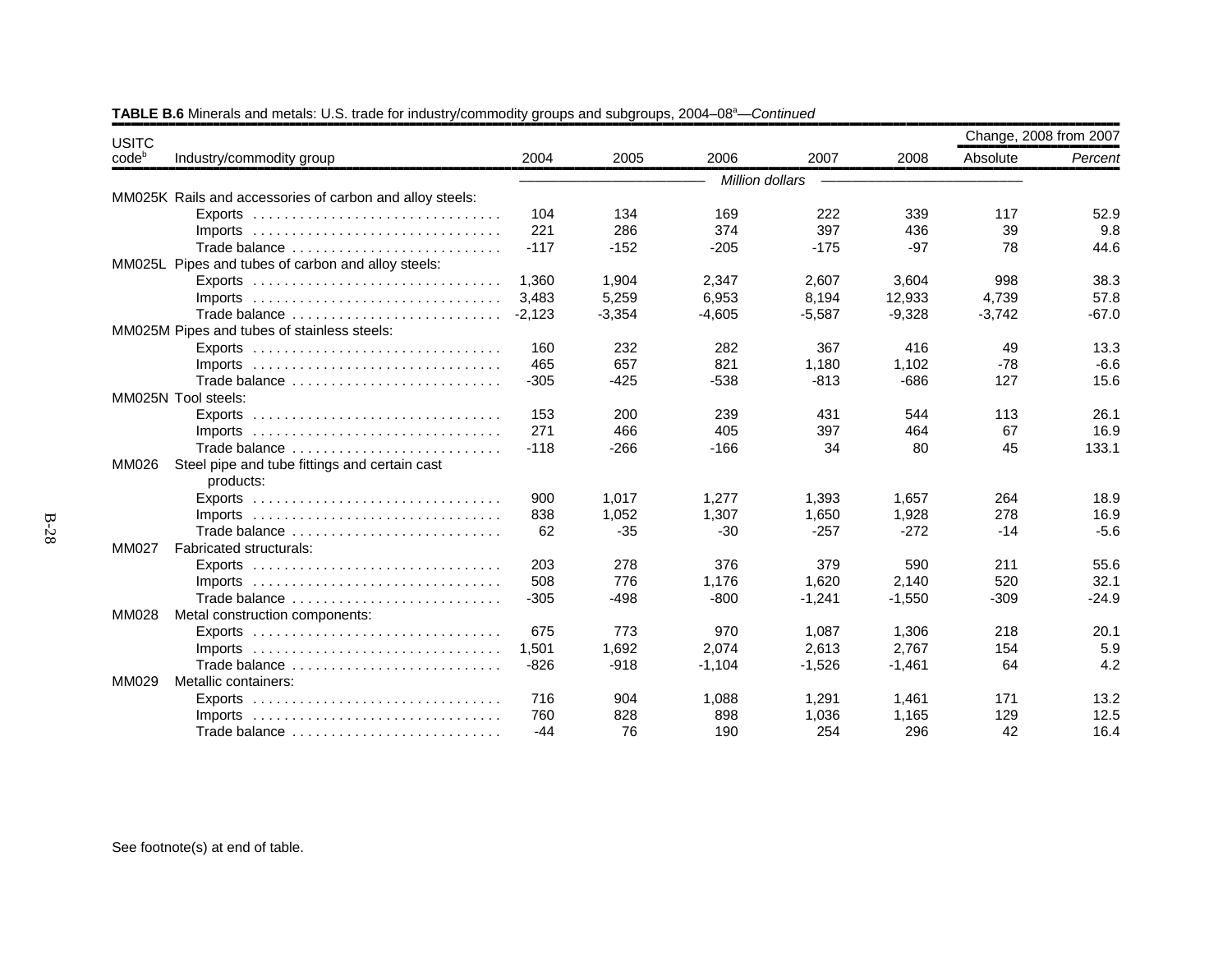| <b>USITC</b>      |                                                                                 |          |          |                 |          |          | Change, 2008 from 2007 |            |
|-------------------|---------------------------------------------------------------------------------|----------|----------|-----------------|----------|----------|------------------------|------------|
| code <sup>b</sup> | Industry/commodity group                                                        | 2004     | 2005     | 2006            | 2007     | 2008     | Absolute               | Percent    |
|                   |                                                                                 |          |          | Million dollars |          |          |                        |            |
| MM030             | Wire products of base metal:                                                    |          |          |                 |          |          |                        |            |
|                   |                                                                                 | 853      | 966      | 1,104           | 1,144    | 1,282    | 139                    | 12.1       |
|                   | $Imports$                                                                       | 2.191    | 2.473    | 2,538           | 2,571    | 2,811    | 240                    | 9.3        |
|                   | Trade balance                                                                   | $-1,338$ | $-1,507$ | $-1,434$        | $-1,427$ | $-1,529$ | $-101$                 | $-7.1$     |
| MM031             | Miscellaneous products of base metal:                                           |          |          |                 |          |          |                        |            |
|                   |                                                                                 | 5,255    | 5,893    | 6,865           | 7,411    | 7,644    | 233                    | 3.1        |
|                   |                                                                                 | 10,163   | 11,619   | 12,852          | 13,433   | 12,915   | $-518$                 | $-3.9$     |
|                   | Trade balance                                                                   | $-4,908$ | $-5,726$ | $-5,987$        | $-6,021$ | $-5,271$ | 751                    | 12.5       |
| MM032             | Industrial fasteners of base metal:                                             |          |          |                 |          |          |                        |            |
|                   |                                                                                 | 1.672    | 1.894    | 2,218           | 2,358    | 2,457    | 100                    | 4.2        |
|                   |                                                                                 | 2.977    | 3,443    | 3,684           | 3,755    | 4,098    | 343                    | 9.1        |
|                   | Trade balance                                                                   | $-1.305$ | $-1,548$ | $-1,466$        | $-1,398$ | $-1,641$ | $-243$                 | $-17.4$    |
| MM033             | Cooking and kitchen ware:                                                       |          |          |                 |          |          |                        |            |
|                   |                                                                                 | 198      | 204      | 225             | 290      | 277      | $-13$                  | $-4.5$     |
|                   | Imports $\ldots \ldots \ldots \ldots \ldots \ldots \ldots \ldots \ldots \ldots$ | 2.170    | 2.431    | 2,581           | 2,621    | 2,505    | $-116$                 | $-4.4$     |
|                   | Trade balance                                                                   | $-1.972$ | $-2,227$ | $-2,355$        | $-2,331$ | $-2,228$ | 103                    | 4.4        |
| MM034             | Metal and ceramic sanitary ware:                                                |          |          |                 |          |          |                        |            |
|                   |                                                                                 | 159      | 162      | 180             | 210      | 221      | 11                     | 5.3        |
|                   |                                                                                 | 1.062    | 1,230    | 1,371           | 1,432    | 1,370    | $-62$                  | $-4.3$     |
|                   | Trade balance                                                                   | $-903$   | $-1,069$ | $-1,190$        | $-1,222$ | $-1,149$ | 73                     | 6.0        |
| MM035             | Construction castings and other cast-iron articles:                             |          |          |                 |          |          |                        |            |
|                   |                                                                                 | 30       | 39       | 48              | 49       | 68       | 18                     | 37.6       |
|                   |                                                                                 | 180      | 217      | 223             | 241      | 241      | $\binom{c}{c}$         | $^{\circ}$ |
|                   | Trade balance                                                                   | $-151$   | $-177$   | $-175$          | $-192$   | $-173$   | 19                     | 9.7        |
| MM036             | Copper and related articles:                                                    |          |          |                 |          |          |                        |            |
|                   |                                                                                 | 3,006    | 3,405    | 6,052           | 6,684    | 6,691    | $\overline{7}$         | 0.1        |
|                   |                                                                                 | 5,565    | 7,766    | 13,803          | 12,577   | 11,153   | $-1.424$               | $-11.3$    |
|                   | Trade balance                                                                   | $-2.559$ | $-4,360$ | $-7,751$        | $-5,893$ | $-4,462$ | 1,431                  | 24.3       |
|                   | MM036A Unrefined and refined copper:                                            |          |          |                 |          |          |                        |            |
|                   |                                                                                 | 339      | 157      | 255             | 216      | 246      | 30                     | 13.7       |
|                   | Imports $\ldots \ldots \ldots \ldots \ldots \ldots \ldots \ldots \ldots \ldots$ | 2,411    | 3,659    | 7,093           | 6.770    | 6,038    | $-732$                 | $-10.8$    |
|                   | Trade balance                                                                   | $-2,071$ | $-3,501$ | $-6,838$        | $-6,553$ | $-5,792$ | 761                    | 11.6       |
|                   | MM036B Copper alloy plate, sheet, and strip:                                    |          |          |                 |          |          |                        |            |
|                   |                                                                                 | 198      | 275      | 284             | 309      | 333      | 23                     | 7.6        |
|                   |                                                                                 | 176      | 168      | 252             | 242      | 198      | $-45$                  | $-18.5$    |
|                   | Trade balance                                                                   | 22       | 107      | 32              | 67       | 135      | 68                     | 102.1      |
| <b>MM037</b>      | Unwrought aluminum:                                                             |          |          |                 |          |          |                        |            |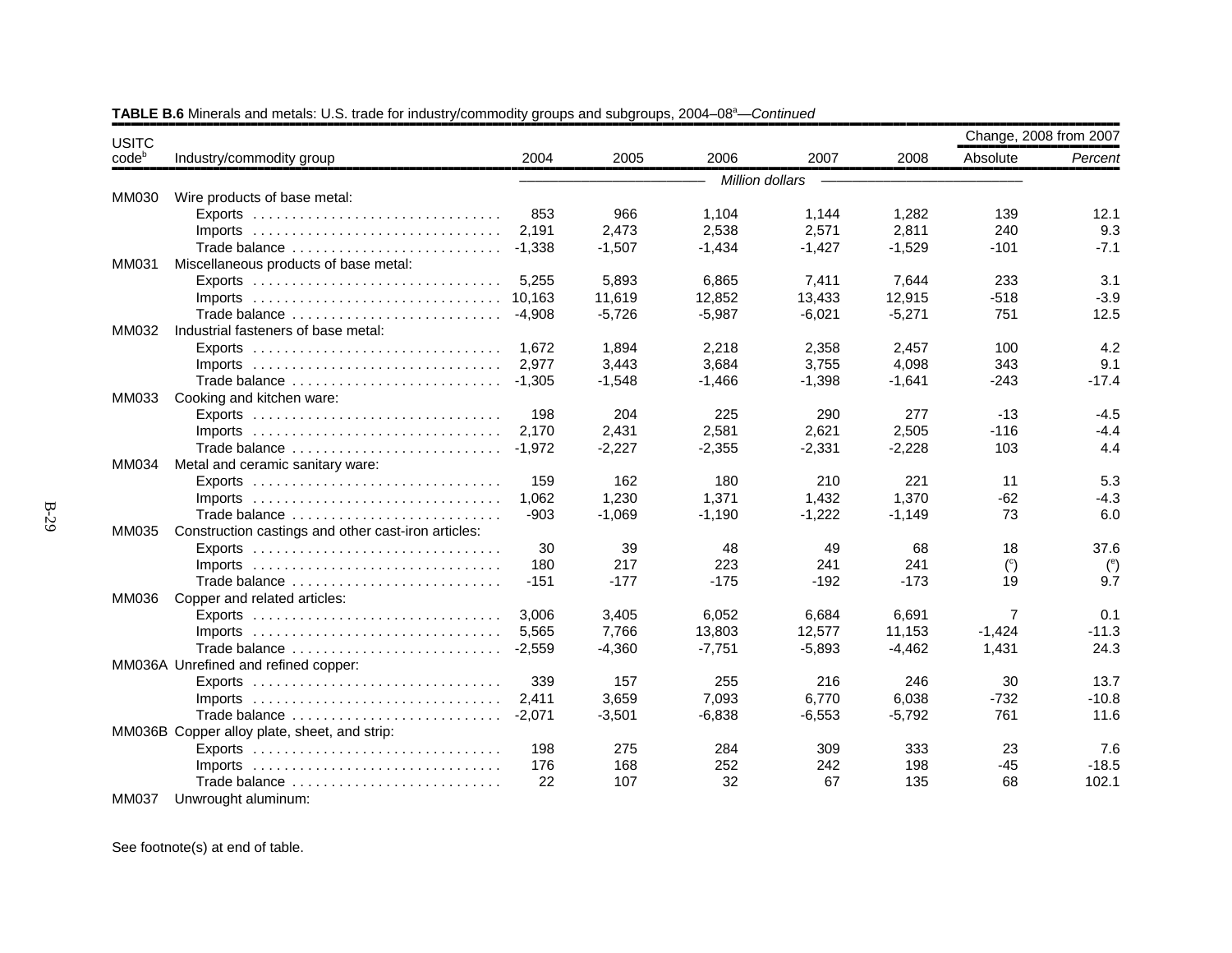| <b>USITC</b>      |                                                                                 |          |          |                 |          |          | Change, 2008 from 2007 |                |
|-------------------|---------------------------------------------------------------------------------|----------|----------|-----------------|----------|----------|------------------------|----------------|
| code <sup>b</sup> | Industry/commodity group                                                        | 2004     | 2005     | 2006            | 2007     | 2008     | Absolute               | Percent        |
|                   |                                                                                 |          |          | Million dollars |          |          |                        |                |
|                   |                                                                                 | 1,397    | 2,087    | 3,508           | 4,083    | 4,355    | 272                    | 6.7            |
|                   |                                                                                 | 6.837    | 8,153    | 10,317          | 9,462    | 9,168    | $-295$                 | $-3.1$         |
|                   | Trade balance                                                                   | $-5.440$ | $-6,067$ | $-6,809$        | $-5,380$ | $-4,813$ | 567                    | 10.5           |
|                   | MM037A Primary and secondary aluminum:                                          |          |          |                 |          |          |                        |                |
|                   |                                                                                 | 608      | 716      | 1,004           | 1,011    | 996      | $-15$                  | $-1.5$         |
|                   | $Imports$                                                                       | 6,001    | 7,199    | 9,114           | 8,309    | 7,853    | $-456$                 | $-5.5$         |
|                   | Trade balance                                                                   | $-5,393$ | $-6,483$ | $-8,110$        | $-7,298$ | $-6,857$ | 441                    | 6.0            |
| <b>MM038</b>      | Aluminum mill products:                                                         |          |          |                 |          |          |                        |                |
|                   |                                                                                 | 3,171    | 3,757    | 4,592           | 4,779    | 5,232    | 453                    | 9.5            |
|                   | $Imports$                                                                       | 3.512    | 4.696    | 5.768           | 5,609    | 5,112    | $-497$                 | $-8.9$         |
|                   |                                                                                 | $-342$   | $-938$   | $-1.176$        | $-831$   | 120      | 951                    | $\binom{d}{ }$ |
|                   | MM038A Aluminum bars, rods, and profiles:                                       |          |          |                 |          |          |                        |                |
|                   |                                                                                 | 304      | 417      | 553             | 568      | 592      | 24                     | 4.3            |
|                   | $Imports$                                                                       | 581      | 774      | 1,049           | 985      | 825      | $-161$                 | $-16.3$        |
|                   | Trade balance                                                                   | $-277$   | $-357$   | -496            | -417     | $-232$   | 185                    | 44.3           |
|                   | MM038B Aluminum wire:                                                           |          |          |                 |          |          |                        |                |
|                   |                                                                                 | 97       | 115      | 148             | 179      | 207      | 28                     | 15.8           |
|                   |                                                                                 | 359      | 432      | 571             | 598      | 574      | $-25$                  | $-4.1$         |
|                   | Trade balance                                                                   | $-263$   | $-316$   | $-423$          | $-419$   | $-366$   | 53                     | 12.6           |
|                   | MM038C Aluminum plate, sheet, and strip:                                        |          |          |                 |          |          |                        |                |
|                   | Exports $\ldots \ldots \ldots \ldots \ldots \ldots \ldots \ldots \ldots \ldots$ | 2.077    | 2,489    | 3,025           | 3,161    | 3,431    | 270                    | 8.6            |
|                   | $Imports$                                                                       | 1.817    | 2,568    | 3,079           | 2,919    | 2,590    | $-329$                 | $-11.3$        |
|                   | Trade balance                                                                   | 260      | $-79$    | $-54$           | 241      | 841      | 600                    | 248.3          |
|                   | MM038D Aluminum foil:                                                           |          |          |                 |          |          |                        |                |
|                   |                                                                                 | 403      | 442      | 538             | 547      | 577      | 30                     | 5.5            |
|                   | Imports $\ldots \ldots \ldots \ldots \ldots \ldots \ldots \ldots \ldots \ldots$ | 565      | 715      | 822             | 810      | 809      | $-1$                   | $-0.1$         |
|                   | Trade balance                                                                   | $-163$   | $-273$   | -284            | $-263$   | $-232$   | 31                     | 11.8           |
|                   | MM038E Aluminum tubes, pipes, and fittings:                                     |          |          |                 |          |          |                        |                |
|                   |                                                                                 | 237      | 247      | 287             | 287      | 385      | 97                     | 33.9           |
|                   | $Imports$                                                                       | 171      | 181      | 216             | 254      | 271      | 18                     | 7.0            |
|                   | Trade balance                                                                   | 66       | 66       | 71              | 34       | 113      | 79                     | 236.4          |
| MM039             | Lead and related articles:                                                      |          |          |                 |          |          |                        |                |
|                   |                                                                                 | 108      | 110      | 137             | 246      | 340      | 94                     | 38.1           |
|                   |                                                                                 | 203      | 335      | 451             | 734      | 850      | 116                    | 15.8           |
|                   | Trade balance                                                                   | $-95$    | $-226$   | $-315$          | $-488$   | $-510$   | $-23$                  | $-4.6$         |
|                   | MM039A Refined lead:                                                            |          |          |                 |          |          |                        |                |
|                   |                                                                                 | 38       | 35       | 52              | 68       | 101      | 33                     | 48.6           |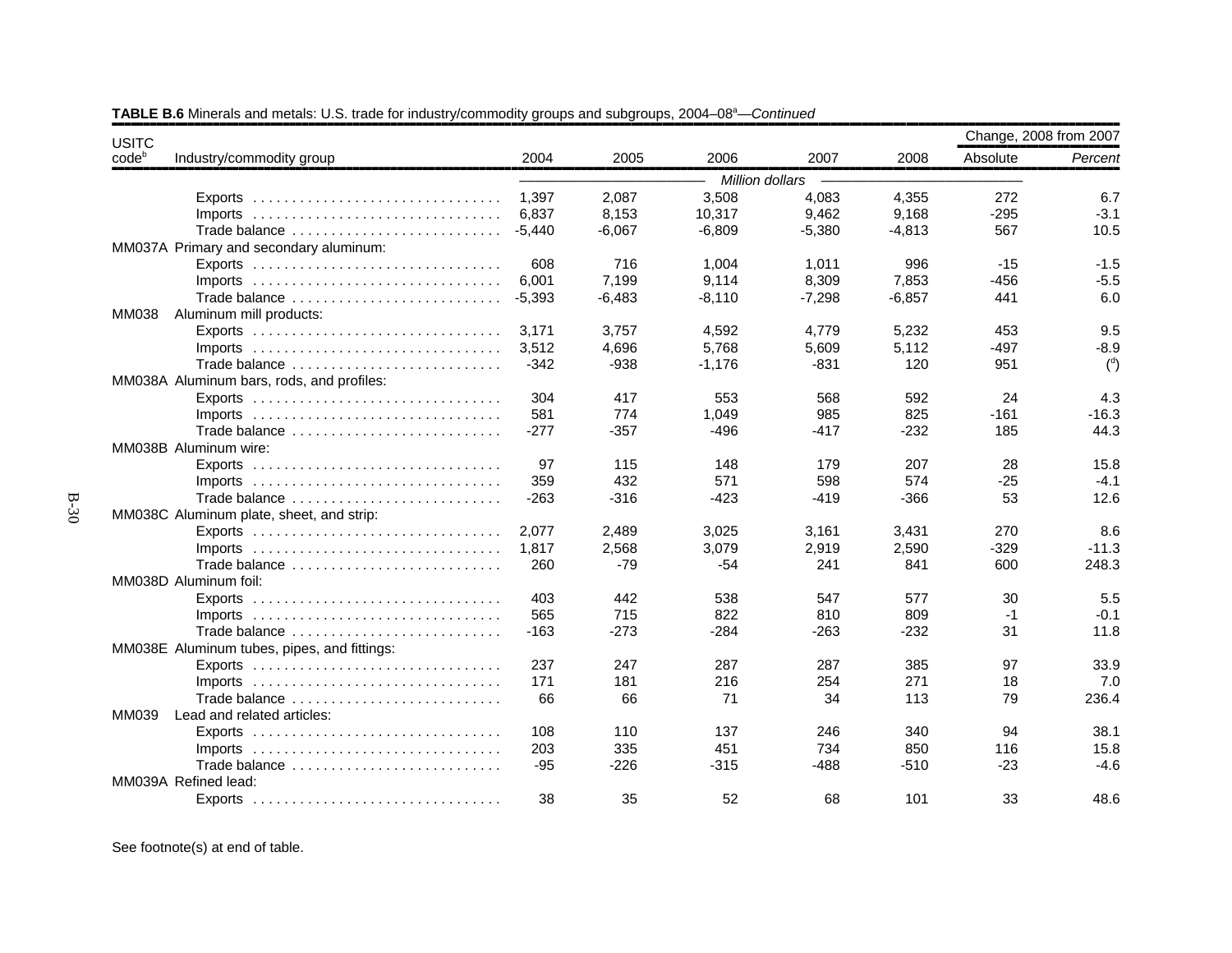| <b>USITC</b> |                                                                                 |                |          |                 |          |          | Change, 2008 from 2007 |         |
|--------------|---------------------------------------------------------------------------------|----------------|----------|-----------------|----------|----------|------------------------|---------|
| codeb        | Industry/commodity group                                                        | 2004           | 2005     | 2006            | 2007     | 2008     | Absolute               | Percent |
|              |                                                                                 |                |          | Million dollars |          |          |                        |         |
|              | $Imports$                                                                       | 128            | 242      | 322             | 391      | 330      | $-62$                  | $-15.7$ |
|              | Trade balance                                                                   | -90            | $-207$   | $-270$          | $-323$   | $-228$   | 95                     | 29.3    |
| MM040        | Zinc and related articles:                                                      |                |          |                 |          |          |                        |         |
|              |                                                                                 | 139            | 148      | 246             | 315      | 272      | $-43$                  | $-13.7$ |
|              | $Imports$                                                                       | 1,135          | 1,139    | 2,524           | 2,807    | 1,765    | $-1,042$               | $-37.1$ |
|              | Trade balance                                                                   | $-996$         | $-991$   | $-2,278$        | $-2,492$ | $-1,494$ | 999                    | 40.1    |
|              | MM040A Unwrought zinc:                                                          |                |          |                 |          |          |                        |         |
|              | Exports $\ldots \ldots \ldots \ldots \ldots \ldots \ldots \ldots \ldots \ldots$ | 5              | -1       | 4               | 6        | 3        | -3                     | $-49.2$ |
|              | $Imports$                                                                       | 947            | 920      | 2,181           | 2,402    | 1,479    | $-923$                 | $-38.4$ |
|              | Trade balance                                                                   | $-941$         | $-918$   | $-2,177$        | $-2,395$ | $-1,476$ | 920                    | 38.4    |
| MM041        | Certain base metals and chemical elements:                                      |                |          |                 |          |          |                        |         |
|              |                                                                                 | 1.913          | 2.882    | 3,792           | 4,119    | 4,453    | 335                    | 8.1     |
|              |                                                                                 | 3.825          | 4,417    | 5,924           | 7,959    | 7,253    | $-706$                 | $-8.9$  |
|              | Trade balance                                                                   | $-1.912$       | $-1,535$ | $-2,131$        | $-3,840$ | $-2,800$ | 1,040                  | 27.1    |
|              | MM041A Titanium ingot:                                                          |                |          |                 |          |          |                        |         |
|              |                                                                                 | 14             | 33       | 41              | 44       | 20       | $-25$                  | $-55.8$ |
|              | $Imports$                                                                       | 15             | 39       | 59              | 54       | 37       | $-17$                  | $-31.3$ |
|              | Trade balance                                                                   | $\binom{c}{c}$ | -6       | $-18$           | -9       | $-17$    | -8                     | $-85.0$ |
| MM042        | Nonpowered handtools:                                                           |                |          |                 |          |          |                        |         |
|              | Exports $\ldots \ldots \ldots \ldots \ldots \ldots \ldots \ldots \ldots \ldots$ | 2.361          | 2,508    | 2,880           | 3,165    | 3,570    | 405                    | 12.8    |
|              | $Imports$                                                                       | 4.136          | 4,226    | 4,770           | 4,919    | 4,886    | $-34$                  | $-0.7$  |
|              | Trade balance                                                                   | $-1.776$       | $-1.717$ | $-1.889$        | $-1,754$ | $-1.316$ | 438                    | 25.0    |
| MM043        | Certain cutlery, sewing implements, and related<br>products:                    |                |          |                 |          |          |                        |         |
|              | Exports $\ldots \ldots \ldots \ldots \ldots \ldots \ldots \ldots \ldots$        | 553            | 592      | 592             | 597      | 671      | 74                     | 12.3    |
|              | Imports $\ldots \ldots \ldots \ldots \ldots \ldots \ldots \ldots \ldots \ldots$ | 1.133          | 1,243    | 1,358           | 1,470    | 1,491    | 21                     | 1.4     |
|              | Trade balance                                                                   | $-580$         | $-651$   | $-765$          | $-873$   | $-820$   | 53                     | 6.1     |
| MM044        | Table flatware and related products:                                            |                |          |                 |          |          |                        |         |
|              | Exports $\ldots \ldots \ldots \ldots \ldots \ldots \ldots \ldots \ldots \ldots$ | 24             | 37       | 35              | 37       | 51       | 15                     | 40.3    |
|              | $Imports$                                                                       | 518            | 563      | 572             | 624      | 556      | $-67$                  | $-10.8$ |
|              | Trade balance                                                                   | $-494$         | $-526$   | $-536$          | $-587$   | $-505$   | 82                     | 14.0    |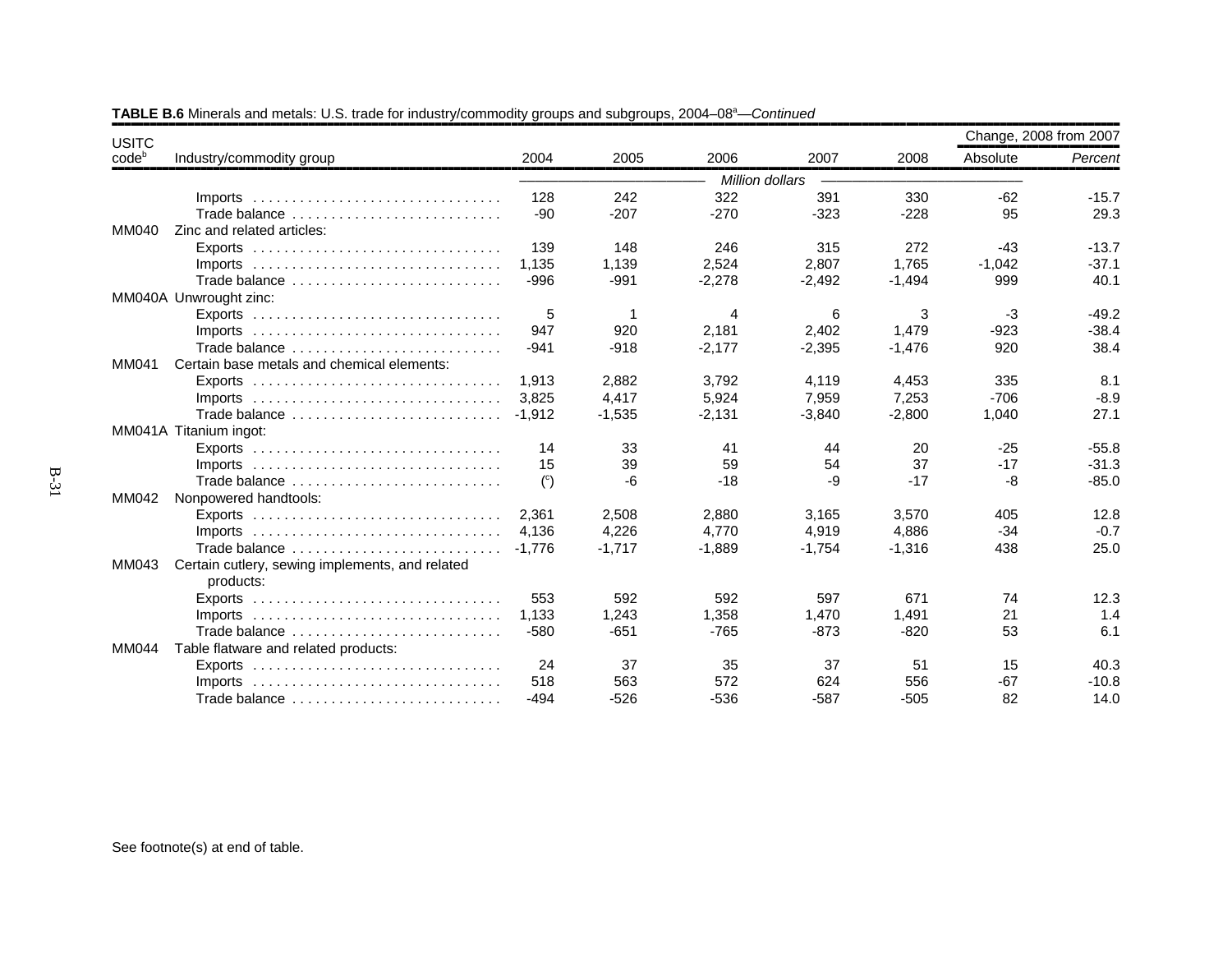|                            |                             |        |          |          |                 |          | Change, 2008 from 2007 |         |
|----------------------------|-----------------------------|--------|----------|----------|-----------------|----------|------------------------|---------|
| USITC<br>code <sup>b</sup> | Industry/commodity group    | 2004   | 2005     | 2006     | 2007            | 2008     | Absolute               | Percent |
|                            |                             |        |          |          | Million dollars |          |                        |         |
| MM045                      | Certain builders' hardware: |        |          |          |                 |          |                        |         |
|                            |                             | 982    | 1,035    | .052     | 1,063           | 1.054    | -8                     | $-0.8$  |
|                            |                             | 3,063  | 3,593    | 4,155    | 4,346           | 4,004    | $-342$                 | $-7.9$  |
|                            | Trade balance               | -2.080 | $-2.558$ | $-3.103$ | $-3.284$        | $-2.950$ | 334                    | 10.2    |

,,,,,,,,,,,,,,,,,,,,,,,,,,,,,,,,,,,,,,,,,,,,,,,,,,,,,,,,,,,,,,,,,,,,,,,,,,,,,,,,,,,,,,,,,,,,,,,,,,,,,,,,,,,,,,,,,,,,,,,,,,,,,,,,,,,,,,,,,,,,,,,,,,,,,,,,,,,,,,,,*Source*: Compiled from official statistics of the U.S. Department of Commerce.

*Note*: Calculations based on unrounded data.

<sup>a</sup>Import values are based on customs value; export values are based on f.a.s. value, U.S. port of export.

<sup>b</sup>This coding system is used by the U.S. International Trade Commission to identify major groupings and subgroupings of import and export items for trade monitoring purposes.

 $c$ Less than \$500,000. <sup>d</sup>Not meaningful for purposes of comparison. eLess than 0.05 percent.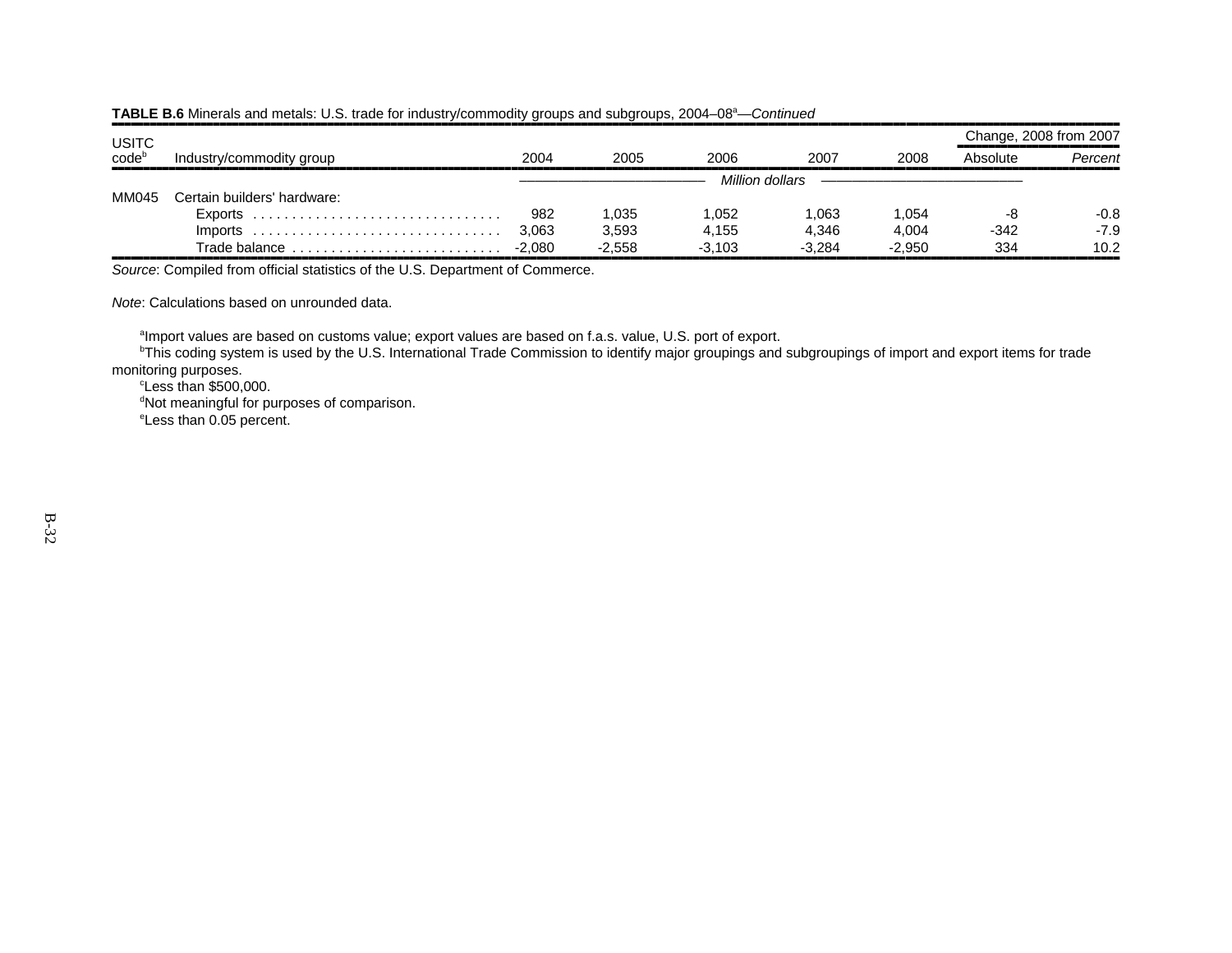| <b>USITC</b>      |                                                                                 |          |          |                 |          |          |          | Change, 2008 from 2007 |
|-------------------|---------------------------------------------------------------------------------|----------|----------|-----------------|----------|----------|----------|------------------------|
| code <sup>b</sup> | Industry/commodity group                                                        | 2004     | 2005     | 2006            | 2007     | 2008     | Absolute | Percent                |
|                   |                                                                                 |          |          | Million dollars |          |          |          |                        |
|                   |                                                                                 |          |          |                 |          |          |          |                        |
| <b>MS001</b>      | Luggage, handbags, and flat goods:                                              |          |          |                 |          |          |          |                        |
|                   | Exports $\ldots \ldots \ldots \ldots \ldots \ldots \ldots \ldots \ldots \ldots$ | 315      | 384      | 466             | 434      | 462      | 29       | 6.6                    |
|                   | $Imports$                                                                       | 5,585    | 6,151    | 6,834           | 7,535    | 7,833    | 298      | 4.0                    |
|                   | Trade balance                                                                   | $-5,270$ | $-5,767$ | $-6,368$        | $-7,101$ | $-7,370$ | $-270$   | $-3.8$                 |
|                   | MS001A Luggage:                                                                 |          |          |                 |          |          |          |                        |
|                   | Exports $\ldots \ldots \ldots \ldots \ldots \ldots \ldots \ldots \ldots \ldots$ | 195      | 204      | 268             | 279      | 318      | 39       | 14.0                   |
|                   | Imports                                                                         | 3.044    | 3,259    | 3,758           | 4,062    | 4,338    | 277      | 6.8                    |
|                   | Trade balance                                                                   | $-2,849$ | $-3,056$ | $-3,490$        | $-3,782$ | $-4,020$ | $-238$   | $-6.3$                 |
|                   | MS001B Handbags:                                                                |          |          |                 |          |          |          |                        |
|                   |                                                                                 | 87       | 149      | 161             | 116      | 100      | $-16$    | $-13.5$                |
|                   | Imports $\ldots \ldots \ldots \ldots \ldots \ldots \ldots \ldots \ldots \ldots$ | 1,926    | 2,220    | 2,366           | 2,676    | 2,680    | 4        | 0.1                    |
|                   | Trade balance                                                                   | $-1.839$ | $-2,071$ | $-2,204$        | $-2,560$ | $-2,580$ | $-20$    | $-0.8$                 |
|                   | MS001C Flat goods:                                                              |          |          |                 |          |          |          |                        |
|                   | Exports $\ldots \ldots \ldots \ldots \ldots \ldots \ldots \ldots \ldots \ldots$ | 26       | 23       | 29              | 29       | 34       | 6        | 20.0                   |
|                   | Imports $\ldots \ldots \ldots \ldots \ldots \ldots \ldots \ldots \ldots \ldots$ | 532      | 580      | 616             | 712      | 734      | 22       | 3.1                    |
|                   | Trade balance                                                                   | $-506$   | $-557$   | $-588$          | $-684$   | $-700$   | $-16$    | $-2.4$                 |
| <b>MS002</b>      | Certain other leather goods:                                                    |          |          |                 |          |          |          |                        |
|                   |                                                                                 | 124      | 221      | 235             | 156      | 153      | $-3$     | $-1.8$                 |
|                   |                                                                                 | 384      | 408      | 464             | 502      | 466      | $-36$    | $-7.1$                 |
|                   | Trade balance                                                                   | $-260$   | $-186$   | $-229$          | $-346$   | $-313$   | 33       | 9.6                    |
| <b>MS003</b>      | Musical instruments and accessories:                                            |          |          |                 |          |          |          |                        |
|                   |                                                                                 | 456      | 516      | 561             | 590      | 660      | 70       | 11.9                   |
|                   | Imports $\ldots \ldots \ldots \ldots \ldots \ldots \ldots \ldots \ldots \ldots$ | 1.503    | 1,531    | 1,413           | 1,383    | 1,447    | 64       | 4.6                    |
|                   | Trade balance                                                                   | $-1,047$ | $-1,014$ | $-852$          | $-793$   | $-787$   | 6        | 0.7                    |
| <b>MS004</b>      | Umbrellas, whips, riding crops, and canes:                                      |          |          |                 |          |          |          |                        |
|                   |                                                                                 | 8        | 10       | 12              | 13       | 16       | 3        | 22.2                   |
|                   | Imports $\ldots \ldots \ldots \ldots \ldots \ldots \ldots \ldots \ldots \ldots$ | 341      | 371      | 386             | 420      | 443      | 22       | 5.3                    |
|                   | Trade balance                                                                   | $-333$   | $-361$   | $-374$          | $-407$   | $-426$   | $-19$    | $-4.8$                 |
| <b>MS005</b>      | Silverware and related articles of precious metal:                              |          |          |                 |          |          |          |                        |
|                   | Exports $\ldots \ldots \ldots \ldots \ldots \ldots \ldots \ldots \ldots \ldots$ | 180      | 184      | 167             | 180      | 380      | 201      | 111.6                  |
|                   | $Imports$                                                                       | 81       | 85       | 302             | 294      | 849      | 555      | 188.9                  |
|                   | Trade balance                                                                   | 99       | 98       | $-136$          | $-114$   | $-468$   | $-354$   | $-310.6$               |
|                   |                                                                                 |          |          |                 |          |          |          |                        |

# TABLE B.7 Miscellaneous manufactures: U.S. trade for industry/commodity groups and subgroups, 2004–08<sup>a</sup>

MS006 Precious jewelry and related articles: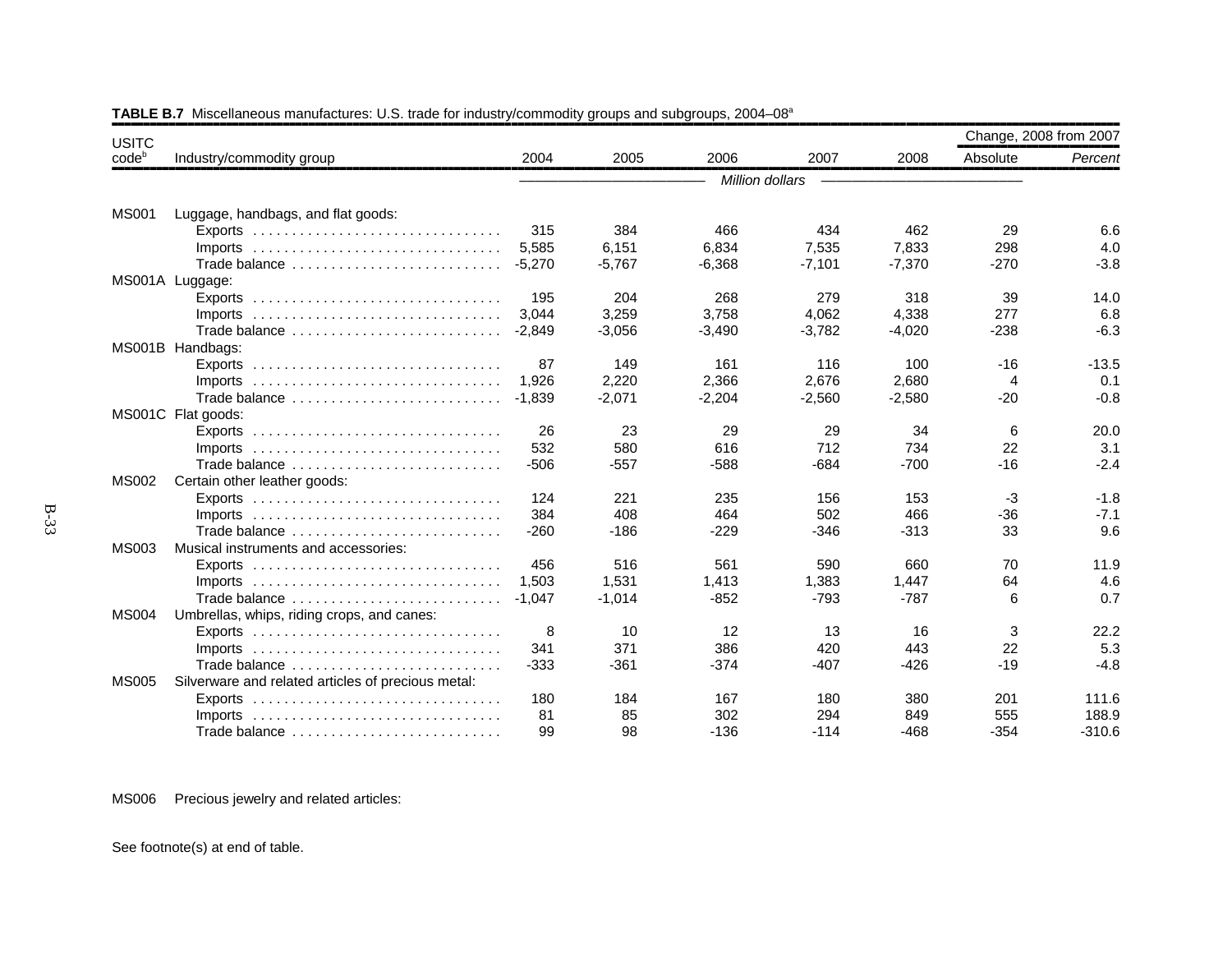| <b>USITC</b> |                                                                                 |          |           |           |                 |           | Change, 2008 from 2007 |         |
|--------------|---------------------------------------------------------------------------------|----------|-----------|-----------|-----------------|-----------|------------------------|---------|
| $code^b$     | Industry/commodity group                                                        | 2004     | 2005      | 2006      | 2007            | 2008      | Absolute               | Percent |
|              |                                                                                 |          |           |           | Million dollars |           |                        |         |
|              |                                                                                 | 2.270    | 2.721     | 3,694     | 4,193           | 4,266     | 73                     | 1.7     |
|              | $Imports$                                                                       | 7.492    | 8,359     | 9,553     | 9,463           | 7,322     | $-2,141$               | $-22.6$ |
|              | Trade balance                                                                   | $-5.222$ | $-5,638$  | $-5,858$  | $-5,271$        | $-3,057$  | 2,214                  | 42.0    |
| <b>MS007</b> | Costume jewelry and related articles:                                           |          |           |           |                 |           |                        |         |
|              |                                                                                 | 109      | 126       | 166       | 161             | 187       | 26                     | 16.2    |
|              | $Imports$                                                                       | 947      | 1,214     | 1,317     | 1,410           | 1,400     | $-10$                  | $-0.7$  |
|              | Trade balance                                                                   | $-838$   | $-1,088$  | $-1,151$  | $-1,249$        | $-1,213$  | 37                     | 2.9     |
| <b>MS008</b> | Bicycles and certain parts:                                                     |          |           |           |                 |           |                        |         |
|              |                                                                                 | 266      | 288       | 300       | 361             | 363       | 2                      | 0.5     |
|              | $Imports$                                                                       | 1.260    | 1,434     | 1.342     | 1,454           | 1.732     | 278                    | 19.1    |
|              | Trade balance                                                                   | $-994$   | $-1,146$  | $-1,041$  | $-1,093$        | $-1,370$  | $-277$                 | $-25.3$ |
| <b>MS009</b> | Furniture:                                                                      |          |           |           |                 |           |                        |         |
|              |                                                                                 | 2.787    | 3,020     | 3,354     | 3,691           | 4,229     | 538                    | 14.6    |
|              |                                                                                 | 21.819   | 24,296    | 26,078    | 26,731          | 25,285    | $-1,446$               | $-5.4$  |
|              | Trade balance  - 19,031                                                         |          | $-21,276$ | $-22.724$ | $-23,041$       | $-21,057$ | 1,984                  | 8.6     |
| <b>MS010</b> | Writing instruments and related articles:                                       |          |           |           |                 |           |                        |         |
|              |                                                                                 | 228      | 210       | 209       | 203             | 191       | $-12$                  | $-5.7$  |
|              | $Imports$                                                                       | 1,215    | 1,225     | 1,335     | 1,455           | 1,296     | $-159$                 | $-10.9$ |
|              | Trade balance                                                                   | $-986$   | $-1,015$  | $-1,125$  | $-1,252$        | $-1,105$  | 148                    | 11.8    |
| <b>MS011</b> | Lamps and lighting fittings:                                                    |          |           |           |                 |           |                        |         |
|              | Exports $\ldots \ldots \ldots \ldots \ldots \ldots \ldots \ldots \ldots \ldots$ | 677      | 742       | 825       | 945             | 1,073     | 128                    | 13.6    |
|              |                                                                                 | 5.319    | 5.831     | 6.180     | 6,211           | 5.988     | $-224$                 | $-3.6$  |
|              | Trade balance                                                                   | $-4.641$ | $-5,089$  | $-5,356$  | $-5,266$        | $-4,914$  | 352                    | 6.7     |
| <b>MS012</b> | Prefabricated buildings:                                                        |          |           |           |                 |           |                        |         |
|              | $Exports$                                                                       | 353      | 447       | 476       | 561             | 821       | 260                    | 46.2    |
|              | Imports $\ldots \ldots \ldots \ldots \ldots \ldots \ldots \ldots \ldots \ldots$ | 403      | 427       | 417       | 408             | 335       | $-73$                  | $-17.8$ |
|              | Trade balance                                                                   | $-50$    | 21        | 59        | 153             | 486       | 332                    | 217.0   |
| <b>MS013</b> | Toys and games:                                                                 |          |           |           |                 |           |                        |         |
|              |                                                                                 | 1.523    | 1,834     | 2,172     | 2,948           | 2,539     | $-409$                 | $-13.9$ |
|              | $Imports$                                                                       | 15.052   | 17,069    | 17,840    | 22,778          | 23,809    | 1,032                  | 4.5     |
|              |                                                                                 |          | $-15,235$ | $-15,668$ | $-19,830$       | $-21,271$ | $-1,441$               | $-7.3$  |

TABLE B.7 Miscellaneous manufactures: U.S. trade for industry/commodity groups and subgroups, 2004–08<sup>a</sup>—*Continued*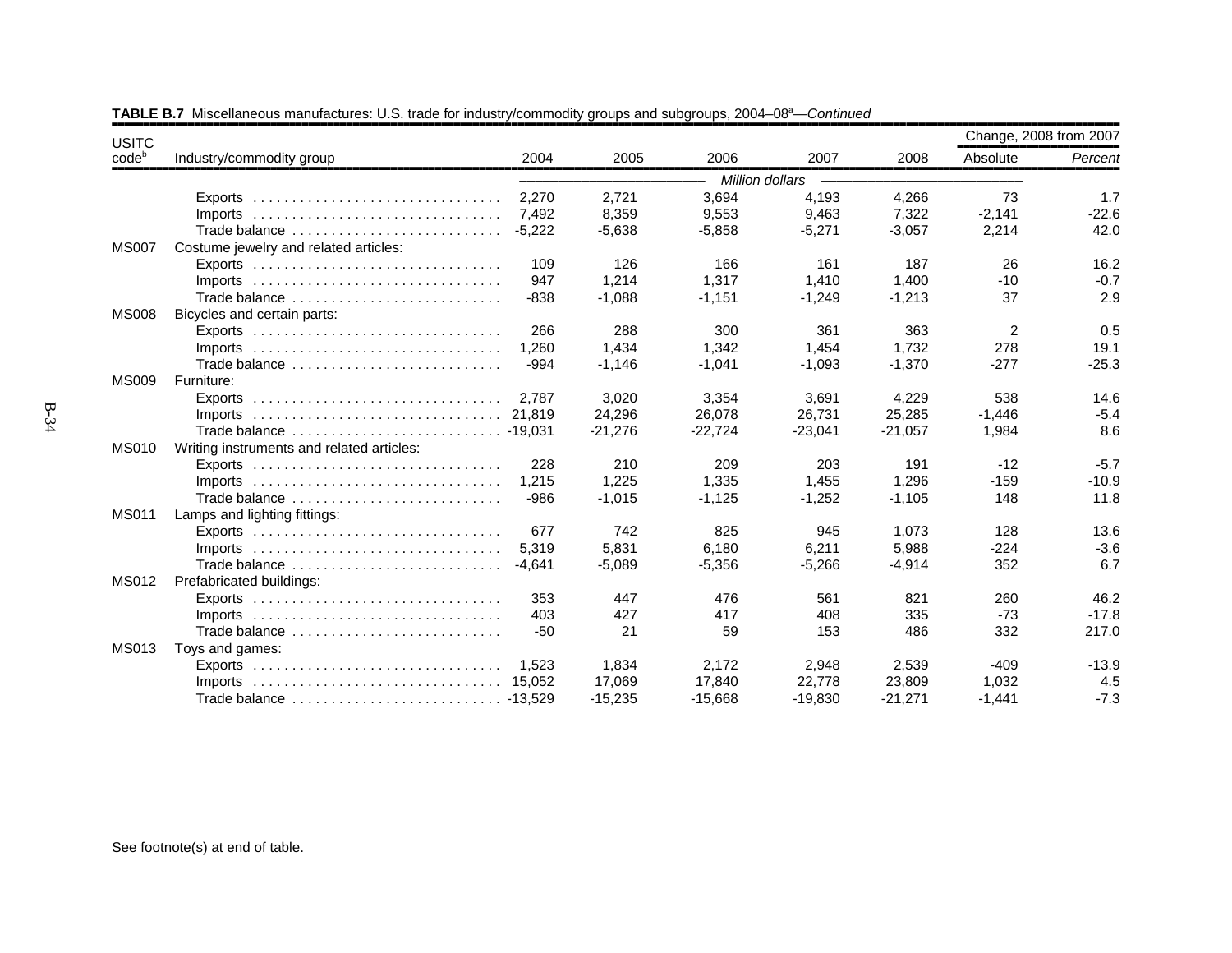| <b>USITC</b>      |                                                                                 |          |          |                 |          |          | Change, 2008 from 2007 |         |
|-------------------|---------------------------------------------------------------------------------|----------|----------|-----------------|----------|----------|------------------------|---------|
| code <sup>b</sup> | Industry/commodity group                                                        | 2004     | 2005     | 2006            | 2007     | 2008     | Absolute               | Percent |
|                   |                                                                                 |          |          | Million dollars |          |          |                        |         |
| <b>MS014</b>      | Sporting goods:                                                                 |          |          |                 |          |          |                        |         |
|                   |                                                                                 | 1,670    | 1,735    | 1,813           | 1,882    | 1,972    | 90                     | 4.8     |
|                   | $Imports$                                                                       | 4,581    | 4,978    | 5,600           | 5,847    | 5,817    | $-29$                  | $-0.5$  |
|                   | Trade balance                                                                   | $-2,911$ | $-3,243$ | $-3,787$        | $-3,965$ | $-3,845$ | 120                    | 3.0     |
| <b>MS015</b>      | Smokers' articles:                                                              |          |          |                 |          |          |                        |         |
|                   |                                                                                 | 99       | 96       | 96              | 100      | 97       | $-3$                   | $-2.8$  |
|                   |                                                                                 | 191      | 204      | 211             | 225      | 191      | $-34$                  | $-15.2$ |
|                   | Trade balance                                                                   | -93      | $-107$   | $-115$          | $-126$   | $-94$    | 31                     | 25.0    |
| <b>MS016</b>      | Brooms, brushes, and hair grooming articles:                                    |          |          |                 |          |          |                        |         |
|                   |                                                                                 | 258      | 272      | 283             | 282      | 282      | $-1$                   | $-0.3$  |
|                   | $Imports$                                                                       | 1,112    | 1,236    | 1,275           | 1,363    | 1,404    | 40                     | 3.0     |
|                   | Trade balance                                                                   | $-854$   | -964     | -992            | $-1,081$ | $-1,122$ | -41                    | $-3.8$  |
|                   | MS016A Brooms and brushes:                                                      |          |          |                 |          |          |                        |         |
|                   |                                                                                 | 239      | 253      | 265             | 263      | 261      | -2                     | $-0.7$  |
|                   |                                                                                 | 945      | 1,049    | 1,070           | 1,137    | 1,180    | 43                     | 3.8     |
|                   | Trade balance                                                                   | $-707$   | $-796$   | $-804$          | $-874$   | $-919$   | $-45$                  | $-5.2$  |
|                   | MS016B Hair grooming articles, non-electric (except<br>brushes):                |          |          |                 |          |          |                        |         |
|                   | $Exports$                                                                       | 19       | 18       | 18              | 19       | 20       | -1                     | 4.6     |
|                   | Imports $\ldots \ldots \ldots \ldots \ldots \ldots \ldots \ldots \ldots \ldots$ | 166      | 187      | 205             | 226      | 223      | $-3$                   | $-1.4$  |
|                   | Trade balance                                                                   | $-147$   | $-168$   | $-187$          | $-207$   | $-203$   | $\boldsymbol{\Lambda}$ | 1.9     |
| <b>MS017</b>      | Works of art and miscellaneous manufactured<br>goods:                           |          |          |                 |          |          |                        |         |
|                   | Exports $\ldots \ldots \ldots \ldots \ldots \ldots \ldots \ldots \ldots \ldots$ | 1.806    | 2.423    | 3.837           | 5,011    | 6.064    | 1.053                  | 21.0    |
|                   | Imports $\ldots \ldots \ldots \ldots \ldots \ldots \ldots \ldots \ldots \ldots$ | 9,662    | 9,943    | 11,228          | 13,359   | 11,849   | $-1,509$               | $-11.3$ |
|                   | Trade balance                                                                   | $-7.857$ | $-7,520$ | $-7,392$        | $-8,347$ | $-5,785$ | 2,562                  | 30.7    |
| <b>MS018</b>      | Apparel fasteners:                                                              |          |          |                 |          |          |                        |         |
|                   | Exports $\ldots \ldots \ldots \ldots \ldots \ldots \ldots \ldots \ldots \ldots$ | 158      | 145      | 154             | 147      | 127      | $-20$                  | $-13.6$ |
|                   |                                                                                 | 81       | 80       | 83              | 90       | 89       | $-1$                   | $-1.1$  |
|                   | Trade balance                                                                   | 77       | 65       | 71              | 57       | 38       | $-19$                  | $-33.4$ |
| <b>MS019</b>      | Arms, ammunition, and armored vehicles:                                         |          |          |                 |          |          |                        |         |
|                   |                                                                                 | 2,936    | 3,060    | 3,616           | 4,097    | 3,939    | -158                   | $-3.9$  |
|                   | Imports $\ldots \ldots \ldots \ldots \ldots \ldots \ldots \ldots \ldots \ldots$ | 1.641    | 1,718    | 2,240           | 2,976    | 3,280    | 304                    | 10.2    |
|                   | Trade balance                                                                   | 1,295    | 1,342    | 1,376           | 1,121    | 659      | -462                   | $-41.2$ |
|                   |                                                                                 |          |          |                 |          |          |                        |         |
|                   | MS019A Small arms and ammunition:                                               |          |          |                 |          |          |                        |         |
|                   |                                                                                 | 777      | 823      | 905             | 1,204    | 1,116    | $-88$                  | $-7.3$  |
|                   | Imports $\ldots \ldots \ldots \ldots \ldots \ldots \ldots \ldots \ldots \ldots$ | 1,059    | 1,071    | 1,389           | 1,776    | 1,884    | 108                    | 6.1     |
|                   | Trade balance                                                                   | $-281$   | $-249$   | $-484$          | $-572$   | $-768$   | $-196$                 | $-34.2$ |

**TABLE B.7** Miscellaneous manufactures: U.S. trade for industry/commodity groups and subgroups, 2004–08a—*Continued* ,,,,,,,,,,,,,,,,,,,,,,,,,,,,,,,,,,,,,,,,,,,,,,,,,,,,,,,,,,,,,,,,,,,,,,,,,,,,,,,,,,,,,,,,,,,,,,,,,,,,,,,,,,,,,,,,,,,,,,,,,,,,,,,,,,,,,,,,,,,,,,,,,,,,,,,,,,,,,,,,

,,,,,,,,,,,,,,,,,,,,,,,,,,,,,,,,,,,,,,,,,,,,,,,,,,,,,,,,,,,,,,,,,,,,,,,,,,,,,,,,,,,,,,,,,,,,,,,,,,,,,,,,,,,,,,,,,,,,,,,,,,,,,,,,,,,,,,,,,,,,,,,,,,,,,,,,,,,,,,,,*Source*: Compiled from official statistics of the U.S. Department of Commerce.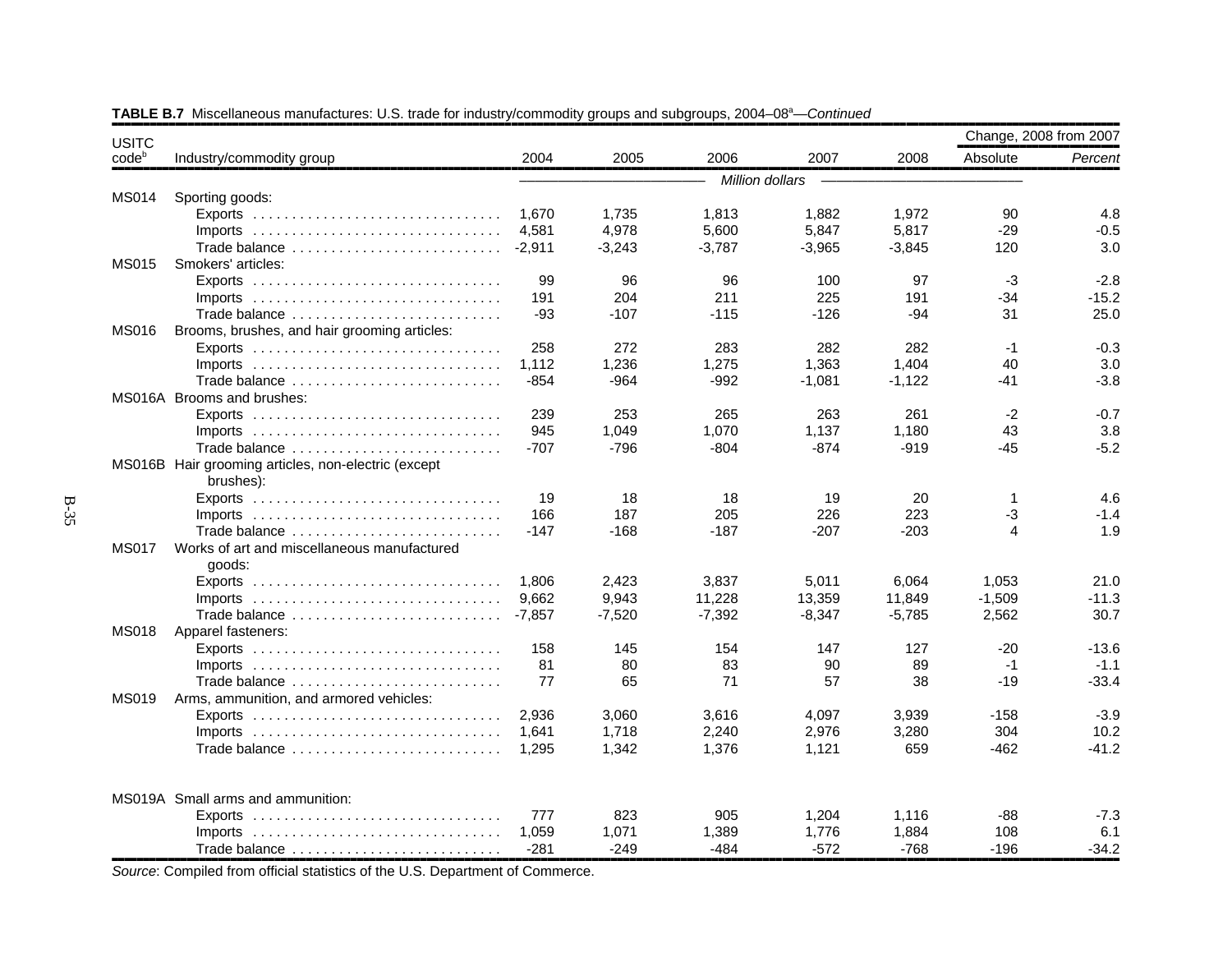| .            |                          |      |      |                 | ----------- |      |               |                     |
|--------------|--------------------------|------|------|-----------------|-------------|------|---------------|---------------------|
| <b>USITC</b> |                          |      |      |                 |             |      | $\cap$ hange. | 2007<br>$2008$ from |
| $code^c$     | Industry/commodity group | 2004 | 2005 | 2006            | 2007        | 2008 | Absolute      | 'ercent<br>-----    |
|              |                          |      |      | Million dollars |             |      |               |                     |

| TABLE B.7 Miscellaneous manufactures: U.S. trade for industry/commodity groups and subgroups, 2004-08 <sup>a</sup> -Continued |
|-------------------------------------------------------------------------------------------------------------------------------|
|-------------------------------------------------------------------------------------------------------------------------------|

*Note*: Calculations based on unrounded data.

<sup>a</sup>Import values are based on customs value; export values are based on f.a.s. value, U.S. port of export.

 $^{\rm b}$ This coding system is used by the U.S. International Trade Commission to identify major groupings and subgroupings of import and export items for trade monitoring purposes.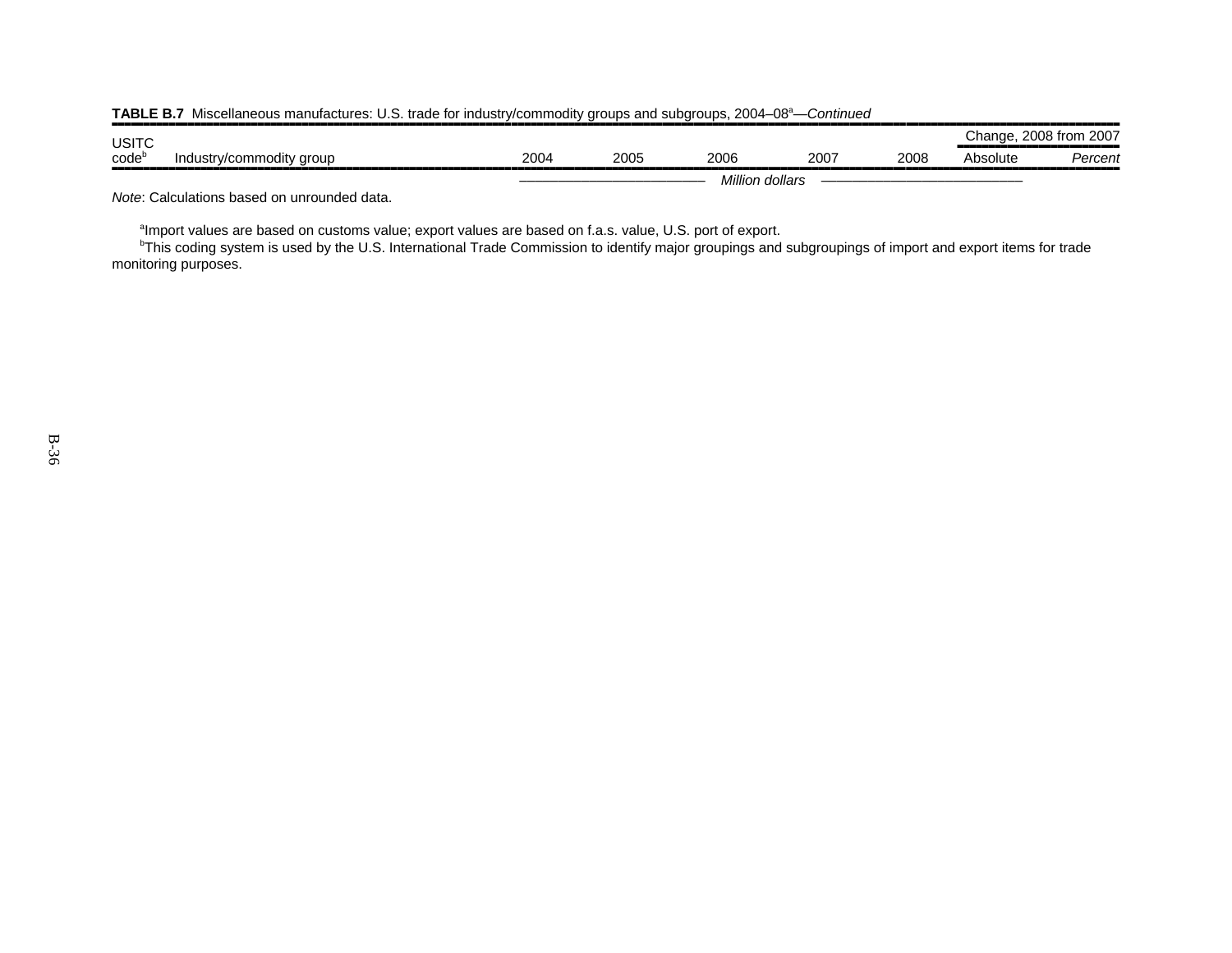| <b>USITC</b>      |                                                                                 |          |          |           |                 |           | Change, 2008 from 2007 |                |
|-------------------|---------------------------------------------------------------------------------|----------|----------|-----------|-----------------|-----------|------------------------|----------------|
| code <sup>b</sup> | Industry/commodity group                                                        | 2004     | 2005     | 2006      | 2007            | 2008      | Absolute               | Percent        |
|                   |                                                                                 |          |          |           | Million dollars |           |                        |                |
| MT001             | Pumps for liquids:                                                              |          |          |           |                 |           |                        |                |
|                   |                                                                                 | 2.725    | 2,963    | 3,565     | 4,174           | 4,937     | 763                    | 18.3           |
|                   | Imports $\ldots \ldots \ldots \ldots \ldots \ldots \ldots \ldots \ldots \ldots$ | 2,673    | 3,302    | 3,952     | 4,452           | 4,934     | 483                    | 10.8           |
|                   | Trade balance                                                                   | 51       | $-339$   | $-386$    | $-277$          | 3         | 280                    | $\binom{c}{c}$ |
| MT002             | Air-conditioning equipment and parts:                                           |          |          |           |                 |           |                        |                |
|                   |                                                                                 | 5.794    | 6.340    | 6.861     | 7,061           | 7.830     | 770                    | 10.9           |
|                   | Imports $\ldots \ldots \ldots \ldots \ldots \ldots \ldots \ldots \ldots \ldots$ | 8.533    | 9,531    | 10,748    | 11,266          | 10,859    | $-406$                 | $-3.6$         |
|                   | Trade balance                                                                   | $-2,739$ | $-3,192$ | $-3,886$  | $-4,205$        | $-3,029$  | 1,176                  | 28.0           |
| MT003             | Industrial thermal-processing equipment and                                     |          |          |           |                 |           |                        |                |
|                   | furnaces:                                                                       |          |          |           |                 |           |                        |                |
|                   |                                                                                 | 2.789    | 3,220    | 3,540     | 3,731           | 4,493     | 762                    | 20.4           |
|                   |                                                                                 | 1.880    | 2,350    | 2,853     | 3,356           | 4,094     | 738                    | 22.0           |
|                   | Trade balance                                                                   | 910      | 870      | 687       | 375             | 399       | 24                     | 6.5            |
| MT004             | Household appliances, including commercial                                      |          |          |           |                 |           |                        |                |
|                   | applications:                                                                   |          |          |           |                 |           |                        |                |
|                   |                                                                                 | 5,193    | 5,733    | 6,515     | 6,915           | 7,298     | 383                    | 5.5            |
|                   |                                                                                 |          | 14,464   | 16,574    | 17,904          | 18,350    | 447                    | 2.5            |
|                   | Trade balance                                                                   | $-7.296$ | $-8,731$ | $-10,059$ | $-10,989$       | $-11,053$ | $-64$                  | $-0.6$         |
|                   | MT004A Major household appliances and parts:                                    |          |          |           |                 |           |                        |                |
|                   | Exports $\ldots \ldots \ldots \ldots \ldots \ldots \ldots \ldots \ldots \ldots$ | 1.773    | 1,991    | 2,309     | 2,409           | 2.487     | 78                     | 3.3            |
|                   |                                                                                 | 3.440    | 4,360    | 5,684     | 6,383           | 6,440     | 57                     | 0.9            |
|                   | Trade balance                                                                   | $-1.667$ | $-2,369$ | $-3,375$  | $-3,975$        | $-3,953$  | 21                     | 0.5            |
| MT005             | Centrifuges and filtering and purifying equipment:                              |          |          |           |                 |           |                        |                |
|                   |                                                                                 | 3,277    | 3,505    | 4,060     | 4,788           | 5,290     | 502                    | 10.5           |
|                   | Imports $\ldots \ldots \ldots \ldots \ldots \ldots \ldots \ldots \ldots \ldots$ | 3,088    | 3,192    | 3,871     | 4,755           | 5,259     | 504                    | 10.6           |
|                   | Trade balance                                                                   | 189      | 313      | 189       | 33              | 31        | $-3$                   | $-7.9$         |
| MT006             | Wrapping, packaging, and can-sealing machinery:                                 |          |          |           |                 |           |                        |                |
|                   | Exports $\ldots \ldots \ldots \ldots \ldots \ldots \ldots \ldots \ldots \ldots$ | 707      | 727      | 777       | 787             | 863       | 76                     | 9.6            |
|                   |                                                                                 | 1.725    | 1.811    | 1.966     | 2,206           | 2,282     | 76                     | 3.5            |
|                   | Trade balance                                                                   | $-1.018$ | $-1,084$ | $-1,188$  | $-1,419$        | $-1,419$  | $\binom{d}{ }$         | $^{\circ}$     |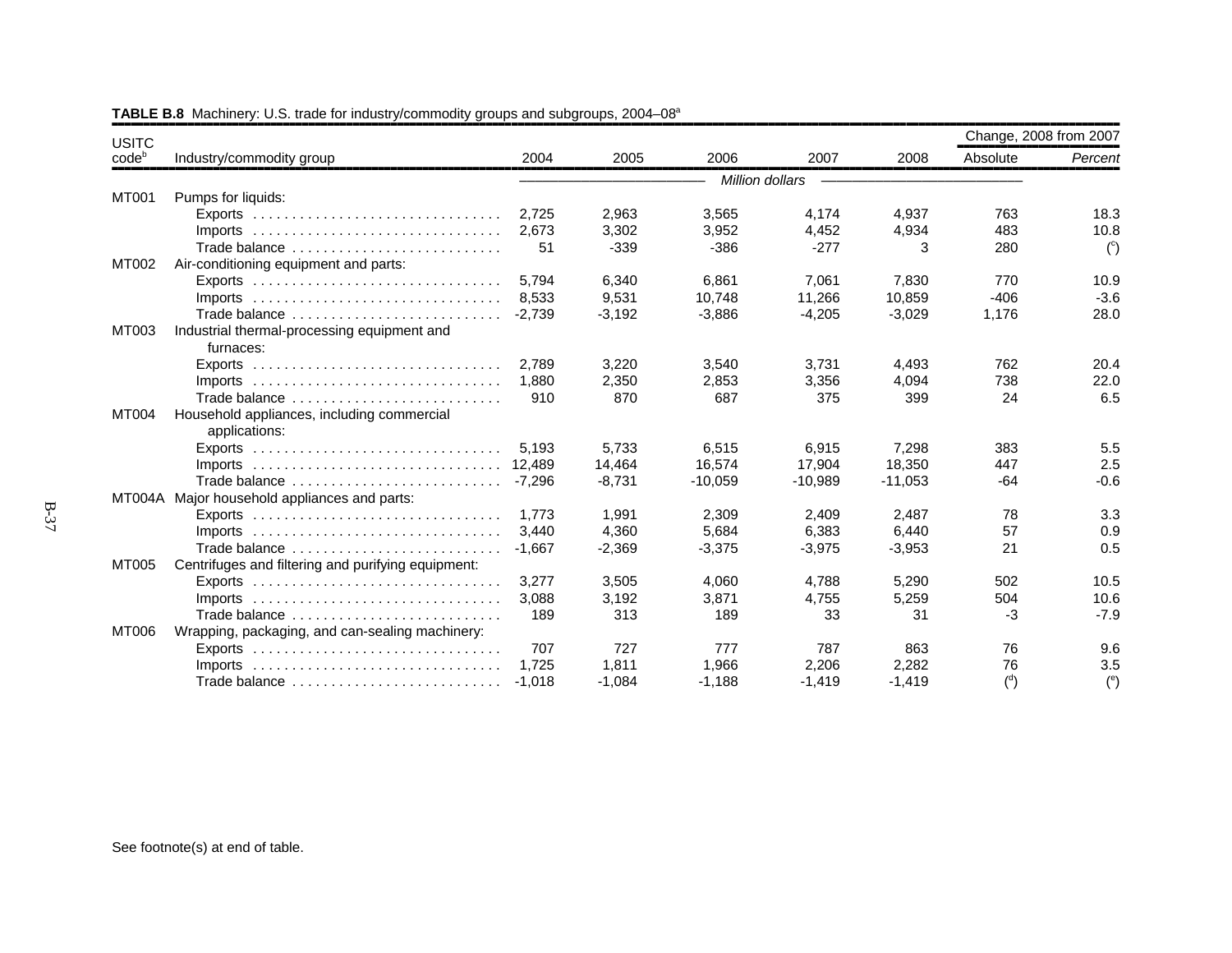| <b>USITC</b> |                                                                                 |          |          |                 |          |        | Change, 2008 from 2007 |                |
|--------------|---------------------------------------------------------------------------------|----------|----------|-----------------|----------|--------|------------------------|----------------|
| $code^b$     | Industry/commodity group                                                        | 2004     | 2005     | 2006            | 2007     | 2008   | Absolute               | Percent        |
|              |                                                                                 |          |          | Million dollars |          |        |                        |                |
| MT007        | Scales and weighing machinery:                                                  |          |          |                 |          |        |                        |                |
|              |                                                                                 | 155      | 148      | 155             | 174      | 192    | 18                     | 10.2           |
|              | Imports $\ldots \ldots \ldots \ldots \ldots \ldots \ldots \ldots \ldots \ldots$ | 525      | 577      | 604             | 639      | 594    | $-45$                  | $-7.0$         |
|              | Trade balance                                                                   | $-370$   | $-429$   | $-450$          | $-465$   | $-403$ | 62                     | 13.4           |
| <b>MT008</b> | Mineral processing machinery:                                                   |          |          |                 |          |        |                        |                |
|              | Exports $\ldots \ldots \ldots \ldots \ldots \ldots \ldots \ldots \ldots \ldots$ | 669      | 811      | 1,064           | 1,220    | 1,489  | 269                    | 22.1           |
|              | Imports $\ldots \ldots \ldots \ldots \ldots \ldots \ldots \ldots \ldots \ldots$ | 797      | 1,034    | 1,164           | 1,277    | 1,213  | $-64$                  | $-5.0$         |
|              | Trade balance                                                                   | $-128$   | $-223$   | $-100$          | $-57$    | 276    | 334                    | $\binom{c}{c}$ |
| MT009        | Farm and garden machinery and equipment:                                        |          |          |                 |          |        |                        |                |
|              |                                                                                 | 6,098    | 6,885    | 7,533           | 9,245    | 11,557 | 2,312                  | 25.0           |
|              |                                                                                 | 6.216    | 6,900    | 6,638           | 6.621    | 7.394  | 772                    | 11.7           |
|              | Trade balance                                                                   | $-117$   | $-15$    | 895             | 2,624    | 4,163  | 1,540                  | 58.7           |
| MT010        | Industrial food-processing and related machinery:                               |          |          |                 |          |        |                        |                |
|              |                                                                                 | 601      | 710      | 644             | 797      | 947    | 150                    | 18.8           |
|              | $Imports$                                                                       | 758      | 839      | 853             | 949      | 882    | $-67$                  | $-7.0$         |
|              | Trade balance                                                                   | $-157$   | $-129$   | $-209$          | $-151$   | 66     | 217                    | $\binom{c}{c}$ |
| MT011        | Pulp, paper, and paperboard machinery:                                          |          |          |                 |          |        |                        |                |
|              |                                                                                 | 662      | 660      | 712             | 769      | 829    | 59                     | 7.7            |
|              | $Imports$                                                                       | 938      | 948      | 1,086           | 1,271    | 1,200  | $-70$                  | $-5.5$         |
|              | Trade balance                                                                   | $-276$   | $-289$   | $-374$          | $-501$   | $-371$ | 130                    | 25.9           |
| MT012        | Printing and related machinery:                                                 |          |          |                 |          |        |                        |                |
|              |                                                                                 | 1.300    | 1,443    | 1,526           | 1,505    | 1,877  | 372                    | 24.8           |
|              | Imports $\ldots \ldots \ldots \ldots \ldots \ldots \ldots \ldots \ldots \ldots$ | 5,802    | 6,340    | 6,554           | 3,376    | 2,406  | $-970$                 | $-28.7$        |
|              | Trade balance                                                                   | $-4.502$ | $-4.897$ | $-5,029$        | $-1,871$ | $-529$ | 1,343                  | 71.8           |
| MT013        | Textile machinery:                                                              |          |          |                 |          |        |                        |                |
|              |                                                                                 | 897      | 991      | 1,009           | 1,018    | 880    | $-138$                 | $-13.5$        |
|              |                                                                                 | 1,410    | 1,561    | 1,264           | 1,290    | 1,313  | 23                     | 1.8            |
|              | Trade balance                                                                   | $-513$   | $-569$   | $-255$          | $-272$   | $-433$ | $-161$                 | $-58.9$        |
| MT014        | Metal rolling mills:                                                            |          |          |                 |          |        |                        |                |
|              | Exports $\ldots \ldots \ldots \ldots \ldots \ldots \ldots \ldots \ldots \ldots$ | 243      | 314      | 351             | 394      | 516    | 122                    | 30.9           |
|              | Imports $\ldots \ldots \ldots \ldots \ldots \ldots \ldots \ldots \ldots \ldots$ | 150      | 207      | 352             | 322      | 488    | 166                    | 51.4           |
|              | Trade balance                                                                   | 93       | 107      | $-1$            | 72       | 28     | $-44$                  | $-60.7$        |

B-38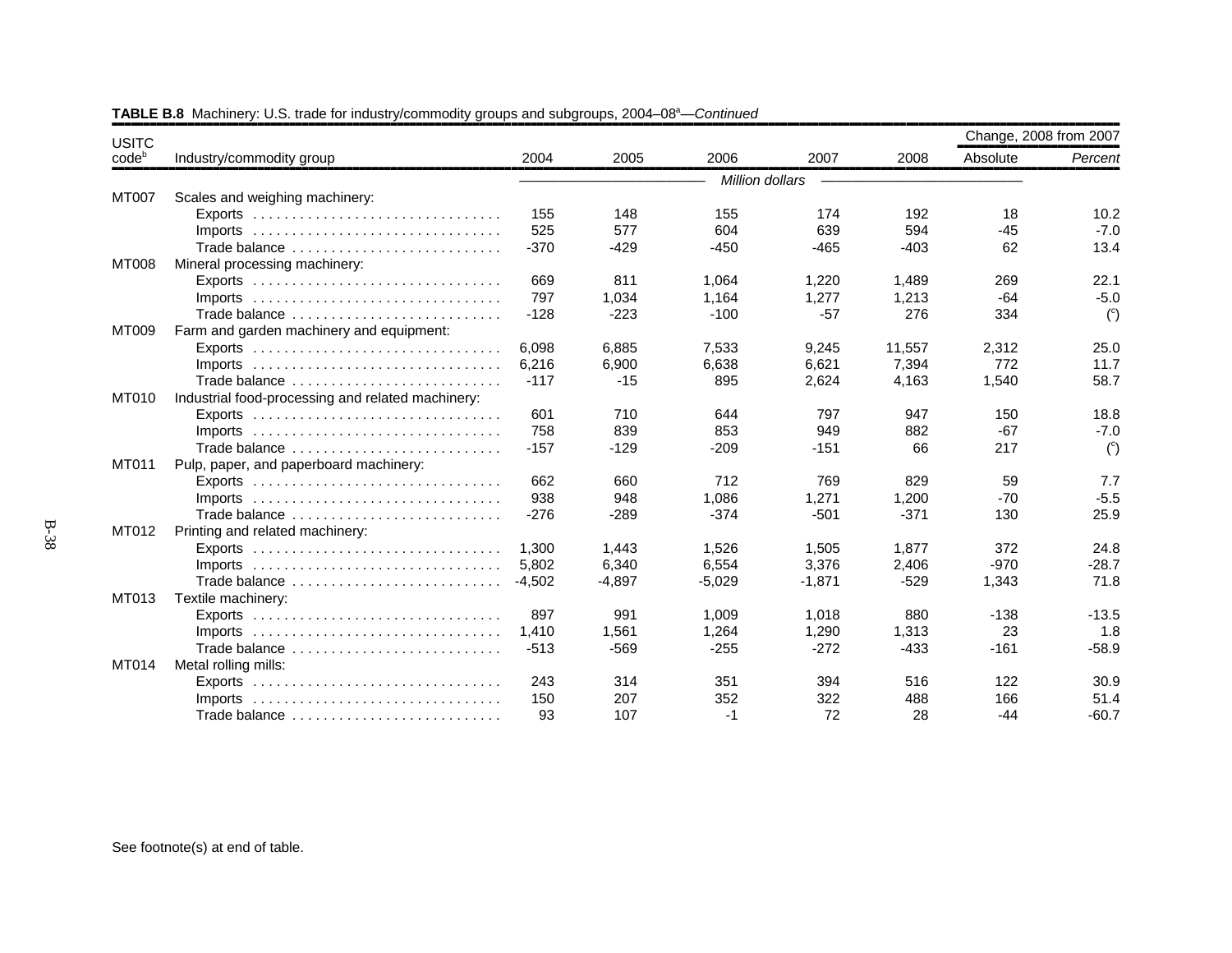| <b>USITC</b>   |                                                                                 |          |          |                 |          |          | Change, 2008 from 2007 |         |
|----------------|---------------------------------------------------------------------------------|----------|----------|-----------------|----------|----------|------------------------|---------|
| $code^{\circ}$ | Industry/commodity group                                                        | 2004     | 2005     | 2006            | 2007     | 2008     | Absolute               | Percent |
|                |                                                                                 |          |          | Million dollars |          |          |                        |         |
| MT015          | Metal cutting machine tools:                                                    |          |          |                 |          |          |                        |         |
|                |                                                                                 | 1.475    | 1,732    | 2,205           | 2,026    | 2,313    | 288                    | 14.2    |
|                | $Imports$                                                                       | 2,977    | 3,618    | 4,092           | 4,009    | 4,654    | 646                    | 16.1    |
|                | Trade balance                                                                   | $-1,502$ | $-1,886$ | $-1,887$        | $-1,983$ | $-2,341$ | $-358$                 | $-18.1$ |
| MT016          | Machine tool accessories:                                                       |          |          |                 |          |          |                        |         |
|                |                                                                                 | 275      | 305      | 304             | 403      | 435      | 32                     | 8.0     |
|                |                                                                                 | 447      | 515      | 514             | 588      | 644      | 56                     | 9.6     |
|                | Trade balance                                                                   | $-172$   | $-210$   | $-210$          | $-185$   | $-210$   | $-24$                  | $-13.2$ |
| MT017          | Metal forming machine tools:                                                    |          |          |                 |          |          |                        |         |
|                |                                                                                 | 733      | 851      | 957             | 1,015    | 1.164    | 149                    | 14.7    |
|                | Imports $\ldots \ldots \ldots \ldots \ldots \ldots \ldots \ldots \ldots \ldots$ | 1,019    | 1,196    | 1,335           | 1,315    | 1,368    | 53                     | 4.1     |
|                | Trade balance                                                                   | $-286$   | $-345$   | $-378$          | $-300$   | $-204$   | 96                     | 31.9    |
| MT018          | Non-metalworking machine tools:                                                 |          |          |                 |          |          |                        |         |
|                |                                                                                 | 1.083    | 1,110    | 1,159           | 1,011    | 885      | $-126$                 | $-12.4$ |
|                | $Imports$                                                                       | 1.626    | 1,694    | 1.776           | 1,861    | 1.674    | $-187$                 | $-10.0$ |
|                | Trade balance                                                                   | $-543$   | $-584$   | $-617$          | $-850$   | $-789$   | 61                     | 7.2     |
| MT019          | Semiconductor manufacturing equipment and                                       |          |          |                 |          |          |                        |         |
|                | robotics:                                                                       |          |          |                 |          |          |                        |         |
|                | Exports $\dots\dots\dots\dots\dots\dots\dots\dots\dots\dots\dots\dots\dots$     | 13.257   | 11,435   | 14,733          | 17,476   | 12,385   | $-5,090$               | $-29.1$ |
|                |                                                                                 | 4.151    | 4,515    | 5.612           | 8,990    | 7.966    | $-1,025$               | $-11.4$ |
|                | Trade balance                                                                   | 9,107    | 6,919    | 9,121           | 8,485    | 4,420    | $-4,065$               | $-47.9$ |
|                | MT019A Semiconductor manufacturing equipment:                                   |          |          |                 |          |          |                        |         |
|                |                                                                                 | 12.790   | 10,971   | 14,232          | 16,974   | 11,901   | $-5,074$               | $-29.9$ |
|                |                                                                                 | 3.586    | 3,857    | 4,902           | 8,397    | 7,370    | $-1,027$               | $-12.2$ |
|                | Trade balance                                                                   | 9.204    | 7,113    | 9,330           | 8,578    | 4,531    | $-4,047$               | $-47.2$ |
| MT020          | Taps, cocks, valves, and similar devices:                                       |          |          |                 |          |          |                        |         |
|                | Exports $\ldots \ldots \ldots \ldots \ldots \ldots \ldots \ldots \ldots \ldots$ | 3.685    | 4,235    | 5,010           | 5,757    | 6,427    | 669                    | 11.6    |
|                | $Imports$                                                                       | 6,738    | 7,589    | 8,942           | 9,628    | 9,760    | 132                    | 1.4     |
|                | Trade balance                                                                   | $-3,054$ | $-3,354$ | $-3,932$        | $-3,871$ | $-3,333$ | 537                    | 13.9    |
| MT021          | Mechanical power transmission equipment:                                        |          |          |                 |          |          |                        |         |
|                |                                                                                 | 1,197    | 1,398    | 1,639           | 1,847    | 2,023    | 176                    | 9.5     |
|                |                                                                                 | 2.638    | 3,252    | 3,439           | 3,850    | 4,320    | 471                    | 12.2    |
|                | Trade balance                                                                   | $-1,441$ | $-1,854$ | $-1,800$        | $-2,003$ | $-2,297$ | $-294$                 | $-14.7$ |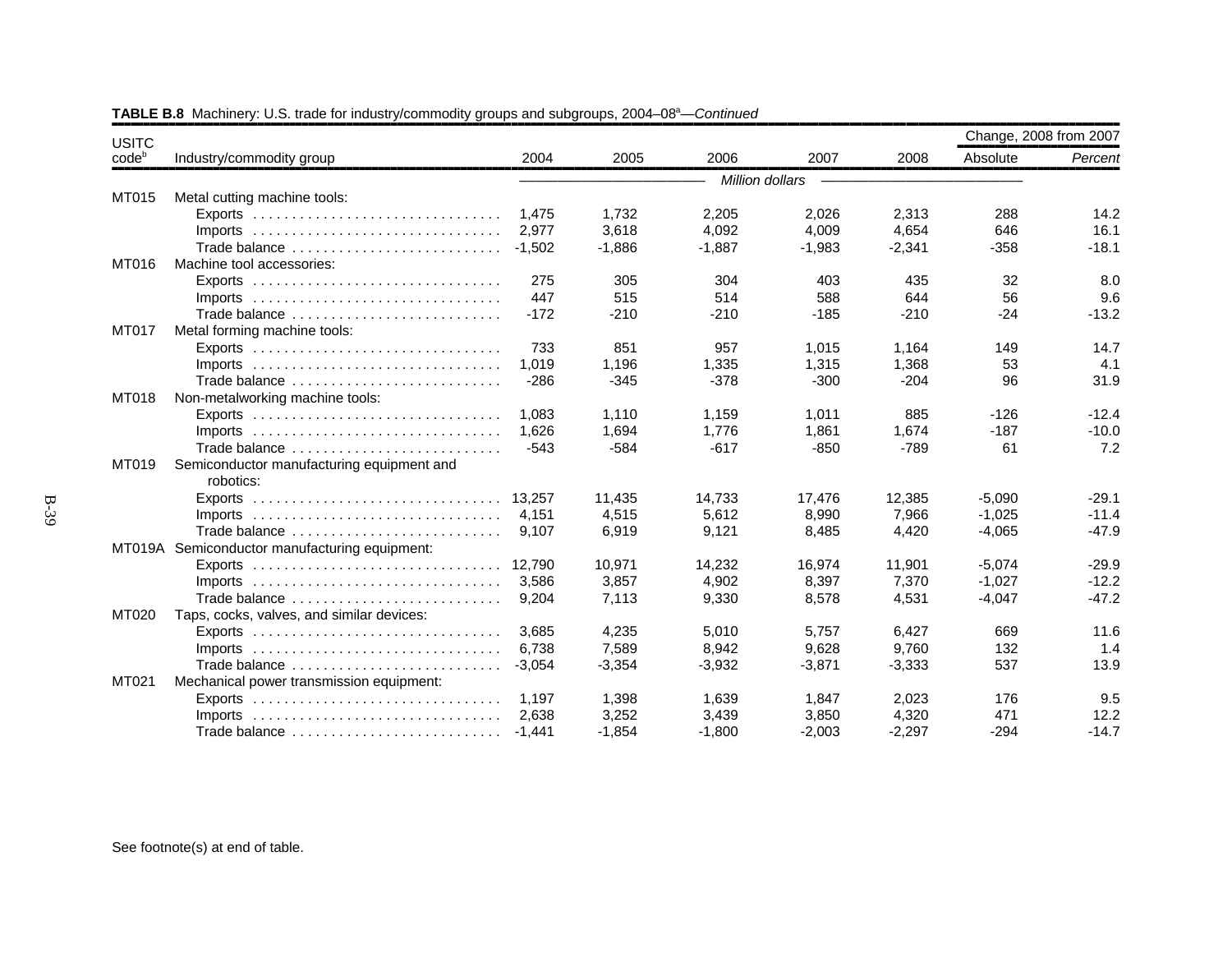| <b>USITC</b>   |                                                                                 |          |          |                 |          |          | Change, 2008 from 2007 |                      |
|----------------|---------------------------------------------------------------------------------|----------|----------|-----------------|----------|----------|------------------------|----------------------|
| $code^{\circ}$ | Industry/commodity group                                                        | 2004     | 2005     | 2006            | 2007     | 2008     | Absolute               | Percent              |
|                |                                                                                 |          |          | Million dollars |          |          |                        |                      |
| MT022          | Boilers, turbines, and related machinery:                                       |          |          |                 |          |          |                        |                      |
|                |                                                                                 | 909      | 1,124    | 1,130           | 1,235    | 1,522    | 287                    | 23.2                 |
|                | $Imports$                                                                       | 839      | 1,098    | 1,001           | 1.542    | 1.773    | 231                    | 15.0                 |
|                | Trade balance                                                                   | 70       | 26       | 129             | $-306$   | $-250$   | 56                     | 18.3                 |
| MT023          | Electric motors, generators, and related equipment:                             |          |          |                 |          |          |                        |                      |
|                |                                                                                 | 4.673    | 5,114    | 5,997           | 6,685    | 8,128    | 1,444                  | 21.6                 |
|                | Imports $\ldots \ldots \ldots \ldots \ldots \ldots \ldots \ldots \ldots \ldots$ | 7.020    | 8,533    | 10,305          | 12,358   | 12,888   | 530                    | 4.3                  |
|                | Trade balance                                                                   | $-2,346$ | $-3,420$ | $-4,309$        | $-5,673$ | $-4,760$ | 914                    | 16.1                 |
| MT024          | Electrical transformers, static converters, and<br>inductors:                   |          |          |                 |          |          |                        |                      |
|                | $Exports$                                                                       | 1.805    | 1.895    | 2,380           | 2,743    | 2,835    | 92                     | 3.4                  |
|                | Imports $\ldots \ldots \ldots \ldots \ldots \ldots \ldots \ldots \ldots \ldots$ | 5.496    | 5,973    | 6,989           | 8,179    | 8,891    | 712                    | 8.7                  |
|                | Trade balance                                                                   | $-3,692$ | $-4,078$ | $-4,608$        | $-5,436$ | $-6,056$ | $-620$                 | $-11.4$              |
| MT025          | Portable electric handtools:                                                    |          |          |                 |          |          |                        |                      |
|                | Exports $\ldots \ldots \ldots \ldots \ldots \ldots \ldots \ldots \ldots \ldots$ | 180      | 185      | 165             | 153      | 139      | $-14$                  | $-9.0$               |
|                |                                                                                 | 2.122    | 2.424    | 2.478           | 2,473    | 2.349    | $-124$                 | $-5.0$               |
|                | Trade balance                                                                   | $-1.942$ | $-2,239$ | $-2,313$        | $-2,320$ | $-2,210$ | 110                    | 4.7                  |
| MT026          | Nonelectrically powered handtools:                                              |          |          |                 |          |          |                        |                      |
|                |                                                                                 | 907      | 1,264    | 1,148           | 1,085    | 1,105    | 20                     | 1.8                  |
|                |                                                                                 | 1.235    | 1,396    | 1,513           | 1,433    | 1,355    | $-78$                  | $-5.4$               |
|                | Trade balance                                                                   | $-328$   | $-132$   | $-365$          | $-347$   | $-250$   | 98                     | 28.2                 |
| MT027          | Electric lamps (bulbs) and portable electric lights:                            |          |          |                 |          |          |                        |                      |
|                | Exports $\ldots \ldots \ldots \ldots \ldots \ldots \ldots \ldots \ldots \ldots$ | 786      | 859      | 823             | 812      | 807      | $-5$                   | $-0.6$               |
|                | $Imports$                                                                       | 2.094    | 2.202    | 2.375           | 2.879    | 2.745    | $-134$                 | $-4.7$               |
|                | Trade balance                                                                   | $-1.309$ | $-1,342$ | $-1,552$        | $-2,068$ | $-1,938$ | 130                    | 6.3                  |
| MT028          | Welding and soldering equipment:                                                |          |          |                 |          |          |                        |                      |
|                |                                                                                 | 818      | 872      | 1,165           | 932      | 1,087    | 156                    | 16.7                 |
|                | $Imports$                                                                       | 1.088    | 1,054    | 1,353           | 950      | 951      | $\binom{d}{b}$         | $($ <sup>e</sup> $)$ |
|                | Trade balance                                                                   | $-270$   | $-182$   | $-189$          | $-19$    | 136      | 155                    | $\binom{c}{c}$       |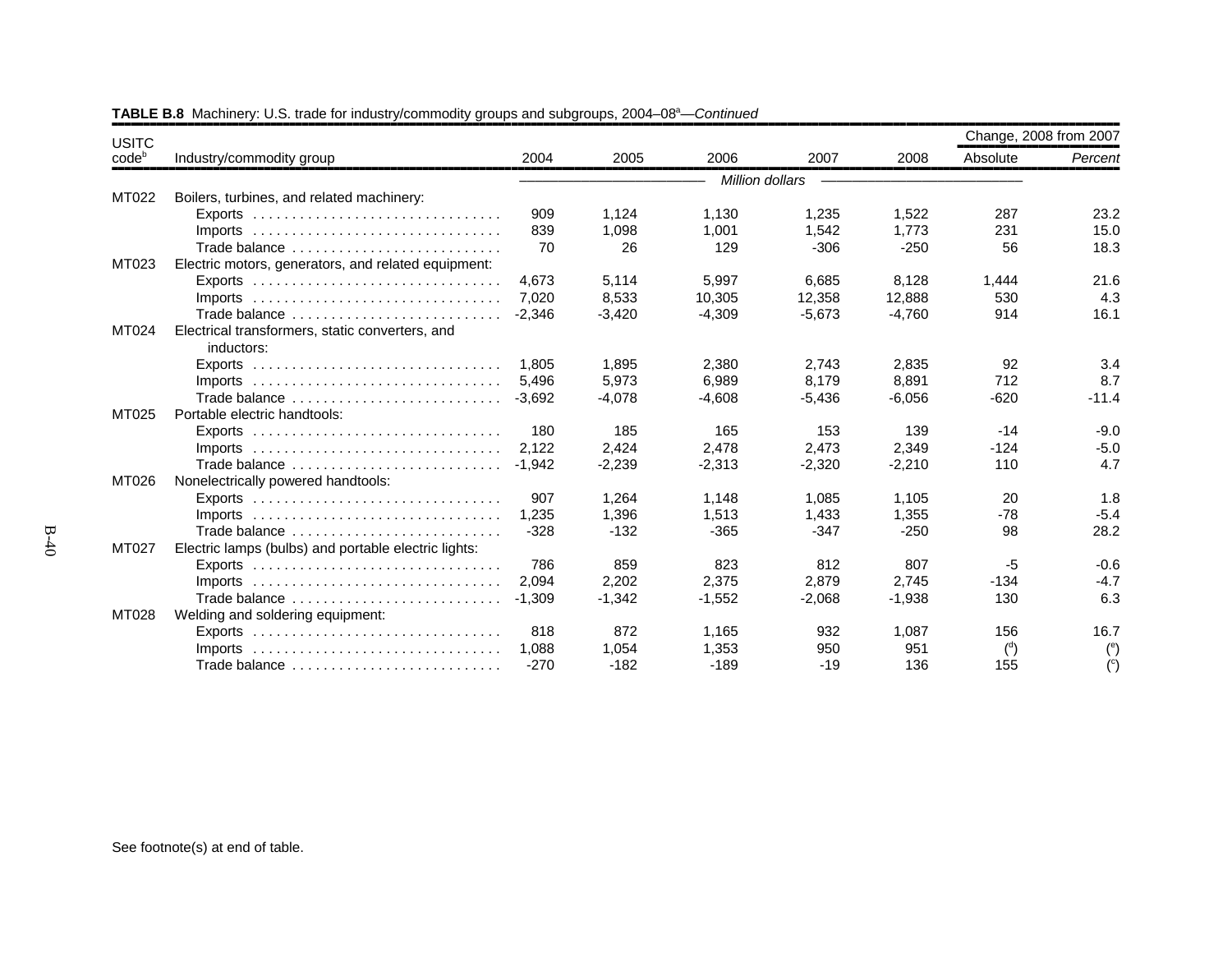| <b>USITC</b>      |                                                                                 |        |          |                 |          |          | Change, 2008 from 2007 |                |
|-------------------|---------------------------------------------------------------------------------|--------|----------|-----------------|----------|----------|------------------------|----------------|
| code <sup>b</sup> | Industry/commodity group                                                        | 2004   | 2005     | 2006            | 2007     | 2008     | Absolute               | Percent        |
|                   |                                                                                 |        |          | Million dollars |          |          |                        |                |
| MT029             | Nonautomotive insulated electrical wire and<br>related products:                |        |          |                 |          |          |                        |                |
|                   |                                                                                 | 2.936  | 3,202    | 4.110           | 4.586    | 4.733    | 147                    | 3.2            |
|                   |                                                                                 | 3.903  | 4.693    | 6.071           | 6.640    | 6.463    | -176                   | $-2.7$         |
|                   | Trade balance                                                                   | -966   | $-1.491$ | $-1.961$        | $-2,054$ | $-1.730$ | 324                    | 15.8           |
| MT030             | Miscellaneous machinery:                                                        |        |          |                 |          |          |                        |                |
|                   |                                                                                 | 7.434  | 8,299    | 9,509           | 8.982    | 10.805   | 1.823                  | 20.3           |
|                   |                                                                                 | 8.058  | 9,343    | 10.527          | 9.474    | 10.284   | 810                    | 8.5            |
|                   | Trade balance                                                                   | $-624$ | $-1.044$ | $-1.017$        | $-492$   | 521      | 1.013                  | $\binom{c}{ }$ |
| MT031             | Molds and molding machinery:                                                    |        |          |                 |          |          |                        |                |
|                   | Exports $\ldots \ldots \ldots \ldots \ldots \ldots \ldots \ldots \ldots \ldots$ | 1.833  | 2.074    | 2.136           | 1.965    | 2.076    | 111                    | 5.6            |
|                   |                                                                                 | 3.525  | 4.035    | 4.290           | 3.280    | 3.205    | $-74$                  | $-2.3$         |
|                   | Trade balance                                                                   | -1.691 | $-1.960$ | $-2,153$        | $-1.315$ | $-1,130$ | 185                    | 14.1           |

*Source*: Compiled from official statistics of the U.S. Department of Commerce.

*Note*: Calculations based on unrounded data.

<sup>a</sup>Import values are based on customs value; export values are based on f.a.s. value, U.S. port of export.

<sup>b</sup>This coding system is used by the U.S. International Trade Commission to identify major groupings and subgroupings of import and export items for trade monitoring purposes.

cNot meaningful for purposes of comparison.  $d$ Less than  $$500,000$ . eLess than 0.05 percent.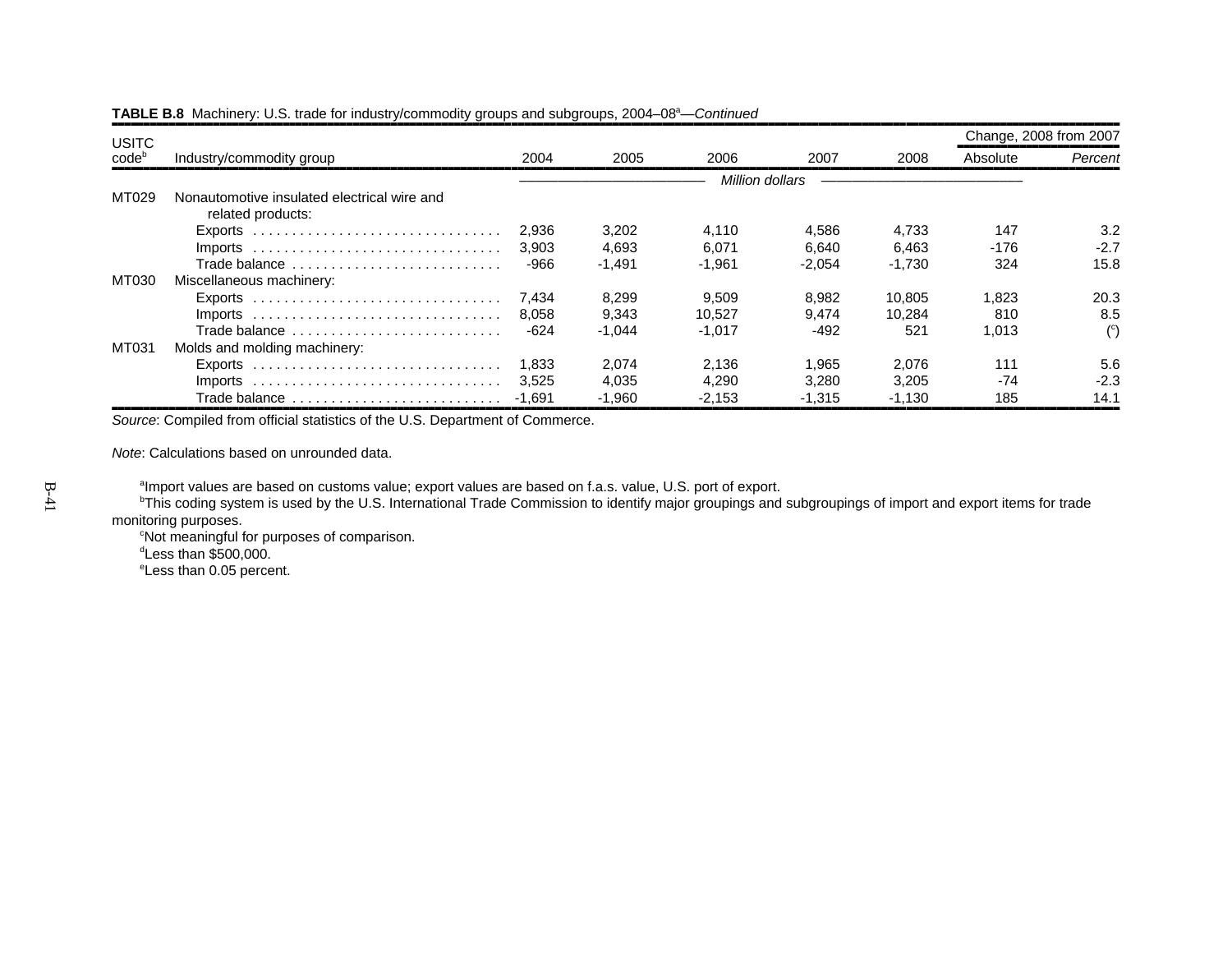| <b>USITC</b>      |                                                                                 |          |          |                 |          |          | Change, 2008 from 2007 |          |
|-------------------|---------------------------------------------------------------------------------|----------|----------|-----------------|----------|----------|------------------------|----------|
| code <sup>b</sup> | Industry/commodity group                                                        | 2004     | 2005     | 2006            | 2007     | 2008     | Absolute               | Percent  |
|                   |                                                                                 |          |          | Million dollars |          |          |                        |          |
| <b>TE001</b>      | Aircraft engines and gas turbines:                                              |          |          |                 |          |          |                        |          |
|                   |                                                                                 | 17.706   | 20,771   | 21,631          | 25,780   | 28,638   | 2,858                  | 11.1     |
|                   | Imports $\ldots \ldots \ldots \ldots \ldots \ldots \ldots \ldots \ldots \ldots$ | 9.642    | 11,243   | 12,816          | 14,898   | 16,444   | 1,546                  | 10.4     |
|                   | Trade balance                                                                   | 8,064    | 9,528    | 8,815           | 10,882   | 12,194   | 1,312                  | 12.1     |
| <b>TE002</b>      | Internal combustion piston engines, other than for<br>aircraft:                 |          |          |                 |          |          |                        |          |
|                   |                                                                                 | 13.444   | 14,969   | 15,930          | 17,039   | 16,984   | $-55$                  | $-0.3$   |
|                   |                                                                                 |          | 21,035   | 20.617          | 19,930   | 18.738   | $-1,191$               | $-6.0$   |
|                   | Trade balance                                                                   | $-5.238$ | $-6,065$ | $-4,688$        | $-2,891$ | $-1,754$ | 1,136                  | 39.3     |
| <b>TE003</b>      | Forklift trucks and similar industrial vehicles:                                |          |          |                 |          |          |                        |          |
|                   |                                                                                 | 1.324    | 1.760    | 2.172           | 2,939    | 3.333    | 394                    | 13.4     |
|                   |                                                                                 | 1.853    | 2,435    | 2,717           | 2,581    | 2,442    | $-139$                 | $-5.4$   |
|                   | Trade balance                                                                   | $-528$   | $-675$   | $-545$          | 358      | 891      | 533                    | 148.7    |
| <b>TE004</b>      | Construction and mining equipment:                                              |          |          |                 |          |          |                        |          |
|                   |                                                                                 | 11.794   | 15,584   | 18.590          | 23.371   | 28.500   | 5,129                  | 21.9     |
|                   |                                                                                 | 8.959    | 11,780   | 13,670          | 12,069   | 11,829   | $-240$                 | $-2.0$   |
|                   | Trade balance                                                                   | 2,835    | 3,804    | 4,920           | 11,302   | 16,671   | 5,369                  | 47.5     |
| <b>TE005</b>      | Ball and rollers bearings:                                                      |          |          |                 |          |          |                        |          |
|                   | Exports $\ldots \ldots \ldots \ldots \ldots \ldots \ldots \ldots \ldots \ldots$ | 1.494    | 1,638    | 1,841           | 1,992    | 2,223    | 230                    | 11.6     |
|                   | Imports $\ldots \ldots \ldots \ldots \ldots \ldots \ldots \ldots \ldots \ldots$ | 2.052    | 2,351    | 2,429           | 2,492    | 2,800    | 308                    | 12.3     |
|                   | Trade balance                                                                   | $-558$   | $-712$   | $-589$          | $-500$   | $-577$   | $-77$                  | $-15.5$  |
| <b>TE006</b>      | Primary cells and batteries and electric storage                                |          |          |                 |          |          |                        |          |
|                   | batteries:                                                                      |          |          |                 |          |          |                        |          |
|                   | Exports $\ldots \ldots \ldots \ldots \ldots \ldots \ldots \ldots \ldots$        | 1.977    | 2,272    | 2,801           | 2,948    | 2,716    | $-231$                 | $-7.8$   |
|                   | $Imports$                                                                       | 2.620    | 2.841    | 3.075           | 3,255    | 3,628    | 372                    | 11.4     |
|                   | Trade balance                                                                   | $-642$   | $-570$   | $-274$          | $-308$   | $-912$   | $-604$                 | $-196.3$ |
| <b>TE007</b>      | Ignition, starting, lighting, and other electrical<br>equipment:                |          |          |                 |          |          |                        |          |
|                   | Exports $\ldots \ldots \ldots \ldots \ldots \ldots \ldots \ldots \ldots \ldots$ | 1.773    | 1.844    | 1,880           | 2,040    | 2,115    | 75                     | 3.7      |
|                   |                                                                                 | 4.371    | 4,813    | 5,122           | 5,546    | 5,319    | $-227$                 | $-4.1$   |
|                   | Trade balance                                                                   | $-2,598$ | $-2,969$ | $-3,242$        | $-3,506$ | $-3,204$ | 302                    | 8.6      |

## **TABLE B.9** Transportation equipment: U.S. trade for industry/commodity groups and subgroups, 2004–08<sup>a</sup>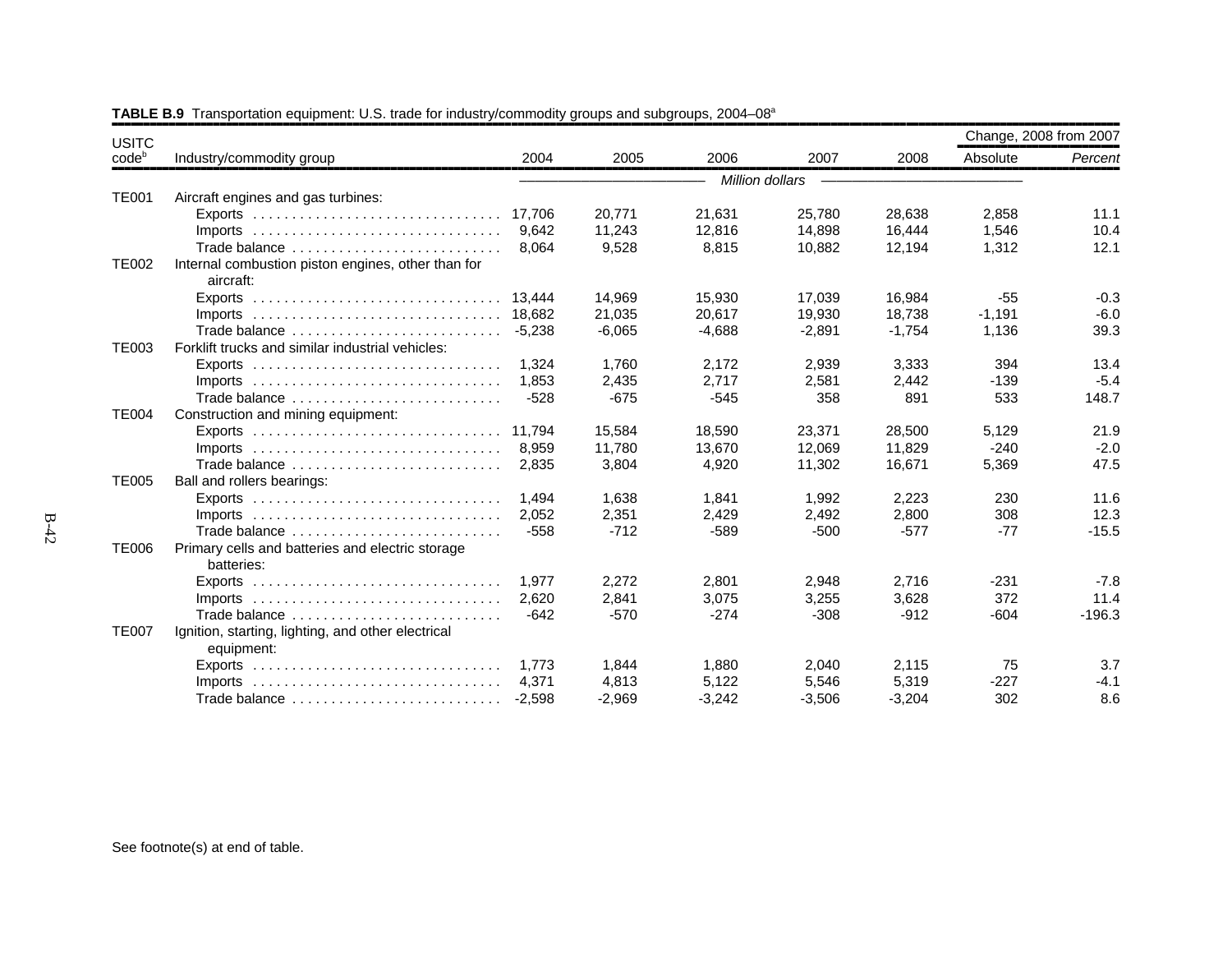| <b>USITC</b>   |                                                                                 |          |            |            |                 |           | Change, 2008 from 2007 |         |
|----------------|---------------------------------------------------------------------------------|----------|------------|------------|-----------------|-----------|------------------------|---------|
| $code^{\circ}$ | Industry/commodity group                                                        | 2004     | 2005       | 2006       | 2007            | 2008      | Absolute               | Percent |
|                |                                                                                 |          |            |            | Million dollars |           |                        |         |
| <b>TE008</b>   | Rail locomotive and rolling stock:                                              |          |            |            |                 |           |                        |         |
|                |                                                                                 | 1,649    | 2,124      | 2,600      | 2,663           | 2,935     | 272                    | 10.2    |
|                | $Imports$                                                                       | 1.282    | 1,516      | 1.742      | 1,668           | 1,803     | 135                    | 8.1     |
|                | Trade balance                                                                   | 368      | 607        | 858        | 995             | 1.132     | 137                    | 13.8    |
| <b>TE009</b>   | Motor vehicles:                                                                 |          |            |            |                 |           |                        |         |
|                |                                                                                 |          | 35,312     | 44,437     | 52,739          | 56,898    | 4,159                  | 7.9     |
|                |                                                                                 |          | 146,308    | 159,537    | 158,895         | 142,541   | $-16,354$              | $-10.3$ |
|                | Trade balance 112,388                                                           |          | $-110,996$ | $-115,100$ | $-106, 155$     | $-85,642$ | 20,513                 | 19.3    |
| <b>TE010</b>   | Certain motor-vehicle parts:                                                    |          |            |            |                 |           |                        |         |
|                |                                                                                 |          | 31,524     | 33,346     | 34,052          | 30,985    | $-3,067$               | $-9.0$  |
|                |                                                                                 |          | 50,998     | 53,307     | 55,619          | 49,190    | $-6,429$               | $-11.6$ |
|                |                                                                                 |          | $-19,474$  | $-19,961$  | $-21,567$       | $-18,205$ | 3,362                  | 15.6    |
| <b>TE011</b>   | Powersport vehicles:                                                            |          |            |            |                 |           |                        |         |
|                | $Exports$                                                                       | 1.848    | 2,221      | 2,535      | 3,375           | 4,185     | 810                    | 24.0    |
|                | $Imports$                                                                       | 5,140    | 5,781      | 5,870      | 5,208           | 5,343     | 135                    | 2.6     |
|                | Trade balance                                                                   | $-3,292$ | $-3,560$   | $-3,335$   | $-1,833$        | $-1,157$  | 676                    | 36.9    |
|                | TE011A Motorcycles and mopeds:                                                  |          |            |            |                 |           |                        |         |
|                |                                                                                 | 917      | 983        | 1,252      | 1,589           | 1,875     | 286                    | 18.0    |
|                | $Imports$                                                                       | 3,809    | 4,277      | 4,449      | 3,903           | 3,921     | 18                     | 0.5     |
|                | Trade balance                                                                   | $-2.891$ | $-3,293$   | $-3,197$   | $-2,314$        | $-2,046$  | 268                    | 11.6    |
| <b>TE012</b>   | Trailers, semi-trailers, and parts:                                             |          |            |            |                 |           |                        |         |
|                |                                                                                 | 1.462    | 1,945      | 2,464      | 2,781           | 2.820     | 39                     | 1.4     |
|                | $Imports$                                                                       | 1,226    | 1,595      | 1,778      | 1,648           | 1,387     | $-261$                 | $-15.8$ |
|                | Trade balance                                                                   | 236      | 350        | 686        | 1,133           | 1,432     | 299                    | 26.4    |
| <b>TE013</b>   | Aircraft, spacecraft, and related equipment:                                    |          |            |            |                 |           |                        |         |
|                |                                                                                 | 40.076   | 47,981     | 64,374     | 73,406          | 69,516    | $-3,890$               | $-5.3$  |
|                | Imports $\ldots \ldots \ldots \ldots \ldots \ldots \ldots \ldots \ldots \ldots$ | 16.485   | 16,475     | 17,557     | 21,835          | 21,539    | $-296$                 | $-1.4$  |
|                | Trade balance                                                                   | 23,592   | 31,506     | 46,817     | 51,571          | 47,977    | $-3,594$               | $-7.0$  |
| <b>TE014</b>   | Ships, tugs, pleasure boats, and similar vessels:                               |          |            |            |                 |           |                        |         |
|                | $Exports$                                                                       | 1,659    | 1,950      | 2,601      | 3,096           | 3,155     | 59                     | 1.9     |
|                | $Imports$                                                                       | 1.888    | 2,350      | 2.146      | 2,084           | 1.862     | $-222$                 | $-10.6$ |
|                | Trade balance                                                                   | $-229$   | $-400$     | 454        | 1,013           | 1,293     | 280                    | 27.7    |

**TABLE B.9** Transportation equipment: U.S. trade for industry/commodity groups and subgroups, 2004–08<sup>a</sup>—*Continued*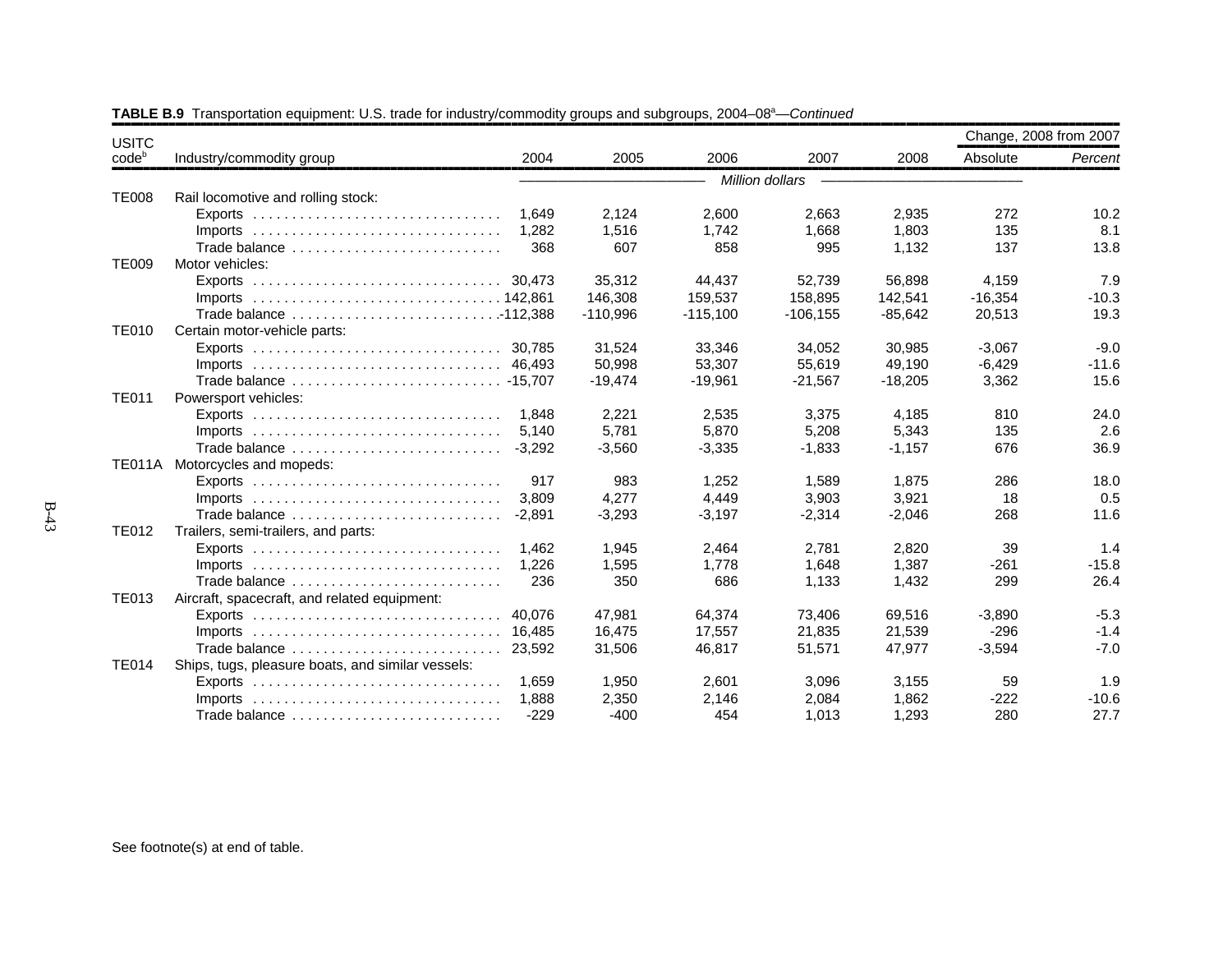| <b>USITC</b> |                                                                           |        |        |                 |        |          |          | Change, 2008 from 2007 |  |
|--------------|---------------------------------------------------------------------------|--------|--------|-----------------|--------|----------|----------|------------------------|--|
| codeb        | Industry/commodity group                                                  | 2004   | 2005   | 2006            | 2007   | 2008     | Absolute | Percent                |  |
|              |                                                                           |        |        | Million dollars |        |          |          |                        |  |
| <b>TE015</b> | Motors and engines, except internal combustion,<br>aircraft, or electric: |        |        |                 |        |          |          |                        |  |
|              |                                                                           | 668    | 837    | 1.124           | 1.198  | 1,409    | 210      | 17.5                   |  |
|              | $Imports$                                                                 | 1.066  | 1.360  | 1.594           | 2.195  | 3.370    | 1.175    | 53.5                   |  |
|              | Trade balance $\ldots \ldots \ldots \ldots \ldots \ldots \ldots \ldots$   | $-399$ | $-523$ | -470            | $-997$ | $-1.962$ | $-965$   | $-96.8$                |  |

### **TABLE B.9** Transportation equipment: U.S. trade for industry/commodity groups and subgroups, 2004–08<sup>a</sup>—*Continued*

*Source*: Compiled from official statistics of the U.S. Department of Commerce.

*Note*: Calculations based on unrounded data.

<sup>a</sup>Import values are based on customs value; export values are based on f.a.s. value, U.S. port of export.

<sup>b</sup>This coding system is used by the U.S. International Trade Commission to identify major groupings and subgroupings of import and export items for trade monitoring purposes.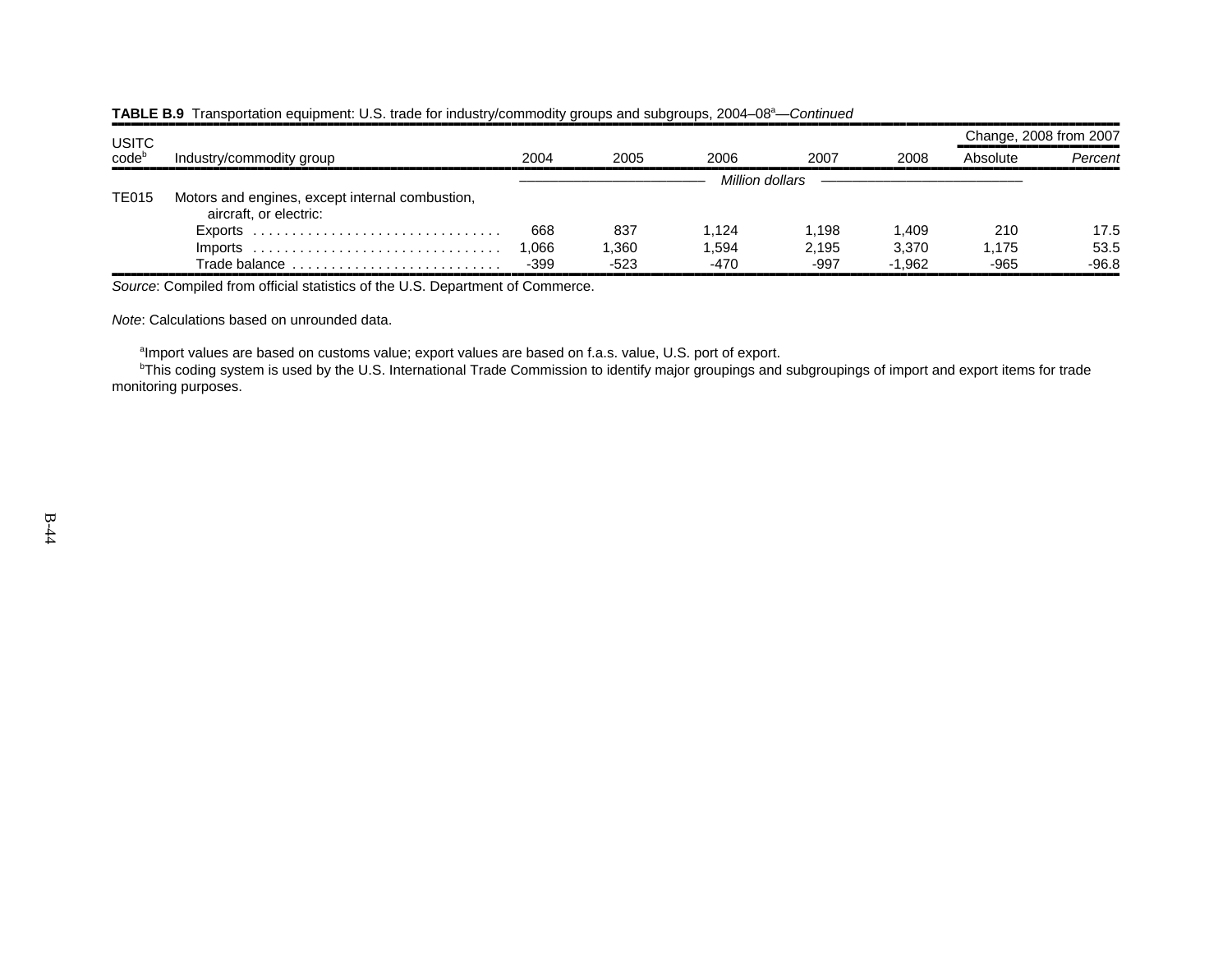| <b>USITC</b>   |                                                                                 |        |        |                 |          |        | Change, 2008 from 2007 |         |
|----------------|---------------------------------------------------------------------------------|--------|--------|-----------------|----------|--------|------------------------|---------|
| $code^{\circ}$ | Industry/commodity group                                                        | 2004   | 2005   | 2006            | 2007     | 2008   | Absolute               | Percent |
|                |                                                                                 |        |        | Million dollars |          |        |                        |         |
| <b>TX001</b>   | Fibers and yarns, except raw cotton and raw<br>wool:                            |        |        |                 |          |        |                        |         |
|                | Exports                                                                         | 3,192  | 3,328  | 3,780           | 4,041    | 4,344  | 303                    | 7.5     |
|                |                                                                                 | 3.160  | 3,538  | 3,582           | 3,632    | 3,552  | $-80$                  | $-2.2$  |
|                | Trade balance                                                                   | 32     | $-211$ | 198             | 409      | 792    | 383                    | 93.7    |
| <b>TX002</b>   | Fabrics:                                                                        |        |        |                 |          |        |                        |         |
|                |                                                                                 | 7,228  | 7,285  | 7,015           | 6,666    | 6,443  | $-223$                 | $-3.4$  |
|                | Imports $\ldots \ldots \ldots \ldots \ldots \ldots \ldots \ldots \ldots \ldots$ | 6,227  | 6,352  | 6,202           | 6,343    | 5,891  | $-452$                 | $-7.1$  |
|                | Trade balance                                                                   | 1,001  | 934    | 813             | 323      | 552    | 229                    | 70.9    |
| <b>TX002A</b>  | Broadwoven fabrics:                                                             |        |        |                 |          |        |                        |         |
|                |                                                                                 | 2.754  | 2,478  | 2,210           | 1,822    | 1,630  | $-192$                 | $-10.5$ |
|                |                                                                                 | 3,154  | 2,989  | 2,833           | 2,870    | 2,600  | $-270$                 | $-9.4$  |
|                | Trade balance                                                                   | $-400$ | $-511$ | $-623$          | $-1,048$ | $-970$ | 78                     | 7.4     |
| <b>TX002B</b>  | Knit fabrics:                                                                   |        |        |                 |          |        |                        |         |
|                |                                                                                 | 1.624  | 1.778  | 1,611           | 1,659    | 1,534  | $-124$                 | $-7.5$  |
|                | $Imports$                                                                       | 979    | 1,026  | 965             | 876      | 779    | $-96$                  | $-11.0$ |
|                | Trade balance                                                                   | 645    | 752    | 646             | 783      | 755    | $-28$                  | $-3.6$  |
| <b>TX002C</b>  | Specialty fabrics:                                                              |        |        |                 |          |        |                        |         |
|                | $Exports$                                                                       | 579    | 545    | 506             | 459      | 442    | $-17$                  | $-3.8$  |
|                | $Imports$                                                                       | 465    | 541    | 550             | 553      | 500    | $-54$                  | $-9.7$  |
|                | Trade balance                                                                   | 114    | 5      | $-44$           | $-94$    | $-58$  | 36                     | 38.6    |
| <b>TX002D</b>  | Coated and other fabrics:                                                       |        |        |                 |          |        |                        |         |
|                |                                                                                 | 1,098  | 1,097  | 1,119           | 1,213    | 1,143  | $-70$                  | $-5.8$  |
|                | Imports $\ldots \ldots \ldots \ldots \ldots \ldots \ldots \ldots \ldots \ldots$ | 891    | 967    | 1,021           | 1,078    | 1,042  | $-36$                  | $-3.4$  |
|                | Trade balance                                                                   | 207    | 130    | 99              | 134      | 101    | $-33$                  | $-24.9$ |
| <b>TX002E</b>  | Glass fiber fabrics:                                                            |        |        |                 |          |        |                        |         |
|                | Exports $\ldots \ldots \ldots \ldots \ldots \ldots \ldots \ldots \ldots \ldots$ | 146    | 147    | 178             | 211      | 248    | 37                     | 17.6    |
|                | Imports $\ldots \ldots \ldots \ldots \ldots \ldots \ldots \ldots \ldots \ldots$ | 108    | 119    | 133             | 160      | 194    | 34                     | 21.5    |
|                | Trade balance                                                                   | 38     | 28     | 44              | 52       | 54     | 3                      | 5.5     |
| <b>TX002F</b>  | Other fabrics:                                                                  |        |        |                 |          |        |                        |         |
|                |                                                                                 | 1.027  | 1,240  | 1,392           | 1,303    | 1,445  | 143                    | 11.0    |
|                |                                                                                 | 630    | 710    | 701             | 806      | 776    | $-30$                  | $-3.8$  |
|                | Trade balance                                                                   | 397    | 530    | 691             | 496      | 670    | 173                    | 34.9    |

# **TABLE B.10** Textiles, apparel, and footwear: U.S. trade for industry/commodity groups and subgroups, 2004–08<sup>a</sup>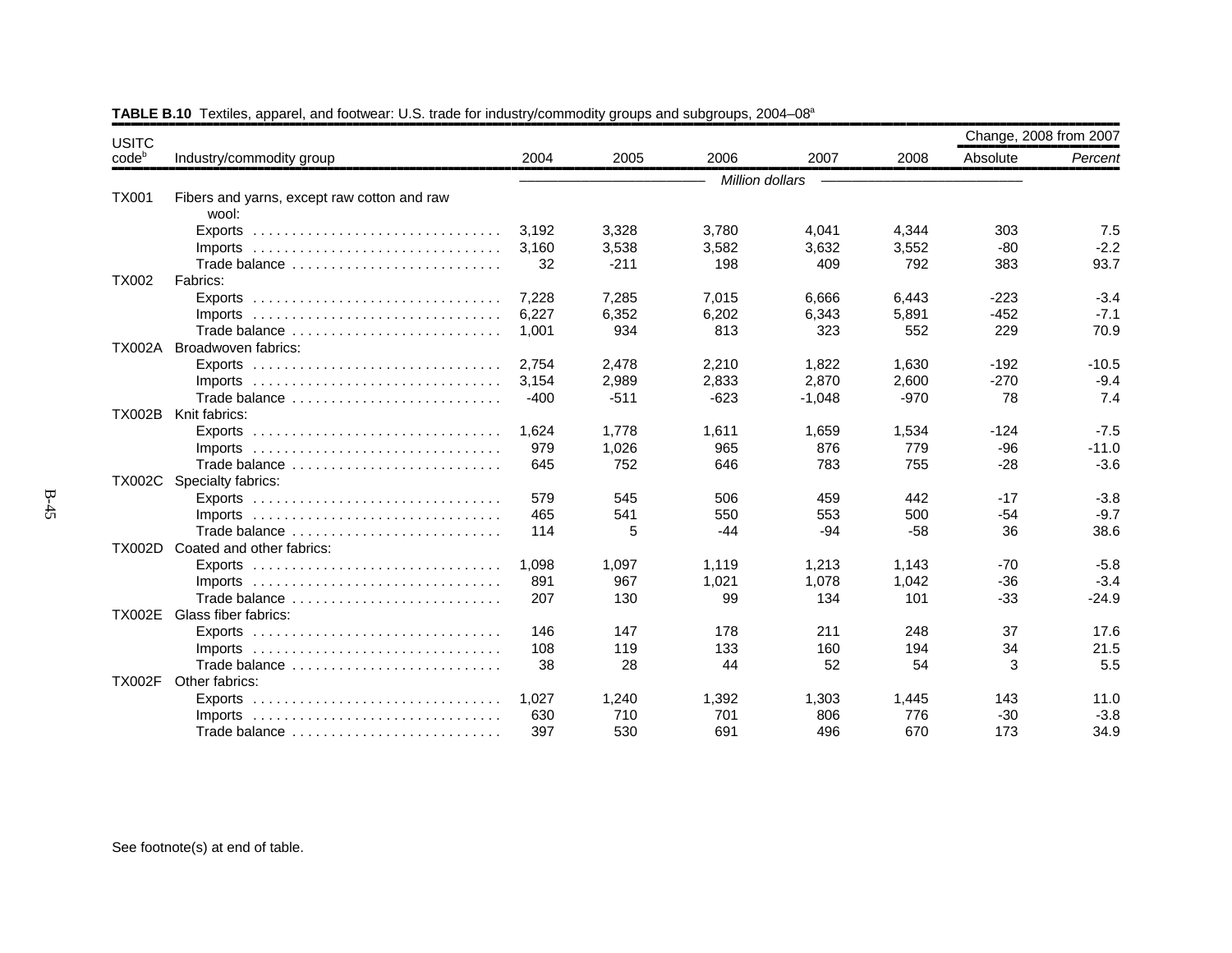| <b>USITC</b>  |                                                  |          |          |                 |          |          | Change, 2008 from 2007 |         |
|---------------|--------------------------------------------------|----------|----------|-----------------|----------|----------|------------------------|---------|
| $code^b$      | Industry/commodity group                         | 2004     | 2005     | 2006            | 2007     | 2008     | Absolute               | Percent |
|               |                                                  |          |          | Million dollars |          |          |                        |         |
| <b>TX003</b>  | Carpets and rugs:                                |          |          |                 |          |          |                        |         |
|               |                                                  | 763      | 881      | 960             | 983      | 1,061    | 79                     | 8.0     |
|               | $Imports$                                        | 1.829    | 1,993    | 2.127           | 2,111    | 1,902    | $-208$                 | $-9.9$  |
|               | Trade balance                                    | $-1,066$ | $-1,112$ | $-1,167$        | $-1,128$ | $-841$   | 287                    | 25.4    |
| <b>TX004</b>  | Home furnishings:                                |          |          |                 |          |          |                        |         |
|               |                                                  | 365      | 417      | 442             | 465      | 456      | -9                     | $-1.9$  |
|               |                                                  | 6,107    | 7,448    | 8,249           | 8,724    | 8,377    | $-347$                 | $-4.0$  |
|               | Trade balance                                    | $-5,742$ | $-7,031$ | $-7,808$        | $-8,260$ | $-7,921$ | 339                    | 4.1     |
| <b>TX004A</b> | <b>Blankets:</b>                                 |          |          |                 |          |          |                        |         |
|               |                                                  | 31       | 31       | 30              | 25       | 29       | 4                      | 15.1    |
|               |                                                  | 459      | 514      | 606             | 614      | 597      | $-18$                  | $-2.9$  |
|               | Trade balance                                    | $-428$   | $-483$   | $-576$          | $-589$   | $-567$   | 22                     | 3.7     |
|               | TX004B Pillowcases and sheets:                   |          |          |                 |          |          |                        |         |
|               |                                                  | 81       | 91       | 83              | 74       | 65       | -9                     | $-12.3$ |
|               | $Imports$                                        | 1.353    | 1,904    | 2,204           | 2,352    | 2,261    | $-90$                  | $-3.8$  |
|               | Trade balance                                    | $-1,271$ | $-1,813$ | $-2,121$        | $-2,278$ | $-2,197$ | 81                     | 3.6     |
|               | TX004C Table/kitchen linens and towels:          |          |          |                 |          |          |                        |         |
|               |                                                  | 71       | 70       | 73              | 72       | 59       | $-14$                  | $-18.9$ |
|               |                                                  | 1.646    | 1,864    | 1,951           | 2,114    | 2,123    | 8                      | 0.4     |
|               | Trade balance                                    | $-1,574$ | $-1,794$ | $-1,879$        | $-2,042$ | $-2,064$ | $-22$                  | $-1.1$  |
|               | TX004D Curtains:                                 |          |          |                 |          |          |                        |         |
|               |                                                  | 39       | 49       | 58              | 71       | 82       | 11                     | 15.7    |
|               |                                                  | 858      | 1,017    | 1,088           | 1,094    | 1,029    | $-65$                  | $-6.0$  |
|               | Trade balance                                    | $-819$   | $-968$   | $-1,030$        | $-1,023$ | $-947$   | 76                     | 7.4     |
|               | TX004E Bedspreads and other furnishing articles: |          |          |                 |          |          |                        |         |
|               |                                                  | 49       | 59       | 65              | 73       | 66       | $-7$                   | $-9.7$  |
|               |                                                  | 1.144    | 1,284    | 1.424           | 1.403    | 1.236    | $-167$                 | $-11.9$ |
|               | Trade balance                                    | $-1,096$ | $-1,225$ | $-1,359$        | $-1,330$ | $-1,170$ | 160                    | 12.1    |
| <b>TX004F</b> | Pillows, cushions, and sleeping bags:            |          |          |                 |          |          |                        |         |
|               |                                                  | 93       | 108      | 130             | 149      | 155      | 6                      | 3.9     |
|               |                                                  | 645      | 860      | 971             | 1,143    | 1,129    | $-14$                  | $-1.3$  |
|               | Trade balance                                    | $-552$   | $-752$   | $-841$          | $-994$   | $-974$   | 20                     | 2.0     |
|               | TX004G Tapestries and other wall hangings:       |          |          |                 |          |          |                        |         |
|               |                                                  | 1        | 9        | 4               | 1        | 1        | $^{\circ}$             | 44.7    |
|               |                                                  | 3        | 6        | 5               |          | 3        | $-1$                   | $-15.1$ |
|               | Trade balance                                    | $-2$     | 3        | $-1$            | -3       | $-2$     | $\overline{1}$         | 31.5    |
| <b>TX005</b>  | Apparel:                                         |          |          |                 |          |          |                        |         |

TABLE B.10 Textiles, apparel, and footwear: U.S. trade for industry/commodity groups and subgroups, 2004–08<sup>a</sup>—*Continued*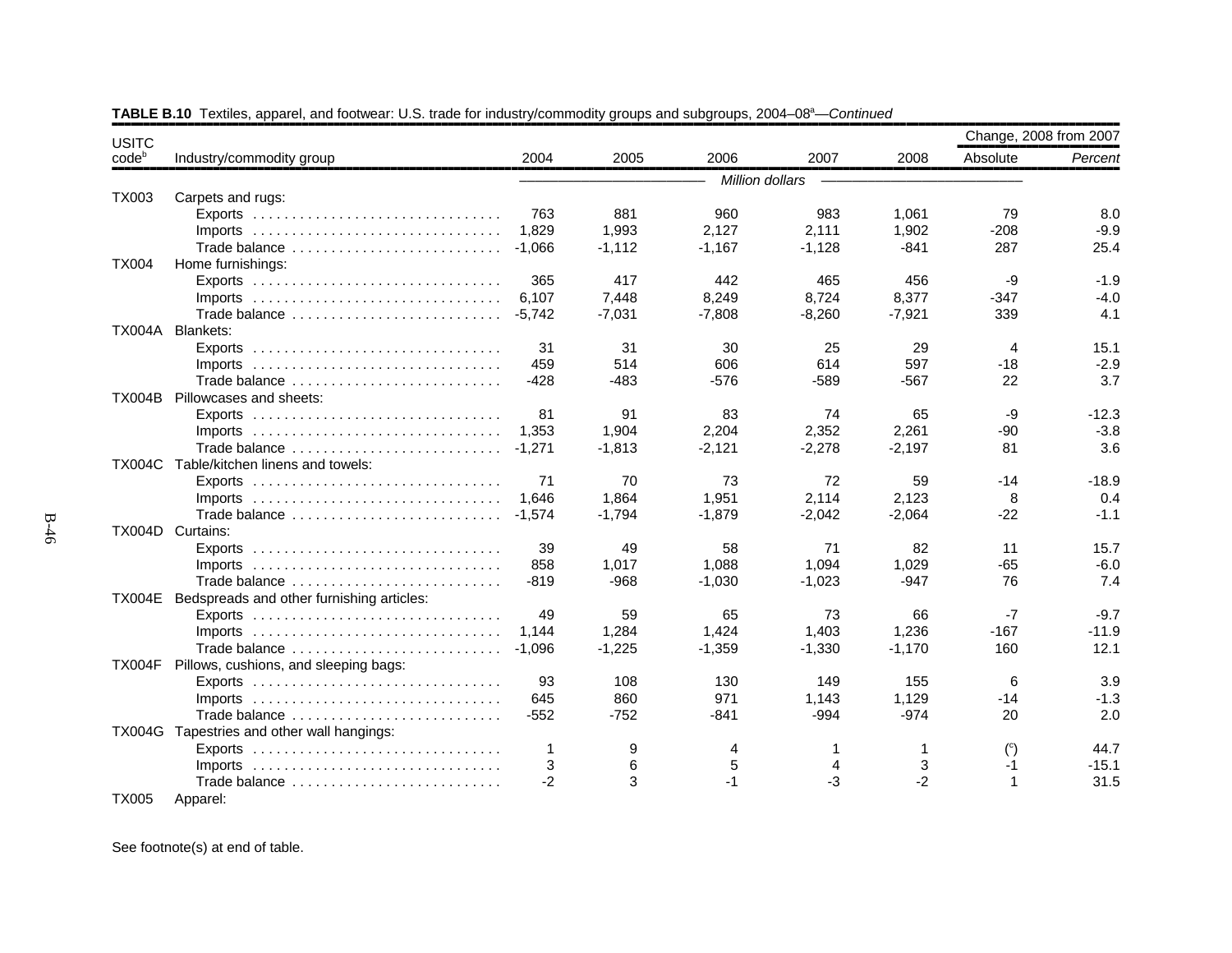| <b>USITC</b>      |                                                                                  |          |           |           |                 |           |          | Change, 2008 from 2007 |
|-------------------|----------------------------------------------------------------------------------|----------|-----------|-----------|-----------------|-----------|----------|------------------------|
| code <sup>b</sup> | Industry/commodity group                                                         | 2004     | 2005      | 2006      | 2007            | 2008      | Absolute | Percent                |
|                   |                                                                                  |          |           |           | Million dollars |           |          |                        |
|                   |                                                                                  | 4,414    | 4,129     | 3,854     | 3,206           | 3,190     | -16      | $-0.5$                 |
|                   |                                                                                  |          | 76,503    | 79,299    | 81,366          | 79,031    | $-2,334$ | $-2.9$                 |
|                   | Trade balance  -67,989                                                           |          | $-72,374$ | $-75,445$ | $-78,159$       | $-75,841$ | 2,319    | 3.0                    |
|                   | TX005A Men's and boys' suits and sports coats:                                   |          |           |           |                 |           |          |                        |
|                   |                                                                                  | 28       | 30        | 32        | 28              | 24        | $-4$     | $-14.1$                |
|                   |                                                                                  | 1,139    | 1,359     | 1,336     | 1,331           | 1,237     | $-94$    | $-7.1$                 |
|                   | Trade balance                                                                    | $-1.111$ | $-1,329$  | $-1,304$  | $-1,303$        | $-1,213$  | 90       | 6.9                    |
|                   | TX005B Men's and boys' coats and jackets:                                        |          |           |           |                 |           |          |                        |
|                   |                                                                                  | 89       | 75        | 71        | 64              | 69        | 5        | 7.3                    |
|                   | $Imports$                                                                        | 2.134    | 2,255     | 2,441     | 2,814           | 2,759     | $-55$    | $-2.0$                 |
|                   | Trade balance                                                                    | $-2,045$ | $-2,180$  | $-2,370$  | $-2,750$        | $-2,690$  | 60       | 2.2                    |
|                   | TX005C Men's and boys' trousers:                                                 |          |           |           |                 |           |          |                        |
|                   |                                                                                  | 437      | 405       | 292       | 231             | 217       | $-14$    | $-5.9$                 |
|                   |                                                                                  | 7,568    | 7,776     | 8,014     | 7,940           | 7,626     | $-314$   | $-4.0$                 |
|                   | Trade balance                                                                    | $-7.131$ | $-7,371$  | $-7.722$  | $-7,709$        | $-7,409$  | 301      | 3.9                    |
|                   | TX005D Women's and girls' trousers:                                              |          |           |           |                 |           |          |                        |
|                   | $Exports$                                                                        | 267      | 239       | 268       | 212             | 247       | 35       | 16.7                   |
|                   | $Imports$                                                                        | 9.327    | 9,664     | 9,889     | 9,872           | 9,305     | $-567$   | $-5.7$                 |
|                   | Trade balance                                                                    | $-9.060$ | $-9,425$  | $-9,621$  | $-9,660$        | $-9,058$  | 602      | 6.2                    |
|                   | TX005E Shirts and blouses:                                                       |          |           |           |                 |           |          |                        |
|                   |                                                                                  | 800      | 841       | 802       | 582             | 556       | $-25$    | $-4.4$                 |
|                   |                                                                                  |          | 23,664    | 25,073    | 26,035          | 24,876    | $-1,159$ | $-4.5$                 |
|                   |                                                                                  |          | $-22,822$ | $-24,272$ | $-25,453$       | $-24,320$ | 1,134    | 4.5                    |
|                   | TX005F Sweaters:                                                                 |          |           |           |                 |           |          |                        |
|                   | $Exports$                                                                        | 33       | 28        | 35        | 35              | 43        | 8        | 22.8                   |
|                   |                                                                                  | 2,632    | 2,809     | 2,658     | 2,733           | 2,522     | $-211$   | $-7.7$                 |
|                   | Trade balance                                                                    | $-2.599$ | $-2,781$  | $-2,623$  | $-2,698$        | $-2,479$  | 219      | 8.1                    |
|                   | TX005G Women's and girls' suits, skirts, and coats:                              |          |           |           |                 |           |          |                        |
|                   |                                                                                  | 146      | 155       | 148       | 139             | 163       | 24       | 17.3                   |
|                   | $Imports$                                                                        | 5,866    | 6,941     | 6.663     | 6,346           | 5.851     | $-495$   | $-7.8$                 |
|                   | Trade balance                                                                    | $-5.720$ | $-6,786$  | $-6,515$  | $-6,207$        | $-5,688$  | 519      | 8.4                    |
|                   | TX005H Women's and girls' dresses:                                               |          |           |           |                 |           |          |                        |
|                   | Exports $\dots\dots\dots\dots\dots\dots\dots\dots\dots\dots\dots\dots\dots\dots$ | 61       | 61        | 87        | 121             | 177       | 56       | 46.2                   |
|                   |                                                                                  | 1,524    | 1,465     | 1,841     | 2,900           | 3,176     | 275      | 9.5                    |
|                   | Trade balance                                                                    | $-1.463$ | $-1,404$  | $-1,753$  | $-2,780$        | $-2,999$  | $-220$   | $-7.9$                 |
| <b>TX005I</b>     | Robes, nightwear, and underwear:                                                 |          |           |           |                 |           |          |                        |
|                   |                                                                                  | 700      | 479       | 394       | 203             | 109       | $-93$    | $-46.1$                |

TABLE B.10 Textiles, apparel, and footwear: U.S. trade for industry/commodity groups and subgroups, 2004–08<sup>a</sup>—*Continued*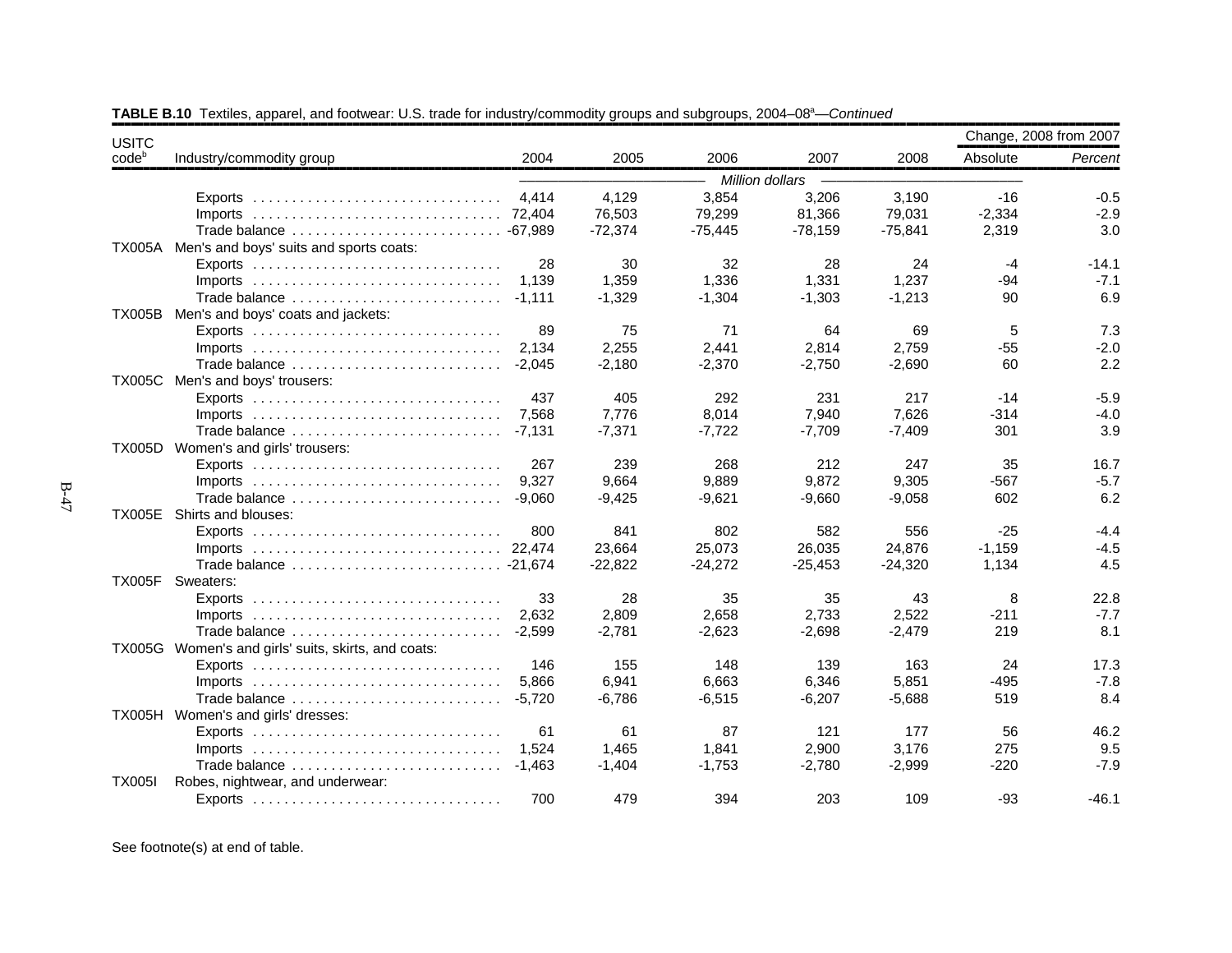| <b>USITC</b>   |                                                    |          |          |                 |          |          | Change, 2008 from 2007 |         |
|----------------|----------------------------------------------------|----------|----------|-----------------|----------|----------|------------------------|---------|
| $code^{\circ}$ | Industry/commodity group                           | 2004     | 2005     | 2006            | 2007     | 2008     | Absolute               | Percent |
|                |                                                    |          |          | Million dollars |          |          |                        |         |
|                | $Imports$                                          | 5,246    | 5,418    | 5,478           | 5,380    | 5,444    | 64                     | 1.2     |
|                | Trade balance                                      | $-4.546$ | $-4,939$ | $-5,084$        | $-5,177$ | $-5,335$ | $-158$                 | $-3.0$  |
| <b>TX005J</b>  | Hosiery:                                           |          |          |                 |          |          |                        |         |
|                |                                                    | 356      | 343      | 383             | 349      | 334      | -15                    | $-4.4$  |
|                |                                                    | 1,316    | 1,366    | 1,459           | 1,521    | 1,565    | 44                     | 2.9     |
|                | Trade balance                                      | $-959$   | $-1,023$ | $-1,076$        | $-1,172$ | $-1,231$ | $-60$                  | $-5.1$  |
|                | TX005K Body-supporting garments:                   |          |          |                 |          |          |                        |         |
|                |                                                    | 310      | 275      | 166             | 57       | 45       | $-12$                  | $-20.8$ |
|                | $Imports$                                          | 1.800    | 1,854    | 2.071           | 2,016    | 1.994    | $-21$                  | $-1.1$  |
|                | Trade balance                                      | $-1.490$ | $-1,579$ | $-1,905$        | $-1,959$ | $-1,949$ | 9                      | 0.5     |
|                | TX005L Neckwear, handkerchiefs, and scarves:       |          |          |                 |          |          |                        |         |
|                |                                                    | 24       | 26       | 23              | 19       | 24       | 4                      | 23.4    |
|                |                                                    | 698      | 748      | 656             | 651      | 724      | 73                     | 11.2    |
|                | Trade balance                                      | $-674$   | $-722$   | $-633$          | $-632$   | $-701$   | $-68$                  | $-10.8$ |
|                | TX005M Gloves, including gloves for sports:        |          |          |                 |          |          |                        |         |
|                |                                                    | 104      | 101      | 100             | 106      | 127      | 21                     | 19.6    |
|                |                                                    | 2,533    | 2,757    | 2,989           | 3,160    | 3,658    | 498                    | 15.7    |
|                | Trade balance                                      | $-2.430$ | $-2.656$ | $-2.889$        | $-3,054$ | $-3,531$ | $-477$                 | $-15.6$ |
|                | TX005N Headwear:                                   |          |          |                 |          |          |                        |         |
|                |                                                    | 102      | 111      | 114             | 126      | 157      | 31                     | 25.1    |
|                |                                                    | 1,526    | 1,509    | 1,621           | 1,602    | 1,598    | $-3$                   | $-0.2$  |
|                | Trade balance                                      | $-1.424$ | $-1,398$ | $-1,506$        | $-1,476$ | $-1,441$ | 35                     | 2.4     |
|                | TX005O Leather apparel and accessories:            |          |          |                 |          |          |                        |         |
|                |                                                    | 108      | 175      | 165             | 220      | 202      | $-18$                  | $-8.3$  |
|                | $Imports$                                          | 1.605    | 1,512    | 1,496           | 1.344    | 1,091    | $-253$                 | $-18.8$ |
|                | Trade balance                                      | $-1,497$ | $-1,337$ | $-1,331$        | $-1,124$ | $-890$   | 235                    | 20.9    |
|                | TX005P Fur apparel and other fur articles:         |          |          |                 |          |          |                        |         |
|                |                                                    | 18       | 16       | 22              | 29       | 30       | $\mathbf 1$            | 4.2     |
|                | $Imports$                                          | 334      | 314      | 274             | 221      | 170      | $-50$                  | $-22.8$ |
|                | Trade balance                                      | $-316$   | $-298$   | $-253$          | $-192$   | $-140$   | 52                     | 26.9    |
|                | TX005Q Rubber, plastic, and coated-fabric apparel: |          |          |                 |          |          |                        |         |
|                |                                                    | 129      | 142      | 165             | 141      | 155      | 14                     | 10.2    |
|                | $Imports$                                          | 462      | 470      | 382             | 387      | 368      | $-19$                  | $-5.0$  |
|                | Trade balance                                      | $-334$   | $-328$   | $-217$          | $-247$   | $-213$   | 34                     | 13.7    |
|                | TX005R Nonwoven apparel:                           |          |          |                 |          |          |                        |         |
|                |                                                    | 34       | 27       | 25              | 65       | 75       | 10                     | 15.2    |
|                | $Imports$                                          | 395      | 419      | 479             | 488      | 547      | 59                     | 12.1    |

TABLE B.10 Textiles, apparel, and footwear: U.S. trade for industry/commodity groups and subgroups, 2004–08<sup>a</sup>—*Continued*